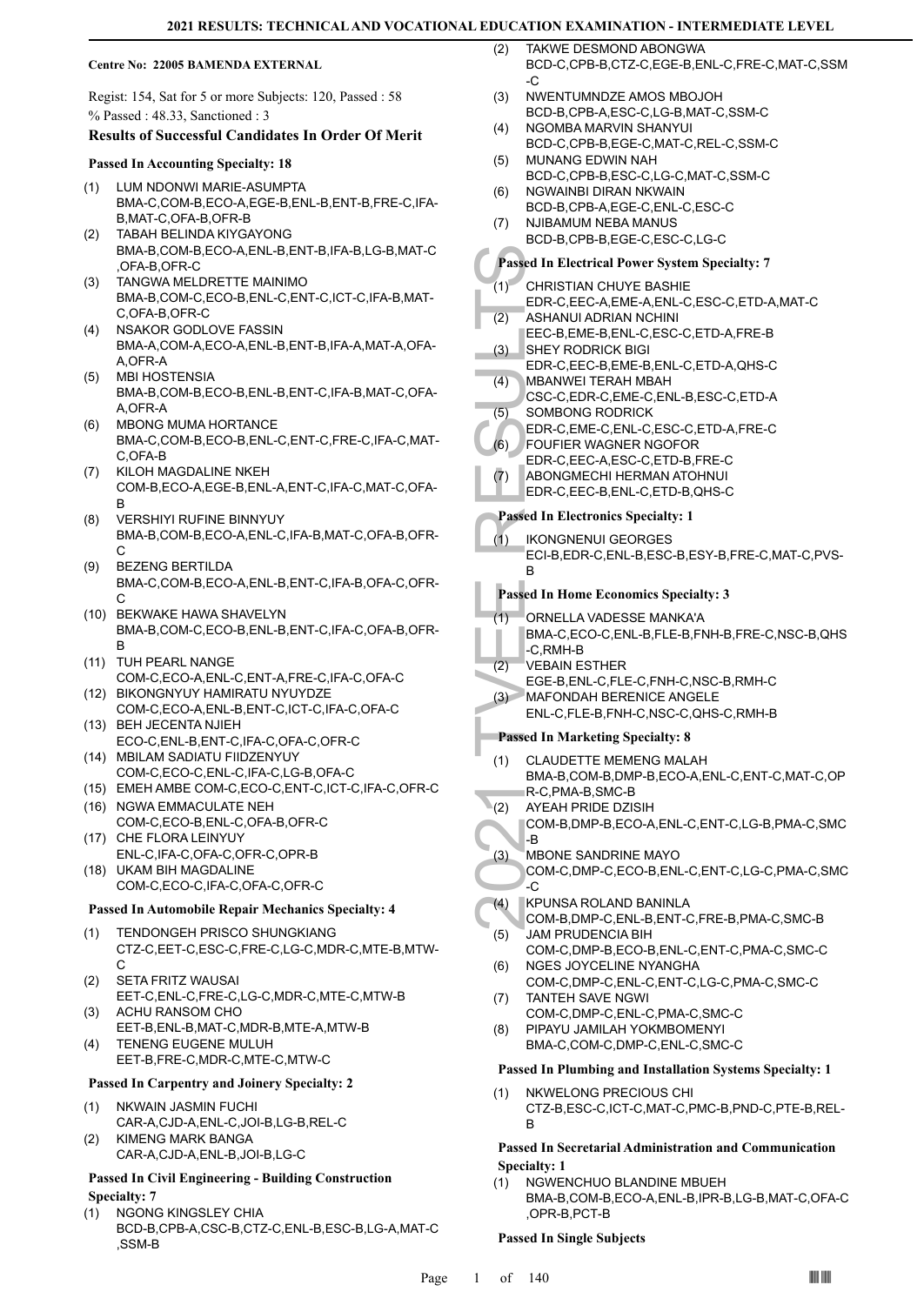#### **Passed In Single Subjects**

#### **Passed In 5 Subjects: 6**

- NGONG RODRICK NCHIA CPB-B,ENL-B,FRE-C,LG-C,SSM-B (1)
- KOCHE EPHESIAN NGHIAMEBEI CTZ-C,ENL-C,LG-C,SMW-B,WPM-B (2)
- NEBA ROLAND NGUEH EEC-C,EGE-C,ENL-C,ETD-B,ICT-C (3)
- TIMBONG EDWINA BIH COM-C,ECO-C,ENT-C,LG-C,OFA-C (4)
- NDIWUM EUGENE YONG (5)
- COM-C,ECO-C,ENL-C,IFA-C,OFA-C NGEMUNANG BEATRICE NGWA COM-C,ENL-C,ENT-C,LG-C,OFR-C (6)

# **Centre No: 22006 INSTITUT TONJI (IT) DOUALA**

Regist: 72, Sat for 5 or more Subjects: 72, Passed : 31 % Passed : 43.06, Sanctioned : 0

# **Results of Successful Candidates In Order Of Merit**

# **Passed In Accounting Specialty: 18**

- TCHAYE PEMPTE EMMANUELLA BMA-B,COM-B,ECO-B,EGE-A,ENL-B,ENT-C,FRE-B,IFA-C,MAT-C,OFA-C,OFR-C (1)
- ENOH KERRY AKOUROH BMA-B,COM-C,ECO-A,ENL-B,FRE-C,IFA-B,MAT-C,OFA-B,OFR-B,OPR-C  $(2)$
- (3) ASUE MIRIANE ETOKI BMA-C,COM-A,ECO-A,ENL-C,IFA-A,LG-B,OFA-B,OFR-C ,OPR-C
- KAN LIBERTY TAAL BMA-B,COM-C,ECO-A,EGE-C,ENL-B,ENT-B,IFA-B,OFA-C,OFR-C (4)
- MANKA'A SPORA NGWA BMA-B,COM-C,ECO-A,FRE-C,IFA-C,LG-C,MAT-C,OFA-C,OFR-C (5)
- ANGAL KELLY-BRIGHT NEBA COM-B,ECO-C,EGE-C,ENL-C,FRE-C,IFA-B,LG-C,OFA-C ,OFR-C (6)
- MANIKEU NGANDJUI MERVEILLE COM-C,ECO-C,FRE-B,IFA-C,LG-C,OFA-C,OFR-C,OPR-C (7)
- RAHINAHATU USUMANU COM-B,ECO-A,FRE-C,IFA-B,LG-B,OFA-C,OFR-C (8)
- TAKEM THESSY APOU BMA-C,COM-B,ECO-B,IFA-B,OFA-B,OFR-B,OPR-C (9) (10) NEMBONG SHERIDAN APANG
- ECO-C,ENL-C,FRE-C,IFA-B,OFA-B,OFR-C,OPR-C (11) AMBANG MARIE DOH
- COM-B,ECO-C,ENL-B,ENT-C,FRE-C,OFA-C,OFR-C (12) AMAH GIFTED NGWI
- COM-C,ECO-B,ENL-C,IFA-C,OFA-C,OFR-C,OPR-C (13) AGBOR FOUEJIO BRANDON
- BMA-C,COM-C,ECO-C,IFA-C,OFA-B,OFR-C,OPR-C ALI CATHERINE ISA (14)
- COM-C,ECO-C,ENL-C,IFA-C,LG-C,OFA-B,OPR-C (15) TCHOUNKE ZEUMO PRINCESSE EDITH
- COM-C,FRE-A,IFA-C,LG-C,OFA-C,OPR-C WIYDUMO RAIZA KWANYUY (16)
- COM-C,ECO-B,ENT-C,IFA-C,OFA-B,OFR-C (17) AWOH RAYMOND TIKU
- BMA-C,COM-C,ENT-C,IFA-B,OFA-B,OFR-C (18) KUM PROMISE EWIH
- COM-C,ECO-C,ENL-C,FRE-C,IFA-C,OFR-C

# **Passed In Civil Engineering - Building Construction Specialty: 3**

- KUM ETTA JOSEPH MEH BCD-A,CPB-B,EGE-C,ENL-C,ESC-C,FRE-C,LG-B,MAT-C,SSM-B (1)
- KINDONG BRIYAN NKUO BCD-C,CPB-B,CSC-C,CTZ-C,EGE-A,ENL-B,ENT-B,SSM  $-C$ (2)
- (3) ABONG ROY RONADO VUGAH

BCD-C,CPB-B,EGE-B,ENL-C,LG-B,SSM-C

# **Passed In Electrical Power System Specialty: 1**

NDAMENANG GILDAS EMETIYEH EEC-B,EME-C,ESC-C,ETD-B,FRE-C,LG-B (1)

# **Passed In Home Economics Specialty: 1**

(1) LUM BLESS NCHE ENL-C,FLE-B,FNH-B,NSC-C,RMH-B

# **Passed In Secretarial Administration and Communication Specialty: 3**

- ATANGA DRESILIA FRI COM-C,ENL-C,FRE-C,IPR-B,OFA-C,OPR-C,PCT-C (1)
- ANWEI PRECIOUS MBONYI COM-B,ENL-C,FRE-C,IPR-C,MAT-C,OPR-C (2) ATTEH LUM FIDELIA (3)
- ENL-C,IPR-C,OFA-C,OPR-C,PCT-C
- **Passed In Single Subjects**

# **Passed In 6 Subjects: 2**

- AYAFOR NDI (1)
- COM-C,DMP-C,ECO-C,ENL-C,FRE-C,OPR-B FEINSOU ALI BMA-C,COM-C,ENL-C,MAT-C,OFA-C,OPR-C (2)
- 

# **Passed In 5 Subjects: 3**

- $(1)$  KUM CEDRIC NONGMEH
	- EDR-C,EEC-B,EGE-C,EME-B,ENL-C
- TCHOUONANG CECILE RYTA (2)
- COM-C,ECO-C,FRE-C,OFA-C,OPR-C ALI MOHAMED ISA (3)
	- COM-C,DMP-C,ECO-C,ENL-C,OPR-C

# **Centre No: 22008 ATLANTIC BILINGUAL COLLEGE MABANDA-BONABERI, DOUALA**

Regist: 17, Sat for 5 or more Subjects: 17, Passed : 8 % Passed : 47.06, Sanctioned : 0

# **Results of Successful Candidates In Order Of Merit**

# **Passed In Accounting Specialty: 5**

- (2) ANWEI<br>
COM-B,<br>
COM-B,<br>
ENL-C, I<br>
Passed In Sin<br>
Passed In Sin<br>
Passed In Sin<br>
Passed In Sin<br>
COM-C,<br>
FEINSC<br>
BMA-C,<br>
EDR-C, I<br>
CHOU<br>
COM-C,<br>
COM-C,<br>
COM-C,<br>
COM-C,<br>
COM-C,<br>
COM-C,<br>
COM-C,<br>
COM-C,<br>
COM-C,<br>
COM-C,<br>
COM-C LIALO ALPHONSE BINNYUY (1) BMA-A,COM-A,ECO-A,ENL-C,ENT-B,FRE-C,IFA-A,LG-B ,MAT-C,OFA-B,OFR-A
	- MBIBOIY BURINYUY SHRIDANE BMA-A,COM-A,ECO-A,ENL-C,ENT-C,IFA-A,LG-B,MAT-C ,OFA-B,OFR-B (2)
	- HADIYAH MUSSA COM-C,ECO-C,ENL-C,ENT-C,FRE-B,IFA-C,LG-C,MAT-C ,OFA-B,OFR-B (3)
	- SHUYEH LORINE YUKFU (4)
	- BMA-C,COM-C,ECO-C,IFA-C,LG-C,MAT-C,OFA-B,OFR-B
	- (5) CHE ANDREW COM-C,ENL-C,LG-C,OFA-C,OFR-B

# **Passed In Electrical Power System Specialty: 1**

AFEGENUI GALVIE AFONGANG EDR-C,EEC-B,EME-C,ENL-C,ETD-A (1)

#### **Passed In Secretarial Administration and Communication Specialty: 1**

- NTANGKE MANGWI ALISSON (1)
	- BMA-C,COM-B,ECO-B,ENL-C,FRE-C,IPR-C,OFA-C,OPR -B,PCT-B

#### **Passed In Sheet Metal Works Specialty: 1**

(1) JOHNSON AKO ESC-C,FRE-C,QHS-C,SMW-B,WPM-B

#### **Centre No: 22009 BUEA EXTERNAL**

Regist: 15, Sat for 5 or more Subjects: 13, Passed : 6 % Passed : 46.15, Sanctioned : 0

### **Results of Successful Candidates In Order Of Merit**

#### **Passed In Accounting Specialty: 1**

NYUYMENGKA CARL NYUYMENGKA NGALIM COM-C,ECO-B,ENL-C,ENT-C,ICT-B,IFA-C,OFR-C (1)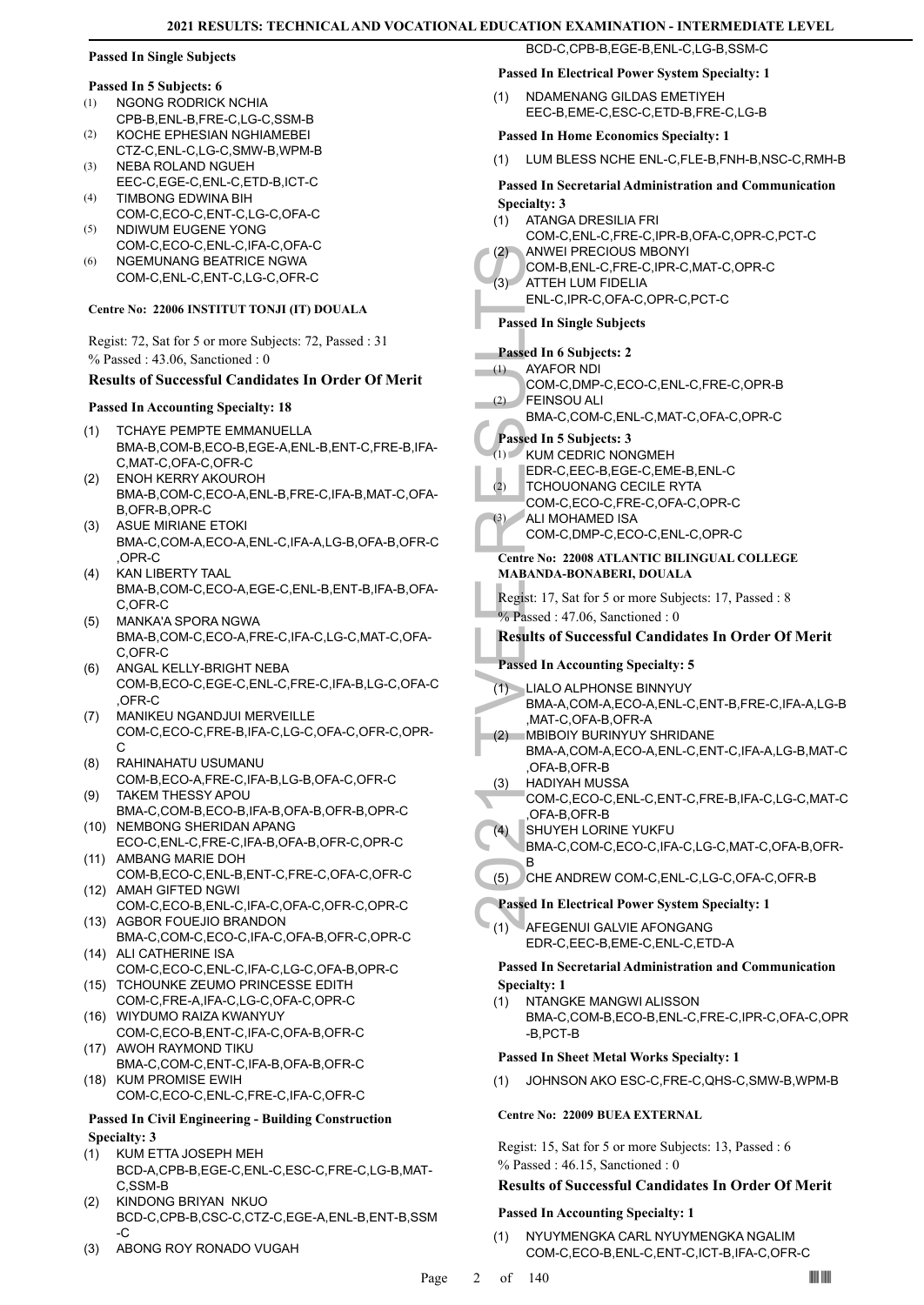B

#### **Passed In Marketing Specialty: 5**

- NGAM HAPPINESS NSANG COM-C,DMP-C,ECO-B,ENL-C,ENT-C,OPR-C,PMA-C,SM C-C (1)
- MAGDALINE UYA IYASSA BMA-C,COM-C,DMP-B,ENL-C,ENT-C,LG-C,PMA-B (2)
- RUTH-FAITH NANYONGO NDIVE COM-C,DMP-C,ECO-C,ENL-C,OPR-C,PMA-B,SMC-C (3)
- SHERLEEN ESUNGHE EKIKO COM-B,DMP-B,ENL-B,ENT-C,PMA-B,SMC-C  $(4)$
- CHUKWU GLORY ADA COM-C,DMP-B,ENL-B,PMA-C,SMC-C (5)

#### **Centre No: 22010 ST THERESIA'S COMPREHENSIVE COLLEGE DJOTTIN**

Regist: 2, Sat for 5 or more Subjects: 2, Passed : 1 % Passed : 50.00, Sanctioned : 0

# **Results of Successful Candidates In Order Of Merit**

#### **Passed In Accounting Specialty: 1**

VEYU DZELAMONYUY BAMAJO COM-C,ECO-C,ICT-C,OFA-C,OFR-C (1)

#### **Centre No: 22012 CITY COLLEGE OF COMMERCE MANKON, BAMENDA**

Regist: 79, Sat for 5 or more Subjects: 74, Passed : 53 % Passed : 71.62, Sanctioned : 0

# **Results of Successful Candidates In Order Of Merit**

# **Passed In Accounting Specialty: 39**

- SIRRI THERESCLAIRE FRU BMA-C,COM-A,ECO-B,ENL-B,FRE-C,IFA-A,LG-B,MAT-C ,OFA-B,OFR-B,OPR-A (1)
- NFORNEH JOUVELLE FUHNWI BMA-A,COM-A,ECO-A,ENL-B,IFA-A,LG-A,MAT-C,OFA-A ,OFR-A,OPR-A (2)
- ACHONDUH KELLY AKWICHA BMA-B,COM-C,ECO-B,ENL-C,IFA-A,LG-B,MAT-C,OFA-A ,OFR-A,OPR-A (3)
- NEBA JOEL AMBE BMA-C,COM-B,ECO-A,ENL-B,FRE-C,IFA-A,MAT-C,OFA-B,OFR-B,OPR-B (4)
- KHANTEWAH ALABELLA NSTAA BMA-B,COM-B,ECO-A,ENL-C,IFA-B,LG-C,MAT-C,OFA-B ,OFR-B,OPR-B (5)
- LUM JOY PAUL BMA-B,COM-B,ECO-C,ENL-B,IFA-B,LG-C,MAT-C,OFA-B ,OFR-B,OPR-A (6)
- MAMBO FAVOUR MULUH BMA-A,COM-B,ECO-C,ENL-B,ENT-B,IFA-A,MAT-C,OFA-A,OFR-A (7)
- MANKA'A JOYCELINE BMA-A,COM-B,ECO-A,ENL-C,ENT-C,IFA-B,MAT-C,OFA-A,OFR-B (8)
- ALIAH CHARITY ANYE COM-C,ECO-A,ENL-B,IFA-A,LG-C,MAT-C,OFA-B,OFR-A ,OPR-B (9)
- (10) LUM UNICE AMBE BMA-C,COM-B,ECO-C,ENL-B,IFA-A,LG-C,OFA-C,OFR-A,OPR-B
- SIDUAN DZELAMONYUY (11) COM-A,ECO-B,ENL-B,IFA-B,LG-C,MAT-C,OFA-C,OFR-C ,OPR-B
- SWIRI THELMA ADE (12) BMA-C,COM-B,ECO-B,ENL-C,IFA-C,LG-C,OFA-C,OFR-B,OPR-B
- MANKA 'A NGWA PRECIOUS AKANWI (13) BMA-C,COM-B,ECO-A,ENL-B,IFA-B,OFA-B,OFR-B,OPR -A
- MULUH PROMISE PENN (14) COM-B,ECO-B,ENL-B,IFA-A,LG-C,OFA-C,OFR-A,OPR-B (15) NOUBOUSSI LUCIENNE
- COM-B,ECO-A,ENL-C,IFA-A,LG-C,OFA-B,OFR-B,OPR-B MANKAA BERLDINE (16)
- BMA-C,COM-A,ECO-C,ENL-B,ENT-B,IFA-B,OFA-B,OFR-
- (17) TENENG ESTHER MECHI BMA-C,COM-B,ECO-A,EGE-C,ENL-B,IFA-C,OFA-C,OFR -B
- (18) KWANKEP MIRIELLE CHUNACK COM-C,ECO-C,ENL-B,IFA-C,LG-B,OFA-C,OFR-C,OPR-A
- (19) NDEFRU SALOME FRU BMA-C,COM-C,ENL-B,ENT-C,IFA-C,OFA-B,OFR-B,OPR-B
- LUM NELLY BRIGHT NJI (20) COM-C,ECO-C,ENL-C,IFA-C,LG-C,OFA-B,OFR-C,OPR-A
- ACHA JUSTINA AKO (21)
	- COM-C,ECO-B,IFA-C,LG-C,MAT-C,OFA-C,OFR-C,OPR-B
- MUSANGA MELVIS AGWI COM-C,ECO-C,EGE-C,ENL-C,IFA-C,MAT-C,OFA-C,OFR -B (22)
- (21) ACHA J COM-C, B (22) MUSAN COM-C, B (22) MUSAN COM-C, B (23) ATEH E COM-C, B EMA-C, (25) YMELE COM-C, (25) NEH MI COM-C, (26) NEH MI COM-C, (27) MANKA COM-B, (26) ALLEH (COM-C, (29) MAH EL COM-C, (29) MAH EL (30) NGUH ATEH ELDEQUEEN ATONGA COM-C,ECO-C,EGE-C,ENL-C,IFA-C,LG-C,OFA-C,OFR-B (23)
- LIAJO SAMIRA MBONG (24)
	- BMA-C,COM-C,ECO-B,ENL-C,LG-C,OFA-B,OFR-B
- YMELE DIEUDONNE CHILUPEMDE ATUME COM-B,ECO-B,EGE-C,ENL-C,IFA-C,LG-C,OFR-B (25)
- NEH MIRACLE GLENIS COM-C,ECO-A,ENL-C,IFA-C,OFA-C,OFR-C,OPR-B (26) MANKAH EVODIA NSALAH (27)
- COM-B,ECO-C,ENL-C,IFA-C,OFA-C,OFR-B,OPR-B ALIEH OUEILLA NJI (28)
- COM-C,ECO-B,ENL-C,IFA-C,LG-C,OFA-B,OFR-B MAH ELLA TEBOH (29)
- BMA-B,COM-C,ENL-C,IFA-C,MAT-C,OFA-C,OFR-A NGUH ARMSTRONG MULUH (30)
- COM-C,ECO-C,ENL-C,IFA-C,LG-C,OFA-C,OFR-B FUH NADAGE BIH (31)
- COM-C,ECO-C,ENL-C,IFA-C,OFA-C,OFR-C,OPR-C FON HAGGAI MUSEEH (32)
- COM-C,ECO-C,ENL-C,IFA-B,OFA-C,OFR-B (33) NDE EMMANUEL CHI
- BMA-C,COM-C,ENL-C,IFA-C,OFA-B,OFR-B FORSUH HEDISON FORGWA (34)
- COM-C,ECO-B,ENL-C,LG-C,OFA-C,OFR-C (35) CHI SHALOTTE MAMBO
	- COM-C,ECO-C,ENL-C,IFA-C,OFA-B,OFR-C
- FEH BRANDY FODJE (36) COM-C,ECO-C,IFA-C,LG-C,OFA-C,OFR-C
- (37) IJANG BETSY MBAH
- COM-C,ECO-A,ENL-B,IFA-B,OFR-C
- GUSAGA LUCIEN JEMIA (38)
- COM-C,ECO-B,ENL-B,OFA-C,OFR-C
- MAMBO PRECIOUS CHE (39) COM-C,IFA-C,OFA-C,OFR-B,OPR-C

# **Passed In Marketing Specialty: 5**

- KINYUY CYNTHIA KONGNSO BMA-A,COM-A,DMP-A,ECO-A,ENL-C,ENT-C,MAT-B,PM A-A,SMC-B (1)
- ABEI CECILIA ABONG BMA-C,COM-B,DMP-A,ECO-A,ENL-C,ENT-C,ICT-B,PMA -B,SMC-A (2)
- TESOH DIJULINE ANCHI BMA-C,COM-B,DMP-B,ECO-A,EGE-B,ENL-B,ENT-B,PM A-B,SMC-B (3)
- KHAN STEPHANIE FONGWI COM-C,DMP-B,ECO-B,ENL-C,PMA-C,SMC-C (4)
- NFORMI CYNTHIA ASOHNYU COM-C,DMP-C,ENL-C,OPR-B,PMA-C (5)

# **Passed In Secretarial Administration and Communication Specialty: 5**

- LILDEROY ANYE WARAH BMA-C,COM-A,ECO-A,ENL-C,IPR-C,LG-B,MAT-C,OFA-B,OPR-A,PCT-B (1)
- KWA PRINCLEY TEM COM-B,ECO-B,ENL-C,IPR-C,LG-C,OPR-A,PCT-B (2)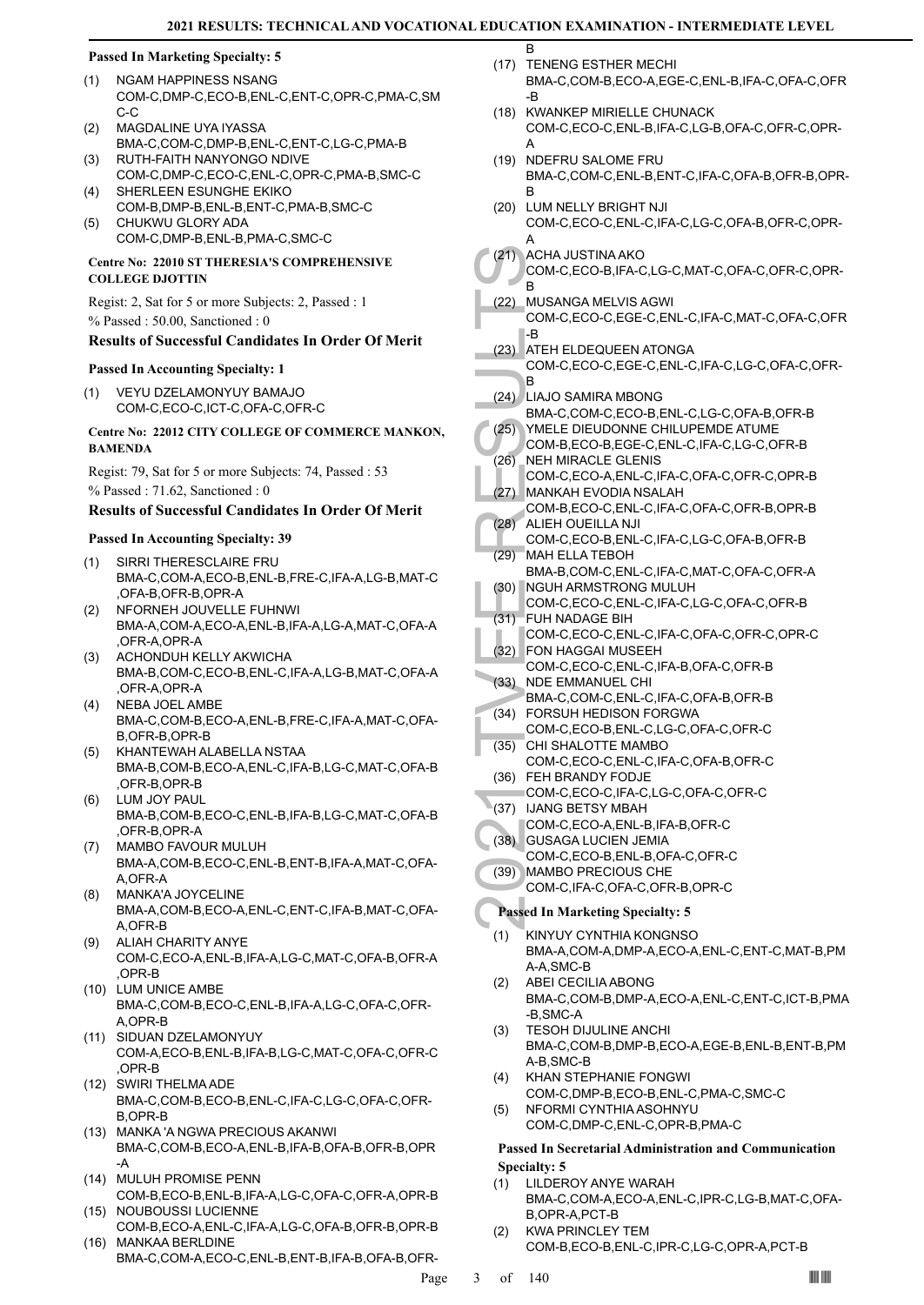#### **Passed In Secretarial Administration and Communication Specialty: 5**

- ASOBO FAITH BUUH COM-C,ENL-C,IPR-C,LG-B,OPR-A,PCT-C (3)
- MUBAH ADAMA ACHO COM-C,ENL-C,IPR-C,LG-C,OPR-B,PCT-C (4)
- MAPONG ANIFATOU YACOUBA BMA-C,COM-C,IPR-C,OFA-C,OPR-B (5)

### **Passed In Single Subjects**

### **Passed In 7 Subjects: 1**

TENENG NOELLA MAGHA BMA-C,COM-C,ECO-B,ENL-B,ENT-C,MAT-C,OFR-C (1)

# **Passed In 5 Subjects: 3**

- AKOAGHE PRECIOUS COM-C,ENL-C,FRE-C,OFA-C,OPR-B (1)
- NEH PRECIOUS NJI COM-C,ENL-C,LG-C,OFR-C,OPR-B (2)
- NGANGO ANNETTE VIANNIE EDING BMA-C,COM-C,ECO-B,ENL-C,OFR-C (3)

# **Centre No: 22018 CHRIST THE KING COLLEGE TIKO**

Regist: 12, Sat for 5 or more Subjects: 12, Passed : 12 % Passed : 100.00, Sanctioned : 0

# **Results of Successful Candidates In Order Of Merit**

# **Passed In Accounting Specialty: 4**

- BEBONGNCHU ALEMJI COM-C,ECO-A,ENL-A,IFA-C,OFA-B,OFR-B,OPR-A,REL-C (1)
- GEBAH MILTON BOBGA COM-C,ECO-B,ENL-A,ENT-C,IFA-C,OFA-B,OFR-C,REL-C (2)
- PETER ONYEMA UCHE CHUKWU NWAODU COM-C,ECO-C,ENL-C,ICT-C,OFA-C,OFR-B,REL-C (3)
- FORBANSOH DILIVERT ADE BMA-C,ECO-B,IFA-C,OFA-C,OFR-B,OPR-B (4)

# **Passed In Marketing Specialty: 6**

- MBIATEM JOAN EGBE MANYOR (1) BMA-C,COM-C,DMP-A,ECO-A,ENL-A,ENT-C,PMA-C,RE L-C,SMC-B
- BLESSING NMESOMA NWADIKE COM-C,DMP-A,ENL-C,ENT-C,LG-B,PMA-C,REL-C,SMC-C (2)
- AUSTIN BESONG BESONG JUNIOR COM-C,DMP-B,ECO-A,ENL-C,ENT-C,PMA-C,REL-C,SM C-C (3)
- (4) NJECK TREASURE MOSAMAI DMP-A,ENL-C,ENT-C,LG-B,PMA-B,REL-C,SMC-C
- MAI CHAM BLARIS TEH BMA-C,DMP-A,ECO-A,ENL-C,ENT-C,PMA-C,SMC-C (5) NGOSHU CALECHE NAWAH (6)
- DMP-A,ENL-C,ICT-C,PMA-C,REL-C,SMC-C

# **Passed In Single Subjects**

#### **Passed In 6 Subjects: 1**

ACHLEY DENIS LUM NTING COM-C,ECO-B,ENL-B,OFA-C,OPR-B,REL-C (1)

# **Passed In 5 Subjects: 1**

NGOELE RODNEY NIBA DMP-B,ENL-C,ICT-C,PMA-B,REL-C (1)

# **Centre No: 22019 COMMUNITY TECHNICAL AND COMMERCIAL COLLEGE, BAFUT**

Regist: 11, Sat for 5 or more Subjects: 11, Passed : 7 % Passed : 63.64, Sanctioned : 0

# **Results of Successful Candidates In Order Of Merit**

# **Passed In Accounting Specialty: 2**

ABUMBI VIOLET NEH-MAMFOR BMA-B,COM-B,ECO-A,ENL-C,ICT-A,IFA-A,LG-B,MAT-C, (1)

- OFA-A OFR-C BINWI SANDRINE (2)
	- BMA-C,COM-C,ECO-C,ENL-C,ICT-C,IFA-B,LG-C,OFA-B, OFR-C

### **Passed In Civil Engineering - Building Construction Specialty: 2**

- PUISANCE CHENWI (1)
- BCD-C,CPB-B,ENL-C,ENT-C,ICT-C,LG-C,QHS-B,SSM-C NEBAMBE ISHMAEL
- (1) NEBA J<br>
EEC-C, Passed In H(<br>
ENL-B, E<br>
ENL-B, E<br>
A<br>
Passed In 6 S<br>
(1) NGWA CPB-B, E<br>
A<br>
Passed In 6 S<br>
Centre No: 22<br>
SCHOOL, NE<br>
Regist: 394, S<br>
% Passed : 5<br>
SCHOOL, NE<br>
Regist: 394, S<br>
% Passed In Ac<br>
C, OFA-E, S<br> BCD-B,CPB-A,ENL-C,ICT-B,LG-C,QHS-C,SSM-B (2) **Passed In Electrical Power System Specialty: 1** NEBA JENIFER NJINYAM EEC-C,EME-C,ENL-C,ETD-B,ICT-C  $(1)$ **Passed In Home Economics Specialty: 1** NTWISI AFANWI BIH ENL-B,ENT-C,FLE-B,FNH-A,LG-B,NSC-A,QHS-B,RMH-A (1) **Passed In Single Subjects Passed In 6 Subjects: 1** NGWA AYINWI NTWISI CPB-B,ENL-C,ICT-B,LG-B,QHS-C,SSM-B (1) **Centre No: 22023 GOVERNMENT TECHNICAL HIGH SCHOOL, NKWEN**  Regist: 394, Sat for 5 or more Subjects: 379, Passed : 207 % Passed : 54.62, Sanctioned : 23 **Results of Successful Candidates In Order Of Merit Passed In Accounting Specialty: 43** TAR ROMEO NYUYDINDZE BMA-B,COM-A,ECO-A,ENL-A,ENT-B,FRE-C,IFA-B,MAT-C,OFA-B,OFR-C,OPR-C (1) TICHA NATHALIE VUKIESEH BMA-B,COM-B,ECO-B,ENL-B,ENT-B,FRE-C,IFA-B,LG-B ,MAT-C,OFA-B,OFR-B (2) ABONG FLORENTINE BMA-A,COM-B,ECO-A,ENL-C,ENT-C,FRE-C,IFA-C,LG-B ,MAT-C,OFA-B,OFR-C (3) UKUONGUM METUSELAH ETYWANE BMA-A,COM-A,ECO-A,ENL-A,ENT-B,IFA-A,LG-A,MAT-A, OFA-A,OFR-A (4) LAMFU MADIANETTE BIMINYUY BMA-A,COM-B,ECO-A,ENL-A,ENT-C,IFA-A,LG-A,MAT-A ,OFA-A,OFR-A (5) TATAH KERNYUY ADEL BMA-A,COM-B,ECO-A,ENL-B,ENT-B,IFA-A,LG-A,MAT-B, OFA-A,OFR-A (6) BAMENJOH CAMILLA LEINYUY BMA-A,COM-A,ECO-A,ENL-A,ENT-C,IFA-A,MAT-A,OFA-A,OFR-B,OPR-C  $(7)$ NDASHI BRENDALINE BMA-A,COM-B,ECO-A,ENL-B,ENT-B,IFA-A,LG-A,MAT-B, OFA-A,OFR-B (8) (9) NTEBAN ISIDORE NCHIAJI BMA-A,COM-B,ECO-B,ENL-C,ENT-B,IFA-A,MAT-C,OFA-A,OFR-A,OPR-B (10) MENJO YVONNE SHALANYUY BMA-A,COM-B,ECO-A,ENL-B,ENT-C,IFA-A,LG-A,MAT-C ,OFA-B,OFR-B ESTELA LANKAR (11) BMA-A,COM-B,ECO-A,ENL-C,ENT-C,FRE-C,IFA-A,MAT-B,OFA-A,OFR-A BONGKIYUNG MEDARD NYUYSONI (12) BMA-A,COM-B,ECO-A,ENL-C,ENT-C,IFA-B,MAT-B,OFA-A,OFR-A,OPR-C FORKUH JUSTICE NCHINDA (13) BMA-A,COM-B,ECO-B,ENL-C,ENT-B,IFA-B,LG-B,MAT-C ,OFA-B,OFR-B (14) TSEAMBUH CALEB MENANG BMA-B,COM-B,ECO-B,ENL-C,ENT-C,IFA-B,LG-B,MAT-C ,OFA-B,OFR-B
	- (15) FOUODJI NGUEUKEU STEVE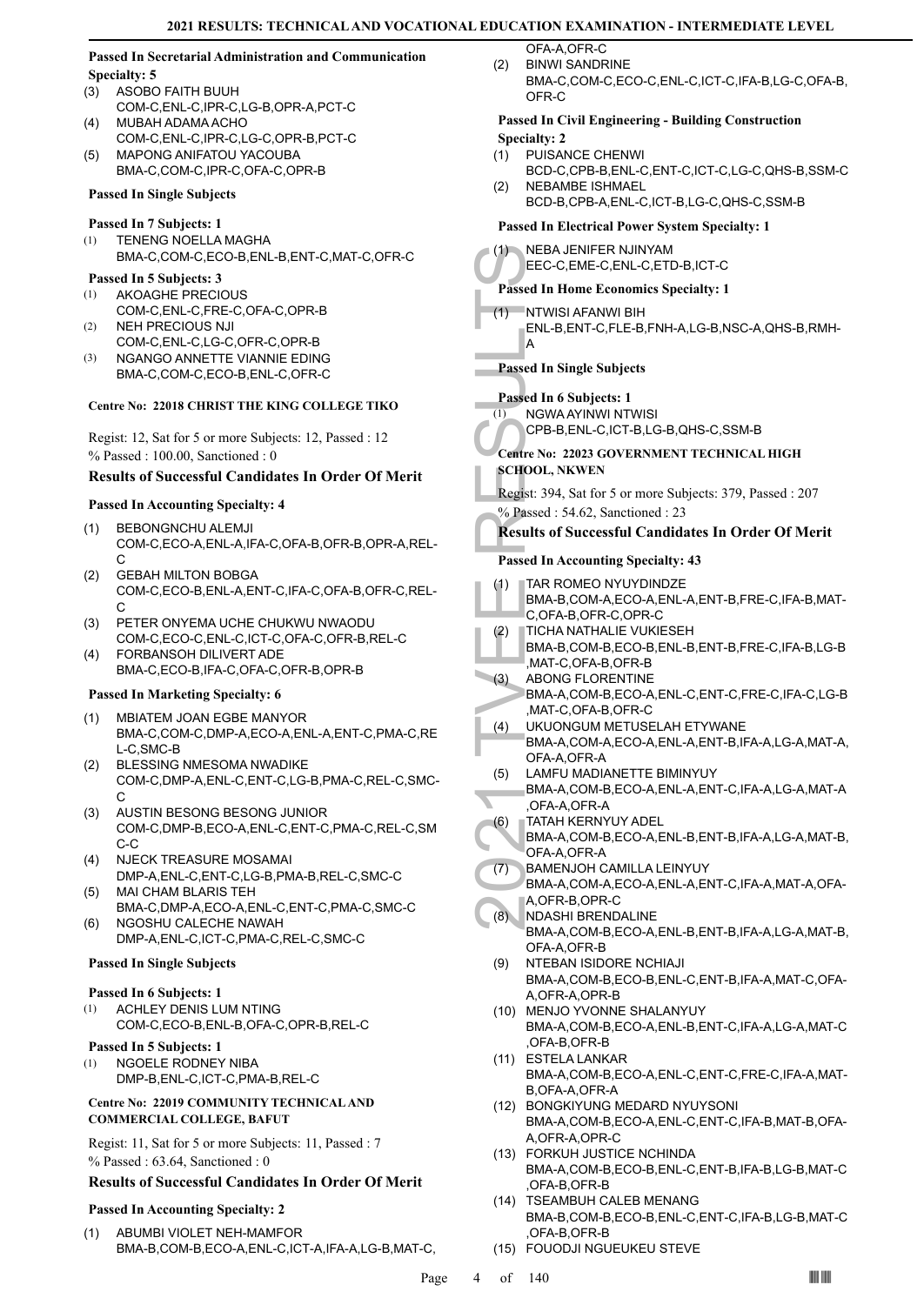#### **Passed In Accounting Specialty: 43**

BMA-A,COM-C,ECO-C,ENL-B,ENT-C,FRE-B,MAT-C,OF A-B,OFR-B,OPR-B

- (16) NGWI FABIOLA FUNWIE BMA-B,COM-C,ECO-C,ENL-C,ENT-C,IFA-C,LG-B,MAT-C ,OFA-B,OFR-B
- (17) DJOUSSE MBOUNKEU CHRISTABEL COM-C,ECO-B,ENL-B,ENT-C,FRE-C,IFA-C,LG-C,MAT-C ,OFA-C,OFR-C
- (18) NTUNEH FREDERICK MOVUH BMA-B,COM-B,ECO-B,ENL-C,ENT-C,IFA-A,MAT-C,OFA-A,OFR-A
- MBAH JOCELYN AGUM (19) BMA-C,COM-B,ECO-A,ENL-C,ENT-C,IFA-B,LG-A,OFA-B ,OFR-B
- (20) TEBI THEIRRY CHICK BMA-A,COM-C,ECO-B,ENL-C,IFA-A,LG-B,MAT-C,OFA-A ,OFR-C
- (21) NJIMELI NZAPA BELVA TATIANA BMA-B,COM-B,ECO-A,ENL-C,ENT-B,FRE-C,IFA-B,OFA-B,OFR-B
- (22) KENEH GOODNESS NYINGMEH BMA-C,COM-B,ECO-A,ENL-B,ENT-C,IFA-B,MAT-C,OFA-B,OFR-B
- (23) NZIEM SOUOBU BAUDOIN YVAN COM-C,ECO-C,ENL-B,FRE-C,IFA-B,MAT-C,OFA-A,OFR-A,OPR-C
- (24) KAVI COURAGE YUNTIR BMA-C,COM-C,ECO-B,ENL-C,IFA-C,MAT-C,OFA-B,OFR -A,OPR-B
- TATA ANNADIN BENDE BMA-C,COM-C,ECO-A,ENL-C,ENT-C,IFA-B,MAT-C,OFA-B,OFR-B (25)
- (26) ACHAMOH BLESSING BMA-B,COM-B,ECO-B,ENL-C,ICT-C,IFA-C,MAT-C,OFA-B,OFR-C
- (27) BAFON GOODNESS KFUKFUNA BMA-C,COM-C,ECO-B,ENL-C,IFA-B,LG-C,MAT-C,OFA-C,OFR-B
- YONGKA MAVELLOUS FONMBI (28) BMA-C,COM-C,ECO-C,ENL-B,ENT-C,MAT-C,OFA-B,OF R-C,OPR-B
- (29) JAM PRAISES NAKOMA BMA-C,COM-B,ECO-C,ENL-B,IFA-C,MAT-C,OFA-A,OFR -A
- MOTIKA GRACIOUS KEFEYIN (30) BMA-B,COM-B,ECO-B,ENL-C,ENT-C,OFA-B,OFR-B,OP R-B
- (31) TUINSI MARION MAI BMA-B,COM-B,ECO-B,ENL-C,ENT-C,IFA-B,OFA-C,OFR-A
- (32) KEMENG LINETTE NENG COM-C,ECO-C,ENL-C,ENT-C,IFA-B,LG-A,MAT-C,OFA-C
- (33) BANKI MELVIS NDOHGWA COM-C,ECO-C,ENL-C,IFA-B,MAT-C,OFA-C,OFR-A MBIBEH PERINE BILINGWE (34)
- COM-C,ECO-A,ENL-C,IFA-C,MAT-C,OFA-C,OFR-C (35) KETU DOCAS ACHA
- BMA-C,COM-C,ECO-C,ENL-C,IFA-C,MAT-C,OFR-B (36) TUME BRENDALINE NFUEH
- BMA-C,COM-B,ECO-C,ENL-B,IFA-C,OFR-C (37) SIMBO LAURITA SHANKE
- COM-C,ECO-C,ENL-B,IFA-C,LG-C,OFR-B
- (38) ABI SANDRA MANKAA COM-C,ECO-C,ENL-C,IFA-B,OFA-C,OFR-C
- (39) CHIMTOM CLAUDETTE NTIENGHE COM-C,ECO-C,ENL-C,ENT-C,IFA-C,OFA-C
- (40) FRU-NGANG KENEDY FOTUM BMA-C,COM-C,ENL-C,IFA-C,OFR-B (41) NDI GLENICE MULUH
- COM-C,ECO-C,ENL-C,IFA-B,OFR-C (42) AMBANG DESICLARE TAH
- BMA-C,COM-C,ECO-C,IFA-C,OFR-C
- LEKOBOU ELISABETH INGRID DE SEGNOU (43) BMA-C,ECO-C,ENL-C,IFA-C,OFR-C

# **Passed In Air Conditioning and Ventilation Specialty: 3**

- NKEMAKA JOHN MORFOW CSC-C,EDR-C,ERE-B,ESC-C,FRA-C,LG-C,MAT-C,QHS-C,RRE-C (1)
- (2) YASSAH CHE BILL EGE-C,ENL-C,ERE-C,ESC-C,FRA-C
- NGU CALISTUS CHE ERE-C,FRA-C,MAT-C,REL-C,RRE-C (3)
- (2) MBEME<br>
ENL-C, I<br>
Passed In At CHI KLU<br>
CTZ-B, F<br>
(1) CHI KLU<br>
CTZ-B, MTE-A, BONGN<br>
CSC-C, A,MTW-<br>
CSC-C, C, MTE-A, TAH MA<br>
CSC-C, C, MTE-A, TAH MA<br>
CSC-C, B,MTW-<br>
CSC-C, B,MTW-<br>
FIEGON<br>
CSC-C, B,MTW-<br>
ENTA AWA BC<br>
CTZ-**Passed In Automobile Bodywork Painting Specialty: 2** RINMWI MOUBEN FELICIEN ARCHANGE CTZ-C,ENL-C,ESC-C,FRE-C,MAT-C,MCE-C,MPT-C,QH S-B,VTE-C (1) MBEMEKODI ENGELBIRT ABONGNDOH ENL-C,LG-C,MCE-C,MPT-B,VTE-C (2) **Passed In Automobile Repair Mechanics Specialty: 18** CHI KLUVERT NIBA CTZ-B,EET-A,ENL-B,ESC-C,FRE-B,LG-A,MAT-C,MDR-B ,MTE-A,MTW-A,REL-B (1) BONGMOYONG ALBAN NYUYKONGHE CSC-C,EET-A,ENL-C,ESC-C,LG-A,MAT-B,MDR-B,MTE-A,MTW-B,REL-C (2) TOH CARLSON GHIMBAYNSALU CSC-C,CTZ-B,EET-A,ENL-C,ESC-C,LG-B,MAT-C,MDR-C,MTE-B,MTW-B (3) TAH MARTIN ENYONG CSC-B,EET-A,ENL-B,ESC-C,LG-A,MAT-C,MDR-B,MTE-A,MTW-A  $(4)$ FIEGONH JUNIOR PETER NKEMCHIA CSC-C,EET-B,ENL-C,ESC-C,FRE-C,LG-B,MDR-B,MTE-B,MTW-B (5) FONMBI BETHERAN CHIA EET-A,ENL-B,ESC-B,FRE-C,MAT-C,MDR-A,MTE-A,MT W-A (6) AWA BORIS EFONDE CTZ-C,EET-B,ENL-C,LG-B,MAT-C,MDR-C,MTE-B,MTW-B (7) TICHA KINGSLEY TENENG EET-B,ENL-C,ESC-C,FRE-C,LG-B,MDR-C,MTE-B,MTW-B (8) ANGAFOR HYACINTH THE YOUNG CSC-C,EET-B,ENL-C,LG-B,MDR-C,MTE-C,MTW-B  $(9)$ MALONMBIH ROMANUS NJUNG CSC-C,EET-B,ENL-C,LG-B,MTE-B,MTW-B  $(10)$ (11) TENGUNG ANDERSON AYISSEH EET-B,ENL-C,LG-B,MDR-C,MTE-A,MTW-C (12) TIAYA CLOVIS EET-C,ENL-C,LG-C,MDR-C,MTE-B,MTW-B (13) CHEFOR PRIDE APONGPOH EET-B,FRE-C,MDR-C,MTE-B,MTW-B SHWAI DANNY KONGNYUY (14) CSC-C,EET-C,LG-C,MTE-B,MTW-C NGEH CHRYSOGONUS FIYINIFITONA EET-C,FRE-B,LG-C,MTE-C,MTW-C (15) NEBA STANISLAS CHE EET-B,FRE-C,MDR-C,MTE-C,MTW-C (16) (17) NGASSA BRISLEY SANDJO EET-C,FRE-C,MDR-C,MTE-C,MTW-C FON MARC SLYVIAN AMIBANG (18) EET-C,ENL-C,FRE-C,MTE-C,MTW-C **Passed In Bespoke Tailoring Specialty: 15** ESANG MERCY GRACE ABIA ENL-B,ESC-B,FFD-B,FRE-C,LG-B,MAT-C,PMG-B,QHS-B,REL-C,TTE-B (1) AFORMA MEEKNESS CHEH CTZ-B,ENL-B,ESC-C,FFD-B,FRE-C,LG-A,MAT-C,PMG-A ,TTE-B (2) WUNJAH KAREEN BAHNJE ENL-C,ESC-C,FFD-B,FRE-C,LG-C,MAT-C,PMG-A,QHS-C,TTE-B (3) ATEMNKENG MARVEL NKENGASONG CTZ-C,ENL-A,FFD-A,LG-A,MAT-C,PMG-B,QHS-B,TTE-B (4) BACHE GRACE MBONG (5)
	- ENL-B,ESC-C,FFD-B,LG-C,MAT-C,PMG-B,TTE-B (6) CHEBE NADIA SIRRI AKONGNWI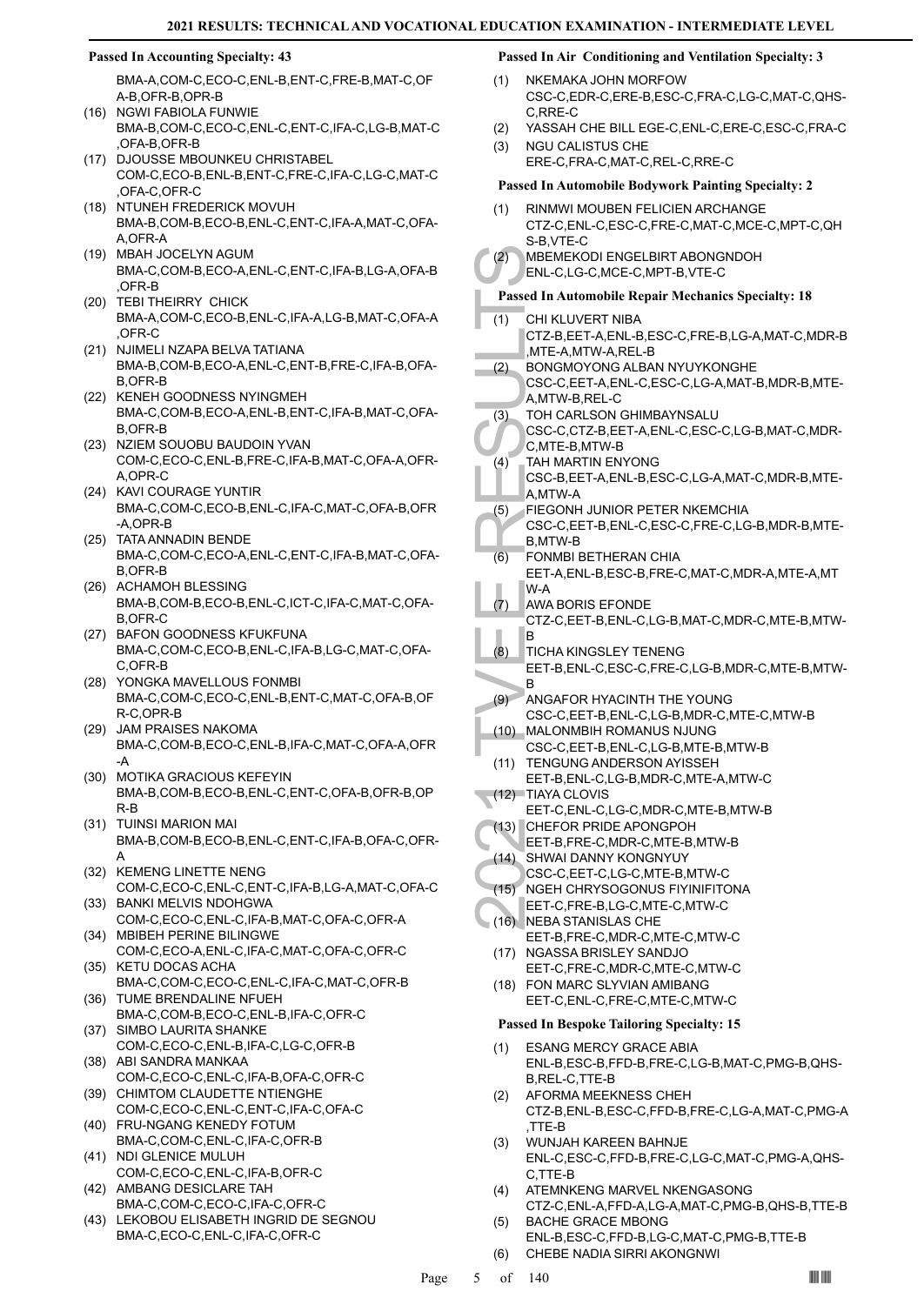#### **Passed In Bespoke Tailoring Specialty: 15**

- CTZ-C,ENL-C,FFD-C,FRE-C,LG-C,PMG-B,TTE-B CHONGSI KESTINE ANKINIMBOM (7)
- ENL-B,FFD-A,FRE-C,LG-C,PMG-A,TTE-B KANJO MARIE SHIAMO (8)
- ENL-C,FFD-A,LG-C,MAT-C,PMG-B,TTE-C NDINWA BRETNEY LAMI (9)
- ENL-C,FFD-A,LG-C,PMG-B,QHS-C,TTE-C (10) ENCHO PRINCESS VICTORY VUNAIN
- ENL-C,FFD-A,FRE-C,LG-C,PMG-B,TTE-C (11) NGWANI FAITH MIYANWI
- ENL-C,FFD-B,LG-C,PMG-B,QHS-C,TTE-C (12) KINYUY BLANDINE NDZE
- ENL-C,FFD-A,LG-B,PMG-B,TTE-C (13) NTANKE DANIELLA
- ENL-C,FFD-B,PMG-B,QHS-C,TTE-C (14) AMBE VAMISE NGENIFUM
- ENL-C,FFD-C,LG-C,PMG-B,TTE-C (15) ACHA ESTHER ENL-C,FFD-B,LG-C,PMG-C,TTE-C

# **Passed In Carpentry and Joinery Specialty: 4**

- NKEZE DESMOND CAR-B,CJD-B,ENL-C,ICT-B,JOI-B,LG-A,QHS-B (1)
- (2) ACHUO ERIC EBUA CAR-B,CJD-B,CTZ-C,ICT-B,JOI-B AZONGMO GODLOVE
- CAR-B,CJD-B,CTZ-C,ENL-C,JOI-C (3) MELI DJOUSSE ZIDANE (4)
- CAR-B,CJD-C,ICT-C,JOI-C,LG-B

#### **Passed In Civil Engineering - Building Construction Specialty: 54**

- ABANG BERTIN FONGIE BCD-C,CPB-A,CSC-B,EGE-B,ENL-B,ESC-C,FRE-C,LG-A,MAT-C,REL-C,SSM-A (1)
- NKWANUI BLAISE TAGHIENG BCD-C,CPB-A,CSC-B,EGE-B,ENL-B,ESC-B,LG-A,MAT-A,REL-C,SSM-A (2)
- NGI DESMOND FONYUY BCD-A,CPB-A,CSC-B,CTZ-C,ENL-C,ESC-C,LG-A,MAT-B ,REL-C,SSM-A (3)
- NJETI DAVID UKAH BCD-C,CPB-B,CSC-C,CTZ-B,EGE-A,ENL-C,ESC-C,LG-A,MAT-B,SSM-B (4)
- RICHARD LEINYUY NDZE BCD-B,CPB-B,CSC-B,CTZ-B,ENL-B,ESC-C,MAT-B,QHS -B,SSM-A (5)
- FRU NEH NELLY BCD-B,CPB-A,CSC-B,CTZ-C,EGE-B,ENL-C,ESC-C,MAT -A,SSM-A (6)
- SAAH PRECIOUS NGANGWA (7) BCD-C,CPB-A,CSC-B,CTZ-B,EGE-A,ENL-C,ESC-C,MAT -B,SSM-A
- NYANGO CREANTINE BAINKONG BCD-C,CPB-B,CTZ-B,EGE-B,ENL-B,ESC-C,LG-A,MAT-B ,SSM-B (8)
- BONGAMAN CEJUS BURINYUY BCD-B,CPB-B,CSC-C,EGE-C,ENL-C,ESC-C,LG-B,MAT-B,SSM-A (9)
- (10) NGEH RANSOM NSOM BCD-A,CPB-B,CSC-C,EGE-C,ENL-C,FRE-C,LG-C,MAT-C,SSM-C
- ESSOKA TABOT YANICK (11) BCD-C,CPB-C,CTZ-C,EGE-C,ENL-C,ESC-C,FRE-C,LG-B,SSM-B
- (12) AKINDO COLLINS BCD-C,CPB-A,CSC-B,CTZ-A,EGE-A,ESC-C,MAT-A,SSM -A
- (13) LOH LOUIS KUKWA BCD-A,CPB-A,CTZ-C,EGE-A,ENL-C,LG-B,MAT-C,SSM-B
- RINWI GAIUS NFORMI (14) BCD-C,CPB-B,CSC-C,CTZ-C,ENL-A,QHS-C,REL-C,SSM -B
- (15) NDONGKEH AUGUSTINE SAH BCD-C,CPB-B,CSC-C,CTZ-C,ENL-B,LG-B,MAT-C,SSM-C

(16) CHENWI JOEL NDE CPB-B,CSC-C,CTZ-C,EGE-C,ENL-B,ESC-C,FRE-C,SSM -B

- (17) TOHNAIN BORIS DIANGHA BCD-B,CPB-B,ENL-C,ESC-C,FRE-C,LG-B,QHS-C,SSM- $\cap$
- (18) NKENEN ZACKY-BLAISE NKENEN BCD-C,CPB-C,CTZ-C,EGE-B,ENL-C,ESC-C,LG-B,SSM- $\mathcal{C}$
- (19) MAFWAIN GODWILL MENANG BCD-A,CPB-B,CTZ-C,EGE-C,ENL-C,FRE-C,SSM-A (20) PANGWOH SAMIRATU PANGMUE
- BCD-C,CPB-B,CTZ-C,EGE-B,ENL-B,LG-B,SSM-B TAH RENDER YUH (21)
- BCD-B,CPB-B,CSC-C,EGE-B,ENL-C,MAT-C,SSM-B FORSUH FORMUDUM RHYEN (22)
- (21) TAH RE<br>
BCD-B, (22) FORSU<br>
BCD-C, PEMBO<br>
CPB-B, FUH BL<br>
BCD-C, CHE AM BCD-B, (26) MBOMU<br>
(26) MBOMU<br>
BCD-B, ABIA LE<br>
BCD-B, NJIOH N<br>
BCD-B, ABIA LE<br>
BCD-B, TETUH<br>
BCD-C, YENESI<br>
BCD-C, NGU-H BCD-C, NGU-B, COD-B, NGU-C BCD-C,CPB-C,EGE-C,ENL-B,FRE-C,LG-A,SSM-B PEMBOMBI ERASTUS (23)
- CPB-B,EGE-C,ENL-C,ESC-C,LG-C,MAT-C,SSM-B FUH BLESS CHENWI (24)
- BCD-C,CPB-C,CSC-C,CTZ-C,ENL-C,LG-B,SSM-B CHE AMSON NGWA AKONGNWI (25)
- BCD-B,CPB-C,CSC-C,ENL-C,FRE-C,LG-C,SSM-B (26) MBOMUN FABRICE
- BCD-B,CPB-C,EGE-C,ENL-C,FRE-C,LG-C,SSM-B (27) NJIOH WILFRED JOEL
- BCD-C,CPB-C,EGE-C,ENL-C,FRE-C,LG-C,SSM-C (28) ABIA LEVIS EKWENA
	- BCD-B,CPB-B,EGE-C,FRE-C,LG-B,SSM-C
- (29) TETUH COLLINS JUNIOR
- BCD-C,CPB-B,EGE-B,ENL-B,ESC-C,SSM-C
- YENESI MAXIMUS MBEGHOYI BCD-B,CPB-C,EGE-C,LG-B,MAT-C,SSM-B (30)
- (31) PECHI KAFFO EUTHYMIUS BCD-C,CPB-C,CSC-C,ENL-C,LG-B,SSM-B
- (32) NGUM BLESSING AKENJI BCD-C,CPB-C,CTZ-C,EGE-C,QHS-B,SSM-B
- NGWA MACDAVIDSON NFORBI (33)
- BCD-C,CPB-B,CTZ-C,EGE-C,ENL-C,SSM-B (34) NIBA BRANDON NGWA
- BCD-B,CPB-C,CSC-C,EGE-C,FRE-C,SSM-B VUKESE GODWILL (35)
- BCD-B,CPB-B,ENL-C,ESC-C,FRE-C,SSM-C AWAN ALPHONSE TAMBE (36)
- BCD-C,CPB-C,CTZ-C,ENL-C,LG-B,SSM-C (37) NDOFOR EDMOND NKAFOR
- BCD-C,CPB-B,EGE-C,FRE-C,QHS-C,SSM-C (38) TENENG FAITH MBUH
- BCD-C,CPB-B,EGE-C,ENL-C,FRE-C,SSM-C MIAYANUI FRANCIS ASAH (39)
- BCD-C,CPB-C,ENL-C,FRE-C,LG-C,SSM-C
- SAMUEL CHICK FONGWE CPB-C,ESC-B,LG-A,MAT-C,SSM-B  $(40)$
- SAM PIVADGA SYLVESTER BCD-C,CPB-B,ENL-C,LG-B,SSM-A (41)
- (42) TENENG BRANDON MBUH
- BCD-B,CPB-B,EGE-B,FRE-C,SSM-C (43) NTEH GILDAS VERDZEFE
- BCD-C,CPB-B,ENL-C,LG-C,SSM-B (44) NGORAN ANNAS NYUYFONY
- BCD-B,CPB-C,ENL-C,LG-C,SSM-B
- (45) NGANG INOCENT BCD-C,CPB-B,ENL-C,LG-B,SSM-C
- (46) NDIFON DONNA-BELLA KEMBANGJE BCD-C,CPB-B,EGE-C,ENL-C,SSM-B
- (47) PENN DESTINY PENN CPB-C,CSC-C,LG-C,MAT-B,SSM-B
- (48) TEKE GREATMAS ACHA BCD-C,CPB-B,ENL-C,FRE-C,SSM-C
- (49) NSOBOTI CEDERICK AFUMBOM
- BCD-C,CPB-C,CSC-C,FRE-C,SSM-B (50) MAATEH MAXIMUS NGWA CPB-C,ENL-C,LG-B,MAT-C,SSM-C
- (51) LUKONG REMEHANS VERBEENYUY
- BCD-C,CPB-B,ICT-C,LG-C,SSM-C (52) NTAIMA DERICK NKWAN
- CPB-C,CSC-C,ENL-C,MAT-C,SSM-C
- (53) BABILA LAVINE BCD-C,CPB-C,ENL-C,MAT-C,SSM-C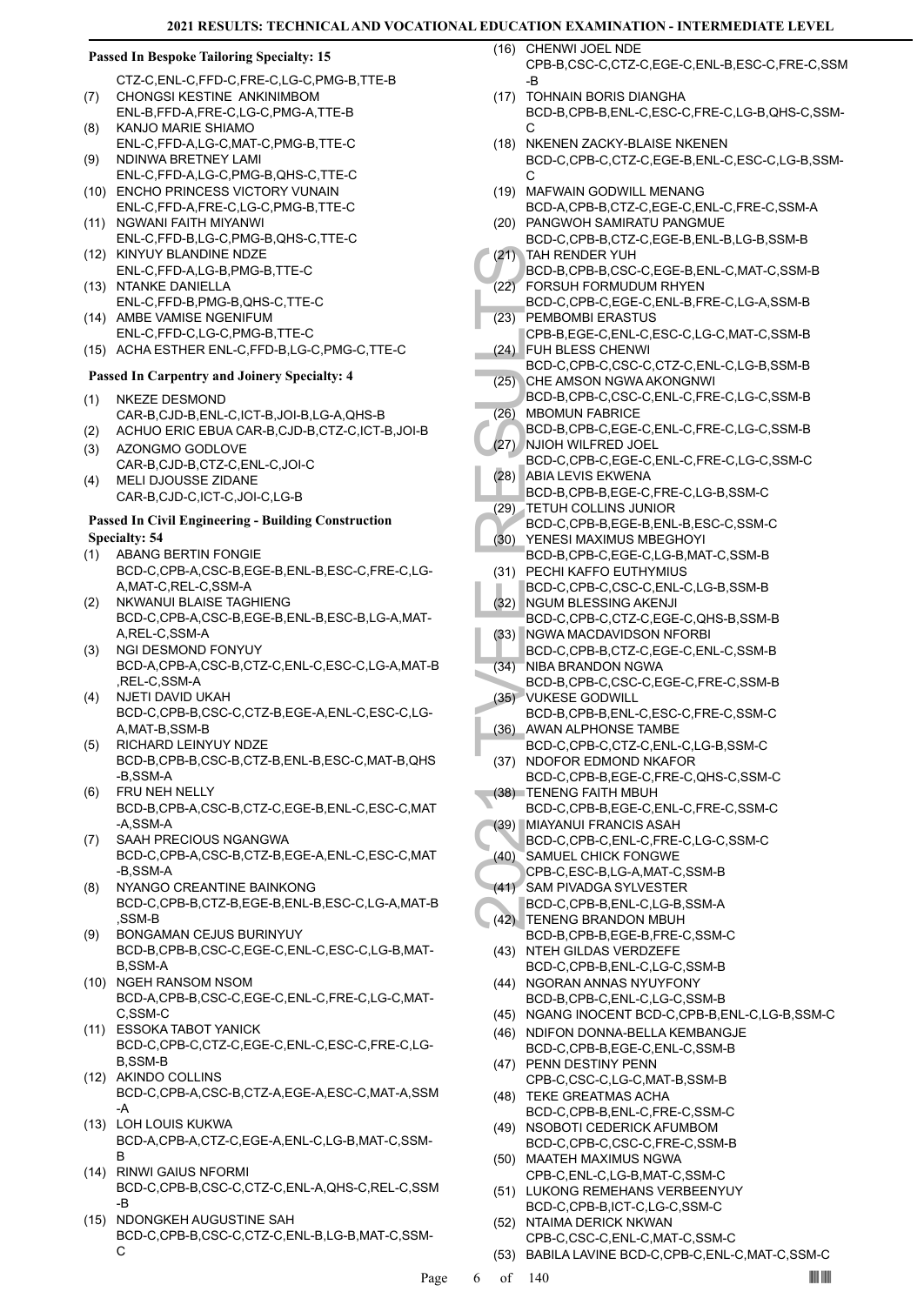#### **Passed In Civil Engineering - Building Construction Specialty: 54**

(54) LOBTI SHILTON YUH BCD-C,CPB-C,CSC-C,ENL-C,SSM-C

#### **Passed In Electrical Power System Specialty: 31**

- NKAN PRIDE TAH CSC-C,EDR-B,EEC-A,EGE-B,EME-A,ENL-B,ESC-B,ETD -B,LG-B,MAT-B (1)
- NKEH SIRI FRIZT CSC-C,EDR-C,EEC-A,EGE-C,EME-B,ENL-C,ESC-C,ET D-B,LG-B,MAT-C (2)
- SAHWAI WANGA ROWAN (3) CSC-A,EDR-B,EEC-A,EGE-B,EME-A,ENL-B,ESC-B,ETD -A,MAT-B
- MBOM CALAH YONG (4) CSC-B,EDR-C,EEC-B,EME-A,ENL-A,ESC-C,ETD-A,LG-B,MAT-C
- KINYI ALAIN PIERRE (5) CSC-C,CTZ-C,EDR-B,EEC-A,EME-B,ENL-C,ESC-C,ETD -A,MAT-A
- LUBUIN NHALANG JACKSON (6) CTZ-B,EDR-C,EEC-A,EME-A,ENL-C,ESC-C,ETD-A,LG-C,MAT-C
- (7) NYUIZEH JENA LOWEH CSC-C,EDR-C,EEC-B,EME-B,ENL-C,ESC-C,ETD-B,FRE -C,LG-B
- ABAM LEONARDO MUYEM EDR-C,EEC-B,EGE-C,EME-B,ENL-C,ESC-C,ETD-A,FRE -C,MAT-C (8)
- KEKOH BETRAND KENEH CSC-B,EDR-C,EEC-A,EME-A,ENL-C,ESC-C,ETD-A,MAT -A (9)
- WULWI COLLIN NGEH (10) EDR-C,EEC-A,EME-A,ENL-B,ESC-B,ETD-A,FRE-C,MAT -B
- (11) BESALEH NTUMSI CSC-C,CTZ-C,EDR-B,EEC-A,EME-A,ENL-B,ETD-B,MAT -C
- MBU WILLIAM CHE NYUYKONGE (12) CSC-B,CTZ-C,EDR-C,EEC-B,EGE-B,EME-B,ENL-C,ETD -A
- ACHUO RANSOM MUA (13) CTZ-C,EDR-C,EEC-A,EME-A,ENL-C,ESC-C,ETD-A,MAT -C
- (14) NYEZA AGAH SAMUEL NDAGO CTZ-C,EEC-B,EGE-B,EME-C,ENL-C,ETD-B,LG-B,MAT-C
- YONG PAULINUS JICK (15) CTZ-C,EDR-C,EEC-B,EME-B,ENL-C,ESC-C,ETD-C,ICT-B
- JEVISE NYUYFONI (16) EDR-B,EEC-A,EME-A,ENL-C,ESC-C,ETD-A,MAT-C
- (17) SHIMENYI COLLINS YENKONG EDR-B,EEC-A,EGE-C,EME-B,ESC-B,ETD-B,MAT-C
- (18) TATAH THEOPHILE LAMNTEH EDR-C,EEC-B,EME-B,ENL-C,ESC-C,ETD-A,LG-B
- FOMONYUY ABDULRAHIM (19) EDR-C,EEC-B,EME-C,ENL-C,ESC-C,ETD-B,LG-C (20) ABDOU SALAM MISHIRAIN
- EDR-C,EEC-C,EME-C,ENL-C,ETD-B,MAT-C,QHS-C BIJINGSI NOEL ANGAFOR (21)
- CTZ-C,EEC-B,EME-B,ESC-C,ETD-A,LG-B (22) TEBO DARREN AKUMBE
- CSC-B,EEC-B,EGE-C,EME-B,ENL-C,ETD-B (23) KUH LAMECH AFUMBOM
- EDR-C,EEC-B,EGE-C,EME-B,ENL-C,ETD-B FOBANE FELIX NEMBO (24)
- EEC-B,EME-B,ESC-C,ETD-B,FRE-C,LG-C FAI ROLAND NTANI (25)
- EDR-C,EEC-B,EME-B,ENL-C,ETD-B,FRE-C (26) CLOUDIN NGEWIFAH
- EDR-C,EEC-C,EME-B,ENL-C,ETD-B,FRE-C FON CLAXTON ANOH (27)
- EDR-C,EEC-B,EME-B,ENL-C,ETD-B
- (28) ZUTAH PRECIOUS K
- EEC-B,EGE-C,EME-C,ENL-C,ETD-B (29) CHE DIVINITY HALE
- EEC-B,EME-C,ESC-C,ETD-B,FRE-C
- (30) NUH DAVY NJUAKOM EDR-C,EEC-C,ENL-C,ETD-B,FRE-C
- (31) NWUNE SEDERICK NTHOMEWIH EDR-C,EEC-C,ETD-B,FRE-C,ICT-C

#### **Passed In Electronics Specialty: 1**

MBUKUH MULUH ZINIDINE CSC-C,ECI-C,EDR-C,ENL-C,ESC-C,ESY-C,PVS-C (1)

# **Passed In Home Economics Specialty: 5**

|      | есопоннез эр                                                                                |
|------|---------------------------------------------------------------------------------------------|
| (1)  | <b>KEMING RISA NIKOME</b><br>CTZ-C,EGE-A,ENL-B,FLE-B,FNH-B,FRE-C,LG-B,MAT-C,<br>NSC-A.RMH-A |
| (2)  | <b>BONGNJIOH ALINA NSUNGENE</b><br>CTZ-C,EGE-C,ENL-C,FLE-B,FNH-B,LG-B,MAT-C,NSC-B           |
| (3)  | ,RMH-B<br>NYINGONGYENEH CATHERINE YONDO                                                     |
|      | CTZ-B, ENL-B, FLE-B, FNH-B, NSC-C, RMH-B                                                    |
| (4)  | YUKENG ANNISETTE BERINYUY                                                                   |
|      | BMA-C, ENL-C, FLE-B, FNH-B, NSC-C, RMH-B                                                    |
| (5)  | FONTAR NATHALIA SIKEM<br>ENL-C,FLE-C,FNH-C,FRE-C,RMH-C                                      |
|      |                                                                                             |
|      | Passed In Plumbing and Installation Systems Specialty: 2                                    |
| (1)  | NGOHGANG BERYMARK NGWAKONGNWI                                                               |
|      | ENL-C,ICT-C,LG-C,MAT-C,PMC-B,PND-C,PTE-B                                                    |
| (2)  | JOY SHINDOH FORSUH<br>FRE-C,ICT-C,LG-C,PMC-B,PTE-C                                          |
|      |                                                                                             |
|      | <b>Passed In Secretarial Administration and Communication</b><br><b>Specialty: 10</b>       |
| (1)  | AMBE DAMIAN AYUNWI                                                                          |
|      | BMA-A,COM-C,ENL-C,ENT-B,FRE-C,IPR-A,MAT-C,OFA-                                              |
|      | B, OPR-A, PCT-A, REL-B                                                                      |
| (2)  | SUH NEBA ABINWI KATY                                                                        |
|      | COM-B, ENL-B, ENT-B, IPR-A, LG-A, MAT-C, OFA-B, OPR-A<br>PCT-A                              |
| (3)  | SUH LYDIA SIRI                                                                              |
|      | COM-C, ENL-B, ENT-C, IPR-A, LG-A, MAT-C, OFA-B, OPR-A                                       |
|      | PCT-A                                                                                       |
| (4)  | CHIN ASHRAPH BONGKISHER<br>BMA-C,COM-C,ENT-C,IPR-A,LG-A,MAT-C,OFA-C,OPR-                    |
|      | A,PCT-A                                                                                     |
| (5)  | <b>LUM ALICIA NKET</b>                                                                      |
|      | COM-C, ENL-C, ENT-C, IPR-A, LG-A, OFA-C, OPR-A, PCT-A                                       |
| (6)  | <b>BIRSHU SHANICE KERNYUY</b><br>BMA-B,COM-C,ENL-C,ENT-C,IPR-A,OPR-C,PCT-B                  |
| (7)  | FUBENU GODWILL CHENWI                                                                       |
|      | COM-C, ENL-B, FRE-C, IPR-B, OFA-C, OPR-C, PCT-C                                             |
| (8)  | HA-ANI JOYCELINE LENDZESHUI                                                                 |
|      | COM-C,ENL-C,ENT-C,IPR-B,LG-C,OPR-C,PCT-B<br>VESHETEH EMELDINE FOINWIH                       |
| (9)  | COM-C,ENL-C,ENT-C,IPR-C,OPR-C,PCT-B                                                         |
| (10) | ABEYA NOELA WONYUI                                                                          |
|      | COM-C,ENL-C,IPR-A,OPR-C,PCT-A                                                               |
|      | <b>Passed In Sheet Metal Works Specialty: 4</b>                                             |
| (1)  | CHAH LEVIS BAICHIM                                                                          |
|      | CSC-B,CTZ-C,ENL-B,ESC-C,FRE-C,LG-A,MAT-C,SMD-                                               |
|      | A,SMW-B,WPM-A                                                                               |
| (2)  | <b>NGABI FELIX NDZI</b>                                                                     |
|      | CSC-C,CTZ-C,ENL-C,ESC-C,LG-A,MAT-C,QHS-C,SMD-<br>B, SMW-B, WPM-B                            |
| (3)  | <b>CHENWI NEVILLE</b>                                                                       |
|      | ENL-C,ESC-C,FRE-B,SMD-B,SMW-B,WPM-B                                                         |
| (4)  | SAMA BRANDY ESC-C,LG-B,SMD-B,SMW-C,WPM-B                                                    |

# **Passed In Single Subjects**

#### **Passed In 7 Subjects: 3**

- NYA JUNIOR BRISTEN TANKEU CPB-B,CSC-C,CTZ-C,EGE-C,ENL-C,LG-B,SSM-B (1)
- CHIAMBENG TERENCE YIGHA CPB-C,CTZ-C,EGE-C,ENL-C,FRE-C,LG-B,SSM-B (2) (3) MVEMA SHARON FUNWIE
-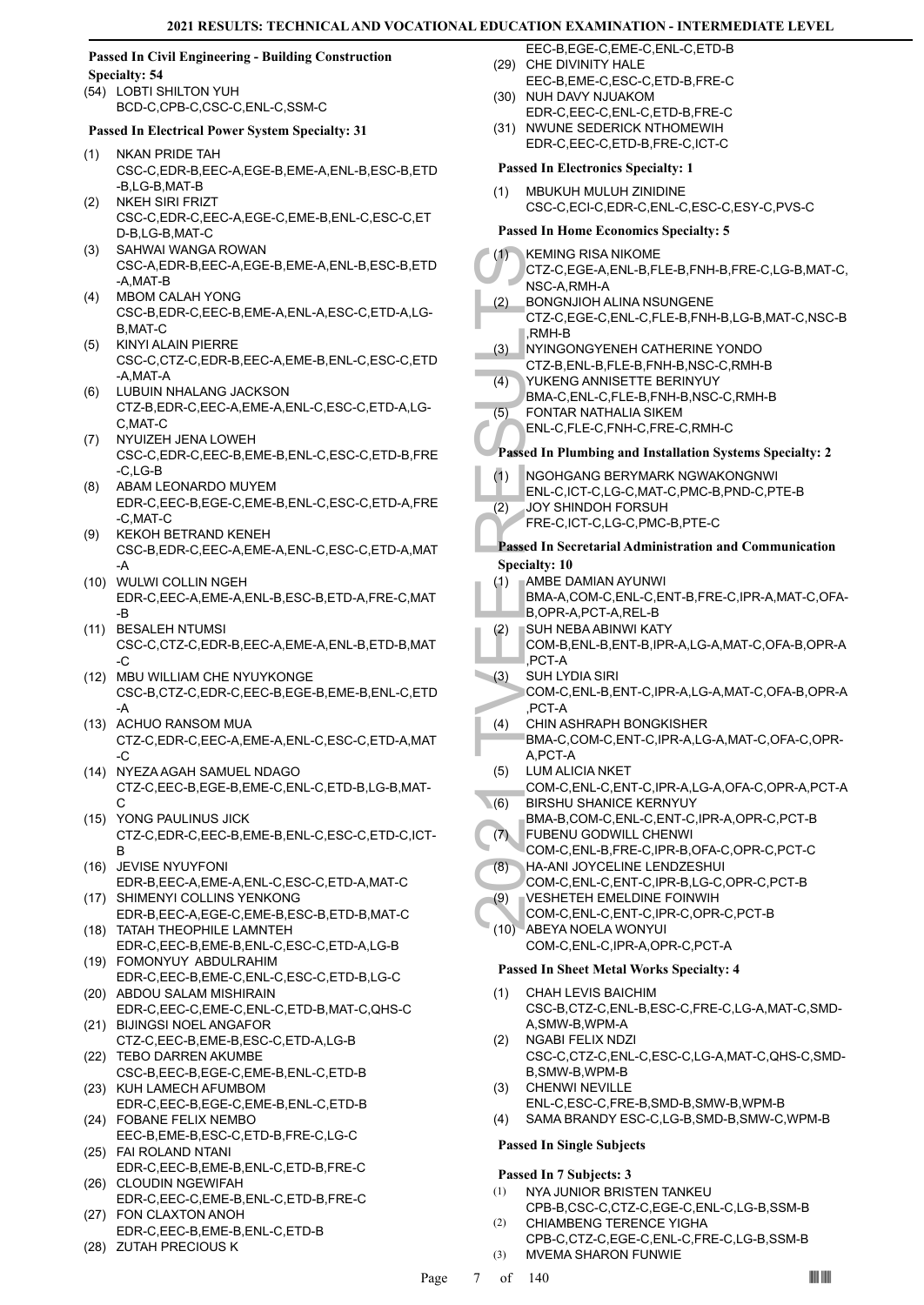#### **Passed In Single Subjects**

# **Passed In 7 Subjects: 3**

COM-C,ECO-C,ENL-C,ENT-C,FRE-C,LG-C,MAT-C

# **Passed In 6 Subjects: 3**

- AYONGHE BRINDA AFANWI COM-C,ECO-B,ENL-C,MAT-C,OFR-C,OPR-B (1) MBIASSE FAITH SHINDIH (2)
- COM-C,ECO-B,ENL-B,ENT-C,FRE-C,OFR-C YUFENYUY BRIAN NDZEDZENYUY (3)
- CPB-C,EGE-C,ENL-C,ICT-C,LG-C,SSM-C

### **Passed In 5 Subjects: 9**

- YUYUN BERINYUY VERLA CTZ-C,EGE-C,LG-A,MPT-B,VTE-C (1)
- TENENG LESLINE LUM EEC-C,ENL-C,ETD-B,FRE-C,LG-B (2)
- CHIODJIO TCHIOFFO DERRICK CPB-B,EGE-C,ENL-C,FRE-C,SSM-B (3)
- YONG MARVELOUS BUJI CPB-C,EGE-C,ENL-C,LG-B,SSM-C (4)
- CHIN SHERIFADINE SUILA CPB-C,ENL-C,FRE-C,LG-B,SSM-C (5)
- (6) NGWENYI BELVINE COM-C,ENL-C,FRE-C,LG-B,OFR-C
- AZU-UBU CLIFFORD TAMFUTI CPB-C,ENL-C,FRE-C,LG-B,SSM-C (7)
- MULUH BRUSTAND-LARRY COM-C,ECO-C,ENL-C,MAT-C,OFR-B (8)
- NCHANGWIE NOELA NYALUMA CPB-C,EGE-C,ENL-C,FRE-C,SSM-C (9)

#### **Centre No: 22024 GOVERNMENT TECHNICAL HIGH SCHOOL KANG BAROMBI, KUMBA**

Regist: 124, Sat for 5 or more Subjects: 124, Passed : 60 % Passed : 48.39, Sanctioned : 18

#### **Results of Successful Candidates In Order Of Merit**

#### **Passed In Accounting Specialty: 11**

- NGUMO VINICE BMA-A,COM-B,ECO-A,ENL-B,IFA-A,LG-A,MAT-C,OFA-A ,OFR-A,OPR-B (1)
- TEBA FATE LIH BMA-A,COM-C,ECO-A,ENL-B,IFA-B,LG-A,MAT-C,OFA-A ,OFR-A,OPR-B (2)
- PRECIOUS UCHA CARLOS NGOH BMA-B,COM-B,ECO-B,ENL-B,IFA-A,LG-A,MAT-C,OFA-B ,OFR-A,OPR-B (3)
- NTUKEM FUALEMNJU ALVINE BMA-C,COM-C,ECO-C,ENL-C,IFA-B,LG-B,OFA-B,OFR-A,OPR-B (4)
- TABE ONEKE EWORT BMA-C,COM-C,ECO-C,ICT-C,IFA-B,LG-C,MAT-C,OFA-C, OFR-B (5)
- TEMBEI CYBETH ABEL BMA-C,ECO-C,IFA-C,LG-B,MAT-C,OFA-B,OFR-B,OPR-C (6)
- MBUH CLAUDIA MENGWI COM-C,ECO-C,ENL-C,IFA-C,LG-C,OFA-C,OFR-C,OPR-B (7)
- PENDA DORAH OBASE COM-C,ECO-C,IFA-C,LG-B,MAT-C,OFR-C,OPR-B (8)
- EGEANDONG BELTUS EKAI COM-B,ECO-C,ENL-B,LG-B,OFA-B,OFR-C (9)
- (10) CHIC BORIS FUNGYANG COM-C,ECO-A,IFA-C,LG-B,OFR-C
- (11) ACHA CALVINE MBAYI COM-C,LG-C,OFA-C,OFR-C,OPR-C

#### **Passed In Automobile Repair Mechanics Specialty: 4**

- BONG EPURISTUS DIH EET-C,LG-B,MDR-B,MTE-C,MTW-C (1)
- FUAYI LEONARD MOFAW EET-C,LG-C,MDR-B,MTE-C,MTW-C (2)
- NDEMEH JONAS FORKUMBET EET-C,ENL-C,MDR-C,MTE-C,MTW-B (3)
- NDELLE ROY EMEH EET-C,ENL-C,MDR-C,MTE-C,MTW-C (4)

#### **Passed In Bespoke Tailoring Specialty: 2**

- ESTHER JOHN ECHU CTZ-C,ENL-C,FFD-B,LG-B,PMG-A,TTE-C (1)
- CHEBI GERTRUDE SIRRI ENT-C,FFD-C,LG-C,PMG-A,TTE-C (2)

#### **Passed In Civil Engineering - Building Construction Specialty: 15**

- AYANG FEDERIC MBAH (1)
- BCD-C,CPB-B,ENL-C,ENT-C,FRE-C,ICT-C,LG-B,SSM-B AKWO OLIVER AKAYAM (2)
- BCD-B,CPB-B,CTZ-C,ENL-C,ENT-C,LG-B,SSM-B ACHALE EPHRAIM EKEMA (3)
- BCD-C,CPB-B,ENL-C,ENT-C,ICT-C,LG-B,SSM-B AKPO BRIGHT-CLASS ESONOR  $(4)$
- BCD-C,CPB-B,ENL-C,ENT-C,ICT-C,LG-C,SSM-B EYAMBE MEASURE ENONGENE (5)
- BCD-C,CPB-C,EGE-C,ENL-C,ESC-C,LG-B,SSM-B NGRI GEORGE TETU (6)
- BCD-C,CPB-B,ENL-C,ESC-C,LG-B,SSM-B
- MBABO NATURE TITA BCD-C,CPB-C,ENL-C,ESC-C,LG-C,SSM-B (7)
- AKO ANTHONY ABULONG (8)
	- BCD-C,CPB-B,ENL-C,LG-B,SSM-B
	- ANDINJECK YANIVELLE (9)
- BCD-C,CPB-C,ENT-C,LG-B,SSM-B MIH BERTRAND SAH (10)
- CPB-C,ENL-C,ESC-C,LG-C,SSM-B
- MAKIA BESINGI GIFT (11)
- BCD-C,CPB-C,ENL-C,LG-C,SSM-B
	- FON ANGWAFOR LEXI-GLENG (12) BCD-C,CPB-C,ENL-C,LG-B,SSM-C
- (13) ENONGENE SEDOIF NJUME
- BCD-C,CPB-C,ENL-C,LG-C,SSM-B
- (14) NAWTI JOEL NYAMJOH BCD-C,ESC-C,FRE-C,LG-C,SSM-C
- FOMUKONG HOUSTIN YOKEBE (15) BCD-C,CPB-C,ENL-C,ICT-C,SSM-C

#### **Passed In Electrical Power System Specialty: 10**

- (3) ACHALL BCD-C, AKPO BCD-C, AKPO BCD-C, ACHALL BCD-C, ACCHALL BCD-C, NGRI G<br>
(6) BCD-C, NGRI G<br>
(6) BCD-C, MBABO BCD-C, NGABO BCD-C, NGABO BCD-C, AKO ANO ANO BCD-C, AKO ANO ANO BCD-C, AKO ANO ANO BCD-C, ACCHALL CPB-C, I<br> NGONG MICHAEL ZOH (1) EDR-C,EEC-A,EME-A,ENL-C,ESC-B,ETD-A,FRE-C,ICT-C,LG-B,MAT-C NKEMI CARLYLE CHIFOR (2)
	- EDR-C,EEC-B,EGE-C,EME-B,ENL-C,ESC-C,ETD-B,FRE -C,ICT-C
	- MALENGHO ULRICH AKENDOH EDR-C,EEC-C,EME-A,ENL-C,ESC-C,ETD-A,FRE-C,LG-B (3)
- NGUH ORLANDO OBENG (4)
- EEC-B,EGE-B,EME-B,ESC-C,ETD-A,LG-B,MAT-C NOUBISSI WILFRED (5)
- EDR-C,EEC-B,EGE-C,EME-A,ETD-B,LG-C NGALLE RAWLINGS NGALLE (6)
- EDR-C,EEC-C,EME-A,ENL-C,ETD-B,LG-B
- (7) OBASE PIUS SONA EDR-C,EEC-B,EME-B,ETD-B,LG-B
- NJI-ADOM PETER BECHEM (8)
- EDR-C,EME-B,ETD-B,FRE-C,ICT-C NDI EDWARD NKWIYIR (9)
- EEC-C,EME-B,ENL-C,ESC-C,ETD-B (10) TOSAM FABIANE NGANKOU
- EEC-C,EME-C,ESC-C,ETD-B,MAT-C

#### **Passed In Home Economics Specialty: 5**

- JENNIFER ETA MOSAKA ENL-C,ENT-C,FLE-B,FNH-B,FRE-C,LG-B,NSC-B,RMH-A (1) APONGSHINEH KELLY ALOMBAH (2)
- ENL-C,ENT-C,FLE-A,FNH-C,LG-B,NSC-A,RMH-A ITOE GINA PEARL ABONE (3)
- ENT-C,FLE-B,FNH-B,LG-B,NSC-B,QHS-C,RMH-A ASONG EMMANUELLA NJEFAC (4)
- ENL-C,FLE-C,FNH-C,LG-C,NSC-B,RMH-B PENANJO ORIANE BROWNDINE (5)
	- FLE-C,FNH-C,MAT-C,NSC-C,RMH-C

#### **Passed In Manufacturing Mechanics Specialty: 5**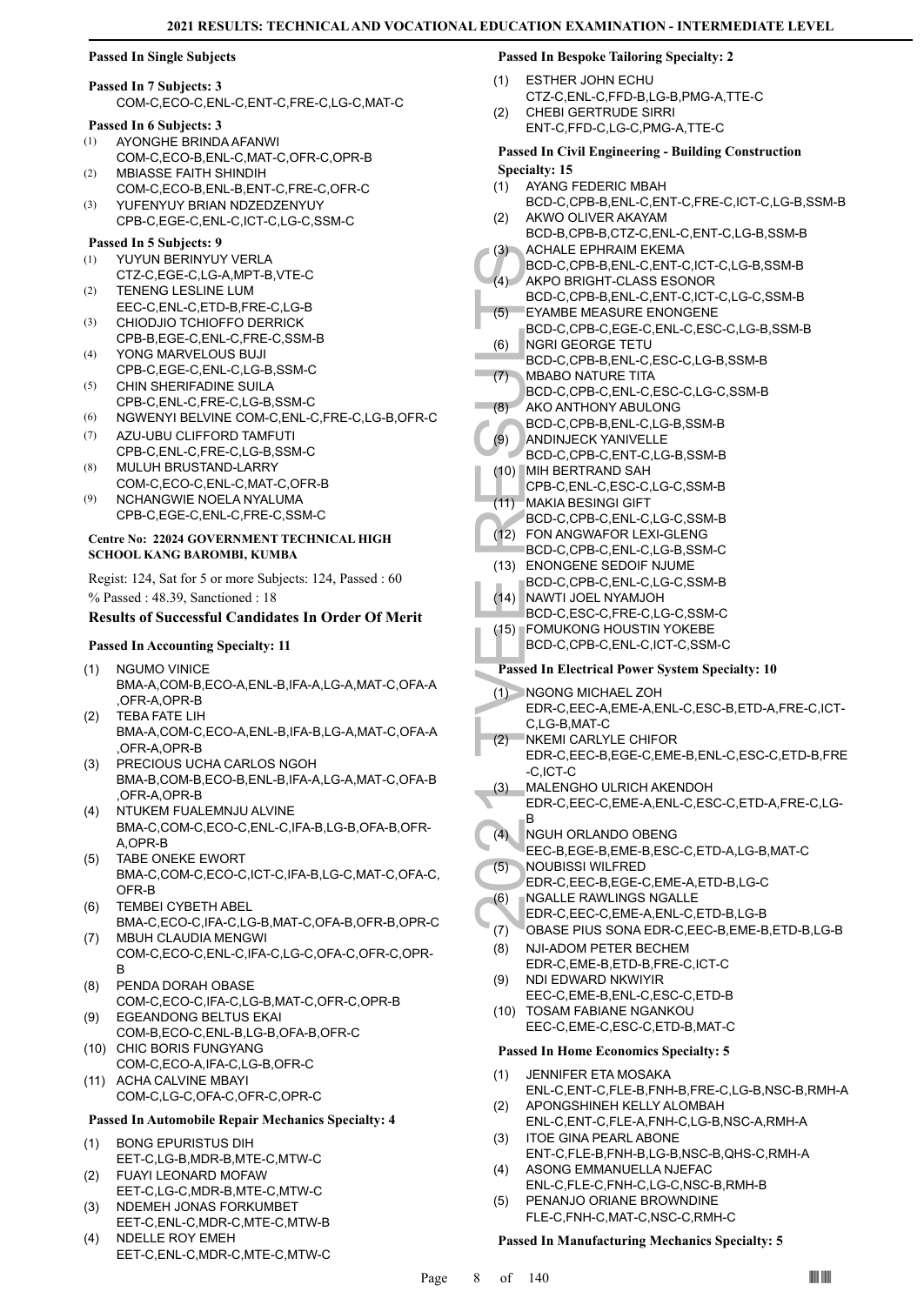# **Passed In Manufacturing Mechanics Specialty: 5**

- A-CHUALEU AUGUSTIN CTZ-C,EGE-B,ENL-C,LG-B,MDR-B,MPR-B,MSP-B (1)
- ACHUO ROY MUA CTZ-C,ENL-C,ENT-C,LG-B,MDR-B,MPR-B,MSP-B  $(2)$
- NGANGE JULIUS NGANGE EGE-C,ENL-C,LG-C,MDR-C,MPR-C,MSP-C (3)
- (4) KHAN JAFF ASOBO ICT-C,LG-C,MDR-B,MPR-C,MSP-C
- TCHINDA FAVOUR CLAOUS MOUATHOUA LG-C,MAT-C,MDR-C,MPR-C,MSP-C (5)

# **Passed In Marketing Specialty: 3**

- MANENE CHRISTINA BARONG COM-C,DMP-A,ECO-B,ENL-C,ENT-C,LG-B,PMA-B,SMC  $-C$ (1)
- DIKONG ANNA WELISANNE SUCCESS COM-C,DMP-C,ECO-C,ENL-C,ENT-C,LG-C,PMA-C,SMC -C (2)
- KALU BLESSING CHIOMA COM-C,DMP-C,ENL-C,LG-C,PMA-C,SMC-C (3)

# **Passed In Secretarial Administration and Communication Specialty: 4**

- UNGITOH GRACE ATEBAH (1)
- BMA-C,COM-C,FRE-C,ICT-C,IPR-B,LG-B,MAT-C,OPR-A ,PCT-B
- WUTOEEH BRENDA MAKOKI FRE-C,ICT-C,IPR-B,LG-B,MAT-C,OPR-C,PCT-C (2)
- TCHAUKEU WACHOU BAIAISCRIDE NISI BMA-C,COM-C,IPR-C,LG-C,MAT-C,OPR-B (3)
- BRENDA JOSEPHINE TENGU CHE COM-C,IPR-B,LG-C,OPR-B,PCT-C (4)

# **Passed In Single Subjects**

#### **Passed In 5 Subjects: 1**

CLARIS MANGA MUKETE COM-C,ECO-C,ENL-B,LG-B,OFR-C (1)

#### **Centre No: 22025 GOVERNMENT TECHNICAL HIGH SCHOOL KUMBO**

Regist: 1, Sat for 5 or more Subjects: 1, Passed : 0 % Passed : 0.00, Sanctioned : 0

#### **Centre No: 22026 GOVERNMENT TECHNICAL HIGH SCHOOL BUEA**

Regist: 693, Sat for 5 or more Subjects: 674, Passed : 430 % Passed : 63.80, Sanctioned : 67

# **Results of Successful Candidates In Order Of Merit**

# **Passed In Accounting Specialty: 51**

- AGBOR EVODIA ENGOH BMA-A,COM-A,ECO-A,ENL-B,ENT-B,FRE-C,IFA-A,MAT-C,OFA-A,OFR-A,OPR-A (1)
- YUVEN THEORINE BERINYUY (2) BMA-B,COM-A,ECO-B,ENL-C,FRE-C,IFA-A,LG-B,MAT-C
- ,OFA-A,OFR-B,OPR-B ABBA SATOMI NJAMBE BOUKAR (3)
- BMA-A,COM-A,ECO-C,ENL-C,FRE-C,IFA-B,LG-B,MAT-C ,OFA-A,OFR-A,OPR-B (4)
- ITOE PATRICK BOKWE BMA-A,COM-A,ECO-B,ENL-C,FRE-C,IFA-C,LG-C,MAT-C ,OFA-A,OFR-A,OPR-B
- DANIEL EWANGO EKEMA BMA-C,COM-B,ECO-A,ENL-C,FRE-C,IFA-B,LG-A,MAT-C ,OFA-A,OFR-A,OPR-C (5)
- AGEH DORCAS NAH BMA-A,COM-A,ECO-B,ENL-C,FRE-C,IFA-C,LG-B,MAT-C ,OFA-A,OFR-B,OPR-C (6)
- ANNA NDUM NKWE BMA-A,COM-A,ECO-A,ENL-C,IFA-A,LG-B,MAT-C,OFA-A ,OFR-A,OPR-B (7)
- MENGNJO VERA SEMERNYUY BMA-A,COM-B,ECO-B,ENL-B,IFA-A,LG-C,MAT-C,OFA-A (8)

OFR-A OPR-A NKADJI TCHAWE YOSSA

- BMA-B,COM-A,ECO-C,ENL-C,FRE-A,IFA-B,MAT-C,OFA-B, OFR-A, OPR-A (9)
- (10) ANKWENA BRIAN ABUMO BMA-B,COM-A,ECO-B,ENL-C,FRE-C,IFA-A,LG-B,OFA-A ,OFR-A,OPR-C
- (11) AYUK ABRAHAM AGBOR BMA-B,COM-A,ECO-B,ENL-C,FRE-C,IFA-C,LG-B,OFA-B ,OFR-A,OPR-A
- FOMUMBOD ANWI CLODIN (12)
- COM-C,ECO-A,ENL-B,FRE-B,IFA-B,LG-A,MAT-C,OFA-A, OFR-B,OPR-C
- AMEBANG VIGINATE BABAH (13)
- BMA-B,COM-A,ECO-A,ENL-B,IFA-C,LG-B,MAT-C,OFA-B ,OFR-C,OPR-B
- NADESH ABIGAIL EYINJIE ABALI BMA-B,COM-B,ECO-B,ENL-B,FRE-C,LG-B,MAT-C,OFA-B,OFR-B,OPR-B (14)
- ASONGAYI KENDRA SARAH AMINDEH  $(15)$
- BMA-C,COM-A,ECO-B,ENL-C,FRE-C,IFA-A,LG-C,OFA-B ,OFR-B,OPR-C
- TANGWE CYRIL OTTA  $(16)$
- BMA-C,COM-B,ECO-A,ENL-C,FRE-C,IFA-B,MAT-C,OFA-B,OFR-B,OPR-B
- TAYOH VANDOLINE ENCHOU COM-A,ECO-A,ENL-C,ENT-C,FRE-C,IFA-C,MAT-C,OFA-B,OFR-C,OPR-B (17)
- MBAKOH BRIAN YONG (18) BMA-C,COM-B,ECO-C,ENL-C,IFA-C,LG-B,MAT-C,OFA-B ,OFR-B,OPR-A
- NGALA WILFRED  $(19)$ 
	- BMA-C,COM-C,ECO-C,FRE-B,IFA-C,LG-B,MAT-C,OFA-B,OFR-B,OPR-B
- NKENGAFAC JEANNETTE AMINKEH (20)
- BMA-C,COM-C,ENL-C,FRE-B,IFA-B,LG-C,MAT-C,OFA-B ,OFR-B,OPR-B
- TANTOH THIERRY HENRY SHEI (21)
	- BMA-C,COM-C,ECO-B,ENT-C,FRE-C,IFA-C,MAT-C,OFA -C,OFR-C,OPR-B
- (22) AMINAFAC NADINE ASONG BMA-B,COM-A,ECO-A,ENL-C,IFA-C,MAT-C,OFA-B,OFR-B,OPR-C
- (13) AMEBA<br>
BMA-B,<br>
(DFR-C,<br>
(14) NADES<br>
BMA-B,<br>
(DFR-C,<br>
CR-C,<br>
BMA-B,<br>
B,OFR-C,<br>
B,OFR-B,<br>
B,OFR-B,<br>
C,OFR-B,<br>
D,OFR-B,<br>
B,OFR-C,<br>
(17) TAYOH<br>
COM-A,<br>
B,OFR-C,<br>
B,OFR-C,<br>
D,OFR-B,<br>
D,OFR-B,<br>
D,OFR-B,<br>
D,OFR-B,<br>
D,OFR-B,<br> PAMIRA-MARINETTE NYIE FAISON COM-B,ECO-B,ENL-C,FRE-C,IFA-C,MAT-C,OFA-B,OFR-A,OPR-B (23)
	- (24) ANYANKEM MERILINE LEMANKIA
	- BMA-C,COM-B,ECO-B,ENL-C,FRE-C,IFA-C,OFA-B,OFR -B,OPR-C
- TANJOMOH FIGO (25)
- COM-B,ECO-B,ENL-C,FRE-C,LG-C,MAT-C,OFA-C,OFR-C,OPR-B
- LADIBE DIANE ETA BMA-C,COM-B,ECO-C,ENL-C,IFA-C,LG-C,OFA-C,OFR-B,OPR-B (26)
- ANANG SYNTHIA MBEI BMA-B,COM-A,ECO-A,LG-B,MAT-C,OFA-B,OFR-A,OPR-(27)
- C (28) CARINE NGINWI YONGCHI BMA-B,COM-B,ECO-A,ENL-C,IFA-B,OFA-A,OFR-B,OPR -C
- (29) PRECIOUS RANI CABBY COM-B,ECO-A,ENL-C,IFA-C,MAT-C,OFA-C,OFR-B,OPR -B
- (30) MBUNYA PRINCELY COM-C,ECO-B,ENL-C,LG-B,MAT-C,OFA-B,OFR-C,OPR-B
- EKALE NJOH BARBARA (31) COM-C,ECO-B,ENL-C,FRE-C,MAT-C,OFA-B,OFR-A,OP R-C
- (32) NGULEFAC GHISLAIN COM-B,ECO-C,ENL-C,IFA-C,MAT-C,OFA-B,OFR-C,OPR -B
- (33) NTANG LAUREN-HANDY NDEM COM-C,ENL-B,FRE-C,IFA-C,MAT-C,OFA-C,OFR-B,OPR-B
- (34) TASHI NEVILLE ATALE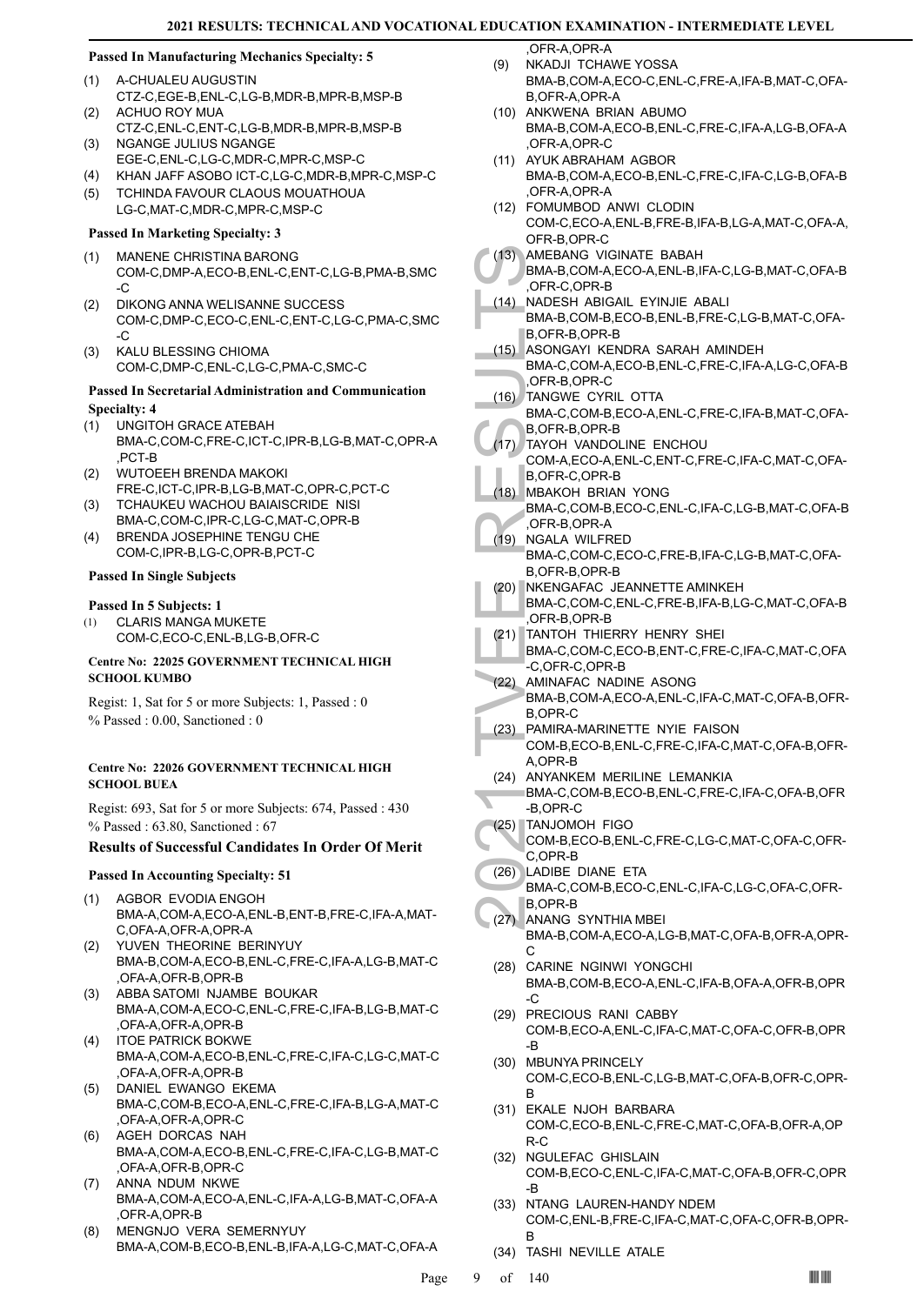# **Passed In Accounting Specialty: 51**

BMA-C,COM-B,ECO-B,FRE-C,IFA-C,MAT-C,OFA-C,OPR -C

- (35) ANJAH JOSHUA NFUA COM-A,ECO-C,ENL-C,ENT-C,FRE-C,OFA-C,OFR-C,OP R-C
- (36) NDI BRAIN TALLAH COM-C,ECO-C,ENL-C,FRE-C,IFA-C,LG-C,OFR-C,OPR-B
- (37) TEKWE DOSIA KAH COM-B,ECO-C,ENL-B,IFA-C,OFA-B,OFR-B,OPR-A
- (38) KWAMBOMBI GERMAIN MAROLINE COM-C,ENL-C,LG-B,MAT-C,OFA-B,OFR-A,OPR-B (39) AYUK NADESH ETENG
- COM-B,ECO-B,ENL-C,FRE-C,OFA-B,OFR-B,OPR-C (40) BORIS AKIAMBOM NGEH
- COM-B,CTZ-C,ECO-B,IFA-C,OFA-B,OFR-B,OPR-C (41) NANYONGO ELIZABETH MBUA
- BMA-C,COM-C,ENL-B,IFA-C,OFA-C,OFR-C,OPR-C (42) ESAH DESMOND EYOH
- BMA-C,COM-C,ECO-C,ENL-C,OFA-C,OFR-C,OPR-C (43) LUM JAEL SHU
- COM-C,ECO-C,ENL-B,OFA-B,OFR-C,OPR-A (44) MBU SOLOMON ASEK
- COM-C,ECO-B,LG-B,OFA-B,OFR-C,OPR-C (45) ATEM COLLINS NKONGHO
- COM-B,ECO-C,IFA-C,OFA-B,OFR-B,OPR-C (46) BESONG ELVIS ETAKASAM
- BMA-C,COM-B,ECO-C,OFA-C,OFR-B,OPR-C (47) AFOR VESTA NCHANYE
- COM-C,ECO-C,FRE-C,IFA-C,OFA-B,OFR-C (48) NDZI JENEVIVA NGANI
- COM-C,ECO-C,FRE-C,IFA-C,OFR-C,OPR-C (49) BISONG PALVINE AGBOR
- COM-C,ECO-C,OFA-C,OFR-B,OPR-C (50) BANG DILAND EMBE
- COM-B,FRE-C,IFA-C,OFA-C,OFR-C (51) AYUK BRANDON ATEM
- COM-C,LG-C,OFA-C,OFR-C,OPR-C

#### **Passed In Bespoke Tailoring Specialty: 14**

- NGUM HONORINE EGE-B,ENT-C,ESC-C,FFD-B,FRE-C,LG-C,MAT-C,PMG-B,TTE-B (1)
- NJI SALAMATU EZIA EGE-C,ENL-C,ESC-C,FFD-C,FRE-C,MAT-C,PMG-B,QH S-C,TTE-C (2)
- MANFO TIOMENE VANELLE EGE-C,ENL-C,ESC-C,FFD-C,LG-B,MAT-C,PMG-C,TTE-B (3)
- MARY ZELEFAC (4)
- CTZ-C,ENL-B,ESC-C,FFD-C,ICT-C,PMG-B,TTE-B LINDA SIRRI (5)
- EGE-C,ENL-C,ESC-C,FFD-B,MAT-C,PMG-B,TTE-C EWANE JULIE EWANE OBEN (6)
- EGE-C,ENL-C,FFD-C,FRE-C,MAT-C,PMG-B,TTE-B (7) NGWA ANGELA BIH
- ENL-C,FFD-B,FRE-C,ICT-B,PMG-A,TTE-A CHIAMOH MARBEL YIMNAI (8)
- EGE-C,ENL-C,ESC-C,FFD-B,PMG-A,QHS-C NJIE NAMONDO MARY (9)
- ENL-C,ESC-C,FFD-C,MAT-C,PMG-B,TTE-C (10) MOUGA LUCRAICE BRENDA
- ENL-C,ESC-C,FFD-C,FRE-C,PMG-C,TTE-C (11) ANGOH HADASSAH NINGO
- FFD-B,MAT-C,PMG-A,QHS-C,TTE-B (12) NDESAP VANESA MANTOH
- ENL-C,FFD-B,FRE-B,PMG-C,TTE-B (13) TATA JESSICA AMBO
- FFD-C,FRE-C,MAT-C,PMG-B,TTE-C (14) NDZOH KATE KELLY NDUM
- ENL-C,FFD-C,FRE-C,PMG-B,TTE-C

#### **Passed In Carpentry and Joinery Specialty: 12**

ASARORI JUDE-THADDEUS NJIENNIE CAR-A,CJD-A,CSC-B,EGE-A,ENL-B,ENT-C,ESC-C,FRE- (1)

 $C$ ,  $IOLA$ , LG-B

- AYOKO GILBERT FONGANG CAR-A,CJD-A,CSC-C,ENL-B,ENT-C,ESC-C,JOI-A,LG-A, MAT-C, REL-C (2)
- SHUTAINYUI DILAND WAWA CAR-B,CJD-B,CSC-B,EGE-B,ENL-B,ENT-C,JOI-A,LG-B (3) CHICK COLLINS GAH (4)
- CAR-A,CJD-B,ENL-C,ENT-C,ESC-C,JOI-B,LG-B,QHS-B ENOW MIC-CLINTON (5)
- CAR-A,CJD-A,CTZ-C,EGE-B,ENL-C,ENT-C,ESC-C,JOI- $\mathcal{C}$
- NTAM CEDRIC FUL CAR-B,CJD-B,CSC-C,EGE-C,ENT-C,FRE-C,JOI-B (6)  $(7)$
- ABANDA JUSTIN CAR-B,CJD-B,EGE-C,ESC-C,JOI-B,LG-C,MAT-C
- NKONGHO BORIS OBEN  $(8)$
- CAR-B,ENL-C,ESC-C,FRE-B,JOI-B,LG-C,MAT-C ACHA NKAFU DERICK (9)
- CAR-A,CJD-B,EGE-C,FRE-C,JOI-B,MAT-C
- MBZINGEH CARLSON YIBAIN (10) CAR-B,CJD-C,ENL-C,ESC-C,JOI-B,LG-C
- KUM BRANDON MIH  $(11)$
- CAR-C,EGE-C,ENL-C,ESC-C,FRE-C,JOI-C
- BATE GIDEON TONG (12)
- CAR-A,CJD-B,EGE-C,JOI-B,LG-B

# **Passed In Civil Engineering - Building Construction**

- **Specialty: 112**
- NWANA BELTUS BCD-A,CPB-A,CSC-A,EGE-A,ENL-A,ENT-B,ESC-B,FRE-C,LG-A,MAT-C,SSM-A (1)
- (1)<br>
(8) ABAND,<br>
CAR-B,<br>
(8) NKONG<br>
CAR-B,<br>
(9) ACHA I<br>
CAR-A,<br>
(10) MBZINC<br>
CAR-A,<br>
(11) KUM B<br>
CAR-A,<br>
CAR-A,<br>
(2) BATE C<br>
CAR-A,<br>
Passed In Ci<br>
SAR-A,<br>
Passed In Ci<br>
SAR-A,<br>
(2) MVDIKA BCD-A,<br>
C, LG-A,<br>
MODIKA BCD-A,<br>
C MODIKA JOSEPH NWESA BCD-B,CPB-B,CSC-C,EGE-B,ENL-B,ENT-C,ESC-B,FRE  $(2)$ 
	- -C,LG-A,MAT-C,SSM-A LOWE NYA MIGUEL LARES (3)
	- BCD-A,CPB-A,CSC-C,EGE-A,ENL-C,ENT-C,ESC-C,FRE -C,LG-B,MAT-C,SSM-A
- UKAM MARK KASPA (4)
- BCD-C,CPB-B,CSC-C,EGE-B,ENL-C,ENT-C,ESC-B,FRE -B,MAT-C,QHS-B,SSM-C
- VUSOH ASHTON NEBA BCD-A,CPB-A,CSC-C,EGE-B,ENL-C,ENT-C,ESC-B,LG-C,MAT-C,SSM-C (5)
- MUH BRAIN SOH (6)
	- BCD-C,CPB-B,CSC-C,EGE-B,ENL-C,ENT-C,ESC-C,FRE -C,LG-B,SSM-B
- NKO MILTON GHINYU BCD-C,CPB-C,EGE-B,ENL-C,ENT-C,ESC-C,FRE-C,LG-B,MAT-C,SSM-B (7)
- TANIFORM RAYMOND AZINUE (8)
- BCD-A,CPB-A,CSC-B,EGE-A,ENL-B,ESC-B,LG-B,MAT-A ,SSM-B
- ABA ECCLESIASTES TAFAH (9)
	- BCD-A,CPB-A,CTZ-C,EGE-B,ENL-C,ESC-C,LG-C,MAT-C,SSM-B
	- AWUNGACHE PHILIP (10) BCD-B,CPB-A,EGE-C,ENL-C,ESC-C,FRE-B,LG-C,MAT-C,SSM-B
	- FUL BRUNO CHAM (11) BCD-B,CPB-B,CTZ-C,EGE-B,ENL-C,ENT-C,ESC-C,MAT -C,SSM-B
	- (12) NNOKO SHAMAH NARCISSE KLUIVERT BCD-C,CPB-B,EGE-C,ENL-C,ENT-C,FRE-B,LG-B,MAT-C,SSM-B
	- WIRBA MUSHARA MUHAMMED MBIYDZENYUY (13) BCD-A,CPB-B,CSC-C,EGE-B,ENL-C,ESC-C,LG-C,MAT-C,SSM-C
	- CHI JOHN BROWN ASANJI (14) BCD-C,CPB-B,CSC-C,EGE-A,ENT-C,ESC-C,FRE-C,MAT -C,SSM-B
	- (15) NGOME LANDRY FRANCIS BCD-B,CPB-B,CSC-C,EGE-C,ENL-C,ENT-C,ESC-C,FRE -C,SSM-B
	- TAWI BRYAN ASHU (16) CPB-B,CTZ-C,EGE-C,ENT-C,ESC-C,FRE-C,MAT-C,QHS -B,SSM-B
	- (17) CLAUDUS NGANG TEKE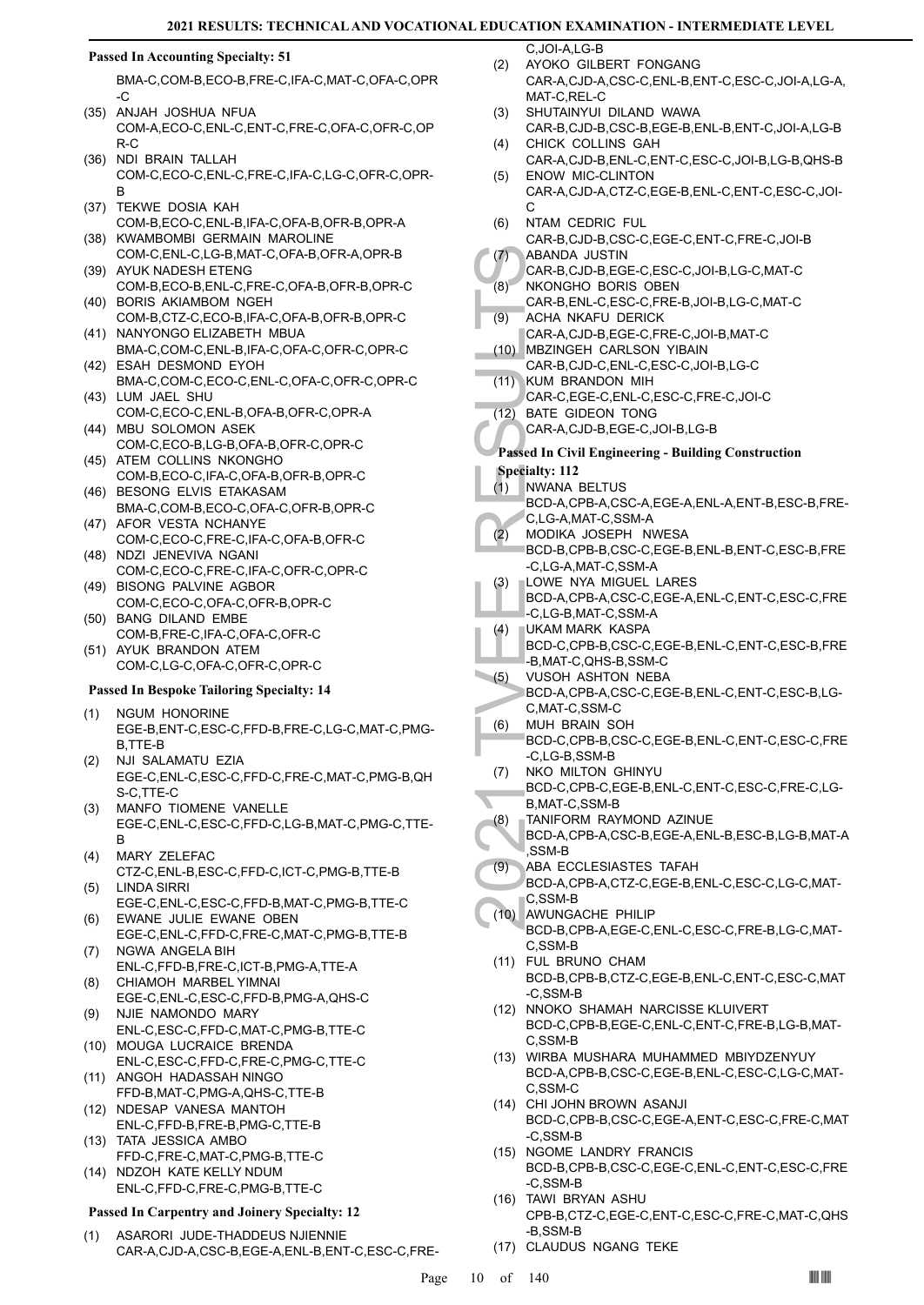#### **Passed In Civil Engineering - Building Construction Specialty: 112**

BCD-C,CPB-C,EGE-C,ENL-C,ESC-B,FRE-C,LG-C,MAT-B,SSM-C

- (18) NYADJOU NTUMNDAP BRODON LANDRY BCD-B,CPB-B,EGE-C,ENL-C,ESC-C,FRE-C,LG-C,MAT-C,SSM-C
- WAPOUWA SILAS TAMONGWA (19) BCD-C,CPB-B,EGE-C,ENL-C,ESC-C,FRE-B,LG-C,MAT-C,SSM-C
- WUNG ETIENNE KUM (20) BCD-C,CPB-B,EGE-C,ENL-C,ENT-C,ESC-C,FRE-C,MAT -C,SSM-B
- (21) TEKUM ISAAC NDI BCD-C,CPB-B,EGE-C,ENL-C,ENT-C,ESC-C,FRE-C,MAT -C,SSM-B
- (22) NTOH KINGSLEY AGEH BCD-C,CPB-C,EGE-C,ENL-C,ENT-C,ESC-C,FRE-B,MAT -C,SSM-C
- (23) EYO DIVINE APIAH BCD-A,CPB-A,EGE-C,ENL-C,ESC-C,LG-A,MAT-C,SSM-B
- (24) ARREY DESMOND EGBE BCD-A,CPB-B,EGE-A,ENL-C,ENT-C,FRE-C,LG-B,SSM- $\mathcal{C}$
- (25) NTEZEA ELEGANT AKWA BCD-C,CPB-A,EGE-C,ENL-C,FRE-A,LG-C,MAT-C,SSM-B
- (26) RINWI BRANDON GUBONG BCD-B,CPB-B,CTZ-C,EGE-A,ENT-C,ESC-C,MAT-C,SSM -B
- (27) ABAH ZIDANE ABANG BCD-A,CPB-B,CTZ-C,EGE-B,ENL-C,ESC-C,MAT-C,SSM -B
- (28) KEBEH EUGENE GEH BCD-B,CPB-B,CTZ-C,ENL-C,ENT-C,FRE-C,LG-B,SSM-B
- (29) EWANE MAXWELL MESUMBE BCD-B,CPB-B,CSC-C,EGE-C,ENT-C,LG-C,MAT-C,SSM-B
- (30) NKENDEM MICHAEL BCD-C,CPB-A,CTZ-C,EGE-C,ENL-C,FRE-C,MAT-C,SSM -B
- (31) KENYUI LOUIS TITABUA BCD-B,CPB-B,ENL-C,ENT-C,ESC-C,FRE-C,LG-C,SSM-B
- (32) ESOE GODWIN NANJE BCD-C,CPB-B,EGE-B,ESC-C,LG-C,MAT-C,REL-C,SSM-B
- (33) JONG STEPHEN BCD-B,CPB-C,CSC-C,ENL-C,ENT-C,ESC-C,FRE-C,SS M-B
- (34) ZELIO FEDERICK WANDEM BCD-C,CPB-B,CSC-C,EGE-C,ESC-C,FRE-B,QHS-C,SS M-C
- (35) NFORCHE TANIFORM CLOVIS BCD-C,CPB-B,ENL-C,FRE-C,LG-C,MAT-C,QHS-C,SSM-B
- (36) TEH AMSTRONG NGONG CPB-B,CSC-C,CTZ-C,ENL-C,ENT-C,ESC-C,MAT-C,SSM -C
- (37) TCHABENG KENNE JOVIAL BCD-C,CPB-C,EGE-C,ENL-C,ENT-C,ESC-C,FRE-C,SS M-C
- (38) ASONGAFAC NICASIUS EMONET BCD-B,CPB-A,EGE-B,ENL-C,FRE-C,LG-B,SSM-B
- (39) KUM KWUN JI FABRICE BCD-B,CPB-A,EGE-A,ENL-C,ESC-C,MAT-C,SSM-B (40) ZOTIE FOMENE STANLEY
- BCD-C,CPB-B,EGE-B,ESC-C,FRE-B,MAT-B,SSM-C (41) DILLAND SONGWEH TACHI
- BCD-C,CPB-B,EGE-C,ENL-B,ENT-C,LG-C,SSM-B (42) TUTCHAMO TAKOUTSING TRESOR JORDAN
- CPB-B,EGE-B,ENL-C,ESC-C,FRE-B,MAT-C,SSM-C WONGEH ROOSEVELT BONGMOYONG (43)
- BCD-B,CPB-B,ENL-C,ENT-C,ESC-B,MAT-C,SSM-C
- (44) NGONG COLLINS TANYI BCD-B,CPB-B,ENL-C,ESC-C,FRE-B,MAT-C,SSM-C
- EBOT OJONGMBOH AKO (45) BCD-C,CPB-C,EGE-B,ESC-C,FRE-C,MAT-C,SSM-B
- (46) ATEMKENG ADONISE BEBONGCHU
- CPB-B,EGE-B,ENL-C,ESC-C,FRE-C,LG-C,SSM-C (47) NDANSI CARLIO NUBITGHA
- BCD-C,CPB-B,ENL-C,ENT-C,FRE-C,LG-C,SSM-B (48) NTONG CLOVIS MEH
- BCD-C,CPB-B,EGE-C,ENT-C,FRE-B,MAT-C,SSM-C (49) ABURE EDONGNEK HOPE
- CPB-B,EGE-C,ENL-C,FRE-C,MAT-C,REL-C,SSM-C (50) EFUETNGONG LAWRENCE TAMONKENG
- BCD-C,CPB-C,CSC-C,ENT-C,FRE-C,MAT-C,SSM-B NJI JOSHUA KUM (51)
- CPB-C,EGE-C,ENT-C,FRE-C,LG-B,MAT-C,SSM-C DANIEL TEKE MBUA (52)
- BCD-C,CPB-C,EGE-C,ESC-C,FRE-C,MAT-C,SSM-C (53) NGANDE CALISTUS NDOBE
- CPB-C,EGE-C,ENL-C,FRE-C,LG-C,MAT-C,SSM-C (54) NGALIM JOEL NYUYSEVER
	- CPB-C,EGE-C,ENL-C,FRE-C,LG-C,MAT-C,SSM-C ACHEKWA BERTRAND AJONINA (55)
- BCD-C,CPB-C,EGE-C,ENT-C,FRE-C,MAT-C,SSM-C
- AWEMU RUSSEL AKENDUM BCD-B,CPB-B,EGE-C,ENL-B,LG-C,SSM-B (56)
- YENKUNG STANLEY NGIHKUM (57)
- BCD-B,CPB-B,ESC-C,FRE-B,MAT-B,SSM-C ARREY RICHARD ARREY (58)
- BCD-B,CPB-B,EGE-A,ENT-C,FRE-C,SSM-C (59) NTOME BLESS KUME
- BCD-C,CPB-B,ENL-C,FRE-B,MAT-C,SSM-B TUMENTA RANSOM LIBOH (60)
- BCD-C,CPB-B,EGE-B,ESC-C,FRE-B,SSM-C TIALEFACK-KURT ANOUMBUANDEM (61)
- BCD-C,CPB-A,CTZ-C,EGE-B,ENL-C,SSM-C TEBOH BRANDON CHEO (62)
- CPB-B,EGE-B,ESC-C,FRE-C,LG-B,SSM-C
- (63) KAMGA TITCHEU CHRISTIAN BCD-A,CPB-C,EGE-C,ENT-C,FRE-C,SSM-B
- (64) KWA BLESS PENG BCD-B,CPB-B,EGE-C,LG-C,MAT-C,SSM-B
- (65) OCHONU CORNELIUS
- CPB-B,ENL-C,ENT-C,ESC-C,MAT-C,SSM-B (66) KENGNE FORSO ISMAEL
- BCD-C,CPB-B,ENL-C,ESC-C,FRE-C,SSM-B (67) AGHEN EMMANUEL MENTI
- BCD-C, (51) NJJ JOS<br>
(52) DANIEL BCD-C, (62) DANIEL BCD-C, (62) DANIEL BCD-C, (63) NGALIN<br>
CPB-C, NGALIN<br>
CPB-C, ACHEK BCD-B, ACHEK BCD-B, ACHEK BCD-B, YENKU<br>
(56) AWEMU BCD-B, SCD-B, SCD-B, SCD-B, SCD-B, SCD-B, SCD-C, TIA BCD-C,CPB-B,EGE-C,ENT-B,LG-C,SSM-C (68) AKEZA BRANDON
	- CPB-B,EGE-C,ESC-C,FRE-C,LG-C,SSM-B (69) AGBONDE DARREN OBALE
	- CPB-B,ENL-C,ENT-B,FRE-C,MAT-C,SSM-C (70) NJUH MACNOEL NDOH
	- CPB-C,EGE-C,ESC-C,FRE-B,MAT-B,SSM-C FUHSHU JUSLANTINE (71)
	- BCD-B,CPB-B,EGE-C,ENL-C,ESC-C,SSM-C (72) LEKEAKA MELTINE TABOH
	- BCD-C,CPB-B,EGE-C,ENL-C,ENT-C,SSM-B (73) AZEMNGWA ALEXANDER LEKENG
	- BCD-C,CPB-B,EGE-C,FRE-C,LG-C,SSM-C (74) ALEMANJI CLINTON
	- BCD-C,CPB-B,CSC-C,EGE-C,LG-C,SSM-C (75) MVO KUM BRANDON
	- BCD-C,CPB-B,FRE-C,MAT-C,QHS-C,SSM-C (76) OROCK BISONG DELAN
	- BCD-C,CPB-C,EGE-C,ENL-C,MAT-C,SSM-B (77) ANDINE PRAISE
	- BCD-C,CPB-B,EGE-C,ENL-C,FRE-C,SSM-C (78) KEDJU BREHME KETU
	- CPB-C,EGE-C,ENT-C,FRE-C,MAT-C,SSM-B (79) CHI RAYMOND ADHIDAH
	- BCD-C,CPB-C,EGE-B,ESC-C,MAT-C,SSM-C (80) TEKANG BLAISE BROWN TEWAH
	- CPB-B,EGE-C,ENL-C,ESC-C,MAT-C,SSM-C (81) NKENGAFAC ROULLINS TOLEFACK
	- CPB-C,ENL-C,ESC-C,FRE-C,MAT-C,SSM-C (82) NKENGNI THIERRY ACHUO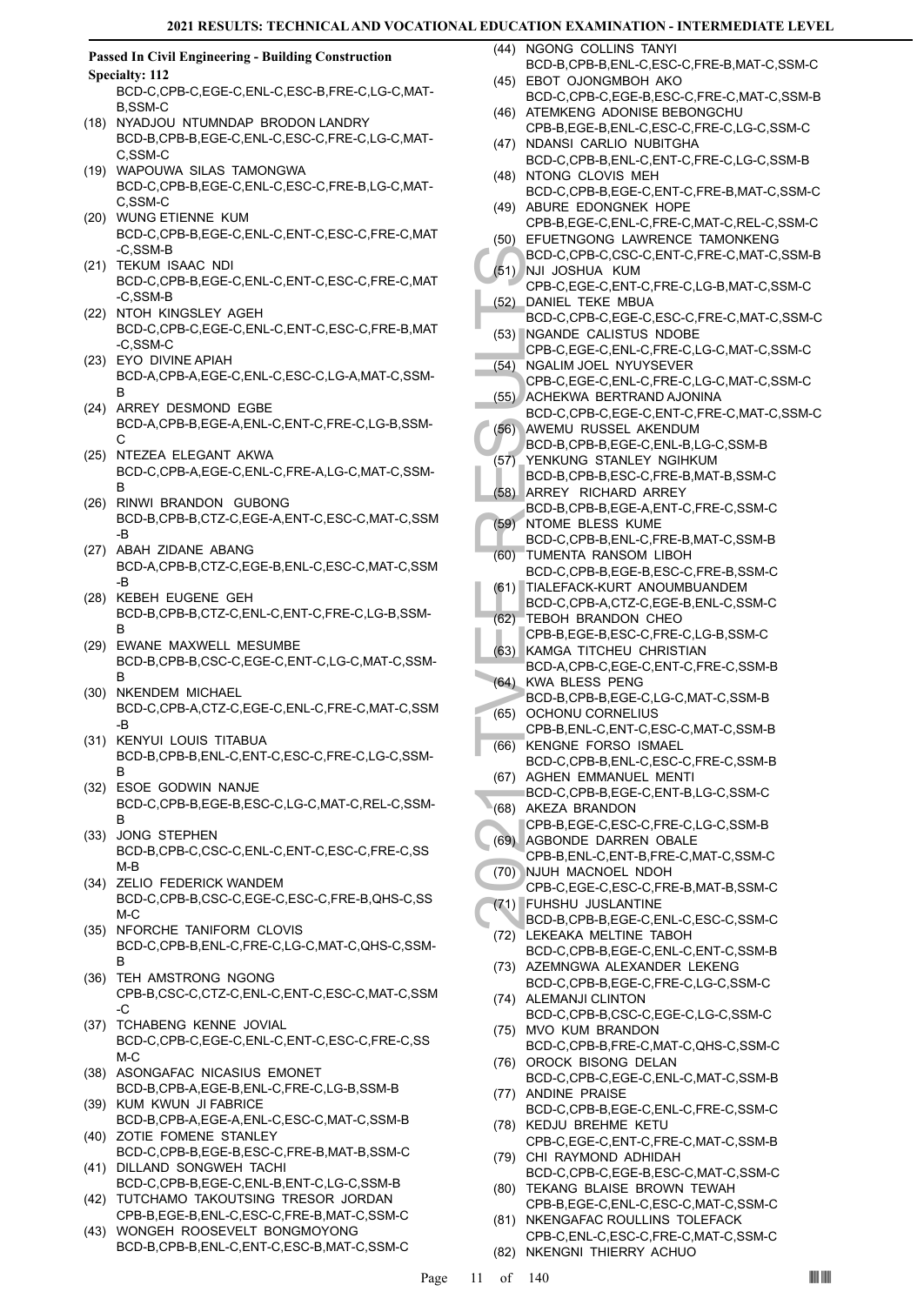| <b>Passed In Civil Engineering - Building Construction</b><br><b>Specialty: 112</b> |                                                           |  |  |
|-------------------------------------------------------------------------------------|-----------------------------------------------------------|--|--|
|                                                                                     | BCD-C,CPB-C,ENT-C,FRE-C,MAT-C,SSM-C                       |  |  |
| (83)                                                                                | DASSIE LADJOU MACEL DIMITRI                               |  |  |
|                                                                                     | BCD-C,CPB-C,EGE-C,ESC-C,FRE-C,SSM-C                       |  |  |
| (84)                                                                                | DANIEL IKOME NUSTA                                        |  |  |
|                                                                                     | BCD-C,EGE-C,ESC-C,FRE-C,MAT-C,SSM-C                       |  |  |
|                                                                                     | (85) TANYI JONES AGBOR                                    |  |  |
|                                                                                     |                                                           |  |  |
|                                                                                     | BCD-C,CPB-C,EGE-C,FRE-A,SSM-B                             |  |  |
| (86)                                                                                | AGBOR FRANKLIN AGBOR                                      |  |  |
|                                                                                     | CPB-A, ENL-C, ESC-C, FRE-C, SSM-C                         |  |  |
|                                                                                     | (87) KUM MAURICE NDZE                                     |  |  |
|                                                                                     | BCD-B,CPB-B,ENL-C,MAT-C,SSM-C                             |  |  |
| (88)                                                                                | ACHUO STEPHEN FU-UH                                       |  |  |
|                                                                                     | CPB-B,ESC-C,FRE-B,MAT-C,SSM-C                             |  |  |
| (89)                                                                                | EYONG GILETTE BESONG                                      |  |  |
|                                                                                     | CPB-C, ENL-C, FRE-B, MAT-C, SSM-B                         |  |  |
| (90)                                                                                | LONDE MAC-BRYAN RINGNWI                                   |  |  |
|                                                                                     | BCD-C,CPB-C,EGE-B,ESC-C,SSM-B                             |  |  |
| (91)                                                                                | AZIGALIOH AKA FULLER DONA                                 |  |  |
|                                                                                     | CPB-C,ESC-C,FRE-B,MAT-C,SSM-B                             |  |  |
|                                                                                     | (92) EYONG TAKANG ZACK                                    |  |  |
|                                                                                     | CPB-C, ENL-C, FRE-B, MAT-B, SSM-C                         |  |  |
| (93)                                                                                | NGOCHO DESELY TEMBOH NKENDONG                             |  |  |
|                                                                                     | BCD-C,CPB-B,ENL-C,MAT-C,SSM-B                             |  |  |
| (94)                                                                                | TENDONGUE LOIC ZENONG                                     |  |  |
|                                                                                     | BCD-C,CPB-B,EGE-C,LG-C,SSM-C                              |  |  |
| (95)                                                                                | <b>FORWUNG CHRISTAIN</b>                                  |  |  |
|                                                                                     | CPB-B,CSC-C,ENL-C,ESC-C,SSM-C                             |  |  |
| (96)                                                                                | TANYA THOMAS NEBA                                         |  |  |
| (97)                                                                                | BCD-C,CPB-C,ENL-C,LG-C,SSM-B<br>NKEMALEM KINGSLY NTCHULIA |  |  |
|                                                                                     | CPB-C,FRE-C,LG-B,MAT-C,SSM-C                              |  |  |
| (98)                                                                                | FOTSO ANGE DANIEL                                         |  |  |
|                                                                                     | BCD-C,CPB-B,CSC-C,ENL-C,SSM-C                             |  |  |
| (99)                                                                                | FUL ELVIS JVUA BCD-C,CPB-B,ESC-C,FRE-C,SSM-C              |  |  |
| (10)                                                                                | JONGMA TIAYANG RONALDO                                    |  |  |
| 0)                                                                                  | CPB-C,EGE-C,ESC-C,FRE-C,SSM-B                             |  |  |
| (10)                                                                                | ANANGCHA EUGENE                                           |  |  |
| 1)                                                                                  | BCD-C,CPB-B,EGE-C,LG-C,SSM-C                              |  |  |
| (10)                                                                                | IYASSA PETER IYASSA                                       |  |  |
| 2)                                                                                  | CPB-C,ENL-C,ESC-C,FRE-C,SSM-B                             |  |  |
|                                                                                     | (10 AYUK THEODOL EBAI                                     |  |  |
| 3)                                                                                  | BCD-C,CPB-C,ESC-C,MAT-C,SSM-C                             |  |  |
| (10)                                                                                | ELONGE MOTUTU MOKI                                        |  |  |
| 4)                                                                                  | CPB-C,EGE-C,ENL-C,ESC-C,SSM-C                             |  |  |
| (10)                                                                                | TIANG FABRICE TEM                                         |  |  |
| 5)                                                                                  | BCD-C,CPB-C,ENL-C,ESC-C,SSM-C                             |  |  |
| (10)                                                                                | KAFFO LEPAMOU ROCIS JAVEL                                 |  |  |
| 6)                                                                                  | BCD-C,CPB-C,EGE-C,ENL-C,SSM-C                             |  |  |
| (10)                                                                                | NJIE SOLO YUME WILLIAMS                                   |  |  |
| 7)                                                                                  | BCD-C,CPB-C,EGE-C,FRE-C,SSM-C                             |  |  |
| (10)                                                                                | TCHINDA JEAN BERTIN                                       |  |  |
| 8)                                                                                  | BCD-C,CPB-C,ESC-C,FRE-C,SSM-C                             |  |  |
| (10)                                                                                | ETUBE METUGE PHANUEL                                      |  |  |
| 9)                                                                                  | BCD-C,CPB-C,FRE-C,LG-C,SSM-C                              |  |  |
|                                                                                     | (110 EBAH CELESTINE                                       |  |  |
| $\mathcal{C}$                                                                       | CPB-C,EGE-C,ESC-C,FRE-C,SSM-C                             |  |  |
|                                                                                     | (111 NGOSONG GIDEON MBE-FUET                              |  |  |
| $\mathcal{L}$                                                                       | CPB-C,ENL-C,FRE-C,MAT-C,SSM-C                             |  |  |
|                                                                                     | (112 OBASE ESSIEN MOITI                                   |  |  |
| $\mathcal{L}$                                                                       | CPB-C, ENL-C, ENT-C, MAT-C, SSM-C                         |  |  |
| <b>Passed In Electrical Power System Specialty: 99</b>                              |                                                           |  |  |
| (1)                                                                                 | NGWA DILIS AWAH                                           |  |  |
|                                                                                     | EDR-B, EEC-A, EGE-A, EME-A, ENL-A, ESC-A, ETD-A, FRE      |  |  |
|                                                                                     | -C,ICT-A,LG-B,MAT-A                                       |  |  |
| (2)                                                                                 | MBOLINGONG LADISLOUS NKINEN                               |  |  |
|                                                                                     | CSC-C,EDR-C,EEC-A,EME-B,ENL-A,ENT-C,ESC-C,ETD             |  |  |
|                                                                                     | -A,FRE-C,LG-B,MAT-C                                       |  |  |
| (3)                                                                                 | MANING MELI JOBREL                                        |  |  |

- CSC-C,EDR-C,EEC-B,EGE-B,EME-B,ENL-C,ESC-C,ET D-A, FRE-C, LG-B, MAT-C CHI WILFRED MBUH (4)
- CSC-A,EDR-B,EEC-A,EME-A,ENL-A,ESC-B,ETD-B,FRE -C,LG-A,MAT-B
- NGWA BETRAND AMBE EDR-C,EEC-A,EGE-C,EME-B,ENL-C,ESC-C,ETD-A,FRE -C,LG-C,MAT-C  $(5)$ AUNUDEM DESMOND NGUATEM (6)
- CSC-C,EDR-C,EEC-B,EME-B,ENL-C,ENT-C,ESC-C,ETD -A,LG-C,MAT-C
- YUH ISIDORE LUFUNG (7) EDR-C,EEC-B,EGE-B,EME-C,ENL-C,ESC-C,ETD-A,FRE -C,LG-C,MAT-C
- NKENGAFAC GIDDEON EDR-C,EEC-B,EME-B,ENL-C,ESC-C,ETD-B,FRE-B,LG-C,MAT-C,QHS-C (8)
- DUREL AYUK OGHAYENE (9)
- EDR-B,EEC-C,EGE-B,EME-B,ENL-C,ESC-C,ETD-C,FRE -C,ICT-C,MAT-C
- (10) ANYA JUNIOR TIGOH
	- CSC-C,CTZ-C,EEC-B,EME-C,ENL-C,ESC-C,ETD-B,FRE -C,LG-C,MAT-C
- (11) DOH BETRAND NDONGMBA
- CSC-C,EDR-C,EEC-C,EGE-C,EME-C,ENL-C,ESC-C,ET D-C,FRE-C,MAT-C
- (12) NGAM DESMOND CHE
- EDR-B,EEC-B,EGE-C,EME-B,ENL-C,ESC-C,ETD-A,FRE -A,MAT-C
- (13) NGANG CLOUVIS
- EDR-C,EEC-B,EGE-C,EME-A,ENL-C,ESC-C,ETD-A,ICT-C,QHS-B
- (14) KONGNYUY GLENN BURINYUY CSC-C,EDR-C,EEC-B,EME-A,ENL-C,ESC-C,ETD-A,FRE -B,MAT-C
- (15) NKAH RICHARD TANYI
- EDR-C,EEC-B,EGE-C,EME-B,ENL-C,ETD-A,FRE-B,LG-C,MAT-C
- (16) ZIH EMMANUEL OKAR
- CTZ-C,EDR-C,EEC-B,EME-B,ENL-C,ESC-C,ETD-A,FRE -B,MAT-C
- (17) NTUI ZACHAIRE AGBOR
	- CSC-C,EDR-C,EEC-B,EME-B,ESC-C,ETD-B,FRE-B,LG-C,MAT-C
- (18) NUYELA DAYICOB M'C DAV EDR-B,EEC-B,EGE-C,EME-C,ENL-B,ESC-C,ETD-B,FRE -C,MAT-C
- (19) KOGGE BECKLY NZUME EDR-C,EEC-B,EME-B,ENL-C,ESC-C,ETD-B,FRE-C,LG-C,MAT-C
- 2021 TVEE RESULTS (20) MOTO JUNIOR MESEMBE EDR-C,EEC-B,EGE-C,EME-B,ENL-C,ESC-C,ETD-B,FRE -C,MAT-C
- (21) EBONGBELLE KOME TREVOR
- CSC-C,EDR-C,EEC-B,EGE-C,EME-C,ESC-C,ETD-C,FR E-B,MAT-C
- TEBOH PEREZ PRAISE FOMBANG (22)
- CSC-B,EDR-B,EEC-A,EME-A,ENL-C,ESC-C,ETD-A,MAT -B
- FONDEM CHINTON ZINGWA (23) EEC-A,EGE-B,EME-B,ENL-C,ESC-C,ETD-A,FRE-B,MAT  $-c$
- (24) NKENGAFAC DENIS NJULEFAC EDR-C,EEC-B,EGE-C,EME-B,ESC-B,ETD-B,FRE-B,MAT -A
- FORWELAP NJUALEM RANDY (25) EDR-C,EEC-A,EGE-B,EME-A,ENL-C,ESC-B,ETD-B,MAT -C
- (26) NGITIR EMMANUEL FONYUY CTZ-C,EDR-C,EEC-B,EME-B,ENL-B,ETD-A,LG-B,MAT-C
- (27) MCWIH DEDAN FONBONG CSC-C,EDR-B,EEC-B,EME-B,ENL-B,ESC-C,ETD-A,FRE -C
- (28) DESMOND MUSUNGE MBELLA EDR-B,EEC-B,EGE-C,EME-B,ENL-C,ESC-B,ETD-B,MAT -C
- TAYONG SIDNEY ACHU (29) EDR-C,EEC-A,EGE-C,EME-A,ESC-C,ETD-B,FRE-C,MAT -C
- (30) NGABA CALSON CHE EDR-B,EEC-B,EME-B,ENL-C,ESC-C,ETD-B,FRE-B,MAT -C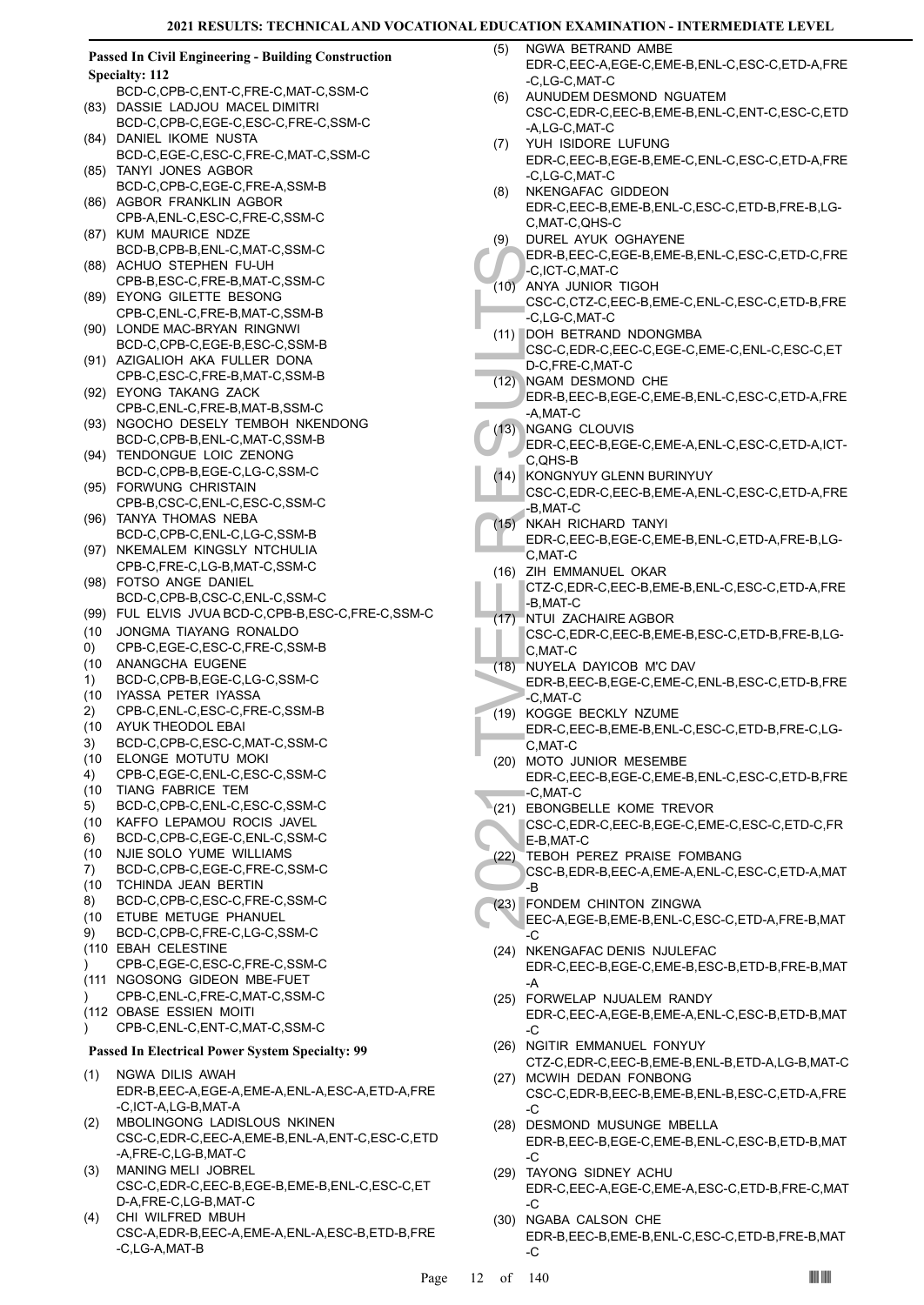#### **Passed In Electrical Power System Specialty: 99**

- (31) SIRROL DOPLI BUNGHA CSC-C,EDR-B,EEC-B,EGE-C,EME-B,ENL-C,ESC-C,ET D-A
- (32) TEBIT PELEG-NERY MUFAN EDR-C,EEC-A,EGE-C,EME-A,ENL-C,ESC-C,ETD-B,FRE -C
- (33) KUMDUNG KUMDUNG GILLE ISMAILA EDR-C,EEC-B,EME-B,ENL-C,ESC-C,ETD-A,LG-C,MAT-C
- (34) NFORBI JUNIOR AMBE EDR-C,EEC-B,EGE-C,EME-C,ESC-C,ETD-A,FRE-B,MAT  $-C$
- FAISON JUNIOR LUCAS BERINYUY (35) CSC-B,EDR-C,EEC-C,EME-B,ENL-C,ESC-C,ETD-B,FRE -C
- (36) KOME HANSON KOME EEC-B,EGE-C,EME-B,ENL-C,ESC-C,ETD-B,FRE-C,MAT -C
- WATDENG CLARKSON EDR-C,EEC-A,EME-C,ENL-C,ESC-C,ETD-B,LG-C,MAT-C (37)
- (38) NTSOU JOSHUA TANGU EDR-C,EEC-C,EME-C,ENL-C,ESC-C,ETD-B,FRE-B,MAT -B
- (39) DAGA DESMOND CSC-C,EDR-C,EEC-B,EME-C,ESC-B,ETD-B,FRE-C,MAT  $-C$
- (40) DONATUS NOWEH MONDON CSC-C,EDR-C,EEC-B,EGE-C,EME-C,ENL-C,ESC-C,ET D-B
- (41) AWUNGJIA DAPHLINE EDR-C,EEC-C,EGE-C,EME-B,ENL-C,ESC-C,ETD-B,FRE -C
- (42) MANGEH CLINTON KACHA EDR-C,EEC-B,EGE-C,EME-C,ENL-C,ESC-C,ETD-B,MAT -C
- (43) EBOT PRINCELY ENOW EDR-C,EEC-C,EGE-C,EME-B,ESC-C,ETD-B,FRE-C,MA T-C
- (44) NTUI THOMAS DEBA EDR-C,EEC-B,EME-C,ESC-B,ETD-B,FRE-B,MAT-A FOSSO JUNIOR (45)
- CSC-C,EDR-C,EEC-A,EME-A,ENL-C,ESC-C,ETD-A (46) ECHONG DANIEL TAKO
- CSC-B,EDR-B,EEC-B,EME-B,ESC-C,ETD-B,MAT-C BIYONGI ISAAC BETI (47)
- CSC-C,EDR-C,EEC-A,EME-A,ESC-C,ETD-B,MAT-C (48) NJIN LAWRENCE AGBOR
- EDR-C,EEC-B,EME-B,ESC-C,ETD-A,ICT-C,MAT-C (49) BASUA JEPHTHAH
- CSC-C,EDR-C,EME-B,ENL-C,ETD-A,FRE-C,QHS-B (50) AKO SPAIKLY AYNE
- EDR-C,EEC-C,EME-A,ENL-C,ETD-A,FRE-C,MAT-C MBAYA JONAS MBAYA (51)
- EEC-B,EGE-C,EME-B,ENL-C,ESC-C,ETD-B,LG-C (52) ATEMAFAC BORIS
- CSC-C,EDR-C,EEC-C,EME-B,ESC-B,ETD-B,FRE-C (53) NDIPAKEM KELSON MBENG
- EDR-B,EEC-C,EGE-C,EME-C,ENL-C,ESC-C,ETD-B (54) TEKOH VERON KEDJU
- EDR-C,EEC-B,EGE-C,ENL-C,ESC-C,ETD-B,FRE-C (55) NYIAWUNG AMINSUH PRECIOUS
- CSC-C,EDR-C,EEC-B,ENL-C,ETD-B,FRE-C,LG-C (56) CHU RANSON NGWOH
- EDR-C,EEC-C,EGE-C,EME-B,ENL-C,ESC-C,ETD-B (57) NDECHAM VINCENT NKWATEH
- CSC-C,EDR-B,EEC-C,EME-C,ENL-C,ETD-B,FRE-C EBABITOH ZIPHANIAH AJUANGONG (58)
- EDR-C,EEC-C,EME-B,ENL-C,ESC-C,ETD-C,FRE-C (59) TCHI JERRY BUOH
- CTZ-C,EDR-C,EEC-A,EME-A,ETD-A,FRE-C WAINDIM ROBERT YUH (60)
- EEC-B,ENL-C,ESC-B,ETD-B,ICT-C,MAT-A
- NGON SERGE CEDRIC LEGRAND EDR-C,EEC-B,ENL-C,ETD-A,FRE-B,LG-C (61)

(62) ATEAWUNG VALATINE EDR-C,EEC-B,EME-B,ESC-C,ETD-A,MAT-C

- (63) AYUKNTUI PETER AYUK EDR-C,EEC-B,EME-B,ENL-C,ESC-C,ETD-A
- (64) AYUK PERKISS BESONG EDR-C,EEC-B,EME-B,ESC-C,ETD-A,FRE-C
- (65) GIOBANI CLEMENT TABU EEC-B,EME-B,ESC-C,ETD-A,FRE-C,LG-C
- (66) NGOME ESELLE ELAGE EDR-C,EEC-B,EME-B,ENL-C,ETD-B,FRE-B (67) NKENGANFEH LEKE NKENGASONG
- EEC-B,EME-B,ESC-C,ETD-B,FRE-C,MAT-B (68) KUETCHE LEUGEM LOIC CABREL
- EDR-C,EEC-B,EME-C,ESC-C,ETD-B,FRE-B (69) AYUK EMMANUEL LACHE
- EDR-C,EEC-B,EGE-B,ENL-C,ESC-C,ETD-B OBASE CLETUS MOSAMIA (70)
- EEC-B,EGE-C,ESC-C,ETD-B,FRE-C,LG-B (71) MINDAKO VICTOR PENDA
- EDR-C,EEC-B,EME-C,ENL-C,ETD-A,MAT-C EYONG ROLY BESONG (72)
- EDR-C,EEC-B,EME-C,ENL-C,ETD-B,FRE-B BINDE DARLINGTON FRU (73)
- CSC-C,EDR-C,EEC-B,EME-C,ESC-C,ETD-B FUH LOUIS SUH  $(74)$
- EEC-B,EGE-C,EME-C,ENL-C,ESC-C,ETD-B KENGNI OBASI HUMPHRY (75)
- EEC-C,EME-B,ESC-C,ETD-B,FRE-C,MAT-C (76) BOBODJI DONALD LE BLANC NGWESE
- EDR-C,EEC-C,EME-C,ETD-B,FRE-C,MAT-C FOZIN NOUMBISSIE FRANCOIS SYLVANO (77)
- CSC-C,EDR-C,EME-C,ENL-C,ESC-C,ETD-B
- EDR-C, (69) AYUK EDR-C, (70) OBASE<br>
EDR-C, AYUK EDR-C, ENR-C, EDR-C, ENR-C, ENR-C, ENR-C, ENR-C, ENR-C, ENR-C, EDR-C, ENR-C, EDR-C, EDR-C, EDR-C, EDR-C, TO BOBOD (74) EDR-C, (75) KENGN EEC-C, TO BOBOD (77) FOZIN CSC-C, (78 BAIYE ETA COLLINS IJUVICIVA CTZ-C,EDR-C,EEC-C,EME-C,ENL-C,ETD-B (78)
	- NYAKO MBABO AUGUSTINE EEC-C,ENL-C,ETD-B,FRE-C,ICT-C,MAT-C (79)
	- EDMOND AFAGNYUY CHIN (80)
	- EDR-C,EEC-C,EME-C,ESC-C,ETD-C,FRE-C BLESS TEMBANG ACHA (81)
	- EDR-C,EEC-B,EME-B,ETD-B,MAT-A
- (82) AGWO PHILETUS OFUH JUNIOR EDR-C,EEC-B,EME-A,ETD-B,FRE-C
- (83) KAI LANDIS NGONG EDR-C,EEC-B,EME-B,ESC-C,ETD-B
- YEMBU PROMISE JOEL SHUYONG EDR-C,EEC-B,ETD-A,FRE-C,MAT-C (84)
- (85) AGOH ROY ENYI EDR-C,EME-A,ENL-C,ETD-B,FRE-C
- (86) SIKELELA MOKA NDE TIMA
- EDR-C,EEC-B,EME-B,ENL-C,ETD-B
- (87) BUSSE CEDRIC CHANG
- CSC-C,EEC-B,EME-B,ESC-C,ETD-B
- (88) NDAMBI PONTHIAS AZONGKOH
- EEC-B,EME-B,ETD-B,FRE-C,MAT-C KUM AWA ISIDORE (89)
- EEC-B,EME-B,ESC-C,ETD-B,FRE-C
- FORCOB KERRI NUBIGA (90) EEC-B,EME-B,ESC-C,ETD-B,FRE-C
	- (91) MOTASE MERSHACK BORAKA EYABE EDR-B,EEC-C,ETD-B,FRE-C,LG-C
- (92) AZANG BRIAN MPONG EDR-C,EGE-C,EME-C,ESC-C,ETD-A
- TABI BORIS TABIT (93) EDR-C,EEC-B,ENL-C,ETD-B,FRE-C
- (94) JOHN MONDE EKWA EEC-B,EME-C,ESC-C,ETD-B,FRE-C
- (95) LEOBELL MBELLA NUSTA
- EDR-C,EEC-B,ENL-C,ETD-B,MAT-C (96) NGAKE MBESSE NESTAL
- EDR-C,EEC-B,EME-C,ETD-B,FRE-C (97) MBIFI HAMLET NGONG
- EDR-C,EEC-C,EME-C,ETD-B,FRE-C (98) BRANDON MBANGHE MALADI
- EEC-C,EGE-C,EME-C,ETD-B,FRE-C (99) ANYE GODLOVE NDE
- EDR-C,EEC-C,ESC-C,ETD-B,FRE-C

#### **Passed In Electronics Specialty: 17**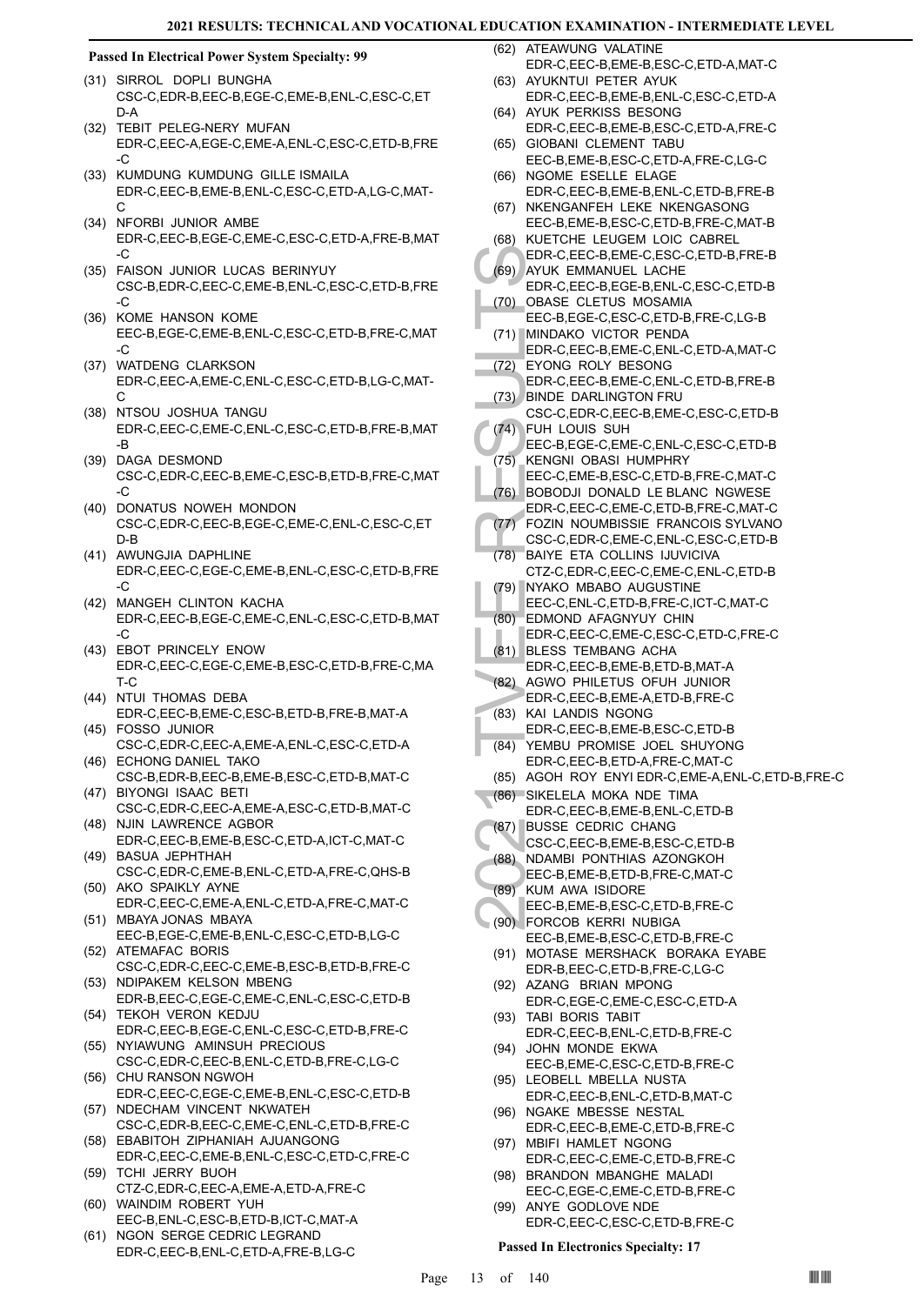#### **Passed In Electronics Specialty: 17**

- EYO MEDARD AGBOR (1) CSC-B,CTZ-C,ECI-C,EDR-C,EGE-C,ENL-C,ESC-C,ESY-B,FRE-C,PVS-C
- NIBA MAC-LOUIS AMBE ECI-B,EDR-C,ENL-B,ESC-C,ESY-C,FRE-B,ICT-B,MAT-C ,PVS-C (2)
- MODIKA ELIMUND NAMATA CSC-B,ECI-C,EDR-C,ENL-B,ESC-C,ESY-C,FRE-C,MAT-B,PVS-C (3)
- ANYIH WISE DAVIS TANGA EDR-C,ENL-C,ENT-C,ESC-C,ESY-C,FRE-B,ICT-C,MAT-C,PVS-C (4)
- TELELEN BRENTIN JUNIOR EDR-C,EGE-B,ENL-C,ESC-C,ESY-C,FRE-C,MAT-C,PVS -C,REL-C (5)
- ORUH MICHAEL ORUH ECI-B,ENL-B,ESC-C,ESY-C,FRE-B,ICT-C,MAT-B,PVS-C (6) AYILE ALAIN AFO
- CSC-C,ECI-C,EDR-C,ENL-B,ESC-C,ESY-C,FRE-C,PVS-B (7)
- ZESUNG JOHNSTEPH NSENGWIH CSC-C,CTZ-C,EDR-C,ESC-C,ESY-C,FRE-C,MAT-C,PVS -C (8)
- MANEH PRINSLY NDALEMUL CSC-C,EGE-C,ENL-C,ESC-C,ESY-C,FRE-C,PVS-C (9)
- DAVID TAH NGOH (10) EDR-C,EGE-C,ENL-C,ESC-C,ESY-C,FRE-C,PVS-C
- (11) NGWENGASON DILAN MWAKA NJIE LYONGA EDR-B,ESC-C,ESY-C,FRE-C,MAT-C,PVS-C (12) CHO KELVIN WANISHI
- EDR-C,EGE-C,ENL-C,ESC-C,ESY-C,PVS-B (13) ETAPE EPIE DEAN
- ECI-C,EDR-C,ESC-B,ESY-C,MAT-C,PVS-C (14) YANICK TANYI
- EDR-C,EGE-C,ESC-C,ESY-C,MAT-C,PVS-C YOUNGBUIN JEAN MARTIAL (15)
- EDR-C,ESC-C,ESY-C,FRE-C,MAT-C,PVS-C (16) JESUS FRANK NKOWA BAH
- EDR-C,ESC-C,ESY-C,FRE-B,PVS-C (17) MENKEMCHA JERRY DIRANGE TOH ENL-C,ESC-C,ESY-C,MAT-C,PVS-C

#### **Passed In Home Economics Specialty: 21**

- EMELEM PRECIOUS AGENDIA EGE-B,ENL-C,ENT-C,FLE-C,FNH-B,NSC-A,QHS-B,RMH -A (1)
- SUSAN NAMONDO EKO COM-C,ENL-C,ENT-C,FLE-B,FNH-B,NSC-C,QHS-B,RM H-B (2)
- SIRRI BELINDA AMBE ENL-C,ENT-C,FLE-B,FNH-B,LG-C,NSC-C,QHS-B,RMH-B (3)
- KAH DEZICLAIR ASAHA COM-C,ENL-C,FLE-B,FNH-C,MAT-C,NSC-B,QHS-C,RM H-B (4)
- MOKWELE MIRIAM ONGIE ENL-C,FLE-A,FNH-B,MAT-C,NSC-B,QHS-C,RMH-A (5)
- SERIM STEPHANIE BONWI COM-C,ENT-C,FLE-B,FNH-C,FRE-C,NSC-B,RMH-B (6) AKEIKENG MARGRET
- BMA-C,EGE-C,FLE-C,FNH-C,FRE-C,NSC-B,RMH-C (7) ATEMKENG COLLET (8)
- ENL-C,FLE-C,FNH-C,FRE-C,NSC-C,QHS-C,RMH-C ASANDAK FLORENCE NANDZAI (9)
- ENL-B,FLE-B,FNH-A,NSC-A,QHS-B,RMH-B (10) ANYICHA GLORY NDEM
- COM-C,FLE-C,FNH-B,NSC-A,QHS-B,RMH-B (11) NGWI UNITY SANGHI
- FLE-A,FNH-C,FRE-C,MAT-C,NSC-B,RMH-B (12) AZANGAFAC NADIAN
- COM-B,EGE-B,FLE-C,FNH-C,NSC-B,RMH-B (13) ABAH SYMILIEN ANCHI
- BMA-C,FLE-C,FNH-C,FRE-C,NSC-B,RMH-B TANGI MERELINE AZWE  $(14)$
- ENL-C,FLE-B,FNH-C,NSC-C,QHS-C,RMH-C

(15) TUME ASHLEY SHIYMBOM ENL-C,FLE-C,FNH-C,NSC-C,QHS-B,RMH-C

- (16) CHEGHE GOLDA MMBONG COM-C,FLE-C,FNH-C,NSC-C,QHS-C,RMH-C
- (17) MAH EMMANUELA FUEN ENL-C,FLE-B,FNH-C,NSC-B,RMH-B
- (18) AJONGAKEH CECILIA NKEMASONG FLE-C,FNH-C,FRE-C,NSC-C,RMH-C
- (19) NKENGANJI ATIAWUNG JOY FLE-C,FNH-C,FRE-C,MAT-C,RMH-C
- (20) NGUINJOL MARIE SHARON
- ENL-C,FLE-C,FRE-C,NSC-C,RMH-C (21) AYONG STPHANIE ANOH

FLE-C,FNH-C,FRE-C,NSC-C,RMH-C

# **Passed In Marketing Specialty: 11**

- NGONG BLANCHE NJAH COM-B,DMP-B,ENL-C,FRE-C,LG-C,MAT-C,OPR-B,PMA-B,SMC-B (1)
- NGUNG JUVITA NDEINNAM (2)
- COM-B,DMP-B,ECO-C,ENL-C,FRE-C,MAT-C,OPR-B,PM A-B,SMC-C
- ASHU GILLIAN NJI (3)
- COM-C,DMP-B,ECO-C,ENL-C,ENT-C,OPR-B,PMA-B,SM C-C
- EGBE OROCK FAVOUR (4)
- COM-B,DMP-B,ECO-A,ENL-C,ENT-B,PMA-A,SMC-B TANGOALEM SONIA NKENGAFAC (5)
- COM-C,DMP-C,ECO-B,ENL-C,ENT-C,PMA-B,SMC-C
- NATHALIE NANYONGO KULU (6)
- COM-C,DMP-B,ENL-C,ENT-C,OPR-B,PMA-C,SMC-C
- TAMBE WILLIAM ENOH CHRIS COM-C,DMP-C,ENL-C,ENT-C,LG-C,PMA-C,SMC-C (7) NDIP NAOMI AYUK (8)
- COM-B,DMP-C,ECO-C,OPR-C,PMA-B,SMC-C ETCHU BRANSIN NSO (9)
- COM-C,DMP-C,ENT-C,FRE-C,PMA-B,SMC-B (10) ADINDA VIVIAN BEUREH
- COM-C,DMP-C,ECO-C,ENT-C,PMA-B,SMC-C
- MANOJI LAWCHRIS NGONDA  $(11)$ 
	- COM-C,DMP-C,ECO-C,ENL-C,PMA-C,SMC-C

#### **Passed In Plumbing and Installation Systems Specialty: 29**

- FLE-C,F<br>
Passed In M<br>
(1) NGONC<br>
COM-B, B,SMC-C<br>
COM-B, A-B,SMC<br>
COM-B, A-B,SMC<br>
COM-C, C-C<br>
(4) ASHU (COM-C, C-C<br>
(4) ATHANG<br>
COM-C, TAMBE<br>
COM-C, TAMBE<br>
(6) NDIP N<sub>G</sub> COM-C, TAMBE<br>
(7) TAMBE<br>
(7) TAMBE<br>
(7) TAMBE<br>
(7) CO SUFFO HERVE LEDON EGE-B,ENL-A,ESC-C,FRE-A,ICT-B,LG-A,MAT-B,PMC-A, PND-C,PTE-A,QHS-B (1)
	- TEBUG DASI OTHNIEL (2)
	- CTZ-B,EGE-A,ENL-B,ESC-C,FRE-C,ICT-C,LG-A,MAT-C, PMC-A,PND-C,PTE-A
- NJI SIMON NGANG (3)
- EGE-C,ENL-C,ESC-C,FRE-C,ICT-B,LG-B,MAT-C,PMC-A ,PND-C,PTE-A,QHS-B
- NJUKANG DICKSON NKEMNJU (4)
- EGE-C,ENL-C,ESC-C,FRE-C,ICT-C,MAT-C,PMC-B,PND-C,PTE-A
- SUNNY MOLANGO KOMBE CTZ-C,EGE-C,ENL-C,ESC-C,FRE-C,ICT-C,PMC-A,PND-C,PTE-B (5)
- TEKORANGWAN BLESSED FEH (6)
- EGE-C,ENL-C,FRE-C,ICT-C,LG-C,PMC-A,PND-C,PTE-A DIONY MARTIN (7)
- EGE-C,ENL-C,ESC-C,FRE-C,MAT-C,PMC-C,PND-C,PT E-C
- ANYIANGIM REMI-JOEL EFUETLENCHA EGE-B,ESC-C,FRE-C,LG-C,PMC-C,PND-C,PTE-A (8)
- YIMNAI RONALD NKAZE EGE-C,ESC-C,FRE-B,MAT-C,PMC-C,PND-C,PTE-C (9)
- JONATHAN NJUKUM TARUM (10)
- EGE-C,ENL-C,ESC-C,FRE-C,PMC-B,PND-C,PTE-C (11) LAMBEH ALVIN NTANAH
- ENL-C,ICT-C,LG-C,MAT-C,PMC-C,PND-C,PTE-B (12) NKEMNIKEH TIMOTHY AZIE
- EGE-B,FRE-C,MAT-C,PMC-B,PND-C,PTE-A (13) TIENTCHEU CHRISTIAN DUVALL
- ESC-C,FRE-C,LG-C,PMC-B,PND-C,PTE-B (14) GHOBU VALENTINE BEGHEKEH
	- ENL-C,LG-C,PMC-C,PND-C,PTE-B,QHS-C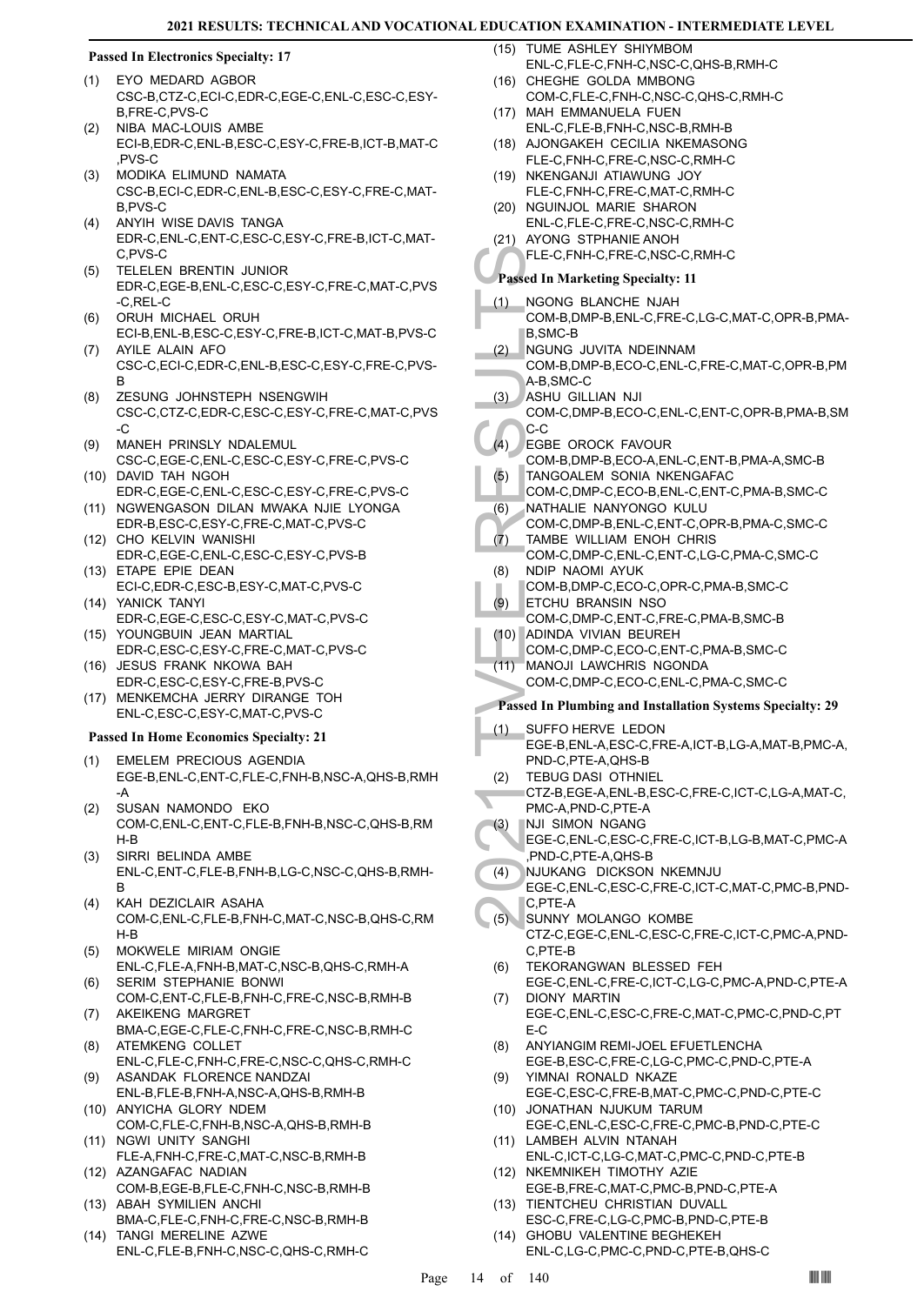#### COM-C,<br>
(25) EMADE<br>
COM-C,<br>
COM-C,<br>
COM-C,<br>
COM-C,<br>
M-B<br>
BCD-C,<br>
M-B<br>
BCD-C,<br>
M-B<br>
BCD-C,<br>
M-B<br>
COM-B,<br>
(2) AZIEWI<br>
CPB-B,<br>
(2) AZIEWI<br>
CPB-B,<br>
(2) AZIEWI<br>
CPB-B,<br>
(2) AZIEWI<br>
CPB-B,<br>
(2) AKEH<br>
BMA-C,<br>
(3) AVUK N<br>
CPB-B,<br> **Passed In Plumbing and Installation Systems Specialty: 29** (15) GASU YANNICK ENL-C,ESC-C,FRE-C,PMC-C,PND-C,PTE-C (16) OROCK MCBRIAN NWANA EGE-C,LG-C,MAT-C,PMC-C,PND-C,PTE-C (17) TAH ZIBEON ADOH EGE-C,FRE-C,PMC-B,PND-C,PTE-B (18) AKWO LUDVIG TABID KUM EGE-C,ENL-C,PMC-C,PND-C,PTE-B (19) NDUNGAKO BERTRAND MBOUWOH FRE-C,ICT-C,PMC-B,PND-C,PTE-C EYOMBI EMMANUEL FORBI (20) FRE-C,MAT-C,PMC-C,PND-C,PTE-C (21) WOUTOU STEVE ARNOLD ESC-C,MAT-C,PMC-C,PND-C,PTE-C (22) ASHU NEVILLE NSANGE ENL-C,LG-C,PMC-C,PND-C,PTE-C (23) CHE NESTOR KANG ENL-C,MAT-C,PMC-C,PND-C,PTE-C MEH THIERRY CHU (24) ICT-C,MAT-C,PMC-C,PND-C,PTE-C (25) NJUKANG RAHIM EGE-C,LG-C,MAT-C,PMC-C,PTE-C (26) TEKOH ROMARIC TEBAH ENL-C,MAT-C,PMC-C,PND-C,PTE-C (27) CHE RODRICK NDONG ENL-C,MAT-C,PMC-C,PND-C,PTE-C (28) ABROIJI AMOS EDAH ENL-C,FRE-C,PMC-C,PND-C,PTE-C BLESS CHINEDU AKEK (29) ENL-C,MAT-C,PMC-C,PND-C,PTE-C **Passed In Secretarial Administration and Communication Specialty: 25** EBONGKENG BENADETTE AKOH COM-B,ENL-C,ENT-C,FRE-C,IPR-B,LG-B,MAT-C,OFA-B ,OPR-B,PCT-C (1) MEH PERPETUA INCTOU (2) BMA-C,COM-B,ENL-C,ICT-C,IPR-C,LG-B,MAT-C,OFA-C, OPR-C,PCT-C TAMANJI FAITH AMANG COM-B,ENL-C,ENT-C,FRE-C,IPR-A,MAT-C,OFA-C,OPR-A,PCT-C (3) STEPHANIE EBANGHA MANYOR COM-C,ENL-B,FRE-C,IPR-B,LG-C,MAT-C,OFA-C,OPR-B ,PCT-C (4) TEBO BLESS NYANGWE COM-B,ECO-B,ENL-C,FRE-C,IPR-C,LG-C,OFA-C,OPR-C,PCT-C (5) SPINASH AYIME MBE BMA-C,COM-C,EGE-C,ENL-C,ENT-C,IPR-A,MAT-C,OFA -C,OPR-C (6) WAN NGALLA YIENEH BIH FEYINKONGHEMEH COM-B,ENL-C,ICT-C,IPR-B,MAT-C,OFA-B,OPR-B,PCT-C (7) NDUKONG SONITA MARFAR COM-C,ENL-C,ENT-C,FRE-C,IPR-B,MAT-C,OPR-A,PCT-C (8) SOPHIE ENJEMA EWUSI BMA-C,COM-B,ECO-B,ENL-C,IPR-C,MAT-C,OPR-B,PCT -C (9) (10) GANA CONFIDENCE MUYANG COM-B,ECO-C,ENL-C,IPR-C,OFA-C,OPR-A,PCT-B CHA MISTRY NAYONG COM-B,ECO-C,EGE-B,ENL-C,IPR-C,OPR-C,PCT-C (11) (12) NGONG FAVOUR BRIGHT SIH COM-B,ENL-C,FRE-C,IPR-C,LG-C,OPR-B,PCT-C (13) TSAMO DAINA DORCEHELE COM-C,ENL-C,IPR-C,MAT-C,OFA-C,OPR-B,PCT-C (14) AKUM MAXMILLIAN NJIE FAKO BMA-B,COM-C,ENL-C,FRE-C,IPR-C,OFA-C,OPR-C (15) ISAAC MAIVE MBUA COM-C,ENL-C,FRE-C,IPR-A,OPR-B,PCT-B (16) TSO HOSIANA MEH COM-C,IPR-B,MAT-C,OFA-B,OPR-B,PCT-C (17) INDAH BETERANCE COM-B,ENL-C,IPR-C,OFA-C,OPR-B,PCT-C (18) MANGE COLLETE MBONAH COM-C,ENL-C,IPR-C,LG-B,MAT-C,OPR-C (19) KETU YVONNE NAGHET COM-C,ENL-C,FRE-C,IPR-C,OPR-B,PCT-C (20) KIBU PROMISE GHRAKENWI COM-C,ENL-C,IPR-B,OFA-C,OPR-C,PCT-C (21) MOUANDJO PEN MARIE EUGENIE COM-C,FRE-C,ICT-C,IPR-C,OPR-C,PCT-C (22) BISONG PIERRA BESSEMBE COM-B,ECO-C,ENL-C,OPR-C,PCT-C (23) NJIE AARON MBWAYE COM-C,ENL-C,IPR-C,LG-C,OPR-B (24) DASHIA DECLAN DIAGA NJOKE COM-C,FRE-C,IPR-C,OPR-C,PCT-C EMADE NESLA HENE (25) COM-C,ENL-C,IPR-C,OPR-C,PCT-C **Passed In Single Subjects Passed In 8 Subjects: 1** NANJE JOEL NANJE (1) BCD-C,EGE-C,ENL-C,ENT-C,ESC-C,FRE-C,MAT-C,SS M-B **Passed In 7 Subjects: 3** TABI TABOT NKONGHO WILSON CPB-B,CSC-C,EGE-C,ENL-B,ENT-C,LG-B,SSM-B (1) AZIEWI CIDASE FOBUZIE CSC-C,EDR-C,ENL-B,ESC-C,ETD-A,FRE-C,MAT-C (2) NGARKA SAMSON CPB-C,CTZ-C,EGE-B,ENL-C,ICT-B,QHS-B,SSM-C (3) **Passed In 6 Subjects: 12** MBANWI PRISLY JOHN JUNIOR CPB-B,EGE-A,ENL-C,ENT-C,LG-C,SSM-B (1) AKEH SANDRA AMA BMA-C,COM-C,ECO-A,FRE-C,OFA-B,OPR-C (2) AYUK NADINE AYAMBA COM-B,ECO-B,ENL-C,FRE-C,OFA-B,OPR-C  $(3)$ MILDRED FUNKUIN AGHI COM-C,ECO-A,ENL-C,FRE-C,LG-C,OPR-C (4) BEKUMAKA RAMSON CPB-C,EGE-B,ENL-C,ENT-C,LG-B,SSM-C (5) FORNGOH CETINA NDO-OH COM-C,ECO-C,ENL-C,FRE-C,OFR-B,OPR-C (6) ANNIE NDIVE ENANGA COM-B,ECO-C,FRE-C,IFA-C,LG-C,OPR-C (7) FORLEFAC AGNES ANU COM-C,ECO-B,ENL-C,MAT-C,OFR-C,OPR-C (8) SUMELONG ELVIS MBULLE EGE-C,ENL-B,ENT-C,ESC-C,LG-C,SSM-C (9) MBENG NANCY MA-EYONG COM-C,ECO-B,ENL-C,LG-C,OFA-C,OPR-C (10) EKANE TERENCE NJABE EDR-C,ENL-C,ESC-C,ETD-B,FRE-C,MAT-C  $(11)$ OJONG LIDWIN JAVNYUY JISSI COM-C,EGE-C,ENL-C,MAT-C,OFA-C,OPR-C (12) **Passed In 5 Subjects: 23** TAKWI HONORINE YENTOH COM-B,ECO-A,ENL-B,IFA-C,OPR-C (1) JAMEA JA-KULU CASIMIR CPB-C,CTZ-C,ENL-C,FRE-A,SSM-B (2) NTOKO JESSE EMBE EDR-C,ENL-C,ETD-C,FRE-A,MAT-C (3) AGAGHEI SHEBRON ACHAMBA CPB-B,ENL-C,ENT-C,FRE-C,SSM-C (4) AJIAWUNG MARCELLES NJI CPB-B,EGE-C,ENL-C,FRE-C,SSM-C (5) BOUK SALORINE MBARIKO COM-B,ECO-C,LG-C,OFA-C,OPR-C (6) TAMBO MARIE LADI EGO COM-C,ECO-B,ENL-C,FRE-C,OPR-C (7) NGALE NDUMBE MIGUEL EGE-C,ENL-C,FRE-B,MAT-C,SSM-C (8) (9) ANYI VICKY NJI BMA-C,COM-B,FRE-C,OFA-C,OPR-C EMMANUEL UNYEMA SAKWE CPB-B,EGE-C,ENL-C,ENT-C,SSM-C (10)

(11) TAGWEKO BORIS CPB-C,ENL-B,ENT-C,LG-C,SSM-C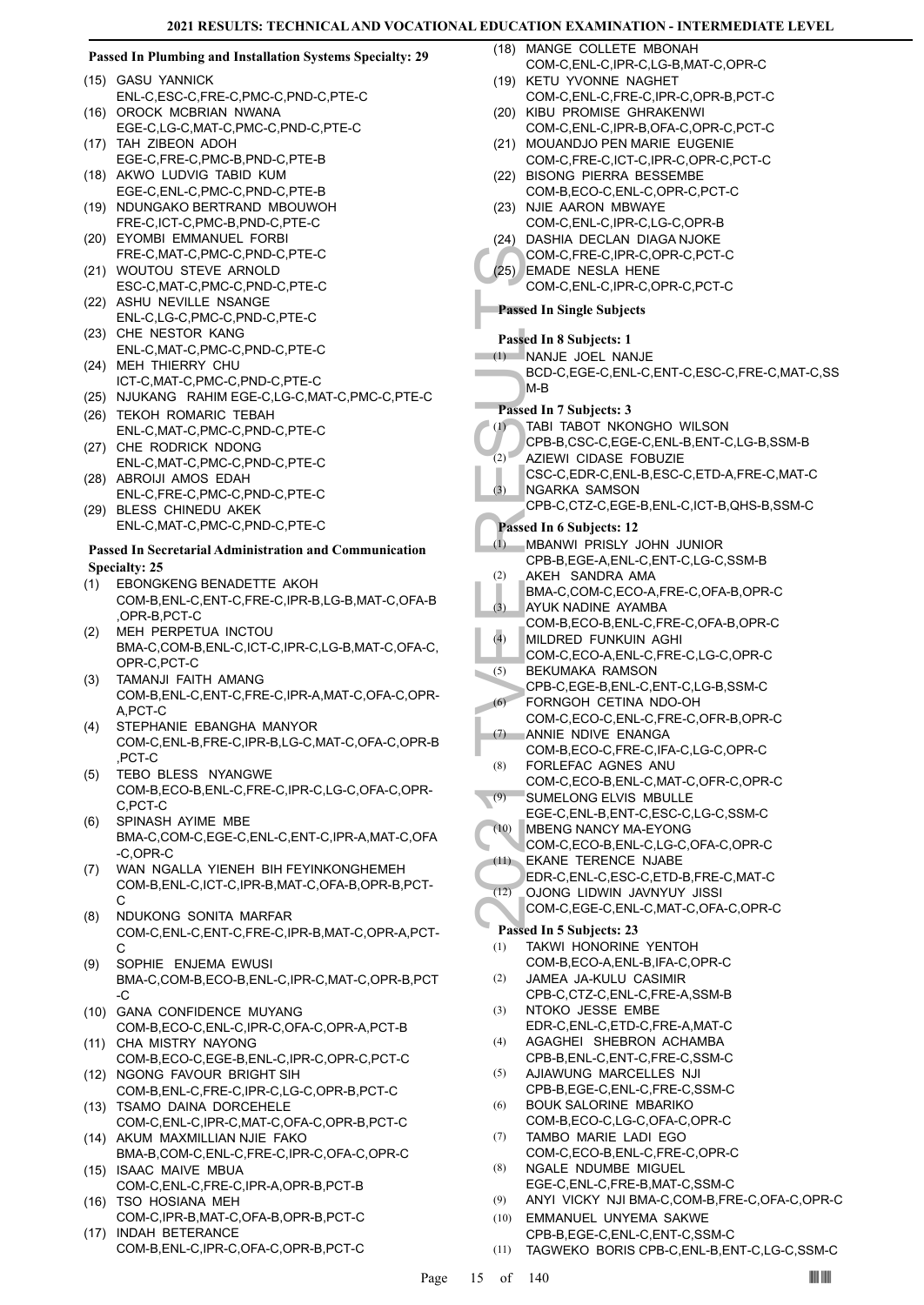### **Passed In Single Subjects**

# **Passed In 5 Subjects: 23**

- (12) ANYUFI CHRISTOPHER WANKI CPB-B,CSC-C,ENL-C,FRE-C,SSM-C
- TEKWE STEPHANE TEKWE CPB-B,ENL-C,ENT-C,ESC-C,MAT-C (13) TAKANG NELSON NKONGHO (14)
- CPB-C,EGE-B,ENL-C,ENT-C,SSM-C TAMCHO TEBHO MARCEL  $(15)$
- EDR-C,EGE-C,ENL-C,ESC-C,ETD-B (16) EBULE LANDRINE KAMAN
- EDR-C,ESC-C,ESY-C,MAT-C,PVS-C CONERY TAMINA FOMBO (17)
- BCD-C,EGE-C,ESC-C,FRE-C,MAT-C (18) NGANG EDWIN NSUH
- CPB-C,EGE-C,ENL-C,ENT-C,SSM-C RAWLINGS NKWIYIR (19)
- EGE-C,ENL-C,ESY-C,FRE-C,PVS-C DAVID JUNIOR FALE CARR (20)
- COM-C,ECO-C,ENL-C,OFA-C,OPR-C
- (21) ANGOHMA RAMSON MUWAHY CPB-C,EGE-C,ENL-C,FRE-C,SSM-C
- TAKOM NELSON ETONGE CPB-C,EGE-C,ENL-C,ENT-C,SSM-C (22)
- (23) DOBGIMA HENRY EDR-C,ESC-C,ETD-C,FRE-C,MAT-C

#### **Centre No: 22027 GOVERNMENT TECHNICAL HIGH SCHOOL MUNDEMBA**

Regist: 12, Sat for 5 or more Subjects: 12, Passed : 12 % Passed : 100.00, Sanctioned : 0

# **Results of Successful Candidates In Order Of Merit**

#### **Passed In Accounting Specialty: 4**

- NJEUMANI SIDONE SANJO BMA-C,COM-B,ECO-B,ENL-B,ENT-B,FRE-A,IFA-B,MAT-C,OFA-A,OFR-B (1)
- LUDWINE LONGE ESOE BMA-B,COM-B,CTZ-C,ECO-A,ENL-B,FRE-C,IFA-C,MAT-C,OFA-B,OFR-B (2)
- CHU BERNIS INZANG (3) BMA-C,COM-B,CTZ-B,ECO-B,ENL-B,FRE-C,IFA-C,MAT-C,OFA-B,OFR-B
- (4) NGOH PAULINE ESENDENACHI BMA-C,COM-C,CTZ-C,ECO-B,ENL-B,FRE-C,IFA-C,MAT-C,OFA-B,OFR-C

#### **Passed In Carpentry and Joinery Specialty: 1**

ANDERSON EBOT NJOMO CAR-B,ENL-C,ENT-C,ESC-C,JOI-B,MAT-C,QHS-C (1)

#### **Passed In Civil Engineering - Building Construction Specialty: 1**

NAMEONGO BEAKLY NJANJOBEA CPB-B,ENL-C,ENT-C,ESC-C,FRE-C,MAT-C,QHS-B,SSM -C (1)

# **Passed In Electrical Power System Specialty: 4**

- (1) NDUTU MORUMAKA CLINTON CTZ-C,EDR-C,EEC-B,EME-B,ENL-C,ENT-C,ESC-C,ETD -B,FRE-C,MAT-C,QHS-B
- EPAKA RAMSON EPAKA (2) EDR-B,EEC-A,EME-A,ENL-C,ENT-C,ESC-C,ETD-A,FRE -C,MAT-C,QHS-C
- MOSONGO DYLAN ESONO EDR-B,EEC-A,EME-A,ENL-C,ENT-C,ESC-C,ETD-B,FRE -C,MAT-B (3)
- CLAUVIS AMBARO EKPENI EDR-C,EEC-C,EME-B,ENT-C,ETD-B,FRE-C,MAT-C (4)

#### **Passed In Home Economics Specialty: 1**

AGBOR SABINA NJOM BMA-B,CTZ-C,ENL-B,ENT-B,FLE-B,FNH-A,FRE-C,MAT-C,NSC-A,RMH-A (1)

#### **Passed In Single Subjects**

#### **Passed In 8 Subjects: 1**

KONGSO JOSEPH VERDKEKOV CPB-B,ENL-C,ENT-B,ESC-C,FRE-C,LG-B,MAT-B,QHS-B (1)

#### **Centre No: 22029 GOVERNMENT TECHNICAL HIGH SCHOOL NKAMBE**

Regist: 230, Sat for 5 or more Subjects: 217, Passed : 111 % Passed : 51.15, Sanctioned : 0

#### **Results of Successful Candidates In Order Of Merit**

| <b>Passed In Accounting Specialty: 28</b> |                                                                            |  |
|-------------------------------------------|----------------------------------------------------------------------------|--|
| (1)                                       | <b>SULE CEDRIC AFOR</b>                                                    |  |
|                                           | BMA-A,COM-C,CSC-B,ECO-A,ENL-C,IFA-A,LG-B,MAT-B                             |  |
| (2)                                       | ,OFA-A,OFR-A<br><b>NGALA FLORINCE LAYEN</b>                                |  |
|                                           | BMA-B,COM-B,CSC-B,ECO-C,ENL-A,IFA-A,LG-B,MAT-C                             |  |
|                                           | OFA-A, OFR-A                                                               |  |
| (3)                                       | NJINGTI CHRISTIAN NYUGAP                                                   |  |
|                                           | BMA-A,COM-C,ECO-C,ENL-B,IFA-A,LG-B,MAT-C,OFA-A                             |  |
| (4)                                       | OFR-A,<br>MAIRAMU YEDIJO SAIDU                                             |  |
|                                           | BMA-A,COM-C,ECO-B,ENL-C,IFA-A,LG-B,MAT-C,OFA-A                             |  |
|                                           | ,OFR-A                                                                     |  |
| (5)                                       | MUPUH VEGULAR NWIWO                                                        |  |
|                                           | BMA-C,COM-B,ECO-B,ENL-B,IFA-A,LG-C,MAT-C,OFA-A                             |  |
| (6)                                       | OFR-A.<br><b>NDIMBE CHEWE CYRIELE</b>                                      |  |
|                                           | BMA-A,COM-C,CSC-C,ENL-C,IFA-B,LG-B,MAT-C,OFA-B                             |  |
|                                           | <b>LOFR-A</b>                                                              |  |
| (7)                                       | WEPNJE PHILOMINA NJUH                                                      |  |
|                                           | BMA-C,COM-B,ECO-C,ENL-C,IFA-B,LG-B,MAT-C,OFA-A<br>OFR-B.                   |  |
| (8)                                       | <b>KAKA NADINE MBONG</b>                                                   |  |
|                                           | BMA-C,COM-C,ECO-C,ENL-B,IFA-A,LG-C,MAT-C,OFA-B                             |  |
|                                           | OFR-B                                                                      |  |
| (9)                                       | <b>FAI BRIAN NGEH</b><br>BMA-C,COM-C,CSC-C,ECO-C,ENL-C,IFA-A,MAT-C,OFA     |  |
|                                           | -B,OFR-B                                                                   |  |
| (10)                                      | MAIMU JUNIOR NKEBO                                                         |  |
|                                           | BMA-A,COM-B,ECO-A,ENL-B,IFA-A,MAT-B,OFA-A,OFR-                             |  |
|                                           | А<br><b>DIAN THELMA BIPKE</b>                                              |  |
| (11)                                      | COM-C,CSC-C,ENL-B,IFA-B,LG-C,MAT-C,OFA-A,OFR-A                             |  |
| (12)                                      | <b>MBOH MONICA NDVUBU</b>                                                  |  |
|                                           | COM-C,ECO-C,ENL-C,FRE-C,IFA-B,LG-B,OFA-A,OFR-B                             |  |
| (13)                                      | KWEBE EMMANUEL NYUBIKESA<br>COM-C,ECO-C,ENL-C,IFA-B,LG-C,MAT-C,OFA-A,OFR-B |  |
| (14)                                      | NYONG COLLETTE MBE                                                         |  |
|                                           | BMA-C,COM-C,ENL-B,IFA-C,LG-C,MAT-C,OFA-B,OFR-B                             |  |
| (15)                                      | <b>NCHINDA DIVINE CHIFU</b>                                                |  |
| (16)                                      | BMA-A,COM-B,ECO-B,IFA-A,MAT-C,OFA-A,OFR-B<br><b>DILAN NFORBA</b>           |  |
|                                           | BMA-A,COM-C,ECO-C,ENL-B,IFA-A,OFA-A,OFR-A                                  |  |
|                                           | (17) NGIE TELMA MALAH                                                      |  |
|                                           | BMA-C,COM-C,ENL-C,LG-C,MAT-C,OFA-A,OFR-B                                   |  |
| (18)                                      | MAYUKA JULIETTE BERINYUY<br>BMA-C,COM-C,IFA-C,LG-C,MAT-C,OFA-B,OFR-B       |  |
| (19)                                      | NFOR BETRAND                                                               |  |
|                                           | COM-C,CSC-C,ENL-B,IFA-C,LG-C,OFA-C,OFR-B                                   |  |
| (20)                                      | WANYU MERCY LEMNYU                                                         |  |
|                                           | COM-C, ENL-B, IFA-A, LG-B, OFA-C, OFR-B<br>MBUH SANDRA WEPONG KWASE        |  |
| (21)                                      | COM-C, ENL-C, ICT-C, IFA-B, OFA-B, OFR-A                                   |  |
| (22)                                      | <b>ASOBO FAITH MESOH</b>                                                   |  |
|                                           | COM-C,CSC-C,ENL-C,IFA-B,OFA-B,OFR-B                                        |  |
| (23)                                      | YEMBE MARBEL MBONG                                                         |  |
| (24)                                      | COM-C, ENL-B, IFA-C, LG-C, OFA-C, OFR-B<br>NGABIR RACHEAL MUSUH            |  |
|                                           | COM-C,ENL-C,IFA-B,LG-C,OFA-B,OFR-C                                         |  |
| (25)                                      | FAI THELMA MUMBVU                                                          |  |
|                                           | COM-C,ECO-C,ENL-C,IFA-B,OFA-C,OFR-C                                        |  |
| (26)                                      | FULUNI COURAGE NGONG<br>COM-C,ECO-C,ENL-C,IFA-B,OFA-C,OFR-C                |  |
|                                           |                                                                            |  |

- (27) NGJANGO LEMBIE ASHLIE ENL-C,ICT-C,IFA-B,OFA-C,OFR-B
- (28) NGALA NAOMI RINGCHI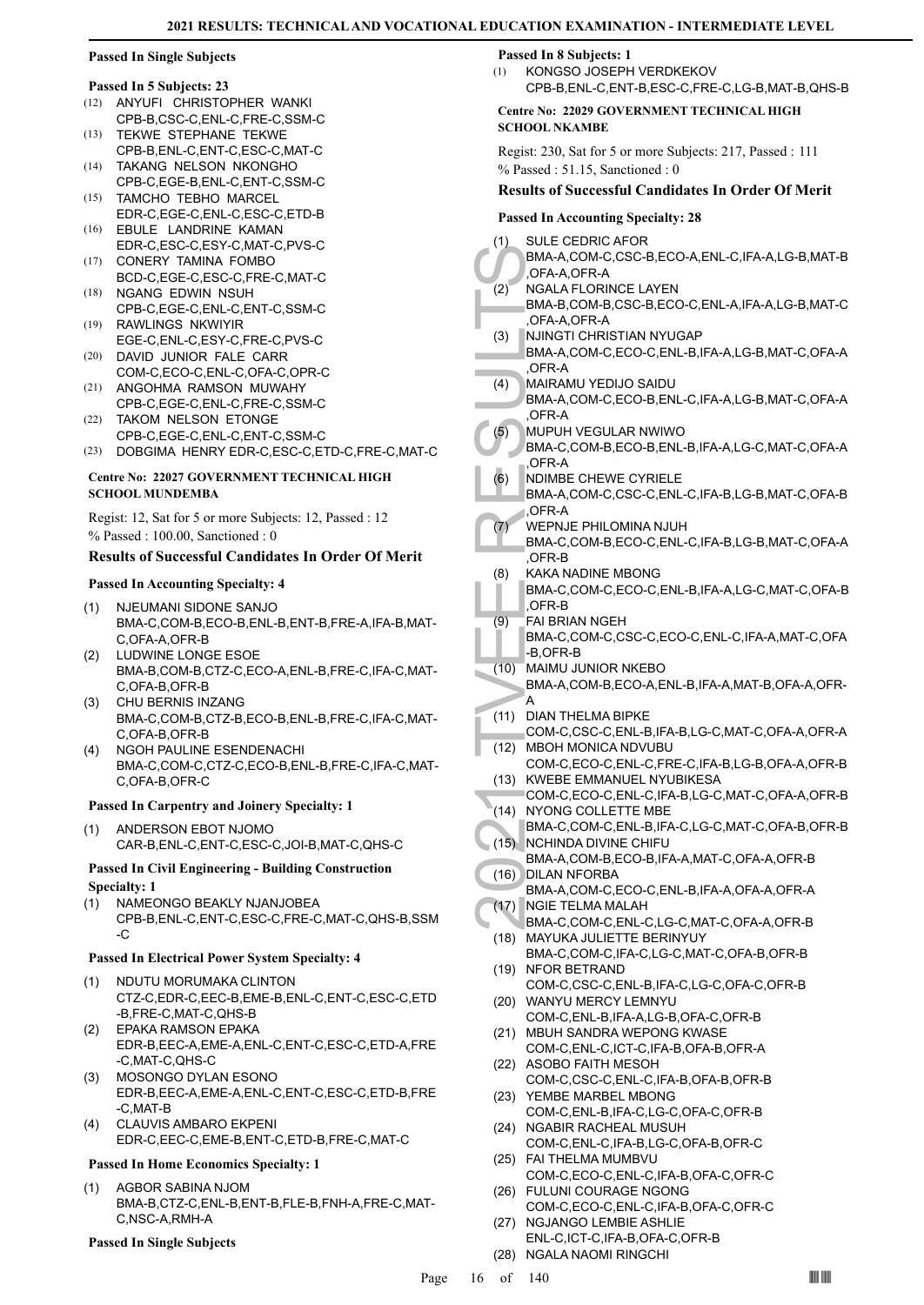#### **Passed In Accounting Specialty: 28**

CSC-C,IFA-C,LG-C,OFA-B,OFR-C

# **Passed In Automobile Repair Mechanics Specialty: 5**

- AFOR LOUIS NDEWA CTZ-C,EET-C,EGE-A,ENL-C,MDR-C,MTE-C,MTW-B (1) NDOH NDAKO NDACHI (2)
- EET-C,EGE-C,ESC-C,MAT-C,MDR-B,MTE-C,MTW-B KWEFI ALI BRANDON (3)
- EET-B,ENL-C,ESC-C,MDR-C,MTE-C,MTW-A JAMBA BAZIL NSABE  $(4)$
- EET-B,ENL-C,MDR-C,MTE-C,MTW-B BIKA TONY-BRIGHT HANIFA (5)
- EET-C,ENL-C,LG-C,MTE-C,MTW-B

#### **Passed In Carpentry and Joinery Specialty: 4**

- NJAMNSHI BILSON ASONYU (1) CAR-A,CJD-A,CSC-A,EGE-B,ENL-B,ENT-C,ESC-C,JOI-B,LG-C,MAT-C
- AGU FERSON AJONG CAR-A,CJD-A,EGE-B,ENL-C,ESC-C,JOI-B,LG-B,MAT-C (2) NGWANG BORIS NFON
- CAR-A,CJD-B,EGE-C,ENL-C,JOI-B (3)
- SHEY RANDOLF GAMNJE CAR-A,CJD-B,EGE-C,JOI-B,LG-C (4)

#### **Passed In Civil Engineering - Building Construction Specialty: 21**

- MBRUTO KILLIAN NJAH (1)
- BCD-C,CPB-B,CTZ-C,EGE-B,ENL-C,ESC-C,LG-B,MAT-C,SSM-B
- KIBO NCHU VINVENT BCD-B,CPB-A,CSC-C,EGE-B,ENL-C,ESC-C,MAT-C,SS M-A (2)
- CHAKU THIERY CHIA BCD-A,CPB-A,EGE-C,ENL-B,LG-C,MAT-C,SSM-C (3)
- NFOR PROSPER NDIYONG BCD-B,CPB-B,EGE-C,ENL-C,ESC-C,LG-B,SSM-C (4)
- NYAFIA JOEL MBOSANI BCD-B,CPB-C,CTZ-C,EGE-C,ICT-C,LG-B,SSM-C (5)
- NGWANG GARDIMA LEVI BCD-C,CPB-B,CSC-C,CTZ-C,EGE-C,ENL-B,SSM-C (6)
- NGUIMAFACK DESTINY BCD-B,CPB-C,ENL-C,ICT-C,MAT-C,QHS-C,SSM-C (7) NGABA JUDE NGWANG (8)
- BCD-A,CPB-A,ESC-C,LG-B,MAT-C,SSM-A NGANGUMA CYRUS BIKOM (9)
- BCD-A,CPB-A,CSC-B,EGE-C,MAT-C,SSM-B (10) NGWANG GODCARES NWEBANG
- BCD-B,CPB-C,CSC-C,EGE-B,ENL-B,SSM-B (11) AFANYU RANSOM
- BCD-C,CPB-B,EGE-C,ENL-B,LG-B,SSM-B (12) GITANG LAWRENCE GITANG
- BCD-B,CPB-B,EGE-C,LG-B,MAT-C,SSM-C YEMBE PROSPER ADU (13)
- BCD-C,CPB-B,EGE-B,ENL-C,MAT-C,SSM-C (14) IBRAHIM KIMBI MAC-BRIGHT
- BCD-C,CPB-B,EGE-C,ESC-C,LG-C,SSM-C (15) NTANI PRINCELEY BAMBO
- BCD-C,CPB-B,EGE-C,ESC-C,LG-C,SSM-C SAMA DESIRE NKOH (16)
- BCD-C,CPB-C,EGE-C,LG-C,SSM-B
- (17) KIMBI EMMANUEL KINJO BCD-B,CPB-C,EGE-C,ENL-C,SSM-C
- (18) TONGHA JOHN FEZA BCD-C,CPB-B,EGE-C,LG-C,SSM-C
- AMANGHO GILDAS MBIKATOH BCD-C,CPB-B,ENL-C,FRE-C,SSM-C (19)
- (20) NOEL NTANGCHI BCD-C,CPB-B,ENL-C,MAT-C,SSM-C
- (21) ALI AMINU BCD-C,CPB-C,EGE-C,ENL-C,SSM-C

#### **Passed In Electrical Power System Specialty: 10**

- MABUH ELI SHIDA CSC-C,CTZ-C,EDR-C,EEC-A,EGE-C,EME-A,ENL-C,ES C-C,ETD-A,MAT-C (1)
- (2) SHEY NERVILLE BIYE

EDR-C,EEC-B,EME-A,ENL-C,ESC-C,ETD-A,LG-C,MAT-B

- AMBE FRANK VIANEY NEBANFOR EDR-C,EEC-A,EGE-C,EME-A,ENL-C,ESC-C,ETD-A (3)
- TANYU DIVINE NJANI EDR-B,EEC-B,EME-B,ENL-B,ESC-C,ETD-B,LG-C (4) MBEH RENE ADI (5)
- EDR-C,EEC-B,EME-B,ENL-C,ETD-B,FRE-C
- MOHAMMADOU YAKUBU MUSA EDR-C,EEC-C,EME-B,ENL-C,ESC-C,ETD-A (6)
- YELA SERGE CHE EDR-C,EEC-C,EME-C,ENL-C,ESC-C,ETD-B (7) NDUNJI FABRICE BIYEH (8)
- EDR-C,EEC-C,EME-C,ENL-C,ETD-B,ICT-C SOLII STEVE AYENNI (9)
- EDR-B,EEC-A,EME-B,ETD-A,LG-C
- TANKFU PARFAIT LORATER EDR-C,EEC-B,EME-B,ENL-C,ETD-B (10)

# **Passed In Electronics Specialty: 2**

- NDIFOR RANDY MOSA-AH CSC-B,ECI-B,EDR-C,EGE-C,ENL-B,ESC-C,ESY-B,PVS-B (1)
- AMEH ULRICH (2)
	- CSC-C,ECI-C,EDR-C,EGE-C,ENL-C,ESC-C,ESY-C,PVS-B

# **Passed In Home Economics Specialty: 23**

- EDR-C,<br>
(9) SOLII S<br>
EDR-B,<br>
(10) TANKFU<br>
EDR-C,<br>
Passed In El<br>
(1) NDIFOF<br>
CSC-B,<br>
B<br>
(2) AMEHU<br>
CSC-C,<br>
B<br>
Passed In Hu<br>
CSC-C,<br>
B<br>
PASSE IN TANKE B<br>
FATA SA<br>
BMA-C,<br>
ADAMU<br>
EGE-C,<br>
B<br>
ADAMU<br>
EGE-C,<br>
B<br>
ADAMU<br>
EGE-C,<br>
B<br> TAWE BLESSING BOKAH BMA-C,EGE-C,ENL-C,ENT-C,FLE-B,FNH-A,NSC-B,RMH -A  $(1)$ 
	- TATA SANDRA ASONYU BMA-C,ENL-C,ENT-C,FLE-B,FNH-B,LG-C,NSC-B,RMH-A  $(2)$
- NSOTAH BELOVE NWIFAH (3)
- EGE-C,ENL-C,ENT-C,FLE-B,FNH-B,LG-C,NSC-A,RMH-B
- ADAMU TELLMA NJUH (4)
- EGE-C,ENL-B,ENT-C,FLE-C,FNH-B,FRE-C,NSC-B,RMH -B
- SHEY GRACE BERI EGE-B,ENL-B,ENT-C,FLE-A,FNH-A,NSC-B,RMH-A (5) NGALA JOSEPHINE LINCHI
- EGE-B,ENL-C,ENT-C,FLE-A,FNH-A,NSC-A,RMH-A (6) NGANGE GLORY MANGWANG (7)
- EGE-C,ENL-C,ENT-C,FLE-B,FNH-A,NSC-B,RMH-A NGASAH LUISIENE TOBOH (8)
- EGE-C,ENL-C,FLE-B,FNH-A,LG-C,NSC-B,RMH-A
- AKWE FAVOURINE ETOROKPO (9)
- EGE-C,ENL-C,ENT-C,FLE-B,FNH-A,NSC-B,RMH-B YINKFU SIP-YINYU SANDRA (10)
- ENL-C,ENT-C,FLE-B,FNH-A,LG-C,NSC-C,RMH-A (11) NGWAYI SHERON JEH
- ENL-B,FLE-B,FNH-A,LG-B,NSC-A,RMH-A
- NDI PATIENCE NFUKFU  $(12)$
- EGE-C,ENL-C,FLE-B,FNH-A,NSC-B,RMH-A (13) JATO ELENOR LABU
- ENL-B,FLE-B,FNH-B,LG-C,NSC-C,RMH-A (14) NDI CATHERINE MBONG
- ENL-C,FLE-B,FNH-A,NSC-B,RMH-B
- BIDJOGO KOUMDA JOSIANNE (15) ENL-C,FLE-C,FNH-B,NSC-B,RMH-B
- (16) NGEH FANITA BONGSHE ENL-C,FLE-B,FNH-B,NSC-C,RMH-B
- ABDULAHI MAIMUNA (17) EGE-C,FLE-C,FNH-B,NSC-C,RMH-A
- BONJEH CLAUDIA YINFU (18) ENL-C,FLE-B,FNH-B,NSC-C,RMH-B
- (19) MUNJAH GRACIOUS MBONG EGE-C,FLE-C,FNH-B,NSC-C,RMH-B
- (20) MENKEH QUINTA DOH ENL-C,FLE-C,FNH-B,NSC-C,RMH-B
- (21) NFOR LURANTINE NKAPY
- ENL-C,FLE-C,FNH-B,NSC-C,RMH-B (22) BAWE FAITHFUL BONJE
- ENL-C,FLE-C,FNH-B,NSC-C,RMH-B (23) NFOR ADELINE NKUTCHI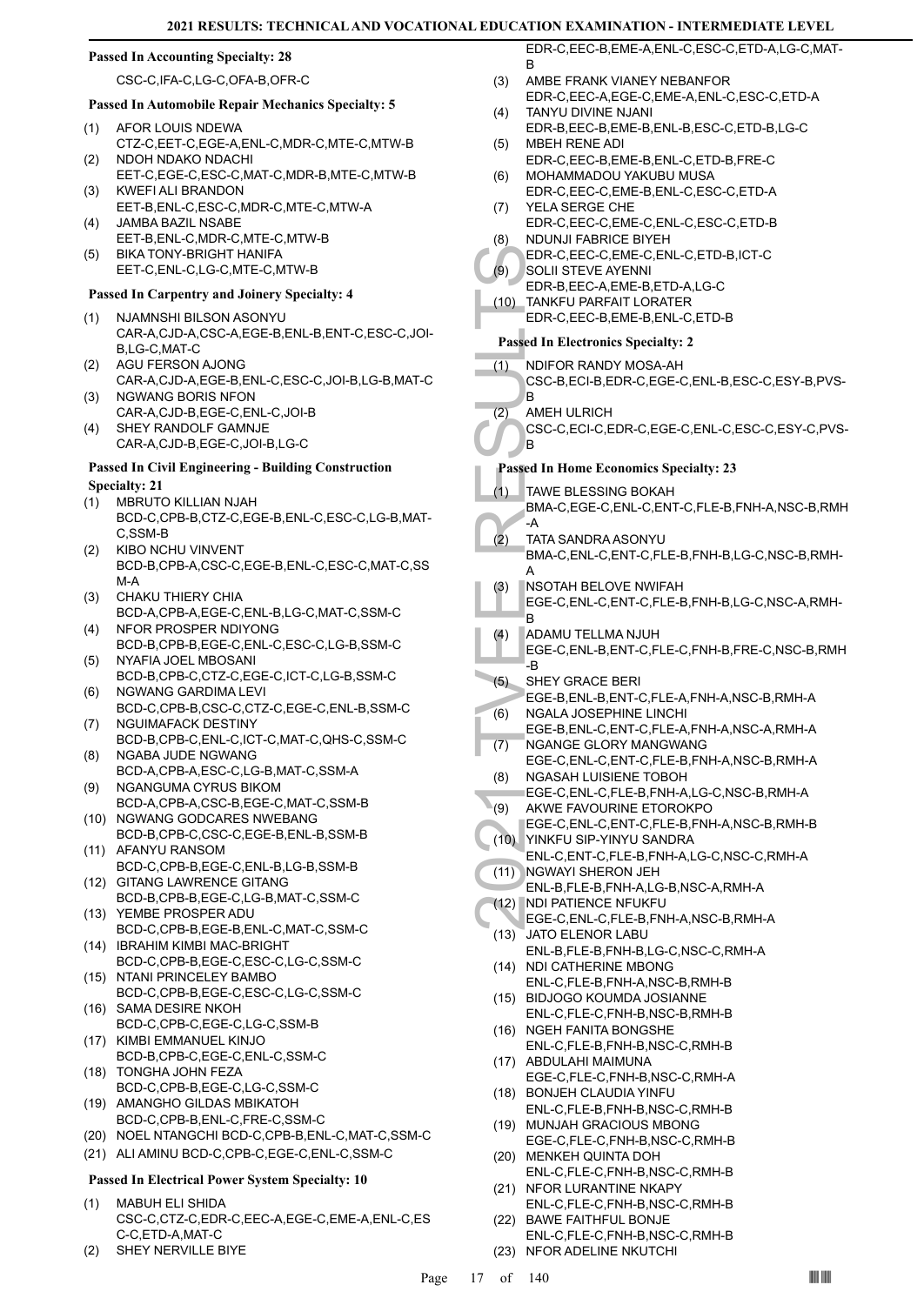#### **Passed In Home Economics Specialty: 23**

ENL-C,FLE-C,FNH-C,NSC-C,RMH-C

#### **Passed In Marketing Specialty: 7**

- SUIVEN ANNABEL KEHLA COM-C,DMP-B,ECO-C,ENL-C,ENT-C,PMA-A,SMC-B (1)
- MBEH FAITH BERI COM-C,DMP-B,ECO-B,ENL-C,ENT-B,PMA-B,SMC-C (2) KARIMOU JAMILATOU (3)
- COM-C,DMP-B,EGE-C,ENL-C,ENT-C,PMA-C,SMC-C YAJE LOVELINE NDUCHO (4)
- COM-C,DMP-B,ENL-B,ENT-C,PMA-B,SMC-C (5) NYAAH STEPHANIE TAYAH
- COM-C,DMP-B,ENL-C,ENT-C,PMA-B,SMC-C NGALA FIATH YAAH (6)
- COM-C,DMP-B,ENL-C,ENT-C,PMA-C,SMC-C NDI GLORY MANLI (7)
- COM-C,DMP-B,ENL-C,ENT-C,PMA-C,SMC-C

# **Passed In Plumbing and Installation Systems Specialty: 3**

- MAYARH CLOVIS NGONDE EGE-B,ENL-B,ICT-C,MAT-C,PMC-B,PND-C,PTE-B (1)
- NFORMI RANSOM FAI ENL-C,MAT-C,PMC-B,PND-C,PTE-C (2)
- KONGNYU JULIEN NDI ENL-C,FRE-C,PMC-C,PND-C,PTE-C (3)

### **Passed In Secretarial Administration and Communication Specialty: 6**

- NJEI NOEL MOKOM COM-C,EGE-C,ENL-B,IPR-A,LG-C,OFA-C,OPR-A,PCT-(1)
- A NFORYA PHILOMENE MBULI COM-C,CSC-C,ENL-B,IPR-B,OFA-C,OPR-A,PCT-C (2)
- MBONG GISELE COM-C,ENL-C,FRE-C,IPR-B,OFA-C,OPR-B,PCT-C (3)
- NFORMI DESLA NKEH CSC-C,EGE-C,ENL-C,FRE-C,IPR-C,OPR-B,PCT-C (4)
- NDI VANESSA KIKI COM-C,ENL-C,IPR-C,LG-B,OPR-B,PCT-C (5)
- (6) NDI VALERIE BERRI ENL-C,IPR-C,LG-C,OPR-A,PCT-C

#### **Passed In Single Subjects**

# **Passed In 5 Subjects: 2**

- NFORBA FAITH RINGDA CSC-C,ENL-C,LG-C,OFA-C,OFR-B (1)
- ZIEWA BRANDON EFUBA CPB-C,EGE-C,ENL-C,LG-C,SSM-C (2)

#### **Centre No: 22030 GOVERNMENT TECHNICAL HIGH SCHOOL BAMENDA**

Regist: 750, Sat for 5 or more Subjects: 689, Passed : 340 % Passed : 49.35, Sanctioned : 13

# **Results of Successful Candidates In Order Of Merit**

#### **Passed In Accounting Specialty: 45**

- ANYE GHISLAIN CHE BMA-B,COM-B,ECO-A,EGE-C,ENL-A,ENT-B,FRE-C,IFA-C,MAT-C,OFA-B,OFR-B (1)
- (2) NMEKUM JOYCELINE ASINYUI BMA-A,COM-A,CTZ-B,ECO-A,ENL-B,ENT-B,IFA-A,MAT-B,OFA-A,OFR-B
- VERANYUY HARRIS BMA-B,COM-B,CSC-B,CTZ-B,ECO-A,ENL-B,IFA-A,MAT-C,OFA-A,OFR-A (3)
- CHOU BLAISE MULA BMA-A,COM-B,ECO-A,EGE-B,ENL-C,ENT-C,IFA-B,MAT-C,OFA-A,OFR-B (4)
- MEKA XAVERIA DYATU BMA-C,COM-C,ECO-B,ENL-C,ENT-C,IFA-B,MAT-C,OFA-B,OFR-B,OPR-B (5)
- MBENG NADINE SAMA BMA-C,COM-B,CTZ-C,ECO-B,ENL-C,ENT-C,IFA-C,MAT-C,OFA-C,OFR-C (6)
- (7) COLLETE NJIY

BMA-A,COM-A,ECO-A,ENL-B,ENT-A,IFA-A,MAT-C,OFA-A,OFR-A

- ERIKA NCHANGNWI CHE BMA-B,COM-A,ECO-A,ENL-B,ENT-B,IFA-A,MAT-C,OFA-A,OFR-A (8)
- LEMNYUY BILDAD MBIMENYUY BMA-A,COM-A,ECO-B,ENL-C,ENT-C,IFA-A,MAT-B,OFA-A,OFR-A (9)
- RINGNYU LOUIS KANJO (10) BMA-A,COM-C,ECO-B,ENL-C,ENT-C,IFA-A,MAT-C,OFA-A,OFR-A
- (11) KETUAMA NTUKEM ENOW CYRIL COM-B,CSC-B,ECO-A,ENL-B,ENT-B,IFA-C,MAT-C,OFA-A,OFR-B
- A, OFR-1<br>
BMA-A, B, OFR-1<br>
BMA-A, B, OFR-1<br>
BMA-B, B, OFR-1<br>
BMA-B, B, OFR-1<br>
BMA-B, B, OFR-1<br>
B, OFR-1<br>
B, OFR-1<br>
B, OFR-1<br>
B, OFR-1<br>
B, OFR-1<br>
B, OFR-1<br>
B, OFR-1<br>
B, OFR-1<br>
B, OFR-1<br>
B, OFR-1<br>
B, OFR-1<br>
B, OFR-1<br>
B, OFR-TANWI ESTHER BUBONG (12) BMA-A,COM-C,ECO-A,ENL-C,ENT-B,IFA-B,MAT-C,OFA-B,OFR-B DORRETTE PEPYE LONGLACK  $(13)$ 
	- BMA-B,COM-B,ECO-A,ENL-B,FRE-C,LG-C,MAT-C,OFA-B,OFR-A
	- PRINCEWILL FONYUY BMA-B,COM-C,CTZ-C,ECO-B,ENL-C,IFA-A,MAT-C,OFA-B,OFR-B  $(14)$
- ASOH PRECIOUS NDE  $(15)$
- COM-C,CTZ-C,ECO-B,ENL-A,ENT-C,IFA-B,MAT-C,OFA-B,OFR-C
- MANKA'A VIVIAN AKONGNWI BMA-B,COM-B,CTZ-C,ECO-C,ENL-B,IFA-B,MAT-C,OFA-B,OFR-C  $(16)$
- (17) NEBA MELINE NEH
- BMA-C,COM-B,ECO-B,ENL-C,ENT-C,IFA-A,MAT-C,OFA-B,OFR-C
- KUI-NGEH MELODY BMA-C,COM-C,ECO-B,ENL-B,ENT-B,IFA-C,MAT-C,OFA-B,OFR-C (18)
- (19) SYLVIE MBEL
- BMA-C,COM-C,ECO-C,ENL-B,FRE-C,IFA-B,MAT-C,OFA-B,OFR-B
- (20) AMUNGWA MICHAEL BAH BMA-C,COM-B,ENL-B,ENT-C,FRE-B,IFA-C,MAT-C,OFA-
- C,OFR-C (21) NGOULA FOKEM FAVOUR
- COM-C,CTZ-C,ECO-B,ENL-C,ENT-C,FRE-B,IFA-C,OFA-C,OFR-B
- (22) KAMGA PERRY SINGWI BMA-B,COM-C,ECO-C,ENL-C,FRE-C,MAT-C,OFA-C,OF R-B,OPR-B
- BIHNWI CYNTHIA NFORNE (23) BMA-C,COM-C,ECO-B,ENL-C,ENT-C,FRE-C,IFA-C,OFA-B,OFR-C
- FONCHAM RANDY TANWIE BMA-A,COM-B,ECO-A,ENL-C,IFA-A,MAT-B,OFA-A,OFR-A (24)
- SHU AZINWI FUHNWI BMA-B,COM-C,ENL-C,FRE-C,IFA-C,MAT-C,OFA-B,OFR-B  $(25)$
- (26) CHE HILDER NCHANGNWI BMA-C,COM-C,ECO-B,EGE-C,ENL-C,IFA-C,OFA-B,OFR  $-C$
- (27) NZONWO NJOUSSI YASMINE KESSI BMA-C,COM-C,ENL-B,FRE-C,IFA-C,MAT-C,OFA-C,OFR-C
- (28) JANET BERINYUY BMA-C,COM-C,ECO-C,ENL-C,ENT-C,IFA-B,OFA-C,OFR -C
- FUNUE JEFF JING (29) COM-C,ECO-C,EGE-C,ENT-C,FRE-C,MAT-C,OFA-C,OF R-C
- (30) DJATIO FOPA BAUREL BMA-A,COM-B,ECO-A,IFA-A,MAT-B,OFA-A,OFR-A
- (31) LUM CHELSEA AFANWI BMA-B,COM-B,ENL-B,IFA-A,MAT-C,OFA-B,OFR-B (32) REMI KEWIR BIME
- BMA-B,COM-C,ECO-C,IFA-B,OFA-B,OFR-B,OPR-C (33) NGWA NOELA ATEH
- COM-C,ECO-B,ENL-B,ENT-C,IFA-B,OFA-C,OFR-C (34) EGBE MAC-WALTERS ASHU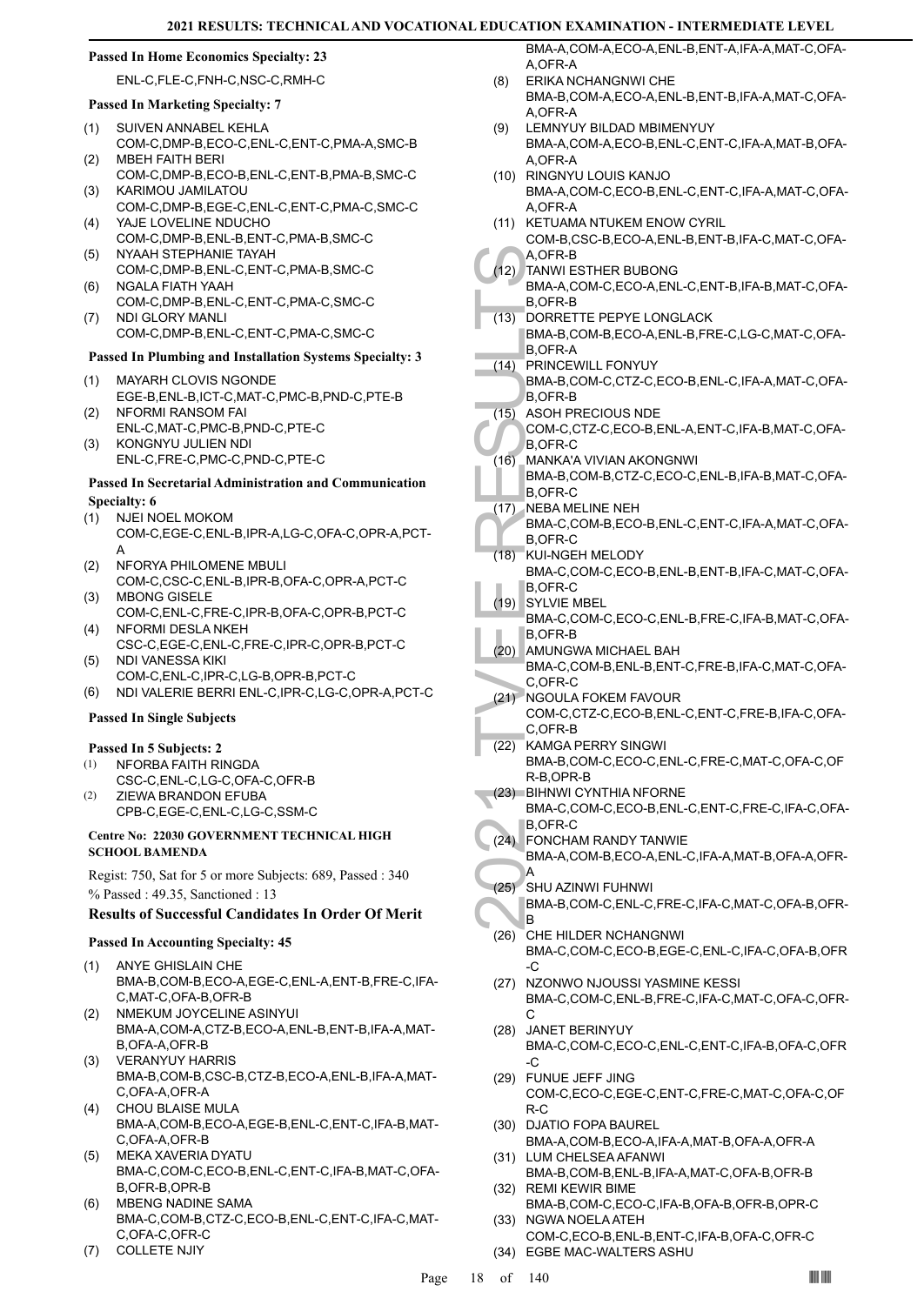#### **Passed In Accounting Specialty: 45**

- BMA-C,COM-C,ECO-B,ENT-C,LG-C,OFA-B,OFR-C FORTU RITA AMBANG (35)
- BMA-C,ECO-B,ENL-C,IFA-C,MAT-C,OFA-C,OFR-C (36) NJUNGBUEN SUCCESS WIHBUENMBOM
- BMA-C,COM-C,ENL-B,ENT-C,IFA-C,OFA-C,OFR-C FONTAR ELIZA MARY NSOKIMO (37)
- COM-C,ECO-C,ENL-C,IFA-C,OFA-C,OFR-B NGELO TERCY NGENJAN (38)
- COM-C,ENT-C,IFA-B,OFA-C,OFR-C,OPR-C (39) NCHAM GRACE FIEN
- BMA-C,COM-C,ECO-C,ENL-C,IFA-C,OFA-C MAAYII BRIYAN BURINYUY (40)
- COM-C,ENL-C,IFA-B,OFA-C,OFR-B (41) MOHAMMADU PATU FADIMATU
- COM-C,ECO-B,IFA-C,MAT-C,OFR-C WAMKE HERMAN KARI (42)
- BMA-C,COM-C,IFA-C,OFA-C,OFR-B (43) TEBOH ELSA NGWEFA
- COM-C,ECO-C,ENL-C,IFA-C,OFR-B
- (44) LONGLA GODDEN COM-C,ECO-C,IFA-C,OFA-C,OFR-B
- (45) MANGEH DZESINYUY CLENICE COM-C,ENL-C,IFA-C,LG-C,OFR-C

# **Passed In Air Conditioning and Ventilation Specialty: 5**

- LOVETHA BUONYI GETBUAR CTZ-B,EDR-B,ENL-B,ERE-A,ESC-B,FRA-B,FRE-C,MAT-C,RRE-B (1)
- NEMBO BORIS NDAMA CSC-C,EDR-C,ENL-C,ERE-B,ESC-C,FRA-B,RRE-B  $(2)$
- BEFEKEH KALL ENL-C,ENT-C,ERE-C,ESC-C,FRA-C,FRE-C,RRE-C (3)
- AKOKOH AKONGNWI ATOH CSC-C,EDR-C,ERE-B,ESC-C,FRA-C,RRE-B (4)
- AMBE MAXCELUS NEBA EDR-C,ERE-C,FRA-C,FRE-C,RRE-C (5)

#### **Passed In Automobile Repair Mechanics Specialty: 37**

- ETOANDANG BRIAN ESEAYAH (1) CTZ-B,EET-B,ENL-C,ESC-C,ICT-B,MAT-B,MDR-B,MTE-A,MTW-B
- VOUKENG TSAFACK LOIC JUNIOR CTZ-C,EET-A,ENL-C,ESC-C,FRE-A,ICT-C,MDR-C,MTE-C,MTW-B (2)
- NSOH ALBRIGHT NDOHNWI EET-A,ENL-B,ESC-C,MAT-B,MDR-B,MTE-A,MTW-A,QH S-B (3)
- NDANJO CLIFFORD WEPNGONG CTZ-C,EET-B,EGE-B,ENL-C,LG-B,MDR-C,MTE-B,MTW-B (4)
- JATO RANSON NDI CTZ-C,EET-B,ENL-B,ESC-C,ICT-C,MDR-B,MTE-B,MTW-C (5)
- FONYUY ALOIYS NYUYMENJO EET-A,ENL-C,ESC-C,ICT-C,MAT-C,MDR-C,MTE-B,MTW -B (6)
- ASOGHO EMMANUEL NUISELIE CTZ-C,EET-B,ENL-B,FRE-C,LG-C,MDR-C,MTE-C,MTW-B (7)
- FEMBA KERRY SOFI CTZ-C,EET-B,ENL-C,ICT-C,MAT-C,MDR-C,MTE-B,MTW -B (8)
- MBEH CHIMINYI ELRICH EET-A,ENL-C,ESC-C,ICT-C,MDR-C,MTE-B,MTW-B (9)
- (10) KWENUI TATANG BILLY BROWN EET-A,ENL-C,ESC-C,ICT-C,MDR-C,MTE-B,MTW-B
- (11) ANYEKERZIH PRECIOUS PRINCE UGHE
- EET-B,ENL-A,ESC-C,MDR-C,MTE-C,MTW-C,REL-C (12) CHEFOR ERIC NKEM
- EET-B,ENL-C,FRE-C,MAT-C,MDR-C,MTE-B,MTW-C (13) FON RYAN KAREL
- EET-C,ESC-C,FRE-C,MAT-C,MDR-C,MTE-C,MTW-B (14) KEZAF PERSY
- CTZ-C,EET-A,ENL-B,MDR-C,MTE-B,MTW-B
- (15) NGUOFANG NKWENKAM MAC-BRIGHT EET-B,EGE-C,MDR-B,MTE-B,MTW-B,QHS-C

WOYU DIVINE NYUYDZE (16) CTZ-C,EET-B,ENL-B,MDR-C,MTE-B,MTW-B

- (17) ABENGHO THIERRY TIETIANG EET-B,ENL-C,MAT-C,MDR-B,MTE-B,MTW-B
- (18) TUMA SOLOMON ANDONG EET-A,ESC-C,FRE-C,MDR-C,MTE-B,MTW-B
- (19) NKARYEH RANSOM NERI EET-B,ENL-B,ICT-C,MDR-C,MTE-C,MTW-B
- (20) ABONDEH IVAN NIBAFU EET-B,ENL-C,ESC-C,MDR-C,MTE-B,MTW-B (21) NGAYANELA KINGSLEY
- EET-C,ESC-C,FRE-B,ICT-C,MTE-B,MTW-C (22) NSONG JONES NDONG EET-C,ENL-C,ESC-C,MDR-C,MTE-C,MTW-C (23) FUL OBEN SONG EET-A,ESC-C,MDR-B,MTE-B,MTW-B
- $(24)$  KONGNSO ACHILLE KUN EET-B,ENL-B,MDR-C,MTE-C,MTW-B ADONGMA VALERY AZONGKOH EET-B,ENL-C,MDR-B,MTE-C,MTW-B (25)
- (26) FRU ROGER CHI EET-B,MDR-C,MTE-C,MTW-C,QHS-B
- EET-C, (23)<br>
EET-B, ADONG<br>
EET-B, ADONG<br>
EET-B, ADONG<br>
EET-B, ADONG<br>
EET-B, FRU RC<br>
(26)<br>
EET-B, MEKON<br>
EET-B, MEKON<br>
EET-C, MENIKU<br>
EET-C, WANKW<br>
EET-C, NONG<br>
EET-C, NONG<br>
EET-C, ADONG<br>
EET-C, ADONG<br>
EET-C, NONG<br>
EET-C, N FONIBORG JUDE AWA CHOGONG EET-B,ENL-C,MDR-C,MTE-C,MTW-B (27) MEKONGCHO BRADLEY DANILLO NKWENTI (28) EET-B,ENL-B,MDR-C,MTE-C,MTW-C
- MBIVLUNG HOWEL LEINYUY (29)
	- EET-C,ENL-B,MDR-C,MTE-C,MTW-C
- (30) WANKWINI JUSLENE ANGAFORMOMBOOH EET-B,ENL-C,FRE-C,MTE-C,MTW-C
- (31) NDANGOH PRECIOUS MULUH EET-C,ENL-C,MDR-B,MTE-C,MTW-C
- (32) NDIFOR EMILIO NGU-NGWA
- EET-C,ENL-C,MTE-C,MTW-B,QHS-C (33) ATENGONG PRINCEWILL MBA-AZIANTUH EET-C,ENL-C,MDR-C,MTE-C,MTW-B
- TEKE NWACHAM FAITH (34)
- EET-C,ESC-C,FRE-C,MTE-C,MTW-C
- YONTCHI TCHOUFO ZOUALA SEDRIC (35)
- EET-C,FRE-C,MDR-C,MTE-C,MTW-C
- (36) NGNINGAHE ASUNGANYA JUNIOR EET-C,ENL-C,ICT-C,MTE-C,MTW-C
- YONGHABI DELAND EET-C,ENL-C,MDR-C,MTE-C,MTW-C (37)

# **Passed In Bespoke Tailoring Specialty: 11**

- YONDO BENEDICTA KETSEMABOM (1)
	- CTZ-B,ENL-B,ESC-C,FFD-B,MAT-C,PMG-B,TTE-B
- KOBBI CIBELL ANGWI CTZ-C,ENL-B,FFD-B,MAT-C,PMG-A,TTE-A (2)
- BOGNOU YVANIE  $(3)$
- ENL-C,FFD-C,FRE-B,MAT-C,PMG-A,TTE-A
- MENEDEM MERVEILLES SCOLAST  $(4)$
- CTZ-C,FFD-C,FRE-A,MAT-C,PMG-B,TTE-B
- MANKA'A LARISE EGE-C,ENL-C,FFD-C,FRE-C,PMG-A,TTE-B (5)
- (6) PAH CARINE SAH ENL-C,FFD-A,MAT-C,PMG-A,TTE-A
- SETA FAVOUR-BLESS AKOM (7)
	- CTZ-C,ENL-B,FFD-A,PMG-A,TTE-B NDZEMDZE BRENDA NEH (8)
	- FFD-B,ICT-C,MAT-C,PMG-A,TTE-A MUFOR JULLIET AMBANG (9)
	- ENL-C,FFD-B,MAT-C,PMG-B,TTE-B (10) NGALA PIERRETTE MUJANE
	- ENL-C,ENT-C,FFD-B,PMG-A,TTE-C (11) MBIBWOH ROSELINE
	- ENL-C,FFD-C,MAT-C,PMG-B,TTE-A **Passed In Carpentry and Joinery Specialty: 7**

#### PAMS LENDEL SAMDUMU CAR-B,CJD-B,EGE-C,ENL-C,ESC-C,JOI-C,QHS-B,REL-(1)

- C TAKOH CHRISTIAN ZONEPOH (2)
- CAR-B,CJD-B,ENL-C,ESC-C,JOI-C,LG-C,MAT-C,QHS-C TIMBEN CLEFANCE MBACHAN (3)
- CAR-A,CJD-A,ENL-C,JOI-B,LG-C,MAT-C TEKOH BOBOSKI TEKOH (4)
	- CAR-A,CJD-B,ENL-C,ESC-C,JOI-C,LG-B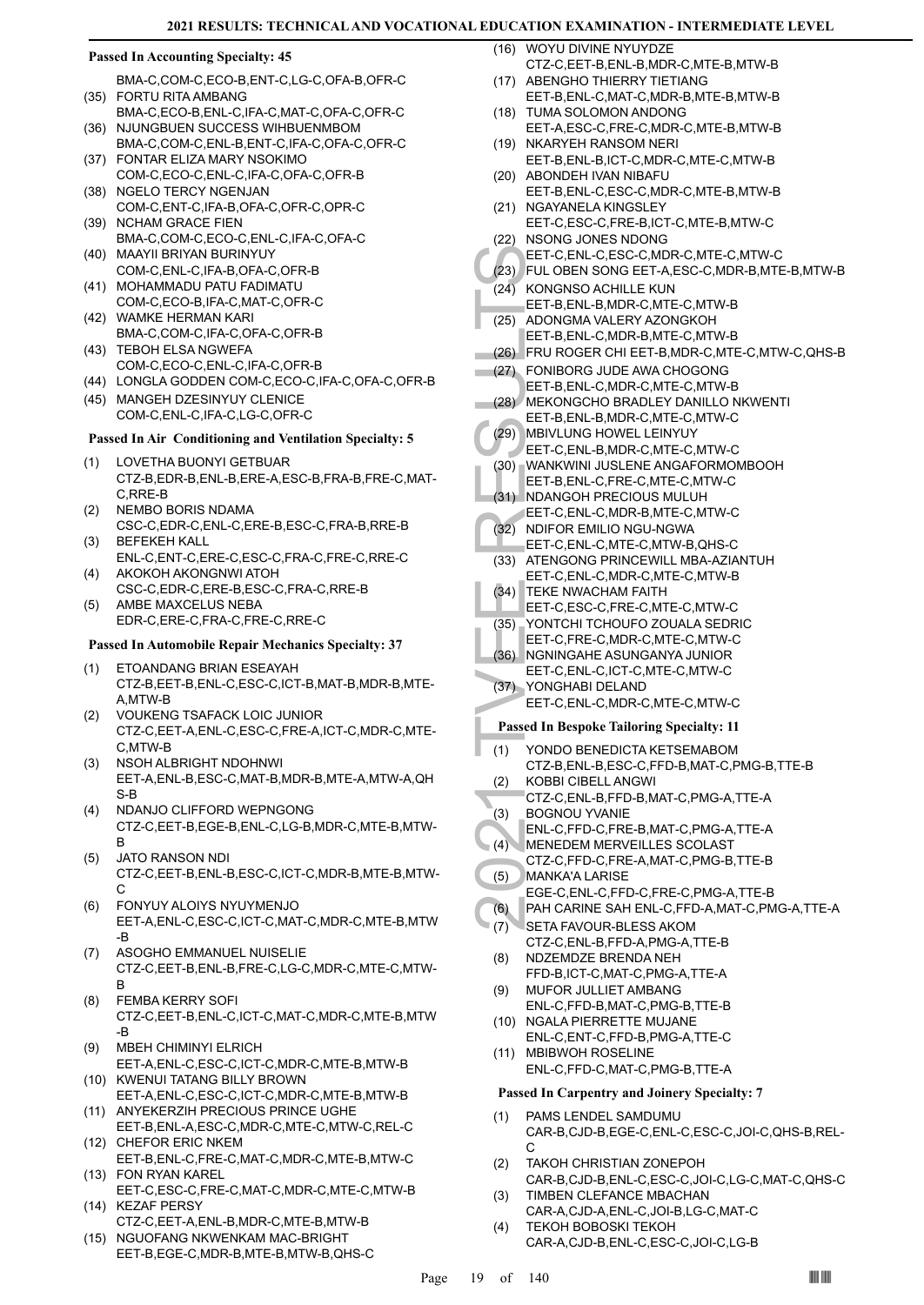#### **Passed In Carpentry and Joinery Specialty: 7**

- AKUCHU BERTRAND MINANG CAR-A,CJD-B,JOI-C,LG-C,MAT-C (5) (6)
- CHENWIE EMMANUEL TANWIE CAR-B,CJD-C,JOI-C,LG-B,QHS-B
- BAREMEKONG MFOU BRANDON-JUNIOR CAR-B,CJD-B,ENL-C,JOI-C,LG-C (7)

#### **Passed In Civil Engineering - Building Construction Specialty: 64**

- MBUNYA PRECIOUS AZAPMOH BCD-B,CPB-A,CTZ-B,ENL-C,ESC-B,FRE-C,ICT-B,LG-A, MAT-A,QHS-B,SSM-B (1)
- CHE BLECK CHI BCD-B,CPB-B,EGE-B,ENL-C,ESC-C,FRE-C,LG-B,MAT-C,REL-C,SSM-C (2)
- ABIOTA GILES ATCHUA BCD-C,CPB-A,EGE-A,ENL-B,ESC-C,LG-B,MAT-C,QHS-B,SSM-C (3)
- CHE ANGUFOR NGWAMUTANG BCD-B,CPB-A,EGE-B,ENL-C,ENT-C,ESC-C,LG-B,MAT-C,SSM-B (4)
- SAHFAN STEPHEN VERDZENGAI BCD-A,CPB-A,CTZ-C,ENL-C,ENT-C,ESC-C,LG-A,MAT-C ,SSM-C (5)
- OSMOND AKEBE BCD-B,CPB-B,ENL-B,ENT-C,ESC-C,ICT-C,LG-B,MAT-C, SSM-B (6)
- FREKANG PROSPER BCD-B,CPB-B,CTZ-B,ENL-C,ENT-C,ESC-C,LG-B,MAT-C ,SSM-C (7)
- FON ALBERT DZELAMONYUY BCD-C,CPB-B,CTZ-B,EGE-B,ENL-B,ESC-C,ICT-C,REL-C,SSM-C (8)
- MOFOR PRINCEWILL FRU CPB-B,CTZ-C,ENL-C,ENT-C,ESC-C,ICT-B,MAT-C,QHS-B,SSM-C (9)
- FUH BRILYAN NEBA (10) BCD-B,CPB-B,CTZ-C,EGE-B,ENL-C,ICT-A,QHS-C,SSM-B
- YIBEH JULIUS KAM (11) BCD-A,CPB-A,CTZ-B,EGE-B,ENL-C,ESC-C,MAT-C,SSM -C
- MBUH ETIENNE TITA (12) BCD-C,CPB-A,EGE-B,ENL-C,ESC-B,FRE-C,LG-B,SSM-C
- (13) NGONG MELVIS KAWULDIM BCD-B,CPB-A,CTZ-B,ENL-C,ESC-B,ICT-C,MAT-C,SSM- $\cap$
- (14) NKWEH NOEL SHINEMEH BCD-C,CPB-C,EGE-C,ENL-B,ESC-C,FRE-C,LG-A,MAT- $\mathcal{C}$
- (15) PAPGOUE KENMOE SINDY MARIONE CPB-B,CTZ-C,EGE-B,ENL-B,ENT-C,ICT-C,MAT-C,SSM-C
- (16) TSE PETER NDEH BCD-C,CPB-B,EGE-B,ENL-C,ESC-C,FRE-C,LG-C,SSM- $\mathsf{C}$
- (17) TENENG BETRAND PENN BCD-C,CPB-B,EGE-C,ENL-C,ESC-C,FRE-B,MAT-C,SSM -C
- (18) AKONI NESTOR NKUOH BCD-B,CPB-B,EGE-C,ENL-C,ENT-C,ESC-C,MAT-C,SSM -C
- (19) NWENTUMNDZE JOHN KECHANYEH BCD-B,CPB-A,CTZ-C,ESC-C,LG-B,MAT-C,SSM-B
- (20) MBONKWE SALIMIE TALOW BCD-A,CPB-A,CTZ-C,EGE-B,ENL-C,MAT-C,SSM-C
- (21) WIRSIY MOHAMED AWALU BCD-B,CPB-A,CTZ-C,EGE-B,ENL-B,MAT-C,SSM-C TATUH BRAYAN ROYMISCO (22)
- BCD-A,CPB-A,EGE-B,ENL-C,ESC-C,MAT-C,SSM-C YONG DELAND KHENG (23)
- BCD-B,CPB-B,CTZ-C,ENL-B,ESC-C,MAT-C,SSM-B (24) KABAN JERRY WEBZAK
- CPB-A,CTZ-C,ENL-C,ICT-C,LG-B,MAT-C,SSM-C

(25) BIH THERESIA NKENG

- BCD-B,CPB-B,CTZ-C,EGE-B,ENL-C,ESC-C,MAT-C (26) BERNSAH CYRIL DINNYUY
- BCD-B,CPB-A,EGE-C,ENL-C,ICT-C,MAT-C,SSM-C (27) CLOUDIA KOYEN TAMFU
- BCD-C,CPB-B,CTZ-C,ENL-B,ENT-C,LG-B,SSM-C TANLAKA DUEL TANSI (28)
- BCD-C,CPB-A,EGE-C,ENL-C,ESC-C,LG-C,MAT-C (29) NGU RANDY
- BCD-C,CPB-B,CTZ-C,ENL-C,ESC-C,QHS-B,SSM-C (30) ANYAAMBUM ENEIGHO JUNIOR
- BCD-B,CPB-C,CTZ-C,ENL-C,ESC-C,LG-B,MAT-C (31) MBUH MACGLEN AMUNGWA
- BCD-C,CPB-C,CTZ-C,ENL-C,ICT-C,MAT-C,SSM-C (32) NGIEWIH PERRY VUGAH
- BCD-B,CPB-A,ENL-B,ESC-C,QHS-B,SSM-C NJOHMESHIE DILANE ACHE (33)
- BCD-B,CPB-B,CTZ-C,ENL-C,LG-B,SSM-B FONYUY HONORE TIRNYUY (34)
- CPB-B,CTZ-C,ESC-B,ICT-A,MAT-C,SSM-C ASEH HYGINUS CHIABI (35)
- BCD-B,CPB-B,EGE-B,ENL-B,FRE-C,SSM-C BELEKEH BRANDON KEHTANG (36)
- BCD-B,CPB-A,ENL-C,ESC-C,LG-C,SSM-C
- ASANGA LATERKING JUNIOR ACHU (37)
- BCD-C,CPB-B,ENL-A,LG-C,MAT-C,SSM-C (38)
- TAKUMBAI CHRISPINO NEHEMOH BCD-B,CPB-B,CTZ-C,ENL-C,LG-B,MAT-C MULUH GODGIVE ALOMBA (39)
- BCD-C,CPB-A,ESC-C,ICT-C,MAT-B,SSM-C NGONGNUI JOEL (40)
- BCD-C,CPB-B,EGE-B,ESC-C,FRE-C,SSM-B CHE RICKSON FONGANG (41)
- BCD-B,CPB-B,EGE-C,ESC-C,ICT-C,SSM-C NTAFAM BRIAN (42)
	- BCD-C,CPB-A,CTZ-C,EGE-C,ENL-C,MAT-C
- BCD-C, (32) NGL BCD-B, (33) NJOHM<br>BCD-B, (33) NJOHM<br>BCD-B, (34) FONYU<br>CPB-B, (35) ASEH H<br>BCD-B, BCD-B, BCD-B, BCD-B, (36) BELEKE<br>BCD-B, ASANG<br>BCD-C, (38) TAKUM BCD-C, (38) MULUH<br>BCD-C, (40) NGONC<br>BCD-C, (41) CHE RI(<br>BCD-C, MNGOH ANTIPAS KEMBUNG BCD-C,CPB-B,EGE-C,ESC-C,MAT-C,SSM-B (43) TANGI PENN DERICK (44)
- BCD-C,CPB-B,ENL-C,ESC-C,QHS-C,SSM-B FONYUY BLAISE YUFENYUY (45)
- BCD-C,CPB-B,ENL-C,ESC-C,ICT-C,SSM-C MULUH JUNIOR AWATEH (46)
- BCD-C,CPB-B,ENL-C,LG-C,MAT-C,SSM-C  $(47)$  NEBA RANDY
- BCD-B,CPB-C,EGE-C,ENL-C,QHS-C,SSM-C (48) ASANGWA URICH TAMASANG
- BCD-C,CPB-B,EGE-C,ENL-C,ESC-C,ICT-C (49) KUH CYRIL NDOSAK
- BCD-C,CPB-B,ENL-C,FRE-C,MAT-C,SSM-C (50) CHEO TSI ALABAH YEFUH FRU
- BCD-C,CPB-C,EGE-C,ENL-C,LG-C,SSM-C (51) NKEH HARIS MOFOR
- BCD-A,CPB-B,ENL-C,LG-B,MAT-C
- NGAH DILAND FONYUY (52)
- BCD-B,CPB-A,ENL-C,MAT-C,SSM-C (53) NJEKO PAULLVIN NYASA JUNIOR
- BCD-B,CPB-B,ESC-C,ICT-C,MAT-C (54) NGAH NELLY DZERNYUY
- BCD-C,CPB-B,ENL-C,MAT-C,SSM-B (55) MBOTU KHAN PROMISE
- BCD-C,CPB-B,ENL-B,ESC-C,LG-C (56) NINGMO HARMONY NKWETANANG
- BCD-C,CPB-B,ENL-B,ESC-C,SSM-C
- (57) NGANG MICHAEL FON BCD-C,CPB-B,ENL-B,LG-C,MAT-C
- (58) STEPHEN NTEFF MBZIGHA-A BCD-B,CPB-B,ENL-C,LG-C,SSM-C
- YUH RANDSOM KIMBI (59) BCD-C,CPB-B,CTZ-C,ESC-C,LG-B
- (60) NGWA PRECIOUS NGWA BCD-C,CPB-B,ENT-C,QHS-C,SSM-C
- (61) TEKOUH JUNIOR AJIENWI CPB-C,ESC-C,FRE-C,MAT-C,SSM-B
- (62) ABAM CEDRIC NDONGLA MUYAH CPB-B,ENL-C,ENT-C,ESC-C,SSM-C
- (63) NGWAFOR BOLLAND AWEMO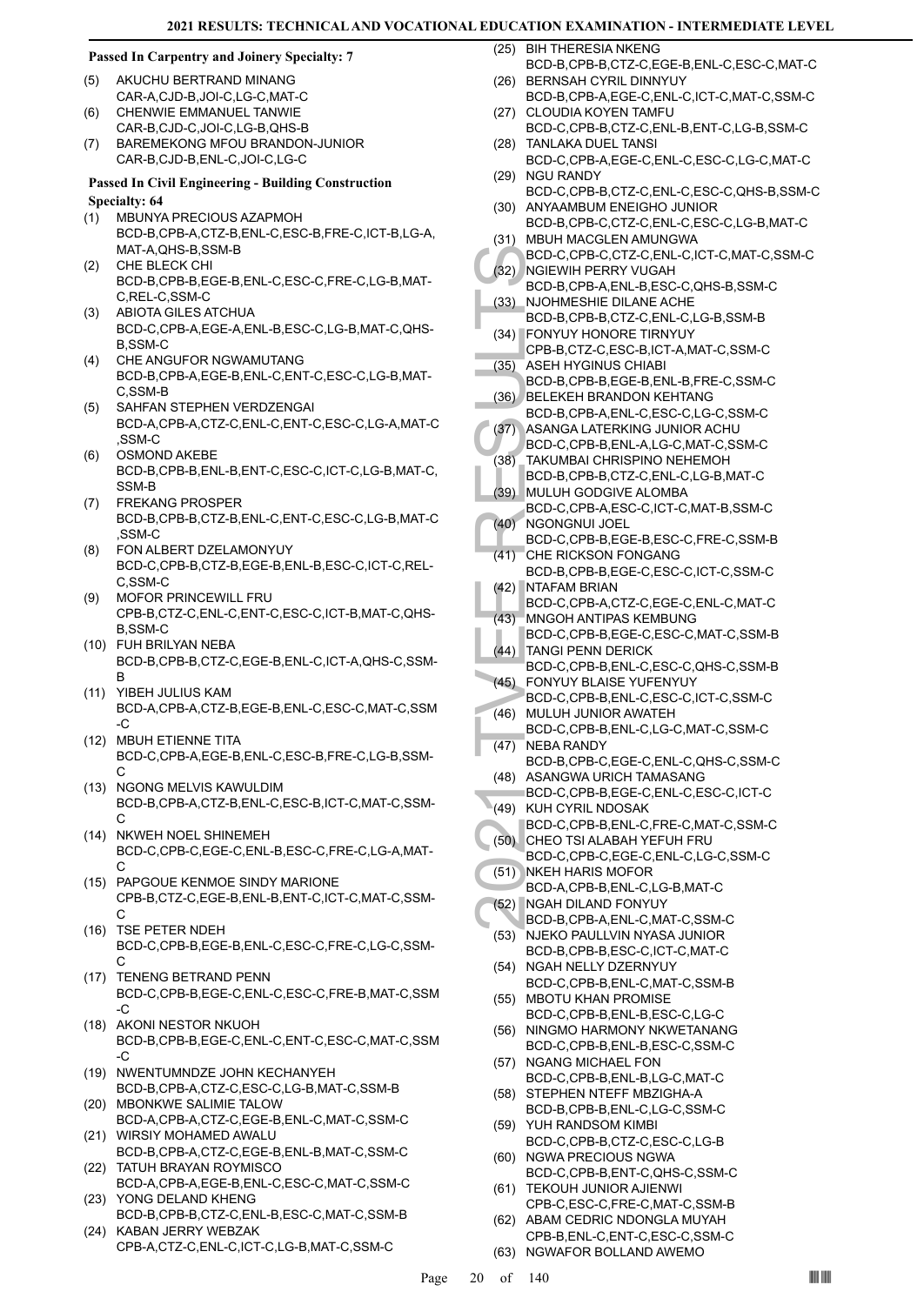#### **Passed In Civil Engineering - Building Construction Specialty: 64**

BCD-C,CPB-C,ENL-C,LG-C,SSM-B (64) YENWOMBING ABISHAI NGIMUH BCD-C,CPB-B,CTZ-C,ENL-C,SSM-C

#### **Passed In Electrical Power System Specialty: 57**

- NSOYUNI ROMARIC NYUYKI CTZ-C,EDR-B,EEC-A,EME-A,ENL-C,ESC-B,ETD-A,ICT-B,MAT-C,QHS-B (1)
- BESAKA BEMOND QWEMBONG EDR-A,EEC-A,EME-A,ENL-A,ENT-C,ESC-B,ETD-A,ICT-B,MAT-B (2)
- CHUYE GODBLESS FANNYUY CTZ-C,EDR-A,EEC-A,EME-A,ENL-C,ESC-B,ETD-A,ICT-C,MAT-C (3)
- SHULE MILTON NTANI CTZ-C,EDR-B,EEC-A,EME-A,ENL-C,ESC-B,ETD-A,ICT-C,MAT-C (4)
- TOH SANDONG KLUIVERT CSC-B,CTZ-C,EDR-C,EEC-B,EME-C,ENL-B,ESC-C,ETD -B,FRE-C (5)
- ACHO RAPHAEL CHE EDR-C,EEC-A,EME-A,ENL-C,ESC-B,ETD-A,LG-B,MAT-C (6)
- NGONG FABRICE FOMONYUY EDR-C,EEC-A,EME-A,ENL-C,ESC-B,ETD-A,LG-B,MAT-C (7)
- AGBONDE PRINCELY NOEL AYA CSC-C,EDR-A,EEC-C,EME-B,ENL-B,ESC-C,ETD-A,FRE -C (8)
- BAH DIEUDONNE SIMBO NANAH CSC-B,EDR-C,EEC-A,EME-B,ENL-C,ESC-C,ETD-A,MAT -C (9)
- (10) NKWAIN NOEL ANKIAMBOM CTZ-C,EDR-B,EEC-B,EME-B,ENL-C,ESC-C,ETD-A,FRE -C
- (11) NTSE GARVINO CHI EDR-B,EEC-B,EME-B,ENL-C,ESC-C,ETD-A,FRE-C,REL -C
- (12) CHU PROSPA KUM CSC-C,EDR-B,EEC-B,EME-B,ENL-C,ESC-C,ETD-A,MAT -C
- (13) KECHA RONADO FOMBE EDR-C,EEC-B,EME-B,ENL-C,ESC-C,ETD-A,FRE-C,MAT -C
- (14) NJOYA TAFILI JONAS CSC-B,EEC-B,EME-B,ENL-B,ESC-B,ETD-A,MAT-C (15) VIMEMSI FAVOUR NYINGONGKEH
- CTZ-C,EDR-C,EEC-B,EME-B,ENL-B,ESC-C,ETD-A (16) NGWAYU JOEL NAI
- EDR-C,EEC-A,EME-B,ENL-C,ESC-C,ETD-A,MAT-C (17) MBOH ARMSTRONG ZUHFANYUH
- EDR-B,EEC-B,EGE-B,EME-B,ENL-C,ETD-B,LG-C WAINTSI SHALOM ANKIAMBOM (18)
- EDR-C,EEC-B,EME-B,ENL-C,ESC-C,ETD-A,LG-C (19) NDA EDMOND KETUAFOR
- EDR-C,EEC-C,EME-A,ENL-C,ESC-C,ETD-A,MAT-C (20) NYINGCHO ISIDO MALUYEN
- CTZ-C,EDR-C,EEC-B,EME-B,ENL-C,ESC-C,ETD-A (21) TUMABANG ELVIS VUMOMBI
- CTZ-C,EDR-C,EEC-B,EME-C,ENL-C,ETD-A,FRE-C (22) TEKUM BLAISE HANRY NJI
- CTZ-C,EDR-C,EEC-B,ESC-C,ETD-A,FRE-C,MAT-C (23) GAWEMELANG MARINUS SORJEWE
- EDR-C,EEC-B,ENL-C,ESC-C,ETD-B,FRE-C,MAT-C (24) LAMBI RODRIQUE ANEH
- CTZ-C,EDR-C,EEC-C,EME-C,ENL-C,ETD-B,LG-B (25) ASOBO CLINTON NDOH
- CSC-C,EEC-A,EME-B,ENL-C,ESC-C,ETD-A ENONUGO ELIJAH ENOH (26)
- EDR-B,EEC-B,ENL-B,ESC-C,ETD-B,LG-B (27) AKUA SERGE-BELL ANASEH
- EEC-B,EME-B,ESC-C,ETD-A,ICT-C,MAT-C (28) NGOUEN ASANGA ALEX JUNIOR
- EDR-C,EEC-B,EME-B,ENL-C,ESC-C,ETD-A

WANA FOPA JORDAN (29)

- EDR-C,EEC-B,EME-B,ESC-C,ETD-A,LG-C (30) DIANGHA ELIZABETH NAINBI
- EDR-C,EEC-B,EME-B,ENL-C,ESC-C,ETD-A (31) NESKY NEBA
- EDR-C,EEC-B,ENL-B,ESC-C,ETD-B,MAT-C (32) SHEY BRUCE LINWE
- EDR-C,EEC-B,EME-B,ENL-C,ESC-C,ETD-B (33) NGWAM JOEL VUMBEM
- CSC-C,EEC-B,EME-B,ENL-C,ESC-C,ETD-B (34) NENG DIEUDONNE TEM
- EEC-B,ESC-C,ETD-B,FRE-C,MAT-C,QHS-B MBUNKA NAZIROU FEHNYUI (35)
- EDR-C,EEC-C,EME-B,ETD-A,ICT-C,MAT-C (36) SHUTANG HENRY TAKUH
- EDR-C,EEC-C,EME-B,ESC-C,ETD-A,FRE-C FONKI THEOPHILIUS (37)
- CSC-C,EDR-C,EEC-B,ETD-B,FRE-C,MAT-C (38) NGANJI NDI MCNEIL AURIOL
- CTZ-C,EEC-C,ETD-B,FRE-B,LG-C,MAT-C FRU LANDRY ADE (39)
- EDR-C, (38) COME (37) COME (37) COME (37) COME (38) CTZ-C, (38) CTZ-C, (38) CTZ-C, (39) FRU LA EDR-C, (42) DER-C, (42) AZISEH (41) AZISEH (42) NGEH (42) NGEH (42) NGEH (42) NGEH (42) NGEH (42) CTC-C, (42) NGEH (43) FUNUE E EDR-C,EEC-B,ESC-C,ETD-B,FRE-C,QHS-C FOUMEH KITTS GWETIKWE (40)
	- EDR-B,EEC-C,ENL-C,ESC-C,ETD-B,FRE-C
	- AZISEH EMMANUEL MBAMULUH EDR-C,EEC-B,ENL-C,ESC-C,ETD-C,MAT-C  $(41)$ (42)
	- NGEH GLORY WINTEM EEC-A,EME-B,ENL-C,ETD-B,FRE-B
- NYIMEH JEAN GUITANBELL GHANSEH EDR-B,EEC-B,ENL-C,ESC-C,ETD-A (43)
- FUNUE NOBERT ACHO EDR-C,EEC-B,EGE-C,ESC-C,ETD-A (44)
- NFOR LARISSA VERLA EEC-B,ENL-C,ENT-C,ESC-C,ETD-A (45)
- CHIANGUE BRANDON CHIANGUE EDR-B,EEC-B,ENL-C,ENT-C,ETD-B (46)
- WOUNTSA TONFACK BRAINDOL (47)
- EDR-C,EEC-B,EME-B,ENL-C,ETD-B TABIKOM JUNIOR-GEORGE TANGANG (48)
- EDR-C,EEC-B,ESC-C,ETD-A,FRE-C (49) DEZO TCHEUTSOP RAISSEL
- EDR-C,EEC-C,EME-B,ENL-C,ETD-A WAIMI PRINCE NONO (50)
- EDR-C,EEC-B,EME-C,ESC-C,ETD-A
- MBICHENGHO JOEL BUCHUKEUH (51) EDR-C,EEC-B,EME-B,ETD-B,ICT-C
- (52) NEMBO JAMES CHAMA EDR-C,EEC-C,ENL-C,ETD-B,QHS-B
- (53) CARTIN ABONGWA TASIE
- EDR-C,EEC-B,ESC-C,ETD-B,FRE-C (54) NFOR CLINTON BILANYU
	- EDR-C,EEC-B,ENL-C,ESC-C,ETD-B
	- PEASA'AH MOUKEU LETICIA JOELLE EDR-C,EEC-B,EME-C,ETD-B,LG-C (55)
- (56) NGI BRIAN NDIKETEH
- CTZ-C,EEC-B,EME-C,ESC-C,ETD-B
- FRU BLESSED TSE EDR-C,EEC-B,ESC-C,ETD-B,FRE-C (57)

# **Passed In Electronics Specialty: 12**

- DONGMO EMRI FUNWIE CSC-B,CTZ-C,ECI-C,EDR-C,ENL-A,ESC-C,ESY-B,PVS-B (1)
- WASHIE HARRY-BRIAN (2)
- CTZ-C,ECI-C,EDR-C,ENL-B,ESC-C,ESY-B,ICT-C,PVS-B CHEMUANGUH NELLY CHE (3)
- EDR-C,ENL-C,ESC-C,ESY-B,FRE-C,LG-B,PVS-B,QHS-C
- KUM MARCUNDY BAME CTZ-C,ECI-C,EDR-B,ENL-C,ESC-C,ESY-B,ICT-C,PVS-B (4)
- NDEH DEMIAN ECI-C,ENL-C,ESC-C,ESY-C,LG-C,PVS-B,QHS-C (5)
- ABONGWA EMMANUEL TAMASANG ECI-C,EDR-B,ENL-B,ESC-C,ESY-C,PVS-C (6)
- JEMIA RANSOM NANA AFANYU ECI-B,ESC-C,ESY-B,ICT-B,PVS-B (7) (8) LIMNYUY BRUCE RINGDA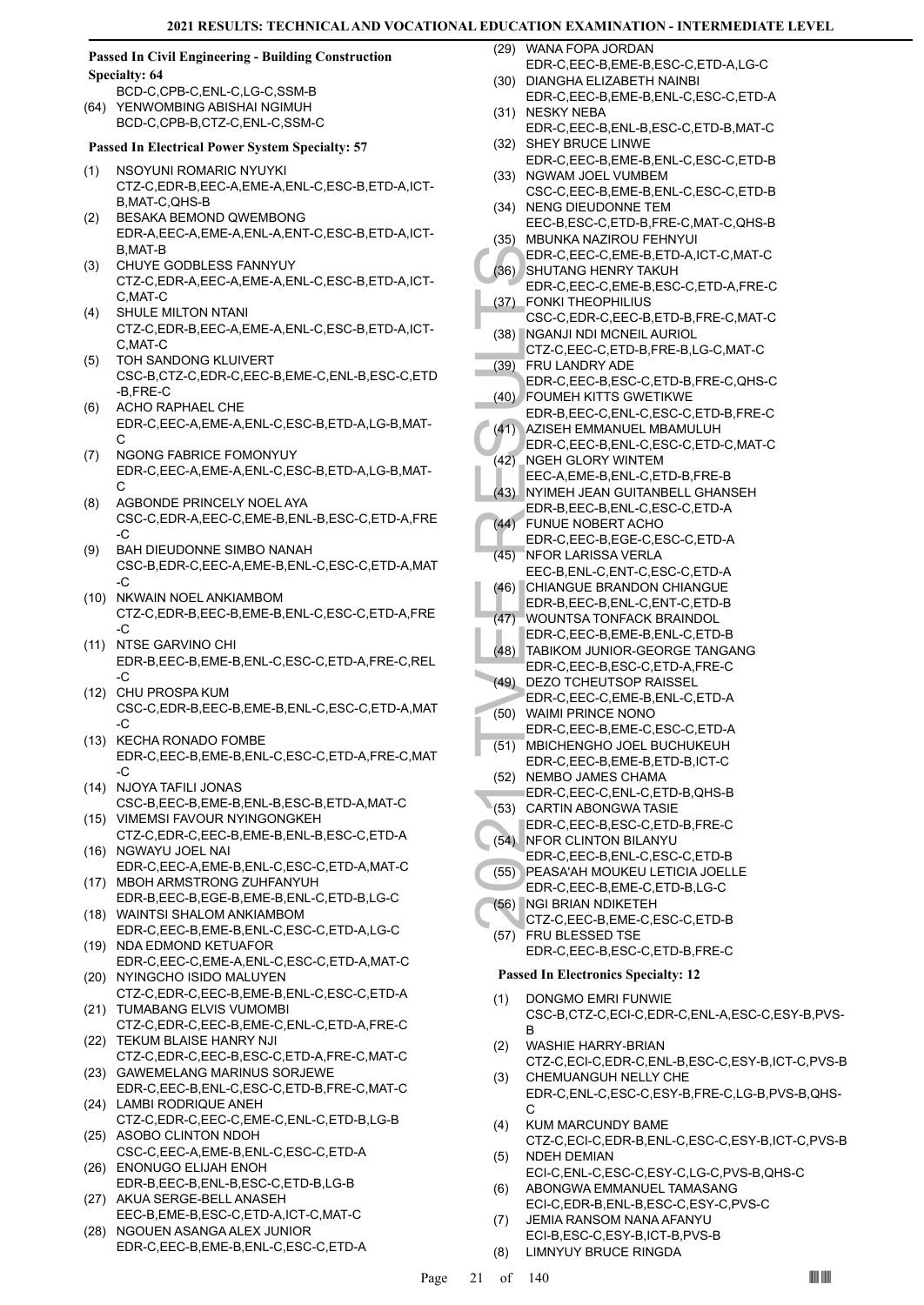#### **Passed In Electronics Specialty: 12**

ECI-C,EDR-C,ENL-B,ESY-C,PVS-B

- TANTOH BENTON BONGNJOH ECI-B,EDR-C,ESY-C,LG-C,PVS-C (9)
- (10) CHENWI ELIJA ECI-C,EDR-C,ENL-C,ESY-C,PVS-C
- (11) NDONLA TCHOFFO DONGMO LOIC STEPH ECI-C,EDR-C,ENL-C,FRE-C,PVS-C

(12) NGEOIH HANSON TANJONG ECI-C,EDR-C,ESY-C,ICT-C,PVS-C

#### **Passed In Home Economics Specialty: 28**

- LEMWIE MERVIS CHENWIE BMA-B,ENL-C,ENT-C,FLE-A,FNH-B,MAT-C,NSC-B,RMH -B (1)
- FRU CHRISTELLA AZAH CTZ-C,FLE-B,FNH-B,FRE-C,LG-B,MAT-C,NSC-B,RMH-A (2)
- BUMABOH CHELSIE AFUNGMEYE ENL-C,ENT-C,FLE-A,FNH-B,LG-B,NSC-B,RMH-A (3) CHIABI FRIDA WULBUMENG (4)
- EGE-C,ENL-C,FLE-A,FNH-B,NSC-B,QHS-C,RMH-A YAH QUINACOL ENGET (5)
- CTZ-C,ENL-C,FLE-A,FNH-B,NSC-B,QHS-C,RMH-B TATA JECICA FORNYUY (6)
- BMA-C,ENL-B,FLE-B,FNH-B,LG-B,NSC-B,RMH-C JOYCE BERINYUY (7)
- ENL-C,FLE-B,FNH-C,FRE-C,NSC-B,QHS-B,RMH-A EMMANUELA BIH SHU (8)
- ENL-C,FLE-B,FNH-B,LG-C,MAT-C,NSC-B,RMH-B AFUH DAVINE ANWI (9)
- CTZ-C,ENL-C,FLE-C,FNH-C,NSC-B,REL-C,RMH-A (10) NGENGANG SHERON FORFUH
- ENL-B,FLE-B,FNH-B,NSC-C,QHS-B,RMH-B TECHI SUSAN (11)
- ENL-C,FLE-A,FNH-B,FRE-C,NSC-B,RMH-B (12) AFUH DARIS ENGWARI
- CTZ-C,ENL-A,FLE-C,FNH-C,NSC-B,RMH-B (13) NGONG FUEN MARIVA
- CTZ-C,ENL-C,FLE-B,FNH-B,NSC-B,RMH-B (14) NGUM LIZETTE FORMUDAM
- EGE-C,FLE-B,FNH-C,LG-C,NSC-B,RMH-B (15) NAPHTEH CHRISTINA
- CTZ-C,ENL-C,FLE-B,FNH-B,NSC-C,RMH-B (16) KALABUBSO JANE BONGSE
- CTZ-C,ENL-C,FLE-C,FNH-C,NSC-B,RMH-B (17) AMBE SINORINE AKWANWI
- ENL-C,FLE-B,FNH-C,NSC-C,QHS-C,RMH-B (18) NKAM BLESSING NENGA
- ENL-C,FLE-B,FNH-C,LG-C,NSC-B,RMH-C (19) ATEFUH WILIATE ASONJOH
- ENL-C,FLE-B,FNH-C,NSC-C,QHS-C,RMH-C (20) NDIFON BLESSING MBONG
- ENL-C,FLE-B,FNH-C,NSC-B,RMH-A BIMELA ADELE CABEL (21)
- ENL-C,FLE-B,FNH-B,NSC-B,RMH-B (22) NGWANA LOUETTA ANYE
- ENL-C,FLE-C,FNH-B,QHS-B,RMH-B (23) NJIMELI TANEGONG KELLY
- BMA-C,FLE-B,FNH-B,NSC-B,RMH-C (24) DOMATOB KIMERA BOSUNG
- ENL-C,FLE-B,FNH-B,NSC-B,RMH-C (25) LUMNUE CHANCELINE ASONJO
- ENL-C,FLE-B,FNH-C,NSC-B,RMH-B (26) MUNANG MERCY VEKAIN
- ENL-C,FLE-B,FNH-C,NSC-C,RMH-B AGENDIA RELINDIS (27)
- ENL-C,FLE-B,FNH-C,NSC-B,RMH-C (28) SIRRI ZITA NGWA ENL-C,FLE-C,FNH-C,FRE-C,NSC-B

#### **Passed In Marketing Specialty: 11**

- NTUNGWE DILAN NSOGE BMA-C,COM-B,DMP-B,ENL-C,ENT-C,FRE-C,OPR-B,PM A-C,SMC-C (1)
- NKWAIN YANICK NEBA BMA-B,COM-B,DMP-B,ECO-A,ENL-C,ENT-C,PMA-B,SM C-B (2)
- (3) NJITOR CLARIS MUM

BMA-C,COM-B,DMP-B,ECO-C,ENL-C,ENT-C,PMA-B,SM C-A

- NFON RUTH CHANJUOMI NDEM BMA-C,COM-C,DMP-B,ECO-C,ENL-B,ENT-C,PMA-B,SM C-B  $(4)$
- NDIKUM SEDRICK NDEN COM-C,DMP-B,ECO-B,ENL-B,ENT-C,PMA-B,SMC-B (5) KUOKUO MELANIE YUANDIM (6)
- COM-C,DMP-A,EGE-C,ENL-C,ENT-C,PMA-B,SMC-B TATA TATIANA BERINYU (7)
- BMA-C,COM-C,DMP-C,ENL-C,MAT-C,PMA-C,SMC-C SUH SANDRINE SIRRI (8)
- COM-C,DMP-C,ENL-C,ENT-C,PMA-B,SMC-B FOGMWEH LELETOU LONGSHAKGHA  $(9)$
- COM-C,DMP-B,ENL-C,PMA-C,SMC-B
- MANGEH TIDOCIA NGWANYA  $(10)$
- COM-C,DMP-B,ENL-C,PMA-C,SMC-C
- NGOUEDJI BLANDINE  $(11)$ 
	- COM-C,DMP-C,ENL-C,PMA-C,SMC-B

# **Passed In Plumbing and Installation Systems Specialty: 1**

- NFOR GEORGE NDI (1)
	- ENL-B,ESC-C,ICT-C,PMC-B,PND-C,PTE-B,QHS-B
- **Passed In Secretarial Administration and Communication Specialty: 13**
- LUM EMMANUELLA TSE (1)
	- BMA-C,COM-B,ECO-B,ENL-A,IPR-B,LG-B,OFA-B,OPR-A,PCT-A
- SHADZEKA REGINA SEKENYUYFOON (2)
- BMA-C,COM-C,ENL-B,ICT-C,IPR-C,OFA-B,OPR-B,PCT-C
- (9) FOGMV<br>
COM-C,<br>
(10) MANGE<br>
COM-C,<br>
(11) NFOR C<br>
COM-C,<br>
Passed In Pl<br>
(1) NFOR C<br>
ENL-B, E<br> **Passed In Se**<br>
(1) LUM EN<br>
BMA-C,<br>
A,PCT-J<br>
SHADZI<br>
BMA-C,<br>
C,<br>
A,PCT-J<br>
SHADZI<br>
BMA-C,<br>
C,<br>
A,PCT-J<br>
SHADZI<br>
BMA-C,<br>
C,<br>
C,<br> MUA KELLI-BRIGHT EZIAGHA COM-C,ECO-C,ENL-C,ICT-C,IPR-B,MAT-C,OPR-A,PCT-C (3)
	- DOH CEDRIC MBAH BMA-C,COM-C,ENL-C,IPR-C,LG-C,OFA-C,OPR-B,PCT-C (4)
	- NEBA CARINE NCHANG (5)
	- COM-C,ENL-C,IPR-B,LG-C,OFA-C,OPR-A,PCT-B
- KEHLA ETHEL SEVIDZEM COM-C,ENL-C,ICT-C,IPR-C,OFA-C,OPR-B,PCT-C (6) KARI KELLY KINTIM (7)
- COM-C,ENL-C,IPR-B,LG-C,OPR-B,PCT-B
- AKUMCHU NUSELINE MANKAA COM-C,ENL-C,IPR-C,LG-C,OPR-B,PCT-C (8)
- MUSENG FAITH TAMNGWA COM-C,ENL-C,IPR-B,OPR-B,PCT-B (9)
- POP-LE SYNCLAIR KUSIH (10)
	- COM-C,FRE-C,IPR-B,LG-C,OPR-B
- VEKEN SYNTHIA ABAIN  $(11)$
- BMA-C,COM-C,ENL-B,IPR-C,OPR-B
- (12) KETUM CONSTANTINE ACHA COM-C,IPR-B,LG-C,OPR-B,PCT-C
- MELO PETRA NDZEPOMENYI (13)
- COM-C,ENL-C,IPR-C,OPR-B,PCT-C

# **Passed In Sheet Metal Works Specialty: 23**

- SHUYEH DESMOND GIMJOH CTZ-C,ENL-B,ENT-C,ESC-C,FRE-B,LG-B,MAT-C,SMW-B,WPM-B (1)
- NGES EMMANUEL YONG CTZ-B,ENL-C,ESC-C,FRE-C,LG-A,MAT-C,REL-C,SMW-B,WPM-B (2)
- NEVEIL NDZEDZENYUY CTZ-B,ENL-A,ENT-C,ESC-C,MAT-B,QHS-B,SMW-B,WP M-A (3)
- NFON NDE AKUMA CTZ-B,ENL-A,ENT-C,MAT-C,QHS-B,SMD-B,SMW-B,WP M-B (4)
- NTOH RODRICK ENL-C,ENT-C,ESC-C,LG-B,MAT-C,SMD-B,SMW-B,WPM -A (5)
- NGANG SOLIS KINYI CTZ-C,ENL-C,FRE-C,LG-C,MAT-C,SMD-C,SMW-B,WPM -A (6)
- (7) LOH ASHLEY KWATI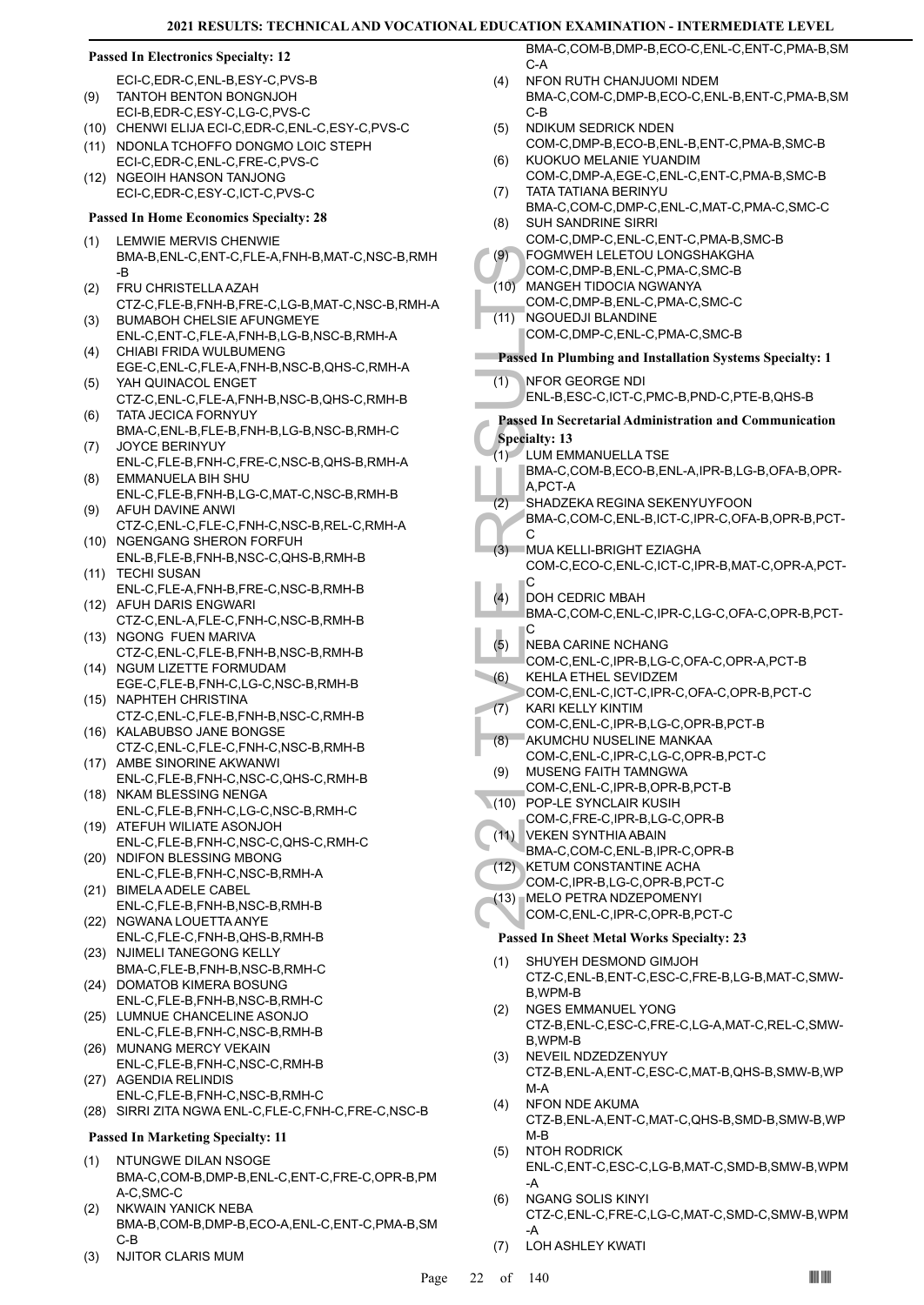#### **Passed In Sheet Metal Works Specialty: 23**

- ENL-C,ENT-C,MAT-C,QHS-C,SMD-C,SMW-B,WPM-B CHUNYU LEONARDO (8)
- ENL-C,ENT-C,ESC-C,MAT-C,SMD-C,SMW-B,WPM-B ANYAM HENRY FOMINYEH (9)
- ESC-C,MAT-C,QHS-B,SMD-B,SMW-B,WPM-A (10) NGAYI MICHEAL NDZEDZENYUY
- CTZ-C,ESC-C,MAT-C,QHS-B,SMW-B,WPM-A NDIFON REMY AZINWIE (11)
- ENL-C,ENT-C,ESC-C,LG-B,SMW-B,WPM-B (12) NGOUEMETA MOFFO DILAND
- ESC-C,FRE-C,QHS-C,SMD-B,SMW-B,WPM-B (13) BAYORO SERGE
- ENL-C,FRE-C,QHS-B,SMD-C,SMW-B,WPM-B (14) TAMANJUNG DYLAND NDIFOR
- ESC-C,FRE-C,LG-C,SMD-C,SMW-B,WPM-B CHA HARIS TANO (15)
- ENL-C,ESC-C,QHS-C,SMD-C,SMW-B,WPM-B (16) NJI CLIFORD NSAGHA
- ENL-C,ENT-C,ESC-C,MAT-C,SMW-B,WPM-B BENGYELLA NAPHTALIE NUYBGO (17)
- ENL-B,MAT-C,QHS-B,SMW-B,WPM-B (18) NONDEM FABRICE NJOUKIEN
- ESC-C,QHS-B,SMD-B,SMW-B,WPM-B (19) SHIMINYI NDASHI CLIVE
- ENL-C,QHS-C,SMD-B,SMW-B,WPM-B (20) AMABO FAVOUR BONGNUI
- ENL-C,ICT-C,SMD-B,SMW-B,WPM-B (21) LONGCHI LOIC DEFFO
- ENL-C,QHS-C,SMD-C,SMW-B,WPM-B NDASI KENNEDY ASENGAH (22)
- LG-C,QHS-C,SMD-C,SMW-B,WPM-B AFANKONG NICANOR ATEGWA (23)
- ENL-C,QHS-C,SMD-C,SMW-B,WPM-B

### **Passed In Single Subjects**

# **Passed In 6 Subjects: 4**

- KUKWA SHADRAC YUWEH CTZ-C,EGE-B,ENL-C,LG-B,SMW-B,WPM-B (1) TENENG MARIUS CHI (2)
- CTZ-C,ENL-C,ENT-C,FRE-B,SMW-C,WPM-B NEBA BETRAND BONGFEN (3)
- BMA-B,COM-C,CTZ-C,ENL-C,MAT-C,OFA-C DOUNGMO NZOTSIE ARIANE (4)
- CPB-C,CSC-C,EGE-C,ENL-B,FRE-C,SSM-C

#### **Passed In 5 Subjects: 22**

- KHAYI LEWIS CLIFF KONGNYUI (1)
- CTZ-C,ENL-A,QHS-B,SMW-B,WPM-B ACHA BOVARIS LEKU (2)
- ENL-A,FRE-C,QHS-B,SMW-B,WPM-B NDINTECK DIVINE NFUH (3)
- CPB-C,CTZ-B,EGE-A,LG-B,SSM-C NGALA FESTUS TANWIE (4)
- CAR-B,CJD-B,ENL-C,LG-C,QHS-B
- (5) NGANG ERIC FRU CAR-B,CJD-B,FRE-C,LG-B,QHS-C
- FAVENG WEMBE ADRIANHO ENL-C,FRE-C,QHS-B,SMW-B,WPM-B (6)
- NDICHO AZIZ YEMBE BCD-C,CPB-C,ENL-B,FRE-B,QHS-B (7)
- AMBE JUNIOR MACPHERSON NEBANE ECO-C,ENL-B,FRE-C,ICT-B,OPR-C (8)
- MBIFIH WENDY AKOUMBOM COM-B,ECO-B,ENL-C,ENT-C,OFR-C (9)
- ANCHI BEELIADA ANARABAN EEC-C,ENL-C,ETD-A,FRE-C,LG-C (10)
- NKENG ELIJAH CHO BCD-B,CPB-B,ENL-C,FRE-C,QHS-C (11)
- (12) KETU RANDON CPB-B,CTZ-C,ENL-C,QHS-B,REL-C CHI BRANDON CHO (13)
- CPB-B,EGE-C,ENL-C,LG-C,SSM-C MBAHTEYIM GEORGE NINTEDEMO (14)
- BCD-C,CPB-C,CTZ-C,EGE-B,ENL-C KENNE TCHINDA JESSEYROY (15)
- BCD-C,CPB-C,EGE-C,ENL-B,FRE-C
- (16) ALIYU SALE EGE-C,ENL-C,FRE-B,PMC-C,PTE-C
- AMBE COLLINS PENN BCD-C,CPB-C,ENL-C,FRE-B,LG-C  $(17)$
- KUETE NEMBOT BRANDON BCD-C,CPB-B,ENL-C,FRE-C,LG-C (18)
- ACHA BLAISE NYAMBOT CPB-B,EGE-C,ENL-C,FRE-C,MAT-C (19)
- (20) NGONGTONG MARINUS NSIATONG CPB-C,ESC-C,FRE-C,LG-C,QHS-C
- (21) PRINCEWILL FUEPENGO BCD-C,CPB-C,EGE-C,ENL-C,ICT-C
- AHA GODFRED AKOKI EGE-C,ENL-C,ENT-C,PMC-C,PTE-C (22)
- **Centre No: 22031 GOVERNMENT TECHNICAL HIGH SCHOOL KUMBA**
- Regist: 154, Sat for 5 or more Subjects: 147, Passed : 60 % Passed : 40.82, Sanctioned : 0
- **Results of Successful Candidates In Order Of Merit**

# **Passed In Accounting Specialty: 12**

- France No: 2.<br>
SCHOOL KU<br>
Regist: 154, 1<br>
% Passed : 4<br>
Results of S<br>
Passed In Ac<br>
(1) NUMUN<br>
COM-C, A,OFR-J<br>
BARA COM-C, A,OFR-J<br>
BARA COM-C, B,OFR-I<br>
BARA-B, OOM-C, B,OFR-I<br>
MARA-B, OOM-C, B,OFR-I<br>
(3) FOMUNE A<br>
(4) ENY NUMUN JENIFA FORSANG COM-C,ECO-A,EGE-B,ENL-C,ENT-B,IFA-B,MAT-C,OFA-A,OFR-A  $(1)$
- OBARAKO ERASMUS ADONO (2)
- COM-C,ECO-A,EGE-A,ENL-C,ENT-A,IFA-B,MAT-C,OFA-B,OFR-B
- FOMUKONG BLAISE NDIFOR BMA-B,COM-C,ECO-B,ENT-C,IFA-A,MAT-C,OFA-B,OFR-(3)
- A ENYANGA JOY OBASE COM-C,ECO-A,EGE-C,ENL-C,ENT-C,IFA-B,OFA-B,OFR-(4)
- B MOSONGO MERCY BIE (5)
- COM-C,ECO-C,ENL-C,ENT-C,IFA-C,LG-C,OFA-B,OFR-C
- NDICHIA CYNTHIA BIH (6)
- COM-A,ECO-A,ENT-B,IFA-B,LG-C,OFA-A,OFR-B
- CHE MERVISE MANKA'A (7)
	- COM-C,ECO-C,ENL-B,ENT-C,IFA-B,OFA-C,OFR-B
- MBOLLE ASHLEY EPIE COM-C,ECO-C,ENT-C,IFA-C,LG-C,OFA-C,OFR-B (8)
- EBI ROSE OF PEACE ITOE COM-B,ECO-C,ENL-C,ENT-C,IFA-C,OFA-B (9)
- NZANG CHARLES ERNESTJUNIOR COM-C,ECO-C,EGE-C,ENL-C,OFA-B,OFR-C  $(10)$
- (11) NANJE GILBERT SAKWE
	- COM-B,ECO-A,IFA-B,OFA-B,OFR-C
	- BLESSING CHIDIEBUBE CHIDI (12) COM-C,ENL-B,IFA-C,OFA-C,OFR-C
- **Passed In Automobile Repair Mechanics Specialty: 2**
- ENDU ELI-SHAMA EMBE CSC-C,EET-A,ENL-B,ENT-C,ESC-C,MDR-C,MTE-B,MT (1)
- W-B BLESSED MUBARAK NTABUH (2)
- EET-C,ENL-C,ENT-C,MDR-C,MTE-C,MTW-C

# **Passed In Bespoke Tailoring Specialty: 1**

MUNGONG LIZETTE MBO EGE-B,ENL-B,ENT-B,FFD-A,PMG-A,TTE-B (1)

#### **Passed In Carpentry and Joinery Specialty: 7**

- NIGUIE DOUNTSOP BENI CAR-A,CJD-A,CTZ-C,EGE-A,ENL-C,ENT-C,ESC-C,JOI-A,MAT-C (1)
- NKINYUI HEROLINE SAKE CAR-B,CJD-C,CTZ-B,EGE-B,ENL-B,JOI-B (2)
- ETONGWE SIMBA PRECIOUS CAR-B,CJD-B,CSC-C,EGE-B,ENL-C,JOI-B (3)
- MAIH HERSAILLE MATIMIWOH CAR-A,CJD-A,EGE-B,JOI-B,LG-C (4)
- MBONYAM BESONG OJONG-OBHENE CAR-B,CJD-C,ENL-C,JOI-B,LG-C (5)
- WIRBA ABU-ANIFA DZELAMONYUY CAR-B,CJD-C,ENL-C,JOI-C,LG-C (6)
- (7) NDANGOH JUSTEIN NDONWI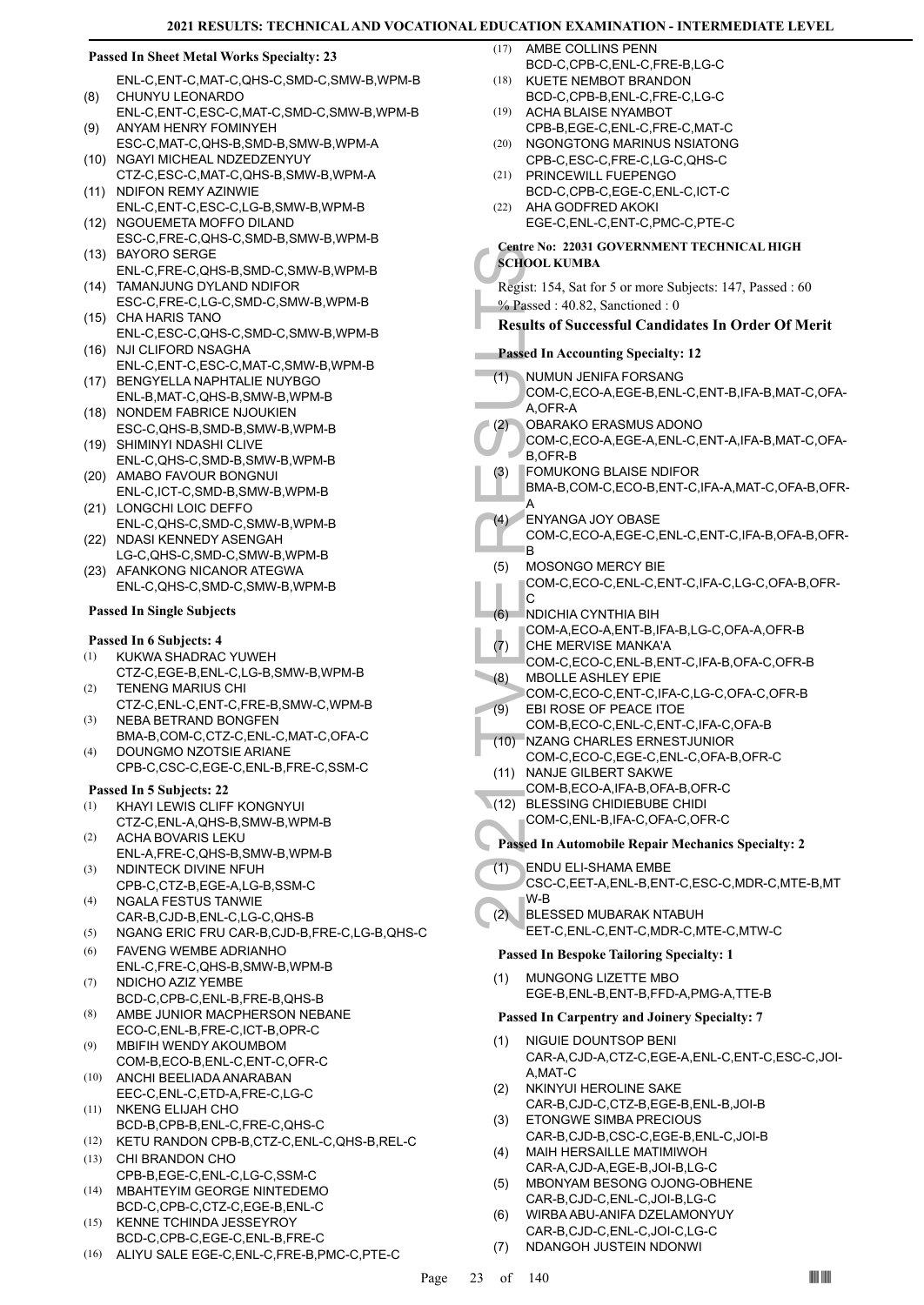#### **Passed In Carpentry and Joinery Specialty: 7**

CAR-B,CJD-C,CTZ-C,EGE-C,JOI-C

# **Passed In Civil Engineering - Building Construction Specialty: 11**

- NSOH CELINE AKWI BCD-A,CPB-B,CTZ-C,EGE-B,ENL-B,ESC-C,MAT-C,QHS -C,SSM-A (1)
- MOTOKO PAUL NJAGOMI BCD-C,CPB-A,CSC-C,CTZ-C,EGE-B,ENL-B,ENT-C,SSM -B (2)
- KUDI ELIJA EJI BCD-C,CPB-B,CTZ-C,EGE-B,ENL-C,ENT-B,LG-B,SSM-B (3)
- AKWEBEI FARIS AKWEBEI CPB-B,CTZ-C,EGE-C,ENL-C,ESC-C,LG-C,SSM-B (4)
- CHAH DESMOND ACHI BCD-B,CPB-A,EGE-C,ENL-C,ENT-C,SSM-A (5) TUMBE CELSO (6)
- BCD-B,CPB-B,EGE-B,ENL-C,QHS-C,SSM-B DATEH BRIAN ANYI (7)
- BCD-C,CPB-B,EGE-C,ENL-C,ENT-C,SSM-B SIMEON EMPOH MANGA ASHU (8)
- BCD-B,CPB-B,EGE-C,ENL-C,ICT-C,SSM-C SANGNYUY MICHECEDECK BOMNYUY (9)
- BCD-C,CPB-C,EGE-C,ENL-C,ENT-C,SSM-B (10) AGBOR VIERA ARREY
- BCD-B,CPB-A,EGE-B,LG-B,SSM-B (11) BATOUM BONHEUR OMINI
	- BCD-C,CPB-B,ENL-B,ESC-C,SSM-B

# **Passed In Electrical Power System Specialty: 11**

- ANGANINJONG BROWN ENJIECHIGWE CSC-C,CTZ-C,EDR-B,EEC-A,EGE-A,EME-A,ENL-B,ESC -C,ETD-A,MAT-C (1)
- (2) BEA EMMACRIS MOMENE CSC-C,EDR-B,EEC-B,EME-A,ENL-B,ENT-B,ESC-B,ETD -B,MAT-C
- ATESONG PATRICK NDANGOH EDR-C,EEC-B,EGE-C,EME-B,ENL-C,ENT-C,ESC-C,ETD -A,LG-C (3)
- TEWANG HOSEIN NGOH CSC-C,EDR-C,EEC-C,EGE-C,EME-B,ENL-C,ESC-C,ET D-B (4)
- AMBANG MBOTI SERGEO EDR-C,EEC-A,EGE-C,EME-A,ESC-C,ETD-B,MAT-C (5)
- MOBANI FORMBA PRINCEWILL CSC-C,EDR-C,EEC-B,EME-B,ENL-C,ESC-B,ETD-B (6) ARREY MOURICE ASHLEY (7)
- EDR-C,EEC-C,EME-C,ENL-C,ENT-C,ESC-C,ETD-B ESEBE DERRICK EKWEMBWE (8)
- CTZ-C,EDR-C,EME-B,ENL-C,ETD-C,LG-B MBICHAM GERALD NGOBI (9)
- EEC-B,EME-C,ENL-C,ESC-C,ETD-B
- (10) NJI EMMANUEL DAPEN EDR-C,EEC-B,EME-C,ESC-C,ETD-B
- BISONG PALVERT DIBO (11) CSC-C,EEC-C,EME-C,ETD-C,LG-C

#### **Passed In Electronics Specialty: 1**

CHE CHARLES FUHWIE CSC-C,CTZ-C,ECI-C,EDR-C,EGE-A,ENL-C,ESC-C,ESY-C,MAT-C,PVS-C (1)

#### **Passed In Home Economics Specialty: 1**

ALOMBAH BLESSING MBITEGHAMBOH EGE-B,ENL-C,ENT-C,FLE-B,FNH-C,NSC-B,RMH-A (1)

#### **Passed In Manufacturing Mechanics Specialty: 4**

- EKOME NGEME MBWOGE ENL-B,ENT-B,MAT-C,MDR-B,MPR-B,MSP-A (1)
- AWOH BETRAND ABENE EGE-C,ENL-C,MDR-B,MPR-B,MSP-A,QHS-C (2)
- DIPITA ESSAME CELESTIN ENL-C,FRE-A,MAT-C,MDR-C,MPR-C,MSP-C (3)
- (4) ANAS VERTES FEH

# **Passed In Marketing Specialty: 6**

ANYIATEM FAVOUR FORZI (1)

ENL-C,ESC-C,MDR-C,MPR-B,MSP-C

- COM-B,DMP-B,ECO-C,EGE-A,ENL-B,ENT-B,PMA-B,SM C-B
- MOLANGO STACY KONGWE COM-B,DMP-C,ECO-C,ENL-C,ENT-B,LG-B,PMA-B,SMC  $-C$ (2)
- MAH ANUNCIATA SERENA TAWANG COM-C,DMP-B,ECO-C,ENT-C,FRE-C,LG-C,PMA-C,SMC -C (3)
- IKWU MAUREEN MOSUME (4)

#### COM-C,DMP-C,ECO-C,ENL-B,ENT-C,FRE-C,PMA-C,SM C-C

- FONGUEU ELVIRA ABOUSHWING (5)
- COM-C,DMP-B,ENL-C,ENT-C,LG-C,PMA-C,SMC-C
- CHUNGONG REGAN MENGJOH COM-C,DMP-A,ENL-C,ENT-C,PMA-C,SMC-C (6)

# **Passed In Secretarial Administration and Communication**

**Specialty: 1**

(1)

- AGBOR ROSHEL ARRAH (1)
	- COM-C,ENL-C,ENT-C,IPR-B,LG-C,OPR-A,PCT-B

# **Passed In Single Subjects**

**Passed In 7 Subjects: 1**

- ETOUMBO EBOUTCHE SOSTIN CPB-B,CTZ-C,EGE-B,ENL-C,ENT-C,LG-B,SSM-B (1)
- **Passed In 6 Subjects: 1**

#### PETER JONG NDAM (1)

EDR-C,EGE-C,ENL-C,ESC-C,ETD-B,QHS-C

# **Passed In 5 Subjects: 1**

- TUKWA PETRA ONJURICA
	- EGE-C,ENL-C,ENT-C,OPR-A,PCT-C

#### **Centre No: 22032 GOVERNMENT TECHNICAL HIGH SCHOOL MAMFE**

Regist: 176, Sat for 5 or more Subjects: 176, Passed : 75 % Passed : 42.61, Sanctioned : 13

# **Results of Successful Candidates In Order Of Merit**

# **Passed In Accounting Specialty: 15**

- COM-C,<br>
(6) COM-C,<br>
(6) CHUNG COM-C,<br>
2021 TOM-C,<br>
2021 TOM-C,<br>
2022 Tom-C,<br>
2022 Tom-C,<br>
2022 Tom-C,<br>
2022 Tom-C,<br>
2022 Tom-C,<br>
2022 FOR-C,<br>
2022 FOR-C,<br>
2022 FOR-C,<br>
2022 FOR-C,<br>
2022 FOR-C,<br>
2022 FOR-C,<br>
2022 FOR-C,<br>
20 SIMILLIEN OTANG BESSEM BMA-C,COM-B,ECO-A,EGE-C,ENL-B,ENT-C,IFA-B,MAT-C,OFA-C,OFR-B (1)
- EWAH PRECIOUS ANNE  $(2)$
- BMA-C,COM-B,ECO-A,EGE-C,ENL-C,IFA-C,MAT-C,OFA -B,OFR-B
- ASSAH RACHEL ANEH BMA-C,COM-B,ECO-B,ENL-C,IFA-C,LG-C,OFA-B,OFR-(3)
- B,OPR-B KARANA COURAGE YAHUMBA BMA-C,COM-C,ECO-A,ENL-C,ENT-C,IFA-C,MAT-C,OFA-(4)
- B,OFR-B EGBE ETTA GOLDA MANYOR COM-C,ECO-C,ENL-C,ENT-C,IFA-C,MAT-C,OFA-C,OFR -B (5)
- ASUA FAVOUR AGONNA BMA-C,COM-C,ECO-B,EGE-C,ENL-C,IFA-C,OFA-C,OFR -C (6)
- ARREY SUSAN ASHU BMA-B,COM-C,ECO-B,ENL-C,IFA-C,OFA-B,OFR-B (7)
- EWA GODLOVE EWA COM-C,ECO-B,EGE-C,IFA-C,MAT-C,OFA-B,OFR-B (8)
- OJONG EPHESIAN OJONG BMA-C,COM-C,ECO-A,ENT-C,OFA-C,OFR-B (9)
- (10) BATE MACELINE MBENG BMA-C,COM-C,ECO-B,ENL-C,OFA-C,OFR-B
- (11) BATE STANLEY EBOB COM-C,ECO-C,ENL-C,ENT-C,OFA-C,OFR-C
- (12) ASHU EBOT HELENERIS ETCHU COM-C,ECO-C,IFA-C,OFA-C,OFR-B
- (13) ASHU ATCHOBA NEVILLE BMA-C,COM-C,EGE-C,OFA-C,OFR-B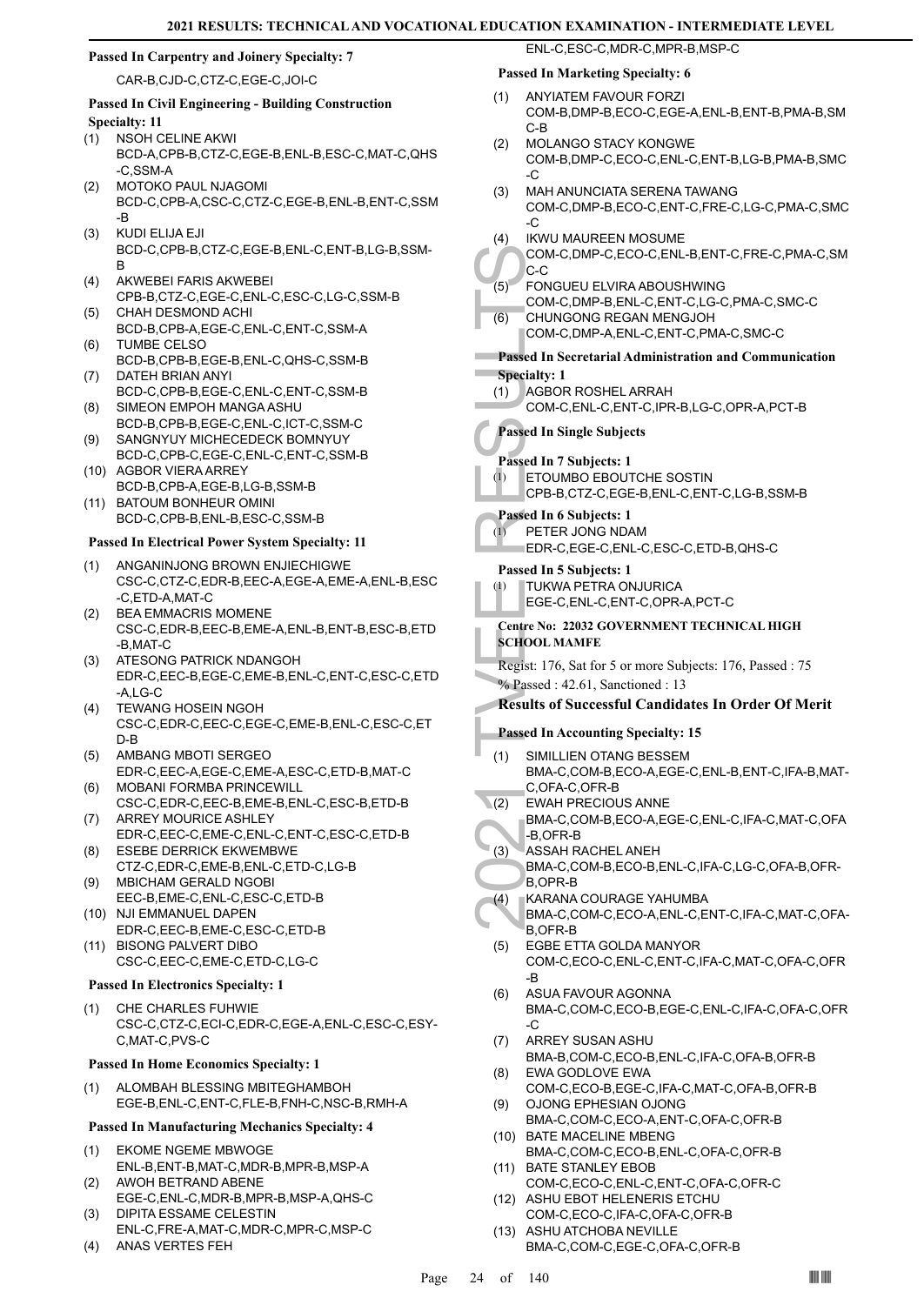#### **Passed In Accounting Specialty: 15**

- (14) AYUK-OBEN JOHN EBANGHA TAKU COM-C,ECO-C,IFA-C,OFA-C,OFR-B
- ATTOH KELVINE TAMBE COM-C,ECO-C,IFA-C,OFA-C,OFR-C  $(15)$

#### **Passed In Bespoke Tailoring Specialty: 1**

OKAFOR RUTH CHIJIOKE ENL-C,ESC-C,FFD-B,MAT-C,PMG-C,TTE-C (1)

#### **Passed In Carpentry and Joinery Specialty: 8**

- EYONG YANICK ETA CAR-B,CJD-C,EGE-B,ESC-C,FRE-C,JOI-B,LG-B (1)
- AKULA DIEUDONNE OMIEH CAR-B,CJD-C,EGE-C,ESC-C,FRE-C,JOI-B,LG-C (2)
- AMINDE CONRAD TAZIFOR CAR-B,CJD-C,ESC-C,FRE-C,JOI-B,LG-C,MAT-C (3)
- AYUK MARTIN ASHU CAR-C,ESC-C,FRE-C,JOI-B,LG-C,MAT-C (4)
- (5) EVA MESHEL ETIL CAR-B,CJD-B,EGE-C,JOI-B,LG-B
- BAYANG SOUARE BASILE CAR-C,ESC-C,JOI-B,LG-C,MAT-C (6)
- MENGE SULIVAN OKPAH CAR-C,CJD-C,EGE-C,JOI-C,LG-C (7)
- MFONYO JUVERT NJOCK CAR-C,ESC-C,FRE-C,JOI-C,MAT-C (8)

#### **Passed In Civil Engineering - Building Construction Specialty: 25**

- CHE VANETY CHINDONG BCD-A,CPB-A,EGE-C,ENL-C,ENT-C,ESC-B,FRE-C,LG-B,MAT-C,SSM-B (1)
- LUKONG COLLINS BONGASHU BCD-B,CPB-B,EGE-B,ENL-C,ESC-B,LG-B,MAT-C,SSM-C (2)
- TAGWA MARCELINUS ENTE BCD-B,CPB-A,EGE-C,ENL-C,ESC-C,FRE-C,LG-B,SSM-B (3)
- TAMBE DANGUSTARD TAMBE BCD-C,CPB-B,EGE-C,ENL-C,ESC-C,LG-B,MAT-B,SSM-B (4)
- NJOFIE PARVETTE BCD-B,CPB-B,EGE-B,ESC-C,ICT-C,LG-B,MAT-C,SSM-C (5)
- OROCK PROSPER TAMBE BCD-B,CPB-A,EGE-C,ENL-C,ENT-C,ICT-B,SSM-A (6) MENGOT JOHN (7)
- BCD-B,CPB-C,ENL-C,ESC-B,FRE-C,LG-C,SSM-C TIKU YANNICK BESONG (8)
- BCD-B,CPB-A,ENL-C,LG-B,MAT-C,SSM-C ADU LUKASIUS ADU (9)
- BCD-A,CPB-B,ESC-C,ICT-C,MAT-C,SSM-C BISONG GUSTAVE EBOB (10)
- BCD-C,CPB-B,ESC-C,LG-C,MAT-C,SSM-B (11) NSO KELVIN TABI-NDAKAW
- BCD-C,CPB-B,ESC-C,FRE-C,ICT-C,SSM-B
- (12) MORMANDEM ENOWMBI BRANDON MBENG CPB-B,ENL-C,ESC-B,ICT-C,MAT-C,SSM-C
- (13) OJONGNDIP JOHNCOLLINS ETTA BCD-C,CPB-B,ESC-C,FRE-C,MAT-C,SSM-C
- (14) DOOK CLINTON TITA CPB-B,ENL-C,ESC-C,ICT-C,MAT-C,SSM-C
- (15) TAKANG DARLINGTON BISONG BCD-C,CPB-B,ENL-C,ESC-C,LG-C,SSM-C
- (16) NKONGHO KINGSLY AYUK BCD-C,CPB-C,ESC-C,FRE-C,LG-B,SSM-C (17) OJONG AGBORNDIP AYAMA
- BCD-B,CPB-C,ESC-C,ICT-C,LG-C,SSM-C (18) AWAFAUE CLETUS OCHIA
- BCD-C,CPB-C,EGE-C,ESC-C,ICT-C,SSM-C EYONG CLETUS EYONG (19)
- BCD-A,CPB-B,LG-C,MAT-C,SSM-B TAAH CYPRAIN MBAH (20)
- BCD-B,CPB-A,ENL-C,LG-C,SSM-B (21) AYAMBA JOHN EFFA
- CPB-B,ESC-B,FRE-C,MAT-C,SSM-B (22) ABEN SERGIO ABEN
- BCD-B,CPB-B,EGE-C,ESC-C,SSM-C (23) EBOT CLINTON ARREY
- BCD-C,CPB-B,ENL-C,FRE-C,SSM-C (24) OFFONDE OFFENDE ENOW
- BCD-C,CPB-C,EGE-C,ESC-C,SSM-C
- (25) AGBOR SAMUEL EYONG CPB-C,ENL-C,ESC-C,LG-C,SSM-C

#### **Passed In Electrical Power System Specialty: 12**

- EFUGENUM RAMSON EDR-B,EEC-B,EGE-C,EME-C,ENL-C,ESC-B,ETD-B,ICT-C,MAT-C (1)
- EGU WISDOM EDI (2)

#### EDR-B,EEC-B,EGE-C,EME-A,ENL-C,ESC-B,ETD-A,MAT -C

- ASHU RICHARD NKWA (3)
	- EDR-B,EEC-B,EME-C,ENL-C,ESC-C,ETD-B,LG-C,MAT- $\overline{C}$
- EDR-B, IC<br>
(3) ASHU F EDR-B, IC<br>
(4) ATEMT/<br>
EDR-B, IC<br>
(5) ARONG EDR-C, IC<br>
(6) ABANG EDR-C, IC<br>
(6) ABANG EDR-C, IC<br>
(8) ANTHO EDR-C, IC<br>
(8) ANTHO EDR-C, IC<br>
(1) AVUK D EDR-C, IC<br>
(1) AVUK D EDR-C, IC<br>
(1) AVUK D EDR-C, ATEMTABE JUNIOR ATEM EDR-C,EEC-B,EGE-C,EME-B,ENL-C,ESC-C,ETD-B,MAT  $-c$ (4)
	- ARONG HUDSON AGBORTOKO EDR-C,EEC-C,EME-C,ENL-C,ESC-C,ETD-B,ICT-C,LG-C (5)
- ABANG BERTRAN TAMBI (6)
- EDR-B,EEC-B,EGE-C,EME-B,ESC-B,ETD-B,ICT-C
- ABEN ASHLEY TAMBEI (7)
- EDR-C,EEC-B,EME-B,ENL-C,ESC-C,ETD-A,LG-C ANTHONY EZE AGWU (8)
- EDR-C,EEC-B,EGE-C,EME-C,ESC-C,ETD-B,LG-C
- EBAI NKONGHO BRANDON (9)
- EDR-C,EEC-B,EME-C,ENL-C,ETD-B,ICT-C,LG-C
- AYUK DERICK TABOT EDR-C,EEC-C,EME-C,ENL-B,ETD-B  $(10)$
- (11) EYONG STEPHANIE TAMBI
	- EDR-C,EEC-B,EGE-C,ESC-C,ETD-B
	- (12) ADA SOLOMON EGBE EDR-C,EEC-C,ENL-C,ESC-C,ETD-A

#### **Passed In Home Economics Specialty: 5**

- AMBANASOM SYNTHIA ANISA  $(1)$
- BMA-A,ENL-C,ENT-C,FLE-C,FNH-C,LG-C,MAT-C,NSC-B,RMH-C
- OKUMBO SANDRINE EKI EGE-C,ENL-C,FLE-C,FNH-C,NSC-C,RMH-A (2)
- BESEM CAROLINE ETENGENENG EGE-C,FLE-C,FNH-C,MAT-C,NSC-C,RMH-B (3)
- BESONG AGNES NTUI (4)
- FLE-C,FNH-C,FRE-C,NSC-C,RMH-B
- OJINI ANASTHASIA ETEKWA  $(5)$
- EGE-C,ENT-C,FLE-C,FNH-C,RMH-C
- **Passed In Secretarial Administration and Communication Specialty: 5**
- EBUA HASTINGS ETTA (1)

#### BMA-C,COM-C,EGE-B,ENL-C,IPR-B,LG-B,OPR-A,PCT-B

- AGBOR EGBE DELMA EYONGAKPA BMA-C,COM-C,ENL-C,ENT-C,IPR-C,OFA-C,OPR-B,PCT -B (2)
- ASHU PETRONOELA ALLENOW COM-C,ENL-C,IPR-C,LG-C,OFA-C,OPR-A,PCT-C (3) ETCHU YANNICK BISSONG (4)
- COM-C,ENL-C,IPR-C,LG-C,OFA-C,OPR-B,PCT-C
- (5) BATE ANASTACIA COM-C,IPR-B,LG-C,OPR-A,PCT-B

#### **Passed In Single Subjects**

#### **Passed In 6 Subjects: 1**

NGENGE SAMUEL NDIBOTI EDR-B,ESC-C,ETD-B,FRE-C,LG-C,MAT-C (1)

#### **Passed In 5 Subjects: 3**

- OJONGORU ELISHA COM-B,ECO-A,EGE-C,ENL-C,OFR-B (1) NEBA FERDINAND NEBA (2)
- EDR-C,EGE-C,ESC-C,ETD-B,MAT-C OJONG TEDDY OJONG (3)
	- BMA-C,COM-C,ECO-B,MAT-C,OFR-C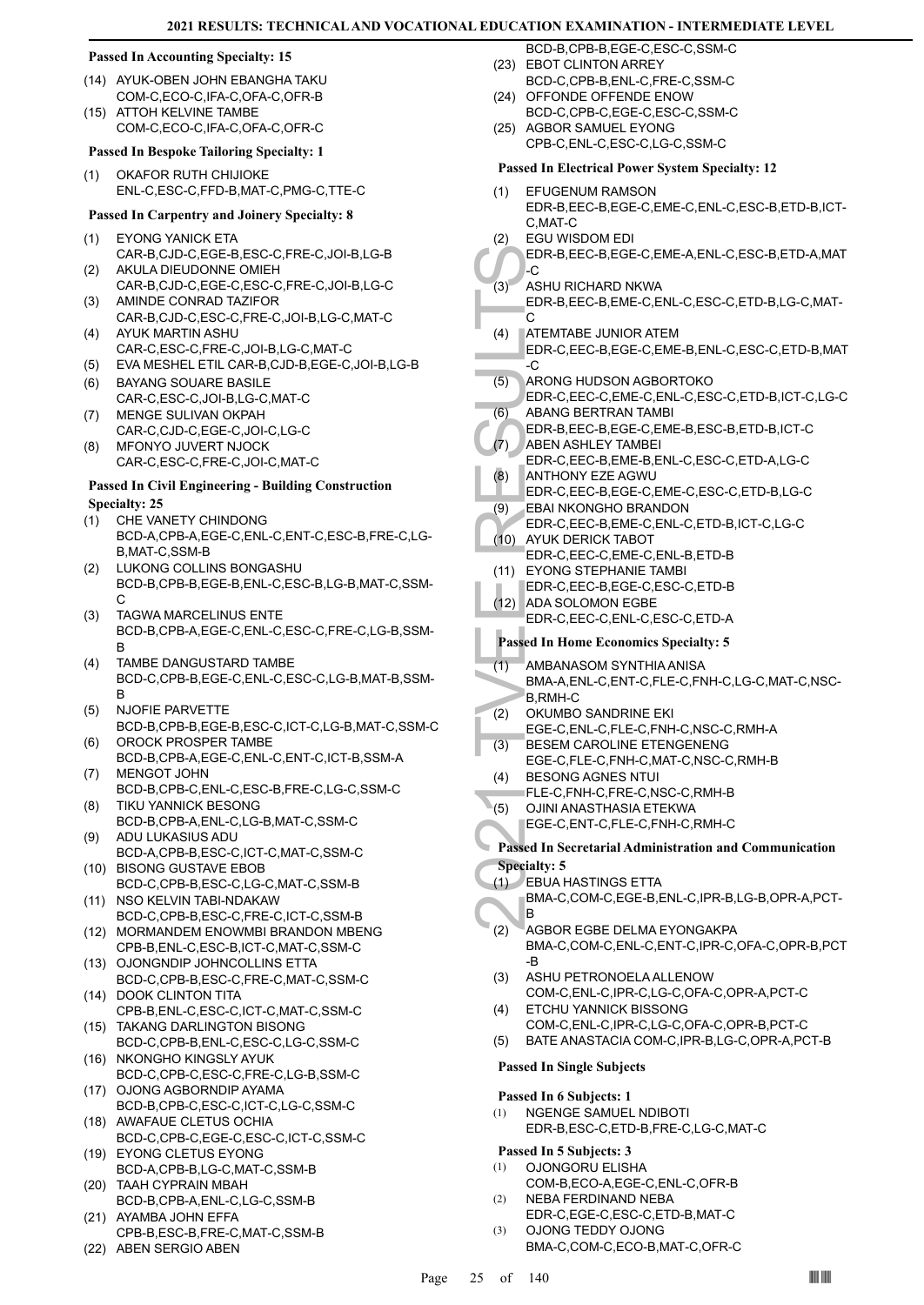#### **Centre No: 22033 GOVERNMENT TECHNICAL HIGH SCHOOL OMBE**

Regist: 299, Sat for 5 or more Subjects: 297, Passed : 106 % Passed : 35.69, Sanctioned : 8

#### **Results of Successful Candidates In Order Of Merit**

#### **Passed In Accounting Specialty: 18**

- UJIGEKUM LARINETTE EBAAMBE BMA-A,COM-A,ECO-A,EGE-A,ENL-B,IFA-A,MAT-B,OFA-A,OFR-A,OPR-B (1)
- AMBE VALENTINE FUH BMA-B,COM-C,ECO-C,EGE-C,ENL-B,ENT-C,IFA-B,MAT-C,OFA-B,OFR-C (2)
- NUBUMA NORAH MOFOBAH BMA-A,COM-A,ECO-A,ENL-B,IFA-A,MAT-C,OFA-A,OFR-A,OPR-B (3)
- NAAH NADIA BMA-A,COM-C,ECO-A,ENL-B,IFA-A,MAT-C,OFA-A,OFR-A,OPR-A (4)
- MAXTHISON RENFOR BONFAS BMA-B,COM-B,ECO-A,ENL-B,ENT-C,IFA-B,OFA-A,OFR-A,OPR-B (5)
- CHINEPOH JUNIOR NJISAMMA BMA-A,COM-C,ECO-B,ENL-B,IFA-A,MAT-C,OFA-A,OFR-A,OPR-B (6)
- TEM EMMANUELLA KWAM COM-C,ECO-B,ENL-C,ENT-C,IFA-A,MAT-C,OFA-A,OFR-A,OPR-C (7)
- TANGWO DIEUDONNE TAKIH BMA-B,COM-B,ECO-C,ENL-C,ENT-C,IFA-A,OFA-B,OFR-B,OPR-B (8)
- YAMJO VERON FANDE BMA-C,COM-A,ECO-B,ENL-C,IFA-A,OFA-B,OFR-A,OPR -B (9)
- (10) ANOH SHARON A. BMA-C,COM-C,ECO-C,ENL-C,IFA-C,OFA-A,OFR-C,OPR  $-C$
- FON ZEROLINE ENGONYUEI (11) COM-C,ECO-C,ENL-C,IFA-C,OFA-A,OFR-B,OPR-C
- FONCHAM EMELDINE BOSUNG (12) COM-C,ECO-C,ENL-C,IFA-C,OFA-B,OFR-C,OPR-B (13) NAHBILA SHEENA SOJAH
- BMA-C,COM-C,ECO-C,ENL-C,IFA-C,OFR-C,OPR-C (14) TEBONG CLARKSON MBAH
- COM-B,ENL-C,IFA-A,OFA-B,OFR-B,OPR-C FOMBLI ROSE NGWANYANVU (15)
- BMA-C,COM-C,IFA-C,OFA-B,OFR-B,OPR-C MUYEN TIMERA ACHE (16)
- COM-C,ECO-C,IFA-C,OFA-C,OFR-C,OPR-C LAH BERNARDINO ABENG (17)
- ENL-C,IFA-C,OFA-C,OFR-B,OPR-C (18) NGWA VANGELISE
- COM-C,ECO-C,ENL-C,OFA-C,OFR-C

#### **Passed In Automobile Repair Mechanics Specialty: 25**

- TAKEM TCHINDA SATURNIN CSC-B,EET-A,ENL-B,ESC-C,FRE-C,LG-C,MAT-C,MDR-A,MTE-A,MTW-B,QHS-B (1)
- TEMBONG RODRICK NJI CSC-C,EET-A,ENL-C,ESC-C,MAT-C,MDR-A,MTE-B,MT W-B,QHS-B (2)
- ANJOH ANYI JOSHUA EET-B,ENL-C,ENT-C,FRE-C,LG-C,MDR-C,MTE-B,MTW-C,QHS-C (3)
- NGWANG EXCEL ASONYU EET-B,ENL-C,ESC-C,MDR-C,MTE-B,MTW-C,QHS-C,RE  $L-C$ (4)
- NKENGFU LINUS FONGOCK CSC-C,EET-B,ENL-C,ENT-C,ESC-C,MDR-B,MTE-C,MT W-C (5)
- MUTA RANDY MUTA EET-A,ENL-B,ESC-C,LG-C,MDR-B,MTE-B,MTW-A (6)
- NJOBI LEONARD NSAMI EET-B,ENL-C,ESC-C,LG-B,MDR-B,MTE-C,MTW-C (7)
- (8) NDONYI BELDILAND CHUIKWEKA
- EET-B,ENL-B,ENT-C,LG-C,MDR-B,MTE-C,MTW-C NYOH IGANG DON MACLEODS (9)
- CTZ-C,EET-C,ENL-C,FRE-C,MDR-B,MTE-B,MTW-C WINDA JUSLEIN PENDA (10)
- EET-A,ENL-C,FRE-C,LG-C,MDR-C,MTE-C,MTW-C (11) TIBAH CALSIUS TAH
- CSC-C,EET-B,ENL-C,FRE-C,MDR-C,MTE-B,MTW-C FON MATISON NGEH (12)
- EET-B,ENL-C,ENT-C,LG-B,MDR-C,MTE-C,MTW-C MBAH VALIANE MBAH (13)
- EET-A,ENL-B,LG-B,MDR-B,MTE-B,MTW-B (14) CHE LUCIEN NEBA
- EET-B,ENL-B,ENT-C,MDR-C,MTE-C,MTW-B
- (15) NGONG MARCNICE KAH EET-A,ENL-C,MAT-C,MDR-C,MTE-C,MTW-C EYONG MEMYA MACDONALD (16)
- EET-B,ENL-C,LG-C,MDR-C,MTE-C,MTW-B (17) EJEDE MAX EKWOGE
- EET-C,ENL-B,MDR-C,MTE-C,MTW-C,QHS-C YAH MAC-VINCENT DIANG (18)
- EET-B,ENL-C,FRE-C,MDR-C,MTE-C,QHS-C
- (19) FRUNWIE FAITH CTZ-C,EET-A,MDR-C,MTE-B,MTW-B
- MBAH ACHU KARL (20) EET-B,ENL-C,MDR-B,MTE-B,MTW-C
- NGUISSI TSOBENG BRANCO DEL WILSON  $(21)$
- EET-B,MAT-C,MDR-C,MTE-C,MTW-B
- (22) NGUNBEZAH BRANDON AJONGAKOH EET-A,MDR-C,MTE-C,MTW-C,QHS-C
- GABNGWI HARRIS BUMNGWI EET-B,MDR-C,MTE-C,MTW-C,QHS-B (23)
- (24) TIKU BATE NKONGHO
- EET-B,ENL-C,MDR-C,MTE-C,MTW-C JAIRUS FENGBUIN MBUKCHI  $(25)$ 
	- EET-C,MDR-C,MTE-C,MTW-B,QHS-C

### **Passed In Civil Engineering - Building Construction Specialty: 13**

- (1) NJOH DICKSON NYAMBOT
- BCD-C,CPB-A,CSC-B,CTZ-B,EGE-B,ENL-C,ESC-B,MAT -B,SSM-A
- (16) NGONG<br>
EET-A, EYONG<br>
EET-A, EYONG<br>
EET-B, EJEDE<br>
(17) EET-B, EJEDE<br>
(17) EET-B, EJEDE<br>
(17) FRUNW<br>
EET-B, NGUISS<br>
EET-B, NGUISS<br>
EET-B, NGUISS<br>
EET-B, NGUISS<br>
EET-A, GABNG<br>
EET-B, SABNG<br>
EET-B, ISBNG<br>
EET-B, ISBNG<br>
EE CHAH EDWIN CHE BCD-C,CPB-A,CSC-C,CTZ-C,EGE-C,ENT-C,ESC-C,SS M-B (2)
- BRANDON NANGAH MBI (3)
- CPB-A,CTZ-C,ENL-C,ENT-B,LG-B,MAT-C,SSM-B BAZIL NWANYECK SAMA (4)
- BCD-B,CPB-B,EGE-B,ENL-C,ENT-C,LG-C,SSM-B AKOKEM SYLVESTER AMINGWA (5)
- BCD-B,CPB-B,CTZ-B,EGE-C,ENL-C,MAT-C,SSM-C SABI FEH HARRY (6)
- BCD-C,CPB-B,EGE-A,ENL-C,LG-B,SSM-B
- PRINCE DERICK BIHAI (7)
- BCD-B,CPB-B,CTZ-C,ENT-C,LG-B,SSM-B
- TANEKEH METEWA THIERRY BCD-C,CPB-A,EGE-B,LG-C,MAT-C,SSM-B (8)
- NZOGE BETRAND MEJABE  $(9)$
- BCD-C,CPB-C,EGE-C,ENL-C,SSM-B EWALO VALENTINE NAKOMO (10) BCD-C,CPB-B,ENL-C,LG-C,SSM-C
- (11) BONGWI JAVERA TONGA BCD-C,CPB-B,EGE-C,ENL-C,SSM-C
- MOSSI DOH STEPHEN (12)
- BCD-C,CPB-C,ENL-C,LG-C,SSM-C EBAI CLINTON ASAM (13)
- BCD-C,CPB-C,ENL-C,LG-C,SSM-C

#### **Passed In Electrical Power System Specialty: 17**

- VERBUNRIKA THEOPHILE NYUYDINE CSC-B,EDR-B,EEC-B,EME-A,ENL-B,ENT-C,ESC-C,ETD -A,LG-B,MAT-C (1)
- CHANDONE SALIFU CTZ-B,EDR-C,EEC-B,EME-B,ENL-C,ESC-C,ETD-B,LG-B,MAT-C,QHS-C (2) STANLY MUSI
- CSC-C,EDR-B,EEC-B,EME-A,ENL-C,ESC-C,ETD-B,LG-B,QHS-C (3)
- (4) NFORMI BISMARK NTUNYU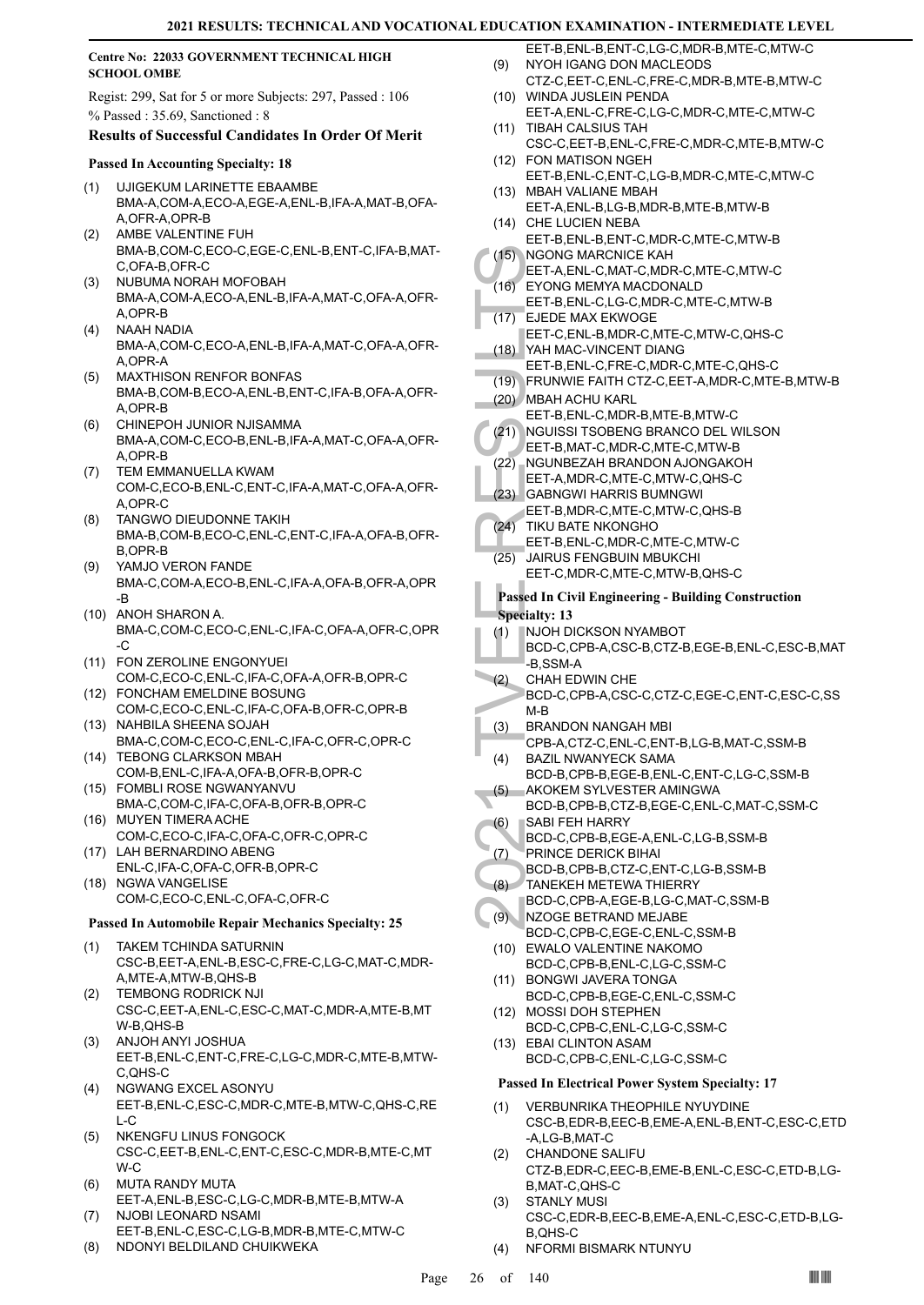#### **Passed In Electrical Power System Specialty: 17**

EDR-C,EEC-A,EME-A,ENL-C,ESC-C,ETD-A,LG-B,MAT-B

- NDONWI EMMANUEL ATANGCHO EDR-B,EEC-B,EME-B,ENL-C,ESC-C,ETD-A,LG-C,MAT-C  $(5)$
- EPI ERIC IKINDA CTZ-C,EDR-C,EEC-B,EME-B,ENL-C,ETD-B,LG-B,MAT-C (6)
- FOKUM CALTEN SAMGWA'A EDR-C,EEC-B,EME-B,ENL-C,ETD-A,LG-C,MAT-C (7)
- ABANG DELANEY NUMOH EDR-C,EEC-B,EME-B,ENL-C,ETD-A,MAT-C,QHS-C (8) AYUK ASEM BERGSON NTUI (9)
- EEC-B,EME-B,ENL-C,ESC-C,ETD-B,LG-C,QHS-C
- (10) DAVID OBI CTZ-C,EEC-B,EME-B,ENL-B,ETD-B,LG-A (11) DUGA DIVINE FAVOUR DOP
- EDR-C,EEC-B,EME-B,ENL-C,ETD-A,LG-B EBOT ARNOLD ASONG (12)
- EDR-C,EEC-C,EME-C,ETD-B,FRE-B,LG-B SABUM GODWILL TAPEH (13)
- EDR-C,EEC-B,EME-B,ETD-B,LG-C,QHS-C TAWAN ABRAHAM TABIT (14)
- EDR-C,EEC-B,EME-B,ENL-B,ETD-B FUH DARRELL CHE (15)
- EDR-C,EEC-B,EME-B,ENL-C,ETD-A (16) TAMBONG ELVIS OBELLE
- EEC-B,EME-B,ENL-C,ETD-B,QHS-C (17) KONCHI JUNIOR WANEBO EEC-C,EME-C,ENL-C,ETD-B,LG-B

# **Passed In Manufacturing Mechanics Specialty: 2**

- ACHU TANYI JUNIOR CSC-C,ENL-C,ENT-C,MDR-C,MPR-B,MSP-B (1)
- DANG CALEX KANG ENL-C,MDR-C,MPR-B,MSP-C,QHS-C (2)

# **Passed In Marketing Specialty: 4**

- ALI MUSA (1) BMA-B,COM-C,DMP-B,ECO-C,ENL-C,ENT-C,PMA-C,SM C-C
- BEBUH AKAB BLESSING (2)
- COM-C,DMP-C,ECO-C,ENL-C,ENT-C,PMA-B,SMC-B NAHBILA LETICIA (3)
- COM-C,DMP-C,ECO-B,ENL-C,PMA-C,SMC-C TEH JOEL TEM (4)
	- COM-C,DMP-C,EGE-C,ENL-C,PMA-C,SMC-C

#### **Passed In Secretarial Administration and Communication Specialty: 4**

- EBONKENG BOGANG FLORE BMA-C,COM-C,ENL-C,ENT-C,IPR-B,OFA-A,OPR-B,PCT  $\overline{C}$ (1)
- DZEKEM BENIS COM-C,ENL-C,IPR-B,OFA-A,OPR-A,PCT-C (2)
- ACHA GLORY ABEWI ENL-C,IPR-B,OFA-B,OPR-B,PCT-C (3) KUM BELVAIN EKAI (4)
	- COM-C,ENL-B,IPR-C,OFA-A,OPR-C

# **Passed In Sheet Metal Works Specialty: 2**

- CHOUKETNDOM FABRICE CSC-A,ENL-B,ENT-B,ESC-B,FRE-A,LG-A,MAT-A,QHS-B ,SMD-C,SMW-B,WPM-A (1)
- KHAN NELLY MULUH ENL-C,ENT-C,MAT-C,SMW-B,WPM-B (2)

# **Passed In Welding Fabrication Specialty: 5**

- WESLEY AGWE TAMUNANG CTZ-C,ENL-C,ENT-C,FRE-C,LG-B,MCD-C,WFW-B,WP M-B (1)
- EKOME SOLOMON KUMU ENL-C,ENT-C,MCD-C,WFW-A,WPM-B (2)
- AWAT EMMANUEL AJUMENE ENL-C,LG-C,MCD-C,WFW-B,WPM-B (3)
- (4) EZIA CYNCLAIRE AWAH
- ENL-C,LG-C,MCD-C,WFW-B,WPM-B ESEGEMU BESCON FONSA (5)
	- ENL-C,MAT-C,MCD-C,WFW-B,WPM-B

#### **Passed In Single Subjects**

- **Passed In 7 Subjects: 1**
- NGECHEKO NOUDE MIGUEL OSCAR CPB-B,CSC-C,CTZ-C,ENL-C,FRE-C,LG-B,SSM-B (1)

#### **Passed In 6 Subjects: 3**

- NGWANG RANSON AFANYU (1)
	- CPB-B,CTZ-B,ENL-B,ENT-C,LG-B,SSM-A
- SANKWA BARRY NGONG  $(2)$ 
	- CPB-B,CTZ-C,EGE-B,FRE-B,LG-B,SSM-B
- ASHU EVANS DIGHA COM-C,ENL-B,ENT-C,MAT-C,OFR-B,OPR-C  $(3)$

# **Passed In 5 Subjects: 12**

- SAKTCHI BORIS THALLER CTZ-C,ENL-B,QHS-B,SMW-B,WPM-B (1)
- NJECK EMMANUEL NYAM (2)
	- ENL-C,ENT-C,LG-A,SMW-B,WPM-B
- FEGMEH KESTINE KENNEDY (3)
- CSC-B,ENL-C,ENT-C,SMW-B,WPM-B m.  $(4)$ EGBE BURNLEY BACHANGE
	- EME-C,ENL-B,ETD-B,LG-C,QHS-B
- MONDONG BENNIC KUH (5)
	- CTZ-C,ENL-C,ENT-C,SMW-B,WPM-A
	- (6) ASAH JEFF ENOW EEC-B,ENL-C,ETD-B,LG-C,QHS-C
	- (7) MBAH TEBID DIRAN EEC-B,ENL-C,ETD-B,LG-C,QHS-C
- NJEMO TERRENCE ANGI CPB-B,EGE-C,ENL-C,ENT-C,SSM-B (8)
	- (9) RANDIS ZAOTSA CTZ-C,ENL-C,LG-C,WFW-B,WPM-B
- (10) NKWA THOMAS NKWA
	- CPB-C,EGE-C,ENL-C,LG-C,SSM-B
- WEHNFEDOH LUIS TIENYI  $(11)$
- CPB-B,EGE-C,ENL-C,LG-C,SSM-C
- TCHAKOUNTE NKOUAJIEP MARTIAL GAUTIER (12) CPB-C,ENL-C,FRE-C,QHS-C,SSM-C

# **Centre No: 22034 GOVERNMENT TECHNICAL HIGH SCHOOL WUM**

- Regist: 61, Sat for 5 or more Subjects: 60, Passed : 35
- % Passed : 58.33, Sanctioned : 20

# **Results of Successful Candidates In Order Of Merit**

# **Passed In Accounting Specialty: 3**

- KUM IVETTE EZIAGHA  $\sqrt{1}$
- CPB-B, (3)<br>
COM-C,<br>
Passed In 5 8<br>
COM-C,<br>
COM-C,<br>
COM-C,<br>
COM-C,<br>
COM-C,<br>
COM-C,<br>
COM-C,<br>
COM-C,<br>
FEGME CSC-B,<br>
COC-B,<br>
EGBE B EME-C,<br>
MDADIC CTZ-C,<br>
(4)<br>
CPB-B,<br>
(7)<br>
MBAH T NJEMO<br>
CPB-B,<br>
(9)<br>
NAM-H T CPB-C,<br>
(1)<br>
WEHNF BMA-A,COM-C,ECO-B,ENL-B,IFA-C,LG-B,MAT-C,OFA-C ,OFR-B
- CHU BLESSING SIH (2)
- ECO-C,EGE-C,ENL-C,FRE-C,IFA-C,LG-C,MAT-C,OFR-B KENANG DIANE (3)
- COM-C,ECO-B,EGE-C,ENL-C,FRE-C,MAT-C,OFA-C,OF  $R-C$

# **Passed In Automobile Repair Mechanics Specialty: 2**

- KUM GERALD MUA EET-B,EGE-C,ENL-C,ESC-C,FRE-C,LG-C,MAT-C,MDR-B,MTE-B,MTW-B (1)
- RENE SEM KAI NGAH EET-C,LG-C,MDR-C,MTE-C,MTW-C (2)

#### **Passed In Carpentry and Joinery Specialty: 3**

- NGUM STEPHAN TSCHI (1)
- CAR-B,CJD-A,EGE-C,ENL-C,JOI-B,MAT-C MUA NGUM JUNIOR (2)
- CAR-C,CJD-C,EGE-C,FRE-C,JOI-C,QHS-C TEM NELSON UKWAH (3)
	- CAR-B,CJD-B,EGE-C,JOI-B,QHS-B

# **Passed In Civil Engineering - Building Construction**

**Specialty: 8**

- KOM GODWILL TSCHI BCD-A,CPB-A,CTZ-B,EGE-A,ENL-B,ESC-C,FRE-C,LG-A ,MAT-B,QHS-B,SSM-B (1)
- (2) KUM MARTIN EWI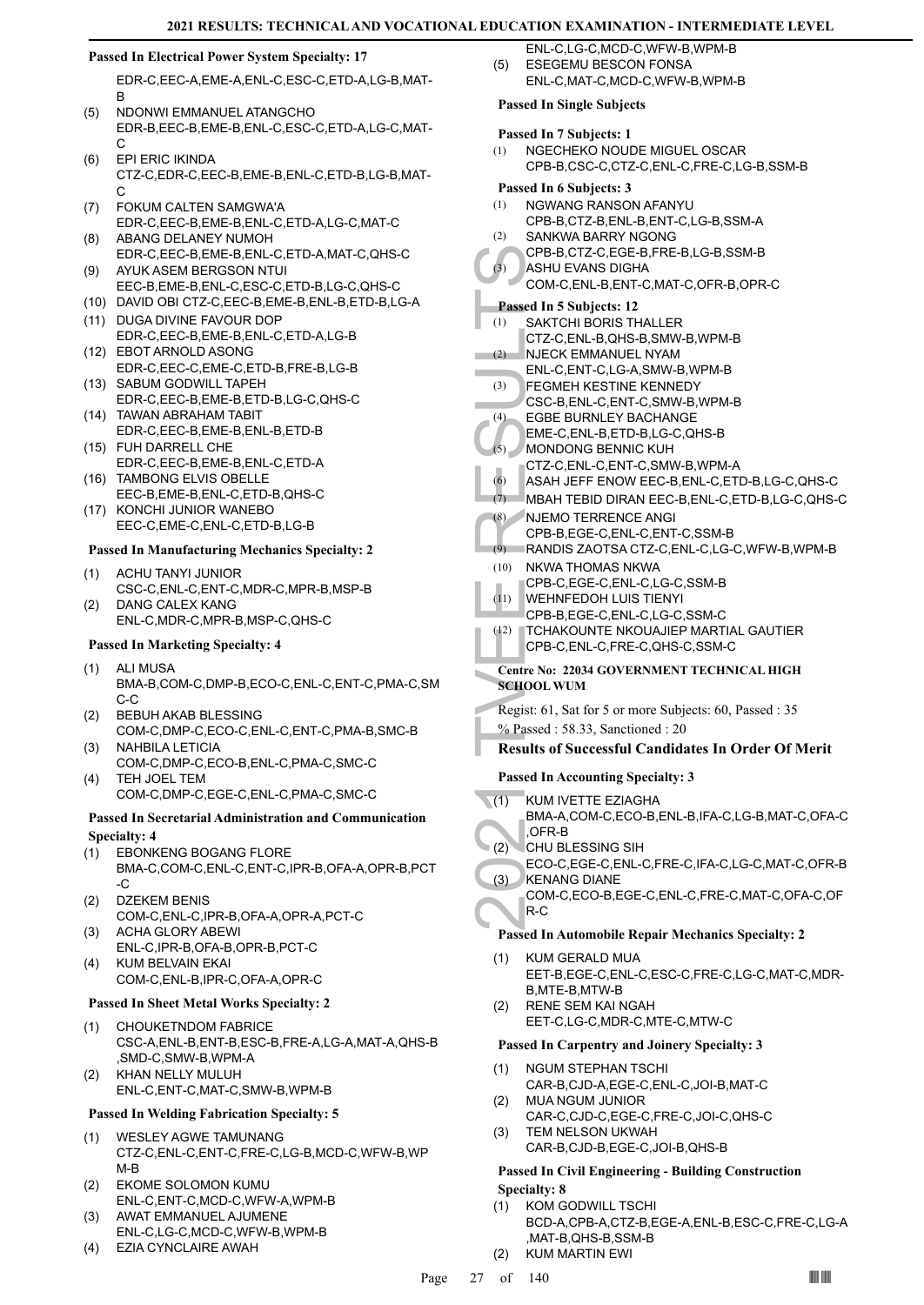#### **Passed In Civil Engineering - Building Construction Specialty: 8**

BCD-C,CPB-B,CTZ-C,EGE-B,ENL-C,ESC-C,MAT-B,QHS -B,REL-C,SSM-B

- KHAN GENESIS TEZEWOH BCD-B,CPB-B,EGE-C,ENL-C,ESC-C,FRE-C,LG-B,MAT-C,QHS-C,SSM-B (3)
- KUM KARDI-BRIGHT ACHUO BCD-C,CPB-B,CTZ-C,EGE-C,ENL-C,LG-B,MAT-C,QHS-B,SSM-B (4)
- KAH CALSON CHOBU BCD-B,CPB-C,EGE-C,ENL-C,ESC-C,FRE-C,LG-B,SSM-B (5)
- SALI ALI (6)
- BCD-B,CPB-B,CTZ-C,EGE-C,ENL-C,LG-B,SSM-B LANG CELESTINE NGONG (7)
- BCD-C,CPB-C,EGE-C,ENL-C,FRE-C,QHS-C,SSM-C EBUA RENE ACHUO (8)
- BCD-C,CPB-C,EGE-C,FRE-C,QHS-C,SSM-C

# **Passed In Electrical Power System Specialty: 7**

- KANG ELVIS BUH (1) EDR-C,EEC-B,EGE-B,EME-B,ENL-C,ESC-C,ETD-A,FRE -C,LG-B,MAT-C
- DEH KAH KELVIN (2) CTZ-C,EDR-C,EEC-B,EGE-B,EME-A,ENL-C,ESC-C,ETD -B,MAT-C,QHS-B
- MUA GODLOVE EWI EDR-C,EEC-B,EGE-C,EME-B,ENL-C,ESC-C,ETD-B,FRE -C,QHS-C (3)
- KUM FABRICE TEM CTZ-C,EDR-B,EEC-B,EME-C,ETD-A,FRE-C,LG-B,MAT- $\cap$ (4)
- FUNG MEI ARISTIDE BERN CTZ-C,EDR-C,EEC-B,EME-B,ESC-C,ETD-B,FRE-C,LG-B (5)
- NJIE STEPHIN ANYEKEZE EEC-B,EGE-C,EME-B,ESC-C,ETD-B,QHS-C (6)
- GUSTAV PHOJUH MBONYANG CTZ-C,EDR-C,EEC-B,EGE-C,EME-C,ETD-B (7)

# **Passed In Home Economics Specialty: 3**

- WUNG MIRABEL NJEI CTZ-C,ENL-C,FLE-A,FNH-B,LG-C,NSC-B,QHS-B,RMH-A (1)
- ANANG PRECIOUS ENSIH FLE-C,FNH-C,FRE-C,NSC-C,RMH-C (2)
- (3) HAWA MUSA FLE-C,FNH-C,NSC-C,QHS-C,RMH-C

# **Passed In Secretarial Administration and Communication Specialty: 2**

- MUA AUSTIN MVO (1)
- BMA-C,COM-C,CSC-C,CTZ-B,ENL-B,FRE-C,IPR-B,OFA-C,OPR-A,PCT-A
- CHAH PAULA KIM COM-C,ENL-C,FRE-C,IPR-B,LG-C,MAT-C,OPR-A,PCT-B (2)

# **Passed In Single Subjects**

# **Passed In 7 Subjects: 2**

- NCHAK VELENTINE EBJAF (1)
- CPB-B,CTZ-C,EGE-B,ENL-C,LG-C,QHS-B,SSM-C NDO PRINCEWILL AWUTA NSAMBO (2)
- CPB-C,CTZ-C,EGE-C,ENL-C,LG-B,QHS-B,SSM-C

# **Passed In 6 Subjects: 1**

AKEH DAMARIS AWEH COM-C,ECO-C,EGE-C,ENL-C,FRE-C,OFR-C (1)

# **Passed In 5 Subjects: 4**

- (1) CHU BORIS NANG CPB-B,ENL-C,FRE-C,LG-C,SSM-C BORIS FUH WUNG KUM (2)
- CPB-C,EGE-C,FRE-C,LG-C,SSM-C
- BACHE MIRABEL YOGEH ECO-C,EGE-C,FRE-C,MAT-C,OFR-C (3)
- MANOJI BELAMINE LABULE CPB-C,EGE-C,ENL-C,FRE-C,SSM-C (4)

# **Centre No: 22035 ST JOSEPH COMPREHENSIVE HIGH SCHOOL MAMBU-BAFUT**

Regist: 1, Sat for 5 or more Subjects: 1, Passed : 1 % Passed : 100.00, Sanctioned : 0

# **Results of Successful Candidates In Order Of Merit**

# **Passed In Marketing Specialty: 1**

ZAMA SIRRI MAXIMILIAN COM-C,DMP-B,ENL-C,ENT-C,PMA-B,SMC-B (1)

# **Centre No: 22037 MARTHLO COMPREHENSIVE BILINGUAL COLLEGE, BUEA**

# **Results of Successful Candidates In Order Of Merit**

# **Passed In Accounting Specialty: 11**

| Regist: 53, Sat for 5 or more Subjects: 51, Passed : 40<br>% Passed: 78.43, Sanctioned: 0 |                                                                                                       |  |  |
|-------------------------------------------------------------------------------------------|-------------------------------------------------------------------------------------------------------|--|--|
| <b>Results of Successful Candidates In Order Of Merit</b>                                 |                                                                                                       |  |  |
|                                                                                           | <b>Passed In Accounting Specialty: 11</b>                                                             |  |  |
| (1)                                                                                       | YEYEH MBOH PRINCESS ARISTINE<br>BMA-C,COM-B,ECO-A,ENL-A,FRE-B,ICT-B,IFA-B,MAT-<br>C,OFA-B,OFR-B,OPR-B |  |  |
| (2)                                                                                       | <b>EBAM LYDIA TANDONG</b><br>BMA-A,COM-A,ECO-A,ENL-B,ICT-C,IFA-A,MAT-B,OFA-<br>A, OFR-B, OPR-B        |  |  |
| (3)                                                                                       | <b>EYAME LINDA ARTHUR</b><br>BMA-C,COM-B,ECO-C,EGE-C,ENL-C,IFA-B,OFA-B,OFR<br>-C.OPR-B                |  |  |
| (4)                                                                                       | <b>SABI FRANK AFUH</b><br>BMA-C,COM-C,ECO-C,ENL-C,ICT-C,IFA-C,OFA-B,OFR-<br>C.OPR-C                   |  |  |
| (5)                                                                                       | <b>AGBOR ESTIPHEN OBEN</b><br>BMA-C,COM-B,ECO-A,ENL-C,IFA-A,MAT-C,OFA-B,OFR-<br>С                     |  |  |
| (6)                                                                                       | ODETTE NDUM NING<br>COM-B,ECO-A,EGE-C,IFA-C,MAT-C,OFA-B,OFR-C,OPR<br>-B                               |  |  |
| (7)                                                                                       | NYONLEMA DOREEN FONKEM<br>COM-B,ECO-A,ENL-C,ENT-C,FRE-C,IFA-C,OFA-B,OFR-<br>С                         |  |  |
| (8)                                                                                       | JUNTA PRIMA NJITO<br>COM-C,ECO-A,EGE-C,IFA-B,MAT-C,OFA-B,OFR-B                                        |  |  |
| (9)                                                                                       | NKONGHO RONALDINE EBEISIE<br>COM-B,ECO-A,ENL-C,IFA-B,OFA-B,OFR-C,OPR-C                                |  |  |
| (10)<br>(11)                                                                              | <b>JOH AWI LAURANTINE</b><br>COM-C,ECO-A, IFA-B, OFA-B, OFR-C, OPR-C<br>PROMISE MAOME LIMA            |  |  |
|                                                                                           | COM-C, ENL-C, MAT-C, OFA-B, OFR-C, OPR-B                                                              |  |  |
|                                                                                           | <b>Passed In Civil Engineering - Building Construction</b><br><b>Specialty: 8</b>                     |  |  |
| (1)                                                                                       | <b>MBAIN SERGE NFUA</b>                                                                               |  |  |
| (2)                                                                                       | BCD-B,CPB-B,EGE-C,ENL-C,ICT-C,LG-B,MAT-C,SSM-B<br>ATEMNKENG CLINTON NKEMGU                            |  |  |
| (3)                                                                                       | BCD-B,CPB-B,EGE-C,ESC-C,ICT-C,LG-A,SSM-C<br>FOSSUNG NELSON FORTIDONG                                  |  |  |
| (4)                                                                                       | BCD-A,CPB-B,ICT-C,LG-B,MAT-C,SSM-C<br>AWANGIA RICHARD ABENDEK<br>BCD-B,CPB-C,ENL-B,ICT-C,LG-C,SSM-C   |  |  |
| (5)                                                                                       | AMBE JUNIOR BRIGHT<br>BCD-C,CPB-B,ENL-C,ICT-C,LG-C,SSM-C                                              |  |  |
| (6)                                                                                       | ASHU OBI BRYANT SUH OBEN AKEM<br>BCD-C,CPB-C,EGE-C,ENL-C,LG-B,SSM-C                                   |  |  |
| (7)                                                                                       | <b>FEN CONELIUS GHEH</b><br>BCD-B,CPB-B,EGE-C,LG-B,SSM-C                                              |  |  |
| (8)                                                                                       | AYEAH LARIS KIMBI<br>BCD-B,CPB-B,EGE-C,LG-C,SSM-C                                                     |  |  |
| <b>Passed In Electrical Power System Specialty: 6</b>                                     |                                                                                                       |  |  |
| (1)                                                                                       | EKANEM NORBERT NASERI<br>EDR-C,EEC-B,EGE-B,EME-A,ENL-B,ESC-C,ETD-A,ICT-                               |  |  |
| (2)                                                                                       | B,LG-A,MAT-C<br>NGWASIRI KABORIS MBIH<br>EDR-C,EEC-B,EGE-C,EME-B,ENL-C,ESC-C,ETD-B,LG-<br>В           |  |  |

ANYA CALENTIN ABA EDR-C,EEC-B,EME-B,ETD-A,LG-C,MAT-C (3)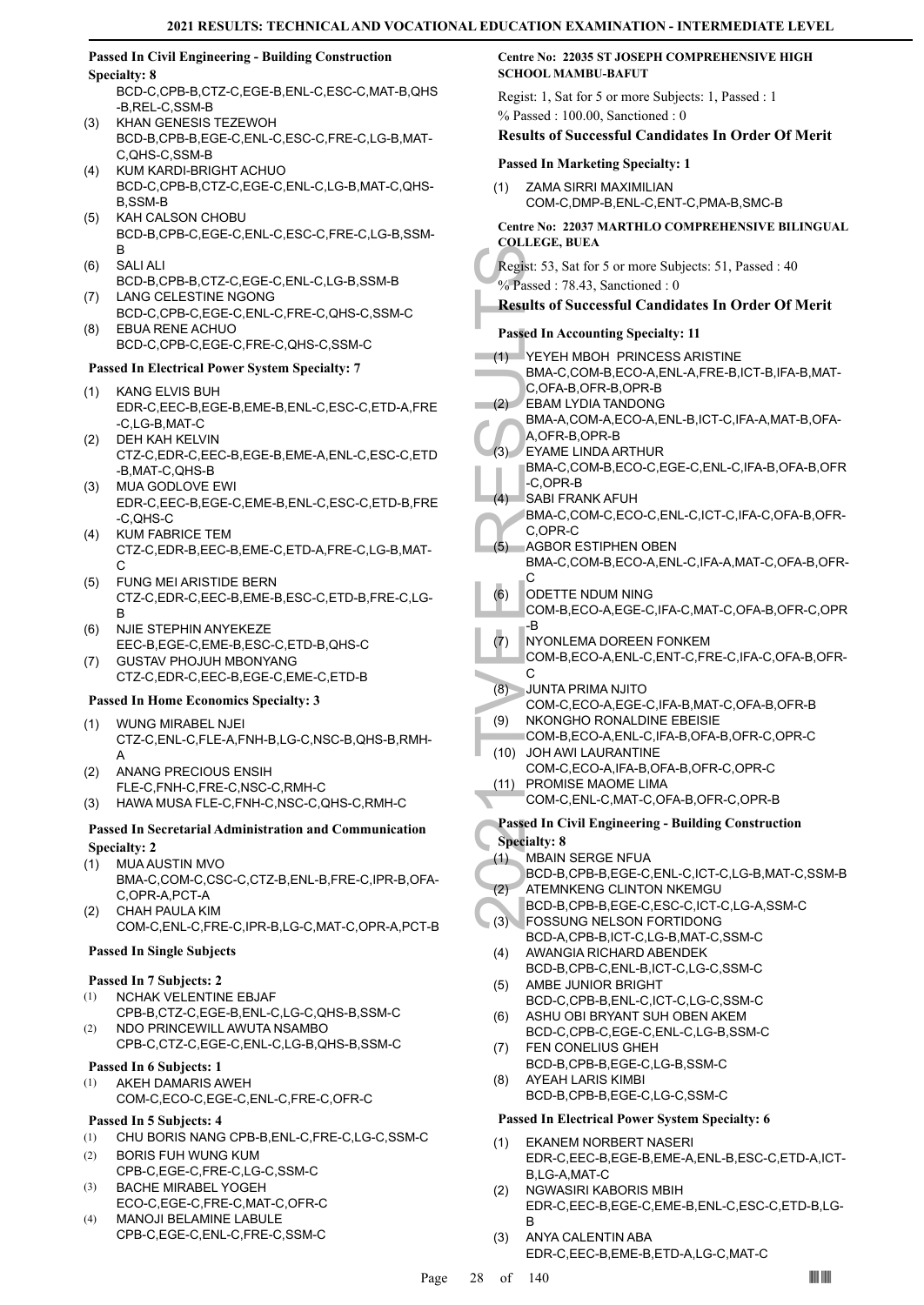# **Passed In Electrical Power System Specialty: 6**

- TAH JOSMAR WAKI EDR-C,EEC-B,EGE-C,ENL-C,ETD-B,LG-C (4)
- NGALA FABRICE AMAH EDR-C,EEC-C,EGE-C,EME-C,ENL-C,ETD-B  $(5)$
- OJONG SCHNIEDER AYUK EEC-B,EME-C,ENL-C,ETD-B,LG-C (6)

### **Passed In Home Economics Specialty: 1**

CHAFORKU NOELLA MAKU ZABZE BMA-A,ENL-C,FLE-C,FNH-C,LG-C,NSC-B,RMH-B (1)

### **Passed In Marketing Specialty: 4**

- ACHUMBRA FETGNA MELANIE BMA-B,COM-A,DMP-B,ECO-A,ENL-C,ENT-C,FRE-C,MA T-C,OPR-C,PMA-C,SMC-B (1)
- NDIKUM SANDRA MUYANG COM-C,DMP-C,ECO-B,ENL-B,ENT-C,LG-C,PMA-C,SMC  $-C$ (2)
- ECHALLE RHEMA-PETERS BMA-A,COM-A,DMP-B,ECO-A,ENT-C,PMA-C,SMC-C (3) NCHONG TATIANA MANZU (4)
	- COM-C,DMP-C,ECO-C,ENL-C,OPR-C,PMA-C

# **Passed In Secretarial Administration and Communication Specialty: 4**

- BUKE ELISABETH MISORI BMA-A,COM-A,ENL-C,FRE-C,ICT-C,IPR-B,LG-B,OFA-B, OPR-B,PCT-A (1)
- AWOH RAISA NLIWE BMA-C,COM-B,ENL-C,FRE-C,ICT-B,IPR-A,LG-B,OFA-B, OPR-C,PCT-A (2)
- ENGONWIE MARIE CLAIRE BMA-C,COM-B,ENL-C,FRE-A,ICT-B,IPR-C,LG-C,OFA-B, OPR-C,PCT-B  $(3)$
- FONKWA ODET TENGEH (4) BMA-C,COM-C,EGE-C,ICT-C,IPR-C,OFA-B,OPR-B,PCT- $\mathcal{C}$

#### **Passed In Single Subjects**

#### **Passed In 6 Subjects: 1**

MIREILLE MOUDJONGUE EKENGUE BERTHE BMA-C,COM-C,EGE-C,ENL-C,OFA-B,OPR-B (1)

#### **Passed In 5 Subjects: 5**

- (1) NDI ROGER SAM CPB-C,EGE-B,ENL-B,LG-B,SSM-B
- AGBOR JAPHET ARREY CPB-C,ENL-C,ICT-C,LG-B,SSM-C (2)
- (3) HARRY BAH CPB-C,EGE-C,LG-B,REL-C,SSM-C
- ASEH CLINTON TEKANG BMA-C,COM-C,ENL-C,LG-C,SMC-C (4)
- MABU DENZEL ELERI SHENYA CPB-C,EGE-C,ENL-C,LG-C,SSM-C (5)

#### **Centre No: 22040 CHRIST THE KING COMPREHENSIVE HIGH SCHOOL, FUNDONG**

Regist: 7, Sat for 5 or more Subjects: 6, Passed : 5 % Passed : 83.33, Sanctioned : 0

# **Results of Successful Candidates In Order Of Merit**

#### **Passed In Accounting Specialty: 5**

- NGAM STEPHANIE AFUMA BMA-C,COM-C,ECO-A,ENL-C,FRE-C,ICT-C,IFA-B,MAT-C,OFA-B,OFR-A,OPR-C (1)
- MARY NDUMI BMA-C,COM-C,ECO-B,ENL-C,IFA-B,LG-A,MAT-C,OFA-A ,OFR-A,OPR-C (2)
- YAMA CHANCELINE MAI COM-C,ECO-B,ENL-C,FRE-C,IFA-B,LG-B,MAT-C,OFA-B ,OFR-B,OPR-C (3)
- NGONG RACHEAL NJANG BMA-C,COM-C,ECO-B,ENL-C,IFA-C,OFA-B,OFR-B,OPR -C,REL-B (4)
- CHIAMBENG STEPHANIE KFEH ECO-C,ENL-B,IFA-C,LG-C,OFA-C,OFR-B,OPR-C (5)

#### **Centre No: 22041 KUMBA EXTERNAL**

Regist: 21, Sat for 5 or more Subjects: 20, Passed : 6 % Passed : 30.00, Sanctioned : 0

### **Results of Successful Candidates In Order Of Merit**

# **Passed In Accounting Specialty: 1**

NGWA MERCY MANKA'A BMA-C,COM-C,CSC-B,ECO-A,ENL-C,IFA-B,MAT-B,OFA-B,OFR-C (1)

### **Passed In Civil Engineering - Building Construction**

# **Specialty: 1**

Specialty: 1<br>
(1) EKOLE<br>
BCD-B,<br>
BCD-B,<br>
Passed In El<br>
(1) ENYIEZ<br>
EEC-B,<br>
Passed In M<br>
(1) ONYA S<br>
COM-C,<br>
Passed In Si<br>
Specialty: 1<br>
COM-C,<br>
B<br>
Passed In Si<br>
Passed In Si<br>
Passed In Si<br>
Passed In Si<br>
Passed In Si<br>
Passe EKOLE HOPWEL EKOLE BCD-B,CPB-A,CTZ-C,ENT-C,LG-A,SSM-B (1)

# **Passed In Electrical Power System Specialty: 1**

ENYIEZI LOUIS DAHU EEC-B,EME-C,ENL-C,ETD-C,LG-C (1)

# **Passed In Marketing Specialty: 1**

- ONYA SHARON TIKU (1)
- COM-C,DMP-C,EGE-C,ENL-C,ENT-C,LG-C,PMA-C

# **Passed In Secretarial Administration and Communication**

# **Specialty: 1**

- JESSE MFANG MUKETE (1)
	- COM-C,ECO-C,ENL-C,ENT-B,FRE-C,IPR-B,OPR-A,PCT -B

# **Passed In Single Subjects**

# **Passed In 7 Subjects: 1**

WANGOU MABEL BMA-C,COM-C,ECO-A,EGE-C,ENL-C,LG-B,OFR-C (1)

# **Centre No: 22043 KUMBO EXTERNAL**

- Regist: 1, Sat for 5 or more Subjects: 0, Passed : 0
- % Passed : 0.00, Sanctioned : 0

# **Centre No: 22044 LONGLA COMPREHENSIVE COLLEGE MANKON**

Regist: 15, Sat for 5 or more Subjects: 15, Passed : 7 % Passed : 46.67, Sanctioned : 0

# **Results of Successful Candidates In Order Of Merit**

#### **Passed In Accounting Specialty: 2**

- FOSTER NJWENG (1)
	- BMA-C,COM-C,ECO-B,ENL-C,ENT-C,IFA-B,OFA-B,OFR-B
- MAI BERNICE AJUO (2)

# COM-C,ECO-C,IFA-B,OFA-C,OFR-C **Passed In Civil Engineering - Building Construction**

#### **Specialty: 1**

ENWE NOEL DABA BCD-B,CPB-A,CSC-C,LG-B,MAT-C,SSM-C (1)

#### **Passed In Electrical Power System Specialty: 1**

NFORBE HARISON CHENWI EDR-C,EEC-B,EME-C,ENL-C,ESC-C,ETD-A,LG-C (1)

#### **Passed In Marketing Specialty: 2**

- ACHUA KONJELYNE MAMBO NEH COM-B,DMP-B,ECO-B,EGE-C,ENL-B,ENT-B,PMA-C,SM C-C (1)
- SHYNTUM FABRICE OLINGA COM-C,DMP-C,ENL-C,ENT-C,LG-B,PMA-C,SMC-C (2)

# **Passed In Secretarial Administration and Communication Specialty: 1**

NIBAH ETHEL FRU BMA-C,COM-C,ECO-C,ENL-B,ENT-C,IPR-A,OFA-A,OPR -A,PCT-C (1)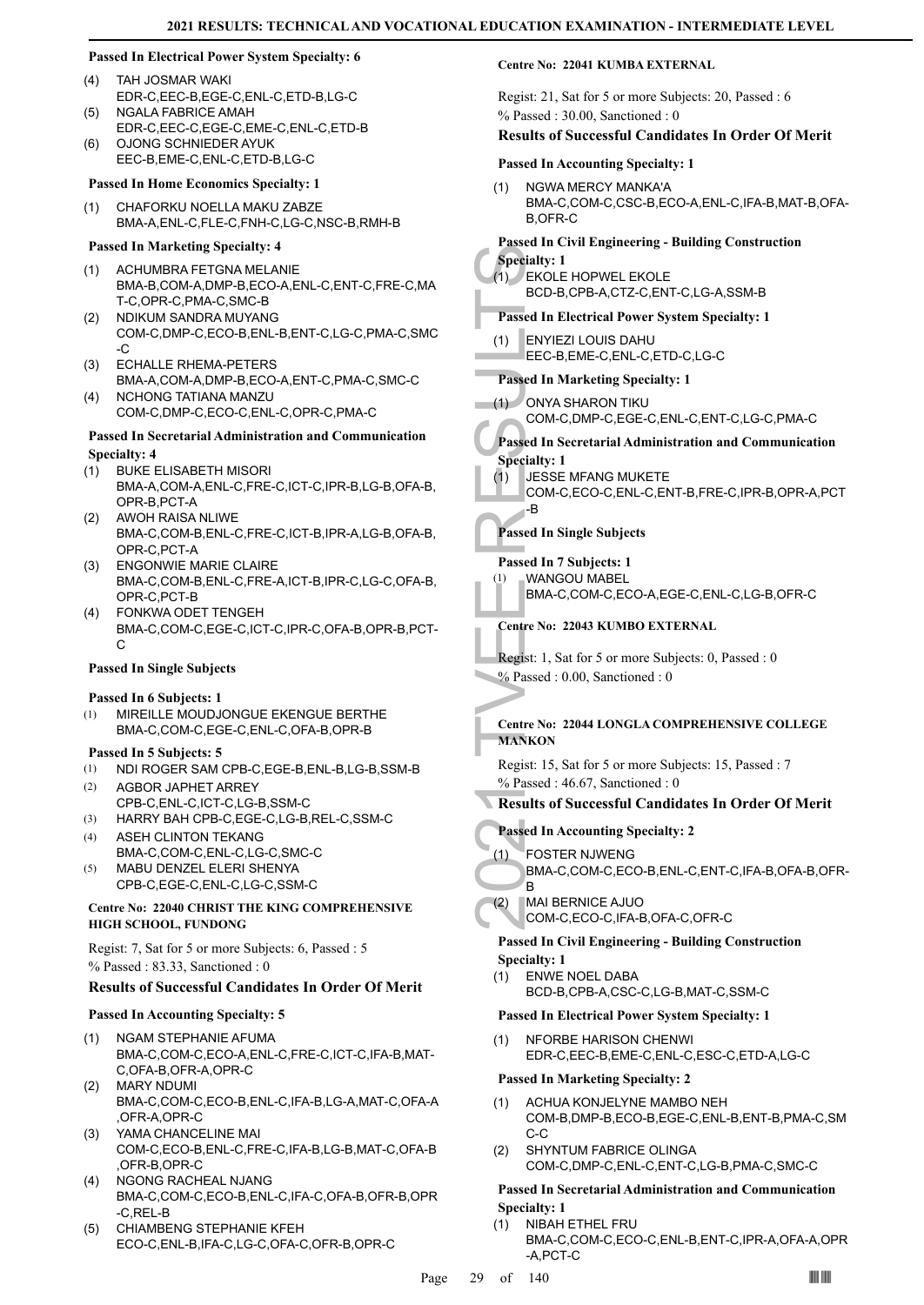#### **Centre No: 22045 LIMBE EXTERNAL**

Regist: 218, Sat for 5 or more Subjects: 196, Passed : 74 % Passed : 37.76, Sanctioned : 2

#### **Results of Successful Candidates In Order Of Merit**

#### **Passed In Accounting Specialty: 47**

- SAKANG RIGEL MESUMBE BMA-B,COM-C,ECO-A,ENL-B,ICT-B,IFA-A,MAT-C,OFA-B,OFR-B,OPR-A (1)
- NJIKANG ANNETTE KAMCHE BMA-B,COM-A,ECO-B,ENL-B,FRE-C,ICT-C,IFA-A,OFA-B,OFR-C,OPR-A (2)
- KUMBONG ERICA BEZING BMA-A,COM-C,ECO-B,EGE-B,ENL-B,ENT-C,IFA-B,MAT-C,OFA-B,OFR-B (3)
- EKAMBA BISABO CLAIRE-DANES NJANGE BMA-B,COM-B,ECO-B,ENL-C,IFA-A,MAT-C,OFA-B,OFR-B,OPR-A (4)
- ISAH ZILLIAN NDOUH BMA-B,COM-C,ECO-A,EGE-B,ENL-C,ENT-C,IFA-B,OFA-B,OFR-B (5)
- TAMALA GRACE NKENG BMA-B,COM-C,ECO-B,ENL-B,IFA-B,LG-C,MAT-C,OFA-B ,OFR-B (6)
- MOSONGO PLETKA ITOE MAKANE BMA-C,COM-B,ECO-B,ENL-B,FRE-C,ICT-C,IFA-B,OFA-B,OPR-B (7)
- OKIE GUILTA NYAMA BMA-B,COM-C,ECO-B,ENL-C,IFA-B,LG-B,MAT-C,OFA-B ,OFR-C (8)
- BIH VANESSIA KAH BMA-C,COM-C,ECO-C,EGE-C,ENL-C,IFA-B,MAT-C,OFA -B,OFR-C (9)
- WAKUNA NADINE DANIELLA BAHUKET (10) BMA-C,COM-B,ECO-C,ENL-C,IFA-B,LG-B,OFA-B,OPR-B
- (11) ENOW BAIYE KOUYAM ASSAN COM-B,ECO-C,ENL-C,ICT-C,IFA-B,OFA-B,OFR-B,OPR-B
- (12) SIKE EBENYE MANGA COM-B,ECO-C,ENL-B,FRE-C,IFA-B,MAT-C,OFR-B,OPR-B
- (13) AJILLO KINGSLEY NALEMU COM-B,ECO-A,ENL-C,ICT-C,IFA-B,MAT-C,OFA-C,OFR-B
- (14) KELLY RITA NJAH BMA-C,COM-C,ECO-B,EGE-B,ENT-C,FRE-C,IFA-B,OFA -C
- (15) LACKEUSSEU SONGUE DESMOND BMA-B,COM-C,ENL-C,FRE-C,ICT-C,IFA-B,OFR-C,OPR-B
- (16) CHA-AH ABONG MARION BMA-C,COM-C,ECO-C,ENL-C,IFA-B,LG-C,OFA-C,OFR-C
- (17) NJUMBE EWNICE MUKE COM-B,ECO-A,EGE-A,ENL-C,IFA-B,LG-A,OFR-C
- (18) MBOTIBUNG RACHAEL YENONYUIMBEH COM-B,ECO-B,ENL-C,IFA-C,LG-B,OFA-B,OPR-B (19) TEKWEH NADINE NDUM
- COM-B,ECO-B,ENL-C,IFA-A,OFA-C,OFR-B,OPR-C (20) AFAH ZOE LIONIE
- COM-C,ECO-C,ENL-B,IFA-B,OFA-C,OFR-C,OPR-C (21) VIYOFF ODETTE VIBAIN
- COM-B,ECO-C,ENL-C,IFA-C,LG-B,OFA-C,OPR-C (22) LYONGE MACSIM OWASU MUKETE
- BMA-C,COM-C,EGE-C,ENT-C,IFA-B,OFA-C,OFR-B (23) HUMAIDATOU DADAH MOHAMED
- COM-C,ECO-C,ENL-C,IFA-B,LG-C,OFA-C,OFR-C (24) NDOFOA GISCAT NCHAFUAN
- COM-C,ECO-B,ENL-C,FRE-C,OFA-C,OFR-C,OPR-C (25) NGEH SANDRA KEZONKINYINGONG
- BMA-C,COM-C,ECO-C,ENL-C,IFA-C,OFA-C,OFR-C EWOKOLO HEPSIBA ESINGILA (26)
- BMA-C,COM-C,ECO-C,ENL-C,ENT-C,IFA-C,OFA-C

(27) MOMO KENGNI LESLIE ECO-C,ENL-B,FRE-A,IFA-C,OFR-C,OPR-B

- (28) NGOME JADEL NDOBEGANG BMA-C,COM-C,IFA-A,OFA-B,OFR-C,OPR-C
- (29) MAWAMBA TALLA HELENE BMA-C,COM-C,IFA-B,MAT-C,OFR-B,OPR-B
- (30) AKAM VERGINE WUTOH COM-C,ECO-A,ENT-C,IFA-C,LG-B,OFA-C
- (31) AKAM SIDWAN ADONG COM-C,ECO-A,ENL-C,ENT-C,IFA-B,OFA-C
- (32) NJUME NGAMEKOME NEVILLE COM-C,ENL-C,ICT-C,IFA-B,OFR-C,OPR-A
- (33) MASAFI MANOELA ANJOUFUI
- BMA-C,COM-C,ECO-A,ENT-C,IFA-B,OFA-C (34) CHA MELINE MANTAB
- COM-C,ECO-B,ENL-C,IFA-C,OFA-C,OPR-B EGBER REGINA ENOW (35)
- BMA-C,COM-C,ECO-C,IFA-B,OFA-B,OFR-C (36) NJI NADESH TAMUAH
- COM-B,ECO-C,EGE-C,ENL-C,IFA-B,OFA-C TANGI DELMAS ASUBO (37)
- COM-C,ECO-C,ENL-C,IFA-C,OFA-B,OPR-C YUNGSI JARVIS NJOH (38)
- BMA-C,COM-C,ECO-C,EGE-B,IFA-C,OFA-C NDIVE ROSALINE ELOLO (39)
- BMA-C,COM-C,ECO-B,ENL-C,IFA-C,OFA-C
- TCHALDEAU FRANKLINE COM-C,ECO-C,IFA-C,OFA-C,OFR-C,OPR-C (40)
- (41) NGIH DONATUS ETIA
- COM-A,ECO-A,IFA-B,LG-A,OFA-B MBEKE RAYMOND FON  $(42)$
- COM-C,ECO-C,IFA-B,OFA-B,OPR-B
- (43) MANKAA NITIA COM-C,ECO-A,IFA-B,OFA-C,OFR-C
- BILOA ONANA ANGELE COM-C,IFA-C,OFA-B,OFR-C,OPR-C (44)
- WOUBA FORKU PIRE (45)
- ECO-C,ENL-C,LG-B,OFA-C,OFR-C
- (46) ASHU ELIJAH EREMIYE ADEKUNLE
- COM-C,ECO-C,ENL-C,IFA-C,OFA-C
- MILLY-EMBELE NASWAH COM-C,ENL-C,IFA-C,OFR-C,OPR-C (47)

### **Passed In Marketing Specialty: 13**

- BMA-C,<br>
(34) CHA ME<br>
COM-C,<br>
(36) HUNAC COM-B,<br>
(36) NJI NAC COM-B,<br>
(37) TANGI I COM-C,<br>
(38) NDIVE BMA-C,<br>
(39) NDIVE BMA-C,<br>
(39) NDIVE BMA-C,<br>
(40) TCHALL<br>
COM-C,<br>
(41) MGH D COM-C,<br>
(42) MANKA<br>
(44) BILOA (COM-C,<br>
(45 MAKOU FOKA STACY GABRIEL BMA-A,COM-B,DMP-C,ECO-A,ENL-C,ENT-C,FRE-C,MA T-C,OPR-A,PMA-B,SMC-C (1)
	- TANDAH NERCY NJI (2)
- COM-B,DMP-C,ECO-B,ENL-C,ENT-C,LG-B,PMA-B,SMC -B
- WAINDIM HONORINE ANIMBOM (3)
- COM-B,DMP-C,ECO-A,ENL-C,ENT-C,FRE-C,PMA-B,SM C-C
- GEMUA VAKENA COMFORT COM-C,DMP-C,ECO-A,EGE-B,ENL-C,ENT-C,PMA-C,SM C-C (4)
- ALAHMANDAH MELVIZ COM-C,DMP-C,ECO-B,ENL-C,ENT-B,OPR-B,PMA-C,SM C-C (5)
- TSOMAH FAVOUR MBEKU COM-B,DMP-C,ECO-C,ENL-C,ENT-C,OPR-C,PMA-B,SM C-B (6)
- TAWONG RUPHINA LEEYUYUY COM-B,DMP-C,ECO-B,ENT-B,LG-B,PMA-C,SMC-C (7)
- TCHECHUOA LECHE MARQUAIS COM-C,DMP-C,ECO-B,FRE-C,LG-B,PMA-C,SMC-C (8)
- MICHEAL TAMBE ASHU (9)
- COM-C,DMP-C,ECO-C,ENL-B,PMA-C,SMC-C (10) SAMBA FOMUM HOPE ATANGA
- DMP-C,ENL-C,ENT-C,PMA-C,SMC-C (11) HAPPINES ADE NGONGANG
- DMP-C,ENT-C,OPR-C,PMA-C,SMC-C (12) AGBOR HARRIS TELSON AKUM
- COM-C,DMP-C,ECO-C,ENT-C,PMA-C (13) NGUM SALOME DMP-C,ENL-C,OPR-C,PMA-C,SMC-C

# **Passed In Single Subjects**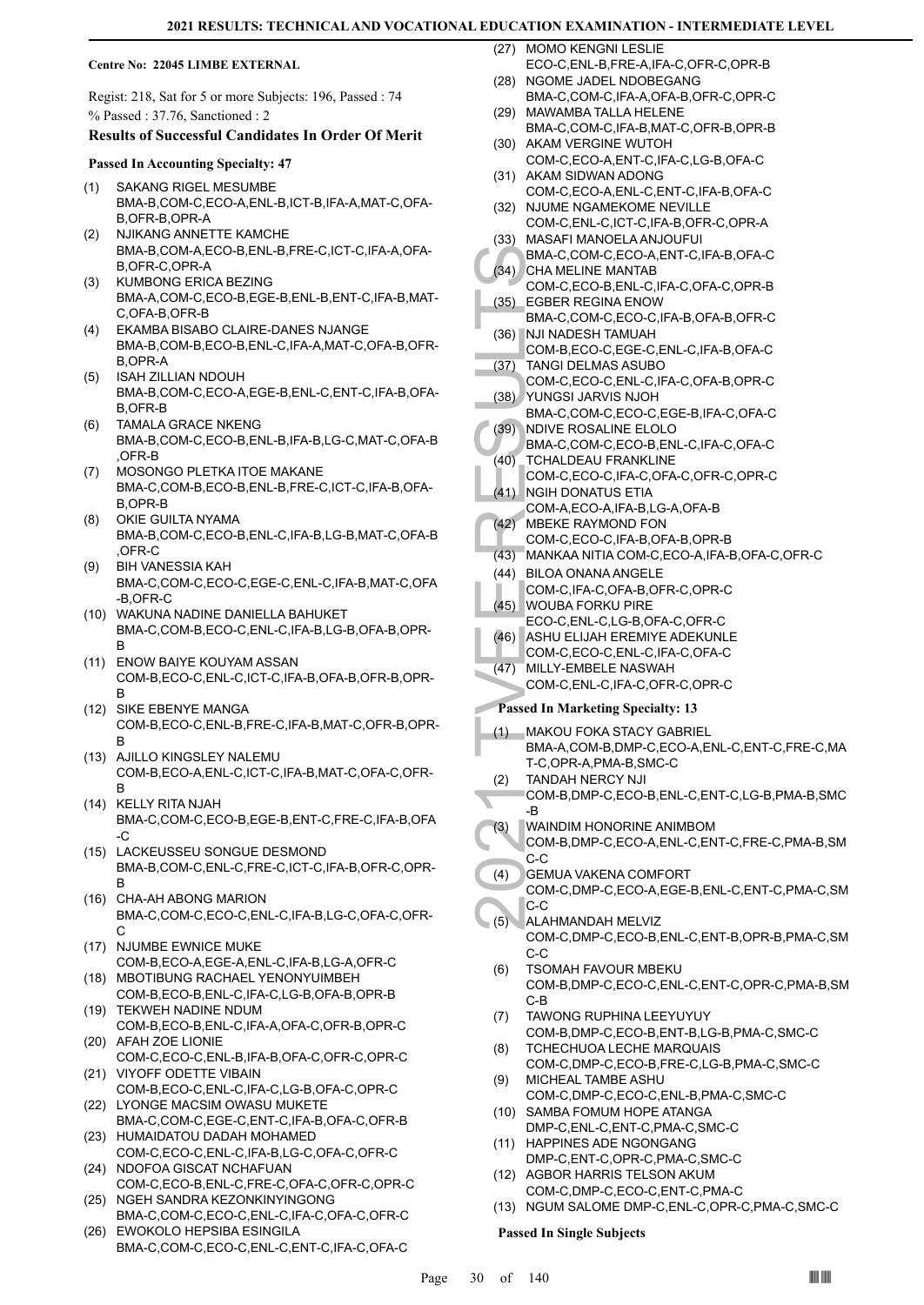# **Passed In Single Subjects**

#### **Passed In 7 Subjects: 1**

MONJOA ROSE LYWONJO BMA-C,COM-C,ECO-C,ENL-B,FRE-C,IFA-C,OPR-C (1)

### **Passed In 6 Subjects: 4**

- TASAH ZIDANE TAMBE COM-B,ECO-A,ENL-C,ENT-B,IFA-B,LG-A (1)
- ROY-NELSON MATUTE MARTIN COM-C,ENL-C,FRE-C,ICT-C,IFA-B,OPR-B (2)
- TATA MARYLYNE MEFEREH BMA-C,COM-B,ECO-C,ENL-C,IFA-C,OPR-C (3)
- JENETTE NAMONDO MBUA BMA-C,COM-C,ECO-C,ENT-C,IFA-B,LG-C (4)

#### **Passed In 5 Subjects: 9**

- ANDONG MARIE NOEL EBOUH (1)
- COM-C,ECO-A,EGE-B,ENL-C,OFA-C LEMBE CASSANDRA ROSY-SANSY (2)
- ENL-C,FRE-C,IFA-C,OFR-C,OPR-B
- FAVOUR KELECHI JUNIOR DIBIA COM-C,ECO-B,EGE-C,ENT-C,PMA-C (3)  $(4)$
- TUE NADINE NVEJUO COM-C,ECO-C,ENL-C,LG-B,OPR-C
- MBOKE MELY EPOSI COM-C,ECO-C,EGE-B,ENL-C,OFR-C (5)
- BRENDA AMUNDOM NJABOH BMA-C,COM-C,ECO-C,ENL-C,OFA-C (6)
- AZOH NICOL UNEH COM-C,ECO-C,ENL-C,IFA-C,OPR-C (7)
- OBASE MICLARY BEBEY COM-C,ECO-C,ENL-C,IFA-C,OPR-C (8)
- CLERITA ALLOTEY NKEHE COM-C,ECO-C,ENL-C,OFR-C,OPR-C (9)

#### **Centre No: 22046 MAMFE EXTERNAL**

Regist: 60, Sat for 5 or more Subjects: 57, Passed : 22 % Passed : 38.60, Sanctioned : 3

#### **Results of Successful Candidates In Order Of Merit**

#### **Passed In Accounting Specialty: 10**

- ESSA JOSEPHINE MATES BMA-B,COM-A,ECO-A,ENL-B,ENT-B,IFA-A,MAT-C,OFA-C,OFR-B,OPR-B (1)
- OROCK BENNOULLI AGBOR COM-C,ECO-A,ENL-C,ENT-B,IFA-B,MAT-C,OFA-B,OFR-C,OPR-B (2)
- ZOFUNYUI FAITH MENLILINE NCHUIFIH COM-B,ECO-A,ENL-C,FRE-C,LG-C,MAT-C,OFA-C,OFR-C,OPR-B (3)
- NDIP MELVIS AGBOR COM-B,ECO-A,ENL-C,FRE-C,IFA-B,MAT-C,OFA-B,OFR-C (4)
- NDEM GETRUDE ANJ0H COM-C,ECO-B,ENT-C,FRE-C,IFA-A,OFR-B,OPR-B (5)
- EKEM DIEUDONNE AGBOR COM-C,ECO-B,ENL-C,ENT-B,IFA-C,OFR-B,OPR-B (6)
- TANGWO SHABRILLE NTAR COM-B,ECO-B,ENL-C,IFA-C,OFR-C,OPR-B (7) (8) NDIP BLESSING ENOW
- COM-B,ECO-A,EGE-C,FRE-C,IFA-C,OFR-C ESSA BLESSING EJIA (9)
- COM-C,ECO-B,IFA-C,OFA-C,OFR-C (10) AKWI VANECIA TAMBA
- COM-C,ECO-B,FRE-C,OFA-C,OFR-C

#### **Passed In Carpentry and Joinery Specialty: 1**

TINGON DESMOND NCHENG CAR-B,CJD-C,ESC-C,ICT-C,JOI-B,LG-C,MAT-C (1)

#### **Passed In Civil Engineering - Building Construction Specialty: 6**

- NGWA ALENWI TAKU (1)
- BCD-A,CPB-B,ESC-C,FRE-B,MAT-C,SSM-B (2) ACHOR LLEWELLYN ACHOR
- BCD-C,CPB-B,CTZ-C,ENL-C,ICT-C,SSM-C TAMBI ALAIN AKWO (3)
- BCD-C,CPB-C,ENL-C,LG-C,MAT-C,SSM-C
- ETTA SHIRACK MBUA BCD-C,CPB-B,ESC-C,LG-C,SSM-C (4)
- NKWELLE PETER MBONGAYA (5)
- CPB-B,ESC-C,FRE-C,ICT-C,SSM-C NCHA VENGRAM EYONG (6)
- CPB-B,ENT-C,ESC-C,LG-C,SSM-C

#### **Passed In Secretarial Administration and Communication Specialty: 1**

ABIA MISHAEL ARRAH (1)

BMA-A,COM-C,ENL-C,ICT-C,IPR-C,MAT-C,OFA-C,OPR-B

### **Passed In Single Subjects**

**Passed In 8 Subjects: 1**

- LUM PATIENCE CHUMBON (1)
- BMA-C,COM-C,ECO-C,ENL-B,ICT-C,MAT-C,OFA-C,OFR -C

# **Passed In 5 Subjects: 3**

#### EBOT CLINTON OBEN  $(1)$

- COM-B,ECO-C,ENL-C,FRE-C,OFR-C
- MOHAMADOU HAMSATOU  $(2)$ 
	- COM-C,ENL-C,FRE-B,MAT-C,OFR-C
	- (3) ABA FELIX AWA COM-C,ECO-C,ENT-C,OFR-C,OPR-B

# **Centre No: 22051 NATIONAL COMPREHENSIVE HIGH SCHOOL LIMBE**

Regist: 106, Sat for 5 or more Subjects: 106, Passed : 71  $%$  Passed : 66.98, Sanctioned : 0

#### **Results of Successful Candidates In Order Of Merit**

# **Passed In Accounting Specialty: 46**

- CHE STEACY NDOM (1)
- BMA-A,COM-A,ECO-A,ENL-A,FRE-C,IFA-A,LG-A,MAT-B ,OFA-A,OFR-A,OPR-B
- MBOH KELEBRIGHT KOH (2)
- BMA-A,COM-A,ECO-A,ENL-C,IFA-A,LG-B,MAT-C,OFA-A ,OFR-C,OPR-B
- SHALAIN CHIFOUA NTUCHU BMA-A,COM-B,ECO-B,ENL-B,IFA-B,LG-B,MAT-C,OFA-A ,OFR-C,OPR-C (3)
- BMA-A, B<br>
Passed In Si<br>
(1) LUM PA<br>
BMA-C, C<br>
C<br>
Passed In 5 S<br>
EBOT C<br>
COM-B, C<br>
(2) EBOT C<br>
COM-B, MOHAM<br>
COM-C, ABA FE<br>
Centre No: 2<br>
SCHOOL LIN<br>
Regist: 106, 1<br>
% Passed : 6<br>
Regist: 106, 1<br>
% Passed : 6<br>
Results of S<br> EFFIM FAVOUR ONOH NSE BMA-A,COM-C,ECO-B,EGE-C,ENL-C,IFA-B,LG-A,MAT-(4)
	- C,OFA-A,OFR-B ENI TRINA NGO (5)
	- BMA-A,COM-C,ECO-A,ENL-B,ENT-C,IFA-B,LG-B,MAT-C ,OFA-B,OFR-B
	- FOLIFACK NKENGAFACK HARRY-BLAKE (6)
	- BMA-B,COM-C,ECO-B,EGE-B,ENL-C,IFA-C,MAT-C,OFA -B,OFR-C,OPR-A
- PONG DILAND CHEMBONUI BMA-B,COM-B,ECO-B,EGE-C,ENL-C,ENT-B,IFA-C,MAT-(7)
- C,OFA-B,OFR-C EBOT RACHEL ANDIN BMA-A,COM-A,ECO-A,ENL-A,IFA-A,LG-B,MAT-C,OFA-A ,OFR-B (8)
- TIENTCHEN TCHANI EMMA BMA-A,COM-B,ECO-B,ENL-B,IFA-A,LG-B,MAT-B,OFA-A, OFR-B (9)
- (10) NABUIN WENDY TIM BMA-C,COM-C,ECO-A,ENL-A,IFA-A,LG-C,MAT-C,OFA-A ,OFR-B
- (11) NDIP BELVIS NJOCK BMA-A,COM-B,ECO-B,ENL-B,ENT-C,IFA-B,MAT-C,OFA-A,OFR-C
- (12) AMBE MARVEL NCHANG BMA-C,COM-B,ECO-B,ENL-C,IFA-B,LG-B,OFA-B,OFR-B ,OPR-B
- (13) NGEH PRECIOUS PAULINE ANYONG BMA-B,COM-A,ECO-B,EGE-B,ENL-C,IFA-B,LG-C,MAT-C ,OFA-B
- (14) TADOH MARTIN STEVE

BMA-C,COM-C,ECO-A,ENL-C,FRE-C,IFA-B,OFA-A,OFR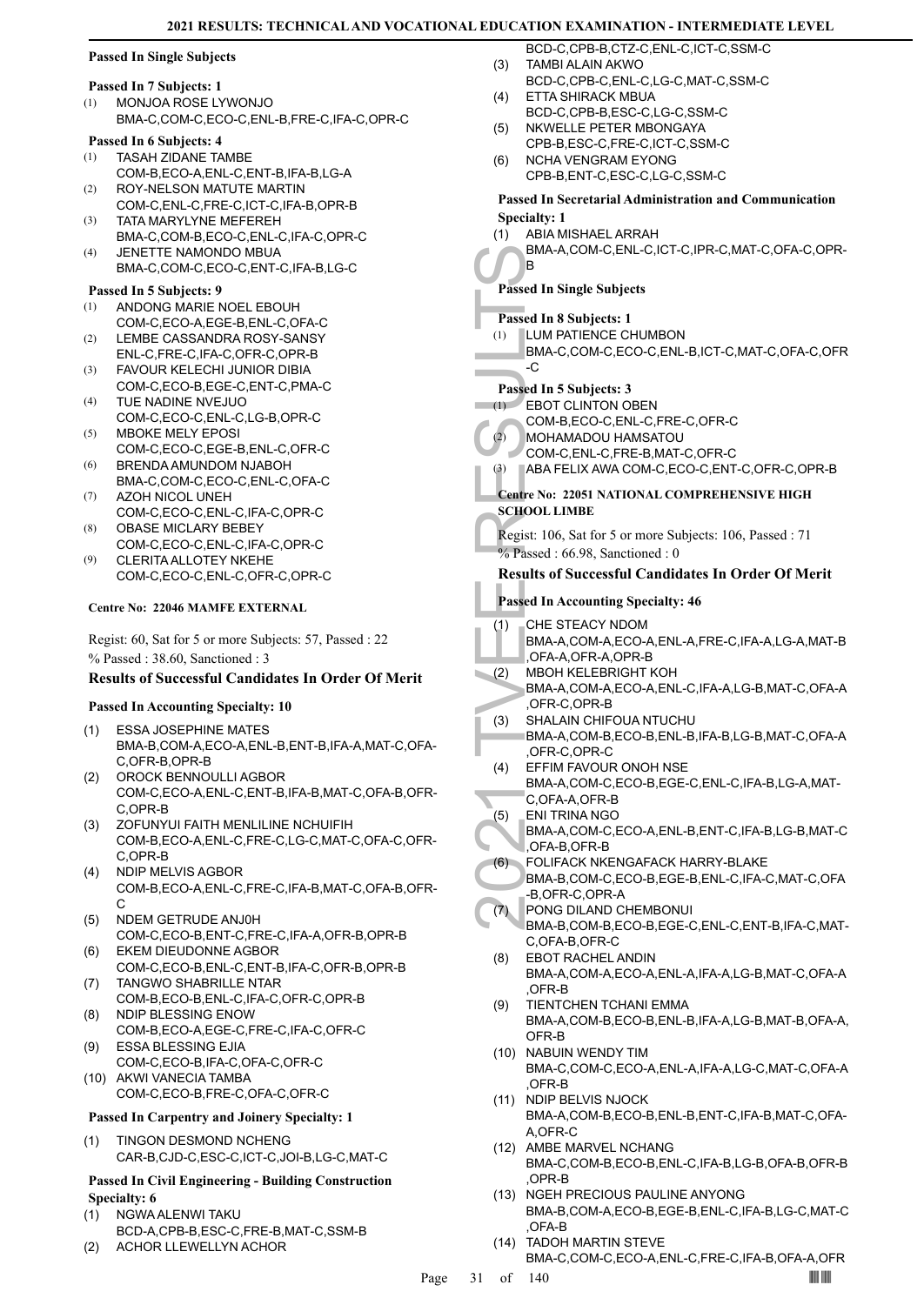#### **Passed In Accounting Specialty: 46**

-C,OPR-B

- (15) TSE ROMARIC NJI BMA-B,COM-C,ECO-B,EGE-C,ENL-C,ENT-C,IFA-B,OFA-B,OFR-C
- EFUA SATURIN ABIA (16) BMA-B,COM-C,ECO-B,EGE-C,ENL-B,ENT-C,IFA-C,OFA-B,OFR-C
- (17) ARREY ASHLEY FAVOUR BOKEM BMA-B,COM-C,ECO-B,ENL-C,IFA-C,LG-C,MAT-C,OFA-B ,OFR-C
- (18) AMADO YANICK NDADEN BMA-B,COM-B,ECO-A,ENL-C,IFA-A,LG-B,OFA-A,OFR-B YELAND AYUVEA (19)
- BMA-B,COM-C,ECO-A,ENL-C,IFA-B,LG-B,OFA-B,OFR-C (20) NFOR SOLANGE GIFT NYAH
- BMA-C,COM-B,ECO-A,ENL-C,IFA-B,LG-B,OFA-C,OPR- $\mathcal{C}$
- FUHKUM MIREILLE WAINGWOH (21) BMA-C,COM-C,ECO-A,ENL-C,IFA-B,LG-C,OFA-B,OFR-C
- (22) TITO VICKYBELL BIH BMA-C,COM-C,ENL-C,IFA-A,LG-C,MAT-C,OFA-A,OFR-C
- (23) MIYANG DONAJUCO AMOH COM-C,ECO-B,ENL-B,ENT-C,IFA-B,OFA-C,OFR-B,OPR-C
- (24) SOPHIE MATOKO NKONYUI BMA-C,COM-C,ECO-B,ENL-C,IFA-B,MAT-C,OFA-B,OFR -B
- (25) MUNAGAY GAYGUELEODAI GAELLE BMA-B,COM-C,ENL-C,FRE-C,IFA-B,MAT-C,OFA-B,OFR-C
- (26) TCHENGANG MC-DARRENE BIAKA'A BMA-C,COM-C,ECO-C,ENL-C,IFA-B,MAT-C,OFA-B,OPR  $-C$
- TATA SHELLA IJANG BMA-C,COM-C,ECO-B,ENL-C,IFA-C,LG-C,OFA-C,OFR-C (27)
- EGBE MARVIEVE TABE (28) BMA-C,COM-C,ECO-C,ENL-C,IFA-C,LG-C,OFA-C,OFR-C
- MBONUH MARY SHARON LIMEN BMA-C,COM-C,ECO-C,ENL-C,ENT-C,IFA-C,OFA-C,OPR -C (29)
- (30) ETIA PRECIOUS MBONG BMA-A,COM-C,ECO-A,ENL-B,IFA-B,MAT-B,OFA-B
- (31) NZELLE BETDWIN EJELLE BMA-B,COM-B,ECO-A,ENL-B,IFA-C,MAT-C,OFA-B
- TAKEM ANNA NOELLA TAMBI (32) COM-B,ECO-B,ENL-B,IFA-B,LG-B,OFA-B,OFR-C
- (33) NKWENTI MIRANDA AKWA BMA-C,COM-C,ENL-B,ENT-C,IFA-C,OFA-C,OFR-C (34) MICHAEL ETTA NDIVE
- BMA-C,COM-C,ECO-B,EGE-C,ENL-C,IFA-C,OFA-C (35) NENGE MARVET NDONWIE
- COM-A,ECO-A,EGE-B,ENL-C,IFA-B,OFA-B (36) TAMBE MARCEL AGBOR
- COM-A,ECO-B,ENL-B,IFA-B,OFA-B,OPR-C (37) MARTINA ASUKWO NTEKIM
- COM-C,ECO-C,IFA-B,MAT-C,OFA-B,OFR-C (38) DNAIELLA BRYANA BINWIE
- COM-C,ECO-C,ENL-C,IFA-B,LG-C,OFA-C (39) EDEM MANFRED OSANG
- BMA-C,COM-C,ENL-B,MAT-C,OFA-C,OFR-C FUNG EBUA LINNETE (40)
- COM-C,ECO-C,ENL-C,IFA-C,OFA-C,OPR-C (41) HERBERTIN NGOWO EYUM
- COM-C,ECO-B,IFA-B,OFA-C,OPR-C (42) NDANENG THELMA ANNE
- COM-C,ENL-C,IFA-C,MAT-C,OFA-B
- (43) ABBA SERGIO AKE COM-C,ECO-C,IFA-C,LG-B,OFA-C BEKUNDI JUDITH MBONJO (44)
- COM-C,ENL-C,IFA-C,OFA-C,OPR-B TAAH LARICIA AKOM (45)
- ECO-C,ENL-C,IFA-B,OFA-C,OPR-C (46) FORBIT YVETTE ATAM
- 

# **Passed In Marketing Specialty: 20**

EMAMBO EHOBA NICE-BRANDY (1)

ENL-C,IFA-C,OFA-C,OFR-C,OPR-C

- BMA-B,COM-B,DMP-C,ECO-A,EGE-A,ENL-A,ENT-B,MA T-C,PMA-B,SMC-B
- AYUK PRECIOUS OJONG BMA-B,COM-B,DMP-B,ECO-B,ENL-B,ENT-B,PMA-C,SM C-B (2)
- ASHU AJEY CATHERINE COM-C,DMP-C,ECO-B,ENL-C,ENT-C,LG-C,PMA-C,SMC -C (3)
- ACHUNJONG ROLLINS TAZANU (4)
- BMA-C,COM-C,DMP-C,ECO-C,ENL-C,ENT-C,PMA-C,S MC-C
- ANGAWAH BRITNEY ANYA (5)
- BMA-C,COM-C,DMP-C,ECO-A,ENL-C,ENT-C,PMA-C NUTENYUI SANDRA SONIA (6)
- COM-C,DMP-B,ECO-C,ENL-C,MAT-C,PMA-B,SMC-C AWOH SHAWN-COLLINS ARUNG (7)
- COM-C,DMP-B,ECO-C,EGE-C,ENL-C,PMA-C,SMC-C ABIT BRANDON ASHU (8)
- BMA-C,COM-C,DMP-B,ECO-C,ENL-C,ENT-C,PMA-C FOMBI GLENNID ENI (9)
- BMA-C,COM-C,ENL-C,ENT-C,LG-B,PMA-C,SMC-C FOGWE JENIFER IYANG (10)
- MC-C<br>
(5) MMA-C,<br>
MC-C<br>
(6) MUTEN<br>
COM-C,<br>
(7) COM-C,<br>
(8) ABIT BF<br>
BMA-C,<br>
(9) FOMBI<br>
BMA-C,<br>
(9) FOMBI<br>
BMA-C,<br>
(10) FOGWE<br>
COM-C,<br>
(11) OKWEN<br>
COM-C,<br>
(12) TIAMAF<br>
COM-C,<br>
(12) TIAMAF<br>
COM-C,<br>
(13) BEKOH<br>
COM-C,<br>
(15) N COM-C,DMP-C,ECO-C,EGE-C,ENT-C,PMA-C,SMC-C (11) OKWEN RAISSA TEH
	- DMP-C,ECO-C,ENL-C,ENT-C,LG-C,PMA-C,SMC-C
	- TIAMAH TEMBOH ALBERTINE (12)
	- COM-B,DMP-C,ECO-A,EGE-C,PMA-C,SMC-C
	- BEKOH MABEL NGOCHIA COM-C,DMP-C,ENL-B,ENT-C,PMA-C,SMC-C  $(13)$
	- (14) NKENGBEZA JOB NGOASONG COM-C,DMP-C,ECO-C,ENT-C,PMA-C,SMC-C
	- (15) NJAWASAWAKO SOPHIE ETEKE COM-C,DMP-C,ECO-C,ENL-C,ENT-C,PMA-C
	- ELANGE OLIVIERE AYUK (16) COM-C,DMP-C,ECO-C,ENT-C,PMA-C,SMC-C
- (17) ACHUO DOUDU ENEKE
- COM-C,DMP-C,ENT-B,LG-B,SMC-C
- TALITHA AGBOR ACHALLE (18) COM-C,DMP-C,ENL-C,PMA-C,SMC-C
- BATE DOBGIMA CLEMENT NJANG (19)
- DMP-C,ENL-C,LG-C,PMA-C,SMC-C
- (20) CHONGSI CYNTHIA BIH BMA-C,COM-C,ENL-C,PMA-C,SMC-C
- **Passed In Single Subjects**
- **Passed In 7 Subjects: 1**
- MULU DIEUDONNE BUO AWANDA (1)
	- COM-C,ECO-C,EGE-C,ENL-C,FRE-C,OFA-C,OPR-C

#### **Passed In 6 Subjects: 2**

- PAUL RUITNA LYONGA MAFANY (1)
	- BMA-C,COM-B,ECO-B,ENT-C,MAT-C,OFA-C
- AKEMBOM JOVITA VUGAH COM-C,ECO-C,ENL-C,ENT-C,OFA-B,OPR-C (2)

# **Passed In 5 Subjects: 2**

- KELVIN CHRIS MBUFUNG UBA BMA-C,COM-C,ENL-C,LG-C,OFR-C (1)
- FAVOUR ESANJE ATAKUNG (2)
	- COM-C,ECO-C,ENL-C,LG-C,OFA-C

#### **Centre No: 22053 NKAMBE EXTERNAL**

Regist: 52, Sat for 5 or more Subjects: 50, Passed : 29 % Passed : 58.00, Sanctioned : 0

#### **Results of Successful Candidates In Order Of Merit**

#### **Passed In Accounting Specialty: 5**

- TAWONG SIDOINE NKOPSI BMA-B,COM-A,ECO-A,EGE-A,ENL-B,FRE-C,IFA-B,LG-B ,MAT-C,OFA-A,OFR-B (1)
- NYAMNSAI VERA BERINYU BMA-B,COM-A,ECO-B,EGE-A,ENL-B,FRE-C,IFA-A,LG-B (2)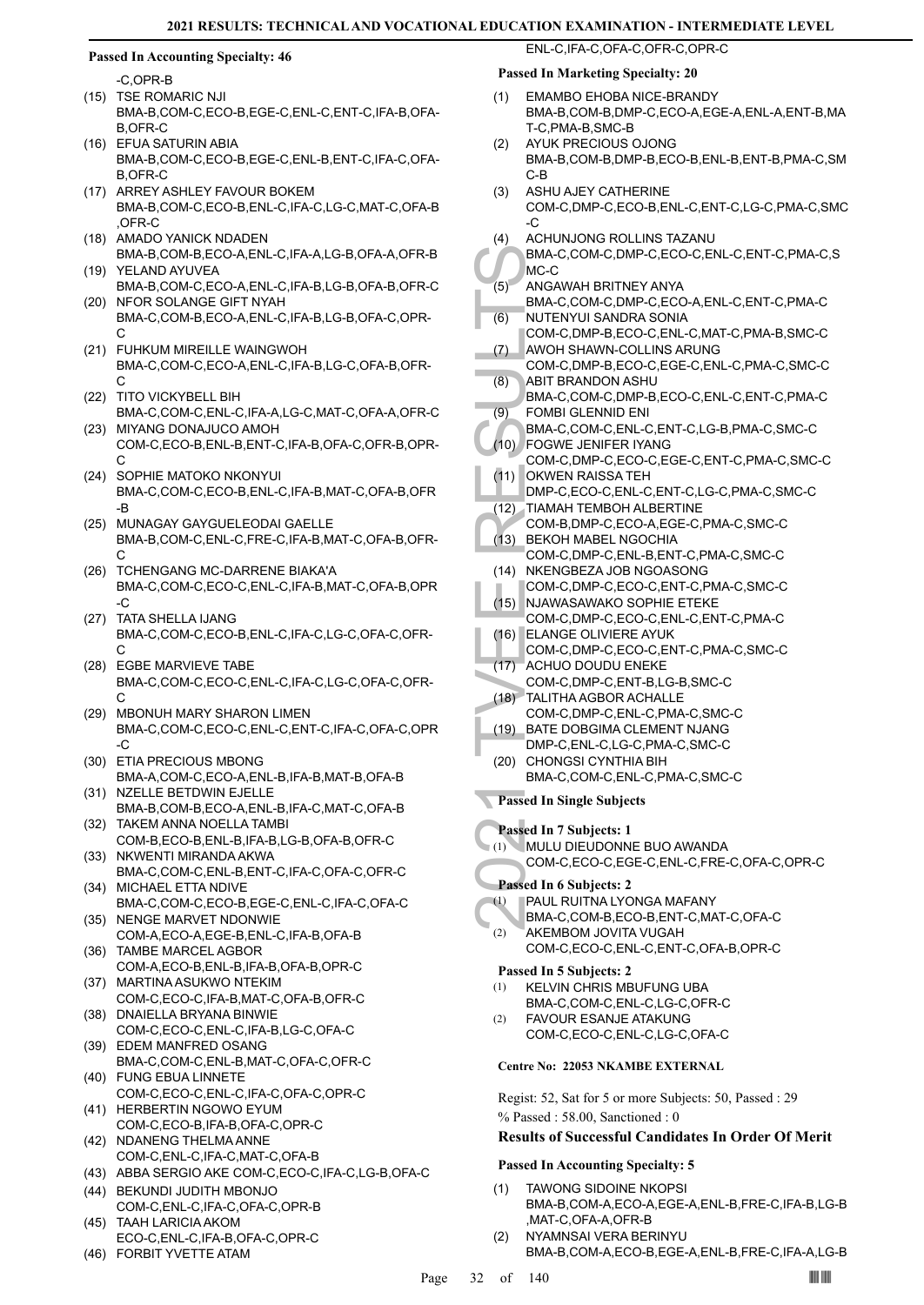#### **Passed In Accounting Specialty: 5**

,MAT-C,OFA-A,OFR-C

- NYUKONGBI KILIAN NFOR BMA-B,ECO-C,IFA-B,LG-C,MAT-C,OFA-B,OFR-B (3) NGALA BRANDOM TANTO (4)
- BMA-B,COM-C,CSC-C,LG-B,MAT-C,OFA-B,OFR-C TANKO PHEBE NKAPYI (5)
- COM-C,EGE-C,ENL-C,LG-C,OFA-C,OFR-C

#### **Passed In Carpentry and Joinery Specialty: 2**

- (1) HABILU MUSA CAR-B,CJD-C,EGE-B,LG-B,MAT-C
- NJINGTI FRETZ NFORMI CAR-B,CJD-C,EGE-B,JOI-C,LG-C (2)

#### **Passed In Civil Engineering - Building Construction Specialty: 7**

- TANKO LEONARD NGINYU BCD-B,CPB-B,EGE-A,ENL-C,ESC-C,LG-B,MAT-C,SSM- $\mathcal{C}$ (1)
- WEYI LEOTOSE TANKO BCD-B,CPB-B,CSC-C,CTZ-C,EGE-B,ENL-C,ESC-C,LG-A (2)
- TANGONG EMMANUEL YUSINYU BCD-C,CPB-B,CSC-C,EGE-C,ENL-C,LG-B,SSM-C (3)
- NDZELEN CEDRICK DINNYUY BCD-A,CPB-A,EGE-C,ENL-C,ICT-C,SSM-B (4)
- NJI DESMOND NJENGTI BCD-B,CPB-B,EGE-C,ENL-C,ESC-C,SSM-B (5)
- NDI MARK NGANYU CPB-C,EGE-C,ESC-C,LG-B,MAT-C,SSM-C (6)
- NFORNYU BETRAND JIMBFU BCD-C,CPB-C,EGE-C,ENL-C,LG-C,SSM-C (7)

#### **Passed In Electrical Power System Specialty: 3**

- ADA BISMARK KWEBE EDR-C,EEC-A,EGE-B,EME-A,ENL-C,ESC-C,ETD-A,FRE -C,MAT-A (1)
- NSAHNYUY ALOYSIUS RYAN JR. SIKEM EDR-C,EEC-B,EME-B,ENL-A,ESC-C,ETD-B,ICT-B,LG-B, REL-C (2)
- BANTAR NOEL TATA EDR-C,EEC-C,EME-C,ENL-C,ETD-C,LG-C (3)

#### **Passed In Home Economics Specialty: 5**

- NFOR ABIGAIL NFONJIE EGE-B,ENL-C,ENT-C,FLE-B,FNH-A,LG-C,NSC-A,RMH-A (1)
- TAKWAH MIRACLE BERINYU BMA-C,EGE-C,ENT-C,FLE-A,FNH-A,LG-C,NSC-B,RMH-A (2)
- KOKO BERTILLA NJEBU ENL-C,ENT-C,FLE-B,FNH-B,ICT-C,NSC-B,QHS-C,RMH-A (3)
- NTEMBE DEARDRIL MBONG EGE-A,ENL-B,FLE-B,FNH-A,LG-B,NSC-A,RMH-A (4)
- AMANGEH THECLE NTALLA FLE-B,FNH-A,LG-C,NSC-B,RMH-B (5)

#### **Passed In Marketing Specialty: 3**

- NFOR CLIFORD NDZI COM-C,DMP-C,ECO-C,EGE-C,PMA-C,SMC-C (1)
- SERGEO SENGE NFORMI COM-C,DMP-B,ENT-C,PMA-C,SMC-C (2)
- DASHI HERBERT TARDZENYUY COM-C,DMP-B,ENT-C,PMA-C,SMC-C (3)

#### **Passed In Secretarial Administration and Communication Specialty: 4**

- YEMBE GHISLAIN MBUNWE (1)
- COM-C,EGE-B,ENL-B,FRE-B,IPR-B,LG-A,OPR-A,PCT-B IDRIS DUDU BARI (2)
- COM-C,ENL-C,IPR-C,OFA-C,OPR-B,PCT-C ABE EDELINE BONGNYISI (3)
- COM-C,ENL-C,IPR-C,OPR-A,PCT-C
- NGALA BLANDINE COM-C,EGE-C,OFA-C,OPR-B,PCT-C (4)

#### **Centre No: 22054 OMBE EXTERNAL**

Regist: 36, Sat for 5 or more Subjects: 35, Passed : 6 % Passed : 17.14, Sanctioned : 0

#### **Results of Successful Candidates In Order Of Merit**

#### **Passed In Automobile Repair Mechanics Specialty: 3**

- KEDZE DAMIAN CHU EET-A,ENT-C,ESC-C,ICT-C,LG-B,MAT-C,MDR-B,MTE-B ,MTW-B (1)
- KEDZE DERICK NGONG (2)

EET-B,ENT-C,ESC-C,ICT-C,LG-B,MAT-C,MDR-C,MTE-B ,MTW-B

# (3) NEYE BRICSAN EET-B,ENL-C,MDR-B,MTE-C,MTW-C

#### **Passed In Electrical Power System Specialty: 1**

NKEH DONABEH NGALA EEC-B,EME-B,ESC-C,ETD-B,MAT-C (1)

# **Passed In Home Economics Specialty: 1**

BIH JOSEPHINE KUH (1)

ENL-A,ENT-B,FLE-A,FNH-B,NSC-B,RMH-B

- **Passed In Single Subjects**
- 
- **Passed In 5 Subjects: 1** (1) CHU BLAISE CHU CPB-C,CTZ-C,ENL-C,LG-B,SSM-B

# **Centre No: 22055 PROGRESSIVE COMPREHENSIVE HIGH SCHOOL BAMENDA**

Regist: 91, Sat for 5 or more Subjects: 91, Passed : 85 % Passed : 93.41, Sanctioned : 0

#### **Results of Successful Candidates In Order Of Merit**

#### **Passed In Accounting Specialty: 36**

- MBAH RAHHAM NEHWUNG-UH (1)
- BMA-A,COM-A,ECO-A,ENL-A,ENT-B,FRE-C,ICT-A,IFA-A ,MAT-A,OFA-A,OFR-A
- TATUNG MERVEILLE NYONG BMA-A,COM-A,ECO-A,ENL-A,ENT-A,FRE-B,ICT-A,IFA-A ,MAT-C,OFA-A,OFR-A  $(2)$
- EET-B, E<br>
(3) NEYE B<br>
Passed In El<br>
(1) NKEH C<br>
EEC-B, I<br>
Passed In H(1) BIH JOS<br>
ENL-A, E<br>
ENL-A, E<br>
ENL-A, Passed In Si<br>
CHU BL<br>
Centre No: 22<br>
SCHOOL BA<br>
Regist: 91, S, % Passed : 92<br>
Regist: 91, S, % Passed In Ac<br>
(1) AKICHOU LIZETTE TITA BMA-A,COM-B,ECO-A,EGE-A,ENL-A,ENT-C,FRE-C,IFA-A,MAT-C,OFA-A,OFR-A (3)
	- FORBU MARC-DELVIN ATUNGANG (4)
	- BMA-A,COM-A,ECO-A,ENL-B,ENT-C,ICT-A,IFA-A,MAT-A ,OFA-A,OFR-A
- KAM BILYAMIN KPWA (5)
- BMA-A,COM-A,ECO-A,ENL-B,ENT-C,IFA-A,LG-B,MAT-C ,OFA-A,OFR-A
- MANKA MELANI KISOB BMA-A,COM-C,ECO-A,EGE-A,ENL-B,ENT-C,IFA-A,MAT-C,OFA-A,OFR-A (6)
- NYAH ROSEL NYVI (7)
	- BMA-B,COM-A,ECO-A,ENL-B,ENT-C,IFA-A,LG-A,MAT-C ,OFA-B,OFR-B
- PENN PRECIOUS FRU BMA-A,COM-B,ECO-A,ENL-B,ENT-C,IFA-A,LG-C,MAT-C ,OFA-A,OFR-A (8)
- MANKA KELLICIA AMBE BMA-B,COM-B,ECO-A,ENL-C,ENT-C,ICT-B,IFA-A,MAT-C,OFA-A,OFR-A (9)
- (10) DJON DERICK NGEA BMA-A,COM-B,ECO-C,ENL-B,ENT-C,ICT-A,IFA-C,MAT-C,OFA-A,OFR-A
- (11) LONGCHI PRIDY BMA-C,COM-B,ECO-B,ENL-C,ENT-C,IFA-A,LG-B,MAT-C ,OFA-B,OFR-A
- GASHU SANDRA SWIRRI (12) BMA-B,COM-B,ECO-B,ENL-B,ENT-C,IFA-B,MAT-C,OFA-B,OFR-A,REL-C
- (13) ACHU MAH MARION BMA-B,COM-C,ECO-B,ENL-A,ENT-C,ICT-B,IFA-B,MAT-C,OFA-B,OFR-C
- (14) AKONGNWI MAMBO MIREILLE NCHE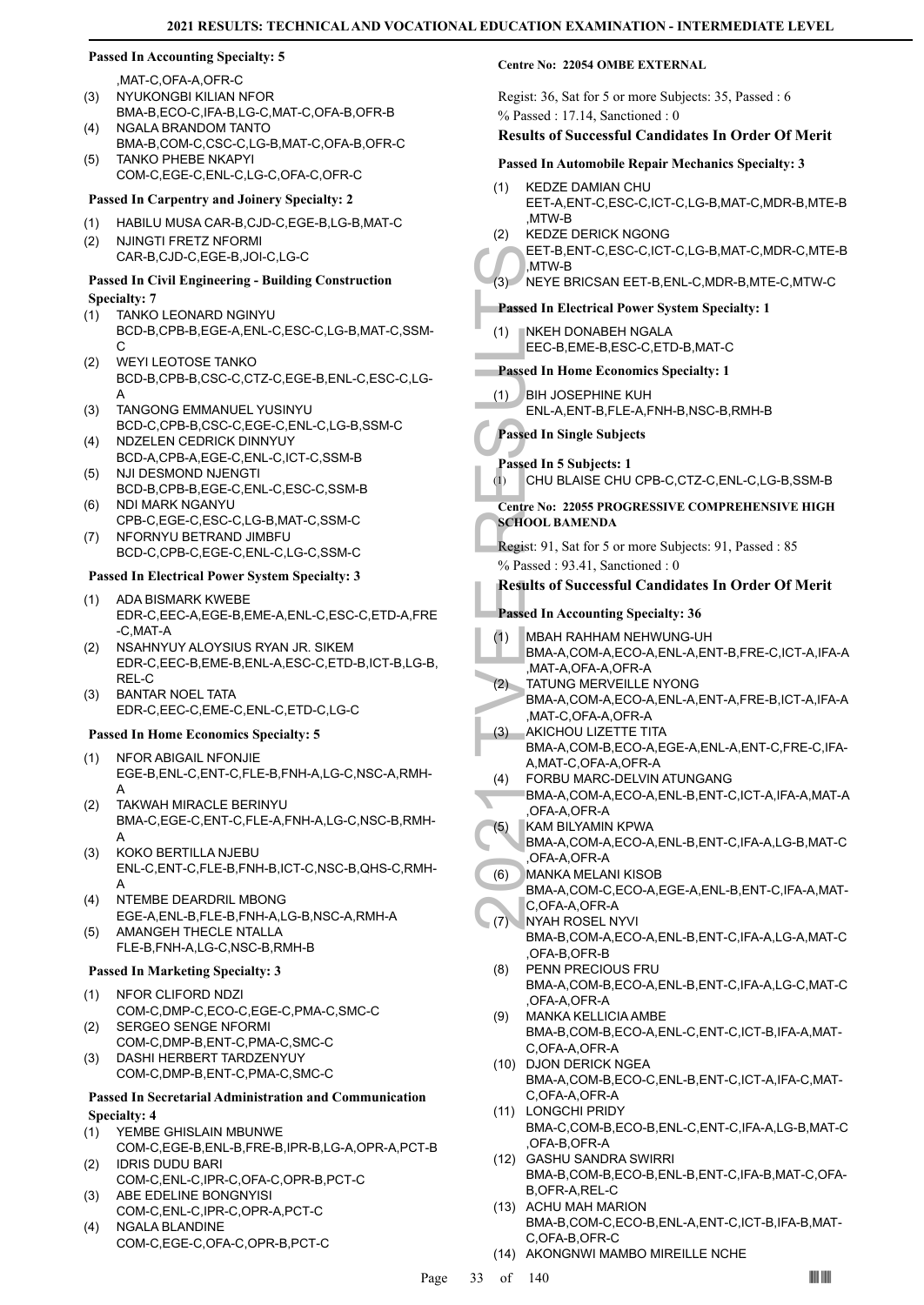#### **Passed In Accounting Specialty: 36**

BMA-C,COM-C,ECO-A,EGE-B,ENL-B,ENT-C,IFA-B,MAT-C,OFA-B,OFR-B

- (15) BEMIEH BENIS COM-B,ECO-C,ENL-B,ENT-B,FRE-C,ICT-A,IFA-C,MAT-C,OFA-B,OFR-B
- (16) NEBA SESSLER SIRRI BENGERO BMA-C,COM-C,ECO-A,EGE-B,ENL-C,ENT-C,IFA-B,MAT-C,OFA-B,OFR-B
- (17) ANEMBOM LUIZA ABONGEH BMA-C,COM-C,ECO-C,EGE-B,ENL-B,ENT-C,IFA-B,MAT-C,OFA-B,OFR-B
- (18) MBANWI QUIRRINA GUH BMA-C,COM-C,ECO-C,ENL-B,ENT-C,ICT-C,IFA-B,MAT-C,OFA-B,OFR-B
- (19) ANYANGWE LAWRENTINE ASANMBA BMA-C,COM-C,ECO-C,ENL-B,ENT-C,ICT-C,IFA-B,MAT-C,OFA-C,OFR-B
- EZIENGWO SHARIS AMY MBU (20) COM-B,ECO-B,ENL-B,ENT-B,ICT-C,IFA-C,MAT-C,OFA-B ,OFR-C
- (21) KIMENG-MARK ANKINI-MBOM BMA-B,COM-B,ECO-B,ENL-C,ENT-C,ICT-C,IFA-B,MAT-C,OFR-B
- (22) LUM BRYLINE ASEH COM-C,ECO-B,ENL-C,ENT-C,IFA-B,LG-C,MAT-C,OFA-B ,OFR-B
- FONCHA AKAMA BLAISE (23) COM-B,ECO-B,ENL-C,ENT-B,IFA-B,LG-C,OFA-B,OFR-A
- (24) DJOKEKANG GODWILL MENOME COM-C,ECO-C,ENL-C,ENT-C,ICT-C,IFA-B,OFA-A,OFR-B
- (25) FRU NEBA CHE BMA-B,COM-C,ECO-C,ENL-B,IFA-B,OFA-C,OFR-B (26) LUM PRECIOUS CHEY
- COM-B,ECO-B,ENL-C,ENT-C,IFA-C,OFA-C,OFR-B (27) MBAMU RIKIN - REWARD MUETHENU
- COM-C,ENL-C,ENT-C,ICT-C,IFA-C,OFA-B,OFR-B (28) ANDOH PRUDENCE WACHA
- COM-C,ECO-C,ENL-C,IFA-C,LG-B,OFA-C,OFR-B (29) MBANG MARIETTE LAHKE
- COM-C,ENL-C,ICT-C,IFA-B,OFA-C,OFR-B (30) LENDZEMO BELTINE NYUYFONI
- COM-C,ENL-B,ENT-C,IFA-C,OFA-C,OFR-B (31) KIKA MUNINATU FARNDZEM
- COM-C,ECO-C,EGE-C,IFA-C,OFA-C,OFR-C (32) NWAMENE MARIANE TSDOWN
- COM-C,ENL-C,ENT-C,FRE-C,OFA-C,OFR-C (33) MARCS WELL FURNUY
- ENL-C,ICT-C,IFA-C,OFA-B,OFR-B (34) KWASSENWI CINTHIA BAMUH
- COM-C,ENL-B,ENT-C,IFA-C,OFR-C (35) ANIM ELLORA WEFON
- COM-C,ECO-C,IFA-C,OFA-C,OFR-B (36) BIH PRUDENCIA NAZEH
- ENL-C,IFA-C,LG-C,OFA-C,OFR-C

# **Passed In Marketing Specialty: 41**

- JOEL KILTON ADAM BMA-A,COM-A,DMP-B,ECO-A,ENL-B,ENT-B,LG-A,MAT-C,PMA-A,SMC-A (1)
- ANYIM KELECHI LONPAH URAI BMA-B,COM-B,DMP-A,ECO-A,ENL-C,ENT-C,ICT-B,MAT -C,PMA-B,SMC-A (2)
- MBACHI VANACIOUS ALLO BMA-C,COM-B,DMP-C,ECO-A,ENL-B,ENT-C,ICT-C,MAT -C,PMA-B,SMC-B (3)
- NGANGU TAWE BRIGHT-BEST COM-B,DMP-B,ECO-B,ENL-C,ENT-C,FRE-C,LG-B,MAT-C,PMA-B,SMC-B (4)
- KONGNYU TATA SOULLAS BMA-C,COM-C,DMP-B,ECO-B,ENL-C,ENT-C,LG-B,MAT-C,PMA-B,SMC-B (5)
- NCHANG RENADE NJI BMA-B,COM-B,DMP-B,ECO-B,ENL-C,ENT-C,LG-A,PMA-A,SMC-B (6)
- NOEL TAPONG NJEI BMA-B,COM-B,DMP-A,ECO-C,ENL-C,ENT-B,PMA-B,RE L-C,SMC-A (7)
- ANGU EMMACULATE BIH COM-C,DMP-B,ECO-A,ENL-C,ENT-C,LG-B,MAT-C,PMA-B,SMC-A (8)
- MBUO FAVOUR AZAWE BMA-C,COM-B,DMP-A,ECO-B,EGE-C,ENL-C,ENT-C,PM A-B,SMC-B (9)
- NGANYU LOUISA NJONYU COM-B,DMP-A,ECO-B,ENL-B,ENT-B,LG-A,PMA-B,SMC-A (10)
- (11) TEFU AELRED BABEH

COM-A,DMP-B,ECO-A,ENL-C,ENT-B,ICT-B,PMA-A,SMC -C

- ASHU CLARISFAITH ONEKE  $(12)$
- COM-B,DMP-B,ECO-A,ENL-C,ENT-C,LG-A,PMA-B,SMC .R
- YIFANG NELLY NANAIN (13) BMA-C,COM-C,DMP-B,ECO-A,EGE-B,ENL-C,PMA-A,SM C-B
	- (14) ASAH RANDY COM-A,DMP-B,ECO-A,ENL-C,ENT-C,PMA-B,REL-C,SM C-B
- **BIH KESSY**  $(15)$
- COM-C,DMP-B,ECO-B,ENL-B,ENT-C,ICT-B,PMA-A,SMC -C
- MANKA'A CHRISTABEL SHU (16)
	- COM-A,DMP-B,ECO-B,EGE-B,ENL-C,ENT-C,PMA-B,SM C-C
- GEFEH NOELLA NYIMEH COM-B,DMP-B,ECO-B,EGE-C,ENL-C,ENT-C,PMA-B,SM C-C  $(17)$
- COM-A, COM-A, COM-A, COM-B, B<br>
2021 THE RESULTS AND RESULTS COM-A, COM-B, B<br>
2021 THE RESULTS COM-C, COM-A, COM-A, COM-C, COM-A, COM-A, COM-C, COM-A, COM-A, COM-C, COM-B, CCC COM-B, CCCC, COM-B, CCCC, C21) COM-C, CCCCC, C2 MALOZEH CHRISTIAN NJI COM-C,DMP-A,ECO-C,ENL-C,ENT-C,PMA-B,REL-C,SM C-B (18)
	- AKWABO LILIAN ESA COM-B,DMP-B,ECO-B,ENL-C,ENT-C,LG-C,PMA-C,SMC  $\overline{R}$ (19)
- (20) SONG TRACY KETAN COM-C,DMP-B,ECO-C,ENL-B,ENT-C,LG-B,PMA-B,SMC  $\overline{\cdot}$ C
- GEFEH NOEL KEH NYIMEH (21) COM-B,DMP-B,ECO-B,EGE-B,ENL-C,ENT-C,PMA-C,SM C-C
- (22) BEUKWIEKEH CONFIDENCE TABAH BMA-C,COM-C,DMP-C,ECO-B,ENL-C,MAT-C,PMA-A,SM C-B
- (23) MINFFIH BRADLEY ABONGE
	- COM-C,DMP-B,ECO-C,ENL-B,ENT-C,ICT-C,PMA-B,SM C-C
- BANGHA SANDRINE MEKFUH COM-C,DMP-B,ECO-C,EGE-C,ENL-C,ENT-C,PMA-B,SM  $C-C$ (24)
- (25) AMBE SHANCELINE MANKA'A COM-C,DMP-B,ECO-C,ENL-C,ENT-C,ICT-C,PMA-C,SM
- $C-C$ (26) KUMATO MIRABEL FUEN COM-B,DMP-B,ECO-B,EGE-B,ENL-C,ENT-C,PMA-B
- (27) NASAH GOBTI ROSE-MARY COM-C,DMP-B,ECO-C,ENL-B,LG-A,PMA-B,SMC-C (28) ANKUNGHA JIVCIES AYIEN
- COM-C,DMP-A,ECO-A,EGE-C,ENL-C,PMA-C,SMC-B (29) AZINWI DIVINE FAVOUR MUFU
- COM-C,DMP-A,ECO-B,ENL-C,ICT-C,PMA-B,SMC-C (30) NDONGMUH DELORES AFUMBOM
- COM-C,DMP-B,ECO-C,ENL-B,LG-B,PMA-C,SMC-C (31) TAH JAVISE TEMBI
- COM-C,DMP-B,ECO-B,EGE-B,ENT-C,PMA-C,SMC-C (32) CHEM EMMANUELLA YAAH
- COM-C,DMP-B,ECO-C,ENL-C,ICT-C,PMA-B,SMC-C (33) BERTHA NUH
- COM-C,DMP-B,ECO-C,ENL-C,PMA-C,SMC-C (34) NFORKEMBA MARIAM KANJI
- COM-C,DMP-B,ENL-C,FRE-C,PMA-C,SMC-C NAOMI SIBE (35)
	- COM-C,DMP-C,ENL-C,LG-B,PMA-C,SMC-C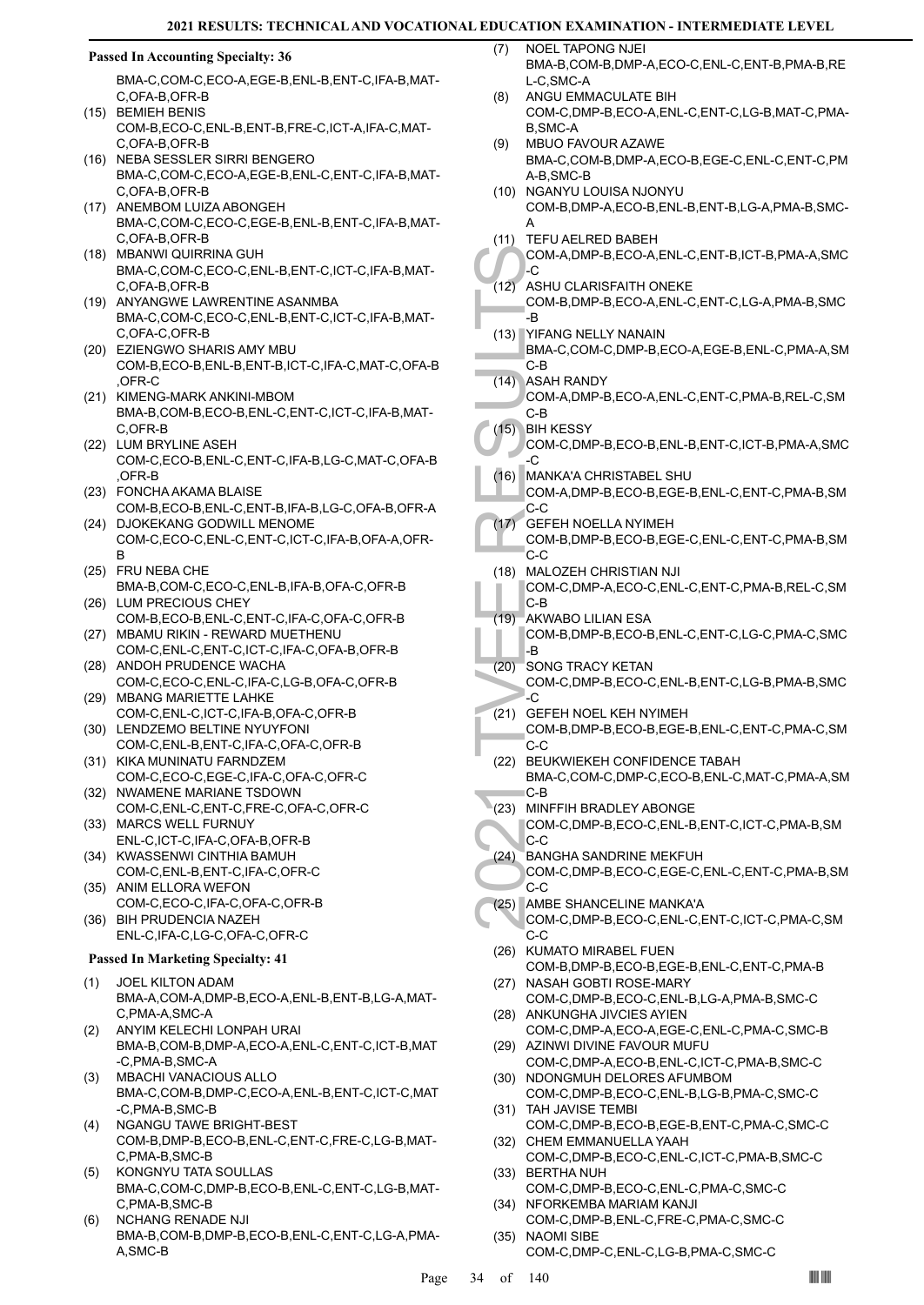# **Passed In Marketing Specialty: 41**

- (36) NYINCHO RANDY NGU COM-B,DMP-B,LG-B,PMA-C,SMC-C FUNWIE TANWIE ATAH GERMANUS (37)
- COM-C,DMP-B,ENL-B,PMA-B,SMC-C (38) BOSUNG DESTINY LANGYEBA
- COM-C,DMP-B,ENL-C,PMA-C,SMC-C (39) AWA FAITH MELEU
- DMP-C,ENL-C,FRE-C,PMA-C,SMC-B (40) ASHANTI VICHAS DMP-B,ENL-C,ICT-C,PMA-C,SMC-C
- (41) PERSEVERANCE AYENMOH MAGAH COM-C,DMP-B,ECO-C,PMA-C,SMC-C

#### **Passed In Secretarial Administration and Communication Specialty: 6**

- MAI BLANDINE NDISI COM-B,ECO-C,ENL-C,ENT-C,IPR-B,OFA-B,OPR-B,PCT- $\cap$ (1)
- KUM FELICITI NGUM COM-C,ECO-C,ENL-B,ENT-C,IPR-A,OPR-A,PCT-C (2)
- TIFUH SHERON ONYAH AGUM (3) COM-C,ECO-B,ENL-B,ENT-C,IPR-C,OPR-B,PCT-C
- WELEH MANDY FELAI (4) COM-C,ENL-C,IPR-C,LG-B,OFA-C,OPR-B,PCT-C
- DUIYIBE NELLY GHAKANYUY COM-C,ENL-B,ENT-C,IPR-B,OPR-B,PCT-C (5)
- NGWENGU VANESSA NDIMA COM-C,ENL-C,IPR-C,LG-C,OFA-C,OPR-B (6)

#### **Passed In Single Subjects**

#### **Passed In 6 Subjects: 1**

ABUH VIGINIE EYANDONG COM-C,ECO-C,ENL-B,ENT-C,ICT-C,IFA-C (1)

#### **Passed In 5 Subjects: 1**

FAVOUR LOH NANAWOH DIONE COM-C,ECO-B,ENL-C,MAT-C,OPR-B (1)

#### **Centre No: 22057 GOVERNMENT TECHNICAL HIGH SCHOOL FUNDONG**

Regist: 11, Sat for 5 or more Subjects: 11, Passed : 8 % Passed : 72.73, Sanctioned : 0

# **Results of Successful Candidates In Order Of Merit**

# **Passed In Accounting Specialty: 2**

- CLAUDIN BEY BMA-C,COM-B,ECO-A,ENL-C,ENT-C,IFA-C,LG-A,MAT-C ,OFA-B,OFR-A (1)
- NDI BRENDA NAYAH COM-C,ECO-C,ENL-C,ENT-C,IFA-C,LG-A,OFA-C,OFR-B (2)

# **Passed In Bespoke Tailoring Specialty: 4**

- MUH THELMA MBONG (1)
- CSC-C,ENL-C,ENT-C,FFD-B,LG-A,MAT-C,PMG-A,TTE-A NANGE STEPHANY (2)
- EGE-C,ENL-C,ENT-C,FFD-C,LG-B,PMG-A,TTE-B CHIA CLEMENTINA ABOLA (3)
- ENL-C,FFD-B,LG-B,PMG-A,TTE-B
- (4) RITA NENA ENL-C,FFD-C,LG-B,PMG-A,TTE-B

### **Passed In Electrical Power System Specialty: 2**

- IDIRISU YAYA EDR-C,EEC-B,EME-B,ENL-C,ESC-C,ETD-A,LG-B (1)
- YIFANGHAMBOM JUDE KITUH EDR-C,EEC-B,EME-B,ENL-C,ESC-C,ETD-B (2)

#### **Centre No: 22059 Christ the King Comprehensive High School EKONDO -TITI**

Regist: 4, Sat for 5 or more Subjects: 4, Passed : 4 % Passed : 100.00, Sanctioned : 0

#### **Results of Successful Candidates In Order Of Merit**

# **Passed In Accounting Specialty: 4**

WASA HAPPINESS KANJI BMA-C,COM-C,ECO-B,ENL-C,FRE-C,IFA-B,MAT-C,OFA- (1)

MBAH JUNIOUR TIMAH  $(2)$ 

C,OFR-B

- COM-B,ECO-B,ENL-C,FRE-C,IFA-C,MAT-C,OFA-C,OFR- $\cap$
- LAYOH HARISON LABIT COM-C,ECO-C,ENL-C,FRE-C,IFA-B,MAT-C,OFR-C (3) MINDINI EDMOND TAH (4)
- BMA-C,COM-C,FRE-C,IFA-C,MAT-C,OFA-C

# **Centre No: 22060 FONAB COLLEGE KEDJOM - KEKU**

Regist: 3, Sat for 5 or more Subjects: 3, Passed : 2 % Passed : 66.67, Sanctioned : 0

# **Results of Successful Candidates In Order Of Merit Passed In Accounting Specialty: 2**

KETSIMABOM VANESSA VUSUH COM-B,ECO-B,EGE-C,ENL-C,ICT-C,IFA-B,MAT-C,OFR-C (1)

#### ALIEMBOM CHARITY MOTEN (2)

COM-C,ECO-C,EGE-C,ENL-C,ICT-C,IFA-C,OFA-C,OFR-B

# **Centre No: 22061 SAINT JOHN'S TECHNICAL COMMERCIAL COLLEGE, NCHANG,**

Regist: 6, Sat for 5 or more Subjects: 6, Passed : 6 % Passed : 100.00, Sanctioned : 2

# **Results of Successful Candidates In Order Of Merit**

# **Passed In Accounting Specialty: 6**

- Results of S<br>
Passed In Ac<br>
(1) KETSIM<br>
COM-B,<br>
COM-C,<br>
B<br>
Centre No: 22<br>
COLLEGE, N<br>
Regist: 6, Sat<br>
% Passed In Ac<br>
(1) ATEBAE<br>
BMA-A,<br>
-C, OFA-<br>
(2) NDILLE<br>
BMA-A,<br>
-C, OFA-<br>
(2) NDILLE<br>
BMA-A,<br>
-C, OFR-<br>
(2) AGBOR<br>
BMA ATEBABO JUEL IKANG BMA-A,COM-C,ECO-A,EGE-C,ENL-C,FRE-C,IFA-C,MAT -C,OFA-B,OFR-C,OPR-B (1) NDILLE KINGSLY ATABE (2)
	- BMA-B,COM-C,ECO-C,ENL-C,FRE-C,IFA-B,MAT-C,OFA-C,OFR-C,OPR-B
- AGBOR ROLAND NDEP (3)
- BMA-A,COM-C,ECO-C,ENL-C,IFA-C,OFA-B,OFR-B,OPR -B
- AKWO BRISLYN ANYI (4) COM-C,ECO-C,ENL-C,MAT-C,OFA-C,OFR-C,OPR-C ELMA NYOH EYONG (5)
- BMA-A,COM-C,ECO-C,IFA-C,OFR-C,OPR-B (6)
	- AZAH HENRITA ENKIE BMA-C,COM-C,ECO-C,OFA-C,OFR-C,OPR-C

# **Centre No: 22062 NACHO COMPREHENSIVE HIGH SCHOOL MANKON, BAMENDA**

- Regist: 40, Sat for 5 or more Subjects: 40, Passed : 14
- % Passed : 35.00, Sanctioned : 0
- **Results of Successful Candidates In Order Of Merit**

# **Passed In Automobile Repair Mechanics Specialty: 3**

- AWA SEGEA ENO (1)
	- EET-A,ENL-B,ESC-C,ICT-C,LG-C,MAT-C,MDR-B,MTE-A, MTW-A
	- TCHIOFO TAFO JORDIX (2)
	- EET-C,ENL-C,ESC-C,MAT-C,MDR-C,MTE-C,MTW-C
	- (3) AKEH IRWIN NGU EET-C,ENL-C,ICT-C,MTE-C,MTW-B

#### **Passed In Carpentry and Joinery Specialty: 1**

NGWANI EMMANUEL WEPNUYUI CAR-A,CJD-A,CTZ-C,ENL-B,JOI-B,LG-B,MAT-C (1)

# **Passed In Civil Engineering - Building Construction Specialty: 7**

- (1) NTAH JUNIOR TENENG
- BCD-C,CPB-B,CTZ-C,ENL-A,ICT-B,LG-C,SSM-B TENENG MICHAEL AKEMENGWA (2)
- BCD-A,CPB-C,ENL-C,ICT-C,LG-C,MAT-C,SSM-B SOKOUJOU FONENG LOPEZ (3)
- BCD-B,CPB-A,ICT-C,LG-C,MAT-C,SSM-C MKONG ROBERTO BOGAMAN (4)
- BCD-C,CPB-C,ENL-C,LG-B,REL-C,SSM-B (5) BINYADLA NDEMAFFO DESIRE
- Page 35 of 140  $\blacksquare$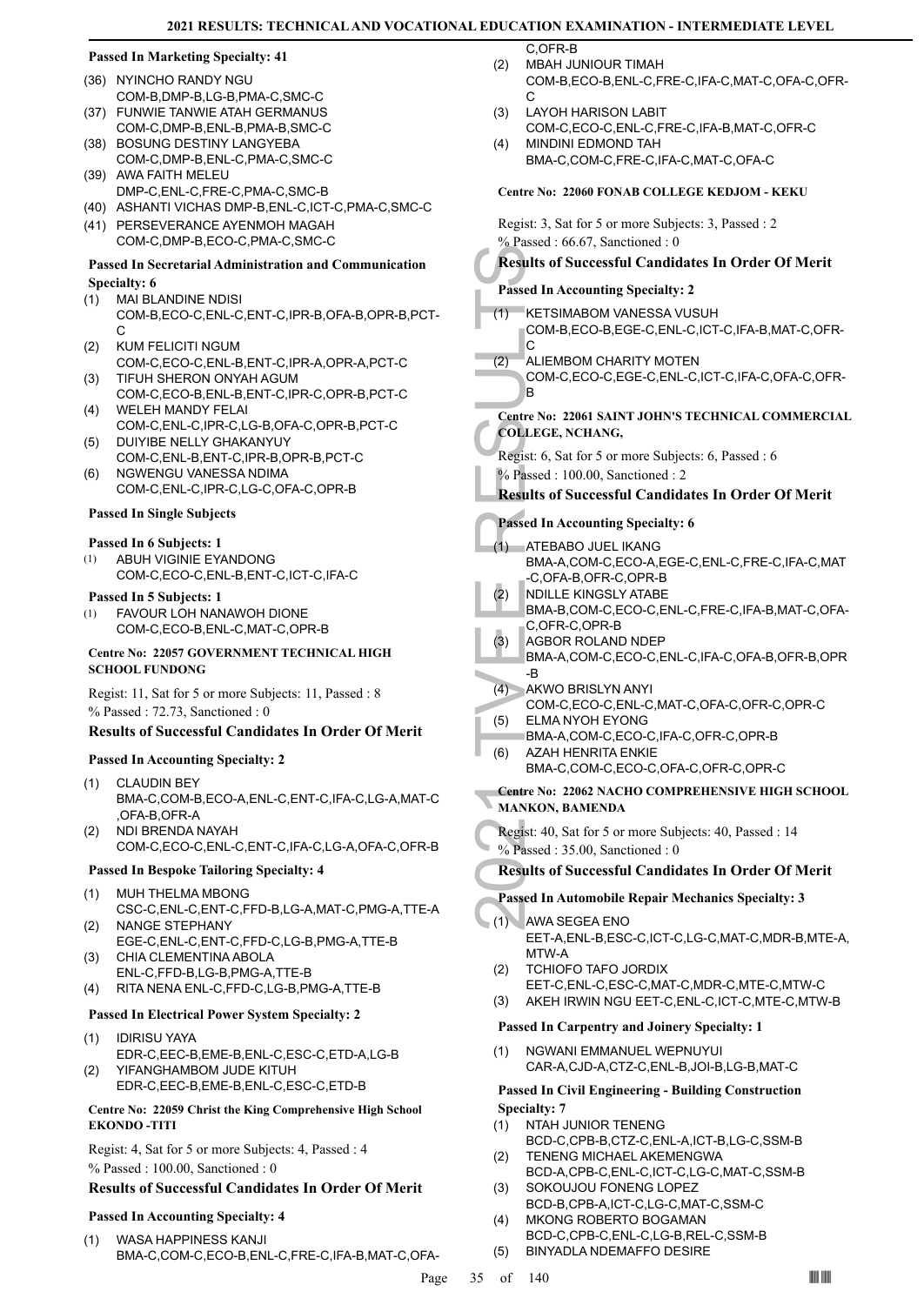# **Passed In Civil Engineering - Building Construction Specialty: 7**

- BCD-B,CPB-C,ENL-C,ICT-C,LG-C,SSM-C (6) GWEI GODWILL BCD-A,CPB-B,ENL-C,ICT-C,SSM-C
- UNGAMI CLAUDE NJENYEGE (7)

# BCD-C,CPB-C,ENL-C,ICT-C,SSM-C

# **Passed In Electrical Power System Specialty: 2**

- TEKU JUNIOR TIKUM EDR-B,EEC-B,EME-A,ENL-C,ESC-B,ETD-A,ICT-B,LG-B, MAT-B (1)
- FONYUY WILSON BUHNYUY EME-C,ENL-C,ESC-C,ETD-B,FRE-C,ICT-C,MAT-C (2)

# **Passed In Single Subjects**

### **Passed In 6 Subjects: 1**

ONYAAH RESTVIL OKI EGE-B,ENL-B,ICT-C,LG-C,MAT-C,SSM-C (1)

### **Centre No: 22063 SAINT MARY'S CATHOLIC COMPREHENSIVE HIGH SCHOOL NDOP**

Regist: 3, Sat for 5 or more Subjects: 3, Passed : 1 % Passed : 33.33, Sanctioned : 0

# **Results of Successful Candidates In Order Of Merit**

# **Passed In Marketing Specialty: 1**

METOMBE PETER EFESOA COM-C,DMP-B,ECO-B,ENL-C,ENT-B,PMA-C,REL-C,SM C-B (1)

#### **Centre No: 22064 ST. MGCS NJINIKOM**

Regist: 3, Sat for 5 or more Subjects: 3, Passed : 1 % Passed : 33.33, Sanctioned : 0

# **Results of Successful Candidates In Order Of Merit**

# **Passed In Secretarial Administration and Communication Specialty: 1**

TABA BORIS NDI COM-C,ECO-B,ENL-C,ICT-C,IPR-C,OPR-A,PCT-C (1)

# **Centre No: 22065 SAINT RITA'S TECHNICAL & COMMERCIAL COLLEGE, NKAMBE**

Regist: 69, Sat for 5 or more Subjects: 52, Passed : 52 % Passed : 100.00, Sanctioned : 0

# **Results of Successful Candidates In Order Of Merit**

#### **Passed In Accounting Specialty: 15**

- BIH MARLYSE-OLGA ANYE AWASOM BMA-C,COM-B,ECO-A,ENL-A,FRE-B,ICT-B,IFA-B,LG-C, MAT-C,OFA-B,OFR-A (1)
- LABAKO ASHLY NEBA BMA-A,COM-A,ECO-A,ENL-A,ICT-B,IFA-A,MAT-A,OFA-A OFR-A REL-B (2)
- NGONG ROMARICK BURINYUY BMA-A,COM-A,ECO-A,ENL-B,ICT-C,IFA-A,LG-A,MAT-A, OFA-A,OFR-A (3)
- BWASHI LIVINUS BWAMI BMA-A,COM-A,ECO-A,ENL-B,ICT-A,IFA-A,MAT-B,OFA-A ,OFR-A,REL-B  $(4)$
- ANKIAMBOM RICHCAL CHIA BMA-A,COM-B,ECO-A,ENL-B,ICT-A,IFA-A,LG-A,MAT-B, OFA-A,OFR-A (5)
- WANYU RENE GHAKANYUY BMA-A,COM-A,ECO-B,EGE-A,ENL-B,ICT-B,IFA-A,MAT-B,OFA-A,OFR-A (6)
- MBINKAR ETHEL BERI BMA-B,COM-B,ECO-A,ENL-B,ICT-B,IFA-B,LG-A,MAT-C, OFA-A,OFR-A (7)
- KIKA LOUISA BERINYUY BMA-B,COM-B,ECO-A,ENL-C,ICT-B,IFA-A,MAT-C,OFA-A,OFR-A,REL-B (8)
- KEHSENG NELSON NDJAYIG BMA-C,COM-C,ECO-C,ENL-C,ICT-B,IFA-B,MAT-C,OFA- (9)

C,OFR-A,REL-C (10) NKEZI JULIETTE APONGNTEGE

- BMA-B,COM-C,ECO-C,ICT-B,IFA-A,LG-A,MAT-C,OFA-B, OFR-A
- FOMONYUY DIDIER CHIBUZO (11) COM-C,ECO-A,ENL-C,ICT-C,IFA-C,MAT-C,OFA-B,OFR-A,REL-C
- TAWONG JOANA MINI (12) BMA-C,COM-C,ECO-C,ENL-C,ICT-C,IFA-B,OFA-C,OFR-A,REL-C
- (13) SHEY JOEL MBURLI
- COM-C,ECO-C,ENL-C,ICT-C,IFA-B,LG-B,OFA-C,OFR-C (14) HADI MUSA
- COM-C,ECO-A,EGE-C,IFA-B,LG-B,OFA-B,OFR-A LAMBI GISETA SEH (15)
	- COM-C,ENL-C,ICT-C,IFA-C,OFA-C,OFR-C,REL-C

# **Passed In Automobile Repair Mechanics Specialty: 3**

- CHONA AFANYU YENKFU (1)
- EET-B,ENL-C,ESC-C,ICT-B,LG-C,MAT-C,MDR-C,MTE-C ,MTW-B,REL-C
- PETER DAMIAN PHUBUH ASHWINGNUE EET-C,ICT-C,LG-C,MDR-C,MTE-C,MTW-B,REL-C (2) ABIMNUI DIEUDONNE (3)
- - EET-C,ICT-C,LG-C,MTE-C,MTW-C,REL-C

# **Passed In Carpentry and Joinery Specialty: 2**

- YINKFU DANIFL LORATER (1)
- CAR-B,CJD-C,EGE-B,ENL-C,ICT-C,JOI-C,LG-B,REL-B
- NGALA ALFRED KIMBI (2)
	- CAR-B,CJD-B,ENL-C,ICT-C,JOI-C,LG-C,REL-C

# **Passed In Civil Engineering - Building Construction Specialty: 4**

- NTOMDZENYUY LANDRY (1)
- BCD-B,CPB-A,EGE-A,ENL-B,ESC-B,FRE-C,ICT-B,LG-A, MAT-A,REL-B,SSM-B
- AYEKEH NASIS BCD-A,CPB-A,EGE-B,ENL-C,ESC-C,ICT-B,LG-B,MAT-C, REL-C,SSM-B (2)
- SIHTAN SIDONIUS FOMONYUY BCD-A,CPB-A,EGE-B,ESC-C,ICT-C,LG-C,MAT-C,REL-C ,SSM-B (3)
- SUNGYOH BRIAN SHEY (4)
	- BCD-A,CPB-B,EGE-B,ENL-C,ICT-C,LG-C,MAT-C,SSM-B

# **Passed In Electrical Power System Specialty: 5**

- COM-C,<br>
(15) LAMBI (COM-C,<br>
COM-C,<br>
COM-C,<br>
COM-C,<br>
COM-C,<br>
COM-C,<br>
COM-C,<br>
COM-C,<br>
COM-C,<br>
COM-C,<br>
COM-C,<br>
FRIFI-C,<br>
FRIFI-C,<br>
(2) NGALA<br>
CAR-B,<br>
(2) NGALA<br>
CAR-B,<br>
Passed In Ci<br>
Specialty: 4<br>
Passed In Ci<br>
Specialty: 4<br> TARLA EMMANUEL MBULI EDR-A,EEC-A,EME-C,ENL-C,ESC-C,ETD-B,FRE-C,ICT-B,LG-C,MAT-C,REL-B (1)
- MBONGIH MELANIE MBOH NSAYEH (2)
	- EDR-C,EEC-B,EME-B,ENL-B,ESC-C,ETD-B,ICT-B,LG-B, MAT-C,REL-C
	- TANTOH JUSTICE YENGONG EDR-C,EEC-B,EME-C,ENL-C,ETD-B,FRE-C,ICT-C,LG-C ,REL-C (3)
	- TALLAH PENUEL NJAH EDR-C,EEC-B,EME-B,ESC-C,ETD-A,ICT-A,MAT-C (4)
	- TAMFU NANDITH NGAYEH EDR-C,EEC-B,ENL-C,ESC-C,ETD-B,ICT-C,LG-C (5)

# **Passed In Home Economics Specialty: 5**

- COURAGE KWEPCHOU NKEH ENL-C,ENT-C,FLE-B,FNH-B,FRE-C,ICT-C,NSC-A,QHS-B,RMH-A (1)
- BONGSISI RUTH ENL-A,ENT-C,FLE-B,FNH-A,ICT-C,NSC-A,QHS-C,RMH-A (2)
- SHEY LUCIEN MUNGING ENT-C,FLE-C,FNH-B,ICT-B,NSC-B,QHS-C,RMH-A (3)
- NTAR BENEDICT NCHIN FLE-B,FNH-B,LG-B,NSC-B,QHS-B,RMH-A (4) ATEBIT BLANCHE FRI (5)

# ENL-C,FLE-B,FNH-B,NSC-B,RMH-B

# **Passed In Marketing Specialty: 17**

(1) NAOMI DAPHNE NSAM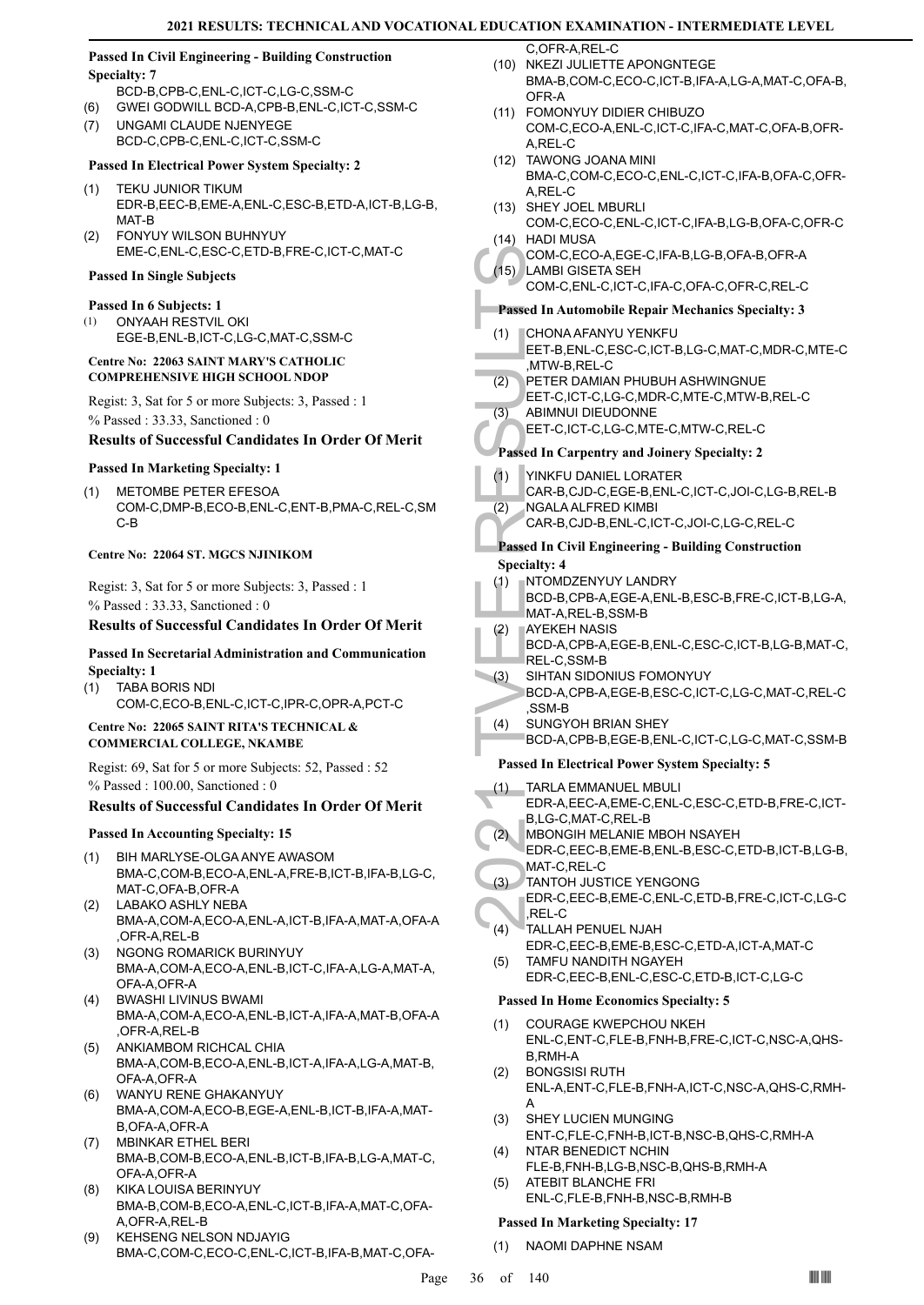### **Passed In Marketing Specialty: 17**

BMA-B,COM-A,DMP-A,ECO-A,ENL-C,ENT-A,ICT-B,MAT -C,PMA-A,SMC-B

- WEYI ALBERT BUNJI BMA-B,COM-B,DMP-A,ECO-A,EGE-A,ENL-B,ENT-B,MA T-C,PMA-A,SMC-C  $(2)$
- CHENTFWAN OLIVIA NINI (3) BMA-C,COM-C,DMP-A,ECO-A,ENL-B,ENT-A,ICT-B,MAT -C,PMA-A,SMC-C
- FABU BRUNO KUNDE BMA-B,COM-C,DMP-A,ECO-A,ENL-C,ENT-B,ICT-B,MAT -C,PMA-A,SMC-C (4)
- FABU DAMIAN ASONYU (5) BMA-A,COM-C,DMP-B,ECO-B,ENL-C,ENT-C,ICT-B,MAT -C,PMA-B,SMC-C
- BWASHI CLINTON EKESE COM-C,DMP-B,ECO-A,EGE-B,ENL-C,ENT-B,MAT-C,PM A-B,SMC-C (6)
- (7) NFORMI ALEXIA MINI COM-C,DMP-B,ENL-B,ENT-B,FRE-C,ICT-C,MAT-C,PMA -B,SMC-C
- SOLII YAYA NSAME BMA-C,COM-C,DMP-B,ENL-C,ENT-C,ICT-C,MAT-C,PMA -B,SMC-C (8)
- FONDZENYUY KELLY DIAN COM-C,DMP-B,ECO-B,ENL-C,ENT-B,ICT-C,PMA-A,SMC -C (9)
- (10) NGONG FESTUS FUL COM-C,DMP-B,ENL-C,ENT-B,FRE-C,PMA-B,REL-B,SM C-C
- BOMAH VOSINUI EMMANUELA (11) COM-C,DMP-B,ECO-B,EGE-B,ENL-B,ENT-B,PMA-B
- (12) CHIFU RANDY NCHANJI COM-C,DMP-B,ECO-B,EGE-B,ENT-C,PMA-B,SMC-C
- (13) NGEH ABIGAIL NJIRKWINYU COM-C,DMP-B,ENL-C,ENT-B,ICT-C,PMA-B,SMC-C TATA HILARION MAKWI (14)
- COM-C,DMP-C,EGE-B,ENT-B,PMA-B,SMC-C (15) NJIKO NATHALIE MONIQUE NTALA
- COM-C,DMP-C,ENT-B,ICT-C,PMA-C,SMC-C (16) KERNYUY LAURA KINYUY
- DMP-B,ECO-C,ENL-C,ENT-C,ICT-C,PMA-C (17) AWABUNRI SANDRINE LEILA
- DMP-B,ENT-C,ICT-C,PMA-C,SMC-C

# **Passed In Single Subjects**

#### **Passed In 6 Subjects: 1**

ABATE NKOUMOU MARIE VELDA CPB-B,ENL-C,FRE-C,ICT-C,REL-C,SSM-C (1)

#### **Centre No: 22066 MOLYKO EXTERNAL, BUEA**

Regist: 86, Sat for 5 or more Subjects: 75, Passed : 31 % Passed : 41.33, Sanctioned : 0

# **Results of Successful Candidates In Order Of Merit**

#### **Passed In Accounting Specialty: 13**

- NDEWN DORCAS FORMUCON COM-C,ECO-B,ENL-C,FRE-C,IFA-B,LG-C,MAT-C,OFA-B ,OFR-B,OPR-B (1)
- MBANAM VANESSA COM-B,ECO-B,ENL-C,IFA-B,LG-C,MAT-C,OFA-B,OFR-C ,OPR-C (2)
- ECHUK ELIAS EYOYAUYIA (3) BMA-C,COM-B,ECO-A,EGE-C,ENL-C,IFA-C,OFA-B,OFR -C
- HANNAH ESOH BMA-C,COM-C,ECO-B,IFA-B,LG-C,OFA-B,OFR-B (4) MEH AMBEBI ADONAI (5)
- COM-C,ECO-C,EGE-B,ENL-B,IFA-C,LG-C,OFA-B AJAP NEVIL NKENG (6)
- BMA-C,COM-C,ECO-C,IFA-C,LG-C,OFA-B,OFR-B NDONWI ROSEMARIE NGUMAKONGNWI (7)
- COM-B,ECO-A,IFA-C,LG-C,OFA-B,OFR-B
- (8) BESONG AGATHA CHRISTY ACHIE
- COM-C,ECO-C,ENL-C,IFA-B,OFA-C,OFR-B TAH LOIS ABEK (9)
- COM-C,ECO-C,ENL-B,IFA-C,OFA-C,OFR-C (10) PRAISELY KWA
- COM-B,ECO-C,ENL-C,IFA-C,OFR-C,OPR-C (11) BERNICE CHIFEE ENYOWE TITATAH
- COM-C,ECO-C,ENL-B,IFA-C,OFA-C,OPR-C (12) NJOTU JOVENETTE SUNDEE
- BMA-C,COM-C,ENL-C,OFA-B,OFR-C (13) ABAH EMOH DAVISON
	- BMA-C,COM-C,ENL-C,IFA-C,OFA-B

# **Passed In Electrical Power System Specialty: 1**

| I asseu III Electi ical I owel System Specially. I                                                                                                          |  |  |  |  |
|-------------------------------------------------------------------------------------------------------------------------------------------------------------|--|--|--|--|
| ACHU JESSY AKORO<br>(1)<br>EDR-C,EEC-C,EME-B,ENL-C,ESC-C,ETD-B                                                                                              |  |  |  |  |
| <b>Passed In Marketing Specialty: 8</b>                                                                                                                     |  |  |  |  |
| (1)<br>AMBO CLARIBEL ESHU<br>COM-B, DMP-C, ECO-A, ENL-B, ENT-C, LG-C, PMA-B, SMC<br>-B                                                                      |  |  |  |  |
| (2)<br><b>MOSIMA JOSHUA BLESS</b><br>COM-B,DMP-C,ECO-B,ENL-C,ENT-C,OPR-C,PMA-B,SM<br>C-C                                                                    |  |  |  |  |
| (3)<br>TAH MBAH RODERIQUE<br>COM-B,DMP-C,ECO-A,EGE-C,ENL-C,ENT-C,PMA-C,SM<br>C-C                                                                            |  |  |  |  |
| (4)<br>MANTAN BRENDA BAHNVI<br>DMP-C,ECO-C,ENL-C,LG-C,PMA-B,SMC-C<br>(5)<br><b>ANGYI ZIBELL</b>                                                             |  |  |  |  |
| COM-C,DMP-C,ECO-C,ENL-C,PMA-C,SMC-B<br>MAKAIN QUEENIVERT VUGHOSEH<br>(6)<br>COM-C,DMP-C,ECO-C,PMA-B,SMC-B                                                   |  |  |  |  |
| <b>FANJI BASSANIO NGUFOR</b><br>(7)<br>DMP-C,ECO-C,OPR-C,PMA-C,SMC-C<br>NAMONDO EKEKA ODETTE                                                                |  |  |  |  |
| (8)<br>DMP-C,ENL-C,LG-C,PMA-C,SMC-C                                                                                                                         |  |  |  |  |
| <b>Passed In Secretarial Administration and Communication</b><br><b>Specialty: 1</b><br><b>KECHUM FRIDA ANYI</b><br>(1)<br>COM-C, IPR-C, LG-C, OPR-C, PCT-C |  |  |  |  |
| <b>Passed In Single Subjects</b>                                                                                                                            |  |  |  |  |
| Passed In 7 Subjects: 1<br><b>FULAI NOELA FOINSEH</b><br>(1)<br>BMA-C,COM-C,ECO-A,ENL-B,LG-B,MAT-C,OFR-C                                                    |  |  |  |  |
| Passed In 6 Subjects: 2<br>NJUAKOM ESLI NANA<br>(1)<br>COM-B,ECO-B,EGE-B,ENL-B,LG-B,OFR-C<br>TAMBONG SAMPSON BESONG<br>(2)                                  |  |  |  |  |
| COM-C,CTZ-C,ECO-C,ENT-C,PMA-C,SMC-C<br>Passed In 5 Subjects: 5                                                                                              |  |  |  |  |
| NGWA KEKA'A NICKSON<br>(1)<br>COM-C,ECO-A,ENL-C,MAT-C,OFA-B<br>EPIE QUEENTA TENG<br>(2)<br>COM-C,ECO-B,ENL-B,OFA-C,OPR-C                                    |  |  |  |  |
| (3)<br>PINAGA PROMISE BABILA<br>COM-C,ECO-C,ENL-C,IFA-B,OPR-C<br><b>EBONGKENG SIDONIE NDENGUE</b><br>(4)                                                    |  |  |  |  |
| COM-C,ECO-B,ENL-C,LG-C,OFA-C<br>NTOH DAPHNY NYE<br>(5)<br>BMA-C,COM-C,EGE-C,ENL-C,OFA-C                                                                     |  |  |  |  |
| Centre No: 22068 ST. PAUL'S BILINGUAL COMPREHENSIVE<br><b>COLLEGE NKWEN, BAMENDA</b>                                                                        |  |  |  |  |
| Regist: 80, Sat for 5 or more Subjects: 80, Passed: 58<br>$%$ Passed: 72.50, Sanctioned: 0                                                                  |  |  |  |  |

# **Passed In Accounting Specialty: 34**

- ABONGDIA NOELINE LUM BMA-A,COM-A,ECO-A,ENL-A,ENT-B,FRE-C,IFA-A,MAT-A,OFA-A,OFR-A,OPR-A (1)
- FONKENMUN BLAISING MAMBO BMA-A,COM-A,ECO-A,ENL-A,ENT-C,FRE-C,IFA-A,MAT- (2)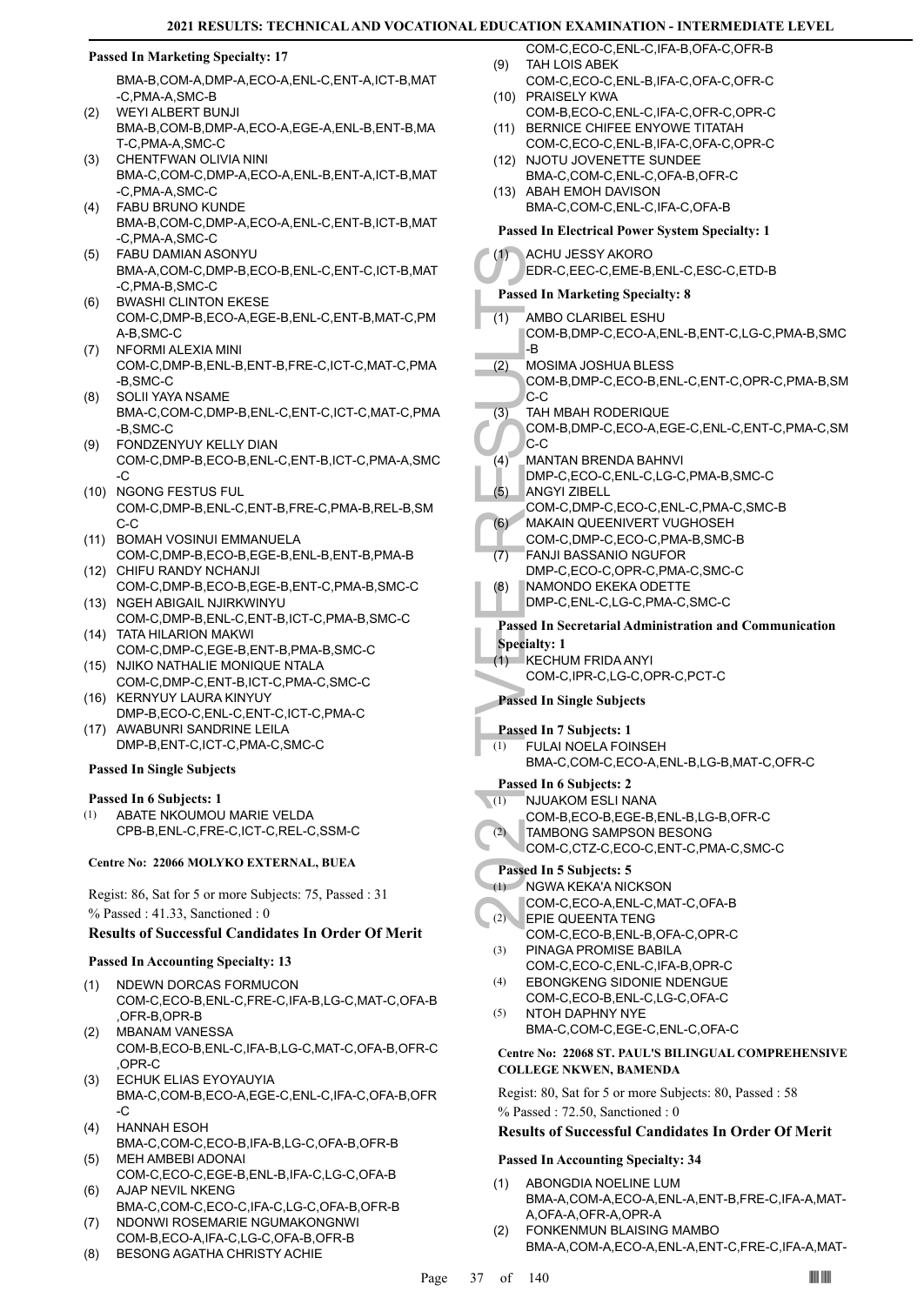B

#### **Passed In Accounting Specialty: 34**

A,OFA-A,OFR-A,OPR-A

- SAM VEKUH DIANNE BMA-A,COM-A,ECO-A,ENL-C,ENT-C,FRE-C,IFA-A,MAT-A,OFA-A,OFR-A,OPR-A (3)
- SHIYNTUM ESTHER FONYUY BMA-A,COM-B,ECO-A,ENL-B,ENT-B,FRE-C,IFA-A,MAT-B,OFA-A,OFR-A,OPR-A (4)
- LOUISA LOUMBUNUI ASONGWE BMA-A,COM-B,ECO-A,ENL-A,ENT-A,FRE-C,IFA-A,MAT-C,OFA-B,OFR-B,OPR-B (5)
- NCHANG MEYANWI KEN BMA-A,COM-A,ECO-A,ENL-C,ENT-B,FRE-C,IFA-B,MAT-C,OFA-B,OFR-A,OPR-B (6)
- ABEMBOM KUATE-MEIN BMA-A,COM-B,ECO-A,ENL-B,ENT-C,FRE-C,IFA-A,MAT-C,OFA-B,OFR-B,OPR-B (7)
- NDZEDZENI NISSI LUM BMA-A,COM-C,ECO-A,ENL-B,ENT-C,FRE-C,IFA-B,MAT-C,OFA-B,OFR-B,OPR-B (8)
- RINGYU RANDY ABERGONG BMA-A,COM-A,ECO-A,ENL-C,ENT-B,IFA-A,MAT-A,OFA-A,OFR-A,OPR-A (9)
- (10) TAM ASHLEY NGWE BMA-B,COM-B,ECO-A,ENL-C,ENT-B,IFA-A,MAT-C,OFA-A,OFR-A,OPR-B
- (11) NYAH JULIETTE NGEIN BMA-B,COM-B,ECO-A,ENL-A,ENT-C,IFA-A,MAT-C,OFA-B,OFR-B,OPR-A
- MBUH ROSE-BELLE NDOH (12) BMA-B,COM-B,ECO-B,ENL-B,ENT-C,IFA-A,MAT-C,OFA-A,OFR-A,OPR-B
- (13) TIMBONG LUISA NGAINSI BMA-A,COM-B,ECO-B,ENL-C,ENT-C,IFA-B,MAT-C,OFA-A,OFR-A,OPR-B
- (14) KIEN SHELLA TINGOH BMA-A,COM-B,ECO-B,ENL-B,ENT-B,IFA-A,MAT-C,OFA-B,OFR-B,OPR-C
- (15) ABOT FRITONG AWAMOFOR BMA-B,COM-B,ECO-A,ENL-C,ENT-C,IFA-B,MAT-C,OFA-B,OFR-B,OPR-B
- (16) MUFUNG PRECIOUS BEKIEH BMA-C,COM-B,ECO-B,ENL-A,ENT-B,FRE-A,IFA-C,MAT-C,OFA-B,OFR-C
- (17) FONAH FAVOUR NGONGMENE BMA-A,COM-C,ECO-C,ENL-B,ENT-C,IFA-B,MAT-C,OFA-A,OFR-A,OPR-C
- (18) NKWELONG ELIZABETH EBOMBE BMA-C,COM-B,ECO-C,ENL-B,ENT-B,IFA-C,MAT-C,OFA-B,OFR-A,OPR-B
- (19) ABAH RAMELINE ABO BMA-B,COM-B,ECO-B,ENL-C,ENT-C,IFA-B,MAT-C,OFA-B,OFR-B,OPR-B
- (20) NANJI CORAL OGWE BMA-B,COM-A,ECO-C,ENL-C,ENT-C,FRE-B,IFA-B,MAT-C,OFR-A
- (21) NGWASIBI NICKS CHICK BMA-C,COM-B,ECO-B,ENL-C,IFA-B,MAT-C,OFA-B,OFR-B,OPR-B
- (22) JUNIOR TAMINANG GLEN NZEWO BMA-B,COM-C,ECO-B,ENL-C,ENT-C,MAT-C,OFA-B,OF R-B,OPR-B
- (23) MBOKEH DILAND BMA-B,COM-B,ECO-C,ENL-C,ENT-C,IFA-B,MAT-C,OFA-B,OFR-B
- (24) MOUTA ELMA ENAM LAH COM-C,ENL-A,ENT-C,FRE-B,IFA-B,OFA-B,OFR-B,REL-C
- (25) ATANGA WILMA-KENDRA ENI BMA-B,COM-C,ECO-B,ENL-C,IFA-B,MAT-C,OFA-B,OFR-B
- (26) NENENGHO LESLEY NGHOMBOMBUE COM-C,ECO-C,ENL-C,ENT-C,IFA-A,OFA-B,OFR-B,OPR -B
- MFOU PRECIOUS NCHANWI BMA-B,COM-C,ENL-C,ENT-C,IFA-B,MAT-C,OFA-B,OFR- (27)
- (28) KIAMBOM VIRGINIA WUJUNGBWEN BMA-C,COM-C,ECO-A,ENL-C,ENT-C,OFA-B,OFR-B,OP R-C
- (29) SEWOYEBA DZELIMNYUY BMA-B,COM-C,ECO-C,ENL-B,ENT-C,MAT-C,OFA-C,OF R-B
- (30) NTALA LARISSA NGWAYI BMA-C,ECO-C,ENL-C,IFA-C,OFA-C,OFR-B,OPR-B FONCHAM VALDEZ SAMBANG (31)
- COM-C,ECO-B,ENL-C,ENT-C,OFA-C,OFR-C,REL-C MBI CAREL-BRIAN FUH (32)
- COM-C,ENL-C,ENT-C,IFA-C,OFR-A,OPR-C MBE KLINSMANN ATUH (33)
- BMA-B,COM-C,ENL-C,ENT-C,IFA-C,OFR-B
- BARAH BERINYUY YENRI (34)
	- COM-C,ENL-C,OFA-B,OFR-B,OPR-C
	- **Passed In Marketing Specialty: 22**
- MBU KEUNYU FAVOUR (1)
- BMA-B,COM-A,DMP-A,ECO-A,ENL-B,ENT-B,ICT-B,MAT-C,PMA-A,SMC-A
- AZINWIE NELLY (2)
- BMA-A,COM-A,DMP-B,ECO-B,ENL-C,ENT-B,ICT-C,MAT -C,PMA-A,SMC-B
- NWANA BORIS DOBGIMA BMA-C,COM-C,DMP-B,ECO-A,ENL-B,ENT-A,ICT-C,MAT -C,PMA-B,SMC-B (3)
- SHINGFEH MARIE-NOEL WAKUH (4)
- BMA-A,COM-C,DMP-B,ECO-A,ENL-B,ENT-C,ICT-C,MAT -C,PMA-C,SMC-B
- BRITNEY THALIA LEILA KOSHI BMA-B,COM-C,DMP-A,ECO-B,ENL-B,ENT-C,ICT-C,MAT -C,PMA-C,SMC-B (5)
- SEHMIA JENNIFFER BAMBOT (6)
- BMA-A,COM-C,DMP-B,ENL-C,ENT-B,ICT-C,MAT-C,PMA -B,SMC-B
- BANSEKA BLESSING HELLEN LIENYUY (7)
	- BMA-C,COM-A,DMP-B,ECO-A,ENL-B,ENT-C,PMA-B,SM C-B
- MBEMSIBOM THEODORA SONG BMA-B,COM-C,DMP-A,ENL-C,ENT-B,MAT-C,PMA-C,SM C-B (8)
- (33) MBE KL<br>
BMA-B,<br>
COM-C,<br>
Passed In M<br>
COM-C,<br>
Passed In M<br>
COM-C,<br>
PARA-H,<br>
COM-C,<br>
PARA-B,<br>
C,<br>
PMA-B,<br>
C,<br>
PMA-A,<br>
SHINGF BMA-A,<br>
C,<br>
PMA-A,<br>
C,<br>
PMA-A,<br>
SHINGF BMA-A,<br>
C,<br>
C,<br>
PMA-A,<br>
SHINGF BMA-A,<br>
C,<br>
C,<br>
PMA-A,<br> BONGDZEEM ABIGAIL FONYUY COM-C,DMP-B,ECO-B,ENL-B,ENT-C,ICT-C,PMA-C,SM C-C (9)
	- MUSI JESSICA (10)
	- BMA-C,COM-C,DMP-B,ENL-C,ENT-B,MAT-C,PMA-C,SM C-C
- VEBAIN RUTH (11)
- BMA-C,COM-C,DMP-B,ECO-C,ENL-C,MAT-C,PMA-B,SM C-C
- SUNJO NOELLA MONYUYTA-AH BMA-C,COM-C,DMP-B,ECO-C,ENL-C,ENT-C,PMA-C,SM C-C  $(12)$
- KAMDEM LILIQUEEN LOUR COM-C,DMP-B,ECO-C,ENL-C,ENT-C,MAT-C,PMA-C,SM C-C  $(13)$
- (14) AFONI TRESSY NDZEDREYUY BMA-C,COM-C,DMP-B,ECO-C,ENL-C,MAT-C,PMA-C,SM  $C-C$
- (15) TANWIE QUEENSLY VALEMIA COM-B,DMP-C,ECO-A,ENL-C,ENT-C,PMA-C,SMC-B
- (16) QUEEN ESTHER ANIMBOM NKWAIN BMA-C,COM-C,DMP-B,ECO-A,ENT-C,PMA-C,SMC-C
- (17) NDE NELLY ANNE COM-C,DMP-C,ECO-C,ENL-A,PMA-C,SMC-C MIYANNUI BERYL AZAWEH (18)
- COM-C,DMP-C,ECO-C,ENL-C,PMA-B,SMC-C (19) CHAFOR TONKAH JEFF PRINCELY
- COM-C,DMP-B,ECO-C,ENL-C,PMA-C,SMC-C (20) PHUNGEH VUGOHSE HENSHLY
- COM-C,DMP-C,ENL-C,ENT-C,PMA-C,SMC-C (21) NDIWUM PRINCELY NGONG
- COM-C,DMP-B,ENL-B,FRE-C,SMC-C
- (22) TATA PRIDE KELA DMP-B,ENL-C,ICT-C,PMA-B,SMC-C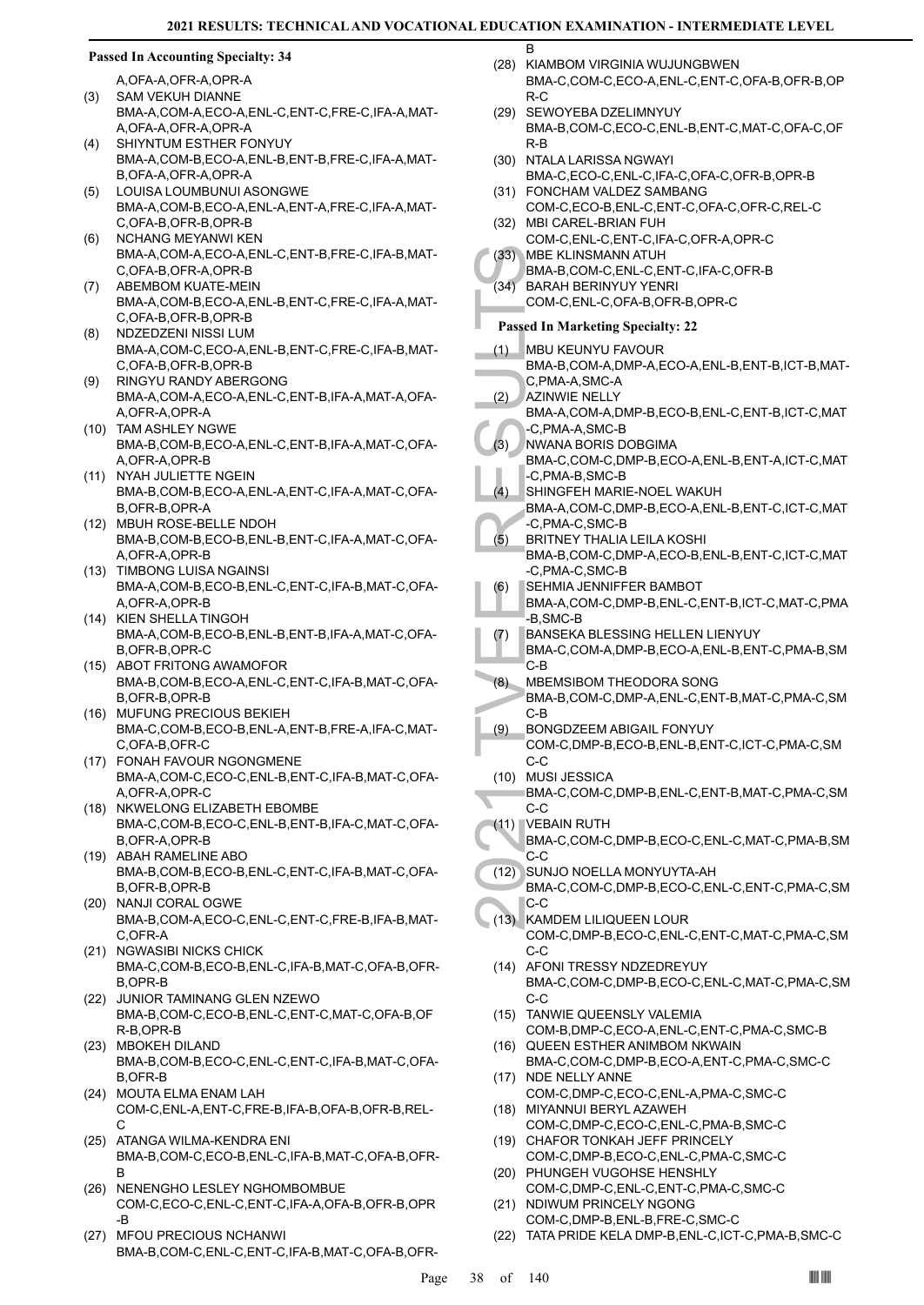# **Passed In Single Subjects**

### **Passed In 6 Subjects: 1**

PRINCESS NGEPAH AMANDA NYALUM COM-C,ECO-C,ENL-C,ENT-C,OFR-C,OPR-C (1)

# **Passed In 5 Subjects: 1**

AKU LUCIA ADONG COM-C,ECO-C,ENL-C,OFR-C,OPR-C (1)

**Centre No: 22071 PRESBYTERIAN COMPREHENSIVE HIGH SCHOOL LIMBE** 

Regist: 18, Sat for 5 or more Subjects: 17, Passed : 10 % Passed : 58.82, Sanctioned : 0

# **Results of Successful Candidates In Order Of Merit**

#### **Passed In Accounting Specialty: 10**

- ACHA DORCAS ONECNUI BMA-C,COM-B,ECO-B,ENL-B,IFA-A,MAT-C,OFA-B,OFR-B,OPR-B (1)
- KANG MINETTE MBO BMA-C,COM-C,ECO-C,ENL-C,IFA-B,LG-B,OFA-C,OPR-B (2)
- ASHU EBOB FEGITAH COM-C,ENL-B,IFA-B,LG-B,OFA-B,OFR-C,OPR-B (3)
- EGBE PRECIOUS AYUK ACHAM COM-B,ECO-C,ENL-C,IFA-B,MAT-C,OFA-B,OPR-A (4)
- ANYAM ALVIN MEGHAH COM-C,ECO-B,ENL-C,IFA-A,OFA-B,OFR-C,OPR-C (5)
- BERNARD WOVANYA EKEMA COM-C,ECO-C,EGE-C,ENL-C,IFA-B,OFA-B,OPR-B (6) (7) NJIBANG LYNETTE SENN
- COM-C,ECO-C,ENL-C,LG-B,OFA-C,OFR-C,OPR-A KOGGE BECKAM DALE (8)
- COM-C,ECO-B,IFA-C,OFA-C,OFR-C,OPR-B FORMINYAM BLESS-SAMUEL MBAH (9)
- COM-C,ECO-C,ENL-C,IFA-C,OFR-C,OPR-B (10) EKWASUM ELIZABETH NDOH
- COM-B,ECO-C,ENL-C,IFA-B,OFA-C

### **Centre No: 22073 ATLANTIC TECHNICAL COMMERCIAL COLLEGE LIMBE**

Regist: 92, Sat for 5 or more Subjects: 92, Passed : 38 % Passed : 41.30, Sanctioned : 0

# **Results of Successful Candidates In Order Of Merit**

# **Passed In Accounting Specialty: 16**

- NEBA HAPPINESS LUM BMA-C,COM-C,ECO-C,EGE-C,ENL-C,IFA-A,MAT-C,OFA -B,OFR-B,OPR-C (1)
- ELIMBIE ENJEMA MARIANA BMA-C,COM-B,ECO-A,EGE-B,ENL-C,IFA-A,OFA-B,OFR -A,OPR-B (2)
- TACHI MARIE VANELLE NTEDKUH (3) BMA-B,COM-C,EGE-B,ENL-B,IFA-A,MAT-C,OFA-B,OFR-B,OPR-B
- MANG ROSELINE FANG BMA-C,COM-B,ECO-A,EGE-B,ENL-C,IFA-B,OFA-B,OFR -B,OPR-B (4)
- UDU JOY MEMSHIMA BMA-B,COM-B,ECO-B,ENL-C,IFA-A,OFA-A,OFR-A,OPR -B (5)
- BAH BERNITA AFUH COM-C,ECO-B,EGE-B,ENL-B,IFA-A,OFA-B,OFR-A,OPR-B (6)
- BRENDA MBOWOH NYAH FOMBANG BMA-B,COM-C,ECO-B,EGE-C,IFA-A,OFA-A,OFR-B,OPR -C (7)
- YAOH ROZZIE MBONG COM-C,ECO-B,ENL-C,IFA-B,LG-B,OFA-B,OFR-B,OPR-B (8)
- NGOUNG ONELLA PRIDE IFOH BMA-C,COM-C,ENL-B,IFA-B,LG-C,OFA-B,OFR-B,OPR-B (9) (10) ABIGIAL EPOSI JESCO
- COM-C,ECO-C,ENL-C,ICT-C,IFA-A,OFA-C,OFR-C,OPR-B
- (11) TETUH MENI COURAGE

BMA-C,COM-C,ECO-C,IFA-B,MAT-C,OFA-B,OFR-B,OPR -C

- (12) NCHOU STELCY ANANG COM-C,ECO-C,ENL-C,IFA-A,OFA-B,OFR-B,OPR-A
- TANYI SONIA NAH (13) COM-C,ECO-C,IFA-B,LG-B,OFR-B,OPR-B
- (14) CHELSEA ENYENGE MOSASSO BMA-C,ENL-C,IFA-B,OFA-B,OFR-B,OPR-B
- MEZOH SHARON ANJEH (15) COM-C,ENL-C,IFA-C,OFA-C,OFR-B,OPR-C
- (16) CHU FAVOUR CHU ECO-C,EGE-C,ENL-C,IFA-C,OFA-C,OFR-C

# **Passed In Air Conditioning and Ventilation Specialty: 1**

ROBWOH SIMON F. JUNIOR CTZ-C,EDR-C,ENL-C,ERE-C,FRA-C,RRE-C (1) **Passed In Civil Engineering - Building Construction Specialty: 3** OBASE NSOH BETMANN (1)

- BCD-A,CPB-A,CTZ-C,EGE-C,ENL-C,ENT-C,MAT-C,SSM -C
- NCHIA KUM ATUMKEZE (2)
- BCD-A,CPB-A,EGE-C,ENL-C,ICT-C,REL-C,SSM-C (3)
	- JOH INTONG HONORE BCD-B,CPB-B,ENL-C,FRE-C,SSM-C

# **Passed In Electrical Power System Specialty: 4**

Fassed In Al<br>
(1) ROBWC<br>
CTZ-C, P<br>
Passed In Ci<br>
Specialty: 3<br>
(1) OBASE<br>
BCD-A, C<br>
(2) NCHIA BCD-A, C<br>
BCD-A, C<br>
BCD-A, C<br>
BCD-A, C<br>
BCD-A, C<br>
BCD-A, C<br>
BCD-A, C<br>
BCD-A, C<br>
BCD-A, C<br>
BCD-A, C<br>
BCD-A, C<br>
BCD-A, C<br>
BCD-A, C TANTO EMMANUEL EDR-C,EEC-B,EME-B,ENL-C,ENT-C,ETD-B (1) DZELAMONYUY LANDRY TASIWAN EDR-C,EGE-C,EME-B,ENL-C,ESC-C,ETD-A (2) (3) CHI ZIDANE CHO EDR-C,EEC-B,EME-B,ESC-C,ETD-B NYINGOYESIH THERESA VEGAH EDR-C,EEC-B,EME-B,ETD-B,REL-C (4)

# **Passed In Marketing Specialty: 8**

- BRIYAN ANDUMU ANDUMU BMA-C,COM-C,DMP-B,ECO-B,ENL-C,ENT-C,FRE-B,LG-(1)
- B,MAT-C,PMA-B,SMC-C
- NSANYU TASSANG NGWA COM-C,DMP-B,ECO-C,EGE-C,ENL-C,ENT-C,FRE-B,PM A-C,SMC-B (2)
- MBI THELMA NCHANKEH COM-A,DMP-B,ECO-B,EGE-C,ENL-C,ENT-B,PMA-B,SM C-B (3)
- NGANDE ETUGE ROY (4)
- COM-C,DMP-B,ECO-C,EGE-C,ENL-C,ENT-B,PMA-C,SM C-C
- NKUM RODRIGUE ZONG (5)
- COM-C,DMP-A,ENL-C,ENT-C,ICT-C,PMA-B,SMC-C
- NDEPEH BRENDA MAGUN (6)
	- COM-C,DMP-C,ENL-C,ENT-C,LG-C,PMA-C,SMC-C NKWELLE KASSIE AHONE (7)
	- COM-C,DMP-C,EGE-C,ENL-C,ENT-C,SMC-C JOHN MBWANGE MOKOLI (8)
		- COM-C,DMP-C,ENL-C,ENT-C,PMA-C

### **Passed In Secretarial Administration and Communication Specialty: 3**

- YUH JOSHUA OFIA (1)
- COM-C,ECO-A,IPR-B,LG-B,OPR-B,PCT-A
- TAMBE MADIAN YIKA COM-C,ENL-C,IPR-C,LG-B,OPR-B,PCT-C (2) AKWANWI MALICE NGWA (3)
- COM-C,EGE-C,IPR-C,OFA-C,OPR-C,PCT-C

# **Passed In Welding Fabrication Specialty: 1**

(1) ETO'O MAIGARI EGE-C,ENL-C,MCD-C,WFW-C,WPM-B

# **Passed In Single Subjects**

# **Passed In 5 Subjects: 2**

- (1) ASAH JOSEPH BCD-B,CPB-B,EGE-C,ENL-C,ENT-C
- IJAIBERG SMOLDER LYUNGIJEL COM-C,ENL-B,FRE-C,LG-C,OFA-C (2)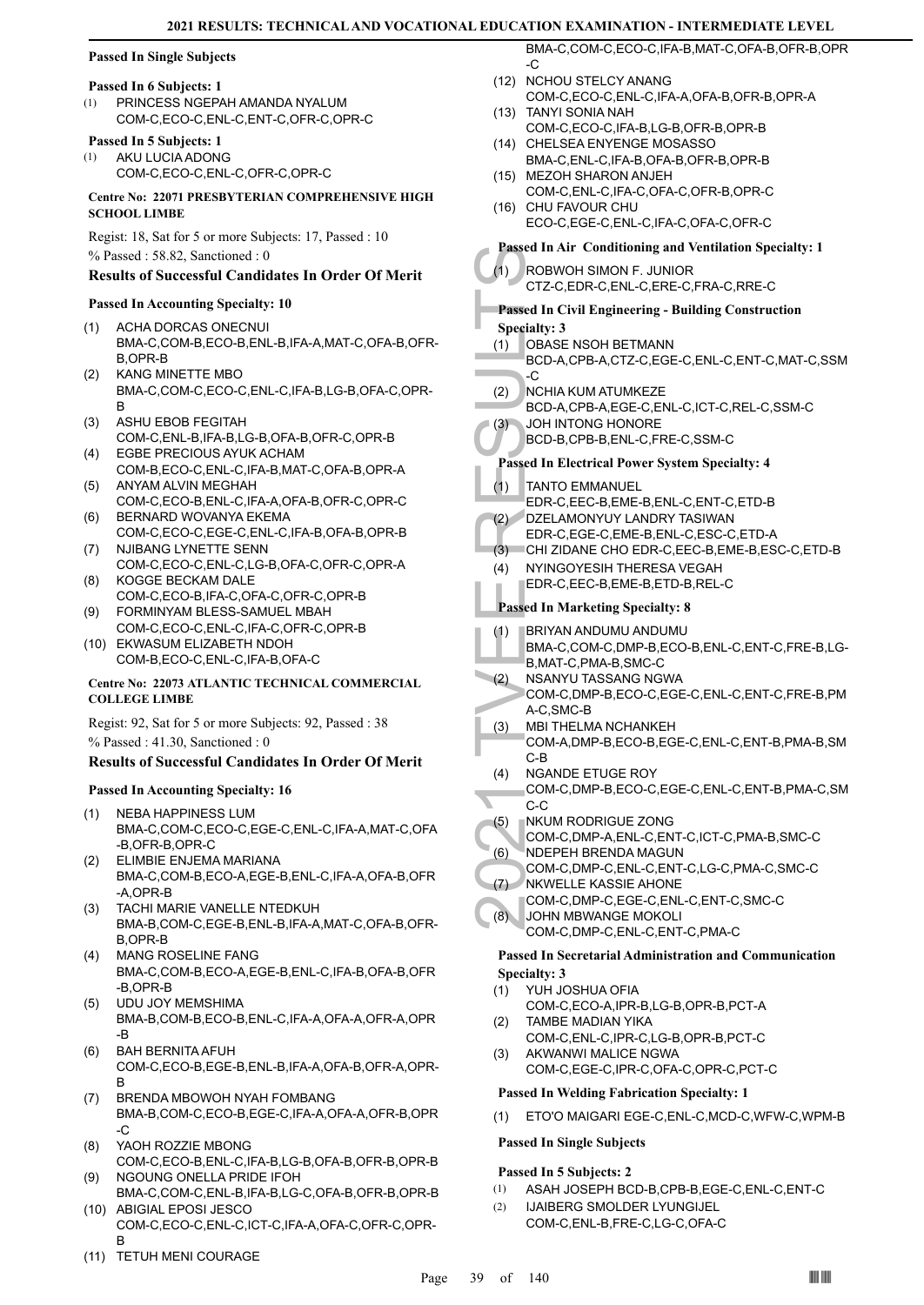# **Centre No: 22075 FRANKFILS COMPREHENSIVE COLLEGE BUEA**

Regist: 13, Sat for 5 or more Subjects: 13, Passed : 12 % Passed : 92.31, Sanctioned : 0

# **Results of Successful Candidates In Order Of Merit**

# **Passed In Accounting Specialty: 4**

- MUSONGE JERRY EVAKISE BMA-A,COM-A,ECO-A,ENL-B,IFA-B,MAT-C,OFA-A,OFR-C,OPR-B (1)
- NCHANG HELEN TAMANJI BMA-C,COM-C,ECO-C,ENL-C,LG-C,OFA-B,OFR-C,OPR -C (2)
- WIHKUGHO BRANDINE ABAIN (3) COM-C,ECO-A,ENL-C,IFA-C,LG-C,OFA-C,OPR-C
- NSOH PRIDEN SWIRRI COM-C,ENL-C,IFA-C,OFA-C,OFR-C,OPR-C (4)

# **Passed In Marketing Specialty: 8**

- NYIN MARCLAIR EWEI COM-C,DMP-B,ECO-C,EGE-C,ENL-C,ENT-C,PMA-C,SM C-C (1)
- WANG KELSY MBOLLE COM-C,DMP-C,ECO-C,EGE-C,ENL-B,ENT-C,PMA-C,SM C-C (2)
- SEMBE RITA MBONG COM-B,DMP-B,ECO-C,ENL-C,ENT-C,PMA-B,SMC-C (3) TANYI FLORENCE NDEM
- COM-B,DMP-C,ECO-C,ENL-C,ENT-C,PMA-C,SMC-C (4) EPIE MACDONALD (5)
- COM-C,DMP-B,EGE-C,ENL-C,ENT-C,PMA-C,SMC-C (6) CHIFU BRANDON TAMNGWA
- COM-C,DMP-C,EGE-C,ENL-C,ENT-B,PMA-C,SMC-C ATEM TABE DOROTY EYONG (7)
- COM-C,DMP-B,EGE-C,PMA-C,SMC-C (8) LEBOUGDEM PRECIOUS FUABAH
- COM-C,DMP-C,ENL-C,PMA-C,SMC-C

# **Centre No: 22076 IMPERIAL COMPREHENSIVE COLLEGE NITOP III, BAMENDA**

Regist: 4, Sat for 5 or more Subjects: 4, Passed : 1 % Passed : 25.00, Sanctioned : 0

# **Results of Successful Candidates In Order Of Merit**

# **Passed In Single Subjects**

# **Passed In 5 Subjects: 1**

BACHE ROSEMARY NGONDA COM-C,ECO-C,EGE-C,ENL-C,OFA-C (1)

#### **Centre No: 22078 INTER COMPREHENSIVE COLLEGE GREAT SOPPO, BUEA**

Regist: 130, Sat for 5 or more Subjects: 129, Passed : 92 % Passed : 71.32, Sanctioned : 0

# **Results of Successful Candidates In Order Of Merit**

# **Passed In Accounting Specialty: 50**

- GODWIN ONYEKACHI OWOWO BMA-A,COM-A,ECO-A,EGE-A,ENL-B,FRE-C,ICT-B,IFA-A,MAT-A,OFA-A,OFR-A (1)
- AGWA TAMBE MARLYSE BMA-A,COM-A,ECO-A,EGE-A,ENL-C,FRE-C,ICT-B,IFA-A,MAT-A,OFA-A,OFR-A (2)
- NKEMA EPEH PRINCELY BMA-C,COM-B,ECO-B,EGE-B,ENL-B,FRE-B,ICT-B,IFA-B,MAT-C,OFA-A,OFR-B (3)
- METIMELIS TAPAYO AURORE (4) BMA-B,COM-B,ECO-C,EGE-A,ENL-C,ENT-B,FRE-A,IFA-C,MAT-C,OFA-B,OFR-B
- SEDRIC FUHNWI BMA-A,COM-A,ECO-A,EGE-A,ENL-A,ICT-A,IFA-A,MAT-A,OFA-A,OFR-A (5)
- NDI KATIA YOKI LUM BMA-A,COM-A,ECO-A,ENL-A,ENT-A,ICT-B,IFA-A,MAT-A (6)

,OFA-A,OFR-A

- OJONG KELLSON AWESOME BANYAG BMA-A,COM-A,ECO-A,ENL-B,ENT-B,ICT-B,IFA-A,MAT-C ,OFA-A,OFR-B (7)
- ENGEH CHERIDAN FORBANG BMA-B,COM-B,ECO-A,EGE-A,ENL-A,ICT-B,IFA-A,MAT-C,OFA-B,OFR-B (8)
- NDANG PERVAN EWEI BMA-B,COM-A,ECO-A,EGE-A,ENL-C,ICT-C,IFA-A,MAT-C,OFA-B,OFR-A (9)
- (10) BLESS MONDUA ELINGE BMA-B,COM-B,ECO-B,EGE-A,ENL-B,IFA-A,MAT-C,OFA-
- B,OFR-B,OPR-B MBOH BRENISH OJANG  $(11)$
- BMA-C,COM-A,ECO-B,ENL-B,ENT-B,IFA-B,MAT-C,OFA-B,OFR-B,OPR-C
- TZYING GIZEL FIEN BMA-C,COM-A,ECO-A,EGE-B,ENL-C,IFA-B,MAT-C,OFA-B,OFR-B,OPR-C (12)
- (13) AGWO BLESSING BIH BMA-B,COM-C,ECO-A,EGE-A,ENL-B,IFA-C,MAT-C,OFA-B,OFR-C,OPR-B
- FONDZEYUF NATACHA FONYUY  $(14)$
- BMA-C,COM-B,ECO-B,ENL-B,ENT-C,IFA-B,MAT-C,OFA-A,OFR-A,OPR-C
- (15) KANDUNG DESELINE BEI
- BMA-A,COM-B,ECO-C,ENL-C,ENT-C,ICT-C,IFA-A,MAT-B,OFA-B,OFR-B
- NGENDOH CHANCELINE MAWANO BMA-C,COM-A,ECO-A,ENL-C,ENT-C,IFA-B,MAT-C,OFA-B,OFR-B,OPR-C  $(16)$
- (11) MBOH H<br>
BMA-C,<br>
B,OFR-I<br>
BMA-C,<br>
B,OFR-I<br>
AGWO I BMA-B,<br>
B,OFR-I<br>
AGWO I BMA-B,<br>
B,OFR-I<br>
BMA-C,<br>
A,OFR-I<br>
BMA-A,<br>
B,OFA-I<br>
BMA-A,<br>
B,OFA-I<br>
BMA-C,<br>
B,OFR-I<br>
BMA-C,<br>
B,OFR-I<br>
BMA-C,<br>
B,OFR-I<br>
BMA-C,<br>
B,OFR-I<br>
BMA-C,<br> NKWETAKEDJU PETER KETU BMA-B,COM-B,ECO-C,ENL-C,ENT-B,IFA-B,MAT-C,OFA-B,OFR-B,OPR-C  $(17)$
- CHUKWUMA OLUCHI JESSICA NDUNAKA BMA-C,COM-C,ECO-C,EGE-A,ENL-B,ICT-C,IFA-B,MAT-C,OFA-B,OFR-C (18)
- AMIRIADI BECKY-BROWN OBI MBONI (19)
- BMA-C,COM-B,ECO-C,ENL-C,ENT-B,ICT-C,IFA-B,MAT-C,OFA-C,OFR-B
- BIH GLORY (20) BMA-C,COM-B,ECO-B,ENL-C,ENT-C,IFA-B,MAT-C,OFA-B,OFR-C,OPR-C
- TANTOH VELMA MURING (21)
	- BMA-C,COM-C,ENL-B,ENT-C,FRE-C,ICT-C,IFA-C,MAT-C,OFA-B,OFR-C
- (22) KEZOH MARY GRACE MANKIE
- BMA-A,COM-A,ECO-A,ENL-C,ENT-B,IFA-A,MAT-B,OFA-A,OFR-A
- EBOT ARREY ADRALINE (23)
- BMA-B,COM-B,ECO-A,ENL-B,IFA-A,MAT-C,OFA-A,OFR-B,OPR-C
- SHANCELINE ATIANGOH (24)
	- COM-A,ECO-A,EGE-A,ENL-B,FRE-C,IFA-C,OFA-B,OFR-C,OPR-C
	- MULUH ASHLY TIFUH (25) BMA-C,COM-A,ECO-B,EGE-C,ENL-B,IFA-B,OFA-B,OFR -B,OPR-C
	- (26) IMBIH ROSE BIN COM-B,ECO-B,ENL-C,ICT-B,IFA-B,MAT-C,OFA-B,OFR-B,OPR-C
	- (27) BATE JOEL OBEN ARREY BMA-C,COM-B,ECO-B,ENL-C,ENT-C,IFA-B,OFA-B,OFR-B,OPR-C
	- (28) NKEHMBENG ATEM BRIGHT BMA-C,COM-B,ECO-C,EGE-A,ENL-B,ICT-C,MAT-C,OFA -B,OFR-C
	- (29) SHUN PATRICK TEMBENG NJOM BMA-C,COM-A,ECO-C,EGE-B,ENL-C,ICT-C,IFA-C,OFA-B,OFR-C
	- FUSI MARIENETTE NEH (30) BMA-C,COM-C,ECO-C,EGE-C,ENL-C,IFA-B,MAT-C,OFA -A,OFR-B
	- (31) NGONG CHANCELINE EWOH BMA-C,COM-B,ECO-B,EGE-B,IFA-C,MAT-C,OFA-B,OFR -C,OPR-C
	- (32) CHUNJE ISIDORE TANTEH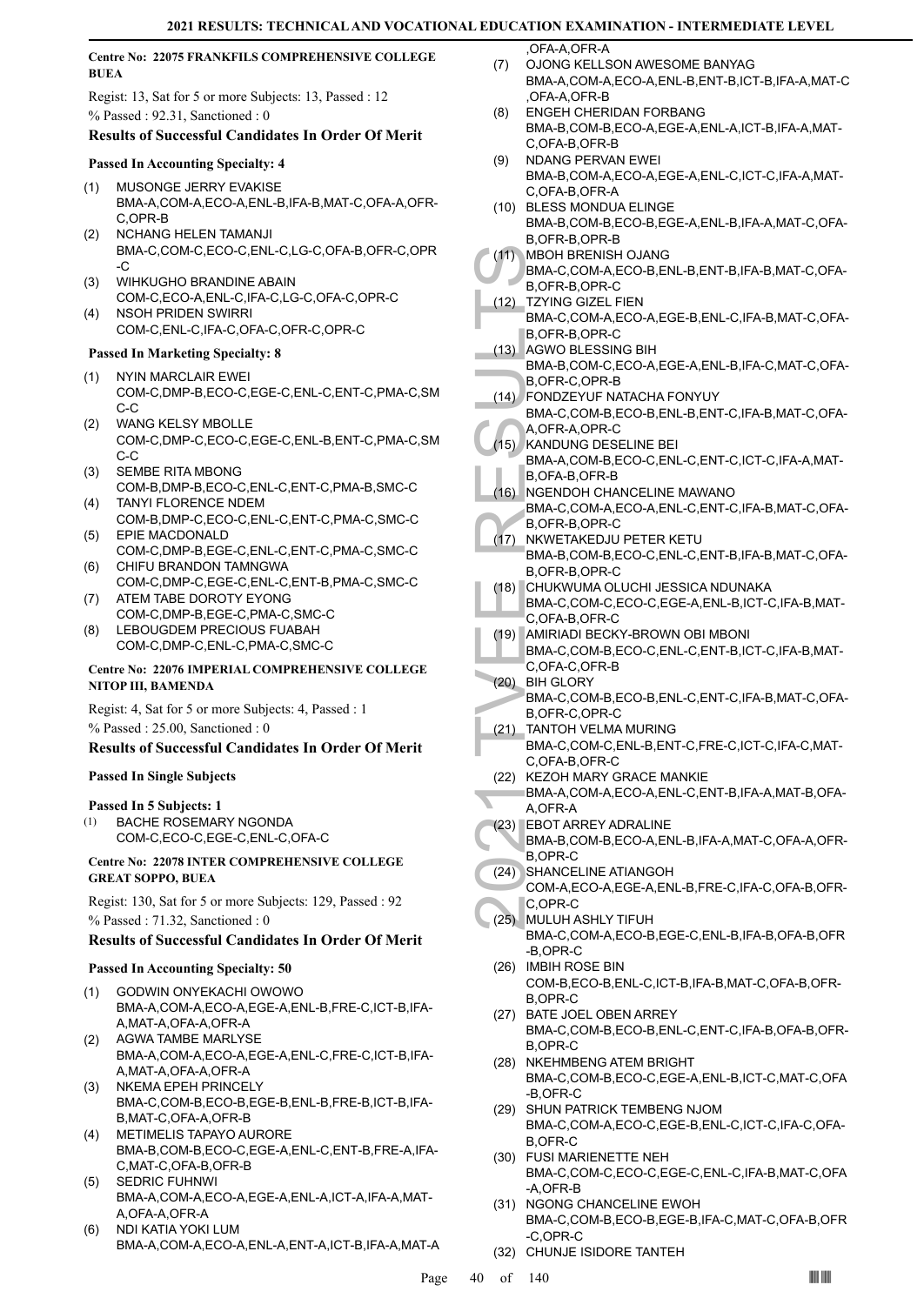### **Passed In Accounting Specialty: 50**

BMA-C,COM-C,ECO-C,EGE-B,ENL-C,ENT-C,IFA-C,OFA -C,OFR-B

- (33) ANTONGWAH JOSEPHINE NJONGE COM-C,ECO-B,EGE-B,ENL-C,FRE-C,IFA-C,OFA-C,OFR -C,OPR-C
- ESINO MIRANDA MALOBA (34) COM-B,ECO-A,ENL-C,ENT-B,IFA-B,OFA-B,OFR-B,OPR-B
- (35) TAH NAOMI MAYONG COM-B,ECO-A,EGE-C,ENL-C,ENT-B,IFA-C,OFA-A,OFR-B
- (36) AGBOR MUKE ANNA LOKENYE COM-C,ECO-B,ENL-C,ENT-C,IFA-B,OFA-A,OFR-C,OPR -C
- (37) ENOW BLESSING ESANJE COM-C,ECO-C,ENL-B,FRE-C,IFA-C,OFA-C,OFR-B,OPR -C
- (38) ANYAM BLESSING NENG COM-C,ECO-A,ENL-C,ENT-C,IFA-B,OFA-B,OFR-C
- (39) GWEI GAEL GIWE COM-B,ECO-B,ENL-C,IFA-C,OFA-B,OFR-C,OPR-C (40) SALLY LIMUNGA NDUMBE
- COM-C,ECO-C,EGE-C,ENL-B,IFA-B,OFA-B,OFR-C (41) CLAIRE MBONGEH
- COM-C,ECO-C,EGE-A,ENT-C,IFA-C,OFA-C,OFR-C (42) MUMBEMSA KIMBERLY FULAI
- COM-C,ENL-C,ENT-C,FRE-C,MAT-C,OFA-B,OFR-C (43) ENJEMA KELLY BENSE NDEMBA WUNG
- COM-C,ECO-C,ENL-C,ENT-C,ICT-C,OFA-C,OFR-B (44) CHINJE NKENGNI LEONCE THIERRY
- COM-C,ECO-C,EGE-C,ENL-C,ENT-C,IFA-C,OFA-C (45) ESONO JOYCELINE OKWATI
- COM-C,ENL-C,ICT-C,MAT-C,OFA-C,OFR-C,OPR-C (46) MENDI JOESIEN ESTHER NEH
- COM-C,ENL-C,ENT-C,OFA-B,OFR-B,OPR-C (47) TANDU SOLANGE ANCHI
- ECO-C,ENL-C,IFA-C,OFA-C,OFR-C,OPR-C MAFOR RUTH ACHU (48)
- ENL-C,IFA-B,OFA-C,OFR-B,OPR-C
- (49) NKU VANESSA ESONG COM-C,ECO-C,IFA-C,OFA-C,OFR-B
- (50) BLANDINE KOYE COM-C,ENL-C,IFA-C,OFA-C,OFR-C

# **Passed In Marketing Specialty: 35**

- TAMFU CATHERINE NAGAKWO BMA-A,COM-A,DMP-B,ECO-C,ENL-B,ENT-B,MAT-B,OP R-B,PMA-B,SMC-B (1)
- YENKONG PRIESTLY EBOKA BMA-A,COM-B,DMP-B,ECO-A,ENL-B,ENT-B,MAT-C,PM A-B,SMC-B (2)
- (3) ADUGAT PROMISE NJEBA BMA-A,COM-C,DMP-B,ECO-A,ENL-C,ENT-B,MAT-C,PM A-C,SMC-C
- NDUM GODWILL-BENLEY TANGIE BMA-C,COM-B,DMP-B,ECO-B,ENL-C,ENT-B,OPR-C,PM A-B,SMC-C (4)
- NZAFOR NOYANJIE JUSTIANNE COM-C,DMP-B,ECO-C,EGE-B,ENL-C,ENT-B,MAT-C,PM A-C,SMC-C (5)
- MBAH MARIECLAIRE MBONGHEA BMA-C,COM-B,DMP-C,ECO-B,EGE-C,ENL-C,ENT-B,PM A-C,SMC-C (6)
- ARREY-ASONG TABOT COM-C,DMP-A,ECO-B,ENL-C,ENT-C,MAT-C,OPR-C,PM A-C,SMC-C (7)
- AKPAN GIFT OBOT COM-C,DMP-B,ECO-C,EGE-C,ENL-C,ENT-C,FRE-C,PM A-C,SMC-C (8)
- FONBATUD GERALD NJI COM-B,DMP-B,ECO-A,EGE-A,ENL-C,ENT-C,PMA-C,SM C-C (9)
- (10) NCHOMBU RANDY KUMCHU COM-C,DMP-B,ECO-C,ENL-C,ENT-C,MAT-C,PMA-B,SM  $C-C$
- (11) OBONI SANDRA MOWERI

COM-C,DMP-B,ECO-C,ENL-B,ENT-C,OPR-C,PMA-C,SM C-C

- EVENYE CLARA MONDOA (12) COM-C,DMP-B,ECO-C,ENL-C,ENT-C,OPR-C,PMA-C,SM C-C
- (13) VADGASEN JANIS NYONGETMIA COM-C,DMP-B,ECO-C,ENL-C,ENT-C,ICT-C,PMA-C,SM C-C
- (14) NJOKEM TAMANJI NGUNJWE EMMANUEL DONOVAN COM-C,DMP-C,ECO-C,EGE-C,ENL-C,ENT-C,PMA-C,SM C-C
- ELAD VISNOEL ANJUANJIKA (15) COM-C,DMP-B,ENL-C,ENT-B,OPR-C,PMA-C,SMC-C
- AGNES NANYONGO EMBOLA (16)
- (16) AGNES<br>
COM-B,<br>
COM-B,<br>
COM-C,<br>
(18) ENIH N,<br>
COM-C,<br>
(20) KOGGE<br>
COM-C,<br>
(21) DIKI MC<br>
COM-C,<br>
(22) MOKEH<br>
COM-C,<br>
(23) JENNIE<br>
COM-C,<br>
(24) GOPTE<br>
(25) NGUTTI<br>
COM-C,<br>
(25) NGUTTI<br>
COM-C,<br>
(26) NJONG<br>
COM-C,<br>
(26) NJ COM-B,DMP-C,ECO-B,EGE-C,ENT-C,PMA-C,SMC-C NGOASONG NKEZIE FONGE LOVERT BMA-C,COM-B,DMP-B,ENT-C,ICT-C,PMA-C,SMC-C  $(17)$
- ENIH NJONG BRANDY  $(18)$
- COM-C,DMP-B,ENL-C,ENT-C,FRE-C,PMA-C,SMC-C ETONKE MEMBONGOH GUY (19)
- COM-C,DMP-C,ENL-C,ENT-C,OPR-C,PMA-C,SMC-C KOGGE BLESSING MENONE (20)
- COM-C,DMP-C,ECO-C,ENL-C,ENT-C,OPR-C,SMC-C (21) DIKI MONI NDUMBE CHRIS
- COM-C,DMP-B,EGE-C,ENL-B,ENT-C,PMA-C
- MOKEH NSOH HAPPINESS (22)
- COM-C,DMP-B,ECO-C,EGE-C,ENL-C,PMA-C JENNIE NAYALA MOKATA (23)
- COM-C,DMP-C,ENT-C,OPR-C,PMA-C,SMC-C
- GOPTE ASHLEY HERRIEAD BIH (24)
- COM-C,DMP-C,ENL-C,ENT-C,PMA-C,SMC-C (25) NGUTTE LESLIE NGWANAH
- COM-C,DMP-C,ENL-C,OPR-C,PMA-C,SMC-C
- (26) NJONG PENUEL ANKINI-MBOM COM-C,DMP-C,ENL-C,OPR-C,PMA-C,SMC-C
- (27) SUSAN NAHELA MBOLIGOM COM-A,DMP-C,EGE-B,ENL-C,SMC-C
- JUAN JOSO NJUMA (28) DMP-B,ECO-C,EGE-C,PMA-C,SMC-C
- (29) KAM CEDRICK KANG
- COM-C,DMP-C,EGE-B,MAT-C,PMA-C MBAH BRENDA AWUH (30)
- COM-C,DMP-C,ENL-B,PMA-C,SMC-C ESEMBE CARLSON KLEIN (31)
- COM-E,DMP-C,ECO-B,ENL-C,PMA-C (32) ASAWURE PRINCESS EKWAYA
- COM-C,DMP-C,ECO-C,OPR-C,PMA-C (33) CARINE AKOEGBE BISONG
- COM-C,DMP-C,ENL-C,PMA-C,SMC-C EMALEU TENGU TRECY (34)
- COM-C,DMP-C,ENL-C,ENT-C,PMA-C
- (35) HARRY DEKONDA NDIVE MONYOKO
	- COM-C,DMP-C,EGE-C,ENL-C,PMA-C

# **Passed In Single Subjects**

- **Passed In 7 Subjects: 1**
	- BOBGA MODESTINE BOSUNGMEH BMA-C,COM-C,ECO-C,EGE-C,ENL-B,OFR-C,OPR-C (1)

# **Passed In 6 Subjects: 2**

- BRYAN MAC-ACHENEK (1)
- BMA-B,COM-C,EGE-B,ENL-B,FRE-C,OPR-B RAMSON TITA NJIE (2)
	- COM-C,ECO-C,EGE-B,ENL-C,ICT-C,IFA-C

# **Passed In 5 Subjects: 4**

- (1) FELIX SHU AMBE BMA-C,COM-C,ECO-C,EGE-A,ENT-C
- LUM NADESH HAMADOU (2)
- COM-C,DMP-C,EGE-B,ENL-C,ENT-C NJONG CATHERINE MEYEN (3)
- COM-C,ECO-B,EGE-C,ENT-C,OFA-C AZAAH BETTRAN (4)
- COM-C,DMP-C,ECO-C,EGE-C,ENT-C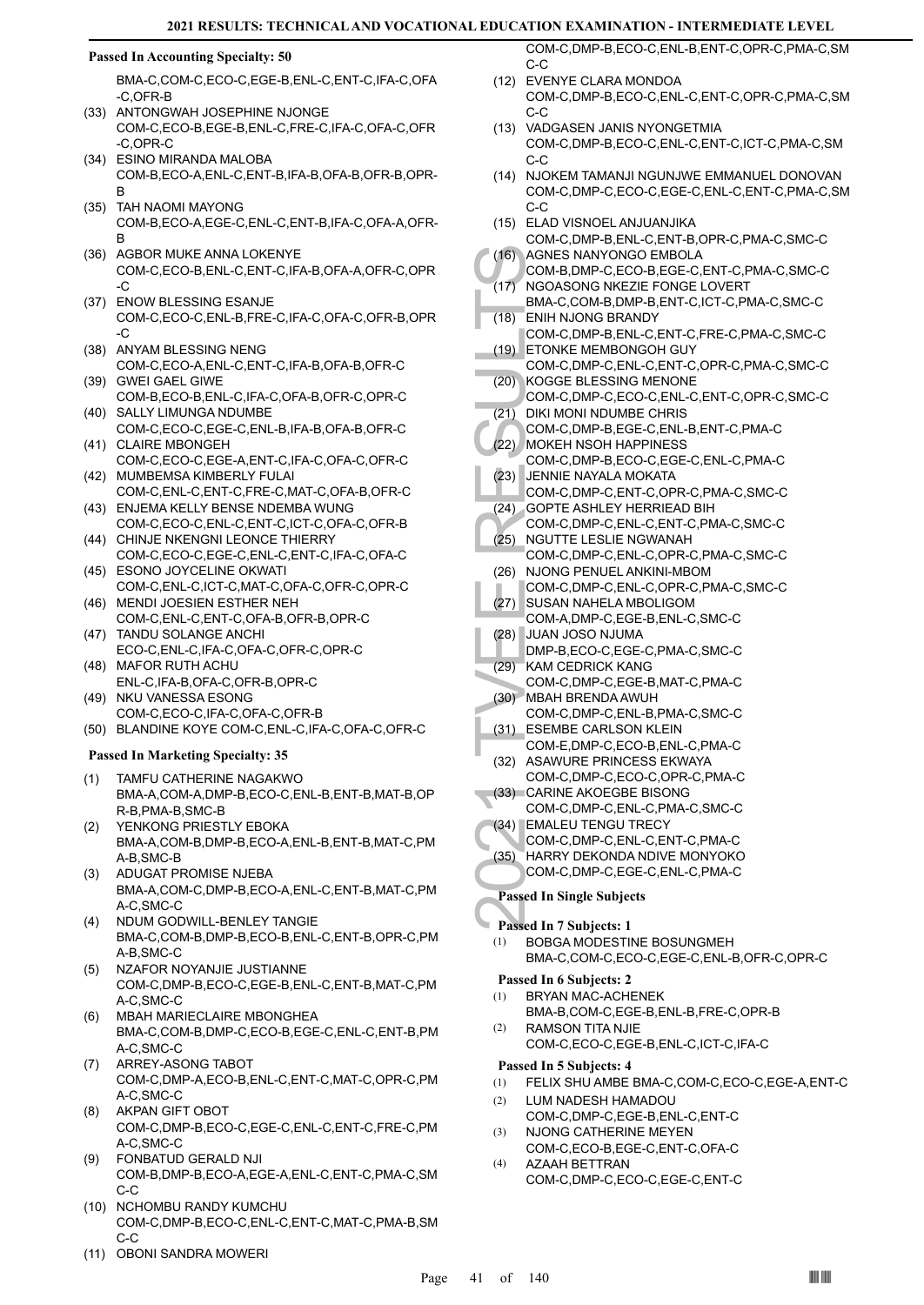#### **Centre No: 22084 DOUALA EXTERNAL**

Regist: 252, Sat for 5 or more Subjects: 232, Passed : 118 % Passed : 50.86, Sanctioned : 4

#### **Results of Successful Candidates In Order Of Merit**

#### **Passed In Accounting Specialty: 26**

- CHE KARINE APONPOUH BMA-A,COM-B,ECO-A,EGE-A,ENL-B,FRE-B,IFA-B,MAT-B,OFA-B,OFR-B,OPR-A (1)
- GIRAUD MORGAN TOM IBRAHIM BMA-B,COM-B,ECO-B,ENL-C,ENT-C,FRE-C,IFA-B,LG-C MAT-C, OFA-B, OFR-B (2)
- NCHERDA EPHESIAN MBIGINOUNYI BMA-A,COM-B,ECO-A,ENL-C,ENT-B,IFA-A,LG-A,MAT-B ,OFA-A,OFR-A (3)
- NAHNDREO BLESSOR ARIEPE BMA-A,COM-B,ECO-B,ENT-B,FRE-C,IFA-A,LG-B,MAT-B ,OFA-A,OFR-A (4)
- TEUKOU YOUMIE MARIE PAGNOLE BMA-C,COM-C,ECO-C,ENL-C,FRE-C,IFA-B,MAT-C,OFA -B,OFR-B,OPR-C (5)
- NJUITCHOU KATIA PEARLY KAMGO BMA-A,COM-B,ENT-B,FRE-C,IFA-A,MAT-C,OFA-A,OFR-A,OPR-A (6)
- TEGWI ISABELLA ANAM BMA-B,COM-B,ECO-A,ENL-B,IFA-A,LG-B,MAT-C,OFA-B ,OFR-C (7)
- NGWA JOY LUM COM-B,ECO-C,EGE-A,ENL-B,FRE-C,IFA-B,MAT-C,OFA-B,OFR-C (8)
- (9) AKWEN MARIE NOEL FRU BMA-C,COM-C,ECO-C,ENT-C,IFA-A,MAT-C,OFA-B,OFR -B,OPR-B
- (10) IHIMBRU KANYIMI RAPHAEL BMA-B,COM-C,ECO-C,ENL-C,FRE-C,LG-B,OFA-B,OFR-B,OPR-C
- (11) AYACK MAGRET AGBOR COM-C,ECO-C,ENL-C,ENT-C,IFA-B,MAT-C,OFA-B,OFR-B,OPR-B
- MBAIN HANNAH BIH (12) BMA-A,COM-A,ECO-A,ENL-B,ENT-C,IFA-B,OFA-B,OFR-B
- (13) ZONG BUGUE RAISSA BMA-C,ECO-B,ENL-B,FRE-C,LG-C,OFA-B,OFR-C,OPR-B
- TANA SAMIRATOU BOUBA (14) COM-C,ECO-B,ENL-C,FRE-C,IFA-B,MAT-C,OFA-C,OFR-B
- (15) NDASUM RUPHINA BMA-C,COM-B,IFA-B,MAT-C,OFA-B,OFR-B,OPR-B (16) NDIONFOK NINGLA CHRISTABELLE
- BMA-B,COM-C,FRE-C,IFA-A,OFA-B,OFR-B,OPR-C (17) EPEY OSOH NGALE
- COM-C,ECO-C,ENL-C,ENT-C,IFA-B,OFA-B,OFR-B (18) NGINYU SHARON NFUNFU
- COM-C,ENL-C,FRE-C,IFA-B,OFA-B,OFR-B,OPR-C (19) ANNAPA PRECIOUS IJANG
- COM-C,ECO-B,EGE-C,ENL-C,FRE-C,IFA-B,OFR-B (20) NGWA EDMOND NEBA
- COM-A,ENT-C,IFA-B,OFA-B,OFR-B,OPR-B (21) NJINGIE PETRA TEZOCH
- COM-C,ENL-C,FRE-C,IFA-B,OFR-C,OPR-B (22) NGOUNOU TCHEUDJI YVIE JAHELLE
- COM-C,ECO-C,ENL-C,IFA-C,MAT-C,OFR-C (23) MARGRET MOKUYUH SAMIRA ANGU
- COM-C,ENL-C,IFA-C,LG-C,OFA-C,OFR-C (24) BIKWE GRACIAS VOLONTE DIVINE
- COM-C,ECO-C,ENL-C,FRE-C,OFA-C,OFR-C (25) NGANWE LOIC VANEL
- FRE-C,IFA-A,MAT-C,OFA-B,OFR-B SATETSOP ENANGA KALIE (26)
- COM-C,IFA-C,OFA-B,OFR-B,OPR-C

**Passed In Automobile Repair Mechanics Specialty: 6**

- EVANUS TOSAM LOBE  $(1)$
- EET-B,ENL-C,MDR-C,MTE-B,MTW-B SOUGOU TCHANKAM STYVE BECKEM (2)
- EET-C,FRE-C,MDR-C,MTE-B,MTW-C TABOT THOMAS TAMBE TABAH (3)
- EET-C,ENL-C,FRE-C,MTE-B,MTW-C CHI RANDY AKENJI (4)
- EET-C,FRE-C,MDR-C,MTE-B,MTW-C
- (5) TOH ELVIS TEH EET-C,ENL-C,MDR-C,MTE-C,MTW-C
- MESSOUMBE SOPE CYRILLE EET-C,ENL-C,MDR-C,MTE-C,MTW-C (6)

# **Passed In Civil Engineering - Building Construction**

- Specialty: 26<br>
(1) ATETAK<br>
BCD-B, (8)<br>
BCD-C, C<br>
(3) FON LE<br>
BCD-C, C<br>
(3) FON LE<br>
BCD-C, C<br>
(4) BCD-C, AMANA<br>
BCD-B, NUVUEN<br>
BCD-B, TANUCE<br>
(6) NUKE(1) MEKON<br>
RCD-B, TANUCE<br>
(7) MEKON<br>
BCD-B, TANUCE<br>
(7) TSIAZO<br>
BCD-C, EB **Specialty: 26** ATETAKOH CLINTON FORBUWING BCD-B,CPB-B,EGE-A,ENL-C,ESC-C,ICT-C,MAT-C,QHS-B,SSM-A (1) MEWAH KEDJU BASILE BCD-C,CPB-B,EGE-B,ENL-C,ENT-C,FRE-C,LG-B,SSM-C  $(2)$ FON LEONYICK CHO BCD-C,CPB-B,EGE-C,ENL-C,ENT-B,LG-B,SSM-B (3) JEAN JONATHAN LEBON YAKAN A GOUFAN BCD-C,CPB-B,FRE-A,ICT-C,LG-C,QHS-C,SSM-C (4) AMANA ELIJAH TASSAH BCD-B,CPB-B,ENL-C,ENT-C,ICT-C,LG-C,SSM-C (5) NWUEMBE NATHAN PHAREL BCD-B,CPB-C,ENL-C,ESC-C,FRE-C,LG-C,SSM-B (6) MEKONGCHU BLAISE BCD-B,CPB-C,ENL-C,ENT-C,FRE-C,MAT-C,SSM-B (7) TANUFOUM GILDAS SOMUTAN BCD-C,CPB-B,CTZ-C,EGE-C,MAT-C,QHS-C,SSM-C (8) TSIAZOCK MBOAHO LETICIA LESLIE BCD-B,CPB-B,FRE-A,ICT-C,QHS-B,SSM-B (9) GHANG NDONG RAPHAEL BCD-C,CPB-B,EGE-B,FRE-C,LG-B,SSM-B (10) KUM ELVIS MOU CPB-C,CTZ-C,EGE-C,LG-B,MAT-C,SSM-B  $(11)$ EBONZOEDIE GILDAS NGWESE (12) BCD-C,CPB-C,EGE-B,ENL-C,LG-C,SSM-B (13) NGWA BRYAN BCD-C,CPB-C,ENL-C,FRE-C,QHS-B,SSM-C (14) SERKWI DIEUDONNE TANLAKA BCD-B,CPB-B,ENL-C,FRE-C,SSM-B NJECK NELIS NGOH BCD-A,CPB-C,FRE-C,MAT-C,SSM-B (15) FOMANJANG WILLIE (16) BCD-B,CPB-C,ENL-C,QHS-C,SSM-B (17) ACHUCHU CLOVIS BCD-B,CPB-C,EGE-C,ENL-C,SSM-B (18) ALAIN TOH NATANG BCD-B,CPB-C,EGE-C,ENL-C,SSM-B ASSOUA GERANDO (19) BCD-C,CPB-B,EGE-C,FRE-C,SSM-B FOUDJO FOPA LEONEL (20) BCD-B,CPB-B,LG-C,MAT-C,SSM-C (21) KOMANDO GIDEON KUMA BCD-C,CPB-B,ENL-C,LG-C,SSM-B YAI JOEL AJMSIMBOM (22) BCD-C,CPB-C,EGE-C,LG-C,SSM-B (23) ANYE BRISTEL ADE BCD-B,CPB-C,ENL-C,FRE-C,SSM-C (24) NSOH GABRIEL NDE CPB-C,ENL-C,ESC-C,FRE-B,SSM-C (25) TANGWE FRITZ MATEYO MEDINNE BCD-C,CPB-C,ENT-C,LG-C,SSM-C FONDZENYUY SHAPHADINE NSADZENYUY (26) BCD-C,CPB-C,ENL-C,FRE-C,SSM-C **Passed In Electrical Power System Specialty: 19** (1) NJAH RINISCHO CHE CTZ-C,EDR-C,EEC-A,EME-A,ENL-B,ESC-B,ETD-A,FRE-C,LG-C,MAT-C NGONGA MBOUENOU BRAYANE (2)
	- EDR-C,EEC-A,EME-A,ENL-C,ESC-C,ETD-B,FRE-C,LG-C,MAT-B,QHS-C
	- (3) APESEH JONATHAN MBAH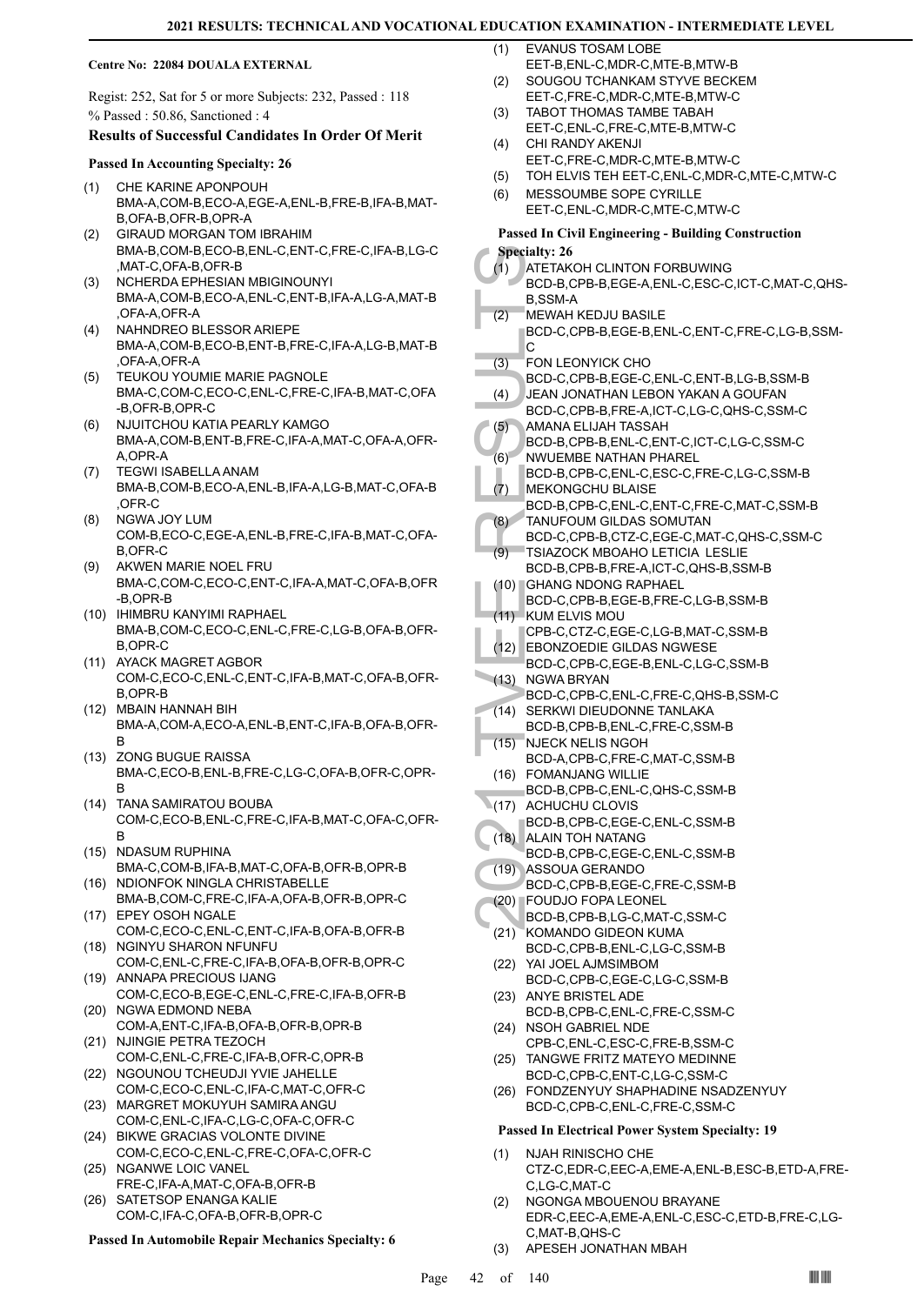### **Passed In Electrical Power System Specialty: 19**

EEC-B,EME-C,ENL-C,ESC-C,ETD-A,FRE-C,ICT-C,MAT-C

- ISMAILA SADICK EEC-B,EME-B,ENL-B,ESC-C,ETD-A,FRE-B,MAT-B (4) KUNGNE TALA RAMIRE NATAN (5)
- EDR-C,EEC-A,EME-B,ENL-C,ETD-B,FRE-C,ICT-C KETU DANYLOVE NJUH (6)
- EEC-C,EME-B,ENL-C,ESC-C,ETD-B,FRE-C,ICT-C BIAME MACINE EBUA (7)
- EDR-C,EEC-C,EGE-C,EME-B,ENL-C,ETD-B,FRE-C KUNWOH BRAWNDON NDEKEQWEH (8)
- EDR-C,EEC-C,EME-C,ENL-C,ESC-C,ETD-B,FRE-B FOUEGOU KINWA VALDER (9)
- EDR-C,EEC-A,EME-B,ETD-A,FRE-B,LG-C (10) MBOUBOU LUCIEN
- EEC-A,EME-A,ENL-C,ESC-C,ETD-A,FRE-C FONDOH FABRICE (11)
- EDR-C,EEC-A,EME-B,ETD-A,LG-C,MAT-C SAIDI GOODNEWS AKINTANTE (12)
- EDR-C,EEC-B,ETD-B,FRE-C,LG-C,MAT-C (13) BENYINYI RANSOM ATEMKENG
- EDR-B,EEC-B,EGE-B,EME-C,ETD-A BASSAKA BASSAKA FRANCK (14)
- EEC-B,EME-B,ETD-B,FRE-B,MAT-C (15) ESEMBIENG JUDE FOTOH
- EEC-C,EME-B,ENL-C,ETD-A,LG-C (16) NUBIA CENCLAIRE MUKAM
- EDR-C,EEC-B,EME-B,ENL-C,ETD-B (17) AYISSI SAMPSON BISONG
- EDR-C,EEC-B,EME-C,ESC-C,ETD-B (18) AWOTAH EKEBEK EDR-C,EEC-B,EME-C,ETD-B,FRE-C
- (19) SAFEH BRUNO BUNOH
- EDR-C,EEC-C,EME-C,ETD-B,FRE-C

# **Passed In Home Economics Specialty: 1**

SIVLA ETHNA NGANGSIWAY EGE-C,ENL-C,FLE-B,FNH-B,NSC-B,QHS-C,REL-C,RMH -A (1)

# **Passed In Marketing Specialty: 16**

- BOMA LARY MAHBOUCHU (1) BMA-B,COM-C,DMP-C,ECO-C,ENL-B,ENT-C,MAT-C,OP R-B,PMA-C,SMC-C
- NGWE JOYCE MAH BMA-B,COM-A,DMP-A,ECO-B,ENL-B,ENT-B,OPR-A,PM A-B,SMC-B (2)
- MAGDALINE NJIMO COM-A,DMP-B,ECO-C,ENL-C,ENT-C,FRE-C,OPR-B,PM A-C,SMC-C (3)
- FRU ANNA SIRI COM-C,DMP-B,ECO-C,ENL-C,ENT-C,FRE-A,OPR-C,PM A-C,SMC-C (4)
- ALOTA JUSTICE FRU BMA-C,COM-C,DMP-B,ECO-C,ENL-C,FRE-C,OPR-B,PM A-C,SMC-C (5)
- EWI CLIVE KUM COM-C,DMP-C,ENL-C,ENT-C,FRE-C,LG-C,MAT-C,PMA-C,SMC-C (6)
- ETCHU BRENDA LIDI COM-C,DMP-C,ENL-B,ENT-C,FRE-C,OPR-B,PMA-C,SM C-C (7)
- NYIETALEM BLESSING COM-C,DMP-C,ECO-C,ENL-C,ENT-C,FRE-C,PMA-B,SM C-C (8)
- TEKUM ANNAM JOYCE COM-C,DMP-C,ECO-C,ENL-C,ENT-C,MAT-C,PMA-B,SM C-C (9)
- (10) VANESA NYANG NGONG COM-C,DMP-B,ECO-C,ENL-C,ENT-C,PMA-A,SMC-C
- YUVEN KELISHA JOYCE (11) COM-C,DMP-C,ENL-C,FRE-C,ICT-C,PMA-C,SMC-C WOPUNGWOH HAPINESS ASEBEH (12)

COM-C,DMP-C,ENL-C,FRE-B,PMA-C,SMC-C

COM-C,DMP-B,ENL-C,FRE-C,PMA-B,SMC-C (13) MBAKAKEU JORDAN STEVE

- (14) NDAH KINDNESS NKEKIKANG COM-B,DMP-C,ENL-C,ENT-C,PMA-C,SMC-C  $(15)$
- ADJI AMINATOU HAMADOU DMP-C,ENL-C,OPR-B,PMA-C,SMC-C (16) MANIMO MATHIEW SYLVESTER
- COM-C,DMP-C,ENT-C,FRE-C,SMC-C

# **Passed In Secretarial Administration and Communication Specialty: 4**

- MAJOR YOUPA PRECIOUS JENNIFER (1)
- COM-C,ENL-C,FRE-B,IPR-B,MAT-C,OPR-A,PCT-C ASANGANA HEINRICH NGWA  $(2)$
- COM-C,EGE-C,ENL-C,IPR-B,LG-C,OPR-B,PCT-C NCHINSA DAIZY CLAIR (3)
- COM-C,EGE-C,ENL-C,FRE-C,IPR-C,OPR-B,PCT-B TANG HELIBERT MBONG  $(4)$
- ECO-C,ENL-C,FRE-C,IPR-C,OFA-C,OPR-C
	- **Passed In Welding Fabrication Specialty: 8**
- (3) NCHINE<br>
COM-C,<br>
COM-C,<br>
TANG H<br>
ECO-C,<br>
Passed In W<br>
(1) POWAH<br>
CTZ-C,<br>
W-A,WF<br>
FOOPE<br>
EGE-C,<br>
(3) LORES UNL-C,<br>
(4) VUPHE<br>
ENL-C,<br>
(4) VUPHE<br>
CTZ-C,<br>
(4) VUPHE<br>
CTZ-C,<br>
(5) ANYER<br>
FRE-C,<br>
ANYER<br>
FRE-C,<br>
ANYER<br>
FRE-C,<br> POWAH ROMEYO MOWING CTZ-C,ENL-C,FRE-C,ICT-C,MAT-C,MCD-C,QHS-C,WF W-A,WPM-A (1)
- FOOPELO AMSTIN (2)
- EGE-C,ENL-C,FRE-C,MCD-C,QHS-C,WFW-A,WPM-B LORES ANDY NDE FOSSEM (3)
- ENL-C,FRE-B,ICT-C,MCD-C,QHS-C,WFW-B,WPM-C VUPHEMSE TERRY MALUYEN  $(4)$
- ENL-B,ICT-C,MCD-C,QHS-C,WFW-B,WPM-B AKOLEFAC FABRICE ASONGACHA (5)
- CTZ-C,EGE-C,MCD-C,QHS-B,WFW-B,WPM-B ASSOUA EKANGOUO ARNAUD CHIREL (6)
- FRE-C,MAT-C,MCD-C,QHS-C,WFW-B,WPM-B ANYERE GENESIS AKUMANGA  $(7)$
- FRE-C,MAT-C,MCD-C,QHS-C,WFW-C,WPM-B NGALIM MAC CLINTON SOMO (8)
	- ENL-C,FRE-C,MCD-C,WFW-B,WPM-B

# **Passed In Single Subjects**

- **Passed In 7 Subjects: 1**
- BESONG EBAI BEATRICE OJONG  $(T)$
- ENL-C,FRE-B,ICT-C,IFA-C,MAT-C,OFA-C,OPR-B

# **Passed In 6 Subjects: 3**

- ASHEMBOM ELVIS NDIFORBI (1)
- COM-C,EGE-B,ENL-B,ENT-C,PMA-C,SMC-C
- ADAMU LEONCE MONGOU COM-C,ENL-C,FRE-B,LG-C,OFA-C,OPR-C  $(2)$ FANG CLINTON KAH (3)
- COM-C,FRE-C,LG-C,MAT-C,OFA-C,OPR-C

# **Passed In 5 Subjects: 8**

- TAWASE NESTOR TIEVIWEHSHI (1)
- CPB-B,EGE-B,ENT-C,LG-B,SSM-B FEBNCHAK KEIT DENZEL KAMAH (2)
- ENL-C,FRE-C,QHS-B,WFW-B,WPM-B
- BLESSING RUTH GASEH (3)
- ENL-C,ICT-C,IFA-C,OFR-B,OPR-C  $(4)$
- HOPE NADINE MARCEL NGEKWI ENL-C,FRE-B,OFA-C,OFR-C,OPR-C
- FON BERLY BANKAH COM-C,ECO-C,EGE-B,FRE-C,OPR-C (5)
- KAZE DONGMO DARIN CPB-C,ENL-C,FRE-C,LG-C,SSM-C (6)
- AMBAIN ORLANDO ACHU CPB-C,EGE-C,ENL-C,LG-C,SSM-C (7)
- KEMGNOU NJOMCHIE BRENDA COM-C,ECO-C,ENL-C,FRE-C,OPR-C (8)

# **Centre No: 22086 ST. PAUL'S HIGHER TECHNICAL COMP. COLL. BONJONGO**

Regist: 4, Sat for 5 or more Subjects: 4, Passed : 3 % Passed : 75.00, Sanctioned : 0

# **Results of Successful Candidates In Order Of Merit**

# **Passed In Accounting Specialty: 1**

MALCOM LYONGA MOLONGO COM-C,ECO-B,ENL-C,IFA-C,MAT-C,OFA-C,OFR-C,OPR (1)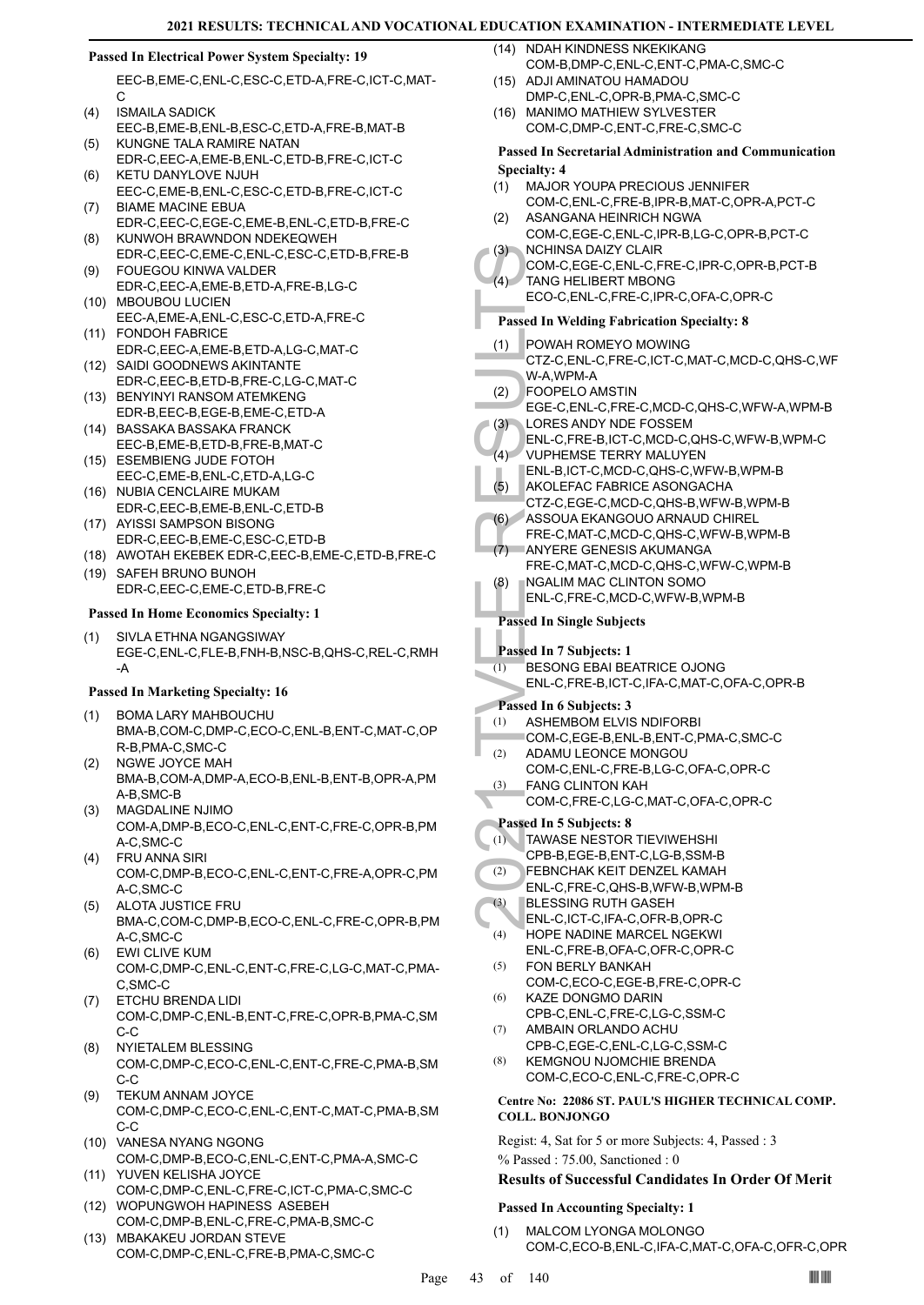# **Passed In Accounting Specialty: 1**

-C

- **Passed In Marketing Specialty: 2**
- ERIS CHEAAH NDUM (1) COM-C,DMP-C,ECO-C,ENL-B,ENT-C,PMA-B,REL-C,SM C-C
- AKWA LOUIS TABU COM-C,DMP-B,ECO-C,ENL-C,ENT-C,PMA-C,REL-C,SM  $C-C$ (2)

# **Centre No: 22088 GOVERNMENT TECHNICAL HIGH SCHOOL MBENGWI**

Regist: 14, Sat for 5 or more Subjects: 14, Passed : 6 % Passed : 42.86, Sanctioned : 0

# **Results of Successful Candidates In Order Of Merit**

# **Passed In Carpentry and Joinery Specialty: 2**

- MOBIT MISHAEL CAR-B,CJD-B,CTZ-B,ENL-B,ESC-C,JOI-B,MAT-C,QHS-B (1)
- SOH NOEL FOMUNDAM CAR-A,CJD-B,EGE-C,ENL-C,ESC-C,JOI-B,MAT-C,QHS-B (2)

# **Passed In Civil Engineering - Building Construction Specialty: 1**

- TETUBO TANWA HENRY (1)
	- BCD-C,CPB-B,CTZ-C,EGE-C,ENL-C,ESC-C,FRE-C,SSM -B

# **Passed In Home Economics Specialty: 1**

(1) NDAMBI ELODIE FENDE ENL-C,FLE-C,FNH-B,NSC-C,RMH-B

# **Passed In Secretarial Administration and Communication Specialty: 1**

TICHA VANESSA NGWE COM-C,ENL-C,IPR-B,OPR-A,PCT-C (1)

# **Passed In Single Subjects**

# **Passed In 5 Subjects: 1**

ALUMA WENDEL TENSAH CPB-B,CTZ-C,ENL-C,LG-C,SSM-C (1)

# **Centre No: 22089 SALVATION BILINGUAL HIGH SCHOOL MOLYKO, BUEA**

Regist: 58, Sat for 5 or more Subjects: 56, Passed : 37 % Passed : 66.07, Sanctioned : 0

# **Results of Successful Candidates In Order Of Merit**

# **Passed In Accounting Specialty: 21**

- TEDONFACK CALEP BMA-A,COM-B,ECO-A,ENL-C,ENT-C,FRE-C,IFA-B,MAT-(1)
- C,OFA-A,OFR-A,OPR-C BABI FAVORINE AFUEKEZE BMA-A,COM-A,ECO-A,ENL-B,ENT-A,IFA-A,MAT-A,OFA-(2)
- A,OFR-B,OPR-A (3) DUEH EUGEN ELAD
- BMA-A,COM-A,ECO-A,ENL-B,ENT-C,IFA-A,MAT-C,OFA-A,OFR-A,OPR-A
- (4) NJOMBE MAGDALINE ELOWA BMA-A,COM-A,ECO-A,ENL-C,ENT-B,IFA-A,MAT-B,OFA-A,OFR-A,OPR-C
- FONGWI SINORITA DOHSAMA BMA-A,COM-B,ECO-C,ENL-C,ENT-C,IFA-A,MAT-B,OFA-A,OFR-A,OPR-C (5)
- ABIT PRECIOUS- FRIDA NGWETECH BMA-B,COM-B,ECO-A,ENL-B,ENT-C,IFA-B,MAT-C,OFA-B,OFR-B,OPR-C (6)
- NWOMEH DELIGHT ASUA BMA-B,COM-B,ECO-A,ENL-B,ENT-C,IFA-C,MAT-C,OFA-C,OFR-B,OPR-C (7)
- MISODI ANTHONY DUSSE ASABURUKA BMA-C,COM-C,ECO-A,EGE-C,ENL-C,ENT-C,IFA-B,MAT (8)

-C,OFA-B,OFR-B

- ESAMBE JESELINE SUBI COM-B,ECO-A,ENL-B,ENT-C,IFA-C,MAT-C,OFA-C,OFR-C,OPR-B (9)
- (10) NDEKELENGWEH WILLI ANGE WENDO BMA-C,COM-C,ENL-C,ENT-C,IFA-C,MAT-C,OFA-B,OFR-B,OPR-C
- (11) ENDOH CYNTHIA ALAMAMEN COM-A,ECO-B,ENL-C,ENT-C,MAT-C,OFA-C,OFR-C,OP R-C
- (12) AJENGAFAC QUEEN
- COM-B,ECO-B,ENL-C,ENT-C,IFA-C,OFA-C,OFR-B,OPR -C
- (13) ENO VECKLINE MATUKE
	- BMA-C,COM-C,ECO-A,ENL-C,ENT-C,IFA-C,OFR-B,OPR -C
- (13) ENOVE<br>
BMA-C,<br>
C (14) TEKOCI<br>
BMA-C,<br>
C (15) MASON<br>
BMA-C,<br>
C (16) KUM SH<br>
COM-C,<br>
(17) KUM VI<br>
COM-C,<br>
(18) AJONG<br>
COM-C,<br>
(19) MANKA<br>
COM-C,<br>
(21) TINDO I<br>
COM-C,<br>
Passed In M<br>
(1) VENYAH<br>
COM-C,<br>
(2) IKHIA G (2) KH TEKOCK SHARON ENDUM BMA-C,COM-C,ECO-B,ENL-C,IFA-C,OFA-B,OFR-C,OPR -C (14)
- MASONG NADIA (15)
- BMA-C,COM-C,ECO-C,ENL-C,IFA-B,OFA-C,OFR-C KUM SHARON  $(16)$
- COM-C,ECO-B,ENL-C,IFA-C,OFA-C,OFR-B (17) KUM VICTORY
- COM-C,ECO-A,ENL-C,ENT-C,IFA-C,OFA-C
- AJONG JUSTINA AWAN (18) COM-C,ECO-B,ENL-C,IFA-C,OFA-C,OFR-B
- (19) NDUMBE ANEE NOELA ONYEAH FAVOUR
- COM-B,ECO-B,OFA-C,OFR-B,OPR-C
- MANKA CONFIDENCE ANYERE (20)
- COM-C,ECO-C,IFA-C,OFA-C,OFR-B
- (21) TINDO ESTHER EKOH COM-C,ECO-C,ENL-C,IFA-C,OFA-C

# **Passed In Marketing Specialty: 9**

- VENYAR SANDRA KINYUY (1)
- COM-C,DMP-C,ECO-C,ENL-B,OPR-C,PMA-B,SMC-C
- IKHIA GLORY NGU (2)
- COM-B,DMP-C,ECO-A,ENL-C,PMA-B,SMC-C
- ADE TRESCY NWENCHUTH (3)
- COM-C,DMP-C,ECO-B,ENL-C,PMA-C,SMC-B NTUIABANE LAWRENCE ASHU  $(4)$
- COM-C,DMP-C,ECO-B,ENT-C,PMA-C,SMC-C VUNAN ALBRIGHT (5)
- COM-C,DMP-C,ENL-C,OPR-C,PMA-C,SMC-C BISSONG THERESSE ARRAH (6)
- COM-C,DMP-C,ECO-B,PMA-B,SMC-C AYIM DESMOND MBAH (7)
- COM-C,DMP-B,ECO-C,PMA-C,SMC-C
- KONYU JOEL TANKO (8)
- COM-C,DMP-C,ENL-C,PMA-C,SMC-C
- MOTUKE PAULINE MBOFOR (9)
	- COM-C,DMP-C,OPR-C,PMA-C,SMC-C

#### **Passed In Secretarial Administration and Communication Specialty: 3**

- NGEMBO MERALINE NGONBUH COM-B,ECO-A,IPR-C,LG-C,OPR-C,PCT-C (1)
- MAKIA JESSIE BOKENG ECO-C,ENL-C,IPR-C,OPR-C,PCT-C (2)
- FOMLACK STEPHANIE FANWI COM-C,ENL-C,LG-C,OPR-C,PCT-C (3)

# **Passed In Single Subjects**

# **Passed In 6 Subjects: 1**

ESIKE NAOMI ETONDI COM-C,ECO-C,ENL-C,ENT-C,OFA-C,OPR-C (1)

# **Passed In 5 Subjects: 3**

- ANGWE SHANTAL AKAM COM-C,ECO-A,ENL-C,LG-C,OPR-C (1)
- ACHALLE GLADYS EBOT COM-C,ECO-B,ENL-C,OFR-C,OPR-C (2)
- MOKOME NAMONDO HANNAH COM-C,ECO-C,ENL-C,OFR-C,OPR-C (3)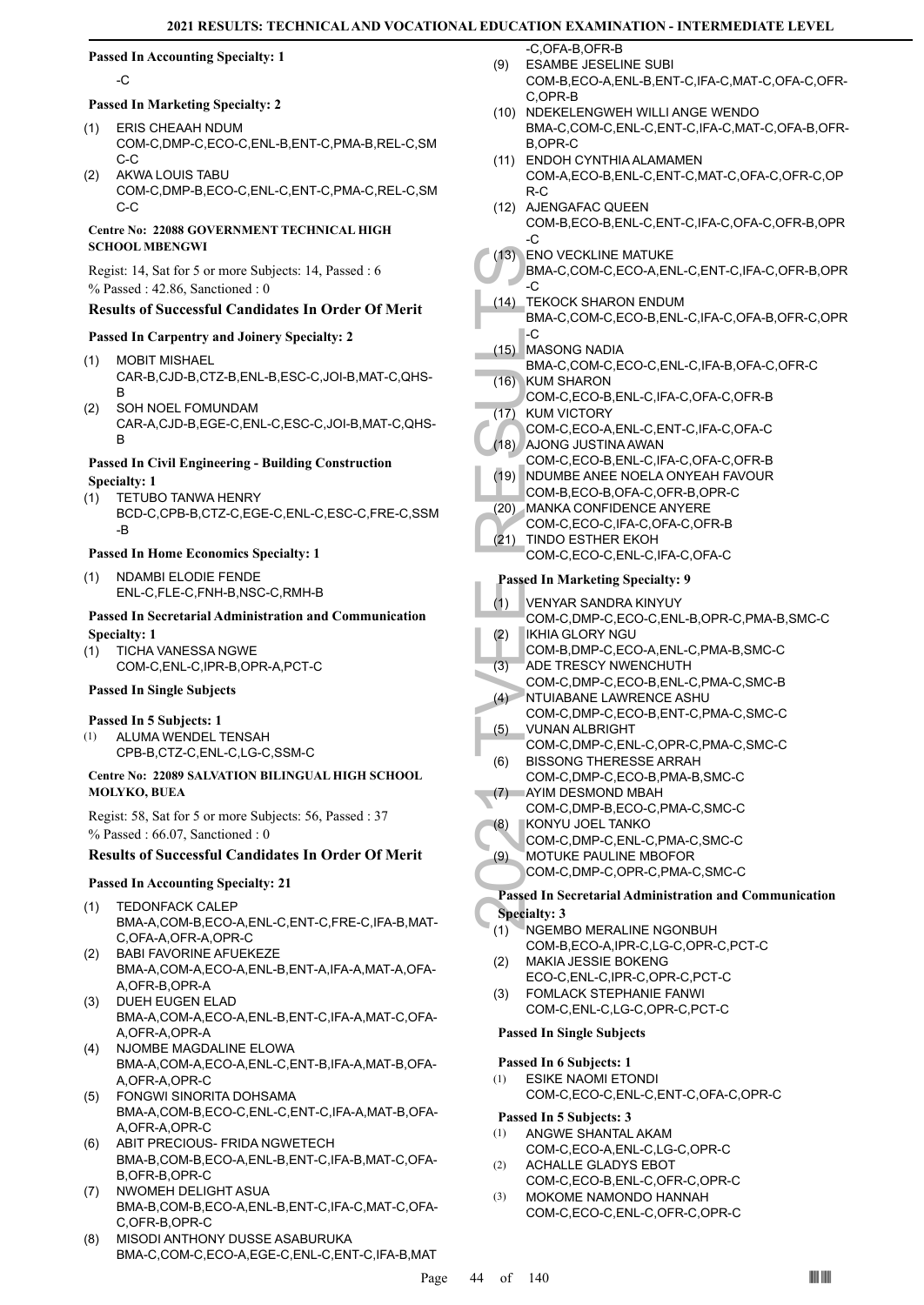#### **Centre No: 22090 YAOUNDE EXTERNAL**

Regist: 318, Sat for 5 or more Subjects: 315, Passed : 195 % Passed : 61.90, Sanctioned : 0

# **Results of Successful Candidates In Order Of Merit**

#### **Passed In Accounting Specialty: 108**

- BUNKAM JENIFER NINKEH BMA-A,COM-A,ECO-A,ENL-B,ENT-A,FRE-B,IFA-A,LG-A, MAT-A,OFA-B,OFR-A (1)
- FRANCK NSANGOU MOUNDI LEGRAND BMA-A,COM-B,ECO-A,ENL-B,ENT-B,FRE-A,IFA-B,MAT-C, OFA-A, OFR-A, OPR-B (2)
- MOFOR ENDURANCE MBOANU (3) BMA-A,COM-A,ECO-A,ENL-A,ENT-B,FRE-C,IFA-A,LG-B ,MAT-C,OFA-A,OFR-B
- NJANKWE KEMUEL CHITGEH BMA-B,COM-A,ECO-A,ENL-B,ENT-B,FRE-C,IFA-A,LG-B ,MAT-C,OFA-B,OFR-B (4)
- MBE NGUEMLE MERVEILLE BMA-A,COM-B,ECO-A,ENL-C,FRE-C,ICT-C,IFA-A,MAT-B,OFA-B,OFR-B,OPR-B (5)
- TENJOH VALSTABEL ENJEI BMA-B,COM-B,ECO-A,ENL-C,ENT-A,FRE-C,IFA-A,LG-C ,MAT-C,OFA-B,OFR-B (6)
- SHALLIYT LIGHT HOWD ANNICK BMA-B,COM-C,ECO-B,ENL-B,ENT-C,FRE-A,IFA-B,LG-B ,MAT-B,OFA-A,OFR-C (7)
- RADAH MUNDI KATHLEEN HOWD BMA-C,COM-C,ECO-B,ENL-A,ENT-C,FRE-A,IFA-B,LG-C ,MAT-C,OFA-B,OFR-B (8)
- NTAAKEM KINYUY LEOPLDINE BMA-C,COM-B,ECO-B,ENL-C,ENT-C,FRE-C,IFA-A,MAT-C,OFA-B,OFR-B,OPR-A (9)
- (10) KENNE DOUNGMO WILFRIDE BMA-C,COM-C,ECO-B,ENL-C,ENT-B,FRE-B,IFA-B,MAT-C,OFA-B,OFR-A,OPR-B
- (11) MOTOVE ISAAC NGALE BMA-C,COM-A,ECO-B,ENL-B,ENT-C,FRE-C,IFA-B,LG-C ,MAT-C,OFA-B,OFR-C
- (12) SIMBO LEYWIS NKENUKE BMA-A,COM-A,ECO-A,ENL-C,ENT-A,FRE-B,IFA-A,MAT-B,OFA-A,OFR-A
- (13) TEBUG NELLY ANWI BMA-A,COM-A,ECO-A,ENL-C,ENT-B,IFA-A,MAT-B,OFA-A,OFR-A,OPR-B
- (14) KOUOCHE KAMDEM HANS NOVACKE BMA-A,COM-B,ECO-A,ENL-C,ENT-C,FRE-A,IFA-A,MAT-C, OFA-A, OFR-A
- JOYCE-LIKER ANDINWOH FOMBUTU (15) BMA-A,COM-C,ECO-A,EGE-A,ENL-B,IFA-B,LG-A,MAT-C ,OFA-A,OFR-B
- (16) ASONGWE ROBENT BILLY YUVEN BMA-A,COM-A,ECO-A,EGE-B,ENL-C,IFA-B,MAT-C,OFA-A,OFR-C,OPR-A
- (17) SHU EVECT AKWANWI BMA-A,COM-B,ECO-A,ENL-C,ENT-B,IFA-A,LG-B,MAT-C ,OFA-A,OFR-C
- (18) ASSINI EYI NDO GRACE GHELA BMA-A,COM-C,ECO-A,ENL-B,ENT-B,FRE-A,IFA-B,MAT-C,OFA-B,OFR-B
- POBDINGA CHERIEF (19) BMA-B,COM-B,ECO-A,ENL-C,ENT-C,IFA-B,MAT-C,OFA-C,OFR-A,OPR-A
- (20) NCHANG TINA AWA BMA-B,COM-A,ECO-A,EGE-B,ENL-C,ENT-C,IFA-B,MAT-C,OFA-B,OFR-C
- MAH ESTHERBEL LANGMIA (21) BMA-C,COM-C,ECO-A,ENL-C,ENT-B,IFA-A,LG-B,MAT-C ,OFA-B,OFR-C
- (22) CILET PRIDE FIEN COM-C,ECO-A,ENL-C,ENT-B,FRE-C,IFA-B,MAT-C,OFA-B,OFR-B,OPR-B
- FONGOH MARIETTE ACHE (23) BMA-C,COM-B,ECO-A,ENL-B,ENT-B,FRE-C,IFA-B,LG-B

,OFA-C,OFR-C SIRRI HOLILY (24)

- COM-C,ECO-A,ENL-C,ENT-B,FRE-C,IFA-B,MAT-C,OFA-B,OFR-B,OPR-B
- (25) MBONGUE FLORENCE GANDIA COM-B,ECO-B,ENL-B,ENT-C,FRE-B,IFA-B,MAT-C,OFA-C,OFR-C,OPR-B
- (26) ANDOBA BRENDINA ELIZABETH BMA-C,COM-B,ECO-B,ENL-C,ENT-C,IFA-B,LG-C,MAT-C ,OFA-A,OFR-C
- (27) ANIT BONGVIJUNG BMA-B,COM-C,ECO-C,ENL-B,ENT-C,IFA-B,MAT-C,OFA-B,OFR-C,OPR-C
- ABUIKOT STESSY NDAKWA (28)
	- COM-C,ECO-A,ENL-C,ENT-C,FRE-C,IFA-B,LG-C,MAT-C ,OFA-C,OFR-C
- JAVNYUY NTAMDARI BLANDIN BMA-A,COM-C,ECO-A,ENT-B,IFA-A,LG-B,MAT-C,OFA-A ,OFR-B (29)
- (28) ABUIKC<br>
COM-C, OFA-C, OFA-C, OFA-C, OFA-C, OFA-C, OFA-C, OFA-C, OFA-C, OFA-C, OFA-C, OFA-C, OFR-B<br>
ATEH M BMA-B, OFR-C<br>
(31) NGANG BMA-B, B,OFR-C<br>
(31) NGANG BMA-B, B,OFR-C<br>
(32) YENEY BMA-C, C,OPR-C, C,OPR-C, C,OPR-C (30) ATEH MIREN PENN BMA-B,COM-B,ECO-A,ENT-B,IFA-A,LG-B,MAT-C,OFA-A ,OFR-C
	- (31) NGANG BLAISE TADZONG
- BMA-B,COM-A,ECO-A,ENL-B,ENT-B,IFA-B,MAT-C,OFA-B,OFR-B
- YENEYUBE KIFFE BERTILLA (32) BMA-C,COM-A,ECO-A,ENL-C,ENT-B,IFA-A,OFA-B,OFR-C,OPR-A
- (33) NDUKU PROSPER ACHUH COM-C,ECO-A,ENT-C,FRE-C,IFA-B,MAT-C,OFA-A,OFR-
- B,OPR-A AKOUDUM NERIES ASONEG BMA-C,COM-B,ECO-A,EGE-B,ENL-C,IFA-A,OFA-B,OFR (34)
- -C,OPR-C NOSSI FEUSSI FABRICIA MANUEL (35)
- COM-B,ECO-A,ENL-C,ENT-C,FRE-A,IFA-B,LG-B,OFA-C, OFR-C
- SAHTOU ENOW BLANCHE (36)
	- BMA-C,COM-B,ECO-B,ENL-C,FRE-C,IFA-A,MAT-C,OFA-A, OPR-B
- (37) AKWI MARYDEL CHENWIE BMA-C,COM-C,ECO-A,ENL-B,ENT-C,IFA-B,MAT-B,OFA-B,OFR-B
- MIRIAN MAFOR ACHONDI BMA-C,COM-B,ECO-A,ENL-C,FRE-C,IFA-C,MAT-C,OFA-(38)
- B,OPR-A (39) MBAH OSBED CHO
- BMA-A,COM-C,ECO-A,ENL-C,ENT-C,IFA-C,LG-B,MAT-C ,OFA-B
- (40) STEPHANIE ENJOH MBANWI
- BMA-B,COM-B,ECO-A,ENL-C,ENT-C,FRE-C,IFA-B,MAT-C,OFA-B
- (41) MEH BABARA
	- BMA-C,COM-B,ECO-A,EGE-B,ENL-C,ENT-C,IFA-B,OFA-B,OFR-C
	- (42) NDISI LARISA COM-C,ECO-B,ENL-C,ENT-C,FRE-C,IFA-A,LG-B,MAT-C ,OFA-B
	- (43) BOBGA BELINDA NGUM BMA-B,COM-C,ECO-C,EGE-B,ENL-B,ENT-C,IFA-B,OFA-B,OFR-C
	- (44) MOM KI NORA COM-B,ECO-C,ENL-A,ENT-C,FRE-C,IFA-B,MAT-C,OFA-B,OFR-C
	- (45) NING PECIOUS KASINA BMA-C,COM-B,ECO-A,EGE-B,ENL-C,IFA-C,LG-C,OFA-B,OFR-C
	- (46) MBANG CHRIS NJOKE NKWAIN COM-C,ECO-B,ENL-C,ENT-C,FRE-B,IFA-B,LG-C,OFA-B ,OFR-C
	- (47) KUH FAITHFUL MUJUA COM-C,ECO-C,EGE-B,FRE-B,ICT-C,IFA-B,MAT-C,OFA-C,OFR-B
	- (48) CHANGO ATABONGAFAC BMA-C,COM-C,ECO-C,ENL-C,FRE-C,IFA-B,MAT-C,OFA -B,OFR-B
	- (49) MBOUNDA SERAPHINE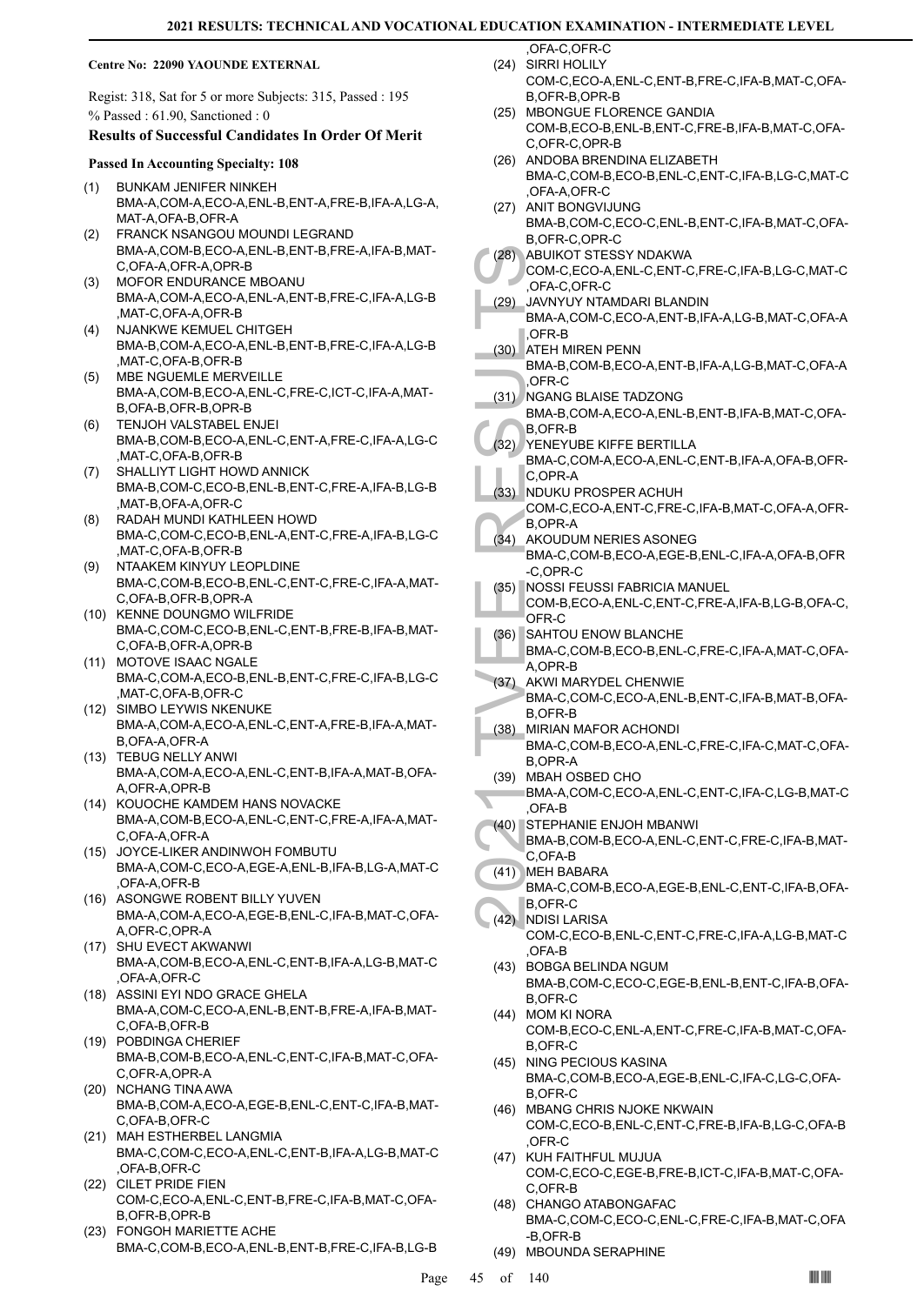#### **Passed In Accounting Specialty: 108**

COM-C,ECO-B,EGE-C,ENL-C,ENT-C,FRE-C,IFA-C,OFA-B,OFR-C

- (50) NFORKA GILLIAN JING BMA-B,COM-B,ECO-A,ENL-C,ENT-C,IFA-A,MAT-B,OFA-B
- (51) BONGNYUY CHRISTABALE FOMONYUY COM-B,ECO-A,ENL-B,IFA-C,LG-B,MAT-C,OFA-B,OPR-B
- ATANGBAH PRIDE ATOGHO BMA-A,COM-C,ECO-B,ENL-C,FRE-C,IFA-B,MAT-C,OFA-A (52)
- (53) PETSANGWE SEFO DARREN COLBERT COM-C,ECO-A,ENL-C,FRE-B,IFA-C,MAT-C,OFA-A,OFR-B
- EWEH NADESH NZEA (54) BMA-C,COM-B,ECO-B,ENL-C,ENT-C,IFA-B,MAT-C,OFA-B
- (55) NGWAINBI ELVIRA VANEEL NAKOMA COM-C,ECO-B,ENL-B,ENT-C,FRE-C,IFA-B,MAT-C,OFR-B
- ASHU KELLA ENOWMBI BMA-C,COM-C,ECO-A,ENL-C,ENT-C,IFA-B,MAT-C,OFA-B (56)
- (57) WIRNGO BISHERIN FOMUNYUY COM-C,ECO-C,EGE-C,ENL-C,ENT-C,FRE-C,IFA-A,OFA-B
- (58) NDANGOH TIKUM JOSEPH COM-C,ECO-B,ENT-C,FRE-C,MAT-C,OFA-B,OFR-B,OP R-C
- FONOSOH RYAN ANGAFOR COM-C,ECO-C,ENL-B,FRE-C,IFA-C,MAT-C,OFA-B,OFR-B (59)
- (60) NGINYA CHAOBASE SHEKINA GLORY COM-C,ECO-C,ENL-B,ENT-B,FRE-B,IFA-C,MAT-C,OFR- $\cap$
- (61) MEZACHOP RUTH TEH BMA-C,COM-C,ECO-B,ENL-C,ENT-C,FRE-B,IFA-C,OFA-C
- TANYI BERTRAND NSHOM (62) BMA-C,COM-C,ECO-B,ENL-C,ENT-C,LG-C,OFA-B,OFR-C
- FON NADEGE EYABI (63) COM-C,ECO-C,ENT-C,FRE-C,IFA-C,OFA-C,OFR-C,OPR -B
- (64) GHONDO VANISA MENSHI COM-C,ECO-C,ENL-C,ENT-C,FRE-C,IFA-C,LG-C,OFA-B
- (65) YAFFO TAZA SADJI ROLANDE COM-C,ECO-B,ENL-C,ENT-C,FRE-C,IFA-C,OFA-C,OFR-C
- (66) AMBEANING NADINE ENEANYUE BMA-C,COM-C,ECO-B,ENL-B,FRE-A,OFA-C,OFR-C
- (67) CHI CELESTINE CHOFOR COM-B,ECO-A,ENL-C,ENT-C,IFA-B,OFA-C,OFR-C SONFACK MAIVA JOVIE (68)
- BMA-B,COM-C,FRE-B,IFA-C,MAT-C,OFA-B,OFR-C WANTOH BRENDA BAINKONG (69)
- COM-C,ECO-A,EGE-B,ENL-C,ENT-C,IFA-C,OFA-C (70) NGATI NELLY LOMA
- BMA-C,COM-C,ENL-C,ENT-B,IFA-C,LG-C,OFA-B (71) NFORMI COLETTE MANKFU
- BMA-C,COM-C,ECO-B,ENL-C,IFA-C,OFA-B,OFR-C EBONG FAVOUR BONGNWI (72)
- COM-C,ECO-C,ENL-B,FRE-C,IFA-B,OFA-C,OFR-C (73) KOGE ELVIRA SENGE
- COM-C,ENT-C,IFA-B,LG-C,MAT-C,OFA-C,OFR-B YUH DINNA NANGE (74)
- COM-C,ECO-B,EGE-C,FRE-B,IFA-C,OFA-C,OFR-C (75) ANTONIMBOM BERYL
- COM-C,ECO-C,ENL-B,IFA-B,LG-C,OFA-C,OFR-C (76) NDASI EDNA NDIPABONGA
- COM-C,ECO-B,ENT-C,FRE-C,OFA-C,OFR-C,OPR-C (77) SIEWE DJOUNKAM JELOVIS BEAUCLAIR
- BMA-C,COM-C,FRE-C,IFA-B,MAT-C,OFA-C,OFR-C DANI MILDRED (78)
- BMA-C,COM-C,ECO-B,ENL-C,ENT-C,IFA-C,OFR-C (79) NGINYU PROMISE FAKE
- BMA-C,COM-C,ECO-C,ENL-B,IFA-C,MAT-C,OFA-C (80) NGAM DUSBELLE EKWE
- BMA-C,COM-C,ENL-C,ENT-C,IFA-C,OFA-C,OFR-C ENDAH FAITH FORTU (81)
- COM-C,ECO-C,ENL-C,ENT-C,FRE-C,IFA-C,OFA-C (82) AZISEH PROMISE PIH
- COM-C,ECO-B,EGE-B,ENL-C,IFA-B,OFA-B (83) CHUOBUOH WILLIE WANGO
- COM-B,ECO-B,ENT-C,IFA-C,OFA-B,OPR-B NKI BROOKLYN EKANE (84)
- BMA-C,COM-C,IFA-B,MAT-C,OFA-B,OFR-C (85) NJUNG-CHEE PRECIOUS
- BMA-C,COM-C,ECO-A,ENL-C,IFA-C,OFR-C KEHMOA STECY KIKA (86)
- ENL-C,ENT-C,FRE-C,IFA-C,OFA-B,OFR-B
- BUYOH NGUFONG MARYLINE (87)
- COM-C,ECO-C,ENT-B,IFA-B,OFA-C,OFR-C NKAIN BENITA MBEL (88)
- COM-C,ECO-C,ENL-C,IFA-B,OFA-C,OFR-C SUH BRENDA BIHNWI (89)
- COM-C,ECO-C,IFA-C,MAT-C,OFA-B,OFR-C ANCHANG ANCHANG FRANCK WILFRED (90)
- COM-C,ECO-B,FRE-C,IFA-C,MAT-C,OFA-C SAMUEL BARON EKEMA WONGANYA (91)
- COM-C,ECO-C,ENL-C,ENT-C,IFA-C,OFA-B
- (86) KEHMO<br>
ENL-C, BUYOH<br>
COM-C, (87) BUYOH<br>
COM-C, SUH BF<br>
COM-C, SUH BF<br>
COM-C, SUH BF<br>
COM-C, SUH BC<br>
COM-C, SUKON<br>
COM-C, RUKON<br>
COM-C, (94) LUKON<br>
COM-C, BE MA-C, EST MANVEI<br>
COM-C, AYUK BMA-C, BMA-C, BMA-C, BMA-C, BM (92) NDIMUH FAITH AGHAHMOH COM-C,ECO-C,EGE-C,ENL-C,IFA-C,OFA-B
	- LUKONG LEA SENDZE (93) COM-C,ECO-C,EGE-C,ENT-C,IFA-B,OFR-C
	- (94) LUM NOELA CHE
	- COM-C,ENL-C,ENT-C,IFA-C,OFR-C,OPR-B MAWEIN WENCELAUS (95)
	- COM-C,ECO-C,IFA-C,LG-C,OFA-B,OFR-C (96) CHE MABRIGHT BROOKES
	- COM-C,ENL-C,FRE-C,IFA-C,OFA-C,OFR-C AYUK NKONGHO TABE (97)
	- BMA-C,COM-C,ENL-C,IFA-C,OFA-C,OPR-C NJOBE CHELCY FOMONYUY (98)
	- BMA-C,COM-C,IFA-A,MAT-C,OFA-B
	- (99) BEATRICE DUBILA ECO-C,ENL-C,IFA-B,LG-B,OFR-C
- (10 MENANG DORA STECY
- ECO-C,ENL-C,FRE-B,IFA-B,OFA-C 0)
- (10 MBELLE ROSELIN JUDIKAEL
- COM-C,ENT-C,FRE-A,IFA-C,OFR-C 1)
- KOMBE SHARON JAMES (10
- COM-C,EGE-C,ENT-C,IFA-C,OFA-B 2)
- MBAH MARY NAZAH (10
- COM-C,ECO-B,ENT-C,IFA-C,OFA-C 3)
- (10 CHIEME EBELLE THIERRY OMERENNAH
- COM-C,FRE-B,IFA-C,OFA-C,OFR-C 4)
- MAKOULOU FONGANG ELVERA (10
- COM-B,ECO-C,ENL-C,IFA-C,OFA-C 5)
- RUTH MONAME NGOMBA WOSE (10
- COM-C,FRE-C,MAT-C,OFA-C,OFR-B 6)
- MAWEIN WINSTON MUMBEMSIMBOM (10
- COM-C,ENL-C,IFA-C,OFA-C,OFR-C 7)
- MENANG OLIVIA NANGEH (10
- COM-C,ECO-C,FRE-C,IFA-C,OFA-C 8)

### **Passed In Civil Engineering - Building Construction Specialty: 2**

- CHIFU ASONYU BCD-B,CPB-B,CTZ-B,ENL-C,ESC-C,ICT-B,SSM-B (1)
- NDOMI PRISO YUVEN BCD-C,CPB-A,EGE-C,ENL-C,SSM-B (2)

**Passed In Home Economics Specialty: 1**

BIHNEH NOELLA NDONGA CTZ-C,EGE-C,ENL-C,FLE-B,FNH-B,FRE-C,NSC-B,RMH -A (1)

# **Passed In Marketing Specialty: 48**

- UCHOWED SHULAMMITE ASOMABOH BMA-C,COM-C,DMP-B,ECO-C,ENL-B,ENT-B,FRE-C,MA T-C,OPR-B,PMA-A,SMC-C (1)
- FEUTSEU KENMOGNE ALANE BMA-C,COM-B,DMP-B,ECO-B,ENL-C,ENT-C,FRE-B,LG- (2)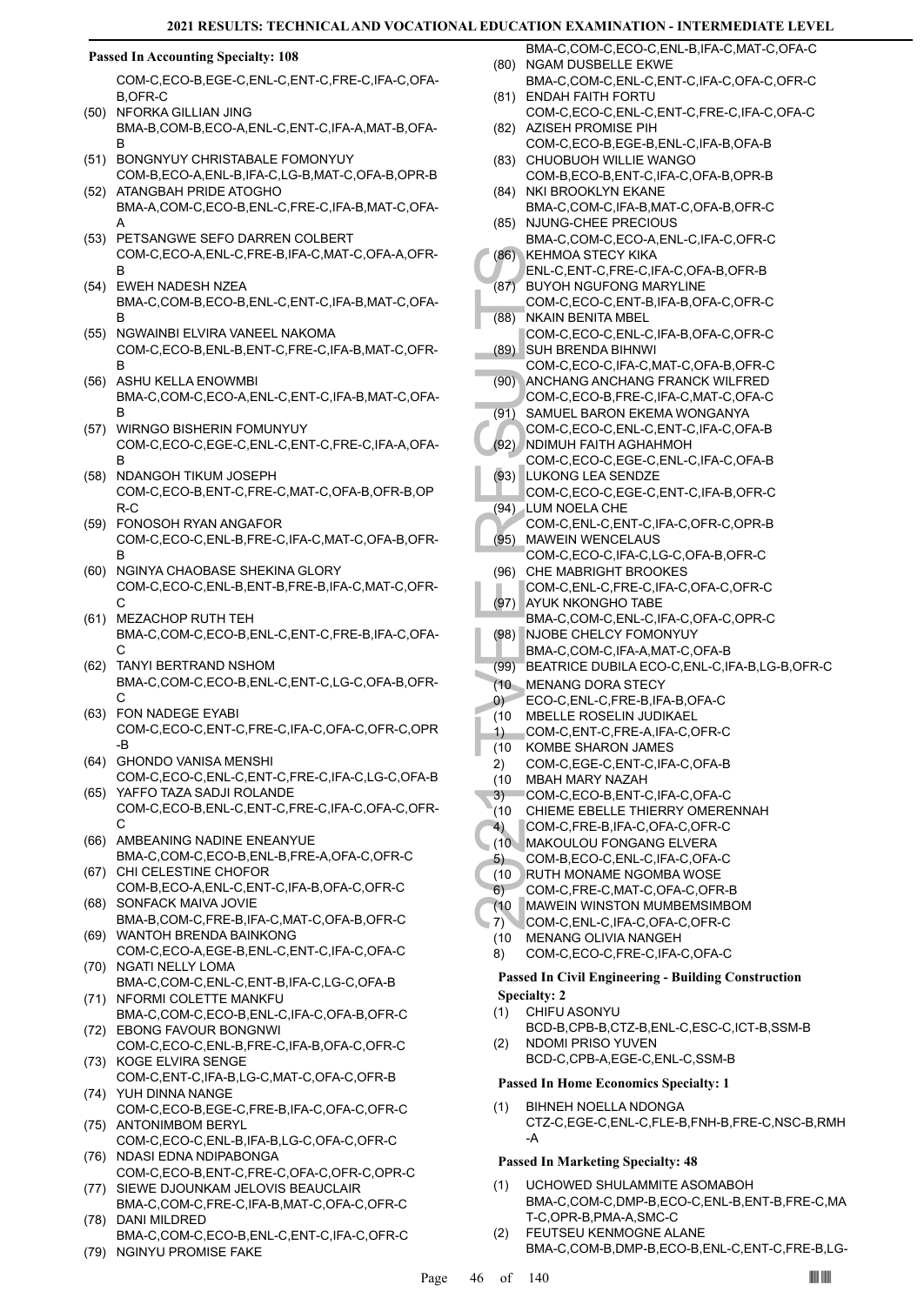# **Passed In Marketing Specialty: 48**

C,MAT-B,PMA-B,SMC-C

- BILINGWE MBINCHO BRYAN
- BMA-C,COM-B,DMP-C,ECO-C,ENL-C,ENT-B,FRE-C,MA T-C,OPR-B,PMA-B,SMC-C (3)
- KENGNE MERVEIL RODRIGUE COM-C,DMP-C,ECO-A,ENL-C,ENT-B,FRE-A,LG-C,MAT-C,PMA-A,SMC-B (4)
- MBAH MAUREEN MAMUNOH BMA-C,COM-C,DMP-B,ECO-A,ENL-C,ENT-B,FRE-C,MA T-C,PMA-A,SMC-C (5)
- BIH CHANTAL NIBA BMA-C,COM-C,DMP-C,ECO-C,ENL-B,ENT-C,MAT-C,OP R-A,PMA-C,SMC-C (6)
- AGHAMBA LOUIS UFOKAH COM-C,DMP-C,ECO-C,ENL-B,ENT-C,FRE-C,LG-C,MAT-C,PMA-C,SMC-C (7)
- BIMENSAI VIOLA ASHERINYUY BMA-C,COM-C,DMP-B,ECO-B,ENL-B,ENT-C,FRE-C,PM A-C,SMC-B (8)
- MFOUAPON JETGA JIJIE BALKIS COM-C,DMP-C,ECO-C,EGE-C,ENL-C,ENT-C,FRE-A,PM A-C,SMC-B (9)
- (10) ANJUMA GISEL FULI COM-C,DMP-B,ECO-B,ENL-C,ENT-C,FRE-C,LG-C,PMA-C,SMC-C
- (11) TEGEN NGABOU PIERRE WILFRED BMA-C,COM-C,DMP-C,ECO-C,ENT-C,FRE-C,LG-C,MAT -C,PMA-C
- (12) PENGAWANG BAKERI FREDI LEONNEL BMA-C,COM-C,DMP-C,ECO-C,FRE-C,LG-C,MAT-C,PMA -C,SMC-C
- (13) MAMBE ESTHER MAKANE COM-B,DMP-C,ECO-B,EGE-B,ENL-C,ENT-B,PMA-B,SM  $C-C$
- (14) MBOGNING NEME EMMANUELLE CHLOE DMP-C,ECO-B,ENL-C,ENT-C,FRE-A,LG-C,PMA-B,SMC-C
- (15) ANGEH LINDA COM-C,DMP-C,ECO-A,EGE-B,ENL-C,ENT-C,PMA-C,SM C-C
- FUNTONG DISLAIN NTONWI (16) COM-C,DMP-C,ECO-B,ENL-B,ENT-C,FRE-C,PMA-C,SM C-C
- (17) NDA NKODO VIRGINIE LAETICIA COM-C,DMP-C,ECO-B,ENL-C,ENT-C,FRE-B,PMA-C,SM C-C
- (18) NGUENA ENOW CIRIELLE COM-C,DMP-C,ECO-B,ENL-C,ENT-C,FRE-B,MAT-C,PM  $A-C$
- (19) BUBOH PEACE ANGAFOR COM-C,DMP-C,ECO-C,ENL-B,FRE-C,LG-B,PMA-C,SMC  $-C$
- (20) PERCY BANLA COM-C,DMP-C,ECO-C,ENL-C,ENT-C,LG-C,PMA-B,SMC -C
- (21) KIKA EDELQUIN YIKA COM-C,DMP-C,ECO-C,ENL-C,FRE-C,OPR-B,PMA-C,S MC-C
- (22) LACMAGO RINA TANGMO COM-C,DMP-C,ECO-C,ENL-C,FRE-C,MAT-C,PMA-C,SM C-C
- (23) NGUEMO TSAMO ANGE SAMIRA COM-C,DMP-C,ECO-C,ENL-C,ENT-C,FRE-C,PMA-C,SM C-C
- (24) MAMFE GLORY DZEMO BMA-C,COM-B,DMP-C,ECO-A,ENT-B,PMA-B,SMC-C
- (25) WIRNKAR IGNATIUS KONGNYUY COM-C,DMP-C,ECO-A,EGE-C,ENT-B,PMA-B,SMC-C EMBE SOLANGE EMBI (26)
- COM-C,DMP-B,ECO-A,EGE-C,FRE-C,PMA-C,SMC-C (27) LARRISSA WIYTEM
- COM-C,DMP-C,ENL-B,ENT-C,OPR-B,PMA-C,SMC-C (28) NSAMBU VANESSA MBOMINYUY
- COM-C,DMP-C,ECO-C,EGE-A,ENL-C,PMA-C,SMC-C (29) MAHMOUD AHMADOU IMRAN
- COM-C,DMP-B,ECO-C,ENL-C,FRE-C,PMA-C,SMC-C (30) ASAH ASAH YOLANDA SIRRIWAH
- BMA-C,COM-C,DMP-C,ENL-C,ENT-C,PMA-C,SMC-C (31) TCHOUNKEU EDIMO BENITA LOBE
- COM-C,DMP-C,ECO-C,ENL-C,FRE-C,PMA-C,SMC-C (32) AGBAI DANIL PAULE ELISABETH
- COM-C,DMP-C,ECO-C,ENL-C,FRE-A,SMC-C (33) MEKOUMENI SIEWE EVE LINDY
- DMP-B,ECO-C,ENT-C,FRE-B,PMA-C,SMC-C DEUTCHOUA MOUTCHEU GUYROU PARISY (34)
- COM-C,DMP-C,ECO-C,FRE-B,OPR-C,PMA-C MANCHI BELIEDER (35)
- COM-C,ENL-C,ENT-B,OPR-C,PMA-C,SMC-C MOKOM BOHRIS ANUCHA CHINICK (36)
- COM-C,DMP-C,ENL-C,OPR-B,PMA-C,SMC-C NDZI MARCCLOVIS NKEH (37)
- BMA-C,DMP-B,ENL-C,ENT-C,PMA-C,SMC-C OKARA ASENI PRINCE ZIFAC ZELOUS BRIGHT (38)
- COM-C,DMP-C,ECO-C,ENT-C,LG-C,PMA-C NJIKEM CECILIA NKOLAKA (39)
- COM-C,DMP-C,ECO-C,ENL-C,PMA-C,SMC-C NCHANG SARAFINA CHUA-NGONG (40)
- COM-C,DMP-C,ENL-C,ENT-C,PMA-C,SMC-C (41) CHE BLESSING FENG
- DMP-B,ECO-B,ENT-C,PMA-C,SMC-C
- (36) MOKON<br>
COM-C,<br>
(37) NDZI M,<br>
BMA-C,<br>
(38) OKARA<br>
COM-C,<br>
(39) NUKEM<br>
COM-C,<br>
(40) NCHAN<br>
COM-C,<br>
(41) CHE BL<br>
COM-C,<br>
(42) CHU BC<br>
COM-C,<br>
(43) AKWAF<br>
DMP-B,<br>
(44) AKWAF<br>
DMP-B,<br>
(44) AKWAF<br>
DMP-B,<br>
(44) AKWAF<br>
DMP-B, (42) CHU BORIS ABENG COM-C,DMP-C,OPR-B,PMA-C,SMC-C
- (43) ALANGEH MAC-ROY NCHAMUKONG
- DMP-B,ENL-C,OPR-C,PMA-C,SMC-C
- (44) AKWAFEI FLORENCE ANDEASAU DMP-C,ECO-C,ENL-C,PMA-C,SMC-C
- SOM NADEGE MBONGFESAH (45)
	- COM-C,DMP-C,ENL-C,PMA-C,SMC-C
- (46) KIBVER GLORY COM-C,DMP-C,ENL-C,FRE-C,PMA-C
- (47) TENDEKA FAITH NZEMELI
	- BMA-C,COM-C,DMP-C,PMA-C,SMC-C
- EKWOGE JESSY NTUBE COM-C,DMP-C,ENL-C,FRE-C,SMC-C (48)

# **Passed In Secretarial Administration and Communication Specialty: 7**

- NGANKAM ADIANE YNESS BMA-A,COM-A,ECO-A,ENL-A,ENT-B,IPR-B,MAT-C,OFA- $(1)$
- B,OPR-A,PCT-A UZEH MARENETTE OWI (2)
	- BMA-C,COM-C,ECO-A,ENL-C,ENT-C,FRE-B,IPR-C,OFA -B,OPR-A,PCT-B MAMBO EMELDINE AMBE
- BMA-C,COM-C,ECO-A,ENL-B,IPR-B,MAT-C,OFA-B,OPR -A,PCT-B (3)
- SAFEH GISCARD FOMBIA  $(4)$ 
	- BMA-C,COM-B,ECO-B,ENL-B,ENT-C,IPR-B,OFA-B,OPR -B,PCT-B
- KEUNANG NJITE MICHELLE MEGANE COM-C,ECO-C,FRE-B,IPR-C,OPR-B,PCT-C (5)
- AKUME MARY-ANN EYANG  $(6)$
- COM-C,ENL-C,IPR-C,OFA-C,OPR-B,PCT-C MARION EXCELLENT MUSI TONTEH (7)
- COM-C,ECO-C,OFA-C,OPR-C,PCT-C **Passed In Single Subjects**

- **Passed In 7 Subjects: 2** ANWI NADIA FOBANG (1)
- COM-C,ECO-A,ENL-B,ENT-C,FRE-C,OFA-C,OPR-C NAIN MARIENETTE (2)
	- BMA-C,COM-B,ECO-C,ENL-C,IFA-B,LG-C,OFA-C

# **Passed In 6 Subjects: 8**

- VETSIALEH NELLY COM-C,ECO-B,ENL-C,FRE-C,LG-C,OPR-B (1) (2)
- MUKWELLE STELLA COM-C,ECO-B,ENL-B,ENT-C,FRE-C,OFA-C MOFOR MACK BRAIN NKONGAWOH (3)
- BMA-C,COM-B,ECO-B,ENL-C,FRE-C,OFA-C
- NANJE ISABELA WELISANE (4)
- COM-C,ECO-C,ENL-C,FRE-C,OFR-B,OPR-C (5) AKWI QUEENIVERT AGWA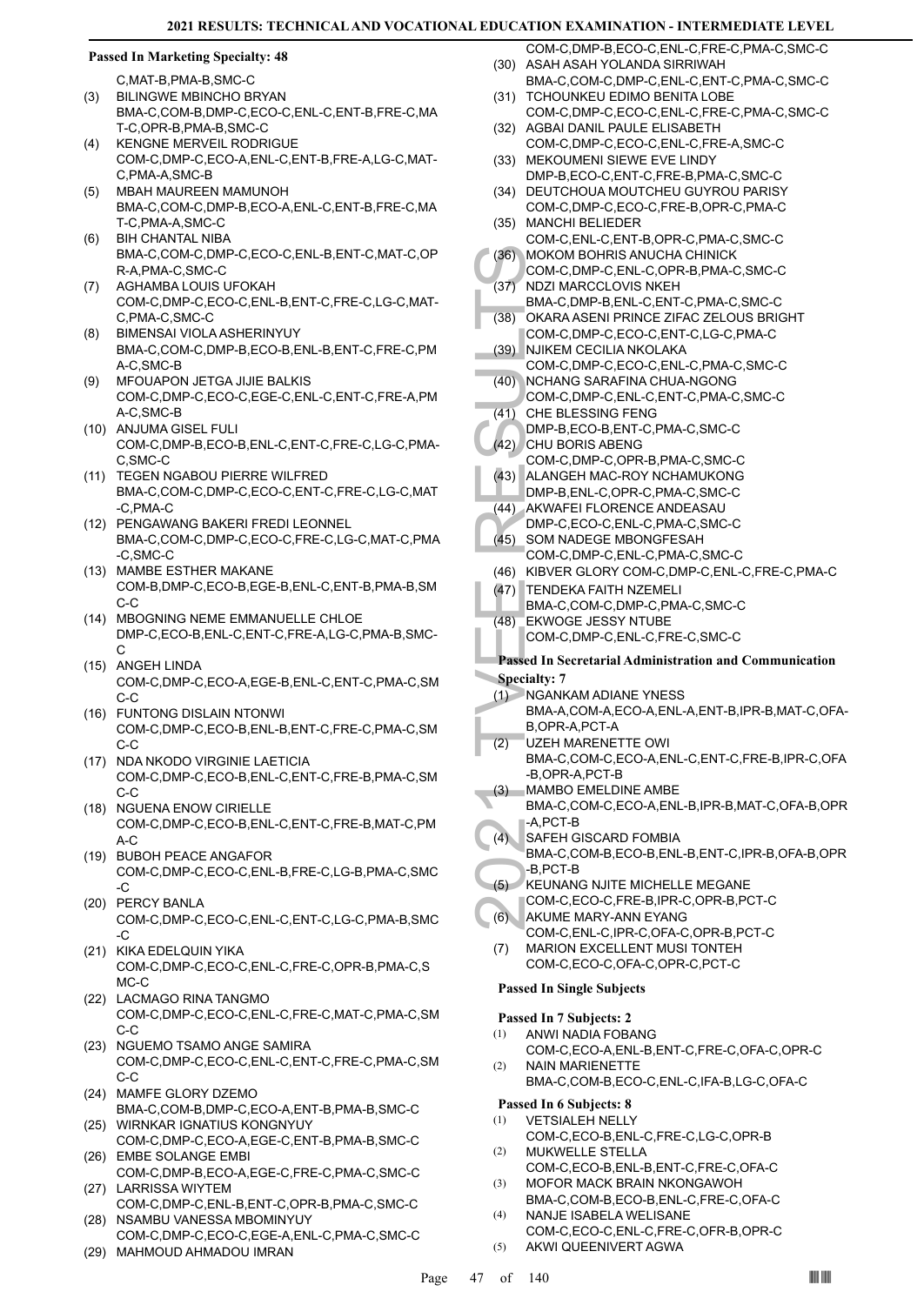# **Passed In Single Subjects**

#### **Passed In 6 Subjects: 8**

- BMA-C,COM-C,ECO-B,ENT-C,MAT-C,OFA-C DZELAMONYUY CECILE (6)
- COM-C,ECO-C,ENL-C,ENT-C,IFA-C,MAT-C NDZIMUH PATIENCE NABI (7)
- COM-C,ECO-C,ENL-C,ENT-C,LG-C,OFA-C NDIEBE ORNELLA JUSTE (8)
- COM-C,ENL-C,FRE-C,IFA-C,MAT-C,OFA-C

# **Passed In 5 Subjects: 19**

- NDANGOH SOLIVA DEHGA COM-B,ECO-A,ENL-C,ENT-C,LG-B (1)
- ADAMU SALAMATU COM-C,ECO-A,ENL-C,ENT-B,OFA-B (2)
- AKORO BRILALINE ANGUM COM-C,ECO-A,ENL-C,OFA-C,OPR-C (3)
- MUKUM CHANELLE AMECK COM-C,ECO-B,ENL-C,FRE-B,OFA-C  $(4)$
- DJIOTSOP TSIDIE XAVIER LEVITT BMA-C,COM-C,ENL-C,FRE-A,OFA-C (5)
- MIRIAM LEONG TONTEH (6)
- COM-C,ECO-B,ENL-C,FRE-C,OPR-B FANG CARINE FUMOH (7)
- COM-C,ECO-B,FRE-C,LG-C,OPR-C NDIKAKA NKESA EDIFY (8)
- COM-C,ECO-B,ENL-C,IFA-C,OFA-C OUM OUM DAVID DANIEL (9)
- COM-C,ENL-C,FRE-B,MAT-C,OFA-C EKO BELTRANS EKWA (10)
- COM-B,ECO-C,ENT-C,FRE-C,IFA-C CHE BRANDON BRIGHT ADE (11)
- COM-C,ECO-C,ENL-C,OFA-C,OPR-B TEMBE BERTINE MBUTA (12)
- COM-C,ECO-C,ENL-C,MAT-C,OFA-B FON COLLINS TEDAH (13)
- BMA-B,COM-C,ENT-C,LG-C,OFA-C NDIP DAMARIS NTOH (14)
- COM-C,ECO-C,ENL-C,ENT-C,IFA-C SIMO KEPWA NYONGKA RANDY (15)
- COM-C,ECO-C,ENT-C,FRE-C,OFA-C
- SHALANYUY SLYLVIE SHIYKA COM-C,ECO-C,ENL-C,FRE-C,OFR-C (16) (17)
- FISSY JEROME KILESEN COM-C,ECO-C,FRE-C,LG-C,OPR-C
- EFFA MEMONG MICHEL ANGE DMP-C,ECO-C,ENL-C,FRE-C,OPR-C (18)
- BRIGHT KONGNYUY SHEY BASHIRU COM-C,ECO-C,ENL-C,ENT-C,OPR-C (19)

### **Centre No: 22091 ST. FREDERICK'S COMPREHENSIVE HIGH SCHOOL BAMENDA**

Regist: 65, Sat for 5 or more Subjects: 64, Passed : 59 % Passed : 92.19, Sanctioned : 2

# **Results of Successful Candidates In Order Of Merit**

# **Passed In Accounting Specialty: 22**

- CHOE VICTORY FONGWA BMA-B,COM-A,ECO-A,ENL-C,ENT-C,FRE-C,ICT-A,IFA-A,MAT-B,OFA-A,OFR-A (1)
- MBAMAB FAITH BAH BMA-A,COM-B,ECO-B,ENL-B,ENT-B,FRE-C,ICT-B,IFA-B ,MAT-C,OFA-A,OFR-A (2)
- CHENDZE ADEL AKWANWI BMA-C,COM-B,ECO-B,ENL-A,ENT-B,FRE-C,ICT-B,IFA-B,MAT-C,OFA-A,OFR-A (3)
- SAMA PHINADEL MUHNYONG BMA-C,COM-B,ECO-A,ENL-B,ENT-C,FRE-C,ICT-B,IFA-B,OFA-B,OFR-B (4)
- ADOUA QEENIVA TEBOH BMA-C,COM-A,ECO-C,ENL-C,ENT-B,FRE-C,IFA-B,LG-C ,OFA-A,OFR-B (5)
- BOBGA GENEVIEVE NAHLELAH BMA-C,COM-C,ENL-B,ENT-C,FRE-C,ICT-C,IFA-B,MAT-C,OFA-A,OFR-B (6)
- KIYANG DAMARISE TEWAH COM-B,ECO-B,ENL-C,ENT-C,FRE-C,IFA-B,LG-B,MAT-C ,OFA-C,OFR-B (7)
- NANGAH KELLY BROWN MBUH BMA-C,COM-C,ECO-B,ENL-C,ENT-C,FRE-C,ICT-C,IFA-B,OFA-C,OFR-B (8)
- SAMA BOGHUMA FALLOTE BMA-B,COM-B,ECO-B,ENL-A,ENT-B,IFA-B,LG-B,OFA-A, OFR-A (9)
- (10) NSOH BLESSING BIH COM-B,ECO-A,ENL-C,ENT-C,IFA-B,LG-C,MAT-C,OFA-A ,OFR-A
- (11) AWA BRENDA NGUM
- COM-A,ECO-C,ENL-C,ENT-B,FRE-C,IFA-B,MAT-C,OFA-A,OFR-B
- FUSI DIDIAN BRANDON SUHCHE (12)
- COM-B,ECO-C,ENL-C,ENT-C,FRE-C,IFA-B,LG-C,OFA-B  $\overline{OFR}$ -B
- (13) TCHINDA DOUANLA MERVEILLE
- COM-C,ECO-C,ENL-A,ENT-C,FRE-B,IFA-C,LG-B,OFA-C ,OFR-C
- COM-A,<br>
A,OFR-B DUSI DI<br>
COM-B,<br>
COM-B,<br>
COM-C,<br>
COFR-C<br>
COM-C,<br>
COFR-C<br>
COM-C,<br>
COFR-B COM-C,<br>
COFR-B ASHUN<br>
COM-C,<br>
COFR-B ASHUN<br>
COM-C,<br>
COM-C,<br>
COM-C,<br>
COM-C,<br>
COM-C,<br>
COM-C,<br>
COM-C,<br>
COM-C,<br>
COM-C,<br>
COM-C,<br>
COM-C,<br>
CO AMBO FANICIA AKOKO (14) COM-B,ECO-C,ENL-C,ENT-C,FRE-C,ICT-C,IFA-B,OFA-C,OFR-B CHO PHILIPS SIWA (15)
	- COM-C,ECO-C,ENL-C,ENT-C,IFA-C,LG-C,MAT-C,OFA-B ,OFR-B
- (16) ASHUNGU DESTINY
	- COM-B,ECO-C,ENL-C,ENT-C,IFA-B,LG-C,OFA-B,OFR-B (17) NJWEW BRENDA
- COM-C,ENL-C,ENT-C,ICT-C,IFA-B,OFA-A,OFR-B (18) SELMA AMBONGHA
- COM-C,ENL-B,ENT-C,ICT-C,IFA-C,OFA-B,OFR-B (19) KINNA ASHLEY SABUM
- COM-C,ENL-C,ENT-C,IFA-C,OFA-B,OFR-C,OPR-B (20) ATUH JOSIAN AKOH
- COM-C,ECO-C,ENL-C,IFA-C,LG-C,OFA-B,OFR-C (21) BERINYUY NOELLA ANYERE
- ENL-C,ENT-C,FRE-C,IFA-C,OFA-B,OFR-C,OPR-C
- BRIAN MINANG MBIBI (22)
	- COM-C,ENL-C,IFA-B,MAT-C,OFA-A,OFR-B

# **Passed In Marketing Specialty: 35**

- MUKALA SEGISMAN KICHA BMA-C,COM-A,DMP-A,ECO-C,ENL-C,ENT-B,FRE-C,ICT -B,MAT-C,PMA-B,SMC-B (1)
- OGECHUKWU PROMISE ASOKWU (2)
- COM-A,DMP-A,ECO-B,ENL-B,ENT-B,ICT-B,MAT-C,PMA -B,SMC-B
- BALANGWE JOSEPH JUNIOR (3)
- COM-A,DMP-A,ECO-C,ENL-C,ENT-B,FRE-C,LG-B,PMA-B,SMC-B
- MULUH MAVEAL MENYIH (4)
- COM-B,DMP-A,ECO-A,EGE-C,ENL-C,ENT-C,FRE-C,PM A-B,SMC-B
- MOFOR RAMATOU BELLA SWIRI BMA-C,COM-B,DMP-B,ECO-B,ENL-B,ENT-B,FRE-C,PM A-B,SMC-B (5)
- GIFT NEH AMBE COM-C,DMP-A,ECO-C,ENL-B,ENT-B,ICT-B,MAT-C,PMA -C,SMC-C (6)
- WANYU CALLISTA AKEMA BMA-C,COM-A,DMP-A,ECO-B,ENL-C,ENT-C,FRE-C,PM A-C,SMC-C (7)
- KIEN FAITH CHI COM-A,DMP-B,ECO-C,EGE-B,ENL-C,ENT-C,FRE-C,PM A-C,SMC-C (8)
- KEFIE NERISK NDOH COM-B,DMP-C,ECO-B,ENL-C,ENT-C,LG-C,MAT-C,PMA-C,SMC-B (9)
- EWANE SANDA'A NNOKO NGAAJE JUNIOR (10) COM-C,DMP-C,ECO-C,ENL-C,ENT-C,FRE-C,LG-C,PMA -C,SMC-C
- (11) NKWEN ROSSANE SIH COM-B,DMP-B,ECO-A,EGE-A,ENL-C,ENT-C,PMA-B,SM C-C
- (12) TUBUO VELMA ITANGI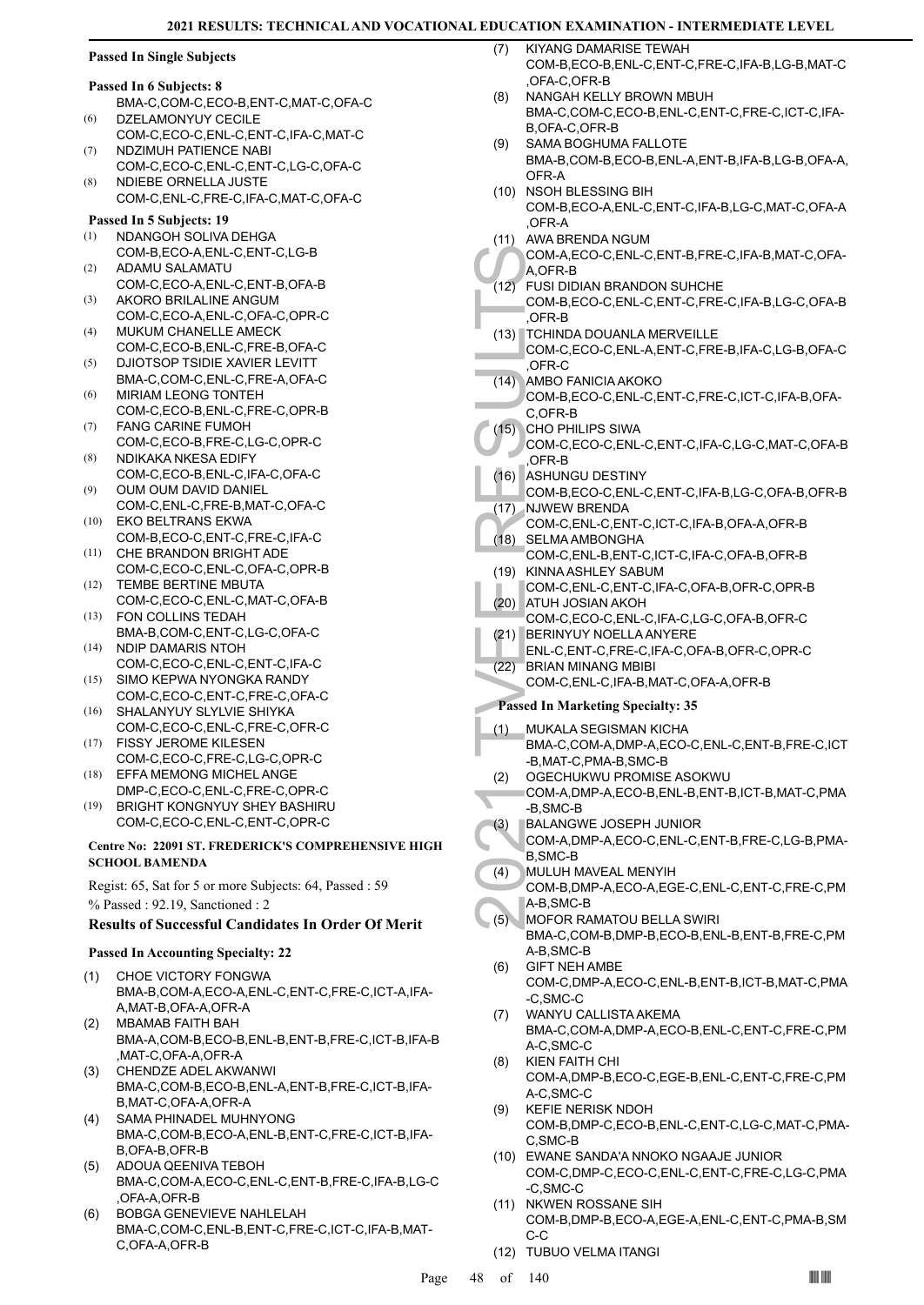# **Passed In Marketing Specialty: 35**

COM-B,DMP-B,ECO-A,ENL-B,ENT-C,FRE-C,PMA-C,SM C-B

- (13) NJINDA UPBRIGHT MUYANG COM-B,DMP-B,ECO-B,EGE-B,ENL-C,ENT-C,PMA-C,SM C-B
- (14) TIMBONG ERNESTINE NAYAH COM-C,DMP-C,ECO-A,EGE-B,ENL-C,ENT-C,PMA-B,SM C-C
- (15) NWANKWO CHINAZA JOY COM-B,DMP-B,ECO-C,ENL-C,ENT-C,ICT-C,PMA-B,SM C-B
- (16) NJANG CHRISTIAN NJANG COM-B,DMP-B,ECO-C,ENT-C,FRE-B,LG-C,PMA-C,SMC -C
- (17) TAH YANNICK TEMOH COM-B,DMP-C,ECO-A,ENL-C,ENT-C,FRE-C,PMA-C,SM C-C
- (18) NYINGYAH STEPHANIE NDANJEM COM-C,DMP-B,ECO-C,ENL-C,ENT-C,LG-C,PMA-C,SMC -C
- FOMBUTU DELVIS NTUGWEN (19) COM-C,DMP-C,ENL-C,ENT-C,FRE-C,LG-C,PMA-C,SMC -C
- (20) ENESTINE FONGUH NJENUH COM-B,DMP-A,EGE-C,ENL-B,ENT-B,PMA-B,SMC-B
- (21) NTUNGWEN BRIAN BUBIMULO COM-C,DMP-B,ECO-C,ENT-C,ICT-C,PMA-B,SMC-B
- (22) AKWA MARIE-VIVIAN NSOH COM-B,DMP-B,ENL-C,ENT-C,FRE-C,PMA-C,SMC-C (23) NDIFOR RANSOM NJI
- COM-C,DMP-C,ENL-C,ENT-C,LG-B,PMA-B,SMC-C (24) LEMA MOMOH
- COM-C,DMP-B,ECO-B,ENT-C,LG-C,PMA-C,SMC-C (25) TABO MERCY ANDONG
- COM-C,DMP-B,ECO-B,ENL-C,FRE-C,PMA-C,SMC-C (26) TAKEM CHARLTON TABE
- DMP-C,ECO-B,ENT-C,FRE-C,LG-C,PMA-C,SMC-C FORTEH DAISY AZEH (27)
- COM-C,DMP-C,ENT-C,FRE-C,LG-B,PMA-C,SMC-C FRI PRECIOUS MBUH (28)
- COM-C,DMP-C,ECO-C,EGE-C,ENT-C,FRE-C,PMA-C YUA LUIGI AYEH (29)
- COM-C,DMP-B,ECO-A,ENT-C,PMA-C,SMC-B (30) LUM WHITNEY CHE
- DMP-B,ENL-C,ENT-C,LG-B,PMA-C,SMC-C (31) KAH FAVOUR MARIA GORETTI NUBIGAH
- COM-C,DMP-C,EGE-C,ENL-C,PMA-C,SMC-C (32) TSE BRAYAN ASSANAH TEBOH
- COM-C,DMP-C,ECO-A,LG-C,PMA-C (33) CHENGKWO BRIAN SOH
- COM-C,DMP-C,ENL-C,ENT-C,SMC-C
- (34) BIH JOYCY NJI COM-C,DMP-C,ENL-C,ENT-C,PMA-C (35) NJANG SIDONE ENDAM
- COM-C,DMP-C,ECO-C,PMA-C,SMC-C

# **Passed In Secretarial Administration and Communication Specialty: 1**

MBOINIBO PRAISE CHIA COM-C,ECO-C,ENL-C,ENT-C,OFA-B,OPR-A,PCT-C (1)

# **Passed In Single Subjects**

# **Passed In 7 Subjects: 1**

HENSHEL ANCHEBE ATOGHO COM-C,ECO-B,ENL-C,LG-B,MAT-C,OFA-C,OPR-A (1)

### **Centre No: 22093 GOVERNMENT TECHNICAL HIGH SCHOOL TIKO**

Regist: 229, Sat for 5 or more Subjects: 223, Passed : 80 % Passed : 35.87, Sanctioned : 0

# **Results of Successful Candidates In Order Of Merit**

# **Passed In Accounting Specialty: 16**

CLAUDIA MBOLLE NDUNGWA BMA-A,COM-A,CTZ-B,ECO-A,ENL-B,FRE-B,IFA-A,MAT- (1)

- C,OFA-A,OFR-A,OPR-A NDIMIH LAFIX NDIMIH BMA-B,COM-A,ECO-A,ENL-C,IFA-A,LG-B,MAT-C,OFA-A ,OFR-B,OPR-A (2)
- NANJE ALICE SHALOM MARONGA BMA-B,COM-A,CTZ-B,ECO-A,ENL-C,IFA-A,MAT-C,OFA-A,OFR-C,OPR-A (3)
- SIRRI EMMACULATE BMA-C,COM-B,CTZ-C,ECO-A,ENL-B,IFA-A,MAT-B,OFA-B,OFR-B,OPR-B (4)
- TOBUEN MINETTE MPUEY BMA-C,COM-B,ECO-C,ENL-B,ENT-B,IFA-A,MAT-C,OFA-B,OFR-B,OPR-A (5)
- MBI LYDIA EWI  $(6)$ 
	- BMA-A,COM-A,ECO-A,ENL-B,IFA-A,MAT-B,OFA-A,OFR-A,OPR-A
- (6) MBILYI<br>
BMA-A, A,OPR-<br>
A,OPR-A, A,OPR-A, A,OPR-A, A,OPR-A, A,OPR-A, A,OPR-A, A,OPR-A, A,OPR-A, A,OPR-A, C<br>
(8) ETAH G COM-B, COM-C, COM-C, COM-A, COM-C, COM-A, COM-C, (11) FOZAO COM-A, COM-B, BMA-C, (12) LARY LI, COM-C NCHINDA GISLAIN YUEH BMA-A,COM-B,ECO-A,ENL-B,IFA-A,MAT-B,OFA-A,OFR-A,OPR-A (7)
- AWUBENJECK SOLOMON EPIE (8)
- BMA-A,COM-A,ECO-A,ENL-B,IFA-A,MAT-C,OFA-A,OFR- $\Omega$
- ETAH GOODNESS BESONG (9)
- COM-B,ECO-B,ENL-B,IFA-B,OFA-B,OFR-B,OPR-C TIMBONG REZANNA MUAH  $(10)$
- COM-C,ECO-B,ENL-C,IFA-B,LG-C,OFA-B,OFR-B FOZAO NZOTA ANUBUNDEM  $(11)$
- COM-A,ECO-C,ENL-C,IFA-C,LG-C,OFA-C,OFR-B LARY LIFANGE KONGO (12)
- COM-B,ECO-A,ENL-C,IFA-B,OFA-C,OFR-C (13) NJONG RUHAMA NNENA
- BMA-C,COM-C,IFA-C,OFA-C,OFR-B,OPR-B FOMBANG LEOPODELLE FRI (14)
- COM-C,ECO-B,ENL-C,IFA-C,OFA-C,OFR-C NDIM SHANTAL AMBETA (15)
- COM-C,IFA-B,OFA-B,OFR-C,OPR-B
- BEPOUPOUDOU MBILLE VIVIEN EDGARD COM-C,FRE-C,IFA-B,OFA-C,OFR-C (16)
- **Passed In Bespoke Tailoring Specialty: 7**
- SAMARI KINDNESS KFUKFU  $(1)$
- CTZ-C,ENL-B,ENT-C,ESC-C,FFD-B,PMG-B,TTE-B AWA MODESTA MENYIAM (2)
- CTZ-C,ENL-B,FFD-A,PMG-A,QHS-C,TTE-C
- MBAH RODA SENEH ENL-C,ESC-C,FFD-C,PMG-B,QHS-B,TTE-C (3)
- LAURA AMBA MINDI (4)
- CTZ-C,ENL-C,FFD-C,PMG-B,QHS-B,TTE-C
- (5) BIN CYNTHIA BIH ENL-C,FFD-A,PMG-A,QHS-B,TTE-B
- NAKUMBA ETHEL MUSINGA (6)
- CTZ-C,ESC-C,FFD-B,PMG-A,TTE-B
- CHU CHEP OLIVE NDZI (7)
	- ESC-C,FFD-B,PMG-B,QHS-C,TTE-C

# **Passed In Carpentry and Joinery Specialty: 2**

- GLENN RINGWI GABUIN  $(1)$ 
	- CAR-B,CJD-C,ENL-B,ENT-C,JOI-B,QHS-B NGIUN EMMANUEL MBUGNYA (2)
		- CAR-B,CJD-B,CTZ-C,ENL-C,JOI-B

#### **Passed In Civil Engineering - Building Construction Specialty: 13**

- NKUM GIVEN MEH (1)
- BCD-C,CPB-B,ENL-C,ESC-C,LG-C,QHS-C,SSM-B BUE CLINTON BARTEX NGOE (2)
- BCD-C,CPB-A,ENL-C,ENT-C,QHS-B,SSM-B KUM GIRESE BONG (3)
- BCD-B,CPB-B,ENL-C,ENT-C,QHS-B,SSM-B AKWO MAC JUNIOR AMIH-KANG (4)
- CPB-B,ENL-C,ENT-C,ESC-C,QHS-B,SSM-B BAH ELIJAH NDINKWA (5)
- BCD-C,CPB-B,ENL-C,ESC-C,QHS-C,SSM-B EDMOND ENCI RAMSON (6)
- BCD-B,CPB-C,ENL-C,ESC-C,QHS-B,SSM-C NFOR GOODNEWS SHALLOM (7)
- CPB-B,CTZ-C,ENL-C,ENT-C,ESC-C,SSM-B (8) ARREYNGANG TOMMY ENOW ATU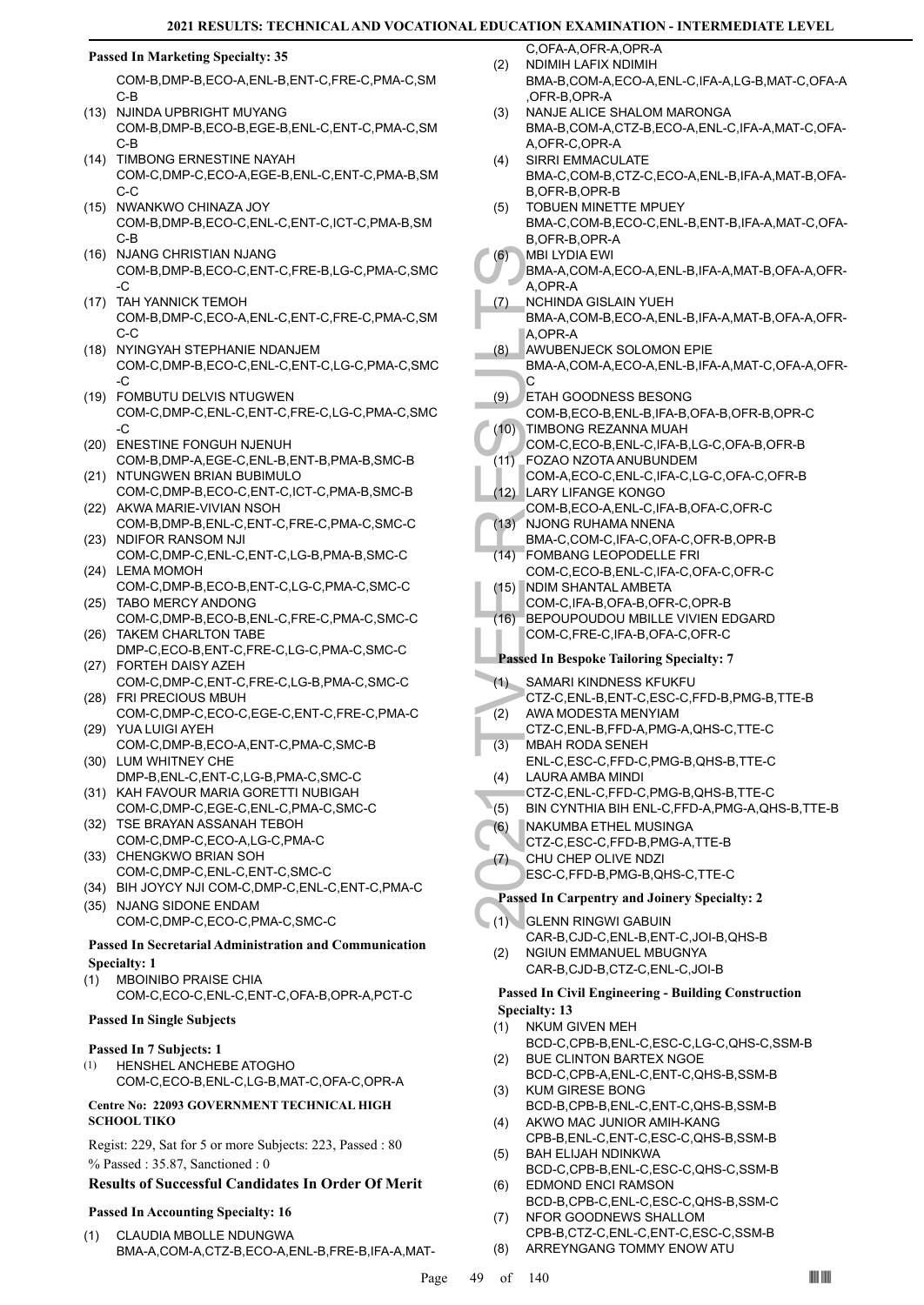# **Passed In Civil Engineering - Building Construction Specialty: 13**

- BCD-C,CPB-C,ENL-C,ESC-C,QHS-C,SSM-B KONGNYUY PHILIBERT KUMELA (9)
- BCD-A,CPB-B,ESC-C,QHS-B,SSM-B WESLEY AMINKENG  $(10)$
- CPB-B,ENL-C,ESC-C,QHS-B,SSM-B (11) SAMUEL NGOE AYISSI
- BCD-C,CPB-C,ESC-C,QHS-C,SSM-B (12) ANEKE CHUKWUEBUKA
- CPB-C,ENL-C,ESC-C,MAT-C,SSM-B (13) CHE BRINSLUCK SUH BCD-C,CPB-C,ENL-C,QHS-C,SSM-C

# **Passed In Electrical Power System Specialty: 25**

- NJI HENSLY CHE CTZ-C,EDR-C,EEC-A,EME-A,ENL-C,ENT-C,ESC-C,ETD -A,MAT-C,QHS-B (1)
- CHO KEZIA FORKALA CSC-C,EDR-B,EEC-B,EME-C,ENL-B,ENT-C,ESC-C,ETD -B,QHS-C (2)
- NANJE EMMANUEL BEKELI EDR-C,EEC-A,EME-B,ENL-C,ENT-C,ESC-C,ETD-B,FRE -C,QHS-C (3)
- ANDONG OJONG DIENO EDR-B,EEC-A,EME-A,ENL-C,ESC-C,ETD-B,MAT-C,QHS  $-C$ (4)
- LINGKONG KINGE ETONGE EEC-A,EME-B,ENL-C,ENT-C,ESC-B,ETD-B,MAT-C,QHS -B (5)
- TAMUFOR RENE NGAM EDR-C,EEC-B,EME-B,ENL-C,ESC-C,ETD-A,MAT-C,QHS -B (6)
- MONYENGI MICHEAL JEME EDR-C,EEC-C,EME-C,ENL-B,ENT-C,ESC-C,ETD-A,QHS -B (7)
- VERON BUM FUSI EDR-C,EEC-A,EME-B,ENL-C,ENT-C,ETD-B,MAT-C,QHS -C (8)
- OKIA EFAMBA CLIFFORD EDR-C,EEC-B,EME-A,ENL-C,ENT-C,ETD-A,FRE-C (9)
- (10) NGONGANG JULES LOIC EDR-C,EEC-B,EME-C,ENL-C,ESC-C,ETD-B,QHS-B MOLUA JEFF MOKAKO (11)
- EDR-C,EEC-C,EME-C,ENL-C,ESC-C,ETD-B,QHS-B TAMFU RAPHAEL KANJO (12)
- EEC-B,EME-B,ENT-C,ESC-C,ETD-A,QHS-B (13) NYANKWE PIRESSE NWANDZE
- EDR-C,EEC-A,EME-B,ESC-C,ETD-A,QHS-C IKUNGU DARREN IKUNGU (14)
- CTZ-C,EEC-B,EME-B,ENL-C,ETD-B,QHS-B MAKIA SERGE MENFE (15)
- EDR-C,EEC-A,EME-C,ENL-C,ESC-C,ETD-B MOHCHIETIH BRILLIANT RIMISHI (16)
- EDR-C,EEC-C,EME-B,ESC-C,ETD-B,MAT-C (17) BRANDON OBASE NAKOKO
- EDR-C,EEC-C,EME-C,ENL-C,ETD-B,QHS-B (18) NDINGSA TREASURE WARA
- CSC-C,EEC-B,EME-C,ENT-C,ESC-C,ETD-B (19) TCHANTCHOU OSWALD BERINYUY
- EDR-C,EEC-B,EME-B,ENL-C,ETD-A (20) WINDOLIS AGERTOGO TEMBE
- EDR-C,EEC-B,ESC-C,ETD-B,QHS-B (21) ASONGNTIA VALENTINE
- EDR-C,EEC-B,EME-B,ENL-C,ETD-B (22) KFETUA DENZEL CHIA
- EDR-C,EEC-B,ETD-B,MAT-C,QHS-C (23) MENGE LOUISA ANUENU
- EEC-C,ENL-C,ESC-C,ETD-B,QHS-C (24) NJIGOUK BRAMDON FORLEBE
- EDR-C,EEC-B,EME-C,ESC-C,ETD-C JUNIOR ESSONO OWABA (25)
- EDR-C,EEC-C,EME-C,ENL-C,ETD-C

# **Passed In Home Economics Specialty: 8**

(1) TANCHE CELINE EFIHI

- CTZ-B,ENL-C,ENT-C,FLE-B,FNH-B,NSC-A,RMH-B NYENTY BROWNHILDA ALICE (2)
- CTZ-C,ENL-C,ENT-C,FLE-B,FNH-B,NSC-A,RMH-B ANDONG OMAH EVELYN PRINCESS (3)
- CTZ-C,ENL-C,ENT-C,FLE-C,FNH-C,NSC-B,RMH-B NDZI SHALLOTE BOZIE (4)
- CTZ-C,ENL-C,ENT-C,FLE-C,FNH-C,NSC-B,RMH-B KUETIAMENE DJUMENE MELI BELVIANE (5)
- CTZ-C,FLE-C,FNH-B,NSC-B,QHS-B,RMH-B NGONG LYNNET FUEN (6)
- CTZ-C,ENT-C,FLE-C,FNH-C,NSC-A,RMH-B NDUM ROSE ABUKEH (7)
- ENT-C,FLE-C,FNH-C,NSC-C,RMH-B
- AFANWI SHELLA MANKAA (8)
	- ENL-C,FLE-C,FNH-C,NSC-C,RMH-C

# **Passed In Marketing Specialty: 4**

- BEMU LINETTE (1)
- COM-C,DMP-C,ECO-C,ENL-C,ENT-C,PMA-C,SMC-C LILIAN ALFRED IPEDEI (2)
- COM-B,DMP-B,ECO-C,ENT-C,PMA-C,SMC-C KFUTWAH GISETTE MBUNG (3)
- COM-C,DMP-B,ECO-C,ENL-C,PMA-C,SMC-C
- OTANG PRINCEWILL OJONG-MANYO  $(4)$
- COM-C,DMP-C,ECO-C,PMA-C,SMC-C

#### **Passed In Secretarial Administration and Communication Specialty: 3**

- MAKEBE NYAMSI MOESHA JEANNE-DRC BMA-C,COM-C,ECO-B,ENL-C,IPR-B,OFA-C,OPR-B,PCT  $\overline{\cdot}$ C (1)
- HANSEL OJONG TATAW (2)
	- COM-C,ENL-C,IPR-B,OPR-B,PCT-C
- TABOH COMFORT VEMBOH COM-C,ENL-C,IPR-C,OPR-A,PCT-C (3)
- **Passed In Single Subjects**

# **Passed In 6 Subjects: 1**

- ACHUA ANTHONIA EKEH (1)
	- COM-C,CTZ-C,ECO-C,ENL-B,OFR-C,OPR-C

# **Passed In 5 Subjects: 1**

TSE PRECIOUS CHI ENL-C,ENT-C,ESC-C,QHS-B,SSM-B (1)

# **Centre No: 22096 PRESBYTERIAN COMPREHENSIVE SECCONDARY SCHOOL BUEA**

- Regist: 28, Sat for 5 or more Subjects: 18, Passed : 18
- % Passed : 100.00, Sanctioned : 0

# **Results of Successful Candidates In Order Of Merit**

- **Passed In Accounting Specialty: 7**
- (8) AFANW<br>
ENL-C, F<br>
Passed In M<br>
(1) BEMU L<br>
COM-C,<br>
(2) LILIAN COM-B,<br>
(3) KFUTW,<br>
COM-C,<br>
(4) OTANG<br>
COM-C,<br>
Passed In Se<br>
(2) HANSE<br>
COM-C,<br>
(3) TABOH<br>
COM-C,<br>
Passed In Si<br>
(1) ACHUA<br>
Passed In Si<br>
(1) ACHUA<br>
Passed I AGUH EUNICE INDAH BMA-A,COM-A,ECO-A,ENL-B,ENT-A,FRE-C,IFA-A,MAT-B,OFA-A,OFR-B,OPR-A (1)
	- MERELINE EFETI NDUMBE ETCHI BMA-A,COM-A,ECO-A,ENL-C,ENT-B,ICT-B,IFA-A,MAT-C,OFA-A,OFR-B (2)
	- EBAI BISONG NAOMI BISSONG BMA-B,COM-B,ECO-A,ENL-B,ENT-B,IFA-B,MAT-C,OFA-B,OFR-B,OPR-A (3)
	- ETAKE EWANOGE DIVINE BMA-B,COM-C,ECO-C,ENL-B,ENT-C,ICT-B,IFA-B,MAT-C,OFA-B,OFR-B (4)
	- IYUNWINDONG AGNES ATAH BMA-B,COM-C,ECO-C,ENL-C,IFA-B,MAT-C,OFA-B,OFR -B,OPR-A (5)
	- NWANA PRADAL BUMA WILLIAM BMA-C,COM-B,ECO-B,EGE-B,ENL-C,ENT-C,IFA-C,OFA-C,OFR-B (6)
	- SIANGU GEORGE SIANGU BMA-C,COM-C,ENL-C,ICT-C,IFA-C,OFA-B,OFR-B (7)

# **Passed In Marketing Specialty: 7**

PETUE MOFO LANDRY JUNIOR BMA-C,COM-B,DMP-A,ECO-B,ENL-C,ENT-C,FRE-A,MA T-C,PMA-A,REL-C,SMC-B (1)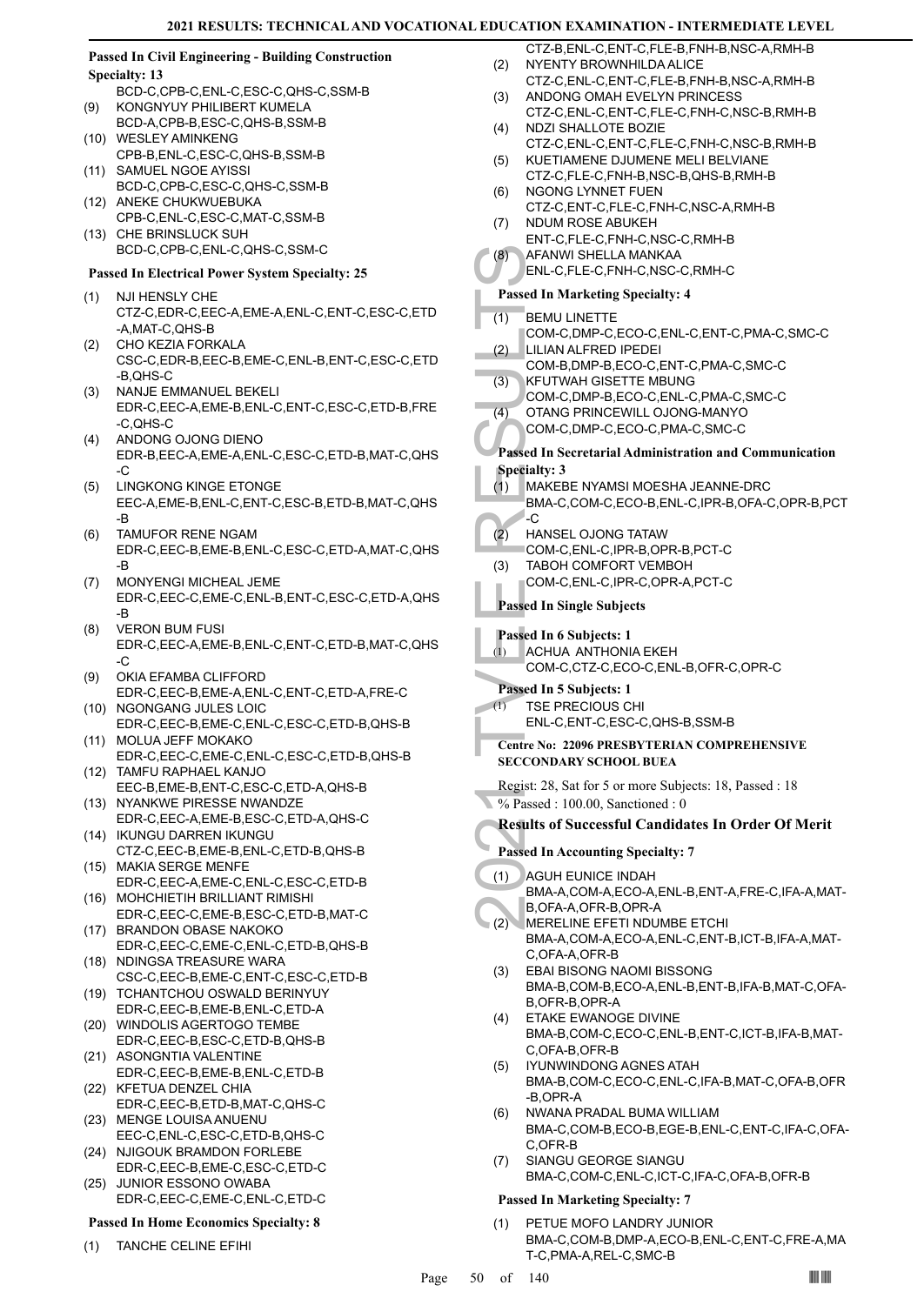# **Passed In Marketing Specialty: 7**

- NYAMYA NELVIS MBAYI BMA-C,COM-C,DMP-A,ECO-B,ENL-C,ENT-C,MAT-C,OP R-C,PMA-B,SMC-C (2)
- ASHUMBU TAMBE EYONG PAUL BMA-C,COM-B,DMP-B,ECO-B,ENL-C,ENT-C,OPR-C,PM A-B,SMC-C (3)
- (4) NDZESENYUY FLOURISH BEAUTY VERNYUY **FAVOUR** COM-C,DMP-B,ECO-C,ENL-C,ENT-B,FRE-C,ICT-B,PMA -C,SMC-C
- PRISCA NALOVA NJIE COM-C,DMP-B,ECO-B,ENL-B,PMA-C,SMC-C (5)
- PRINCESS-ANNE NSUME BEKEH DMP-B,ENL-C,OPR-B,PMA-B,SMC-C (6)
- MOKOKO PRECIOUS EWELI DMP-B,ECO-C,ENL-C,PMA-B,SMC-C (7)

### **Passed In Secretarial Administration and Communication Specialty: 4**

- EPOSI MARIE IKOME (1)
- COM-C,ECO-C,ENL-C,ENT-C,OFA-C,OPR-A,PCT-B ATUD BEULAH ANDO (2)
- BMA-C,COM-C,ENL-C,ENT-C,IPR-C,OPR-B,PCT-C NWUNGONG PETRA KELU (3)
- COM-C,ECO-B,ENL-C,IPR-C,LG-C,OPR-B NTOLO EDWINA MBOMOZOMO (4)
- ECO-C,ENL-C,IPR-C,OPR-B,PCT-B

# **Centre No: 22098 REGINA PACIS HIGHER TECHN. & COMM. COLLEGE MUTENGENE**

Regist: 25, Sat for 5 or more Subjects: 25, Passed : 23 % Passed : 92.00, Sanctioned : 0

# **Results of Successful Candidates In Order Of Merit**

# **Passed In Accounting Specialty: 20**

- PANLAP WILFRIED GAETAN BMA-A,COM-C,ECO-A,ENL-A,FRE-A,IFA-A,MAT-C,OFA-A,OFR-B,OPR-B,REL-C (1)
- KUM-MBONG NAMEKEZE BMA-C,COM-B,ECO-B,ENL-C,FRE-C,IFA-A,MAT-C,OFA-B,OFR-C,OPR-B,REL-C (2)
- (3) CHIDERA CAMILLA NWOKORIE BMA-B,COM-B,ECO-A,ENL-A,IFA-A,MAT-C,OFA-A,OFR-A,OPR-A,REL-C
- TENGEN RICHMOND TSE-GIMA BMA-A,COM-B,ECO-A,ENL-B,IFA-A,MAT-C,OFA-B,OFR-B,OPR-A,REL-C (4)
- NFORMI CARINE NJIMERIKI BMA-C,COM-A,ECO-A,ENL-C,IFA-A,MAT-C,OFA-A,OFR-B,OPR-B,REL-C (5)
- NGUM BERHELDRINE AMBANG ULLA BMA-B,COM-B,ECO-A,ENL-B,IFA-C,MAT-C,OFA-A,OFR-B,OPR-B,REL-C (6)
- CASANDRA BIH CHENWI BMA-C,COM-B,ECO-B,ENL-B,IFA-B,MAT-C,OFA-B,OFR-B,OPR-A,REL-C (7)
- DARLINTINE UCHECHUKWU AGU BMA-B,COM-A,ECO-A,ENL-C,IFA-C,MAT-C,OFA-A,OFR-C,OPR-B,REL-C (8)
- NJULEFAC NOELA LELINU BMA-C,COM-C,ECO-A,ENL-C,FRE-C,IFA-B,MAT-C,OFA-B,OFR-A,OPR-B (9)
- MOTUMBA WHITNEY-LIZA ENJEMA (10) BMA-C,COM-B,ECO-A,ENL-B,ICT-C,IFA-B,MAT-C,OFA-B,OFR-C,OPR-B
- (11) TANGU KELLY-KEN-SPRIT EYAH COM-B,ECO-A,ENL-C,FRE-C,IFA-B,OFA-B,OFR-C,OPR-B,REL-C
- (12) NKEMZI VIATAL ACHANYI COM-C,ECO-A,ENL-B,FRE-C,MAT-C,OFA-B,OFR-B,OP R-B,REL-C
- (13) CATHERINE NWONGANE COM-B,ECO-A,ENL-C,IFA-B,OFA-C,OFR-B,OPR-B,REL-C
- (14) TRACY JOY SIMO YOMBIH

COM-C,ECO-B,ENL-B,IFA-C,OFA-B,OFR-B,OPR-B,REL-C

- (15) BORIS CHINONSO BEKEE BMA-C,COM-C,ECO-A,ENL-C,IFA-C,OFA-B,OFR-C,OPR -B
- FORMEM ASHLEY ZAOKANG (16) COM-C,ECO-B,ENL-C,IFA-C,MAT-C,OFA-C,OFR-C,OPR -B
- (17) ATUM PRECIOUS FANG
- COM-B,ECO-A,ENL-B,IFA-C,OFA-B,OFR-B,OPR-B MBI TANYI OJONG-EGBE (18)
- COM-C,ECO-B,ENL-B,IFA-C,OFA-B,OFR-C,OPR-C (19) MEDIANE KUH KUNDO
- COM-C,ECO-B,ENL-C,FRE-C,IFA-C,OFA-B,OPR-C MBE AMAH MIRIEL (20)
- COM-C,ECO-C,ENL-C,IFA-C,OFA-C,OFR-B,OPR-B

# **Passed In Marketing Specialty: 2**

- DOM JUDGE-OTHNIEL NDEDI KONGOR AFANYU (1)
- COM-C,DMP-B,ENL-C,ENT-C,ICT-B,PMA-C,SMC-C
- ESSONO SOGMACK ROSE LEONCE (2)

# DMP-B,ENL-B,FRE-B,PMA-B,SMC-B

# **Passed In Single Subjects**

# **Passed In 6 Subjects: 1**

- NKWELLE ELIZABETH FANI MESODE (1)
	- COM-C,ECO-A,ENL-C,OFR-C,OPR-C,REL-C

# **Centre No: 22108 FONAB HIGH SCHOOL NKWEN, BAMENDA**

Regist: 80, Sat for 5 or more Subjects: 78, Passed : 39  $%$  Passed : 50.00, Sanctioned : 7

# **Results of Successful Candidates In Order Of Merit**

# **Passed In Accounting Specialty: 8**

- KEMING BLESSING NSUNG BMA-B,COM-B,ECO-A,ENL-C,FRE-C,IFA-B,LG-B,MAT-C (1)
- ,OFA-B,OFR-A,OPR-C
- COM-C,<br>
(20) MBE AN<br>
COM-C,<br>
MBE AN<br>
COM-C,<br>
(2) ESSON<br>
DMP-B,<br>
Passed In Sin<br>
COM-C,<br>
ESSON<br>
DMP-B,<br>
Passed In Sin<br>
COM-C,<br>
COM-C,<br>
Centre No: 2:<br>
Regist: 80, S,<br>
& Passed is 5<br>
Results of S<br>
Passed In Ac<br>
(1) KEMINC BMA-BISHINGTI CASANDRA BINSANG BMA-C,COM-C,ECO-C,ENL-C,IFA-C,LG-B,MAT-C,OFA-C,OFR-C,OPR-C (2)
	- AWA FABRICE PENN BMA-A,COM-A,ECO-A,ENL-B,IFA-A,MAT-B,OFA-A,OFR-(3)
	- A,OPR-A NAHBILA MOUREEN (4)
	- BMA-C,COM-B,ECO-A,ENL-C,IFA-A,MAT-C,OFA-B,OFR-A,OPR-B
	- FRINWIE EVE NGWA (5)
	- BMA-B,COM-B,ECO-A,ENL-B,IFA-B,MAT-C,OFA-C,OFR- $\overline{C}$

#### MELVIS NYONGANG NGEH (6)

- COM-C,ECO-B,ENL-C,IFA-C,OFA-B,OFR-C,OPR-C
- WIRSIY MUSTAFA NDZEDZENYUY (7)
- BMA-C,COM-B,ECO-C,ENL-C,IFA-B,OFA-B
- MAC-BRAIN NGWANI COM-C,ENL-C,IFA-B,MAT-C,OFA-C,OFR-B  $(8)$

# **Passed In Automobile Repair Mechanics Specialty: 2**

- NGOH ASHLET FONGANG EET-B,FRE-C,ICT-B,MDR-C,MTE-C,MTW-C (1)
- TONA TSIAZOCK MOUAFO MICHAEL EET-C,ESC-C,LG-C,MTE-C,MTW-C (2)

# **Passed In Bespoke Tailoring Specialty: 1**

VERLA EMMA SUIYEN CTZ-C,ENL-C,ENT-C,ESC-C,FFD-B,LG-B,PMG-A,TTE-A (1)

# **Passed In Civil Engineering - Building Construction Specialty: 13**

- VECHAS KENLINE TOH BCD-B,CPB-A,CTZ-B,EGE-A,ENL-B,ESC-A,LG-A,MAT-A ,SSM-A (1)
- AGWO CARESTINE MUDAH BCD-B,CPB-A,CTZ-C,EGE-C,ENL-C,ESC-C,LG-A,MAT-C,SSM-A (2)
- (3) AJUOH MARITTA MBUH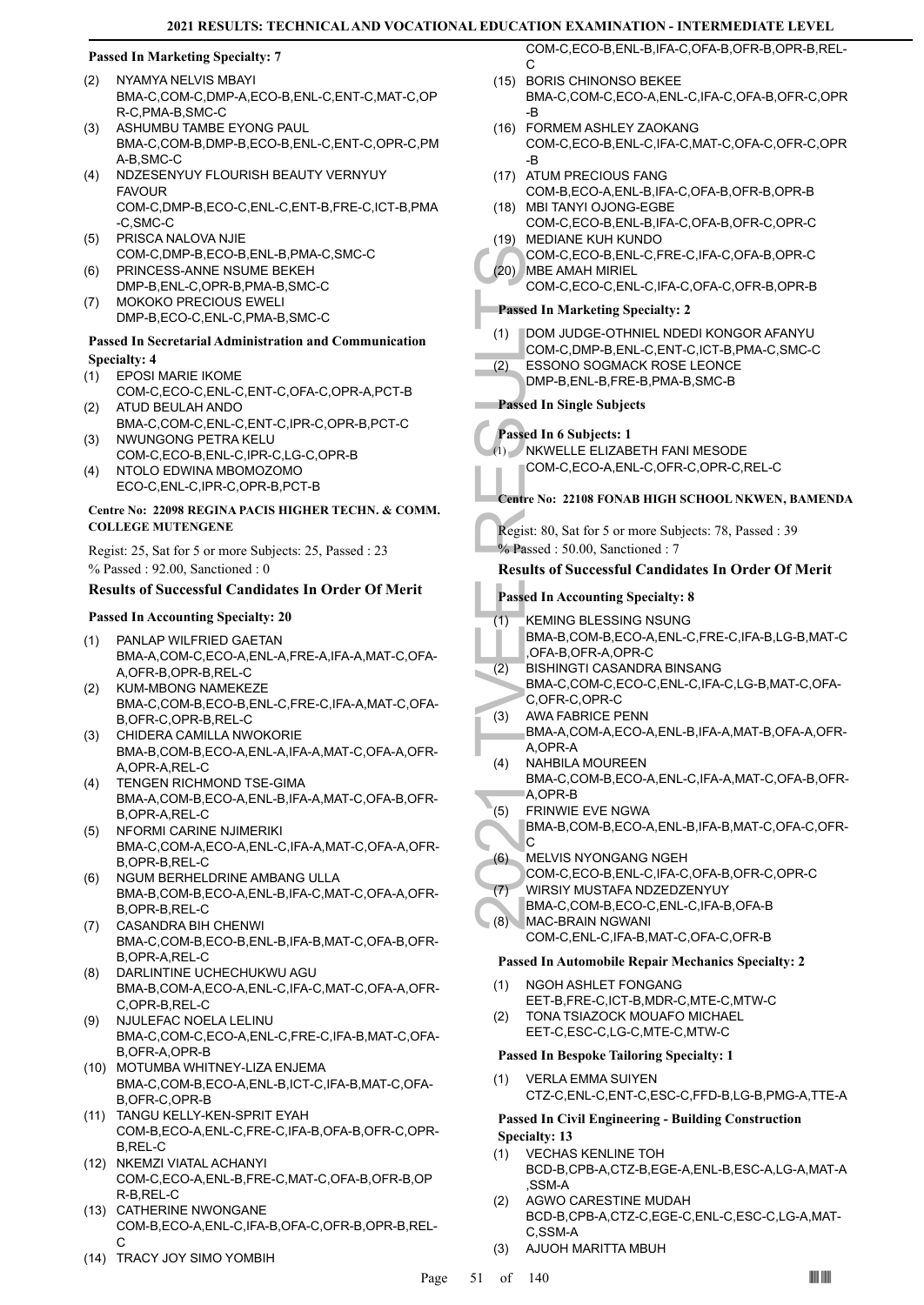#### **Passed In Civil Engineering - Building Construction Specialty: 13**

BCD-C,CPB-A,CTZ-B,ENL-C,ESC-C,LG-B,MAT-B,SSM-A

- LENJOH GODWILL FINJOH CPB-A,CTZ-C,EGE-C,ENL-C,ESC-C,LG-A,QHS-C,SSM-B (4)
- NJENKAM DILANNE MARK BCD-C,CPB-B,EGE-C,ESC-C,LG-B,MAT-C,SSM-C (5)
- NGUM BORIS NSHOM BCD-C,CPB-A,ESC-C,MAT-C,QHS-B,SSM-B (6)
- NDOH RANSOM TICHA BCD-B,CPB-C,CTZ-C,ESC-C,LG-C,SSM-B (7)
- NDI ZELMA NSANGLI BCD-B,CPB-B,ENL-C,MAT-C,SSM-B (8)
- AFUMBOM CALISTUS BCD-C,CPB-B,ENL-C,LG-B,SSM-B (9)
- (10) NGWA EPAHRAS NGWA CPB-B,EGE-C,LG-B,MAT-C,SSM-C
- (11) YUFOLA PAUL FONYUY CPB-B,ESC-C,LG-C,MAT-C,SSM-B
- WHONGEH AUSTIN KOHNEH (12) CPB-B,FRE-C,LG-C,MAT-C,SSM-C
- (13) AYEMBOH NADINE AKENJEM CPB-C,ENL-C,LG-C,MAT-C,SSM-C

# **Passed In Electrical Power System Specialty: 6**

#### NTANGI NOEL NDI EDR-C,EEC-A,EGE-C,EME-A,ENL-B,ESC-B,ETD-A,LG-B,MAT-B,REL-C (1)

- FONYUY RODRIQUE MBIYDZENYUY (2)
- EDR-C,EEC-B,EME-C,ENL-C,ESC-C,ETD-B,ICT-C,LG-C KENE MICHAEL NGUM (3)
- EDR-B,EEC-B,EME-B,ESC-C,ETD-B,MAT-C ACHA ELIAS ACHA (4)
- EEC-B,EME-B,ENL-C,ESC-C,ETD-B,FRE-C NICOLE NSAM (5)
- EDR-C,EEC-B,EME-C,ETD-C,FRE-C,LG-C FOMDOWIR SEDRICK NYUYKI (6)
- EDR-C,EEC-B,EME-B,ESC-C,ETD-B

# **Passed In Home Economics Specialty: 3**

- ADAMU BERYL BERI BMA-C,ECO-C,ENL-C,FLE-C,FNH-B,MAT-C,NSC-C,QH S-C,RMH-B (1)
- TANGEM NAOMI MANJOH FLE-B,FNH-B,NSC-B,QHS-C,RMH-B (2)
- AGEMA SURPRISE INDIGURUN ECO-B,FLE-C,FNH-B,NSC-B,RMH-B (3)

# **Passed In Marketing Specialty: 1**

NGEWIH WUNDOH CYRIL BMA-B,COM-C,DMP-B,ENT-C,MAT-C,PMA-A,SMC-C (1)

# **Passed In Single Subjects**

# **Passed In 6 Subjects: 1**

SHUASHI BLAISE NINONGUH CPB-C,EGE-C,ENL-C,FRE-C,LG-B,SSM-C (1)

# **Passed In 5 Subjects: 4**

- KUH COMFORT FULAI COM-B,ECO-A,ENL-C,FRE-C,LG-B (1)
- MBAHKOH CLINTON CPB-C,EGE-B,ENL-C,LG-C,SSM-B (2)
- LOH FABRICE KUFAH CPB-C,EGE-C,ENL-C,LG-B,SSM-B (3)
- NGASSAH HUMPHREY NFOR EDR-C,ESC-C,ETD-B,LG-C,REL-C (4)

# **Centre No: 22109 MUTENGENE EXTERNAL**

Regist: 67, Sat for 5 or more Subjects: 64, Passed : 37 % Passed : 57.81, Sanctioned : 2

# **Results of Successful Candidates In Order Of Merit**

# **Passed In Accounting Specialty: 13**

- TATAH MOSAMAI JOEL BMA-A,COM-B,ENL-C,ENT-B,FRE-C,IFA-A,MAT-C,OFA-B,OFR-B  $(1)$
- JOANES PAULUS LAKEMUNDE BMA-C,COM-C,ECO-C,ENL-C,IFA-A,MAT-C,OFA-B,OFR -B,OPR-B  $(2)$
- TADOR CHARLES-NIXON AGWE COM-B,ECO-A,ENL-C,IFA-B,MAT-C,OFA-B,OFR-B,OPR-B (3)
- TIKU CHRIS ETOBI COM-C,ECO-A,ENL-C,IFA-C,OFA-C,OFR-B,OPR-B,REL-C (4)
- AKURO FALON MUYUH (5)

#### BMA-B,COM-C,ECO-B,EGE-B,ENL-C,IFA-B,OFA-C,OPR -C

- SIEGWO PANLAP MAYVA CHANNEL (6)
- COM-C,ENL-C,FRE-B,IFA-C,MAT-C,OFA-C,OFR-C,OPR- $\overline{C}$
- **ASHELEY NGUM FRU** (7)
- COM-C,ECO-A,ENL-B,IFA-B,OFA-C,OFR-B,OPR-C CHAM HEDRINE EWO (8)
	- COM-C,ECO-B,ENL-C,IFA-C,OFA-C,OFR-C,OPR-B CHE ANNET MBONG
- COM-C,ECO-B,ENL-C,IFA-B,OFA-B,OFR-C (9)
- ABWA LOVETTE MOTIA  $(10)$ 
	- BMA-B,COM-B,ECO-B,IFA-C,OFA-B
	- ANANKENG RUTH SANDRA NJIFAC  $(11)$
	- COM-C,ECO-A,IFA-C,OFA-B,OPR-C
- NNA NESLINE KEBI COM-C,ECO-A,IFA-C,OFA-C,OPR-C  $(12)$
- DZE VERITAS SIH (13)
	- BMA-C,COM-C,OFA-B,OFR-C,OPR-C

# **Passed In Marketing Specialty: 21**

TAMO STELAN JORDY (1)

| BMA-B,COM-C,DMP-C,ECO-C,ENL-C,ENT-C,FRE-C,PM |
|----------------------------------------------|
| 'A-C.SMC-C                                   |

- DIONE SONITA BOMBONG (2)
- BMA-B,COM-C,DMP-A,ECO-B,ENL-B,FRE-C,PMA-C,SM C-C
- BMA-B,<br>
C (6) SIEGW COM-C,<br>
C SIEGW COM-C,<br>
C ASHELL COM-C,<br>
C ASHELL COM-C,<br>
C (8) CHAM P COM-C,<br>
C CHAM COM-C,<br>
C C C C MANANK COM-C,<br>
(11) ANANK COM-C,<br>
(12) NNA NE COM-C,<br>
Passed In M<br>
(1) TAMO S BMA-B,<br>
(2) DIONE:<br>
BM ELANGE JOAN MANYI BMA-C,COM-C,DMP-A,ECO-C,ENL-C,MAT-C,PMA-B,SM C-C (3)
	- TABI MAIVISE ANZA (4)
		- BMA-B,COM-C,DMP-C,ECO-A,ENL-C,ENT-C,PMA-C,SM C-C
	- NGUTY JESSE AKWA (5)
	- BMA-C,COM-C,DMP-B,ENT-C,MAT-C,OPR-C,PMA-B,SM C-B
- DOHMUSI ROSINE MOHEWO ACHUO COM-C,DMP-A,ENL-C,ENT-C,OPR-C,PMA-B,SMC-C (6)
- BEKECHA LEO EYONG  $(7)$
- COM-C,DMP-C,ECO-A,ENL-C,ENT-C,PMA-C,SMC-C
- ANJOH VICTORY NTA (8)
- COM-C,DMP-B,ECO-B,ENL-C,ENT-C,PMA-C,SMC-C ETONI EMILIA EPOSI (9)
	- COM-C,DMP-A,ENL-C,ENT-C,PMA-C,REL-C,SMC-C (10) MUTUMAH FIONA MBONFEH
	- COM-B,DMP-B,ECO-A,ENL-C,FRE-C,PMA-C (11) KEBI RONIQUE DIOUF
- COM-C,DMP-A,ECO-A,ENL-C,PMA-C,SMC-C BUM JUNIOR BLECK (12)
- COM-C,DMP-A,ENL-C,OPR-C,PMA-C,SMC-C (13) NGO BALONA GRACE NNANA OSUJI
- BMA-C,COM-C,DMP-B,ENL-C,PMA-C,SMC-C (14) LARRY-JOSEPH TANKO NGWANG
- BMA-C,COM-C,DMP-A,OPR-C,PMA-C (15) SHWEMBOM CLOVIS
- DMP-B,ENT-C,FRE-C,OPR-B,PMA-C (16) NGWANIBA HENRIETA MARIA AKONGNWI
- COM-C,DMP-B,FRE-C,OPR-C,PMA-B
- (17) DORCAS MAMUA MUKETE BMA-C,COM-C,DMP-A,ECO-C,PMA-C
- (18) WEMBA VANISA BEKENEH COM-C,DMP-B,ECO-C,ENT-C,PMA-C EYONG EZEKIEL KUMKWE (19)
	- BMA-C,COM-C,DMP-B,ENL-C,PMA-C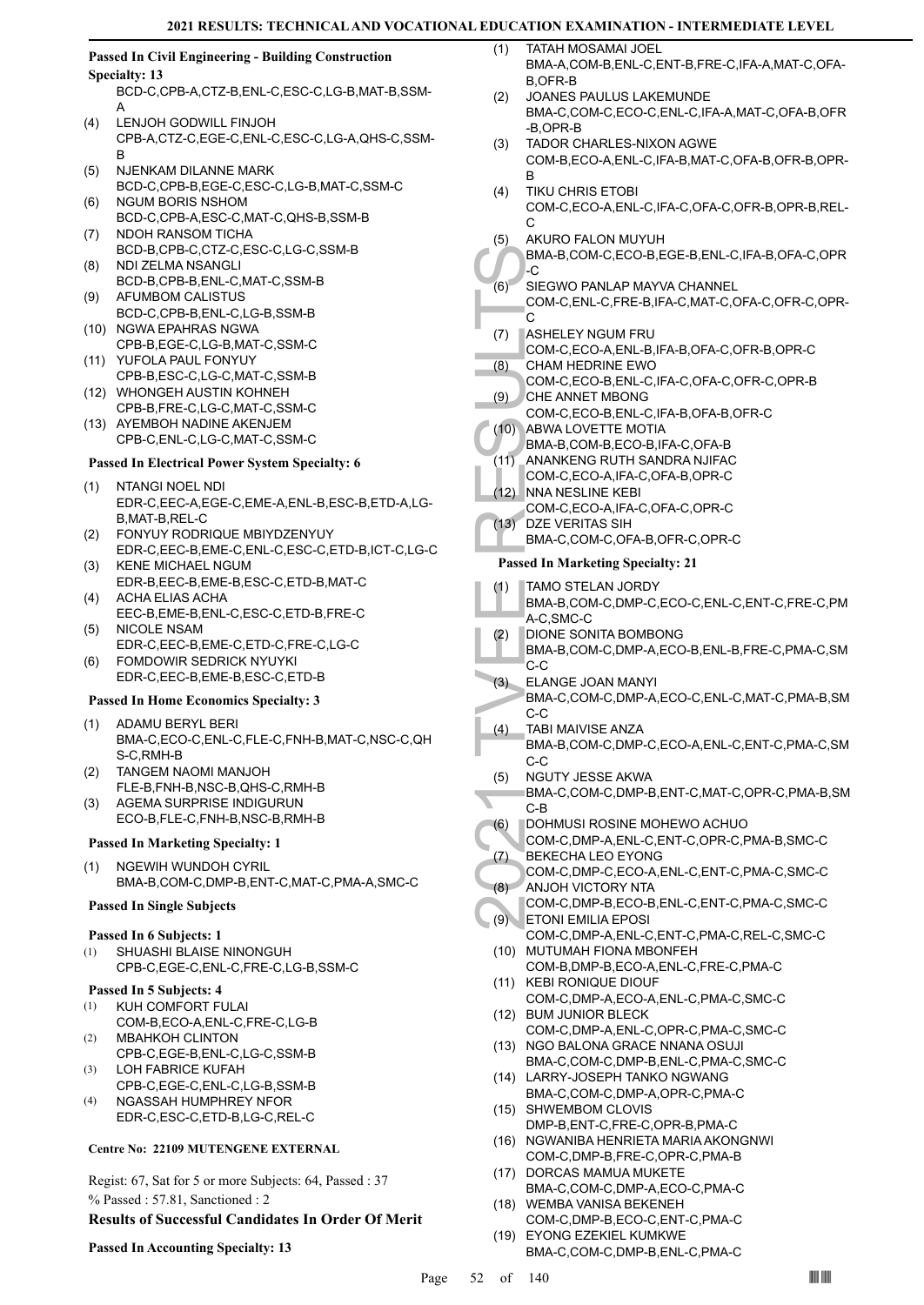#### **Passed In Marketing Specialty: 21**

- WANJI BRYAN SENJU (20) COM-C,DMP-B,ECO-C,ENT-C,PMA-C EVELYNE SIH TEGHA (21)
- COM-C,DMP-C,ENL-C,ENT-C,PMA-C

# **Passed In Secretarial Administration and Communication**

- **Specialty: 1**
- AMINDEH CHRISTELLE ETEME COM-C,ECO-C,ENL-C,FRE-C,IPR-C,OPR-C,PCT-C (1)

### **Passed In Single Subjects**

#### **Passed In 5 Subjects: 2**

- BETILA YALI TANG COM-C,ECO-A,EGE-B,ENL-C,OFR-C (1)
- UNJI SHARLOTTE NDIKUM COM-C,EGE-C,ENL-C,ENT-C,PMA-C (2)

#### **Centre No: 22113 BAMENDA NEW LAYOUT EXTERNAL**

Regist: 172, Sat for 5 or more Subjects: 169, Passed : 75 % Passed : 44.38, Sanctioned : 0

#### **Results of Successful Candidates In Order Of Merit**

#### **Passed In Accounting Specialty: 33**

- NFORBI DYMPHNA MANKAA BMA-A,COM-B,ECO-A,ENT-C,IFA-A,LG-A,MAT-C,OFA-A ,OFR-A (1)
- SHU HANSON FUHNWI BMA-B,COM-B,ECO-A,ENL-C,ENT-C,IFA-B,MAT-C,OFA-B,OFR-A (2)
- NYAMKA CALEB BANGHA BMA-B,COM-B,ECO-C,ENL-B,IFA-C,LG-B,MAT-C,OFA-B ,OFR-A (3)
- TOMAH NADESH FIAGMENYI SUCCESS BMA-C,COM-B,ECO-A,ENL-C,IFA-B,LG-C,MAT-C,OFA-B ,OFR-B (4)
- FORCHAM EMMANUEL FORGWE (5) BMA-C,COM-B,ECO-B,EGE-C,ENL-C,IFA-B,MAT-C,OFA -B,OFR-B
- DAKU BERINE ANCHI BMA-C,COM-C,ECO-C,ENL-B,ENT-C,ICT-B,IFA-C,OFA-B,OFR-B (6)
- JIKPU LETHICIA BERINYUY COM-C,ECO-C,EGE-C,ENL-C,ENT-C,IFA-C,MAT-C,OFA -B,OFR-B (7)
- TSOFFOUO SOCGNA STYVAN BMA-C,COM-C,ECO-B,ENL-B,ENT-C,IFA-A,LG-C,OFR-B (8)
- SHWAI CHRISTELLE LIMNYUY BMA-C,COM-C,ECO-C,ENT-C,LG-C,MAT-C,OFA-B,OFR-C (9)
- (10) NJOH NEOLA ABEBI COM-C,ECO-A,ENL-C,ENT-C,IFA-B,OFA-A,OFR-B
- MBINKAR FRANKJILE GHANSIBER (11) COM-B,ECO-B,ENL-C,IFA-C,MAT-C,OFA-B,OFR-B (12) TSE ABEL NJI
- BMA-B,COM-C,ENL-C,IFA-A,OFA-C,OFR-B,REL-C (13) NCHANG NERRISA FRU
- COM-C,ECO-B,EGE-C,ENL-C,IFA-B,OFA-C,OFR-B MANKA LAURA NGWA (14)
- COM-C,ECO-C,ENL-C,ENT-C,IFA-C,OFA-C,OFR-A (15) ACHUO RANSOM KELLY
- COM-C,ENL-A,ENT-C,IFA-C,OFA-C,OFR-C,REL-C FONCHIE DERICK FORCHE (16)
- BMA-C,COM-C,ECO-B,ENL-C,IFA-C,OFA-B,OFR-C MULUH MELVIS KHAN (17)
- BMA-C,COM-C,ENL-B,IFA-C,MAT-C,OFA-C,OFR-B (18) KILA JOCELINE NGONG
- BMA-C,COM-C,ECO-C,ENL-B,MAT-C,OFA-C,OFR-B MBONGBENYI VICTORY MBIONYI (19)
- COM-C,ECO-C,ENL-A,IFA-B,OFA-B,OFR-C AZUBU CLITON TUMETOH (20)
- BMA-B,COM-C,ENL-C,IFA-C,MAT-C,OFA-B
- (21) ANOH PRECIOUS MBANWEI COM-C,ENL-B,IFA-C,LG-C,MAT-C,OFA-C

(22) MANGWI CYNTHIA CHO COM-C,ECO-C,ENL-C,IFA-C,OFA-C,OFR-C

- MEFOR AKONGMBOM MARIE CLARE MBAH-NGAH (23) COM-C, ECO-C, ENL-B, IFA-C, OFR-B
- (24) NGWETIAN ETHEL NCHIAKEH COM-C,ECO-C,IFA-C,OFA-C,OFR-B
- TAKWI LEMSUH TABITA (25) COM-C,ENL-C,IFA-C,LG-C,OFA-B
- (26) ACHU CHRISTINA PIH COM-C,ENL-B,ICT-C,OFA-C,OFR-C
- (27) NEH JERRIS NGOH COM-C,ECO-C,ENL-C,IFA-B,OFA-C
- (28) WEINBERG-TRUUDY YANDE MEIN
- COM-B,ECO-C,ENL-C,IFA-C,OFR-C PENN NOELA MEZOH (29)
- COM-C,ECO-C,ENL-C,IFA-C,OFA-B
- SIRRI BERIES ANYE COM-C,ENL-C,ENT-C,OFA-C,OFR-C (30)
- (31) NTUNE DELNEST SOLIWIR BMA-C,COM-C,ENL-C,IFA-C,OFR-C
- KUBING MAXWELL ADE COM-C,ECO-C,EGE-C,IFA-C,OFA-C (32)
- LUKONG ODILIA SEVIDZEM (33)

COM-C,ECO-C,ENL-C,IFA-C,OFA-C

# **Passed In Marketing Specialty: 34**

- NTUNGWEN DELAND BMA-B,COM-A,DMP-A,ECO-A,ENL-B,ENT-C,FRE-C,MA T-C,PMA-A,SMC-A (1)
- TSE RANDY SIBEN (2)
- BMA-C,COM-B,DMP-B,EGE-C,ENL-B,ENT-C,MAT-C,PM A-B,SMC-C
- ANUONDAN JESSICA ANUONO BMA-C,COM-C,DMP-B,ECO-B,EGE-C,ENL-C,ENT-C,PM A-C,SMC-B (3)
- TANDA JONATHAN ATANGA  $(4)$
- BMA-C,COM-C,DMP-B,ECO-C,ENL-C,ENT-C,MAT-C,PM A-B,SMC-C
- BEMSIMBOM PRIDE AMBUA (5)
- COM-B,DMP-B,ECO-B,EGE-C,ENL-B,ENT-C,PMA-B,SM C-B
- MAMEKAM KAMTA LESLIE COM-C,DMP-C,ECO-C,EGE-C,ENT-C,FRE-C,PMA-B,SM  $(6)$
- COM-B,<br>
(29) PENN NCOM-C,<br>
(30) SIRRI B<br>
COM-C,<br>
(31) NTUNE BMA-C,<br>
(32) KUBINC<br>
COM-C,<br>
(33) LUKON<br>
COM-C,<br>
(33) LUKON<br>
COM-C,<br>
Passed In M<br>
TIC, PMA-B,<br>
T-C, PMA-B,<br>
T-C, PMA-C,<br>
A-B, SM<br>
ANUON BMA-C,<br>
(4) TANDA BMA-C,<br> C-C VALERIE NEH NEBA COM-C,DMP-C,ECO-C,EGE-C,ENL-B,ENT-C,PMA-C,SM C-C (7)
- EYONG CHRIS-NELLY COM-C,DMP-A,ENL-B,ENT-C,ICT-B,PMA-B,SMC-C  $(8)$
- TAL HILLIS AWONTU (9)
- COM-C,DMP-A,ECO-C,ENT-C,LG-B,PMA-C,SMC-C (10) AKONDENG BASIL-ONEIL
- BMA-C,COM-C,DMP-B,EGE-C,ENL-C,PMA-C,SMC-B POTEH GLENDA NDASEH (11)
- COM-C,DMP-B,ECO-C,ENL-C,ENT-C,PMA-C,SMC-C
- (12) ANCHANG BLESSING NAKEH DMP-C,ECO-C,ENL-C,ENT-C,ICT-C,PMA-C,SMC-C
- (13) CHIA SYDUAN NAHAY COM-C,DMP-B,ECO-A,LG-C,PMA-B,SMC-C (14) LOAH MANDY FENDOH ANKIAMBOM
- COM-C,DMP-B,EGE-C,ENL-C,ENT-C,PMA-B (15) BANYE RANDY DINNYUY
- COM-C,DMP-B,ENL-C,ICT-C,PMA-B,SMC-C
- (16) MBACHAM VICTOR AKURO COM-C,DMP-B,ECO-C,ENT-C,PMA-C,SMC-C (17) VALERIE CHIAMAH
- COM-C,DMP-B,EGE-C,ENL-C,PMA-C,SMC-C (18) ATONGWE GINNA EYADONG
- COM-C,DMP-C,ECO-C,ENL-C,PMA-B,SMC-C (19) MEYANWI SYLVIECLAIRE
- DMP-C,ECO-C,ENL-B,PMA-C,REL-C,SMC-C (20) SOFA MEJI MENKEU MAIRA
- COM-C,DMP-C,ECO-C,ENL-C,PMA-C,SMC-C (21) TAH MARCELINE KEMAKA
- COM-C,DMP-C,EGE-C,ENT-C,PMA-C,SMC-C (22) SANDRA ANDINE PENN
	- COM-C,DMP-C,ECO-C,ENL-C,PMA-C,SMC-C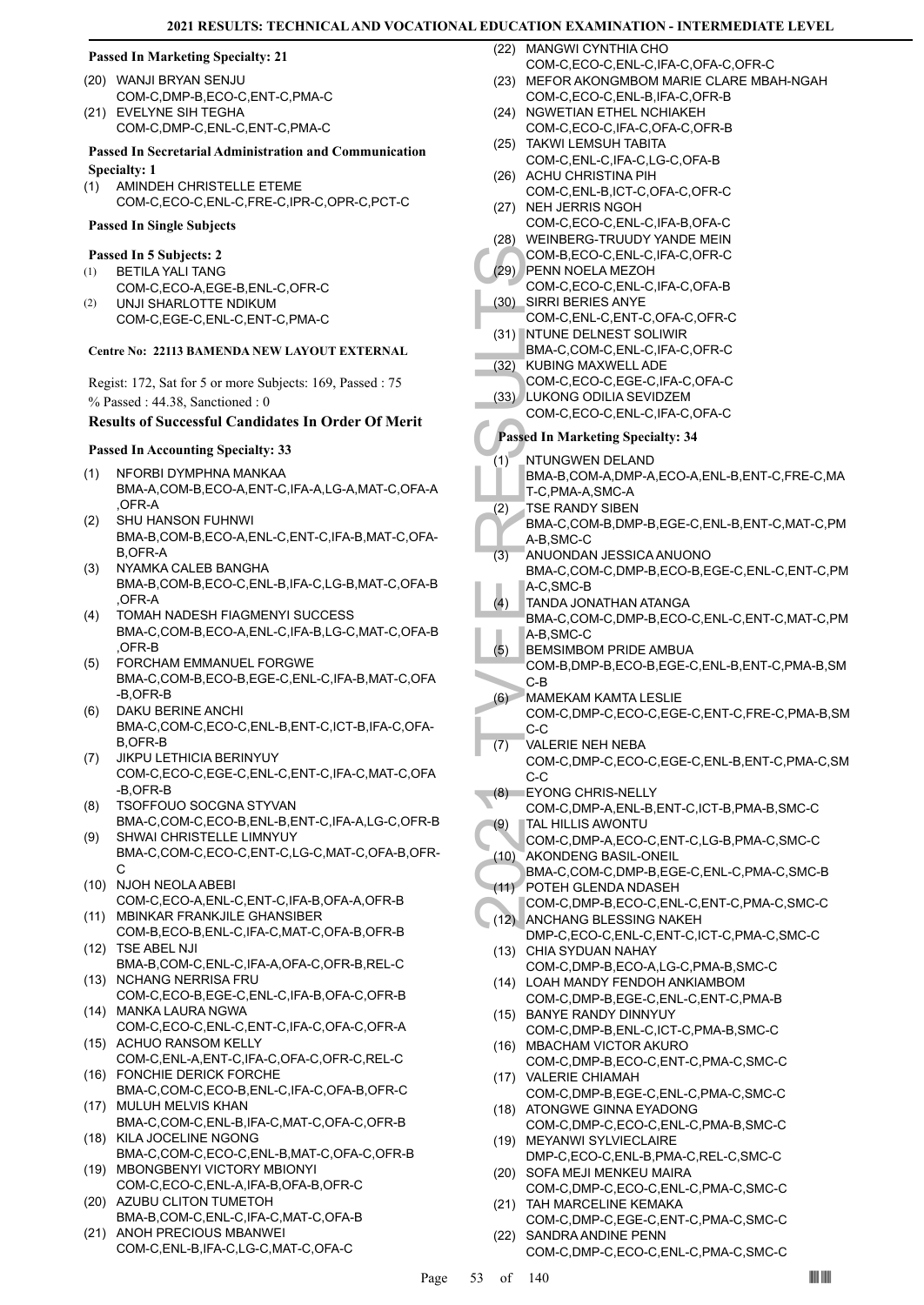| <b>Passed In Marketing Specialty: 34</b>                  |                                                                         | BMA-A,COM-A,ECO-A,ENL-A,ENT-B,IFA-A,MAT-A,OFA-<br>A, OFR-A, OPR-A |
|-----------------------------------------------------------|-------------------------------------------------------------------------|-------------------------------------------------------------------|
|                                                           | (23) BERINYUY ASHLEYZOE                                                 | MNKONG SONECA MENANG<br>(3)                                       |
|                                                           | COM-C,DMP-B,ECO-C,ENL-B,PMA-C                                           | BMA-A,COM-A,ECO-A,ENL-C,ENT-C,IFA-A,MAT-A,OFA-                    |
|                                                           | (24) SHIYNGEH BRANLY NYUYYUNI                                           | A, OFR-A, OPR-B                                                   |
|                                                           | COM-B, DMP-B, ENT-C, PMA-C, SMC-C                                       | NDIGHAM CLERANCE CHUNG<br>(4)                                     |
|                                                           | (25) NUIKWIESHI FAITH AFUNGCHWI                                         | BMA-A,COM-A,ECO-B,ENL-C,ENT-C,IFA-B,MAT-A,OFA-                    |
|                                                           | COM-C, DMP-A, ENL-C, PMA-C, SMC-C                                       | A, OFR-A, OPR-B                                                   |
|                                                           | (26) MUHAMANDU IBRAHIM ABAKAR                                           | KWANTAL AARON CHOH<br>(5)                                         |
|                                                           | COM-C,DMP-B,ENL-C,PMA-C,SMC-C                                           | BMA-A,COM-A,ECO-A,ENL-C,ENT-C,IFA-A,MAT-B,OFA-                    |
|                                                           | (27) NWANYAM ANNAKATIA MUNCHEP                                          | <b>B,OFR-A</b>                                                    |
|                                                           | COM-C,DMP-B,ENL-C,PMA-C,SMC-C                                           | <b>JUM HERIBERT BABA</b><br>(6)                                   |
|                                                           | (28) NDONWIE BIH BRIGHT                                                 | BMA-C,COM-C,ECO-B,ENL-C,IFA-B,MAT-C,OFA-B,OFR                     |
|                                                           | COM-C,DMP-B,ECO-C,PMA-C,SMC-C                                           | -C<br>(7)                                                         |
|                                                           | (29) SAMGAH LAURA PATEM<br>COM-C,DMP-B,ENL-C,PMA-C,SMC-C                | CHEI SYLVIAN TUEH<br>COM-A,ECO-B,ENL-C,IFA-C,MAT-C,OFA-C,OFR-B    |
|                                                           | (30) KIEN KELLY NJOJAM                                                  | NJIOH CATHERINE YIMBUM<br>(8)                                     |
|                                                           | COM-C, DMP-B, ECO-C, ENL-C, PMA-C                                       | COM-B,ECO-B,ENL-B,ENT-C,IFA-C,OFA-B,OFR-C                         |
|                                                           | (31) FUEN GRACE COM-C, DMP-B, ECO-C, PMA-C, SMC-C                       | <b>NSHOM MABEL NEYAH</b><br>(9)                                   |
|                                                           | (32) REBANG ELEANOR CHO                                                 | BMA-B,COM-C,ECO-C,ENT-C,MAT-C,OFA-B,OFR-B                         |
|                                                           | COM-C,DMP-B,ENL-C,PMA-C,SMC-C                                           |                                                                   |
|                                                           | (33) QUENEVER MIJNNTOH                                                  | <b>Passed In Civil Engineering - Building Construction</b>        |
|                                                           | COM-C,DMP-C,ECO-C,PMA-C,SMC-C                                           | <b>Specialty: 4</b>                                               |
|                                                           | (34) WEJUAH PRECIOUS MANCHE                                             | (1)<br>NKIESE BLESS LAAH                                          |
|                                                           | COM-C,DMP-C,ECO-C,ENL-C,PMA-C                                           | BCD-B,CPB-A,EGE-B,ENL-C,LG-B,MAT-C,SSM-C                          |
|                                                           |                                                                         | (2)<br>WEFONDE LOUIS CHUNG                                        |
|                                                           | Passed In Secretarial Administration and Communication                  | BCD-C,CPB-C,EGE-C,ENL-C,LG-C,MAT-C,SSM-C                          |
|                                                           | <b>Specialty: 6</b>                                                     | NYINGCHIA PHILOMON MBUNDA<br>(3)                                  |
| (1)                                                       | <b>MBOLI JUNIAS DIFOGOU</b>                                             | BCD-C,CPB-B,EGE-C,ENL-C,SSM-C                                     |
|                                                           | BMA-A,COM-C,ENL-A,ENT-C,FRE-C,IPR-A,MAT-C,OPR                           | (4)<br>NKAIMBI OLIVER YENCHEEK<br>BCD-C,CPB-C,ENL-C,LG-C,SSM-C    |
|                                                           | -B,PCT-C                                                                |                                                                   |
| (2)                                                       | NGAFI SYNTHIA MFIHME                                                    | <b>Passed In Electrical Power System Specialty: 2</b>             |
|                                                           | COM-B,ECO-B,EGE-C,ENL-C,IPR-C,OPR-B,PCT-C<br><b>MASSA RANDY TARRLAH</b> | (1)<br>JUM ELVIS NONEH                                            |
| (3)                                                       | COM-C,ECO-C,ENL-C,ENT-C,IPR-C,OPR-B,PCT-C                               | CTZ-C,EDR-C,EEC-B,EGE-B,EME-B,ENL-C,ESC-C,ETD                     |
| (4)                                                       | TEO EMMANUELLA MAZUEH                                                   | -A,MAT-C                                                          |
|                                                           | COM-C,ECO-B,ENL-B,ENT-C,IPR-B,OPR-B                                     | (2) FOKOM HARDISON NYINGNYING                                     |
| (5)                                                       | CHOESI GERALDINE MANKAA                                                 | EDR-C,EEC-A,EGE-B,EME-A,ENL-C,ESC-C,ETD-B,MAT                     |
|                                                           | COM-C,ENL-C,ENT-B,IPR-C,OPR-B,PCT-C                                     | -B                                                                |
| (6)                                                       | <b>GWE CONSTANCE</b>                                                    |                                                                   |
|                                                           | COM-C, ENL-C, OFA-C, OPR-B, PCT-C                                       | <b>Passed In Home Economics Specialty: 2</b>                      |
|                                                           |                                                                         | $(1)$ NDIFON EMELDINE KUUH                                        |
|                                                           | <b>Passed In Single Subjects</b>                                        | BMA-C, ENL-C, FLE-B, FNH-B, MAT-C, NSC-B, RMH-A                   |
|                                                           | Passed In 7 Subjects: 1                                                 | <b>BAFON BERTILA WUH</b><br>(2)                                   |
| (1)                                                       | <b>TIMMIAH EDMOND YONG</b>                                              | ENL-C,FLE-B,FNH-B,MAT-C,NSC-B,RMH-A                               |
|                                                           | COM-C,EGE-B,ENL-B,ENT-C,MAT-C,PMA-B,SMC-C                               | <b>Passed In Secretarial Administration and Communication</b>     |
|                                                           | Passed In 5 Subjects: 1                                                 | <b>Specialty: 1</b>                                               |
| (1)                                                       | NGUM REMEDY BELEFEYIN                                                   | NSAKSE BLESSING NEKFUI<br>(1)                                     |
|                                                           | COM-C,ECO-C,ENL-C,ENT-C,LG-C                                            | BMA-B,COM-C,ECO-C,ENL-C,IPR-C,OFA-C,OPR-C                         |
|                                                           |                                                                         | <b>Centre No: 22122 FOUNDATION EDUCATION TECHNICAL</b>            |
|                                                           | Centre No: 22114 KULU MEMORIAL COMPREHENSIVE                            | <b>COLLEGE, MUTENGENE</b>                                         |
| HIGH SCHOOL, LIMBE                                        |                                                                         |                                                                   |
|                                                           | Regist: 8, Sat for 5 or more Subjects: 8, Passed: 3                     | Regist: 77, Sat for 5 or more Subjects: 69, Passed : 42           |
|                                                           | $%$ Passed: 37.50, Sanctioned: 0                                        | % Passed: 60.87, Sanctioned: 1                                    |
|                                                           | <b>Results of Successful Candidates In Order Of Merit</b>               | <b>Results of Successful Candidates In Order Of Merit</b>         |
|                                                           |                                                                         | <b>Passed In Accounting Specialty: 21</b>                         |
|                                                           | <b>Passed In Accounting Specialty: 3</b>                                |                                                                   |
| (1)                                                       | CHE ELEVON                                                              | <b>SAMA PERFECT TITA</b><br>(1)                                   |
|                                                           | COM-C,ECO-A,ENL-C,IFA-B,LG-B,OFA-C,OFR-C                                | BMA-B,COM-C,ECO-A,ENL-C,FRE-B,IFA-B,LG-C,MAT-C                    |
| (2)                                                       | <b>CHE MARIVON</b>                                                      | ,OFA-B,OFR-B,OPR-A                                                |
|                                                           | COM-C,ECO-A,ENL-C,ENT-C,IFA-C,LG-B,OFA-C                                | NWUCHAK VICTOR NSANWI<br>(2)                                      |
| (3)                                                       | NAOMI BOSEH LANGMI                                                      | BMA-C,COM-B,ECO-A,ENL-C,FRE-C,IFA-B,LG-B,MAT-C                    |
|                                                           | COM-C,ECO-C,ENL-C,IFA-B,OFA-B,OPR-B                                     | OFA-B,OFR-C,OPR-B,<br>LIBAGA NDANGO FRANK-LAWRENCE                |
| Centre No: 22118 GOVERNMENT TECHNICAL HIGH SCHOOL         |                                                                         | (3)<br>BMA-A,COM-B,ECO-A,EGE-A,ENL-B,IFA-A,MAT-C,OFA-             |
| OKU                                                       |                                                                         | A, OFR-A, OPR-A                                                   |
|                                                           |                                                                         | JANNICE WOPSEIM NGALLEM<br>(4)                                    |
|                                                           | Regist: 21, Sat for 5 or more Subjects: 21, Passed : 18                 | BMA-B,COM-B,ECO-A,ENL-C,ICT-C,IFA-A,LG-C,OFA-B,                   |
|                                                           | % Passed: 85.71, Sanctioned: 0                                          | OFR-B                                                             |
| <b>Results of Successful Candidates In Order Of Merit</b> |                                                                         | MBANG NGAMA SANDRA<br>(5)                                         |
|                                                           |                                                                         | BMA-C,COM-B,ECO-B,ENL-B,IFA-B,LG-A,OFA-C,OFR-C                    |

# **Passed In Accounting Specialty: 9**

- MBUH PATIENCE YEAKWA (1) BMA-A,COM-B,ECO-B,ENL-C,ENT-C,FRE-C,IFA-B,MAT-A,OFA-A,OFR-A,OPR-A
- (2) DOM RENE NKENEN

,OPR-B

,OPR-B

EPOMAH EKANE BECKLY (6)

(7) NSHEKOH DEBORA KFUWIY

BMA-B,COM-B,ECO-B,ENL-C,IFA-B,LG-B,OFA-B,OFR-C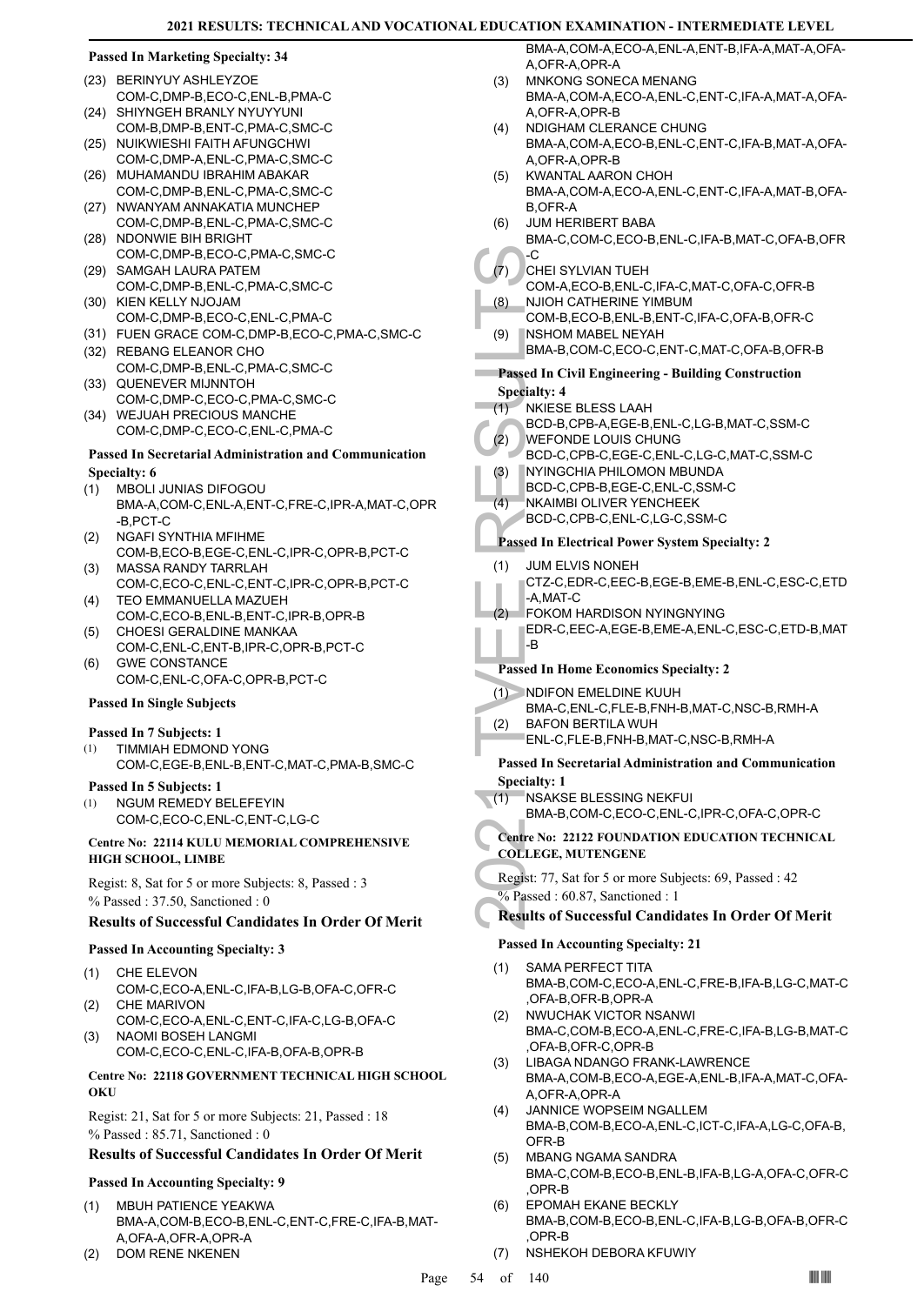# **Passed In Accounting Specialty: 21**

BMA-C,COM-C,ECO-B,ENL-B,IFA-B,OFA-B,OFR-C,OPR -A

- KUKWA LILIAN AGWEI BMA-C,COM-B,ECO-A,ENL-C,ICT-C,IFA-C,LG-B,OFR-B (8) YONG GRATEFUL ALAISAMBOM (9)
- BMA-C,COM-C,ECO-C,ENL-C,IFA-C,OFA-B,OFR-C,OPR -A
- (10) KAMBOU TIEDOM SHELLA COM-C,ECO-B,ENL-C,IFA-C,LG-B,OFA-B,OFR-C,OPR- $\cap$
- (11) TAMGEM REMTA MUNJI BMA-B,COM-C,ECO-C,ENL-C,IFA-B,OFA-C,OFR-C (12) AMEER PETROMELLA WERENGA
- COM-C,ECO-C,ENL-C,IFA-C,OFA-C,OFR-C,OPR-B (13) AMINGO ROSELINE NDOBEGANG
- COM-C,ECO-C,ENL-C,IFA-C,OFA-C,OFR-C,OPR-B (14) DOH ELIZABETH BEKUMBA
- ECO-B,ENL-C,IFA-C,LG-C,OFA-B,OPR-B (15) NDIFOR SANGO KRISS
- COM-B,ECO-C,EGE-C,IFA-C,OFA-B,OPR-B (16) MOTALE MELVIS NAMONDO
- COM-C,ENL-C,IFA-C,OFA-C,OFR-C,OPR-C ETA FAVOUR-BRIGHT BUNCHI (17)
- ECO-C,IFA-C,LG-C,OFA-C,OFR-C,OPR-C (18) NJONKUM JERRY GEMWI
- COM-C,FRE-C,IFA-C,OFA-C,OFR-C,OPR-C (19) CHE JUDKLEIN FUH
- COM-C,ECO-B,IFA-C,OFA-C,OPR-B
- (20) NGEH CLOVIS ECO-B,IFA-C,OFA-C,OFR-C,OPR-B
- (21) NCHEKA CLOVIS NFOR COM-C,ECO-C,ENL-C,OFA-C,OFR-C

# **Passed In Civil Engineering - Building Construction Specialty: 3**

- TENDONGMOH JUNIOR SCOTT NGUNYI BCD-C,CPB-C,EGE-C,ENL-C,FRE-C,LG-C,SSM-B (1)
- ARREY BELMOND ANTEM BCD-B,CPB-B,EGE-C,LG-C,SSM-C (2)
- SUME DESMOND NKUMBE BCD-C,CPB-C,EGE-C,ENL-C,SSM-C (3)

# **Passed In Marketing Specialty: 13**

- MBUOMEH BAH BIJOUX (1) BMA-C,COM-B,DMP-C,ENL-B,ENT-C,LG-B,MAT-C,OPR-A,PMA-B,SMC-B
- BIKENG MARIET JEHCHENGHE BMA-B,COM-C,DMP-B,ENL-C,ENT-C,LG-B,MAT-C,OPR-B,PMA-B,SMC-B (2)
- TASHI EASTER TIHCHIYENJUNG BMA-C,COM-C,DMP-B,ENL-C,ENT-B,LG-C,MAT-C,OPR-A,PMA-B,SMC-C (3)
- NDANGOH DONALD DINGHA JUNIOR BMA-C,COM-B,DMP-B,ENL-C,ENT-C,LG-C,OPR-B,PMA -B,SMC-B (4)
- KUM DENISE ZIH BMA-C,COM-C,DMP-B,ENL-C,ENT-C,LG-B,OPR-A,PMA -C,SMC-C (5)
- (6) TICHUCK DESTALINE AKWECK BMA-B,COM-C,DMP-C,ENL-B,ENT-C,LG-C,OPR-B,PMA -B,SMC-C
- EMIANE THIERRY EMIANE COM-C,DMP-A,ENL-C,ENT-C,LG-C,OPR-B,PMA-B,SMC  $-C$ (7)
- CHIAMBAH DAPHNE AFUMBOM BMA-C,COM-C,DMP-B,ENL-C,OPR-B,PMA-C,SMC-C (8)
- MANJU RANDY GEORGE CHE BMA-C,COM-C,DMP-C,ENL-C,LG-C,OPR-B,PMA-C (9) (10) NINA RAISSA JINA
- COM-C,DMP-C,ENL-C,LG-C,OPR-C,PMA-C,SMC-C SHURI ZILIAH (11)
- DMP-C,ENT-C,FRE-C,OPR-B,PMA-C,SMC-C AKONGMBUH CHANTICLAIRE WORONSI (12)
- COM-C,DMP-C,ENL-C,OPR-B,PMA-C,SMC-C
- (13) NDI PHILIP TOH COM-C,DMP-C,ECO-C,PMA-C,SMC-C

#### **Passed In Secretarial Administration and Communication Specialty: 4**

- KELLY VISTA MBI COM-B,ECO-A,ENL-C,FRE-C,IPR-C,LG-B,OFA-B,OPR-B,PCT-C (1)
- ECHO BENIS BEIGBA BMA-C,COM-C,ECO-C,ENL-C,IPR-C,LG-C,OPR-B,PCT- $\cap$  $(2)$
- GEBVALA BRIAN BAYA COM-C,ECO-C,EGE-B,IPR-C,OFA-C,OPR-B,PCT-C (3)
- NSAME FLORENCE YAFAH COM-C,ECO-C,ENL-C,IPR-C,LG-C,OPR-B,PCT-C  $(4)$

# **Passed In Single Subjects**

- **Passed In 6 Subjects: 1**
- KEDJU PRISCA (1)
	- COM-C,ENL-C,FRE-C,LG-C,OPR-C,PMA-C

# **Centre No: 22125 ST. GABRIEL'S COLLEGE, BAFMENG, WUM**

Regist: 31, Sat for 5 or more Subjects: 31, Passed : 20 % Passed : 64.52, Sanctioned : 0

**Results of Successful Candidates In Order Of Merit**

# **Passed In Accounting Specialty: 7**

- KUM SHALORD MEYH (1)
	- BMA-B,COM-C,ECO-A,ENL-C,IFA-B,LG-C,MAT-C,OFA-B ,OFR-C,REL-C
- SIH AKUM MAGDALENE BMA-C,COM-C,ECO-C,ENL-B,IFA-B,LG-C,MAT-B,OFA-C ,OFR-C,REL-C (2)
- Passed In Si<br>
Passed In 6 8<br>
(1) KEDJU<br>
COM-C,<br>
Centre No: 2:<br>
WUM<br>
Regist: 31, S.<br>
% Passed : 6<br>
Results of S<br>
Passed In Ac<br>
(1) KUM SH<br>
BMA-B,<br>
OFR-C,<br>
SOM CN<br>
BMA-A,<br>
OFR-C,<br>
SOM CN<br>
BMA-B,<br>
OFR-C,<br>
SOM CN<br>
BMA-B,<br>
DER-SOM CYRINE ZHIA BMA-A,COM-B,ECO-B,ENL-B,IFA-B,LG-C,MAT-B,OFA-B (3)
- ,OFR-C NYIANG MUH JOYCELINE  $(4)$
- BMA-B,COM-B,ECO-A,ENL-C,IFA-B,LG-B,MAT-C,OFA-B  $RFI - C$
- SOLANGE NDUM NGUO (5)
- BMA-B,COM-C,ECO-A,ENL-C,IFA-C,LG-B,MAT-C,OFA-B ,REL-C
- TEM HARRIET KEIN BMA-C,COM-C,ECO-B,ENL-C,IFA-B,LG-B,MAT-C,OFA-B (6) MEH ROSE - MARY NJONG (7)
	- COM-C,ECO-C,ENL-C,IFA-B,LG-B,OFA-B,REL-C

# **Passed In Civil Engineering - Building Construction**

- **Specialty: 4**
- NGONG DASON MEH (1)
- BCD-C,CPB-A,ENL-B,MAT-B,REL-C
- NYIANGE TASAH ANDERSON (2)
	- BCD-C,CPB-B,ENL-C,LG-B,MAT-C
- (3) NDONG ELVIS TEM BCD-C,CPB-B,ENL-C,ESC-C,LG-B
- KUM DICKJUEL PULOU (4)
- BCD-B,CPB-B,ENL-C,MAT-C,REL-C

# **Passed In Electrical Power System Specialty: 1**

TANKOH ARNOLD ZEH EDR-C,EEC-B,EME-B,ENL-B,ETD-B,ICT-C,LG-B,MAT-C, REL-C (1)

# **Passed In Home Economics Specialty: 7**

- CHE CHANCELINE NAPIH BMA-C,ENL-B,FLE-A,FNH-C,FRE-C,LG-B,MAT-C,NSC-B ,REL-C,RMH-A (1)
- TERH MELVIS MBONG ENL-B,FLE-A,FNH-B,LG-B,MAT-C,NSC-A,REL-B,RMH-A (2)
- PENG CLARIS TUNG ENL-B,ENT-C,FLE-B,FNH-B,LG-B,NSC-A,REL-C,RMH-A (3)
- BELTILA BI ANKUNGHA BMA-B,ENL-C,FLE-C,FNH-C,LG-B,MAT-C,NSC-A,RMH-A (4)
- KWO EMELIENE NAIN (5)
- ENL-C,FLE-B,FNH-C,LG-C,NSC-B,RMH-B ZHIA MBEIN JUDITH (6)
	- ENL-C,FLE-B,FNH-C,NSC-B,RMH-A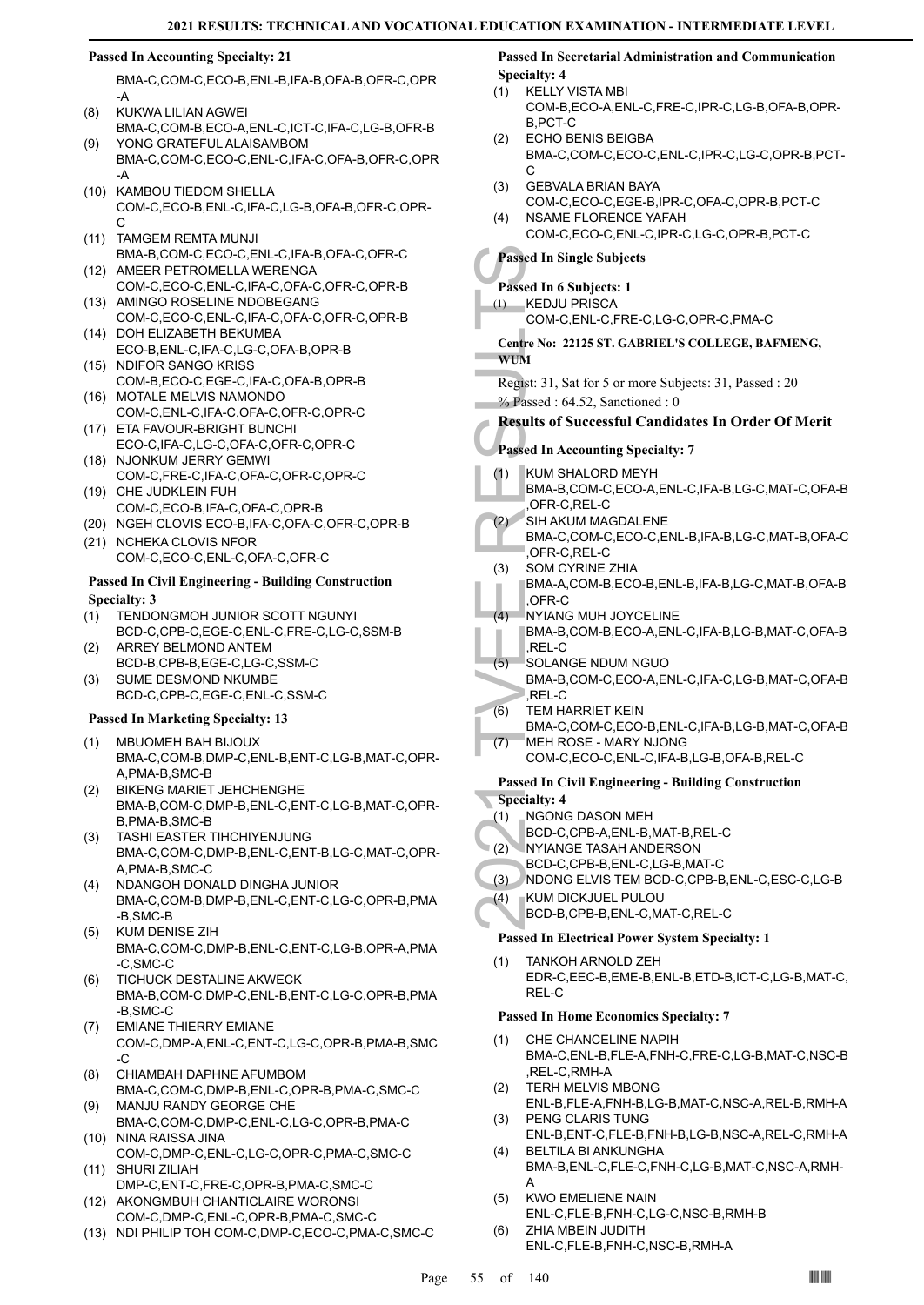#### **Passed In Home Economics Specialty: 7**

TUNG GRACIA NDAH ENL-C,FLE-C,FNH-C,NSC-C,RMH-B (7)

#### **Passed In Single Subjects**

#### **Passed In 5 Subjects: 1**

FONJOH BERTRAND CHE EME-B,ENL-C,ETD-B,ICT-C,LG-C (1)

#### **Centre No: 22126 SUMMERSET BILINGUAL COLLEGE BUEA**

Regist: 126, Sat for 5 or more Subjects: 123, Passed : 62 % Passed : 50.41, Sanctioned : 4

# **Results of Successful Candidates In Order Of Merit**

#### **Passed In Accounting Specialty: 28**

- CHE KINGSLY CHE BMA-A,COM-C,ECO-B,ENL-B,ENT-B,FRE-B,IFA-B,LG-B ,MAT-C,OFA-B,OFR-C (1)
- YAWEH VICTORY OBALE BMA-B,COM-C,ECO-A,ENL-B,ENT-B,IFA-B,LG-B,MAT-C ,OFA-B,OFR-C (2)
- NFOR RAISSA MBURLI BMA-B,COM-A,ECO-A,EGE-C,ENT-B,IFA-B,MAT-B,OFA-A,OFR-A (3)
- TEMBE YOUSSA JOB BMA-B,COM-B,ECO-A,ENL-C,ENT-C,IFA-B,MAT-C,OFA-B,OFR-B (4)
- (5) ANDRE FREMONT MONGE LINONGE BMA-B,COM-B,ECO-A,EGE-A,ENL-C,IFA-C,MAT-C,OFA-C,OFR-C
- SONE MONICA DIONE BMA-B,COM-B,ECO-B,EGE-B,ENT-C,IFA-C,MAT-C,OFA-B,OFR-B (6)
- AMPO EMILIEN ANYIN BMA-C,COM-C,ECO-C,ENL-B,IFA-C,MAT-C,OFA-C,OFR -C,OPR-C (7)
- NGALLE MBUSA EWANG BMA-B,COM-B,ECO-A,EGE-B,ENL-C,IFA-B,OFA-B,OFR-A (8)
- ATUD LARISSA ACHU BMA-C,COM-B,ECO-A,ENL-C,ENT-C,IFA-B,OFA-A,OFR-B (9)
- (10) ANDANG ABIGIRL ABANG COM-B,ECO-A,ENL-B,ENT-C,IFA-C,LG-C,OFA-B,OFR-C
- (11) AYIZA MIDRED NEBA BMA-C,COM-B,ECO-B,ENL-C,ENT-C,IFA-C,OFA-B,OFR-C
- (12) PRECIOUS NGENGI FANG BMA-C,COM-B,ECO-A,ENL-C,ENT-C,IFA-C,OFA-C,OFR -C
- (13) SAMJELA LEWIS SOPPO BMA-C,COM-C,ECO-B,ENL-C,ENT-C,FRE-C,IFA-B,OFA-C
- (14) NGWA DELPHINE ZIE COM-B,ECO-B,ENL-C,ENT-B,IFA-B,OFA-B,OFR-B
- (15) NDEMBOH ATEM DESMOND COM-B,ECO-C,ENL-C,IFA-C,MAT-C,OFA-B,OFR-B
- (16) AFAH BLESSING AZIE COM-C,ECO-A,EGE-C,ENL-C,ENT-C,IFA-C,OFA-C (17) EPOTE ROSETTE NJOH
- COM-C,ECO-C,ENL-C,ENT-C,IFA-C,OFA-B,OFR-C MESHI EMERALD NDIKUM (18)
- COM-C,ECO-B,ENT-C,IFA-C,OFA-B,OFR-C
- MATILDA PRECIOUS KILLAGHAN CUMBER (19) COM-C,ECO-B,ENL-C,IFA-C,OFA-C,REL-C
- (20) ANYEKEZE MUO BOURICE BIAME COM-C,ECO-B,ENT-C,IFA-C,OFA-C,OPR-C (21) NCHIA RUTH YUH
- COM-C,ENL-C,ENT-C,IFA-C,OFA-B,OFR-C (22) NTUBE ASHLY ETAPE
- COM-C,ECO-C,ENL-C,IFA-C,OFA-C,OFR-C (23) NKAFU PRECIOUS NDEMAFEH
- BMA-C,COM-C,ECO-B,OFA-B,OFR-C
- (24) MUSONG NAOMI AKONG

COM-C,ENL-C,IFA-C,OFA-B,OPR-C (25) SENGOH LEONARD MAWOH

- COM-C,ECO-B,ENL-C,OFA-C,OFR-C
- (26) NSAME GILIAN NCHENG COM-C,IFA-C,OFA-B,OFR-C,OPR-C
- (27) ANYAH JOSEPH ESELEM COM-C,ECO-B,IFA-C,OFA-C,OFR-C
- (28) JONG MARYLINE NEJI COM-C,ECO-C,OFA-C,OFR-C,OPR-C

# **Passed In Marketing Specialty: 26**

- A-B,SM<br>
(2) WASSE<br>
BMA-C, SM<br>
CHE PA<br>
(3) TAH GIZ<br>
BMA-C, SM<br>
CHE PA<br>
BMA-C, SM<br>
CHE PA<br>
BMA-C, SM<br>
CHE PA<br>
BMA-C, SM<br>
COM-B,<br>
C-C<br>
(6) EBOCK<br>
COM-C,<br>
C-C<br>
(7) NJOMI II<br>
COM-B,<br>
C-C<br>
(7) NJOMI DOM-B,<br>
C-C<br>
(7) NJOMI DOM-B, NDU JOEL AKOW BMA-A,COM-A,DMP-C,ECO-B,ENL-C,ENT-C,MAT-C,PM A-B,SMC-C (1) WASSE DERICK NGALA BMA-C,COM-B,DMP-B,ECO-B,EGE-A,ENL-C,ENT-B,PM A-C,SMC-C (2) TAH GIZETE ACHA BMA-C,COM-B,DMP-B,ECO-A,EGE-C,ENL-C,ENT-C,PM A-C,SMC-C (3) CHE PARTY-NORA NHYEUGHEUS BMA-C,COM-C,DMP-C,ECO-B,ENL-B,ENT-C,MAT-C,PM A-C,SMC-C  $(4)$ RANDIBEL NEMBU NKENG ATOH COM-B,DMP-A,ECO-C,ENL-A,ENT-C,FRE-C,PMA-C,SM C-C (5) EBOCK TERRILIAN EBOCK TAKOR COM-C,DMP-C,ECO-A,EGE-B,ENL-B,ENT-C,PMA-C,SM  $|c-c|$ (6) NJOMI LUCY-JOY NEKENOA COM-B,DMP-B,ECO-A,ENL-C,ENT-C,MAT-C,PMA-C,SM C-C (7) AKANJI DOMONICA FONGE COM-B,DMP-C,ECO-B,ENL-C,ENT-B,OPR-C,PMA-C,SM C-C (8) MBEH MATILDA EMBANGHA COM-B,DMP-C,ECO-B,ENL-C,ENT-C,OPR-C,PMA-C,SM C-C (9) ELIZABETH ANNA ENANGA EFESOA (10) COM-C,DMP-B,ECO-B,ENL-C,ENT-C,MAT-C,OPR-C,PM  $A-C$ MAH ELISABETH WEISEIY (11) COM-A,DMP-B,ECO-A,EGE-C,ENT-C,PMA-C,SMC-C ESSOLA PAULETTE JOELLE COM-C,DMP-B,ECO-B,ENL-B,FRE-C,MAT-C,PMA-C  $(12)$ AJAH RAPHAEL ASHU (13) COM-C,DMP-C,ECO-B,ENL-C,ENT-C,PMA-C,SMC-C WAMBONG ASHANTI NDUM (14) COM-C,DMP-B,ECO-C,ENL-C,ENT-C,PMA-C,SMC-C FLORAH LIMUNGA MONGAMBE (15) COM-C,DMP-C,ECO-C,ENL-C,OPR-C,PMA-C,SMC-C (16) AGBOR MELFORD EKWEN COM-C,DMP-B,ECO-A,EGE-C,PMA-C,SMC-C WABILA PAUL (17) COM-C,DMP-B,ECO-A,ENT-C,PMA-C,SMC-C (18) MESUMBE MIRIAM MESODE COM-B,DMP-C,ECO-C,ENL-C,ENT-C,PMA-B (19) ACHO METUSALE TEBO COM-C,ECO-B,ENT-C,LG-C,PMA-C,SMC-C FORBE ASANATU NAWA (20) COM-C,DMP-C,ECO-B,ENL-C,PMA-C,SMC-C (21) KISEH DERICK NCHOUDZI COM-C,DMP-B,ENL-C,ENT-C,PMA-C,SMC-C FOTANG BRISS TIAFACK (22) BMA-C,COM-C,DMP-B,ENT-C,PMA-C,SMC-C (23) DORIS AKEMBUM COM-C,DMP-C,ECO-C,ENL-C,OPR-C,PMA-C (24) KINGSLY CHINOSO NWABICHIRI COM-B,DMP-C,ECO-A,LG-C,PMA-C (25) ABOMBUH LINUS EBULE COM-C,ECO-B,EGE-C,PMA-C,SMC-C (26) NGENDOH JULLIETE LUM COM-C,DMP-B,ENT-C,PMA-C,SMC-C **Passed In Secretarial Administration and Communication Specialty: 6**
	- (1) BESONG FAVOUR AJEH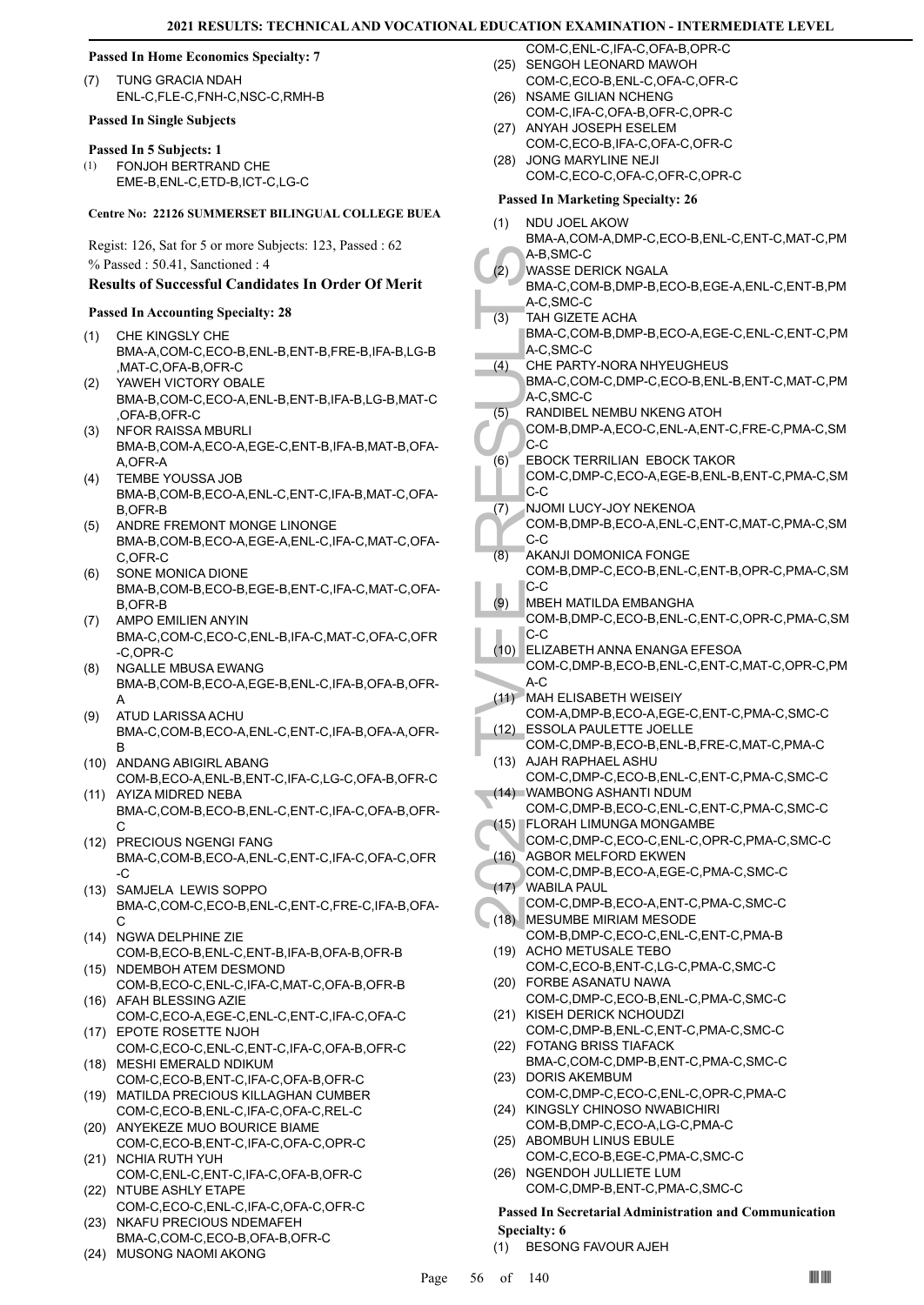# **Passed In Secretarial Administration and Communication Specialty: 6**

COM-B,ECO-A,ENL-B,ENT-B,IPR-C,OFA-B,OPR-B,PCT-A

- TETUH BLESSING ACHE BMA-B,COM-B,ECO-C,ENL-C,ENT-C,OFA-C,OPR-C,PC T-B (2)
- FONDEM BENSLY ATAYWA COM-C,ECO-B,ENL-C,ENT-C,OPR-B,PCT-B (3)
- ANGAFOR ANTHONINUS COM-C,ECO-C,EGE-C,ENL-C,OPR-C,PCT-C (4) (5)
- KENOLA WAI-BONSIE NWENFUMOCK COM-C,ENL-B,IPR-C,OPR-B,PCT-A
- EYONG TESSY BIH COM-C,ECO-C,ENL-B,OPR-B,PCT-B (6)

### **Passed In Single Subjects**

#### **Passed In 5 Subjects: 2**

- AGBOR-TABOT TAKU (1)
- BMA-C,COM-C,ECO-A,EGE-B,OFA-B OFON COURAGE BLESS (2)
- BMA-A,COM-C,ENL-C,IFA-C,MAT-C

### **Centre No: 22133 CAMBRIDGE COMP. BILINGUAL COLLEGE MUTENGENE**

Regist: 54, Sat for 5 or more Subjects: 54, Passed : 32 % Passed : 59.26, Sanctioned : 0

# **Results of Successful Candidates In Order Of Merit**

# **Passed In Accounting Specialty: 22**

- NOUDJI NGONGANG STEVE CABREL BMA-C,COM-C,ECO-C,ENL-B,FRE-C,IFA-A,LG-B,MAT-C ,OFA-C,OFR-B,OPR-B (1)
- NGUM EMMACULATE SHU BMA-A,COM-B,ECO-B,ENL-A,IFA-A,LG-A,MAT-C,OFA-A ,OFR-C,OPR-A (2)
- FAVOUR EFFETI BEYA BMA-B,COM-C,ECO-A,ENL-B,IFA-A,LG-A,MAT-C,OFA-B ,OFR-B,OPR-A (3)
- AWA GLORY FONGWI BMA-B,COM-B,ECO-A,ENL-B,IFA-B,LG-C,MAT-C,OFA-B ,OFR-B,OPR-B (4)
- PENDAJOCK ZARATOU BMA-C,COM-C,ECO-B,ENL-B,FRE-C,IFA-C,LG-B,OFA-C ,OFR-C,OPR-B (5)
- SACILVA OKASSI EBUEKONG BMA-C,COM-C,ECO-C,ENL-C,FRE-C,IFA-C,LG-C,OFA-C,OFR-B,OPR-B (6)
- AKO VALERY FUNYE BMA-A,COM-B,CSC-C,ECO-A,ENL-C,IFA-B,LG-B,OFA-A ,OFR-B (7)
- MAKAYUFAWIH SANDRINE BMA-C,COM-B,CSC-C,ECO-B,ENL-B,FRE-C,IFA-B,OFA-B,OFR-B (8)
- EMELINE DEIY (9) BMA-C,COM-C,ECO-A,ENL-C,FRE-C,IFA-C,OFA-B,OFR -C,OPR-C
- (10) ALEM EVELYN NKIH COM-C,ECO-B,ENL-C,IFA-C,LG-C,OFA-C,OFR-C,OPR-C
- (11) DOH GRACE SLIDEL BMA-C,COM-C,ECO-B,ENL-C,IFA-B,OFA-B,OPR-C
- (12) ASEH MINETTE FULE COM-C,ECO-B,ENL-B,IFA-C,LG-B,OFA-C,OPR-C (13) NDI KENNEDY SHEY
- COM-B,ECO-C,ENL-C,FRE-C,IFA-B,OFA-C,OFR-C (14) MENGE STEPHANIE NKWA
- COM-C,ECO-C,ENL-C,IFA-C,LG-B,OFA-C,OFR-C (15) ANDOKO PAULINE NGONWI
- COM-C,ECO-C,ENL-C,LG-C,OFA-C,OFR-C,OPR-B FAI PAMELA NGON (16)
- COM-B,ECO-B,IFA-B,OFA-B,OFR-C,OPR-C MUCHU ROLANTINA EDUO (17)
- COM-C,ECO-C,ENL-C,IFA-C,OFA-B,OFR-C (18) BOH CECILIA
- 
- BMA-B,COM-C,ECO-C,OFA-C,OFR-C,OPR-C (19) NWEFAT GILIAN HAKCHO
- ECO-C,ENL-C,FRE-C,IFA-C,OFA-C,OFR-C (20) LEMA FAITH TAFRY
- BMA-C,COM-C,ECO-C,OFA-C,OFR-C,OPR-C
- (21) ASHU BELVIS KEH ECO-C,ENL-A,IFA-C,OFA-C,OPR-B
- (22) EBELLE MICHELLE ORNELLA BMA-B,COM-C,IFA-C,OFA-B,OFR-C

# **Passed In Marketing Specialty: 6**

- NIM MILDRED (1)
	- COM-C,DMP-B,ENL-B,ENT-C,LG-B,OPR-B,PMA-B,SMC -B
- NKEMTA KELLY NAMA  $(2)$ 
	- COM-C,DMP-B,ECO-C,ENL-C,ENT-C,LG-C,PMA-C,SMC  $-C$
- NGANG BRANDON TAH (3)
	- COM-C,DMP-B,ENL-C,ENT-C,LG-B,PMA-B,SMC-B BAWE HONORA ASANYU (4)
	- COM-C,DMP-C,ECO-C,ENL-B,ENT-C,PMA-C,SMC-B TANDI JOSIANNE
	- COM-C,DMP-C,ECO-C,ENL-C,ENT-C,FRE-C,PMA-B (5) QUEENETTE MOSONGO ONGIE  $(6)$ 
		- DMP-B,ECO-A,ENL-C,ENT-C,PMA-B

# **Passed In Single Subjects**

# **Passed In 6 Subjects: 1**

- NJAI RACHEAL NDZOU (1)
	- ECO-C,EGE-C,ENL-C,FRE-C,OFA-B,OPR-C

# **Passed In 5 Subjects: 3**

- (1) OKIDIA GEFAYA COM-C,ECO-A,ENL-C,IFA-C,OPR-B
- KIMBI DILAN MASIGER  $(2)$ 
	- COM-C,ECO-B,LG-C,OFR-C,OPR-C
- NJOBARA ELAINE GEYOH ENL-C,FRE-C,OFA-C,OFR-C,OPR-C (3)

# **Centre No: 22134 ST. THERESA'S INTERNATIONAL BILINGUAL COMPREHENSIVE BUEA**

Regist: 86, Sat for 5 or more Subjects: 76, Passed : 45 % Passed : 59.21, Sanctioned : 0

# **Results of Successful Candidates In Order Of Merit**

# **Passed In Accounting Specialty: 24**

- (2) NKEMT, COM-C, C<br>COM-C, C<br>COM-C, C<br>COM-C, C<br>COM-C, C<br>COM-C, QUEEN DMP-B, Passed In Si<br>Passed In Si<br>Passed In Si<br>Passed In 5 (1) OKIDIA<br>C<br>COM-C, Passed In 5 (1) OKIDIA<br>ENL-C, Centre No: 22<br>BILINGUAL<br>Regist: 86, S.<br><sup>9</sup>% P SUH JOYCELINE NGUM BMA-B,COM-C,ECO-B,ENL-B,ENT-C,ICT-B,IFA-B,MAT-C,OFA-A,OFR-B (1)
- TALEKE BRAIN BRIDE NKENGAFAC  $(2)$
- BMA-A,COM-C,ECO-B,ENL-B,ENT-C,ICT-B,IFA-B,MAT-C,OFA-B,OFR-B
- MBAH ADREL MBANGA (3)
	- BMA-C,COM-B,ECO-A,ENL-B,FRE-C,ICT-B,IFA-C,LG-C, OFA-B,OFR-B
- EWI FINA TABITA BMA-C,COM-C,ECO-C,ENL-C,ENT-C,ICT-C,IFA-C,MAT-C,OFA-C,OFR-B (4)
- MUMA DARIUS BMA-B,COM-C,ECO-A,ENL-C,IFA-B,MAT-C,OFA-A,OFR-C,OPR-A  $(5)$
- UKARAH PAULA IJANG BMA-B,COM-C,ECO-C,ENT-B,IFA-A,MAT-C,OFA-B,OFR-B,OPR-A (6)
- NCHA CALISIA EJIE BMA-B,COM-C,ECO-B,ENL-C,ENT-C,IFA-A,OFA-B,OFR-B,OPR-B (7)
- WALANG EZIGHA MANYI BMA-C,COM-C,ECO-B,ENL-A,FRE-C,IFA-C,OFA-B,OFR -B,OPR-B (8)
- WONJIK PENN NADESH BMA-C,COM-C,ECO-B,ENL-C,ENT-B,IFA-B,OFA-C,OFR-B,OPR-B (9)
- FON COURAGE NUNG (10) BMA-A,COM-B,ECO-C,ENL-C,ENT-C,IFA-B,OFA-C,OFR-B,OPR-C
- FON BLAISE (11) BMA-C,COM-C,ECO-B,ENL-C,FRE-C,ICT-C,IFA-B,OFA-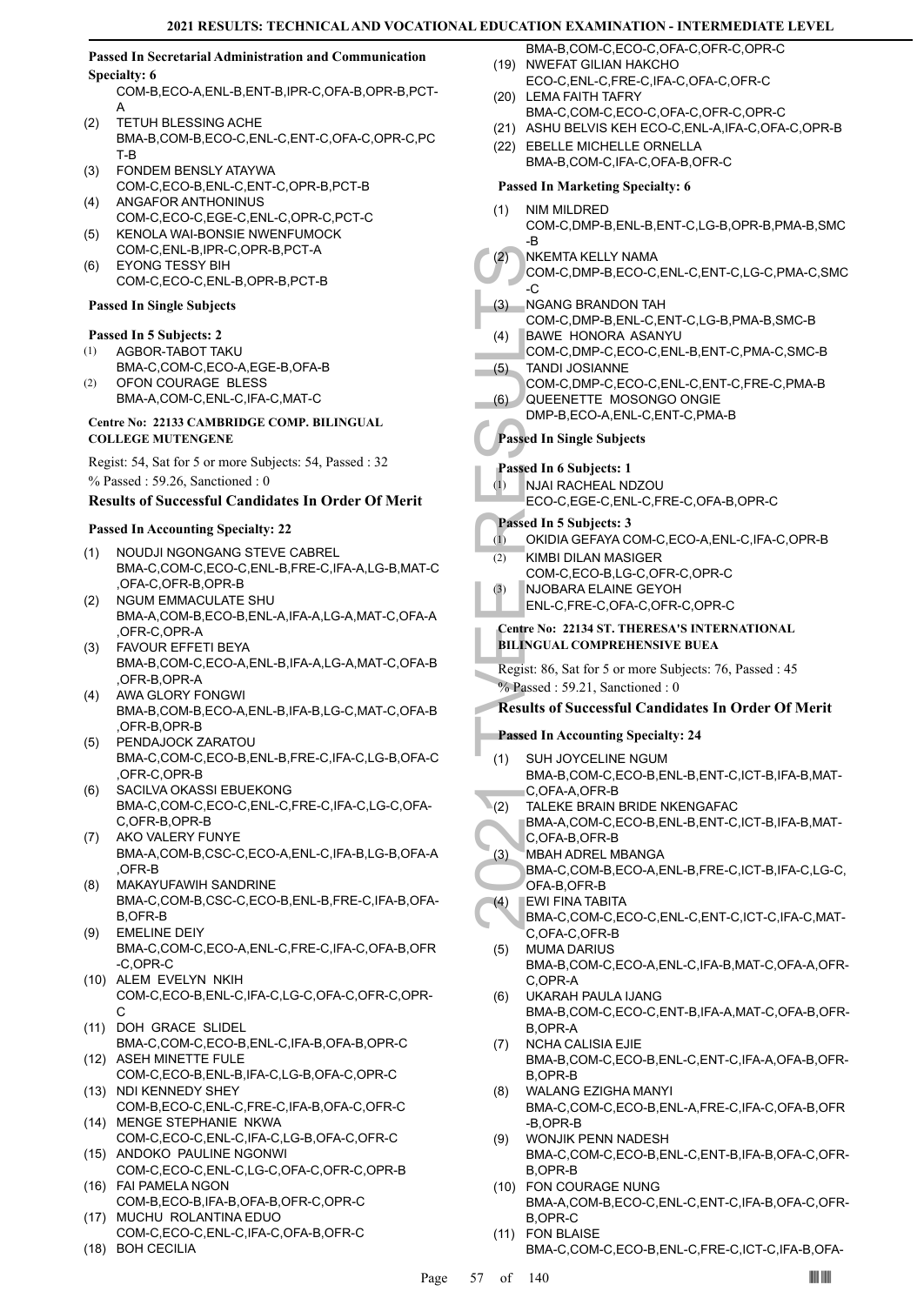# **Passed In Accounting Specialty: 24**

C,OFR-B

- EJABI EKOKO TABE PULLEH BELTHER JANE (12) BMA-C,COM-B,ECO-C,ENL-C,IFA-C,OFA-C,OFR-B,OPR -B
- (13) KUM-SHANTI-CLAIRE-CLARA BMA-C,COM-C,ECO-B,ENL-C,ENT-C,IFA-C,OFA-C,OFR -B ZINGOH SCHOLASTICA AMIN  $(14)$
- BMA-C,COM-C,ECO-C,ENL-C,IFA-C,LG-B,OFA-C,OFR-B
- (15) EHUGWA EMMADWON CLEMENT COM-B,ECO-B,EGE-B,IFA-C,LG-C,OFA-C,OFR-C EBOKA MARY NGONDE (16)
- COM-C,ECO-A,ENT-C,IFA-C,OFA-C,OFR-C,OPR-C (17) KALMA ALIE SUH
- COM-C,ECO-C,ENL-C,ENT-C,IFA-C,OFR-C,OPR-B (18) ASONG JENICE BETANGA
- COM-C,ECO-C,ENL-C,IFA-C,OFR-B,OPR-C (19) KUDI JULLIETTE EDITH
- COM-C,ECO-C,ENL-C,IFA-C,OFA-C,OFR-B (20) NTANEN SENORINE MANJIOH
- BMA-C,COM-C,ECO-C,IFA-C,OFR-C,OPR-C (21) ISOH MAGDALENE
- COM-C,ECO-C,ENL-C,ENT-C,OFA-C,OFR-C (22) OLIVER AYUK ASEM
- BMA-C,COM-C,ECO-B,IFA-C,OFR-B
- (23) BOLE JUNIOR ALEH ECO-C,ENL-C,ICT-C,OFA-C,OFR-B
- (24) WAI NAOMI CHI BMA-C,ENL-C,OFA-C,OFR-C,OPR-C

#### **Passed In Marketing Specialty: 17**

- EKILI FORLAND AWAH BMA-C,COM-C,DMP-B,ECO-C,ENL-C,ENT-C,OPR-C,PM A-C,SMC-C (1)
- AKURO QUINIVETTE NGWARI COM-B,DMP-C,ECO-A,ENL-C,ENT-B,OPR-C,PMA-C,SM C-C (2)
- KOLLE JOEL TABE MBOME COM-C,DMP-B,ECO-B,ENT-C,ICT-B,MAT-C,PMA-C,SM C-C (3)
- LIVITA VICTORY EKOMBE (4) BMA-C,COM-C,DMP-B,ECO-B,ENT-C,OPR-B,PMA-C,S MC-C
- OKAH AKAMA LORRATINA BMA-C,COM-C,DMP-B,ECO-C,ENL-B,OPR-C,PMA-C,S MC-C (5)
- PENDA DANIEL PENDA COM-C,DMP-C,ECO-C,ENL-B,ENT-C,OPR-C,PMA-C,SM C-C (6)
- BATE PAMELA LUM COM-C,DMP-C,ENL-B,ENT-B,OPR-B,PMA-C,SMC-C (7) AGWO THEOPHILUS NGOH (8)
- COM-B,DMP-B,ECO-C,ENT-C,OPR-B,PMA-C,SMC-C WABE NADIA ANYEH (9)
- COM-C,DMP-B,ECO-B,ENL-C,ENT-C,PMA-C,SMC-C MAXWELL NJUKENG AJENGANYI (10)
- BMA-B,COM-C,DMP-B,ECO-C,MAT-C,OPR-C,SMC-C MEH SCHOLAR NJI (11)
- COM-C,DMP-B,ECO-C,ENT-C,LG-C,PMA-C,SMC-C (12) ESUGAMI KESTINE KESTIN
- COM-C,DMP-C,ECO-C,ENT-C,OPR-C,PMA-C,SMC-C (13) BETOTO JEANTY EJEMA
- COM-C,DMP-C,ENL-B,ENT-C,PMA-C,SMC-C (14) NGWA PROMISE NGWENYI
- COM-C,DMP-C,ECO-C,OPR-C,PMA-C,SMC-C (15) ANJAH NFUA PROMISE
- COM-C,DMP-C,ECO-A,ENL-C,SMC-C (16) MONGIDOR JACOB MBUTA
- COM-C,DMP-C,ECO-B,OPR-B,SMC-C (17) TANINIE GODWILL MANJONG
- COM-C,DMP-C,ENT-C,PMA-C,SMC-C

# **Passed In Single Subjects**

**Passed In 7 Subjects: 1**

# HANNAH EPOLLE BMA-C,COM-C,ECO-B,ENL-C,ENT-C,OFR-C,OPR-B

# **Passed In 6 Subjects: 1**

TAPONG JOSEPH NJI BMA-B,COM-C,ENL-C,ENT-C,OFA-C,OPR-B (1)

**Passed In 5 Subjects: 2**

- SALLE PIRES-LUCIO EKWOGE (1)
	- DMP-B,ECO-B,ENL-C,LG-B,SMC-C
- (2) FUANJIA SCOTT COM-C,ECO-C,ENT-C,OFR-B,OPR-B

#### **Centre No: 22140 MANKON EXTERNAL, BAMENDA**

Regist: 12, S.<br>
% Passed : 4<br>
Results of S<br>
Passed In Ci<br>
Specialty: 3<br>
(1) BAINKC<br>
BCD-C,<br>
PASSED BCD-B,<br>
(3) BABILA<br>
BCD-C,<br>
Passed In El<br>
(1) NGWA EEC-B,<br>
(2) DINGAN<br>
EDR-C,<br>
Centre No: 2<br>
SECONDAR<br>
Regist: 7, Sat<br>
% Pa Regist: 12, Sat for 5 or more Subjects: 12, Passed : 5 % Passed : 41.67, Sanctioned : 0 **Results of Successful Candidates In Order Of Merit Passed In Civil Engineering - Building Construction Specialty: 3** BAINKONG ANDREW TAAH BCD-C,CPB-B,ENL-C,ESC-C,LG-A,MAT-C,SSM-B (1) PRINSWILL KEHBILA BCD-B,CPB-B,ENL-C,LG-B,SSM-B (2) BABILA NUBIA GILBERED BCD-C,CPB-C,ESC-C,LG-C,SSM-C (3) **Passed In Electrical Power System Specialty: 2** NGWA KINGSLEY NGWA EEC-B,EME-C,ENL-C,ESC-C,ETD-A,LG-C (1) DINGANA JUNIOR NJINU EDR-C,EEC-B,ENL-C,ETD-A,LG-C (2) **Centre No: 22141 PRESBYTERIAN COMPREHENSIVE SECONDARY SCHOOL, AZIRE**  Regist: 7, Sat for 5 or more Subjects: 7, Passed : 7 % Passed : 100.00, Sanctioned : 0 **Results of Successful Candidates In Order Of Merit Passed In Accounting Specialty: 6** AGWENJANG ZEPHANIAH TENYAH BMA-A,COM-A,ECO-A,ENL-A,FRE-C,ICT-A,IFA-A,MAT-B,OFA-A,OFR-A,OPR-A  $(1)$ NJUH JUSTICE ANENDAM BMA-A,COM-A,ECO-A,ENL-A,ENT-B,FRE-C,IFA-A,MAT-B,OFA-A,OFR-A,OPR-A (2) ASSAH BELTIN TAMON COM-A,ECO-A,ENL-B,ENT-C,IFA-A,MAT-C,OFA-B,OFR-B,OPR-C (3) AWA NADESH MESHI BMA-B,COM-A,ECO-A,ENL-B,ICT-C,IFA-A,OFA-B,OFR-B (4) TIFUH SHERON NJI BMA-C,COM-B,ECO-B,ENL-B,IFA-B,MAT-C,OFA-B,OFR-B (5) TITA SIMITHA EYONG AGBOR COM-C,ECO-C,ENL-C,ENT-C,IFA-C,OFA-C,OFR-B  $(6)$ **Passed In Marketing Specialty: 1** TENDONGO RATZINGER FOLEPAI BMA-C,COM-B,DMP-B,ECO-A,ENL-B,ENT-C,ICT-C,MAT -C,PMA-B,SMC-C (1) **Centre No: 22145 Government Technical High School Nwa**  Regist: 9, Sat for 5 or more Subjects: 8, Passed : 5 % Passed : 62.50, Sanctioned : 0 **Results of Successful Candidates In Order Of Merit**

# **Passed In Accounting Specialty: 1**

BELAK CLARISE YAMSEH BMA-C,COM-C,CTZ-C,ECO-C,ENL-C,FRE-C,LG-B,MAT-C,OFA-B,OFR-B (1)

# **Passed In Bespoke Tailoring Specialty: 1**

(1) BELACK BENIS BOWIH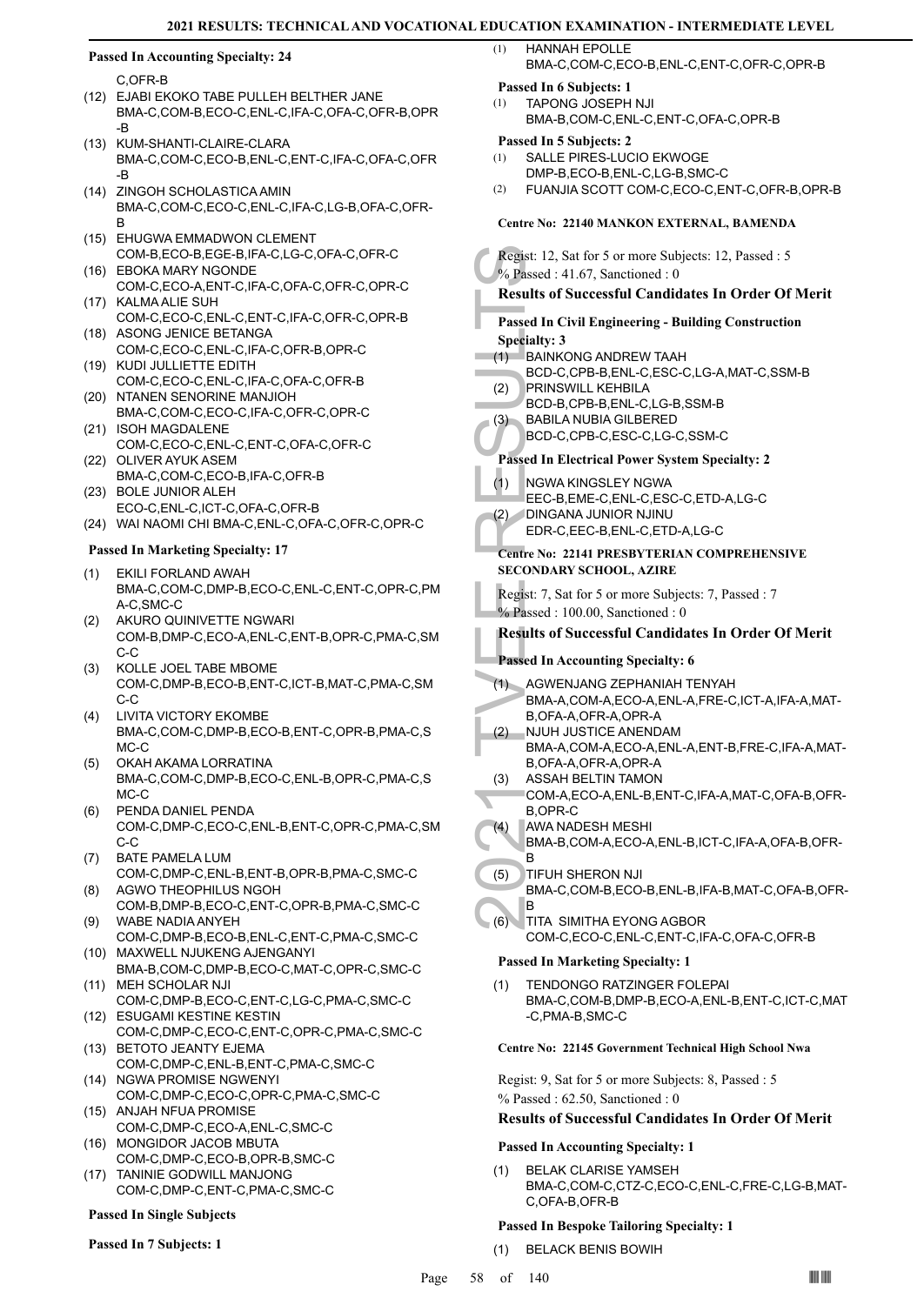#### **Passed In Bespoke Tailoring Specialty: 1**

CTZ-C,EGE-C,FFD-C,PMG-B,TTE-C

- **Passed In Electrical Power System Specialty: 1**
- MAMNGONG OBED RANSOM RANWI CTZ-C,EDR-C,EEC-B,EME-A,ENL-C,ESC-C,ETD-A,LG-B,MAT-B (1)

#### **Passed In Home Economics Specialty: 2**

- KABONGSEH BLESSING KWASINWI CTZ-C,ENL-C,FLE-C,FNH-C,LG-C,NSC-C,RMH-B (1) BONWI NANCY MBASEH (2)
- CTZ-C,FLE-C,FNH-C,FRE-C,RMH-B

### **Centre No: 22146 BAPTIST COMPREHENSIVE COLLEGE GREAT SOPPO, BUEA**

Regist: 28, Sat for 5 or more Subjects: 27, Passed : 27 % Passed : 100.00, Sanctioned : 0

#### **Results of Successful Candidates In Order Of Merit**

#### **Passed In Accounting Specialty: 19**

- FRU TAKOH PROMISE AZINWI BMA-A,COM-A,ECO-A,ENL-B,ICT-A,IFA-A,MAT-A,OFA-B ,OFR-B,OPR-A (1)
- MELANG LISTA BMA-A,COM-A,ECO-A,ENL-B,ICT-A,IFA-A,MAT-C,OFA-B,OFR-A,OPR-A (2)
- NCHARE JAMILA CHELSY BMA-A,COM-B,ECO-A,ENL-B,ICT-A,IFA-A,MAT-B,OFA-B ,OFR-A,OPR-A (3)
- JOAN NORA EPOSI NGOMBA BMA-B,COM-A,ECO-A,ENL-B,ICT-C,IFA-A,MAT-C,OFA-B,OFR-B,OPR-A (4)
- (5) TEBOH COURAGE MBONE NGUTE BMA-B,COM-C,ECO-A,ENL-A,ICT-A,IFA-B,MAT-C,OFA-B,OFR-B,OPR-A
- AFAWA VICTORY-VERA AWEH BMA-A,COM-A,ECO-A,ENL-C,ICT-C,IFA-A,MAT-C,OFA-B,OFR-B,OPR-B (6)
- REBECCA NAMONDO LYONGA BMA-B,COM-C,ECO-A,ENL-B,ICT-C,IFA-B,MAT-C,OFA-B,OFR-C,OPR-C (7)
- TANYA BLAISE MBEH BMA-C,COM-C,ECO-B,ENL-C,ICT-B,IFA-B,MAT-C,OFA-B,OFR-B,OPR-B (8)
- HERMINE MUNGE NKWELLE BMA-C,COM-C,ECO-A,ENL-C,ICT-C,IFA-A,MAT-C,OFA-B,OFR-C,OPR-C (9)
- (10) TRICIA WILMA LIKOWO SINGE BMA-C,COM-B,ECO-C,ENL-C,IFA-B,MAT-C,OFA-B,OFR -B,OPR-B
- (11) SANDRINE JONGONE NGWAYE LYONGA BMA-C,COM-C,ECO-B,ENL-C,ICT-C,IFA-C,OFA-B,OFR-B,OPR-B
- (12) KAMGA KERRY CHICK COM-B,ECO-A,ENL-C,IFA-A,MAT-C,OFA-B,OFR-B,OPR-C
- (13) LONI EMMANUEL ARNOLD BMA-C,COM-C,ECO-C,IFA-C,MAT-C,OFA-C,OFR-C,OP R-C
- (14) NZELLE CLAUDIA NDELE COM-C,ECO-A,ENL-B,IFA-B,MAT-C,OFA-B,OPR-C
- TAH VERONICA AGWA (15) COM-C,ENL-C,IFA-B,MAT-C,OFA-C,OFR-C,OPR-B
- (16) ENYOWE MISLINE VEYANGE COM-B,ECO-C,IFA-B,OFA-C,OFR-C,OPR-B MUKWELLE BRENDA (17)
- BMA-C,ECO-C,ENL-C,IFA-A,OFR-B
- (18) NKWEATA SANDRA NALOVA COM-B,IFA-B,MAT-C,OFA-C,OPR-C
- (19) NGUTTE TRACY COM-B,ECO-C,ENL-C,IFA-C,OFA-C

# **Passed In Marketing Specialty: 8**

BIH-FUH SALIMATU MACTHELMA BMA-C,COM-B,DMP-B,ECO-A,ENL-C,ENT-C,FRE-C,ICT (1)

-C,MAT-C,PMA-A,SMC-B ELISABETH EYINDO NAMANGA (2)

- BMA-A,COM-A,DMP-B,ECO-A,ENL-B,ENT-C,ICT-C,MAT -C,PMA-B,SMC-B
- EMMANUEL AYUKETA AMADOU ADE BMA-B,COM-B,DMP-A,ECO-A,ENL-C,ENT-C,ICT-C,MAT -C,PMA-B,SMC-B (3)
- FERDINAND NTOKO DIKO BMA-B,COM-B,DMP-C,ECO-A,ENL-C,ENT-C,ICT-C,MAT -C,PMA-C,SMC-B (4)
- HEPSIBAH EPOSI MBELLA ENDELEY BMA-B,COM-A,DMP-B,ECO-A,ENL-B,ENT-C,ICT-A,PMA -B,SMC-B (5)
- PETGA FAITH YANKE  $(6)$ 
	- BMA-C,COM-B,DMP-B,ECO-C,ENL-C,ICT-C,PMA-B,SM C-C
- LIMUNGA SALLY MONONO COM-B,DMP-B,ECO-C,ENL-C,ENT-C,MAT-C,PMA-C,SM C-C (7)
- NGWA RHYAN WABOH COM-B,DMP-B,ECO-A,ENL-C,PMA-C (8)

# **Centre No: 22147 AYUNGHA BILINGUAL COLLEGE NGOUSSO, YAOUNDE**

Regist: 340, Sat for 5 or more Subjects: 330, Passed : 196 % Passed : 59.39, Sanctioned : 0

# **Results of Successful Candidates In Order Of Merit**

**Passed In Accounting Specialty: 60**

- (6) PETGA<br>
BMA-C,<br>
C-C LIMUNC<br>
COM-B,<br>
C-C LIMUNC<br>
COM-B,<br>
C-C NGWA F<br>
COM-B,<br>
C-C NGWA F<br>
COM-B,<br>
C-C NGWA F<br>
COM-B,<br>
C-C NGWA F<br>
COM-B,<br>
C-C NGUSSO, Y<br>
Results of S<br>
Passed In Ac<br>
(1) NYUYF(BMA-A,<br>
A,OFA-A,<br>
A,OFA-A,<br>
C, NYUYFONI NADINE KIBONG BMA-A,COM-A,ECO-A,ENL-A,ENT-A,FRE-C,IFA-A,MAT-A,OFA-A,OFR-A,OPR-A  $(1)$ NORBERT DZE-EMWO TAR-BMA-A,COM-A,ECO-A,ENL-C,ENT-B,FRE-C,IFA-A,MAT-C,OFA-B,OFR-B,REL-B (2)
- SALAH DILYS YIIH BMA-B,COM-C,ECO-A,EGE-B,ENL-B,ENT-B,FRE-C,IFA-(3)
- B,MAT-C,OFA-B,OFR-C **FRU CLINTON NGWA** (4)
- BMA-C,COM-C,ECO-B,ENL-B,ENT-B,FRE-C,IFA-C,MAT-C,OFA-C,OFR-B,OPR-B
- GUJUNG CHRISTABEL BMA-C,COM-C,CSC-C,ECO-B,ENL-B,FRE-C,IFA-B,MAT -C,OFA-B,OFR-C,OPR-B (5)
- KEUBOU ANGE LELA DE BOFE BMA-C,COM-C,ECO-C,ENL-C,ENT-C,FRE-B,IFA-C,MAT-(6)
- C,OFA-C,OFR-C,OPR-B LOH PETRA BIH  $(7)$ 
	- BMA-A,COM-A,ECO-A,ENL-B,ENT-B,FRE-C,IFA-A,MAT-C,OFA-A,OFR-B
- VUGAH RICHARD (8)
	- BMA-A,COM-B,ECO-A,EGE-C,ENL-C,ENT-B,FRE-C,IFA-A,OFA-A,OFR-B
- KINI LAURA NAIN (9)
- BMA-A,COM-B,ECO-B,ENL-C,ENT-C,FRE-C,IFA-A,MAT-C,OFA-B,OFR-A
- MARIE-LOUIS NGANKFU (10) BMA-C,COM-A,ECO-B,ENL-B,ENT-C,FRE-C,IFA-B,MAT-C,OFA-B,OPR-A
- (11) OWONA DANIELLA BLESSING BMA-A,COM-C,ECO-B,ENL-C,ENT-C,FRE-C,IFA-B,MAT-C,OFA-A,OFR-B
- (12) KEMGANG MBOUTCHOUANG PAUL WILFRIED BMA-C,COM-B,ENL-C,ENT-C,FRE-C,IFA-A,MAT-C,OFA-B,OFR-C,OPR-B
- (13) KOMETA-TIH FUNWI NWIKEGANTEH BMA-C,COM-B,ECO-C,ENL-B,ENT-C,FRE-C,IFA-C,OFA-C,OFR-B,OPR-B
- BUAMENIEGONG VULU PRIDE (14) BMA-C,COM-C,ECO-C,ENL-B,FRE-C,IFA-C,LG-B,OFA-C,OFR-B,OPR-C
- (15) NGANG RODRIGUE NGWAFOR BMA-A,COM-B,ECO-B,ENL-C,IFA-B,MAT-C,OFA-A,OFR-B,OPR-B
- (16) SAMA NADIA YEFEH BMA-C,COM-C,ECO-C,ENL-B,FRE-B,IFA-A,OFA-B,OFR-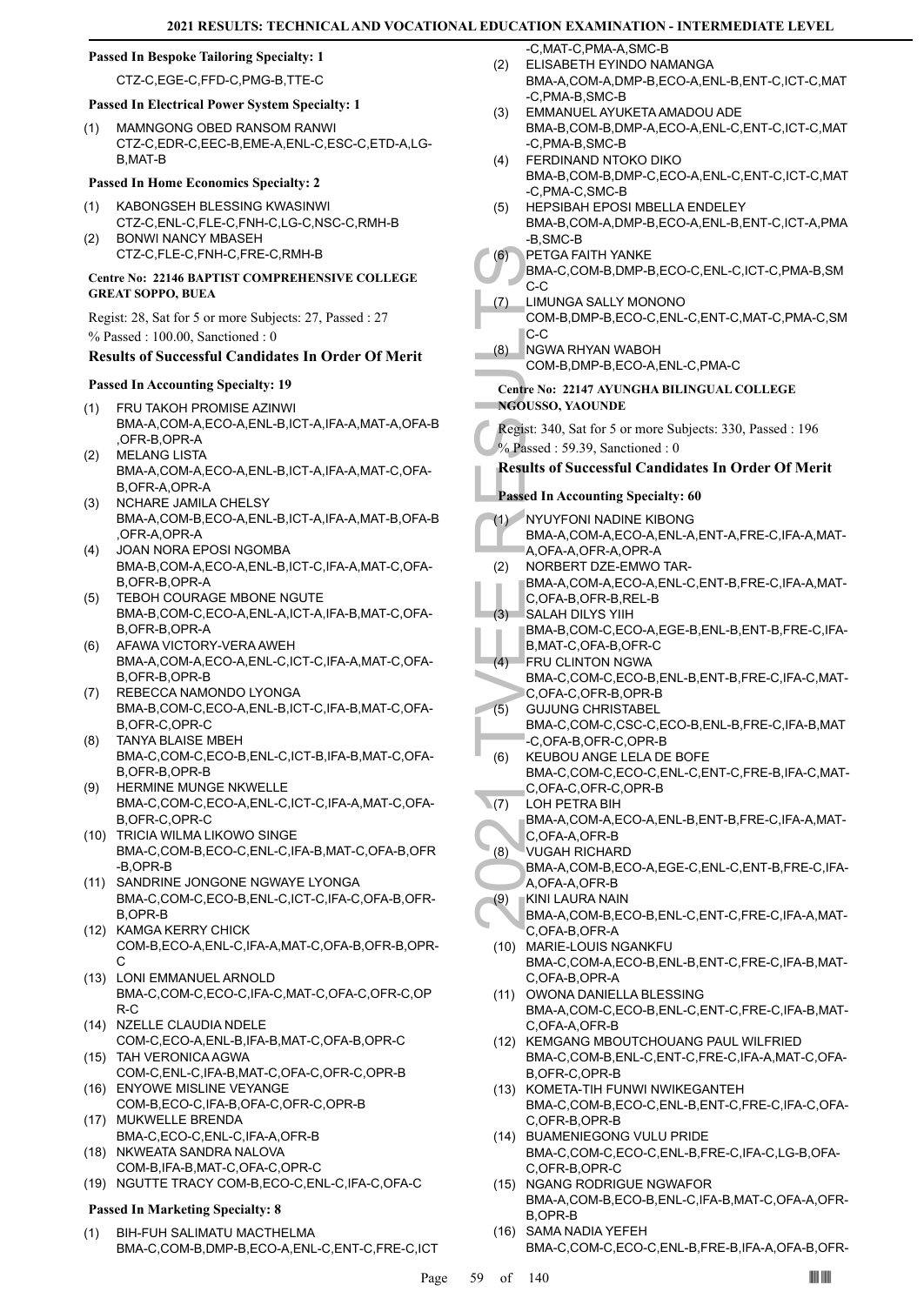#### **Passed In Accounting Specialty: 60**

B,OPR-A

- (17) BENYI EDELQUEEN BMA-C,COM-B,ECO-A,ENL-C,ENT-B,IFA-B,OFA-B,OFR-B,OPR-B
- MBAH MBOH VIVIANE (18) BMA-B,COM-A,ECO-A,ENL-C,ENT-C,IFA-B,MAT-C,OFA-B,OFR-B
- (19) AMABO NELLY AZINWI BMA-B,COM-B,ECO-A,EGE-C,ENL-B,IFA-A,MAT-C,OFA-C,OFR-C
- (20) ANDANGNDOH JACINTA BMA-A,COM-B,ECO-A,ENL-B,FRE-C,IFA-C,MAT-C,OFA-C,OFR-C
- (21) AZUIASEH GOODNESS AKOSAH COM-C,ECO-B,EGE-C,ENL-B,IFA-B,MAT-C,OFA-B,OFR-B,OPR-C
- (22) TIZIMBUH ENDURANCE MATI BMA-C,COM-B,ECO-B,ENL-C,FRE-C,IFA-B,OFA-B,OPR -B,REL-C
- (23) NGUMBI SEDRICK NKEH BMA-C,COM-B,ECO-B,ENL-C,FRE-C,IFA-C,OFA-B,OFR -C,OPR-B
- (24) NEDIE JACQUELINE BMA-C,COM-C,ECO-C,ENL-C,ENT-C,FRE-B,IFA-C,OFA-B,OFR-C
- (25) NYINGCHO FAITH DAISY ABONGEH COM-C,ECO-C,ENL-C,ENT-C,FRE-C,IFA-C,OFA-C,OFR -C,OPR-C
- FONDZENYUY RITA NJAVNYUY (26) COM-B,ECO-B,EGE-A,ENL-C,ENT-C,IFA-B,OFA-B,OFR-C
- (27) KITAN MARINETTE MBOH COM-B,ECO-A,ENL-B,ENT-C,FRE-C,OFA-C,OFR-C,OP R-B
- (28) SAH MAJORY NJANG BMA-C,COM-C,ECO-B,ENL-C,OFA-B,OFR-B,OPR-B,RE  $L_{\rm C}$
- TANGA DAVID JOSUE (29) BMA-C,COM-C,ENT-C,FRE-A,IFA-C,MAT-C,OFA-B,OFR-C
- (30) ENEIGHO EGWOAKA PAULETTE COM-B,ECO-B,ENL-C,IFA-C,LG-C,MAT-C,OFA-C,OFR-B
- (31) WANDE VERONICA NDUFAH COM-C,ECO-B,ENL-C,FRE-C,IFA-B,LG-C,OFA-C,OFR-C (32) TCHUALA NWANANG BRANDON
- COM-C,CSC-C,ECO-C,ENL-C,FRE-C,IFA-C,OFA-B,OFR -B
- (33) TAMFU MERCY BONGAKE COM-C,ECO-A,ENL-B,IFA-C,OFA-B,OFR-C,OPR-B
- WUNNGEN CHRISTELLE (34) BMA-B,COM-C,ECO-B,ENL-C,FRE-C,OFA-A,OFR-C
- (35) CHINYERE NADINE ASONGWE COM-B,ECO-C,EGE-C,ENL-B,IFA-C,OFA-C,OFR-B
- (36) NGOH SERAPHINE SIH COM-C,ECO-B,EGE-C,FRE-C,OFA-B,OFR-C,OPR-B
- (37) ALOMO ESSOMBA PRECILLE ESTHER COM-B,ECO-C,ENT-C,FRE-C,IFA-C,MAT-C,OFA-B (38) RONICK MIYAHNUI
- COM-C,ECO-C,ENL-C,FRE-C,IFA-C,OFA-B,OFR-B (39) AKOFOR MIRACLE DYLAN MISHING
- COM-B,ECO-C,ENT-C,FRE-C,IFA-C,OFA-C,OPR-C FRI SYNTHIA ACHU (40)
- BMA-B,COM-C,ECO-C,ENL-C,ENT-C,IFA-C,OFA-C (41) MBIEWO ARDISON
- COM-C,FRE-C,IFA-C,MAT-C,OFA-C,OFR-C,OPR-C FUH EMMACULATE BIH (42)
- COM-C,ECO-C,EGE-C,ENL-C,FRE-C,OFA-C,OFR-C (43) OBIONO GUIBAMOUA NATHAN TEDDY HARRY
- COM-B,ECO-C,ENT-C,FRE-A,IFA-C,OFA-C (44) NTOKIA SOLANGE PECHUONKIA
- BMA-C,COM-C,ECO-B,ENL-C,OFA-B,OFR-C (45) CHE EMILIEN ENCHUNG PRICILIA
- COM-C,ECO-A,FRE-C,IFA-C,OFA-C,OFR-C VOGHOSE NOELLE (46)
- COM-C,ENL-C,IFA-C,OFA-B,OFR-C,OPR-B
- (47) BOBGA FANIBEL MENDUMSHE COM-C,ECO-B,IFA-C,LG-C,OFR-C,OPR-C
- (48) NANA TCHIMI GRACE MOZELINE COM-C,ECO-C,ENL-C,FRE-B,IFA-C,OFA-C
- (49) DJI MODESTA ACHEMLEZENSEN COM-C,ECO-B,ENL-C,ENT-C,IFA-C,OFA-C
- (50) IDIEBE AMOUYAKAN MARYAM COM-C,ENL-C,FRE-C,IFA-C,OFR-C,OPR-C
- (51) CHEGHE MIRANDA NNAM COM-C,ECO-C,ENL-C,OFA-C,OFR-C,OPR-C
- (52) NKEH JUNIOR MENTIGUE COM-C,ECO-C,ENL-C,FRE-C,IFA-C,OFA-C
- (53) OMGBA REMY JUNIOR FRE-C,IFA-B,OFA-C,OFR-C,OPR-C
- (54) KENFACK NGUIMATSOP MURRIELLE
- COM-C,ENL-C,FRE-B,IFA-C,OFA-C
- TCHATCHOUA TCHOGNIA ELIE KEVIN COM-C,FRE-C,IFA-C,OFA-C,OFR-B (55)
- (56) NJIA MBILI FRANK COM-C,FRE-B,IFA-C,OFA-C,OPR-C
- (57) TUGYEM MACHI MARIE CLAIRE COM-C,ENL-C,OFA-B,OFR-C,OPR-C
- AKAM FINLY WABILA (58)
- COM-C,ENL-C,IFA-C,OFA-C,OFR-B (59) NGWA JOYCELINE BINWI
- COM-C,ENT-C,IFA-C,OFA-C,OPR-C
- (60) KUBI TATIANA BIH AFUMBOM
- COM-C,ECO-C,FRE-C,IFA-C,OFA-C

# **Passed In Automobile Repair Mechanics Specialty: 26**

- FRE-C,I<br>
(54) KENFAC<br>
COM-C, (56) TCHAT(<br>
COM-C, (66) NJIA ME<br>
TUGYEI COM-C, (67) AKAM F COM-C, (68) AKAM F COM-C, (69) NGWA, COM-C, (60) KUBI TA<br>
COM-C, (60) KUBI TA COM-C, KUBI TA COM-C, KUBI TA COM-C, KUBI TA COM-C, KUB DIN EMMANUEL MUMAH EET-A,ENL-B,ENT-C,ESC-C,FRE-C,ICT-B,LG-C,MAT-C, MDR-B,MTE-A,MTW-B (1)
- NOUMBISSI OYONO JUSTIN LIONEL EET-A,EGE-B,ENL-C,ESC-C,FRE-B,ICT-C,LG-B,MAT-C, MDR-B,MTE-B,MTW-C (2)
- BAMNJO ABDUL-HAKIIM FONSENI CSC-C,EET-A,ENL-B,ENT-C,ESC-C,FRE-C,LG-B,MAT-C ,MDR-B,MTE-B,MTW-B (3)
- CHWABOH KINGSLEY ACHEGENUI  $(4)$
- EET-A,EGE-C,ENL-C,ESC-C,FRE-C,LG-C,MAT-C,MDR-C,MTE-B,MTW-A
- NJI SHALOM KILO EET-B,EGE-C,ENL-B,ESC-C,FRE-B,MAT-C,MDR-B,MTE -C,MTW-B  $(5)$
- HAKOU HAPPI GIDAN LOIC EET-C,EGE-C,ENL-C,ESC-C,FRE-A,ICT-C,MDR-B,MTE-C,MTW-B (6)
- TATA MARI-CLAIRE LIMNYUY EET-A,EGE-A,ENL-B,ESC-C,LG-B,MDR-C,MTE-B,MTW-A  $-(7)$
- DIANGHA AUSTINE MUSU EET-B,EGE-A,ENL-C,ESC-C,FRE-C,MDR-C,MTE-B,MT W-B (8)
- TAMBU PROSPER TAKOH (9)
	- EET-A,EGE-C,ENL-C,LG-B,MDR-C,MTE-B,MTW-B
- TAZI NGOUATGNIE EMERY LUDIVIN EET-B,EGE-C,ENL-C,FRE-C,MDR-B,MTE-C,MTW-B  $(10)$ 
	- (11) NJOYA EDWIN EET-B,ENL-C,ESC-C,FRE-C,MDR-C,MTE-C,MTW-B
- (12) AWOLA HENRI JOEL EET-C,EGE-C,ENL-C,FRE-B,MDR-C,MTE-C,MTW-C
- (13) TAKOUBO KEUGNE TEDY RUSSEL EET-B,ENL-C,FRE-B,MDR-B,MTE-C,MTW-C
- (14) SUTCHOM NZEUGANG ALLEN CABREL EET-B,FRE-B,MAT-C,MDR-C,MTE-C,MTW-B
- (15) KONGNE KAMGANG NAZAIR EET-C,ENL-C,FRE-A,MTE-C,MTW-C,QHS-C
- FIFEN NJOYA KHALIF YOUSSOUFA (16) EET-C,ENL-C,FRE-B,MDR-C,MTE-C,MTW-C
- (17) NYARKAMO CLAUVISE NYUYDINKONG EET-C,ESC-C,FRE-C,MDR-B,MTE-C,MTW-C
- (18) CHI GISLEN NGWA EET-C,ENL-C,FRE-C,MDR-C,MTE-C,MTW-C
- (19) TAHNWARONG JUNIOR NGWAN EET-C,ENL-C,FRE-C,MDR-C,MTE-C,MTW-C
- (20) ASAKWA FABRIS ASAKWA
	- EET-B,EGE-B,MDR-C,MTE-C,MTW-B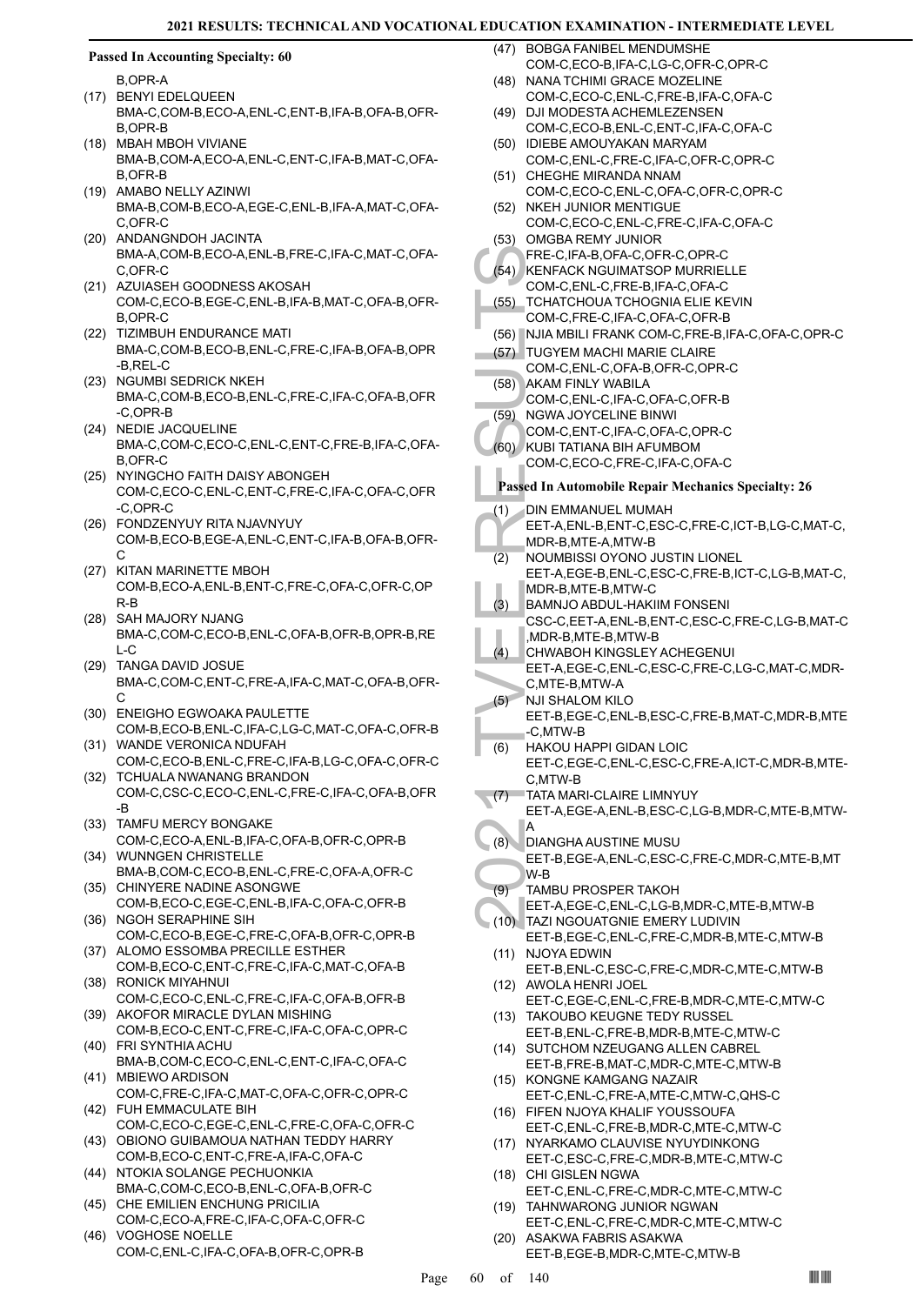#### **Passed In Automobile Repair Mechanics Specialty: 26**

- (21) WANKA KERRY EET-C,ESC-C,FRE-C,MTW-C,QHS-B
- (22) AKOFOR BLADINI AZISEH EGE-C,LG-C,MDR-C,MTE-C,MTW-C (23) NSOH FRANKLIN NJI
- EET-C,ESC-C,MDR-C,MTE-C,MTW-C (24) TAH CALVIS CHUMBOH
- EET-C,FRE-C,MDR-C,MTE-C,MTW-C (25) SIELENOU BERKLEYS
- EET-C,FRE-C,MDR-C,MTE-C,MTW-C MBIENGHO RAMSON MBIZIWO (26)
- EET-C,ENL-C,MDR-C,MTE-C,MTW-C

#### **Passed In Civil Engineering - Building Construction Specialty: 37**

- ATUCHWI KELVIN CHENUI BCD-A,CPB-A,EGE-C,ENL-C,ESC-C,FRE-B,ICT-C,LG-C ,MAT-C,QHS-C,SSM-B (1)
- NFORLEM PRINCELLY NGWA BCD-A,CPB-B,EGE-B,ENL-B,ESC-C,FRE-C,ICT-C,LG-C, MAT-C,SSM-A (2)
- MBONGAWOH JUNIOR NGONGEH BCD-A,CPB-A,EGE-B,ENL-C,ESC-C,FRE-B,LG-C,MAT-C,QHS-C,SSM-B (3)
- ACHOGE DONALD BCD-A,CPB-C,EGE-A,ENL-C,ESC-B,LG-C,MAT-C,QHS-C,SSM-A (4)
- NDAMNSA VANCE KANJO BCD-A,CPB-A,EGE-B,ENL-B,ESC-C,LG-A,MAT-C,SSM-B (5)
- ONDOBO YUNWI HERMAN BCD-B,CPB-B,ENL-C,ENT-C,ESC-C,FRE-A,LG-A,SSM-B (6)
- TONGWE DONOVAN NDAKA BCD-C,CPB-A,EGE-A,ENT-C,ESC-C,LG-B,MAT-C,SSM-B (7)
- NGWA DESMOND FUHNWI BCD-B,CPB-A,EGE-B,ENL-C,ESC-C,LG-B,QHS-C,SSM-B (8)
- NDIP BRANDON OJONG BCD-A,CPB-A,EGE-C,ENL-C,LG-C,MAT-C,QHS-C,SSM-B (9)
- (10) ATANA MBAM BERACAH CONFIANCE BCD-B,CPB-C,EGE-C,ENL-B,FRE-A,ICT-C,MAT-C,SSM-B
- CHIANIAN DILAN CHIANONO (11) BCD-B,CPB-C,ENL-C,ENT-C,ESC-C,FRE-C,LG-B,SSM-B
- (12) NGONG LAMBETH WAINGIH BCD-A,CPB-B,EGE-A,ENL-C,ICT-B,MAT-C,SSM-B
- NDEH HEWITSON NSONG BCD-A,CPB-A,EGE-C,ENL-B,LG-C,MAT-C,SSM-A (13) CHEGESHI ELVIS AKWO (14)
- BCD-A,CPB-C,EGE-C,ENL-C,ICT-C,LG-C,SSM-B (15) NGOPANG JEROME
- BCD-C,CPB-B,EGE-C,ESC-C,FRE-C,LG-B,SSM-B FOINKEJEM CYRIAN GAM (16)
- BCD-C,CPB-B,EGE-C,ENL-C,FRE-C,LG-C,SSM-C (17) BANTAR CLIFF
- BCD-A,CPB-A,ENL-C,FRE-C,QHS-C,SSM-A (18) NKAMBEH GODWILL
- BCD-A,CPB-A,EGE-C,ESC-C,LG-C,SSM-B (19) NDI RANDY NFUMBAM
- BCD-A,CPB-B,ENL-C,FRE-C,LG-C,SSM-A (20) TUMILA DESMOND SANGNYUY
- BCD-A,CPB-A,EGE-C,ENL-C,FRE-C,SSM-B (21) AKOSAH KAROL-SMITH NDI
- BCD-B,CPB-B,EGE-B,ENL-C,LG-B,SSM-B (22) SIEWE TOUKO ULRICH
- BCD-B,CPB-B,EGE-C,ENL-C,FRE-B,SSM-B (23) KEDJU KELVINMEANKED
- BCD-A,CPB-B,EGE-C,ENL-C,FRE-C,SSM-B WALANJI KINGSLY CHE (24)
- BCD-A,CPB-B,FRE-C,LG-C,MAT-C,SSM-C (25) NOUBOUSSIE RONY
- BCD-A,CPB-B,ESC-C,FRE-C,QHS-C,SSM-C

(26) MAIMO NOEL SANGNYUY BCD-A,CPB-B,ENL-C,ESC-C,FRE-C,SSM-C

- TAYE ROMEO MENGEMEKACHE BCD-C,CPB-A,ENL-C,LG-C,MAT-C,SSM-B  $(27)$
- (28) SONFACK RYAN BCD-B,CPB-C,EGE-C,ENL-C,FRE-B,SSM-C (29) AKOM THURAM FORKANG
- BCD-B,CPB-C,EGE-C,ENL-C,FRE-C,SSM-B (30) CHWABOH BESLEY BININUI
- BCD-C,CPB-C,ENL-C,FRE-C,LG-C,SSM-B (31) LOIC NOEL BERINYUY
- BCD-A,CPB-A,ESC-C,FRE-C,SSM-B
- (32) TIABOU FOUOMON CONSTANTIN
- BCD-B,CPB-B,EGE-B,ENL-C,SSM-B
- (33) GUEMNUI PRAISE BCD-C,CPB-B,ENL-C,FRE-C,SSM-B
- WEZE KELVIN NGALA (34)
- BCD-B,CPB-B,ENL-C,FRE-C,SSM-C TCHOMBOU KENMOE FREDDY (35)
- BCD-C,CPB-C,ENL-C,FRE-B,SSM-C
- TIKUM BRYAN ATUD (36)
	- BCD-C,CPB-C,ENL-C,LG-C,SSM-C
- NSOH BENNY-CLOY CHEO BCD-C,CPB-C,EGE-C,FRE-C,SSM-C (37)

# **Passed In Electrical Power System Specialty: 38**

- BCD-B, (33) GUEMN<br>
(34) WEZE R<br>
BCD-B, (35) TCHOM<br>
BCD-C, TIKUM BCD-C, TRUM BCD-C, TRUM BCD-C, TRUM BCD-C, TRUM BCD-C, TRUM BCD-C, TRUM BCD-C, TRUM BCD-C, TRUM BCD-C, TCL CHOR-C, C, ICT-C, TCL CHOR-C, C, ICT-C, TCL CHOR-C, LIMEH ROCKYFERAL BEFIAHGEA EDR-B,EEC-B,EGE-B,EME-B,ENL-B,ESC-C,ETD-B,FRE -C,ICT-C,LG-C,MAT-C (1) YOUSSI FOSSI JOSUE EDR-C,EEC-A,EGE-B,EME-B,ENL-C,ESC-C,ETD-B,FRE -C,ICT-C,LG-C,MAT-C (2) BIME JEANCLAUDE BUHNYUY EDR-C,EEC-A,EGE-B,EME-B,ENL-B,ESC-C,ETD-A,FRE -C,ICT-C,LG-C (3) BRIANJEMIL ENOWMBA MCOBENAKEM EDR-C,EEC-B,EGE-B,EME-A,ENL-B,ESC-C,ETD-B,FRE -C,ICT-C,QHS-B (4) MBONTOT KOUDJOU AUDREY VANELLE (5)
	- EDR-C,EEC-B,EGE-B,EME-B,ENL-C,ESC-C,ETD-B,FRE -A,MAT-C,QHS-C
- LUKONG EBENIZAR BONGDU EDR-C,EEC-A,EGE-C,EME-B,ENL-C,ENT-C,ESC-B,ETD -A,LG-B  $(6)$
- ASEH KINGSLY MOBUH EDR-C,EEC-B,EGE-B,EME-B,ENL-B,ESC-C,ETD-B,FRE -B,LG-C (7)
- NJUCHOP JEVIS ZOUMOH (8)
- EDR-C,EEC-A,EME-B,ENL-C,ESC-C,ETD-A,FRE-C,ICT-C,LG-C
- NGONG DARLINGTON AVISIMBOM (9)
- EDR-C,EEC-B,EME-B,ENL-C,ESC-C,ETD-A,FRE-C,LG-B,MAT-C
- MULUH BLESS MBUH (10) CSC-B,EDR-B,EEC-B,EME-A,ESC-B,ETD-A,LG-B,MAT-
- C FOPA FONE ZIDANE YSMAEL EDR-C,EEC-A,EGE-A,EME-A,ENL-C,ESC-C,ETD-A,MAT  $\overline{C}$  $(11)$
- (12) NGWA BLESS ALENWI NEBA CSC-B,EDR-C,EEC-B,EME-A,ENL-B,ESC-C,ETD-A,FRE -C
- (13) CHE PROMISE CHEONWI EDR-A,EEC-B,EME-B,ESC-C,ETD-A,FRE-C,LG-B,MAT-C
- BIHWIE MACKELIA TANWIE (14) EDR-B,EEC-B,EME-B,ENL-C,ESC-C,ETD-A,LG-C,MAT-C
- (15) AGWE JEFF ASONGWE EDR-C,EEC-B,EGE-B,EME-B,ENL-C,ESC-C,ETD-B,FRE -C
- (16) NGU DIEUDONNE EDR-C,EEC-B,EME-B,ENL-C,ESC-C,ETD-A,FRE-C,LG-C
- (17) ATU LEWIS ADI EDR-C,EEC-B,EGE-C,EME-B,ESC-C,ETD-B,FRE-C,ICT-C
- (18) MBA MANASSE NDI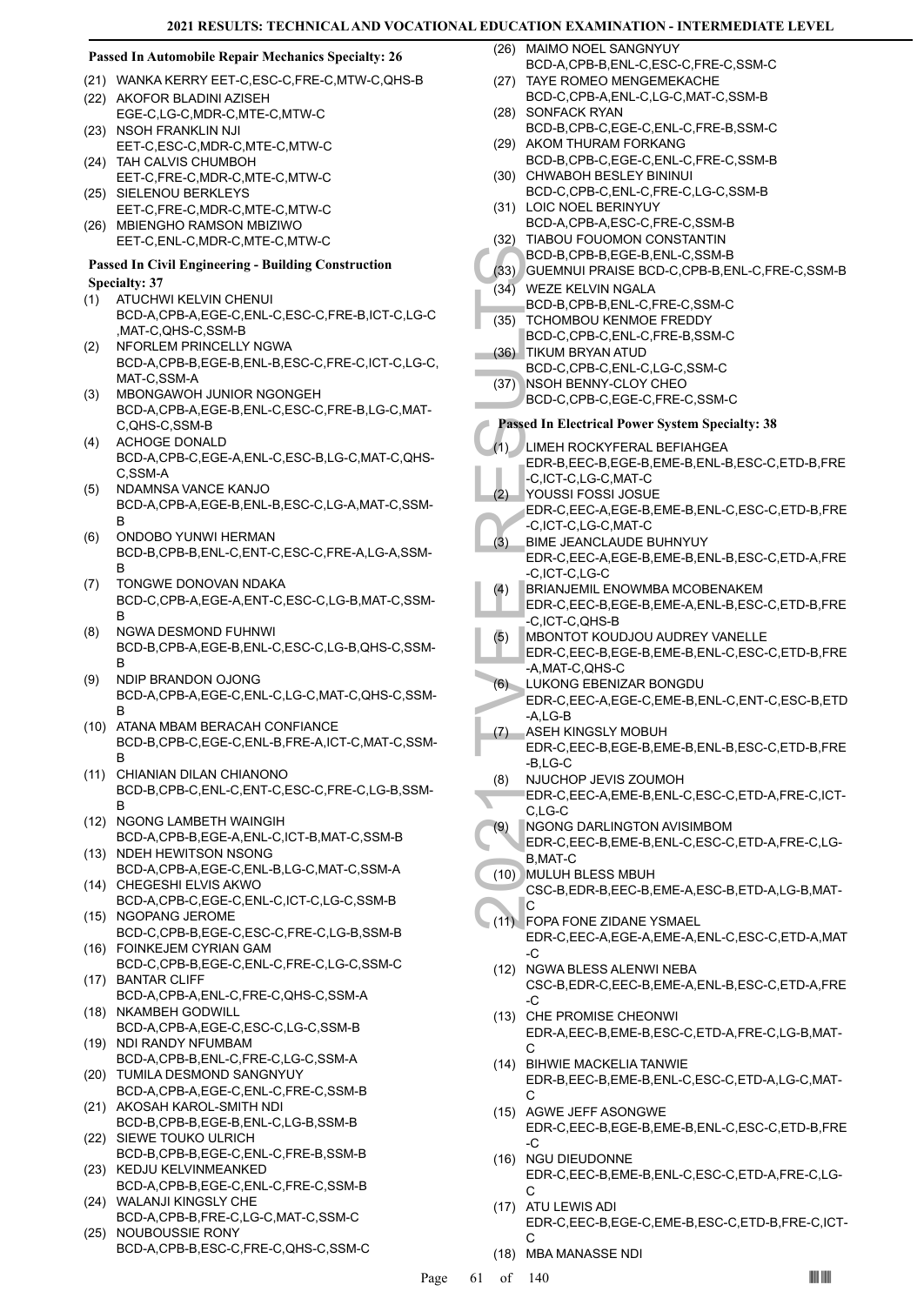### **Passed In Electrical Power System Specialty: 38**

EDR-C,EEC-B,EGE-C,ENL-C,ESC-C,ETD-C,FRE-C,ICT-C

- (19) TIMKAIN NESTOR NFUO EDR-B,EEC-B,EGE-B,EME-A,ESC-C,ETD-B,LG-B (20) MENGNJO SADAT BURINYUY
- EDR-C,EEC-A,EME-B,ESC-C,ETD-B,FRE-C,MAT-C (21) AKEM THIERRY FUONGUH
- EEC-B,EME-C,ENL-C,ESC-C,ETD-B,FRE-C,LG-C (22) NGWANG JUNIOR MESHACK NGANTEH
- EEC-C,EGE-C,EME-B,ENL-C,ESC-C,ETD-B,LG-C (23) TCHOYA NEYOU DIVAN KEVIN
- EEC-A,EME-A,ESC-C,ETD-A,FRE-C,MAT-C (24) SANGO HANSON JATOH
- EEC-A,EME-B,ENL-C,ESC-C,ETD-B,FRE-C (25) SHIMINYI MUSTAPHA
- EEC-B,EGE-C,EME-B,ENL-C,ESC-C,ETD-A (26) DONGMO LINDA PRINCESSE
- EEC-C,EME-B,ENL-C,ETD-B,FRE-A,LG-C (27) SHEY BLESSING KIHNTO
- EEC-B,EGE-C,EME-B,ESC-C,ETD-B,FRE-C (28) ATOGUBU FRANCIS FUNUE
- EDR-C,EEC-B,EME-B,ENL-C,ETD-B,FRE-C (29) TIMA ROMARIO ENOW
- EEC-B,EME-B,ENL-C,ESC-C,ETD-B,LG-C (30) NCHAMUKONG SMITH
- EDR-B,EEC-B,EME-C,ENL-C,ETD-B,FRE-C FENKI BRIAN NYUYFONI (31)
- EEC-B,EGE-C,EME-B,ESC-C,ETD-B,FRE-C (32) AYAMBA SERKAN OBEN
- EEC-C,EGE-C,ESC-C,ETD-B,FRE-C,ICT-C (33) ASONGAFAC ASONG HILARY
- EDR-C,EEC-B,EME-A,ENL-C,ETD-A (34) CHENWI GLEN SHU
- EDR-C,EEC-B,EME-B,ETD-B,ICT-C (35) TICHU BENONI MUFUA
- EEC-B,EME-B,ESC-C,ETD-B,MAT-C
- (36) DOMBO TANG MICHEL ARCHANGE EEC-B,EME-C,ESC-C,ETD-B,FRE-C
- (37) MEMIANEYUI MOUSTAPHA NKWENYUI EEC-C,EME-B,ESC-C,ETD-C,FRE-C
- TAMKO SIMO DAVID LE ROY EEC-C,EGE-C,EME-C,ENL-C,ETD-B (38)

# **Passed In Marketing Specialty: 14**

- KUETE TCHINDA DUVAL BMA-C,COM-C,DMP-B,ECO-C,ENL-C,ENT-C,FRE-A,MA T-C,OPR-A,PMA-C,SMC-C (1)
- CHIANAIN DILO NAYAH BMA-C,COM-B,DMP-C,ECO-A,EGE-B,ENL-C,ENT-B,FR E-C,PMA-B,SMC-B (2)
- KENANKO NTCHOUA MERVEILLE BMA-C,COM-B,DMP-B,ECO-B,ENL-B,ENT-C,FRE-A,PM A-C,SMC-C (3)
- FUH ODETTE LEMNWI COM-C,DMP-C,ECO-B,ENL-B,ENT-C,FRE-C,OPR-C,PM A-C,SMC-C (4)
- OJONG TABE FAVOUR BMA-C,COM-C,DMP-C,ECO-C,ENL-C,ENT-C,OPR-B,PM A-C,SMC-C (5)
- DOUI GBEKONDI BLESSING LAFORTUNE COM-B,DMP-B,ENL-C,ENT-B,FRE-A,MAT-C,PMA-B,SM C-C (6)
- TEMBONG PRAISES BIH COM-C,DMP-C,ECO-B,ENL-C,ENT-C,OPR-B,PMA-C,SM C-C (7)
- TEGLE NGOUCK STEPHANIE LA DOUCE COM-C,DMP-C,ECO-C,ENL-C,FRE-B,OPR-C,PMA-C,S MC-C (8)
- ATSIA NGA MARIANNE WILLY COM-C,DMP-B,ENL-C,ENT-C,FRE-A,PMA-C,SMC-C (9) (10) ABDEL AZIZ IBRAHIM
- COM-B,DMP-C,ECO-C,ENT-C,FRE-C,PMA-B,SMC-C MBIZIWOH JUNIOR TAMMACHE (11)
- COM-C,DMP-B,ECO-C,ENL-C,FRE-B,PMA-C,SMC-C
- (12) AKWA KEZIA ANYE
- COM-B,DMP-C,ECO-C,EGE-C,ENL-C,SMC-C BIJINGNI MAC-SANTINI CHE (13)
- COM-C, DMP-B, ENL-B, PMA-C, SMC-C
- (14) NYAFIA BLESSING ADEBO DMP-B,ECO-C,ENT-C,OPR-C,SMC-C

#### **Passed In Secretarial Administration and Communication Specialty: 2**

- SHUYE ANITA BERINYU BMA-C,COM-C,EGE-C,ENL-C,FRE-C,IPR-B,OPR-A,PCT -B (1)
- MELI KODONG WYLICE COM-C,FRE-C,IPR-C,OPR-B,PCT-B  $(2)$

# **Passed In Single Subjects**

- **Passed In 8 Subjects: 1**
- AYE CATHERINE (1)
	- BMA-A,COM-B,ECO-A,ENL-B,FRE-C,IFA-C,MAT-C,OFA-B

# **Passed In 7 Subjects: 4**

- NJAMKA HONEST NDIPNU  $(1)$
- COM-A,ECO-A,ENL-B,ENT-C,FRE-B,LG-A,MAT-C FOMUNYAM THELSHMA FONCHAM  $(2)$ 
	- BMA-C,COM-C,ECO-A,ENL-C,FRE-C,OFA-C,OPR-C
- DTCHINDA SELABOUE OCEANE (3)
	- COM-C,ECO-C,ENL-C,ENT-C,FRE-B,IFA-C,MAT-C NDIFOR ALEXANDER KINI (4)
	- COM-C,ECO-C,ENL-B,ENT-C,FRE-C,LG-C,OFA-C

# **Passed In 6 Subjects: 3**

- EZIA MARIAN MANYI (1)
- COM-B,ECO-A,EGE-B,ENL-B,ENT-B,OFA-C
- AWONO OSLAR AKO TARH PHILOMENA COM-B,ECO-B,ENL-C,ENT-C,FRE-C,OFA-C (2)
- FUAM CIVILINE NDUM (3)
	- COM-C,ECO-B,EGE-C,ENL-C,OFR-C,OPR-C

# **Passed In 5 Subjects: 11**

- (1) SIL REINA MBEH COM-C,ECO-C,ENT-C,FRE-A,OPR-B
- DJOUKOU KEVINE CACHARELLE (2)
- ENT-C,FRE-B,LG-B,OPR-B,PCT-C
- BUINDA BRAIN KINTEUM (3)
- EGE-B,ENL-B,FRE-B,MDR-C,MTE-C DOLO FRAN JUNIOR CHOFOR (4)
- COM-B,ENL-C,ENT-C,FRE-C,OFA-B
- Passed In 81<br>
(1) AYE CA<br>
BMA-A, B<br>
(1) AYE CA<br>
BMA-A, B<br>
(1) NJAMK<br>
COM-A, COM-A, FOMUN<br>
MA-C, PTCHIN<br>
COM-C, DTCHIN<br>
COM-C, Passed In 61<br>
(2) EVIAMC<br>
COM-B, GU<br>
(2) AWONC<br>
COM-B, GU<br>
(3) FUAMC<br>
COM-B, GU<br>
(3) FUAMC<br>
COM-BIKOULA TEBEDE YANNICK BCD-C,ENL-C,FRE-C,LG-C,SSM-B (5)
- NJOGOU VANESSA COM-C,CSC-C,ENL-C,FRE-B,OPR-C (6)
- NGO TONYE LA FLEUR (7)
- BMA-C,COM-C,FRE-B,MAT-C,OFA-C
- FAVOUR CHELSEA YANKEH LAMBI (8)
- COM-C,ECO-C,ENL-C,FRE-C,OPR-C
- TELEWOU MARC CELESTIM (9)
- COM-C,ECO-C,FRE-C,OFA-C,OPR-C TAMI TEUMI IDRISS JUNIOR (10)
- CPB-C,EGE-C,ENL-C,FRE-C,SSM-C FUWAH BROUNDON NEBA ABONG (11)

# COM-C,ECO-C,ENT-C,FRE-C,OPR-C

# **Centre No: 22148 STAR MODERN COLLEGE OF TECHNOLOGY TIKO**

Regist: 178, Sat for 5 or more Subjects: 173, Passed : 159 % Passed : 91.91, Sanctioned : 29

# **Results of Successful Candidates In Order Of Merit**

# **Passed In Accounting Specialty: 10**

- NJINGUN BERDRINE MBUTOH BMA-A,COM-C,ECO-A,EGE-A,ENL-B,ENT-B,FRE-C,IFA-A,MAT-C,OFA-A,OFR-A (1)
- UGHE WALTERS AFOUKEZE BMA-A,COM-A,ECO-A,ENT-B,FRE-B,IFA-B,MAT-B,OFA-A,OFR-B,OPR-A (2)
- FOMBON USLA NAJELA FONGWEN BMA-A,COM-B,ECO-A,ENT-C,FRE-C,ICT-A,IFA-B,MAT-C,OFA-C,OFR-C (3)
- (4) ANNE CELINE OBI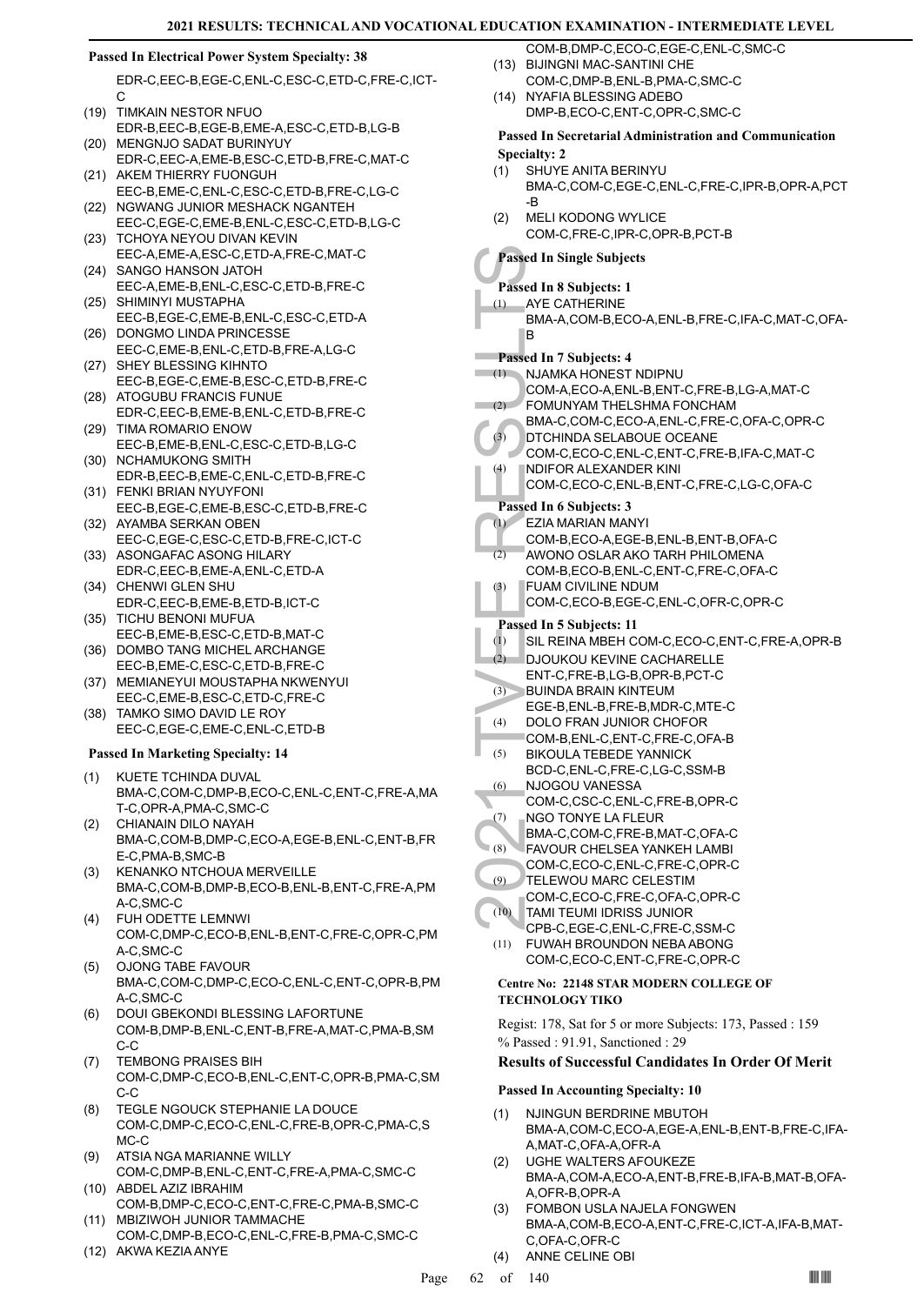#### **Passed In Accounting Specialty: 10**

BMA-C,COM-B,ECO-A,ENL-B,ENT-C,FRE-C,IFA-B,MAT-B,OFA-B,OFR-B

- NKEDU MAJOLING NFIFE BMA-C,COM-C,ECO-B,ENT-C,FRE-C,IFA-C,LG-B,MAT-C,OFA-B,OFR-A (5)
- EPAH JERMIAH ELAD BMA-B,COM-C,ECO-B,ENT-C,IFA-B,LG-B,MAT-C,OFA-C ,OFR-C (6)
- NDEH SERAPHINE NGONDA BMA-C,COM-C,ECO-C,ENT-C,IFA-C,LG-B,MAT-C,OFA-B,OFR-C (7)
- BOYONG GLORY BUKEH BMA-C,COM-A,ECO-B,FRE-C,IFA-B,MAT-C,OFA-C,OFR -B (8)
- DJOUDA FOUOTSA PRINCESSE BMA-C,COM-C,ECO-B,ENL-B,FRE-C,IFA-C,MAT-C,OFA- $\mathcal{C}$ (9)
- (10) ATEMNKENG LEKE THERCY-ANN COM-C,ECO-B,IFA-C,LG-C,MAT-C,OFR-C

#### **Passed In Automobile Repair Mechanics Specialty: 9**

- EMENE JUBRIM ANYI EET-B,ENL-C,ENT-C,ESC-C,MAT-B,MDR-C,MTE-B,MT W-B,QHS-C (1)
- NZANGU CLIFF RINGNWI EET-C,ENL-B,ENT-C,ESC-C,MAT-C,MDR-C,MTE-B,MT W-C,QHS-B (2)
- LUMA ESE DIBOTTI NSEKE EET-C,ENL-C,ENT-C,ESC-B,MAT-C,MDR-C,MTE-C,MT W-C,QHS-B (3)
- FUEH LEONARD GAKSON CTZ-C,EET-C,ENL-C,ENT-C,ESC-C,MAT-C,MDR-C,MTE -C,MTW-C (4)
- FOBANG SAMUEL ACHU EET-B,ENL-C,ENT-B,ESC-C,MAT-C,MTE-C,MTW-C,QH S-B (5)
- NBUMBANG BRANDON NOEIT EET-B,ENL-C,ENT-C,ESC-C,FRE-C,MAT-C,MTE-B,MTW  $-C$ (6)
- JAVIER MOKUBE NGUTE EET-C,ENL-C,ESC-C,MDR-C,MTE-C,MTW-C,QHS-B (7)
- OKO EMMANUEL EET-C,ENL-C,FRE-C,MAT-C,MTE-C,MTW-C (8) FOSSOH STEPHEN EKANJOCK (9)
- EET-C,ENT-C,ESC-C,MDR-C,MTE-C

# **Passed In Carpentry and Joinery Specialty: 5**

- NJOH BRIYAN NJI CHOUA CAR-B,CJD-B,ENL-C,ENT-C,ESC-C,FRE-C,JOI-C,MAT-C,QHS-C (1)
- CHE RANDY CHE CAR-B,CJD-B,ENT-C,FRE-C,JOI-B,MAT-C (2)
- NDEFUNG GERALD KIFFE CAR-B,CJD-B,ENL-C,ESC-C,JOI-B,MAT-C (3) NKAT MARTIN MANYI (4)
- CAR-B,CJD-C,ENT-C,ESC-C,FRE-C,MAT-C AWUH CARLSON ABI (5)
- CAR-B,CJD-B,ESC-C,JOI-C,QHS-C

#### **Passed In Civil Engineering - Building Construction Specialty: 22**

- MAKONGO SYRACLE JOSEPH (1)
- BCD-B,CPB-B,ENL-C,ENT-C,ESC-C,FRE-C,MAT-C,QHS -B,SSM-B
- NGWA CLINTON CHENUI BCD-C,CPB-B,ENL-C,ENT-C,ESC-C,FRE-B,MAT-C,QHS -C,SSM-C (2)
- OBEN EMMANUEL ASHU BCD-B,CPB-B,CTZ-C,ENT-C,ESC-C,MAT-C,QHS-C,SSM  $-C$ (3)
- TABENGAH KINGSLEY NKWA BCD-C,CPB-B,CTZ-C,ENL-C,ESC-C,FRE-C,MAT-C,SSM -B (4)
- ADAMU BUBA ADU CPB-B,CTZ-C,ENT-C,ESC-C,MAT-A,QHS-B,SSM-B (5)
- KUBEH FABRICE MEADI BCD-B,CPB-B,ENT-C,ESC-C,MAT-C,QHS-B,SSM-B (6)
- DZOH ALAIN UZEH BCD-C,CPB-B,ENT-C,ESC-C,MAT-B,QHS-B,SSM-C (7)
- ADAMU FRANKLINE CHUMBO CPB-C,ENT-C,ESC-C,FRE-C,MAT-B,QHS-B,SSM-B (8)
- FORBANG CALEB NDAMAKWI BCD-C,CPB-C,ENL-C,ENT-C,ESC-C,MAT-C,SSM-C (9)
- FAITH RWINGWI KANHAK (10) CPB-C,ENL-C,ENT-C,ESC-C,MAT-C,QHS-C,SSM-C
- (11) BRIGHT ESENI EGOTAH
- CPB-C,ENT-C,FRE-C,MAT-C,QHS-B,SSM-B (12) OROCK BORIS EGBE
- BCD-C,CPB-B,ESC-C,MAT-C,QHS-C,SSM-C AZOH RANSOM FONJA (13)
- BCD-C,CPB-C,ESC-C,FRE-C,QHS-B,SSM-C NKEZRA NYAAGWO RAMIS FOMANYI (14)
- CPB-C,ESC-C,FRE-C,MAT-C,QHS-C,SSM-C
- (15) NDUG LUCIEN ACHO CPB-C,ENT-C,FRE-C,MAT-C,QHS-C,SSM-C
- EMMANUEL MONICA EKUMBE (16)
- BCD-B,ENL-C,MAT-C,QHS-C,SSM-B
- (17) NCHINDA JEFF NYINGCHIA
- CPB-B,ENT-C,ESC-C,MAT-C,SSM-B (18)
- RENE ESUNG MOLULU
- CPB-C,FRE-C,MAT-B,QHS-C,SSM-B NEBA BORIS FUNWI (19)
- BCD-C,CPB-C,ESC-C,MAT-C,SSM-B KOL LAWRENCE NGONG (20)
- BCD-C,CPB-C,MAT-C,QHS-C,SSM-B
- SAIDOU NASSIROU  $(21)$
- CPB-B,ESC-C,MAT-C,QHS-C,SSM-C (22) TIERRY EKOI CPB-C,ENL-C,MAT-C,QHS-C,SSM-C
- **Passed In Electrical Power System Specialty: 38**
- TIGOH BRANDON TAMBE (1)
- CTZ-C,EDR-B,EEC-B,EME-A,ENL-B,ENT-C,ESC-C,ETD-A,FRE-C,MAT-C,QHS-B
- KIYUOH FELIX MAFAIN (2)
- CTZ-C,EDR-B,EEC-B,EME-B,ENL-C,ENT-C,ESC-B,ETD-A,MAT-C,QHS-B
- TIMTI JUNIOR MANIGHA EDR-B,EEC-B,EME-B,ENL-C,ENT-C,ESC-C,ETD-A,FRE -C,MAT-C,QHS-B  $(3)$
- KUMATEH CEVERINE CHE EDR-B,EEC-B,EME-B,ENL-C,ENT-C,ESC-C,ETD-B,FRE -C,MAT-C,QHS-B (4)
- BCD-C, (13) NCH (15) CPB-C, (14) NKEZR, CPB-C, (14) NKEZR, CPB-C, (15) NDUG L<br>
CPB-C, (16) EMMAN<br>
BCD-B, INCH INC CPB-B, (17) NCH INC CPB-B, (18) RENE E CPB-C, (19) NEBA B<br>
CPB-C, (19) NEBA BCD-C, (21) SAIDOU CPB-B, (22) T ICHU ROMARIC MENDI EDR-A,EEC-B,EME-A,ENL-C,ENT-C,ESC-C,ETD-A,MAT -C,QHS-B  $(5)$
- KENDONG ROLAND FANG  $(6)$ 
	- EDR-B,EEC-A,EME-B,ENL-B,ENT-C,ESC-C,ETD-A,MAT -C,QHS-B
- FONGE GREG EFU (7)
	- EDR-A,EEC-B,EME-B,ENL-C,ENT-C,ESC-B,ETD-B,MAT -C,QHS-B
	- TIM BLESSING KWAWI EDR-C,EEC-C,EME-C,ENT-C,ESC-C,ETD-A,FRE-B,MAT -C,QHS-C (8)
	- KIYAM PRICLY NJOH EDR-B,EEC-B,EME-B,ENT-C,ESC-B,ETD-A,MAT-C,QHS -B (9)
	- (10) MOLONDO STEPHEN MOKASSA EDR-C,EEC-B,EME-B,ENL-C,ENT-B,ESC-C,ETD-A,MAT -C
	- (11) NNAM SERICK AKO EDR-C,EEC-C,EME-B,ENT-C,ESC-B,ETD-A,MAT-B,QHS -C
	- (12) AMINKENG MARIA NKAFU CTZ-C,EDR-B,EEC-B,EME-C,ENL-C,ESC-B,ETD-B,MAT -C
	- (13) ENDO PRECIOUS EMBE CTZ-C,EDR-C,EEC-C,ENL-C,ESC-C,ETD-A,MAT-B,QHS  $-C$
	- EMMANUEL NDIVE NJIE (14) EDR-B,EEC-C,ENL-C,ESC-B,ETD-B,FRE-C,MAT-C,QHS  $-C$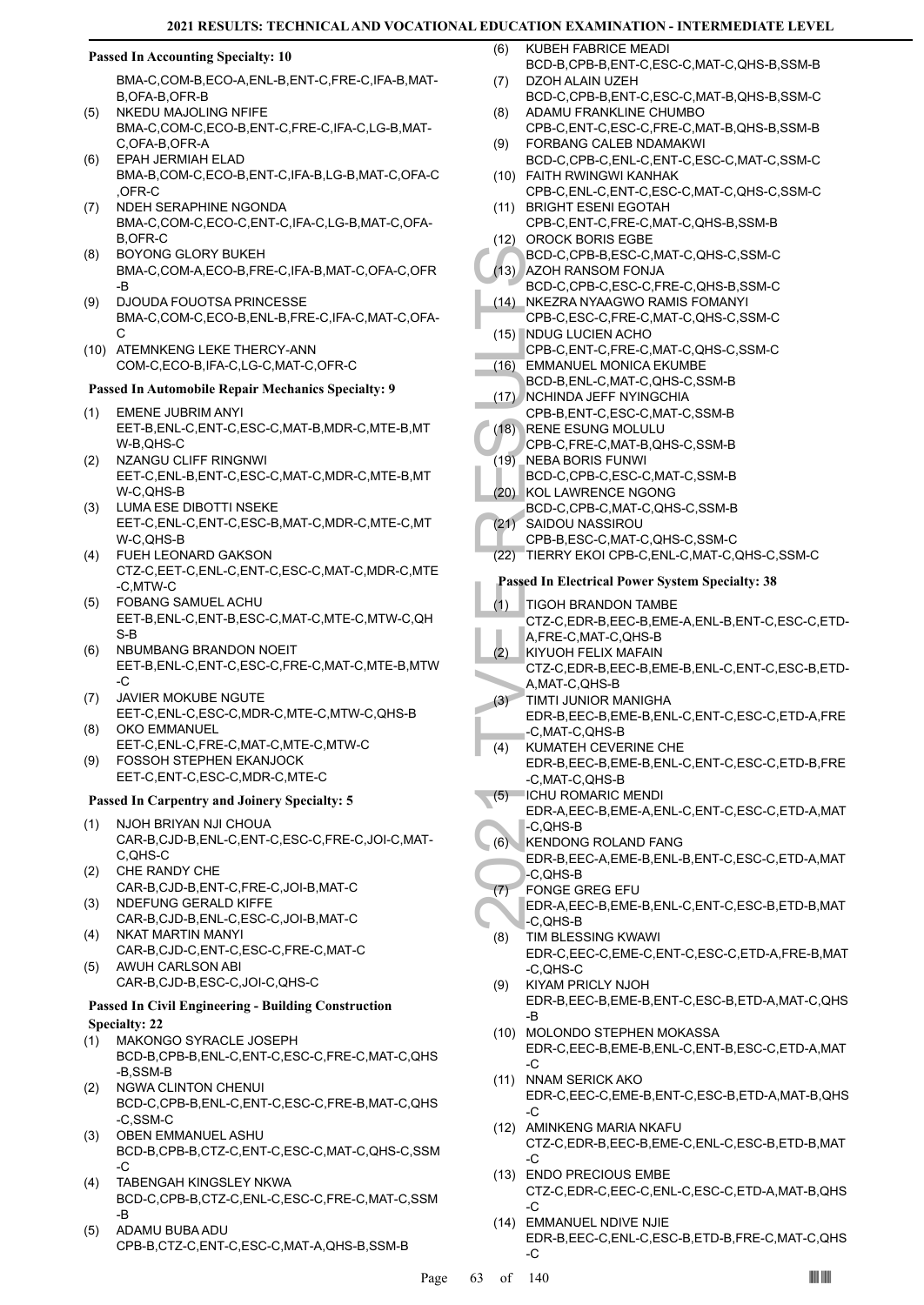### **Passed In Electrical Power System Specialty: 38**

- (15) ONYEDIKACHI PRINCE NNAMDI EDR-C,EEC-C,ENL-C,ESC-C,ETD-B,FRE-C,ICT-C,MAT- $\mathcal{C}$
- (16) JOEL TEM TABIT EDR-B,EEC-B,EME-B,ESC-B,ETD-A,MAT-C,QHS-B
- (17) ASHU DAZYCLAIRE BESING EDR-B,EEC-B,EME-B,ESC-C,ETD-A,MAT-C,QHS-B
- CELSIUS NTAH EDR-B,EEC-B,ENL-C,ESC-C,ETD-A,FRE-C,MAT-B (18) (19) ABA NKONGHO NKONGHO TAKEH
- EDR-C,EEC-B,EME-B,ESC-C,ETD-A,MAT-C,QHS-B (20) NGEH BERTRAN YINYU
- EDR-B,EEC-B,EME-B,ESC-B,ETD-B,MAT-C,QHS-C (21) MAHAMADOU NACIROU
- EDR-C,EEC-B,ENT-C,ESC-C,ETD-A,MAT-C,QHS-B (22) MANDONG DERICK YOUNYI
- EDR-C,EEC-B,EME-C,ESC-C,ETD-B,MAT-C,QHS-B (23) NGOH-BUEH NKEMEH DIAN
- EDR-B,EEC-C,ENT-C,ESC-C,ETD-B,MAT-C,QHS-C (24) MAFO GNITEM AANGE ZIDAN DIVINE
- EDR-C,EEC-B,EME-C,ESC-C,ETD-B,MAT-C,QHS-C (25) JITE JERRY BIBI
- EDR-B,EEC-B,EME-B,ESC-B,ETD-B,MAT-C (26) BORIS MUSASO BACHE
- EME-B,ESC-C,ETD-A,FRE-C,MAT-C,QHS-B (27) CLOVERT NYAH LABE
- EDR-C,EEC-B,ESC-C,ETD-A,MAT-C,QHS-B (28) AWAH SHILAVERT AWAHMBENG
- EDR-B,EEC-C,ESC-B,ETD-B,FRE-C,QHS-C (29) KINGEH FELIX NYANGHA
- EDR-C,EEC-B,EME-C,ENT-C,ETD-A,MAT-C (30) EBOTA NELVINE EGBE
- EDR-C,EEC-B,ESC-C,ETD-A,MAT-C,QHS-C (31) NDEFUNG CLAEKSON NKESSEH
- EDR-C,EEC-C,ENT-C,ESC-C,ETD-A,MAT-C TABOT PARFAIT BOBGA (32)
- EDR-C,EME-C,ESC-C,ETD-A,FRE-C,MAT-C (33) NGONG CLIFFORT BUH
- EDR-C,EEC-C,ESC-C,ETD-B,MAT-C,QHS-C (34) NGALIBA RANDY AMANYU
- EDR-B,EEC-B,ESC-C,ETD-A,MAT-C (35) MUNYANG DESIRE NYOH
- EDR-C,EEC-B,ESC-B,ETD-B,MAT-C (36) MOH SINCLAIR BAH
- EEC-B,ENT-C,ESC-C,ETD-A,MAT-C
- BARI CLETUS DUNGYI (37) EEC-C,EME-C,ESC-C,ETD-B,QHS-B
- (38) PRINCE KEBICHE AMAH EDR-C,EEC-C,ESC-C,ETD-B,MAT-C

# **Passed In Marketing Specialty: 27**

- ANDUSAH ASHLEY ASISA BMA-C,COM-B,DMP-B,ECO-A,ENL-C,ENT-C,FRE-C,LG-B,MAT-C,PMA-B,SMC-C (1)
- LEONEL ANUTELEH FONJOCK BMA-A,COM-B,DMP-C,ECO-C,ENL-C,ENT-C,FRE-C,MA T-C,PMA-C,SMC-C (2)
- ARREY AYUK CLARISE BMA-B,COM-A,DMP-B,ECO-A,ENL-B,ENT-C,MAT-B,PM A-B,SMC-C (3)
- MANYO SOPHIE EBANGHA BATE BMA-A,COM-B,DMP-C,ECO-B,EGE-B,ENT-B,MAT-C,PM A-B,SMC-C (4)
- ACHUO SCHNIEDER NJANG BMA-B,COM-C,DMP-B,ECO-A,ENL-C,ENT-C,MAT-A,PM A-B,SMC-C (5)
- CHIBUNNA JOEL UGALI BMA-C,COM-B,DMP-B,ECO-A,ENL-C,LG-B,MAT-C,PMA -B,SMC-C (6)
- ESIME SANDRICH ANWI BMA-A,COM-C,DMP-B,ECO-B,ENT-B,LG-B,MAT-C,PMA -C,SMC-C (7)
- CASIMIR EKANI NGONG BMA-C,COM-B,DMP-C,ECO-A,ENL-C,LG-B,MAT-C,PMA -B,SMC-C (8)
- YOUNGBANG STAYCE NIAN BMA-C,COM-B,DMP-B,ECO-B,ENT-C,LG-C,MAT-C,PMA -B,SMC-C (9)
- KAWAH ANITA KARI (10) BMA-B,COM-C,DMP-B,ECO-B,ENL-C,ENT-C,LG-B,MAT-C,PMA-C
- (11) NDOLO ANYI MERCY ADU BMA-B,COM-C,DMP-B,ECO-B,ENT-C,FRE-C,MAT-B,PM A-C,SMC-C
- (12) TINYA SHARON NDUM BMA-B,COM-C,DMP-B,ECO-B,FRE-C,LG-B,MAT-C,PMA -C,SMC-C
- CHONG JESSIFER KAI (13)
- BMA-C,COM-B,DMP-B,ECO-B,ENL-C,FRE-C,LG-C,MAT-C,PMA-C
- TAYONG RUDRICK MBAH  $(14)$
- BMA-C,COM-C,DMP-B,ECO-B,ENL-C,LG-B,MAT-C,PMA -C,SMC-C
- YAMA MAGDELEN NO-OH (15) BMA-C,COM-C,DMP-C,ECO-B,ENL-B,ENT-C,MAT-C,PM A-B,SMC-C
- BENITA BETCHEM MBONDE (16)
- BMA-C,COM-C,DMP-B,ECO-C,ENT-C,LG-C,MAT-C,PMA -B,SMC-C
- MBABET NADINE ANIM (17)
	- BMA-B,DMP-B,ECO-C,ENT-C,FRE-C,LG-C,MAT-C,PMA-C,SMC-C
- MECHISEDECK MBAPNGONG KINGU (18)
	- BMA-A,COM-A,DMP-B,ECO-A,ENT-C,LG-B,PMA-B,SMC -C
- ZONG DELIVETTE ZING COM-C,DMP-B,ECO-B,ENT-C,LG-A,MAT-B,PMA-B,SMC -C  $(19)$
- BMA-C,<br>C,PMA-TAYON(<br>BMA-C,<br>C,SMC<br>BMA-C,<br>C,SMC<br>BMA-C,<br>A-B,SMC<br>BMA-C,<br>A-B,SMC<br>BMA-C,<br>B,SMC<br>BMA-B,<br>C,SMC-B, S,SMC<br>C, R,SMC<br>C, R,SMC<br>C, R,SMC<br>C, R,SMC<br>C, R,SMC<br>C, R,SMC<br>C, C, S, MECHIS<br>BMA-A,<br>C, C, D, D, D, D, D, D, D, D, D, D JOSELINE EKELI LIFOFE BMA-B,COM-C,DMP-C,ECO-A,ENT-C,MAT-B,PMA-B,SM C-C (20)
	- AGBOR AJOH NANCY (21)
		- COM-C,DMP-C,ECO-B,ENT-C,LG-C,MAT-B,PMA-C,SMC  $\overline{\cdot}$
- (22) NFOUNDU DEOUDONNE WANE
- BMA-C,DMP-B,ECO-B,LG-B,MAT-C,PMA-C,SMC-C POLINGONO ATANGANA BRIGITTE (23)
- DMP-C,ECO-A,ENL-C,LG-B,MAT-C,PMA-C,SMC-C NGEH ELIZABETH NCHANG (24)
- BMA-C,DMP-C,ECO-C,FRE-C,LG-B,PMA-C,SMC-C (25) NSHENG IVY BERI
- BMA-C,DMP-B,ECO-C,FRE-C,MAT-C,PMA-C,SMC-C (26) ACHECK WENDY ELUMBA
	- BMA-B,COM-C,DMP-C,ECO-A,MAT-B,PMA-B
- (27) TEM AUSTIN KANG
- DMP-B,ECO-B,ENL-C,ENT-C,MAT-C,PMA-C **Passed In Secretarial Administration and Communication**
- **Specialty: 1**
	- BENISE NKONGHO MBONDE (1)
	- BMA-C,COM-C,IPR-B,MAT-C,OPR-C,PCT-C

# **Passed In Welding Fabrication Specialty: 42**

- EBAI OBALA BESSM JUDECAESAR CTZ-C,ENL-C,ENT-C,ESC-B,FRE-C,MAT-C,MCD-A,QHS -B,WFW-A,WPM-A (1) NUNFOR BLAISE (2)
- CTZ-C,ENL-C,ENT-C,ESC-B,FRE-C,MAT-B,MCD-B,QHS -C,WFW-A,WPM-B
- ASUEA CHRISTIAN FONKUM CTZ-C,ENL-C,ESC-B,FRE-C,MAT-C,MCD-B,QHS-B,WF W-A WPM-A (3)
- NGWA FAITH CHE ENL-C,ENT-C,ESC-C,FRE-C,MAT-C,MCD-A,QHS-C,WF W-A,WPM-B (4)
- KAI PAUL KENAH CTZ-C,ENL-C,ENT-C,ESC-C,MAT-C,MCD-B,QHS-B,WF W-A,WPM-B (5)
- NYOH HELARY KETCHEM CTZ-C,ENL-C,ENT-C,ESC-C,MAT-C,MCD-B,QHS-C,WF W-A,WPM-B (6)
- (7) MEYITANGANG DALINTINE ASONGFACK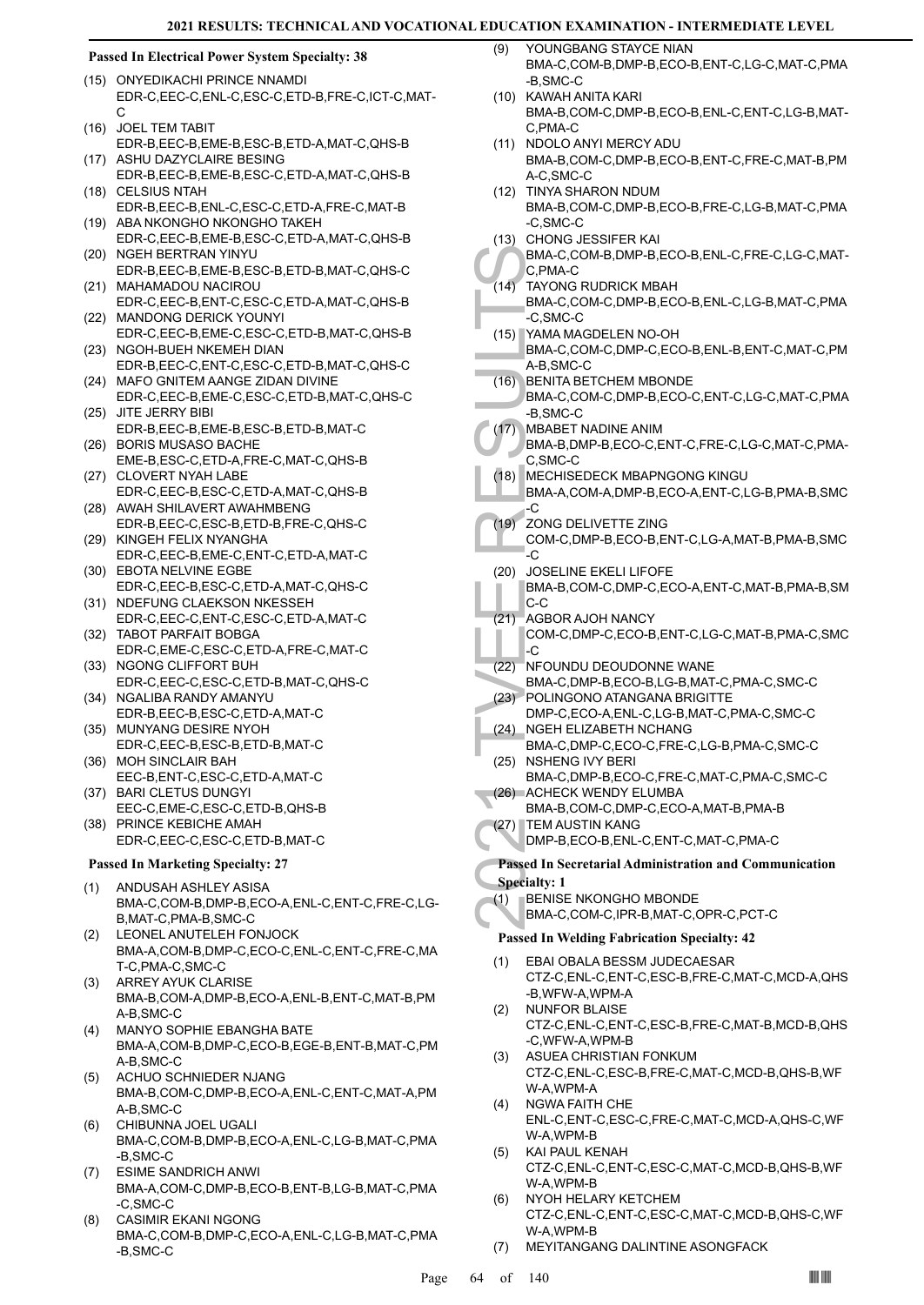# **Passed In Welding Fabrication Specialty: 42**

ENT-C,ESC-B,FRE-C,MAT-C,MCD-A,QHS-B,WFW-A,W PM-A

- SANTIAGO AKUNG ENONGENE ENT-C,ESC-C,FRE-B,MAT-B,MCD-B,QHS-B,WFW-A,W PM-B (8)
- KEVIN EKOME OBEN ENL-C,ENT-C,ESC-C,MAT-C,MCD-B,QHS-B,WFW-A,W PM-B (9)
- (10) EFFELANCHA FRANKLINE NKENGAFAC ENL-B,ESC-C,FRE-C,MAT-C,MCD-B,QHS-B,WFW-B,W PM-B
- (11) KAH RAMSON DEGEH ENL-C,ENT-C,ESC-C,MAT-C,MCD-B,QHS-B,WFW-A,W PM-B
- (12) NDOBE NKUMBE EUDILLE FORTUNATE ENT-C,ESC-C,FRE-C,MAT-C,MCD-B,QHS-C,WFW-A,W PM-B
- (13) INTONG ALTMAN MENDONG ENL-C,ENT-C,ESC-C,MAT-C,MCD-B,QHS-B,WFW-B,W PM-B
- (14) NDANGOH FELFRICK MPENG ENL-C,ENT-C,ESC-C,MAT-C,MCD-A,QHS-C,WFW-B,W PM-B
- GANG ANGELBERT ZEFUYUL (15) CTZ-C,ENT-C,ESC-C,MAT-C,MCD-B,QHS-C,WFW-A,W PM-B
- (16) NDE MARIO NSUH ENT-C,ESC-C,FRE-C,MAT-C,MCD-B,QHS-C,WFW-B,W PM-B
- (17) BATE COLLINS AGBOR ENL-C,ESC-B,MAT-C,MCD-A,QHS-B,WFW-A,WPM-A
- (18) SEM ALSMITH CRIAG TAMBE ESC-C,FRE-B,MAT-B,MCD-B,QHS-B,WFW-A,WPM-B
- (19) AJIBA FRANK SHAMA ANJOH ESC-C,FRE-C,MAT-C,MCD-A,QHS-B,WFW-A,WPM-A BLECK BEZENG KUDI (20)
- ESC-C,FRE-B,MAT-C,MCD-A,QHS-B,WFW-A,WPM-B (21) AMINAYI BROWNSON
- ENL-C,ESC-C,MAT-B,MCD-B,QHS-B,WFW-A,WPM-B (22) ETCHU OBEN WISDOM
- ENT-C,ESC-C,MAT-C,MCD-B,QHS-C,WFW-A,WPM-A FORGWE AHMED NGANKI (23)
- ENT-C,ESC-C,MAT-C,MCD-B,QHS-C,WFW-A,WPM-A (24) NDUKONG DESTINY KILOFONYUY
- ESC-C,FRE-C,MAT-C,MCD-B,QHS-C,WFW-A,WPM-A (25) SAMUEL TANYI KAMDEM
- ENT-C,ESC-C,MAT-B,MCD-B,QHS-C,WFW-A,WPM-B (26) ANDRE MOHAMED YONKI JUNIOR
- ENT-C,ESC-C,MAT-B,MCD-B,QHS-C,WFW-A,WPM-B (27) OFON BLESS NGEINI
- ESC-C,FRE-C,MAT-C,MCD-B,QHS-C,WFW-A,WPM-B EHON HUBERT ASHU (28)
- ENL-C,ESC-C,MAT-C,MCD-B,QHS-C,WFW-A,WPM-B (29) NJOBI GIRRES TEMBEK
- ESC-C,FRE-C,MAT-C,MCD-B,QHS-C,WFW-A,WPM-B (30) GWE WATSON FAI
- ENT-C,ESC-C,MAT-C,MCD-B,QHS-C,WFW-B,WPM-B (31) MVONDO EPOUPA ROMARIC
- ENL-C,ESC-C,MAT-C,MCD-B,QHS-C,WFW-B,WPM-B (32) VLADIMIR LANG NGONG
- ENT-C,FRE-C,MAT-C,MCD-B,QHS-C,WFW-B,WPM-B (33) ABI DANIEL
- ESC-B,FRE-B,MAT-B,MCD-B,WFW-A,WPM-B (34) AGBOR NELVIE
- ENT-C,MAT-C,MCD-B,QHS-B,WFW-A,WPM-B (35) MBUA GERALD EYONG
- ENT-C,ESC-B,MAT-C,MCD-A,WFW-B,WPM-B (36) EMMA-STIV NJUMA ESUNGE
- ESC-C,FRE-C,MAT-C,MCD-B,WFW-A,WPM-A (37) TEM LUIS NGONG
- FRE-C,MAT-C,MCD-B,QHS-B,WFW-A,WPM-B (38) TADOH BRANDY MBAMBOT JR
- ESC-C,FRE-C,MAT-C,MCD-C,WFW-A,WPM-B NFORSI KESTON AMBE EGBE
- ESC-C,MAT-C,MCD-C,QHS-C,WFW-A,WPM-B (39)
- (40) ALANG FRANCEZITI BIN MAT-C,MCD-B,QHS-B,WFW-A,WPM-B
- (41) TEBOH RECKLY MUNJUNG MAT-C,MCD-B,QHS-B,WFW-A,WPM-B

EDR-C,<br>
(3) ETTAAS<br>
ESC-C,<br>
(4) MBONC<br>
BMA-C,<br>
Centre No: 22<br>
TECHNIQUE<br>
Regist: 90, S.<br>
<sup>26</sup> Passed : 8:<br>
Results of S<br>
Passed In Ac<br>
(1) NGINYL<br>
BMA-A,<br>
A,OFA-A,<br>
A,OFA-A,<br>
A,OFA-A,<br>
A,OFA-A,<br>
A,OFA-A,<br>
A,OFA-A,<br>
A,OFA-A (42) PETER ZIMORO MAT-C,MCD-C,QHS-C,WFW-B,WPM-B **Passed In Single Subjects Passed In 7 Subjects: 1** NYOKI REX MOTESAME EDR-C,ENL-B,ENT-C,ESC-C,ETD-B,MAT-C,QHS-C (1) **Passed In 5 Subjects: 4** AYONG SIMON BOKWA EDR-C,ESC-B,ETD-A,FRE-C,QHS-B (1) (2) ETTA ASEM JACK ENL-C,ESC-C,MAT-C,QHS-C,SSM-B NZOH NOBEL KASSALA ESC-C,FRE-C,MAT-C,QHS-C,WPM-B  $(3)$ MBONG CHENKO FRANKA BMA-C,ECO-C,ENT-C,MAT-C,PMA-C (4) **Centre No: 22149 COLLEGE D'ENSEIGNMENT GENERAL ET TECHNIQUE COMMERCIAL BONABERI**  Regist: 90, Sat for 5 or more Subjects: 85, Passed : 73 % Passed : 85.88, Sanctioned : 0 **Results of Successful Candidates In Order Of Merit Passed In Accounting Specialty: 45** NGINYU JOY RINGNDA BMA-A,COM-A,ECO-A,ENL-A,ENT-B,FRE-A,IFA-A,MAT-A,OFA-A,OFR-A,OPR-A (1) FUBELEM SHILTON ATOH BMA-A,COM-A,ECO-A,ENL-B,ENT-A,FRE-B,IFA-A,MAT-A,OFA-A,OFR-A,OPR-A (2) ARREY SAMUEL AYUNIGI BMA-A,COM-A,ECO-A,ENL-C,ENT-B,FRE-A,IFA-A,MAT-A,OFA-A,OFR-A,OPR-A (3) TINTONG NOEL-CHELSEA MOUH BMA-A,COM-B,ECO-A,ENL-B,ENT-B,FRE-B,IFA-A,MAT-A,OFA-A,OFR-A,OPR-A (4) NGIDE BRYSON EWANGE BMA-A,COM-A,ECO-A,ENL-B,ENT-A,FRE-C,IFA-A,MAT-B,OFA-A,OFR-A,OPR-A (5) NGOH ROOSEVELT FOBANG BMA-A,COM-A,ECO-A,ENL-C,ENT-B,FRE-A,IFA-A,MAT-C,OFA-A,OFR-A,OPR-A (6) MADIFOR CHINDA TELSY BMA-A,COM-A,ECO-A,ENL-C,ENT-C,FRE-B,IFA-A,MAT-C,OFA-A,OFR-A,OPR-A (7) ASONG JANICE MBOMBAP BMA-B,COM-B,ECO-A,ENL-B,ENT-B,FRE-B,IFA-A,MAT-B,OFA-B,OFR-A,OPR-B (8) MOUKOUDI EWANE MARIE BLANCHE BMA-A,COM-C,ECO-A,ENL-B,ENT-C,FRE-A,IFA-A,MAT-C,OFA-B,OFR-A,OPR-B (9) GANA FEH NGONG MOUN (10) BMA-A,COM-B,ECO-A,ENL-B,ENT-C,FRE-C,IFA-A,MAT-C,OFA-A,OFR-B,OPR-A (11) NDOUMBE MOUKOUDI NAIMI ORNELLA AUDREY BMA-A,COM-B,ECO-A,ENL-B,ENT-C,FRE-A,IFA-A,MAT-C,OFA-B,OFR-B,OPR-C FOPA ZOYEM MAEL DAHLIA (12) BMA-B,COM-A,ECO-A,ENL-C,ENT-C,FRE-B,IFA-A,MAT-C,OFA-A,OFR-B,OPR-B (13) SONGO IMMACULATE LEE MANDELA BMA-C,COM-B,ECO-A,ENL-B,ENT-B,FRE-C,IFA-A,MAT-C,OFA-A,OFR-B,OPR-B (14) EKUKOLE DERICK MEJENE BMA-C,COM-A,ECO-A,ENL-C,ENT-C,FRE-B,IFA-A,MAT-C,OFA-B,OFR-A,OPR-C (15) MANKA BRITNEY FORSUH BMA-A,COM-C,ECO-A,ENL-B,ENT-B,FRE-C,IFA-C,MAT-C,OFA-C,OFR-B,OPR-A (16) NGIDE EVODIA MEJANE BMA-A,COM-A,ECO-A,ENL-C,ENT-B,IFA-A,MAT-A,OFA-A,OFR-A,OPR-B (17) FUH BERNADETTE SIH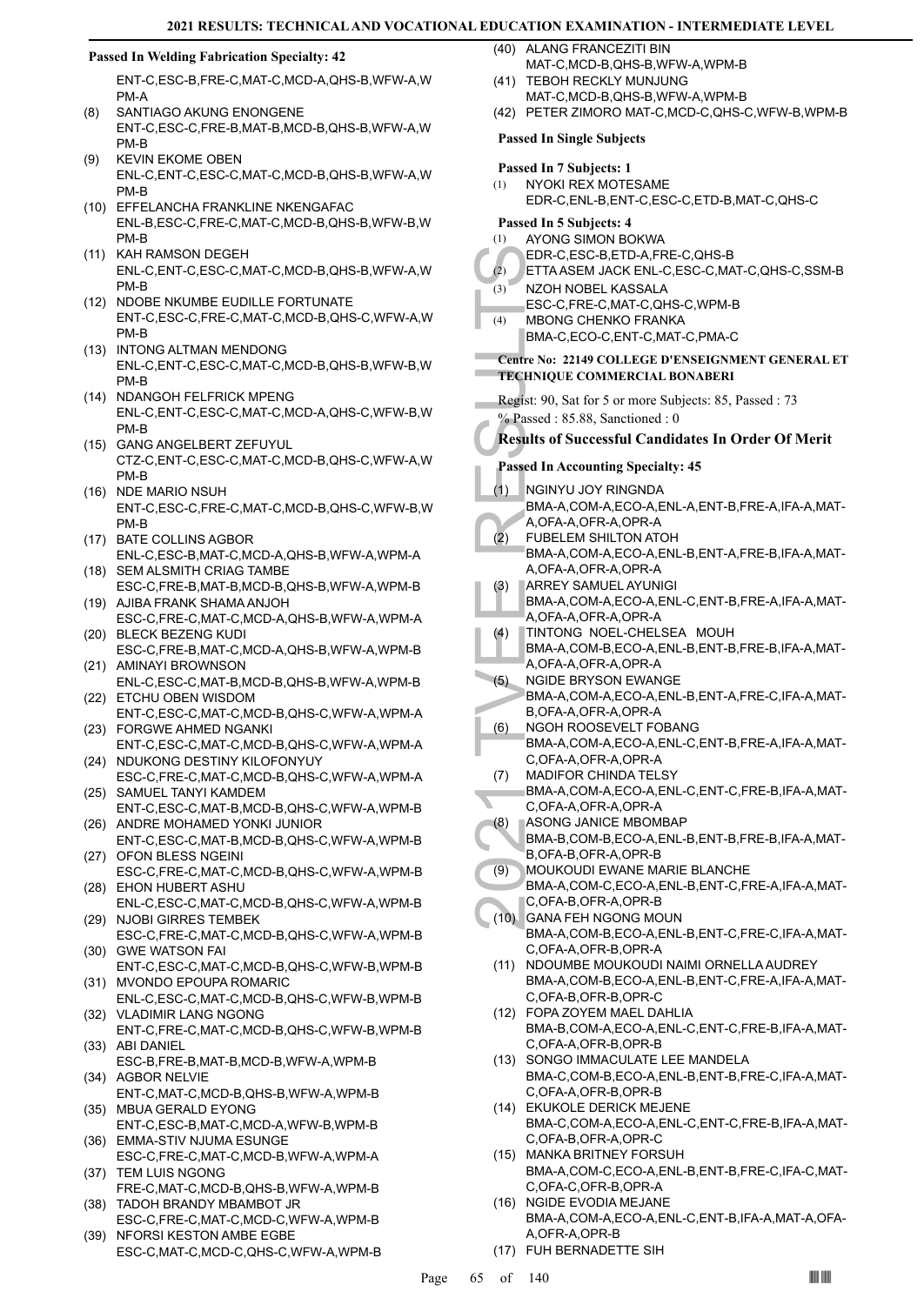# **Passed In Accounting Specialty: 45**

BMA-A,COM-A,ECO-A,ENL-B,ENT-B,IFA-A,MAT-B,OFA-B,OFR-B,OPR-A

- (18) DJUMEGUE TADJA FRANCIS DARREL BMA-B,COM-B,ECO-A,ENL-B,ENT-C,FRE-A,IFA-A,OFA-B,OFR-A,OPR-B
- EWEN PERPETUA ZHIA-PIH (19) COM-A,ECO-A,ENL-C,ENT-B,FRE-C,IFA-B,MAT-C,OFA-B,OFR-B,OPR-C
- (20) NGU KELLY FRINWEI BMA-B,COM-B,ECO-B,ENL-C,ENT-C,IFA-B,MAT-C,OFA-B,OFR-B,OPR-B
- (21) SONKENG PEWITE CABREL DOVAL BMA-B,COM-C,ECO-C,ENL-B,FRE-B,IFA-A,MAT-C,OFA-B,OFR-B,OPR-C
- (22) KWAH ANGWI ASHLEY BMA-B,COM-B,ECO-C,ENL-C,ENT-C,IFA-B,MAT-C,OFA-B,OFR-B,OPR-B
- (23) METANGO TSOPGO JUNIOR DELORE BMA-B,COM-C,ECO-B,ENL-C,FRE-C,IFA-B,MAT-C,OFA-C,OFR-C,OPR-B
- EBUN OMOJOWO CHELSEA (24) COM-B,ECO-C,ENL-C,ENT-C,FRE-C,IFA-B,MAT-C,OFA-B,OFR-C,OPR-C
- EYONG PRECIOUS ASHU (25) COM-B,ECO-C,ENL-C,ENT-C,FRE-C,IFA-B,MAT-C,OFA-C,OFR-C,OPR-C
- (26) NGONG FRANCISCA LIMNYUY BMA-C,COM-B,ECO-C,ENL-C,ENT-C,IFA-A,OFA-A,OFR-B,OPR-B
- (27) DOH CLAIRE ANJOH BMA-C,COM-C,ECO-B,ENL-B,FRE-B,IFA-B,OFA-B,OFR-B,OPR-B
- TAMONG KEZIA NGHANUI (28) COM-C,ECO-A,ENL-B,ENT-C,FRE-C,IFA-A,MAT-C,OFA-B,OFR-B
- (29) WOWA CHANTAL BMA-C,COM-C,ECO-B,ENL-C,IFA-B,MAT-C,OFA-A,OFR -C,OPR-B
- (30) SUBINE ANGEL LAURELEE BMA-C,COM-C,ECO-C,ENL-B,ENT-C,FRE-B,IFA-C,OFA-C,OFR-B
- EYAKWE NAN LOKENYE (31) BMA-C,COM-B,ECO-B,ENL-C,FRE-C,IFA-B,OFA-C,OFR -C,OPR-C
- (32) AGHA CLIVE SOMNDAH EBRANG BMA-C,COM-C,ECO-B,ENL-C,IFA-C,MAT-C,OFA-B,OFR -B,OPR-C
- (33) KONYI RANIS MAWAH BMA-C,COM-C,ECO-C,ENL-C,ENT-C,IFA-B,OFA-C,OFR -C,OPR-B
- (34) NKENG BILLY JAREH COM-C,ECO-C,ENL-C,ENT-C,FRE-C,IFA-B,OFA-C,OFR-C,OPR-B
- (35) MOFOR REINA LEMWA BMA-C,COM-C,ECO-C,ENL-C,ENT-C,FRE-C,IFA-C,MAT -C,OFA-C
- (36) TIH BRENDA BIFOR COM-C,ECO-A,ENL-C,ENT-C,FRE-B,IFA-B,OFA-C,OFR- $\mathsf{C}$
- FUMBUYEH VERA FANGYEH (37) COM-C,ECO-C,FRE-C,IFA-B,MAT-C,OFA-C,OFR-B,OPR -B
- (38) CHEMGNE BEKAM LAURETTE PRISCA COM-C,ECO-C,ENL-B,ENT-C,FRE-B,IFA-C,OFA-C,OPR- $\cap$
- (39) NJI NAOMI NZABENYA COM-C,ECO-C,ENL-C,ENT-C,IFA-C,MAT-C,OFA-B,OFR-C
- (40) AWOH STACEY YONG COM-C,ECO-C,ENL-C,FRE-C,IFA-C,OFA-C,OFR-C,OPR -C
- (41) MAKO NIMPA FRANCINE COM-C,ECO-C,ENL-C,FRE-B,IFA-B,OFA-C,OFR-C
- INGWARI TITA KAREN DEO-GRACE BMA-C,ECO-C,FRE-C,IFA-C,OFA-C,OFR-B,OPR-C (42)
- (43) BOMTE TCHOUMELOU MEGANE BLONDELLE COM-C,ECO-C,ENL-C,FRE-C,IFA-C,OFA-C,OFR-C (44) ETEH LYDIENNE
- ECO-C,ENL-C,IFA-C,OFA-C,OFR-C,OPR-C
- (45) MESHI JOY TEYIM ENL-C,IFA-C,OFA-C,OFR-C,OPR-B

# **Passed In Marketing Specialty: 26**

- SHIRRI WILVIA ATAM (1) BMA-A,COM-A,DMP-A,ECO-A,ENL-A,ENT-B,FRE-B,MA T-C,OPR-A,PMA-B,SMC-C
- EDJENGUELE SAME ED-WILLIAM BMA-B,COM-A,DMP-B,ECO-A,ENL-C,ENT-B,FRE-A,MA T-C,OPR-B,PMA-B,SMC-B (2)
- (3) NZOGG<br>
BMA-A, T-C,OPI<br>
MOUKC BMA-A, T-C,OPI<br>
MOUKC BMA-A, T-C,OPI<br>
MOUKC BMA-A, T-C,OPI<br>
AWAH P BMA-C, R-B,PM.<br>
EMA-B, R-B,PM.<br>
BMA-B, R-B,PM.<br>
COM-B, A-B,SMI<br>
COM-A, A-B,SMI<br>
(10) ALIEH S BMA-C, A-B,SMI<br>
(10) ALIEH S NZOGGE SHARON EBUDE BMA-A,COM-B,DMP-B,ECO-A,ENL-A,ENT-C,FRE-C,MA T-C,OPR-B,PMA-B,SMC-C (3) MOUKOUELLE MOUKETEY LUCIEN OSCAR BRYAN (4)
	- BMA-A,COM-C,DMP-B,ECO-B,ENL-B,ENT-C,FRE-A,MA T-C,OPR-B,PMA-B,SMC-C AWAH KENDRA NEH (5)
- BMA-C,COM-A,DMP-A,ECO-A,ENL-B,ENT-B,FRE-B,OP R-B,PMA-B,SMC-B
- TAINJUA KIAMBOM BONIFACE WANKWENG (6)
- BMA-B,COM-A,DMP-A,ECO-A,ENL-B,ENT-B,MAT-C,OP R-B,PMA-B,SMC-B
- WENJIE PRECIOUS MENGHO BMA-C,COM-C,DMP-B,ECO-C,ENL-C,ENT-C,FRE-A,OP R-C,PMA-C,SMC-C (7)
- FRU NJI CLIFF (8)
- COM-B,DMP-B,ECO-B,ENL-C,ENT-C,FRE-B,OPR-A,PM A-B,SMC-B
- TABOT JOEL TABOT COM-A,DMP-B,ECO-B,ENL-A,ENT-C,FRE-C,OPR-B,PM A-B,SMC-C (9)
- ALIEH STEPHANIE NJI (10)
	- BMA-C,COM-B,DMP-B,ECO-A,ENL-C,ENT-B,OPR-B,PM A-B,SMC-C
- JESSICA MANKAH EMMERENTIA (11)
- BMA-B,COM-A,DMP-B,ECO-B,ENL-C,ENT-C,OPR-B,PM A-B,SMC-C
- (12) LUEH ULRICH COM-C,DMP-B,ECO-A,ENL-C,ENT-C,FRE-B,OPR-A,PM A-C,SMC-B
- ENOW JOHN BAVICROME (13)
	- COM-B,DMP-B,ECO-B,ENL-B,ENT-C,FRE-B,OPR-B,PM A-B,SMC-C
- (14) AMBE PRINCE HANS SUH
- COM-B,DMP-C,ECO-B,ENL-C,ENT-C,FRE-B,OPR-A,PM A-C,SMC-C
- (15) ALICHI COURAGE NFONTEH
- COM-C,DMP-B,ECO-B,ENL-C,ENT-C,FRE-C,OPR-C,PM A-B,SMC-C
- (16) NGASSA ANNABEL YANKOU
- COM-C,DMP-B,ECO-C,ENL-B,ENT-C,FRE-C,OPR-B,PM A-C,SMC-C
- (17) NAOUSSI NOUSSI BRAYAN BMA-C,DMP-B,ECO-C,ENL-C,FRE-C,MAT-C,OPR-C,PM A-C,SMC-C
- JOMBU JESLY NZONDENYI (18) COM-B,DMP-B,ECO-A,ENL-B,ENT-B,OPR-B,PMA-B,SM C-B
- (19) NGELO LOIS NDONWIE COM-C,DMP-B,ECO-B,ENL-B,ENT-C,OPR-C,PMA-C,SM C-C
- (20) DIBANGA PENUEL BASANG COM-C,DMP-C,ECO-C,ENL-B,FRE-C,OPR-A,PMA-C,SM C-C
- (21) ASAFOR LUMEN-CHRISTI NTANGWEN COM-C,DMP-B,ENL-C,ENT-C,FRE-C,OPR-B,PMA-C,SM C-C
- (22) CHE STACY NGUM
- COM-C,DMP-B,ECO-C,ENL-C,FRE-C,OPR-C,PMA-C (23) TACHE JENNIFER ENZEH
- COM-C,DMP-C,ECO-C,ENL-C,OPR-B,PMA-C,SMC-C YINKFU MEUREAL KIKWI (24)
- COM-C,DMP-C,ECO-C,ENL-C,OPR-C,PMA-C,SMC-C (25) AZIPOH PRECIOUS AFASEH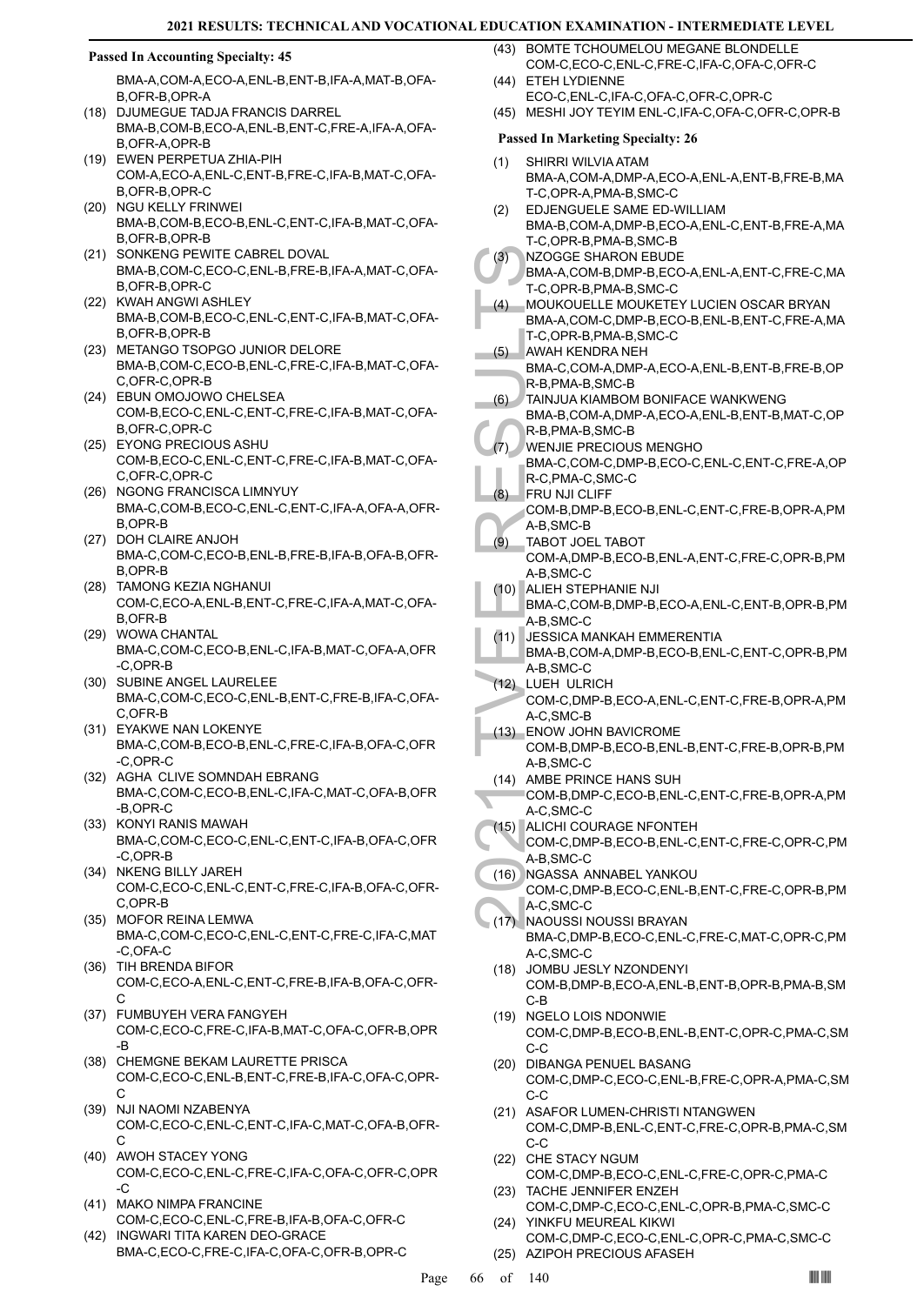### **Passed In Marketing Specialty: 26**

- COM-C,DMP-C,ECO-A,ENL-C,OPR-C,SMC-C BAH GRACE ANAM (26)
- COM-C,DMP-C,ECO-B,ENL-C,ENT-C,PMA-C

# **Passed In Single Subjects**

# **Passed In 6 Subjects: 1**

AJAGAH DAISY OKIA COM-C,DMP-C,ECO-B,ENL-B,ENT-C,OPR-C (1)

#### **Passed In 5 Subjects: 1**

NGU EMMANUEL CHO COM-C,ECO-B,ENL-C,FRE-C,OFA-C (1)

### **Centre No: 22151 SURE FOUNDATION COMPREHENSIVE COLLEGE TIKO**

Regist: 64, Sat for 5 or more Subjects: 58, Passed : 49

% Passed : 84.48, Sanctioned : 6

# **Results of Successful Candidates In Order Of Merit**

#### **Passed In Accounting Specialty: 21**

- BIUETCHOP ROLINS-KEVIN (1) BMA-A,COM-B,ECO-B,ENL-B,ENT-B,FRE-A,IFA-A,MAT-B,OFA-A,OFR-A,OPR-A
- AYATONG CABINDA ESENE TAKWI BMA-A,COM-B,ECO-A,ENL-A,ENT-B,FRE-B,IFA-A,MAT-C,OFA-A,OFR-A,OPR-B (2)
- AYUK OBI NOCOLE BESSEM BMA-C,COM-B,ECO-A,ENL-A,ENT-B,FRE-C,IFA-A,LG-B ,MAT-C,OFA-A,OFR-B (3)
- TEUDEM ATSOFAK SAMUELLE MERVEILLE BMA-C,COM-B,ECO-B,ENL-C,ENT-B,FRE-B,IFA-C,LG-B ,MAT-C,OFA-B,OFR-B (4)
- TABE VELMA-CAMILLE MENGE (5) COM-B,ECO-B,ENL-A,ENT-B,FRE-C,IFA-C,LG-B,MAT-C, OFA-C,OFR-C
- MANKU MPOH SAMIRA BMA-C,COM-B,ECO-A,ENL-C,ENT-C,IFA-B,MAT-C,OFA-B,OFR-B,OPR-C (6)
- MBOUWUN DIVINE ZINJOH BMA-C,COM-C,ECO-A,ENT-B,FRE-C,IFA-C,MAT-C,OFA-B,OFR-C,OPR-B (7)
- NWURIM GLENIS NWIYOH BMA-C,COM-C,ECO-C,ENL-C,ENT-C,IFA-C,MAT-C,OFA -B,OFR-C,OPR-C (8)
- RAWLINGS LANDO OJONG BMA-B,COM-A,ECO-A,ENL-B,ENT-C,FRE-C,IFA-C,OFR-C,OPR-B (9)
- (10) ABANG BLESSING IMBE BMA-C,COM-B,ECO-B,ENL-B,ENT-B,IFA-C,MAT-C,OFA-C,OPR-B
- (11) NCHIA CHARLES AQUO BMA-B,COM-C,ECO-B,ENT-C,FRE-C,IFA-C,MAT-C,OFA-B,OFR-B
- (12) MAMUA TRACY BUYEH ATAH BMA-C,COM-C,ECO-B,ENL-C,ENT-C,IFA-C,OFA-C,OFR -B,OPR-B
- (13) BONGE MARY NGALLE BMA-B,COM-C,ECO-C,ENL-B,ENT-C,IFA-B,MAT-C,OFA-C,OPR-C
- (14) MARK DANIEL NGABFAS JUMKENG COM-C,ECO-B,ENL-C,ENT-C,FRE-C,LG-B,MAT-C,OFA-C,OFR-C
- (15) OJONG SYLVES QUEEN BESONG COM-C,ECO-C,ENL-C,ENT-C,FRE-C,IFA-C,MAT-C,OFA-C,OPR-C
- (16) MENDI RETTA FON COM-C,ECO-C,ENL-C,ENT-C,FRE-C,MAT-C,OFA-C,OF R-C,OPR-C
- (17) NYANGACHIA BLESSING COM-C,ENL-C,ENT-B,IFA-C,MAT-C,OFA-C,OFR-C,OPR-B
- (18) ASOPO ANNA EKWOPI BMA-B,COM-C,ECO-C,ENL-C,ENT-C,IFA-C,MAT-C,OFA-B

(19) MELVINE MUNGWEH MBAH COM-C,ECO-A,ENT-B,LG-C,MAT-C,OFA-C,OFR-C

- (20) ETCHU ROTATESIA ETTA-NCHUNG COM-C,ENL-C,ENT-C,IFA-C,OFA-C,OFR-C,OPR-C
- (21) GLORIA SUMEONE TCHAMBOU BMA-C,COM-C,ENT-C,IFA-C,OFA-B

# **Passed In Marketing Specialty: 16**

- SHAHFEE ELIZABETH FOMONYUY BMA-A,COM-B,DMP-B,ECO-A,ENL-A,ENT-B,FRE-B,MA T-C,OPR-B,PMA-A,SMC-B (1)
- ABANDA EUNICE EMBUO BMA-C,COM-C,DMP-B,ECO-A,ENL-B,ENT-B,LG-B,MAT-(2)
- C,PMA-C,SMC-C NDI FAITH NFAMAH
	- COM-C,DMP-A,ECO-B,ENL-C,ENT-C,FRE-C,ICT-B,MAT -C,PMA-C,SMC-C (3)
	- SHARON AKIABUM KUBI (4)
	- BMA-C,COM-C,DMP-B,ECO-B,ENT-B,FRE-C,LG-C,MAT-C,PMA-C,SMC-C
- ARREYBIT SERAPHINE AMUM (5)
- BMA-C,COM-C,DMP-C,ENL-C,ENT-C,FRE-C,MAT-C,OP R-C,PMA-C,SMC-C
- FETE DERICK NASERI (6)
- BMA-B,COM-B,DMP-B,ECO-B,ENT-B,LG-A,MAT-C,PMA-C,SMC-C
- BESUMBU LOURINE DISOI COM-B,DMP-B,ECO-A,ENL-C,ENT-B,LG-B,MAT-C,PMA-C,SMC-C (7)
- ABANKE PRECIOUS NKENG (8)
- COM-B,DMP-B,ECO-C,ENL-B,ENT-B,LG-B,MAT-C,PMA-C,SMC-C
- EYOLLE MOLOMBE LARRY BMA-C,COM-C,DMP-B,ECO-C,ENL-C,ENT-C,MAT-C,OP R-C,PMA-C (9)
- C, PMA (3)<br>C, PMA (3)<br>C, PMA SHARO<br>BMA-C, C, PMA<br>SHARO<br>BMA-C, C, PMA<br>BMA-C, C, PMA-C, C, PMA-C, C, PMA-C, R-C, PM<br>BMA-C, R-C, PM<br>COM-B, C, SMC-<br>ABANKI<br>COM-B, C, SMC-<br>EYOLLE<br>BMA-C, R-C, PM<br>COM-B, C, SMC-<br>COM-B, C, SMC-<br>COM-(10) KATTY- MARTINS MAOUNDO EPHANGA COM-C,DMP-B,ECO-C,ENL-C,ENT-C,OPR-B,PMA-C,SM C-C
	- (11) ASHU DONHILDA EBANGHA
	- BMA-C,COM-C,DMP-C,ECO-C,ENL-C,ENT-B,OPR-C,PM A-C
	- (12) DONALD EKEMA MWAMBO
	- COM-C,DMP-B,ENL-B,ENT-C,OPR-C,PMA-C LEMBE GOBINA ROONEY ONANA (13)
	- COM-B,DMP-C,ENL-C,ENT-C,FRE-C,PMA-C (14) HUMPHREY NDENECHO ASAANCHIRI JUNIOR
	- COM-C,DMP-C,ECO-C,EGE-C,ENT-C,PMA-C MBIBOUW MIRIAM MUMA (15)
	- COM-C,DMP-C,ENT-C,FRE-C,MAT-C,PMA-C
	- MPONFONG LARISSA THEBWANG (16)
	- DMP-C,ENT-C,FRE-C,LG-C,PMA-C

# **Passed In Single Subjects**

- **Passed In 8 Subjects: 1**
- TABE SAMUEL AGBOR (1)

BMA-C,COM-C,ECO-C,ENL-C,ENT-C,FRE-C,LG-C,OFR- $\mathcal{C}$ 

#### **Passed In 7 Subjects: 1**

NYEMKUNA NELLY TAYO COM-C,DMP-B,ECO-C,ENL-C,ENT-C,FRE-C,OPR-B (1)

# **Passed In 6 Subjects: 3**

- AKO YVETTE ESHINGWI COM-C,ENL-C,LG-A,MAT-C,OFA-C,OPR-B (1)
- TAWOHNO QUEEN KELLY ABONGWI COM-C,ECO-C,ICT-B,LG-C,MAT-C,OFR-C (2)
- BOAH HELDA MBONG BMA-B,COM-C,DMP-C,ENL-C,ENT-C,OPR-C (3)

# **Passed In 5 Subjects: 7**

- NGO BILONG SABINE (1)
	- COM-C,DMP-B,ENT-C,FRE-C,OPR-C AJAH RENA ANONG
- COM-C,DMP-C,ENL-C,ENT-C,ICT-B (2)
- (3) ASHU AYUK TINA BMA-C,COM-C,ENL-C,ENT-C,OPR-C
- (4) NSAFOR LEIZET COM-C,DMP-C,ENL-C,ENT-C,OPR-C
- (5) PERRY NGALLA KELLE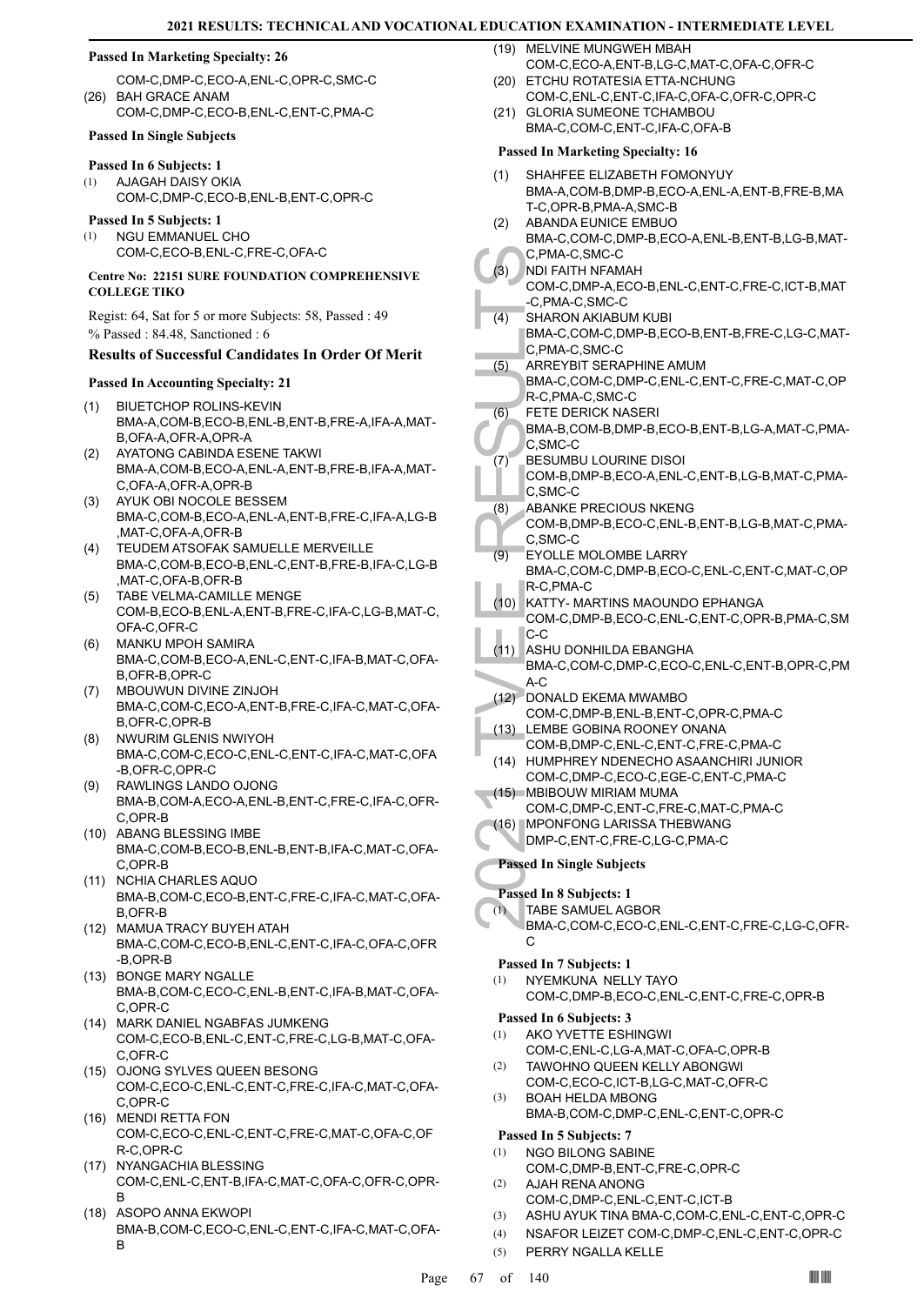# **Passed In Single Subjects**

#### **Passed In 5 Subjects: 7**

- COM-C,DMP-C,ENL-C,FRE-C,LG-C AMACHIC JASON ANKO (6)
- COM-C,DMP-C,ENL-C,ENT-C,LG-C NWANDI LETTISIA AKAH (7)
- BMA-C,COM-C,ENL-C,ENT-C,LG-C

### **Centre No: 22152 GOVERNMENT TECHNICAL HIGH SCHOOL BANGEM**

Regist: 11, Sat for 5 or more Subjects: 9, Passed : 8 % Passed : 88.89, Sanctioned : 0

# **Results of Successful Candidates In Order Of Merit**

# **Passed In Accounting Specialty: 1**

ELABE IDRIS NGONGUE BMA-B,COM-C,ECO-C,FRE-C,IFA-C,MAT-C,OFA-B,OFR -B,OPR-B (1)

# **Passed In Carpentry and Joinery Specialty: 1**

EJONGNTUBE BRANDON KOLLEKANG (1) CAR-B,CJD-B,ENL-C,ENT-C,FRE-C,JOI-B,MAT-C,QHS-C

# **Passed In Civil Engineering - Building Construction Specialty: 4**

- EYAH MBELLE GHISLAIN BCD-A,CPB-B,ENL-C,ENT-C,FRE-C,LG-C,MAT-C,QHS-C,SSM-C (1)
- AKWE ALAIN ITOE BCD-C,CPB-B,ENL-C,ENT-C,FRE-B,LG-C,MAT-B,SSM- $\mathcal{C}$ (2)
- NJUME EKWOGE BCD-C,CPB-B,ENT-C,FRE-B,LG-C,MAT-C,QHS-C (3) NGOME BRANDON EKUMENGEH (4)
	- BCD-B,CPB-C,ENT-C,FRE-B,LG-C,MAT-C

# **Passed In Secretarial Administration and Communication Specialty: 1**

ATABE DINACLAIRE MESANG BMA-B,COM-C,ENL-C,IPR-C,MAT-C,OFA-C,OPR-B,PCT -C,QHS-C (1)

# **Passed In Single Subjects**

# **Passed In 5 Subjects: 1**

EPIE YANNICK NGOME CPB-B,FRE-A,LG-C,MAT-C,QHS-C (1)

# **Centre No: 22155 ATLANTA BILINGUAL COMPREHENSIVE HIGH SCHOOL DOUALA**

Regist: 381, Sat for 5 or more Subjects: 371, Passed : 216 % Passed : 58.22, Sanctioned : 1

# **Results of Successful Candidates In Order Of Merit**

# **Passed In Accounting Specialty: 20**

- NJI ALEXIA FAITH DAMBI BMA-A,COM-A,ECO-A,ENL-B,FRE-B,ICT-B,IFA-A,MAT-A ,OFA-B,OFR-A,OPR-A (1)
- YOUSSI FOSSO EUGENIE BMA-A,COM-B,ECO-B,ENL-C,FRE-B,ICT-B,IFA-A,MAT-B,OFA-A,OFR-A,OPR-B (2)
- MAKUETE NJOFO EMANUELA BMA-C,COM-A,ECO-A,ENL-B,FRE-A,ICT-C,IFA-A,MAT-C,OFA-B,OFR-A,OPR-A (3)
- WUNG LILIAN MUAM BMA-A,COM-A,ECO-A,ENL-B,ICT-B,IFA-A,MAT-A,OFA-A ,OFR-A,OPR-A (4)
- WOGHMBONG MBILUNYI EBENEZER (5) BMA-B,COM-B,ECO-A,EGE-A,ENL-C,IFA-B,MAT-C,OFA-A,OFR-A,OPR-A
- NGUM MIRANDA FONJI BMA-A,COM-B,ECO-B,ENL-C,FRE-C,IFA-A,MAT-B,OFA-A,OFR-A,OPR-B (6)
- (7) TEMBOCK NOEL GANA

BMA-B,COM-C,ECO-C,ENL-C,ICT-C,IFA-A,MAT-C,OFA-A,OFR-A,OPR-A

- TANGANG LUCY-PRECIOUS BUBOH BMA-C,COM-B,ECO-A,ENL-B,IFA-A,MAT-B,OFA-A,OFR-A,OPR-B (8)
- NABILA JOYCE FOMUTUH ECO-C,ENL-A,FRE-C,ICT-B,IFA-A,MAT-C,OFA-B,OFR-A ,OPR-B (9)
- (10) KENGNJO DAISY NJULAH COM-B,ECO-C,ENL-C,FRE-C,IFA-A,MAT-C,OFA-A,OFR-B,OPR-A
- MBEH CYNTHIA SIKEM (11) BMA-C,COM-B,ECO-B,ENL-B,ICT-C,IFA-A,MAT-C,OFA-B,OFR-B
- 

#### (12) BABILA TACHOU LOVETH BMA-B,COM-C,ENL-C,FRE-B,IFA-A,MAT-C,OFA-B,OFR-A

- LUM ESTHER (13)
	- COM-C,ECO-A,ENL-C,FRE-C,ICT-C,IFA-A,OFA-C,OFR-A
	- CHOBIH GLESSING BMA-B,COM-C,ECO-A,ENL-C,FRE-C,IFA-B,OFA-B,OFR-B  $(14)$
	- LONKENG NKEGNI WYLFRIDE BMA-C,COM-C,ECO-B,FRE-B,IFA-C,MAT-C,OFA-C,OFR  $(15)$
- B, OFR-1<br>
B, OFR-1<br>
BABILA<br>
BMA-B,<br>
A<br>
COM-C,<br>
A<br>
COM-C,<br>
A<br>
COM-B,<br>
BMA-B,<br>
BMA-B,<br>
BMA-B,<br>
BMA-B,<br>
BMA-B,<br>
BMA-B,<br>
BMA-B,<br>
BMA-B,<br>
BMA-C,<br>
BMA-C,<br>
COM-C,<br>
COM-C,<br>
BMA-C,<br>
COM-C,<br>
BMA-C,<br>
COM-C,<br>
BOWEN<br>
COM-C,<br>
DND LE COM -B KANZONG SONIA AKWEN COM-C,EGE-C,ENL-B,FRE-C,IFA-C,MAT-C,OFA-C,OFR-B  $(16)$
- (17) NGON BIAN THERESE INES
- COM-C,ENL-C,FRE-B,IFA-A,MAT-C,OFA-C,OFR-A (18) BOWEN BELTA
- COM-C,ECO-A,ENL-C,IFA-B,OFA-B,OFR-B,OPR-C (19) TABI CYNTHIA FRE
- COM-C,ECO-C,ENL-C,IFA-C,OFA-B,OFR-B,OPR-C (20) DJOUGANG POSSIE MERLINE DIVINE
- BMA-C,FRE-C,IFA-B,OFA-B,OFR-B

# **Passed In Automobile Repair Mechanics Specialty: 18**

- FONJEH IGNATIUS PAKWAFAR EET-A,ENL-C,ENT-C,ESC-C,ICT-C,MAT-C,MDR-C,MTE-A,MTW-A,QHS-B (1)
- FOKADOH MUHAMAD KONGNYUY EET-A,ENL-C,ESC-C,ICT-C,MDR-B,MTE-B,MTW-A,QHS -C (2)
- LEMLAK DILAND FAKYOR CTZ-C,EET-C,ENT-C,FRE-C,MDR-C,MTE-C,MTW-B,QH S-B (3)
- NIBAH NTUM NICHOLAS  $\mathbf{A}(4)$
- EET-B,ENT-C,FRE-C,MDR-C,MTE-C,MTW-B,QHS-B TEMA WISDOM FIAGMENYI (5)
- EET-B,ENL-B,FRE-C,ICT-C,MDR-C,MTE-B,MTW-C AFANGU BLAISE TANTO (6)
- EET-C,ENL-C,ICT-C,MDR-B,MTE-B,MTW-B,QHS-C FAI BETRAN NYUYFORNI (7)
- EET-B,ENL-C,FRE-C,ICT-C,MDR-C,MTE-C,MTW-C EGO PRECIOUS DAKU (8)
- EET-C,ENL-B,FRE-C,MTE-B,MTW-C,QHS-B BESONG WALTERS NJI (9)
- EET-B,ENL-C,ICT-C,MTE-B,MTW-B,QHS-C (10) KWEMO KOUMENI DIMITRI CARBREL
- EET-C,ENL-B,FRE-C,MDR-C,MTE-C,MTW-C (11) MBAAWAH VERIX TEMBENG
- EET-C,ENL-C,FRE-C,MDR-C,MTE-C,MTW-B FONGANG CHO NCHANG MACPRIEST (12)
- EET-C,ENL-C,FRE-C,MDR-C,MTE-C,MTW-C (13) NDE PRINCELY ACHU
- EET-B,ICT-C,MDR-C,MTE-B,MTW-B
- WANGUE MARC ARTHUR (14) EET-C,ENL-C,FRE-A,MTE-C,MTW-C
- (15) GABOBGA BOHNY EMMANUEL EET-C,ICT-C,MDR-C,MTE-B,MTW-B
- (16) ASUA PREET NGOH EET-C,FRE-C,ICT-C,MTE-C,MTW-B
- (17) KOTTO EBOULE JACQUES DIVARIS EET-C,FRE-C,MTE-C,MTW-C,QHS-C
- (18) TSAMO JATSA ANAGO PRIVATE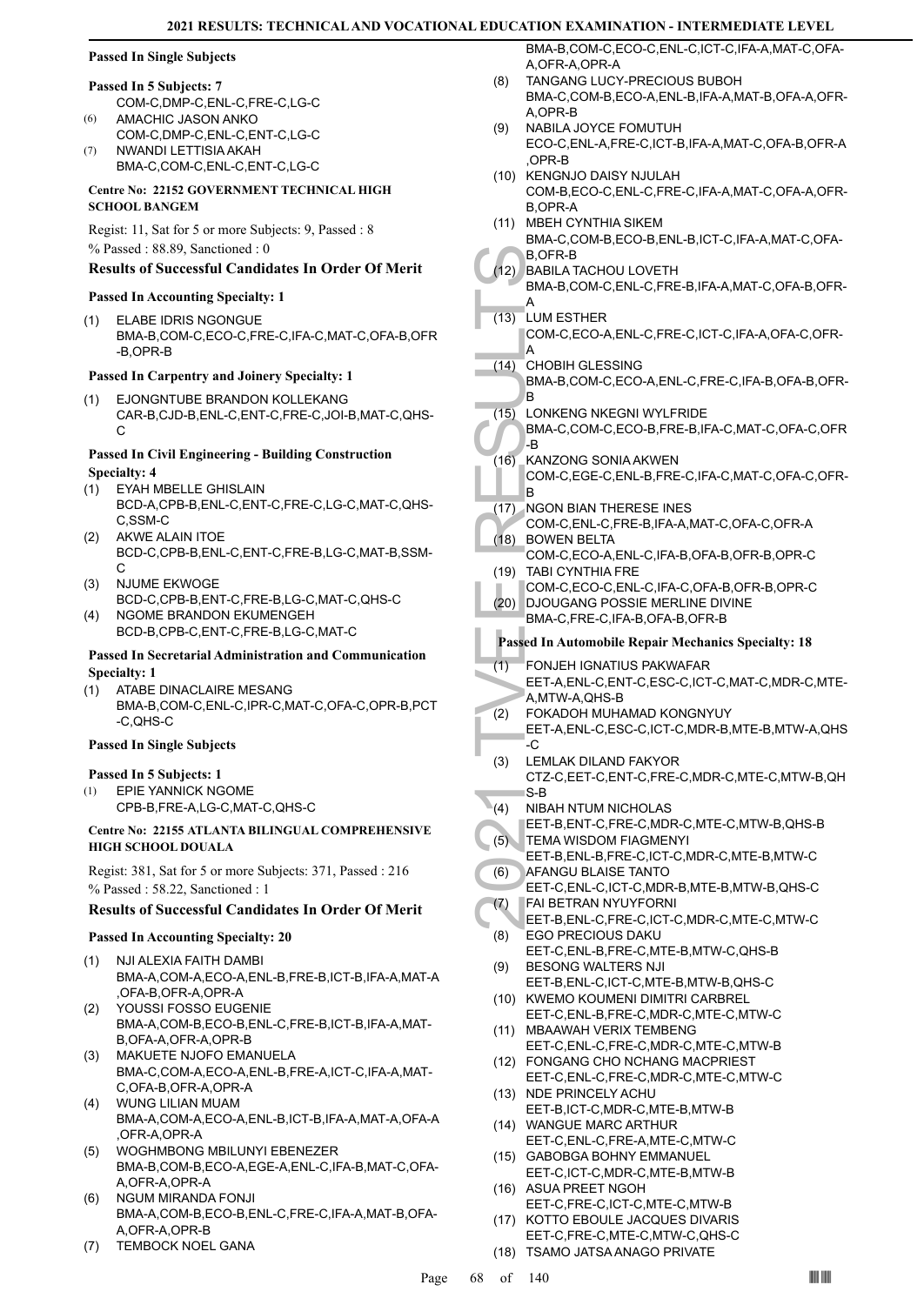# **Passed In Automobile Repair Mechanics Specialty: 18**

EET-C,FRE-C,MDR-C,MTE-C,MTW-C

# **Passed In Civil Engineering - Building Construction Specialty: 50**

- TANYI MUNGU PRINCE ROY BCD-A,CPB-B,CTZ-C,EGE-B,ENL-C,ENT-C,ESC-B,FRE-B,ICT-B,MAT-B,SSM-B (1)
- KENFACK TAGUENA BLAISE AMSTRONG BCD-B,CPB-B,CTZ-C,EGE-C,ENL-B,ESC-B,FRE-B,ICT-C,MAT-C,QHS-B,SSM-B (2)
- CALVIN NEBA NDAMNYIA BCD-A,CPB-B,CTZ-C,EGE-B,ENL-C,ENT-C,ESC-B,FRE-C,MAT-C,QHS-B,SSM-B (3)
- AMBE WILSON CHENWI BCD-A,CPB-A,CTZ-B,EGE-A,ENL-C,ENT-C,ESC-C,ICT-B,MAT-C,SSM-A (4)
- NFUOFUH FRANCBIAN TENMIGI BCD-A,CPB-B,CTZ-C,EGE-A,ENL-C,ESC-B,ICT-A,MAT-C,QHS-B,SSM-B (5)
- CHAM VALENTINE NYAPANG BCD-B,CPB-B,CTZ-C,EGE-A,ENL-C,ENT-C,ESC-C,MAT -C,QHS-B,SSM-B (6)
- (7) CHE EVARISTUS FUSI BCD-B,CPB-C,CTZ-C,EGE-A,ENL-C,ENT-C,ESC-C,FRE -C,ICT-C,SSM-B
- SENINKA GENEVARIUS NYUYKONGE BCD-B,CPB-C,CTZ-C,EGE-B,ENL-B,ENT-C,ESC-C,ICT-C,MAT-C,SSM-B (8)
- MBINKAR ELIZABETH BOMKI BCD-A,CPB-A,CTZ-B,EGE-A,ENL-B,ESC-C,ICT-C,MAT-B,SSM-B (9)
- BAH BORIS TIWON (10) BCD-B,CPB-B,CTZ-C,EGE-B,ENL-B,ESC-C,FRE-A,ICT-C,SSM-B
- (11) NFOR NYUYORBONG NWEBSA BCD-C,CPB-B,CTZ-C,EGE-A,ENL-C,ENT-C,ESC-C,QHS -B,SSM-B
- (12) AMINDEH EMMANUEL NKENGAKA BCD-B,CPB-B,EGE-B,ENL-C,ESC-C,ICT-C,MAT-C,QHS-B,SSM-B
- (13) NJOLAH BRICE BERINYUY BCD-B,CPB-B,CTZ-B,EGE-B,ENL-C,ENT-C,ESC-C,ICT-C,SSM-B
- (14) AKOSUNG FONGWA PEACE BCD-B,CPB-B,CTZ-C,EGE-B,ESC-C,FRE-C,ICT-C,MAT-C,SSM-B
- MANFI NCHEMBE GODWIN (15) BCD-B,CPB-A,EGE-A,ENL-C,ENT-C,ESC-C,QHS-B,SS M-B
- FOLA JULES BERINYUY (16) BCD-A,CPB-A,EGE-B,ENL-C,FRE-C,ICT-C,MAT-C,SSM-B
- (17) ABOSI DOTLEY BCD-A,CPB-B,EGE-B,ENL-B,FRE-C,ICT-C,MAT-C,SSM-B
- (18) NGONNMUN DOBGIMA FOMBON BCD-B,CPB-B,CTZ-C,EGE-B,ENL-C,ESC-B,MAT-B,SSM -B
- FRU CLIFORD CHE (19) BCD-A,CPB-A,CTZ-C,EGE-B,ESC-C,ICT-C,MAT-C,SSM-B
- FUNG JUNIOR TEGHA (20) BCD-B,CPB-C,CTZ-C,ESC-C,FRE-B,ICT-A,QHS-B,SSM-C
- (21) NDONWI EMMANUEL BCD-A,CPB-B,CTZ-C,EGE-C,ESC-C,ICT-C,MAT-C,SSM-B
- (22) TOSAM BRIYAN MBOINI BCD-C,CPB-C,CTZ-C,ENL-B,FRE-C,ICT-B,QHS-C,SSM-B
- AGWE BRIAN FORKWA BCD-C,CPB-C,CTZ-C,ENL-C,FRE-C,MAT-C,QHS-B,SSM -B (23)
- (24) TEMANGO LANDRICK NGONPAN BCD-A,CPB-B,EGE-C,ESC-C,ICT-C,MAT-C,SSM-A

(25) ALOMBA PINO NCHUPECHEM CPB-B,CTZ-C,EGE-A,ENL-C,ENT-B,ESC-C,SSM-B

- FODJE BRAYAN YELA (26) BCD-B,CPB-B,EGE-B,ICT-C,MAT-C,QHS-C,SSM-B
- (27) NTEH MSIYE CLAUDIUS BCD-B,CPB-B,CTZ-C,EGE-B,ENL-C,LG-C,SSM-B (28) AYAKWE BLAISE
- BCD-C,CPB-B,EGE-C,ESC-C,ICT-B,QHS-B,SSM-B TANTEH SUALIUO SHIMENYI (29)
- BCD-A,CPB-C,CTZ-C,EGE-B,FRE-C,MAT-C,SSM-C (30) DONDJEU NGOUFACK ONILLE GEORDAN
- BCD-B,CPB-C,EGE-C,ESC-C,FRE-C,QHS-C,SSM-B (31) ATABONG NORICE NJIWONG
- BCD-C,CPB-B,EGE-B,ENL-C,MAT-C,QHS-C,SSM-C BONGJUNG DIEUDONNE NYUYKIDZEEM (32)
- BCD-A,CPB-C,CTZ-C,ENL-C,ESC-C,MAT-C,SSM-C TANTEH DIVINE SMITH (33)
- BCD-A,CPB-B,ENL-C,ENT-C,MAT-C,SSM-B FONGANG FON ERIC FREDY (34)
- BCD-C, (32) BONGJ<br>BCD-A, (33) TANTEH<br>BCD-A, (33) TANTEH<br>BCD-A, (29) BCD-B, (29) RCD-B, (35) ATANG/<br>CPB-B, (36) NEH VA BCD-B, (37) AGUEH<br>BCD-B, (37) AGUEH<br>BCD-B, (38) SUNJO BCD-B, (38) SUNJO BCD-B, (40) FRU JO BCD-B, (40) F BCD-B,CPB-A,ENL-C,ICT-C,QHS-B,SSM-C ATANGA ERIC (35)
	- CPB-B,EGE-B,ENL-C,ESC-C,QHS-B,SSM-B (36) NEH VANESSA SUH
	- BCD-B,CPB-B,CTZ-C,ENL-C,ICT-C,SSM-B
	- AGUEHAKE THOMAS XAVIER BCD-B,CPB-B,EGE-C,ENL-C,MAT-C,SSM-B (37)
	- SUNJO EVANS SUINYUY (38)
	- BCD-B,CPB-C,EGE-C,FRE-C,QHS-B,SSM-C TAH RENE CHOKAH (39)
	- BCD-B,CPB-C,EGE-C,ENL-C,FRE-C,SSM-C FRU JOEL NGEH-NAWI (40)
	- BCD-C,CPB-C,FRE-C,ICT-C,QHS-B,SSM-C ARMSTRONG NEBA (41)
	- BCD-C,CPB-C,ESC-C,FRE-C,ICT-C,SSM-C
	- MEH PRINCEWILL KELLY CHI BCD-B,CPB-C,EGE-B,ICT-B,SSM-B (42)
	- BAYA INNOCENT NUMVI (43)
	- BCD-C,CPB-C,EGE-A,ENL-C,SSM-B
- (44) NKENG LOVETTE MULUH
- BCD-B,CPB-B,EGE-C,ESC-C,SSM-B (45) NUCHAM TEDJIOZEM IVAN DILANE
- BCD-A,CPB-C,ESC-C,FRE-C,SSM-C
- TAMASHANG EMMANUEL TAKU BCD-B,CPB-C,ENL-C,QHS-C,SSM-B (46)
- ASHU ZIDANE FORSEM BCD-C,CPB-B,EGE-C,MAT-C,SSM-C  $(47)$
- (48) NEBA LESLY CHE BCD-C,CPB-C,EGE-C,ICT-C,SSM-B
- (49) BOBGA NUWAKA MARCEL
- CPB-C,EGE-B,ENL-C,MAT-C,SSM-C
- (50) NSOH EMMANUEL TSE
- BCD-C,CPB-C,ENL-C,QHS-C,SSM-C

# **Passed In Electrical Power System Specialty: 61**

- KENNE WANKAM DIEUDONNE CTZ-B,EDR-B,EEC-A,EME-A,ENL-B,ENT-C,ESC-A,ETD-(1)
- A,FRE-A,ICT-B,MAT-B LAMERE GNOUATETYOU BENJAMIN RIVER (2)
- CTZ-C,EDR-B,EEC-A,EME-A,ENL-A,ENT-C,ESC-B,ETD-A,FRE-A,ICT-B,MAT-C FUH BRANDON NCHE (3)
- CTZ-C,EDR-C,EEC-A,EME-B,ENL-C,ENT-C,ESC-B,ETD -A,FRE-C,ICT-C,MAT-C
- (4) KAIN CLEMENT CHE CTZ-B,EDR-B,EEC-A,EME-A,ENL-B,ENT-C,ESC-A,ETD-A,ICT-B,MAT-A
- DOBGIMA JUNIOR FOMBON CTZ-C,EDR-C,EEC-A,EME-A,ENL-B,ESC-B,ETD-A,FRE-A,ICT-A,MAT-C (5)
- NDASI PRICELESGIJE ORIANTINE NJIWO CTZ-B,EDR-B,EEC-A,EME-A,ENL-B,ESC-B,ETD-A,FRE-C,ICT-C,MAT-C (6)
- TSO WILLIAM TEH EDR-B,EEC-A,EME-A,ENL-B,ESC-B,ETD-A,FRE-C,ICT-C,MAT-C,REL-C (7)
- ANE IHIMBRU EYUE CTZ-C,EDR-B,EEC-A,EME-A,ENL-C,ENT-C,ESC-C,ETD -A,FRE-C,ICT-C (8)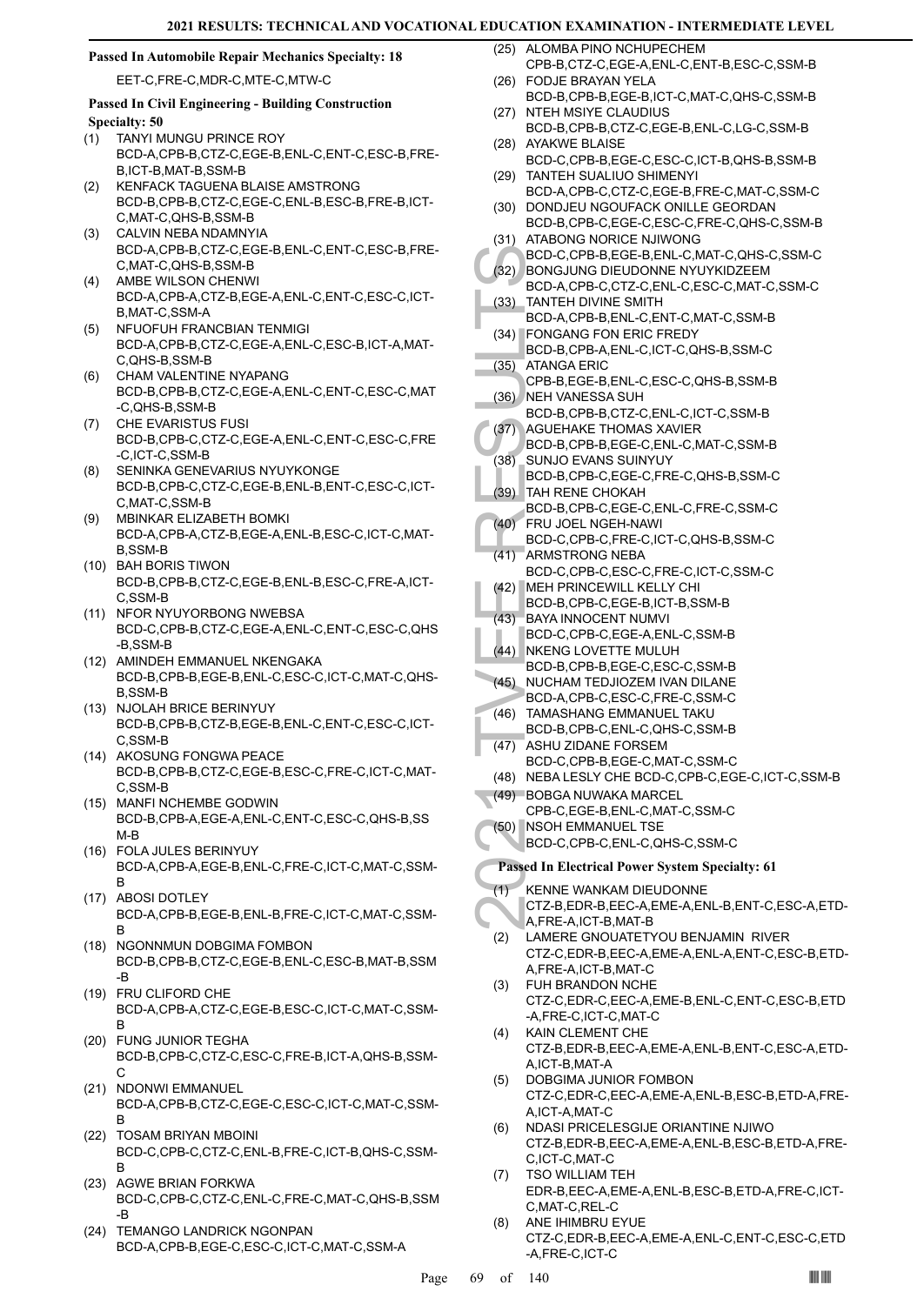#### **Passed In Electrical Power System Specialty: 61**

- NSUNGKIKANG CALEB CHEFOR EDR-B,EEC-A,EME-A,ENL-C,ESC-B,ETD-A,FRE-B,ICT-C,MAT-C (9)
- ETEH JUNIOR WAVIEH (10) CTZ-C,EDR-C,EEC-A,EME-A,ENL-C,ESC-C,ETD-A,FRE -C,MAT-C
- (11) VERYE JUNIOR NYUYKONGADZEM CTZ-C,EDR-C,EEC-B,EGE-B,EME-B,ENL-C,ESC-C,ETD -A,ICT-C
- (12) NGWA CLOVIS FUNWI EDR-C,EEC-A,EME-B,ENL-C,ESC-C,ETD-B,FRE-C,ICT-B,MAT-C
- FECHE MACDONALD ASONGWE (13) CTZ-C,EDR-C,EEC-B,EME-B,ENL-C,ESC-C,ETD-A,FRE -C,ICT-C
- (14) TENUOH ANGONG CYLADEL EDR-B,EEC-B,EME-A,ESC-C,ETD-A,FRE-C,ICT-B,MAT-C
- BABILA KELVIN EDR-C,EEC-A,EME-A,ENL-C,ESC-C,ETD-A,ICT-B,MAT- $\mathcal{C}$ (15)
- (16) CHE EMMANUEL CHE CTZ-C,EDR-B,EEC-B,EME-B,ESC-C,ETD-A,FRE-B,ICT- $\mathcal{C}$
- BONEKEH SIEGE CHOYONG (17) CTZ-C,EDR-C,EEC-B,EME-A,ENL-C,ESC-B,ETD-A,ICT- $\mathcal{C}$
- (18) LEINYUY ANINOEL BONGAJUM EDR-C,EEC-A,EME-B,ENL-B,ESC-C,ETD-A,FRE-C,ICT-C
- (19) ROSEBERG NYEGHO EDR-B,EEC-A,EME-A,ENL-C,ESC-C,ETD-B,MAT-C,QHS -C
- (20) TANUE DESMOND EDR-C,EEC-A,EME-B,ENL-C,ESC-C,ETD-B,ICT-C,MAT-B
- (21) NGES WINSLEY SONG CTZ-C,EDR-C,EEC-B,EGE-C,EME-B,ENL-B,ETD-B,FRE  $-C$
- (22) JAM BORIS NGEH EDR-C,EEC-B,EME-B,ENL-C,ESC-C,ETD-B,FRE-C,ICT-C
- (23) MENTIKA OUMAROU FALIPUH EEC-A,EME-A,ENL-C,ESC-B,ETD-A,ICT-C,MAT-C
- (24) NKIMI RATZINGER TOGEH EDR-B,EEC-B,EME-B,ENL-B,ETD-A,FRE-B,MAT-C
- (25) DAVID SPLANE TAYO OGONNO EEC-A,EME-A,ENL-C,ESC-B,ETD-A,ICT-C,MAT-C
- (26) NGUTE PRIDE TAFOR EDR-C,EEC-A,EME-A,ENL-C,ESC-C,ETD-A,ICT-C (27) MUKOM PRESTLEY GHA-ANSEH
- EEC-B,EME-A,ENL-C,ESC-C,ETD-B,FRE-B,ICT-B (28) BATE HELEN NKONGHO
- EDR-C,EEC-A,EME-B,ENL-C,ESC-C,ETD-A,FRE-B (29) JONG THIERRY WILFRIED
- EDR-B,EEC-A,EME-B,ESC-C,ETD-B,FRE-C,ICT-C FOGANG JASSA DAVIS BRANDY (30)
- EDR-C,EEC-B,EME-C,ENL-B,ETD-B,FRE-B,MAT-C ENRIQUE PATRICIO PRATS MENDEZ (31)
- CTZ-C,EDR-C,EEC-B,EME-B,ESC-C,ETD-A,MAT-C (32) NGU BRIAN MOKOM
- EDR-C,EEC-B,EME-B,ENL-C,ESC-C,ETD-B,QHS-B FONGAH DESMONDAWA (33)
- EDR-C,EEC-B,EME-B,ESC-C,ETD-A,ICT-C,QHS-C (34) DENG ABONGWA CHABI JUNIOR
- EDR-C,EEC-B,EME-B,ENL-C,ETD-B,FRE-C,ICT-C (35) NGINYU CARLSON KONGNYU
- EDR-C,EEC-B,EME-B,ENL-C,ETD-B,FRE-C,MAT-C ASOBO JUNIOR TENENG (36)
- EDR-C,EEC-B,EME-B,ESC-C,ETD-A,ICT-A (37) NGOUEPEGHEU MEKONTSO NIDELLE
- EDR-B,EEC-A,EME-B,ESC-C,ETD-B,FRE-C MBIAKOP NYATCHA WILLIAM (38)
- EEC-B,EME-B,ENL-C,ESC-C,ETD-A,ICT-C
- (39) KUM PRINCES NJAH
- EDR-C,EEC-B,EME-B,ENL-C,ESC-C,ETD-A (40) ANANG JOSEPH TOM- MUA BUNZO BLESSING EDR-C,EEC-B,ENL-C,ETD-A,ICT-C,QHS-B
- (41) FOMBA LARRY TANFUH EDR-C,EEC-B,EME-B,ENL-C,ESC-C,ETD-A
- (42) NGWA MILTON NGWA EDR-B,EEC-B,EGE-C,EME-B,ENL-C,ETD-B
- (43) ATAMNJAH FORMUNYAM CHO EEC-B,EME-B,ENL-C,ESC-C,ETD-B,FRE-C
- (44) CHENUE SYLVANUS ASANGWA
- EDR-C,EEC-B,EME-C,ESC-C,ETD-A,ICT-C (45) NAYAH MARIE CHALEND
- EEC-B,EME-B,ENL-C,ETD-B,FRE-C,ICT-C NEMKENANG LAMBOU DENILSON (46)
- (46) NEMKE<br>
EDR-C, AWA DA<br>
EDR-C, AWA DA<br>
EDR-C, CHOFO<br>
(48) CHOFO<br>
EDR-C, CHOFO<br>
EDR-C, WONG<br>
EDR-C, BOR-C, EDR-C, DABAHN<br>
(52) MBAHN<br>
EDR-C, AMBE EDR-C, AMYER<br>
EDR-C, AMYER<br>
(55) AMYER<br>
EDR-C, CHETN<br>
EDR-C, CHETN<br>
EDR-C, EDR-C,EEC-B,EME-B,ETD-B,FRE-C,ICT-C AWA DANIEL (47)
- EDR-C,EEC-B,ENL-C,ESC-C,ETD-B,FRE-C NGANKEM POKEM FRANCK JORDAN (48)
- EDR-C,EEC-B,EME-C,ENL-C,ETD-B,FRE-C (49) CHOFOR ARNOUD JOEL
- EEC-C,EME-C,ENL-C,ESC-C,ETD-A,FRE-C WONG WILFRED CHICK (50)
	- EDR-C,EEC-B,EME-C,ENL-C,ETD-B,ICT-C
- (51) MBAHNUI PAUL EDR-C,EEC-A,EME-A,ESC-C,ETD-A
- (52) NJI BERTAIN MANGEW
- EDR-C,EEC-B,EME-A,ENL-C,ETD-A
- (53) AMBE BORIS SUH CTZ-C,EEC-B,EME-B,ETD-A,ICT-C
- WANKO TALLA RAYMOND BERLEO (54) EEC-B,ENL-C,ETD-B,FRE-B,MAT-C
- 
- (55) ANYERE MARKBRAINE EDR-C,EEC-B,EME-B,ETD-B,ICT-C
- (56) WUNDO BRYNE SMITH MALUYEN
- EDR-C,EME-C,ENL-B,ETD-A,ICT-C
- CHETNGHO SULLAMANU PETIA EDR-C,EEC-C,EGE-C,ENL-C,ETD-A (57)
- BONGO LOA LEWIS EDR-C,EEC-C,EME-C,ENL-C,ETD-A (58)
- ABDOUL AZIZ ABOUBAKAR (59)
- EDR-C,EEC-B,EME-C,ETD-B,ICT-C
- ETEKI ESSOH HENRI BEAUDOUIN (60) EEC-C,EME-C,ENL-C,ETD-A,FRE-C
- NGONGAN WENCO JUNIOR SMITH EDR-C,EEC-C,EME-C,ENL-C,FRE-C (61)

- **Passed In Home Economics Specialty: 5** NGWE CHRISTINA GEMUH (1)
- ENL-C,FLE-C,FNH-B,NSC-B,RMH-A MBUH JOYCELINE AZU'U (2)
- ENL-C,FLE-C,FNH-A,NSC-C,RMH-A
- (3) BLANDINE KINYUY ENL-C,FNH-B,LG-C,NSC-B,RMH-B
- MIMBA CHRISTAIN FAVOUR NGENYU (4)
- COM-C,FLE-C,FNH-B,NSC-B,RMH-B
- (5) NGWA EDITH BIH ENL-C,FLE-C,FNH-B,NSC-C,RMH-B

# **Passed In Marketing Specialty: 8**

- NTUM VESTA AWAH BMA-B,COM-B,DMP-B,ECO-C,ENL-B,ENT-C,FRE-C,MA T-B,PMA-B,SMC-C (1)
- KENGNE WOUAPET JESUS BMA-C,COM-C,DMP-B,ECO-C,ENL-C,ENT-C,FRE-B,MA T-C,PMA-C,SMC-C (2)
- YOUDOM CALISTUS KELLY AGINWI BMA-B,COM-C,DMP-B,ECO-C,ENL-C,FRE-C,MAT-C,PM A-B,SMC-C (3)
- ACHA RUTH AZOH BMA-C,COM-C,DMP-B,ENL-C,ENT-C,MAT-C,PMA-C,SM C-B (4)
- MBU MAXSMITH BONGWONG COM-C,DMP-C,ECO-C,ENL-C,ENT-C,PMA-B,SMC-B (5)
- WEHNEUWING PRESIUS ATANGA COM-C,DMP-B,ENL-C,FRE-C,PMA-C,SMC-C (6)
- FOTABONG ACHILE FOTINDONG COM-B,DMP-B,ENT-C,PMA-B,SMC-C (7)
- TANGUNU PEACE-EVELYNE NJINUI COM-C,DMP-C,ENT-C,PMA-B,SMC-C (8)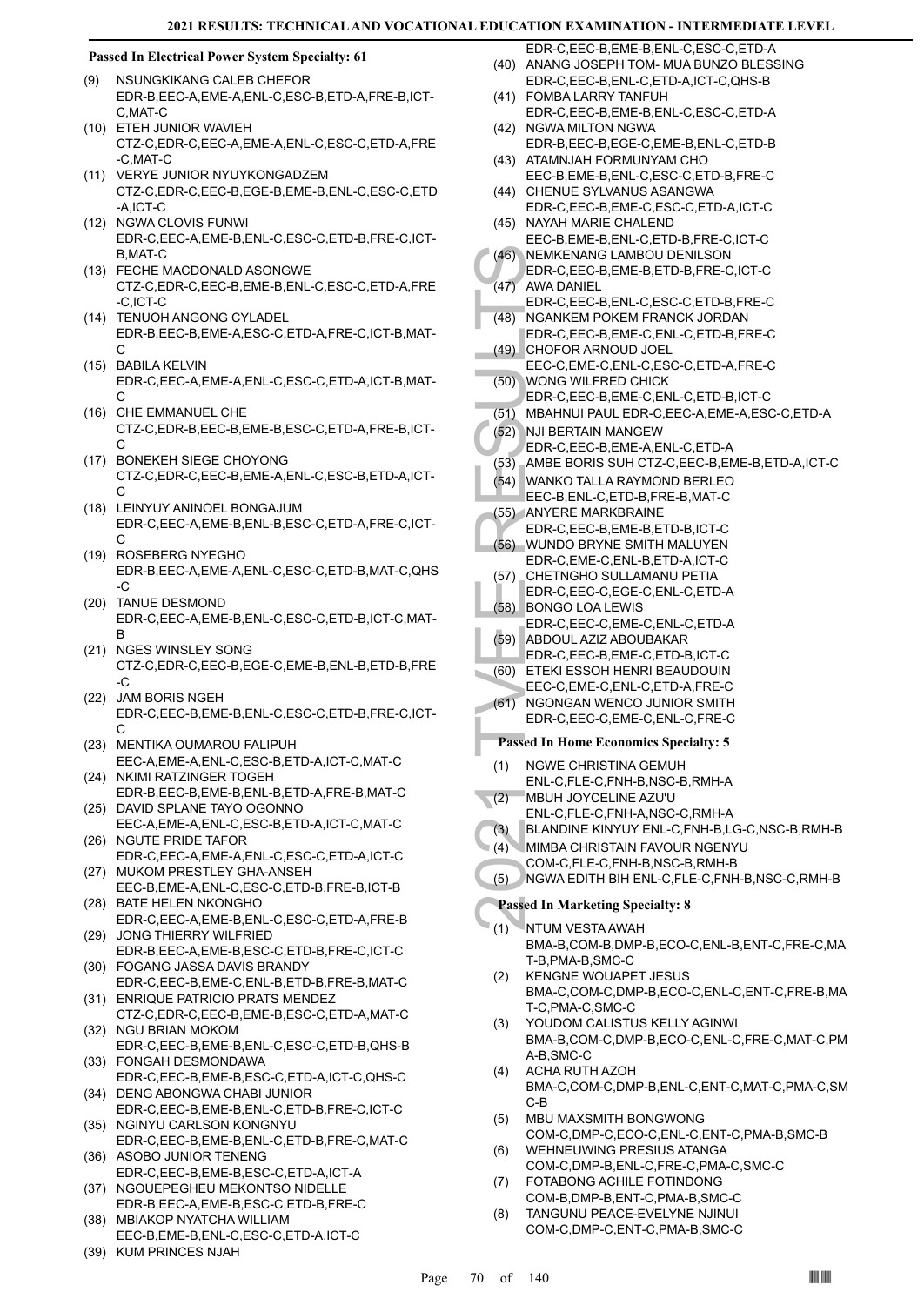**Passed In Secretarial Administration and Communication Specialty: 5**

- BLEST NGEBUM AFONGCHWI (1) BMA-C,COM-C,ENL-B,IPR-C,LG-B,MAT-C,OFA-B,OPR-B,PCT-C
- NATEU ASSONFACK FARHEL PARIS BMA-A,ECO-C,FRE-B,IPR-B,LG-C,MAT-C,OPR-B,PCT-B (2) AYAFOR CHRISTIAN NFORZOU (3)
- ENL-C,FRE-C,ICT-B,IPR-B,LG-B,OPR-B,PCT-B NDUMU NAHLELA JOYCE (4)
- COM-C,ENL-C,IPR-C,LG-C,OFA-B,OPR-B,PCT-B LAH PRECIOUS NGWA (5)
	- ENL-B,IPR-B,LG-B,OFA-C,OPR-B,PCT-C

# **Passed In Welding Fabrication Specialty: 47**

- MWAKA MOKONYA FRANCK (1) CTZ-C,ENL-B,ESC-B,FRE-C,ICT-C,MAT-B,MCD-C,QHS-B,WFW-B,WPM-A
- KAYO TANTOH VALERY CTZ-C,ENL-C,ESC-C,FRE-C,ICT-B,MCD-B,QHS-B,WF W-A,WPM-B (2)
- EBANG RIFKIN-HAREL METUGE ENL-C,ESC-C,FRE-C,ICT-C,MAT-C,MCD-C,QHS-C,WF W-B,WPM-B (3)
- FOLABIT DESMOND KEHDINGA ENL-C,ENT-C,ESC-C,FRE-C,MAT-C,MCD-C,QHS-C,WF W-B,WPM-B  $(4)$
- ASANGA ZIDANE SCOTT NGUTANGWE ENL-C,ESC-B,ICT-C,MAT-C,MCD-B,QHS-C,WFW-A,WP M-B (5)
- UJANG SMITH NDAMUKONG CTZ-C,ENL-A,FRE-C,ICT-C,MCD-C,QHS-B,WFW-B,WP M-B (6)
- AGRISI BRADON FUH CTZ-C,ENL-C,FRE-B,MAT-C,MCD-C,QHS-B,WFW-B,W PM-A (7)
- JASSA LONLIA YVAN VANECK CTZ-C,ENL-C,FRE-A,ICT-C,MCD-C,QHS-B,WFW-B,WP M-B (8)
- NGEM DILAND NYIABANG CTZ-C,ENL-C,ESC-C,MAT-B,MCD-C,QHS-B,WFW-B,W PM-B (9)
- (10) MBOMKONG MACBRAIN CTZ-C,ENL-C,FRE-C,ICT-C,MCD-C,QHS-C,WFW-B,WP M-B
- GUVALLA BRAYAN DINGA ENL-C,FRE-C,ICT-C,MCD-C,QHS-B,WFW-A,WPM-A (11)
- (12) CHIMBOH FABRICE NGWE ENL-C,ESC-C,FRE-B,MCD-C,QHS-B,WFW-B,WPM-B
- (13) NGONG JUNIOR PRINCELY YONG ENL-C,FRE-A,MAT-C,MCD-C,QHS-C,WFW-B,WPM-B (14) TUFOIN ROY NCHAM
- ENL-C,FRE-C,ICT-C,MCD-C,QHS-C,WFW-A,WPM-B (15) TAPEU SAKOULRICH
- ENL-C,FRE-C,ICT-C,MAT-C,MCD-C,WFW-A,WPM-B (16) ANJI DESMOND TIMAH NDJANJIM
- ENL-C,ICT-C,MAT-C,MCD-C,QHS-C,WFW-B,WPM-B (17) TANDE TEMA BRAINE
- ENL-C,FRE-C,MAT-C,MCD-C,QHS-C,WFW-B,WPM-B PEHUIE JACQUES-HARRIS (18)
- ENL-C,FRE-A,MCD-C,QHS-B,WFW-B,WPM-B TATANGMO ASSONGZIA BERLAMIN LEIBNIS SMITH (19)
- ENL-C,ENT-C,FRE-B,MCD-C,WFW-A,WPM-B (20) NDE DYLAN FRU
- ENL-C,ICT-C,MCD-C,QHS-B,WFW-A,WPM-B (21) AGHANGUH BLESS MULUH
- ENL-C,MAT-C,MCD-B,QHS-B,WFW-B,WPM-B (22) TCHOFFO AFERSIR JONATHAN
- ENL-C,ICT-C,MAT-C,MCD-C,WFW-A,WPM-B (23) ONEAL MUTA NJI
- FRE-C,ICT-C,MCD-C,QHS-B,WFW-B,WPM-B (24) TAKWI FRU BRUNO
- ENL-C,FRE-C,MCD-C,QHS-B,WFW-B,WPM-B (25) TIBAB BRINGSLUCK NGOH
- ENL-C,ICT-C,MCD-C,QHS-C,WFW-A,WPM-B (26) CHE KADIAN FUH
- ENL-C,FRE-C,MCD-C,QHS-C,WFW-A,WPM-B
- (27) BENGHE CLAUDE FANYUI EGE-C,ENL-C,MCD-C,QHS-B,WFW-B,WPM-B
- (28) OWENAKWA THEOPHILE ENL-C,FRE-B,ICT-C,MCD-C,WFW-C,WPM-B
- (29) LAIGHA NCHANG MARK FRE-C,ICT-C,MCD-C,QHS-C,WFW-B,WPM-B
- (30) KICHA SHCNIADA NIBA ENL-C,FRE-C,MCD-C,QHS-C,WFW-B,WPM-B
- (31) NDUMA WILSON GEMU ENL-C,FRE-C,MAT-C,MCD-C,WFW-B,WPM-B
- (32) TANGWAN JESSIE ATEH ENL-C,FRE-C,MCD-C,QHS-C,WFW-B,WPM-B (33) NYENIPOK AMSTRONG FOGNWEH
- ENL-C,FRE-C,MCD-C,QHS-C,WFW-B,WPM-B PRECIOUS BASUNG (34)
- CTZ-C,ENL-C,FRE-C,MCD-C,WFW-B,WPM-B NJENEWONE JUSLINE (35)
- ESC-C,FRE-C,MCD-C,QHS-C,WFW-B,WPM-B (36) NGWA DANIEL NDONWIE
- ENL-C, (34) PRECIC<br>
(36) NJENE\<br>
CTZ-C, (36) NJENE\<br>
ESC-C, (36) NGWA I<br>
ENL-C, MENGIE<br>
ENL-C, MENGIE<br>
ENL-C, (37) MENGIE<br>
ENL-C, SUH QU<br>
ENL-C, SUH QU<br>
ENL-C, (40) TAKAM<br>
ENL-C, FRE-C, (41) TAGAN<br>
FRE-C, (41) TAGAN<br>
FRE-C ENL-C,FRE-C,MCD-C,QHS-C,WFW-B,WPM-B MENGIE GODWILL ABIA (37)
- ENL-C,FRE-C,ICT-C,MCD-C,WFW-B,WPM-B SUH QUENTIN FUR (38)
- ENL-C,FRE-C,MCD-C,QHS-C,WFW-B,WPM-B
- TAKAMTHIEU TENGUELEKEU HORET DILIVIO (39)
- ENL-C,FRE-B,MCD-C,WFW-B,WPM-B TAH DJAMO MIGUEL KELLY (40)
- FRE-C,MCD-C,QHS-B,WFW-B,WPM-B TAGANG NIPIBA KENDRICK ROYSMITH (41)
- FRE-B,MCD-C,QHS-C,WFW-B,WPM-B NDI DEMIAN GAMNJE  $(42)$
- FRE-C,MCD-C,QHS-C,WFW-B,WPM-B EGBE RAMSON OROCK (43)
- FRE-C,ICT-C,MCD-C,WFW-B,WPM-B
- NJILEFAC MOHANKI ACHIGA FRE-C,ICT-C,MCD-C,WFW-B,WPM-B (44)
- NOUGUOUE TAMNOU SIEWEGIE (45)
- ENL-C,FRE-C,MCD-C,WFW-B,WPM-B
- (46) NDETSEH DIVINE AGHENDE FRE-C,MCD-C,QHS-C,WFW-B,WPM-B
- (47) TAH DOH STEEVE
- FRE-C,MCD-C,QHS-C,WFW-B,WPM-B

# **Passed In Single Subjects**

# **Passed In 5 Subjects: 2**

- FUNUE PETER NJI AWAMBENG ENL-C,FRE-C,QHS-C,WFW-B,WPM-B (1)
- HUBERT LOBGA NJANKENJI  $\overline{z(2)}$ 
	- CPB-C,ENL-C,FRE-C,ICT-C,SSM-C

**Centre No: 22156 COLLEGE PRIVE LAÏC NGUESSON CHARLES DOUALA** 

Regist: 142, Sat for 5 or more Subjects: 137, Passed : 63 % Passed : 45.99, Sanctioned : 0

# **Results of Successful Candidates In Order Of Merit**

# **Passed In Accounting Specialty: 18**

- CHANGNWI SANDRA AMBE BMA-A,COM-B,ECO-A,ENL-B,ENT-C,FRE-C,ICT-B,IFA-A,MAT-C,OFA-B,OFR-A (1)
- NSAH GLORY NYUYFONE BMA-A,COM-B,ECO-A,ENL-B,ENT-B,FRE-B,IFA-B,LG-B, MAT-C,OFA-C,OFR-B (2)
- BODO NOAH DIADEME ATHANASE BMA-B,COM-B,ECO-A,ENL-B,ENT-B,FRE-A,ICT-C,IFA-A ,MAT-C,OFA-C,OFR-B (3)
- DJIOKENG NGNINGHA STELOR CHANCELLE BMA-A,COM-B,ECO-A,EGE-B,ENL-C,FRE-C,IFA-B,MAT-C,OFA-A,OFR-B (4)
- VEGHO MARY ALENGHANGE BMA-B,COM-B,ECO-B,ENL-B,ENT-C,FRE-B,IFA-A,MAT-C,OFA-B,OFR-B (5)
- BIH BIANKA CHE BMA-B,COM-B,ECO-B,EGE-B,ENL-B,FRE-C,IFA-C,MAT-C,OFA-B,OFR-B (6)
- (7) AGENDIA ULRICH AWUNGFUET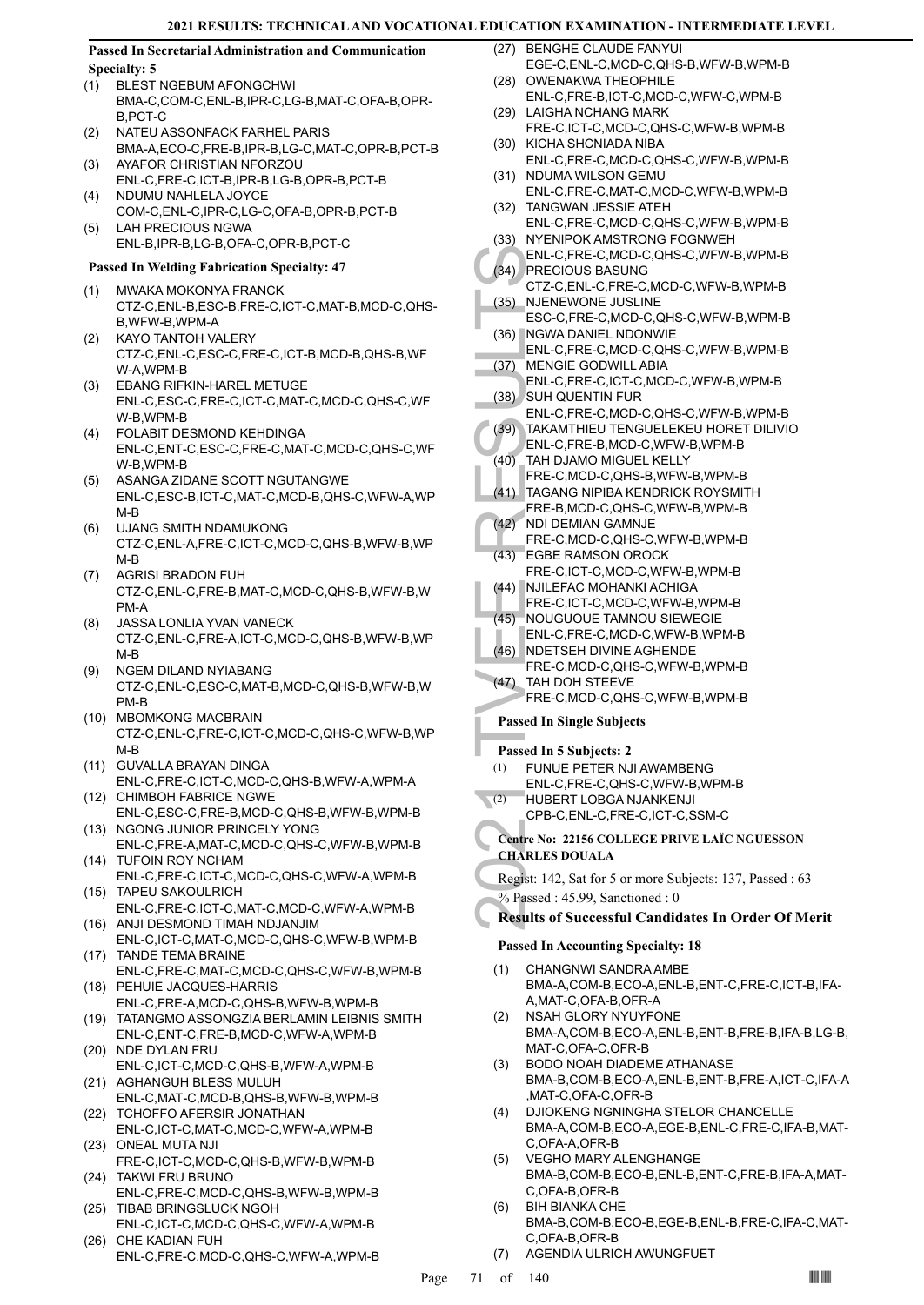# **Passed In Accounting Specialty: 18**

BMA-A,COM-C,ECO-B,FRE-C,IFA-A,MAT-C,OFA-A,OFR -B,OPR-C

- NCHE COLLINS ANYE BMA-B,COM-B,ECO-A,EGE-C,ENT-C,IFA-B,MAT-C,OFA-B,OFR-B (8)
- NDE BIH CLOVIS BMA-C,COM-B,ECO-B,ENL-C,IFA-B,MAT-C,OFA-A,OFR-B,OPR-C (9)
- MAYENLIMEH SIDONIE VEGAH (10) BMA-C,COM-C,ECO-C,ENL-B,ENT-C,IFA-A,OFA-B,OFR-C,OPR-B
- YONG BLANDINE NIH (11) BMA-B,COM-B,ECO-C,ENL-C,ENT-B,ICT-C,IFA-C,OFA-C,OFR-B
- (12) DABA EXPERIENCE EYA BMA-C,COM-B,ECO-A,EGE-C,ENL-B,OFA-A,OFR-C
- (13) NGALA BLESSING BOKA COM-C,ECO-C,ENL-C,IFA-C,LG-B,OFA-B,OFR-C FOMEFO PEUWO FORTUNE ARISTA (14)
- BMA-C,COM-C,ENL-C,IFA-C,MAT-C,OFA-A,OFR-C RAKIA NAAH FRU (15)
- BMA-B,COM-C,ECO-A,ENL-C,OFA-B,OFR-C MANGA AMBASSA IDRISSOU (16)
- BMA-C,FRE-B,OFA-B,OFR-C,OPR-C (17) CHINAGA NGWE TALINA TERES
- BMA-C,COM-C,IFA-C,OFA-B,OFR-C (18) MENCHEM RAMSON EDWA
- ECO-C,ENL-C,FRE-C,OFA-C,OFR-C

#### **Passed In Automobile Repair Mechanics Specialty: 1**

AKANJI MBANWIE OSWALD-CALEB EET-B,ENL-C,FRE-B,LG-C,MDR-B,MTE-B,MTW-C,QHS-B (1)

#### **Passed In Bespoke Tailoring Specialty: 2**

- NANGA LOVELINE KEKA ENT-C,FFD-A,MAT-C,PMG-A,TTE-B (1) MBEKOKEH MABEL ASHIMINYI  $(2)$
- FFD-C,LG-C,PMG-B,QHS-C,TTE-B

# **Passed In Carpentry and Joinery Specialty: 1**

CHU CEDRICK MEH CAR-B,CJD-A,EGE-B,ENL-C,JOI-B,LG-B (1)

#### **Passed In Civil Engineering - Building Construction Specialty: 11**

- NGUFOR BLAISE NEBA (1)
- BCD-A,CPB-A,CTZ-B,ENL-C,ENT-C,LG-A,MAT-C,QHS-B ,SSM-B
- KENGWAH BELTUS NGALA BCD-A,CPB-A,ENL-C,ENT-C,ESC-C,LG-A,MAT-C,QHS-B,SSM-B (2)
- NFON FRANCIS NSA BCD-B,CPB-A,CTZ-C,ICT-C,LG-B,MAT-C,QHS-C,SSM-A (3) (4)
- DINGANA ROLAND FOMBUTU BCD-B,CPB-A,CTZ-C,EGE-B,ENL-C,LG-B,MAT-C,SSM-C
- TANYU BRAWSON CARL BCD-B,CPB-A,CTZ-C,ENL-C,ENT-B,ESC-C,ICT-B,SSM-C (5)
- NKWETTA ANU PRIDE BCD-B,CPB-B,EGE-C,ENL-C,ESC-C,FRE-C,ICT-C,SSM-C (6)
- LEBAH PLANTING NKAM BCD-C,CPB-C,ENL-C,FRE-C,LG-B,QHS-C,SSM-C (7)
- FONKENG CYRIL NGIFOR BCD-C,CPB-B,ENL-C,LG-C,QHS-C,SSM-C (8)
- ACHENYU GILBERT SAMBI BCD-C,CPB-C,ENL-C,LG-B,QHS-C,SSM-C (9) (10) CHU CLINTON WUNG
- BCD-C,CPB-B,ENL-C,LG-B,SSM-C NGWEFUNI DESMOND NDAMBOMBI (11)
- BCD-C,CPB-B,EGE-C,ENL-C,SSM-C

# **Passed In Electrical Power System Specialty: 13**

- KUM LEO GUO EDR-B,EEC-A,EME-A,ENL-C,ESC-C,ETD-A,LG-B,MAT- $C$ ,  $OHS$ -B  $(1)$
- PEKWIAKEH STEPHAN AFEMBOMBI EDR-C,EEC-B,EME-A,ENL-C,ESC-C,ETD-A,LG-C,QHS-C. (2)
- NJI EDWIN CHI (3)
- EDR-C,EEC-B,EGE-C,EME-C,ENL-C,ESC-C,ETD-A MOCTAR ABOUBAKAR MOHAMED OUMAR ASHRAF (4)
- EEC-C,EME-B,ENL-C,ESC-C,ETD-B,FRE-B,QHS-C SIRY BROHIDA (5)
- EDR-C,EEC-C,EME-C,ENL-C,ETD-B,FRE-C,QHS-C NOAH CHRIST WILFRIED (6)
- EDR-B,EEC-B,EME-B,ENL-C,ETD-A,FRE-A
- KOUTANG NDE EMERANT EDR-C,EEC-A,EME-B,ESC-C,ETD-B (7)
- NDJOLLA CELINE EBUDE (8)
	- EEC-B,EME-A,ETD-B,FRE-C,MAT-C
- (9) FRU NOEL AMERE EEC-A,EME-B,ESC-C,ETD-B,FRE-C
- FOTSING DJIOKOU HENERI JUNIOR (10)
- EEC-B,EME-B,ESC-C,ETD-B,LG-C
- TSAFACK DJOUATSA DONALD EEC-B,EME-C,ENL-C,ETD-B,FRE-C  $(11)$
- TUKU LESLY NKEMKEM ESAKA (12)
- EEC-B,EME-C,ENL-C,ETD-B,FRE-C
- (13) USMAN IBRAHIM EEC-C,EME-C,ENL-C,ETD-B,FRE-C

#### **Passed In Home Economics Specialty: 1**

- TATAW ANGELA NKEMALAH (1)
- CTZ-C,ENL-C,FLE-C,FNH-B,NSC-C,RMH-B

# **Passed In Marketing Specialty: 4**

- TIPESUNG BAUDOUIN (1)
- BMA-B,COM-C,DMP-C,EGE-B,ENL-C,ENT-C,MAT-C,PM A-C,SMC-C
- MAH HARIT  $(2)$
- COM-C,DMP-B,ECO-A,ENL-C,ENT-B,OPR-B,PMA-C,SM C-C
- AKEAMBOUM YUFANYI LUIS COM-B,DMP-B,ECO-B,ENL-C,ENT-B,MAT-C,PMA-C,SM C-C (3)
- LEKEAKA UNICE TAZIFOR COM-C,DMP-C,OPR-C,PMA-C,SMC-C  $(4)$

#### **Passed In Sheet Metal Works Specialty: 3**

- EDR-B, (7)<br>
EDR-C, NDJOLL<br>
EDR-C, NDJOLL<br>
EDR-C, NDJOLL<br>
EEC-B, I<br>
(9) FRU NC<br>
FOTSIN<br>
EEC-B, I<br>
TSAFAC<br>
EEC-B, USMAN<br>
EEC-B, USMAN<br>
EEC-B, USMAN<br>
Passed In H(1) TATAW, CTZ-C, I<br>
Passed In M<br>
(1) TIPESU<br>
BMA-B, CTZ-C, I<br>
P TANTEH RONALDINHO ESC-C,FRE-C,ICT-C,MAT-C,SMD-C,SMW-B,WPM-B (1) CHE NOEL JUNIOR CHE (2)
	- EGE-C,ENL-B,MAT-C,SMW-B,WPM-B
- NKONENYI EMMANUEL (3)
	- ESC-C,FRE-C,SMD-C,SMW-B,WPM-B

### **Passed In Single Subjects**

**Passed In 7 Subjects: 1**

#### FANDO SINGWA MERVEILLE  $(1)$

BMA-C,COM-C,ENL-C,FRE-B,IFA-C,MAT-C,OFR-C

#### **Passed In 6 Subjects: 1**

NJUAFACK STANDLY ZECOH BCD-C,CPB-B,ENL-B,FRE-C,LG-C,QHS-C (1)

#### **Passed In 5 Subjects: 7**

- AMPAM DESMOND AMBO (1)
	- CPB-B,EGE-B,ENL-C,LG-B,SSM-C TANDASI MCCLELLAN ANDEH
- COM-C,ENL-C,FRE-B,OFA-B,OPR-C (2)
- BESONG KELLY BALONG CPB-B,ENL-C,FRE-C,LG-B,SSM-C (3)
- AYONG PRINCEWILL ANYE EGE-C,ENL-C,ICT-C,SMW-B,WPM-B  $(4)$
- NGONGWASHI BRAYAN BMA-C,COM-B,DMP-C,ENL-C,ENT-C (5)
- POKAM TAGOUTSING BORIS ELSYN EET-C,ENL-C,ESC-C,FRE-B,MTW-C (6)
- (7) TEKE CORNELLUS EET-C,ENL-C,LG-C,MTE-C,QHS-C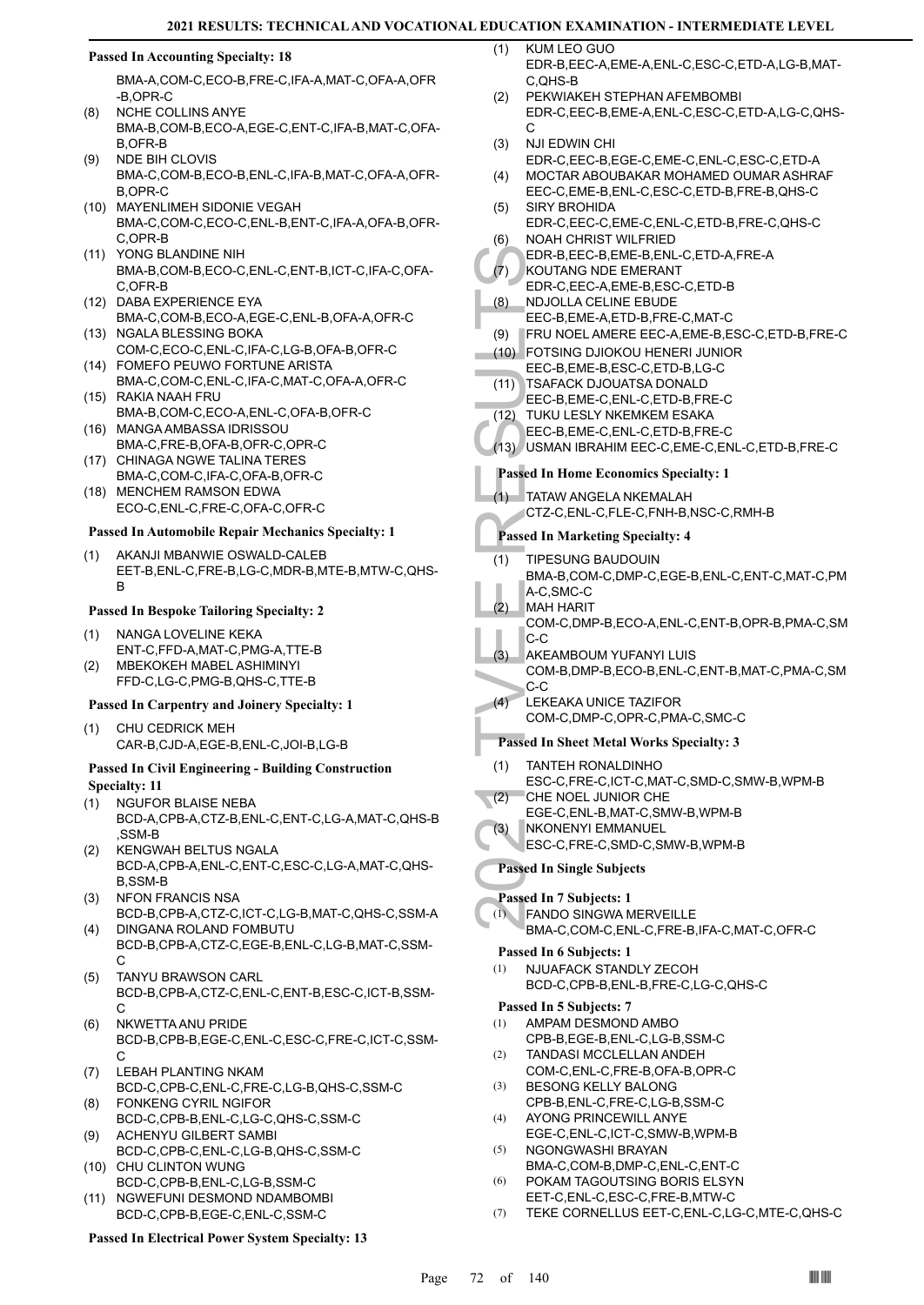#### **Centre No: 22157 CENTRAL BILINGUAL COLLEGE BEPANDA, DOUALA**

Regist: 69, Sat for 5 or more Subjects: 69, Passed : 40 % Passed : 57.97, Sanctioned : 0

## **Results of Successful Candidates In Order Of Merit**

#### **Passed In Accounting Specialty: 17**

- THELMA BETTA BMA-A,COM-A,ECO-B,ENL-B,ENT-B,FRE-B,IFA-A,MAT-A,OFA-A,OFR-B,OPR-A (1)
- BONGDZE RENATA BERINYUY BMA-B,COM-C,ECO-A,ENL-C,ENT-B,IFA-B,MAT-C,OFA-B,OFR-B,OPR-B (2)
- MMESOMA ANASTASIA ANEKWE BMA-B,COM-C,ECO-B,ENL-C,ENT-C,IFA-A,MAT-C,OFA-A,OFR-C,OPR-A (3)
- FUMBUNIWI HEMAN NGES COM-C,ECO-B,ENL-B,ENT-B,FRE-B,IFA-B,LG-B,MAT-C, OFA-C,OFR-B (4)
- NKUMBOH VIALI NSAYEH COM-C,ECO-C,ENL-C,ENT-C,FRE-C,IFA-B,MAT-C,OFA-B,OFR-B,OPR-B (5)
- NGIAMTE MELANIE KESSY BMA-C,COM-C,ECO-B,ENL-B,ENT-C,FRE-C,MAT-C,OF A-C,OFR-C,OPR-B (6)
- MIBAIN BETSY COM-B,ECO-A,ENL-C,ENT-B,FRE-C,MAT-C,OFA-B,OFR -C,OPR-B (7)
- IFEANY OJUKWU STANLEY COM-C,ENL-C,ENT-C,FRE-C,IFA-C,MAT-C,OFA-B,OFR-C,OPR-C (8)
- KEMGANG KENMEUE CHRIST FAURE COM-C,ECO-B,ENT-C,FRE-C,IFA-A,OFA-B,OFR-C,OPR -A (9)
- SALAH RUTH MUSI (10) COM-B,ECO-C,ENL-C,ENT-C,IFA-B,OFA-B,OFR-C,OPR -A
- (11) NDOUMBE NKOTHE EVE STEFFI COM-C,ECO-C,ENL-C,FRE-A,ICT-C,MAT-C,OFA-C,OFR  $-C$
- (12) SOMUH GAZZOLI BEKWENJUA COM-C,ENL-C,ENT-C,FRE-B,MAT-C,OFA-B,OFR-C
- (13) MAFOR GLORY PIAP SHINEH COM-C,ECO-C,ENL-B,ENT-C,IFA-B,OFA-C,OPR-C (14) KEZUNG PRECIOUS CHI
- COM-C,ENL-C,ENT-C,FRE-C,IFA-C,OFA-C,OPR-C VEMOHBIH NADIA TITIWANG (15)
- COM-C,ENT-C,IFA-B,OFA-C,OFR-C,OPR-B (16) NYANKI MBAMBONG DIANE
- COM-C,ECO-C,ENT-C,FRE-C,OFA-C,OFR-B EZIEH PRECIOUS KATU (17)
- COM-C,ENL-C,FRE-C,IFA-B,OFA-C

#### **Passed In Marketing Specialty: 18**

- EBULE HENRY NZO BMA-A,COM-A,DMP-A,ECO-A,ENL-C,ENT-B,FRE-C,ICT -C,MAT-B,PMA-A,SMC-C (1)
- BAWUM MACMILIAN (2) BMA-A,COM-C,DMP-B,ECO-A,ENL-C,ENT-B,FRE-C,MA T-A,PMA-A,SMC-C
- NGUM BENNIS EWO BMA-B,COM-B,DMP-B,ECO-B,ENL-C,ENT-B,LG-B,MAT-C,PMA-A,SMC-B (3)
- ABI BEDE ENGEH COM-C,DMP-A,ECO-A,ENL-C,ENT-B,ICT-C,MAT-C,PMA -B,SMC-C (4)
- FAI LEONEL SHAHTINYUY (5) COM-C,DMP-B,ECO-B,ENL-C,ENT-C,FRE-B,MAT-C,PM A-C,SMC-C
- EYONG NDEDSEH NEBA (6) COM-C,DMP-C,ECO-B,ENL-A,ENT-C,FRE-C,PMA-B,SM C-C
- NGONGEH HAROLD DOUANLA COM-C,DMP-B,ECO-C,ENL-B,ENT-C,FRE-C,PMA-C,SM C-C (7)
- NDE DIVINE NDIFOR COM-C,DMP-B,ECO-C,ENL-C,FRE-B,LG-C,PMA-C,SMC  $\overline{C}$ (8)
- TSE JUNIOR NEBA COM-C,DMP-C,ECO-B,ENL-C,ENT-C,FRE-C,PMA-C,SM C-C  $(9)$
- (10) PRECIOUS SOMTOCHUKWU OKUDO COM-C,DMP-B,ECO-C,ENL-B,ENT-B,PMA-B,SMC-B
- (11) LOHMUNANG GAHNDO DANIELA COM-C,DMP-C,ENL-C,ENT-B,ICT-C,PMA-B,SMC-C
- COM-C,<br>
(14) JU JOE<br>
COM-C,<br>
COM-C,<br>
(15) NJOME<br>
COM-C,<br>
(17) BLESSI<br>
COM-C,<br>
(17) BLESSI<br>
COM-C,<br>
(18) OMBOI<br>
COM-C,<br> **Passed In Si<br>
Passed In Si<br>
Passed In Si<br>
Passed In 6<br>
EXALA M<br>
COM-C,<br>
Passed In 5<br>
Passed In 5<br>
(1)** (12) NKWAIN CLOVIS CHIA BMA-C,DMP-A,ECO-C,ENT-C,ICT-C,PMA-C,SMC-C MBIADJI NTCHANTCHOU LAURYL BERNOT (13) COM-C,DMP-C,ECO-C,ENT-C,FRE-B,PMA-C,SMC-C JU JOEL BUM (14) COM-B,DMP-B,ECO-C,ENT-C,PMA-C,SMC-C NJOM EYEN GEORGES COM-C,DMP-C,ENT-C,FRE-B,PMA-C,SMC-C (15) (16) CHEFOR BRENDA ZUZEH COM-C,DMP-C,ENL-C,ENT-C,FRE-C,PMA-C BLESSING EPOSI ELUTE COM-C,DMP-C,ECO-B,ENT-C,PMA-B (17) OMBOILE MPALOUA LINSHA LOPEZ AUDREY COM-C,DMP-C,FRE-B,ICT-C,PMA-C (18) **Passed In Single Subjects Passed In 7 Subjects: 1** WOUKENG ZAFACK MICHELE HERYNE BMA-C,COM-C,DMP-C,ECO-C,ENL-C,FRE-B,MAT-C (1) **Passed In 6 Subjects: 1** BALA MASSE CAMELIA COM-C,ECO-C,ENT-C,FRE-B,IFA-C,MAT-C (1) **Passed In 5 Subjects: 3** (1) NDUM VANESS COM-C,ECO-A,ENL-B,OFA-C,OPR-B EYOUM RENE PATIENT COM-C,ECO-C,EGE-C,FRE-C,IFA-B  $(2)$ FOMBO MBONGAWOH JUNIOR COM-C,ENL-C,FRE-C,MAT-C,OFA-C (3) **Centre No: 22158 CHRIST THE KING HIGH SCHOOL NKWEN BAMENDA III**  Regist: 14, Sat for 5 or more Subjects: 14, Passed : 11 % Passed : 78.57, Sanctioned : 1 **Results of Successful Candidates In Order Of Merit Passed In Accounting Specialty: 6** CHEFOR ENDURANCE NWUNASUNGHASE BMA-B,COM-B,ECO-A,ENL-B,ENT-B,IFA-A,LG-B,MAT-B, OFA-A,OFR-A (1) NJOSI LIZETTE FIEN BMA-B,COM-C,ECO-B,ENL-B,ENT-C,IFA-A,LG-B,MAT-C ,OFA-B,OFR-A  $(2)$ 
	- NDONWI MACLY NCHANGWI (3)
		- BMA-A,COM-C,ECO-C,ENL-B,IFA-A,LG-B,MAT-C,OFA-B ,OFR-A
	- CHAH TATIANA NDAI BMA-B,COM-C,ECO-B,ENL-C,IFA-B,LG-B,OFA-B,OFR-B (4)
	- TCHRAMBEKE BLESSING MINUIWUFOH COM-C,ECO-C,ENL-B,IFA-B,OFR-B,REL-B (5)
	- LIMNYUI BLESSING COM-C,ENL-C,LG-B,OFA-C,OFR-B,REL-C (6)

#### **Passed In Marketing Specialty: 4**

- JIBRIL JALO (1)
- COM-C,DMP-B,ECO-C,ENL-C,ENT-C,LG-C,PMA-B,SMC -C
- TIMBONG MARCELINE FULIA COM-C,DMP-B,ECO-C,EGE-C,ENL-C,ENT-C,PMA-C,SM C-C (2)
- LAMBA BEVERLY KINDZENG COM-C,DMP-B,ECO-C,ENL-B,PMA-B,SMC-C (3) NTSINEWIH FELIX MBUWIH (4)
- COM-C,DMP-B,ENL-C,PMA-C,SMC-C

#### **Passed In Single Subjects**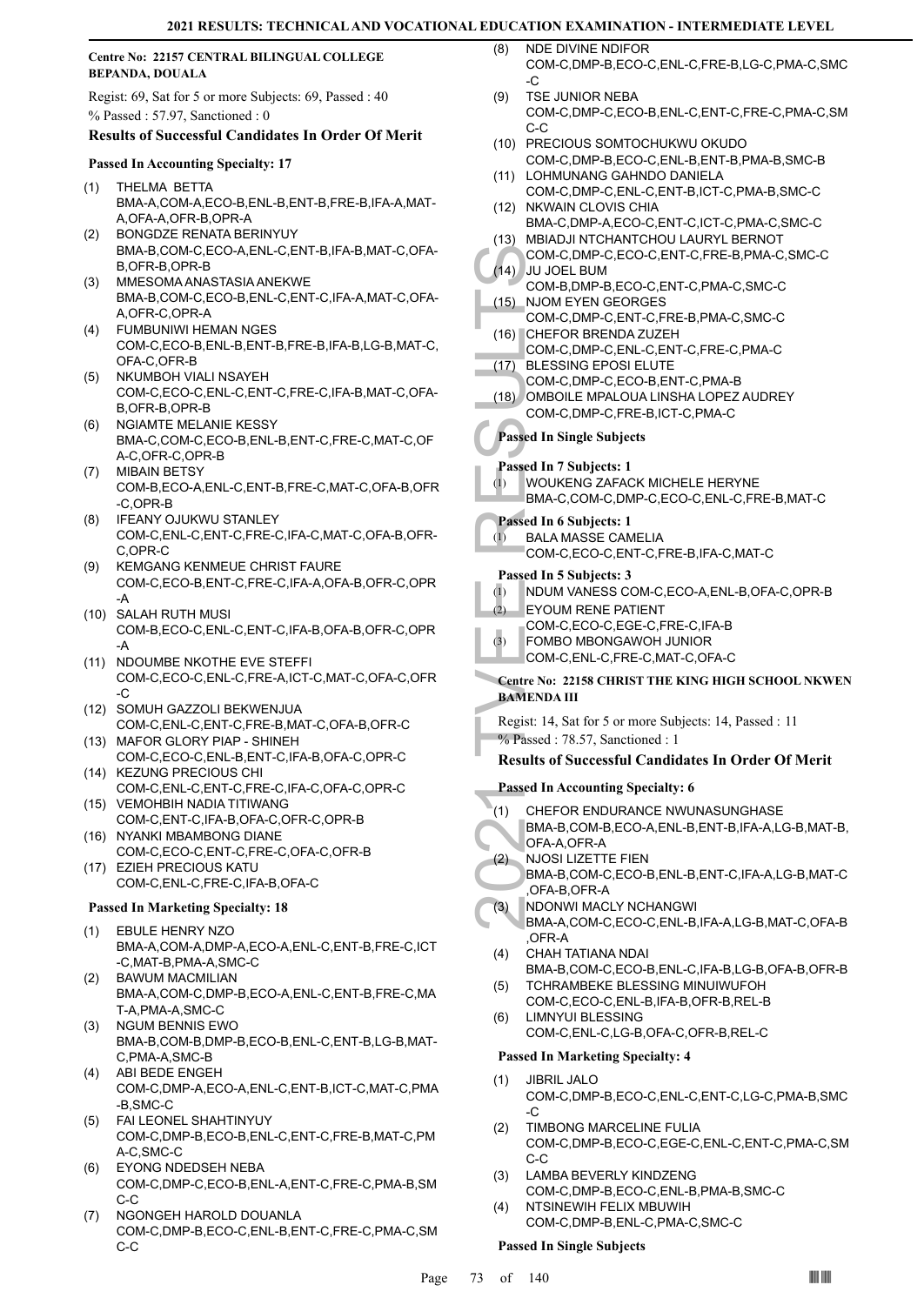#### **Passed In Single Subjects**

#### **Passed In 5 Subjects: 1**

ACHU FUH NEVAN FUHNWI ENL-C,LG-C,OFA-C,OFR-C,REL-C (1)

#### **Centre No: 22160 BONABERI EXTERNAL**

Regist: 113, Sat for 5 or more Subjects: 105, Passed : 56 % Passed : 53.33, Sanctioned : 0

#### **Results of Successful Candidates In Order Of Merit**

#### **Passed In Accounting Specialty: 32**

- AKHA MARION ASHU BMA-B,COM-A,ECO-A,ENL-B,ENT-A,FRE-C,IFA-A,MAT-C,OFA-B,OFR-B,OPR-B (1)
- BAMAH RODRIGUE NYAH BMA-B,COM-B,ECO-A,EGE-C,ENL-C,FRE-C,ICT-C,IFA-A,MAT-C,OFA-A,OFR-B (2)
- TOKAM MBOUNGUE LUC MARTIAL BMA-B,COM-A,ECO-A,ENL-C,FRE-C,ICT-B,IFA-B,MAT-C,OFA-A,OFR-A (3)
- NINYING MARY ANNE MUSO BMA-C,COM-B,ECO-A,ENL-C,ENT-C,IFA-B,MAT-C,OFA-B,OFR-B,OPR-C (4)
- KUM SIH VANELLA BMA-C,COM-B,ECO-A,ENL-C,FRE-C,ICT-B,IFA-C,MAT-C,OFA-C,OFR-C (5)
- MENDI PRISCA KUMBONG (6) COM-C,ECO-B,ENL-C,FRE-C,ICT-C,IFA-C,LG-C,MAT-C, OFA-B,OFR-C
- WONGIBE PATRICK DINDZE BMA-C,COM-C,ECO-A,ENL-C,ENT-C,IFA-A,MAT-C,OFA-B,OFR-B (7)
- CARLSON BAMBOT FORTON BMA-B,COM-C,ECO-C,ENL-C,ICT-B,LG-B,MAT-C,OFA-B ,OFR-C (8)
- MEKOMBA JAMES NANJE COM-B,ECO-B,ENL-C,ENT-C,FRE-C,IFA-C,OFA-B,OFR-B,OPR-C (9)
- (10) KAMBOU NZOGNE MOISELLE COM-B,CSC-C,ECO-B,ENL-C,FRE-B,IFA-C,LG-C,OFA-B  $OFR-C$
- (11) ANDOJI MARIEAN AZWE BMA-C,COM-B,ECO-B,FRE-C,ICT-C,LG-C,MAT-C,OFA-B,OFR-B
- (12) BEFIH RAYMOND TOBAN COM-C,ECO-C,ENL-C,ENT-C,FRE-C,ICT-C,IFA-B,OFA-B,OFR-C
- (13) LINGO YOCHUHO ADASSA KELLY BMA-C,COM-C,ECO-B,EGE-C,FRE-C,ICT-C,IFA-C,OFA-C,OFR-B
- (14) TITIO VOUMO HURICHE KABRAIL BMA-C,COM-C,ECO-C,FRE-C,IFA-C,MAT-C,OFA-C,OFR -C,OPR-C
- (15) TATAH AMINATOU DZEKASHU BMA-B,COM-A,ECO-A,ENL-C,ENT-B,IFA-A,OFA-A,OFR-B
- (16) NKWANUI MARIAM BMA-A,COM-B,ECO-B,ENL-C,IFA-B,MAT-C,OFA-B,OFR-B
- MAINSA MILIS KERNYUY (17) BMA-C,COM-C,ECO-A,ENL-C,ENT-C,IFA-B,OFA-A,OFR-B
- FUSI NFORMBI SELASSIE (18) BMA-A,COM-B,ENL-C,IFA-B,MAT-C,OFA-B,OFR-B,OPR-C
- (19) NGWA CHRISTELLE NGUM COM-B,ECO-B,ENL-B,ENT-C,IFA-B,OFA-C,OFR-C,OPR-B
- (20) NDI EMILIA BILANYU COM-B,ECO-B,ENL-C,ICT-C,IFA-C,LG-C,OFA-A,OFR-B (21) ATABONG SYLVIA
- COM-B,ECO-B,ENL-C,ENT-C,FRE-C,IFA-C,OFA-C,OFR-C
- (22) CHE CYNTHIA BIH TSANGHE
- COM-C,ECO-A,ENL-C,IFA-A,OFA-B,OFR-B,OPR-C (23) PERRY JOHNSON MOSOKE
- COM-B,ECO-B,ENL-C,ENT-C,IFA-B,OFA-C,OFR-C DIGENG PELAGIE ABAKI (24)
- BMA-C,ECO-C,ENL-C,IFA-C,OFA-C,OFR-B,OPR-B (25) JOCHEBED TANTAN NTANEN
- COM-C,ECO-C,ENL-C,ICT-C,IFA-B,OFA-C,OFR-C (26) MOHAMADOU ABAS
- BMA-B,ENL-C,ICT-C,IFA-C,OFA-B,OFR-C (27) EPOSI PRECIOUS AGBOR
- COM-C,ECO-B,ENL-C,IFA-B,OFA-C,OFR-C (28) OBEN SOLANGE OBEN
- COM-C,ENL-B,FRE-C,ICT-C,IFA-C,OFR-C
- (29) NGAM PRECIOUS AMEH ECO-C,ENL-B,FRE-C,IFA-C,OFR-C,OPR-C
- TECLA EMAH WAMA (30)
	- COM-C,ENL-C,IFA-C,OFA-C,OFR-C,OPR-C (31) NGUM ASSAH JOVITA
- COM-C,ECO-B,FRE-C,OFA-B,OFR-C MBWAME HAPPINESS GWENCHU (32)
- ECO-C,FRE-C,ICT-C,OFA-C,OFR-C

#### **Passed In Marketing Specialty: 15**

- NJIE MONICA MBOTE (1)
- BMA-C,COM-C,DMP-B,ECO-C,ENL-C,ENT-C,FRE-C,ICT -B,MAT-C,PMA-C,SMC-C
- KEBAWA BESONG MBENG CERENA COM-C,DMP-B,ECO-C,ENL-C,ENT-C,FRE-C,ICT-C,MAT (2)
- -C,PMA-B,SMC-C MEGHA MEGANE TENENG (3)
- COM-B,DMP-B,ECO-A,ENL-C,ENT-B,FRE-C,ICT-C,PMA -A,SMC-C
- (29) NGAM FCO-C,<br>
(30) TECLA COM-C,<br>
(31) NGUM COM-C,<br>
(31) NGUM COM-C,<br>
(32) MBWAA ECO-C,<br>
Passed In M<br>
(1) NJIE M(6) BMA-C,<br>
-B, MAT-C,<br>
-B, MAT-C,<br>
-B, MAT-C,<br>
-B, MAT-C,<br>
-C, PMA MEGHA COM-C,<br>
-C, PMA BMA-B,<br>
-A, SMC G GEH RANDY CHO BMA-B,COM-C,DMP-C,ECO-B,ENL-C,ENT-C,FRE-C,OP R-C,PMA-C (4)
	- WIDZEM JOSIAN YENYUY COM-B,DMP-B,ENL-B,ENT-C,OPR-B,PMA-C,SMC-C (5)
	- NENDA RIANATOU (6)
	- COM-C,DMP-B,ENL-C,ENT-C,FRE-C,PMA-B,SMC-C
- AWA SUCCESS METAH (7)
- COM-C,DMP-B,ECO-C,ENL-C,ENT-C,PMA-B,SMC-C NKONGHO THIERY NKONGHO  $(8)$
- DMP-C,ENL-C,ENT-C,FRE-C,OPR-C,PMA-C,SMC-C DOH MILDRATE ACHOH (9)
- DMP-B,ENL-C,FRE-C,OPR-A,PMA-B,SMC-C (10) ZOH TATIANA NDUM
- COM-C,DMP-C,ECO-C,ENL-B,FRE-C,PMA-C (11) NDOH RUTH AGBOR
- DMP-B,ECO-C,FRE-C,ICT-C,PMA-C,SMC-C
- (12) NWUNZAK DZIMNUI MARY COM-C,DMP-C,ENT-C,ICT-C,PMA-C,SMC-C
- EBI EMILIA MAKOR (13)
	- COM-C,DMP-B,ENL-C,ICT-C,PMA-B
- ASHU CINDY MARY ELANG  $(14)$
- DMP-C,ECO-B,ENT-C,ICT-C,PMA-B
- VICTORIA IME JEREMIAH COM-C,DMP-B,ENL-C,FRE-C,PMA-C  $(15)$

# **Passed In Secretarial Administration and Communication**

- **Specialty: 3**
- LENA LAURA GWANI BMA-A,COM-C,ECO-B,ENL-B,FRE-B,ICT-C,IPR-A,MAT-B,OFA-A,OPR-A,PCT-A (1)
- TABE STELLA NGAH BMA-C,COM-C,ECO-C,ENL-B,ICT-C,IPR-B,OFA-B,OPR-A,PCT-B (2)
- FRU RODERICK CHI ENL-C,FRE-C,ICT-C,IPR-C,OFA-B,OPR-B (3)

#### **Passed In Single Subjects**

#### **Passed In 6 Subjects: 2**

- ANUOBE NOELA FASEH COM-C,ECO-B,ENL-C,ENT-C,OFR-C,OPR-B (1) SANGO CYRUS AYAGA (2)
- BMA-C,COM-C,DMP-C,ENL-C,MAT-C,OPR-C

#### **Passed In 5 Subjects: 4**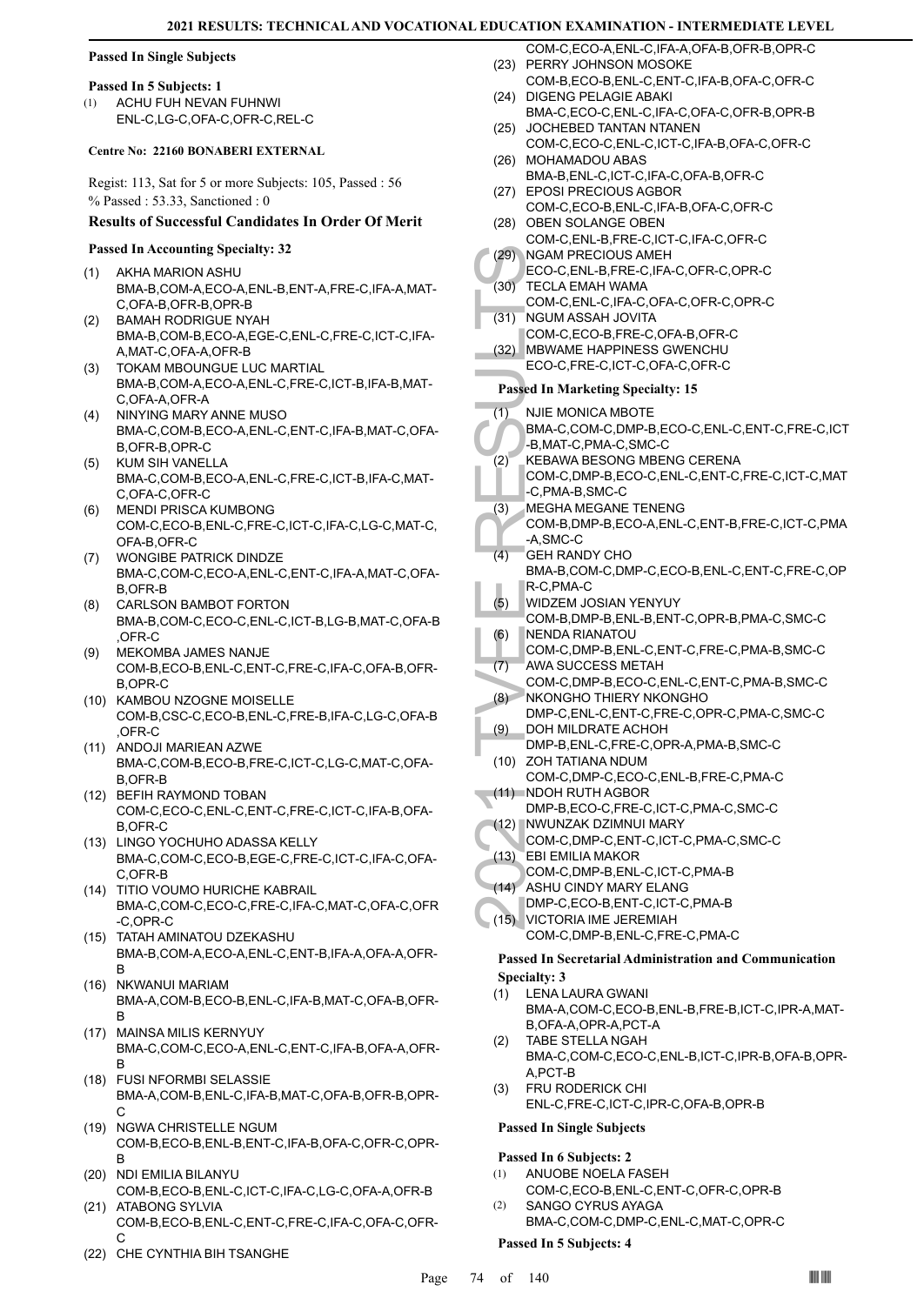# **Passed In Single Subjects**

# **Passed In 5 Subjects: 4**

- NGWA PETRA BIH COM-B,ECO-C,ENL-C,FRE-C,OPR-C (1) (2)
- CHINDA KELLY NKEZI DMP-C,ECO-B,ENL-C,FRE-C,PMA-C
- ATSANANG JIONO CHRIST GEORGE COM-C,ECO-C,ENT-C,FRE-C,OFA-C (3)
- MOCHEU TCHOUO ALAN JEFFREY ENL-C,FRE-C,ICT-C,IFA-C,OFR-C  $(4)$

#### **Centre No: 22161 INSTITUTE POLYVALENT MARTIN LUTHER, DOUALA**

Regist: 15, Sat for 5 or more Subjects: 14, Passed : 3 % Passed : 21.43, Sanctioned : 0

### **Results of Successful Candidates In Order Of Merit**

#### **Passed In Accounting Specialty: 1**

(1) KONITCHI JORDAN TADE COM-C,ECO-B,ENL-C,FRE-C,IFA-A,OFA-C,OFR-C

#### **Passed In Carpentry and Joinery Specialty: 1**

(1) TICHA DANIEL CAR-C,CJD-C,ENL-B,ENT-C,JOI-B

### **Passed In Marketing Specialty: 1**

KOUGOUNG KENNE BRYAN COM-C,DMP-B,ENL-C,ENT-C,FRE-C,PMA-C,SMC-C (1)

### **Centre No: 22162 KING DAVID COMPREHENSIVE COLLEGE DOUALA**

Regist: 44, Sat for 5 or more Subjects: 44, Passed : 41 % Passed : 93.18, Sanctioned : 0

# **Results of Successful Candidates In Order Of Merit**

### **Passed In Accounting Specialty: 20**

- MOWA YITMO JOYCE ORLANNE (1) BMA-A,COM-A,ECO-A,ENL-B,ENT-B,FRE-A,IFA-A,LG-A, MAT-C,OFA-A,OFR-A
- NGASSA CHALONE LARENE BMA-A,COM-B,ECO-A,ENL-B,ENT-B,FRE-A,IFA-A,LG-B, MAT-C,OFA-A,OFR-B (2)
- NGUEFANG DAKEU KERSY GENESSE BMA-A,COM-A,ECO-A,ENL-C,ENT-B,FRE-B,IFA-A,LG-C ,MAT-B,OFA-A,OFR-A (3)
- MBATKAM MBIDA ARCHENGE BMA-A,COM-B,ECO-A,ENL-C,ENT-C,FRE-B,IFA-A,LG-B ,MAT-B,OFA-B,OFR-B (4)
- NONO NJOMO EMMANUELLE LESLY BMA-A,COM-C,ECO-A,ENL-B,ENT-C,FRE-A,IFA-A,LG-C ,MAT-C,OFA-B,OFR-B (5)
- NKENG SONNITA NEH BMA-B,COM-C,ECO-B,ENL-C,ENT-B,FRE-C,IFA-A,MAT-C,OFA-C,OFR-B,REL-C (6)
- DJAMMEGNE KONGA ORIOLE BMA-A,COM-B,ECO-A,ENT-A,FRE-B,IFA-A,LG-B,MAT-B ,OFA-A,OFR-A (7)
- MUSIR KONI EVE PATIENCE BMA-A,ECO-B,ENL-B,ENT-B,FRE-A,IFA-A,LG-B,MAT-C, OFA-A,OFR-B (8)
- NKIMANTAP FRANCK JORDAN SAHKENDU BMA-A,COM-B,ECO-A,ENT-C,FRE-C,IFA-A,LG-B,MAT-C ,OFA-A,OFR-B (9)
- (10) LAKO TCHOGA JOVANIE BRISTEL BMA-A,COM-B,ECO-A,ENL-C,FRE-B,IFA-A,LG-B,MAT-C ,OFA-B,OFR-B
- (11) NFOMBA GOLDA NJUH BMA-A,COM-B,ECO-A,ENL-C,ENT-C,FRE-C,IFA-A,LG-C ,OFA-C,OFR-B
- (12) SEVIDZEM SEDRIQUE BURINYUY BMA-A,COM-C,ECO-A,ENL-C,ENT-C,FRE-C,IFA-A,MAT-C,OFA-B,OFR-B
- (13) NGASSA TCHANA SAITA FORTUNE BMA-B,COM-C,ECO-A,ENL-C,ENT-C,IFA-A,LG-C,MAT-C ,OFA-B,OFR-B
- ZE JENNY AIMEE PHARELLE BMA-B,COM-C,ECO-B,ENL-C,ENT-C,FRE-C,IFA-B,MAT-C,OFA-B,OFR-C  $(14)$
- (15) KAMMOGNE KONGA VACCILIA BMA-A,COM-B,ECO-A,ENT-C,FRE-C,IFA-A,MAT-C,OFA-A,OFR-A
- (16) MEFONYA MEMBOU DAFNEL ASTRIDE BMA-A,COM-B,ECO-A,ENT-C,FRE-C,IFA-A,MAT-C,OFA-B,OFR-B
- (17) NDUNGANA AMSTRONG BMA-B,COM-C,ECO-A,ENT-C,FRE-B,IFA-A,LG-C,OFA-B ,OFR-B
- (18) ABIT WISDOM AYEREWA

BMA-C,COM-C,ECO-C,ENL-C,IFA-A,LG-C,OFA-C,OFR-B

- NGUEA NGUEA ARSENE ULRICH BMA-A,COM-C,ECO-C,FRE-C,IFA-B,MAT-C,OFA-C,OFR  $(19)$
- $\overline{C}$ (20) MOFOR SHARON NAHBILA BMA-B,COM-C,ECO-B,ENT-C,IFA-C,MAT-C,OFA-C,OFR  $-c$

# **Passed In Marketing Specialty: 19**

- NGONGANG DIEUTCHUI MANUELLA AUDREY BMA-A,COM-C,DMP-B,ECO-A,ENL-C,ENT-C,FRE-C,MA T-C,PMA-C (1)
- KAMENI EDITH SHERELLE BMA-B,COM-C,DMP-B,ECO-B,ENT-C,FRE-B,MAT-C,PM A-C,SMC-C (2)
- KAMNO CEDRIC (3)
	- BMA-A,COM-C,DMP-B,ECO-B,ENL-C,ENT-C,FRE-C,MA T-C,PMA-C
- KEZONG THEORINE WIHBUEMBOM BMA-A,COM-C,DMP-B,ECO-B,ENL-C,ENT-C,FRE-C,MA T-C,PMA-C (4)
- JENNIFER FENGO EZINNE ORJI (5)
- BMA-B,COM-C,DMP-C,ECO-C,ENL-C,ENT-C,FRE-C,MA T-C,PMA-C
- NDJECH FIR CHIFRA MERVEILLE (6)
- BMA-A,COM-C,DMP-B,ECO-A,FRE-B,MAT-C,PMA-C,SM C-C
- ACHIRI PRECIOUS NDIKUM BMA-A,COM-B,DMP-B,ENL-B,ENT-C,FRE-C,PMA-C,SM C-B  $(7)$
- TCHANKEP MOVOMEGNI FRANKY MARVIN BMA-A,COM-C,DMP-B,ECO-A,FRE-C,MAT-C,PMA-C,SM C-C (8)
- TCHOUA TANKIO ROYNE NELLY BMA-A,COM-C,DMP-B,ECO-A,ENL-C,FRE-C,PMA-C,SM C-C  $(9)$
- MA-C, B<br>
(19) NGUEA<br>
BMA-A, C<br>
(20) MOFOR<br>
BMA-A, C<br>
C<br>
Passed In M<br>
(1) NGONC<br>
BMA-A, T-C, PM<br>
KAMEN<br>
BMA-A, T-C, PM<br>
(2) KAMEN<br>
BMA-A, T-C, PM<br>
(4) KEZON<br>
BMA-A, T-C, PM<br>
HA-A, T-C, PM<br>
ENNA-A, T-C, PM<br>
(5) JENNIF, BMA-A FRANCESONIC ONEKE AGBOR BMA-B,COM-C,DMP-B,ECO-B,ENL-C,ENT-C,FRE-A,PM A-C (10) TCHOUAMO YVAN KEVIN  $(11)$ 
	- BMA-A,COM-C,DMP-B,ECO-A,FRE-C,MAT-C,PMA-C,SM  $|c-c$
	- (12) NANA TCHAPTCHET DOUGUICHE CHARLETTE BMA-A,COM-C,DMP-B,ECO-B,ENT-C,FRE-C,MAT-C,PM  $A-C$
	- (13) KOFETE NGWE SONIA BMA-B,COM-C,DMP-B,ECO-B,ENL-C,FRE-C,MAT-C,PM A-C
	- MULUH LOUIS NKENE (14) COM-C,DMP-B,ECO-A,ENT-B,FRE-B,PMA-C,SMC-C
	- (15) SAMOU KEVENG IVANNA BMA-A,COM-C,DMP-C,ECO-A,ENT-C,FRE-B,PMA-C
	- BIANDJI WILFRIED COSTYL (16) BMA-C,COM-C,DMP-B,ENT-C,FRE-C,PMA-C,SMC-C
	- (17) SANDJO AURELIEN LE ROI BMA-A,COM-C,DMP-C,ECO-A,FRE-C,PMA-C
	- (18) ABOUBAKAR DJABIR BMA-B,DMP-B,ECO-C,ENT-C,MAT-C,SMC-C
	- (19) DJANDJEU NZOKOU BRYAN COM-C,DMP-C,ECO-B,ENL-C,FRE-C,PMA-C

#### **Passed In Single Subjects**

# **Passed In 6 Subjects: 1**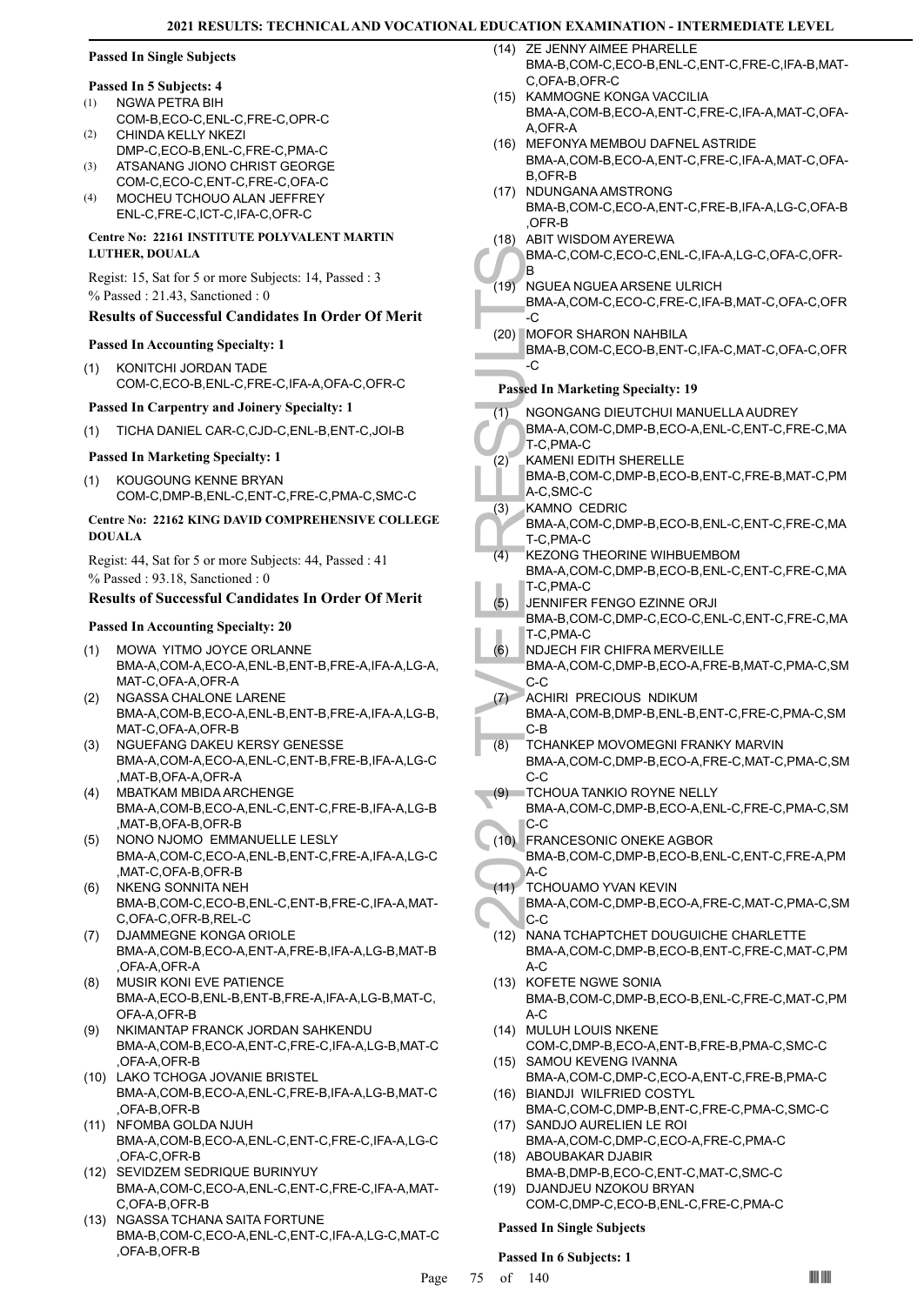# **Passed In Single Subjects**

# **Passed In 6 Subjects: 1**

NGAH KALLA REGINE BMA-A,COM-C,DMP-B,ECO-A,ENT-C,MAT-C (1)

#### **Passed In 5 Subjects: 1**

NAKOUGI LEBIKA JONATHAN SEMEUR BMA-B,COM-B,DMP-B,ECO-C,FRE-A (1)

**Centre No: 22168 OXFORD BILINGUAL COMPREHENSIVE COLLEGE MUTENGENE** 

Regist: 14, Sat for 5 or more Subjects: 14, Passed : 10 % Passed : 71.43, Sanctioned : 0

# **Results of Successful Candidates In Order Of Merit**

#### **Passed In Accounting Specialty: 9**

- NUMFOR ANETTE NKOROKOH BMA-B,COM-B,ECO-A,ENL-B,FRE-C,ICT-C,IFA-B,MAT-C,OFA-A,OFR-B,OPR-B (1)
- TECHWI MAYA SAMUEL BMA-A,COM-B,ECO-A,ENL-C,IFA-B,LG-B,MAT-C,OFA-B ,OFR-A,OPR-B (2)
- PRECIOUS NGWEPECHU NJENAWONE (3) BMA-C,COM-B,ECO-A,EGE-A,ENL-A,FRE-C,IFA-B,OFA-B,OFR-C,OPR-B
- DIRANE FUWONG BMA-B,COM-C,ECO-B,ENL-B,IFA-B,LG-C,OFA-B,OFR-B ,OPR-C (4)
- KINDEL EVELINE CHE BMA-C,COM-C,ECO-B,EGE-B,ENL-B,IFA-C,OFA-B,OFR -B,OPR-C (5)
- NENI MARVELOUS FAVOUR COM-A,ECO-B,EGE-A,ENL-B,IFA-B,OFA-B,OFR-B,OPR-B (6)
- AZONGWA MILDRED NJAKWA COM-C,ECO-B,EGE-B,ENL-C,IFA-C,OFA-B,OFR-B,OPR -B (7)
- AKURO ATUH PALVIN BMA-C,COM-C,ECO-C,ENL-C,IFA-B,OFA-B,OFR-C,OPR -B (8)
- JOUHNEH SERAPHINE KISANG ECO-C,IFA-C,OFA-C,OFR-C,OPR-C (9)

#### **Passed In Marketing Specialty: 1**

ABILE MATIDIEN (1) COM-C,DMP-B,ECO-C,ENT-C,LG-C,PMA-C,SMC-C

#### **Centre No: 22169 REGINA COELI COMPREHENSIVE HIGH SCHOOL TOMBEL**

Regist: 5, Sat for 5 or more Subjects: 2, Passed : 2 % Passed : 100.00, Sanctioned : 0

# **Results of Successful Candidates In Order Of Merit**

#### **Passed In Accounting Specialty: 2**

- TAYO AHONE LIDI BMA-C,COM-C,ECO-A,ENL-C,ICT-C,IFA-B,OFA-B,OFR-B,OPR-B (1)
- EKANE PROSPER NSUH BMA-C,COM-C,ECO-B,ENL-C,ICT-B,IFA-C,OFA-C,OFR-C,OPR-B (2)

#### **Centre No: 22170 GOVERNMENT TECHNICAL HIGH SCHOOL TOMBEL**

Regist: 15, Sat for 5 or more Subjects: 14, Passed : 3

% Passed : 21.43, Sanctioned : 0

# **Results of Successful Candidates In Order Of Merit**

# **Passed In Carpentry and Joinery Specialty: 1**

MESUMBE NGWESE GODLOVE CAR-A,CJD-A,CSC-C,CTZ-C,ENL-C,JOI-B,LG-C (1)

# **Passed In Civil Engineering - Building Construction Specialty: 2**

(1) EPIE HIPOLYTE KOME

BCD-C,CPB-B,CSC-C,ENL-C,ESC-C,LG-B,MAT-C,SSM-C

MESUMBE HENE DUREL BCD-C,CPB-A,CSC-C,LG-C,SSM-C  $(2)$ 

#### **Centre No: 22174 BAPTIST COMPREHENSIVE HIGH SCHOOL NKWEN**

Regist: 30, Sat for 5 or more Subjects: 25, Passed : 24 % Passed : 96.00, Sanctioned : 0

#### **Results of Successful Candidates In Order Of Merit**

#### **Passed In Accounting Specialty: 21**

| (1)  | WIRNGO ELIANET YUFENYUY<br>BMA-A,COM-A,CSC-B,ECO-A,ENL-A,FRE-B,IFA-A,LG-B<br>,MAT-A,OFA-A,OFR-A                                                  |
|------|--------------------------------------------------------------------------------------------------------------------------------------------------|
| (2)  | CHE NANGA JOY                                                                                                                                    |
| (3)  | BMA-A,COM-A,CSC-C,ECO-A,ENL-B,FRE-C,IFA-A,LG-C<br>MAT-C.OFA-B.OFR-B.<br><b>AKWANWI PRAISES</b><br>BMA-B,COM-B,ECO-B,ENL-C,FRE-C,IFA-C,LG-C,MAT-C |
| (4)  | OFA-C, OFR-C, OPR-A<br>CHENNUI VICTORY BACHE                                                                                                     |
|      | BMA-A,COM-A,CSC-A,ECO-A,ENL-B,IFA-A,MAT-A,OFA-<br>A,OFR-A,OPR-A                                                                                  |
| (5)  | NDZEFON FAITH-ODILE BURINYUY<br>BMA-A,COM-A,CSC-C,ECO-A,ENL-A,IFA-A,LG-B,MAT-A<br>OFA-B, OFR-A                                                   |
| (6)  | SAMA AKIEMBOM FAVOUR<br>BMA-A,COM-A,CSC-B,ECO-A,ENL-B,IFA-A,MAT-B,OFA-<br>A, OFR-B, OPR-B                                                        |
| (7)  | ANYAMBOM JEMEA<br>BMA-A,COM-A,CSC-C,ECO-B,ENL-B,IFA-A,MAT-B,OFA-                                                                                 |
| (8)  | B, OFR-B, OPR-B<br><b>BIH AMORA NCHOTIE</b><br>BMA-C,COM-B,CSC-C,ECO-A,ENL-B,IFA-B,MAT-C,OFA-                                                    |
| (9)  | B,OFR-B,OPR-A<br>KONGNYUI FRANK TANTO                                                                                                            |
|      | BMA-A,COM-C,ECO-C,ENL-C,IFA-B,LG-C,MAT-C,OFA-<br>C.OFR-B.OPR-C                                                                                   |
| (10) | CHONGWAIN ZELFRED AFUMBOM<br>BMA-C,COM-C,CSC-C,ECO-B,ENL-C,IFA-C,MAT-C,OFA<br>-C,OFR-C,REL-C                                                     |
| (11) | <b>MBIKIEMBOM MICHAEL NGANGSI</b>                                                                                                                |
|      | BMA-A,COM-A,ECO-A,ENL-B,IFA-B,LG-B,MAT-C,OFA-B<br>OFR-A                                                                                          |
| (12) | ALI NOEL TATAH<br>BMA-A,COM-B,ECO-B,ENL-B,IFA-B,MAT-C,OFA-B,OFR-<br>B,OPR-B                                                                      |
| (13) | NJI SPLENDOR YUNWEN<br>BMA-C,COM-C,ECO-B,ENL-C,IFA-C,MAT-C,OFA-B,OFR<br>-C.OPR-C                                                                 |
| (14) | MBEMSIMBOM FAVOUR NDI<br>BMA-C,COM-A,ECO-C,ENL-B,MAT-C,OFA-B,OFR-B,OP<br>R-C                                                                     |
| (15) | BELACK ROY-KEANE TAMBA<br>BMA-C,COM-C,ECO-C,ENL-C,IFA-C,LG-C,OFR-B,OPR-<br>С                                                                     |
| (16) | NKWAIN LISA AFUMBOM<br>BMA-C,COM-B,ECO-C,ENL-B,IFA-C,LG-C,OFR-B                                                                                  |
| (17) | TOSAM LIANE BEMSEMBOM NCHIEH<br>BMA-C,COM-C,ECO-C,ENL-A,FRE-C,IFA-C,OFR-C                                                                        |
| (18) | TANSI NURUL MUBARAK NGALA<br>COM-C,ECO-C,ENL-C,IFA-C,OFA-B,OFR-C,OPR-B                                                                           |
| (19) | AKOM PRECIOUS ACHE-SE                                                                                                                            |
| (20) | COM-C,ECO-B,ENL-C,IFA-C,MAT-C,OFR-C,OPR-C<br>MUNJOH BLESS MBULI                                                                                  |
| (21) | COM-C,ECO-C,ENL-C,IFA-C,MAT-C,OFR-C,OPR-C<br>VIDZENGSE COURAGE KEFFOH<br>BMA-B,COM-C, IFA-B, MAT-C, OFA-B, OFR-B                                 |
|      | <b>Passed In Single Subjects</b>                                                                                                                 |

# **Passed In 8 Subjects: 1**

MATI PRECIOUS NGOWAH BMA-C,COM-C,ECO-C,ENL-C,FRE-C,MAT-C,OFR-C,OP R-B (1)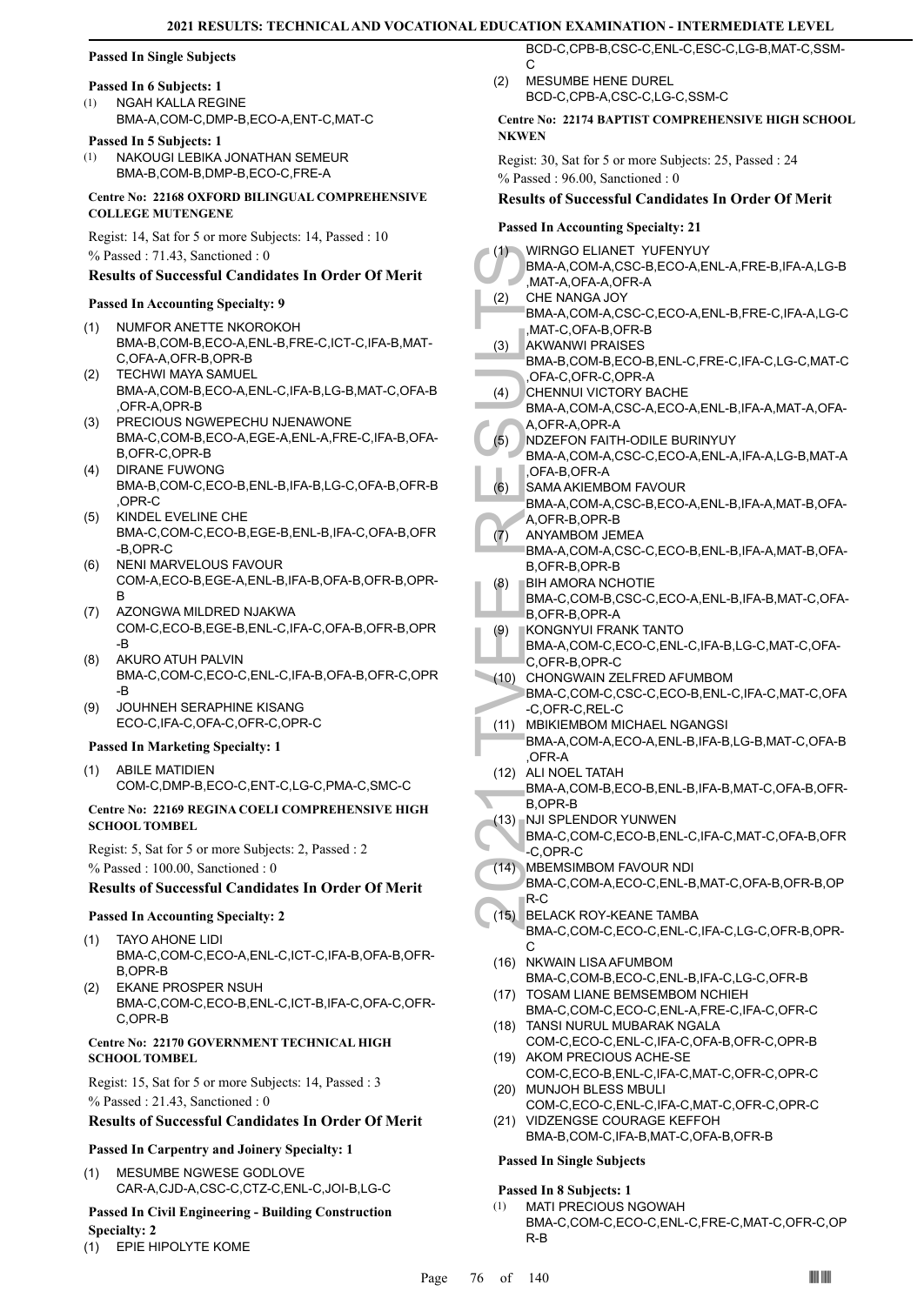### **Passed In Single Subjects**

#### **Passed In 7 Subjects: 1**

NSHOM FAVOUR WIHBEDIBOM BMA-B,COM-C,ECO-C,ENL-C,MAT-B,OFA-C,OPR-C (1)

#### **Passed In 5 Subjects: 1**

DZELAMONYUY SYLVIAN WENDY WIYGOLAFEN COM-C,ENL-C,MAT-C,OFR-C,OPR-C  $(1)$ 

**Centre No: 22179 GOVERNMENT TECHNICAL HIGH SCHOOL BAMENDANKWE** 

Regist: 79, Sat for 5 or more Subjects: 72, Passed : 26 % Passed : 36.11, Sanctioned : 0

#### **Results of Successful Candidates In Order Of Merit**

#### **Passed In Accounting Specialty: 4**

- LEONARD TIM BMA-A,COM-B,ECO-B,ENL-C,ENT-C,IFA-B,LG-B,MAT-A ,OFA-A,OFR-A (1)
- SUNDAY VICTORY ACHU COM-C,ECO-C,ENL-C,ENT-C,IFA-C,LG-B,MAT-C,OFA-C ,OFR-C (2)
- CHIN BETHANY SUIFEE (3)
- COM-C,CTZ-C,ENL-C,ENT-C,OFA-C,OFR-B (4) LESLY NGALA COM-C,ECO-C,OFA-C,OFR-B,OPR-C

### **Passed In Carpentry and Joinery Specialty: 4**

- NGAM DERICK NKWAIN CAR-B,CJD-A,CSC-B,ENL-C,ESC-C,JOI-B,MAT-B,QHS-C (1)
- FORSUH GODWILL TAKWI CAR-A,CJD-A,CSC-C,EGE-B,ENL-C,JOI-B,LG-C,MAT-C (2)
- TALLA JERRY-SPENCER FUNUE CAR-B,CJD-B,EGE-C,ENL-C,JOI-B,LG-C (3)
- TANTOH GEORGE NFORCHE CAR-B,CJD-B,EGE-C,ENL-C,JOI-C (4)

#### **Passed In Civil Engineering - Building Construction Specialty: 5**

- NDIFOR JASON FORSUH BCD-B,CPB-A,CTZ-C,EGE-C,ENL-B,LG-B,MAT-B,SSM-B (1)
- TEYIM BAZIL AGUG BCD-B,CPB-B,CSC-C,CTZ-C,EGE-C,ESC-B,SSM-B (2)
- FORCHE JOSEPH WANKA CPB-B,EGE-C,ENL-C,LG-B,MAT-C,QHS-C,SSM-B (3)
- GAMNJE GODFREE NJITZI BCD-A,CPB-B,CSC-C,ENT-C,SSM-C (4)
- ASANGBE NDIFOR AWANFU BCD-C,CPB-B,CTZ-C,ENL-B,SSM-C (5)

#### **Passed In Electrical Power System Specialty: 8**

- NONGNKENG WILLIAM MIRANDA CSC-C,CTZ-C,EDR-C,EEC-B,EME-A,ENL-C,ESC-C,ETD -B,MAT-C,QHS-C (1)
- TCHIFO MAC-JUNIOR MOFOR CTZ-C,EEC-B,EGE-C,EME-A,ENL-B,ESC-C,ETD-A,FRE -B,MAT-C (2)
- FORTANG KERRY AWEMO NKWENJA (3) CSC-B,EDR-C,EEC-A,EME-B,ENL-C,ESC-C,ETD-A,MAT -C,QHS-C
- (4) NDI DESMOND MUNJAH CSC-B,EDR-C,EEC-A,EME-A,ENL-B,ESC-C,ETD-A,MAT -B
- TAM FAVOUR AFUMBOM EDR-C,EEC-C,EME-C,ENL-C,ETD-B,LG-C (5)
- TANTOH EDWIN WANKA EEC-B,EME-B,ESC-C,ETD-B,MAT-C (6)
- MBENI CORRENTIN ACHO CSC-C,EEC-C,EME-B,ENL-B,ETD-C (7)
- YANGBUIN MICHAEL KUMYANG EDR-C,EEC-B,EME-C,ENL-C,ETD-C (8)

#### **Passed In Home Economics Specialty: 3**

ABONGWA MARIETELSON NCHANG CTZ-C,ENL-C,ENT-C,FLE-A,FNH-A,MAT-C,NSC-B,QHS- (1)

ATANGA PROMISE NGEFOR (2)

- CTZ-C,ENL-C,ENT-C,FLE-B,FNH-B,NSC-B,QHS-B,RMH -A
- SHINDOH QUINIVA ACHO ENL-C,FLE-C,FNH-C,NSC-B,RMH-C (3)

#### **Passed In Single Subjects**

#### **Passed In 5 Subjects: 2**

B,RMH-A

- (1) ASAH JULIUS NJI COM-C,ENL-C,ENT-C,LG-B,OFR-B
- AKEMSEH MINET CHUBOH ENL-C,ENT-C,MAT-C,OFA-C,OFR-B (2)

# **Centre No: 22183 GOVERNMENT TECHNICAL HIGH SCHOOL LIMBE**

Regist: 407, Sat for 5 or more Subjects: 397, Passed : 168 % Passed : 42.32, Sanctioned : 22

# **Results of Successful Candidates In Order Of Merit**

#### **Passed In Accounting Specialty: 33**

- Centre No: 22<br>
SCHOOL LIN<br>
Regist: 407, 1<br>
% Passed : 42<br>
Results of S<br>
Passed In Ac<br>
(1) MKONG<br>
BMA-A, B,OFA-A, VUGHO<br>
BMA-A, B,OFA-A, VUGHO<br>
BMA-A, B,OFR-A, AKWO , BMA-A, B,OFR-B, B,OFR-I<br>
(3) AKWO , BMA-B, B,OFR-I<br>
(5) MKONG GLADNESS YAAH BMA-A,COM-A,ECO-A,EGE-A,ENL-B,ENT-B,IFA-A,MAT-B,OFA-A,OFR-A (1) VUGHOSE CHELSEA-ELLA BMA-A,COM-A,ECO-A,EGE-A,ENL-A,ENT-B,IFA-A,MAT-B,OFA-A,OFR-B (2) AKWO JEAN PHILIP BMA-B,COM-B,ECO-C,EGE-B,ENL-B,IFA-B,MAT-C,OFA-B,OFR-C,OPR-C (3) FETMOTA DUCHELLE JOLVIANE COM-C,ECO-C,ENL-C,ENT-C,FRE-C,IFA-B,MAT-C,OFA-B,OFR-B,OPR-A  $(4)$ NGWANA JOY ATUH BMA-A,COM-A,ECO-A,ENL-B,ENT-C,IFA-B,MAT-C,OFA-A,OFR-B (5) GAMEKIT SMITH KAYO BMA-A,COM-B,ECO-B,ENL-B,IFA-A,LG-B,MAT-C,OFA-A ,OFR-B (6) KAMA EMMANUEL AKUMFEH BMA-A,COM-C,ECO-A,ENL-A,ENT-C,IFA-B,MAT-C,OFA-B,OFR-B (7) BLESSING BOSEME BMA-B,COM-B,ECO-A,EGE-C,ENL-B,IFA-B,MAT-C,OFA-B,OFR-B (8) MBO PETER NONG BMA-A,COM-B,ECO-C,EGE-C,ENL-C,IFA-B,MAT-C,OFA -B,OFR-B (9) BIH PELAGIE FLORENCE (10) BMA-B,COM-B,ECO-B,EGE-C,ENL-B,ENT-C,IFA-B,OFA-C,OFR-C GEMLACK THESTINE (11) BMA-C,ECO-C,EGE-C,ENL-C,FRE-C,IFA-B,LG-C,OFA-B ,OFR-C (12) NGWA SANDRINE BMA-C,COM-C,ECO-C,EGE-C,ENL-B,ENT-C,IFA-C,OFA -C,OFR-C NTENKE TANGEH SCHNIEDER BMA-B,COM-B,ECO-A,ENL-C,IFA-C,OFA-A,OFR-C,OPR -C (13) (14) MIKI ELVINA AMBANG BMA-A,COM-C,ECO-C,ENL-C,FRE-C,IFA-B,OFA-B,OFR -B
	- (15) NCHINDA CATHERINE KERNYUY BMA-C,COM-C,ECO-B,ENL-B,ENT-C,IFA-B,OFA-B,OFR-B
	- (16) SOPHIA NAMONDO LYONGA BMA-C,COM-B,ECO-C,ENL-C,IFA-B,OFA-C,OFR-B,OPR -B
	- BONGSUIRU JOZIAN BURINYUY (17) BMA-C,COM-C,ECO-C,EGE-C,ENL-C,IFA-B,OFA-B,OFR -C
	- (18) ALANG DESMOND DANG COM-C,ECO-C,EGE-C,ENL-B,IFA-C,OFA-C,OFR-C,OPR -B
	- (19) MARILYN PHENVESAH NGWAFOR COM-C,ECO-C,ENL-C,IFA-C,LG-B,OFA-C,OFR-C,OPR-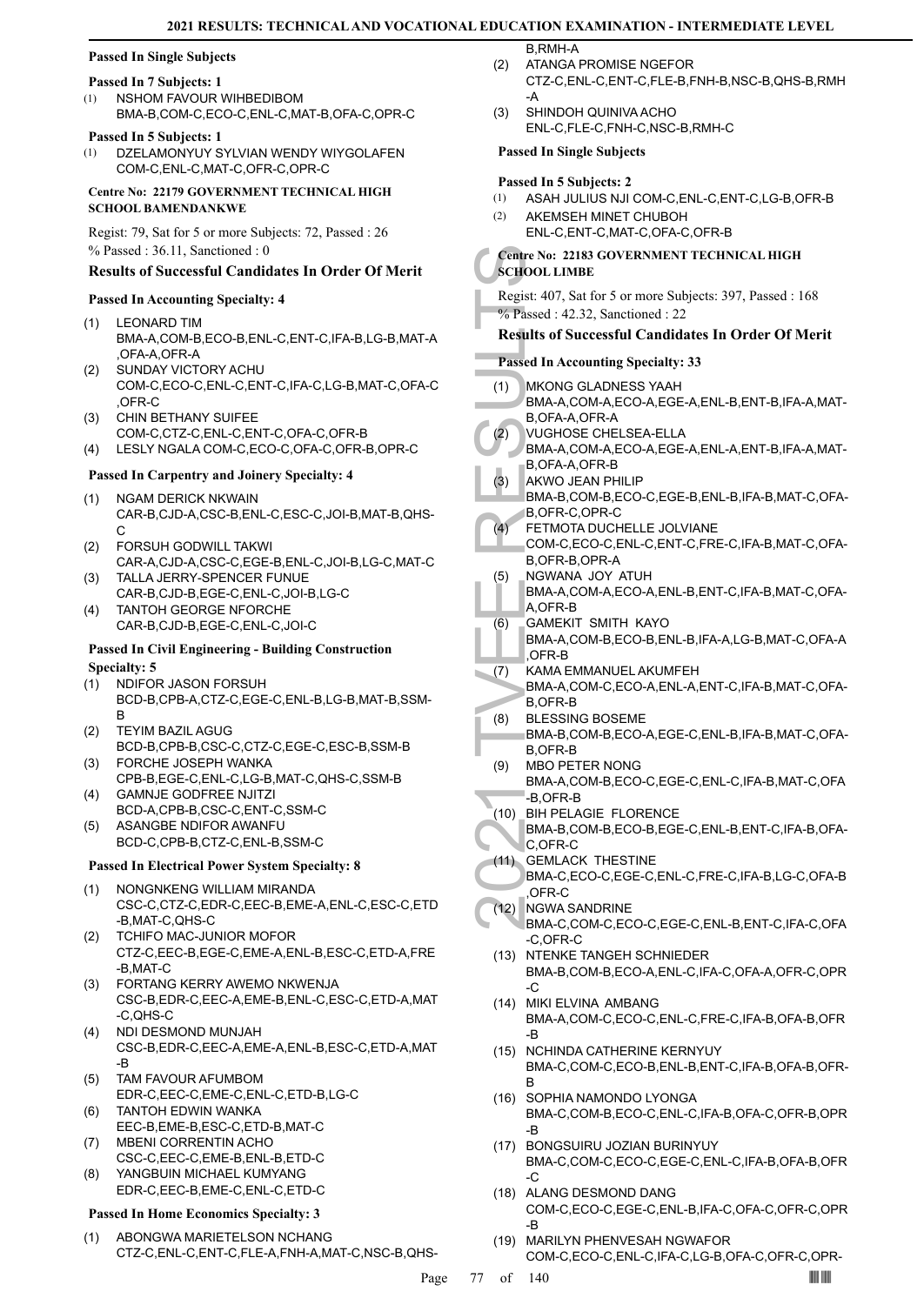#### **Passed In Accounting Specialty: 33**

B

- FON SEDIAN SHERI (20) COM-C,ECO-C,EGE-C,ENL-C,ENT-C,IFA-B,OFA-B,OFR  $-C$
- (21) TURMBU JEAN CLAUDE BMA-B,COM-C,ECO-C,ENL-C,IFA-C,MAT-C,OFA-C,OFR  $-C$
- NONO QUEEN MIRIAM BMA-C,COM-C,ENL-C,FRE-C,IFA-C,MAT-C,OFA-C,OFR -C (22)
- (23) KUM PROSPER NJI COM-C,ECO-A,EGE-C,ENL-B,IFA-C,OFA-C,OFR-C
- (24) NADESH BISSONG ENOW COM-C,ECO-C,ENL-C,IFA-C,LG-B,OFA-C,OFR-B (25) MENFEN MEUMEU FRIDA
- COM-C,ENL-C,IFA-C,LG-C,OFA-B,OFR-C,OPR-C (26) MISSORA MI-LITON WILLIAM DIDEROT GIGGS
- COM-C,ECO-B,ENL-C,FRE-C,OFA-B,OFR-C (27) TROMBEQUETH ENIH PEACE
- COM-C,ECO-C,ENL-C,IFA-C,OFA-C,OPR-B (28) SHU AMSTRONG LEE
- COM-C,ECO-B,ENL-C,IFA-C,OFA-C,OFR-C (29) ATEH AKONGWI SILVANY
- COM-C,EGE-C,ENL-B,LG-C,OFA-C,OFR-C (30) NGALA PATIENCE MAYA-AH
- COM-C,EGE-C,ENL-C,IFA-C,OFA-C,OFR-C (31) BLESSING FRU NGWE
- COM-C,ECO-B,ENL-C,IFA-C,OFA-C (32) EMELDA AMBOH TUMOH
- BMA-C,ENL-C,IFA-C,OFA-C,OFR-C
- (33) ESTHER BAKE COM-C,ECO-C,ENL-C,OFA-C,OFR-C

#### **Passed In Air Conditioning and Ventilation Specialty: 9**

- NGU BEN-KAILY BENG CTZ-C,ENL-B,ERE-B,ESC-C,FRA-C,LG-A,MAT-C,RRE-C (1) YAH MILTON MBENGE (2)
- CTZ-C,EDR-C,ENL-C,ERE-C,ESC-C,FRA-B,LG-B,RRE-C
- ECHU JOHN KPWEGHE CTZ-C,ENL-C,ERE-A,FRA-A,FRE-B,LG-B,RRE-A (3) (4)
- AMBE JUNIOR ATOH EDR-C,ENL-C,ERE-A,FRA-B,LG-B,RRE-B BINWIE RUTH SUH (5)
- EDR-C,ENL-C,ERE-B,FRA-B,LG-B,RRE-B FORKWEN DIEUDONNE CHICK (6)
- EDR-B,ENL-C,ERE-B,FRA-B,LG-C,RRE-B JONG EZEKIEL NAMBUANYI (7)
- ENL-B,ERE-B,FRA-C,LG-B,QHS-C,RRE-C DIVINE NGOMBA METUGE (8)
- ENL-C,ERE-C,FRA-C,LG-A,QHS-C,RRE-C NCHANJUI ERNEST TABE (9)
	- EDR-C,ENL-C,ERE-C,FRA-C,LG-C,RRE-C

#### **Passed In Electrical Power System Specialty: 62**

- AWAH EMMANUEL CHIBUIKE EDR-B,EEC-A,EME-A,ENL-C,ENT-C,ESC-C,ETD-A,FRE -C,LG-C,MAT-C (1)
- RAMSEL CHO ESO CSC-B,EDR-B,EEC-A,EME-A,ENL-B,ESC-B,ETD-A,LG-B,MAT-C (2)
- NGWA PHILEMON KAMA EDR-C,EEC-A,EME-A,ENL-C,ENT-C,ESC-B,ETD-A,LG-B,MAT-C (3)
- NEBA MECLEIN AMBE EDR-B,EEC-A,EME-A,ESC-B,ETD-A,FRE-C,ICT-C,MAT-B (4)
- AWANDAM ATEH FEH NESTRACY EDR-C,EEC-B,EME-A,ENL-B,ESC-C,ETD-A,FRE-C,MAT -C (5)
- LAZARE KASSA NGOTTO CSC-C,EDR-C,EEC-B,EME-A,ENL-B,ESC-C,ETD-A,MAT -C (6)
- ACHA GLENN EDR-C,EEC-A,EME-B,ENL-C,ENT-C,ESC-C,ETD-A,LG-C (7)
- JEFFERSON NDELY FUSI CSC-C,EDR-C,EEC-B,EME-B,ENL-B,ESC-C,ETD-B,FRE  $\overline{C}$ (8)
- TATUEDOM KEMGNE LEONEL EDR-C,EEC-B,EME-C,ENL-C,ESC-C,ETD-A,FRE-C,LG- $\cap$ (9)
- (10) FONDZENYUY PRINCEWILL EDR-C,EEC-B,EME-B,ENL-C,ENT-C,ESC-C,ETD-B,QHS  $-C$
- JIREH AMBENO JULIUS CTZ-C,EDR-C,EEC-B,EME-B,ENL-C,ESC-C,ETD-B,QHS -C (11)
- (12) ASHU JOHN NDEM

EDR-C,EEC-B,EME-B,ENT-C,ETD-B,FRE-C,LG-C,MAT-C

- EWUBE BENEDICT AYUK (13)
- EDR-C,EEC-A,EME-A,ENT-C,ESC-C,ETD-A,LG-C VENWIYEN EDMOND NSAIDORFOLA  $(14)$
- EDR-C,EEC-B,EME-A,ENL-C,ESC-C,ETD-A,QHS-C AWUMBOM SIRICIUS (15)
- CSC-C,EDR-C,EEC-B,EME-B,ENL-B,ESC-C,ETD-A ENDU ZIDANE SAMUEL  $(16)$
- EDR-C,EEC-A,EME-B,ENL-C,ENT-C,ESC-C,ETD-A (17) NTEMO PAUL WILFRED
- EDR-C,EEC-B,EME-A,ESC-C,ETD-B,FRE-B,QHS-C TAKANG BRANDON ACHARE (18)
- EDR-C, (13)<br>
EDR-C, (14)<br>
EDR-C, VENWINE EDR-C, (14)<br>
EDR-C, AWUME CSC-C, (16)<br>
EDR-C, AWUME CSC-C, INTEMO EDR-C, INTEMO EDR-C, INTEMO EDR-C, INTEMO EDR-C, INTEMO EDR-C, INTEMO EDR-C, INTEMO EDR-C, INTEMO EDR-C, INTEMO EDR EDR-C,EEC-B,EME-B,ENL-C,ESC-C,ETD-A,QHS-B (19) NKOUOLIDENG MANA HUGO KEVIN
	- EDR-C,EEC-B,EME-A,ENL-C,ESC-C,ETD-B,MAT-C
	- JEMBEA MONONO GUSTAVE (20)
	- EDR-B,EEC-B,EME-B,ESC-C,ETD-B,LG-C,QHS-C TAMPA MEKONTSO ARNOLD SILVIO (21)
	- EDR-C,EEC-B,EME-B,ENL-C,ETD-B,FRE-C,QHS-B (22) MANGA WILLIAMS NGUMBAH
	- EDR-C,EEC-B,EME-C,ENL-C,ETD-B,LG-C,QHS-B (23) AARON MAMA METUTU
	- EDR-C,EEC-B,EGE-C,EME-B,ENL-C,ETD-B,FRE-C (24) BESONG CLOVERT ABEY
	- EDR-C,EEC-C,EME-B,ENL-C,ETD-B,FRE-C,QHS-C (25) MOKO DIVINE VICTORY
- EDR-C,EEC-B,EME-B,ENL-C,ETD-C,LG-C,MAT-C (26) KUBONG BELTUS FONDIKUM
- EDR-B,EEC-A,EME-B,ESC-C,ETD-A,ICT-C CHUO LESLIE CHALLA (27)
- EEC-B,EME-B,ENL-A,ENT-C,ETD-B,QHS-C (28) BELLE BELLA CHRIST POWEL
- EDR-C,EEC-B,EME-B,ENL-C,ETD-A,FRE-C ANOH MODEST ELMANN MOTITI (29)
- EEC-B,EME-C,ENL-C,ETD-A,LG-C,QHS-B FAVOUR MANYOH MBENG (30)
- EDR-C,EEC-B,EME-B,ESC-C,ETD-A,LG-C
- FOTSING TAKAM HENRI (31)
- EDR-C,EME-B,ENL-C,ETD-B,FRE-B,QHS-C
- TABAH GASPA ALONGEH EDR-C,EEC-C,EME-C,ENL-C,ETD-A,QHS-B (32)
- NJIE FRANCIS ESIEN EDR-C,EEC-B,EME-A,ETD-C,FRE-C,QHS-C (33)
- (34) NGWA THEIRRY CHE EEC-B,EME-C,ENL-C,ETD-B,LG-C,QHS-C FUNJEM ERIC NYUYDZE (35)
- EDR-C,EEC-C,EME-C,ENL-C,ENT-C,ETD-A (36) TCHAPDA DANKEP LEANDRE
- EDR-C,EEC-B,EME-C,ESC-C,ETD-B,QHS-C (37) BAYA AKWA THEREN FOMSI
- EDR-C,EME-B,ENL-C,ETD-B,FRE-C,QHS-C TAH SILVA SOKEM (38)
- EDR-C,EEC-C,EME-C,ETD-A,LG-C,QHS-C (39) ROCHIE SAMUEL FANNIE
- EDR-C,EEC-C,EME-B,ENL-C,ETD-B,QHS-C (40) MOLO BLANDINE MEACHI
- EDR-C,EEC-C,EME-C,ENL-C,ETD-B,FRE-C (41) CHE JOY CHE
- EDR-C,EEC-C,EME-C,ENL-C,ETD-B,FRE-C (42) ETONGWE JOHNSON NANJE
- EEC-A,EME-A,ENL-C,ETD-A,MAT-C LANG MIRABLE CHU  $(43)$ 
	- EDR-B,EEC-B,ENL-C,ETD-B,QHS-B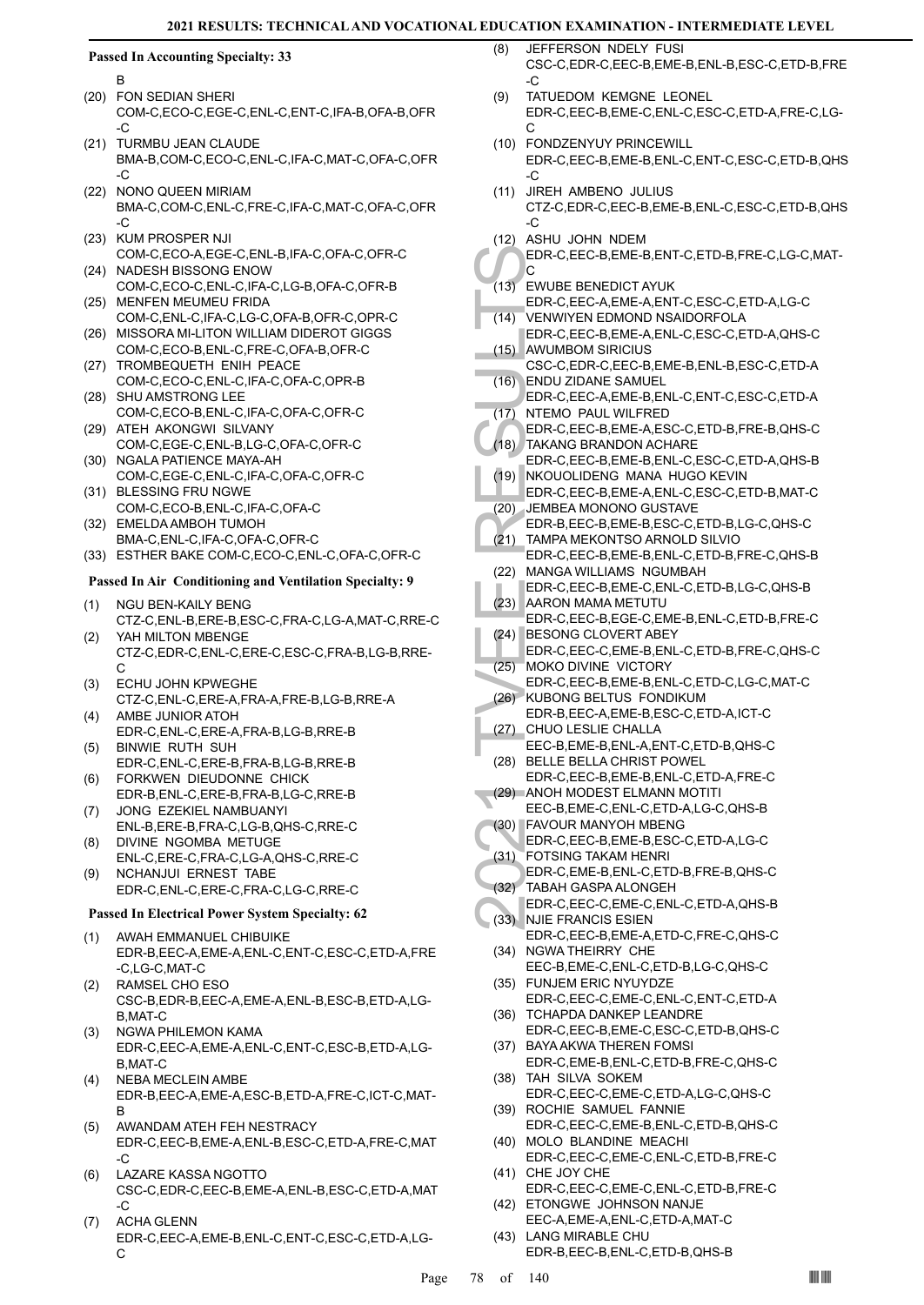#### **Passed In Electrical Power System Specialty: 62**

- (44) NGWA ATANGA KEVIN EDR-C,EEC-B,EME-B,ENL-C,ETD-A
- (45) NGWA AMBE AKONGNWI EDR-C,EEC-A,EME-B,ETD-B,LG-C
- (46) NGWAYI TATA OBED EEC-B,EME-B,ENL-C,ESC-C,ETD-A
- (47) KEVIN NUMVI FOMUKONG EEC-B,EME-B,ENL-C,ESC-C,ETD-A
- (48) CHAM AMSTRONG ZIH
- EDR-C,EEC-B,EME-B,ESC-C,ETD-A (49) MUNJENG MANFRED CHANGLA
- EEC-B,EME-B,ESC-C,ETD-B,LG-B EDWELLE PETAPA TASI (50)
- EEC-C,EME-B,ENL-C,ETD-B,FRE-B (51) NFOR YANIKE KARNGONG
- EEC-A,EME-C,ENT-C,ESC-C,ETD-B (52) ESONA LUTHER CHAMBORI
- EDR-C,EME-B,ENL-C,ETD-A,LG-C CHE TENTCHOU SUDESE (53)
- EEC-C,EME-C,ETD-A,FRE-C,QHS-B (54) NJIUNGNIMBUI INNOCENT
- EDR-C,EEC-B,EME-B,ETD-B,MAT-C
- (55) NIFONDO NEVILLE EKUME EME-B,ENL-C,ESC-C,ETD-B,QHS-C
- (56) AZENUI JUNIOR BRIAN EEC-B,EME-C,ENL-C,ETD-B,QHS-C
- YAYA AROUNA NJIKAM (57) EDR-C,EME-B,ENL-C,ETD-B,QHS-C
- (58) AJIMBI LOVERT JEHOSAPHAT EDR-C,EEC-B,EME-B,ENL-C,ETD-C
- (59) ROONEY NDEMBA MBUA SASS CSC-C,EDR-C,EME-B,ENL-C,ETD-B
- (60) ACHU TABAH COLLINS EDR-C,EME-C,ENL-C,ETD-B,QHS-C
- (61) NKE SYLVESTER FONJOCK EEC-C,EME-C,ESC-C,ETD-C,LG-C
- (62) ATEGHA BLAISE FUNG EEC-C,EME-C,ENL-C,ETD-C,LG-C

#### **Passed In Secretarial Administration and Communication Specialty: 14**

- BABITONG REX MAKIA (1)
- BMA-A,COM-B,EGE-A,ENL-C,ENT-C,IPR-A,OFA-C,OPR -A,PCT-A
- ABEY CECILIA ASONG BMA-B,COM-B,ENL-C,ENT-C,IPR-B,LG-B,OFA-B,OPR-A ,PCT-A (2)
- MAVELOUS ELIZABETH ESANJE COM-C,EGE-C,ENL-C,ENT-C,FRE-C,IPR-A,OFA-B,OPR -C,PCT-B (3)
- MARY NINGIEH COM-C,ENL-B,ENT-B,IPR-B,LG-A,OFA-C,OPR-A,PCT-A (4)
- ELANGWE JOAN BEYONCE COM-C,ENL-C,ENT-C,IPR-B,LG-C,OPR-A,PCT-A (5)
- TEM NAOMI BEYOKO COM-C,ENL-C,ICT-C,IPR-B,OFA-C,OPR-B,PCT-B (6)
- MANDOBI NELLA INESS COM-C,ENL-C,ENT-C,FRE-C,IPR-B,OPR-C,PCT-C (7)
- KWENYI ESSABELLA ECO-C,ENL-B,IPR-A,OFA-C,OPR-B,PCT-C (8)
- BEBE EYAMBE ZACHARIA BMA-C,COM-C,ENL-C,IPR-A,OPR-B,PCT-C (9)
- (10) NICOLA ELIZABETH KILLI ENL-C,IPR-B,LG-C,OFA-C,OPR-B,PCT-B
- (11) AYUIGHO GRASHEL NWIJUNI ENL-C,IPR-C,LG-C,OPR-B,PCT-B
- MBA-AZIATUH JEFFERY (12) ENL-C,IPR-B,OFA-C,OPR-B,PCT-C
- (13) EFUETNJU NELLY NGULEFAC COM-C,FRE-C,IPR-B,OPR-C,PCT-C
- (14) NKIENE JENNIFER AMBANG COM-C,ENL-C,IPR-C,OPR-B,PCT-C

#### **Passed In Welding Fabrication Specialty: 44**

(1) TAYONG AMBESI JUNIOR

CTZ-C,ENL-B,ENT-C,ESC-C,LG-B,MAT-C,MCD-C,QHS-B,WFW-B,WPM-B

- CARLSON WIHBWEMBOM MADIH CSC-B,ENL-C,ESC-C,LG-B,MAT-C,MCD-C,WFW-A,WP M-A  $(2)$
- ANYA RAMSEY NIH-TABI ENL-B,ESC-B,LG-C,MAT-B,MCD-C,QHS-C,WFW-B,WP M-A (3)
- AGBOR JONATHAN MBAH CTZ-C,ENL-B,ENT-C,ESC-C,MCD-C,QHS-C,WFW-B,W PM-B (4)
- NGUEFACK FONANG BRUNO JOEL CTZ-B,ESC-B,MAT-B,MCD-C,QHS-B,WFW-B,WPM-A (5)
- MENANG GODWILL YONG (6)
- ENL-C,ESC-C,MAT-C,MCD-C,QHS-B,WFW-A,WPM-A CALEP TETU TANGI (7)
- ENL-B,FRE-C,LG-C,MCD-C,QHS-B,WFW-B,WPM-B DJOUMESSI DATIS (8)
- CTZ-C,ENL-B,FRE-C,MCD-C,QHS-C,WFW-B,WPM-B NGU AMBE TANWIE (9)
- $(7) \begin{array}{l} \text{MEM-IC} \\ \text{MENAN} \\ \text{ENL-C}, \\ \text{CALEP} \\ \text{ENL-C}, \\ \text{RSDJOUN} \\ \text{CTZ-C}, \\ \text{RSDJOM} \\ \text{ENL-C}, \\ \text{RSDJOM} \\ \text{ENL-C}, \\ \text{RSDJOM} \\ \text{ENL-C}, \\ \text{RSDL} \\ \text{CFL} \\ \text{CFL} \\ \text{CFL} \\ \text{CFL} \\ \text{CFL} \\ \text{CFL} \\ \text{CFL} \\ \text{CFL} \\ \text{CFL} \\ \text{CFL} \\ \text{CFL} \\ \text{CFL} \\ \text{CFL} \\ \text{C$ ENL-C,ENT-C,ESC-C,MCD-C,QHS-B,WFW-B,WPM-B ASHU HANS ABI (10)
- ENL-C,ENT-C,FRE-C,LG-C,MCD-C,WFW-B,WPM-B WIHKOCHONYINGONG IVO AKEH  $(11)$
- ENL-C,LG-B,MCD-C,QHS-B,WFW-A,WPM-B
- (12) NDITA RIGHTEOUS FON
- CTZ-C,ENT-C,MCD-C,QHS-B,WFW-B,WPM-A CHIA CLOURAN KUM (13)
	- ENL-C,LG-C,MCD-C,QHS-B,WFW-A,WPM-B
- LITIE IVO AKWALI (14) ENL-C,FRE-C,MCD-C,QHS-B,WFW-A,WPM-B
- SABUM KEVIN ENYONG CSC-C,ENL-C,LG-B,MCD-C,WFW-B,WPM-B (15)
- (16) NAMI BRUNO NYA ENL-C,FRE-C,MCD-C,QHS-B,WFW-B,WPM-B
- (17) NYIMEH JALICE
- ENL-C,ENT-C,LG-B,MCD-C,WFW-B,WPM-B NYAH CALEB NGEH (18)
- ENL-C,ENT-C,FRE-B,MCD-C,WFW-B,WPM-B
- (19) AMBEUMENGWUO NGU
- ENL-C,ENT-C,MCD-C,QHS-B,WFW-C,WPM-B (20) TEM RONALD EMBOLA LUMA
- ENL-C,LG-C,MCD-C,QHS-C,WFW-B,WPM-B ATOH CALSON NKWIN (21)
- ENL-C,FRE-C,MCD-C,QHS-C,WFW-B,WPM-B (22) ARREY GASTON NKONGHO
- ENL-C,LG-C,MCD-C,QHS-C,WFW-B,WPM-B (23) NJUH BLESSED NJIE
- CSC-C,ENL-C,LG-C,MCD-C,WFW-B,WPM-B (24) ZIBI DIEUDONNE MBELLECK
- ENL-C,FRE-C,MCD-C,QHS-C,WFW-B,WPM-B
- (25) MAKAIN ENDOURANCE MUH
- ENL-B,LG-B,MCD-C,WFW-B,WPM-B
- GUIGNO DAVID ENOH (26)
- CTZ-C,ENL-C,MCD-B,WFW-B,WPM-A
- NADIA SALLE MONI EKEMA ENL-C,MAT-C,MCD-C,WFW-A,WPM-B (27)
- GEBAH JUNIOR JUNI (28) ENL-C,MCD-C,QHS-B,WFW-B,WPM-B
- (29) NCHAMCHAM JIPSON NGES ENT-C,MCD-C,QHS-B,WFW-B,WPM-B EFFIO DIDIER EFFIO (30)
- ENL-C,FRE-B,MCD-C,WFW-B,WPM-B (31) TATA BOLDWINE NDAH
- ENL-C,LG-C,MCD-C,WFW-B,WPM-B
- (32) ISAAC NGUNGE BWANJE ENL-C,MCD-C,QHS-C,WFW-B,WPM-B (33) NGOE MUSANGO SUCCESS
- ENL-B,MCD-C,QHS-C,WFW-C,WPM-B (34) ROONEY CHI DIOH
- ENL-C,MCD-C,QHS-C,WFW-B,WPM-B (35) ABUGICHE PRECIOUS MOH
- LG-C,MCD-C,QHS-C,WFW-B,WPM-B (36) MONYONGO BORRIS MOKURA
- ENL-C,FRE-C,MCD-C,WFW-B,WPM-B NEBA BRANDON BREVERY CHENWI (37)
- FRE-C,MCD-C,QHS-C,WFW-B,WPM-B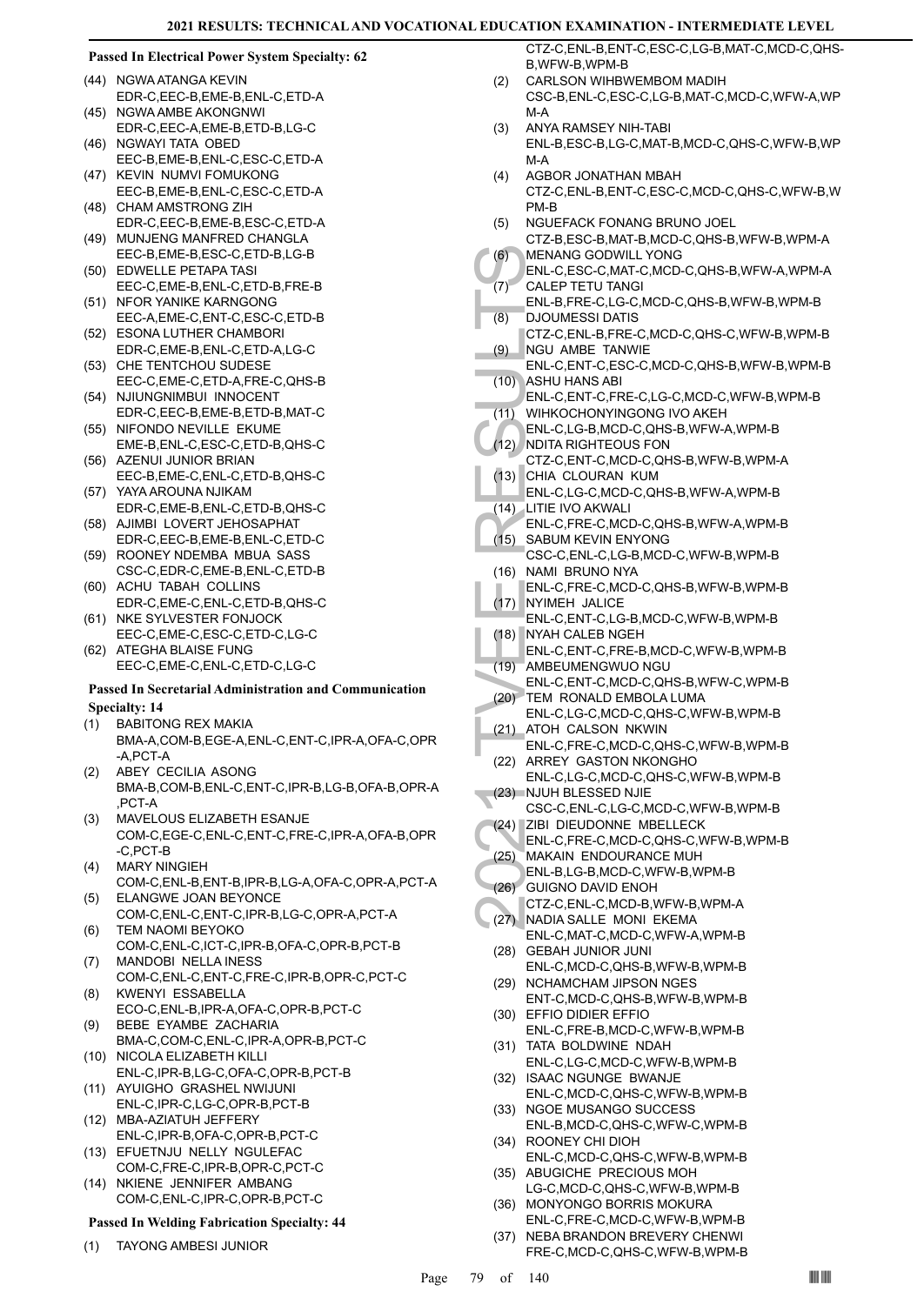#### **Passed In Welding Fabrication Specialty: 44**

- JESSEY BAH NDAKWA (38) ENL-C,ESC-C,MCD-C,WFW-B,WPM-B
- (39) NGALE GODSON NGALE ENL-C,MCD-C,QHS-C,WFW-B,WPM-B
- (40) CARLOS SERGE DOP MUSI ENL-C,LG-C,MCD-C,WFW-B,WPM-B
- (41) ARREY ETA DESMOND FRE-C,LG-C,MCD-C,WFW-C,WPM-B
- (42) ACHA CLIFFORD TEWAD
- ENL-C,FRE-C,MCD-C,WFW-C,WPM-B (43) SANDAG PELVES FONGOH
- ENL-C,LG-C,MCD-C,WFW-C,WPM-B (44) BORIS IKOLY NGOMBA
- CTZ-C,LG-C,MCD-C,WFW-C,WPM-B

# **Passed In Single Subjects**

#### **Passed In 6 Subjects: 2**

- EFFIA EXODUS SHEY (1)
- EME-B,ENL-C,ETD-A,FRE-A,LG-C,REL-C SHIYGHAM BANLA PRIDE (2)
- ENL-C,FRE-C,LG-C,QHS-C,WFW-B,WPM-B

# **Passed In 5 Subjects: 4**

- SUH PRIDE NGWA ENL-C,FRE-C,QHS-C,WFW-B,WPM-B (1)
- (2) AKEWO BORIS ENL-C,ERE-B,FRA-B,FRE-C,QHS-C
- ATI CLINTON ABOH ENL-C,LG-C,QHS-C,WFW-C,WPM-B (3)
- NANFACK DONGMO JORDAN COM-C,ECO-C,ENL-C,FRE-C,OFR-C (4)

#### **Centre No: 22184 LIKOMBA EXTERNAL**

Regist: 160, Sat for 5 or more Subjects: 156, Passed : 144 % Passed : 92.31, Sanctioned : 34

# **Results of Successful Candidates In Order Of Merit**

#### **Passed In Accounting Specialty: 33**

- EFETI CHRISTELLE LIVENJE BMA-B,COM-B,ECO-A,ENL-A,FRE-C,IFA-B,MAT-C,OFA-B,OFR-B,OPR-A (1)
- BESSEM BLANCH TABOTNDIP BMA-C,COM-A,ECO-A,ENL-C,FRE-C,IFA-B,MAT-C,OFA-B,OFR-B,OPR-B (2)
- NGWE TESSO SINNEAD BMA-B,COM-C,ECO-B,ENL-A,ICT-C,IFA-B,MAT-C,OFA-C,OFR-B,OPR-A (3)
- BONGWI CAREEN BONGAM BMA-B,COM-A,ECO-A,ENL-B,ENT-C,FRE-C,IFA-B,MAT-C,OFA-C,OFR-B (4)
- DIBICHAM OLIVIA GONWUI BMA-B,COM-B,ECO-A,ENL-B,FRE-C,IFA-C,MAT-C,OFA-C,OFR-B,OPR-B (5)
- MAGOUDJOU KENNE ELSA CHANEL BMA-A,COM-C,ECO-B,ENL-B,FRE-C,IFA-B,MAT-C,OFA-C,OFR-B,OPR-C (6)
- BERNARD AKAMA BOKWE (7) BMA-C,COM-B,ECO-B,ENL-C,IFA-C,LG-C,MAT-C,OFA-C,OFR-C,OPR-B
- ABA SEVERINE ETOKI BMA-A,COM-B,ECO-A,ENL-C,IFA-B,MAT-B,OFA-B,OFR-B,OPR-B (8)
- AKO ASHU ROLLETT MANYOR BMA-C,COM-A,ECO-B,ENL-C,IFA-A,LG-B,MAT-B,OFA-B ,OFR-C (9)
- (10) KERRY NGEWOH AGBOR BMA-A,COM-B,ECO-A,ENL-C,IFA-B,LG-B,MAT-C,OFA-B ,OFR-C
- FORTI NANCY ALAH (11) BMA-A,COM-C,ECO-A,ENL-C,ENT-C,IFA-C,LG-B,MAT-C ,OFR-B
- (12) ACHE-BAH SONGHI BRENDIST COM-C,ECO-B,EGE-C,ENL-C,FRE-B,IFA-C,LG-B,MAT-A ,OFR-C
- (13) ETONGWE ANNA NAMOMDO BMA-C,COM-B,ECO-A,ENL-C,IFA-C,MAT-C,OFA-C,OFR -C,OPR-B
- (14) BRENDA NNEH AJANG BMA-C,COM-B,ECO-A,ENL-C,FRE-C,IFA-C,MAT-C,OFA-C,OFR-C
- BIEGBWA ANAPA GILLIAN (15) COM-C,ECO-A,ENL-C,FRE-C,IFA-C,MAT-C,OFA-C,OFR-C,OPR-B
- (16) ADE BRIDNEY BMA-B,COM-B,ECO-A,EGE-C,ENT-C,IFA-B,MAT-A,OFA-C
- (17) ABEKWA BLANCHE INVENYA

BMA-C,COM-B,ECO-A,FRE-B,IFA-B,MAT-B,OFA-C,OPR -C

- MBI RANSOM TABI (18)
	- BMA-B,COM-C,ECO-A,EGE-C,IFA-B,MAT-C,OFA-B,OFR .R
- (19) NCHANDONE WENDY NJEMBIH BMA-C,COM-C,ECO-B,ENL-B,IFA-B,OFA-B,OFR-B,OPR -B
- NOELA NAHLELA (20)
- BMA-C,ECO-C,FRE-C,IFA-C,LG-B,MAT-B,OFR-C,OPR-B ATEM BRISTLE EFIH EGBE (21)
- BMA-C,COM-B,ECO-A,IFA-C,MAT-C,OFA-C,OFR-C,OPR -C
- NGAM JOYOUS IFELIMBOM COM-C,ECO-B,FRE-C,IFA-C,MAT-C,OFA-C,OFR-C,OPR l-B (22)
- (23) AMBE CLAUDIA ASHIEH
- BMA-C,COM-B,ECO-A,EGE-C,IFA-B,MAT-C,OFA-C AFANWI CLARIBEL  $(24)$
- BMA-C,COM-C,ECO-A,IFA-C,LG-C,MAT-B,OFA-C JOYCELINE ATOUBOH IPOICHUH (25)
- BMA-B,COM-C,ECO-B,ENL-C,IFA-C,MAT-B,OFR-C (26) MESEMBE MAROLINE MOKIO ISOKWE
- COM-C,ECO-C,ENL-C,IFA-B,OFA-C,OFR-C,OPR-B (27) BEBE EMEROTTE ABONG
- BMA-C,COM-B,ECO-B,ENL-C,FRE-C,IFA-C,OFR-C
- (28) ONGIE LUCY MUKETE
- BMA-C,ECO-C,ENL-C,LG-B,MAT-C,OFA-C,OFR-C CLARIS MBONGHABU (29)
- BMA-C,COM-C,ECO-B,IFA-C,MAT-C,OFR-C,OPR-C BETECK ESTHER BAKOH (30)
- BMA-C,COM-B,ECO-A,IFA-C,MAT-C,OFR-C (31) MBELLA PAMELA SENZE
- BMA-C,ECO-B,LG-C,MAT-C,OFA-B,OFR-C (32) SUH ELIZABETH MANKA'A
- ECO-C,ENL-C,IFA-C,LG-B,MAT-C,OFR-C
- (33) MENGE NESLEY AGBOLOH
- BMA-B,COM-C,ECO-A,IFA-C,OFR-C

### **Passed In Automobile Repair Mechanics Specialty: 12**

- MA-C, COMBIRA BMA-C, COMBIRA BMA-C, BMA-C, BMA-C, BMA-C, BMA-C, BMA-C, BMA-C, C22) NGAM COM-C, BMA-C, C22) NGAM COM-C, BMA-C, C22) AFANW BMA-C, C22) AFANW BMA-C, (24) AFANW BMA-C, (25) JOYCEL BMA-B, COM-C, BMA-B, COM-C, ES NGUAMEGNE TCHOUAHANE LARIE EET-A,ENL-C,ENT-C,ESC-C,FRE-C,MAT-C,MDR-C,MTE -B,MTW-B,QHS-B (1)
	- ALEAKUA LOVEL NKENGFUA EET-B,ENL-C,ENT-C,ESC-B,LG-B,MAT-C,MDR-C,MTE-C,MTW-B,QHS-B (2)
	- ETUGE SUMBELLE BWENE CTZ-C,EET-B,ENL-C,ENT-C,ESC-C,MAT-C,MDR-C,MTE -B,MTW-C (3)
	- JAVIS UBEUJUM NJENWEI (4) EET-C,ENL-C,ENT-C,ESC-C,MAT-C,MDR-C,MTE-C,MT W-C,QHS-B
	- EBONGWANE JUNIOR TAMA EET-B,ENL-C,ESC-C,FRE-C,MAT-C,MDR-C,MTE-B,MT W-B (5)
	- MBAH JOEL CHO EET-B,ENL-C,ESC-B,MAT-C,MDR-C,MTE-C,MTW-C,QH S-B (6)
	- SIYUVEN THIERRY KONGNYUY EET-C,ENL-C,ESC-C,MAT-B,MDR-C,MTE-C,MTW-C,QH S-B (7)
	- ARREY DANIEL KRIS OBI EET-B,ENT-C,ESC-C,MAT-C,MDR-C,MTE-B,MTW-B (8) (9) MBE JUDE TAKOR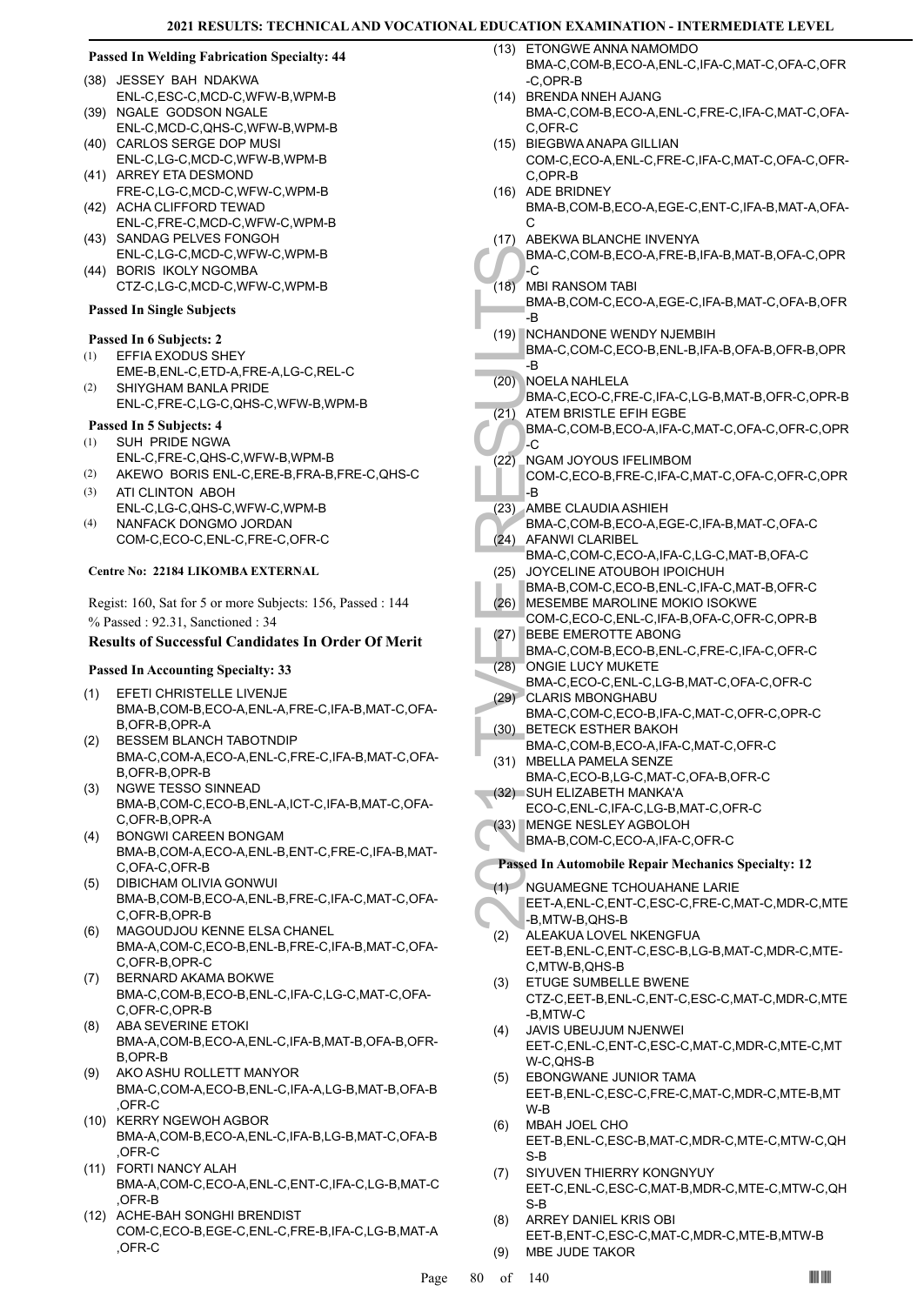#### **Passed In Automobile Repair Mechanics Specialty: 12**

- EET-C,ENT-B,ESC-B,FRE-C,MAT-C,MTE-C,MTW-C (10) MBUNWE ABAH OSWALD
- EET-B,ENT-B,ESC-B,MDR-C,MTE-C,MTW-C YOH CHRIZZY OTEH (11)
- EET-C,ENL-C,ESC-C,FRE-C,MDR-C,MTE-C (12) TANG BRANDON
	- EET-C,ESC-C,FRE-C,MAT-C,MDR-C,MTE-C

# **Passed In Civil Engineering - Building Construction**

- **Specialty: 11**
- AWA PENN EMMANUEL (1)
- BCD-B,CPB-B,CTZ-C,ENL-C,ESC-B,QHS-B,SSM-B ASEH VINCENT (2)
- CPB-C,ENL-C,ENT-C,ESC-C,MAT-C,QHS-C,SSM-B AKONGNWI DANIEL (3)
- BCD-B,CPB-B,ESC-C,MAT-C,QHS-B,SSM-B KUDE CHRISTIAN AKUPHE (4)
- BCD-B,CPB-A,ESC-C,MAT-B,QHS-C,SSM-C NGULLE KINGSLY NTUNGWE (5)
- BCD-C,CPB-B,ENT-C,MAT-C,QHS-B,SSM-C TANGI DESMOND SINGEH (6)
- CPB-C,ESC-C,FRE-C,MAT-C,QHS-B,SSM-B WASU EMERSON NCHUANIWATT (7)
- BCD-C,CPB-C,ESC-C,FRE-C,MAT-C,SSM-C FEH KELSIN NGWAINWAH (8)
- CPB-C,ENL-C,ENT-C,ESC-C,QHS-C,SSM-C CHE DEEDON FONDANG (9)
- CPB-B,ESC-C,LG-B,MAT-C,SSM-B (10) MBI PRINCEWILL EBOT
- BCD-B,CPB-B,ENT-C,ESC-C,SSM-B FOTABONG RENE FOSSEM (11)
- BCD-C,CPB-C,ENL-C,ESC-C,SSM-C

#### **Passed In Electrical Power System Specialty: 19**

- (1) MBANDO MUKANYA LUICE EDR-B,EEC-B,EGE-C,EME-B,ENL-C,ESC-A,ETD-A,MAT -B,QHS-B
- ABANDA TABE CYRILLE EDR-B,EEC-B,EME-B,ENL-C,ESC-B,ETD-A,FRE-C,MAT -C,QHS-B (2)
- CALEP MVOG TOGAM EDR-C,EEC-C,EME-C,ENL-C,ESC-C,ETD-A,FRE-C,MAT -C,QHS-B (3)
- MATHEWRENE OFON CHE EEC-A,EME-B,ENL-B,ENT-B,ESC-B,ETD-A,FRE-C,MAT-C (4)
- ESONO MAXMIL EDR-B,EEC-B,EME-B,ENL-C,ENT-C,ESC-C,ETD-A,MAT -B (5)
- MBAMASA RAPH SOH EDR-B,EEC-B,EME-B,ENL-C,ESC-B,ETD-A,FRE-C,MAT -C (6)
- LUMFI JUVET DUMBALI EDR-C,EEC-B,EME-B,ENL-C,ENT-C,ESC-C,ETD-A,MAT -C (7)
- JAM DANOLD EDR-C,EEC-C,EME-C,ENT-C,ESC-C,ETD-A,MAT-C,QH S-B (8)
- VALERIE MUAMBO ESOLA EDR-C,EEC-C,ENT-C,ESC-C,ETD-A,FRE-C,MAT-C,QHS -C (9)
- (10) EKWOGGE BLESS NZEME EDR-C,EEC-B,EME-B,ENL-C,ETD-A,MAT-C,QHS-C
- (11) MBOWA AUSTIN SUNDAY EDR-C,EEC-B,EME-C,ENT-C,ESC-B,ETD-A,MAT-C
- METIEGE BERYN ETANE (12) EDR-C,EEC-B,EME-C,ENL-C,ENT-C,ESC-C,ETD-A
- (13) NABIAGA MARC EDR-C,EEC-B,EME-C,ENL-C,ENT-C,ETD-B,FRE-C
- (14) ALETANU PRINCELY NKEMAKOH EDR-A,EEC-B,EME-C,ESC-B,ETD-A,MAT-C
- (15) NENGHABI GEORGE NSOM EDR-B,EEC-B,EME-C,ETD-A,LG-B,MAT-C
- (16) NDEWA RAYAIN NDONGO EDR-B,EEC-B,ENL-C,ESC-C,ETD-A,FRE-C

(17) TIEM ALBERT NGONG

- EDR-C,EEC-C,EME-C,ESC-C,ETD-A,MAT-C (18) NKONGHO COURAGE NZO
- EDR-C,EEC-B,ESC-C,ETD-A,MAT-C (19) KUM GLEA EDR-C,EEC-B,ESC-C,ETD-B,MAT-C

### **Passed In Marketing Specialty: 34**

- CHRISTABELL WEBYA GABTAN BMA-C,COM-B,DMP-B,ECO-A,ENL-C,ENT-C,FRE-C,MA T-C,OPR-B,PMA-B,SMC-C (1)
- FRANCIS TCHOUMKE TCHOUMKE BMA-A,COM-B,DMP-B,ECO-A,ENL-B,ENT-B,LG-B,MAT-C,PMA-B,SMC-C (2)
- EVENYE MARTHA NJUMA (3)
	- BMA-A,COM-B,DMP-B,ECO-A,ENL-C,ENT-C,MAT-C,OP R-B,PMA-B,SMC-C
- KOLLE NGANE PETER BMA-A,COM-C,DMP-B,ECO-A,ENT-C,FRE-C,LG-B,MAT-C,PMA-B,SMC-C (4)
- NJIKANG LUCY BELLE (5)
- BMA-C,COM-C,DMP-B,ECO-B,ENT-C,FRE-C,LG-B,MAT-C,PMA-C,SMC-C
- GIEBANG ANNABEL (6)
- BMA-B,COM-A,DMP-B,ECO-B,ENT-B,LG-B,MAT-B,PMA-B,SMC-C
- ESUBA JULIET (7)
	- BMA-A,COM-B,DMP-B,ECO-A,ENT-C,LG-B,MAT-C,PMA -B,SMC-C
- TUADE FABRICE MBUESEH (8)
- BMA-A,COM-B,DMP-B,ENT-C,FRE-C,LG-A,MAT-C,PMA-B,SMC-C
- KPWAI DIRENE ENGOMIE BMA-A,COM-B,DMP-C,ECO-A,ENT-C,MAT-C,OPR-B,PM A-B,SMC-C (9)
- KUGHA CONSOLLA NONSO (10)
	- BMA-A,COM-B,DMP-B,ECO-B,ENT-C,MAT-C,PMA-B,RE L-C,SMC-C
- SOLANG MBONG BOH (11)
- BMA-B,COM-C,DMP-B,ECO-B,ENT-C,MAT-B,OPR-B,PM A-C,SMC-B
- EKWOGGE CLARIS MEJANE (12) BMA-B,COM-C,DMP-C,ECO-A,ENL-B,ENT-C,MAT-C,PM A-B,SMC-C
- (3) EVENYI BMA-A,<br>
R-B,PM,<br>
(4) KOLLE BMA-A,<br>
C,PMA-<br>
BMA-A,<br>
C,PMA-C,<br>
C,PMA-C,<br>
C,PMA-C,<br>
C,PMA-B,<br>
BMA-A,<br>
BMA-A,<br>
BMA-A,<br>
BMA-A,<br>
BMA-A,<br>
BMA-A,<br>
BMA-A,<br>
BMA-A,<br>
BMA-A,<br>
BMA-A,<br>
BMA-A,<br>
BMA-A,<br>
BMA-A,<br>
BMA-A,<br>
BMA-A,<br> KEJI DONG JACKELIN BMA-A,COM-C,DMP-B,ECO-B,ENL-C,MAT-C,OPR-B,PM A-C,SMC-C (13)
	- GHISLAIN MBOME (14)
	- BMA-B,COM-C,DMP-B,ECO-B,ENT-B,LG-C,MAT-C,PMA -C,SMC-C
- (15) AKUBOM RUTH EMERI
- BMA-C,COM-B,DMP-B,ENL-C,ENT-C,FRE-C,MAT-B,PM A-B,SMC-C
- (16) KALLA LUCY BESSONG
	- BMA-B,COM-C,DMP-B,ECO-B,ENT-C,LG-B,MAT-C,PMA -C,SMC-C
	- (17) NDI GERALDINE NKEH COM-C,DMP-C,ECO-B,EGE-B,ENL-C,ENT-C,FRE-C,PM
	- A-C,SMC-C BRANDON MBAH TANYI (18) BMA-C,COM-C,DMP-B,ECO-B,ENL-C,FRE-C,MAT-C,PM
	- A-C,SMC-C MUTUMAH NEVILLE (19) BMA-C,COM-C,DMP-C,ECO-B,ENL-C,ENT-C,MAT-C,PM
	- A-C,SMC-C (20) ABANG LOUIS LOPEZ BMA-A,COM-C,DMP-B,ECO-A,ENT-C,FRE-C,MAT-B,PM
	- A-B FUAWALA KELLYBRIGHT AZEMAZE (21) BMA-A,COM-C,DMP-B,ECO-A,ENT-C,MAT-C,PMA-B,SM C-C
	- MBONG JUDITH BAH (22) BMA-C,COM-C,DMP-B,ECO-B,ENT-B,MAT-B,PMA-C,SM C-C
	- (23) ENOW TRESSY OKIE BMA-B,COM-C,DMP-C,ECO-B,LG-C,MAT-C,PMA-C,SM C-C
	- (24) PHAREZ CHINOMNSO ACHI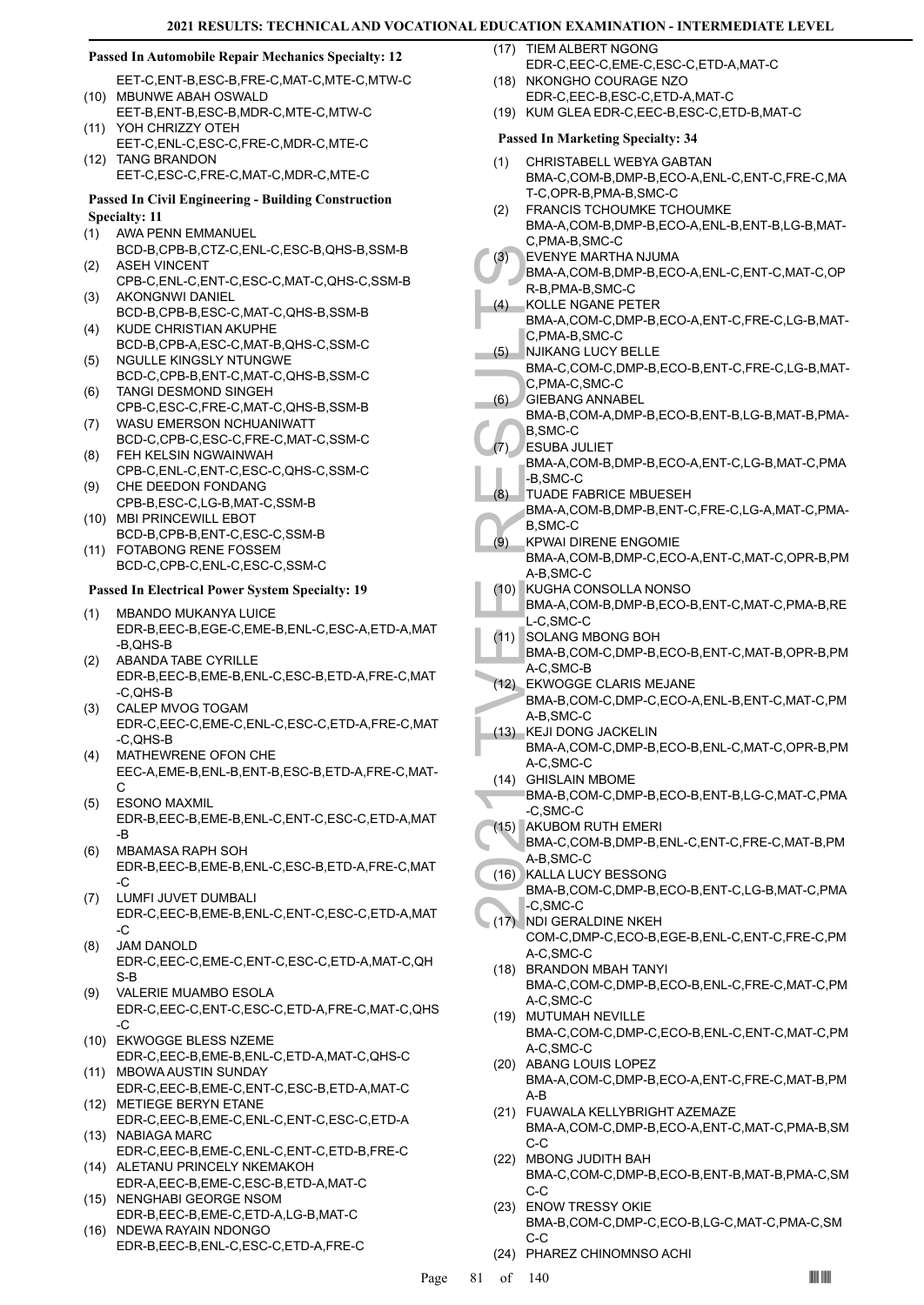#### **Passed In Marketing Specialty: 34**

BMA-C,COM-C,DMP-B,ECO-C,LG-C,MAT-C,PMA-C,SM C-C

- (25) YUNWEH MARGUERITA YOYAH COM-C,DMP-C,ECO-B,ENL-C,ENT-C,MAT-C,PMA-C,SM C-C
- (26) MBOLLE PRECIOUS KOME BMA-B,COM-C,DMP-B,ECO-A,ENT-B,MAT-B,PMA-B
- (27) NDZIE ENOCH AKEMBONG BMA-C,DMP-B,ECO-B,LG-A,MAT-C,PMA-C,SMC-C MBU IRENE ABONGHA (28)
- BMA-A,COM-C,DMP-B,ENT-C,MAT-C,PMA-B,SMC-C (29) NDILLE JEFF NORIS ELONG
- BMA-C,DMP-C,ECO-B,LG-B,MAT-C,PMA-C,SMC-C (30) ATOUCHI BELTA TEDO
- BMA-C,COM-B,DMP-C,ECO-C,FRE-C,MAT-C,PMA-C (31) ABAH BLANCHE NAM
- BMA-A,COM-B,DMP-B,ECO-A,MAT-A,PMA-C (32) ADEBO ZEPHALINE MBAMU
- COM-B,DMP-C,ENT-C,LG-C,MAT-C,PMA-C (33) MIRIAM IFEOMA CHIZOBAM
- DMP-C,ENT-C,OPR-B,PMA-C,SMC-C (34) AWAH BELMOND KALINGO
- BMA-C,COM-C,DMP-C,ECO-C,PMA-C

#### **Passed In Secretarial Administration and Communication Specialty: 7**

- FORKU MARIVONE TCHAPTUOH BMA-A,COM-B,ECO-A,ENL-C,FRE-B,IPR-C,LG-B,MAT-C,OFA-C,OPR-B (1)
- EMAMBU NADING FOTABONG BMA-B,COM-B,ECO-B,ENL-C,FRE-B,IPR-A,MAT-B,OFA-C,OPR-B,PCT-C (2)
- TIH HELEN SAH BMA-B,COM-C,ECO-A,ENL-C,FRE-C,IPR-C,LG-C,MAT-C,OFA-C,OPR-B (3)
- HERRY-FAITH SONAH FONCHAM BMA-B,COM-C,ECO-C,ENL-C,FRE-C,IPR-C,MAT-C,OPR -A (4)
- BETRAN NEBA MFORBI BMA-C,COM-B,ECO-B,FRE-C,IPR-C,MAT-C,OPR-A (5)
- WOKA FRED IKOME BMA-C,COM-C,ECO-A,IPR-C,MAT-C,OFA-C,OPR-A (6) AKATEH AYUK JACKLINE (7)
- BMA-C,COM-A,ECO-B,IPR-C,MAT-B,OPR-B

#### **Passed In Welding Fabrication Specialty: 10**

- NYENTY AYAMBA AYUKTEK CTZ-C,ENL-C,ENT-B,MAT-C,MCD-B,QHS-C,WFW-B,W PM-B (1)
- NYAH BERNARDINO WENONG ENL-C,ENT-C,ESC-C,MAT-C,MCD-B,QHS-C,WFW-A,W PM-B (2)
- MIANG BETRAND MANJANG ENT-C,ESC-B,FRE-C,MAT-C,MCD-B,WFW-B,WPM-B (3)
- SERGE SIADIKO ENL-C,ESC-C,FRE-C,MAT-C,MCD-B,WFW-A,WPM-B (4) KENYI RODERICK NDEFUNG (5)
- ENL-C,ENT-C,MAT-C,MCD-B,WFW-B,WPM-B FON ELTON MBEMBAH (6)
- ENT-C,ESC-C,MAT-C,MCD-B,WFW-B,WPM-B CHOKOUALI KAMENI JEAN MARIE (7)
- ESC-C,MAT-C,MCD-B,WFW-A,WPM-B AMBE TAMASANG YOH BRIYAN (8)
- ESC-C,MAT-C,MCD-B,WFW-A,WPM-B MOBIT ACHU MEBENEWIH TITUS (9)
- ESC-C,MAT-C,MCD-B,WFW-B,WPM-B (10) ENDELEY GISEL PETER
- ESC-C,MAT-C,MCD-B,WFW-B,WPM-B

# **Passed In Single Subjects**

#### **Passed In 9 Subjects: 2**

- AYAMBA BELINDA OJONG BMA-C,COM-B,ECO-A,ENL-C,FRE-C,LG-C,MAT-C,OFA-C,OPR-B (1)
- (2) ZAINABOU NGALI

COM-C,ECO-B,ENL-C,ENT-C,FRE-C,LG-A,MAT-C,PMA-C,SMC-C

# **Passed In 8 Subjects: 1**

AYUK BESSONG TINO BMA-C,COM-C,ECO-B,ENL-C,FRE-C,LG-C,MAT-C,OFR-C (1)

#### **Passed In 7 Subjects: 4**

- AKAH NJUENG FAITH (1)
- BMA-B,COM-A,ECO-B,FRE-C,IFA-C,MAT-B,OPR-C NDIKEH RABIATOU BENGVERCHEH  $(2)$
- BMA-B,COM-C,ECO-B,ENT-C,MAT-C,OFR-B,OPR-B ETONGWE GEORGE MOTE (3)
- BMA-B,COM-C,ECO-B,IFA-C,LG-C,MAT-C,OPR-B  $(4)$

#### TEBO FRID EVADINE COM-C,ECO-C,ENL-C,ICT-C,MAT-C,OFR-C,OPR-B

# **Passed In 6 Subjects: 6**

- BMA-B,<br>
(4) TEBO F<br>
COM-C,<br>
Passed In 6 t<br>
COM-C,<br>
(3) TEMBO<br>
EDR-C,<br>
(3) METTA<br>
BMA-B,<br>
(2) METTA<br>
BMA-B,<br>
(4) FEMBO<br>
EDR-C,<br>
(6) PEMBE<br>
BMA-C,<br>
PEMBE<br>
BMA-C,<br>
PEMBE<br>
BMA-C,<br>
PEMBE<br>
BMA-C,<br>
PEMBE<br>
BMA-C,<br>
PEMBE<br>
BMA-C,<br>
P ESAPA MICHEAL NDOPING BMA-B,COM-C,ECO-B,ENT-C,MAT-C,PMA-C (1)
- METTA PERLAGIE WASE (2)
	- BMA-C,ECO-B,ENL-C,FRE-C,LG-C,OPR-B
- TEMBONG CECILIA MBUOHNSEH (3) EDR-C,ESC-C,ETD-B,FRE-C,MAT-C,QHS-C ×
- HERIETTE SALLY TIMAH (4)
	- BMA-B,COM-C,ECO-C,ENT-C,MAT-C,OFR-C
- NDISHEY ADELINE NKONI BMA-C,COM-C,ECO-C,ENL-C,MAT-C,OFR-C (5)
- PEMBE HELEN MODIKA BMA-C,ECO-C,EGE-C,ENL-C,MAT-C,REL-C (6)

# **Passed In 5 Subjects: 5**

- REMARK AGWARANYAM ASOH EDR-B,ESC-B,ETD-A,MAT-B,QHS-C (1)
- MBEMENANG GEORGE YONGKUMA (2)
- ENT-C,ESC-C,MAT-C,WFW-B,WPM-B
- ETONGWE GAD KOTE (3)
- EEC-B,EME-B,ENL-C,ESC-C,MAT-C SOLOMON RICHARD AQUO (4)
- EDR-C,ESC-C,ETD-B,FRE-C,MAT-C
- TAYIEH KELUGHE CYNTHIA NGUM (5)
- ECO-C,FRE-C,IPR-C,MAT-C,OPR-C

#### **Centre No: 22185 EMERGENCE BILINGUAL COLLEGE MIAFFO SOLANGE BONABERI**

Regist: 22, Sat for 5 or more Subjects: 22, Passed : 19 % Passed : 86.36, Sanctioned : 0

# **Results of Successful Candidates In Order Of Merit**

- **Passed In Accounting Specialty: 17**
- LOH STEVE (1)
- BMA-A,COM-C,ECO-A,EGE-C,ENL-C,FRE-C,IFA-B,LG-C,MAT-C,OFA-B,OFR-B
- MBONGEH WHENDI VUGDINGA (2)
- BMA-B,COM-C,ECO-A,ENL-C,ICT-C,IFA-A,MAT-C,OFA-A,OFR-B,OPR-B
- FONDEH ANWI ELIZABETH BMA-C,COM-C,ECO-C,ENL-C,FRE-C,IFA-B,MAT-C,OFA -B,OFR-C,OPR-B (3)
- MAKUAMBOM BEZZY BMA-C,COM-B,ECO-C,EGE-C,ENL-C,FRE-C,IFA-C,OFA -B,OFR-C,OPR-C (4)
- EMEKA SMITH IGWE BMA-A,COM-B,ECO-A,FRE-C,IFA-C,MAT-C,OFA-A,OFR -C,OPR-B (5)
- IJANG FAVOUR NDIFOR BMA-B,COM-C,ECO-B,EGE-B,ENL-C,FRE-C,IFA-B,OFA-B,OPR-B (6)
- TICHA PRECIOUS NGUM COM-A,ECO-A,EGE-B,ENL-B,IFA-B,OFA-C,OFR-C,OPR -C (7)
- EYENGUE CHARNEL COM-B,ECO-B,EGE-C,FRE-B,IFA-C,MAT-C,OFA-A,OPR -B (8)
- NGHOTSOP JESSICA STEPHY BMA-B,COM-B,EGE-C,ENL-C,FRE-C,IFA-C,OFA-B,OPR -B (9)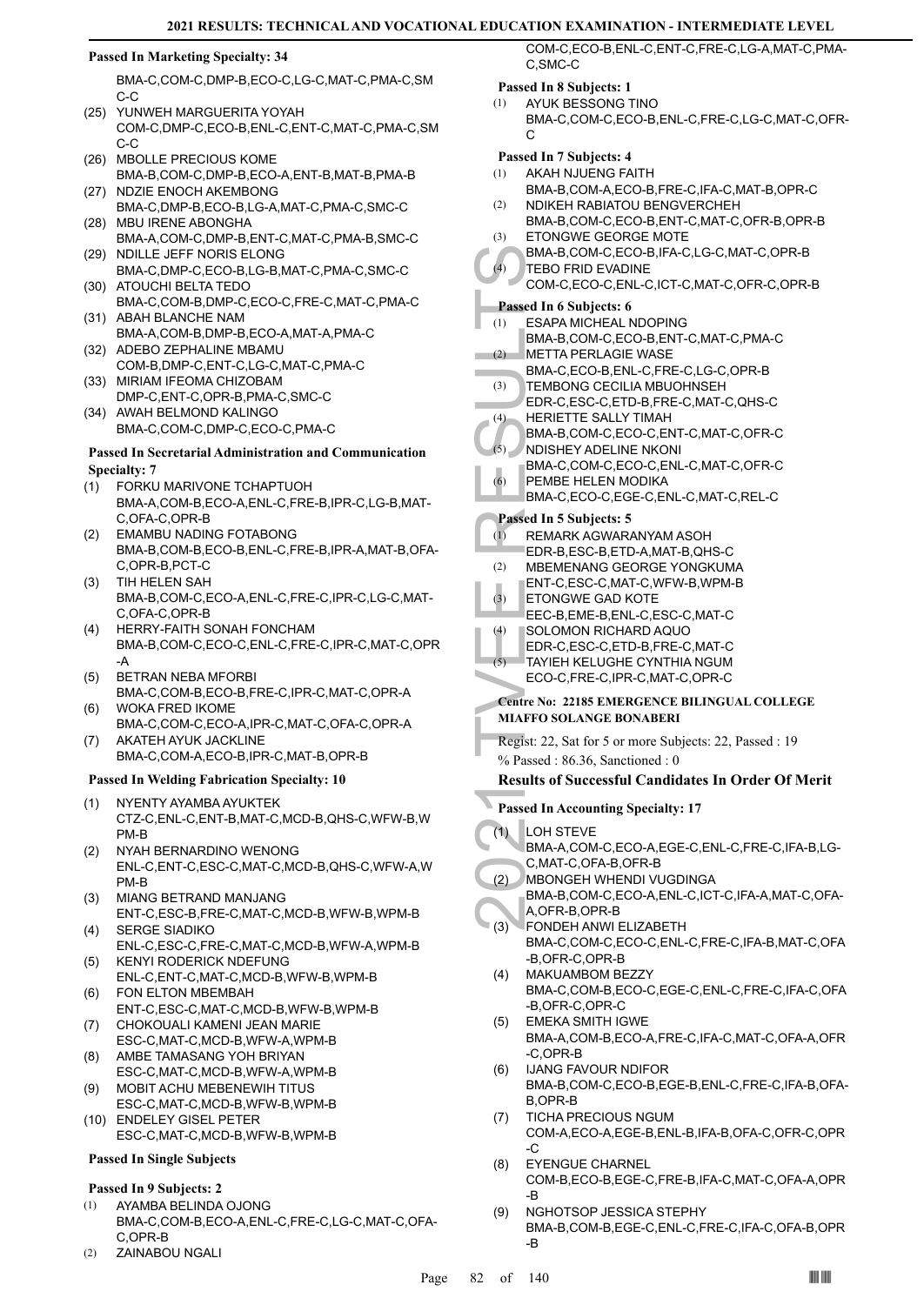#### **Passed In Accounting Specialty: 17**

- (10) NKEMBE PRECIOUS ATEMONWING COM-B,ECO-B,EGE-C,ENL-B,IFA-C,OFA-C,OFR-C,OPR -B
- (11) AKONDI LOIS NGWING BMA-C,COM-C,ENL-C,FRE-C,IFA-B,MAT-C,OFA-B,OFR- $\mathcal{C}$
- (12) NGONG NGWINA FUZIE COM-C,ECO-C,EGE-C,ENL-B,FRE-C,IFA-C,LG-C,OFA-C
- (13) CHE ANGELE CHERIFA LUM BMA-B,COM-C,ENL-C,FRE-C,IFA-C,OFA-C,OFR-C
- (14) ACHU STEPHANIE MULUH BMA-B,ECO-C,IFA-B,MAT-C,OFA-B,OPR-C VUKEHGHO NORBART (15)
- COM-C,ECO-C,ENL-C,IFA-C,OFA-B,OPR-C (16) NDEH DOMIRA ALLEHNTAH
- COM-C,EGE-C,IFA-C,OFA-C,OPR-C (17) MUSHUA GLADYS COM-C,ECO-C,IFA-C,OFA-C,OPR-C

# **Passed In Single Subjects**

#### **Passed In 6 Subjects: 2**

- KOSSOH YEMELONG MERVEILLE COM-C,ECO-C,ENL-C,FRE-C,OFA-B,OPR-C (1)
- CHEFOR PHILIMON ATEHMBAPANG COM-C,ECO-C,ENL-C,FRE-C,OFA-C,OPR-C (2)

#### **Centre No: 22186 BEPANDA EXTERNAL**

Regist: 203, Sat for 5 or more Subjects: 199, Passed : 115 % Passed : 57.79, Sanctioned : 0

# **Results of Successful Candidates In Order Of Merit**

# **Passed In Accounting Specialty: 66**

- ETTA MODEST ETTA BMA-B,COM-A,ECO-A,EGE-C,ENL-B,ENT-B,FRE-C,IFA-A,MAT-C,OFA-B,OFR-C (1)
- ACHU GEORGE ABALLI JUNIOR BMA-A,COM-B,ECO-B,EGE-B,ENL-C,FRE-B,IFA-B,LG-C ,MAT-C,OFA-B,OFR-B (2)
- MOUSSA MADINA BMA-B,COM-C,ECO-B,ENL-B,ENT-C,FRE-B,IFA-C,LG-C ,MAT-C,OFA-C,OFR-C (3)
- IWUALA CHIOMA MILOR BMA-A,COM-A,ECO-A,ENL-B,ENT-B,FRE-A,IFA-A,MAT-C,OFA-A,OFR-B (4)
- TATAH ELISE NWARWIU BMA-C,COM-B,ECO-A,ENL-C,ENT-B,FRE-C,IFA-A,MAT-C,OFA-B,OFR-C (5)
- ASANGMBENG THELMA SIRRI BMA-B,COM-C,ECO-B,ENL-B,ENT-C,FRE-A,IFA-C,OFA-C,OFR-C,OPR-B (6)
- EGBUJOR REMIGIUS CHIGAEMEZU (7) COM-C,ECO-B,ENL-B,ENT-C,FRE-C,IFA-B,MAT-C,OFA-C,OFR-B,OPR-B
- KENNE TSONA VALDES BMA-C,COM-B,ECO-C,ENL-C,ENT-C,FRE-C,IFA-B,MAT-C,OFA-B,OFR-B (8)
- NGANMIGNI DARELLE ALIYA BMA-A,COM-B,ECO-A,ENL-C,ENT-C,FRE-A,IFA-B,OFA-B,OFR-B (9)
- (10) NGANKEU TCHOUFANG JULIE AURELIA BMA-A,COM-C,ECO-B,ENL-B,FRE-A,IFA-B,MAT-C,OFA-B,OFR-C
- (11) ALIMA BONGKEM BMA-B,COM-B,ECO-A,EGE-C,ENL-C,IFA-B,LG-C,OFA-A ,OFR-C
- (12) OHOH KINGUE BELLA ADAMA BMA-B,COM-B,ECO-B,ENL-B,IFA-B,OFA-B,OFR-C,OPR -B,REL-C
- MBAH DYLLIS ABOH (13) BMA-C,COM-B,ECO-A,ENL-C,IFA-C,LG-B,OFA-B,OFR-C,OPR-B
- (14) EZE MARTHA NZUBE COM-B,ECO-C,EGE-B,ENL-B,FRE-C,IFA-B,OFA-C,OFR-

B,OPR-C (15) ETUBO RELEDIS MBIN

- COM-C,ECO-A,ENL-C,ENT-C,FRE-C,IFA-B,MAT-C,OFA-B,OFR-C
- (16) NONO SUZY JAHALL BMA-C,COM-C,ECO-C,ENT-C,FRE-A,IFA-B,MAT-C,OFA-B,OFR-C
- (17) MBOLE NKWELLE MERVEILLE BMA-C,ECO-C,ENL-C,FRE-C,IFA-C,MAT-C,OFA-C,OFR-B,OPR-B
- (18) ANADEGE NYUYFONI
- COM-C,ECO-C,EGE-C,ENL-B,FRE-C,IFA-C,LG-C,OFA-B ,OFR-C
- NJIFON ABDEL AZIZI (19)
- BMA-C,COM-C,ECO-C,FRE-C,IFA-B,MAT-C,OFA-C,OFR -C,OPR-C
- (20) ETONE PROMISE ESSIEN COM-C,ECO-C,EGE-C,ENL-B,FRE-C,IFA-C,LG-C,OFA-C,OFR-C
- DOKO BERNITA YAGE (21) BMA-B,COM-C,ENL-B,FRE-B,IFA-B,OFA-B,OFR-B,OPR-B
- ABDULAHI SARATOU MONDANG (22)
- COM-C,ECO-A,EGE-B,ENL-B,IFA-B,LG-C,OFA-C,OFR-B DINGHA MARGRATTE WEIGOH (23)
- BMA-C,COM-C,ECO-B,ENL-C,FRE-C,IFA-A,OFA-A,OFR -C
- MUSANGA RELINDIS ENDAH BMA-C,COM-B,ECO-B,ENL-C,ENT-C,IFA-B,OFA-B,OFR-C (24)
- MASSUDJO KAMDEM ANGE CLAUDIA COM-C,ECO-C,EGE-C,ENL-B,FRE-A,IFA-C,MAT-C,OFR (25)
- -C ABENGWA GLORY BMA-C,COM-C,ECO-C,ENL-C,IFA-B,MAT-C,OFA-B,OFR -B (26)
- NAHYELA STACY COM-C,ECO-B,ENL-B,ENT-C,IFA-B,MAT-C,OFA-C,OPR- $\Gamma$ (27)
- 2021 TVEE RESULTS BRENDA NGUM NJI BMA-C,COM-C,ENL-B,ENT-C,FRE-C,IFA-B,OFA-C,OFR- $\cap$ (28)
- (29) OUSMANU DAOUDA COM-B,ECO-B,ENL-C,FRE-C,LG-C,MAT-C,OFA-C,OFR-C
- (30) AWASUME ANITA EPEDE COM-C,ENL-C,ENT-C,FRE-C,IFA-B,OFA-B,OFR-C,OPR-C
- (31) NJAPOU KAWA FABIOLA JOYS
- BMA-C,COM-C,ENL-C,FRE-C,IFA-C,OFA-B,OFR-C,OPR -C
- FOUMI SOPHIA NANA NJAYO COM-C,CSC-C,ENL-C,FRE-C,IFA-C,OFA-C,OFR-B,OPR -C (32)
- FOMBUTU BRIAN NINGPAH (33)
- COM-B,ECO-A,ENL-B,ENT-B,FRE-C,IFA-B,OFA-B BENGI CALEB NUNYUI (34)
- COM-C,ECO-B,ENL-C,IFA-B,OFA-B,OFR-B,OPR-B (35) TENGUH BLESSING
- COM-B,ECO-A,ENL-C,IFA-B,LG-C,OFR-C,OPR-B EBUA HAPPINESS MBI (36)
- COM-C,ECO-C,ENL-B,ENT-A,IFA-B,OFA-B,OFR-C (37) MBAH GRACIOUS ETIH
- COM-C,ECO-C,EGE-C,ENL-C,IFA-B,OFA-B,OFR-B (38) OUZE SIDONIE NDU
- COM-C,ECO-B,EGE-C,ENL-C,LG-C,OFA-B,OFR-B (39) NJUO LOURA NENG
- BMA-C,COM-B,ECO-C,ENL-C,IFA-C,OFA-B,OPR-B (40) ASAH DERISTEL MBONG
- COM-B,ECO-C,ENT-C,IFA-B,MAT-C,OFA-C,OFR-B (41) NFOR KENNEDY NDIAR
- COM-C,ECO-B,EGE-C,ENL-C,IFA-B,OFA-C,OFR-C (42) NGUH SHALOM KUBO
- COM-B,ECO-B,EGE-C,ENT-C,FRE-C,IFA-C,OFA-C (43) YUNG ANNE MARIE TIMTI
- BMA-C,COM-C,ECO-B,FRE-C,IFA-C,OFA-C,OPR-B (44) BIH NOELA NDE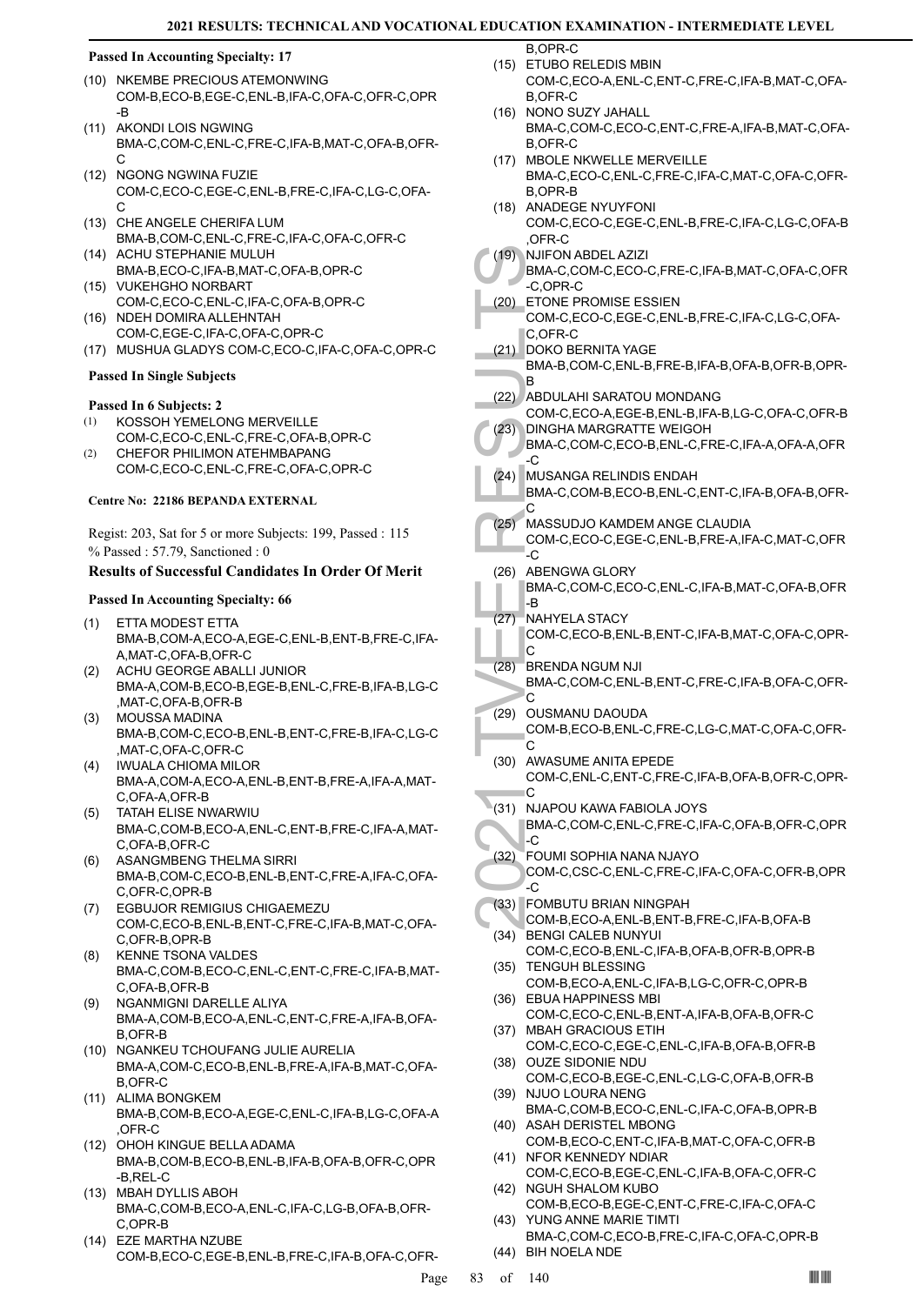#### **Passed In Accounting Specialty: 66**

- COM-C,ENT-C,FRE-C,IFA-B,OFA-B,OFR-C,OPR-C TIWA TABOT ROSWELL (45)
- BMA-C,COM-C,ENL-C,FRE-B,IFA-C,OFA-C,OFR-C (46) AKWA YVETTE MBUH
- COM-C,ENL-C,FRE-C,IFA-C,LG-C,OFA-C,OPR-B (47) FRU EMMANUELITO
- COM-C,ECO-C,ENL-C,IFA-C,OFA-C,OFR-C,OPR-C (48) NDZENCHOGNTEH BRIGHT FOKTRUA
- COM-C,ECO-A,ENL-C,IFA-B,OFA-B,OPR-C (49) AZWE ELDEVISE FAITH
- COM-B,ECO-B,IFA-C,OFA-C,OFR-C,OPR-B (50) ABENEI LORDIN AMBEBEH
- COM-C,ECO-A,ENL-C,IFA-B,OFA-C,OPR-C BUMAHBUH FAVOUR (51)
- COM-B,ECO-C,ENL-C,FRE-C,IFA-B,OFA-B (52) ALI MOHAMADOU SABIHOU II IBRAHIM
- COM-C,ECO-C,ENL-B,FRE-B,IFA-C,OFR-C (53) ESSOMBE LUIZA GAELLE
- COM-C,ECO-B,ENL-C,FRE-B,IFA-C,OFA-C (54) NDZEIDZE EMMANUELLA BERINYUY
- COM-C,ECO-C,EGE-C,FRE-C,OFA-B,OFR-B (55) NDI ODETTE CHENG
- COM-B,ECO-C,ENL-C,ENT-C,OFA-C,OFR-C (56) NGUEKUE DONGUE MICLANCHE
- COM-C,ECO-C,FRE-C,IFA-C,MAT-C,OFA-B (57) NGALA CONCIENCE NJEBU
- COM-C,ECO-B,ENL-C,IFA-C,OFA-C,OFR-C (58) DIANA MBONGEH FONTAN
- COM-C,ECO-B,ENL-C,IFA-C,OFA-C,OPR-C (59) DJOUTSOP TIAGUE DIANE DIORE
- COM-C,ENL-B,FRE-B,IFA-C,OFA-B (60) SIPING SINGHE CHANTALE
- COM-C,FRE-B,IFA-C,OFA-B,OFR-B YINKFU SHANTAL MBURLI (61)
- COM-C,ECO-C,IFA-B,OFA-C,OPR-B (62) LAURIANE SEMNYONGA
- COM-C,ENL-B,IFA-C,OFR-C,OPR-C (63) NANYONGO ULRICH NDONDI
- ENL-C,FRE-C,IFA-C,OFA-C,OFR-C
- (64) TOBO KELLY NGNETEDEM TANTOH COM-C,ENL-C,FRE-C,IFA-C,OFR-C
- (65) NGWA QUEENIVA BIHNWI COM-C,ECO-C,EGE-C,OFA-C,OFR-C
- (66) ANUAGHETSEH GILLIAN COM-C,ECO-C,ENT-C,IFA-C,OFA-C

#### **Passed In Marketing Specialty: 35**

- AKABA RANDY BONU BMA-B,COM-C,DMP-B,ECO-A,ENL-B,ENT-B,FRE-B,LG-C,MAT-C,PMA-A,SMC-C (1)
- SONE PRECIOUS NANZY GOMBES BMA-B,COM-B,DMP-B,ECO-A,ENL-B,ENT-B,ICT-C,MAT -C,PMA-B,SMC-B (2)
- MUH HARISON KOM BMA-B,COM-C,DMP-B,ECO-B,ENT-B,FRE-C,MAT-C,PM A-B,REL-C,SMC-B (3)
- JUNIOR CLEANCY KENYUYIIN COM-C,DMP-A,ECO-A,ENL-C,ENT-B,MAT-C,OPR-A,PM A-B,SMC-B (4)
- LETISIA VERNYUY (5) COM-B,DMP-C,ECO-C,ENL-C,ENT-B,MAT-C,OPR-B,PM A-C,SMC-C
- LEAH ANGEL MUNEME NDI COM-B,DMP-B,ECO-A,ENL-B,FRE-C,ICT-C,PMA-C,SM C-C (6)
- ANTIA BIH COM-C,DMP-C,ECO-C,ENL-C,ENT-C,OPR-B,PMA-B,SM C-C (7)
- JOY KAKA COM-C,DMP-C,ECO-C,ENL-B,ENT-C,FRE-C,PMA-B,SM C-C (8)
- SHUBESI LETICIA LUM COM-C,DMP-B,ECO-C,ENL-C,ENT-C,LG-C,PMA-C,SMC  $-C$ (9)
- (10) MIH AQUILA NGOINAIN

DMP-C,ECO-C,ENL-C,ENT-C,FRE-C,OPR-C,PMA-C,SM C-C

- FORGWE ENDIRAH ENI (11) COM-C,ECO-C,ENL-C,ENT-C,FRE-C,OPR-C,PMA-C,SM C-C
- ELOUNDOU YAYI PIERRE ARNOLD (12)
- COM-C,DMP-B,ECO-A,ENL-C,ENT-B,FRE-B,PMA-C (13) DJUIDJE MEKOMEN ROSE OLGA
- COM-C,DMP-B,ECO-C,ENT-C,FRE-B,PMA-A,SMC-B (14) NYINGNKWAIN DAVID FOINKFU
- COM-A,DMP-C,ECO-C,ENL-C,ENT-B,PMA-C,SMC-C (15) VIKOH ANNA FOINMINYING
- COM-C,DMP-B,ECO-C,ENT-C,OPR-B,PMA-C,SMC-C SENGE EBONG SHERIFA  $(16)$
- COM-C,DMP-C,ECO-B,ENT-C,FRE-B,OPR-C,PMA-C HAJARA DENERI  $(17)$
- (16) SENGE COM-C,<br>
(17) HAJARV COM-C,<br>
(17) HAJARV COM-C,<br>
(18) NGWA COM-C,<br>
(20) TATIAN,<br>
COM-C,<br>
(21) FLAVI K COM-C,<br>
(21) FLAVI COM-C,<br>
(22) MEH VA COM-C,<br>
(23) NGONC COM-C,<br>
(25) YAM H'<br>
COM-C,<br>
(26) NGAND COM-C,<br>
(26) COM-C,DMP-B,ENL-B,ENT-C,OPR-C,PMA-C,SMC-C NGWA ALBERT NKUH  $(18)$
- COM-C,DMP-B,ECO-C,ENT-C,MAT-C,PMA-C,SMC-C YAMBEN ELISE FRANCOISE (19)
- COM-C,DMP-C,ECO-C,ENL-C,FRE-B,PMA-C,SMC-C TATIANA SAAH (20)
- COM-C,DMP-C,ENL-C,ENT-C,FRE-B,PMA-C,SMC-C FLAVI KELLY YOGBOMENYI (21)
- COM-C,DMP-C,ENL-C,ENT-C,FRE-C,PMA-C,SMC-C (22) MEH VALENTINE GEH
- COM-C,DMP-C,ENL-C,ENT-C,FRE-C,OPR-C,SMC-C (23) NGONG GUISCALD ATEAH
- COM-C,DMP-C,ENL-C,ENT-C,FRE-C,PMA-C,SMC-C NGOCHO JOYSLINE (24)
- COM-C,DMP-C,ECO-C,ENL-C,ENT-C,PMA-C,SMC-C YAM HYGINUS NDIWUM (25)
- COM-C,DMP-C,ENL-C,ENT-C,FRE-C,PMA-C,SMC-C (26) NGANDI WEPNWI PRISCA JENI
- COM-C,DMP-C,ENL-C,ENT-C,OPR-C,PMA-C,SMC-C (27) | TATAH NIRIS NYUYKI
- COM-C,DMP-C,ECO-C,ENT-C,MAT-C,PMA-C,SMC-C (28) BONGAYEN FONYUY LOVERT
- COM-B,DMP-B,ECO-A,ENT-B,PMA-B,SMC-C
- PASCALINE DZEERNYUY (29)
- COM-C,DMP-B,ECO-A,ENL-C,ENT-C,PMA-C (30) KIMA MARTIN JUNIOR
- COM-C,DMP-B,ENL-C,FRE-B,PMA-C,SMC-C FANG BETRAND ENAH (31)
- COM-C,DMP-C,ECO-B,ENT-C,FRE-C,PMA-C (32) MBONG EWOH BLAISE
- COM-C,DMP-C,ECO-B,ENT-C,LG-C,PMA-C (33) NGEH MILTON AKWANUI
- COM-C,DMP-C,ECO-C,ENL-C,FRE-B,PMA-C (34) ASOPO AGNES NDIE
- COM-C,DMP-C,ENT-C,PMA-B,SMC-C
- (35) NGIE CATHERINE RINGNYU
	- COM-C,DMP-C,FRE-C,PMA-C,SMC-C
- **Passed In Secretarial Administration and Communication Specialty: 1**
- RHUDA RUTH BANSE COM-C,ENL-C,LG-C,OFA-B,OPR-C,PCT-C (1)

# **Passed In Single Subjects**

#### **Passed In 7 Subjects: 2**

- ENJI CAROLE EYESU (1)
- COM-C,ECO-C,EGE-C,ENL-C,FRE-B,OFA-C,OPR-C YAFI CHRISTABEL (2)
- COM-C,ECO-C,EGE-C,ENL-C,FRE-C,OFA-C,OPR-C

# **Passed In 6 Subjects: 3**

- ITOE PAULINE (1)
- COM-C,ECO-C,ENL-A,IFA-C,LG-B,OFA-C KENMEGNE COSTAN DANIEL (2)
- COM-C,DMP-B,FRE-B,LG-C,MAT-C,PMA-C BOBGA ARISTOLLE (3)
	- COM-B,ECO-C,ENT-C,FRE-C,IFA-B,OFA-C

#### **Passed In 5 Subjects: 8**

- BATALONG MASSOCK WILLIAM MARC ANTONY COM-C,FRE-A,IFA-C,MAT-C,OPR-B (1)
- (2) TENJIYIM TCHUINGANG LIWONJO ASHTON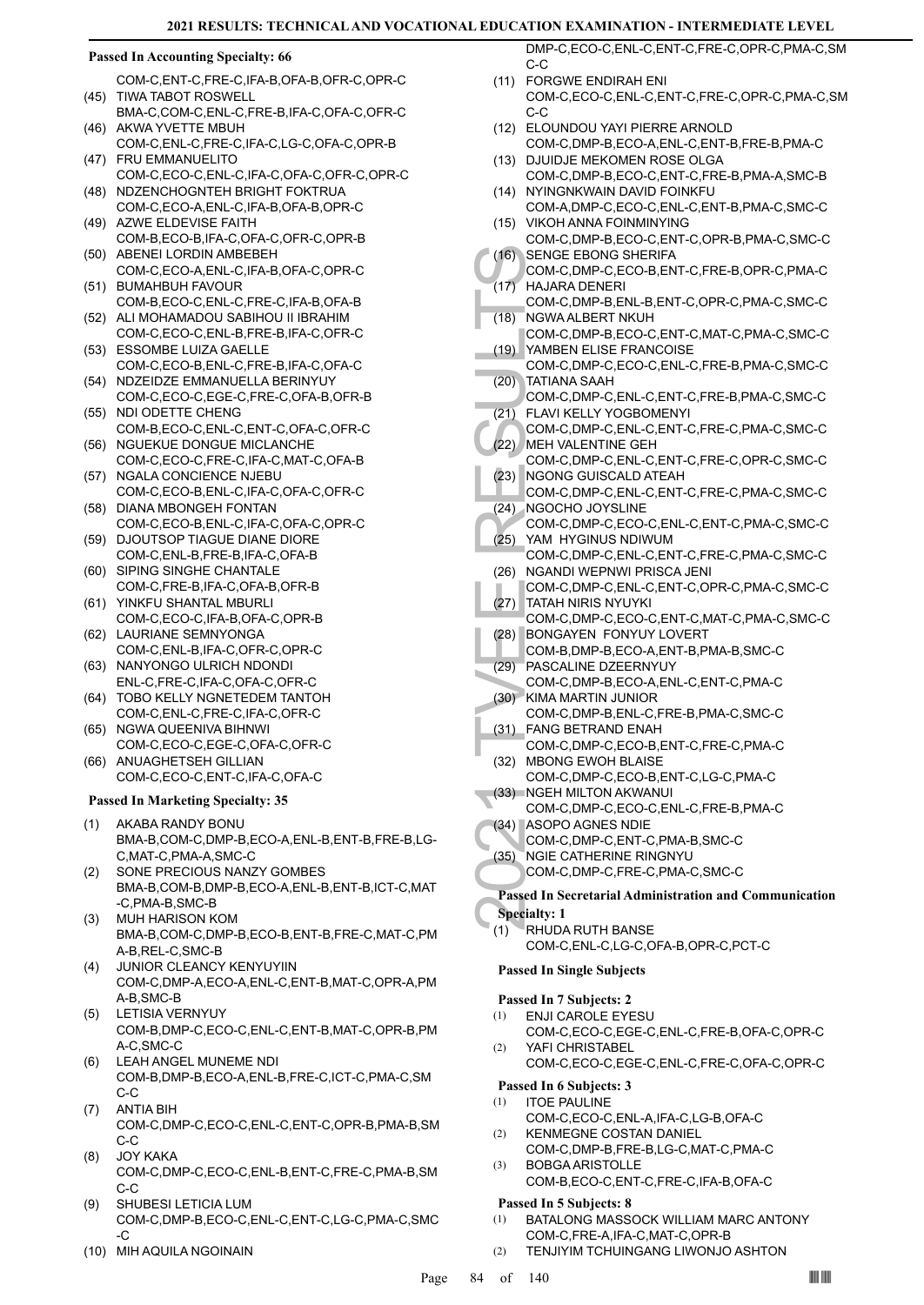# **Passed In Single Subjects**

#### **Passed In 5 Subjects: 8**

BMA-C,COM-C,ENL-C,FRE-A,OFA-C

- (3) AMINATOU CHEOU ENL-C,FRE-B,IFA-C,OFA-B,OPR-C
- SIDONLINE PRAISCIUS AMUZANG MBUTAH COM-C,ECO-C,ENL-B,OFA-B,OPR-C (4)
- EFUETZI LILIAN NTIMAH COM-C,ECO-A,EGE-C,ENL-C,IFA-C (5)
- MONKAM TIENTCHEU ARNOL WILLY COM-C,ECO-B,FRE-C,OFA-C,OPR-C (6)
- MABUH EMMANUELLA COM-C,ECO-C,EGE-C,ENL-C,OFA-C (7)
- TCHAPTCHET TCHAPTCHET LARISSA FAYELLE DMP-C,ENL-C,FRE-C,ICT-C,PMA-C (8)

#### **Centre No: 22191 Standard Academic Comprehensive High School Ndop**

Regist: 1, Sat for 5 or more Subjects: 1, Passed : 0 % Passed : 0.00, Sanctioned : 0

#### **Centre No: 22194 Government Technical High School Esu**

Regist: 1, Sat for 5 or more Subjects: 1, Passed : 1 % Passed : 100.00, Sanctioned : 0

#### **Results of Successful Candidates In Order Of Merit**

#### **Passed In Single Subjects**

#### **Passed In 6 Subjects: 1**

LUAM DAVID CHU CPB-C,EGE-C,ENL-C,LG-C,QHS-C,SSM-C (1)

#### **Centre No: 22195 GOVERNMENT TECHNICAL HIGH SCHOOL EKONDO-TITI**

Regist: 29, Sat for 5 or more Subjects: 29, Passed : 28 % Passed : 96.55, Sanctioned : 0

#### **Results of Successful Candidates In Order Of Merit**

#### **Passed In Accounting Specialty: 2**

- NJAKA MEEKNESS NJINJI NGHENCHE BMA-C,COM-B,ECO-B,ENL-C,ENT-C,FRE-C,IFA-B,MAT-B,OFA-B,OFR-B (1)
- NJI KELLY ODETTE COM-C,ECO-C,ENL-C,FRE-C,IFA-B,LG-C,MAT-B,OFA-B ,OFR-B (2)

#### **Passed In Carpentry and Joinery Specialty: 2**

- FON NESTOR YUH (1) CAR-B,CJD-B,CTZ-C,ENL-C,ESC-A,FRE-C,JOI-B,LG-A, MAT-B,QHS-B
- MELIMA JOEL MELIMA CAR-B,CJD-C,CTZ-C,ENL-C,ENT-C,ESC-A,FRE-C,JOI-B,LG-A,MAT-C (2)

#### **Passed In Civil Engineering - Building Construction Specialty: 5**

- NEBA EMMANUEL AZINWI BCD-C,CPB-C,EGE-C,ENL-C,ESC-B,FRE-A,LG-B,MAT-B,SSM-C (1)
- SHEY MARCLEVIS JUNIOR BCD-C,CPB-C,CTZ-C,ENL-B,ESC-A,FRE-C,MAT-B,SSM  $-C$ (2)
- NKONGOH KLINGSMAN ONGE CPB-C,EGE-C,ESC-A,FRE-C,LG-C,MAT-A,SSM-C (3)
- NGOMESIEGH MANGEH REGAN CPB-C,ENL-C,ESC-A,FRE-C,MAT-A,SSM-C (4) ADENYI CHRISTAIN MOLIKI (5)
	- CPB-C,ESC-A,FRE-B,LG-C,MAT-B,SSM-C

# **Passed In Electrical Power System Specialty: 15**

ROLAND FOBOI CSC-C,CTZ-C,EDR-C,EEC-B,EME-B,ENL-B,ENT-C,ESC -A,ETD-A,FRE-B,MAT-A (1)

- SIRRI SHARLETTE CTZ-C,EDR-C,EEC-B,EGE-C,EME-B,ENL-B,ESC-B,ETD -A,FRE-C,LG-B,MAT-B  $(2)$
- ASHU PENDA JESSE CTZ-C,EDR-C,EEC-B,EME-B,ENL-B,ESC-B,ETD-B,FRE-C,MAT-B (3)
- TEBI SMITH NJOH CTZ-B,EDR-C,EEC-B,EME-B,ESC-A,ETD-A,FRE-C,MAT -B (4)
- WIRBA ROWLINGS EDR-C,EEC-B,EME-B,ESC-A,ETD-A,FRE-C,LG-B,MAT-B (5)
- ATEMKENG ROMUAH ATEM (6)

#### EDR-C,EEC-B,EME-B,ENL-C,ESC-A,ETD-B,FRE-B,MAT -B

- DIBUMBA PETER NGULA  $(7)$ 
	- EDR-C,EEC-B,EME-B,ENL-C,ESC-B,ETD-B,FRE-C,MAT .R
- EDR-C, B<br>
(7) DIBUME<br>
EDR-C, B<br>
(8) CTZ-C, E<br>
(9) NANJE<br>
EEC-B, I<br>
(10) BOKWE<br>
EEC-B, I<br>
(11) MUH CL<br>
CTZ-C, I<br>
(12) SUH BC<br>
EEC-B, I<br>
(13) EDET V<br>
EEC-B, I<br>
(14) ITOE TH<br>
(15) AWAZI<br>
EME-B, Passed In H(1) TONJO(BMA-C, B,R ELANGWE RAYMOND ESAW CTZ-C,EEC-B,EME-B,ENL-C,ESC-B,ETD-B,FRE-C,MAT- $\overline{C}$ (8)
	- NANJE MANDE MAGDALINE (9)
	- EEC-B,EME-B,ENL-C,ESC-A,ETD-B,FRE-C,MAT-A (10) BOKWE VALENTINE NETONGO
	- EDR-C,EEC-B,EME-B,ESC-B,ETD-B,FRE-C,MAT-B MUH CLOVIS KUMA (11)
- CTZ-C,EEC-C,EME-B,ESC-B,ETD-B,FRE-C,MAT-C SUH BORIS IBEKU (12)
	- EEC-B,EME-B,ESC-B,ETD-A,FRE-C,MAT-A
- EDET VICTOR EDET (13)
- EEC-B,EME-B,ESC-B,ETD-B,FRE-C,MAT-C
- (14) ITOE THEOPHILE NABAMBAH EEC-C,EME-B,ENL-C,ESC-B,ETD-B,MAT-C
- (15) AWAZI VICTOR MBABIT EME-B,ESC-B,ETD-B,FRE-C,MAT-C

### **Passed In Home Economics Specialty: 2**

- TONJOCK NAZARITA FOTINDONG (1)
- BMA-C,ENL-C,FLE-C,FNH-C,FRE-C,LG-C,MAT-C,NSC-B,RMH-C
- PAH ROSE CHOM ENL-B,FLE-C,FNH-C,FRE-C,LG-B,MAT-C,NSC-B,RMH-C (2)

# **Passed In Single Subjects**

#### **Passed In 7 Subjects: 1**

EMMANUEL NDOHNY NOKOJA (1)

CPB-B,EGE-C,ENL-C,ESC-B,FRE-C,LG-B,MAT-A

**Passed In 5 Subjects: 1**

(1) BESONG GODLOVE CPB-C,ESC-A,FRE-C,LG-B,MAT-A

- **Centre No: 22196 SABIBI COMPREHENSIVE COLLEGE TIKO**
- Regist: 13, Sat for 5 or more Subjects: 12, Passed : 10 % Passed : 83.33, Sanctioned : 0

# **Results of Successful Candidates In Order Of Merit**

#### **Passed In Accounting Specialty: 4**

- ANU ABIGAIL ATEMNKENG BMA-C,COM-C,ECO-C,ENL-C,ENT-C,IFA-C,LG-C,MAT-C,OFA-B,OFR-C (1)
- IKOME PAUL LYONGA JUNIOR BMA-B,COM-C,ECO-C,ENL-C,ENT-B,IFA-C,MAT-C,OFA-C,OFR-C (2)
- AKABUM FAVOUR INGOH BMA-C,COM-C,ECO-C,IFA-C,LG-B,OFA-C,OFR-C,OPR-B (3)
- YVETTE JOFFI MEOTO BMA-C,COM-C,ECO-C,ENT-C,IFA-C,LG-B,OFA-C (4)

#### **Passed In Marketing Specialty: 4**

- MICHEL GHISLAIN DIPITA MOUDIOH BMA-C,COM-C,CSC-C,DMP-C,ECO-C,ENL-B,ENT-B,FR E-C,PMA-C,SMC-C (1)
- (2) ATEMAH VIETIENIE OMABEY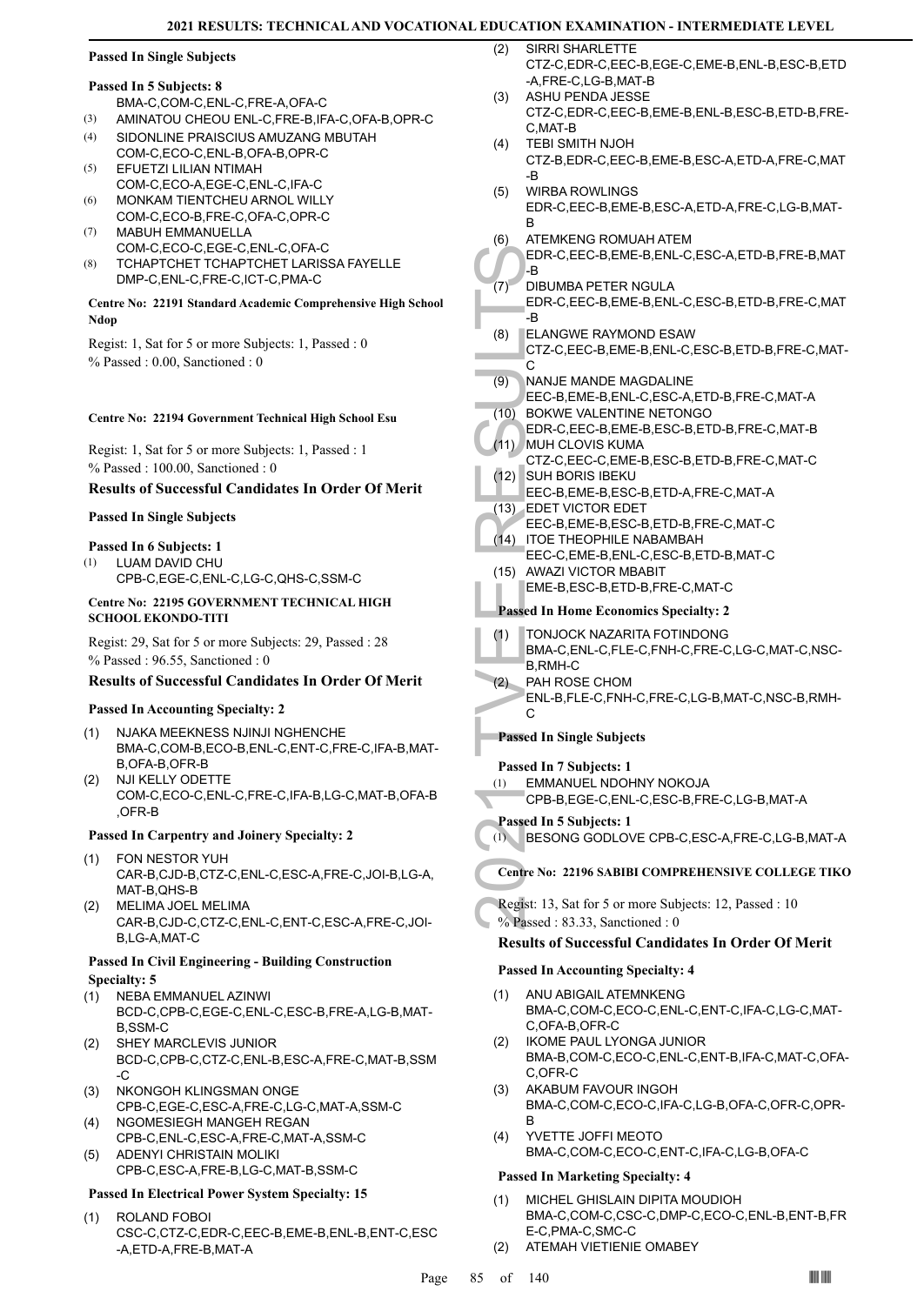#### **Passed In Marketing Specialty: 4**

BMA-C,COM-C,DMP-B,ECO-A,ENL-C,ENT-C,OPR-B,PM A-C,SMC-C

- NJUANGANG CHIELDCY NYELIS COM-C,DMP-C,ECO-B,ENL-C,ENT-B,LG-B,PMA-C,SMC -C (3)
- NDISI ANASTHASIA MAGHENG COM-C,DMP-C,ENL-C,ENT-C,OPR-C,PMA-C,SMC-C (4)

#### **Passed In Secretarial Administration and Communication Specialty: 1**

- AMIH REDELA KUMBONG (1)
	- BMA-C,COM-C,ECO-C,ENL-C,LG-B,OFA-C,OPR-B,PCT-C

#### **Passed In Single Subjects**

#### **Passed In 5 Subjects: 1**

- LALU ARRAH MARY (1)
	- BMA-C,COM-C,ECO-C,ENT-C,OPR-C

#### **Centre No: 22197 NABESK COMPREHENSIVE COLLEGE BUEA**

Regist: 41, Sat for 5 or more Subjects: 41, Passed : 26 % Passed : 63.41, Sanctioned : 0

#### **Results of Successful Candidates In Order Of Merit**

#### **Passed In Accounting Specialty: 13**

- NKOM BLESSING BIDLOLA BMA-A,COM-A,ECO-A,ENL-A,ENT-B,FRE-C,IFA-A,MAT-B,OFA-A,OFR-A,OPR-B (1)
- CHI ISADORA KIEN NGUM BMA-C,COM-B,ECO-C,ENL-A,ENT-C,FRE-C,IFA-B,MAT-C,OFA-A,OFR-B,OPR-A (2)
- BOGHEMA BECKY NUBOSI BMA-A,COM-A,ECO-B,ENL-A,ENT-B,IFA-B,MAT-C,OFA-B,OFR-B,OPR-B (3)
- CHO MULUHB CHRISTOPHER BMA-B,COM-B,ECO-B,ENL-B,ENT-B,IFA-B,MAT-C,OFA-A,OFR-A,OPR-B (4)
- EBAMU REVAINA ELAD BMA-A,COM-A,ECO-B,ENL-C,ENT-C,IFA-A,MAT-C,OFA-A,OFR-C,OPR-B (5)
- TAMANDA CLIFFORT BMA-A,COM-B,ECO-C,ENL-C,IFA-B,LG-C,MAT-C,OFA-A ,OFR-A,OPR-B (6)
- MAJIMAMBOM VANISSA BMA-C,COM-C,ECO-C,ENL-C,ENT-C,IFA-B,OFA-B,OFR -B,OPR-C (7)
- AKO BELTHA BETECK BMA-C,COM-B,ECO-A,ENL-C,ENT-C,IFA-B,OFA-B,OFR-B (8)
- EYENE KATE EPOSI EROMO COM-C,ECO-C,ENL-C,ENT-C,IFA-B,OFA-B,OFR-C,OPR -C (9)
- (10) NJEAKO MAGDALINE API COM-C,ECO-C,ENL-C,ENT-C,IFA-C,OFA-C,OFR-B,OPR -C
- ETOMBI SARAH MONDOA (11) COM-C,ECO-C,ENL-C,IFA-A,OFA-B,OFR-B,OPR-C
- BMA-C,COM-C,ENL-C,OFA-B,OFR-A,OPR-C CHAPLEFAC NAOMI RUTH (13)
- COM-C,ENL-C,FRE-C,IFA-C,OFA-C

# **Passed In Marketing Specialty: 10**

- AYIBE LOUISA MUKETE BMA-C,COM-B,DMP-B,ECO-B,ENL-A,ENT-B,LG-B,MAT-C,PMA-C,SMC-B (1)
- ELANGWE MELANY ESIKWA COM-C,DMP-B,ECO-B,EGE-B,ENL-C,ENT-B,PMA-C,SM C-C (2)
- NIKANG PAULA NAIN COM-B,DMP-C,ECO-B,ENL-B,ENT-C,OPR-C,PMA-C,SM C-C (3)
- (4) BLESS CHUKWUDI AHAMEFULE ETA

BMA-C,COM-C,DMP-B,EGE-C,ENL-C,ENT-C,PMA-C,SM C-B

- OGWAZA BLESSING OKIETEL COM-C,DMP-C,ECO-B,ENL-B,ENT-B,PMA-C,SMC-C  $(5)$
- SAMA BRANDA AZEH COM-C,DMP-C,ENL-C,ENT-C,OPR-C,PMA-B,SMC-C (6) WAKESO ERNESTINE ZEIN
- COM-C,DMP-C,EGE-C,ENL-C,LG-C,PMA-C,SMC-C (7) CHOYO BRAXSTON NELLY (8)
- BMA-C,COM-C,DMP-C,ECO-C,ENL-C,MAT-C,SMC-C ESAME YANIC ETA (9)
- COM-C,DMP-C,ENL-B,ENT-C,PMA-C,SMC-C MASSA SHULETTE BAMBU (10)
	- DMP-C,ECO-C,ENL-C,OPR-C,PMA-C,SMC-C

#### **Passed In Single Subjects**

#### **Passed In 5 Subjects: 3** EKANE ALLAH JOYCLINE ENL-C,ENT-C,IFA-C,OFR-B,OPR-C (1)

- EMADE DORIS EPIE (2)
	- COM-C,ECO-C,ENT-C,OFR-C,OPR-C
	- AKO NCHONG BRANDON WALCH (3)
	- COM-C,DMP-C,ENL-C,ENT-C,FRE-C

# **Centre No: 22198 GOLDEN INSTITUTE YAOUNDE**

Regist: 45, Sat for 5 or more Subjects: 42, Passed : 23 % Passed : 54.76, Sanctioned : 0

### **Results of Successful Candidates In Order Of Merit**

- **Passed In Accounting Specialty: 21**
- DMP-C,<br>
Passed In Si<br>
(1) EKANE<br>
(2) EMADE<br>
COM-C,<br>
(3) AKO NC<br>
COM-C,<br>
Centre No: 2<br>
COM-C,<br>
Centre No: 2<br>
COM-C,<br>
COM-C,<br>
COM-C,<br>
COM-C,<br>
COM-C,<br>
COM-C,<br>
COM-C,<br>
COM-C,<br>
COM-C,<br>
COM-C,<br>
COM-C,<br>
2<br>
Results of S<br>
Passed In TANWIE RANSOM NGU BMA-A,COM-A,CSC-A,ECO-A,ENL-B,ENT-A,FRE-C,IFA-A,MAT-B,OFA-A,OFR-A (1) KWASENWI FAVOUR MEMU (2)
- BMA-A,COM-A,CSC-C,ECO-B,ENL-B,ENT-C,FRE-A,IFA-B,MAT-C,OFA-B,OFR-B
- YAM CHARLSIE NA-AH BMA-A,COM-A,CSC-A,ECO-A,ENL-A,ENT-A,IFA-A,MAT-(3)
- A,OFA-A,OFR-A MAYO TAMGA MARLYSE TAYLOR  $(4)$
- BMA-C,COM-A,ECO-A,ENL-A,ENT-B,FRE-A,IFA-B,MAT-A,OFA-A,OFR-A
- KETCHEM MANKANG SHANDRIN BMA-A,COM-C,ECO-A,ENL-B,ENT-C,FRE-C,IFA-B,MAT-C,OFA-A,OFR-C (5) (6)
- YENLANYUY ONAIZAH DZERNYUY BMA-C,COM-B,CSC-C,ECO-A,ENL-C,ENT-C,IFA-B,MAT-C,OFA-B,OFR-B
- ASIZE PETRA ASONGWO (7)
- BMA-B,COM-C,CSC-C,ECO-B,ENL-C,ENT-C,IFA-A,MAT-C,OFA-B,OFR-B
- WONGEH BLESSING NANGKU (8)
- BMA-B,COM-B,ECO-B,ENL-C,ENT-C,FRE-C,IFA-B,MAT-C,OFA-B,OFR-C
- MELANIE SIRRI BMA-A,COM-A,ECO-A,ENL-B,ENT-B,IFA-A,MAT-C,OFA-A,OFR-B (9)
- (10) NDUMA PRECIOUS MBENJE BMA-C,COM-B,CSC-C,ECO-A,ENL-B,ENT-B,IFA-B,OFA-B,OFR-B
- (11) MAKAMDEM NOUMSSI GWENDOLINE FLORINDA COM-A,ECO-B,ENL-C,ENT-C,FRE-B,IFA-C,MAT-C,OFA-B,OFR-B
- (12) NCHANGNUI CLARE NUMFOR BMA-C,COM-B,ECO-C,ENL-C,ENT-C,FRE-C,IFA-C,OFA-B,OFR-C
- FOWAH IRENE YELUMA (13) BMA-B,COM-B,ECO-A,ENL-B,ENT-C,FRE-C,IFA-B,OFA-C
- (14) ATUMBA JOSHUA TEBAH COM-C,CSC-C,ECO-B,ENL-C,ENT-C,IFA-C,OFA-B,OFR -B
- (15) BATIFUH AQUILA TEBOH COM-B,ECO-B,ENL-C,ENT-C,IFA-B,MAT-C,OFA-C,OFR- $\mathcal{C}$
- 
- 
- MBAH AMAH MACMASTER TITIWAYN (12)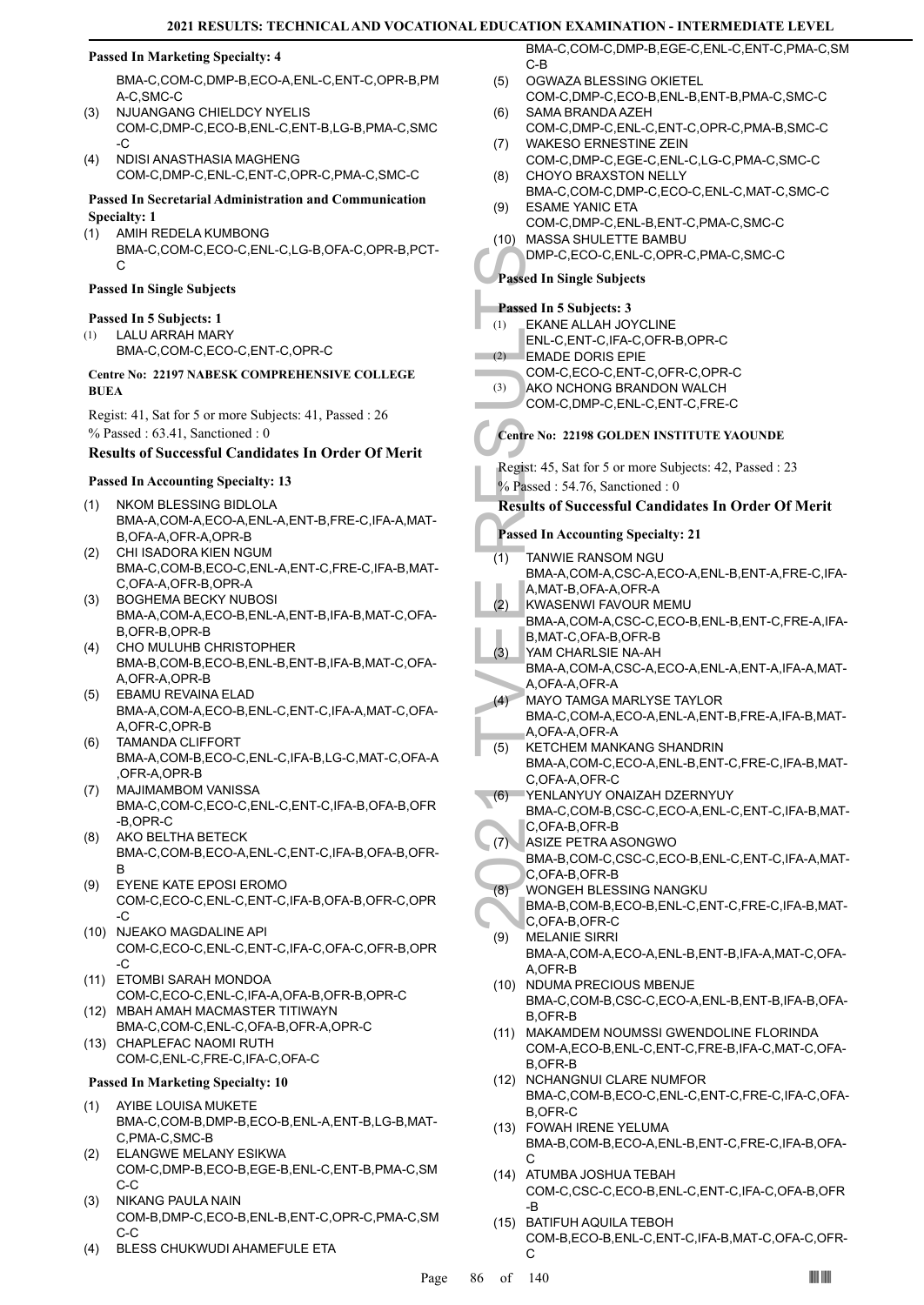#### **Passed In Accounting Specialty: 21**

- YUVEN CLEAR YAJAI (16) BMA-C,COM-B,ECO-C,ENL-C,ENT-C,IFA-C,OFA-B,OFR -C
- (17) KUM UNJI STEPHEN BMA-C,COM-B,ECO-C,FRE-C,IFA-A,MAT-C,OFA-A
- (18) MASSOHE ISSOMO CATHERINE GRACE COM-C,ECO-B,ENL-B,ENT-C,FRE-A,OFA-C,OFR-C TANYI SARRAH NDIP (19)
- COM-B,ECO-A,ENL-C,IFA-C,OFA-C,OFR-C (20) AJAH MARCELINE AMOUAN
- COM-C,ECO-C,IFA-C,MAT-C,OFA-C,OFR-C (21) MBATU CLEMANTINE MUNGING
- COM-C,ECO-C,ENT-C,IFA-C,OFA-C

### **Passed In Marketing Specialty: 1**

AKO NGONALINE AGBOR COM-C,DMP-C,ECO-B,ENL-C,ENT-C,PMA-C,SMC-B (1)

### **Passed In Single Subjects**

### **Passed In 5 Subjects: 1**

NGWE BLESSING FRU BOMA COM-C,CSC-C,ENL-C,ENT-C,OFR-C (1)

#### **Centre No: 22199 INTEG BILINGUAL COLLEGE DOUALA**

Regist: 27, Sat for 5 or more Subjects: 27, Passed : 27 % Passed : 100.00, Sanctioned : 4

# **Results of Successful Candidates In Order Of Merit**

# **Passed In Accounting Specialty: 15**

- ANYAM JUNIOR NJONG BMA-B,COM-B,ECO-A,ENL-B,ENT-C,FRE-B,IFA-A,MAT-C,OFA-A,OFR-A,OPR-B (1)
- NKWI BENIZETTE AKUNGHA BMA-C,COM-A,ECO-A,ENL-B,ENT-B,FRE-C,IFA-A,MAT-C,OFA-A,OFR-B,OPR-B (2)
- ESAME BORIS TAKOR (3) BMA-B,COM-A,ECO-A,ENL-B,ENT-B,FRE-C,IFA-A,MAT-C,OFA-B,OFR-B,OPR-B
- TANTOH NDI HONORA NJASI BMA-A,COM-C,ECO-A,ENL-C,ENT-C,FRE-C,IFA-B,MAT-C,OFA-B,OFR-A,OPR-B (4)
- NDUM VLADIMIR NDUM BMA-B,COM-C,ECO-C,ENL-C,ENT-C,FRE-C,IFA-A,MAT-C,OFA-A,OFR-B,OPR-B (5)
- TEKUM PATRICIA AFOR BMA-C,COM-C,ECO-A,ENL-C,ENT-C,FRE-C,IFA-B,OFA-A,OFR-B,OPR-A (6)
- ELAME ELAME THOMAS BMA-A,COM-C,ECO-B,ENL-C,FRE-B,IFA-C,MAT-C,OFA-B,OFR-B,OPR-B (7)
- ADA FAITH ANYAEGBU BMA-C,COM-B,ECO-B,ENL-C,ENT-B,IFA-C,MAT-C,OFA-A,OFR-C,OPR-B (8)
- LORDSLEY KUM NGHA BMA-C,COM-C,ECO-C,ENL-C,ENT-C,FRE-C,IFA-B,OFA-A,OFR-C,OPR-B (9)
- (10) MESOMA FAVOUR OLIVER BMA-C,COM-C,ECO-C,ENL-C,FRE-C,IFA-C,MAT-C,OFA -B,OFR-C,OPR-B
- (11) MBOWOU AMINA BMA-C,COM-C,ECO-C,ENL-C,FRE-C,IFA-C,MAT-C,OFA -B,OFR-B,OPR-C
- EZEJI PAUL JUNIOR OLIVIER (12) BMA-A,COM-C,ECO-B,ENT-C,IFA-B,MAT-C,OFA-B,OFR-A,OPR-C
- (13) DZANGUE SIRRI BENITA BMA-A,COM-C,ECO-C,ENL-C,IFA-B,OFA-A,OFR-B,OPR -C
- LABUI DESIRE LEO ANGUO (14) COM-C,ENL-C,ENT-C,FRE-C,IFA-C,OFA-B,OFR-C,OPR-C
- (15) AGATHA AKUM AYUK COM-C,FRE-C,IFA-C,OFA-C,OFR-B,OPR-B

#### **Passed In Marketing Specialty: 12**

- KFUTWAH BLAISE NYINGCHUO BMA-C,COM-B,DMP-B,ECO-A,ENL-B,ENT-B,FRE-C,MA T-C,OPR-C,PMA-B,SMC-C (1)
- ABIGAIL MBOLLE ELONE COM-C,DMP-C,ECO-C,ENL-C,ENT-C,FRE-C,MAT-C,OP R-B,PMA-C,SMC-C (2)
- RODRIGUE EGBELLE LEBIDGHA BALAYO BMA-C,COM-B,DMP-C,ECO-A,ENL-C,ENT-C,OPR-C,PM A-B,SMC-B (3)
- MONGWE ABANG RODRIGUE COM-C,DMP-C,ECO-C,ENL-C,ENT-C,FRE-C,MAT-C,OP R-B,PMA-B (4)
- UKOHA UGURU ENYIDIYA (5)
- COM-B,DMP-C,ECO-B,ENL-B,ENT-C,FRE-B,OPR-B,PM  $A-C$
- PRECIOUS ONYINYE NWOSU (6)
	- COM-C,DMP-C,ECO-B,ENL-B,FRE-C,OPR-C,PMA-C,SM C-C
- NGANGOUM SOMO JEAN DOMINIQUE COM-C,DMP-C,ENT-C,FRE-C,MAT-C,OPR-C,PMA-B,SM C-C (7)
- FOMUKONG EMMANUEL MONICHRIST (8)
- COM-C,DMP-C,ENL-B,ENT-C,FRE-C,OPR-C,PMA-C,SM C-C
- DANIEL CHIBUEZE ONYEABOR IKECHUKWU BMA-C,COM-C,DMP-C,ECO-C,MAT-C,OPR-C,PMA-C,S MC-C (9)
- (10) NJOH FRANCK ERNEST WASHI
- COM-C,DMP-C,ENT-C,FRE-C,OPR-C,PMA-C,SMC-C
- SOH MIRABEL KENG COM-C,DMP-C,ECO-A,OPR-B,PMA-B,SMC-C  $(11)$ (12) LEILA CHAIDE
- COM-C,DMP-C,FRE-C,OPR-B,PMA-C,SMC-C

# **Centre No: 22200 MUGHEB NKWEN EXTERNAL**

Regist: 68, Sat for 5 or more Subjects: 60, Passed : 28 % Passed: 46.67, Sanctioned: 1

# **Results of Successful Candidates In Order Of Merit**

# **Passed In Accounting Specialty: 12**

- R-B, PM<br>
(5) UKOHA<br>
COM-B, A-C<br>
COM-C, C-C<br>
COM-C, C-C<br>
(7) NGANG<br>
COM-C, C-C<br>
(8) FOMUK<br>
COM-C, C-C<br>
(9) DANIEL<br>
BMA-C, C-C<br>
(9) DANIEL<br>
BMA-C, MC-C<br>
(11) SOH MI<br>
COM-C, 11) SOH MI<br>
COM-C, 22 LELLA (COM-C, 22)<br>
Centre No: DELICK MBIBU BMA-C,COM-C,CTZ-C,ECO-C,ENL-C,ENT-C,IFA-B,MAT-C,OFA-B,OFR-C (1) ELIZABETH MAFOR (2)
	- BMA-B,COM-B,ECO-A,ENL-C,IFA-B,MAT-C,OFA-A,OFR-B,OPR-B
- VALENTINE NKAM ATANGA (3)
- BMA-C,COM-B,ECO-B,ENL-B,ENT-B,IFA-A,MAT-C,OFA-B,OFR-B
- MANJU JENNIFER BELMA TAMFU BMA-B,COM-C,ECO-C,ENL-B,ENT-C,FRE-C,IFA-B,OFA-(4)
- C,OFR-B NJI JENEFER FOUNGU (5)
- BMA-C,COM-C,ECO-C,ENL-B,ENT-C,IFA-C,MAT-C,OFA-C,OFR-C
- NDZI MOTARU BMA-C,COM-C,ENL-C,ENT-C,IFA-B,MAT-C,OFA-B,OFR-B (6)
- NKEIH RONARDO SHIENGHO (7)
- BMA-C,COM-B,ECO-C,ENL-C,IFA-C,MAT-C,OFA-C VEFENEH SCOTT ASSAS (8)
- COM-C,ECO-B,ENL-B,ENT-C,OFA-C,OFR-B NEBA SANDRA LUM (9)
- COM-C,ECO-C,ENL-C,IFA-C,OFA-C,OFR-C
- (10) ACHU RANDI COM-C,ENL-C,OFA-B,OFR-C,OPR-C
- (11) DIJA JULI BUBA COM-C,ENL-C,IFA-C,OFA-C,OFR-C
- (12) MADALINE NANZE COM-C,ENL-C,IFA-C,OFA-C,OFR-C

# **Passed In Marketing Specialty: 16**

- MELI DJUKA GAELLE BMA-A,COM-B,DMP-B,ECO-B,ENL-B,ENT-A,FRE-A,MA T-B,PMA-B,SMC-B (1)
- (2) MBUNWE GODLOVE NGINYUY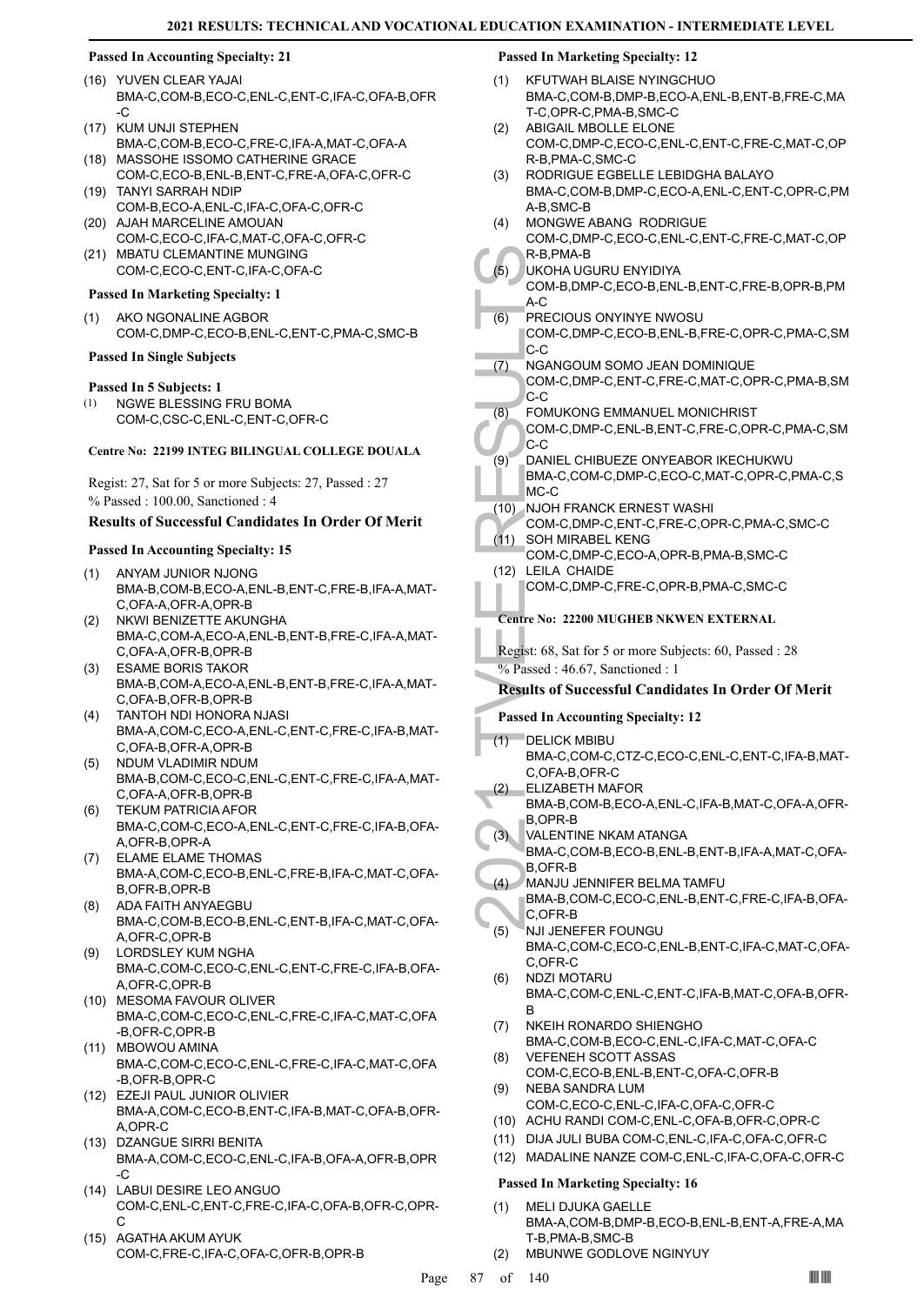#### **Passed In Marketing Specialty: 16**

COM-C,CTZ-C,DMP-A,ECO-C,ENL-C,ENT-C,FRE-C,PM A-C,SMC-C

- AKFUA PRAISES YONG COM-C,DMP-A,ECO-C,ENL-B,ENT-C,PMA-B,REL-B,SM C-C (3)
- NANCY VERANSO COM-C,DMP-C,ECO-A,ENL-C,ENT-C,FRE-B,PMA-C,SM C-C (4)
- WIRBA BELVIS FOMONYUY COM-C,DMP-C,ECO-B,ENL-C,ENT-C,MAT-C,PMA-C,SM C-C (5)
- ABWONGDO ALEXINE SHETEH COM-C,DMP-C,ECO-C,EGE-C,ENL-B,ENT-C,PMA-C,SM C-C (6)
- CHIAMBAH ANNABELLE MOM COM-C,CTZ-C,DMP-C,ECO-C,ENL-B,MAT-C,PMA-C,SM C-C (7)
- NADESH AKONGNWI NFORNEH COM-C,DMP-C,ECO-A,ENL-C,FRE-B,PMA-C,SMC-C (8)
- NKWAIN GECELDA KUMI COM-C,DMP-B,ENL-B,ENT-C,FRE-C,PMA-C,SMC-B (9)
- (10) NGWA SOPHINE SIRRI COM-C,CTZ-C,DMP-B,ENL-C,ENT-C,PMA-C,SMC-C
- (11) NOH ESTHER NGUM COM-C,DMP-B,ENL-B,ENT-B,PMA-C,SMC-C (12) SONITA LIMBUH
- COM-C,DMP-C,ENL-C,ENT-C,PMA-C,SMC-B (13) SHITEH JOAN AKUMBOM
- COM-C,DMP-B,ENL-C,ENT-C,PMA-C,SMC-C (14) KARNGONG LESLY NDZI
- COM-C,DMP-B,ENL-C,ENT-C,PMA-C,SMC-C (15) TAMFU SANDRE RINGNDA
- COM-C,DMP-B,ENL-C,PMA-C,SMC-C
- (16) NDOKUO IVAN NKUO COM-C,DMP-B,ENL-C,PMA-C,SMC-C

#### **Centre No: 22202 TIKO EXTERNAL**

Regist: 92, Sat for 5 or more Subjects: 85, Passed : 26 % Passed : 30.59, Sanctioned : 4

#### **Results of Successful Candidates In Order Of Merit**

#### **Passed In Accounting Specialty: 7**

- ABOZOH MILDRED AYONG BMA-B,COM-C,ECO-A,ENL-C,IFA-C,LG-C,MAT-C,OFA-C (1)
- TIMBU EDOH BRENDA BMA-C,COM-C,EGE-C,ENL-C,MAT-C,OFA-B,OFR-B (2)
- BIJOU NGOBIJEC NYAM BMA-C,COM-C,ECO-B,IFA-C,LG-B,OFA-B (3) NKAMBENG NDELLE ASHLEY EBUDE (4)
- ECO-B,ENL-C,ENT-C,LG-B,OFA-B,OFR-C MEH BRANDON KUM (5)
- BMA-C,ECO-C,EGE-C,ENL-C,IFA-C,OFA-B NKOMEN JOANA ORENGE (6)
- COM-C,ECO-C,EGE-C,IFA-C,LG-B,OFA-C NDZI BISMARK NJONJO (7)
- ECO-C,LG-B,MAT-C,OFA-B,OFR-C

### **Passed In Marketing Specialty: 15**

- TANGHAN DESMOND FONDWI BMA-B,DMP-B,ECO-B,ENL-C,FRE-C,LG-B,PMA-C,SMC-B (1)
- AGBOR BETEK CINDY COM-C,DMP-B,ENL-B,ENT-C,OPR-B,PMA-C,REL-C,SM  $C-C$ (2)
- CHEO BOVIN NJEI COM-C,DMP-B,ECO-B,ENL-C,ENT-C,PMA-C,REL-C,SM C-C (3)
- FRU ELMA ADE BMA-C,COM-C,DMP-C,ENL-C,ENT-C,LG-C,PMA-C,SMC -C (4)
- GHISLENE SONLE ISSELLEM COM-C,ECO-A,EGE-B,ENL-C,ENT-C,PMA-B,SMC-C (5)
- WANE LYDIA SANTICADA DMP-B,ECO-B,ENL-C,ENT-C,LG-B,PMA-B,SMC-C (6)
- ASONGLEFAC TERENCE KEMCHA DMP-C,ECO-A,ENL-C,ENT-B,LG-C,PMA-C,SMC-C (7)
- SHELLA MUCHANGO COM-C,DMP-C,ECO-B,EGE-C,ENT-C,PMA-C,SMC-C (8)
- AYABA GISELE AJUA DMP-C,ECO-B,ENL-C,ENT-C,LG-C,PMA-C,SMC-C (9) (10) AGBOR OLIVIA NCHONG ENOH
- COM-C,DMP-C,ECO-C,ENL-C,ENT-C,PMA-C,SMC-C (11) EBASOH EMELDINE
- BMA-C,COM-C,DMP-C,ECO-C,ENT-C,PMA-C (12) NALIOSO ESELE GIRES MOKI
- DMP-C,ENL-C,ICT-C,PMA-C,REL-C,SMC-C
- (13) NJONGWOU NGWAYEB MATSELISO ELIZABETH DMP-A,ENL-C,OPR-B,PMA-C,SMC-C
- KELLYDIAN AMINGWA COM-C,DMP-B,ECO-A,LG-C,PMA-C (14)
- (15) AKWE MONICA AKE COM-C,DMP-C,ENL-B,LG-C,SMC-C

### **Passed In Single Subjects**

# **Passed In 6 Subjects: 2**

- KOYE KOYE JOEVIN (1)
- COM-C,ECO-B,EGE-B,ENL-B,IFA-C,LG-B
- NGONG LYDIA YAH (2)
	- COM-C,ECO-B,EGE-C,LG-B,MAT-C,OFA-C

# **Passed In 5 Subjects: 2**

- PAUL AGBORNYOR ABANDA TARAH KODE  $(1)$
- DMP-A,ENL-B,ICT-C,PMA-C,REL-C
- PAUL LAMBE MOKAKE (2)
	- DMP-C,ECO-B,ENL-C,LG-C,PMA-C

#### **Centre No: 22205 ST. MICHAEL'S ACADEMY OF SCIENCE AND ARTS NKWEN, BAMENDA**

Regist: 76, Sat for 5 or more Subjects: 74, Passed : 61

- % Passed : 82.43, Sanctioned : 0
- **Results of Successful Candidates In Order Of Merit**

#### **Passed In Accounting Specialty: 33**

- MBIYDZELIY SONIA NTARNYUY (1)
- BMA-A,COM-B,ECO-A,EGE-B,ENL-A,ENT-C,IFA-A,MAT-A,OFA-A,OFR-A
- DMP-C,<br>
(13) NJONG<br>
DMP-A,<br>
COM-C,<br>
(15) AKWE N<br>
COM-C,<br>
(15) AKWE N<br>
COM-C,<br>
Passed In Si<br>
Passed In Si<br>
(1) KOYE K<br>
COM-C,<br>
NGONG<br>
COM-C,<br>
NGONG<br>
COM-C,<br>
PASE In 5 S<br>
(2) PAUL A<br>
DMP-A,<br>
(2) PAUL L<br>
DMP-A,<br>
(2) PAUL L<br>
D YONG FAITH BANFEGHAH BMA-A,COM-B,ECO-A,EGE-C,ENL-B,ENT-C,IFA-A,MAT-C,OFA-B,OFR-A (2)
- TIAYO LONLA MARIE MADELEINE  $\setminus$  (3)
- BMA-B,COM-B,ECO-A,ENL-C,ENT-C,FRE-B,IFA-A,MAT-C,OFA-B,OFR-A
- **BINWI DESTINY SHU**  $(4)$ 
	- BMA-C,COM-B,ECO-A,ENL-C,ENT-C,ICT-C,IFA-B,MAT-B,OFA-B,OFR-A
- VULIE PATRICIA (5)
- BMA-A,COM-A,ECO-A,ENL-B,ENT-B,IFA-A,MAT-A,OFA-A,OFR-A
- MENANG MALVIS DUMSE BMA-A,COM-A,ECO-A,ENL-B,ENT-B,IFA-A,MAT-B,OFA-A,OFR-A (6)
- GHAWEL FEDELINE YUNTIEH BMA-A,COM-A,ECO-A,ENL-B,ENT-B,IFA-A,MAT-B,OFA-A,OFR-A (7)
- NYINGMAH SHANTAL VUMOHTE BMA-A,COM-B,ECO-B,ENL-B,ENT-B,IFA-A,MAT-C,OFA-B,OFR-A (8)
- NGENGE MARIE-CLAIRE YUH BMA-B,COM-B,ECO-A,ENL-B,ENT-C,IFA-A,MAT-C,OFA-B,OFR-A (9)
- WIRBA SUNYUY ZIPHA (10) BMA-C,COM-B,ECO-A,ENL-C,ENT-C,IFA-A,MAT-C,OFA-A,OFR-A
- (11) GINYU CHRIS-ELLOIT BMA-C,COM-B,ECO-A,ENL-C,ENT-C,IFA-A,MAT-C,OFA-B,OFR-A
- (12) TEIH ELLA CHEKIDIY BMA-C,COM-A,ECO-A,ENL-B,ENT-C,IFA-B,MAT-C,OFA-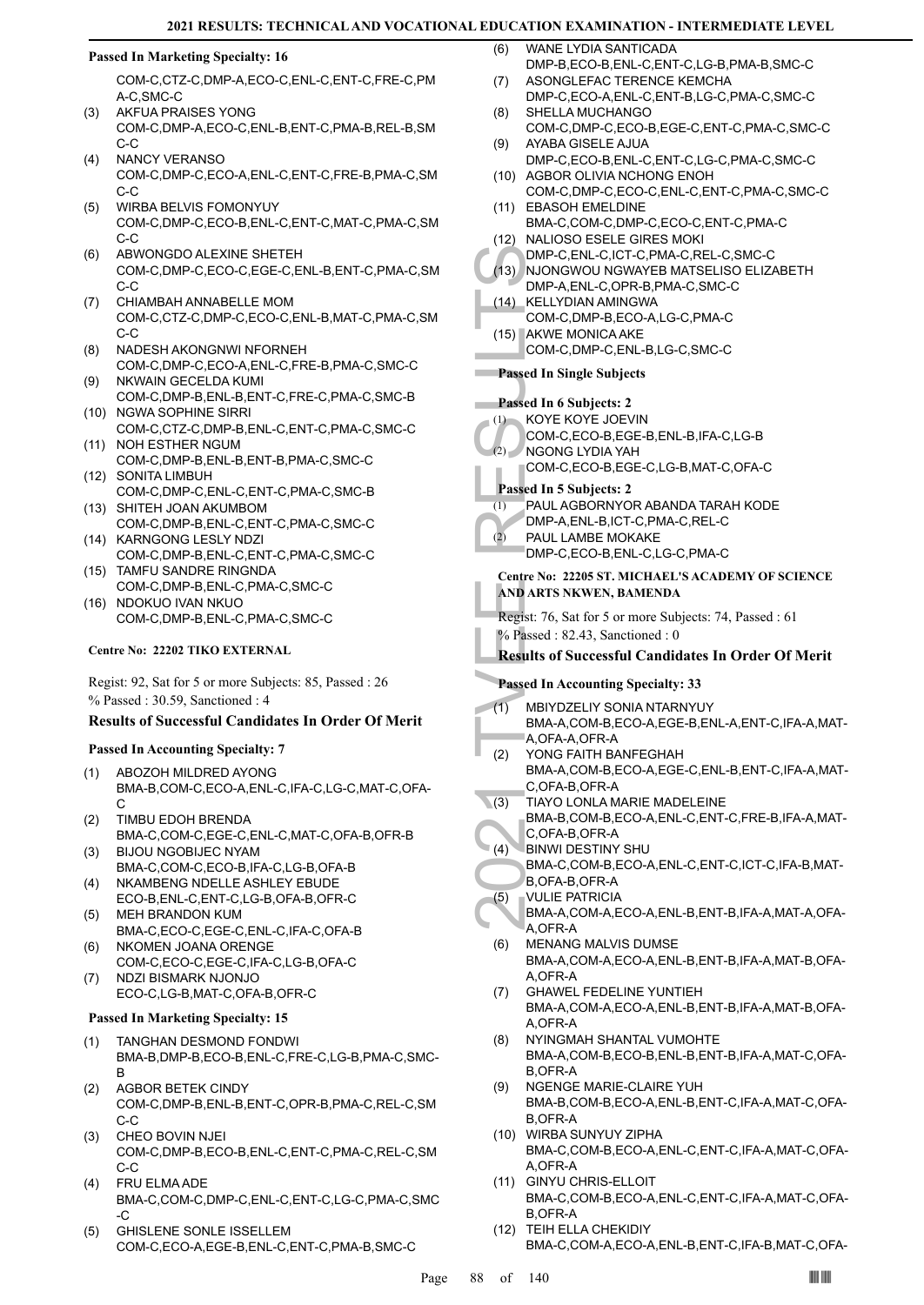#### **Passed In Accounting Specialty: 33**

B,OFR-C

- (13) BONGWONG ESTHER BURINYUY COM-B,ECO-C,ENL-B,ENT-C,ICT-C,IFA-A,MAT-C,OFA-A,OFR-B
- (14) SAMBOH PEACE RINGNYU CHECHE BMA-B,COM-C,ECO-C,ENL-C,ENT-C,IFA-A,MAT-C,OFA-A,OFR-B
- (15) KAHYE ARISTIDE FOMONYUY BMA-B,COM-B,ECO-C,ENL-B,ENT-C,IFA-C,MAT-C,OFA-B,OFR-B
- MBZINGEH CINDY NDISI (16) COM-B,ECO-B,ENL-C,ENT-C,IFA-B,MAT-C,OFA-B,OFR-B
- (17) SABIM SHURI BRIDNEY-BRIGHT BMA-C,COM-C,ECO-C,ENL-C,FRE-C,IFA-B,OFA-B,OFR -A
- (18) ASONGWE MAXWELL JOEL CHE COM-B,ENL-B,ENT-C,FRE-C,ICT-C,MAT-C,OFA-C,OFR-B
- (19) TERANDUMBONG SHARING TIFUH COM-B,ECO-B,ENL-B,ENT-C,IFA-B,OFA-B,OFR-B
- (20) MENGNJO ANITA WIYTARNYUY COM-C,ECO-C,ENL-B,ENT-C,IFA-A,OFA-B,OFR-B
- (21) MUYENNYUYGHA FRANCIS COM-B,ENL-C,ENT-C,ICT-C,IFA-A,OFA-B,OFR-B (22) YUNGSI CHRISTABLE NYANYOH
- COM-C,ENL-C,ENT-C,IFA-A,MAT-C,OFA-C,OFR-A (23) BURINYUY BORIS
- COM-C,ENL-C,ENT-C,IFA-B,MAT-C,OFA-A,OFR-B (24) NGUM CAMILLA KUMBONG
- COM-C,ECO-B,ENL-C,ENT-C,IFA-B,OFA-C,OFR-B (25) ATSIMBOM HILDA VEWESE
- COM-C,ECO-C,ENL-C,IFA-C,MAT-C,OFA-B,OFR-C (26) TATA ANABEL MAIBEN
- COM-C,ECO-C,ENL-C,ENT-C,IFA-C,OFA-C,OFR-B FRU VANISA HALLE (27)
- COM-B,ECO-C,ENL-C,IFA-B,OFA-C,OFR-C (28) LON FADISATOU KINYUY
- COM-C,ECO-C,ENL-C,IFA-C,OFA-B,OFR-B (29) SHIFAH CLEMENCIA
- COM-C,ECO-B,EGE-C,IFA-C,OFA-B,OFR-C (30) CHENE PRINCESS-ETHEL MBOHKAM
- COM-C,ECO-C,ENL-C,IFA-C,OFA-B,OFR-B TASHI FLORIBEL ENYA (31)
- COM-C,ECO-C,ENL-C,IFA-B,OFA-C,OFR-C (32) NTALA NDAMNSAH EUNICE
- COM-C,ECO-C,ENL-C,ENT-C,OFA-B,OFR-C (33) MAJIETAKOMKEH RUNALP
- BMA-C,ENL-B,FRE-C,OFA-B,OFR-C

# **Passed In Marketing Specialty: 28**

- TOUOYEM JANIFER MAMAKEM BMA-C,COM-C,DMP-C,ECO-C,ENL-B,ENT-B,FRE-C,MA T-C,PMA-B,SMC-B (1)
- PETNYIN EMMEJOYLA KUNSEH BMA-B,COM-B,DMP-A,ECO-B,ENL-B,ENT-B,MAT-C,PM A-B,SMC-B (2)
- CHASSU NGALAHA CEDRIC-BRAIRIE BMA-C,COM-B,DMP-B,ECO-B,ENL-C,ENT-B,ICT-C,PMA -A,SMC-C (3)
- NJODZELA LARISSA SUINYUY BMA-C,COM-C,DMP-B,ECO-C,ENL-B,ENT-C,MAT-C,PM A-B,SMC-B (4)
- KONGNYUY BRUNHILDA LEINYUY COM-C,DMP-B,ECO-C,ENL-C,ENT-C,ICT-C,MAT-C,PMA -B,SMC-C (5)
- LUMNWI ROSEVETTE COM-A,DMP-A,ECO-C,ENL-B,ENT-C,FRE-C,PMA-B,SM C-B (6)
- KEUHO FOMAZOW JOINITO COM-A,DMP-B,ECO-B,ENL-B,ENT-C,MAT-C,PMA-B,SM C-B (7)
- ATSIMBOM BLESSING COM-B,DMP-B,ECO-C,ENL-B,ENT-C,MAT-C,PMA-B,SM C-C (8)
- LADJI JOY NAHYITLIGHA COM-C,DMP-C,ECO-C,ENL-C,ENT-C,FRE-C,PMA-C,SM  $C-C$  $(9)$
- FRIDA TABOKO OROCK (10)
- COM-A,DMP-B,ECO-B,ENL-B,ENT-B,PMA-B,SMC-C (11) NGHOFEZEH PRIDE
- COM-B,DMP-A,ECO-B,ENL-C,ENT-C,PMA-B,SMC-B (12) KINGAH SANDRINE NYUYSONI
- COM-B,DMP-B,ECO-B,ENT-C,MAT-C,PMA-B,SMC-C (13) NDZI BORIS NSHUKWI
- COM-C,DMP-A,ECO-B,ENL-C,ENT-C,PMA-C,SMC-C FLORA NYUYMENGKA (14)
- COM-B,DMP-C,ECO-C,ENL-C,ENT-C,PMA-B,SMC-C MAFFO TALLA GRACE  $(15)$
- COM-C,DMP-B,ECO-C,ENL-B,ENT-C,PMA-C,SMC-C KATE SHEKI AFEGNUI  $(16)$
- COM-C,DMP-C,ECO-B,ENL-C,ENT-C,PMA-B,SMC-C NCHANGANG LOURANSI BERI (17)
- COM-C,DMP-B,ENL-B,ENT-C,ICT-C,PMA-C,SMC-C FAITH NCHARE NJOYA (18)
- COM-C,DMP-C,ECO-C,ENL-C,ENT-C,PMA-B,SMC-C WIRBA BERKA ROSEWITHA (19)
- BMA-B,COM-C,DMP-C,ENL-C,ENT-C,MAT-C,PMA-C (20) GASTON NYUYKONGE
- COM-B,DMP-C,ECO-C,EGE-C,ENL-C,ENT-C,PMA-C TOH FELICITAS GABI (21)
- (15) MAFFO<br>
COM-C,<br>
(16) KATE S<br>
COM-C,<br>
(17) NCHAN<br>
COM-C,<br>
(17) WIRBA<br>
COM-C,<br>
(19) WIRBA<br>
BMA-B,<br>
(20) GASTO<br>
COM-C,<br>
(21) TOH FE<br>
COM-C,<br>
(22) KWAFF COM-C,<br>
(22) MANTH<br>
COM-C,<br>
(23) MANTH<br>
COM-C,<br>
(25) FONBA,<br>
COM-C,<br> COM-C,DMP-C,EGE-C,ENL-C,ENT-C,PMA-C,SMC-C (22) KWA FRANCIN
	- COM-C,DMP-B,ECO-B,ENL-C,ENT-C,PMA-C
- MANTHO ANIE STONE (23)
- COM-C,DMP-C,ENL-C,FRE-C,PMA-C,SMC-C (24) KESAM TRACY
- COM-C,DMP-C,ENL-C,ENT-C,PMA-C,SMC-C FONBANLA JOSEPH JUNIOR NYUYFONI (25)
- COM-C,DMP-C,ENL-B,PMA-C,SMC-C
- (26) GAMBO NTANKE LARISA COM-C,DMP-C,ENT-C,PMA-C,SMC-C
- PRAISE NWUMFOR JUNIOUR COM-C,DMP-C,ECO-C,ENT-C,PMA-C (27)
- (28) NKEH JULIAN AFUNGFE
- COM-C,DMP-C,ENL-C,FRE-C,SMC-C
- **Centre No: 22207 CHRIST WINNER'S ACADEMY YAOUNDE**

Regist: 35, Sat for 5 or more Subjects: 35, Passed : 20 % Passed : 57.14, Sanctioned : 0

- **Results of Successful Candidates In Order Of Merit**
- **Passed In Accounting Specialty: 7**
- NGONG SYLVIAN TANG (1)
- BMA-A,COM-A,ECO-A,ENL-A,ENT-B,FRE-B,IFA-A,MAT-A,OFA-A,OFR-A
- DONFANG NANSI ANNE SARAH (2)
- BMA-A,COM-B,ECO-A,ENL-B,ENT-C,FRE-A,IFA-A,MAT-A,OFA-A,OFR-A
- NTIFOR ONELLA YEMELI BMA-A,COM-B,ECO-A,ENL-C,ENT-C,FRE-C,IFA-A,MAT-C,OFA-B,OFR-A (3)
- EYONGTIKU ASHUOSANG CHRISTIAN PRINSES COM-B,ECO-C,ENL-C,ENT-C,FRE-C,IFA-B,MAT-C,OFA-B,OFR-B (4)
- YOMBI CHRISTENSIA COM-C,ECO-C,ENL-C,ENT-C,IFA-A,MAT-C,OFA-B,OFR-B (5)
- KERNYUY CHELSY DZELAMONYUY COM-C,ECO-C,ENL-C,ENT-C,FRE-C,IFA-C,OFA-C,OFR -B (6)
- AJUOH LUCY MUANA COM-C,ECO-B,ENL-C,IFA-B,OFA-C,OFR-C (7)

# **Passed In Bespoke Tailoring Specialty: 4**

- AISHA NDREKASA EGE-C,ENL-B,ENT-B,FFD-A,FRE-C,LG-B,PMG-A,TTE-A (1) WIRKOM ASMAHOU SHIYNYUY (2)
- ENL-C,ENT-C,FFD-A,FRE-C,LG-B,PMG-A,TTE-A (3) ADE - WACHAM JOY MENGWI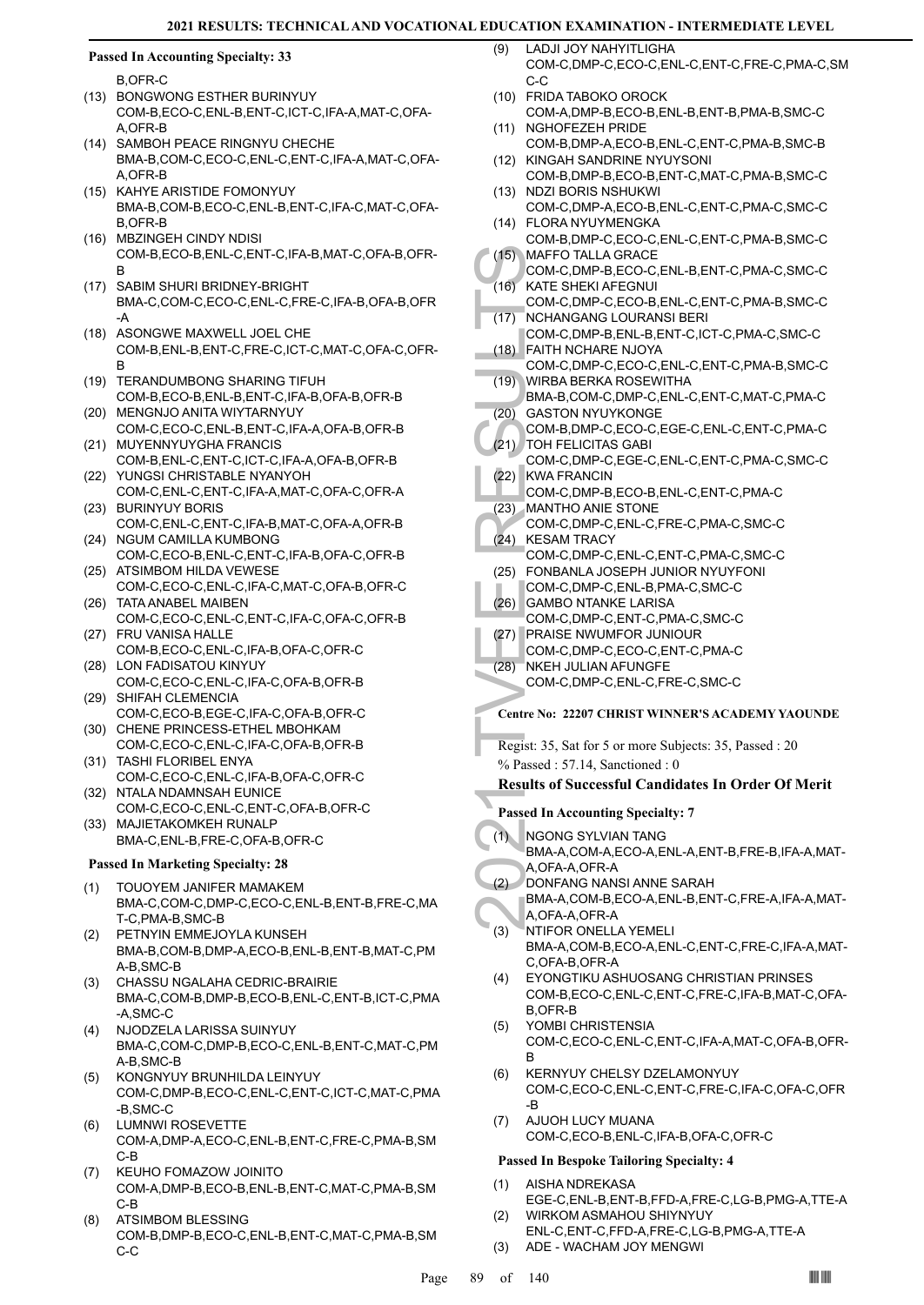#### **Passed In Bespoke Tailoring Specialty: 4**

ENL-C,ENT-C,FFD-A,LG-B,PMG-B,TTE-A DELIAN LOULITA MUSAH ENL-C,ENT-C,FFD-A,FRE-C,PMG-B,TTE-B (4)

# **Passed In Civil Engineering - Building Construction Specialty: 3**

- EMMANUEL NSHOM (1)
- BCD-B,CPB-A,EGE-B,ENL-B,ESC-C,FRE-B,LG-B,MAT-C ,SSM-B
- CHAH GILDAT BIMISIMBOM BCD-A,CPB-A,ENL-C,ESC-C,MAT-C,QHS-C,SSM-B (2)
- NSOM JUNIOR NGONG BCD-C,CPB-B,FRE-C,ICT-C,MAT-C,QHS-C,SSM-C (3)

# **Passed In Electrical Power System Specialty: 5**

- PETER OJIE NYAH EDR-C,EEC-A,EME-B,ENL-B,ESC-C,ETD-A,FRE-C,ICT-B,LG-B,MAT-C,QHS-C (1)
- GIPSON SOH EEC-B,EME-B,ENL-B,ESC-C,ETD-A,FRE-C,ICT-C,LG-B, QHS-C (2)
- NJIMOLUH FOCHIVE JAMEL ROGER EDR-C,EEC-B,EME-B,ESC-C,ETD-B,FRE-B,LG-C (3)
- ACHU FANITA FANNIEL EEC-B,EGE-C,EME-C,ENL-C,ESC-C,ETD-B,FRE-B (4)
- BAMA EVEDENT BUH EEC-B,EME-C,ENL-C,ESC-C,ETD-B,FRE-C,QHS-C (5)

#### **Passed In Single Subjects**

#### **Passed In 6 Subjects: 1**

AGEH EMOND ATONGHO EGE-C,EME-C,ENL-C,ETD-B,ICT-C,LG-C (1)

#### **Centre No: 22209 GOPAL BILINGUAL TECHNICAL COLLEGE YAOUNDE**

Regist: 51, Sat for 5 or more Subjects: 49, Passed : 24 % Passed : 48.98, Sanctioned : 0

### **Results of Successful Candidates In Order Of Merit**

**Passed In Accounting Specialty: 4**

- SHANTAL NJENU OKALA BMA-C,COM-B,ECO-B,ENL-B,ENT-C,FRE-C,IFA-A,LG-B ,OFA-B,OFR-B (1)
- EBSIY MERCY KEMBONG BMA-A,COM-A,ECO-A,ENL-B,IFA-A,MAT-C,OFA-A,OFR-B,OPR-B (2)
- NYABIKA LAPI BRUNELLE ERICA COM-C,ECO-B,EGE-B,ENL-C,FRE-C,IFA-B,OFA-B,OFR-C,OPR-C (3)
- ESSAWE IDOLE SHERIFA COM-C,ECO-C,ENL-C,FRE-C,IFA-C,MAT-C,OFA-C,OPR -C (4)

### **Passed In Automobile Repair Mechanics Specialty: 3**

- TCHAKOUNTE CLAUDE JUNIOR CTZ-C,EET-C,EGE-A,ENL-C,FRE-C,ICT-B,MTE-C,MTW- $\mathsf{C}$ (1)
- YASA DYLAN MOBIT EET-C,ENL-C,ICT-C,MAT-C,MTE-C,MTW-C (2)
- NJAPTEH PROSPER NTCHENWI EET-C,FRE-C,ICT-C,MTE-C,MTW-C (3)

#### **Passed In Bespoke Tailoring Specialty: 1**

MBONGA BATAHO PIERRE OLINE EGE-C,ENL-C,FFD-B,FRE-B,PMG-B,TTE-B (1)

#### **Passed In Carpentry and Joinery Specialty: 1**

MBI EPHESIANS AGEH CAR-A,CJD-B,CTZ-C,EGE-C,ENL-C,FRE-C,ICT-C,JOI-B (1)

#### **Passed In Civil Engineering - Building Construction Specialty: 1**

TEPUH DEVINE TIPOH BCD-B,CPB-B,EGE-C,ENT-C,ESC-C,FRE-A,ICT-B,MAT-C,SSM-B (1)

# **Passed In Electrical Power System Specialty: 2**

- NJAH HURBERT NFORMBE EEC-B,EME-C,ENL-C,ESC-C,ETD-B,FRE-B,MAT-C (1)
- TIBUCK JORDAN NDON EDR-C,EEC-C,EGE-C,ETD-A,ICT-C  $(2)$

# **Passed In Home Economics Specialty: 2**

- DJITHEU DEUTOU MARIE FRANCE ENL-C,FLE-C,FNH-C,FRE-A,RMH-C (1)
- NJI VALOMA PAMELA FLE-C,FNH-C,FRE-C,NSC-C,RMH-C (2)

# **Passed In Single Subjects**

# **Passed In 7 Subjects: 1**

- FANGUENG YAGOUA YVANNA MAËLLE COM-C,ECO-B,EGE-C,ENL-C,FRE-C,OFA-C,OPR-C (1) **Passed In 6 Subjects: 3**
- NFORSOH NADIA JULIAN NGUM (1)
- COM-B,ECO-B,EGE-B,ENL-B,OFA-B,OPR-C
- NTSUMOH ALBERIC EEC-C,EGE-B,ENL-C,ETD-B,FRE-C,ICT-C (2)
- NDEH CLINTON AKONGWE (3)
- CAR-C,CTZ-C,EGE-C,ENL-C,FRE-C,JOI-B

### **Passed In 5 Subjects: 6**

- OKEZIE OKOYE SALOMON (1)
- CPB-B,CTZ-C,EGE-C,FRE-A,SSM-B
- FONYUY EDIMUS FONYUY CPB-B,EGE-C,ENL-C,ICT-C,SSM-C (2)
- MUA FAITH MBONG (3)
- COM-B,ENL-C,FRE-C,MAT-C,OPR-C
- ESSAGA VIKTOR-GERARD LINCOLN (4)
- EET-C,ENL-C,FRE-C,ICT-C,MTE-C AZOH SANDRA EJANG (5)
	- COM-C,ECO-C,EGE-C,OFR-C,OPR-C
- KEADJIO MIEGUE DONALD (6)
	- EET-C,EGE-C,FRE-C,ICT-C,MTE-C
- **Centre No: 22212 Azire External**

Regist: 18, Sat for 5 or more Subjects: 14, Passed : 8 % Passed : 57.14, Sanctioned : 0

# **Results of Successful Candidates In Order Of Merit**

#### **Passed In Accounting Specialty: 6**

- Fassed In 51<br>
Passed In 6<br>
(1) FANGUI<br>
COM-C,<br>
Passed In 6<br>
(1) NFORS<br>
COM-B,<br>
RISUM<br>
EEC-C,<br>
(3) NUEH CAR-C,<br>
Passed In 5<br>
(2) OKEZIE<br>
CPB-B,<br>
(2) FONYU<br>
CPB-B,<br>
(3) MUA FA<br>
COM-B,<br>
EET-C,<br>
(3) MUA FA<br>
COM-B,<br>
EET-C,<br>
(5) (1) NSANG CHRISTIAN NEBA BMA-A,COM-B,ECO-A,ENL-B,ICT-C,IFA-C,MAT-C,OFA-B,OFR-C,OPR-B NGAISO VIOLET TANGEH BELTINE (2)
	- BMA-A,COM-A,ECO-B,ENL-B,IFA-A,OFA-A,OFR-B,OPR-B
	- SWIRRI ROLANTINE ASONGWE (3)
		- BMA-C,COM-B,ECO-A,ENL-C,IFA-B,MAT-C,OFA-B,OFR-B
	- CHI JAVIS NDE COM-B,ECO-C,ENL-B,IFA-B,OFA-C,OFR-B,OPR-A (4) MBATU RUTH MENGENJIH (5)
	- COM-B,ECO-C,ENL-B,ENT-C,IFA-B,OFA-B,OFR-B MANKA SONIA NCHE (6)
		- COM-B,ECO-C,ENL-C,IFA-C,OFA-B

#### **Passed In Marketing Specialty: 1**

NKWETI ANGEL-ASHLY NGECHE COM-A,DMP-C,ECO-C,ENL-B,ENT-C,FRE-C,ICT-C,MAT -C,PMA-C (1)

#### **Passed In Single Subjects**

#### **Passed In 5 Subjects: 1**

(1) TANG PEACEFUL BMA-C,COM-C,ECO-A,OFA-C,OPR-C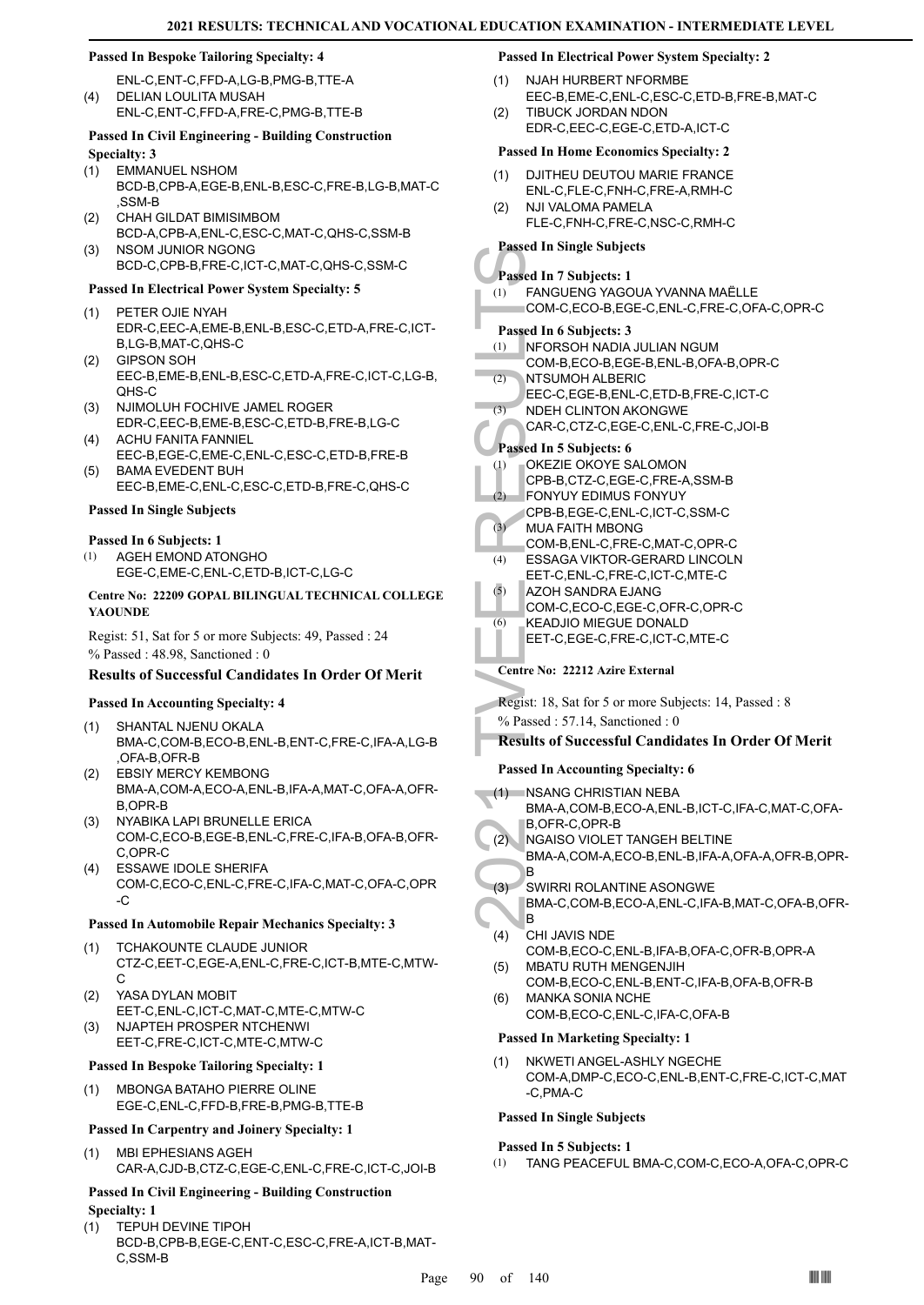#### **Centre No: 22213 NITOP EXTERNAL**

Regist: 12, Sat for 5 or more Subjects: 8, Passed : 4 % Passed : 50.00, Sanctioned : 0

#### **Results of Successful Candidates In Order Of Merit**

#### **Passed In Accounting Specialty: 2**

- NGWA FUHNWI HANSON BMA-C,COM-B,ECO-A,ENL-C,IFA-A,MAT-C,OFA-A,OFR-A (1)
- MUYANG JEANIS SAMBA COM-C,ECO-C,IFA-C,LG-C,OFA-C,OFR-C (2)

#### **Passed In Marketing Specialty: 2**

- EKAITUE POMPIDO AKUTENE (1) COM-C,DMP-B,ECO-A,ENL-C,ENT-C,ICT-C,PMA-C,SM C-B
- CHE LEONEL AWAH COM-C,DMP-B,EGE-B,ENL-C,ENT-C,PMA-B,SMC-B (2)

#### **Centre No: 22214 WOKOKO EXTERNAL**

Regist: 91, Sat for 5 or more Subjects: 85, Passed : 43 % Passed : 50.59, Sanctioned : 10

#### **Results of Successful Candidates In Order Of Merit**

#### **Passed In Accounting Specialty: 6**

- FORCHI ROBERTO MBANGWI BMA-C,COM-C,CTZ-C,ECO-C,ENL-C,FRE-C,IFA-C,MAT-C,OFA-B,OFR-C,OPR-A (1)
- (2) NGU CHANCE ANWI BMA-C,COM-B,EGE-C,ENL-C,FRE-C,IFA-C,MAT-C,OFA-B,OFR-B,OPR-A
- FUH BLESSING MANKAA (3) BMA-C,COM-C,ECO-B,ENL-B,ENT-C,IFA-C,MAT-C,OFA-B,OFR-C,OPR-B
- (4) NAH-NZIE MESAPE TIMME BMA-C,COM-B,ENL-B,FRE-C,IFA-C,OFA-B,OFR-B,OPR-A
- ASONGAFAC PAMELA AKA COM-C,ECO-C,ENL-C,IFA-B,LG-C,OFA-B,OFR-B (5)
- BUO MVO BRICE JUNIOR (6) COM-C,ECO-B,ENT-C,OFA-C,OFR-C

#### **Passed In Bespoke Tailoring Specialty: 2**

- ZIBI MILDRED NGUM CTZ-C,ENL-C,ESC-C,FFD-C,FRE-B,LG-B,MAT-C,PMG-A,QHS-B,TTE-B (1)
- (2) NDI GRACE KINYUY EGE-C,ENL-C,ENT-C,ESC-C,FFD-B,FRE-C,PMG-A,QH S-B,TTE-B

#### **Passed In Carpentry and Joinery Specialty: 3**

- MELI LONGTSIE ELIAS CAR-C,CJD-B,ENL-C,ESC-C,JOI-C,MAT-C (1)
- NKEMATEMBE BORIS TAJOAH CAR-C,ESC-C,FRE-B,JOI-C,MAT-C (2)
- MANCHO EBENEZER FONOCHO CAR-B,EGE-C,ESC-C,JOI-C,LG-C (3)

#### **Passed In Civil Engineering - Building Construction Specialty: 11**

- (1) NJAH CLIFORD EBA CPB-B,EGE-B,ENL-C,ENT-C,FRE-C,LG-B,MAT-C,SSM- $\mathsf{C}$
- NUBUMA SHADRACK NTUGWEN BCD-C,CPB-B,EGE-B,ENL-C,ESC-C,FRE-C,MAT-C,SSM -C (2)
- (3) NGEM RENE ASHUI BCD-C,CPB-B,ENL-B,LG-B,MAT-C,REL-C,SSM-C
- ACHIA NESCO ANJ CPB-B,EGE-C,ENT-C,FRE-C,MAT-C,SSM-B (4) EBONGUE LEONELE (5)
- CPB-C,ENT-C,ESC-C,FRE-C,LG-C,SSM-B
- (6) OJONG YANNICK OJONG
- CPB-C,EGE-C,ESC-C,MAT-C,SSM-B TAMBONG OBEN HENRY (7)
- BCD-C,CPB-C,EGE-B,ENL-C,SSM-C
- NKWEDEM PETER CPB-B,EGE-C,FRE-C,MAT-C,SSM-C (8) (9) ATEMNKENG DAVY
- BCD-C,CPB-C,ENL-C,FRE-C,SSM-C TANGA SAILAS NTU (10)
- CPB-C,EGE-C,ENT-C,ESC-C,SSM-C
- (11) NGONG PRINCEWILL KIMBI BCD-C,CPB-C,FRE-C,MAT-C,SSM-C

#### **Passed In Electrical Power System Specialty: 13**

| Passed In Electrical Power System Specialty: 13                                            |  |  |
|--------------------------------------------------------------------------------------------|--|--|
| (1)<br>NGWA WILLIAM NDAKWE<br>EDR-C,EEC-B,EME-B,ENL-C,ESC-B,ETD-A,FRE-B,MAT<br>-C          |  |  |
| FALE PRINCESS SHARLOM ADA W.W<br>(2)<br>CSC-B,EEC-B,EME-B,ETD-B,FRE-C,LG-C,QHS-B           |  |  |
| AKAIN GISTAU ACHA-AH<br>(3)<br>EDR-C,EGE-C,EME-B,ESC-C,ETD-A,FRE-C,LG-B                    |  |  |
| <b>ALAIN SHEVUBOH</b><br>(4)<br>EDR-C,EEC-B,EGE-C,EME-B,ENL-C,ESC-C,ETD-B                  |  |  |
| (5)<br>ESAPA JOHN ETONGA<br>EEC-B,EGE-C,EME-A,ESC-C,ETD-B,MAT-C                            |  |  |
| (6)<br>AKUM JULIET MBEH                                                                    |  |  |
| EDR-C,EEC-B,EGE-B,EME-B,ESC-C,ETD-B<br>(7)<br><b>AGBOR SAMPSON OBASSI</b>                  |  |  |
| EDR-C, EEC-B, EME-C, ETD-A, FRE-C, LG-C<br>(8)<br>CHIA CALEB NGWAINBI                      |  |  |
| EDR-B, EEC-B, EME-B, ESC-C, ETD-A<br>(9)<br>NKEMASONG KELVIN LEGEJUH                       |  |  |
| EDR-C, EEC-B, ETD-B, FRE-B, MAT-C<br>KADEN KAMAM ANYOPEY<br>(10)                           |  |  |
| EDR-C, EEC-B, EME-B, ETD-B, MAT-C<br>(11) RENEDE AGBOR BESONG                              |  |  |
| EEC-B,EGE-C,ETD-A,FRE-C,MAT-C<br>ETTA AKUM BISONG SAMUEL<br>(12)                           |  |  |
| EDR-C,EEC-C,EGE-C,ETD-B,FRE-C                                                              |  |  |
| <b>MOTEKE CHRISTAIN</b><br>(13)<br>EEC-C,ESC-C,ETD-B,FRE-C,MAT-C                           |  |  |
| Passed In Plumbing and Installation Systems Specialty: 1                                   |  |  |
| (1)<br>NDIFOR RECCOBERT NDIFOR<br>EGE-C,ESC-C,FRE-B,MAT-C,PMC-C,PND-C,PTE-C                |  |  |
| <b>Passed In Secretarial Administration and Communication</b><br><b>Specialty: 1</b>       |  |  |
| VICTOR ASUE NGALLA<br>(1)<br>COM-C, IPR-B, MAT-C, OFA-B, OPR-B                             |  |  |
| <b>Passed In Single Subjects</b>                                                           |  |  |
| Passed In 7 Subjects: 1<br><b>MUMA BEATRICE BINYUI</b><br>(1)                              |  |  |
| COM-C,ECO-B,ENL-C,FRE-C,MAT-C,OFA-C,OPR-B                                                  |  |  |
| Passed In 6 Subjects: 1<br>TANGA TINA ENGOME<br>(1)<br>COM-C,ECO-A,ENL-B,FRE-C,IFA-C,OPR-C |  |  |
| Passed In 5 Subjects: 4<br>(1)<br>TECHE RANDY CAR-B, EGE-C, ENL-C, FRE-C, JOI-B            |  |  |
| FON ENONGENE SIMON TITA<br>(2)<br>CPB-B,EGE-C,ENL-C,FRE-B,SSM-C                            |  |  |
| NGASAC CORNNELIOUS TANGIRI<br>(3)<br>CPB-B,CSC-C,EGE-C,ENL-B,SSM-C                         |  |  |
| NANA YOBA STEVE CHRISDON<br>(4)<br>COM-C,ENT-C,FRE-C,MAT-C,SMC-C                           |  |  |
| Centre No: 22215 GOVERNMENT TECHNICAL HIGH<br><b>SCHOOL MISAJE</b>                         |  |  |
| Regist: 17, Sat for 5 or more Subjects: 16, Passed: 8<br>$%$ Passed: 50.00, Sanctioned: 0  |  |  |
| <b>Results of Successful Candidates In Order Of Merit</b>                                  |  |  |
| <b>Passed In Civil Engineering - Building Construction</b><br><b>Specialty: 3</b>          |  |  |

- MBORI WILLIAM JOHNY (1)
	- BCD-A,CPB-B,EGE-B,ENL-C,ESC-C,LG-A,MAT-C,SSM-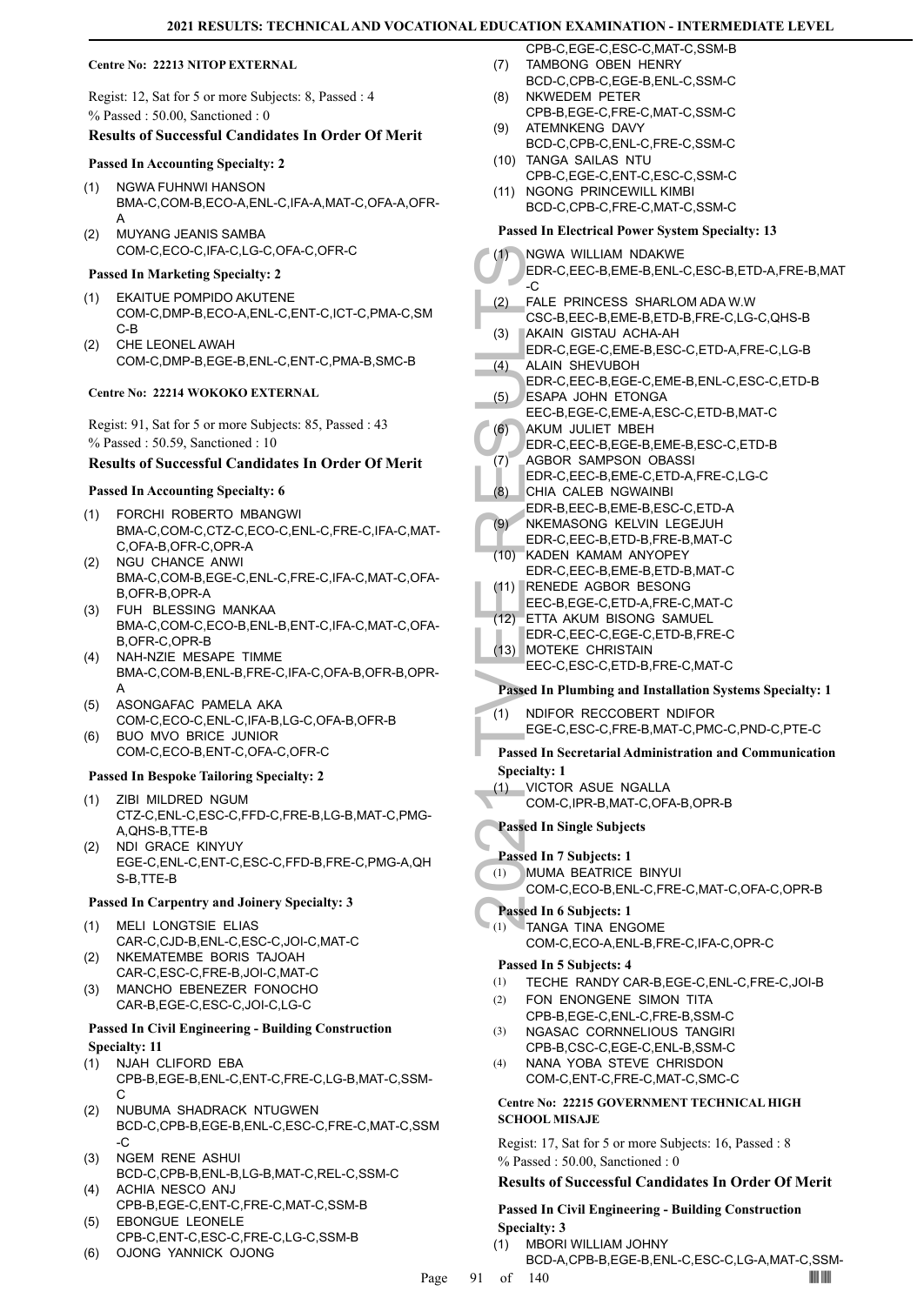#### **Passed In Civil Engineering - Building Construction Specialty: 3**

- B
- NGONG EPHRAIM BANGHA BCD-B,CPB-A,EGE-C,LG-A,MAT-C,SSM-B (2)
- (3) DUFI JULIUS GWE BCD-C,CPB-B,EGE-C,LG-B,SSM-B

# **Passed In Electrical Power System Specialty: 1**

KAKA FELIX GITANG CTZ-C,EDR-C,EEC-B,EGE-B,EME-B,ENL-C,ESC-C,ETD -A,MAT-C (1)

### **Passed In Home Economics Specialty: 2**

- WANLO RITA KAH (1) CTZ-C,EGE-C,ENL-B,FLE-B,FNH-A,LG-A,MAT-C,NSC-A  $RMH-A$ (2)
- ZULAIHATOU ALI EGE-C,FLE-B,FNH-B,LG-C,NSC-B,RMH-B

### **Passed In Single Subjects**

### **Passed In 6 Subjects: 1**

WANLO FELICITAS SAH BMA-C,COM-C,CSC-C,ECO-C,LG-B,MAT-C (1)

### **Passed In 5 Subjects: 1**

MARIE-DIAN FEH MEGIDA COM-C,CTZ-C,ECO-C,EGE-C,MAT-C (1)

### **Centre No: 22219 ISOKOLO EXTERNAL**

Regist: 280, Sat for 5 or more Subjects: 267, Passed : 80 % Passed : 29.96, Sanctioned : 12

# **Results of Successful Candidates In Order Of Merit**

### **Passed In Accounting Specialty: 30**

- NTEHEH ZOSIAN HANUI BMA-A,COM-A,ECO-A,ENL-C,ENT-C,IFA-A,LG-B,MAT-C ,OFA-A,OFR-A (1)
- ADU CINDY APONKEM BMA-A,COM-A,ECO-A,ENL-C,ENT-B,IFA-B,OFA-B,OFR-C,OPR-B (2)
- (3) NCHANGNWIE ASHLEY MONGU BMA-C,COM-C,ECO-B,ENL-B,ENT-C,IFA-A,MAT-C,OFA-B,OFR-B
- GAH GODWILL WONG (4) BMA-C,COM-C,ECO-B,ENL-C,ENT-B,IFA-C,OFA-B,OFR-B,OPR-C
- MBUAHME ELECIA MABE MANDO BMA-C,COM-B,ECO-C,ENL-C,FRE-C,IFA-A,MAT-C,OFA-C,OFR-C (5)
- MIRABEL BIE NGWOH (6) BMA-C,COM-C,ECO-B,ENL-C,FRE-C,IFA-C,OFA-C,OFR -C,OPR-B
- (7) NAJELLA BOBGA IVERT BMA-C,COM-C,ECO-A,EGE-C,IFA-B,OFA-B,OFR-B,OPR -B
- JUSTIN LIYENGU NGALE COM-C,CTZ-C,ECO-A,ENL-B,ENT-C,IFA-B,OFA-B,OFR- $\cap$ (8)
- NKONGHO NEXSON NKONGHO COM-B,ECO-A,ENL-C,IFA-B,LG-C,OFA-C,OFR-C,OPR-C (9)
- (10) ALAHMASA FAVOUR NKEZI BMA-B,COM-B,ECO-C,EGE-C,ENL-C,IFA-C,OFA-B,OPR -B
- EMPOH SHERON ADA (11) BMA-C,COM-C,ECO-A,EGE-C,ENL-C,IFA-B,OFA-B,OFR -C
- (12) TANGWAN FELICIA NJWENG BMA-C,COM-B,ECO-C,ENL-B,IFA-C,OFA-C,OFR-C,OPR -B
- EMADE SYLVIE ASHUA (13) COM-C,ECO-C,EGE-C,ENL-C,ENT-C,IFA-B,OFA-C,OFR -C
- (14) DOB VIGINA NAHJELA COM-C,ECO-A,ENL-C,IFA-B,LG-B,OFA-C,OFR-B

FAITH GIWEH (15)

- COM-C,ECO-B,ENL-B,ENT-B,OFA-B,OFR-C,OPR-C BATOH JISMIC BIH (16)
- BMA-C,COM-C,ECO-B,ENL-B,IFA-B,OFA-C,OPR-C (17) HELBERT KANGE MAISAH
- COM-C,ECO-C,ENL-C,IFA-B,OFA-C,OFR-B,OPR-B (18) AKENJI DERICK UMENJONG
- COM-C,ECO-A,ENL-C,FRE-C,IFA-C,LG-C,OFR-C MBENGUH LIZERT (19)
- COM-C,ECO-C,ENL-C,IFA-C,OFA-C,OFR-C,OPR-C (20) MOH-IWO FRANCA DOH
- COM-B,ECO-A,EGE-B,ENL-C,IFA-B,OFR-B (21) TABOT PRECIOUS JOSSIAN MANGIMO COM-C,ECO-B,ENL-B,IFA-A,OFA-C,OFR-B
- COM-C, (22) OJIH CA (22) OJIH CA (23) AMBE F ECO-A, (23) AMBE F ECO-A, (24) AKO F COM-C, (25) CHAM J ECO-C, (26) TAH AS BMA-C, (27) NAOMI COM-C, (28) NGOME COM-C, (28) NGOME COM-C, (28) NGOME COM-C, (28) CHE BH COM-C, (29) (22) OJIH CATHERINE EYEBONG COM-C,ENL-C,ENT-C,OFA-C,OFR-C,OPR-C
- AMBE PRECIOUS NEBA ECO-A,IFA-C,OFA-B,OFR-C,OPR-B (23)
- (24) AKO FERDINAND EYONG
- COM-C,ECO-B,IFA-C,OFR-C,OPR-C CHAM JEAN CLAUDE KOM (25)
- ECO-C,ENL-C,IFA-C,OFA-C,OPR-B TAH ASHANTI AGWI (26)
- BMA-C,ECO-B,OFA-C,OFR-C,OPR-C
- NAOMI NAONDO NJALI  $(27)$ 
	- COM-C,ECO-C,OFA-C,OFR-C,OPR-C
	- NGOME MINETTE EBUDE COM-C,ENL-C,OFA-C,OFR-C,OPR-C (28)
	- (29) CHE BRIDGET AKWA
- COM-C,ECO-C,ENL-C,IFA-C,OFA-C DOHBIT CLOVET ZINKA (30)
- ECO-C,ENL-C,LG-C,OFA-C,OFR-C

### **Passed In Air Conditioning and Ventilation Specialty: 1**

- ASHU MITERAND AKO (1)
	- EDR-C,ERE-C,FRA-C,FRE-C,LG-C,RRE-C

#### **Passed In Civil Engineering - Building Construction Specialty: 7**

- ABE RENE NGANJI (1)
- BCD-B,CPB-A,EGE-B,ENL-C,ENT-C,LG-B,MAT-C,SSM- $\overline{C}$
- KITCHAH FERDINAND AMBE KIYAM (2)
- BCD-B,CPB-A,CTZ-C,EGE-A,ENT-C,SSM-B NDITAH IGNATIUS GAH (3)
- CPB-A,CTZ-C,ENL-B,ESC-C,MAT-C,SSM-B LABI JUNIOR TEFANG (4)
- BCD-C,CPB-A,EGE-C,ENL-B,ENT-C,SSM-B TANTOR CHUYE NESTOR  $(5)$
- BCD-A,CPB-B,ENL-C,LG-C,MAT-C,SSM-C
- KANG FLORIAN SHIM (6)
	- BCD-C,CPB-B,ENL-C,FRE-C,SSM-C
	- PRIDE MBOTIJI FOMBA (7)
	- CPB-B,ENL-C,ESC-C,FRE-C,SSM-C

# **Passed In Electrical Power System Specialty: 11**

- **BELIBI ONANA CYRILLE** CTZ-C,EDR-C,EEC-B,EME-C,ENL-C,ETD-A,FRE-B,QHS -B (1)
- KUDI BLESS EDR-B,EEC-A,EME-B,ENL-C,ESC-C,ETD-A,MAT-C (2) NOFONDO KWANGKAM (3)
- EDR-C,EME-B,ENL-C,ENT-C,ETD-B,FRE-C,QHS-C NFEBE JAVIS MBIREA (4)
- EDR-C,EEC-B,EME-C,ENL-C,ESC-C,ETD-B,FRE-C MERIKI MISSORI EYOH (5)
- EDR-C,EEC-B,EME-B,ENL-C,ETD-A,LG-C JEAN BAPTISTE MENDI KUDI (6)
- EDR-C,EEC-B,EME-B,ENL-C,ESC-C,ETD-B NSANEN GORDON KELESI (7)
- EDR-C,EEC-C,EME-B,ENL-C,ETD-A (8) CHUIKEH BLAISE EDR-C,EEC-B,EME-C,ENL-C,ETD-B
- YAMGUE MUNKAM MARLYSE (9)
- EDR-C,EME-B,ENL-C,ETD-C,FRE-C (10) NDJOUEMOU CLIVERTD ASHU
- EDR-C,EEC-C,ENL-C,ESC-C,ETD-B (11) NJIMBA NGOMBA DONALD BOANA
-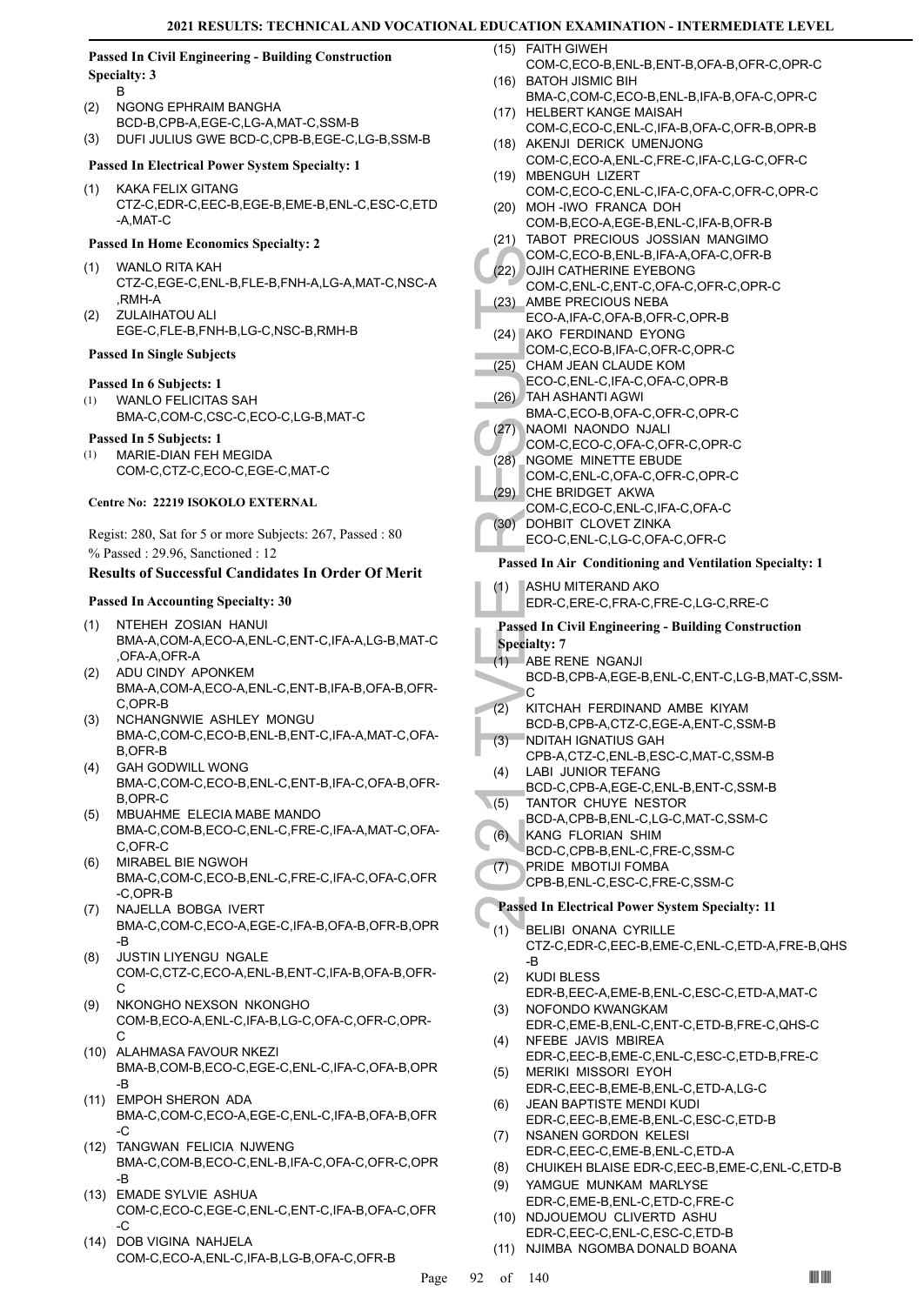#### **Passed In Electrical Power System Specialty: 11**

EDR-C,EEC-C,EME-C,ETD-C,MAT-C

#### **Passed In Marketing Specialty: 4**

- TIMOTHY WUME MBONDE COM-C,DMP-C,ENL-B,ENT-C,FRE-C,LG-A,PMA-C,REL-C,SMC-C (1)
- AMBE MIRRIEL LUM COM-C,DMP-C,ENT-C,LG-C,MAT-C,PMA-C,SMC-C (2)
- MWITO FRIDA MOTOMBY COM-C,DMP-C,ECO-C,ENL-C,LG-C,SMC-C (3) ETANDU EMMANUELA AGBOR (4)
	- COM-C,DMP-B,ENL-C,ENT-C,PMA-C

#### **Passed In Secretarial Administration and Communication Specialty: 9**

- MBONGO ETONDE GERTUDE COM-C,ENL-B,FRE-C,ICT-C,IPR-C,LG-B,OPR-C,PCT-B (1)
- TAH AKWI HELDER COM-C,ENL-C,IPR-C,LG-B,OFA-B,OPR-B,PCT-C (2)
- BECKLY MBOLE NGANJE COM-C,ENL-C,FRE-C,IPR-C,LG-B,OPR-B,PCT-C (3)
- ANGUTEDONG MARY ATEMAFAC ECO-C,EGE-C,IPR-B,OFA-C,OPR-B,PCT-C (4)
- MAFFO FABIOLA YEMDJI COM-C,ECO-C,ENL-B,IPR-C,OPR-B,PCT-C (5)
- TAMASANG SALLY NGELAA BMA-B,ECO-C,ENL-C,IPR-C,OPR-C,PCT-C (6) TAMUAN LUCYNA HENDRETTA EDO (7)
- COM-C,ENL-C,IPR-B,LG-C,OPR-B TAMPA SANDRA AYOH (8)
- COM-C,ECO-C,FRE-C,IPR-C,OPR-B FORKA RUTH TONZOCK (9)
- ENL-C,IPR-C,LG-C,OPR-C,PCT-C

# **Passed In Sheet Metal Works Specialty: 1**

(1) DINGA ROUSTAN ENL-C,LG-C,MAT-C,SMW-B,WPM-B

# **Passed In Welding Fabrication Specialty: 4**

- BOH RENE TOHNAIN CTZ-C,ENL-C,ESC-C,MCD-C,QHS-B,WFW-B,WPM-B (1)
- ALUSHU BRENDONE ENL-C,ENT-C,LG-C,MCD-C,WFW-B,WPM-B (2)
- BEN KWE ACHU ENL-C,FRE-C,LG-C,MCD-C,WFW-B,WPM-B (3)
- BRANDON JOEL NZEMKONG LG-C,MCD-C,QHS-C,WFW-B,WPM-B (4)

#### **Passed In Single Subjects**

#### **Passed In 7 Subjects: 1**

NYANGA NGU AGWETANG COM-C,ECO-B,EGE-C,ENL-C,IFA-C,MAT-C,OFA-C (1)

#### **Passed In 6 Subjects: 2**

- DILAN MOLUMA MOLONGO (1)
- ECO-C,EGE-C,ENL-C,FRE-C,IFA-B,OPR-C AGBOR DARLINGTON TABOT (2)
- BCD-C,CPB-B,CTZ-C,EGE-C,ENL-C,REL-C

# **Passed In 5 Subjects: 10**

- MULUH BLANCO TEH EGE-C,ENL-B,FRE-C,WFW-B,WPM-B (1)
- EBAKU SANDJO EMMANUEL JR EGE-C,EME-C,ETD-B,FRE-B,QHS-C (2)
- CECILIA NGONDA FUNYI COM-C,ECO-B,IFA-C,LG-C,OPR-B (3)
- NJI SHOVET MAYA COM-C,ECO-A,ENL-C,LG-C,OFR-C (4) KETU VADES MENKEM (5)
- COM-C,ECO-A,EGE-C,ENL-C,OPR-C KANG SWIZBERT NGEH (6)
- COM-C,ECO-C,ENL-B,FRE-C,IFA-C MBENG MELVIS MARBEN (7)
- COM-C,DMP-C,ECO-C,ENL-C,LG-B NFOR SAJI AMEDOU (8)
- COM-C,ECO-C,IFA-C,MAT-C,OPR-B
- (9) BOKWE CHRISTIANA NASALE

DMP-C,ECO-C,ENL-B,ENT-C,LG-C DJOUPET KEMADJOU MABELLE PAMELA COM-C,ECO-C,ENL-C,LG-C,OFA-C (10)

#### **Centre No: 22221 CHARLES DE GAULLE COLLEGE LOGPOM DOUALA**

Regist: 30, Sat for 5 or more Subjects: 28, Passed : 24 % Passed : 85.71, Sanctioned : 0

#### **Results of Successful Candidates In Order Of Merit**

#### **Passed In Accounting Specialty: 11**

- DJAKA NDOMNGAH DORA YOLANDE PRISCILLE BMA-A,COM-A,ECO-A,ENL-C,FRE-A,IFA-A,LG-B,MAT-A ,OFA-A,OFR-A,OPR-A (1)
- TANGWE BLAISE CHENWI BMA-A,COM-A,ECO-A,ENL-C,ENT-B,FRE-B,IFA-A,MAT-B,OFA-A,OFR-A,OPR-A  $(2)$
- BMA-A, CORA-A, CORA-A, CORA-A, CORA-A, CORA-A, CORA-A, B, OFA-A, B, OFA-A, B, OFA-A, B, OFA-A, B, OFA-A, A, OFR-<br>
(3) LECPA (BMA-A, A, OFR-I, KAMDE BMA-A, A, OFR-I, KAMDE BMA-A, A, OFR-I, A, D, OFA-A, A, D, OFA-A, A, D, OF LECPA OSVALD BMA-A,COM-A,ECO-A,ENT-B,FRE-C,IFA-B,MAT-B,OFA-A,OFR-B,OPR-B (3)
- KAMDEM GAINGNE ALEXIA DOMINIQUE BMA-A,COM-C,ECO-C,ENL-B,ENT-C,FRE-A,MAT-C,OF A-B,OFR-C,OPR-B (4)
- ANOUBOUDEM LYN CARLA (5)
- BMA-C,COM-C,ECO-C,ENL-C,FRE-B,IFA-B,MAT-C,OFA-B,OFR-C,OPR-B
- NJUKENG REMI MBAP COM-C,ECO-B,ENL-C,ENT-C,FRE-C,IFA-C,MAT-C,OFA-C,OFR-B,OPR-B (6)
- MEWABO NANA MYLENA ANGE COM-B,ECO-B,ENL-C,ENT-C,FRE-B,IFA-C,OFA-B,OFR-(7)
- C,OPR-A MBUWIL PRECIOUS KENEFEGEN (8)
	- COM-C,ECO-B,ENT-C,FRE-C,IFA-C,MAT-C,OFA-B,OFR-C,OPR-B
- OTANE CARINE EDITH (9)
- COM-C,ENL-C,ENT-C,FRE-A,IFA-C,MAT-C,OFA-B,OPR-B
- (10) ANEFO SUZANNE CLARICE ANEL
- COM-C,FRE-C,IFA-B,MAT-C,OFA-B,OFR-B,OPR-C MPACKO PRISO LAREINE ELIZABETH GLORY (11)
	- COM-C,ECO-B,FRE-B,IFA-C,OFA-C,OFR-C,OPR-C
- **Passed In Secretarial Administration and Communication Specialty: 10**
- NJWENG VANESSA BRUYA (1)
- COM-C,ECO-C,ENL-C,FRE-C,ICT-C,IPR-B,MAT-C,OFA-C,OPR-B,PCT-B
- NTIMBANE YANNICK RYAN (2)
- COM-C,ECO-C,FRE-C,ICT-C,IPR-B,MAT-C,OFA-B,OPR-A,PCT-B
- BANKUI NYUYKIGHAN LESLY (3)
	- COM-B,ECO-B,ENL-C,FRE-C,ICT-C,IPR-B,OFA-C,OPR-C,PCT-B
- BANKUI DZESINYUY HEDWIG COM-B,ECO-C,ENL-C,FRE-C,ICT-C,IPR-C,OFA-C,OPR-B,PCT-C (4)
- NGOME EUNICE NZELLE COM-B,ECO-C,FRE-C,ICT-C,IPR-C,MAT-C,OPR-C,PCT-C. (5)
- TAKA NGONG PETER COM-C,ECO-C,ICT-C,IPR-C,MAT-C,OFA-C,OPR-C,PCT- $\cap$ (6)
- KOUCHA EMENE LAILA BEN-SAID COM-C,ENL-C,FRE-A,ICT-C,IPR-C,OPR-B (7)
- EBAI BENEDICT EBAI COM-B,ECO-C,ICT-C,OFA-C,OPR-B,PCT-C (8)
- NJI TERRIS MICHEAL CHI COM-C,ENL-C,FRE-C,IPR-C,OPR-C,PCT-C (9)
- (10) MAROKA LENOUR MAYOR COM-C,ICT-C,IPR-C,OFA-C,OPR-B

### **Passed In Single Subjects**

#### **Passed In 6 Subjects: 1**

NOELLA NTOH MANYO COM-C,DMP-C,ECO-B,ENL-C,FRE-C,OPR-B (1)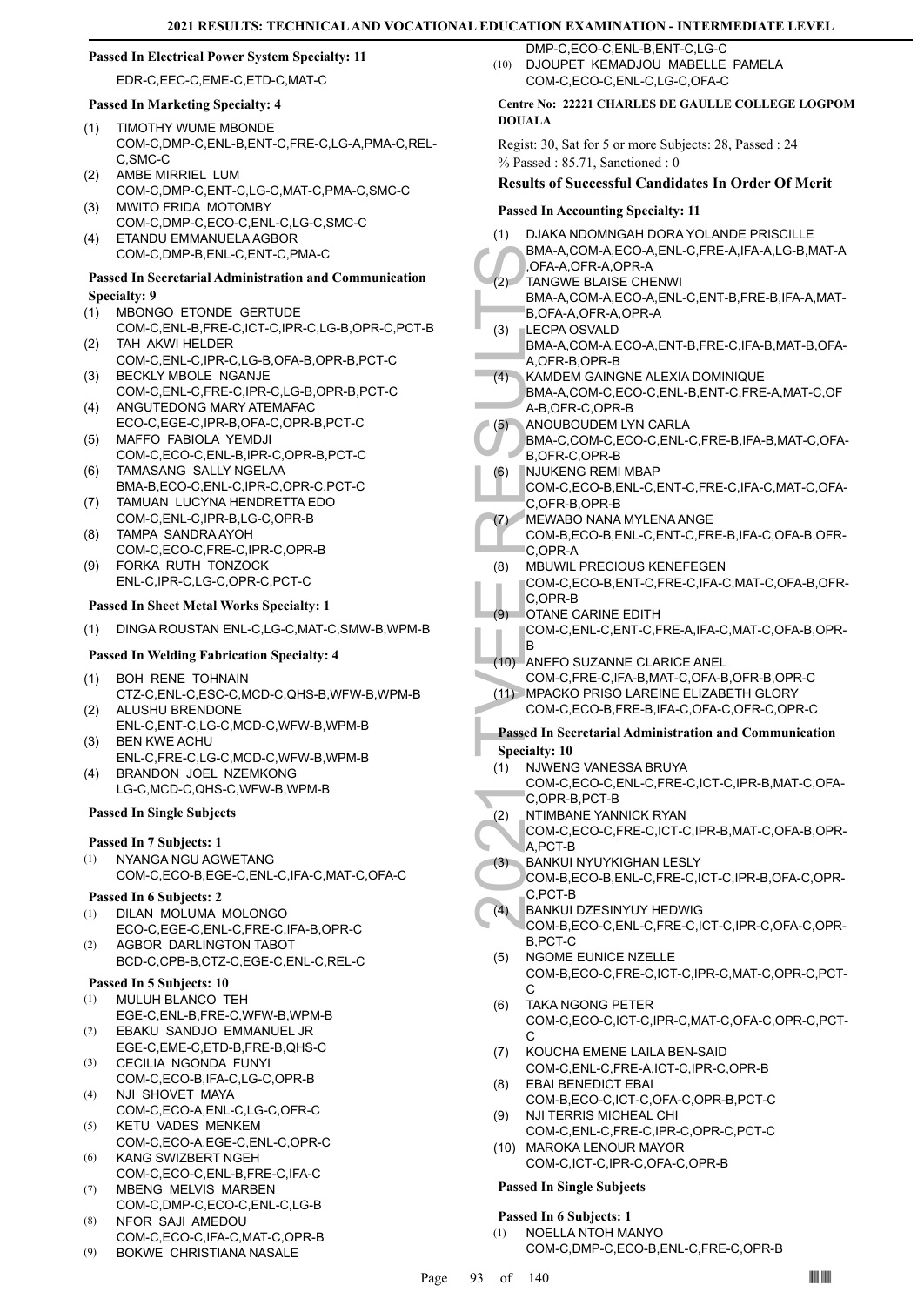#### **Passed In Single Subjects**

#### **Passed In 5 Subjects: 2**

- KESSENG CHELSEA STONE FRE-B,ICT-C,MAT-C,OFA-C,OPR-C (1)
- ANYIN SYLVIA EFFIONG ENL-C,FRE-C,ICT-C,OFA-B,OPR-C (2)

#### **Centre No: 22222 COLLEGE BILINGUE PRIVE LAÏC TONGO, DOUALA**

Regist: 14, Sat for 5 or more Subjects: 12, Passed : 4 % Passed : 33.33, Sanctioned : 0

#### **Results of Successful Candidates In Order Of Merit**

#### **Passed In Accounting Specialty: 1**

EVARISTUS YENCHI COM-A,ECO-B,IFA-C,LG-C,OFA-C,OFR-C,OPR-B (1)

#### **Passed In Civil Engineering - Building Construction Specialty: 1**

PECHIA BRINDIS MANIANDIE BCD-C,CPB-B,ENL-C,FRE-C,SSM-B (1)

#### **Passed In Electrical Power System Specialty: 2**

- HAPPY SAGNOU WARREN FREDO EDR-C,EEC-B,ESC-C,ETD-B,FRE-B (1)
- AMED TAJOURDINE EDR-C,EEC-C,EME-B,ENL-C,ETD-A (2)

#### **Centre No: 22223 COLLEGE OF HOPES, ARTS AND SCIENCES BEPANDA DOUALA**

Regist: 87, Sat for 5 or more Subjects: 85, Passed : 61 % Passed : 71.76, Sanctioned : 0

#### **Results of Successful Candidates In Order Of Merit**

#### **Passed In Accounting Specialty: 29**

- NOUBISSIE DJOUWALK DESTIN BMA-A,COM-A,ECO-A,ENL-C,FRE-C,IFA-A,MAT-B,OFA-A,OFR-A,REL-C (1)
- NDAM MFONKWEN YASSER ELBAYAZ BMA-A,COM-B,ECO-B,ENL-C,FRE-A,IFA-A,LG-C,MAT-B ,OFA-A,OFR-A (2)
- DEZO TAKUNJOU CHARNELLE AIMEE BMA-A,COM-B,ECO-A,ENL-B,FRE-C,IFA-A,MAT-C,OFA-A,OFR-B,REL-C (3)
- MOYOPO WHOUOCHI ALLAN LEAN (4) BMA-C,COM-C,ECO-C,ENL-C,FRE-A,IFA-B,LG-C,MAT-C,OFA-A,OFR-B
- TIENTOH MARION YENSEH BMA-A,COM-B,ECO-B,ENL-B,FRE-C,IFA-A,MAT-B,OFA-B,OFR-A (5)
- TAKOUMBA TCHOUMTCHOUA JOYS OSEE BMA-B,COM-B,ECO-A,EGE-C,ENL-C,FRE-B,IFA-B,OFA-B,OFR-B (6)
- BUWOH FANIE JENEFER (7) BMA-B,COM-B,ECO-C,ENL-B,FRE-B,IFA-C,MAT-B,OFA-B,OFR-B
- JULLIET OMOTOLA MOTOWON BMA-C,COM-C,ECO-A,ENL-C,IFA-B,MAT-C,OFA-B,OFR -B,REL-C (8)
- LEKE DAN JUNIOR ESUBAT COM-B,ECO-C,ENL-B,FRE-C,IFA-B,LG-C,OFA-B,OFR-B ,REL-C (9)
- (10) TIBI KELLY PRECIOUS LUM BMA-C,COM-C,ECO-C,EGE-C,ENL-C,IFA-B,MAT-C,OFA -B,OFR-B
- (11) SERGE WIM ESUA COM-B,ECO-C,EGE-C,ENL-C,IFA-B,OFA-B,OFR-B,REL-C
- (12) BEA PICHELINE ONDIANE BMA-C,COM-C,ECO-A,FRE-C,IFA-B,MAT-C,OFA-C,OFR -C
- ELONGE BORIS AJO (13) COM-C,ECO-A,ENL-C,FRE-C,IFA-C,MAT-C,OFA-C,OFR-C

BIH SANDRA FRU  $(14)$ 

- BMA-B,COM-B,ECO-C,EGE-B,IFA-B,OFA-C,OFR-B (15) TCHATAT OBEN ALEXIA NELL
- COM-C,ECO-C,FRE-C,IFA-A,MAT-C,OFA-A,OFR-B (16) NDIMIH TENKEH LANDI
- COM-B,ECO-C,ENL-C,IFA-B,OFA-B,OFR-B,REL-C (17) LIFE MARY BASSEY BRITH
- COM-C,ECO-B,ENL-C,FRE-C,IFA-C,OFA-C,OFR-B YONG BARBARA NAYAH (18)
- COM-C,ECO-C,IFA-C,MAT-C,OFA-B,OFR-B,REL-C (19) FRU SAMA KENNEDY NCHANG
- BMA-C,COM-C,ECO-C,ENL-C,FRE-B,OFA-C,OFR-C (20) ANANFACK ATEMENA ADRIENNE ROMANCELE COM-C,ECO-C,ENL-C,FRE-C,IFA-C,OFA-C,OFR-C
- MEKA XENA NGIMANNI (21) BMA-B,COM-C,ECO-B,IFA-B,OFA-C,OFR-B MUTEH MINIVA BAH (22)
- COM-C,ECO-C,FRE-C,IFA-B,OFA-B,OFR-B (23) NDANG SMITH ZOH
- BMA-C,ENL-B,FRE-B,IFA-C,OFA-C,OFR-B (24) DONGMO JIOGUE PATRICK ARIEL
- COM-C,ECO-B,FRE-C,IFA-C,OFA-B,OFR-B
- (25) NANVOU TSAMENI WILLIAM EKSON COM-C,ENL-C,FRE-B,IFA-C,OFA-C,OFR-B
- KOUAM KAMMEGNE WILFRID BRAYAN (26)
- COM-C,ECO-C,ENL-C,FRE-B,OFA-C,OFR-C NGONG ANGELA (27)
- COM-C,ECO-C,ENL-C,FRE-C,OFA-C,OFR-C TANYI JUSTINE MPEY (28)
- COM-C,ECO-C,IFA-B,OFA-B,OFR-B
- KEMTA NZOUNNESSE VIC CHRIST COM-C,FRE-C,IFA-C,OFA-C,OFR-C (29)

#### **Passed In Marketing Specialty: 29**

- COM-C, (21) MEKA BMA-B, (22) MUTEH COM-C, (23) NDANG BMA-C, (23) NDANG BMA-C, (24) DONGM COM-C, (26) NANVO COM-C, (26) KOUAM COM-C, (27) NGONC COM-C, (27) NGONC COM-C, (28) TANYI J COM-C, (28) TANYI J COM-C, Passed In M<br>(2 TCHOUDJEU NGONGANG ANGE NOELLE BMA-A,COM-B,DMP-B,ECO-A,ENL-B,ENT-A,FRE-A,MA T-A,PMA-B,REL-C,SMC-C (1) FRANCK PASCAL MBELEG DUPONG BMA-A,COM-B,DMP-B,ECO-A,ENL-C,ENT-C,FRE-B,MA T-C,PMA-B,SMC-B (2) WANDJA NGANKAM STEVE NOEL BMA-C,COM-B,DMP-B,ECO-B,ENL-C,ENT-C,FRE-A,MA T-C,PMA-B,SMC-C (3) BIH GRACIOUS NCHE BMA-C,COM-A,DMP-B,ECO-B,ENL-C,ENT-C,FRE-C,MA T-C,PMA-B,SMC-C (4) MASSANGO SEPPOU EYOUKE VICTORINE GLORIA BMA-B,COM-C,DMP-C,ECO-C,ENL-C,ENT-C,FRE-A,MA T-C,PMA-B,SMC-C (5) NJOKU CHIAMAKA MARY - FLORENCE BMA-C,COM-B,DMP-C,ECO-C,ENL-C,ENT-C,FRE-C,MA T-C,PMA-B,SMC-C (6) ATEUFACK NKEUTIA MAXMIDA BMA-C,COM-B,DMP-C,ECO-A,ENL-C,FRE-C,MAT-C,PM A-B,SMC-C (7) MUNKENI SYNTHIA PATTA BMA-C,COM-B,DMP-B,ECO-B,ENL-C,ENT-C,FRE-C,PM A-B,SMC-C (8) OBAH JOHN ANYANGWE COM-A,DMP-B,ECO-B,ENL-C,ENT-B,FRE-C,PMA-B,SM C-C (9) (10) TECHONQUI PRINCE NKANGU BMA-C,COM-B,DMP-B,ECO-A,ENT-C,FRE-C,PMA-B,SM C-C (11) DAYOU NKOUANDOU SAMIRA LA DOUCE COM-B,DMP-C,ECO-C,ENL-C,ENT-C,FRE-A,PMA-C,SM C-C MAI MEH RANDY - JOSUA (12) COM-B,DMP-C,ECO-B,ENL-C,ENT-C,FRE-C,PMA-B,SM C-C (13) INJEH WENDY MUKI COM-C,DMP-C,ECO-A,ENL-C,ENT-C,FRE-C,PMA-B,SM C-C (14) SONG FRIDIAN IBOISIMBOM
	- COM-B,DMP-B,ECO-C,ENL-C,ENT-C,FRE-C,PMA-C,SM C-C
	- (15) CHIAMBAH LOUISA WIKIAN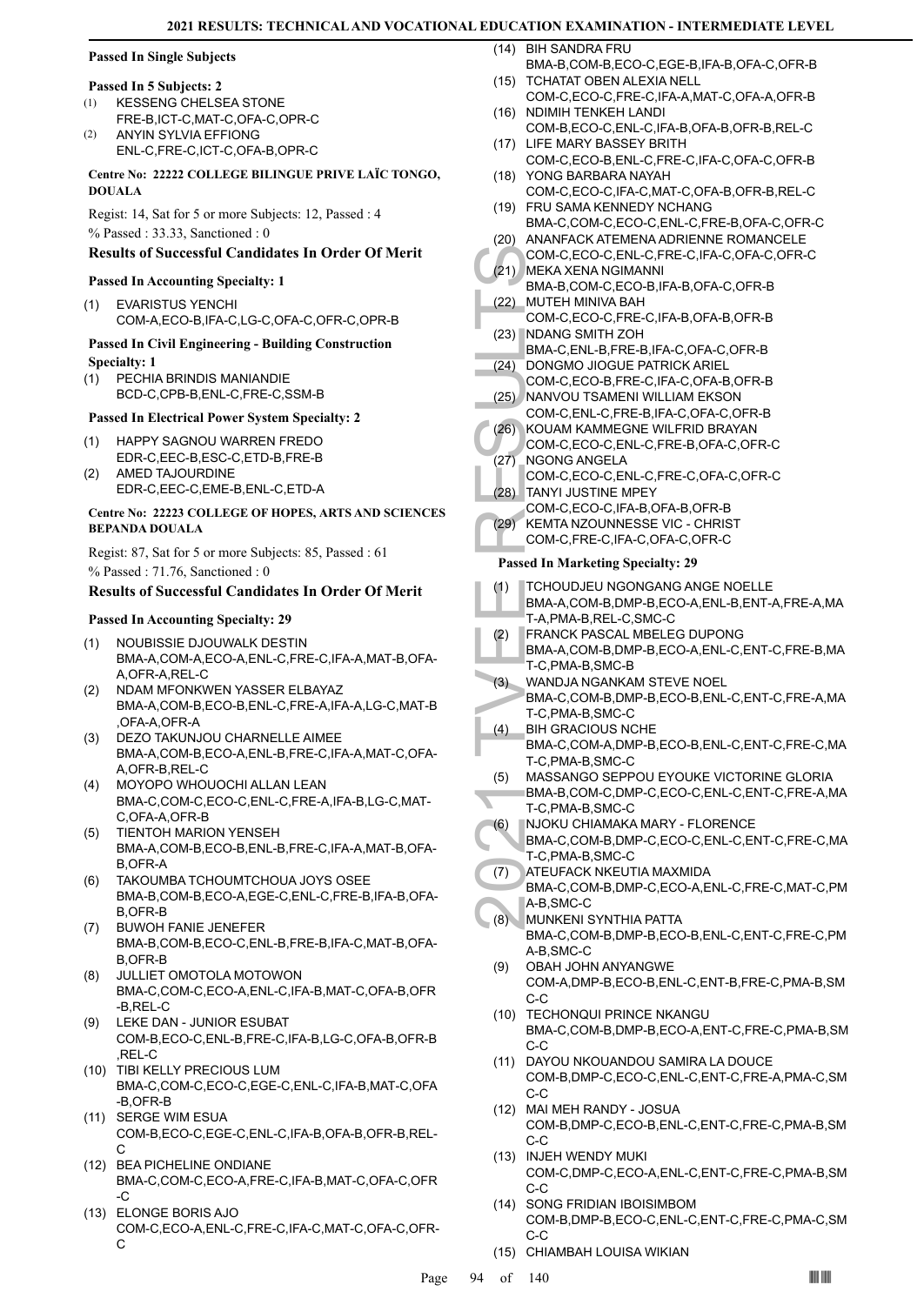#### **Passed In Marketing Specialty: 29**

- COM-A,DMP-C,ECO-B,ENL-C,ENT-B,PMA-B,SMC-C (16) BATE VANELY BATE
- COM-B,DMP-C,ECO-A,ENT-C,FRE-C,PMA-B,SMC-C FOMO MULUH SAMUEL (17)
- COM-C,DMP-C,ECO-A,ENT-C,FRE-B,PMA-C,SMC-C UFOKA GOSSTAVE UFOKA (18)
- COM-C,DMP-C,ECO-C,ENT-B,FRE-C,PMA-C,SMC-C (19) BESONG ZIDANIE ATEM
- COM-B,DMP-C,ECO-B,ENL-C,FRE-C,PMA-B (20) BASSI BAN PRECKLY JEAN LOUIS
- COM-B,DMP-C,ECO-C,FRE-A,PMA-C,SMC-C (21) BOSSADI TOCKE LOYVANNA VICTOIRE
- COM-C,DMP-C,ENL-C,FRE-B,PMA-C,SMC-C (22) NANGMO DJIOMETIO LETICIA ERNESTINE
- COM-C,DMP-C,ECO-B,ENT-C,PMA-C,SMC-C (23) AGBOR AYUK SIMON JUNIOR
- COM-C,DMP-C,ENL-C,FRE-C,PMA-C,SMC-C (24) AZANFACK KENFACK ALBERT VAREL
- COM-C,DMP-C,ECO-B,FRE-C,PMA-C (25) NOUTSA WILFRIED
- DMP-C,ENL-C,FRE-B,PMA-C,SMC-C
- (26) DIYSHU AMIRATU LEINYUY DMP-C,ECO-B,ENL-C,ENT-C,PMA-C (27) NFORNEH SHALOTTE NEH
- COM-C,DMP-C,FRE-C,PMA-C,SMC-C
- (28) AZEMSSANG ATEUFACK GEZOON TRESOR COM-C,DMP-C,FRE-C,PMA-C,SMC-C
- (29) BESONG JOEL AGBOR COM-C,DMP-C,ECO-C,FRE-C,PMA-C

#### **Passed In Single Subjects**

#### **Passed In 5 Subjects: 3**

- CHWIMENGWI OLIVE TABAH COM-C,ECO-B,ENL-C,FRE-C,OFR-B (1)
- (2) GEHBUM ASHLEY DMP-C,ECO-B,ENL-C,FRE-C,SMC-C FOKOU MAKALAH ESTELLE COLETTE (3)
- DMP-C,ECO-C,ENL-C,FRE-C,SMC-C

#### **Centre No: 22224 DU VAAL BILINGUAL COMPREHENSIVE COLLEGE BEEDI -DOUALA**

Regist: 66, Sat for 5 or more Subjects: 65, Passed : 62 % Passed : 95.38, Sanctioned : 0

# **Results of Successful Candidates In Order Of Merit**

# **Passed In Accounting Specialty: 40**

- DJUIDJE FOSSOUO LAYNA-JOY SARAH BMA-A,COM-B,ECO-A,ENL-A,ENT-B,FRE-A,IFA-A,LG-B, MAT-B,OFA-A,OFR-A (1)
- TCHESSILIDE MIYO KAREL SONIA BMA-A,COM-A,ECO-A,ENL-B,ENT-B,FRE-A,IFA-A,LG-B, MAT-C,OFA-A,OFR-B (2)
- TIJIBON ROSE JENIFER BMA-A,COM-B,ECO-B,EGE-B,ENL-C,ENT-B,FRE-A,IFA-A,MAT-C,OFA-A,OFR-A (3)
- SAMUEL MOISE MAKANDA BAYONG BMA-A,COM-C,ECO-A,EGE-B,ENL-C,ENT-B,FRE-A,IFA-B,MAT-C,OFA-A,OFR-A (4)
- SIHNO MARTIN LOUIS EMMANUEL BMA-A,COM-C,ECO-B,EGE-C,ENL-C,ENT-C,FRE-B,IFA-A,MAT-B,OFA-A,OFR-A (5)
- KENNE YEMTSA LAILA BMA-B,COM-C,ECO-A,EGE-B,ENL-B,ENT-C,FRE-A,IFA-B,MAT-C,OFA-A,OFR-B (6)
- MAGNE YOUMBI LESLIE VERANE BMA-B,COM-C,ECO-A,ENL-C,ENT-C,FRE-A,IFA-A,LG-C ,MAT-C,OFA-A,OFR-A (7)
- TEJIONA TSAGUE ELISEE-CLAIRE BMA-B,COM-C,ECO-B,ENL-B,ENT-B,FRE-A,IFA-C,MAT-C,OFA-A,OFR-B,OPR-B (8)
- NELL EKE LOWE BMA-B,COM-C,ECO-A,EGE-C,ENL-C,ENT-B,FRE-A,IFA-B,MAT-C,OFA-B,OFR-B (9)
- (10) DJUIDJE DJOKO NAOMIE ORTTIS BMA-B,COM-C,ECO-B,ENL-C,ENT-C,FRE-A,IFA-A,LG-B

,MAT-C,OFA-B,OFR-B

- (11) DEFO BOPDA LOIC GAITHAN BMA-B,COM-B,ECO-B,EGE-C,ENL-C,ENT-C,FRE-A,IFA-B,MAT-C,OFA-A,OFR-B
- (12) KOUAM RUSSEL MICHEL BMA-B,COM-C,ECO-B,ENL-C,ENT-B,FRE-A,IFA-B,MAT-C,OFA-B,OFR-B,OPR-B
- (13) KAMENI NGASSA DJOMO SHYREL MELODY BMA-B,COM-C,ECO-B,ENL-B,ENT-C,FRE-A,IFA-B,LG-B ,MAT-C,OFA-B,OFR-B
- FAMO KENDRICK MORVAN (14) BMA-C,COM-C,ECO-A,EGE-B,ENL-C,ENT-B,FRE-A,IFA-C,MAT-C,OFA-B,OFR-B
- NDEFFO KENGNE ALEXANDRA  $(15)$
- BMA-C,COM-C,ECO-C,ENL-C,ENT-C,FRE-A,IFA-B,LG-C ,MAT-C,OFA-B,OFR-A MENDOUGA FOUDA BERTHE SEPHORA (16)
- BMA-C,COM-C,ECO-B,EGE-C,ENL-C,ENT-C,FRE-A,IFA -B,MAT-C,OFA-C,OFR-B
- PEHA AFANA EVRARD ARMANDO BMA-C,COM-B,ECO-A,EGE-B,ENL-C,ENT-B,FRE-A,IFA-B,OFA-B,OFR-B  $(17)$
- EBOA NDEDI BONNY INGRID SERENA ALICE BMA-C,COM-B,ECO-A,ENL-B,ENT-C,FRE-A,IFA-B,OFA-(18)
- B,OFR-B,OPR-C
- (19) BETBEUN TCHANGA LEONEL DIMITRI BMA-C,COM-C,ECO-B,EGE-B,ENL-C,ENT-C,FRE-A,IFA-B,OFA-A,OFR-B
- DZOUH NDZANA LOUISE ISABELLE LENNY BMA-C,ECO-A,ENL-C,ENT-C,FRE-A,IFA-B,LG-C,MAT-C, OFA-B,OFR-B (20)
- (15) NDEFF(<br>
BMA-C, MAT-C, MAT-C, MAT-C, MAT-C, MAT-C, MAT-C, MAT-C, MAT-C, MAT-C, B,<br>
C, MENDC BMA-C, B,<br>
C, C, D,<br>
(17) BETBEL BMA-C, B,<br>
(18) BETBEL BMA-C, B,<br>
(20) D,<br>
D,<br>
(20) D,<br>
D,<br>
(21) F,<br>
(22) KENGN C,<br>
(23) MAA-FONGANG YOUMBISSIE HANNA ELIORA BMA-B,ECO-B,EGE-C,ENL-C,ENT-C,FRE-A,IFA-B,MAT-C,OFA-C,OFR-C  $(21)$
- KENGNE DZODA SORELLE (22)
- COM-C,ECO-B,EGE-C,ENL-B,ENT-C,FRE-B,IFA-C,MAT-C,OFA-C,OFR-B
- MAMBO JOSEPH RICHIE (23)
- BMA-A,COM-C,ECO-C,ENL-C,ENT-C,FRE-B,IFA-C,MAT-C,OFA-C,OFR-C
- HADJIA HADIDZA ARLAMI ALI (24) BMA-C,COM-C,ECO-C,ENL-C,ENT-C,FRE-C,IFA-B,LG-C,OFA-B,OFR-B
- SHERIFATOU IBRAHIMA CHEHOU COM-C,ECO-B,ENL-B,ENT-B,FRE-A,IFA-B,LG-C,OFA-A, OFR-B (25)
- (26) TCHANA NDZANA LAYELLE WINNIE
- COM-B,ECO-C,ENL-C,ENT-B,FRE-B,IFA-C,OFA-B,OFR-B,OPR-B
- (27) MBANJE THELMA AFUMBOM
- BMA-C,COM-C,ENL-C,ENT-B,FRE-B,IFA-C,LG-B,OFA-C ,OFR-C
- EFIADEM BRANDON PHILIP BMA-C,COM-C,ECO-B,ENT-C,FRE-C,IFA-C,OFA-B,OFR -C,OPR-C (28)
- ASSEMBE ARTHUR SAMUELLE ANNY PERLA BMA-C,ENL-C,ENT-C,FRE-A,IFA-B,MAT-C,OFA-B,OFR-B (29)
- (30) NSONGAN MOUAHA SAMUEL PUISSANT COM-B,ECO-B,ENT-C,FRE-A,IFA-C,OFA-C,OFR-C,OPR -B
- (31) KAMGA NGUEMOGNE CHRISTINE RAISSA COM-C,ENL-C,ENT-C,FRE-B,IFA-B,LG-C,OFA-C,OFR-B
- (32) NEMBOUE NGNITEYO ANGE CHAVANEL COM-C,EGE-C,ENL-C,ENT-C,FRE-B,IFA-B,OFA-C,OFR-B
- (33) DAVID PRINCE EBUBECHUKWU AMISIOBI COM-C,ECO-C,ENL-C,ENT-C,FRE-C,IFA-C,OFR-C,OPR -C
- (34) TCHAKUI FRANCK RYAN COM-C,EGE-C,ENL-C,ENT-C,FRE-A,OFA-B,OFR-B (35) SAGMI MIYOUPO BRIGITE DANIELLA
- COM-C,ECO-A,ENT-B,FRE-C,OFA-C,OFR-C,OPR-C (36) KWEDI MAKON ALICIA MAEVA CLAUDIA
- BMA-C,ENL-C,ENT-C,FRE-B,OFA-C,OFR-C,REL-C TCHEUA KATEU SABRINA DAPHNEY COM-C,ENL-C,ENT-C,FRE-B,OFA-B,OFR-B (37)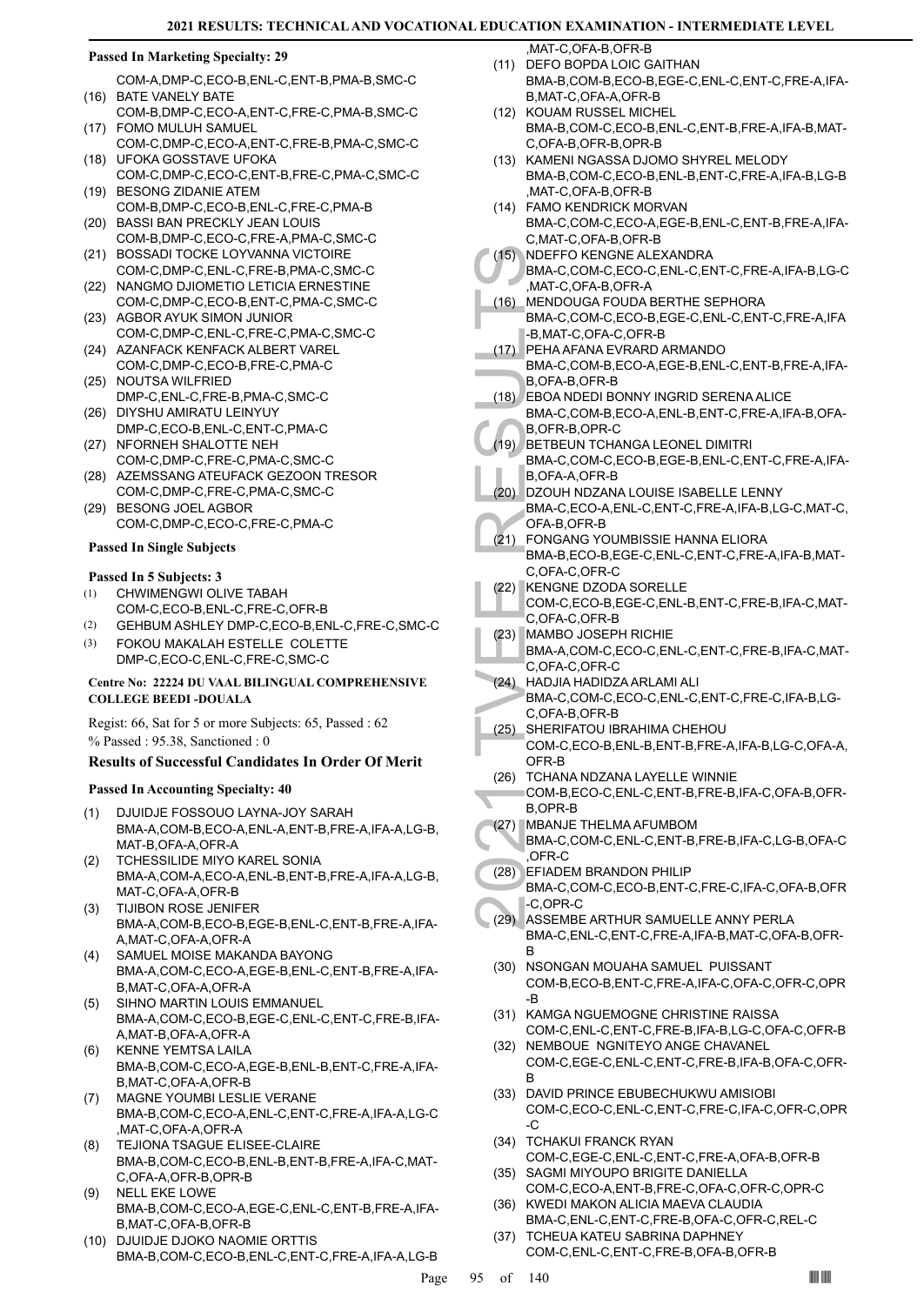#### **Passed In Accounting Specialty: 40**

- (38) KADAL KADAL III YVON-AUDRAN COM-C,ECO-C,ENL-C,FRE-B,OFA-C,OFR-C
- (39) NGUEKAM LEUMALEU SAMIRA AUDREY COM-C,ENT-C,FRE-A,IFA-B,OFR-B
- (40) KITIO NGUIMGO JOHANA ECO-C,ENL-C,FRE-C,OFA-B,OFR-B

#### **Passed In Marketing Specialty: 21**

- WOUAWE NOUTCHEWEMEU MANUELA CHLOE BMA-A,COM-B,DMP-B,ECO-A,ENL-A,ENT-B,FRE-A,MA T-A,OPR-B,PMA-B,SMC-C (1)
- NDIFOR LUCIA BMA-C,COM-B,DMP-A,ECO-A,ENL-C,ENT-B,FRE-A,MA T-C,OPR-B,PMA-A,SMC-B (2)
- BANGMIA GILLIAN JABOSUNG (3) BMA-A,COM-B,DMP-B,ECO-B,ENL-A,ENT-C,FRE-C,MA T-C,OPR-A,PMA-B,SMC-C
- MBENOUN MOMHA JOAKIM SIMON (4) BMA-A,COM-C,DMP-A,ECO-B,ENL-B,ENT-B,FRE-A,ICT -C,MAT-C,PMA-B,SMC-C
- (5) NGUIAMBA SALLA YANN MAXENCE BMA-B,COM-C,DMP-A,ECO-A,ENL-C,ENT-B,FRE-A,ICT -C,MAT-C,PMA-B,SMC-C
- YENAULT MFOUMANE CONDOLEEZA RICE BMA-A,COM-B,DMP-B,ECO-B,ENL-C,ENT-B,FRE-A,LG-C,MAT-C,PMA-B,SMC-C (6)
- (7) SOPPI TOYA LINNSEY ARLEEN BMA-C,COM-B,DMP-B,ECO-C,ENL-B,ENT-B,FRE-A,ICT -C,MAT-C,PMA-B,SMC-C
- BAYIM ERWAN BMA-C,COM-B,DMP-B,ECO-B,ENL-C,ENT-B,FRE-A,LG-C,MAT-C,PMA-C,SMC-C (8)
- NDOUMBE NDOUMBE GEORGES DANI BMA-B,COM-C,DMP-A,ECO-C,ENL-C,ENT-C,FRE-B,ICT -C,MAT-C,PMA-B,SMC-C (9)
- (10) KELECHI BRAIN MWAIGNE BMA-B,COM-C,DMP-B,ECO-C,ENL-C,ENT-C,FRE-C,MA T-C,OPR-B,PMA-C,SMC-C
- (11) KUO BEBEY PAULINETTE EIRIN TIFFANI BMA-C,COM-C,DMP-B,ECO-C,ENL-B,ENT-C,FRE-B,MA T-C,PMA-B,SMC-C
- (12) NDEBI ANNE OSCARINE DESY COM-B,DMP-B,ECO-C,ENL-C,ENT-B,FRE-A,LG-B,PMA-B,SMC-C
- (13) TIDANG TSAPI KEVIN JUNIOR BMA-C,COM-C,DMP-B,ENL-C,ENT-C,FRE-B,LG-C,PMA-B,SMC-C
- (14) AUDREY MARIELA KENGNE COM-C,DMP-B,ECO-B,ENL-C,ENT-C,FRE-B,PMA-B,SM C-C
- (15) BRYAN DAPNETSON COM-C,DMP-B,ENL-C,ENT-B,FRE-B,LG-C,PMA-C,SMC-C
- (16) TABI EWANE SARAH TUMGMBENG COM-C,DMP-C,ECO-C,ENL-C,ENT-C,FRE-B,OPR-C,PM A-C
- (17) BAKOUY JEAN ARSENE BMA-B,COM-C,DMP-C,ECO-C,ENT-C,FRE-C,MAT-C,PM  $A-C$
- (18) KAMSU WAKAM BILL ROMEL COM-C,DMP-B,FRE-A,LG-C,PMA-C,SMC-C
- (19) NKOA BELA MARCEL CELESTIN COM-C,DMP-C,ECO-C,ENT-C,FRE-A,PMA-C
- (20) DEUGOUE POUALEU YVAN AMSTRONG COM-C,DMP-C,ENL-C,FRE-A,PMA-C
- (21) NTUI PRINCE AYAMBA OBEN TATWAW DMP-C,ENT-C,FRE-C,LG-C,PMA-C
- **Passed In Single Subjects**

#### **Passed In 5 Subjects: 1**

GWEHA JOB BISSE EMMANUEL THOMAS ENL-C,ENT-C,FRE-A,MAT-C,OFR-C (1)

### **Centre No: 22225 DOUALA ACADEMY OF ARTS AND SCIENCE, BONABERI**

Regist: 51, Sat for 5 or more Subjects: 51, Passed : 49 % Passed : 96.08, Sanctioned : 0

#### **Results of Successful Candidates In Order Of Merit**

#### **Passed In Accounting Specialty: 35**

| (1)   | <b>METUNDUH PELAGO ELIZABETH</b><br>BMA-B,COM-B,ECO-C,ENL-C,ENT-C,FRE-B,ICT-C,IFA- |
|-------|------------------------------------------------------------------------------------|
| (2)   | B, MAT-C, OFA-B, OFR-A<br><b>TANTOH HENRIETTE NCHANI</b>                           |
|       | BMA-A,COM-B,ECO-A,ENL-B,ENT-B,FRE-C,IFA-A,MAT-<br>B, OFA-A, OFR-A                  |
| (3)   | SHEENA LOBE CATHERINE MALUBA                                                       |
|       | BMA-C,COM-B,ECO-A,ENL-B,ENT-B,FRE-C,ICT-C,IFA-                                     |
| (4)   | B, OFA-B, OFR-A<br>MADJIO NOUPELE BELDANA REINE                                    |
|       | BMA-C,COM-C,ECO-A,ENL-C,ENT-B,FRE-B,IFA-B,MAT-                                     |
|       | C.OFA-B.OFR-B                                                                      |
| (5)   | TCHANGA OWONA AARON DAVINS<br>COM-C,ECO-C,ENL-C,ENT-C,FRE-A,IFA-C,LG-C,MAT-C       |
|       | ,OFA-B,OFR-A                                                                       |
| (6)   | KEMEKA MESSA PRINCESSE SUZIE                                                       |
|       | BMA-C,COM-C,ECO-C,ENL-C,ENT-B,FRE-B,ICT-C,IFA-                                     |
| (1)   | C,OFA-B,OFR-C<br><b>TEGHEN FAVOUR MAH</b>                                          |
|       | BMA-C,COM-B,ECO-C,ENL-C,ENT-C,FRE-C,ICT-C,IFA-                                     |
|       | C,OFA-B,OFR-C                                                                      |
| (8)   | TAH BRUNO ASAAH<br>COM-B,ECO-B,ENL-C,ENT-C,FRE-C,IFA-B,MAT-C,OFA-                  |
|       | A,OFR-B                                                                            |
| (9)   | NYONGO DEULINS NAYAH                                                               |
|       | COM-C,ECO-B,ENL-C,ENT-B,FRE-C,ICT-C,IFA-B,OFA-                                     |
|       | <b>B,OFR-A</b><br>(10) NYING CLARICE TEH                                           |
|       | BMA-C,COM-C,ECO-B,ENL-B,ENT-C,FRE-C,IFA-C,OFA-                                     |
|       | A, OFR-B                                                                           |
|       | (11) NGONDE LAWRENTA EKUDE<br>BMA-B,COM-A,ECO-A,ENL-B,IFA-B,MAT-B,OFA-A,OFR-       |
|       | A                                                                                  |
| (12)  | <b>EBOT ESTHER MBI</b>                                                             |
|       | COM-A,ECO-A,ENL-B,ENT-B,FRE-C,IFA-C,OFA-A,OFR-                                     |
| (13)  | B<br><b>NGUM QUEENCY CHE</b>                                                       |
|       | COM-C,ECO-C,ENL-C,ENT-B,IFA-B,MAT-C,OFA-A,OFR-                                     |
|       | Α                                                                                  |
| (14)  | TAMANJI ELEANOR-KARY ACHA<br>COM-C,ECO-A,ENL-B,ENT-C,FRE-C,IFA-C,OFA-A,OFR-        |
|       | С                                                                                  |
| (15)  | DASSI MINDA FRANK LANDRY                                                           |
|       | COM-C,ECO-A,ENT-C,FRE-C,ICT-C,IFA-C,OFA-B,OFR-<br>B                                |
| (16)⊺ | WIYLINYUY STEPHANIE SHALANYUY                                                      |
|       | COM-C, ENL-C, ENT-C, FRE-C, IFA-C, MAT-C, OFA-A, OFR-                              |
|       | В                                                                                  |
| (17)  | NGUENG OKONTONG PRINCESSE LAURA<br>BMA-C,COM-C,ECO-C,ENT-C,FRE-C,IFA-C,OFA-A,OFR   |
|       | -B                                                                                 |
| (18)  | MBOME NKOME FRED MUNA                                                              |
|       | COM-C,ECO-C,ENL-B,ENT-C,FRE-B,IFA-C,OFA-B,OFR-<br>С                                |
| (19)  | NDANSI BRIGHTLY KEHBUMA                                                            |
|       | COM-C,ECO-C,ENL-C,ENT-C,FRE-C,IFA-C,OFA-B,OFR-                                     |
| (20)  | В<br>TAKO SONITA ENTONKIE                                                          |
|       | BMA-C,COM-C,ECO-C,ENL-C,ENT-C,FRE-C,OFA-B,OF                                       |
|       | R-C                                                                                |
| (21)  | CHINDA DANIELA HONGIAE                                                             |
|       | COM-C,ECO-C,ENL-C,ENT-C,FRE-C,IFA-C,OFA-C,OFR<br>-C                                |
| (22)  | <b>AGBOR NAOMI EGBE</b>                                                            |
|       | COM-C,ECO-B,ENL-B,ENT-B,FRE-C,OFA-B,OFR-B                                          |
| (23)  | <b>SUSAN YUTEYUIY</b><br>BMA-C,COM-C,ECO-B,ENL-B,ENT-B,OFA-B,OFR-B                 |
|       | (24) NCHENGHE PRECIOUS NCHENGE                                                     |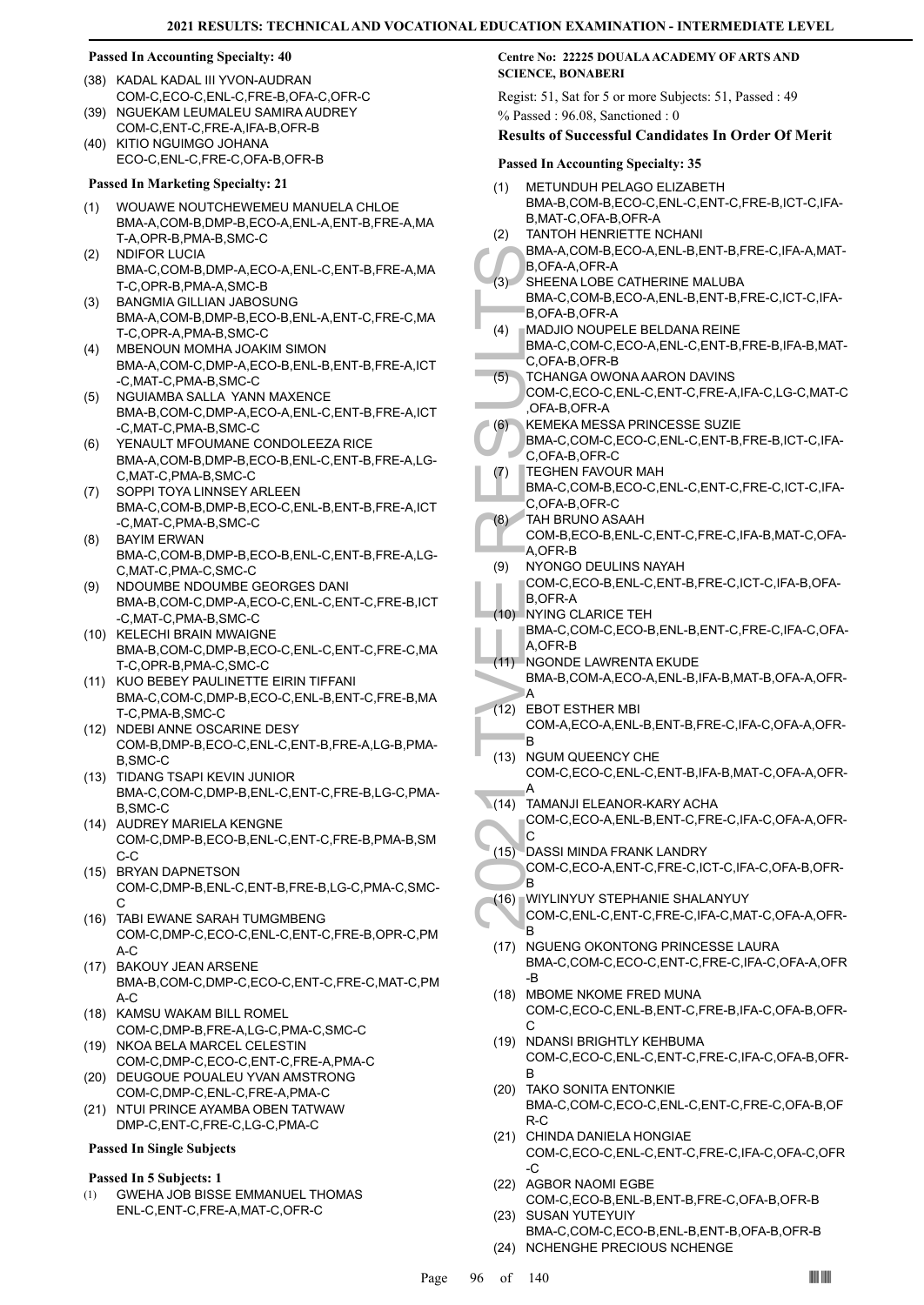#### **Passed In Accounting Specialty: 35**

- COM-B,ECO-B,ENT-C,FRE-C,IFA-C,OFA-B,OFR-B RAYE NJINTEN SAIDA FAOUZIA (25)
- ECO-C,ENL-C,ENT-C,FRE-A,ICT-C,OFA-B,OFR-B (26) KAKMENI KAKMENI PHILIPPE ARMAND
- COM-C,ECO-B,ENL-C,IFA-C,MAT-C,OFA-B,OFR-C (27) EKANG DAPHNIE HOPE NGWOH
- COM-C,ECO-C,ENL-C,ENT-C,FRE-C,OFA-B,OFR-B (28) BAYE SMITH CLAIRE MPEY
- COM-C,ECO-C,ENL-C,ENT-C,FRE-C,OFA-B,OFR-C (29) TIPA FAVOUR MANKA
- COM-C,ENL-B,ENT-B,FRE-C,IFA-C,OFA-B (30) SINDY NGANG AMUNGWA
- ECO-C,ENL-C,ENT-C,FRE-C,OFA-B,OFR-A (31) KEHBUMA BLAISE DINGENA
- COM-C,ENL-C,ENT-C,FRE-C,OFA-B,OFR-B (32) AMINA NTONE EKDEQUINE
- BMA-C,COM-C,ENL-C,ENT-C,OFA-B,OFR-C (33) MOFA EMMACULATE FEMBE
- COM-C,ENL-C,ICT-C,OFA-B,OFR-B NJWENG RELINDIS FON (34)
- ENL-C,ICT-C,IFA-C,OFA-B,OFR-B
- (35) NCHUA ALVIN NKU ENT-C,FRE-C,IFA-C,OFA-B,OFR-C

#### **Passed In Marketing Specialty: 9**

- TCHALEU HAPPI AROLE CHESTER BMA-B,COM-C,DMP-C,ECO-B,ENL-B,ENT-C,FRE-A,ICT -C,MAT-C,PMA-C,SMC-C (1)
- ZYIBAIN JESSICA MENSHI BMA-B,COM-B,DMP-B,ENL-C,ENT-C,MAT-C,PMA-C,SM C-C  $(2)$
- FONTAR JOHN-MARY VIANO NYUYDZESHO COM-C,DMP-C,ENL-B,ENT-C,FRE-C,ICT-C,PMA-C,SMC -C (3)
- DJOMO ADJIE ARMEL LOIC COM-C,DMP-C,ECO-C,ENT-C,FRE-B,PMA-C,SMC-C (4)
- BELLE ROSE MANEKEU NDOPING COM-C,DMP-C,ENL-C,ENT-C,FRE-C,ICT-C,PMA-C (5)
- NYAME DISSAKE EMILE ZIDANE COM-C,DMP-C,ECO-B,ENL-C,FRE-B,SMC-C (6)
- WANDJI DADJO DOUGLAS CARL CHRISTIAN COM-C,DMP-B,ENL-C,FRE-B,ICT-C,PMA-C (7)
- KAMTO KAMTO GHISLAIN MARCAIRE COM-C,DMP-C,ENL-C,ENT-C,FRE-C,PMA-C (8)
- AZEH BRIGHT BROWN COM-C,DMP-C,ECO-B,ENL-C,SMC-C (9)

#### **Passed In Secretarial Administration and Communication Specialty: 4**

- BANFOGHA TERCY SIMO (1)
- COM-C,ECO-C,ENL-C,FRE-C,ICT-C,OFA-B,OPR-B,PCT -C
- NDE DELPHINE AZAH COM-C,ENL-C,FRE-C,ICT-C,IPR-C,OFA-B,OPR-B,PCT-C (2)
- CHAM CARLIBRIGHT EDUM COM-C,ENL-B,FRE-C,ICT-C,IPR-C,OFA-C,OPR-C,PCT-C (3)
- NJONTING GLORY JINUI BMA-C,COM-C,ENL-C,ICT-C,IPR-C,OFA-B,OPR-B (4)

#### **Passed In Single Subjects**

#### **Passed In 5 Subjects: 1**

FAGADIO NOUBIWO ANGE GHISLAINE COM-C,ENL-C,ENT-C,FRE-C,OFA-B (1)

#### **Centre No: 22226 RAPHA BILINGUAL SCHOOL COMPLEX DOUALA**

Regist: 43, Sat for 5 or more Subjects: 42, Passed : 40 % Passed : 95.24, Sanctioned : 5

#### **Results of Successful Candidates In Order Of Merit**

# **Passed In Accounting Specialty: 16**

PRINCESS RUTH MBAH BMA-A,COM-A,ECO-A,EGE-B,ENL-B,FRE-A,IFA-A,MAT- (1)

B, OFA-A, OFR-A, OPR-A EBAIGUE FAVOUR ASAKWA (2)

- BMA-A,COM-B,ECO-A,EGE-B,ENL-C,FRE-C,IFA-C,MAT-C,OFA-A,OFR-A,OPR-A
- DJUINE TCHINDA CHELCY VENUS BMA-B,COM-B,ECO-B,EGE-B,ENL-C,FRE-A,IFA-C,MAT-C,OFA-A,OFR-B,OPR-B (3)
- PIH ELENDA EUGENIE PHILOTE BMA-A,COM-C,ECO-C,ENL-C,FRE-A,IFA-C,LG-C,MAT-C,OFA-A,OFR-A,OPR-B (4)
- NYEMBE VAN LUCIEN BMA-A,COM-C,ECO-C,EGE-C,ENL-C,FRE-A,IFA-C,MAT -C,OFA-A,OFR-A,OPR-B (5)
- DIPABA NGO PENDA JACQUELINE (6)
- BMA-A,COM-B,ECO-C,EGE-C,ENL-C,FRE-A,MAT-C,OF A-A,OFR-A,OPR-B
- ANGAFOR BIHMOM LEONIE BMA-C,COM-B,ECO-A,EGE-B,ENL-A,IFA-C,MAT-C,OFA-A,OFR-B,OPR-B (7)
- TCHINDA KAZE MICHELLE DAVILA (8)
- BMA-B,COM-B,ECO-B,EGE-B,ENL-B,FRE-A,IFA-C,MAT-C,OFA-B,OFR-C
- FOMBANG NGIEH BLESSING (9)
- BMA-B,COM-C,ECO-C,EGE-C,ENL-C,FRE-C,MAT-C,OF A-C,OFR-B,OPR-B
- MBONI KHAMAL MCBELLY TIFUH BMA-B,COM-B,ECO-B,EGE-B,FRE-B,MAT-C,OFA-A,OF  $(10)$
- R-A
- NTSANG LUM FAITH NDOH COM-B,ECO-B,EGE-B,ENL-C,IFA-C,OFA-B,OFR-B,OPR -B  $(11)$
- (12) NGAMENI LEONARDO BELVIN COM-C,ECO-B,EGE-C,MAT-C,OFA-A,OFR-C,OPR-B
- (13) BEKIEBANG FAVOUR NKWIKEU COM-C,ECO-C,EGE-C,ENL-C,FRE-C,OFA-B,OFR-B (14) DOUNGMO MAFFO MELLI DANNA FLEUR
- COM-C,EGE-C,ENL-C,FRE-C,OFA-C,OFR-B MAH-ESTHA KUMBA (15)
- COM-C,EGE-C,FRE-A,OFA-B,OFR-C
- DEUGOUE DJOMGA LYDIENNE LESLYE COM-C,ENL-C,MAT-C,OFA-C,OFR-C (16)

### **Passed In Civil Engineering - Building Construction Specialty: 3**

- (1)
	- YUFANYUH MARC ELVIS AKUMBON BCD-C,CPB-B,ESC-C,FRE-B,QHS-B,SSM-C
	- BANGSI ELVIS FOINBI (2)
	- BCD-C,CPB-C,ENL-C,FRE-C,QHS-C,SSM-C
- RAMSY AYONGA GYEH  $(3)$ 
	- BCD-B,CPB-B,FRE-C,QHS-B,SSM-C
- **Passed In Electrical Power System Specialty: 16**
- 2021 TVEE RESULTS CLIF FONMUKORM ACHIDI EDR-B,EEC-A,EME-A,ENL-C,ESC-A,ETD-A,FRE-C,ICT-C,LG-A,MAT-B,QHS-B (1)
	- MUABECHO HATHAB NDIMIH EDR-B,EEC-A,EME-A,ENL-B,ESC-B,ETD-A,FRE-C,ICT-C,LG-A,MAT-B,QHS-B  $(2)$
	- CHIMANGWE JAVIS NYAMEKONG EDR-B,EEC-A,EME-A,ENL-C,ESC-B,ETD-A,FRE-C,ICT-B,LG-A,MAT-B,QHS-B (3)
	- NWAHAN MPAY ALBERTO ISRAEL EDR-B,EEC-B,EGE-C,EME-C,ENL-C,ESC-C,ETD-A,FRE -B,ICT-C,MAT-C,QHS-B (4)
	- TSIMI ENGOLO ANDRE MICHEL EDR-B,EEC-B,EME-C,ENL-B,ESC-C,ETD-A,FRE-A,ICT-B,MAT-C,QHS-B (5)
	- FUBAM MILTEN FAINTAMA EDR-B,EEC-B,EME-A,ENL-C,ESC-C,ETD-A,FRE-C,ICT-C,LG-A,QHS-B (6)
	- BABILA DEREK EDR-B,EEC-A,EME-B,ENL-B,ESC-C,ETD-B,FRE-C,ICT-C,MAT-C,QHS-B (7)
	- KAMENI FAYE IVAN JUNIOR EDR-B,EEC-A,EME-A,ENL-C,ESC-C,ETD-B,FRE-B,ICT-C,MAT-C (8)
	- **EGBE FRANCIS KETCHEN**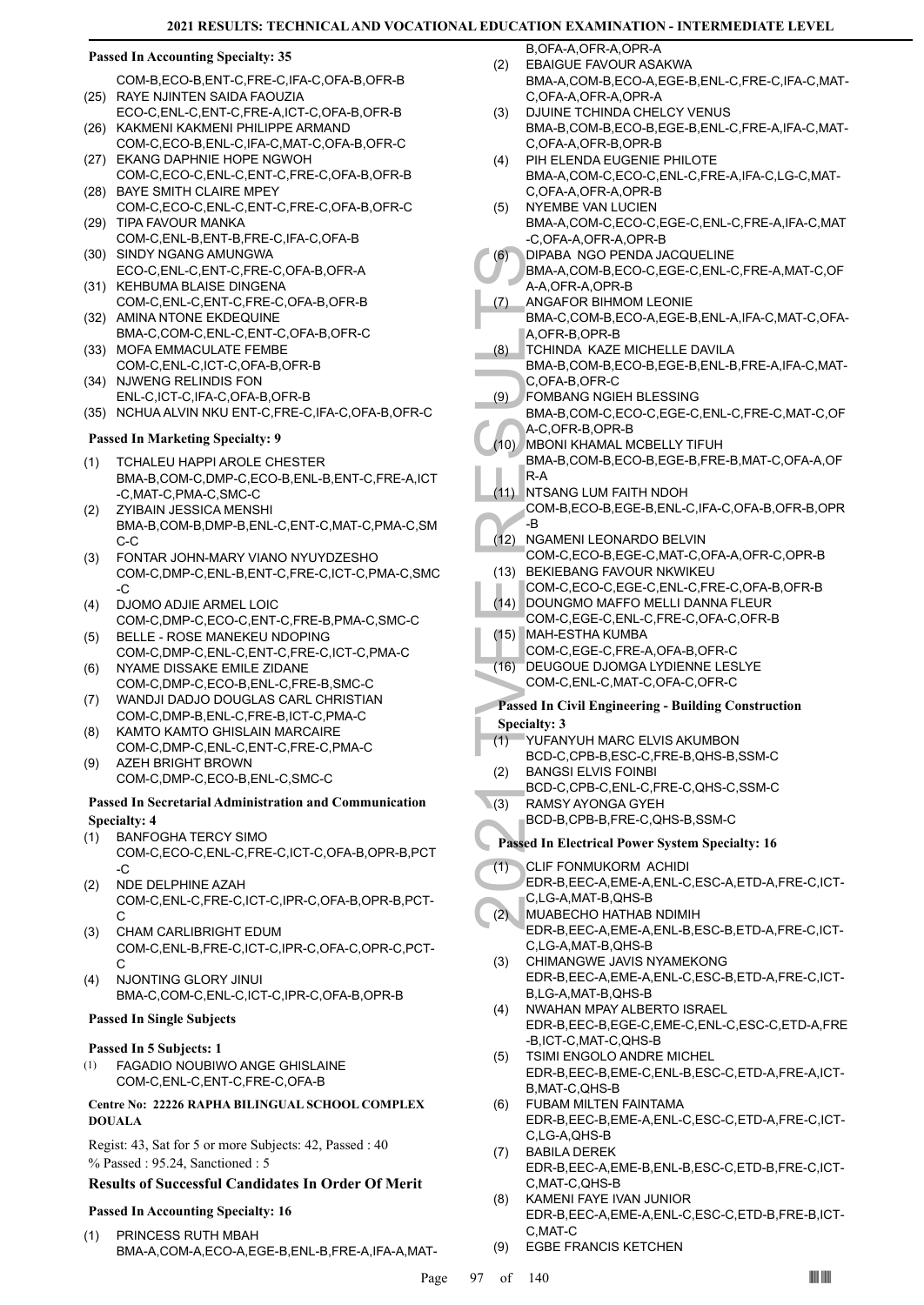(3)

#### **Passed In Electrical Power System Specialty: 16**

EDR-C,EEC-B,EME-B,ENL-C,ESC-C,ETD-A,FRE-B,LG-B,QHS-B

- (10) TAMENO KUETE DENISSON EDR-B,EEC-B,EME-C,ENL-C,ESC-C,ETD-A,FRE-C,ICT-C,QHS-B
- FOTSO KENGNE ARLAN VICTOR (11) EDR-C,EEC-B,EGE-C,EME-C,ESC-C,ETD-B,FRE-B,ICT-C,QHS-B
- FRU NGIFOR BRIANNA PRECIOUS (12) EDR-C,EEC-B,EME-C,ESC-C,ETD-B,FRE-C,ICT-C,QHS-C
- MOUTEBEK MISSI GHISLAIN AUDE WILLIAM (13) EDR-C,EEC-B,EGE-C,EME-B,ESC-C,ETD-A,FRE-C
- (14) ACHOTIA ALPHONSUS AJEIFUI EEC-B,EGE-C,EME-C,ENL-C,ETD-B,FRE-C,ICT-C
- (15) VESSIE DINGOM KUNTZ KEVIN EEC-B,ESC-C,ETD-B,FRE-B,QHS-B (16) KUETE ROCELIN ARMEL
- EDR-C,EEC-B,ETD-B,FRE-B,QHS-C

### **Passed In Sheet Metal Works Specialty: 4**

- WETE MBIANKEU HERMAN ENL-A,ESC-A,FRE-B,ICT-B,LG-A,MAT-A,QHS-B,SMD-B, SMW-A,WPM-A (1)
- SIKAM NGAMOU SYLVESTRE ALBEN ENL-C,ESC-C,FRE-A,ICT-C,LG-B,MAT-C,QHS-B,SMD-B ,SMW-B,WPM-B (2)
- AKOR OMER JAMES ENL-C,ESC-C,ICT-C,MAT-C,QHS-C,SMD-C,SMW-B,WP M-B (3)
- TCHADI ESSEYI MARTIN BRYAN FRE-C,QHS-C,SMD-C,SMW-B,WPM-B (4)

### **Passed In Single Subjects**

#### **Passed In 6 Subjects: 1**

AJEH BRANDON ATUD COM-B,ECO-C,EGE-C,ENL-C,FRE-C,OFR-C (1)

#### **Centre No: 22227 COLLEGE CATHOLIQUE BILINGUE NOTRE DAME DES NATIONS, DOUALA**

Regist: 13, Sat for 5 or more Subjects: 13, Passed : 13 % Passed : 100.00, Sanctioned : 0

# **Results of Successful Candidates In Order Of Merit**

#### **Passed In Accounting Specialty: 3**

- DONGHO MANEFOUET ASTRIDE LIVIE (1)
- BMA-B,COM-C,ECO-A,ENL-B,ENT-B,FRE-B,IFA-B,LG-C ,MAT-C,OFA-C
- NJI CHRIST BMA-B,COM-C,ECO-B,ENL-C,ENT-B,FRE-A,IFA-B,LG-C ,MAT-C,OFA-C (2)
- AKUNDUNG EFEUTLANCHA MAEVELLE GLORY COM-C,ECO-A,ENL-B,ENT-B,FRE-C,IFA-C,OFA-C (3)

#### **Passed In Marketing Specialty: 3**

- TENGEN MBAH JORIS BMA-B,COM-B,DMP-B,ECO-A,EGE-B,ENL-C,ENT-C,FR E-C,MAT-C,SMC-C (1)
- NSOUNGA BOUMAL REGINE HANNIELLE COM-C,DMP-A,ECO-A,ENL-B,ENT-B,FRE-A,LG-C,PMA-B,SMC-B (2)
- YOUATOU DJIKEUSSI DANOLD COM-C,DMP-C,ECO-B,EGE-C,ENT-B,FRE-C,PMA-C,SM C-C (3)

#### **Passed In Single Subjects**

#### **Passed In 8 Subjects: 1**

TCHINGANG FENZI FOMEN PARFAIT COM-C,ECO-C,EGE-C,ENL-C,ENT-C,FRE-C,IFA-C,MAT -C (1)

# **Passed In 7 Subjects: 3**

MANYI AGBOR TIKU GRACE OCEANE COM-C,DMP-C,ECO-B,ENL-B,ENT-C,FRE-A,MAT-C (1)

EKEI DEBOHRA MVO (2)

- COM-C,DMP-C,ECO-C,ENL-C,ENT-C,FRE-A,MAT-C NDANG PRIDE NEZHI
- COM-C,ECO-C,EGE-C,ENL-C,FRE-B,MAT-C,OFA-C

### **Passed In 6 Subjects: 2**

- MARCOS ENRIQUE ANVENE MANGUE COM-C,ECO-B,ENT-C,FRE-C,ICT-C,MAT-C (1)
- TEM BRIGITTE BRIGHT MBONG COM-C,ECO-C,ENT-C,FRE-C,MAT-C,SMC-C (2)

### **Passed In 5 Subjects: 1**

NGAMENI KUATE LOIC COM-C,ECO-B,ENL-C,ENT-C,FRE-C (1)

#### **Centre No: 22228 COLLEGE PRIVE LAIC POLYVALENT BILINGUE LES FERMIONS BAFOUSSAM**

Regist: 107, Sat for 5 or more Subjects: 101, Passed : 54  $\%$  Passed : 53.47, Sanctioned : 0

# **Results of Successful Candidates In Order Of Merit**

- **Passed In Accounting Specialty: 14**
- 2021 The Note of Sulfame Results of Sulfame Results of Sulfame Results of Sulfame Results of Sulfame Results of Sulfame Results of Sulfame Results of Sulfame Results of Sulfame Results A, MAT-C, A, MAT-C, C, C, C, C, C, C, KOUNGNISSI TCHATCHOUANG MARDOCHEE PROCHORE BMA-A,COM-B,ECO-A,ENL-C,ENT-C,FRE-A,IFA-A,MAT-C,OFA-A,OFR-B,OPR-A (1) AMEH MARIVONNE SENNA BMA-A,COM-A,ECO-A,EGE-B,ENL-C,ENT-C,FRE-C,IFA-A,MAT-C,OFA-A,OFR-A (2) FORKOU MERLINE NJOCHAP BMA-C,COM-B,ECO-C,EGE-A,ENL-C,ENT-C,FRE-C,IFA -C,MAT-C,OFA-C,OFR-B (3) (4) KEMING BLESSING BIY BMA-A,COM-A,ECO-A,EGE-A,ENL-C,ENT-B,IFA-A,MAT-C,OFA-A,OFR-A NGAFFO VANESSA BMA-A,COM-A,ECO-A,ENL-C,ENT-B,IFA-B,LG-B,MAT-C ,OFA-A,OFR-A (5) ZAINUDIN YUSIFU MBIMINYUY BMA-B,COM-A,ECO-A,ENL-C,ENT-B,FRE-C,IFA-C,MAT-C,OFA-A,OFR-A (6) WIRDZELEE JOY VERNYUY BMA-A,COM-A,ECO-B,EGE-B,ENL-C,ENT-C,IFA-B,MAT-C,OFA-B,OFR-A  $(7)$ KEFOOH ANEMBOM SANDRINE BMA-A,COM-A,ECO-A,ENL-C,ENT-B,IFA-A,MAT-C,OFA-A,OFR-A (8) NAJTHALIE NCHANG BMA-A,COM-B,ECO-B,ENL-C,ENT-B,IFA-B,MAT-C,OFA-A,OFR-A (9) ELOMBA ADE NCHIMINYI BMA-B,COM-B,ECO-B,EGE-C,ENL-C,ENT-B,FRE-C,OF A-C,OFR-B (10) FENUI BLANCH NTITOH BMA-A,COM-A,ECO-A,ENT-C,IFA-A,MAT-C,OFA-A,OFR-A (11) (12) NAMUH BREAUX BOOHONGNWI BMA-C,COM-C,ECO-A,ENL-C,FRE-C,LG-C,OFA-B,OFR-C (13) NGWE CLARKSON COM-A,ECO-C,EGE-B,ENT-C,FRE-C,IFA-C,OFR-C WINGOH ABIGARL COM-C,ECO-C,ENL-C,ENT-C,IFA-B,OFA-B,OFR-C  $(14)$ **Passed In Automobile Repair Mechanics Specialty: 5** TARDZE ADRIAN ZUN CSC-C,EET-B,ENL-C,FRE-C,MAT-C,MDR-C,MTE-B,MT W-A (1) LUKONG HARUNA NYUYKONGE EET-A,ENL-C,ESC-C,MAT-C,MDR-B,MTE-C,MTW-A (2) AYIFOU NGOUAJIO STEVE PENESS EET-B,ESC-C,FRE-C,MAT-C,MDR-C,MTE-C,MTW-B (3) NJOKA MARK MIYE (4)
	- EET-C,ESC-C,MAT-C,MDR-C,MTE-C,MTW-B CHECK VICTORY TIFUH EET-B,ESC-C,MDR-B,MTE-B,MTW-B (5)

# **Passed In Bespoke Tailoring Specialty: 1**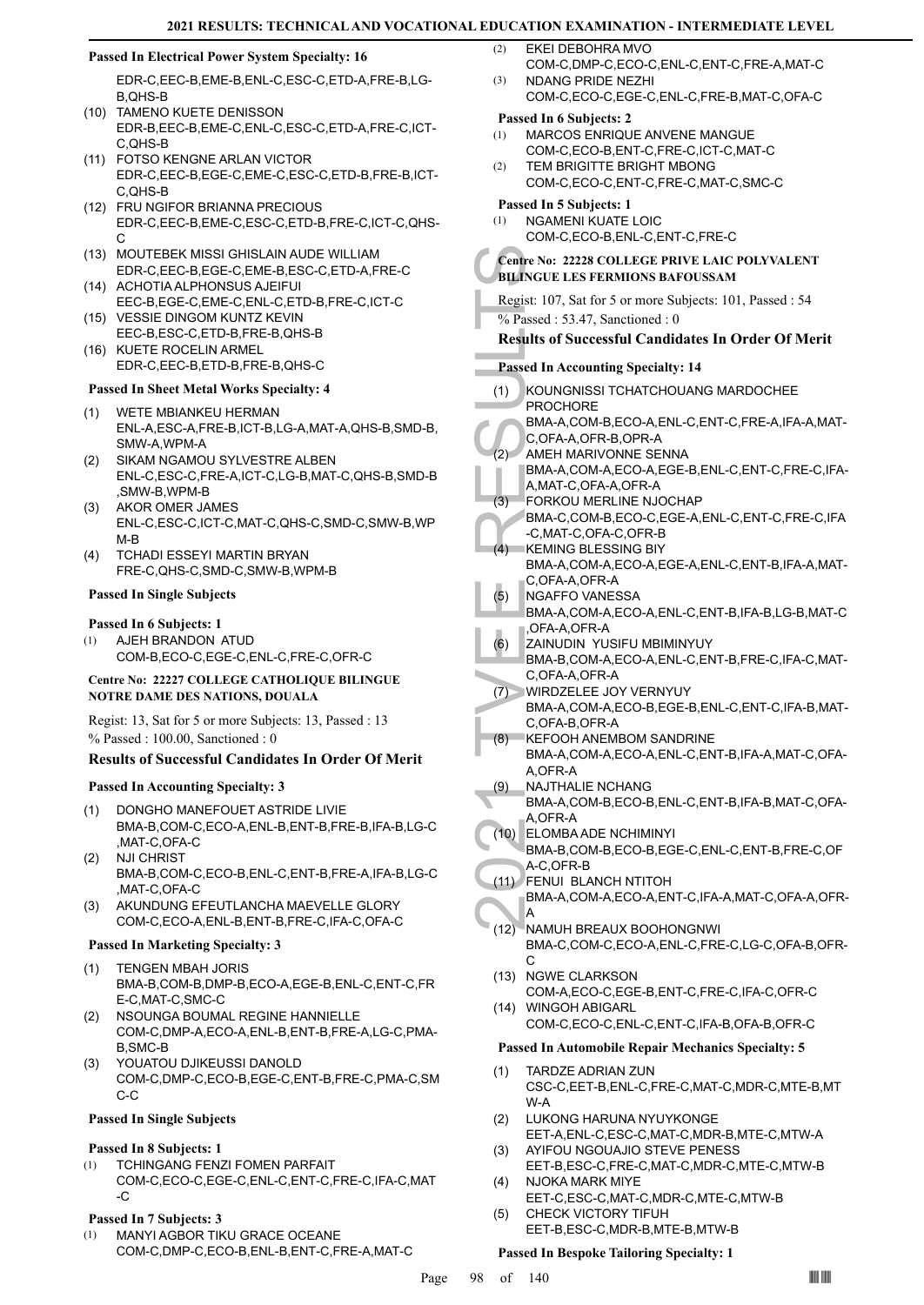# **Passed In Bespoke Tailoring Specialty: 1**

NSAH FAITH NYE EGE-C,ENL-C,ESC-C,FFD-B,MAT-C,PMG-A,TTE-A (1)

### **Passed In Carpentry and Joinery Specialty: 3**

- DONALD SHEY CAR-A,CJD-B,CSC-C,EGE-C,ESC-C,JOI-B,LG-B (1) NGEFAC RANSOME (2)
- CAR-A,CJD-B,ENL-C,ESC-C,JOI-B,LG-C NDONGLA TADAH DUPLEX (3)
- CAR-A,CJD-B,ENL-C,JOI-B,LG-C

#### **Passed In Civil Engineering - Building Construction Specialty: 6**

- NYUNGA ANWANDA ASOBO (1)
- BCD-B,CPB-B,CTZ-B,EGE-B,ENL-B,LG-C,SSM-C DJIHOUA LAMBI RUSSEL (2)
- BCD-C,CPB-B,EGE-C,ENL-C,FRE-B,LG-C,SSM-B TATA WENYU BERTRAND (3)
- BCD-C,CPB-B,EGE-C,ENL-C,ESC-C,FRE-C,SSM-B TALAA ISHADARA (4)
- BCD-B,CPB-A,EGE-C,ENL-C,MAT-A,SSM-B MBANJEI NOEL TEBIT (5)
- BCD-B,CPB-B,EGE-C,ENL-C,LG-C,SSM-B ETUKI LORDSON AWASUME (6)
- BCD-A,CPB-B,ENL-C,FRE-C,SSM-C

# **Passed In Electrical Power System Specialty: 11**

- TEGHA RAMSUN NGUH CSC-B,EDR-C,EEC-A,EGE-C,EME-A,ENL-C,ESC-B,ETD -A,LG-C,MAT-C (1)
- NTITOH CYRILLE TANUI CSC-C,EDR-B,EEC-A,EGE-C,EME-A,ENL-C,ESC-C,ET D-A,MAT-C (2)
- (3) NFORMI GODCARE'S SHEY CSC-B,EDR-B,EEC-A,EME-A,ENL-C,ESC-C,ETD-A,MAT -B
- SOLA DOMINIC SEMINYUY CSC-C,CTZ-C,EDR-B,EEC-A,EME-A,ESC-B,ETD-B,MAT -B (4)
- ABDUL- RAZACK IBRAHIM CSC-C,EDR-C,EEC-A,EME-B,ESC-B,ETD-A,MAT-C (5) (6)
- BOBGA CHRISTIAN EDR-C,EEC-B,EGE-C,EME-C,ENL-B,ETD-A,LG-C CHAM VALENTINE BONG (7)
- EDR-C,EEC-B,EME-B,ESC-C,ETD-B,MAT-A AWAZI EVE NGWEH (8)
- EEC-B,EGE-C,EME-B,ESC-C,ETD-A,MAT-C BIROUNG A MBANG JULES CLEMENCE (9)
- EEC-B,EME-B,ENL-C,ESC-C,ETD-B,FRE-C (10) KIMBI PRINCELEY TABUH
- EDR-C,EEC-B,EGE-C,ETD-B,FRE-C,LG-C (11) AKONGHO EMMANUEL NGWA
- EDR-C,EEC-B,EME-B,ESC-C,ETD-A

# **Passed In Home Economics Specialty: 7**

- NSABINLA MESPER DUFE BMA-C,CTZ-C,ENL-C,ENT-C,FLE-B,FNH-B,MAT-C,NSC-A,QHS-B,RMH-A (1)
- KUSHU MDZEGHA SONILA ENL-C,ENT-B,FLE-B,FNH-A,FRE-C,NSC-A,RMH-B (2)
- MBEH WILLET NINYING CSC-B,ENL-C,FLE-B,FNH-B,NSC-A,RMH-A (3)
- WEPNWI COURRAGE SALAK EGE-C,ENL-C,FLE-B,FNH-B,NSC-B,RMH-A (4)
- ACHA BECKITA UNYEN CTZ-C,FLE-B,FNH-B,LG-C,NSC-B,RMH-B (5)
- NGONG AZINATOU YUFOVEN ENT-C,FLE-B,FNH-B,NSC-B,RMH-B (6)
- (7) ANKIAMBOM MARY FLE-B,FNH-C,LG-C,NSC-C,RMH-B

# **Passed In Marketing Specialty: 7**

- OMAR BELTINE TAMBA BMA-C,COM-B,DMP-B,ECO-B,EGE-C,ENL-B,ENT-C,PM A-B,SMC-C (1)
- (2) BITSONG YOMENI KEVINE

COM-B,DMP-B,ECO-B,ENT-C,FRE-A,LG-B,PMA-B,SMC -B

- NDEKWO ANATHACIA FANWI BMA-C,COM-B,DMP-B,ECO-B,ENL-C,ENT-C,PMA-B,SM C-C (3)
- NKWENTI JOYCELINE BIH COM-B,DMP-B,ECO-C,ENL-C,ENT-C,PMA-C,SMC-C (4)
- KESE VANESSA PIHMEH COM-C,DMP-C,ECO-B,ENT-C,PMA-C,SMC-C (5) (6)
- AFANUI ALAMAH SARIETTE COM-B,DMP-C,ENL-C,FRE-C,PMA-C FOLOH SYLVIE MAWAH (7)
- BMA-C,COM-C,DMP-C,ENL-C,PMA-C

# **Centre No: 22229 GRACE COMPREHENSIVE HIGH SCHOOL NGAOUNDERE**

- Regist: 21, Sat for 5 or more Subjects: 21, Passed : 13
- % Passed : 61.90, Sanctioned : 0

# **Results of Successful Candidates In Order Of Merit**

- **Passed In Accounting Specialty: 8**
- INNA HOUZEIFATOU LAWBELA (1)
- BMA-B,COM-B,CTZ-C,ECO-A,ENL-A,ENT-B,FRE-A,IFA-B,MAT-C,OFA-A,OFR-A
- MAGUE SIPOFO ANASTHASIA DELPHINE BMA-A,COM-C,CTZ-C,ECO-A,ENL-B,ENT-B,FRE-A,IFA- $(2)$
- Centre No: 22<br>
NGAOUNDE<br>
Regist: 21, S.<br>
% Passed : 6<br>
Results of S<br>
Passed In Ac<br>
(1) INNA H(1)<br>
BMA-B,<br>
B, MAGUE<br>
BMA-A,<br>
B, MAGUE<br>
BMA-A,<br>
(2) MAGUE<br>
BMA-A,<br>
ALEX R BMA-B,<br>
B, OFA-H<br>
BLING BMA-A,<br>
C, OFA-H<br>
BELING BMA-A B,MAT-C,OFA-A,OFR-B ALEX RUAQUE NAPO BMA-B,COM-A,ECO-A,ENL-B,ENT-A,FRE-A,IFA-A,MAT-B,OFA-A,OFR-B (3)
- BELINGA SONIA ERIKA JORDANE BMA-A,COM-B,ECO-A,ENL-B,ENT-B,FRE-A,IFA-A,MAT-C, OFA-A, OFR-A  $(4)$
- ALEXANDRA RUAQUE NAPO (5)
	- BMA-C,COM-B,ECO-A,ENL-C,ENT-B,FRE-B,IFA-A,MAT-C,OFA-B,OFR-B
- BRAD-ALEN DJENGUE (6)
- BMA-C,COM-C,ECO-C,ENL-B,ENT-C,FRE-B,IFA-B,OFA-B,OFR-B
- MAJIA NGOUH OUBEDETOU COM-C,ECO-C,ENL-C,FRE-C,IFA-B,OFA-C,OFR-B (7)
- AKA MARIANA SPORA AKA COM-C,ECO-C,ENT-C,IFA-B,OFA-C,OFR-B (8)

# **Passed In Marketing Specialty: 5**

- HABIBATOU HAIRI (1)
- COM-C,DMP-B,ECO-B,ENL-B,ENT-B,FRE-A,PMA-B,SM C-B
- ABDOURAMAN SOUDAISSI (2)
- BMA-C,COM-C,DMP-B,ECO-B,ENT-C,FRE-B,PMA-B,SM  $|c$ -C
- YAYA ANDRE AMBE (3)
- COM-C,DMP-B,ECO-C,ENT-C,FRE-C,PMA-A,SMC-B AISSATOU SOUAIBOU (4)
- COM-C,DMP-C,ECO-B,ENT-C,FRE-B,PMA-B,SMC-C YUFUI JAPHETH WIYKIYNYUY (5)
	- COM-C,DMP-B,ECO-C,ENL-C,FRE-B,PMA-B,SMC-C

#### **Centre No: 22230 KINGS BILINGUAL COMMUNITY COMPREHENSIVE COLLEGE BONADIKOMO, LIMBE**

Regist: 17, Sat for 5 or more Subjects: 17, Passed : 13 % Passed : 76.47, Sanctioned : 0

# **Results of Successful Candidates In Order Of Merit**

# **Passed In Accounting Specialty: 10**

- EBUDE SANDRINE MUABE BMA-A,COM-A,ECO-A,ENL-A,ENT-A,FRE-C,IFA-A,MAT-B,OFA-A,OFR-A,OPR-A (1)
- RADIENCE NSOHNI BMA-A,COM-B,ECO-A,EGE-B,ENL-A,ENT-A,FRE-C,IFA-A,MAT-B,OFA-A,OFR-A (2)
- MAGNE TEGUIA MARIE MADELAINE BMA-B,COM-C,ECO-B,ENL-C,ENT-C,FRE-C,IFA-B,MAT-C,OFA-B,OFR-C,OPR-B (3)
- SOPHEE ZITA FUNYUI BMA-A,COM-A,ECO-A,EGE-A,ENL-B,ENT-B,IFA-A,MAT- (4)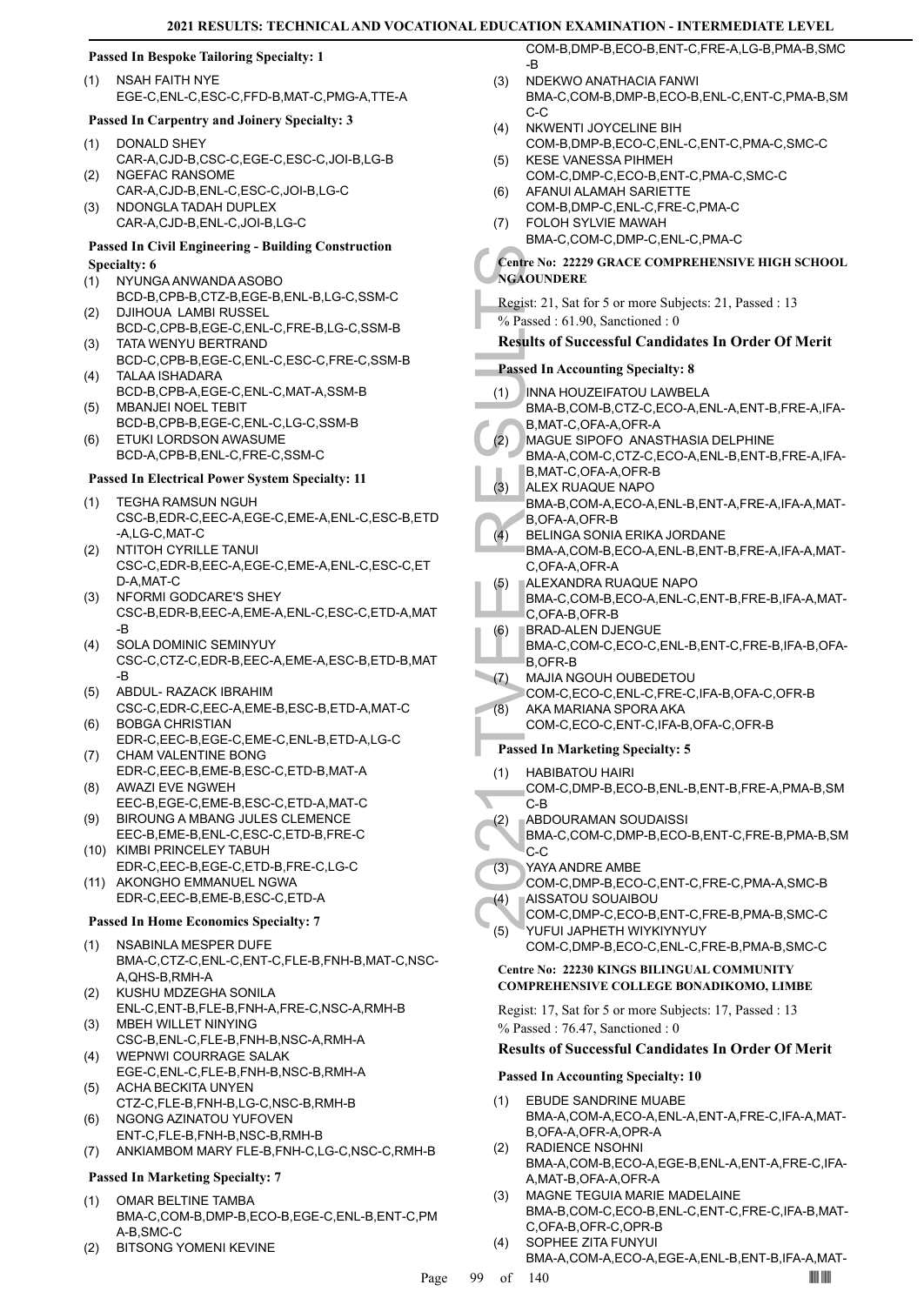#### **Passed In Accounting Specialty: 10**

C,OFA-B,OFR-A

- TABIT BRISTOL AKAM BMA-B,COM-B,ECO-A,ENL-C,ENT-B,IFA-A,MAT-B,OFA-A,OFR-B,OPR-B (5)
- LINDSY INJOH MIBANG BMA-C,COM-C,ECO-B,EGE-C,ENL-C,ENT-C,IFA-A,MAT -C,OFA-C,OFR-C (6)
- ENI GLORY MUKI COM-C,ECO-B,EGE-C,ENT-C,IFA-A,MAT-C,OFA-C,OFR -B (7)
- MBAN JOY NEH BMA-B,COM-B,ECO-C,EGE-C,ENT-C,IFA-B,OFA-B,OFR -C (8)
- MC ALEX AMBE NGWA COM-B,ECO-C,ENL-C,IFA-C,LG-A,OFA-B,OFR-B (9)
- (10) AKUNGANG MICLANGE COM-C,ENL-C,IFA-B,OFA-C,OFR-C,OPR-C

#### **Passed In Secretarial Administration and Communication Specialty: 2**

- ABANGMA CARLSON AKWA BMA-C,COM-C,ECO-C,ENL-C,ENT-C,IPR-C,OFA-C,OP R-C,PCT-C (1)
- NJONG MARRINETTE COM-C,ENL-C,IPR-C,LG-B,OPR-C (2)

#### **Passed In Single Subjects**

#### **Passed In 6 Subjects: 1**

PRINCESS ANTONIA LEOGA COM-B,ECO-C,ENL-C,ENT-C,FRE-C,IFA-B (1)

#### **Centre No: 22232 OXFORD ACADEMIC COMPLEX TOMBEL**

Regist: 21, Sat for 5 or more Subjects: 21, Passed : 21 % Passed : 100.00, Sanctioned : 0

#### **Results of Successful Candidates In Order Of Merit**

#### **Passed In Accounting Specialty: 11**

- METUGE NGOE CECILIA BETONGO BMA-B,COM-C,ECO-A,ENL-B,ENT-C,FRE-C,IFA-B,MAT-C,OFA-B,OFR-C (1)
- NGEH KEZIA NTALAH BMA-B,COM-B,ECO-A,ENT-B,IFA-B,MAT-C,OFA-B,OFR-B,OPR-C (2)
- TCHATCHOUA ANGELINE BMA-C,COM-C,ECO-B,ENL-C,ENT-C,FRE-C,IFA-B,OFA-B,OFR-C (3)
- ASHANTI KOLLE EWANG BMA-B,COM-B,ECO-A,ENL-C,ENT-C,FRE-C,IFA-C,OFA-A (4)
- EPOTE SHANEL ETUGE COM-B,ECO-A,EGE-C,ENL-C,ENT-C,IFA-B,OFA-B,OFR-C (5)
- AKO MICHAEL BMA-B,COM-B,ECO-A,EGE-C,IFA-B,OFA-B,OFR-C (6)
- ENGENUE SILIAN CHENUE BMA-C,COM-B,ECO-A,EGE-B,ENT-B,IFA-C,OFA-B (7)
- EKANE NICOLE NTUBE COM-B,ECO-A,EGE-B,ENL-C,ENT-C,IFA-C,OFA-B (8)
- UTIAN ROMALINE MAMEH BMA-C,COM-C,ECO-B,IFA-C,OFA-B,OFR-B,OPR-C (9)
- (10) NDAPE KAVIN NGOLLE COM-B,ECO-B,ENL-C,IFA-C,OFA-B,OFR-C
- (11) NTOKO ERIC NTOKO COM-C,ECO-B,EGE-B,IFA-C,OFA-C

#### **Passed In Marketing Specialty: 10**

- ALIEH SHNIEDER ASANJI BMA-B,COM-A,DMP-C,ECO-A,EGE-A,ENL-B,ENT-B,FR E-C,MAT-C,PMA-B,SMC-B (1)
- EGOREWUH SERGEN AJOH BMA-C,COM-A,DMP-C,ECO-A,EGE-A,ENL-C,ENT-B,FR E-C,MAT-C,PMA-B,SMC-C (2)
- (3) NDANGOH BLAISE AGU

BMA-B,COM-B,DMP-B,ECO-A,EGE-A,ENL-A,ENT-B,MA T-C,PMA-A,SMC-B

- MBONG VALERY EBWELLA BMA-C,COM-B,DMP-B,ECO-A,EGE-C,ENL-C,ENT-C,PM A-B,SMC-B  $(4)$
- BACHE GOODNESS ASHIMI BMA-C,COM-C,DMP-C,ECO-A,ENL-C,ENT-C,PMA-B,SM C-C (5)
- NKWAIN LOUIS NKING (6)
- COM-C,DMP-B,ECO-A,ENL-B,ENT-C,PMA-C,SMC-C MBAKU RADEL ENGWARI (7)
- COM-C,DMP-C,ECO-B,ENL-C,OPR-C,PMA-C,SMC-C LEONG YOCLARE LEONG (8)
- COM-C,DMP-C,ECO-C,ENL-C,ENT-C,PMA-C,SMC-C NJUINGANG REX - NIGUEL ASSOH (9)
- COM-C,DMP-B,ECO-A,ENL-C,PMA-B,SMC-B MATUMAMBO GLORY MBUNJI (10)
	- COM-C,DMP-C,ECO-B,ENL-C,PMA-B,SMC-C
- **Centre No: 22233 AMASIA BILINGUAL SECONDARY SCHOOL EKOUNOU YAOUNDE**

Regist: 110, Sat for 5 or more Subjects: 99, Passed : 70 % Passed : 70.71, Sanctioned : 1

- **Results of Successful Candidates In Order Of Merit**
- **Passed In Accounting Specialty: 21**
- COM-C,<br>
(9) NJUINC<br>
COM-C,<br>
COM-C,<br>
COM-C,<br>
COM-C,<br>
COM-C,<br>
COM-C,<br>
COM-C,<br>
COM-C,<br>
ZEKOUNOU Y<br>
Results of S<br>
Passed In Ac<br>
(1) ANYOU<br>
BMA-A,<br>
MAT-B,<br>
(2) ASHLEY<br>
BMA-A,<br>
MAT-B,<br>
(2) ASHLEY<br>
BMA-A,<br>
MAT-B,<br>
ANT-C,<br>
SHUYE<br> ANYOUZOA ROLAND JUDICAEL BMA-A,COM-A,ECO-A,ENL-B,ENT-B,FRE-A,IFA-A,LG-B, MAT-B,OFA-A,OFR-A (1) ASHLEY NATANG SAM BMA-A,COM-B,ECO-A,ENL-B,ENT-B,FRE-C,IFA-A,LG-B ,MAT-B,OFA-A,OFR-A (2) APOUOKAM SARAI JULY DESFLEURS BMA-A,COM-B,ECO-C,ENL-C,ENT-B,FRE-A,IFA-A,LG-B ,MAT-C,OFA-A,OFR-A (3)  $(4)$
- SHUYE JOHN BEST BMA-A,COM-A,ECO-A,ENL-C,FRE-C,IFA-B,MAT-C,OFA-A,OFR-B,OPR-B,REL-C
- OUAWO MAWA OPHELIE SANDRA BMA-B,COM-B,ECO-C,EGE-B,ENL-C,FRE-A,ICT-C,IFA-A,MAT-C,OFA-B,OFR-B (5)
- KEMTSOP TOUMBOU CAROLE BMA-C,COM-C,ECO-C,EGE-C,ENL-B,FRE-A,ICT-C,IFA-B,MAT-C,OFA-C,OFR-B (6)
- AHANDA EWOLO LOUISE INGRIDE BMA-B,COM-B,ECO-A,ENL-C,ENT-B,FRE-A,IFA-A,MAT-C,OFA-B,OFR-A (7)
- MBEDE BELIBI RENAUD MIGUEL BMA-B,COM-C,ENL-C,ENT-C,FRE-A,IFA-C,MAT-B,OFA-C,OFR-A  $(8)$
- GOUNEU CHOUAKEU MANUELA COM-B,ECO-C,ENL-C,ENT-C,FRE-B,IFA-B,OFA-B,OFR-(9)
- B (10) ∏NGONO BIDZOGO BRENDA DOROTHEE COM-C,ECO-B,ENL-B,ENT-B,FRE-B,IFA-C,OFA-C,OFR-B
- (11) KWOH RITA EBAMU BMA-A,COM-C,ECO-C,ENL-C,FRE-B,MAT-C,OFA-B,OF R-C
- (12) TONKEU ESSENGUE TRESORE WELVA BMA-C,COM-C,ECO-C,FRE-C,IFA-B,OFA-B,OFR-B,REL -C
- ECHE AKO SUCCESS (13) BMA-C,ECO-B,ENL-C,IFA-C,MAT-C,OFA-B,OFR-C
- (14) TSALA JULIENNE CARENE COM-C,CTZ-C,FRE-A,IFA-B,OFA-B,OFR-B MVE ENDOUGOU SIMON PIERRE (15)
- COM-C,ECO-C,FRE-C,IFA-B,OFA-C,OFR-B (16) DIAGHA CASANDRA NJANG
- COM-C,ECO-B,ENL-C,IFA-C,OFA-C,OFR-C (17) NGATCHOU SIELENOU STHANIA LA ROSE
- COM-C,ENL-C,FRE-C,MAT-C,OFA-C,OFR-C BAHOYA SAMUEL ELIHU (18)
- COM-B,ENT-C,FRE-B,OFA-B,OFR-B
- (19) MAFFO KAMGANG MONIQUE VERAINE COM-C,ENL-C,IFA-C,OFA-B,OFR-A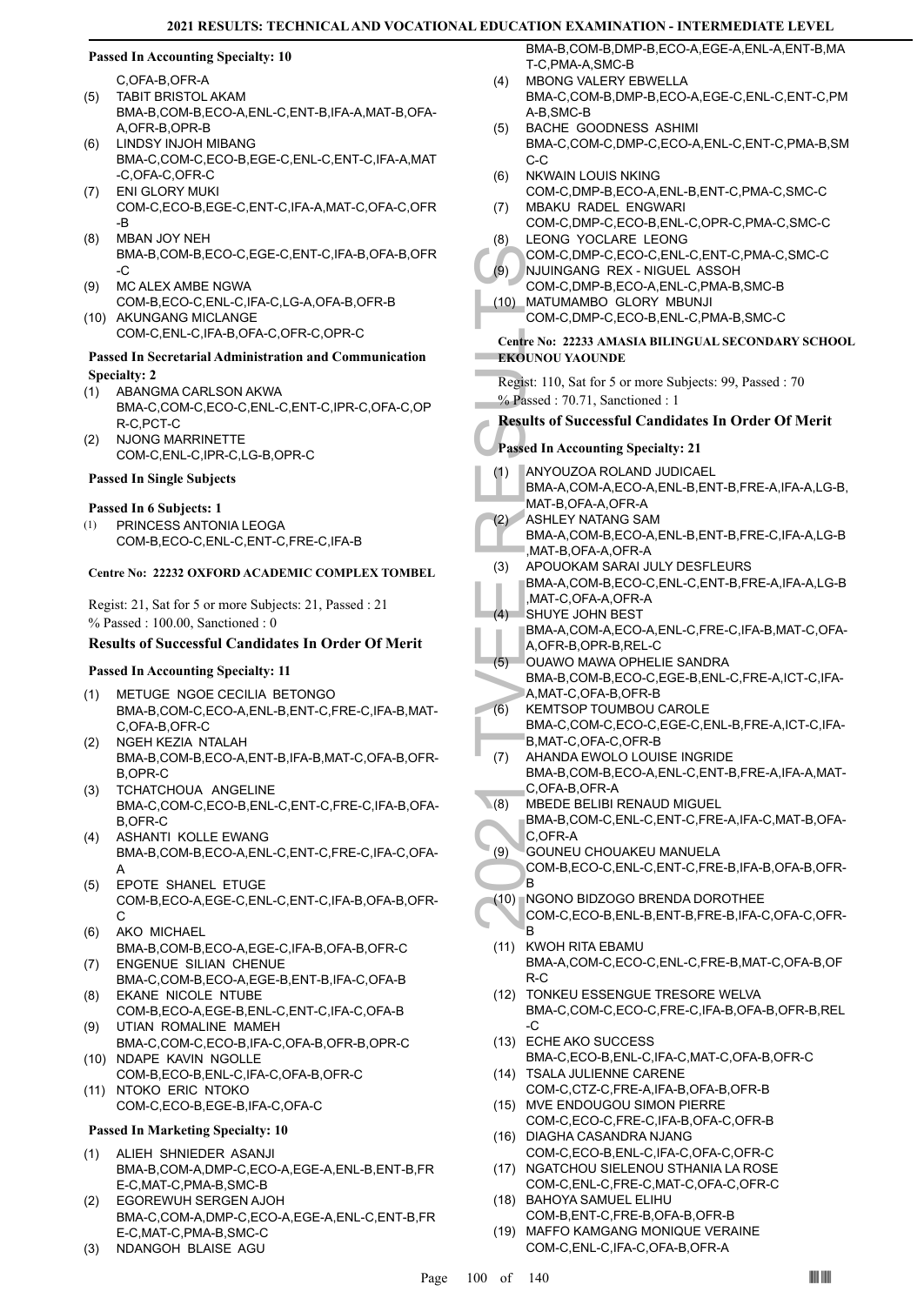# **Passed In Accounting Specialty: 21**

- (20) AKEPE MARTINA ESU COM-C,IFA-C,MAT-C,OFA-B,OFR-B
- (21) CHE RUTH BIH COM-C,ENL-C,FRE-C,IFA-C,OFR-C

### **Passed In Automobile Repair Mechanics Specialty: 10**

- ALIMA ALIMA EMMANUELLA VIERGO (1) CSC-B,EET-A,ENL-C,ESC-C,FRE-A,MAT-C,MDR-B,MTE -B,MTW-B,QHS-B
- GABLAK JEREMIAH YUBONWI EET-A,ENL-C,ESC-B,FRE-B,ICT-C,MAT-C,MDR-B,MTE-A,MTW-B,REL-C (2)
- FUNUE CHERIF NGWA CSC-C,EET-C,ENL-C,ESC-C,MAT-C,MDR-B,MTE-C,MT W-B (3)
- MBAH WILLY SAGNOL EET-B,ENL-C,ESC-C,FRE-B,MAT-C,MDR-C,MTE-C,MT W-C (4)
- TCHOUA TCHOUA STEPHANE DYLANE EET-B,ESC-B,FRE-C,MAT-C,MDR-C,MTE-B,MTW-B (5)
- NGUENGIM LENRY CHIAFIE CSC-C,EET-B,ESC-C,MDR-C,MTE-B,MTW-C,QHS-B (6)
- PRINCEWILL MBANG EET-C,ESC-C,FRE-C,MAT-C,MDR-B,MTE-C,MTW-C (7) TANGA BILOGUE EMMANUEL (8)
- EET-C,ESC-C,FRE-B,MAT-C,MTE-C,MTW-C KAMDJE KOUAM EMMANUEL (9)
- CSC-C,EET-C,FRE-C,MDR-C,MTE-C,MTW-C (10) NKENGAFAC PANGOU CHRISTOFEN
- EET-C,ESC-C,MDR-B,MTE-C,MTW-C

### **Passed In Bespoke Tailoring Specialty: 2**

- MARYAM NDANGO BIH ENL-C,FFD-B,FRE-A,MAT-C,PMG-A,QHS-C,TTE-B (1)
- (2) ATEHNUEN LILIAN ENL-C,FFD-B,FRE-C,PMG-A,TTE-B

#### **Passed In Carpentry and Joinery Specialty: 2**

- FONDOP FRU MICHAEL CAR-B,CJD-B,ENL-C,FRE-C,JOI-B,MAT-C (1)
- TANKA EUCHRIST AJONG CAR-A,CJD-A,EGE-C,JOI-B,LG-B (2)

#### **Passed In Civil Engineering - Building Construction Specialty: 13**

- DAVID CHIGOZE OPARA BCD-A,CPB-A,CSC-A,EGE-B,ENL-C,ESC-B,FRE-B,LG-B,MAT-A,REL-C,SSM-A (1)
- VESHAS EVANS BCD-A,CPB-A,CSC-B,ESC-C,FRE-C,LG-B,MAT-A,REL-C,SSM-B (2)
- COSMAS NKIESEH KIFFA BCD-A,CPB-B,EGE-A,ENL-C,ESC-C,FRE-C,LG-B,REL-C,SSM-A (3)
- FOGANG WILFRIED CPB-B,CSC-C,ENL-C,ESC-C,FRE-B,MAT-C,SSM-B (4) NJONG PAUL (5)
- BCD-B,CPB-B,ENL-C,FRE-C,LG-C,MAT-C,SSM-C NGAH MUBARAK (6)
- BCD-C,CPB-C,ESC-C,FRE-B,LG-C,MAT-B,SSM-C MBOUPME NGONGANG HERMANN (7)
- BCD-B,CPB-B,ENL-C,ESC-C,FRE-A,SSM-B NCHINDA AARON NGUM (8)
- BCD-B,CPB-A,ENL-C,LG-C,MAT-C,SSM-C NJEH EPANDA EMMANUEL ROAN (9)
- BCD-B,CPB-B,ESC-C,FRE-B,MAT-C,SSM-C (10) NJONOU YEPGANG ROLIN MICHAEL
- BCD-B,CPB-C,CSC-C,ENL-C,FRE-C,SSM-B (11) ABONIFOR JUNIOR TANUE
- BCD-B,CPB-B,ENL-C,FRE-C,SSM-B (12) ARISTON YIMFOR ARISTON
- BCD-B,CPB-C,ENL-C,FRE-C,SSM-C (13) FONCHAM ANDERSON FONCHAM BCD-C,CPB-C,ENL-C,FRE-C,SSM-C

# **Passed In Electrical Power System Specialty: 8**

(1) ANDOMO DANIELE ROGER

CSC-B,EDR-C,EEC-A,EME-A,ENL-B,ESC-C,ETD-A,FRE -A,MAT-C

- ETABU ASENU KWEZEMBE CSC-B,EDR-B,EEC-A,EME-A,ESC-B,ETD-A,LG-C,MAT-A  $(2)$
- FANG MARINETTE EDR-C,EEC-B,EME-B,ENL-C,ESC-C,ETD-A,LG-C,MAT- $\mathcal{C}$ (3)
- SAMA VENATUS BOBGA EDR-C,EEC-B,EGE-C,EME-B,ENL-C,ESC-C,ETD-B,LG-B (4)
- AWA NEULTON KHAN EDR-B,EEC-B,EME-A,ENL-C,ESC-C,ETD-A,LG-C (5)
- NKWETI PHANUEL MONJEH EDR-B,EEC-A,EME-A,ENL-C,ETD-A,LG-C (6)
- NEH LINDA CHO (7)
- EEC-A,EME-B,ENL-C,ESC-C,ETD-B,FRE-B
- BRAIN ACHIMBONWI BRAIN EDR-C,EEC-B,EME-B,ETD-A,FRE-B (8)

### **Passed In Home Economics Specialty: 4**

- AKATE NGANE LANDRYNE VALERIE ENL-C,FLE-A,FNH-A,FRE-B,LG-B,MAT-C,NSC-A,RMH-A (1)
- MBASSI BOMBA ODILE VERONIQUE (2)
- ENL-C,FLE-A,FNH-B,FRE-A,MAT-C,NSC-B,RMH-B
- KUESSO MAMBAP ALEXANDRA VIKY  $(3)$
- ENL-C,FLE-B,FNH-B,FRE-A,MAT-C,NSC-C,RMH-B MODEST NYUYEE (4)
	- ENL-C,ENT-C,FLE-A,FNH-B,NSC-B,RMH-B

# **Passed In Marketing Specialty: 8**

- (6) NKWET<br>
EDR-B,I<br>
(7) NEH LINEEC-A,I<br>
EDR-G,I<br>
EDR-C,I<br>
EDR-C,I<br>
EDR-C,I<br>
EDR-C,I<br>
EDR-C,I<br>
EDR-C,I<br>
EDR-C,I<br>
MBASS<br>
ENL-C,I<br>
MDDES<br>
ENL-C,I<br>
MDDES<br>
ENL-C,I<br>
MDDES<br>
ENL-C,I<br>
MDDES<br>
ENL-C,I<br>
MDDES<br>
ENL-C,I<br>
MDDES<br>
ENL-C,I KAFFO PRINCEWILL CARSON COM-C,DMP-C,ECO-C,ENL-C,ENT-C,FRE-C,ICT-C,MAT -C,PMA-B,SMC-B (1)
	- NGUH DAPHNE DIENGINE (2)
	- COM-A,DMP-B,ECO-B,ENL-B,ENT-B,LG-C,MAT-C,PMA-C,SMC-C
	- KENYI BRINALLY CHINDA (3)
	- COM-C,DMP-C,ECO-C,ENL-C,ENT-C,FRE-C,MAT-C,PM A-C,SMC-C
- ANGU BLESSING AZIE (4)
- COM-C,DMP-B,ECO-B,ENL-B,ENT-B,PMA-B,SMC-C LAVMFU BENARDINE WAHKA (5)
- COM-C,DMP-C,ECO-A,ENT-C,MAT-C,PMA-C,SMC-C NGO MALANG MANG GINNETTE (6)
- COM-C,DMP-C,ENL-C,ENT-C,FRE-C,PMA-C,SMC-C TANYINKUE ABONCHE WLERICK OUDIN (7)
- COM-C,DMP-C,ENL-C,FRE-A,PMA-C,SMC-C
- KENGOUM DJAKOU VALERI MOREL (8)
	- COM-C,DMP-C,ECO-B,FRE-C,PMA-C,SMC-C

# **Passed In Sheet Metal Works Specialty: 1**

GLENN FOMBI NJIEH (1)

CSC-C,ENL-C,FRE-C,LG-B,MAT-B,SMD-B,SMW-B,WPM -B

**Passed In Single Subjects**

#### **Passed In 10 Subjects: 1**

BOUE CHRISTIAN BRAYANNE BMA-A,COM-B,ECO-B,ENL-C,ENT-C,FRE-A,IFA-B,LG-C ,MAT-C,OFR-B (1)

#### **Centre No: 22234 AKWA DOUALA EXTERNAL**

Regist: 84, Sat for 5 or more Subjects: 80, Passed : 60 % Passed : 75.00, Sanctioned : 4

#### **Results of Successful Candidates In Order Of Merit**

# **Passed In Accounting Specialty: 50**

- TCHAGAH DJANGA OLIVER OLIVER BMA-A,COM-C,ECO-A,ENL-C,FRE-B,IFA-C,LG-B,MAT-C ,OFA-A,OFR-A,OPR-A (1)
- TABE FRANK ABUNAW BMA-B,COM-C,ECO-A,EGE-A,ENL-C,FRE-B,IFA-C,MAT-C,OFA-B,OFR-B,OPR-C (2)
- (3) MANDJO IKENNA ENDY SANDRA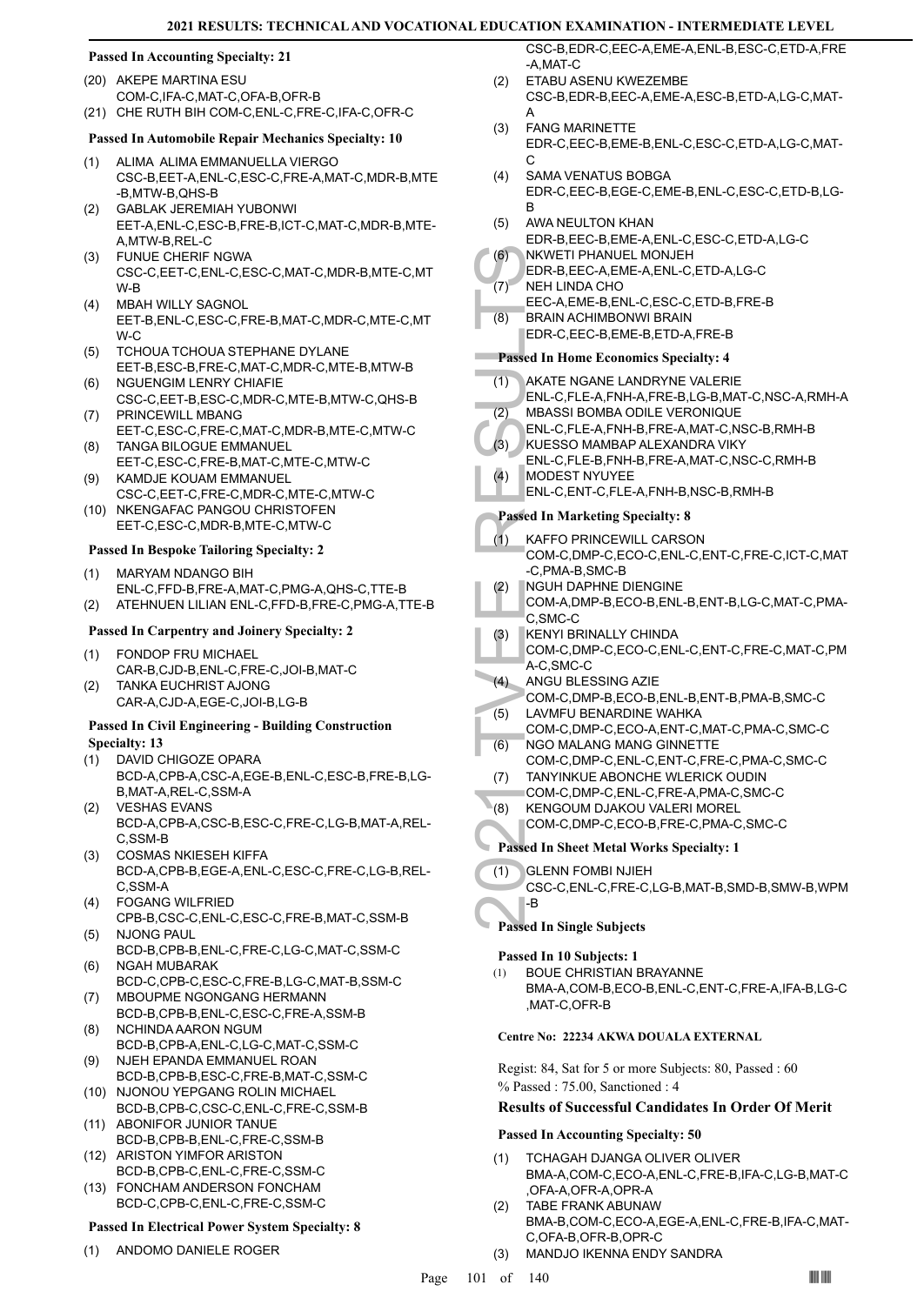#### **Passed In Accounting Specialty: 50**

BMA-C,COM-B,CSC-C,ECO-B,ENL-B,FRE-C,IFA-B,MAT-C,OFA-A,OFR-B,OPR-B

- CHEM GENSY RINYUI BMA-C,COM-C,ECO-A,ENL-C,FRE-C,IFA-B,LG-C,MAT-C,OFA-B,OFR-B,OPR-B  $(4)$
- MOUKO NANA FRANCK BMA-C,COM-C,ECO-B,EGE-C,ENL-C,FRE-B,IFA-C,MAT -C,OFA-B,OFR-B,OPR-B (5)
- KUATÉ KUATÉ ARCHANGE QUDELE BMA-C,COM-B,ECO-B,ENT-C,FRE-C,IFA-B,MAT-C,OFA-B,OFR-B,OPR-A (6)
- ETTA FRANKO-FAVOUR EBAI BMA-C,COM-B,ECO-C,ENL-A,FRE-C,IFA-C,MAT-C,OFA-B,OFR-B,OPR-B (7)
- NFOR CLARISE GREAT BMA-C,COM-C,ECO-C,ENL-A,FRE-C,IFA-A,MAT-C,OFA-B,OFR-B,OPR-C (8)
- NGANGOUAP MBOUMBOUO PAULINE BMA-C,COM-C,ECO-C,ENL-C,FRE-A,IFA-B,MAT-C,OFA-B,OFR-B,OPR-C (9)
- WUBILA TESSY (10) BMA-C,COM-C,ECO-A,ENL-C,FRE-C,IFA-B,MAT-C,OFA-B,OFR-B,OPR-C
- (11) ASONGU KELLY BMA-B,COM-C,ECO-A,ENL-C,IFA-B,LG-B,OFA-C,OFR-C,OPR-C
- (12) TATAW HELEN MPEY BMA-C,COM-C,ECO-A,ENL-C,IFA-B,MAT-C,OFA-B,OFR -C,OPR-C
- (13) NJOH EWI DASILVA BMA-C,COM-C,ENT-C,FRE-C,IFA-B,MAT-C,OFA-B,OFR-C,OPR-B
- (14) IDONGESIT SAVIOUR THOMPSON BMA-C,COM-C,ECO-C,EGE-B,ENL-C,MAT-C,OFA-B,OF R-B,OPR-C
- (15) KINDONG CHISTABEL NJANG COM-C,ECO-C,ENL-C,FRE-C,IFA-C,LG-C,OFA-C,OFR-B,OPR-B
- (16) ADOH SERENA GRACE MERCY BMA-C,COM-B,ECO-A,EGE-B,ENL-C,IFA-B,OFA-C,OPR -C
- (17) VANDI KUETTE FERNANDO COM-B,ECO-B,ENL-C,FRE-C,ICT-C,OFA-B,OFR-C,OPR -A
- ESSAKA KOLLE MOÏSE (18) COM-B,ECO-C,EGE-B,ENL-C,FRE-C,OFA-B,OFR-C,OP R-B
- (19) KWANGA EMMANUEL TAM COM-B,ECO-C,EGE-C,ENL-C,FRE-C,IFA-B,OFA-B,OPR -C
- MENDI EVELYN KEREN IZIAH (20) COM-C,ECO-C,ENT-C,IFA-B,MAT-C,OFA-C,OFR-B,OPR -B
- (21) TOCHE TOCHE WILLIAMS COM-C,ECO-B,EGE-C,FRE-C,MAT-C,OFA-B,OFR-C,OP R-C
- (22) MBIEKOUP ANGE MEIVEILLE BMA-C,COM-C,ECO-C,ENL-C,FRE-C,OFA-C,OFR-B,OP R-B
- (23) NYETAM NICK ALAIN JORDAN COM-C,ECO-B,ENL-C,FRE-B,IFA-C,MAT-C,OFR-C,OPR  $-C$
- (24) NTANGWEN ELISABETH COM-C,ECO-B,ENL-C,FRE-B,MAT-C,OFA-C,OFR-C,OP R-C
- TANYI VERDIAN BATE (25) COM-C,ECO-B,ENL-C,FRE-C,IFA-C,MAT-C,OFR-C,OPR -C
- (26) BONDI ONDIGUI ROMAINE LADOUCE BMA-C,COM-C,ENL-C,FRE-C,MAT-C,OFA-C,OFR-C,OP R-C
- (27) GANG FABRICE BOBGA COM-C,ECO-C,ENL-C,FRE-C,ICT-C,IFA-C,OFA-C,OFR-C
- (28) YONGO FOPOUSSI DAFNY SOLVICHE
- COM-C,ECO-A,FRE-A,MAT-C,OFA-B,OFR-C,OPR-C BODE ASIKI YARAH (29)
- BMA-C,COM-C,ECO-A,IFA-B,OFA-C,OFR-B,OPR-C (30) NGO IBOCK JEANNE MAQUINSY
- ECO-B,ENL-C,FRE-A,MAT-C,OFA-C,OFR-B,OPR-C BENAJO SEAN NJOYA (31)
- BMA-C,COM-B,ECO-B,IFA-C,OFA-C,OFR-B,OPR-C (32) NJUANGHOBWE NADINE
- BMA-C,COM-C,ECO-A,FRE-C,IFA-C,OFA-B,OPR-C (33) NFOR CLARISSE NJECHI
- COM-C,ECO-B,ENL-B,FRE-B,OFA-C,OFR-C,OPR-C (34) CHEM LIZETTE KOPSIP
- COM-B,ECO-C,ENL-C,FRE-C,OFA-C,OFR-C,OPR-B TAKANG DILAND JUNIOR ABANG (35)
- ECO-A,ENL-C,FRE-C,IFA-C,MAT-C,OFR-C,OPR-C PENN QUINEVETTE LUM (36)
- COM-C,ECO-A,ENL-C,IFA-C,MAT-C,OFR-C,OPR-C HELL XAVIER BRONDONE (37)
- COM-C,ENL-C,FRE-C,IFA-C,OFA-C,OFR-C,OPR-C (38) MAROCK AUGUSTINA OROCK
- COM-C,CSC-C,ECO-C,IFA-C,MAT-C,OFR-C,OPR-C KAMGANG KAMGUE LEONEL CABREL (39)
- COM-C,FRE-C,ICT-C,IFA-C,OFA-C,OFR-C,OPR-C (40) TIMOH NGUM TRECY
	- COM-C,ECO-A,IFA-B,OFA-B,OFR-C,OPR-C
- (41) NGÔH NDAH CHRISTIAN
- BMA-B,ECO-B,IFA-C,OFA-B,OFR-C,OPR-B (42) TATEKEM FAVOUR PENN
- COM-C,ECO-A,FRE-C,IFA-C,OFA-B,OPR-C AKO SYLVIA ABIFUH (43)
- (36) TAKANC ECO-A, (36) PENN COM-C, (37) HELL X, COM-C, (37) HELL X, COM-C, (38) MAROC COM-C, (39) KAMGA COM-C, (40) TIMOH COM-C, (41) NGÔH NAMG COM-C, (42) TATEKE COM-C, (42) TATEKE COM-C, (43) AKO SY COM-C, (43) AKO SY C COM-C,ECO-C,FRE-C,IFA-B,OFA-C,OPR-B (44) MBANGO NJOH
	- COM-C,IFA-C,MAT-C,OFA-C,OFR-B,OPR-C (45) ALDRICH LIVINGTA NGOUMSTA NGUEMO
	- COM-C,ECO-C,ICT-C,OFA-C,OFR-B,OPR-C (46) SAMUEL NKWANKWO
	- COM-C,ECO-B,FRE-C,IFA-C,OFA-C,OPR-C
	- WALA RAIMATOU BERNISE BIANKA COM-C,ECO-B,OFA-C,OFR-B,OPR-C (47)
	- FASINI ANNA MESOWE (48)
	- ECO-C,IFA-C,OFA-B,OFR-C,OPR-C
- FUH GLORIOUS NJIMELE (49) COM-C,FRE-C,OFA-B,OFR-C,OPR-C
- BOKO ROSE SENGUE (50)
	- COM-C,FRE-C,OFA-C,OFR-C,OPR-C
	- **Passed In Marketing Specialty: 1**
- KADJEU ANDERSON (1)
- BMA-C,COM-C,DMP-C,ENL-C,ENT-C,FRE-B,PMA-C,SM C-C
- **Passed In Secretarial Administration and Communication Specialty: 1**
- **TEMFACK DONKENG SHELLA** (1)
	- COM-C,ENL-C,IPR-C,MAT-C,OFA-B,OPR-A,PCT-B
- **Passed In Single Subjects**

#### **Passed In 9 Subjects: 1**

LUKONG NADINE FONYUY BMA-C,COM-B,CSC-C,ECO-C,ENL-C,FRE-C,MAT-C,OF A-B,OPR-C (1)

#### **Passed In 8 Subjects: 2**

- NDIFON ANN-CATHY ANJONG COM-C,CSC-C,ECO-C,ENL-C,FRE-A,MAT-C,OFA-C,OP R-B (1)
- TONGE ALICE MOTTO COM-C,ECO-A,ENL-C,FRE-C,LG-C,MAT-C,OFA-C,OPR-B (2)

#### **Passed In 6 Subjects: 2**

- MBUH SUNITA MEYIE (1)
- ENT-C,FRE-C,MAT-C,OFA-C,OFR-C,OPR-C
- TANTEH SAMIRA FAITH NSETETAM DMP-C,ECO-C,ENL-C,MAT-C,OPR-C,PMA-C (2)

# **Passed In 5 Subjects: 3**

ESSAMA ESSAMA ARMANDA YVE ADRICEL COM-C,ENL-B,FRE-A,MAT-C,OFR-C (1)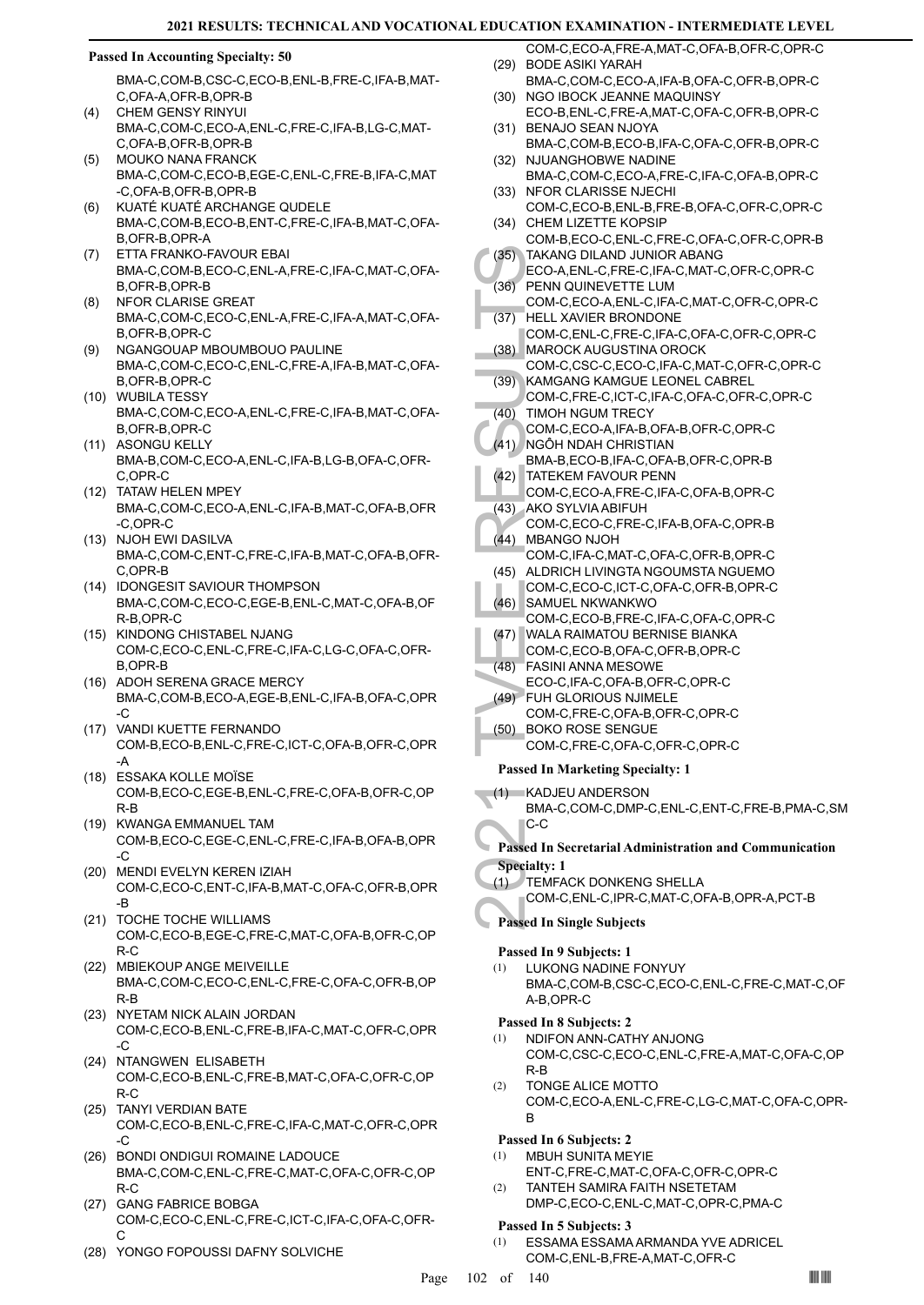# **Passed In Single Subjects**

#### **Passed In 5 Subjects: 3**

- ACHOITEG MADALENE IJANG COM-C,ECO-B,MAT-C,OFA-B,OPR-C (2) (3)
- ITOE ANGELE CLAUDIA NYIAMA COM-C,ENL-C,IFA-C,MAT-C,OFA-C

#### **Centre No: 22235 PROVIDENCE BILINGUAL COMPREHENSIVE HIGH SCHOOL MBANGA**

Regist: 128, Sat for 5 or more Subjects: 122, Passed : 99 % Passed : 81.15, Sanctioned : 2

#### **Results of Successful Candidates In Order Of Merit**

#### **Passed In Accounting Specialty: 24**

- TANYI DAMARIS DIALLE BMA-A,COM-A,ECO-A,ENL-A,ENT-B,FRE-C,IFA-A,MAT-B, OFA-A, OFR-B, OPR-B (1)
- MAMEKEM BRENDA BMA-A,COM-A,ECO-A,ENL-B,ENT-C,FRE-C,IFA-A,MAT-C, OFA-A, OFR-A, OPR-A (2)
- WINGUO-AH NADINE FULTANG BMA-A,COM-B,ECO-A,ENL-B,ENT-C,FRE-C,IFA-A,MAT-C,OFA-A,OFR-A,OPR-A  $(3)$
- BOSE BERTRAND NJIAH (4) BMA-B,COM-B,ECO-A,ENL-C,ENT-B,FRE-C,IFA-B,MAT-C,OFA-A,OFR-B,OPR-B
- MENDE DARLY NICOH BMA-C,COM-A,ECO-C,ENL-B,ENT-C,FRE-C,IFA-A,MAT-C,OFA-A,OFR-C,OPR-B (5)
- NKWELLE VANESSA NSALI BMA-C,COM-C,ECO-A,ENL-C,ENT-C,FRE-C,IFA-A,MAT-C,OFA-B,OFR-B,OPR-B (6)
- NKUMBE EKANE NGWAH SUCCESS BMA-C,COM-C,ECO-A,ENL-B,ENT-C,FRE-C,IFA-B,MAT-C,OFA-B,OFR-B,OPR-B (7)
- KIMAL NOEL ROSA BMA-A,COM-A,ECO-A,ENL-C,ENT-B,IFA-A,MAT-C,OFA-A,OFR-A,OPR-A (8)
- (9) AZOH PRECIOUS ABUE BMA-A,COM-B,ECO-A,ENL-B,ENT-B,IFA-A,MAT-C,OFA-A,OFR-B,OPR-A
- (10) ANGAMFOR LAURAKELL MANKI BMA-B,COM-C,ECO-B,ENL-B,ENT-C,IFA-A,MAT-C,OFA-B,OFR-A,OPR-A
- (11) MBAH QUINDALINE NECK BMA-C,COM-B,ECO-A,ENL-B,ENT-C,IFA-B,MAT-C,OFA-B,OFR-B,OPR-B
- (12) ATUD MAKER NDU BMA-B,COM-B,ECO-C,ENL-C,ENT-C,FRE-C,IFA-A,OFA-B,OFR-B,OPR-B
- (13) NGWAH ETOKE BERYL BMA-C,COM-C,ECO-A,ENL-C,ENT-C,IFA-A,MAT-C,OFA-B,OFR-B,OPR-B
- (14) AJUA CHERY-JANE ANKENGIM BMA-C,COM-C,ECO-A,ENL-B,ENT-B,IFA-A,OFA-B,OFR-A,OPR-A
- (15) TEBANG PERCY FONCHAM BMA-C,COM-C,ECO-B,ENT-B,FRE-C,IFA-A,OFA-B,OFR-B,OPR-B
- (16) KELESE RUTH JAIKA BMA-C,COM-C,ECO-A,ENL-C,IFA-B,MAT-C,OFA-B,OFR -B,OPR-B
- (17) LOUCMANOU YAOUBA BMA-B,COM-B,ECO-C,ENT-C,FRE-A,IFA-B,OFA-C,OFR-C,OPR-B
- BLESSING INDEH TETUH (18) COM-C,ECO-B,ENL-C,ENT-B,IFA-A,OFA-B,OFR-B,OPR-B
- (19) KOM ALVIEN MOTUTU COM-B,ECO-B,ENL-C,ENT-C,IFA-B,OFA-B,OFR-B,OPR-C
- (20) CHIA BLESSING NKEH-NIH COM-C,ENL-C,FRE-C,IFA-B,OFA-C,OFR-C,OPR-B (21) CHIANOH TRESY CHEAH
- COM-C,ECO-C,ENL-C,IFA-C,OFA-B,OFR-C,OPR-C

(22) AFUAWUNG BECKY NJOACHE BMA-C,ECO-C,ENL-C,IFA-C,OFA-B,OFR-C,OPR-C

- KUNGOIN NOELLA NAMBU COM-C,ENL-C,FRE-C,IFA-C,OFA-C,OFR-C,OPR-C (23)
- TAYONG JULIET ECHOZ (24) ECO-C,ENT-C,IFA-B,LG-C,OFA-C,OFR-C

#### **Passed In Automobile Repair Mechanics Specialty: 8**

- CHAH WAINDEM ASHLEY EET-B,ENL-C,ESC-C,FRE-C,ICT-C,LG-B,MDR-C,MTE-C ,MTW-B (1)
- NGAKO TCHEUGOUE ALBERT THALES CTZ-C,EET-B,EGE-C,ENL-C,FRE-C,ICT-C,MAT-C,MTE-(2)
- C,MTW-C TIYI BLESS ANYA (3)
	- CTZ-C,EET-A,EGE-B,ENL-C,FRE-C,MDR-C,MTE-B,MT W-B
- TEBUCK AMIEL NDIM (4)
- CTZ-C,EET-A,EGE-B,FRE-C,MDR-C,MTE-B,MTW-B CHE CALISTUS CHE (5)
- EET-A,ENL-C,ESC-C,FRE-C,MTE-B,MTW-C ICHU THIERRY IHIMBRU (6)
- EET-B,ENL-C,ESC-C,ICT-C,MTE-B,MTW-C EMBE YANNICK TAKIE (7)
- EET-C,EGE-C,ENL-C,MDR-C,MTE-C,MTW-C
- METUGE ZARIL KARH (8)
- EET-C,ENL-C,FRE-C,MTE-C,MTW-C
- **Passed In Bespoke Tailoring Specialty: 1**
- AKAWUNG SANDRINE NKIANGU (1)
	- CTZ-B,EGE-B,ENL-A,ESC-C,FFD-A,PMG-B,TTE-B

### **Passed In Civil Engineering - Building Construction Specialty: 22**

- NDZIWUM ANKELMBOM (1)
- BCD-A,CPB-A,CTZ-B,EGE-C,ENL-C,FRE-C,LG-B,MAT-C ,SSM-B
- AZAH CLASSON ANYIMEH BCD-B,CPB-A,EGE-C,ENL-C,FRE-C,ICT-C,LG-B,MAT-C, (2)
- 30<br>
C.MTW: BLI<br>
CTZ-C, W-B<br>
CTZ-C, W-B<br>
CTZ-C, W-B<br>
CTZ-C, W-B<br>
CTZ-C, CHE CA<br>
EET-A, ECHU TH<br>
EET-A, ECHU TH<br>
EET-C, EET-C, METUG<br>
EET-C, METUG<br>
EET-C, METUG<br>
EET-C, METUG<br>
EET-C, METUG<br>
EET-C, METUG<br>
EET-C, METUG<br>
EET-C, SSM-B CHAH NEVILE NGUM BCD-A,CPB-A,CTZ-C,EGE-C,ENL-C,ESC-C,FRE-C,MAT (3)
- -C,SSM-B YUH BERTRAND DIANGA BCD-C,CPB-B,EGE-C,ENL-C,ESC-C,ICT-C,LG-B,QHS-B (4)
- ,SSM-C SUNDAY SCOTT BEME (5)
- BCD-A,CPB-A,CTZ-B,EGE-C,ESC-C,ICT-C,MAT-C,SSM-B
- NGONG GANDY KAIN (6)
- BCD-B,CPB-A,EGE-C,ENL-C,ESC-C,MAT-C,QHS-B,SS M-B
- ATABONG RICHARD NKENGAFAC (7)
	- BCD-C,CPB-B,EGE-C,ESC-C,FRE-C,LG-C,MAT-C,SSM-C
- SAKWE GEORGE MOTALE (8)
- BCD-B,CPB-B,CTZ-B,EGE-C,FRE-C,MAT-C,SSM-B CHOMENI FEDRICK (9)
- BCD-A,CPB-B,EGE-C,ESC-C,MAT-C,QHS-B,SSM-C (10) CHITU ZEBEDEE AFUMBOM
- BCD-B,CPB-B,CTZ-C,EGE-C,ESC-C,LG-C,SSM-C PAWAH CLAVICE PONGWE (11)
- BCD-B,CPB-B,EGE-C,ENL-C,LG-C,QHS-C,SSM-C (12) NTAH BERNITA APINGNUI
- BCD-C,CPB-B,EGE-C,ENL-C,FRE-C,LG-B,SSM-C (13) BATUO PARKSON NKWO
- BCD-B,CPB-B,ESC-C,LG-C,QHS-C,SSM-B (14) NSOM DESTINY KITU
- BCD-B,CPB-B,EGE-C,ENL-C,FRE-C,SSM-C (15) BLAISE NSUMFOR ANDOH
- BCD-B,CPB-B,ESC-C,FRE-C,LG-C,SSM-C (16) AGAKING ALEXANDER ETOABI
- BCD-C,CPB-B,ENL-C,ESC-C,LG-B,SSM-C (17) AKO HESHTEH AKWA
- BCD-C,CPB-C,CTZ-C,EGE-C,ENL-C,SSM-C (18) MBATANG BLESS NYANDONG
- BCD-B,CPB-B,FRE-C,QHS-B,SSM-B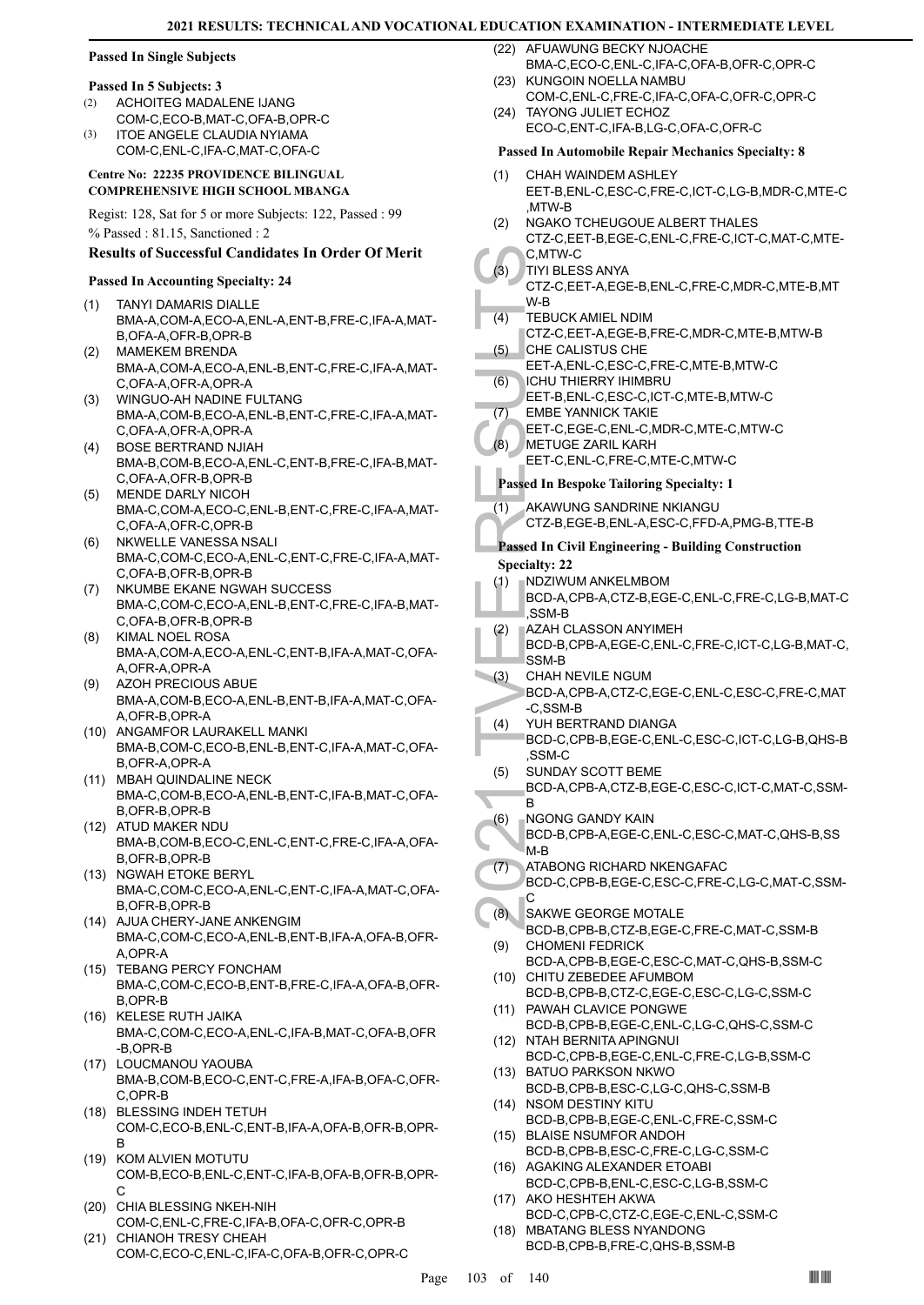#### **Passed In Civil Engineering - Building Construction Specialty: 22**

- (19) ENOKOH JOHN OFEMBE BCD-B,CPB-B,FRE-C,LG-C,SSM-B CHE NGONG CONRAD (20)
- BCD-B,CPB-B,EGE-C,LG-C,SSM-C (21) TCHAMENI BRAYAN MBUH
- BCD-C,CPB-C,ENL-C,FRE-C,SSM-C PETRO LOUIS TIENTCHEU (22)
- BCD-C,CPB-C,CTZ-C,FRE-C,SSM-C

# **Passed In Electrical Power System Specialty: 13**

- CHAH ETTELBERTH TOH (1) EDR-B,EEC-A,EGE-C,EME-A,ENL-C,ESC-B,ETD-A,FRE -C,LG-B,MAT-C
- CARLSON TIMCHIA CTZ-C,EDR-B,EEC-A,EME-A,ENL-C,ESC-C,ETD-A,FRE -C,ICT-C,MAT-C (2)
- MOTEH NGWA TANCHO BETRAND EDR-C,EEC-A,EGE-B,EME-A,ENL-C,ESC-C,ETD-B,LG-C,MAT-C (3)
- NJUAKOM ELVIS CHIABO EDR-C,EEC-A,EME-B,ENL-B,ESC-C,ETD-B,FRE-C,LG- $\cap$ (4)
- BERINYUY LESLY EDR-C,EEC-B,EME-A,ESC-C,ETD-B,FRE-B,ICT-C,MAT-C (5)
- OTEH ALI MOSTAPHA KUM EDR-C,EEC-A,EGE-C,EME-B,ENT-C,ESC-C,ETD-B,MAT -C (6)
- YUH SANDY CHIA EEC-C,EME-B,ENL-C,ESC-C,ETD-B,FRE-C,ICT-C,LG-C (7)
- METUFA EUGENE BIBAH EDR-C,EEC-B,EGE-C,EME-B,ETD-B,FRE-C,ICT-C (8) (9)
- WISDOM YUH NTAM EDR-C,EEC-B,EGE-C,EME-C,ETD-B,LG-B (10) BALANJO MOSES
- EDR-C,EEC-B,EME-B,ETD-B,FRE-C,MAT-C
- (11) NGOH BERKLY EBUGOUH EDR-C,EEC-B,EME-C,ETD-B,ICT-C
- (12) ZINGO FONYI EDR-C,EEC-B,EME-C,ESC-C,ETD-B
- (13) AFANA NJOKOH YANNICK EDR-C,EEC-C,EME-B,ENL-C,ETD-B

#### **Passed In Home Economics Specialty: 2**

- ABEH PRECIOUS FON ENL-C,FLE-B,FNH-B,NSC-C,RMH-A (1) BIH JUCENTA AYEAH (2)
- ENL-C,FLE-C,FNH-C,NSC-C,RMH-C

#### **Passed In Marketing Specialty: 26**

- NJUNG BETERANGE KIMBONG BMA-A,COM-A,DMP-B,ECO-A,ENL-A,ENT-B,FRE-C,MA T-C,OPR-A,PMA-A,SMC-B (1)
- BESONG PATRICK TANYI BMA-C,COM-B,DMP-B,ECO-A,ENL-C,ENT-B,FRE-C,MA T-C,OPR-B,PMA-B,SMC-C (2)
- (3) CHIOMA PRINCESS ENDAM MADUBUGHA BMA-B,COM-B,DMP-B,ECO-A,ENL-C,ENT-C,FRE-C,MA T-C,OPR-B,PMA-B,SMC-C
- (4) ICHU BLANDINE YEJENDE BMA-C,COM-B,DMP-A,ECO-A,ENL-B,ENT-C,FRE-C,OP R-B,PMA-A,SMC-C
- YONGA KOUATCHOU IRENE QUINSPREN BMA-A,COM-C,DMP-B,ECO-A,ENL-B,ENT-C,FRE-C,OP R-B,PMA-B,SMC-B (5)
- TEMBENG LARISSIA EBENG COM-B,DMP-B,ECO-A,ENL-C,ENT-B,FRE-B,MAT-C,OP R-B,PMA-B,SMC-C (6)
- NGAM RANDY KIMBI BMA-C,COM-A,DMP-B,ECO-B,ENL-C,ENT-C,MAT-C,OP R-C,PMA-B,SMC-C (7)
- MBAH KELLYBRIGHT NAGWA BMA-C,COM-B,DMP-C,ECO-B,ENL-C,ENT-C,MAT-C,OP R-B,PMA-A,SMC-C (8)
- (9) NGOM GERMAINE YINYUO

BMA-C,COM-A,DMP-B,ECO-B,ENL-C,ENT-C,OPR-B,PM A-B,SMC-C

- YOH BERTILA (10) COM-C,DMP-C,ECO-B,ENL-B,ENT-C,FRE-C,OPR-B,PM A-C,SMC-C
- (11) TALLA FAVOUR NKOBO
	- COM-C,DMP-C,ECO-C,ENL-C,ENT-C,FRE-C,OPR-C,PM A-C,SMC-C
- (12) ASHANTI EYO BMA-B,COM-C,DMP-B,ECO-A,ENL-C,OPR-B,PMA-B,SM C-C
- (13) ANNYE RUTH CLORIANE COM-C,DMP-B,ECO-A,ENL-C,ENT-C,OPR-B,PMA-B,SM
- C-C
- TINYING MILDRED NDEI (14) COM-C,DMP-C,ECO-A,ENL-C,ENT-C,FRE-B,PMA-B,SM C-C
- (15) JEANICE MESHI
	- COM-C,DMP-C,ECO-A,ENL-C,ENT-C,OPR-C,PMA-B,SM C-C
- AWA ACHOU LAWRENCE  $(16)$
- COM-C,DMP-C,ECO-A,ENL-C,ENT-C,OPR-C,PMA-C,SM C-C
- MELOH MEDIAN FIEN  $(17)$
- COM-A,DMP-C,ECO-C,ENT-C,FRE-C,OPR-C,PMA-C,S MC-C
- C-C<br>
(14) TINYING COM-C,<br>
C-C<br>
(15) JEANIC COM-C,<br>
C-C<br>
(16) AWA AC<br>
COM-C,<br>
C-C<br>
(17) MELOH<br>
COM-C,<br>
C-C<br>
(17) MELOH<br>
COM-C,<br>
A-C<br>
(20) NENG FOM-B,<br>
(20) NENG FOM-C,<br>
(21) MENAN COM-B,<br>
COM-C,<br>
(22) MBONC,<br>
(22) MBONC,<br>
( CHIA LARISSA MUTOH COM-C,DMP-C,ECO-C,ENL-C,ENT-C,MAT-C,OPR-C,PM A-C  $(18)$
- EFOKA LEONADET (19)
- COM-B,DMP-B,ECO-B,ENL-C,ENT-C,FRE-C,PMA-C
- (20) NENG PRAISES ANIKWANG COM-C,DMP-B,ECO-C,ENL-C,OPR-C,PMA-C,SMC-C (21) MENANG NJOHONYI SERGEO
- COM-B,DMP-B,ECO-B,ENT-C,PMA-C,SMC-C (22) MBONG CHE SHENAIDER
- COM-B,DMP-C,ECO-C,OPR-C,PMA-C,SMC-C (23) MUNGUET YAMGUE IVANA
- COM-C,DMP-C,ECO-C,OPR-C,PMA-C,SMC-C
- FOINTAMA ANNIZEL AFUMA (24)
- DMP-C,ECO-C,ENT-C,OPR-C,PMA-C,SMC-C NGAH LEONARA EYEH (25)
- COM-C,DMP-B,ECO-C,PMA-C,SMC-C
- DJEUMY DJANGA NADINE MICHELLE COM-C,DMP-C,ECO-C,ENL-C,PMA-C (26)

# **Passed In Single Subjects**

- **Passed In 6 Subjects: 1**
- CHE PRECIOUS MBUH (1)
- EDR-C,EEC-B,EGE-C,ENL-B,ETD-B,FRE-C

# **Passed In 5 Subjects: 2**

- YONGHA SYLVIA NJANG (1)
- CPB-B,EGE-C,ENL-C,LG-B,SSM-C
- AJONGAKOH CLINTON NKIANGU (2)
- CPB-C,CTZ-C,EGE-C,ENL-C,SSM-C

#### **Centre No: 22237 PRESBYTARIAN COMPREHENSIVE SECONDARY SCHOOL FIANGO**

Regist: 30, Sat for 5 or more Subjects: 30, Passed : 10 % Passed : 33.33, Sanctioned : 0

# **Results of Successful Candidates In Order Of Merit**

#### **Passed In Accounting Specialty: 9**

- OJOGAH MIRRIAM AGHOUFUI BMA-A,COM-B,ECO-A,ENL-C,IFA-A,LG-B,MAT-B,OFA-A ,OFR-B,OPR-A (1)
- ENEIKEH ANYAAKING STEVEN BMA-C,COM-C,ECO-C,ENL-B,IFA-B,LG-B,OFA-A,OFR-C,OPR-A (2)
- FORFANG MARTIN MUMANONG COM-C,ECO-C,ENL-C,IFA-B,LG-C,OFA-B,OFR-C,REL-C (3) TABI THOMAS NGAMBE (4)
- COM-C,ECO-C,EGE-B,IFA-B,OFA-C,OFR-C,OPR-B SUSAN DIANGHA (5)
- COM-C,ECO-B,ENL-B,IFA-B,OFA-B,REL-C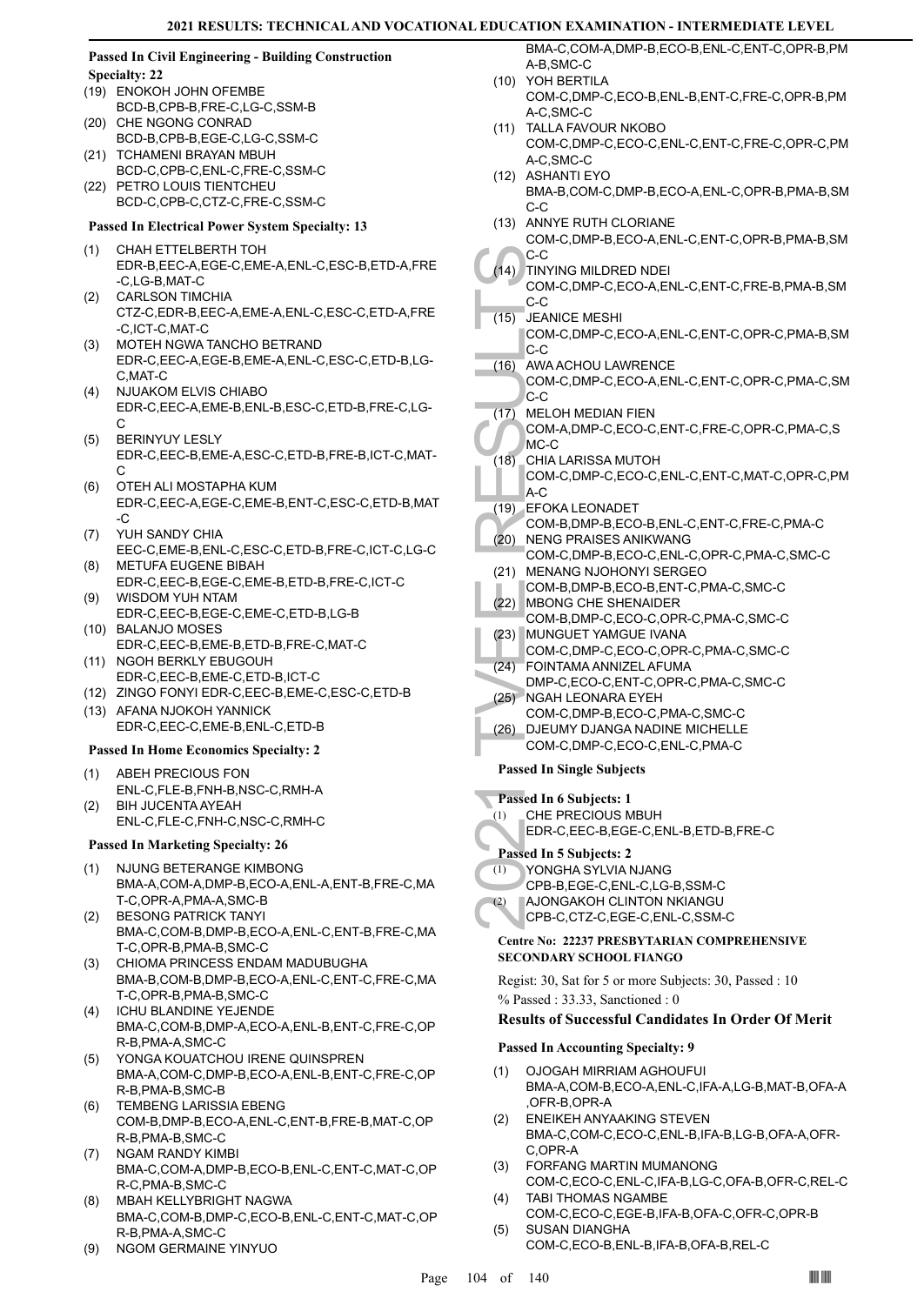#### **Passed In Accounting Specialty: 9**

- ACHEBA BAKETI JULIA PRECIOUS COM-C,ENL-C,IFA-B,OFA-B,OFR-C,OPR-B (6) FRU BLESS NEBA (7)
- COM-C,EGE-B,IFA-C,OFA-C,OFR-C,OPR-B TANGWI DIVINE FAVOUR (8)
- COM-C,ECO-B,EGE-C,IFA-C,LG-C,OFA-B TCHOUDJA DJOUENGOU NAOMI (9)
- EGE-C,IFA-C,OFA-C,OFR-C,OPR-C

#### **Passed In Single Subjects**

#### **Passed In 5 Subjects: 1**

ELANGWE MELANIE ISANGE COM-C,ENL-C,LG-B,OFR-C,OPR-C (1)

#### **Centre No: 22238 INSTITUTE PRIVE LAIC D'ETUDES TECHNIQUES BONABERI, DOUALA**

Regist: 129, Sat for 5 or more Subjects: 126, Passed : 109 % Passed : 86.51, Sanctioned : 2

### **Results of Successful Candidates In Order Of Merit**

#### **Passed In Accounting Specialty: 28**

- ABANDA TONJI DARELLE KETH BMA-C,COM-C,ECO-C,ENL-C,ENT-C,FRE-B,IFA-B,LG-B ,MAT-C,OFA-B,OFR-B (1)
- EKANE SYNTYCHE MBANGE BMA-C,COM-C,ECO-B,ENL-C,ENT-C,FRE-C,IFA-B,LG-B MAT-C, OFA-A, OFR-C (2)
- TAYU DIDIE SHALANYUY BMA-A,COM-A,ECO-A,ENL-B,ENT-B,IFA-A,LG-A,MAT-A, OFA-A,OFR-B (3)
- BIH ETHEL CHI BMA-A,COM-A,ECO-A,ENL-C,ENT-B,FRE-C,IFA-A,MAT-C,OFA-A,OFR-A (4)
- TAKIE GERADINE MBEH BMA-A,COM-A,ECO-A,ENL-C,ENT-C,IFA-A,LG-A,MAT-C ,OFA-A,OFR-B (5)
- ENOW NZEH CHARLES BMA-B,COM-A,ECO-A,ENL-C,ENT-B,FRE-C,IFA-A,MAT-C,OFA-A,OFR-A (6)
- ADEL FEHNYIKEU CHUINGWESOH BMA-B,COM-C,ECO-B,ENL-C,ENT-C,IFA-A,LG-B,MAT-B ,OFA-B,OFR-C (7)
- NJELA TRACY BERI BMA-C,COM-B,ECO-B,ENL-C,ENT-B,FRE-C,IFA-A,MAT-C,OFA-B,OFR-C (8)
- BINLA VENISA YENNYUYGHA BMA-C,COM-B,ECO-B,ENL-C,ENT-B,FRE-C,IFA-A,OFA-A,OFR-B (9)
- MBIYDZENYUY EMMANUEL LIYNYUY (10) BMA-B,COM-C,ECO-C,EGE-B,ENT-C,IFA-B,MAT-C,OFA -B,OFR-B
- (11) KANYIMI KUDI JULIUS BMA-B,COM-C,ENL-C,ENT-B,FRE-C,IFA-C,MAT-C,OFA-B,OFR-C
- (12) KHAN KINGSLY MOKOM BMA-A,COM-C,ECO-C,ENL-C,IFA-B,MAT-C,OFA-A,OFR -B
- (13) MESHI DAIZY CHO BMA-A,COM-B,ECO-C,EGE-C,ENL-B,IFA-C,OFA-B,OFR -B
- MARTHA KAHLIH (14) BMA-A,COM-C,ENL-C,IFA-B,LG-C,MAT-C,OFA-B,OFR-C
- (15) AKAH PERRY ENDUM COM-C,ECO-B,EGE-C,FRE-C,IFA-B,MAT-C,OFA-B,OFR -C
- ANDANQUIH CYNTHIA MBUNYA (16) BMA-C,COM-C,EGE-C,ENL-C,IFA-B,MAT-C,OFA-B,OFR -B
- (17) ALATUM PRINSLIN BMA-B,COM-C,ENL-C,FRE-C,IFA-C,MAT-C,OFA-B,OFR- $\cap$
- (18) MAJE BRADLEY MTOH BMA-A,COM-C,FRE-C,IFA-B,MAT-A,OFA-A,OFR-B
- (19) FRU JUNIOR CHO
- BMA-A,ENT-C,FRE-C,IFA-B,MAT-B,OFA-A,OFR-C (20) BIH KECHA BENICE
- BMA-C,COM-C,ECO-C,ENT-C,IFA-B,LG-C,OFR-C (21) WIYSAHNYUY MERACLE KINYUY
- COM-C,ECO-C,ENL-C,ENT-C,IFA-C,LG-B,OFA-C (22) NDIMA CHRISTINA MANYI
- COM-C,ECO-C,FRE-C,ICT-C,IFA-B,OFA-C,OFR-C (23) NDONWI NDE PRIDE ROY
- COM-A,ECO-C,IFA-C,LG-C,OFA-A,OFR-B MBAH JEOL NYUYDYE (24)
- BMA-B,ECO-C,IFA-C,MAT-C,OFA-C,OFR-C (25) CHE VIOLET NGUM
- COM-C,ENL-C,FRE-C,IFA-C,LG-C,OFA-C
- (26) NGWE PEARL MBONG NJI COM-C,ENL-C,IFA-C,MAT-C,OFA-C,OFR-C
- (27) EKITE GFTY EKWA COM-C,ECO-C,FRE-C,IFA-B,OFR-C
- (28) CHE SHANA LEAR COM-C,ENL-C,LG-C,OFA-C,OFR-C
- 
- **Passed In Automobile Repair Mechanics Specialty: 6**
- (1) CHO CHRISTIAN NGANG
- EET-A,ENL-C,ENT-C,ESC-B,MAT-C,MDR-B,MTE-A,MT W-A,QHS-B
- MAMBI GEORGE  $(2)$ 
	- EET-C,ENL-C,ESC-C,FRE-C,LG-C,MAT-C,MDR-B,MTE-C,MTW-B
	- SILAFE RODRICK NSOSEMO EET-B,EGE-C,ENL-C,ESC-C,MDR-B,MTE-B,MTW-B,QH  $(3)$
	- S-C WANDOU GLOVILLE MBAH  $(4)$
	- EET-B,ENT-C,ESC-B,MDR-B,MTE-C,MTW-C
	- CHENGWEN DIEUDONNE NGWA (5)
	- EET-B,ESC-C,MDR-C,MTE-B,MTW-B,QHS-C
	- NDI NICOLAS KAWEB EET-C,ENT-C,ESC-C,MDR-C,MTE-C (6)

# **Passed In Carpentry and Joinery Specialty: 2**

- ELVINE NDIM (1)
- CAR-A,CJD-B,ENL-C,ENT-C,ESC-C,ICT-C,JOI-B,LG-B, MAT-C,QHS-B
- EFUETNCHA BRAIN AGENDIA (2)
	- CAR-A,CJD-C,ENL-C,ENT-C,ICT-C,JOI-B,LG-B,QHS-C

# **Passed In Civil Engineering - Building Construction**

- **Specialty: 20**
- MBAH DESMOND MBAH BCD-A,CPB-B,EGE-C,ENL-C,ENT-C,ESC-A,ICT-C,LG-A, MAT-C,SSM-A (1)
- (26) NGWE I<br>
COM-C,<br>
(27) EKITE (28) CHE SH<br>
(27) EKITE (28) CHE SH<br>
Passed In At<br>
(1) CHO CHE SHET-A,<br>
(2) MAMBI<br>
EET-A,<br>
(3) SILAFE<br>
EET-B,<br>
S-C WANDC<br>
EET-B,<br>
S-C WANDC<br>
EET-B,<br>
S-C WANDC<br>
EET-B,<br>
(5) CHENG<br>
EET-C,<br>
Pas NINYING DILAN TUFOIN BCD-A,CPB-B,CTZ-C,ENL-B,ENT-C,ESC-C,FRE-C,LG-B ,MAT-C,SSM-A  $(2)$
- MBOWE TITABUA EMMANUEL  $(3)$
- BCD-A,CPB-A,EGE-C,ENL-C,ESC-B,LG-B,MAT-B,QHS-B,SSM-A
- AFREY NELY MBANYAM (4)
	- BCD-B,CPB-B,EGE-B,ENL-C,ENT-C,ESC-C,LG-B,MAT-C,SSM-A
- NGWA EMMANUEL BCD-C,CPB-B,ENL-C,ENT-C,ESC-C,ICT-A,LG-B,MAT-C, SSM-A (5)
- ADE FRANKLINE NDE BCD-B,CPB-A,ENL-C,ENT-C,ESC-C,LG-B,MAT-B,SSM-B (6)
- BIBILA DESTINY (7)
- CPB-B,EGE-C,ENL-C,ENT-C,ESC-C,ICT-C,LG-B,SSM-A NGWA FELIX ABONGWA (8)
- BCD-C,CPB-C,EGE-C,ENL-B,ENT-C,ESC-C,ICT-A,SSM-B
- TETUH BLAISE TEBIT BCD-C,CPB-C,EGE-C,ENL-C,ENT-C,ESC-B,QHS-C,SS M-B (9)
- (10) AYINWI HARISON BCD-B,CPB-C,EGE-C,ESC-C,ICT-C,LG-A,SSM-B FON MAURICE KUM (11)
- BCD-B,CPB-B,ENL-C,ESC-C,LG-B,SSM-B (12) LIKEU ZEUTSA BRIVAL WILFRIED
- BCD-B,CPB-C,ESC-C,FRE-C,LG-B,SSM-A (13) ALONG NFONDONG FRANKLIN
-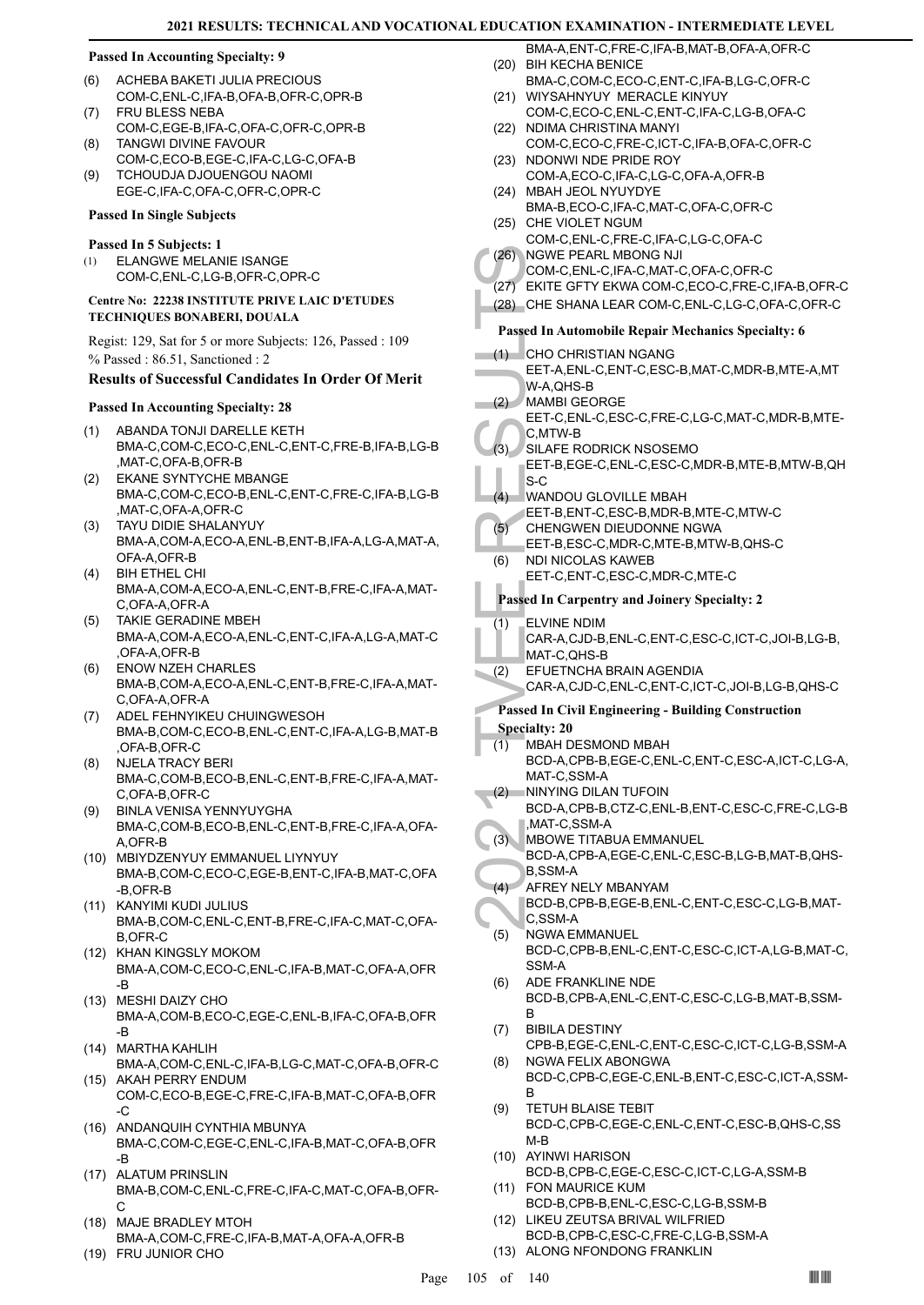### **Passed In Civil Engineering - Building Construction Specialty: 20**

- BCD-B,CPB-C,ENL-C,ESC-C,LG-B,SSM-B (14) ASIBONG KELVIN AGBOR
- BCD-B,CPB-C,EGE-C,ESC-C,LG-C,SSM-B FUH THIERRY NFORNNEH  $(15)$
- BCD-A,CPB-B,ESC-C,LG-B,SSM-A FUSI VALENTINE JUNIOR FUH (16)
- BCD-C,CPB-C,ESC-B,LG-C,SSM-A
- (17) TIENTCHEU BEEDS BCD-B,CPB-B,ESC-C,LG-C,SSM-B
- MBOWA KARLSON TAKUM (18) BCD-C,CPB-C,ESC-B,ICT-C,SSM-B
- (19) KEVIN NDIPNU BCD-C,CPB-B,ESC-C,LG-C,SSM-B
- (20) ATOH KALNDRA FORGWE BCD-C,CPB-C,ESC-C,LG-C,SSM-B

# **Passed In Electrical Power System Specialty: 17**

- NSAICHIA PRIESTLY FORFEYIN SHEY EDR-A,EEC-A,EME-A,ENL-C,ENT-C,ESC-B,ETD-A,FRE -C,ICT-A,MAT-A,QHS-B (1)
- JOHANNES NDELOKEH EDR-C,EEC-A,EME-B,ENL-C,ENT-B,ESC-B,ETD-A,FRE -C,LG-B,QHS-B  $(2)$
- (3) BRANDON NDANSI EDR-C,EEC-A,EME-A,ENL-C,ENT-C,ESC-C,ETD-A,ICT-C,LG-B,MAT-C
- SUNJO RODRICK NYUYKONGE EDR-C,EEC-A,EME-B,ENL-C,ESC-B,ETD-A,FRE-C,ICT-B,QHS-C (4)
- DIH LAWRANDA NONG EDR-C,EEC-B,EME-A,ENL-C,ENT-C,ESC-C,ETD-A,ICT-C,LG-B (5)
- JING FOSUH QUINN EDR-C,EEC-A,EME-B,ENL-C,ENT-C,ESC-C,ETD-A,LG-C,QHS-C (6)
- NDE GEORGE JUNIOR NEBA EDR-A,EEC-A,EME-A,ENL-C,ESC-B,ETD-A,MAT-C,QHS -C (7)
- ACHUAH GLEIN CHE EDR-B,EEC-A,EME-A,ESC-C,ETD-A,LG-B,MAT-C,QHS-C (8)
- TANDI SYLVANUS NKAMBOH EDR-C,EEC-A,EME-C,ENL-C,ESC-B,ETD-A,FRE-C,LG- $\overline{C}$ (9)
- EGBE DEBAH BARIS OTANG (10) EDR-C,EEC-C,EME-B,ENT-C,ESC-C,ETD-A,LG-C,QHS- $\mathcal{C}$
- (11) NOELLA MANGWI EDR-C,EEC-A,EGE-C,EME-A,ESC-B,ETD-A,LG-B
- (12) NJITAB FRANCIS SAMA EDR-B,EEC-A,EME-B,ENL-C,ENT-C,ESC-B,ETD-A (13) BABILA DECLEAR KUNGABA
- EDR-B,EEC-A,EME-A,ESC-C,ETD-A,ICT-C,MAT-C LAYA ZAORO MODEST (14)
- EDR-B,EEC-B,EME-B,ESC-C,ETD-A,FRE-C,LG-B (15) NSOH KINGSLY ACHU
- EDR-B,EEC-B,EME-A,ENL-C,ESC-B,ETD-A (16) NGALA GLORY BOYO
- EDR-C,EEC-A,EME-B,ESC-C,ETD-A,LG-C (17) AYUK FRANK
	- EDR-B,EEC-B,EME-B,ESC-C,ETD-B,QHS-C

# **Passed In Marketing Specialty: 25**

- KORONDO STASY AGHO GHO EPOTE BMA-A,COM-C,DMP-B,ECO-C,EGE-C,ENL-C,ENT-C,FR E-C,MAT-C,PMA-C,SMC-C (1)
- MELANIE CLARE GUMU BILLA BMA-A,COM-B,DMP-A,ECO-C,EGE-C,ENL-A,ENT-C,MA T-C,PMA-B,SMC-B (2)
- MUNTEH SYDORINE NAFOIN BMA-C,COM-B,DMP-B,ECO-C,ENL-C,ENT-B,LG-B,MAT-C,PMA-B,SMC-B (3)
- MUSONG RUTH MBOTAKE BMA-B,COM-B,DMP-B,ECO-C,EGE-B,ENL-C,ENT-B,MA T-C,PMA-B,SMC-C (4)
- (5) KEUMEGNI TCHOUAGA JIRILJUNIOR

BMA-A,COM-C,DMP-B,ECO-B,ENL-B,ENT-C,FRE-C,MA T-C,PMA-C,SMC-C

- MONGWAN NGANHUI NKEZIA VANELLE BMA-C,COM-B,DMP-A,ECO-C,ENT-B,FRE-C,LG-B,MAT-C,PMA-C,SMC-C (6)
- (7) NKEME SERA BMA-C,COM-B,DMP-A,ECO-C,EGE-C,ENL-C,ENT-C,FR E-C,PMA-B,SMC-C
- NJODZELA ABIGAIL DZERMO COM-B,DMP-A,ECO-C,EGE-C,ENL-B,ENT-B,FRE-C,PM A-B,SMC-C (8)
- TCHI FONKING THORES COM-C,DMP-B,ECO-C,EGE-C,ENL-C,ENT-C,FRE-C,PM (9)
- A-C,SMC-C CHAH EMILIAN NENA (10)
- COM-C,DMP-A,ECO-C,ENT-C,LG-C,MAT-C,PMA-B,SMC -C
- LANDO NEGUEBO AURELLE (11)
- COM-C,DMP-A,ENL-C,ENT-C,FRE-B,MAT-C,PMA-C,SM C-C
- ENDEGEBUGE MBALLA ABERTINA  $(12)$
- COM-C,DMP-B,ECO-C,ENL-C,ENT-C,FRE-C,PMA-B,SM C-C
- AKETE PARACLITTA LEINYUY  $(13)$
- COM-C,DMP-B,ECO-C,EGE-C,ENL-C,ENT-C,PMA-C,SM C-C
- A-C,SM<br>
CHAH E COM-C,<br>
CHAH E COM-C,<br>
COM-C,<br>
C-C<br>
(11) LANDO COM-C,<br>
C-C<br>
(12) ENDEG<br>
COM-C,<br>
C-C<br>
(22) ENDEG<br>
COM-C,<br>
C-C<br>
(14) BENI IY,<br>
COM-C,<br>
C-C<br>
(15) MAGNA BMA-B,<br>
C-C<br>
(16) OSUH E COM-C,<br>
C-C<br>
(16) OSUH E COM-C,<br> BENI IYA FEMBE SANDRA COM-C,DMP-B,ENL-C,ENT-C,FRE-C,MAT-C,PMA-C,SM  $|c-c|$  $(14)$ 
	- MAGNANG MALAMBA BLAISE (15)
	- BMA-B,COM-C,DMP-C,FRE-C,LG-C,MAT-C,PMA-C,SMC  $-C$
	- OSUH BLESSING ANIM COM-B,DMP-A,ECO-C,ENT-C,LG-B,PMA-C,SMC-C (16) CHICK CEDRICK NJIEH (17)
	- COM-C,DMP-C,EGE-C,ENT-C,FRE-C,PMA-C,SMC-C
	- NZEPANG MBOUADJO FREE TRESOR (18)
	- COM-B,DMP-A,ECO-C,FRE-B,PMA-B,SMC-B TUNGHA VIDESH (19)
	- COM-C,DMP-B,ECO-B,ENL-C,PMA-C,SMC-C (20) TIFUH MAURINE AMBOH
	- COM-C,DMP-B,ECO-B,ENT-C,PMA-C,SMC-C MUYANG CHANTIDE AJAGA (21)
- DMP-B,ECO-C,ENT-C,FRE-C,PMA-B,SMC-C (22) NICY ZOFENYUI TUNFUBUH
- COM-C,DMP-B,ENT-C,FRE-C,PMA-C,SMC-C
- (23) ACHU HANAMELA NGWI QUEEN COM-C,DMP-B,ECO-C,MAT-C,PMA-C,SMC-C
- (24) EDIMBIE LAURA FAITH CECILIA ETOH
- COM-C,DMP-C,ECO-C,LG-C,PMA-C,SMC-C
- (25) DJIMELI NDIFO ANGE SHELLA COM-C,DMP-C,FRE-B,PMA-C,SMC-C

# **Passed In Secretarial Administration and Communication Specialty: 3**

- AKWE MINELVAL SIDAN  $(1)$
- BMA-B,COM-B,ENL-B,ENT-C,FRE-C,IPR-B,LG-A,MAT-C ,OFA-A,OPR-A,PCT-B
- BOH MONICA CHOU BMA-C,COM-B,ENL-C,ENT-C,FRE-C,IPR-B,LG-B,MAT-C ,OFA-A,OPR-A,PCT-C (2)
- BINWI BRICELINE BMA-C,COM-C,ENL-C,ENT-C,FRE-C,IPR-C,MAT-C,OPR -B (3)

# **Passed In Sheet Metal Works Specialty: 3**

- GABILA HUSTIND FEH ENL-C,ENT-C,ESC-B,LG-C,MAT-C,QHS-C,SMD-C,SMW -B,WPM-B (1)
- ATOTEH GEORGE BRAIN FORBANJONG EGE-C,ENL-C,ENT-C,ESC-C,FRE-C,LG-B,QHS-C,SMW -B,WPM-B (2)
- (3) MEKA RICHES ESC-C,LG-C,QHS-C,SMW-B,WPM-C

# **Passed In Single Subjects**

# **Passed In 7 Subjects: 1**

(1) JAVIS AWAN BAME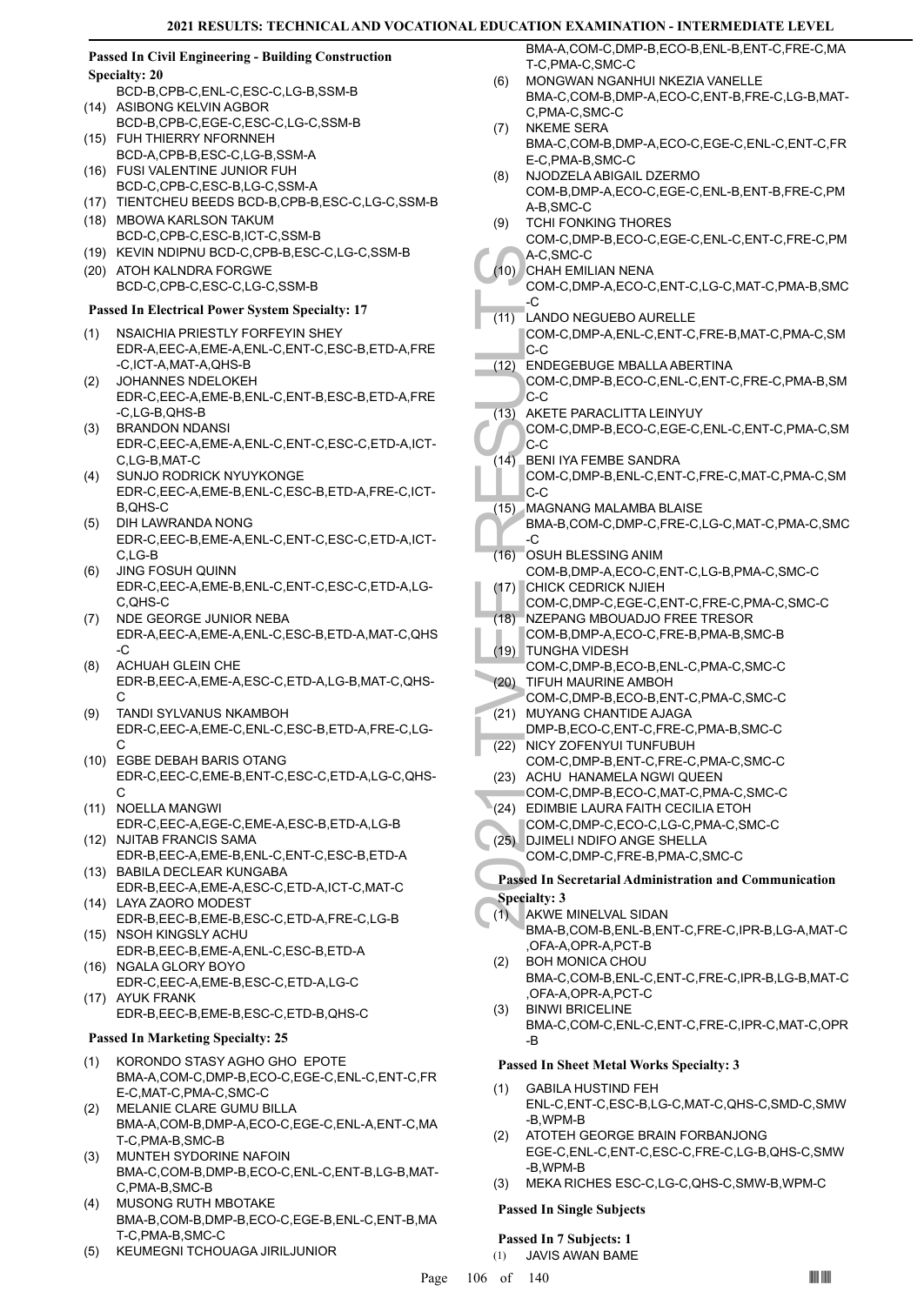#### **Passed In Single Subjects**

### **Passed In 7 Subjects: 1** BMA-B,COM-C,ECO-B,EGE-C,ENL-C,IFA-C,OFA-B

**Passed In 6 Subjects: 1**

AJIFACK IDRISS ARNAUD EGE-C,ENL-C,FRE-C,LG-B,SMW-B,WPM-C (1)

# **Passed In 5 Subjects: 3**

- TAMBE ADOIF EGBE (1)
- BMA-A,COM-C,DMP-C,ECO-C,ENL-C NCHARE POUMEYOU MOHAMED JAMAL BMA-C,ENT-C,FRE-A,MAT-C,SMC-C (2)
- NJODZEKA NADIA BERINYUY COM-B,DMP-B,ENL-C,ENT-C,MAT-C (3)

#### **Centre No: 22239 HIGH TECH BILINGUAL HIGH SCHOOL , DOUALA**

Regist: 66, Sat for 5 or more Subjects: 64, Passed : 37 % Passed : 57.81, Sanctioned : 2

### **Results of Successful Candidates In Order Of Merit**

#### **Passed In Accounting Specialty: 16**

- FORGWE MARK-PETER NDEN BMA-A,COM-C,ECO-A,EGE-B,ENL-A,FRE-C,IFA-B,LG-B ,MAT-B,OFA-A,OFR-B (1)
- ADJOH KETI WILLIAM PATERSON BMA-A,COM-B,ECO-B,EGE-C,ENL-B,FRE-B,IFA-B,MAT-B,OFA-B,OFR-C,OPR-B (2)
- TENEMOH PRECIOUS KEMBOH BMA-B,COM-A,ECO-B,EGE-C,ENL-C,IFA-B,MAT-C,OFA-A,OFR-C,OPR-A (3)
- AMBE DIRANE NGWA BMA-C,COM-C,ECO-B,EGE-C,ENL-C,FRE-C,IFA-C,OFA -B,OFR-C,OPR-B (4)
- PRECIOUS CHENWI FUH BMA-B,COM-C,ECO-C,EGE-C,ENL-C,FRE-B,IFA-C,MAT -C,OFA-B,OFR-C (5)
- EWEH MARK-COLLINS BONG COM-C,ECO-A,EGE-B,IFA-C,MAT-C,OFA-B,OFR-C,OPR -B (6)
- MIYANG ANGELNEOL NGANG COM-C,ECO-B,ENL-C,IFA-B,MAT-C,OFA-B,OFR-C (7)
- LANG PHANUEL BENG BMA-C,COM-C,ECO-B,ENL-C,IFA-C,LG-C,OFA-B (8) PRAISE BINWI FUH (9)
- BMA-C,COM-C,IFA-C,MAT-C,OFA-B,OFR-C (10) NEBAH JOSLINE FRU
- COM-C,ECO-C,ICT-C,IFA-C,OFA-B,OFR-C (11) OWANG MABEL
- COM-C,ECO-C,ENL-C,IFA-C,LG-C,OFA-B (12) ANJAH CHANTICLAIRE
- COM-C,ECO-B,ENL-C,IFA-C,LG-C,OFA-C (13) TUNDA NADESH NKUSEH
- COM-C,ENL-C,FRE-C,IFA-C,OFA-C,OFR-C (14) NSIMENOU TESSA ELFRIED ANGE
- COM-C,FRE-C,IFA-B,OFA-C,OFR-C (15) CHILA BRENDALINE FONYUY
- COM-B,ECO-C,ENL-C,IFA-C,OFA-C (16) KUM NADEGE MBOG COM-C,ECO-C,ENL-C,IFA-C,OFA-C

#### **Passed In Civil Engineering - Building Construction Specialty: 4**

- CHUKI PRECIOUS MBORONG BCD-B,CPB-B,CSC-B,CTZ-C,ENL-B,FRE-C,MAT-C,SSM -B (1)
- ABIA GENESIS FRU BCD-C,CPB-B,CTZ-C,ENL-C,ESC-C,FRE-C,MAT-C,SSM -A (2)
- ANYERE LESLIE FLAWA BCD-C,CPB-C,CSC-C,CTZ-C,ENL-C,FRE-C,SSM-B (3) FRU VALENTINE AMBELICHI (4)
- BCD-A,CPB-B,CSC-C,ENL-C,ESC-C,SSM-B

# **Passed In Electrical Power System Specialty: 13**

- KELLY FABRICE WUNG CSC-B,CTZ-C,EDR-C,EEC-B,EGE-B,EME-B,ENL-C,ESC -C,ETD-A,MAT-B  $(1)$
- EDANG SINOCEL EKIAKUM EDR-C,EEC-A,EME-B,ENL-C,ESC-B,ETD-A,MAT-B,QHS -B (2)
- ENINE MOISE RHUSSEL CSC-C,EEC-B,EME-C,ENL-C,ESC-C,ETD-A,FRE-C (3)
- BUNINGWAH JENSEN ACHU CTZ-C,EDR-C,EEC-B,EME-C,ESC-C,ETD-A,FRE-C (4)
- NGU THIERRY CSC-C,CTZ-C,EEC-B,EME-C,ENL-C,ESC-C,ETD-B (5) AKEBE HERMANN AGBAR-AKEBE (6)
- EDR-C,EEC-B,ENL-C,ESC-C,ETD-B,FRE-C,LG-C YENGEH SMITH NGALA (7)
- EEC-B,EME-B,ESC-C,ETD-A,FRE-C,LG-C MATHEW ONYINYE EMENEKE (8)
- CTZ-C,EEC-B,EME-B,ESC-C,ETD-A,MAT-C **EMEM BLAISE OKON** (9)
- EDR-C,EEC-B,EME-C,ENL-C,ESC-C,ETD-A
- EDR-C,<br>
(7) YENGE<br>
EEC-B, I<br>
(8) MATHE CTZ-C, E<br>
(9) EMEM EDR-C, I<br>
(10) TANYU<br>
CTZ-C, E<br>
(11) CTZ-C, E<br>
EDR-C, I<br>
EDR-C, I<br>
EDR-C, I<br>
EDR-C, I<br>
EEC-B, I<br>
EDR-C, I<br>
EEC-B, I<br>
EEC-C, I<br>
Passed In Se<br>
Specialty: 1<br>
(1) CHRIS TANYU AZINUE COLLINS CTZ-C,EEC-C,ENL-C,ESC-C,ETD-B,FRE-B  $(10)$ 
	- EKWA FABRICE AGABA (11)
		- EDR-C,EEC-B,EME-C,ENL-C,ESC-C,ETD-B
		- TEMGUOA DJOUMESSI EDGAR  $(12)$
	- EEC-B,ENL-C,ETD-B,FRE-B,MAT-C
	- NDIP CLINTON AYUK EEC-C,EME-B,ETD-B,FRE-C,LG-C  $(13)$

# **Passed In Secretarial Administration and Communication**

- **Specialty: 1**
- CHRISTABEL ATIAKOH OJANG  $(1)$ 
	- COM-B,ECO-A,ENL-C,IPR-C,OFA-C,OPR-B

### **Passed In Single Subjects**

- **Passed In 9 Subjects: 1**
- BEI NEVER MIND CHAM (1)
	- BMA-B,COM-A,ECO-A,ENL-A,ENT-B,FRE-B,MAT-B,PMA -A,SMC-B

#### **Passed In 6 Subjects: 1**

- AWOH FAVOUR IMBRU (1)
	- COM-C,ENL-C,FRE-C,LG-C,OFA-B,OPR-C

# **Passed In 5 Subjects: 1**

(1)

- NGONG BRENDA SAH
	- COM-C,ECO-C,ENL-C,FRE-C,OFA-B

#### **Centre No: 22240 NATIONAL BILINGUAL COLLEGE BONABERI DOUALA**

- Regist: 12, Sat for 5 or more Subjects: 12, Passed : 11
- % Passed : 91.67, Sanctioned : 0

#### **Results of Successful Candidates In Order Of Merit**

# **Passed In Accounting Specialty: 7**

- ENANGE KANGUE CLAIRE CATHERINE BMA-C,COM-B,ECO-B,ENL-C,ENT-C,FRE-B,IFA-A,LG-C ,MAT-B,OFA-B,OFR-C  $(1)$
- AZAH DANIELLA NDE BMA-A,COM-A,ECO-A,ENL-A,FRE-A,IFA-A,LG-B,MAT-B, OFA-A,OFR-A (2)
- NDAM EPAKA EMMANUEL BILLY BMA-A,COM-B,ECO-B,ENL-C,FRE-A,IFA-B,LG-C,MAT-A ,OFA-A,OFR-A (3)
- TIENTCHEU LINE STEPHY BMA-A,COM-C,ECO-B,EGE-C,ENL-C,FRE-B,IFA-B,MAT-B,OFA-B,OFR-C (4)
- SIRRI NEH PRECIOUS DIVINITY NCHE BMA-B,COM-C,ECO-C,ENL-B,ICT-C,IFA-B,LG-C,MAT-C, OFA-B,OFR-B (5)
- SUNGOUE TOUKO MERVEILLE BMA-B,COM-C,ECO-C,ENL-C,FRE-B,IFA-C,LG-C,MAT-C,OFA-C,OFR-C (6)
- MBOH SUPRISE ERICSON TARH BMA-C,COM-A,ECO-A,IFA-A,LG-B,MAT-C,OFA-B,OFR-A (7)

#### **Passed In Marketing Specialty: 2**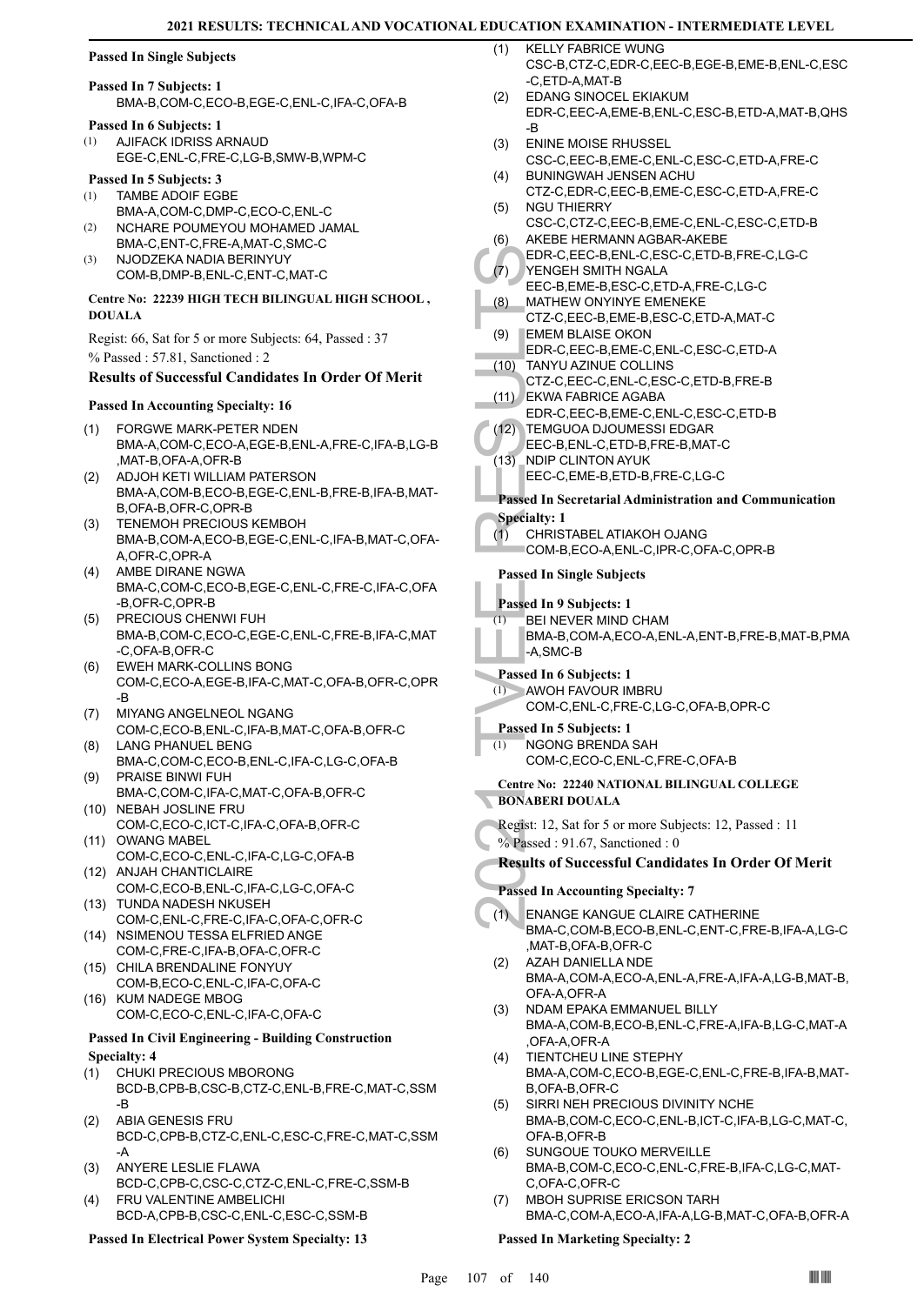#### **Passed In Marketing Specialty: 2**

- NGUM DAIZY AFANWI SUH BMA-B,COM-B,DMP-B,ECO-B,ENL-B,ENT-B,MAT-C,PM A-C,SMC-C (1)
- BERTILLA WAKUNA BMA-B,COM-B,DMP-A,ECO-B,ENL-C,ENT-C,MAT-C,PM A-C,SMC-B (2)

#### **Passed In Secretarial Administration and Communication Specialty: 1**

YOUNG MODESTA AFANWI COM-C,EGE-C,ENL-B,IPR-B,LG-B,OPR-B,PCT-C (1)

#### **Passed In Single Subjects**

#### **Passed In 7 Subjects: 1**

NGADJEU YOKAM ALFRED STEPHANE COM-C,ECO-A,EGE-A,ENL-C,FRE-B,LG-B,OFA-B (1)

#### **Centre No: 22242 HONOUR BILINGUAL HIGH SCHOOL YAOUNDE**

Regist: 42, Sat for 5 or more Subjects: 41, Passed : 35 % Passed : 85.37, Sanctioned : 0

#### **Results of Successful Candidates In Order Of Merit**

#### **Passed In Accounting Specialty: 14**

- SHIRRI JULLY AZEEH BMA-A,COM-A,ECO-A,EGE-A,ENL-A,FRE-B,IFA-A,MAT-B,OFA-A,OFR-A,OPR-A (1)
- NGWA WALTERS NGWA BMA-A,COM-A,ECO-B,EGE-A,ENL-B,FRE-C,IFA-A,MAT-B,OFA-A,OFR-A,OPR-A (2)
- NTAM ASHMALINE BITUNG TINGHEM BMA-B,COM-A,ECO-A,EGE-A,ENL-B,FRE-B,IFA-A,MAT-C,OFA-A,OFR-A,OPR-B (3)
- KWEDI MISSAN MICHAELA CECILE MAJOIE (4) BMA-A,COM-A,ECO-B,EGE-B,ENL-B,FRE-A,IFA-B,MAT-C,OFA-B,OFR-B,OPR-A
- LAKINYO ASHLY BINYUY (5) BMA-C,COM-A,ECO-A,EGE-B,ENL-B,FRE-B,IFA-B,MAT-C,OFA-B,OFR-B,OPR-C
- NSAIDZEKA GLADYS BMA-B,COM-B,ECO-B,EGE-B,ENL-C,FRE-C,IFA-A,MAT-C,OFA-B,OFR-A,OPR-B (6)
- CHE ANNABEL ASOH BMA-B,COM-A,ECO-A,EGE-A,FRE-C,IFA-A,MAT-C,OFA-B,OFR-B,OPR-B (7)
- NGAH NGAH ARMAND BENJAMIN BMA-C,COM-B,ECO-B,EGE-B,ENL-C,FRE-A,IFA-B,OFA-C,OFR-C,OPR-B (8)
- ANDU ALPHONSE AKO BMA-C,COM-B,ECO-A,EGE-B,IFA-B,OFA-B,OFR-B,OPR -B (9)
- (10) BETSI MVOGO BRENDA LA FORTUNE COM-B,EGE-C,ENL-B,FRE-A,IFA-B,OFA-C,OFR-B,OPR-C
- (11) ZONNANG KAMTA SIRANO BMA-C,COM-C,EGE-B,IFA-C,OFA-C,OFR-B,OPR-B (12) JABOSUNG ABIGAIL
- COM-C,ENL-C,IFA-C,MAT-C,OFA-B,OFR-C,OPR-B (13) MASSAH PROMISE MUKONG
- COM-C,EGE-B,ENL-C,FRE-C,IFA-C,OFR-C,OPR-B (14) NGA AMOUGOU ERNESTINE
- COM-C,EGE-C,ENL-C,FRE-B,IFA-C,OFR-C,OPR-C

# **Passed In Automobile Repair Mechanics Specialty: 5**

- TIANDEM TAKOUGNANG KEVIN ALEX CTZ-C,EET-A,ENL-C,ESC-C,FRE-A,ICT-C,MAT-C,MDR-C,MTE-C,MTW-B,QHS-B (1)
- (2) NTOGUE ANNETTE INGRIDE ALISEE EET-A,ENL-B,ESC-C,FRE-B,ICT-C,MAT-C,MDR-C,MTE-B,MTW-B,QHS-C
- DEFEU SOFEU DELPHIN LE DOUX EET-C,ENL-C,FRE-C,ICT-C,MDR-C,MTE-C,MTW-B,QHS -C (3)
- (4) MOVANGO EMMANUEL

EET-B,FRE-C,ICT-C,MDR-C,MTE-C,MTW-C LACMAGO CHERELLE ROY EET-C,FRE-C,ICT-C,MDR-C,MTW-C,QHS-C (5)

#### **Passed In Civil Engineering - Building Construction Specialty: 5**

- ATANGA DESMOND NCHE BCD-A,CPB-A,CTZ-C,ENL-C,ESC-C,FRE-C,ICT-B,MAT-C,QHS-B,SSM-A (1)
- NCHOTINDOH FABRISE BCD-B,CPB-A,CTZ-C,ENL-C,ESC-C,FRE-C,ICT-C,MAT-C,QHS-B,SSM-A (2)
- EMMANUEL BASSEY OKON (3)
- BCD-C,CPB-A,ENL-C,ESC-C,FRE-C,ICT-C,MAT-C,QHS-C,SSM-B
- ASONGWE STEV NDIFOR  $(4)$
- CPB-B,ESC-C,FRE-C,ICT-B,QHS-B,SSM-C
- CHOFOR BRAYAN GLEN (5)
	- BCD-C,CPB-B,ENL-C,ICT-C,QHS-C,SSM-B

#### **Passed In Electrical Power System Specialty: 10**

- VISE CHRISTIAN CHIMBOM  $(1)$
- CTZ-C,EDR-B,EEC-A,EME-A,ENL-B,ESC-B,ETD-A,FRE-C,ICT-C,MAT-C,QHS-B
- ZAMA BIKIE URIEL SCHOLASTIQUE (2)
- CTZ-C,EDR-C,EEC-A,EME-B,ENL-C,ESC-C,ETD-B,FRE -B,ICT-C,MAT-C,QHS-B
- TAKAM ELIME GILBERT BRAYANN CTZ-C,EDR-B,EEC-A,EME-A,ESC-C,ETD-B,FRE-C,ICT-(3)
- C,MAT-C,QHS-C KENG GIESLIAN KHAN (4)
- EDR-B,EEC-A,EME-B,ENL-C,ESC-C,ETD-B,FRE-B,ICT-C,MAT-C,QHS-C
- CHEFOR CLOVIS FOZOH (5)
- CTZ-C,EDR-C,EEC-B,EME-B,ENL-C,ESC-C,ETD-B,FRE -B,ICT-C,QHS-B
- CHEFOR CUDY SEPINEZH (6)
- CTZ-C,EDR-C,EEC-B,EME-B,ESC-C,ETD-B,FRE-C,ICT-C,QHS-B
- TACHAM JEFF MBUE (7)
- EDR-C,EEC-C,EME-B,ENL-C,ESC-C,ETD-B,FRE-C,MAT -C,QHS-C
- AHMADOU INOUSSA EDR-C,EEC-B,EME-B,ENL-C,ETD-A,FRE-B,ICT-C,QHS-B (8)
- BCD-C, C, SSM-<br>
(4) ASONG CPB-B, I<br>
(5) CHOFO<br>
BCD-C, BCD-C, BCD-C, BCD-C, BCD-C, BCD-C, BCD-C, BCD-C, BCD-C, C, C, C, CT-C, E<br>
(2) ZAMA CTZ-C, E<br>
(3) TAKAM CTZ-C, E, C, MAT-C, C, MAT-C, C, MAT-C, C, C, CHEFO CTZ-C, E<br>
(5) DOMBISSI ABENA CEDRICK EEC-C,ENL-C,ESC-C,ETD-B,FRE-C,ICT-C,QHS-B (9)
	- SHUBONG KINGCELY (10) EDR-C,EME-C,ENL-C,ETD-C,ICT-C

#### **Passed In Single Subjects**

- **Passed In 6 Subjects: 1**
- NGWA CLAUVETTE NEBA CPB-B,ENL-C,FRE-C,ICT-C,QHS-C,SSM-A (1)

### **Centre No: 22243 COLLEGE POLYVALENT BILINGUE PRIVE LAIC TAMA BAFOUSSAM**

Regist: 63, Sat for 5 or more Subjects: 61, Passed : 50 % Passed : 81.97, Sanctioned : 0

#### **Results of Successful Candidates In Order Of Merit**

#### **Passed In Accounting Specialty: 8**

- AKENDOMBI EMMANUEL BMA-A,COM-A,ECO-A,EGE-A,ENL-C,ENT-C,FRE-C,IFA-B,MAT-B,OFA-A,OFR-B (1)
- WARA FORTUNE NYAMBOT BMA-B,COM-C,ECO-A,EGE-C,ENL-C,ENT-C,FRE-C,IFA -B,MAT-C,OFA-A,OFR-B (2)
- NGAH MBIYDZENYUY NADESH BMA-A,COM-B,ECO-A,ENL-A,ENT-B,FRE-B,IFA-A,MAT-A,OFA-A,OFR-A (3)
- KONGNYU FAVOUR MURKWI BMA-A,COM-A,ECO-A,ENL-A,ENT-B,FRE-C,IFA-A,MAT-A,OFA-A,OFR-A (4)
- KANGA AETI-WANEH PRAZIL OTEH BMA-A,COM-A,ECO-A,ENL-B,ENT-B,IFA-B,MAT-B,OFA- (5)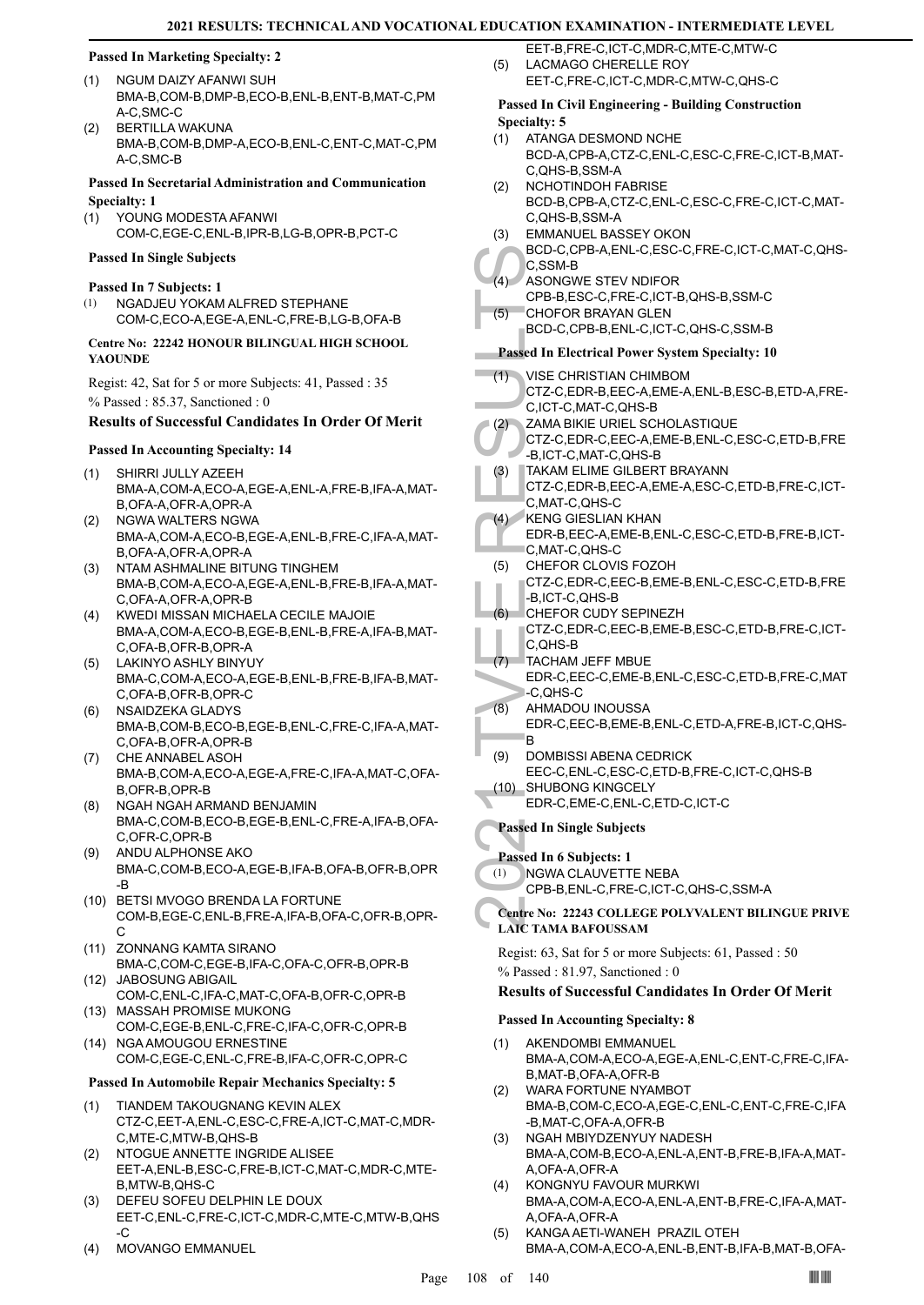#### **Passed In Accounting Specialty: 8**

A,OFR-B

- CHANCELINE NYINGMAH BMA-B,COM-C,ECO-A,ENL-C,ENT-C,IFA-B,MAT-C,OFA-A,OFR-C (6)
- CHE FABRIS MBI BMA-B,COM-C,ECO-A,ENT-C,IFA-C,OFA-B,OFR-C (7) MABONG FAITH GEMUH (8)
	- BMA-C,COM-C,ECO-A,EGE-B,ENT-C,IFA-C,OFA-B

#### **Passed In Civil Engineering - Building Construction Specialty: 13**

- MBAH AJUNAMI RECOBERT (1)
- BCD-B,CPB-A,EGE-A,ENL-C,ESC-C,ICT-B,LG-B,MAT-C, QHS-C,SSM-B
- NJECK BETRAND MBAH BCD-A,CPB-A,EGE-C,ESC-C,FRE-C,ICT-B,LG-B,MAT-C ,SSM-A (2)
- SIMA-A BRIAN FOMONYUY BCD-A,CPB-B,ENL-B,ESC-C,FRE-C,ICT-C,MAT-C,QHS-B,SSM-B (3)
- MBINKAR DONACIEN NYUYMEGKA BCD-A,CPB-A,EGE-B,ENL-C,ESC-C,LG-B,MAT-B,SSM-B (4)
- CHOMBENG LIZA WENDY NEH BCD-B,CPB-B,EGE-B,ENL-A,ICT-C,MAT-C,QHS-B,SSM-B (5)
- SAMUEL DEOGRATIAS AMENCHWI NGES BCD-A,CPB-B,EGE-C,ENL-C,ESC-C,ICT-C,QHS-B,SSM -B (6)
- KAIMBE DIVINE TAMBANG BCD-A,CPB-B,EGE-B,ENL-C,ESC-C,ICT-C,LG-B,SSM-C (7)
- BANMIH JORDAN GAMBITLA BCD-B,CPB-B,ENL-C,ESC-C,FRE-C,LG-B,QHS-C,SSM-B (8)
- FUH SILAS NDONWI (9)
- BCD-B,CPB-A,EGE-B,ENL-B,LG-B,QHS-C,SSM-B MUNDI JUNIOR (10)
- BCD-A,CPB-A,EGE-C,ESC-C,LG-B,QHS-C,SSM-B (11) NDONWI BORIS FUHNWI
- BCD-B,CPB-B,EGE-B,ENL-C,LG-B,QHS-C,SSM-B (12) CHE MILLENUS SHU
- BCD-A,CPB-B,EGE-C,ICT-C,LG-C,QHS-C,SSM-B (13) SAMGWAA LOVET AWU
- BCD-A,CPB-B,ENL-C,FRE-C,SSM-B

#### **Passed In Electrical Power System Specialty: 14**

- FONGANG FONKOU GAETAN EDR-B,EEC-A,EME-A,ENL-C,ESC-A,ETD-A,FRE-A,ICT-A,LG-A,MAT-A,QHS-B (1)
- KONTCHOU FOTSO JEAN ROGER EDR-B,EEC-A,EGE-C,EME-A,ENL-C,ESC-A,ETD-A,FRE -B,ICT-B,LG-B,MAT-B (2)
- MANYUGAH JUDE WAINKEM (3) EDR-A,EEC-A,EGE-B,EME-A,ENL-C,ESC-B,ETD-A,FRE -C,ICT-C,LG-C,MAT-A
- WESSE DAOUDA ISMAEL (4) EDR-B,EEC-B,EGE-C,EME-B,ENL-C,ESC-C,ETD-A,FRE -C,ICT-C,LG-B,MAT-C
- NSAMI EMMANUEL KONGNYU EDR-B,EEC-A,EGE-B,EME-A,ENL-B,ESC-B,ETD-A,ICT-B,LG-B,MAT-A (5)
- NKENGAFAC TITUS AZEMGWO EDR-B,EEC-A,EGE-A,EME-A,ENL-B,ESC-A,ETD-A,ICT-C,LG-A,MAT-C (6)
- MOFOUO CLIVIN MOFOR EDR-C,EEC-A,EME-B,ESC-B,ETD-A,FRE-C,ICT-C,LG-B ,MAT-C,QHS-B (7)
- MUNDI SHU BRUNO AMBE EDR-B,EEC-B,EGE-C,EME-A,ENL-C,ESC-C,ETD-A,ICT-C,MAT-C,QHS-C (8)
- AWUNGFUET CLAUDIO EDR-C,EEC-A,EGE-C,EME-A,ENL-C,ESC-C,ETD-A,ICT-C,LG-B (9)
- (10) TANLAKA GODBLESS FANNYUY EDR-C,EEC-A,EGE-C,EME-A,ESC-B,ETD-B,ICT-C,MAT-

C,QHS-C

- (11) AKUMENGWA BRAIN AKOSO EDR-B,EEC-C,EGE-C,EME-B,ENL-B,ETD-B,ICT-C,LG-C
- SIMOBEN JOEL DOMINIC (12) EDR-C,EEC-A,EGE-C,EME-B,ESC-C,ETD-B,ICT-C,QHS -C
- FUH MICHAEL FUHNWI (13) EDR-C,EEC-B,EGE-C,EME-A,ENL-C,ETD-A,LG-B
- (14) SUH ELIJAH FORBINYAM EDR-C,EEC-A,EGE-C,EME-B,ESC-C,ETD-B,LG-B

#### **Passed In Home Economics Specialty: 2**

- ENL-C, P<br>
ENL-C, P<br>
ENL-C, P<br>
ENL-C, P<br>
ENL-C, P<br>
ENL-C, P<br>
ENL-C, P<br>
ENL-C, P<br>
ENL-C, S<br>
E-C, PM<br>
BMA-A, A-B, SM<br>
BMA-A, A-B, SM<br>
BMA-A, A-B, SM<br>
COM-B, A-C, SM<br>
NJ IPRII COM-B, A-C, SM<br>
NGUH N<br>
BMA-C, SM<br>
COM-C, C-C<br>
(6) NJONG JOYCELINE NCHOTBUANUH ENL-C,ENT-C,FLE-B,FNH-B,FRE-C,NSC-B,RMH-B (1) FRI MBAKU WINDA ENL-C,FLE-B,FNH-C,FRE-C,NSC-C,RMH-B  $(2)$ **Passed In Marketing Specialty: 10** FONGANG CHAMBELINE ENGONWEI BMA-B,COM-B,DMP-B,ECO-A,EGE-B,ENL-C,ENT-C,FR E-C,PMA-C,SMC-C (1) NGORAN BLAISE LOHLA BMA-A,COM-B,DMP-B,ECO-A,EGE-A,ENL-C,ENT-B,PM A-B,SMC-B (2) NJI PRINCELY ACHUA COM-B,DMP-C,ECO-A,EGE-C,ENL-C,ENT-C,FRE-C,PM A-C,SMC-C (3) NGUH MAXIM ASAH BMA-C,COM-C,DMP-C,ECO-C,EGE-C,ENL-B,ENT-C,PM A-C,SMC-C (4) NJIWU KIMBUYA ALIMATU COM-C,DMP-B,ECO-C,ENL-C,ENT-C,FRE-C,PMA-C,SM C-C (5) TANINKENG FRANK NAEL FEUYEM COM-B,DMP-B,ECO-C,ENL-C,FRE-C,PMA-C,SMC-C (6) FOZEMANKIET EUNICE ZEMANKIET BMA-B,COM-C,DMP-C,ECO-C,FRE-C,PMA-C,SMC-C (7) MBI COLETTE UNJOH COM-B,DMP-C,ECO-A,EGE-C,ENL-C,PMA-C (8) NDOH PACKSON ANANG COM-C,DMP-B,ECO-B,EGE-C,PMA-C,SMC-C (9) WANDI AZANUI VERGINETTE (10) COM-C,DMP-C,ENL-C,FRE-C,PMA-C,SMC-C
	- **Passed In Secretarial Administration and Communication Specialty: 2**
	- NGANDI CYNTHIA MBEL (1)
	- BMA-A,COM-B,ECO-A,ENL-B,FRE-C,ICT-C,IPR-B,MAT-C,OFA-B,OPR-A,PCT-B
- NSAH NATHANIEL NICHOLAS BOLLE (2)
	- COM-C,ECO-C,ENL-C,ICT-B,IPR-B,OPR-A,PCT-C

#### **Passed In Single Subjects**

#### **Passed In 7 Subjects: 1**

NJI DINALYN MBUH ENOAKU (1)

BMA-C,COM-C,ECO-B,EGE-C,ENL-B,ENT-C,OFR-B

#### **Centre No: 22244 HALF MILE LIMBE EXTERNAL**

Regist: 75, Sat for 5 or more Subjects: 74, Passed : 22 % Passed : 29.73, Sanctioned : 0

#### **Results of Successful Candidates In Order Of Merit**

#### **Passed In Accounting Specialty: 14**

- BLESSED DIONE SAKANG BMA-B,COM-B,ECO-A,EGE-B,ENL-A,FRE-C,IFA-A,MAT-C,OFA-B (1)
- AZAH KENNISSA NANYONGO CHI BMA-A,COM-A,ECO-A,EGE-B,ENL-B,IFA-A,MAT-C,OFA-B (2)
- MBEMPEH EDWIN NKAHNGBI BMA-A,COM-A,ECO-B,EGE-B,ENL-C,IFA-B,MAT-C,OFA-B (3)
- SAINT DENNISON COM-B,ECO-B,ENL-C,IFA-C,OFA-B,OFR-C,OPR-B (4) (5) EWUNE THERESIA NBWANGE NJIE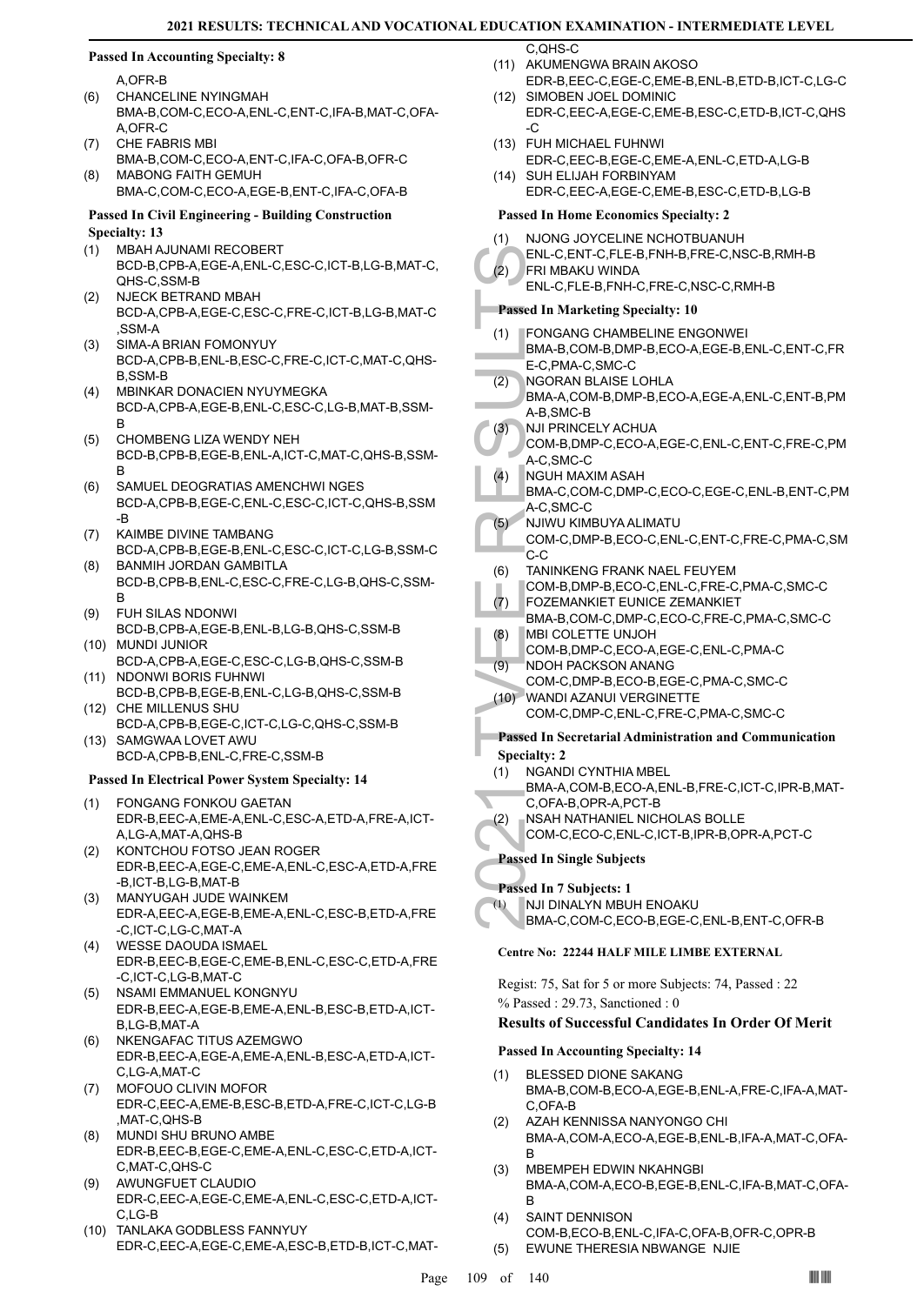#### **Passed In Accounting Specialty: 14**

COM-C,ECO-A,ENL-B,LG-C,OFA-C,OFR-C,REL-C JUNIOR EKUMAKPAYE (6)

- BMA-C,COM-B,ECO-C,EGE-C,MAT-C,OFA-C,OFR-C ENKU SALITA AMAH (7)
- COM-C,ENL-C,ENT-C,IFA-C,LG-C,OFA-C,OFR-C ANEH NAOMI AMUZANG (8)
- COM-C,ECO-A,EGE-B,ENL-C,IFA-C,OFA-C MBENG MERCY ALEXANDRIA (9)
- COM-A,ECO-C,ENL-C,IFA-C,OFA-C,REL-C (10) ALEXANDER LISAMBA NJIE
- ECO-C,EGE-C,ENL-B,IFA-C,OFA-B,OFR-C (11) ANGIE MAC BRIGHT FOMUJANG
- COM-C,ECO-B,ENL-C,IFA-C,LG-C,OFR-C (12) KIMBENG ASHLEY NOELTITA
- COM-B,ECO-C,ENL-C,IFA-C,OFA-C (13) ACHOUSEI CHECY OKEDE
- COM-C,ENL-C,IFA-C,OFA-B,OPR-C (14) NDZI THELMA NKUH
- COM-C,ENL-C,IFA-C,OFA-C,REL-C

#### **Passed In Secretarial Administration and Communication Specialty: 3**

- NKEN JUSMELDA NGUM AGWIRE (1)
- COM-C,EGE-C,ENL-A,IPR-C,OFA-C,OPR-B,PCT-C KOMETA FAVOUR LIANJO (2)
- COM-C,ECO-C,ENL-C,IPR-C,OPR-B,PCT-C NALOA GEORGIANA WOTANI (3)
- COM-C,IPR-C,OFA-C,OPR-B,PCT-C

## **Passed In Single Subjects**

#### **Passed In 6 Subjects: 1**

LAYCIGAH PRINCEWILL PETEM BMA-C,COM-C,ECO-B,ENL-C,IFA-C,LG-C (1)

#### **Passed In 5 Subjects: 4**

- KINGE ENGELBERT LIVANGI MAOLE COM-B,ECO-A,ENL-C,LG-B,OPR-C (1)
- ANOIBAH LIZETTE ANDEMBANG COM-C,ECO-B,EGE-C,IFA-B,OPR-C (2)
- KWETI EFON EMMA COM-C,ECO-C,ENL-C,IFA-C,OPR-C (3)
- MOLIMI SHALLEN ULE COM-C,ECO-C,ENL-C,OFR-C,OPR-C (4)

#### **Centre No: 22246 TOMBUKA MBANGA EXTERNAL**

Regist: 122, Sat for 5 or more Subjects: 121, Passed : 55 % Passed : 45.45, Sanctioned : 1

#### **Results of Successful Candidates In Order Of Merit**

#### **Passed In Accounting Specialty: 28**

- LUYEN LAWYER BAZORE EFELEYENYOH BMA-A,COM-B,ECO-A,ENL-A,FRE-B,IFA-A,LG-C,MAT-B ,OFA-A,OFR-A,REL-C (1)
- GAHMUH FORTUNATE BMA-C,COM-A,ECO-A,ENL-B,FRE-C,IFA-A,LG-B,MAT-B ,OFA-B,OFR-A,REL-C (2)
- KENKO SILDOAN FUY BMA-A,COM-A,ECO-A,ENL-B,IFA-A,LG-B,MAT-B,OFA-A, OFR-A,REL-C (3)
- ENJEMA BECLEAN MBUYOM BMA-C,COM-C,ECO-B,ENL-B,ENT-B,FRE-C,IFA-C,LG-C ,OFA-C,OFR-C (4)
- KEYONG SHERON SAH BMA-A,COM-B,ECO-A,ENL-B,IFA-B,LG-C,MAT-C,OFA-B ,OFR-B (5)
- BIH GILLIAN NJENYANG BMA-C,COM-C,CTZ-C,ECO-B,ENL-B,IFA-B,LG-C,OFA-B ,OFR-B (6)
- TCHAPTCHET NJIKI CAROLE BMA-C,CSC-C,ECO-C,FRE-C,IFA-C,LG-B,MAT-C,OFA-C ,OFR-B (7)
- ONGUM GILBERT ADE BMA-A,COM-C,ECO-A,IFA-A,LG-B,MAT-C,OFA-A,OFR-B (8)
- (9) FONYONG PRETTY NAYERE
- BMA-C,COM-C,ECO-A,ENL-C,IFA-B,LG-B,OFA-B,OFR-B (10) TAMBIA VERDIAN INCHITA
- BMA-C,COM-C,ECO-C,ENL-C,IFA-C,LG-C,OFA-A,OFR- $\mathcal{C}$
- (11) NTAH GILLIAN MAJUNG COM-C,ECO-C,ENL-C,ENT-C,IFA-B,OFA-B,OFR-C,OPR -C
- WOH LOIS FUNKUIN (12) ECO-C,ENL-C,ENT-C,FRE-C,IFA-C,OFA-C,OFR-B,OPR-C
- (13) DONBOU LORIANE MERVIELLE
- BMA-C,COM-C,ECO-C,ENL-C,FRE-C,IFA-C,OFA-C,OFR -B
- TASHA GLENISE ASHU AGBOR  $(14)$
- COM-C,ECO-A,ENL-C,IFA-B,LG-B,OFA-B,OFR-B FONYONG PRECIOUS NAGWA (15)
- COM-C,CTZ-C,ECO-A,IFA-B,LG-C,OFA-C,OFR-B EBOT MARTHA AYUK (16)
- BMA-B,COM-C,ECO-C,FRE-C,IFA-B,OFA-C,OFR-B EGU NAOMI ETONGU  $(17)$
- COM-C,ECO-C,ENL-C,FRE-C,IFA-B,OFA-C,OFR-B (18) NGO-AH CLOVIS NCHAM
- COM-C,ECO-B,FRE-C,IFA-C,MAT-C,OFA-B,OPR-C (19) SWIRRI KELLYPRIDE CHE
- COM-C,CTZ-C,ECO-C,ENL-C,IFA-C,OFA-B,OFR-B (20) NGWEBA LOUISE ATONGWE
- (14) TASHA<br>
COM-C,<br>
(15) FONYO COM-C,<br>
(16) EBOT M<br>
EGU NA-B,<br>
COM-C,<br>
(17) EGU NA-B,<br>
COM-C,<br>
(18) NGO-AL<br>
COM-C,<br>
(20) SWIRRI COM-C,<br>
(20) NGWEE<br>
COM-C,<br>
ANEMB BMA-C,<br>
(22) BONGU COM-C,<br>
(22) ATEIH E COM-C,<br>
(23) ATEIH E COM-C,ECO-C,ENL-C,IFA-C,OFA-B,OFR-C,OPR-B (21) ANEMBOM PEJOULINE
	- BMA-C,ECO-A,IFA-B,LG-C,OFA-C,OFR-C
- BONGUP STEPHANIE FARWI (22)
- COM-C,ECO-C,IFA-B,OFA-B,OFR-C,OPR-C
- (23) ATEIH BEATRICE EFUETLATEH COM-C,ENL-B,IFA-C,OFA-C,OFR-C,OPR-C
- (24) NKENGAFAC LAURET NKOBENAI ECO-B,ENL-C,IFA-C,MAT-C,OFA-C,OFR-C
- (25) NKENGAFAC LINDA ASA-AH ECO-C,FRE-C,IFA-C,OFA-C,OFR-C,OPR-C
- (26) AGWENJANG KESTY ENJECK
- ECO-C,ENL-C,IFA-C,OFA-B,OFR-B
- (27) MBAH RAMSEN TIMAH COM-C,ENL-C,IFA-B,OFA-C,OFR-C
- (28) AMBE SHALLEN TANGOH
	- ECO-C,IFA-C,OFA-B,OFR-C,REL-C

#### **Passed In Automobile Repair Mechanics Specialty: 1**

- BAMBOT WILTUS NYONBELLA EET-C,MAT-C,MTE-C,MTW-C,QHS-C (1)
- **Passed In Civil Engineering Building Construction**
- **Specialty: 16**
- MBANG CYLIANE ABILLA (1)
- BCD-C,CPB-A,EGE-B,ENL-C,ESC-C,FRE-C,LG-B,MAT-C,SSM-B
- NKUIN BRICE MBANG (2)
	- BCD-B,CPB-B,EGE-C,ENL-C,ESC-C,FRE-C,LG-B,MAT-C,SSM-B
- **AZINI CLOVIS SUH** BCD-B,CPB-C,CTZ-B,EGE-C,ENL-B,ESC-C,LG-C,SSM-C (3)
- SAMA SMITH DINGKA,A BCD-A,CPB-B,ENL-C,ENT-C,ESC-C,MAT-C,SSM-B (4) MBOMEYUGAH BRANDON NKESE
- BCD-B,CPB-B,ENL-C,LG-C,MAT-C,QHS-C,SSM-A (5) GAMA NELSON MINDER (6)
- BCD-C,CPB-B,ENL-C,FRE-C,LG-C,QHS-C,SSM-B NKUO GAYELLE CHIA (7)
- BCD-B,CPB-B,EGE-C,ENL-C,FRE-C,SSM-B NDACHI SAMUEL SLATEL (8)
- CPB-B,EGE-C,ENL-C,LG-C,MAT-C,SSM-C TEWARA MALAKA GASI (9)
- BCD-C,CPB-C,EGE-C,ENL-C,FRE-C,SSM-B (10) TOH ZEDANOVILLE LESI
- BCD-C,CPB-C,ENL-C,ESC-C,ICT-C,SSM-C (11) RANNYUY TOMBIR
- BCD-B,CPB-B,EGE-C,FRE-C,SSM-C (12) NGONG JUNIOR YINGOH
	- BCD-C,CPB-C,ENL-C,MAT-C,SSM-B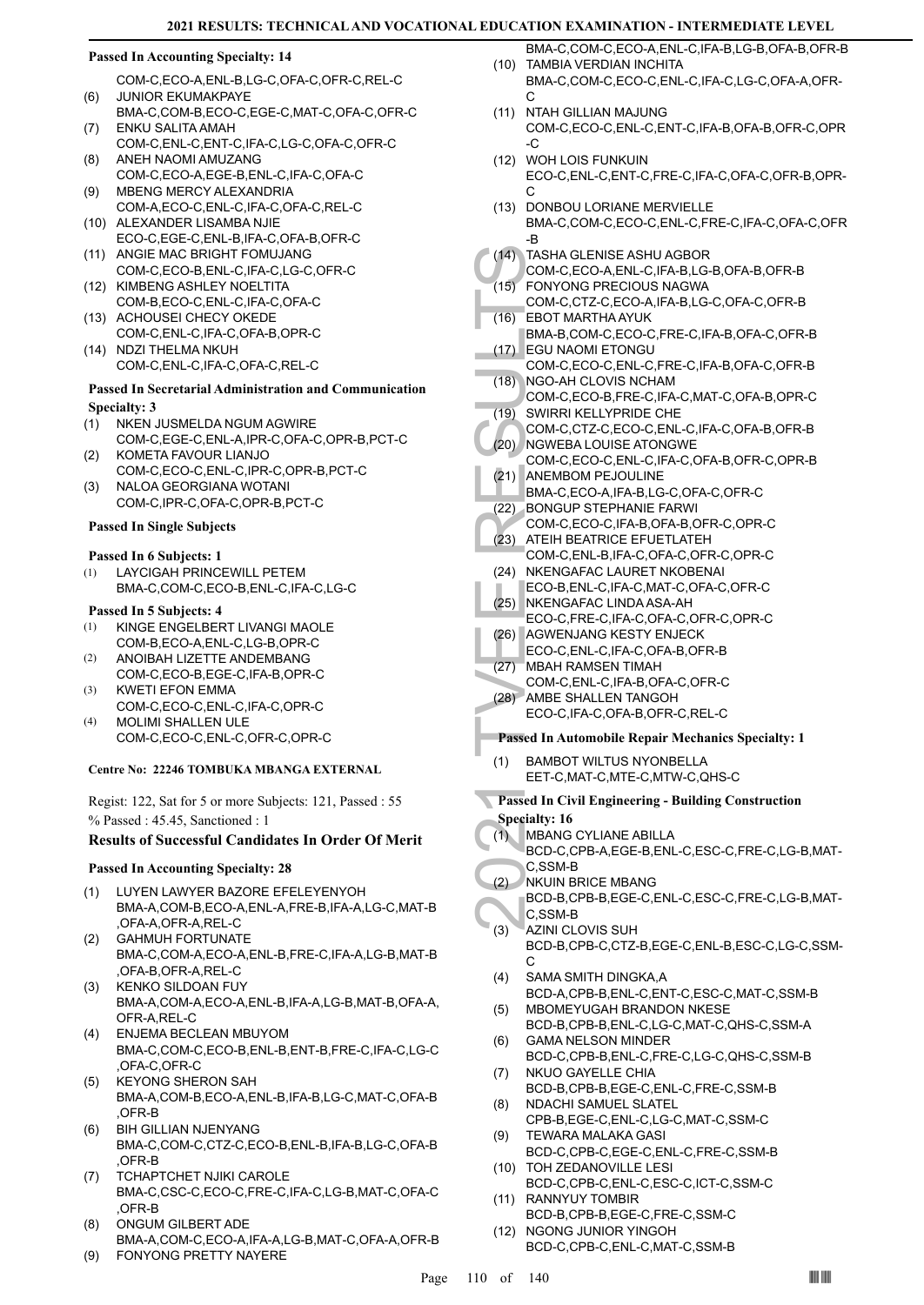#### **Passed In Civil Engineering - Building Construction Specialty: 16**

- (13) NKWETTA ASONG CLAUDE JUNIOR BCD-C,CPB-B,ENT-C,LG-C,SSM-C
- UKU NESTOR KUM (14) BCD-C,CPB-C,ENL-C,FRE-C,SSM-B
- (15) NWANJANG PRINCEWILL BCD-B,CPB-C,CTZ-C,EGE-C,SSM-C
- ITOE JOHNSON WATUI (16) BCD-C,CPB-C,LG-C,MAT-C,SSM-C

### **Passed In Electrical Power System Specialty: 5**

- MUEGHE CONSTANTINE (1) EDR-C,EEC-B,EGE-B,EME-B,ENL-C,ESC-C,ETD-A PIGA MONTHELOIS TRESOR (2)
- CTZ-C,EEC-B,EME-B,ENL-C,ETD-C,FRE-C SONE DERIC EPOGE (3)
- EDR-C,EEC-A,EME-B,ETD-B,LG-C
- (4) TAMBIA KADIN ATO EDR-C,EEC-B,EME-B,ETD-B,LG-C
- (5) NYONGO TUBUO EDWIN EEC-B,EME-C,ESC-C,ETD-B,FRE-C

#### **Passed In Marketing Specialty: 3**

- (1) NGWANE DIALE FAVOUR BMA-C,COM-B,DMP-B,ECO-A,ENL-C,ENT-B,MAT-C,PM A-A,SMC-C
- TEBONG NAOMI AMEH COM-C,DMP-C,ECO-A,ENT-B,FRE-C,PMA-C,SMC-C (2)
- NGOH GODFREY NGONG COM-C,DMP-C,ECO-C,OPR-C,PMA-C,SMC-C (3)

#### **Passed In Single Subjects**

#### **Passed In 5 Subjects: 2**

- GIEKENG EMMACULATE WORNYUI COM-C,ECO-A,ENL-C,LG-C,OFR-B (1)
- CHECK RAPHA AJECK CPB-B,EGE-C,ENL-C,FRE-C,SSM-C (2)

#### **Centre No: 22247 BAMENDZI BAFOUSSAM EXTERNAL**

Regist: 55, Sat for 5 or more Subjects: 52, Passed : 19 % Passed : 36.54, Sanctioned : 0

#### **Results of Successful Candidates In Order Of Merit**

#### **Passed In Accounting Specialty: 6**

- MUSI NICASE NGHOZINKWE BMA-C,COM-B,ECO-B,EGE-B,ENL-C,ENT-C,IFA-C,OFA-B (1)
- WONGEH SANDRA LEINYUY BMA-C,COM-B,EGE-C,ENL-C,IFA-C,MAT-C,OFA-B,OFR -C (2)
- NEBA BRANDON NGWA BMA-A,COM-B,ECO-A,IFA-A,MAT-B,OFA-A,OFR-A (3)
- TUNGSAMI DESLIAN MUHVAH BMA-C,COM-C,ENL-C,IFA-C,LG-C,OFA-C,OFR-C (4)
- (5) SONJONG MBIE WORDSWORTH BMA-C,COM-C,ECO-C,EGE-C,OFA-C,OFR-C
- MUMEH ERICA NYOUWA COM-C,EGE-B,ENL-C,IFA-C,OFA-B (6)

#### **Passed In Automobile Repair Mechanics Specialty: 1**

TENGU BOSLINE NGAFOR EET-C,ENL-C,ICT-C,MTE-C,MTW-C (1)

#### **Passed In Civil Engineering - Building Construction Specialty: 2**

- NDUKONG GODLOVE BCD-C,CPB-A,EGE-B,ENL-C,LG-C,SSM-B (1)
- DUGHA FABRICE BILLA BCD-B,CPB-C,ENL-C,FRE-C,SSM-C (2)

#### **Passed In Electrical Power System Specialty: 7**

- TANUI GISPA NUILIGIYANG EDR-C,EEC-B,EGE-C,EME-B,ENL-C,ESC-C,ETD-A (1)
- (2) TAMONKENG DILAN TONGWA
- EDR-C,EEC-A,EME-C,ENL-C,ESC-C,ETD-B AKURO BLAISE NEDAP (3)
- EEC-B,EME-B,ENL-C,ETD-B,FRE-C,ICT-C MEBUIN KELVIN (4)
- EEC-B,EGE-C,EME-C,ENL-C,ETD-B,FRE-B NGUEDA CHUKANG BOREL (5)
- EEC-A,EME-B,ENL-C,ESC-C,ETD-B SUH EMMANUEL AWANTANG (6)
- EDR-C,EEC-B,EME-C,ENL-C,ETD-B YAMBUIN MOSES TAKU (7)
	- EDR-C,EEC-C,EME-C,ETD-B,LG-C

## **Passed In Marketing Specialty: 3**

|     | I asseu III mai keung opetiany. J                                                                      |
|-----|--------------------------------------------------------------------------------------------------------|
| (1) | ASONGSEH ELVIS NKEMNJUTI<br>COM-B,DMP-B,ECO-B,ENL-C,ENT-C,FRE-C,PMA-C,SM<br>C-C                        |
| (2) | MBIH ANNE - MARY NKUMEH<br>BMA-C,COM-B,DMP-C,ECO-B,ENL-C,ENT-B,PMA-C,SM                                |
| (3) | C-C<br>KITAH KINDNESS BEH<br>COM-B,DMP-C,ECO-C,ENL-C,ENT-C,MAT-C,PMA-C,SM<br>C-C                       |
|     | <b>Centre No: 22248 CHRISTIAN COMPREHENSIVE</b><br><b>SECONDARY SCHOOL NKOLMBONG, YAOUNDE</b>          |
|     | Regist: 24, Sat for 5 or more Subjects: 20, Passed : 16<br>% Passed: 80.00, Sanctioned: 0              |
|     | <b>Results of Successful Candidates In Order Of Merit</b>                                              |
|     | <b>Passed In Accounting Specialty: 8</b>                                                               |
| (1) | LOBE BEBE-BELL IVAN YANNICK                                                                            |
|     | BMA-A,COM-A,ECO-A,ENL-B,ENT-B,FRE-A,IFA-B,MAT-<br>C,OFA-B,OFR-B,REL-B<br><b>EKYENGI VICTORY APOH</b>   |
| (2) | BMA-B,COM-C,ECO-B,ENL-A,ENT-C,FRE-B,IFA-B,MAT-<br>A, OFA-B, OFR-B, REL-B                               |
| (3) | <b>NGWI FAITH AWA</b><br>BMA-B,COM-B,ECO-B,ENL-B,ENT-C,FRE-C,IFA-B,MAT-<br>B,OFA-B,OFR-C,REL-C         |
| (4) | FOUMENA AZOMBO JEAN-PIERRE LOIC                                                                        |
|     | BMA-B,COM-C,ECO-B,EGE-A,ENL-B,ENT-B,FRE-A,IFA-                                                         |
| (5) | C, MAT-C, OFA-C<br><b>GLORIA BOSOPO BOHO</b>                                                           |
|     | BMA-C,COM-B,ECO-A,EGE-C,ENL-A,ENT-C,FRE-B,IFA-<br>C, MAT-C, OFA-C                                      |
| (6) | <b>NCHUBI MAXIM BABILA</b><br>COM-C,ECO-B,ENL-C,ENT-C,FRE-C,IFA-C,MAT-C,OFA-<br>C,OFR-C,REL-B          |
| (7) | CHUKWUMA NWAOKAFOR ONYEDIKA MIRACLE<br>COM-C,ECO-C,ENL-B,ENT-C,FRE-C,OFA-C,OFR-C,RE<br>I-B             |
| (8) | FUH BLESSING NGUM<br>BMA-C,COM-B,ECO-B,ENL-C,OFA-C,OFR-C,REL-B                                         |
|     | <b>Passed In Marketing Specialty: 6</b>                                                                |
| (1) | NDIFOR DENIS<br>BMA-C,COM-C,DMP-C,ECO-A,EGE-C,ENL-C,ENT-C,MA                                           |
| (2) | T-C,PMA-C,SMC-C<br>KADOH VANESSA NDIFOR<br>BMA-C,COM-C,DMP-B,ECO-C,EGE-C,ENL-C,ENT-C,FR                |
| (3) | E-C, PMA-C, SMC-C<br>YOUTA NKENGNE DARELLE BLANCHE<br>COM-C,DMP-C,ECO-C,EGE-C,ENL-C,ENT-C,FRE-B,PM     |
| (4) | A-C,SMC-C<br>YEMPMO DE TEKAM NATHANAEL GUISEPPE<br>COM-B, DMP-C, EGE-B, ENL-C, ENT-C, FRE-B, PMA-C, SM |
| (5) | $C-C$<br>SONIA MAH FON<br>COM-C,DMP-B,ECO-B,EGE-C,ENL-C,PMA-C,SMC-C                                    |
| (6) | NGONDI SYLVIE OLIVIA<br>COM-C,DMP-C,EGE-C,ENL-C,FRE-C,PMA-C,SMC-C                                      |
|     | <b>Passed In Single Subjects</b>                                                                       |

#### **Passed In 7 Subjects: 1**

- NKAM JOEL NKAM (1)
	- BMA-C,COM-C,ECO-B,ENL-B,ENT-C,MAT-C,REL-C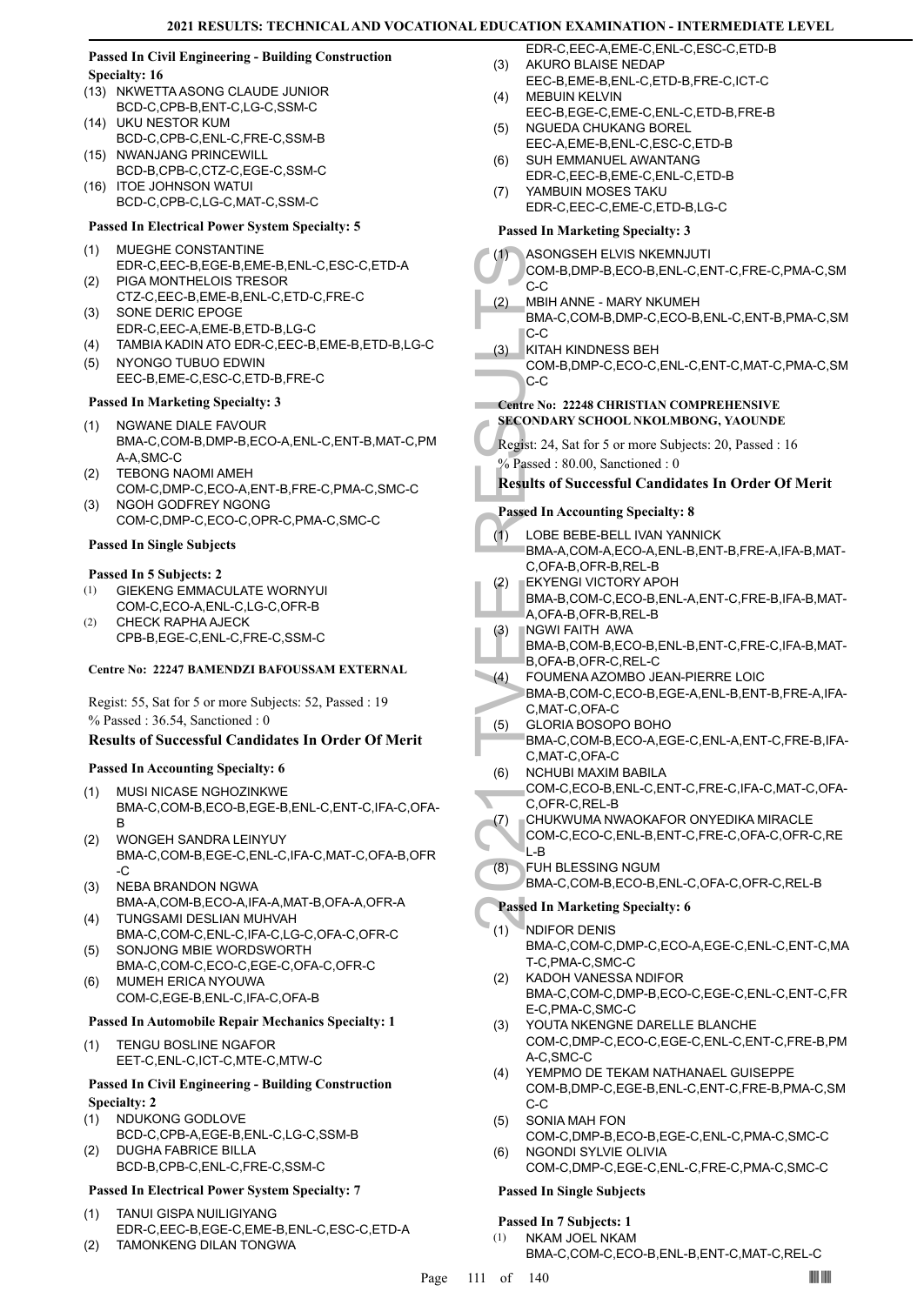## **Passed In Single Subjects**

## **Passed In 5 Subjects: 1**

NOJANG MIRACLE COM-C,ECO-C,ENL-C,OFR-C,REL-B (1)

#### **Centre No: 22249 COMPLEXE SCOLAIRE BILINGUE SAINT GABRIEL RITA, DOUALA**

Regist: 73, Sat for 5 or more Subjects: 73, Passed : 41 % Passed : 56.16, Sanctioned : 0

#### **Results of Successful Candidates In Order Of Merit**

#### **Passed In Accounting Specialty: 10**

- JUEAZA NDI RODRIQUE BMA-A,COM-C,ECO-A,EGE-C,ENL-C,FRE-C,IFA-C,LG-B,MAT-C,OFA-B,OFR-B (1)
- REUBEN TOHMOH BMA-A,COM-C,ECO-A,EGE-B,ENL-B,IFA-A,LG-B,MAT-C ,OFA-B,OFR-B (2)
- MBULI MASSA UNITY BMA-C,COM-C,ECO-C,ENL-C,ENT-C,FRE-C,IFA-C,OFA -B,OFR-B (3)
- NGONG CHARLES COM-C,ECO-B,ENT-B,IFA-B,MAT-C,OFA-A,OFR-B (4) AYUK SALLY OROCK (5)
- BMA-C,COM-C,ECO-C,ENL-C,IFA-C,OFA-B,OFR-C TAKU TENYI ALICIA CABRELLE (6)
- COM-C,ECO-C,ENL-C,FRE-C,IFA-B,OFA-C,OFR-C NDEMANUO RONALDO LONGTSE (7)
- BMA-C,COM-C,ECO-A,IFA-B,OFA-C,OFR-B MARIAMA IBRAHIM DASSO (8)
- COM-C,ENL-C,FRE-C,IFA-B,OFA-B,OFR-B NANA NGUEHEN LAETITIA DANIELLE (9)
- BMA-C,ECO-C,ENT-C,IFA-C,OFA-B,OFR-B (10) DJEUFACK FOKOU BRIELLE
- COM-C,ECO-C,IFA-B,OFA-B,OFR-C **Passed In Automobile Repair Mechanics Specialty: 7**

#### FONGANG DESMON PAVEL NKENGAFAC CSC-C,EET-A,ENL-C,ENT-C,ESC-C,FRE-B,LG-C,MAT-B ,MDR-C,MTE-B,MTW-A (1)

- CHIMAOBI DIVIN NWAOHA MADUAKO EET-A,ENL-C,ESC-C,FRE-C,LG-C,MDR-B,MTE-B,MTW-A (2)
- NGOULOURE HAMAD DHALIL CSC-C,EET-C,ESC-C,FRE-A,MTE-C,MTW-C (3)
- SOH TAKAM STEVE JOHAN EET-B,ENL-C,MDR-C,MTE-C,MTW-B (4)
- EFUZI NKEMNJU CHRISTPHINE EET-B,EGE-C,ENL-C,MTE-C,MTW-B (5)
- AZENKENG TENTANGA MAXIME EET-B,ENL-C,MDR-C,MTE-C,MTW-B (6)
- DJOUMESSI TAKOU MIGUEL LANDRY EET-C,FRE-C,MDR-C,MTE-C,MTW-B (7)

#### **Passed In Civil Engineering - Building Construction Specialty: 3**

- ACHUO JUDE DEGHA (1)
- BCD-B,CPB-A,EGE-C,ENL-C,ENT-C,MAT-C,SSM-B TAMOKOUE TAKAM ANDRE JUNIOR (2)
- BCD-C,CPB-C,ENL-C,FRE-C,LG-C,SSM-C JEOM TEBAH BERIMOND ASA-AH (3)
- BCD-B,CPB-B,ENL-B,FRE-B,SSM-C

#### **Passed In Electrical Power System Specialty: 13**

- NGONG NYUIKEBING MAXWELL CSC-C,EDR-B,EEC-A,EGE-C,EME-A,ENL-C,ENT-B,ESC -C,ETD-A,FRE-B (1)
- MOTIA GILES NADIANGI EDR-C,EEC-B,EGE-C,EME-A,ENL-C,ENT-C,ESC-C,ETD -B,LG-A (2)
- NDEI NDOH DILANE EDR-C,EEC-B,EME-B,ENL-C,ENT-C,ESC-C,ETD-B,FRE -C (3)
- NGUIFFO BRICE PARFAIT EDR-C,EEC-A,EME-B,ESC-C,ETD-B,FRE-A (4)
- KUKIEH HORACE EDR-B,EEC-B,EME-B,ETD-B,FRE-C,LG-C  $(5)$
- CHO ALIAS JUNIOR EEC-B,EME-C,ENL-C,ETD-B,FRE-C,MAT-C (6)
- KENGNE AIME LOIC (7)
- EDR-C,EEC-B,EME-C,ETD-B,FRE-C,LG-C NGODJOUM PANGOP ALFRED MARTINEZ (8)
- EDR-C,EEC-C,EME-B,ESC-C,ETD-C,FRE-C TCHEUNDJIE NGAMAKOUA STIVE JUNIOR (9)
- EDR-B,EEC-C,EME-C,ETD-B,FRE-B
- (10) NDANGA NGONGANG SAMUEL EDR-C,EEC-B,EME-B,ESC-C,ETD-B
- (11) MOUDIO BOYO GUENO JUNIOR
- EDR-B,EEC-B,EME-B,ESC-C,ETD-C
- DJOUBESSI NAOUSSI KEVINA (12) EDR-C,EEC-B,EME-B,ETD-B,FRE-C
- EDR-B, (12)<br>
EDR-C, (13) TCHAP<br>
EDR-C, Passed In Sh<br>
EDR-C, Passed In Sh<br>
(1) LUCIEN<br>
EGE-C, B, WPM-<br>
EGE-C, B, WPM-<br>
EGE-C, BISSIEF<br>
ENL-C, FOPPA ENL-C, FOPPA ENL-C, FOPPA ENL-C, FOPPA ENL-C, FOPPA ENL-C, FOPPA ENL-C, FOP TCHAPTCHET FOMY CHRISTIAN MICHEAL WILL EDR-C,EEC-C,EME-B,ETD-C,FRE-C (13)

#### **Passed In Sheet Metal Works Specialty: 5**

- LUCIEN KUONYHU (1)
- EGE-C,ENL-C,ENT-C,ESC-C,FRE-A,LG-A,MAT-C,SMW-B,WPM-A
- MAGO VALDIMI WILFRID (2)
- EGE-C,ENL-C,ENT-C,ESC-C,LG-B,SMW-B,WPM-A
- BISSIEHR NGUEHA TONNY EDGARD (3)
- ENL-C,ESC-C,FRE-C,SMD-B,SMW-B,WPM-B
- SIMO NOUMBISSI WILFRIED CABRIEL (4)
- ENL-C,ENT-C,FRE-C,MAT-C,SMW-B,WPM-B
- FOPPA MELACHEO ANGE BELLE (5)
- ENL-C,FRE-C,SMD-B,SMW-B,WPM-B

#### **Passed In Single Subjects**

#### **Passed In 6 Subjects: 3**

- **API COLLINS** (1)
- EGE-C,ENL-C,ENT-C,LG-C,SMW-B,WPM-B
- CHIMENGWE BRIS (2)
	- BCD-B,CPB-B,EGE-C,ENL-C,FRE-C,LG-C
- MAH ROHDA MBAHCHICK (3)
	- EGE-C,ENL-C,ENT-C,FRE-C,OFA-B,OFR-C

#### **Centre No: 22250 COLLEGE POLYVALENT BILINGUE DES CHAMPION MAKENENE**

- Regist: 37, Sat for 5 or more Subjects: 35, Passed : 23
- % Passed : 65.71, Sanctioned : 0

## **Results of Successful Candidates In Order Of Merit**

- **Passed In Accounting Specialty: 3**
- AYEAH MARVELOUS FIEN (1)
- COM-C,ECO-C,ENL-C,ENT-C,FRE-C,IFA-C,LG-C,OFA-B ,OFR-C
- GEMNDA DORCAS BONGSEH (2)
- COM-A,ECO-C,ENL-C,ENT-B,FRE-C,IFA-B,LG-B,OFA-B NSOM USOLA MAI (3)
- COM-C,ECO-C,ENL-C,ENT-C,IFA-C,OFA-C

## **Passed In Carpentry and Joinery Specialty: 1**

CHIATOH RANDY TOSI CAR-B,CJD-B,ENL-C,ESC-C,ICT-C,JOI-B,LG-C (1)

#### **Passed In Civil Engineering - Building Construction Specialty: 7**

- ABANG THELMA BEYSALU BCD-A,CPB-A,EGE-A,ENL-B,ESC-C,FRE-C,ICT-B,LG-A, MAT-B,QHS-B,SSM-A (1)
- ATOH PETER NAH BCD-A,CPB-A,EGE-B,ESC-C,FRE-C,ICT-C,LG-A,MAT-B, QHS-C,SSM-A (2)
- ASAMBOM CELESTINE KIMAL BCD-B,CPB-A,EGE-C,ESC-C,ICT-C,LG-B,QHS-B,SSM-A (3)

#### NGALLA PERCY NGUM (4)

- BCD-A,CPB-A,ESC-C,ICT-C,LG-B,MAT-C,SSM-B NJANG CYPRIAN TAGHA (5)
- BCD-A,CPB-B,EGE-C,ENT-C,ICT-C,LG-C,SSM-C (6) KIGHAM NELSON NDIM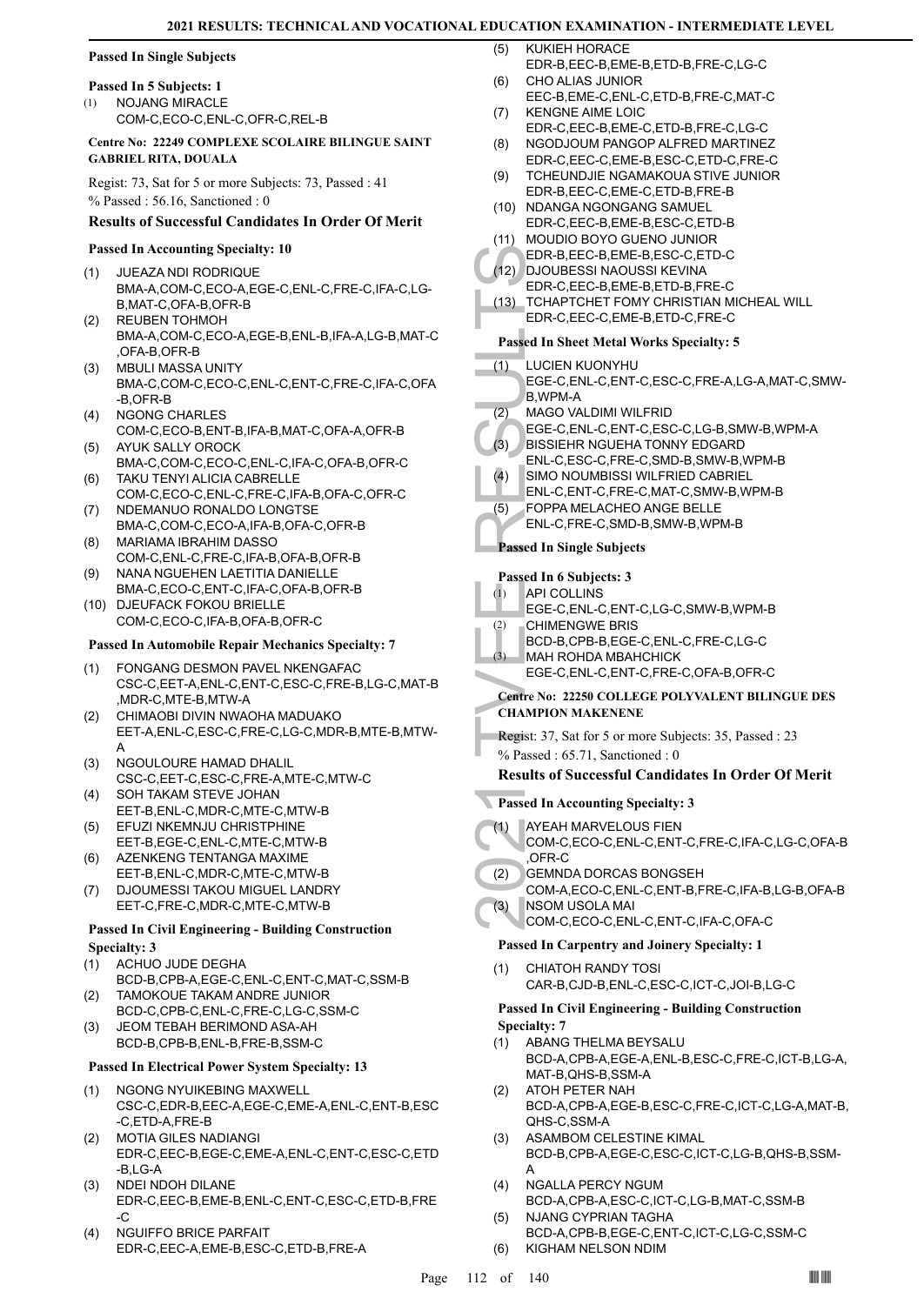#### **Passed In Civil Engineering - Building Construction Specialty: 7**

- BCD-A,CPB-A,EGE-C,ICT-C,LG-B,SSM-B
- (7) BONG DIVINE KISUH BCD-B,CPB-B,ICT-C,LG-C,SSM-B

## **Passed In Electrical Power System Specialty: 4**

- MUH HYCENT AWANJE (1) EDR-C,EEC-B,EGE-C,EME-B,ENL-C,ESC-C,ETD-B,ICT-C,LG-C,MAT-C
- DUDUMI DOMINIC BEME EDR-C,EEC-B,EME-B,ESC-C,ETD-A,ICT-C,LG-B,MAT-C (2)
- EDUGU PENUEL AMBE (3) EDR-C,EEC-C,EME-A,ENL-C,ESC-C,ETD-B,ICT-C,LG-B ASHU NYONSE FRANKLIN (4)
- EEC-A,EME-A,ESC-B,ETD-A,ICT-B,LG-C,MAT-C

## **Passed In Marketing Specialty: 4**

- (1) KOUNOUA NGANGUE GLADYS COM-B,DMP-C,ECO-B,ENL-C,ENT-C,FRE-C,LG-C,PMA-B,SMC-C
- NTEIN CLOTILDA NABUIN COM-B,DMP-C,ECO-C,ENL-C,ENT-C,LG-B,PMA-C,SMC -C (2)
- JIBUIN DESMOND NEMLAK (3) COM-A,DMP-C,ECO-A,ENT-B,ICT-C,PMA-B,SMC-C
- SUNJO PETRAL BERINYUY COM-C,DMP-B,ENL-C,ENT-C,ICT-C,PMA-C,SMC-C (4)

#### **Passed In Single Subjects**

#### **Passed In 7 Subjects: 1**

CHIA TATIANA YOUNGHA COM-A,ECO-C,ENL-C,FRE-B,LG-B,OFA-C,OPR-C (1)

#### **Passed In 6 Subjects: 1**

TOMBIR ELVIS TARDZENYUY CPB-B,EGE-C,ENL-C,ICT-C,LG-C,SSM-C (1)

#### **Passed In 5 Subjects: 2**

- YINGOH DERICK KISSIMBOM EDR-C,ENL-C,ETD-B,ICT-C,LG-B (1)
- (2) NJUNG MILDRED COM-C,ENL-C,FRE-C,IFA-C,OPR-C

#### **Centre No: 22251 MAKENENE EXTERNAL**

Regist: 28, Sat for 5 or more Subjects: 28, Passed : 18 % Passed : 64.29, Sanctioned : 0

## **Results of Successful Candidates In Order Of Merit**

#### **Passed In Accounting Specialty: 2**

- TIFUH MERTENS ATOMBA BMA-C,COM-C,ECO-C,ENL-B,FRE-C,ICT-C,IFA-B,LG-A, MAT-C,OFA-B,OFR-C (1)
- TANYUY JOEL NDZENYUY COM-C,ENL-C,IFA-C,LG-C,OFA-B (2)

#### **Passed In Automobile Repair Mechanics Specialty: 1**

(1) NKAIN NOEL SONG EET-C,ESC-C,ICT-C,LG-C,MTE-C,MTW-C

#### **Passed In Civil Engineering - Building Construction Specialty: 4**

- (1) ABEH KELVIN
- BCD-A,CPB-A,EGE-C,ENT-C,ESC-C,ICT-C,LG-B,MAT-C ,SSM-B
- NJUA VINCENT NGONG BCD-C,CPB-A,EGE-B,ENL-B,LG-B,REL-C,SSM-B (2) KIDIO EMMANUEL NTOH (3)
- BCD-C,CPB-B,ENL-C,LG-C,SSM-B
- TASSAH ROGAN NGONG BCD-B,CPB-B,FRE-C,LG-C,SSM-C (4)

#### **Passed In Electrical Power System Specialty: 4**

- FORCHANG CEDRICK CHIA (1) EDR-B,EEC-B,EGE-C,EME-A,ENL-C,ESC-B,ETD-A,FRE -C,ICT-C,LG-B,MAT-A
- (2) KOUMATOUO KAREL TCHINDA

EDR-C,EEC-B,EGE-B,EME-A,ENL-C,ESC-C,ETD-A,ICT- $B$ , G-A

- TUBOUH DERICK NSOM EDR-C,EEC-C,EGE-B,EME-B,ESC-C,ETD-A,ICT-C,LG-B  $MAT-C$ (3)
- (4) NYUYDZE MELCHISIDECK NFIDZEYUF EDR-C,EEC-B,EGE-C,EME-B,ENL-C,ESC-C,ETD-B,ICT-C,LG-B

| <b>Passed In Marketing Specialty: 4</b>                                                                                    |
|----------------------------------------------------------------------------------------------------------------------------|
| (1)<br>TOSAM NAURA FULAI                                                                                                   |
| COM-C,DMP-B,ECO-B,ENL-C,ENT-C,LG-A,MAT-C,PMA-<br>B,SMC-B<br><b>MEBOUI STEPHEN</b><br>(2)                                   |
| COM-C,DMP-C,ECO-C,ENL-C,ENT-C,FRE-C,LG-C,PMA<br>$-C$ , SMC-C                                                               |
| CHIABI LIDWINA MAI<br>(3)<br>COM-A,DMP-C,ECO-C,ENL-C,ENT-B,LG-B,PMA-B,SMC<br>-C                                            |
| TATSA KAYU BLANDINE<br>(4)<br>COM-B,DMP-C,ENT-C,LG-B,PMA-C,SMC-C                                                           |
| <b>Passed In Single Subjects</b>                                                                                           |
| Passed In 5 Subjects: 3<br><b>MAI PHILEMON CHONGSI</b><br>(1)<br>COM-B,ECO-C,ENL-C,ENT-C,LG-B<br>NJAM HEDINARD MUSI<br>(2) |
| COM-C, ENL-C, ICT-C, IFA-C, LG-C<br>NKWAH EDIFY MAFAIN<br>(3)                                                              |
| EDR-C,EGE-C,ESC-C,ICT-C,LG-C                                                                                               |
| Centre No: 22252 HOLY ROSARY INTEGRATED<br><b>COMPREHENSIVE COLLEGE BAMENDANKWE</b>                                        |
| Regist: 16, Sat for 5 or more Subjects: 16, Passed: 3<br>$%$ Passed : 18.75, Sanctioned : 0                                |
| <b>Results of Successful Candidates In Order Of Merit</b>                                                                  |
| <b>Passed In Accounting Specialty: 1</b>                                                                                   |
| (1)<br>FOMINYEN NGWEFANG DAVID<br>BMA-A,COM-C,ECO-C,ENL-C,IFA-C,MAT-C,OFA-A,OFR<br>-B,REL-C                                |
|                                                                                                                            |
| <b>Passed In Civil Engineering - Building Construction</b>                                                                 |
| <b>Specialty: 1</b><br>LONGOUO KEMTA BRANDON CABREL<br>(1)<br>BCD-C,CPB-C,ENL-C,FRE-C,SSM-B                                |
| <b>Passed In Electrical Power System Specialty: 1</b>                                                                      |
| NJONG JEAN-PIERRE KANG<br>(1)<br>EEC-B,ENL-C,ESC-C,ETD-B,FRE-B                                                             |
| Centre No: 22253 INTEGRITY COMPREHENSIVE HIGH<br><b>SCHOOL EBONJI-TOMBEL</b>                                               |
| Regist: 4, Sat for 5 or more Subjects: 4, Passed: 2<br>% Passed: 50.00, Sanctioned: 0                                      |
| <b>Results of Successful Candidates In Order Of Merit</b>                                                                  |
| <b>Passed In Marketing Specialty: 2</b>                                                                                    |
| <b>NDIALLE ANITA DIELLE</b><br>(1)<br>BMA-C,COM-B,DMP-B,ECO-C,ENL-B,ENT-C,FRE-C,PM                                         |
| A-B, SMC-C<br>NDIALLE SONITA NTUBE<br>(2)<br>COM-B, DMP-B, ECO-B, ENL-C, ENT-C, FRE-C, PMA-B, SM<br>C-C                    |
| Centre No: 22254 SMART COLLEGE OF TECHNOLOGY<br><b>DOUALA</b>                                                              |
| Regist: 198, Sat for 5 or more Subjects: 180, Passed : 122                                                                 |
| $%$ Passed: 67.78, Sanctioned: 0                                                                                           |
| <b>Results of Successful Candidates In Order Of Merit</b>                                                                  |
| <b>Passed In Accounting Specialty: 51</b><br>NDEFRU TREASURE ANYE<br>(1)                                                   |

,MAT-B,OFA-A,OFR-B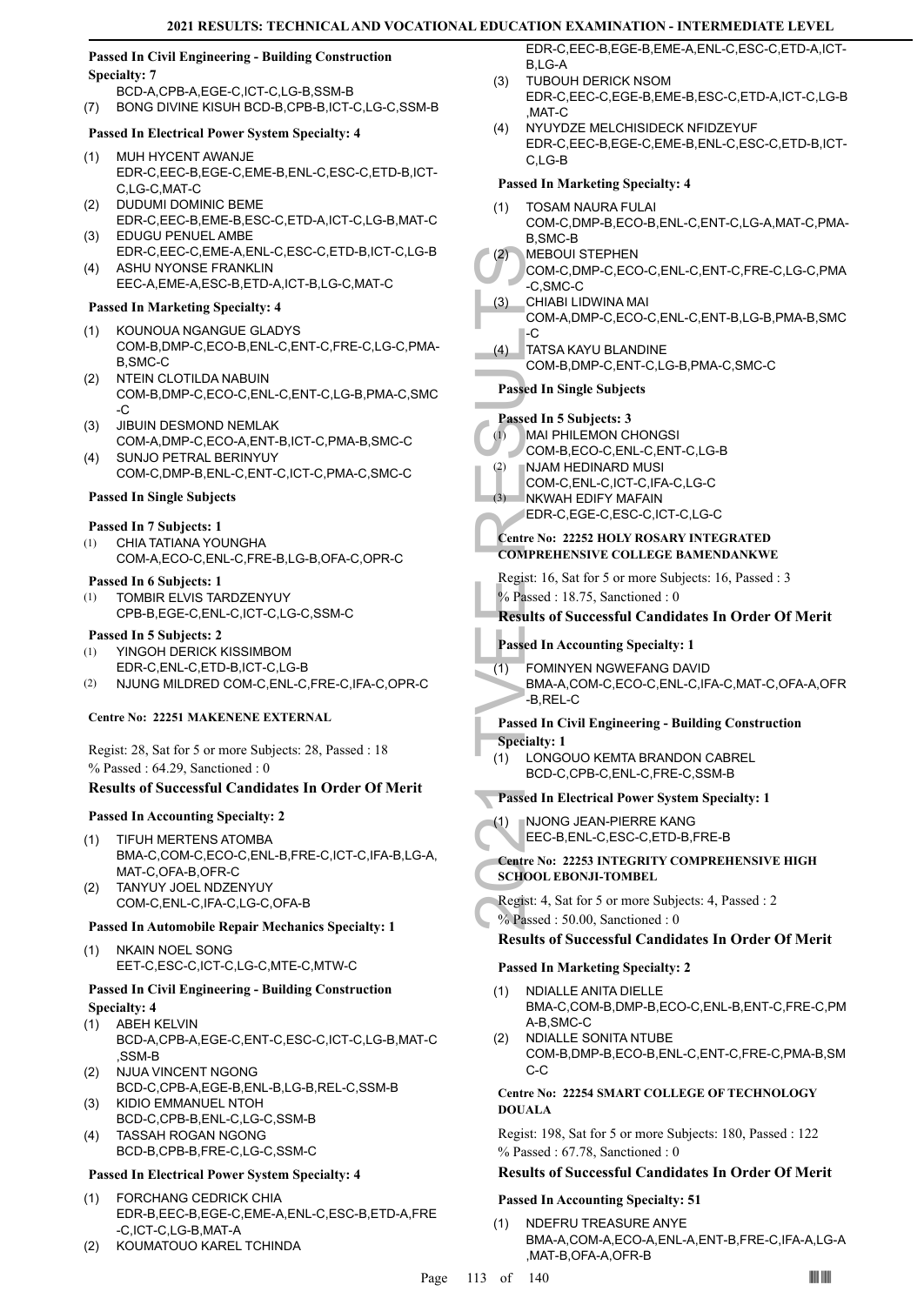#### **Passed In Accounting Specialty: 51**

- NCHAFE PRECIOUS TIVECHO BMA-B,COM-B,ECO-A,ENL-B,FRE-C,IFA-B,LG-B,MAT-B ,OFA-A,OFR-B,OPR-B (2)
- FAI DINO NYUYDZE BMA-C,COM-B,ECO-B,ENL-B,FRE-C,IFA-A,LG-C,MAT-C ,OFA-A,OFR-A,OPR-B (3)
- MONNY MAYIBA SERENA ORNELLA BMA-C,COM-B,ECO-A,EGE-B,ENL-C,FRE-A,IFA-B,MAT-C,OFA-B,OFR-C,OPR-B (4)
- NDI STEPHANIE BOHBO BMA-C,COM-B,ECO-A,EGE-B,ENL-C,FRE-C,IFA-B,LG-B ,MAT-C,OFA-B,OFR-B (5)
- KAHFON STEPHANIE MAHMBO BMA-C,COM-A,ECO-A,EGE-B,ENL-B,FRE-C,IFA-B,LG-C ,MAT-C,OFA-B,OFR-C (6)
- EGBE EYONG CRAIG NSO BMA-C,COM-C,ECO-A,ENL-C,FRE-B,ICT-C,IFA-C,LG-C, MAT-C,OFA-B,OFR-B (7)
- NJWEH PRECIOUS AKOLO BMA-A,COM-A,ECO-A,ENL-A,ENT-C,IFA-A,MAT-C,OFA-A,OFR-A,OPR-A (8)
- FORGWAN SUNY MIGUEL BMA-A,COM-A,ECO-A,ENL-C,ENT-B,FRE-C,IFA-A,MAT-B,OFA-A,OFR-B (9)
- (10) ATEM KINGSLEY EGBE BMA-B,COM-A,ECO-A,ENL-B,IFA-A,LG-C,MAT-C,OFA-B ,OFR-A,OPR-B
- FOZOH ELVIS AZIPOH (11) BMA-A,COM-A,ECO-A,EGE-B,ENL-C,ENT-B,IFA-B,MAT-C,OFA-B,OFR-B
- (12) AMBE NOEL NJINWE BMA-B,COM-A,ECO-A,ENL-C,ENT-C,IFA-A,LG-B,MAT-C ,OFA-A,OFR-B
- (13) NDZE- KUM CLINTON BMA-B,COM-A,ECO-A,EGE-B,ENL-C,IFA-B,LG-C,MAT-C ,OFA-A,OFR-B
- (14) NGONGEH EMMANUEL AZIPOH BMA-C,COM-B,ECO-B,EGE-C,ENL-C,ENT-B,FRE-C,IFA-B,OFA-C,OFR-B
- FATIMA BIH SHU (15) COM-A,ECO-A,ENL-C,IFA-A,LG-B,MAT-C,OFA-A,OFR-A ,OPR-B
- (16) BLANCHE MINGING MENDI BMA-B,COM-B,ECO-A,ENL-C,IFA-B,LG-B,OFA-B,OFR-B ,OPR-B
- (17) TATA NATASHA NEH BMA-A,COM-B,ECO-A,ENL-B,ENT-B,FRE-C,MAT-B,OFA -B,OFR-C
- (18) DINAYEN GLORIA ADZELANYUY BMA-C,COM-B,ECO-A,ENL-B,IFA-C,LG-C,OFA-A,OFR-B ,OPR-B
- (19) KABIT LANGMI MARC PERRINE BMA-C,ENL-B,FRE-C,IFA-A,LG-C,MAT-C,OFA-B,OFR-B, OPR-B
- ELIZABETH BERI IKEMA (20) COM-B,ECO-B,ENL-C,ENT-C,FRE-C,IFA-A,MAT-C,OFA-B,OFR-B
- (21) BARI RIZONDA FIDEL BMA-C,COM-C,EGE-C,ENL-C,IFA-B,MAT-C,OFA-B,OFR -B,OPR-B
- (22) LAH MEG-MELNIE IJANG NUNG COM-C,ECO-B,ENL-B,FRE-C,IFA-C,LG-C,OFA-C,OFR-C ,OPR-B
- (23) BANADZEM VERONICA KINYUY COM-B,ECO-A,ENL-B,IFA-C,LG-C,OFA-A,OFR-A,OPR-B
- (24) CHIMTOM COURAGE KEFEYIN COM-B,ECO-C,ENL-B,IFA-B,MAT-C,OFA-B,OFR-B,OPR-B
- (25) NDANGUE MAYIBA OLGA DIAMAND COM-A,ECO-C,EGE-C,ENL-B,FRE-B,IFA-B,OFA-C,OFR-B
- (26) ANGUM STEPHANET CHICK COM-C,ECO-C,ENL-B,IFA-B,MAT-C,OFA-A,OFR-A,OPR-C
- (27) NWIYENDE LAMIRAZE BUKEH
- COM-C,ECO-B,ENL-B,IFA-C,LG-C,OFA-B,OFR-A,OPR-B (28) KUM BLANCHE MBO
- COM-C,ECO-C,ENL-B,ENT-B,IFA-C,LG-C,OFA-B,OFR-B (29) NFON NADIA NYERA
	- BMA-C,COM-C,ECO-C,ENL-B,FRE-C,MAT-C,OFA-C,OF R-C
- (30) AGBOR EYAH GERMAINE
- COM-B,ECO-A,ENL-B,IFA-B,OFA-B,OFR-B,OPR-B (31) JIMBI BRENALINE BONDEH
- COM-C,ECO-B,ENL-C,IFA-A,OFA-B,OFR-B,OPR-B FIEH AMANDINE AKOHNI (32)
- COM-C,ECO-C,ENL-C,IFA-A,OFA-B,OFR-B,OPR-B (33) KETIEN DZERINYUY
- COM-C,ECO-C,ENL-B,ENT-C,IFA-A,OFA-A,OFR-C (34) NCHONG DAVID MKPOT
- COM-C,ECO-B,EGE-B,FRE-C,IFA-B,OFA-B,OFR-C AZI DEBORAH ANEHUMBU (35)
- COM-C,ECO-C,ENL-C,IFA-B,MAT-C,OFA-B,OFR-B MANGENGE CALBERT GEMDA (36)
- COM-C,ECO-B,ENL-C,FRE-C,IFA-C,OFA-B,OFR-B SOMNYONGA NELLY TITALAH (37)
	- COM-C,ECO-C,ENL-B,IFA-C,LG-C,OFA-C,OFR-B AKOU VIOLET ISAH (38)
- COM-C,ECO-C,ENL-C,IFA-B,OFA-C,OFR-B,OPR-C MOJOH SANDRA LANYA (39)
- COM-C,EGE-C,ENL-C,FRE-C,OFA-C,OFR-C,OPR-B
- MUNJIH PRECIOUS AYIMLONG COM-C,ENL-C,ENT-C,FRE-C,IFA-C,OFA-C,OFR-C (40)
- (41) BEKIELIE JEANICE BMA-C,COM-B,ECO-C,IFA-A,OFA-A,OFR-A ETA CALISTA BESUMBU  $(42)$
- COM-C,ECO-B,FRE-C,IFA-B,OFA-B,OFR-B BIH NOELA AMBE (43)
- COM-B,ENL-C,IFA-B,MAT-C,OFA-B,OFR-C NGANGUM ANITA AYUK (44)
- COM-C,ECO-C,ENL-C,IFA-B,OFA-C,OFR-B
- DIFFO NGUM JACQUELINE COM-C,ENL-C,IFA-C,OFA-B,OFR-C,OPR-C (45)
- (46) MOMO MBANGO FADELLE ENL-C,FRE-C,IFA-C,MAT-C,OFA-B,OFR-C
- (47) NJAPNDU KELLY KUKU COM-C,ECO-C,ENL-C,IFA-C,OFA-C,OFR-B (48) LIPOUO NJANDOUN ABIBA
- COM-C,ECO-C,ENL-C,FRE-C,IFA-C,OFR-C
- (49) FRU ALLEN GUY COM-C,IFA-A,OFA-B,OFR-C,OPR-C
- COM-C, (34) NCHON COM-C, (36) AZI DEE COM-C, (36) MANGE COM-C, (37) SOMNY COM-C, (37) SOMNY COM-C, (38) AKOU V COM-C, (39) MOJOH COM-C, (42) ETA CA COM-C, (42) ETA CA COM-C, (42) ETA CA COM-C, (43) BIH NOI COM-B, (42) ETA AKO VELAZSCHECH OBEN COM-C,ENL-C,IFA-C,OFA-B,OFR-B (50)
	- (51) NKAM NELLY PIH ECO-C,ENL-C,FRE-C,OFA-C,OFR-C

#### **Passed In Automobile Repair Mechanics Specialty: 4**

- ATANG BLAISE ANIEPEZI (1)
- EET-B,ENL-C,ESC-C,FRE-C,ICT-C,MAT-C,MTE-B,MTW-B,QHS-C
- NJI NANJI DASI (2)
	- EET-B,ENL-C,ESC-C,ICT-C,MDR-C,MTE-B,MTW-B,QHS -C
- ATEH BLESS CTEIRRE EET-B,ENL-C,ESC-C,MTE-C,MTW-B,QHS-C (3) MBONG CHO BRANDON (4)
- EET-C,ENL-C,MDR-C,MTE-C,MTW-C

#### **Passed In Bespoke Tailoring Specialty: 2**

- LEMNUI FAITH AKONGNUI ENL-C,ENT-C,FFD-C,LG-C,MAT-C,PMG-B,TTE-C (1)
- TEKUM JOYCELINE BOTILA ENL-A,ENT-C,FFD-B,LG-C,MAT-C,PMG-A  $(2)$

#### **Passed In Carpentry and Joinery Specialty: 3**

- KONANG DESMOND NDAPNYA CAR-A,CJD-B,CTZ-B,ENL-C,ESC-C,JOI-B,MAT-C,QHS-B (1)
- FOMINYAM NOEL CAR-A,CJD-B,ENL-C,JOI-B,MAT-C,QHS-B (2) LAKSOH GODWILL LONTAR (3)
	- CAR-A,CJD-B,CTZ-C,ENL-C,ICT-C,JOI-B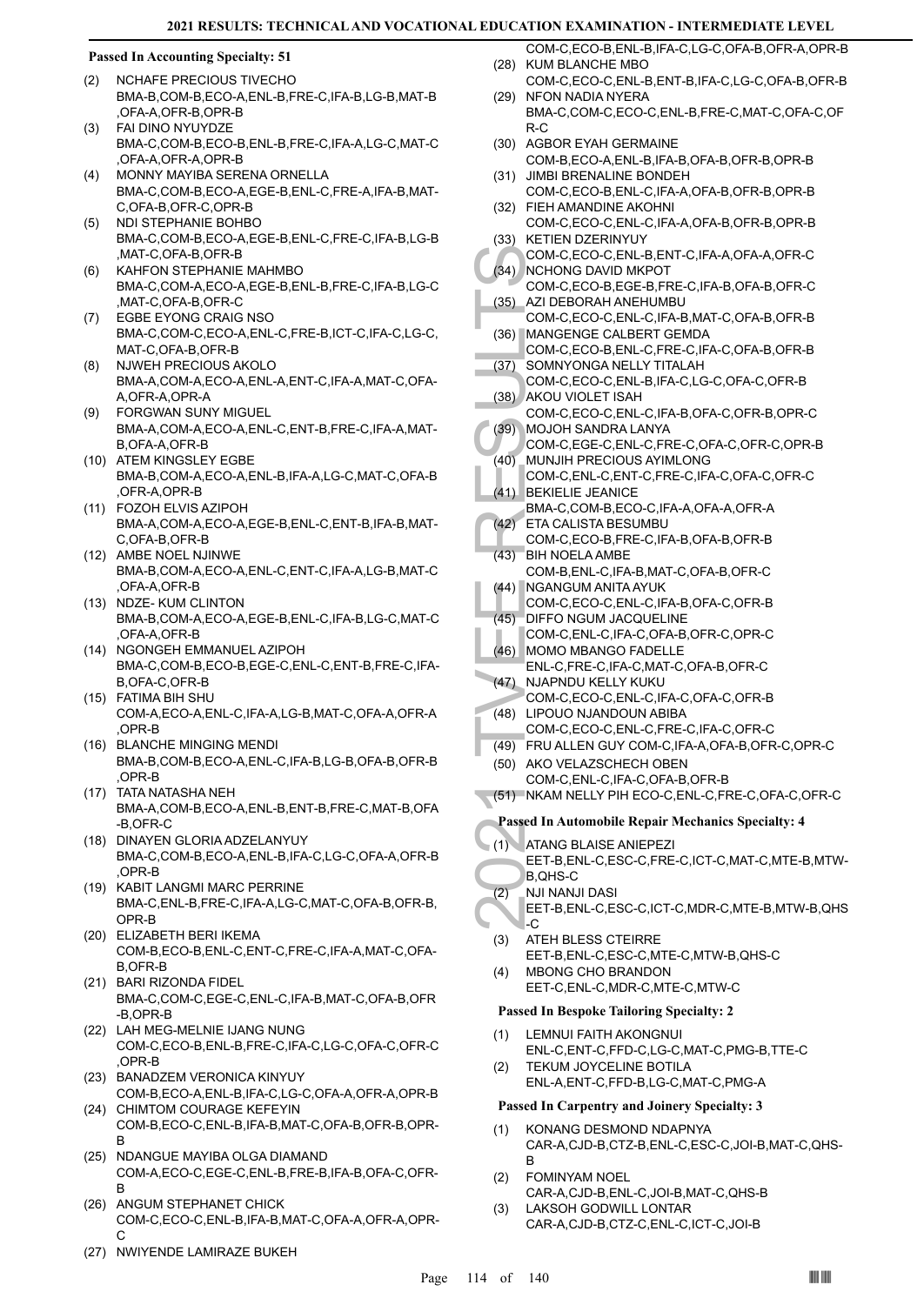#### **Passed In Civil Engineering - Building Construction Specialty: 11**

## (1) KWENGHO GEORGE

- BCD-C,CPB-A,CTZ-B,ENL-C,ESC-C,ICT-C,LG-A,MAT-C, QHS-C,SSM-C
- NUH GODWILL BCD-C,CPB-B,EGE-B,ENL-C,ENT-C,ESC-C,FRE-C,ICT-C,SSM-B (2)
- LIKEUFACK NYAMBI STEPHANE RANDOLPH BCD-C,CPB-B,CTZ-C,ENL-C,FRE-B,LG-B,QHS-C,SSM-C (3)
- CHICK HOLYBRAND BCD-B,CPB-B,ENL-C,ENT-C,FRE-C,MAT-C,QHS-C,SSM -C (4)
- BABILA BRUNU FOFUNG BCD-C,CPB-A,ENL-C,ESC-C,ICT-C,MAT-B,SSM-C (5)
- NGWA ALFRED FRU BCD-C,CPB-B,CTZ-C,ENL-C,ENT-C,MAT-C,SSM-C (6)
- TABE GERALD DEPALMAS APOH BCD-C,CPB-C,ENL-C,ESC-C,ICT-C,QHS-C,SSM-C (7) TUMENTA CLIFFORD NSANYUI (8)
- BCD-C,CPB-B,LG-B,MAT-C,QHS-C,SSM-C BERTRAND CHE KIMBI (9)
- BCD-C,CPB-B,ENL-B,MAT-C,REL-C,SSM-C (10) NGWANA BRANDON NKWETY
- BCD-C,CPB-B,ENL-C,ICT-C,SSM-C
- (11) MAGNINANG MOMO YVINE JESSICA BCD-C,CPB-C,CTZ-C,ENL-C,MAT-C

#### **Passed In Electrical Power System Specialty: 13**

- SAMA PRESTINE CTZ-C,EDR-B,EEC-A,EME-A,ENL-B,ESC-B,ETD-A,ICT-C,MAT-B (1)
- ABONGSHING MAXWELL ABONGSHING EDR-C,EEC-A,EME-A,ENL-B,ESC-B,ETD-A,FRE-C,ICT-C,QHS-C (2)
- KINDZEKA RITA ASHLEY BERINYUY EDR-C,EEC-A,EME-B,ENL-B,ESC-C,ETD-A,FRE-C,MAT -C,QHS-C (3)
- CHIKELEM ANORLD MUMA EDR-B,EEC-A,EME-A,ESC-C,ETD-A,ICT-C,MAT-C,QHS-C (4)
- MOMO AZONDE BELIO ROCHENEL EDR-C,EEC-A,EME-B,ENL-C,ESC-C,ETD-A,FRE-C,MAT -C (5)
- BABILA GEORGE DOHNWANA EDR-C,EEC-A,EME-A,ESC-C,ETD-B,ICT-C,MAT-C (6)
- BEWESI JUNIOR BIRE EDR-C,EEC-B,EME-A,ENL-C,ETD-A,MAT-C (7)
- BANBOYE ANODE M'BERILE EDR-C,EEC-B,EME-B,ENL-C,ETD-A,MAT-C (8)
- CHUKWUMA FAVOUR CHUKWU EMEKA EDR-C,EEC-B,EME-A,ETD-B,FRE-C,ICT-C (9) (10) CHENG CLEOPAS GBAI
- EDR-B,EEC-A,EME-C,ETD-B,FRE-C,ICT-C (11) KEUBENG FRANKLIN TAZONG
- EDR-C,EEC-B,EME-B,ETD-B,FRE-C,QHS-C BAIYE VINNIE BRENNUEL BESONG (12)
- EDR-C,EEC-B,EME-B,ENL-C,ETD-A
- ENGWENYI PRESTIN NKENYI EDR-C,EEC-C,EME-B,ETD-B,QHS-C (13)

#### **Passed In Home Economics Specialty: 2**

KHAN BLESSING FRI COM-C,ENL-B,FLE-C,FNH-B,MAT-C,RMH-B (1) (2) MESHI CLAUDINE ENL-C,FLE-C,FNH-C,NSC-C,RMH-B

#### **Passed In Marketing Specialty: 21**

- FONKI JUDEN AWAFE BMA-C,COM-C,DMP-C,ECO-C,ENL-C,ENT-C,MAT-C,PM A-B,SMC-C (1)
- TANTEH BORIS NGWA COM-B,DMP-C,ECO-B,ENL-C,ENT-B,MAT-C,PMA-B,SM C-C (2)
- VANISA KINYUY COM-C,DMP-B,ECO-B,ENL-C,ENT-C,LG-C,PMA-B,SMC -C (3)
- YUFENYUY SILIAS TATA COM-C,DMP-B,ECO-A,ENL-C,LG-B,PMA-B,SMC-C  $(4)$
- KILIAN PRIDE NTUI EBOT BMA-B,COM-B,DMP-B,ENT-C,MAT-C,PMA-B,SMC-C (5) NGEH JOYSCELINE NAIN (6)
- COM-B,DMP-B,ECO-B,ENT-C,OPR-C,PMA-B,SMC-C AMBE NOELLA UNDIH (7)
- COM-B,DMP-B,ECO-C,ENL-C,ENT-C,PMA-C,SMC-B LONWI MORINE NJOHRIM (8)
- COM-C,DMP-C,ENL-C,ENT-C,MAT-C,PMA-C,SMC-C YUFENYUY AGOUBONG VANESSA (9)
- COM-C,DMP-C,ECO-B,ENL-C,PMA-B,SMC-C (10) DEMANOU WAMO THIERRY
- COM-B,DMP-C,ENL-C,FRE-C,PMA-B,SMC-C GLORY IDRISS AICHA  $(11)$
- COM-C,DMP-C,ENL-C,OPR-C,PMA-B,SMC-C OJONG DYLIS ETTAYA (12)
- COM-C,DMP-C,ECO-C,OPR-C,PMA-B,SMC-C BOGHEMA KELLY TEGEH (13)
- COM-C,DMP-C,FRE-C,OPR-B,PMA-C,SMC-C
- TUNGA YA-ZUYUI ZILLAH  $(14)$
- DMP-B,ECO-B,ENL-C,PMA-B,SMC-C
- POUGOUM YOUSSA JOEL JUNIOR DMP-C,FRE-C,MAT-C,PMA-B,SMC-C (15)
- AKO BORIS TAKOR  $(16)$
- COM-C,DMP-C,MAT-C,PMA-C,SMC-C
- NEBA JERIOTH MANKAA SHALOM  $(17)$
- COM-C,DMP-C,ENL-C,PMA-C,SMC-C LOYA KIMBERLY NGOANGHA  $(18)$
- COM-C,DMP-C,ENL-C,PMA-C,SMC-C FORBAH MARKDEONESS NGUM  $(19)$
- COM-C,DMP-C,OPR-C,PMA-C,SMC-C
- KOUAMEN DJIKI CYNTHIA MAXIM COM-C,DMP-C,OPR-C,PMA-C,SMC-C (20)
- 
- (21) CHE ELFTIS SUH COM-C,DMP-C,FRE-C,MAT-C,PMA-C

## **Passed In Secretarial Administration and Communication**

## **Specialty: 3**

- COM-B, GLORY<br>
COM-C, GLORY<br>
COM-C, COM-C, COM-C, COM-C, COM-C, COM-C, TUNGA<br>
DMP-B, POUGC<br>
(14) TUNGA<br>
DMP-B, POUGC<br>
COM-C, COM-C, COM-C, COM-C, COM-C, COM-C, LOYAK<br>
COM-C, COVAC, COM-C, COVAC, COVAC, COVAC, COVAC, COVAC, NGOH BOUH EMINATE BINYUI BMA-B,COM-B,ECO-A,ENL-B,FRE-B,IPR-A,MAT-C,OFA-B,OPR-A,PCT-A (1)
- MADIYOMBOM ALIDA  $(2)$ 
	- COM-C,ENL-C,FRE-C,IPR-C,LG-C,OPR-C,PCT-B
	- SUH JERNNIFER LUM  $(3)$ 
		- ENL-B,FRE-C,IPR-C,OFA-C,OPR-C,PCT-C

### **Passed In Sheet Metal Works Specialty: 6**

- AZISEH GODWILL NDAMBOSEH ENL-C,ESC-C,ICT-C,LG-C,MAT-C,SMW-B,WPM-B (1)
- RINDA VICTOR NJABUIN (2)
- ENL-C,ESC-C,ICT-C,MAT-C,SMW-B,WPM-B
- DZAMBA CLOVET NFORGHO (3)
	- ENL-C,FRE-C,MAT-C,QHS-C,SMW-B,WPM-B
- TENGUH CILVIAN ANAA (4)
- ENL-C,FRE-C,SMD-B,SMW-B,WPM-A FON CHRISTOPHER FONDI (5)
- ESC-C,ICT-B,LG-C,SMW-B,WPM-B TAZEKUI TATSA EVARIS WELFREDE ICT-C,MAT-C,SMD-B,SMW-B,WPM-B (6)

## **Passed In Single Subjects**

## **Passed In 5 Subjects: 6**

- JUMKWA ANGELA MANJUH EDR-C,EEC-A,EME-B,ENL-C,QHS-C (1)
- MAXIMELLIANA MGWINBI ENL-C,FRE-C,ICT-C,SMW-B,WPM-B (2)
- LONTOUO NKUETAMO ADOLPHE LEGRAND CPB-B,CTZ-C,FRE-C,ICT-C,SSM-C (3)
- KUM TAMBONG BAME EDJUH KAYA BCD-C,CPB-C,CTZ-C,ENL-C,ICT-C (4)
- EKANE PASQUIN SONE CPB-C,CTZ-C,ENL-C,FRE-C,MAT-C (5)
- SEVIDZEM SANDRINE YUFONYUY COM-C,ECO-C,ENL-C,OFR-C,OPR-C (6)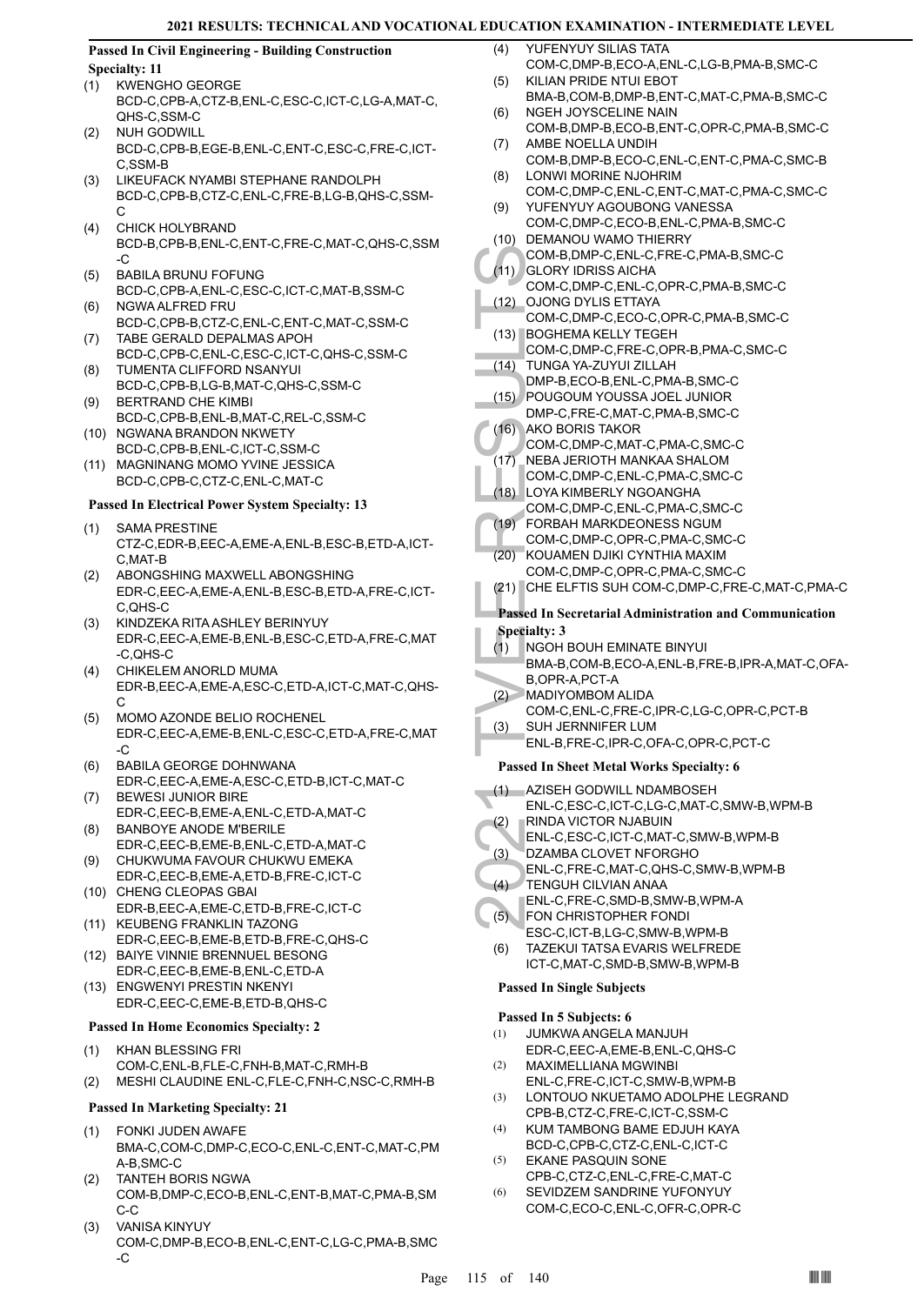#### **Centre No: 22255 COMPREHENSIVE BILINGUAL SECONDARY SCHOOL DARIUSTOWN SOUZA**

Regist: 42, Sat for 5 or more Subjects: 31, Passed : 6 % Passed : 19.35, Sanctioned : 6

#### **Results of Successful Candidates In Order Of Merit**

#### **Passed In Accounting Specialty: 2**

- FUH GODWILL NDEH COM-C,ECO-A,ENL-C,IFA-C,OFA-B,OFR-B,OPR-C (1) KFU MAGDALINE KEMBONG (2)
	- COM-C,ECO-C,IFA-C,OFA-C,OFR-C,OPR-C

#### **Passed In Civil Engineering - Building Construction Specialty: 1**

FANFON ELISE BOBANE (1) BCD-B,CPB-B,ESC-C,LG-C,SSM-B

#### **Passed In Secretarial Administration and Communication Specialty: 1**

SUNYIN PRISTELY GAMUA COM-C,ENL-C,IPR-C,OFA-C,OPR-B (1)

#### **Passed In Single Subjects**

#### **Passed In 8 Subjects: 1**

SABI JOB ANAPA BCD-C,CTZ-C,EGE-C,ENL-C,ESC-C,LG-C,MAT-C,SSM-B (1)

#### **Passed In 5 Subjects: 1**

(1) NGWA ZIDANE CPB-B,EGE-C,ENL-C,LG-C,SSM-C

#### **Centre No: 22256 COLLEGE DE L'EXPERIENCE DU MOUNGO - NKONGSAMBA**

Regist: 70, Sat for 5 or more Subjects: 70, Passed : 41 % Passed : 58.57, Sanctioned : 0

#### **Results of Successful Candidates In Order Of Merit**

#### **Passed In Accounting Specialty: 5**

- NGENYI EMMERENCIA BMA-B,COM-A,ECO-A,ENT-C,IFA-C,MAT-C,OFA-A,OFR-B (1)
- MOWO QUEENSLY BUEKONSLY COM-B,ECO-A,ENL-C,ENT-C,FRE-B,OFA-B,OFR-B (2)
- (3) MUKOM BRANDON KAN COM-C,ECO-B,EGE-C,ENT-C,OFA-B,OFR-C
- NGONJOH MELVIS NGWACHI COM-C,ECO-C,ENL-C,ENT-C,OFA-B,OFR-C (4)
- NEH NCHANG CHOBA COM-C,ECO-C,ENL-C,OFA-B,OFR-B (5)

#### **Passed In Automobile Repair Mechanics Specialty: 2**

- WANGOH HAKIN SHIAPOH EET-B,EGE-C,ESC-C,MTE-C,MTW-B (1)
- EET-C,ENL-C,ESC-C,MTE-C,MTW-C

#### **Passed In Civil Engineering - Building Construction Specialty: 17**

- LONTSI MELAGIEH HELVADO (1) BCD-A,CPB-A,CTZ-C,EGE-C,ENL-C,ESC-B,FRE-C,MAT -C,SSM-B
- KUUM EDWIN CHEGHE BCD-A,CPB-A,CTZ-C,ENL-C,ESC-C,LG-B,MAT-B,SSM-B (2)
- EKPESU CHARLES BCD-B,CPB-A,CTZ-B,ENL-B,ENT-C,ESC-C,LG-B,SSM- $\mathsf{C}$ (3)
- NGUCHEDE DANIEL KOME BCD-B,CPB-A,CTZ-C,EGE-C,ENL-C,ESC-C,LG-B,SSM-C (4)
- NDUKONG JEAN HUBERT VERNYUY BCD-B,CPB-B,CTZ-C,ENT-C,ESC-C,FRE-C,QHS-C,SSM -C (5)
- NGOH DILIAN BCD-C,CPB-A,ENL-C,ESC-C,LG-B,SSM-C (6)
- NJIONKEP NGONGOU DAIVA BCD-B,CPB-B,CTZ-C,ESC-C,LG-B,MAT-C (7)
- NFORBA ANELD KALOHN BCD-C,CPB-B,ENT-C,ESC-C,LG-B,SSM-C (8)
- MBAH DESMOND FONGANG BCD-B,CPB-A,ESC-B,LG-C,SSM-B (9)
- (10) TEKOCK DESMOND AKAH BCD-A,CPB-B,ESC-C,LG-C,SSM-B
- (11) NGUH BING EMILE BCD-B,CPB-B,ESC-C,LG-B,SSM-C
- YONG MILTON NGAM (12) BCD-B,CPB-B,ENL-C,LG-C,SSM-B
- FONCHAM CLAUDIO FOMBUTU (13)
- BCD-B,CPB-B,ESC-C,LG-C,SSM-C SUBE MICHEAL NGONDE  $(14)$
- BCD-B,CPB-B,ENL-C,LG-C,SSM-C
- MBAH TIFUH RECARDO (15)
- BCD-C,CPB-A,ESC-C,LG-C,SSM-C
- NKAFU NKEMNYI RODRICK BCD-C,CPB-B,ENL-C,ESC-C,SSM-B (16)
- CHIANDUM BERTRAND  $(17)$ 
	- BCD-C,CPB-B,ESC-C,LG-C,SSM-C

#### **Passed In Electrical Power System Specialty: 17**

- JUH REMI DIANG (1)
- CTZ-C,EDR-B,EEC-B,EGE-A,EME-A,ENL-C,ESC-C,ETD -B,MAT-C
- (14) SUBE M<br>
BCD-B, (15) MBAHT<br>
BCD-C, MKAFU<br>
BCD-C, CHIANE BCD-C, CHIANE BCD-C, CHIANE BCD-C, CHIANE BCD-C, CHIANE BCD-C, CHIANE BCD-C, CHIANE BCD-C, B, MAT-<br>
(1) JUH RE CTZ-C, E -B, MBINDA EDR-B, NUKU J EDR-B, I<br>
(2) KUK NJUA EXODUS JICK CTZ-C,EDR-B,EEC-B,EME-A,ENL-C,ESC-C,ETD-B,FRE -C,LG-C (2)
- KUKU JOSEPH ETIMBI (3)
- EDR-B,EEC-B,EGE-C,EME-A,ENL-C,ESC-B,ETD-A KEMENGNI ROBERTINE CAROLLE (4)
- EDR-B,EEC-C,EME-A,ESC-B,ETD-B,FRE-C,LG-C MBINDA GILFORT MUH (5)
- EDR-C,EEC-C,EME-A,ENL-C,ESC-C,ETD-B,LG-B LOGNJI CEDRIC YENWU (6)
- EDR-B,EEC-B,EME-B,ENL-C,ESC-C,ETD-B
- BEWANBA JAMES JACKSON (7)
- EME-A,ENL-C,ESC-C,ETD-C,LG-B,QHS-C
- KOUATCHET BELLO TRESOR (8)
- EDR-C,EEC-B,EGE-C,EME-B,ESC-C,ETD-B CHATOH KINGSLY CHIA  $(9)$
- EDR-C,EEC-B,EME-B,ESC-C,ETD-B,LG-C MOUSHIE NDOAMBOH TERENCE (10)
- EDR-C,EEC-B,EGE-C,EME-B,ESC-C,ETD-B YONGHABI ANKINIMBOM HARRISON (11)
- EDR-C,EEC-C,EME-B,ESC-C,ETD-B,LG-C
- (12) SAMGWA YEBILLA EDR-B,EEC-B,EME-B,ESC-C,ETD-C
- PRINCE EKANE JESUS XVI (13)
- EDR-C,EEC-B,EME-B,ESC-C,ETD-B
- TAMESSING KWETE-YACK NANA LORINCE (14)
- EDR-B,EEC-B,EME-B,ESC-C,ETD-C (15) ANYE DERICK AKUMA
- EDR-B,EME-B,ESC-C,ETD-B,LG-C
- (16) NTONGWE BRANDON NGANDE EDR-C,EEC-B,EME-B,ESC-C,ETD-B
- FONBOD ROMEO ACHA (17) EDR-C,EME-C,ESC-C,ETD-B,LG-C

#### **Centre No: 22257 ZION BILINGUAL INTERNATIONAL COMPREHENSIVE COLLEGE KRIBI**

Regist: 28, Sat for 5 or more Subjects: 25, Passed : 17 % Passed : 68.00, Sanctioned : 0

## **Results of Successful Candidates In Order Of Merit**

## **Passed In Accounting Specialty: 3**

- TIFU MEDAD TEKU BMA-C,COM-B,ECO-B,ENL-C,ICT-C,IFA-B,LG-C,MAT-C, OFA-B,OFR-C (1)
- SHENCHANG IRENE NGWA BMA-C,COM-C,ECO-C,ENL-B,FRE-B,ICT-C,IFA-C,LG-C, OFA-C (2)
- ABE BRENDA CHECHE COM-B,ECO-C,ENL-C,FRE-C,IFA-C,OFA-C (3)
- 
- IKILI BRANDON NKIA00 (2)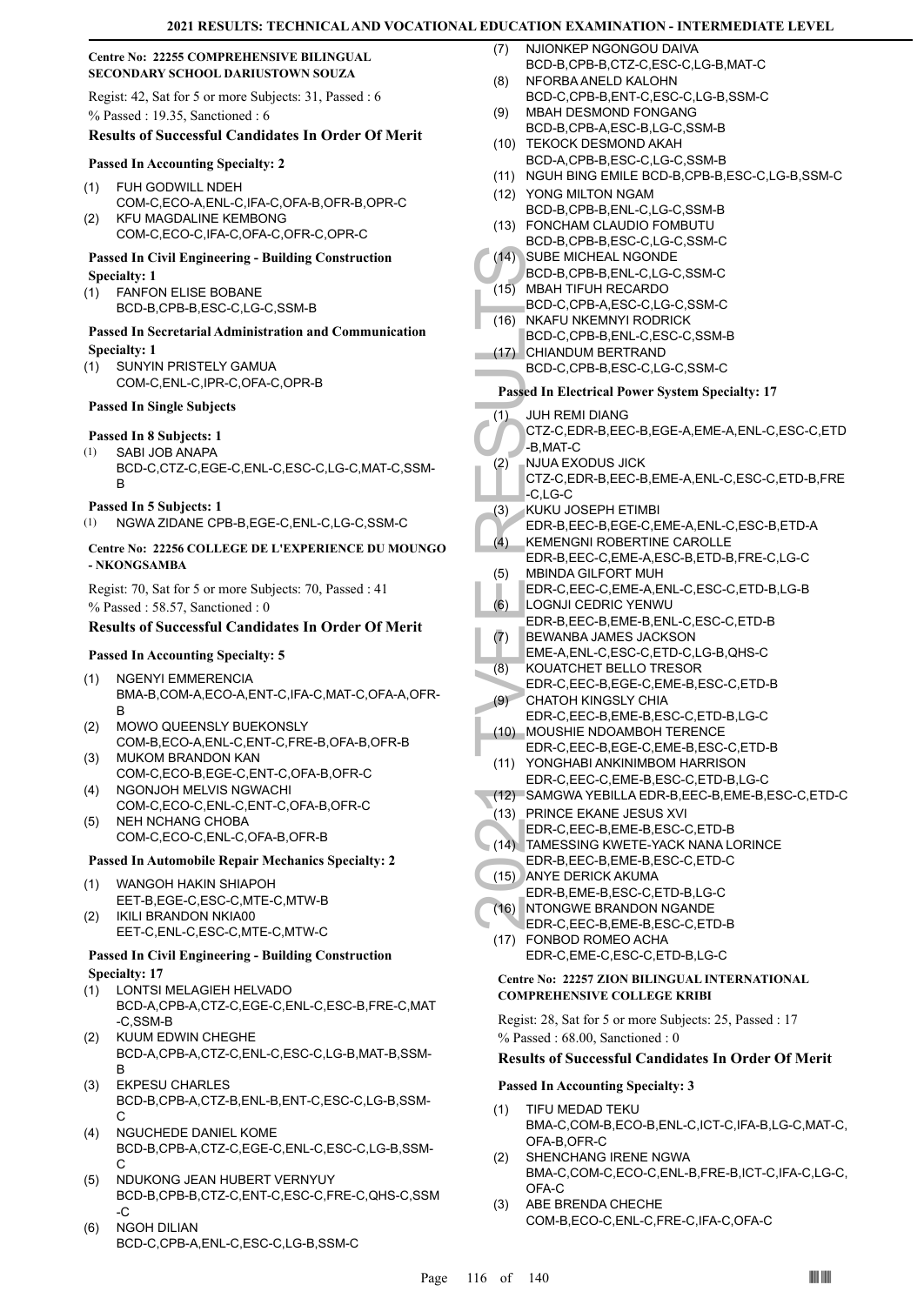#### **Passed In Civil Engineering - Building Construction Specialty: 4**

- AMBE MARTIN TAMAJUNG (1)
- BCD-A,CPB-A,EGE-C,ENL-C,ESC-C,ICT-C,MAT-C,QHS-C,SSM-C
- KUDI BOBISON KANYIMI BCD-B,CPB-B,EGE-C,ENL-C,FRE-B,LG-C,SSM-C (2)
- NDZEPAMTIFIT YASHAWU NGANSHANGHA BCD-C,CPB-C,CTZ-C,EGE-C,ENL-C,LG-C,SSM-C (3)
- NGWA MILTON BUCHUNJIM BCD-C,CPB-B,EGE-C,ENL-C,LG-C,SSM-C  $(4)$

#### **Passed In Electrical Power System Specialty: 5**

- CHE DILANE YOUNG EDR-C,EEC-A,EGE-C,EME-A,ENL-C,ESC-C,ETD-A,LG-B,MAT-C (1)
- TAH BRANDON WANTOH EDR-C,EEC-B,EGE-C,EME-A,ENL-B,ESC-C,ETD-A,FRE -C,LG-B (2)
- MBAH GLEN ORU (3) EEC-A,EGE-C,EME-A,ESC-C,ETD-A,FRE-C,LG-C
- NEH NEBA KELLY EDR-C,EEC-B,EME-B,ENL-C,ESC-C,ETD-A,FRE-B (4) FONCHA FELIX AGBA (5)
	- EDR-C,EEC-B,EME-B,ENL-C,ESC-C,ETD-B,FRE-C

#### **Passed In Home Economics Specialty: 1**

NDAMNSAH KELLY RINGNYU ECO-C,ENL-C,FLE-C,FNH-C,NSC-C,RMH-B (1)

#### **Passed In Marketing Specialty: 1**

IHIMBRU ONGUM VALATINE COM-C,DMP-C,ECO-B,EGE-C,ENT-C,PMA-C,SMC-C (1)

#### **Passed In Single Subjects**

#### **Passed In 8 Subjects: 1**

FRENGEH BLESSING AMBE BMA-B,COM-B,ECO-B,ENL-C,FRE-C,ICT-C,LG-C,OFA-C (1)

#### **Passed In 5 Subjects: 2**

- MABU PRINCEFRED ISAAC NYADE CPB-B,EGE-B,FRE-C,LG-B,SSM-C (1)
- DOKO HEPHZIBA EFOBUMO COM-C,ECO-C,FRE-C,LG-C,OPR-C (2)

#### **Centre No: 22258 CHRIST THE KING ANGLO-SAXON BOARDING COLLEGE NKOLFOULOU I , SOA**

Regist: 38, Sat for 5 or more Subjects: 36, Passed : 22 % Passed : 61.11, Sanctioned : 0

## **Results of Successful Candidates In Order Of Merit**

#### **Passed In Accounting Specialty: 8**

- TIOMELA YEMATA MERCIEL BMA-A,COM-B,CTZ-B,ECO-A,ENL-B,ENT-B,FRE-C,IFA-A,MAT-B,OFA-B,OFR-B (1)
- NDABUF ERIC CASIMIR WAINKAIN BMA-C,COM-C,CTZ-C,ECO-C,ENL-C,ENT-C,FRE-C,IFA-C,OFA-B,OFR-C (2)
- ENGUELE MBAMBA MAELI BERENICE (3) COM-C,CTZ-B,ECO-C,ENL-B,ENT-C,FRE-A,IFA-B,OFA-C,OFR-B
- MESSI MBENE ODILE EVANGELINE BMA-C,COM-C,ECO-B,ENL-C,FRE-B,IFA-B,MAT-C,OFA-C,OFR-C (4)
- TABI ARTHUR BRICE BMA-C,COM-C,CTZ-B,ECO-B,ENL-C,FRE-B,IFA-C,MAT-C,OFA-C (5)
- BASI SYNTHIA SAMA COM-B,ECO-A,ENL-B,IFA-C,MAT-C,OFA-C (6)
- DOMIE EMMELISA COM-C,ECO-B,ENL-C,FRE-C,OFA-B,OFR-C (7) KAYLA-NOELE NGWE CHE (8)
- COM-C,ECO-C,ENL-C,FRE-C,IFA-C,OFR-C

#### **Passed In Civil Engineering - Building Construction Specialty: 8**

- NDONGO ARMAND DENZEL BCD-A,CPB-A,CTZ-B,EGE-C,ENL-B,ENT-C,ESC-C,FRE-A,ICT-C,MAT-C,SSM-B  $(1)$
- TINA TINA JUNIOR SYLVAIN DIDIER BCD-A,CPB-B,CTZ-C,ENL-C,ENT-C,ESC-C,FRE-B,ICT-C,MAT-C,SSM-B (2)
- CHIN JAENIC BERINYUY BCD-B,CPB-B,CTZ-B,EGE-C,ENL-B,ESC-C,FRE-C,ICT-C,SSM-B (3)
- NDESAP LOMBAGHO CEDRIC BCD-C,CPB-A,EGE-C,ENL-C,ESC-C,FRE-C,LG-C,MAT-C,SSM-B (4)
- ANYAKA ROBERT ECHOBI (5)
	- BCD-B,CPB-B,EGE-C,ENL-C,ESC-C,MAT-C,QHS-B,SS M-B
- NZOKIE ETCHU WILFRED (6)
	- BCD-A,CPB-C,ESC-C,ICT-C,MAT-C,SSM-B
- NASHMONDIN BURINYUY BCD-C,CPB-A,EGE-B,ENL-C,LG-C,SSM-C (7) NIBA JOSEPH FUH
- BCD-C,CPB-B,ENL-C,FRE-C,SSM-B (8)

#### **Passed In Electrical Power System Specialty: 5**

- NFOR KELSON TATA (1)
- CTZ-C,EDR-C,EEC-B,EGE-B,EME-A,ENL-B,ESC-C,ETD -B,ICT-C,MAT-C
- BCD-B, M-B<br>
(6) NZOKIE<br>
BCD-A, MASHM<br>
BCD-C, NIBA J(<br>
BCD-C, NIBA J(<br>
BCD-C, NIBA J(<br>
BCD-C, NIBA J(<br>
BCD-C, NIBA J(<br>
BCD-C, Passed In El<br>
CICT-C, B, ICT-C<br>
(2) CHENU CTZ-B, E<br>
C, ICT-C<br>
FON CL<br>
EDR-B, NTOMB<br>
EDR-C, (3) FA CHENUI CARL ANUAFOR CTZ-B,EDR-B,EEC-B,EME-B,ENL-C,ESC-C,ETD-A,FRE-C,ICT-C (2)
- FON CLOVIS MBAH (3)
- EDR-B,EEC-C,EME-B,ESC-C,ETD-B,ICT-C
- NTOMBONG ARISTIDE NKEWOBENYI  $(4)$
- EDR-C,EEC-B,ENL-B,ESC-C,ETD-C,MAT-C TAH FORSAH QUEENO (5)
- EEC-C,ENL-C,ESC-C,ETD-C,QHS-C

**Passed In Single Subjects**

#### **Passed In 7 Subjects: 1**

(1)

CHOFOR TREASURE NKWENTI CAR-C,CTZ-C,ENL-A,ENT-C,ICT-C,JOI-B,QHS-B

**Centre No: 22259 LE BON BERGER BILINGUAL TECHNICAL AND GENERAL SECONDARY SCHOOL YAOUNDE** 

- Regist: 80, Sat for 5 or more Subjects: 79, Passed : 40
- % Passed : 50.63, Sanctioned : 0

#### **Results of Successful Candidates In Order Of Merit**

- **Passed In Accounting Specialty: 16**
- BOTAD RUTH AKENG (1)
- BMA-A,COM-A,ECO-A,ENL-B,ENT-B,FRE-C,IFA-B,MAT-B,OFA-A,OFR-B
- DJOKO KAMDEM ANATOLE DARRIC STYVE (2)
- BMA-A,COM-C,ECO-B,ENL-C,ENT-C,FRE-C,IFA-A,MAT-C, OFA-A, OFR-A
- AGOAMBIN JANE -CLAIRE NGOASONG BMA-B,COM-C,ECO-A,ENL-A,ENT-B,FRE-C,IFA-B,MAT-C,OFA-B,OFR-C (3)
- BUBOH CLAUDIA COM-C,ECO-C,ENL-C,ENT-C,FRE-C,IFA-C,LG-C,MAT-C ,OFA-A,OFR-B (4)
- LAVNGEH STEPHEN BERINYUY BMA-A,COM-B,ECO-A,ENL-C,ENT-B,IFA-B,MAT-A,OFA-B,OFR-A (5)
- NCHE LUKMAN GUMUOH BMA-A,COM-C,ECO-B,ENL-B,ENT-B,IFA-B,MAT-C,OFA-A,OFR-A (6)
- NDI STEPHANY FIEN BMA-B,COM-C,ECO-C,ENL-B,ENT-C,IFA-B,MAT-C,OFA-B,OFR-B (7)
- ABAA MONGO CECILE EMMANUELLA BMA-C,COM-B,ECO-C,ENT-C,FRE-C,IFA-C,MAT-C,OFA -A,OFR-B (8)
- TCHEUWA NGANGOUM DUANE ARTUR BMA-C,COM-B,ECO-A,ENL-C,FRE-B,IFA-B,OFA-A,OFR-B (9)
- (10) NGAISINA STEPHIE MANUELLA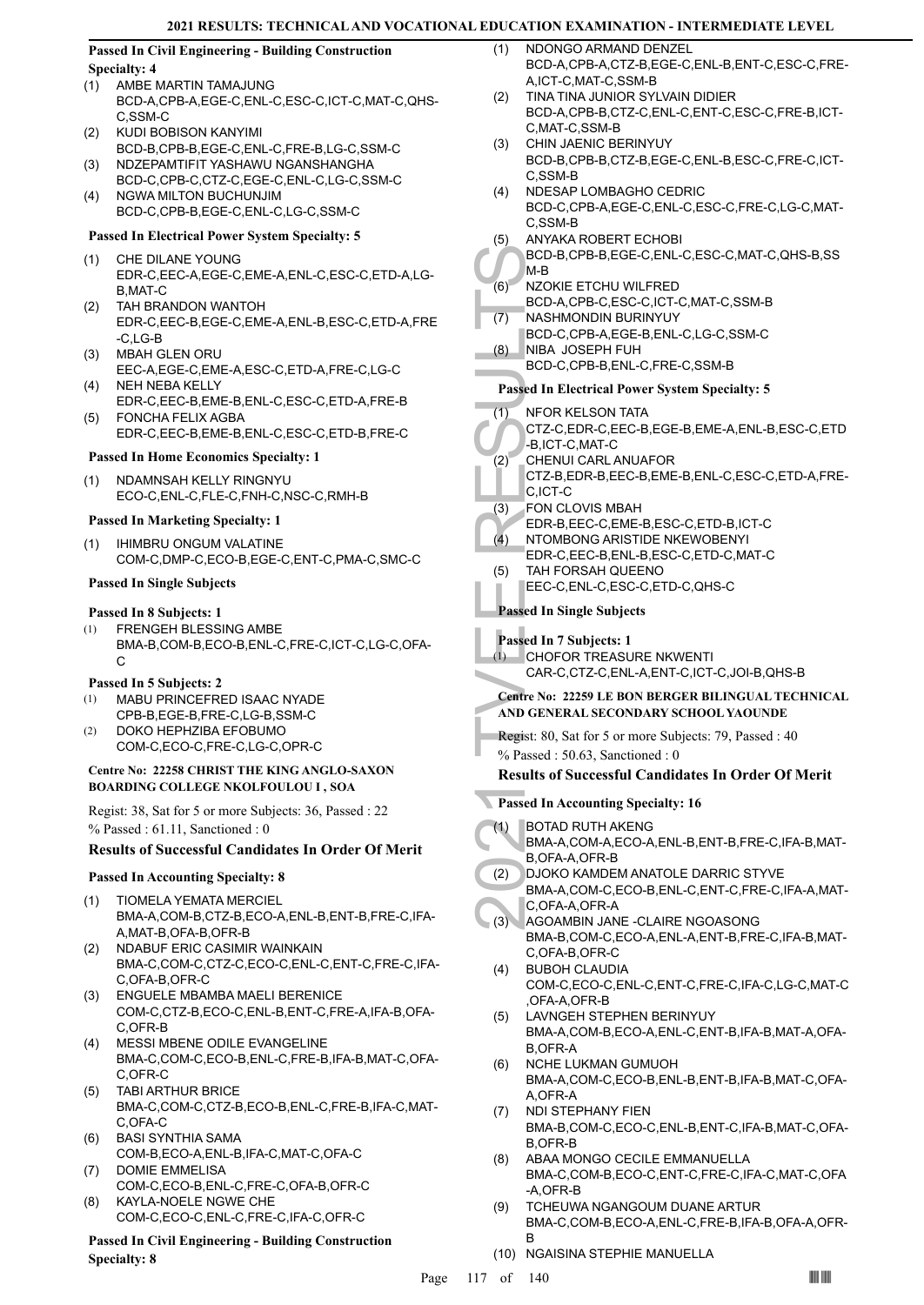#### **Passed In Accounting Specialty: 16**

COM-B,ECO-B,ENL-B,ENT-B,FRE-A,IFA-C,OFA-B,OFR-C

- (11) MONENGONO ROSY LILI COM-C,ECO-C,ENT-C,FRE-C,IFA-C,OFA-C,OFR-B
- (12) ESSOUA KENFA DIANA GYSLAINE COM-C,ECO-C,ENL-C,FRE-A,OFA-B,OFR-C (13) KUIKA STAYELLE
- COM-C,EGE-C,FRE-A,MAT-C,OFA-C,OFR-B (14) EKODO DJIALLEU AMELIE NUELLA
- COM-C,ENL-C,FRE-A,IFA-C,OFA-C,OFR-B LAKOA MENGUE BLANDINE GRACE LESLY (15)
- COM-C,FRE-A,MAT-C,OFA-C,OFR-B (16) ASONGNA BRADO ASONGNA COM-C,ENL-C,FRE-B,OFA-C,OFR-B

#### **Passed In Automobile Repair Mechanics Specialty: 6**

- (1) NKISSI LIBERTY MBENG CSC-C,EET-B,EGE-C,ENL-B,ESC-B,FRE-C,MAT-C,MDR -B,MTE-B,MTW-B
- DZOKOU DZOGANG ANGE EET-B,EGE-C,FRE-C,MDR-B,MTE-B,MTW-B,QHS-C (2)
- (3) CHI BRANDON VANESTEROL CSC-C,EET-C,ESC-C,FRE-C,MDR-B,MTE-C,MTW-B YEVEN SHAREX FONYUY (4)
- CSC-C,EET-C,ENL-C,FRE-C,MTE-C,MTW-B PONFUA HASSAN MBANGHOBI (5)
- EET-C,MAT-C,MDR-B,MTE-C,MTW-B ATABONG AFAC KELVIN AJUBESSE (6)
- EET-C,LG-C,MDR-C,MTE-C,MTW-B

#### **Passed In Civil Engineering - Building Construction Specialty: 6**

- AKO DOMBOU DYLAN (1)
- BCD-A,CPB-B,CSC-C,ESC-C,FRE-C,MAT-C,SSM-B NJUAFAC KLUIVERT NGUFAC (2)
- BCD-B,CPB-B,EGE-C,ENL-C,ENT-C,ESC-C,SSM-B YOUDOM YOYOU FRANKLIN (3)
- BCD-B,CPB-A,CSC-C,FRE-B,MAT-C,SSM-C MUSI YANNICK MBAW (4)
- BCD-B,CPB-B,ENL-C,ESC-C,FRE-C,SSM-C FRIDIS YUFENYUY (5)
- BCD-C,CPB-A,ENL-C,ICT-C,MAT-C,SSM-C MAGANEMUEL JEFTA MOKETSI (6)
- BCD-C,CPB-B,EGE-C,FRE-C,SSM-C

#### **Passed In Electrical Power System Specialty: 5**

- GING-NWI SAMSON OMEGA (1) CSC-C,EDR-C,EEC-B,EGE-B,EME-A,ENL-C,ESC-C,ET D-A,FRE-B,MAT-C
- TUNGAB REMMY CSC-B,CTZ-B,EEC-A,EGE-C,EME-B,ENL-C,ESC-B,ETD -A,FRE-C (2)
- (3) NDONG REX AKOH CSC-C,EDR-C,EEC-B,EME-B,ENL-C,ESC-C,ETD-B
- NOUMBISSI MBOUTCHOUANG FRANZ MANOEL EDR-C,EEC-C,EME-C,ENL-C,ETD-B,FRE-C (4)
- SALISOU SALLAW DANPULLO EDR-B,EEC-B,EME-B,ENL-C,ETD-B (5)

#### **Passed In Home Economics Specialty: 1**

TANG CLAUDETTE NECHO BMA-B,ENL-A,FLE-A,FNH-A,FRE-C,ICT-B,MAT-C,NSC-A,REL-A,RMH-A (1)

#### **Passed In Secretarial Administration and Communication Specialty: 2**

- MINDJEME NJOYA PATRICIA ENL-B,FRE-C,IPR-C,OPR-A,PCT-C (1)
- TCHUALE NGAMENI BERNARD JUNOIR (2)
- BMA-B,COM-C,FRE-B,OPR-B,PCT-C

## **Passed In Single Subjects**

#### **Passed In 5 Subjects: 4**

DJIYOU DJIOMOU ARISTIDE CPB-B,EGE-B,FRE-B,LG-B,SSM-B (1)

- DOUANLA TIMENE GUY ARMEL BCD-C,CPB-B,ENL-C,FRE-C,LG-C (2)
- POATUO MARYLINE SUOTUO COM-C,ECO-C,EGE-C,FRE-C,OPR-C (3)
- (4) ATEH HONORINE COM-C,ENL-C,FRE-C,MAT-C,OFA-C

#### **Centre No: 22260 GENIUS TRILINGUAL COLLEGE YAOUNDE**

Regist: 31, Sat for 5 or more Subjects: 28, Passed : 23 % Passed : 82.14, Sanctioned : 1

#### **Results of Successful Candidates In Order Of Merit**

#### **Passed In Accounting Specialty: 10**

|      | 1 азуса ні Ассойнинд эрссіану, то                                           |
|------|-----------------------------------------------------------------------------|
| (1)  | NKISE GOODNESS KPWUMAI<br>BMA-A,COM-B,ECO-B,ENL-C,ENT-B,FRE-C,IFA-A,LG-B    |
|      | MAT-C,OFA-B,OFR-B,                                                          |
| (2)  | SONKOUE LUCRECE LOVE                                                        |
|      | BMA-B,COM-B,ECO-C,EGE-B,ENL-B,ENT-B,FRE-B,IFA-<br>A,OFA-B,OFR-B             |
| (3)  | MUNOH SOLANGE ANGWI                                                         |
|      | BMA-C,COM-A,ECO-A,ENL-C,ENT-B,FRE-C,IFA-B,LG-B                              |
|      | OFA-B,OFR-C,                                                                |
| (4)  | PONGMEH SOLANGE MANGWE                                                      |
|      | BMA-C,COM-C,ECO-B,ENL-C,ENT-C,FRE-C,IFA-C,LG-                               |
|      | C,OFA-C,OFR-C                                                               |
| (5)  | <b>KENNE ZANG RAYAND</b><br>BMA-C,COM-C,ECO-C,ENL-C,ENT-C,FRE-B,IFA-C,OFA-  |
|      | C,OFR-C                                                                     |
| (6)  | SWIRRI PROMISE SUH                                                          |
|      | COM-C,ECO-C,ENL-C,ENT-C,IFA-C,LG-C,MAT-C,OFA-C                              |
|      | ,OFR-C                                                                      |
| (7)  | ATSAMA MGBA LORNA JOLIE                                                     |
|      | COM-C, ENL-C, ENT-C, FRE-B, IFA-B, MAT-C, OFA-B, OFR-<br>C                  |
| (8)  | ROSE MARY NEH                                                               |
|      | BMA-B,COM-C,ECO-C,ENL-C,ENT-C,IFA-C,OFA-C,OFR                               |
|      | -C                                                                          |
| (9)  | ABOGO OTTOU CLOE LAURIE                                                     |
|      | BMA-C,COM-C,ECO-C,FRE-A,IFA-B,OFA-B,OFR-C                                   |
| (10) | <b>NFON CATHERINE MGHAIFE</b><br>COM-C,EGE-C,ENL-B,ENT-C,FRE-B,IFA-C,OFR-C  |
|      |                                                                             |
|      |                                                                             |
|      | <b>Passed In Marketing Specialty: 7</b>                                     |
| (1)  | MBOM NGOTHE DEGRANDO LE PRINCE                                              |
|      | BMA-C,COM-B,DMP-C,ENL-B,FRE-B,MAT-C,PMA-C,SM                                |
|      | $C-C$                                                                       |
| (2)  | EKOUNDI EMMANUEL RONAL                                                      |
|      | BMA-C,COM-C,DMP-B,ENL-C,ENT-C,FRE-A,PMA-C,SM<br>C-C                         |
| (3)  | NGNISSONG NDE VICTORINE                                                     |
|      | COM-C,DMP-C,ENL-C,ENT-C,FRE-B,PMA-C                                         |
| (4)  | ANGO CHE JEFFREY                                                            |
|      | COM-C, DMP-B, ENL-C, FRE-C, PMA-C, SMC-C                                    |
| (5)  | MINLAN MBALLY JEAN ARSENE                                                   |
| (6)  | COM-C, DMP-B, ENL-C, FRE-A, PMA-C<br>YIEGHFEH LITISIA WENDO                 |
|      | COM-C, DMP-B, ENL-C, PMA-B, SMC-C                                           |
| (7)  | <b>MANI MARIE RENEE DANIELLE</b>                                            |
|      | COM-C,DMP-C,ECO-C,ENT-C,PMA-C                                               |
|      | <b>Passed In Secretarial Administration and Communication</b>               |
|      | <b>Specialty: 3</b>                                                         |
| (1)  | <b>BAYEMI MVOGO RUTH MAURICE</b>                                            |
|      | BMA-C,COM-C,ENL-C,ENT-C,FRE-A,IPR-B,LG-B,OFA-C                              |
|      | OPR-B.PCT-B.                                                                |
| (2)  | NGAKAM TCHAKOUA JOURDAIN<br>COM-C, ENL-C, FRE-C, IPR-C, OFA-C, OPR-C, PCT-C |
| (3)  | NSOE AUSTEEN BRYAN                                                          |
|      | COM-C,ENL-C,FRE-B,IPR-C,OPR-B,PCT-B                                         |

#### **Passed In 5 Subjects: 3**

- MOUGUE ENONGUENE LETITIA BMA-C,COM-B,ENT-C,FRE-B,LG-C (1)
- EDOA OWONA SANDY KESSELLE COM-C,ECO-C,ENL-C,FRE-B,OFR-C (2)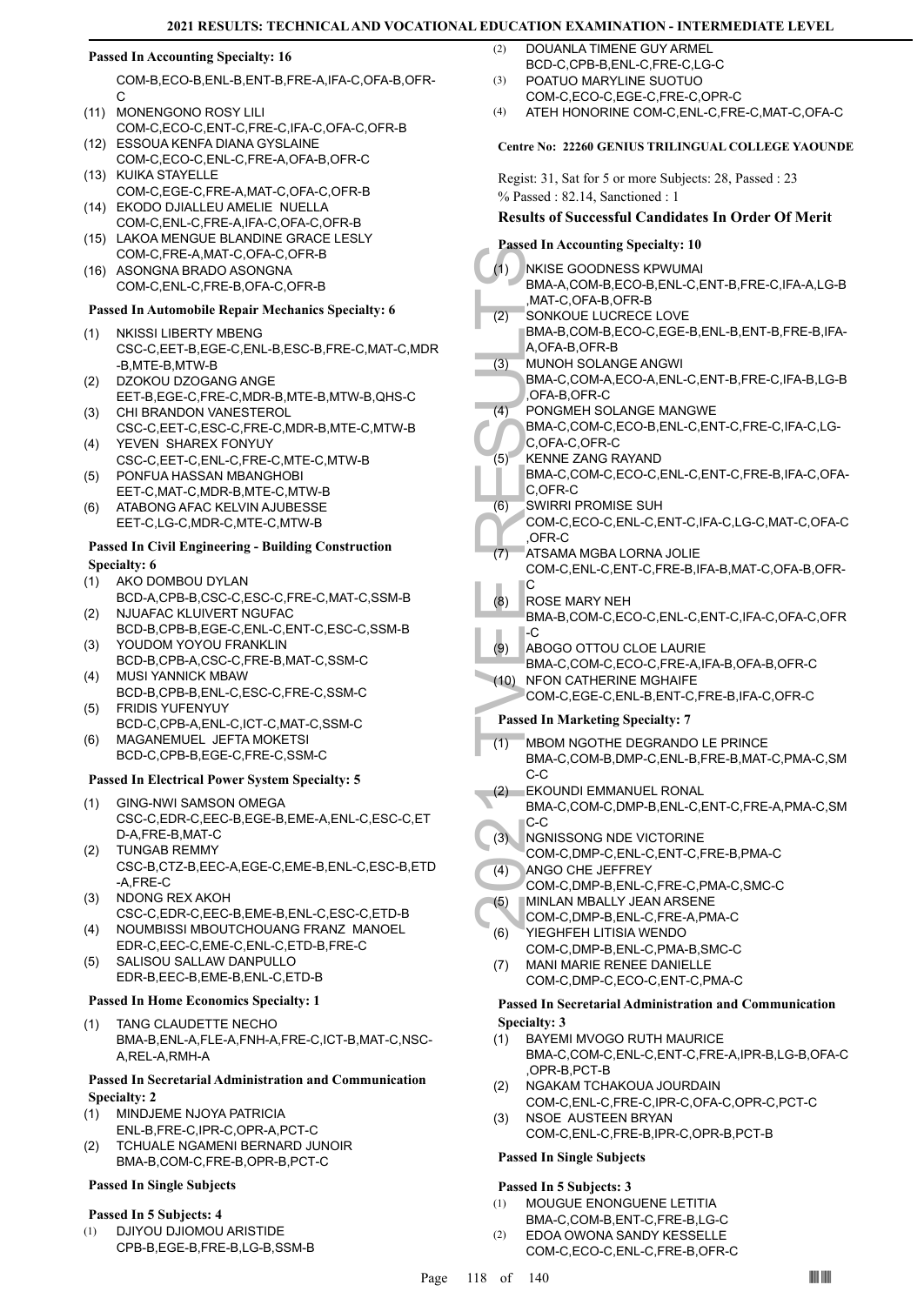## **Passed In Single Subjects**

#### **Passed In 5 Subjects: 3**

KERISH EDNA MBIEKWE COM-C,ENL-C,ENT-C,FRE-C,LG-C (3)

#### **Centre No: 22262 MARTIN LUTHER KING BILINGUAL COLLEGE BAFOUSSAM**

Regist: 59, Sat for 5 or more Subjects: 56, Passed : 46 % Passed : 82.14, Sanctioned : 0

#### **Results of Successful Candidates In Order Of Merit**

#### **Passed In Accounting Specialty: 13**

- LONTUM NADINE SHALANYUY BMA-A,COM-B,ECO-A,ENL-B,ENT-B,FRE-C,IFA-A,MAT-A,OFA-A,OFR-A,OPR-A (1)
- MFECHO VIGIELINE FUNKWEN BMA-A,COM-A,ECO-A,ENL-C,ENT-B,FRE-C,IFA-A,MAT-B,OFA-A,OFR-B,OPR-A (2)
- MAGAH JOYCE KUAMBOM BMA-A,COM-B,ECO-A,ENL-C,ENT-B,FRE-C,IFA-A,MAT-C,OFA-C,OFR-B,OPR-B (3)
- FRINWIE DENISIA AZEH (4) BMA-B,COM-A,ECO-A,ENL-C,ENT-B,FRE-C,IFA-B,MAT-C,OFA-B,OFR-B,OPR-B
- MIEWAH JOYCELINE AKWA BMA-A,COM-A,ECO-A,ENL-B,ENT-B,FRE-C,IFA-A,MAT-C,OFA-A,OFR-A (5)
- OTIA HYCENTA UCHI BMA-A,COM-A,ECO-A,ENL-C,ENT-B,IFA-A,MAT-C,OFA-A,OFR-A,OPR-C (6)
- WIYFENGLA NADINE KILOFONYUY BMA-B,COM-A,ECO-A,ENL-C,ENT-B,FRE-C,IFA-A,MAT-C,OFA-A,OFR-B (7)
- BOBGA JOEL NUGANGA BMA-A,COM-B,ECO-A,ENL-C,ENT-B,FRE-C,IFA-A,MAT-C,OFA-B,OFR-B (8)
- AMBINGPOH ELETIA PECHU BMA-A,COM-B,ECO-A,ENL-B,ENT-B,IFA-C,MAT-C,OFA-B,OFR-B,OPR-B (9)
- YUH SIMO YUH (10) BMA-A,COM-C,ECO-A,ENL-C,ENT-B,IFA-B,MAT-C,OFA-B,OFR-A,OPR-B
- FUH JEZEBELL SIRRI (11) BMA-B,COM-B,ECO-A,ENL-C,ENT-C,IFA-B,MAT-C,OFA-B,OFR-B
- (12) NYILALEM ANGELINA FUALEKEAWUNG BMA-B,COM-C,ECO-C,EGE-C,ENL-C,ENT-C,IFA-C,OFA -C,OFR-C
- (13) VEWANGSI KETILDA MAH COM-A,ECO-A,ENL-C,ENT-C,IFA-A,OFA-B,OFR-C,OPR-B

#### **Passed In Automobile Repair Mechanics Specialty: 4**

- NGALIM SYLVERIUS BERINYUY CSC-B,EET-A,EGE-B,ENL-B,ESC-B,FRE-B,LG-B,MAT-C ,MDR-B,MTE-B,MTW-A (1)
- FODJO NGAINSOM KEVIN GAETAN EET-C,ENL-C,ESC-C,FRE-C,MAT-C,MDR-B,MTE-B,MT W-B (2)
- FRU ELVIS MBOM (3) CSC-C,EET-B,EGE-C,ESC-C,FRE-C,MDR-C,MTE-B,MT W-B
- DZELAMBONG NYENGKA IGNATIUS BRYAN EET-C,EGE-C,ENL-C,FRE-B,MDR-B,MTE-C,MTW-B (4)

#### **Passed In Civil Engineering - Building Construction Specialty: 15**

- TENYONG RAOUL FONGANG (1)
- BCD-A,CPB-B,CSC-C,EGE-C,ENL-C,ESC-C,LG-A,MAT-B,SSM-B
- GUIFO KAMGA JEAN BLAISE BCD-A,CPB-A,CSC-C,EGE-C,ENL-B,ESC-C,FRE-C,MAT -C,SSM-B (2)
- KOFFI BRIAN CHIANOH BCD-A,CPB-A,CSC-C,EGE-C,ENL-B,ESC-C,FRE-C,MAT (3)

-C,SSM-C

- NGALEU KANKO WILFRIED BCD-B,CPB-B,CTZ-C,EGE-B,ENT-C,ESC-C,FRE-B,MAT -C,SSM-C (4)
- ATONGWE NOEL ATABA BCD-C,CPB-B,EGE-C,ENL-B,FRE-C,LG-C,MAT-C,SSM- $\mathcal{C}$  $(5)$
- FREDRICK YEMELI BCD-B,CPB-B,EGE-B,ENL-C,LG-A,MAT-C,SSM-C (6) AMANA JUNIOR (7)
- BCD-B,CPB-B,CSC-C,EGE-C,ENL-C,MAT-C,SSM-C
- WIEYEPOH COLBERT BCD-A,CPB-B,EGE-C,ENL-B,MAT-C,SSM-B (8)  $(9)$
- ADAMU-HAMLET TICHA BCD-A,CPB-B,ESC-C,FRE-C,MAT-C,SSM-C
- (10) CHI NGONG FABRICE BCD-C,CPB-C,EGE-C,ENL-C,ESC-C,FRE-C
- CHU THEOPHILE MIH BCD-C,CPB-C,ENL-C,FRE-C,MAT-C,SSM-C (11)
- AZINWIE COLLINS NGU BCD-A,CPB-B,LG-C,MAT-C,SSM-C  $(12)$
- YUNUSA OUSMANU BCD-B,CPB-B,EGE-C,MAT-C,SSM-C  $(13)$
- (14) NGHOMENU URBAIN PEUCHAGOH
- BCD-C,CPB-B,EGE-C,ESC-C,SSM-C (15) TANGAZOAH DESMOND TATUH
- BCD-C,CPB-C,EGE-C,LG-C,SSM-C

## **Passed In Electrical Power System Specialty: 11**

- TITA NELLY THECLE TITA (1)
- CSC-A,EDR-B,EEC-A,EGE-B,EME-A,ENL-C,ENT-C,ESC -C,ETD-A,FRE-C,MAT-B
- MUNOH AMOS MBAH CSC-B,EDR-C,EEC-A,EGE-B,EME-B,ENL-C,ENT-C,ESC -A,ETD-A,FRE-C,MAT-B (2)
- MUSA IDRISU EDR-C,EEC-A,EGE-C,EME-B,ESC-B,ETD-A,FRE-C,LG-C,MAT-C (3)
- FEUTHEU VINNY CARREL  $(4)$ 
	- CSC-B,EDR-B,EEC-A,EME-A,ESC-C,ETD-A,FRE-C,MAT -B
- DILAN TANGWA NGHOZINING EDR-B,EEC-A,EME-B,ENL-C,ESC-C,ETD-A,LG-C,MAT-C  $(5)$
- (9) ADAMU<br>
BCD-A, (10) CHI NG<br>
BCD-C, (11) CHU TH<br>
BCD-C, AZINWI<br>
BCD-A, (13) YUNUS, BCD-B, (12) ADAMU<br>
BCD-C, AZINWI<br>
BCD-C, AZINWI<br>
BCD-C, ADAMUS, BCD-C, ADAME COLOR, BCD-C, ADAME COLOR, BCD-C, C, ETD-<br>
(11) TITA NE CSC-NGHOMENU MODEST NKUMBONKONG EDR-C,EEC-A,EGE-C,EME-B,ENL-C,ESC-C,ETD-A,MAT -C (6)
- EKILI LOVERT TAKOR EDR-C,EEC-A,EME-C,ESC-C,ETD-A,FRE-C,MAT-C  $(7)$ TAFON PERES NGOH (8)
- EDR-C,EEC-A,EGE-C,EME-B,ESC-C,ETD-B
- CHEDOM NOUTCHIEU JUDES (9)
	- EDR-B,EEC-A,EME-C,ESC-C,ETD-B,MAT-C
- CHIOMA ONYEMA GLORIA (10)
- EDR-C,EEC-A,EME-B,ETD-B,FRE-B
- (11) CHE DESTINY CSC-C,EDR-C,EEC-B,ESC-C,ETD-B

## **Passed In Marketing Specialty: 2**

- NGU SERENA MANKA (1)
- COM-C,DMP-C,ECO-B,ENL-C,ENT-C,OPR-C,PMA-C SAHTEH GOD-GIVE  $(2)$ 
	- COM-A,DMP-B,ECO-A,EGE-C,ENT-C,SMC-C

# **Passed In Single Subjects**

**Passed In 5 Subjects: 1** BOBUIN FELISCO RENWI BCD-B,CPB-C,EGE-C,FRE-C,LG-C (1)

## **Centre No: 22263 GOVERNMENT TECHNICAL HIGH SCHOOL AKO**

Regist: 4, Sat for 5 or more Subjects: 4, Passed : 2 % Passed : 50.00, Sanctioned : 0

## **Results of Successful Candidates In Order Of Merit**

## **Passed In Accounting Specialty: 1**

(1) ECHEBI NANCY NTONGA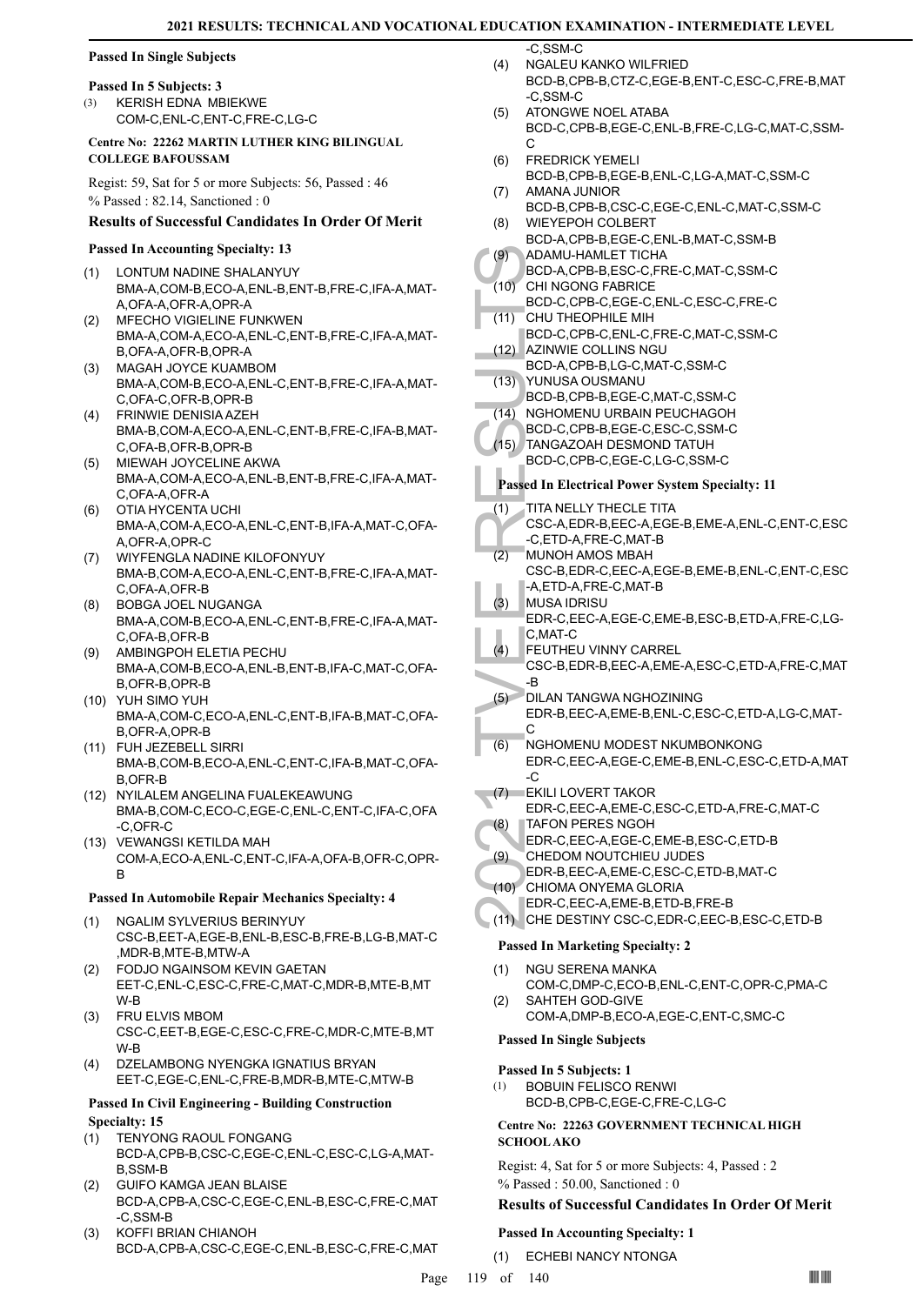#### **Passed In Accounting Specialty: 1**

COM-C,ECO-C,ENL-C,ENT-C,FRE-C,IFA-C,LG-B,MAT-C ,OFA-B,OFR-C

#### **Passed In Automobile Repair Mechanics Specialty: 1**

(1) API BRIAN MUKWE FRU EET-B,EGE-B,ESC-C,MDR-C,MTE-C,MTW-B

**Centre No: 22266 GOVERNMENT TECHNICAL HIGH SCHOOL TEZE** 

Regist: 4, Sat for 5 or more Subjects: 3, Passed : 1 % Passed : 33.33, Sanctioned : 0

## **Results of Successful Candidates In Order Of Merit**

#### **Passed In Accounting Specialty: 1**

AMBEANDE PELAGIE ENUAKWE COM-C,FRE-C,OFA-B,OFR-B,OPR-C (1)

#### **Centre No: 22269 CETI BILINGUE NGUEUGA BONABERI**

Regist: 87, Sat for 5 or more Subjects: 86, Passed : 86 % Passed : 100.00, Sanctioned : 0

## **Results of Successful Candidates In Order Of Merit**

#### **Passed In Automobile Repair Mechanics Specialty: 19**

- TSI BERHANE SELASSIE TOLOKIE CSC-C,CTZ-C,EET-A,ENL-B,ENT-C,ESC-B,FRE-B,MAT-A MDR-A MTF-A MTW-A (1)
- GWE GRACIOUS CTZ-A,EET-A,ENL-C,ENT-C,FRE-C,ICT-C,MAT-A,MDR-A,MTE-A,MTW-A (2)
- SAA NGOUANA KOUEMEGNI WILFRIED DESCARTES CTZ-C,EET-A,ENL-C,ENT-B,ESC-B,FRE-B,MAT-B,MDR-B,MTE-B,MTW-A (3)
- MBUH JUNIOR NKAIMBI CTZ-C,EET-A,ENL-C,ESC-B,ICT-C,MAT-C,MDR-C,MTE-A,MTW-B (4)
- TABE CLOVIS EYONG CTZ-C,EET-A,ESC-C,FRE-C,ICT-C,MAT-C,MDR-B,MTE-B,MTW-B (5)
- FONYUY CYRIL SUINYUY CTZ-C,EET-B,ENL-C,ESC-C,FRE-C,MAT-C,MDR-B,MTE -B,MTW-B (6)
- BESSONG SAMUEL ATANGA EET-B,ENL-C,ESC-B,FRE-B,MAT-C,MDR-C,MTE-B,MT W-B (7)
- FOGANG TEUFACK MIGUEL EET-B,ESC-C,FRE-C,MAT-C,MDR-B,MTE-B,MTW-B,QH S-C (8)
- NGIRIM BOBUIN BRIGHT KONGNWI EET-A,ESC-C,ICT-C,MAT-C,MDR-C,MTE-A,MTW-A (9)
- (10) NKOUE TAGOTSA FLORIAN DANIEL EET-B,ESC-B,FRE-C,MAT-C,MDR-B,MTE-B,MTW-B
- WIRKOM HILARY WIRDZELEE (11) EET-B,ESC-B,FRE-C,MAT-C,MDR-B,MTE-C,MTW-B (12) KARI MICHAEL
- CTZ-C,EET-B,ESC-C,MAT-C,MDR-B,MTE-B,MTW-B (13) NFOR ABDELAI YUKNISI
- EET-B,ESC-C,FRE-C,MAT-C,MDR-B,MTE-C,MTW-B (14) KAKEU WOCHENO STEVE
- EET-C,ESC-B,FRE-C,MAT-C,MDR-C,MTE-B,MTW-B (15) NZIMBONYI DESMOND
- EET-B,ENT-C,FRE-C,MAT-C,MDR-C,MTE-C,MTW-C (16) DESLY ATIHNWIE
- CTZ-C,EET-B,ESC-C,MAT-C,MDR-C,MTE-C,MTW-C (17) SHIWON PRECIOUS GIFT
- EET-A,ESC-C,MAT-C,MDR-B,MTE-B,MTW-B (18) DAIGA BABILA JORDAN
- EET-B,ESC-C,MAT-C,MDR-C,MTE-C,MTW-C (19) NSHEINWO BRILL FONDEH
- EET-C,ESC-C,MAT-C,MDR-B,MTE-C,MTW-C

#### **Passed In Electrical Power System Specialty: 24**

BELMOND AMENGWO AZIESAE CSC-C,CTZ-C,EDR-B,EEC-A,EME-A,ENL-C,ESC-A,ETD (1)

-A,FRE-C,MAT-C

- NDONTSA AJAWOUNG LIONEL LE ROI EDR-B,EEC-A,EME-A,ESC-B,ETD-A,FRE-B,ICT-C,MAT-B (2)
- NDI BRYAN SMITH NDI EDR-B,EEC-A,EME-A,ENL-C,ESC-B,ETD-A,FRE-B,MAT-B (3)
- FORYEREH DAVID NKEFOR CTZ-C,EDR-B,EEC-A,EME-A,ESC-C,ETD-A,FRE-C,MAT -C (4)
- AKOR AKUMBOM HANS (5)
- EDR-B,EEC-B,EME-B,ENL-C,ESC-B,ETD-A,MAT-C,QHS -C
- ETA GEORGE ENOWPANG (6)
- EDR-C,EEC-A,EME-B,ESC-B,ETD-A,ICT-C,MAT-C,QHS-C
- HOMBO HOMBO HINABRIDE EDR-B,EEC-A,EME-A,ESC-B,ETD-A,FRE-C,MAT-B (7)
- KOUAM TABEUGUIA CABREL (8)
- EDR-B,EEC-A,EME-A,ESC-B,ETD-A,FRE-C,MAT-C FONSUI NCHOTU ISMAEL (9)
- EDR-B,EEC-A,EME-A,ENL-C,ESC-B,ETD-A,MAT-C (10) KOUDADJEM DEFOUEN GILDAS JEFFERSON
- (6) ETA GE<br>
(7) HOMBC<br>
EDR-C, C<br>
(7) HOMBC<br>
EDR-B, KOUAM<br>
EDR-B, FONSU<br>
EDR-B, FONSU<br>
EDR-B, HOUDA<br>
EDR-B, ANGWI<br>
EDR-B, ANGWI<br>
EDR-C, AZINWI<br>
EDR-C, AZINWI<br>
EDR-C, DICKA EDR-C, DICKA EDR-B, MBIEDA<br>
(14) DICKA EDR-C, MEDR-EDR-B,EEC-A,EME-B,ESC-B,ETD-A,FRE-C,MAT-B NGUETNYI NQUINFOR JOEL EDR-B,EEC-A,EME-A,ENL-C,ESC-C,ETD-A,MAT-C  $(11)$ 
	- ANGWI BRITNEY TABO EDR-C,EEC-A,EME-A,ENL-C,ESC-B,ETD-A,MAT-C  $(12)$
- **AZINWI ROY** EDR-C,EEC-A,EME-A,ENL-C,ESC-B,ETD-A,MAT-C  $(13)$ DICKA BENI GEDEON  $(14)$
- EDR-B,EEC-B,EME-B,ESC-B,ETD-A,FRE-C,MAT-C MBIEDA BALEP JORDY CORNEIL (15)
- EDR-B,EEC-C,EME-B,ESC-C,ETD-A,FRE-B,MAT-C YIEN NOUMBISSIE GILDAS FERLIN (16)
- EDR-C,EEC-B,EME-B,ESC-B,ETD-A,FRE-C,MAT-C FONAIN SIMO BRAYAN GLODY (17)
- EDR-C,EEC-B,EME-B,ESC-C,ETD-A,FRE-C,MAT-C EMANGA FLORE NGULONG EPOH (18)
- EDR-C,EEC-B,EME-B,ESC-C,ETD-A,FRE-C,MAT-C (19) NFOR NOEL NGALA
- EDR-B,EEC-A,EME-A,ESC-C,ETD-A,MAT-B (20) NKONLACK TCHOFFO DILAN YVAN
- EDR-C,EEC-A,EME-A,ESC-C,ETD-A,MAT-B
- (21) NGWANYI GILDAS NGANSHI EDR-C,EEC-A,EME-A,ESC-C,ETD-A,MAT-B
- (22) ANOUMBOH CALEB TANTOH EDR-C,EEC-A,EME-B,ESC-B,ETD-A,MAT-C
- (23) AKWENUI NELSON CHENUI EDR-C,EEC-A,EME-B,ESC-B,ETD-A,MAT-C (24) TCHOFOR FABIAN
- EEC-A,EME-B,ESC-C,ETD-A,FRE-C,MAT-C

#### **Passed In Sheet Metal Works Specialty: 43**

- OSWALD TANGO NGEK (1)
- CTZ-C,ENL-C,ENT-C,ESC-B,FRE-C,MAT-A,QHS-C,SMD -B,SMW-A,WPM-A
- ANGOH FABRICE NGWA CTZ-C,ENL-C,ENT-C,ESC-B,FRE-C,MAT-C,QHS-B,SMD (2)
- -B,SMW-B,WPM-A (3) NGWA ZIDAN SUH CTZ-C,ENL-C,ENT-C,ESC-C,FRE-C,MAT-B,QHS-C,SMD -B,SMW-B,WPM-A
- CHI ATANGA JESSY CTZ-C,ENL-C,ENT-C,ESC-B,FRE-C,MAT-C,QHS-C,SMD -B,SMW-B,WPM-B (4)
- STEPHANE TAKU ENL-B,ENT-B,ESC-B,FRE-C,MAT-B,QHS-B,SMD-B,SM W-A,WPM-A (5)
- (6) NZINKEU NJAMEN THURPYN CTZ-C,ENT-C,ESC-B,FRE-C,LG-C,MAT-C,SMD-B,SMW-B,WPM-A
- LAMFU JOEL KACHUBUIN ENL-B,ESC-B,FRE-C,MAT-C,QHS-B,SMD-B,SMW-B,WP M-B (7)
- NJONG MAKUM ALAIN RICK ENL-C,ESC-C,FRE-A,MAT-C,QHS-C,SMD-B,SMW-B,W (8)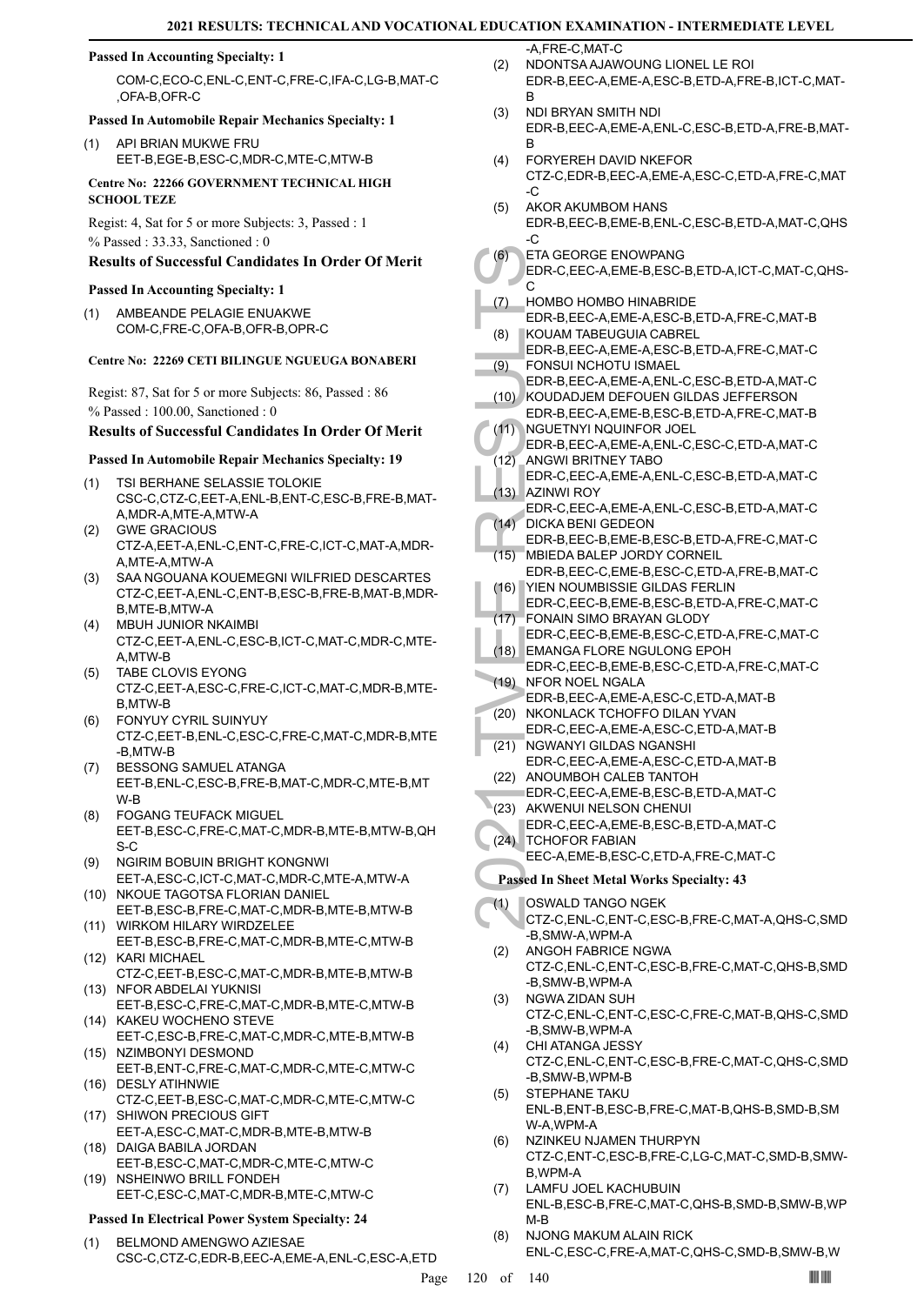#### **Passed In Sheet Metal Works Specialty: 43**

PM-B

- MBENONDAN LUCKSON MAWAH ENL-C,ESC-C,FRE-B,MAT-B,QHS-C,SMD-B,SMW-C,W PM-B (9)
- (10) CHI DESMON FRU ENL-C,ESC-C,FRE-C,MAT-C,QHS-C,SMD-B,SMW-B,W PM-B
- TAKOU TIOKENG DUPLEX JUNIOR ESC-B,FRE-C,MAT-B,QHS-C,SMD-B,SMW-B,WPM-A (11)
- (12) DONFACK ARTHUR LOIC ESC-B,FRE-C,MAT-C,QHS-B,SMD-B,SMW-B,WPM-B YONG SIDOLINE MBEH (13)
- ESC-B,FRE-C,MAT-C,QHS-C,SMD-B,SMW-B,WPM-A (14) TEMGOUA RODINO
- ESC-C,FRE-B,MAT-C,QHS-C,SMD-B,SMW-B,WPM-B MBIYDZENYUY ROMEO NYUYYUNI (15)
- ESC-C,FRE-C,MAT-C,QHS-B,SMD-B,SMW-B,WPM-B TUNGAB JUNIOR MBANWEI (16)
- ENT-C,ESC-C,FRE-C,MAT-C,SMD-B,SMW-B,WPM-A NJOCHAB JOHN JUNIOR NDADEM (17)
- ESC-C,FRE-C,MAT-C,QHS-C,SMD-B,SMW-B,WPM-A (18) TACHI KUETE FRANCK MILER
- ESC-B,FRE-C,MAT-C,QHS-C,SMD-B,SMW-B,WPM-B (19) ABOUBAKAR AMADOU
- ENL-C,ESC-B,FRE-C,MAT-C,SMD-C,SMW-B,WPM-B (20) KEGOUM HENRI NJI
- CTZ-C,ESC-C,FRE-C,MAT-C,SMD-B,SMW-B,WPM-B (21) LIONEL PETERSON FONCHINGONG CHEINKU
- ENL-C,ESC-C,MAT-C,QHS-B,SMD-B,SMW-C,WPM-B TANG DILANE TEH (22)
- ENL-C,ESC-C,FRE-C,MAT-C,SMD-B,SMW-B,WPM-C (23) TSAGUE MELWANDE JOIAO
- ESC-B,FRE-B,MAT-C,SMD-B,SMW-B,WPM-A (24) KANA MELINGO DUPREL
- ESC-C,FRE-C,MAT-B,SMD-B,SMW-B,WPM-A FANYI REWARDER NYINGMEH (25)
- ESC-B,MAT-C,QHS-C,SMD-B,SMW-B,WPM-A YUNIWO EMMANUEL NKO (26)
- ESC-B,FRE-C,MAT-C,SMD-B,SMW-B,WPM-B (27) MIENJE NYASSI MICHEL LEO
- ESC-B,FRE-C,MAT-B,SMD-C,SMW-B,WPM-B (28) BANKWI JOSEPH KABREL AYORIE
- ENL-C,ESC-B,MAT-C,SMD-B,SMW-B,WPM-B (29) NDE GERAD NCHE
- ESC-C,FRE-C,MAT-C,SMD-B,SMW-B,WPM-B (30) TANUI KELVLY TABI
- ESC-C,FRE-C,MAT-C,SMD-B,SMW-B,WPM-B (31) NGOZI AGEWENE CLANCELY
- ESC-C,MAT-C,QHS-C,SMD-C,SMW-B,WPM-B (32) KHAN GOD'S FAVOUR TENENG
- ESC-C,MAT-C,QHS-C,SMD-C,SMW-B,WPM-B (33) ANGUH GIFT NGU
- ESC-C,MAT-C,QHS-C,SMD-C,SMW-B,WPM-B (34) NKWENTI FRANCLIN NDONWI
- ESC-C,FRE-C,MAT-C,SMD-C,SMW-B,WPM-B (35) CHIAA THEOPHILUS YAI
- ENL-C,ESC-C,MAT-C,SMD-C,SMW-B,WPM-B (36) MUKUM BABELA ELVIS
- ESC-C,MAT-B,SMD-B,SMW-B,WPM-B (37) TEBOH RAMSON TEBOH
- ESC-C,MAT-C,SMD-B,SMW-B,WPM-B MOUKOUDI ELOKO WILLIAM KEVIN (38)
- ESC-C,MAT-C,SMD-B,SMW-B,WPM-B
- (39) NGUEU TEMGOUA AROL ESC-C,MAT-B,SMD-C,SMW-B,WPM-B (40) NFOR ROMAIN NDIKAKA
- ESC-C,MAT-C,SMD-B,SMW-B,WPM-B
- (41) FOKOU SONTA FRANCK MATHEUS MAT-C,QHS-C,SMD-B,SMW-B,WPM-B (42) NGONGE SITSON YOMBI
- ESC-C,MAT-C,SMD-B,SMW-B,WPM-C
- (43) NANYENI OBASSE LIPENJA ESC-C,MAT-C,SMD-C,SMW-B,WPM-B

#### **Centre No: 22271 NGWELE 3 BONABERI EXTERNAL**

Regist: 77, Sat for 5 or more Subjects: 70, Passed : 35 % Passed : 50.00, Sanctioned : 0

#### **Results of Successful Candidates In Order Of Merit**

#### **Passed In Accounting Specialty: 24**

- AZIEH GODWILL TENENG BMA-B,COM-B,ECO-B,ENL-C,ENT-B,ICT-B,IFA-B,MAT-C,OFA-A,OFR-B (1)
- TAMBE RONALD ARREY (2)
- BMA-A,COM-C,ECO-B,ENL-B,ENT-C,FRE-C,ICT-C,IFA-B,OFA-B,OFR-B
- MBINDOH GRACE  $(3)$ 
	- COM-C,ECO-A,EGE-C,ENL-C,FRE-C,IFA-C,OFA-C,OFR -C,OPR-C
- DAH VOISETTE ACHE (4)
- COM-B,ECO-B,ENL-C,ENT-B,IFA-C,LG-B,OFA-B,OFR-B CHEGHE MARIE-NOEL MBONG (5)
- COM-B,ECO-B,ENL-C,ENT-C,IFA-B,LG-B,OFA-B,OFR-C UCHENNA OKAFOR ALEXANDRID LUDOVIC LOIC (6)
- BMA-A, B, OFA-E, B, OFA-E, C, OPR, C, OPR, C, OPR, C, C, OPR, C, C, OPR, C, C, OPR, C, C, OPR, C, C, OPR, C, C, ORIEGH, COM-B, COM-C, C, ORIGAT (COM-C, MBOCK, BMA-B, C, C, MBOCK, BMA-B, C, C, MBOCK, BMA-B, C, C, MBOCK, BMA BMA-C,ENL-C,ENT-C,FRE-A,ICT-C,IFA-B,MAT-C,OFA-A
- OKIEH MELYNDA MGBA (7)
- COM-C,ECO-B,ENL-B,ENT-C,FRE-C,IFA-C,OFA-C,OFR-C
- ANGATOH SUSAN ATEKWANE (8)
- COM-C,ECO-B,ENL-C,ENT-C,FRE-C,OFA-A,OFR-C
- MBOCK BERNARD ARMEL JUDICAEL (9)
- BMA-B,COM-C,ECO-C,ENL-C,FRE-B,OFA-B,OFR-C
- (10) TSAFACK ANGE BELVINE
- ENL-C,FRE-B,ICT-C,IFA-C,OFA-B,OFR-B (11) ANNA MBAMEBUEN
- COM-B,ENL-C,ENT-C,IFA-C,OFA-B,OFR-B (12) KOMBEM MONICA FIEN
- COM-C,ECO-C,ENL-C,ENT-C,OFA-C,OFR-B EDOU NDEMA CARDIN MONDESIR (13)
- COM-C,ECO-C,ENL-C,FRE-B,OFA-C,OFR-C (14) AKWA EVELINE CHI
- COM-B,ECO-C,ENL-C,ENT-C,IFA-C,OFR-C YENGO THELMA BENLA (15)
- COM-C,ENL-C,FRE-C,IFA-C,OFA-B,OFR-C
- (16) NGWAMFOR PEREZ NGWA
- COM-C,ECO-C,ENL-C,ENT-C,IFA-C,OFA-B (17) AZIE NGEFUNG SHARON
- COM-C,ECO-C,ENT-C,ICT-C,OFA-C,OFR-C ENONGENE NGOLE PELAGIE MEJANE
- COM-C,ECO-C,ENL-C,IFA-C,OFA-C,OFR-C (18) AWAHNGWE DIANE NDE (19)
- COM-C,ECO-B,IFA-B,OFA-B,OFR-B
- (20) NGWA VIRGINIA NAVOMA
- BMA-C,ENL-C,FRE-C,IFA-C,OFA-A
- (21) NTSANG COMFORT NGWA
- COM-C,ENT-C,IFA-C,OFA-C,OFR-B
- (22) AKEMSO BENICE COM-C,IFA-C,OFA-B,OFR-C,OPR-C
- (23) BONJE GRACIOUS NGWANG
- COM-C,ECO-C,ENT-C,OFA-C,OFR-C (24) CHOFOR SEAH JOY
	- COM-C,ENL-C,FRE-C,OFA-C,OFR-C

#### **Passed In Marketing Specialty: 9**

- FANG FORTUNE EBEINOH COM-C,DMP-B,ECO-C,ENL-B,ENT-C,FRE-B,PMA-C,SM C-C (1)
- ACHESE BLANCHE NGUM COM-C,DMP-C,ECO-B,ENL-C,ENT-B,OPR-C,PMA-C,SM C-C (2)
- AJOCHA ASHELY COM-B,DMP-C,ECO-B,ENL-C,ENT-B,PMA-C,SMC-C (3)
- AKWA BLESSING ADANDOGH COM-C,DMP-C,ENL-C,ENT-C,FRE-C,PMA-C,SMC-C (4) TCHUAKEM - BRANDON POWOH (5)
- COM-C,DMP-C,ECO-B,ENT-C,FRE-C,SMC-C NGUM KESTINE ATANGA (6)
- BMA-C,DMP-C,ENL-C,FRE-C,PMA-C,SMC-C (7) ABUNAW FAVOUR EFA-MANDEM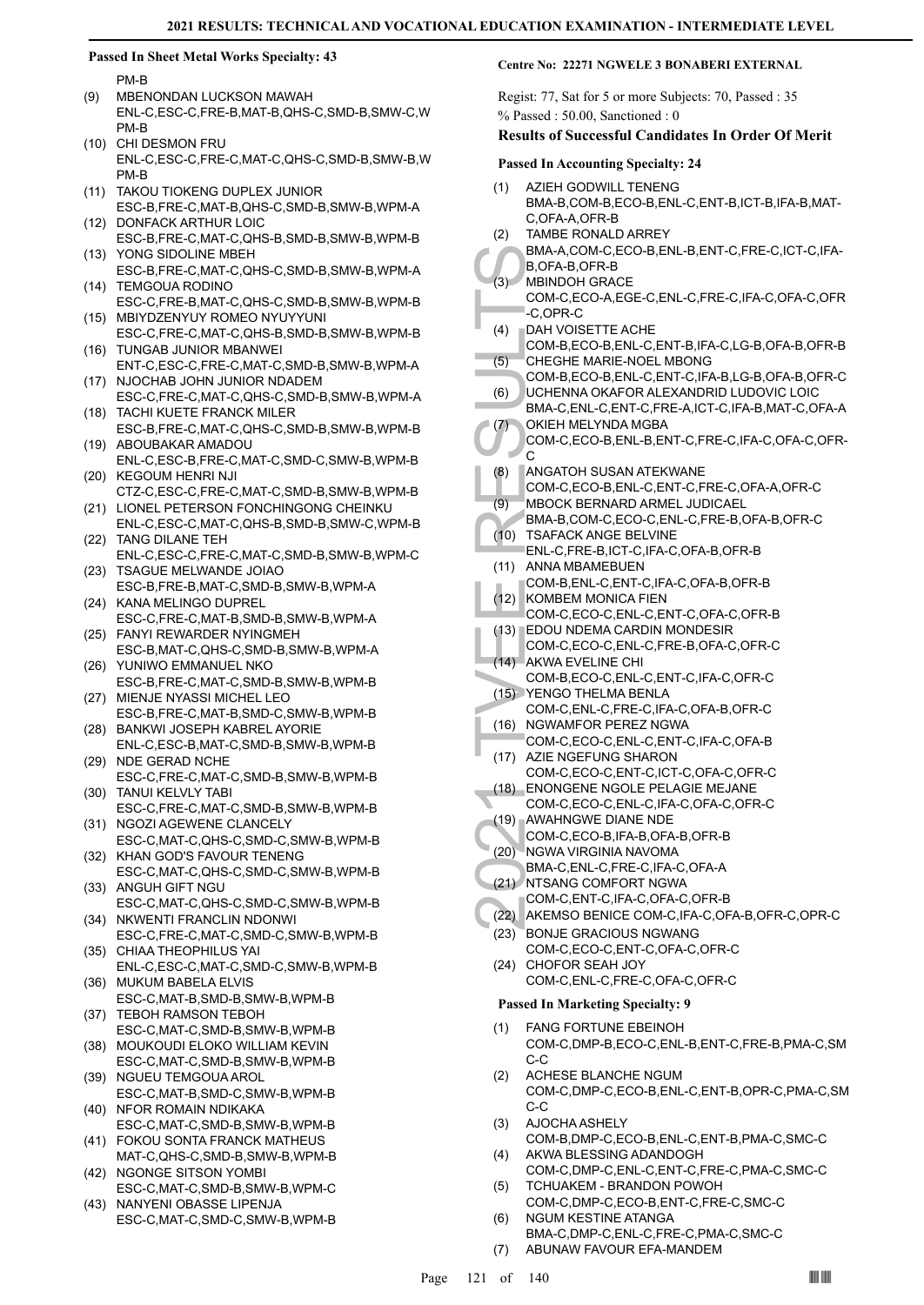#### **Passed In Marketing Specialty: 9**

- COM-C,DMP-C,ENL-C,OPR-C,PMA-C,SMC-C SAODATU WIYKINYUY (8)
- COM-C,DMP-C,ECO-C,ENL-C,ENT-C,SMC-C BUKWASHING ROSEVETTE AKONGMBO (9)
- COM-C,DMP-C,ECO-C,ENL-C,SMC-C

## **Passed In Single Subjects**

#### **Passed In 5 Subjects: 2**

- KAMALEUR NGALEU MARIE DMP-C,ECO-B,ENL-C,FRE-C,PMA-C (1)
- (2) FRU GRACE COM-C,ECO-B,ENL-C,ENT-C,OFA-C

#### **Centre No: 22273 YAOUNDE IV EXTERNAL**

Regist: 108, Sat for 5 or more Subjects: 102, Passed : 62 % Passed : 60.78, Sanctioned : 1

#### **Results of Successful Candidates In Order Of Merit**

- **Passed In Accounting Specialty: 16**
- TOWO BRYAN KYLIAN BMA-A,COM-B,CTZ-B,ECO-A,ENL-C,ENT-C,FRE-A,IFA-A,MAT-C,OFA-A,OFR-A (1)
- AWAH SALONG LANDRY DANIEL BMA-A,COM-A,CTZ-B,ECO-A,ENL-C,ENT-B,FRE-C,IFA-A,MAT-C,OFA-A,OFR-A (2)
- (3) OBEN JESSICA ACHUO-YANG BMA-C,COM-C,ECO-B,EGE-A,ENL-C,FRE-C,ICT-C,IFA-C,MAT-C,OFA-B,OFR-B
- AYISSI MESSE JEAN LIONEL BMA-A,COM-B,ECO-B,ENL-C,ENT-C,FRE-A,IFA-A,MAT-C,OFA-A,OFR-A (4)
- NKWAIMBI EUNICE EKUOH BMA-A,COM-B,ECO-A,ENL-C,ENT-C,IFA-B,LG-C,MAT-C ,OFA-B,OFR-A (5)
- WITHNEY AURELLE MENGUE NZHIOU BMA-B,COM-A,ECO-B,ENL-C,ENT-C,FRE-B,IFA-B,MAT-C,OFA-B,OFR-B (6)
- NKONGHO EYONG DIANA BESSONG BMA-C,COM-C,ECO-C,ENL-C,ENT-C,FRE-C,IFA-B,MAT-C,OFA-C,OFR-B (7)
- NEIWOUBUA CHELSEA ABUBARKA COM-B,ECO-A,EGE-B,ENL-C,FRE-C,ICT-C,IFA-B,OFA-B,OFR-B (8)
- KENAH BLESSING NYAAH COM-C,ENL-C,ENT-C,FRE-C,MAT-C,OFA-C,OFR-A,OP R-B (9)
- (10) ONDOA EBANA SORELLE VICTORINE ECO-C,ENL-C,ENT-C,FRE-C,IFA-B,MAT-C,OFA-C,OFR-B
- (11) KEMEI SECONDER SHETY COM-C,ECO-C,ENL-B,IFA-B,OFA-B,OFR-B
- MAKIA KWO-DIBO NANYI KESI (12) COM-C,IFA-B,MAT-C,OFA-C,OFR-A,OPR-C
- (13) ANGAFOR BLESSING WEIDMUN COM-C,ECO-C,ENL-C,FRE-B,OFA-C,OFR-B YOAH PALVINE MEH (14)
- BMA-C,ENL-C,IFA-C,MAT-C,OFA-C,OFR-B (15) YONKE NYA ASTRIDE VICTORY
- COM-C,ENL-C,IFA-A,OFA-C,OFR-B (16) KEN DESMOND ACHA
- COM-C,IFA-B,MAT-C,OFA-C,OFR-B

#### **Passed In Automobile Repair Mechanics Specialty: 10**

- AWA CLINTTON NKENG EET-B,EGE-C,ENL-C,ESC-C,ICT-C,MDR-B,MTE-C,MTW -C (1)
- NYUGE RUDOLF LAMBERT EET-C,EGE-C,ESC-C,FRE-C,MDR-C,MTE-C,MTW-C (2)
- TIFUH BORIS NEYEH CSC-C,EET-B,ENL-C,MDR-B,MTE-B,MTW-C (3) TALLA DJIKE LEVIS MARIUS (4)
- EET-C,ESC-C,FRE-A,ICT-C,MTE-C,MTW-C HAPPI YANNICK (5)
- CSC-C,EET-B,FRE-C,MDR-B,MTE-C,MTW-C
- TABI NKENG NEVILLE CSC-C,EET-C,FRE-B,MDR-C,MTE-C,MTW-C (6)
- AWAH NDE CHRISTIAN EET-C,FRE-C,MAT-C,MDR-C,MTE-C,MTW-C (7)
- PODGA PODGA ROLY BLAISE (8)
- EET-C,ENL-C,FRE-B,MTE-C,MTW-C MBEPEH ROMARIC (9)
- EET-C,ESC-C,FRE-C,MTE-C,MTW-C (10) KOOH EMMANUEL KEVIN EET-C,EGE-C,FRE-C,MTE-C,MTW-C

#### **Passed In Carpentry and Joinery Specialty: 1**

| (1) | TONYE NGOUMOU PAUL MIGUEL |
|-----|---------------------------|

CAR-B,CJD-C,ENL-C,FRE-B,JOI-C

#### **Passed In Civil Engineering - Building Construction**

**Specialty: 11**

- AVA ASSOMO ALBERT WILLIAM BCD-B,CPB-A,CTZ-C,EGE-B,ENL-C,ESC-C,FRE-C,ICT-C,MAT-C,SSM-B (1)
- WIRSIY MARKDILAN NYUYKONGE (2)
- BCD-A,CPB-A,EGE-C,ENL-C,ESC-C,ICT-C,LG-C,MAT-C ,SSM-B
- MICHAEL MBEJONG  $(3)$
- BCD-B,CPB-B,CSC-C,ENL-C,ESC-C,LG-B,MAT-C,REL-C,SSM-B
- CHE BRANDON ANGU BCD-A,CPB-A,EGE-B,ESC-C,FRE-B,ICT-C,MAT-C,SSM- $(4)$
- A PENN BLAISE ASOBO (5)
- BCD-B,CPB-B,ENL-B,ESC-C,FRE-B,LG-B,QHS-B,SSM-B
- CAR-B, CAR-B, CAR-B, CAR-B, CAR-B, CAR-B, C.<br>
(1) AVAASS, BCD-B, C.<br>
(2) WIRSIY BCD-A, SSM-B CO-A, SSM-B CO-B, C.<br>
(3) MICHAE BCD-B, SSM-B RCD-B, C.<br>
(4) C.S. CHE BF BCD-B, A<br>
(6) BALAH BCD-B, C.<br>
(6) BALAH BCD-B, C.<br>
(7) BALAH PRINCUEL TCHOUCTOU MUAN BCD-C,CPB-C,EGE-C,ESC-C,FRE-C,ICT-C,MAT-C,SSM -C (6)
- TABARA BRYAN (7)
- BCD-B,CPB-B,CSC-C,ESC-C,LG-C,MAT-B,SSM-C
- MEH RAPHAEL FUEL (8)
- BCD-C,CPB-B,EGE-C,LG-B,SSM-B
- BIWOLE KONO WOLF PASCAL (9)
- BCD-B,CPB-C,FRE-B,ICT-B,SSM-C JUMELE TCHENJOU EMMANUEL STEPHANE (10)
	- BCD-C,CPB-B,FRE-C,ICT-C,SSM-C
- FOZOH DESMOND NGONGEH (11) BCD-B,CPB-C,CSC-C,FRE-C,SSM-C

#### **Passed In Electrical Power System Specialty: 19**

- MOBUH CLOVIS DIYEN (1)
	- CTZ-C,EDR-B,EEC-A,EGE-B,EME-A,ENL-C,ESC-A,ETD -A,FRE-B,ICT-A,MAT-B
- NSOH LAWRENCE NCHE  $(2)$
- EDR-C,EEC-A,EGE-B,EME-A,ENL-C,ESC-B,ETD-A,FRE -C,ICT-B,MAT-C
- NJI EMMANUEL NJI (3)
	- CSC-C,EDR-C,EEC-B,EME-A,ENL-B,ESC-B,ETD-A,FRE -C,LG-B,MAT-C
- GUANA FONKOUA JAMEL EDR-C,EEC-A,EGE-B,EME-A,ENL-C,ESC-B,ETD-A,FRE -C,ICT-C,MAT-C (4)
- BENGONDO MESSANGA SIMEON PATRICK WILFRIED CTZ-C,EDR-C,EEC-B,EME-B,ENL-C,ESC-C,ETD-A,FRE -A,ICT-B (5)
- SAGHEN BIMENYUY TONY EDR-C,EEC-A,EGE-C,EME-A,ESC-B,ETD-A,FRE-C,ICT-C,MAT-C (6)
- MBEHNI VICTORY FUL (7)
- EDR-B,EEC-B,EME-C,ENL-C,ESC-C,ETD-B,FRE-A NDJALA ASSENG ALPHONCE EMMANUEL (8)
- EDR-B,EEC-B,EME-B,ENL-C,ESC-C,ETD-B,FRE-B MASSODA JEANNE (9)
- EDR-C,EEC-B,EME-B,ESC-C,ETD-B,FRE-B,ICT-C (10) NUKUNA CEDRICK KEHBUMA
- EDR-C,EEC-B,EME-C,ESC-C,ETD-B,FRE-C,ICT-B BEYINGMEH WALTERS NGONGSI (11)
- EDR-C,EEC-B,EGE-C,EME-B,ESC-C,ETD-A (12) CHE JUNIOR TIJIE
	- EDR-C,EEC-C,EME-B,ESC-C,ETD-A,QHS-B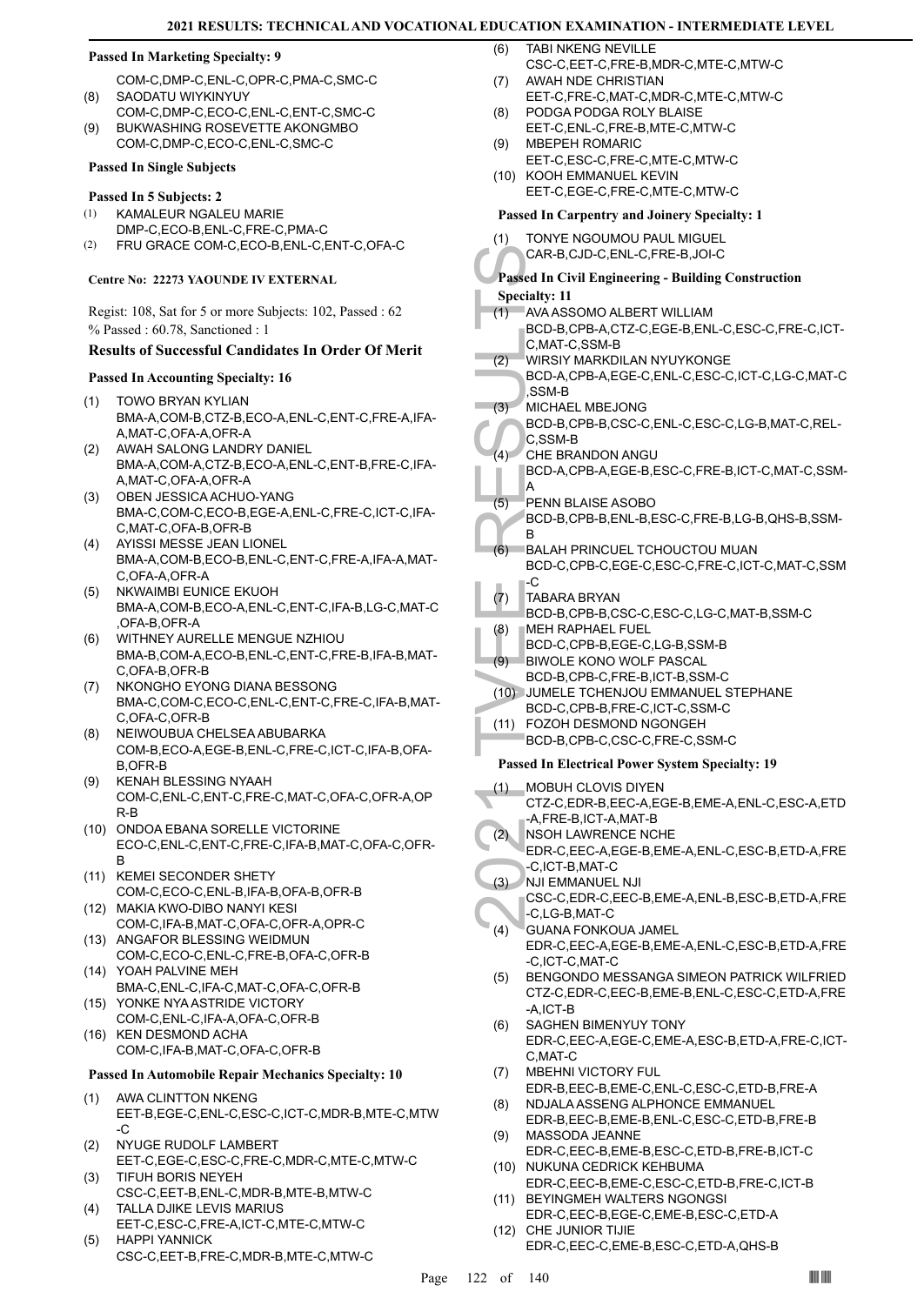#### **Passed In Electrical Power System Specialty: 19**

- (13) CHIA EMMANUEL NDUM EDR-B,EEC-C,EME-B,ENL-C,ETD-A,FRE-C
- (14) TCHADEU NGASSA YVAN EME-B,ENL-C,ESC-C,ETD-A,FRE-C,ICT-C
- (15) CHE CLIVERT PATRICK TIZI EDR-C,EEC-C,EME-C,ENL-C,ETD-A,FRE-C (16) EJIKE KINGSLY OBINA ENDIFOR
- EDR-C,EEC-C,EME-B,ETD-B,FRE-C,LG-C FONLON VERNON SHALANYUY (17)
- EDR-C,EEC-B,EME-C,ENL-C,ESC-C,ETD-B (18) NGEM CYRILL NYOH
- EDR-C,EEC-B,EME-C,ETD-B,FRE-C (19) NDJOOM MBOCK IDRISS WARREN EDR-C,EEC-B,ESC-C,ETD-B,LG-C

## **Passed In Home Economics Specialty: 1**

(1) BIH HELEN ENL-C,FLE-B,FNH-C,NSC-C,RMH-B

#### **Passed In Marketing Specialty: 2**

- MARIA CELESTINA JONES BOHEMA BMA-C,COM-C,DMP-B,ENL-C,MAT-C,PMA-C,SMC-C (1)
- FUH NLOUNGNWI BIH COM-C,DMP-C,PMA-C,REL-C,SMC-C (2)

#### **Passed In Single Subjects**

### **Passed In 5 Subjects: 2**

- ENDZODO PHILIPE MICHEL (1)
- EME-C,ENL-C,ETD-B,FRE-B,QHS-C NKANGTOH MOUSSA WASA BRANDON ENL-C,FRE-C,ICT-C,MTE-C,MTW-C  $(2)$

#### **Centre No: 22274 BEEDI DOUALA EXTERNAL**

Regist: 32, Sat for 5 or more Subjects: 24, Passed : 19 % Passed : 79.17, Sanctioned : 0

#### **Results of Successful Candidates In Order Of Merit**

#### **Passed In Accounting Specialty: 6**

- NJI DILIAN CHI BMA-A,COM-B,ECO-A,ENL-C,ENT-B,FRE-C,IFA-B,LG-C ,MAT-C,OFA-B,OFR-B (1)
- NJOWIR NAFISATU DZELAMONYUY BMA-A,COM-A,ECO-A,ENL-B,ENT-B,IFA-B,LG-B,MAT-C ,OFA-A,OFR-B (2)
- ENOW EBIAYA CHERINUELLE BMA-C,ECO-C,EGE-C,ENL-C,ENT-C,FRE-B,IFA-C,OFA-C,OFR-C (3)
- KHAN GERMIA MAGHA BMA-C,COM-C,ECO-A,FRE-C,IFA-B,MAT-C,OFA-B,OFR -B (4)
- FOSSI JACOB EMMANUEL DANIEL COM-C,ECO-C,ENL-C,ENT-C,FRE-B,OFA-C,OFR-C (5)
- AFOR VICNUEL MUNAKWA COM-C,ECO-C,ENL-C,FRE-C,LG-C,OFA-C,OFR-C (6)

#### **Passed In Marketing Specialty: 8**

- MOUHAMADOU AWAL SABIHOU III COM-C,DMP-A,ECO-B,ENL-C,ENT-B,FRE-A,LG-C,PMA-B,SMC-C (1)
- ABDOUL MALIK ABBA AMADOU COM-C,DMP-B,ECO-C,ENL-C,ENT-C,FRE-A,LG-C,PMA-C,SMC-C (2)
- BONGA MARGARET SERENA BMA-C,COM-C,DMP-B,ENL-B,ENT-B,FRE-A,PMA-B,SM C-C (3)
- FANKAM TAKEDO CLEMENCE DOLY COM-C,DMP-B,ECO-C,ENT-C,FRE-A,MAT-C,PMA-B,SM C-C (4)
- NDZIE OBE OKOUDA LEGAGNEUR COM-C,DMP-B,ENL-C,ENT-C,FRE-B,PMA-C,SMC-C (5)
- OYONO MINLO JOSEPH COM-C,DMP-C,ECO-C,ENT-C,FRE-B,PMA-C,SMC-C (6)
- LONTSI TATANG AURELLE CORNELLIE COM-C,DMP-C,ENL-C,ENT-C,FRE-C,MAT-C,PMA-C (7)

DORIS NOH TUNA COM-C,DMP-C,ENL-C,FRE-B,PMA-B,SMC-C

#### **Passed In Single Subjects**

#### **Passed In 5 Subjects: 5**

- WUNG LARISSA SENG (1)
- COM-C,ECO-C,EGE-B,ENL-C,FRE-B FOPPI TATANG HERNANDEST (2)
- ECO-A,ENL-C,ENT-C,FRE-C,OFR-C
- (3) NJOMEN FARLORD COM-C,ECO-B,ENL-C,LG-C,OFA-C
- FEUNON KAMTA PATRICK LYNCH BMA-C,ENL-C,FRE-B,OFR-C,OPR-C (4)
- KISAM CALUS NYAMNJOH (5)
- COM-C,ECO-C,FRE-C,LG-C,OFA-C

## **Centre No: 22275 BAFOUSSAM I EXTERNAL**

(3)<br>
COM-C,<br>
Centre No: 2:<br>
Regist: 54, S.<br>
% Passed In Ac<br>
(1) BENG A<br>
BMA-A,<br>
A,OFA-A,<br>
A,OFA-A,<br>
A,OFA-A,<br>
A,OFA-A,<br>
C,OFA-A,<br>
C,OFA-A,<br>
C,OFA-A,<br>
C,OFA-A,<br>
C,OFA-A,<br>
C,OFA-A,<br>
C,OFA-A,<br>
C,OFA-A,<br>
C,OFA-A,<br>
C,OFA-A,<br>
C, Regist: 54, Sat for 5 or more Subjects: 51, Passed : 20 % Passed : 39.22, Sanctioned : 0

## **Results of Successful Candidates In Order Of Merit**

#### **Passed In Accounting Specialty: 3**

- BENG ALAIN NING  $(1)$ 
	- BMA-A,COM-A,ECO-A,EGE-A,ENL-C,ENT-B,IFA-A,MAT-A,OFA-A,OFR-A
- STANLEY NUMBONGHO (2)
- BMA-B,COM-B,ECO-A,ENL-B,ENT-C,IFA-A,LG-A,MAT-C ,OFA-A,OFR-A
- CHIA KILLIAN MBUNDA (3)
	- BMA-A,COM-B,ECO-A,EGE-C,ENL-C,ENT-B,IFA-A,MAT-C,OFA-A,OFR-A

#### **Passed In Civil Engineering - Building Construction**

#### **Specialty: 2**

- EVARISTUS DINNYUY (1)
- BCD-A,CPB-A,EGE-C,ENL-C,ESC-C,LG-C,MAT-B,QHS-C,SSM-B
- AMABO RANSOM NGWA (2)
	- BCD-C,CPB-B,EGE-C,ENL-C,ICT-C,SSM-C

#### **Passed In Electrical Power System Specialty: 10**

- NDAM GILBERT KETUM (1)
- EDR-C,EEC-A,EGE-B,EME-A,ESC-C,ETD-A,LG-B,MAT-C
- AGONANG IGNATIUS EEC-B,EME-B,ENL-C,ETD-A,LG-B,QHS-C (2)
- NOUBIHA BLEK KLITIEN EDR-B,EEC-B,EGE-C,EME-B,ETD-A,ICT-C  $(3)$
- TANTO BRISE BAWE (4)
- EEC-B,EME-B,ENL-B,ESC-C,ETD-B,LG-C
- NGONGMUNANG NKENGNWI (5)
- EEC-C,EME-C,ENL-B,ESC-C,ETD-B,LG-B
- DEMEYO MEYO YVAN JORDAN (6)
- EDR-C,EEC-B,ETD-B,FRE-B,QHS-C
- EFENZIA FUAFUELAKA ROMANUS EDR-C,EEC-B,EME-B,ETD-B,LG-C (7)
- WAKLI DICKSON JETANG EDR-C,EEC-B,EME-B,ESC-C,ETD-B (8) AZONGMOH SERJOUR (9)
- EDR-C,EEC-B,EME-C,ENL-C,ETD-B (10) SILAS TEBI NDAMUKONG
- EEC-C,EME-B,ENL-C,ESC-C,ETD-B

#### **Passed In Home Economics Specialty: 1**

BININ RAOUDA JANNA FANNYUY CTZ-C,ENL-C,FLE-C,FNH-C,FRE-C,LG-C,NSC-B,RMH-C (1)

#### **Passed In Marketing Specialty: 2**

- DANMAGANA MARIE COM-B,DMP-C,ECO-C,EGE-B,ENT-C,PMA-C,SMC-C (1)
- FOUODJ BOUKEU ORNELA NIDELE COM-C,DMP-B,ENL-C,FRE-C,PMA-C (2)

#### **Passed In Single Subjects**

#### **Passed In 8 Subjects: 1**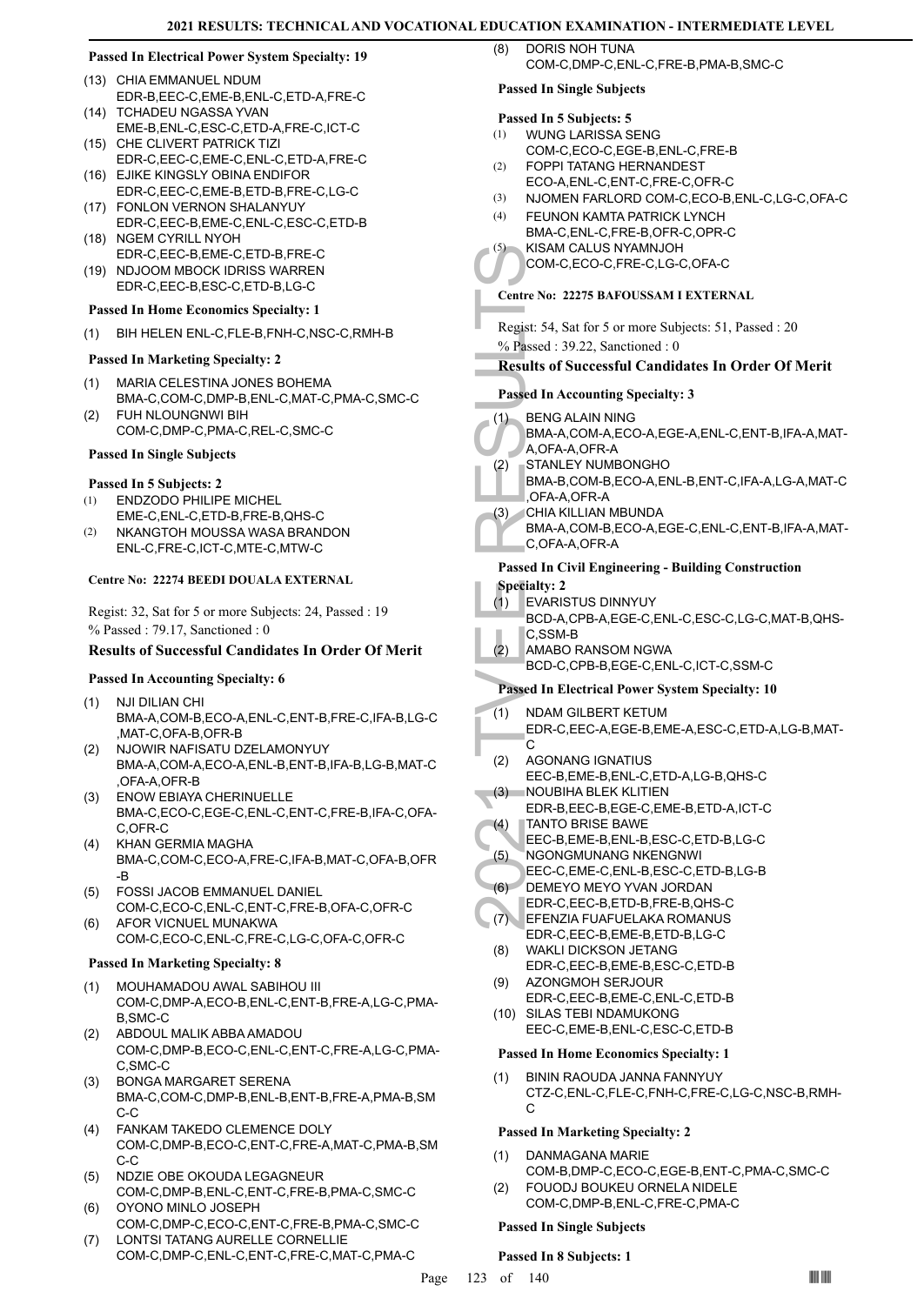#### **Passed In Single Subjects**

#### **Passed In 8 Subjects: 1**

AKIAMBOM CHANCELINE AKEM BMA-C,COM-C,ECO-C,ENL-C,ENT-C,FRE-B,MAT-C,OP R-B (1)

## **Passed In 5 Subjects: 1**

EFUETERCHA EMELDA ANYFUET COM-C,ENL-C,IPR-A,OFA-B,OPR-A (1)

#### **Centre No: 22276 INSTITUT MODERNE POLYVALENT**

Regist: 27, Sat for 5 or more Subjects: 27, Passed : 18 % Passed : 66.67, Sanctioned : 0

#### **Results of Successful Candidates In Order Of Merit**

#### **Passed In Accounting Specialty: 11**

- ADE JESSE ANYERE BMA-A,COM-A,ECO-A,ENL-A,ENT-B,FRE-B,IFA-B,MAT-C,OFA-A,OFR-B,OPR-A (1)
- TOH STERCY SIRRI COM-B,ECO-B,EGE-B,ENL-C,ENT-C,FRE-C,IFA-B,MAT-C,OFA-B,OFR-B (2)
- TIFUCHU ZITA MABIZEH (3) BMA-C,COM-C,ECO-A,ENL-A,ENT-C,IFA-C,MAT-C,OFA-B,OFR-C,OPR-C
- BUNJI FULAI CECILE COM-C,ECO-B,ENL-C,ENT-C,IFA-C,MAT-C,OFA-B,OFR-B,OPR-B (4)
- (5) NKENGAFAC ROLAND NJIFOR BMA-C,COM-C,ECO-B,EGE-C,ENT-B,FRE-C,IFA-C,OFA -B,OFR-C
- (6) NEBA CLOVIS FUHNWI BMA-B,COM-C,ECO-C,ENL-B,ENT-C,FRE-C,IFA-C,OFA-C,OFR-C
- (7) AKUH MARIE CLAIRE MAKUH BMA-C,COM-C,ENL-C,ENT-C,FRE-C,IFA-C,OFA-C,OFR-B,OPR-C
- TATSA NDESSAP SYLEA ELVIRA COM-C,ENL-C,ENT-C,FRE-C,IFA-C,MAT-C,OFA-C,OFR-B (8)
- LA'NTE MUCHIA PRECIOUS BMA-C,ECO-C,ENL-C,ENT-C,IFA-C,OFA-C,OFR-C,OPR -C (9)
- YAMJONG BRANCA BONSEH (10) COM-C,ECO-C,ENL-C,FRE-C,IFA-C,OFA-C,OFR-C
- (11) MENGE CLEMENT EKEH ECO-C,FRE-C,IFA-C,OFA-B,OFR-C,OPR-C

#### **Passed In Marketing Specialty: 6**

- YITENAWI STEPHANIE COM-B,DMP-C,ECO-B,ENL-C,ENT-C,FRE-A,OPR-C,PM A-C,SMC-C (1)
- ESAAH TARIS-KELLY NGEH COM-C,DMP-B,ENL-C,ENT-C,FRE-C,LG-C,PMA-B,SMC -C (2)
- FORCHO CHEMUTAH MAXWELL (3) BMA-C,DMP-C,ENL-C,FRE-C,OPR-B,PMA-C,SMC-C
- MBE ODETTE VAZI COM-C,ECO-C,ENT-C,FRE-C,OPR-C,PMA-C,SMC-C (4)
- SAMKIA BLESSING SOFA COM-C,DMP-C,ECO-C,EGE-B,ENL-B,PMA-C (5)
- NSANGONG BLESSING MUKAR COM-C,DMP-C,ENT-C,OPR-C,PMA-C,SMC-C (6)

## **Passed In Single Subjects**

#### **Passed In 5 Subjects: 1**

- NDRENKAHA YVONNE (1)
- ECO-C,ENT-C,MAT-C,OFA-B,OPR-C

#### **Centre No: 22277 ANGLOSAXON GENERAL AND TECHNICAL GROUP OF SCHOOLS**

Regist: 127, Sat for 5 or more Subjects: 126, Passed : 111 % Passed : 88.10, Sanctioned : 0

#### **Results of Successful Candidates In Order Of Merit**

#### **Passed In Accounting Specialty: 13**

|      | $\alpha$ in riccounting operately.                               |
|------|------------------------------------------------------------------|
| (1)  | <b>NGEBI CHARITY MBULI</b>                                       |
|      | BMA-A,COM-B,ECO-A,ENL-B,FRE-C,ICT-A,IFA-B,MAT-                   |
|      | A, OFA-A, OFR-A, OPR-A                                           |
| (2)  | ABANG KIMBENG ZITA                                               |
|      | BMA-A,COM-A,ECO-B,ENL-C,FRE-C,ICT-A,IFA-B,MAT-                   |
|      | A, OFA-B, OFR-A, OPR-B                                           |
| (3)  | AZANG ZANGA ARETHA SABRINA                                       |
|      | BMA-B,COM-B,ECO-C,ENL-B,FRE-A,ICT-B,IFA-A,MAT-                   |
|      | A, OFA-B, OFR-C, OPR-B                                           |
| (4)  | <b>NABUIN LOIS NGONG</b>                                         |
|      | BMA-C,COM-A,ECO-A,ENL-C,FRE-C,ICT-B,IFA-A,MAT-                   |
|      | C,OFA-B,OFR-A,OPR-B                                              |
| (5)  | NDZEWIYI JENATU WIYKIYNYUY                                       |
|      | BMA-C,COM-C,ECO-C,ENL-B,FRE-C,ICT-A,IFA-B,MAT-                   |
|      | B, OFA-A, OFR-A, OPR-B                                           |
| (6)  | ZOGNING YONTA DELVIANE                                           |
|      | BMA-C,COM-C,ECO-A,ENL-B,FRE-C,ICT-C,IFA-A,MAT-                   |
|      | C,OFA-A,OFR-A,OPR-B                                              |
| 7)   | TAGHA SYLVIA NSHING                                              |
|      | BMA-A,COM-C,ECO-A,ENL-B,FRE-C,IFA-B,LG-B,MAT-B                   |
|      | OFA-A, OFR-B                                                     |
| (8)  | KOGANG SYLVIA KEFEYIN                                            |
|      | BMA-C,COM-B,ECO-B,ENL-C,ICT-A,IFA-B,MAT-A,OFA-                   |
|      | A, OFR-B, OPR-B                                                  |
| (9)  | <b>KEP TCHADO ARLETTE ROSE</b>                                   |
|      | BMA-B,COM-B,CTZ-C,ECO-A,FRE-C,IFA-A,LG-A,MAT-B                   |
|      | ,OFA-B,OFR-C                                                     |
|      | (10) AFEZO MIGUEL ZEPAH                                          |
|      | BMA-A,COM-A,ECO-C,ENL-C,ENT-B,FRE-A,IFA-B,MAT-                   |
|      | C,OFA-B,OFR-C                                                    |
|      | (11) NDANJEM SOUNIA-BRIGHT FOUKOU                                |
|      | BMA-C,COM-A,ECO-A,EGE-B,ICT-A,IFA-A,MAT-C,OFA-                   |
|      | A.OFR-B                                                          |
|      |                                                                  |
| (12) | SHEKINA GLORY PRAISE                                             |
|      | COM-C,ECO-C,ENL-B,ICT-B,IFA-C,MAT-C,OFA-B,OFR-                   |
|      | B,OPR-C                                                          |
| (13) | NDANG KIMBI RUTH                                                 |
|      | BMA-B,COM-B,ECO-A,IFA-B,LG-A,MAT-C,OFA-B,OFR-B                   |
|      | Passed In Automobile Repair Mechanics Specialty: 13              |
|      |                                                                  |
| (1)  | DINGA VOMA MIGUEL DONNEL                                         |
|      | EET-A, ENL-C, ESC-C, FRE-C, ICT-A, LG-B, MAT-C, MTE-A,           |
|      | MTW-B                                                            |
| (2)  | CHO BRAYAN JUNIOR TCHE                                           |
|      | EET-B,EGE-C,ESC-C,FRE-A,ICT-A,MAT-C,MTE-B,MTW-                   |
|      | в                                                                |
| (3)  | HOUABE CALCOL ADINO                                              |
|      | EET-B, ENL-C, ESC-C, FRE-C, LG-B, MAT-C, MTE-B, MTW-             |
|      | В                                                                |
| (4)  | <b>BENEDICT KUKWA TIM</b>                                        |
|      | EET-C, ENL-C, ESC-C, ICT-C, LG-C, MAT-C, MTE-C, MTW-<br>В        |
|      |                                                                  |
| (5)  | KAH CARLSON AKEI                                                 |
| (6)  | EET-B,EGE-C,ESC-C,ICT-A,MAT-C,MTE-B,MTW-B<br>EHOGGE JOSHUA EWANG |
|      | EET-B, ESC-C, ICT-B, LG-C, MAT-C, MTE-B, MTW-B                   |
| (7)  | MUMA FAVOUR NDI                                                  |
|      | EET-C,ESC-C,FRE-C,ICT-B,MAT-C,MTE-C,MTW-B                        |
| (8)  | FON FRITZ AFUH                                                   |
|      | EET-C,ICT-B,LG-C,MAT-C,MTE-C,MTW-C,QHS-C                         |
| (9)  | EDUBE FAITH MOFA                                                 |
|      | EET-B,ESC-C,ICT-B,MAT-C,MTE-B,MTW-B                              |
|      | (10) DUME SIMON AMAH                                             |
|      | EET-B,ESC-C,LG-B,MAT-C,MTE-B,MTW-C                               |
| (11) | YAHO TCHAMI PAOLO FLEURY                                         |
|      | EET-B, FRE-B, ICT-C, MAT-C, MTE-C, MTW-C<br>(12) CHE DELAN CHU   |

EET-C,ESC-C,ICT-C,MAT-C,MTE-C,MTW-C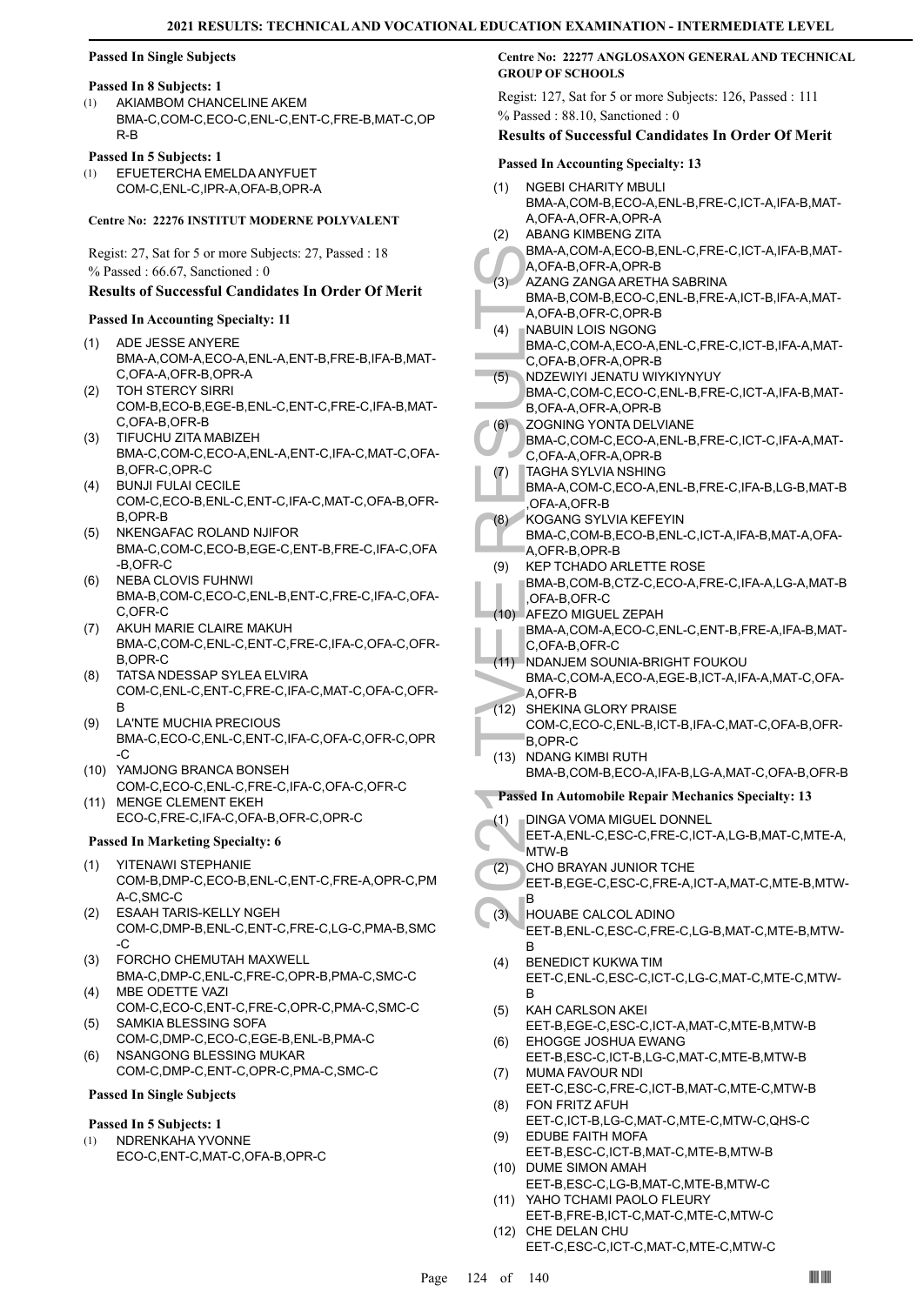#### **Passed In Automobile Repair Mechanics Specialty: 13**

(13) MBAH NEVIELE TEWANG EET-B,ICT-C,MAT-C,MTE-B,MTW-B

#### **Passed In Bespoke Tailoring Specialty: 6**

- VERLA MAGERETTE LEINYUY ENL-C,ESC-C,FFD-A,FRE-C,ICT-A,MAT-C,PMG-B,TTE-A (1)
- MAGOUDJO RAIIMATOU TEU-DOH FFD-B,FRE-C,ICT-B,LG-C,MAT-C,PMG-A,TTE-B (2) NGWESAH JOY (3)
- ENL-C,FFD-B,FRE-C,ICT-B,MAT-C,PMG-A,TTE-B LUMNWIE LIONTINE NKWA (4)
- CTZ-C,ENL-C,ESC-C,FFD-B,MAT-C,PMG-A,TTE-B NEBA BREINDA LUMNWI (5)
- ENL-C,FFD-C,ICT-C,MAT-C,PMG-A,TTE-C AKABE NADINE TENGU (6)
- FFD-C,FRE-C,ICT-C,MAT-B,PMG-C

#### **Passed In Carpentry and Joinery Specialty: 2**

- TABE HENRY JERRY CAR-B,ENL-C,ICT-B,JOI-C,LG-B,MAT-C (1)
- (2) OTANG PADDY OBI CAR-A,EGE-B,ENL-C,JOI-B,MAT-C

#### **Passed In Civil Engineering - Building Construction Specialty: 33**

- NGWESE PHILOMON MATSILEH BCD-A,CPB-A,EGE-C,ENL-B,ENT-C,ESC-C,FRE-C,ICT-B,MAT-C,SSM-B (1)
- AZIE LEONARD NDIFOR BCD-B,CPB-B,EGE-A,ENL-C,FRE-C,ICT-C,LG-B,MAT-B, QHS-C,SSM-B (2)
- ELOM GILBERT CHIAMBAH BCD-B,CPB-C,EGE-C,ENL-C,ESC-C,FRE-C,ICT-B,LG-B ,MAT-C,SSM-A (3)
- KOMANDO CLIFFORD BCD-B,CPB-B,EGE-C,ENL-C,ESC-C,FRE-C,ICT-B,MAT-C,QHS-B,SSM-B (4)
- MBUNDA NELSON NGWAH BCD-A,CPB-A,EGE-B,ENL-C,ESC-C,ICT-A,LG-A,MAT-B, SSM-B (5)
- ATANGA NANJE PAUL BCD-C,CPB-B,EGE-C,ENL-B,ESC-C,ICT-A,LG-B,MAT-A, SSM-B (6)
- MBAH FRITZGERAL ACHA BCD-B,CPB-A,ENL-C,ESC-C,FRE-C,ICT-B,LG-B,MAT-C, SSM-B (7)
- AMBE VALENTINE CHENWI BCD-B,CPB-A,EGE-C,ENL-C,ESC-C,ICT-C,LG-B,MAT-C ,SSM-B (8)
- FRU EMMANUEL NJI BCD-C,CPB-B,EGE-C,ENL-C,ESC-C,FRE-C,MAT-C,REL -C,SSM-A (9)
- WIRBA LEONEL LIMNYUY (10) BCD-B,CPB-B,ENL-C,ESC-C,FRE-C,ICT-A,LG-A,SSM-A
- (11) CHE BORIS NJI BCD-B,CPB-A,EGE-C,ESC-C,ICT-B,LG-B,MAT-C,SSM-A
- (12) NWANA LIONEL KEHBILA BCD-A,CPB-B,EGE-C,ENL-C,ICT-C,LG-B,MAT-C,SSM-B (13) KEHBUMA ALINBO GANYONGA
- BCD-C,CPB-B,EGE-C,ESC-C,ICT-A,LG-C,MAT-C,SSM-B (14) AGWO SHIRAC CHICK
- CPB-B,EGE-B,ENL-C,ESC-C,ICT-C,LG-C,MAT-C,SSM-B (15) ACHAP SUCCESS ALPHASE
- BCD-C,CPB-C,ENL-C,ENT-B,FRE-B,LG-B,MAT-C,SSM- $\mathcal{C}$
- MBOUA BANDO JUNIOR (16)
- BCD-C,CPB-B,ENL-C,FRE-C,ICT-C,LG-B,MAT-C,SSM-C (17) MANGEK FERDINAND TATAH
- BCD-A,CPB-A,EGE-C,ENL-C,LG-A,MAT-C,SSM-B (18) NGEH FRANCO MEKE
- BCD-A,CPB-B,EGE-C,ICT-C,LG-B,MAT-C,SSM-B BAMA HILARY NING (19)
- BCD-B,CPB-A,EGE-C,ENL-C,MAT-C,QHS-C,SSM-A MOSIMA JOHN IKOME (20)
- BCD-A,CPB-B,FRE-C,LG-B,MAT-C,QHS-C,SSM-B
- (21) NGANGPAWE MUSTAPHA YINWEYU BCD-C,CPB-B,ENL-C,ICT-B,LG-B,MAT-C,SSM-B
- (22) LUKONG JEROMINUS FOMONYUY BCD-B,CPB-B,ESC-C,ICT-B,LG-C,MAT-C,SSM-B (23) NEBA BRIEN CHEMWI
- CPB-B,ENL-C,ESC-C,FRE-C,ICT-B,MAT-C,SSM-B (24) NZO-AFACK REMI
- BCD-B,CPB-B,ENL-C,FRE-B,ICT-C,MAT-C,SSM-C (25) TEWUH AGWE JULIUS
- BCD-B,CPB-B,EGE-C,ICT-C,LG-C,MAT-C,SSM-B (26) NDIFOR BRUNO NGONGE
- BCD-B,CPB-B,EGE-B,ESC-C,MAT-C,SSM-B FOKOU JUNIOR (27)
- CPB-C,ENL-C,ESC-C,ICT-A,MAT-C,SSM-B FONTOH FEBIAN ANJEI (28)
- BCD-C,CPB-C,ICT-A,LG-C,MAT-C,SSM-B ASAH BUESUNG BLAIES (29)
- CPB-B,ENL-C,ICT-B,LG-C,MAT-C,SSM-B
- AWUNGANYI FRANCKLINE BEZA (30) BCD-C,CPB-C,ICT-C,LG-B,MAT-C,SSM-B
	- (31) ABONGNWI MANKA'A GERCY CPB-C,EGE-C,ICT-C,LG-C,MAT-C,SSM-C
- (32) AKEM GODLOVE WAINKEM
- CPB-C,EGE-C,LG-B,MAT-C,SSM-C
- (33) MUNOH JEMUEL TECHE
- BCD-C,CPB-C,LG-B,MAT-C,SSM-C

## **Passed In Electrical Power System Specialty: 26**

- KUM DERICK MUEGHE  $(1)$
- EDR-B,EEC-B,EGE-B,EME-A,ENL-C,ESC-C,ETD-A,FRE -C,ICT-B,LG-B,MAT-C
- MOKOM SHARKIN EDR-B,EEC-B,EGE-C,EME-B,ENL-C,ESC-C,ETD-A,FRE -C,ICT-B,LG-A,MAT-C  $(2)$
- GANSEH VANEL BOBGA (3)
- EDR-B,EEC-A,EGE-C,EME-A,ENL-C,ESC-C,ETD-A,ICT-A,LG-B,MAT-C
- KABA HIVER TAMULEM (4)
- EDR-B,EEC-A,EME-B,ENL-B,ESC-C,ETD-A,FRE-C,ICT-A,LG-B,MAT-C
- (28) FONTO BCD-C, (29) ASAH B<br>
CPB-B, (30) AWUNC BCD-C, (29) ASAH B<br>
CPB-B, (30) AWUNC BCD-C, (29) ASAH B<br>
CPB-C, (32) AKEM C<br>
CPB-C, (29) AKEM C<br>
CPB-C, (29) AKEM C<br>
CPB-C, (29) AKEM C<br>
CPB-C, (29) MUNOH BCD-C, (29) ANSE NDEM HERMAN FON EDR-B,EEC-A,EGE-B,EME-B,ENL-C,ESC-C,ETD-B,ICT-A,LG-A,MAT-C (5)
	- ENO ABANG JUNIOR-PRIDE EGBE (6)
	- EDR-B,EEC-A,EGE-B,EME-B,ENL-B,ESC-C,ETD-B,FRE -C,ICT-A,MAT-C
	- KUNE RENE BANGSE (7)
	- EDR-C,EEC-A,EGE-C,EME-A,ESC-C,ETD-A,ICT-B,LG-B ,MAT-C
- YOCHEMBENG LOUIS ACHIENGEH (8)
- EDR-C,EEC-B,EME-B,ESC-C,ETD-C,FRE-C,ICT-A,LG-B ,MAT-C
- TONMEU MEYOU BEST HERVAL CLYDE EDR-B,EEC-A,EGE-C,EME-C,ESC-C,ETD-C,FRE-B,ICT-(9)
- C,MAT-C KINDO ISAAC TOH (10) EDR-C,EEC-B,EME-C,ESC-C,ETD-B,FRE-C,ICT-A,LG-C
- ,MAT-C (11) LEMFON RAMCY KONYUY
- EDR-C,EEC-B,EGE-C,EME-B,ESC-C,ETD-B,FRE-C,ICT-C,MAT-C
- FON CALEB TAH (12) EDR-B,EEC-B,EGE-C,EME-B,ETD-A,ICT-A,LG-C,MAT-C CHA NATHANIEL ASANDAK (13)
- EDR-B,EEC-A,EME-B,ENL-C,ESC-C,ETD-A,ICT-B,MAT- $\mathcal{C}$
- (14) AMOH KIMBERLY TATABOUT EDR-B,EEC-B,EGE-C,EME-B,ESC-C,ETD-A,ICT-B,MAT-C
- (15) NGUEFACK MOMO JOAN EDR-C,EEC-B,EME-C,ETD-B,FRE-C,ICT-A,LG-B,MAT-C (16) LENORA NIEH NDEAH
- EDR-C,EEC-B,EME-B,ENL-C,ETD-A,FRE-C,ICT-C,MAT-C
- (17) GAMUA HUBERTOL CHENYE
- EDR-C,EEC-B,EME-B,ETD-B,FRE-C,ICT-B,LG-C,MAT-C (18) MBAH BORITZ MBAH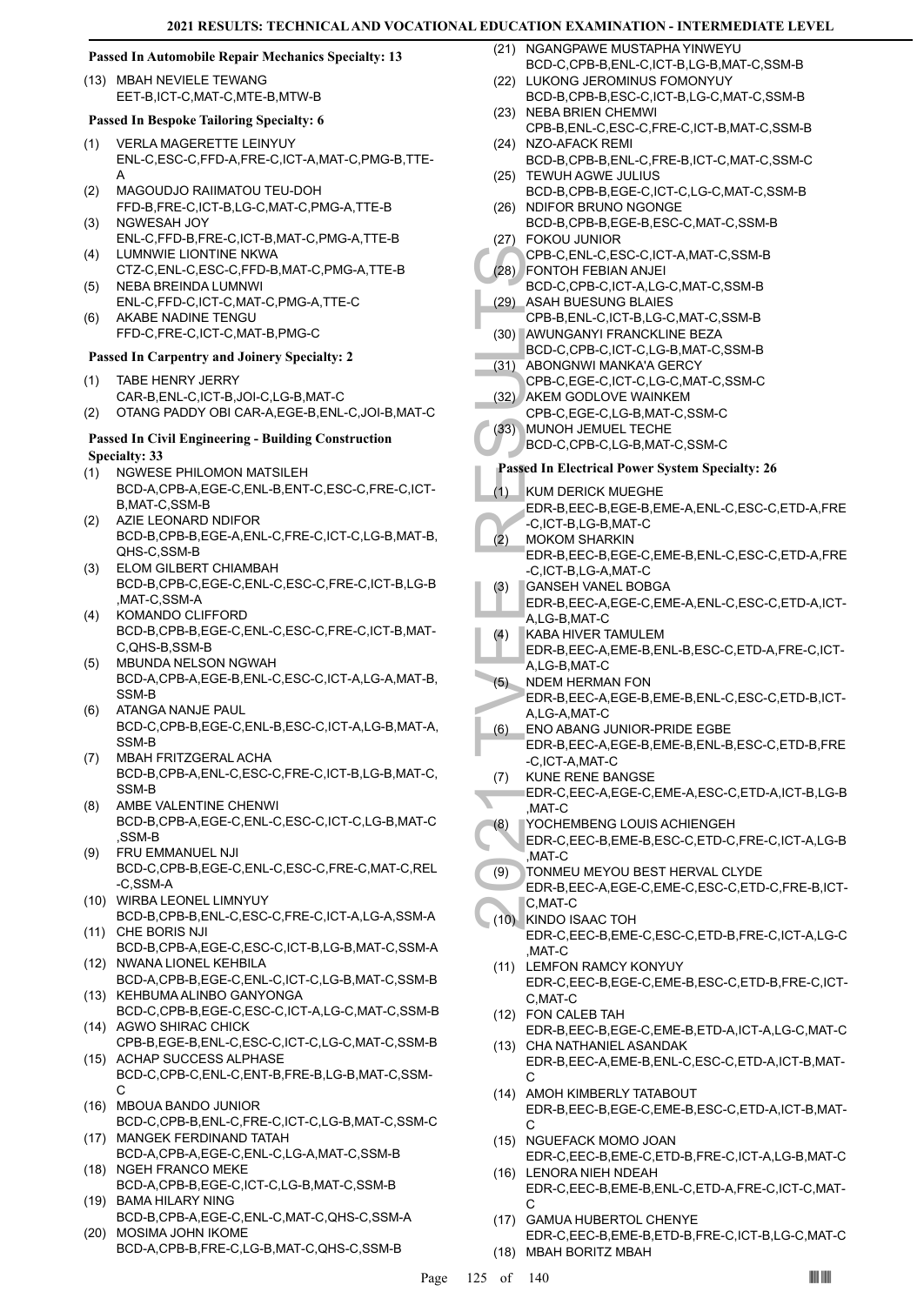#### **Passed In Electrical Power System Specialty: 26**

EDR-C,EEC-B,ENL-C,ESC-C,ETD-A,FRE-B,MAT-C,QHS -C

- (19) CHE ESHI HADRIAN EDR-C,EEC-C,EGE-C,EME-C,ENL-C,ETD-B,ICT-B,MAT-C
- (20) KEUTSA BAPEN YANNICK EDR-B,EEC-A,EME-B,ESC-C,ETD-A,FRE-C,MAT-C
- (21) NEBA BRAIN CHEMANJI EDR-C,EEC-B,EME-B,ESC-C,ETD-B,ICT-B,MAT-C (22) MIKAM TAMKOU CABREL
- EDR-C,EEC-B,ESC-C,ETD-B,FRE-C,ICT-B,MAT-C (23) ENOW FOSSIE MBOZEKO NIXON
- EDR-C,EEC-C,ENL-C,ESC-C,ETD-B,FRE-C,MAT-C (24) ATEMA NOEL NJEWUE
- EDR-B,EEC-B,ETD-B,ICT-C,LG-C,MAT-C (25) NCHOCNUNMWE EBENEZER SUNDZEH
- EDR-B,EEC-B,EGE-C,EME-C,FRE-C,MAT-C TAKU JUNIOR JOB TAKU (26)
- EDR-C,EEC-C,EME-C,ICT-C,LG-B,MAT-C

## **Passed In Home Economics Specialty: 6**

- ORNELA WELAWA WENDJI EGE-C,ENL-C,FLE-B,FNH-C,FRE-C,LG-B,MAT-C,NSC-C ,RMH-B (1)
- AFOR VICTORINE MOLOKI BMA-C,ENL-C,FLE-B,FNH-B,LG-B,MAT-C,NSC-C,RMH-A (2)
- KUKWA ANSAHMBOM EDEN EGE-C,FLE-B,FNH-C,LG-B,MAT-C,NSC-B,RMH-A (3)
- APHOLUNG MACLEAN ENL-C,FLE-C,FNH-C,LG-B,MAT-C,NSC-B,RMH-A (4)
- NKENGBEJA DOROTHY EGE-C,FLE-B,FNH-C,FRE-C,MAT-C,RMH-A (5)
- BAH MARIE-NOEL ABIT FLE-C,FNH-C,MAT-C,NSC-C,RMH-B (6)

#### **Passed In Plumbing and Installation Systems Specialty: 1**

KILLA TERENCE ACHAH EGE-C,ENL-C,ESC-C,FRE-C,ICT-A,LG-B,MAT-C,PMC-B ,PTE-B (1)

#### **Passed In Secretarial Administration and Communication Specialty: 2**

- NEY FAITH EBKWAAH COM-C,ENL-B,ICT-A,IPR-B,LG-B,MAT-C,OFA-C,OPR-C, PCT-C (1)
- NDUIFORMBIE FEINUI MIRIAME COM-C,ENL-B,ICT-B,IPR-C,LG-B,MAT-C,OFA-C,OPR-B, PCT-C (2)

#### **Passed In Sheet Metal Works Specialty: 1**

FON PRINCEWILL TIBAH EGE-C,ENL-C,ESC-C,ICT-C,MAT-C,QHS-C,SMW-B,WP M-B (1)

#### **Passed In Single Subjects**

#### **Passed In 6 Subjects: 2**

- DJIALA KENNE JOEL CHRIST ENL-C,ESC-C,FRE-A,ICT-C,MAT-B,PMC-C (1)
- MKONG GODLOVE NYINGCHIA COM-C,ECO-C,ENL-C,ENT-C,FRE-C,MAT-C (2)

#### **Passed In 5 Subjects: 6**

- KAJUO ETIENNE LANDRINE (1)
- COM-C,FRE-C,ICT-B,MAT-C,OPR-B AZAAH FRANCISCA MANKAH (2)
- COM-B,ENL-C,ENT-C,IFA-C,MAT-C TANWIE BENEDICT NGWA (3)
- EGE-C,ENL-C,ICT-C,MAT-C,WPM-B EBOT HANNAH NTOK (4)
- COM-C,ICT-C,MAT-C,OFR-C,OPR-B CHITA NKIZEH SONITA (5)
- COM-C,ECO-C,MAT-C,OFR-C,OPR-B
- (6) NSAKWA JERRY EDR-C,ETD-C,FRE-C,LG-C,MAT-C

#### **Centre No: 22278 GOVERNMENT TECHNICAL COLLEGE AKWA BAKASSI**

Regist: 5, Sat for 5 or more Subjects: 5, Passed : 3 % Passed : 60.00, Sanctioned : 0

#### **Results of Successful Candidates In Order Of Merit**

#### **Passed In Electrical Power System Specialty: 1**

MOTE NELLY MAKANE CTZ-B,EDR-A,EME-C,ENL-C,ENT-B,ETD-C (1)

#### **Passed In Single Subjects**

Passed In 8<br>
2021 MM-C,<br>
BMA-C,<br>
R-C<br>
2022 UYAI MM<br>
BMA-C,<br>
R-B<br>
Centre No: 22<br>
ETOUG EBE<br>
Regist: 87, S,<br>
22<br>
FOUG EBE<br>
Regist: 87, S,<br>
22<br>
Results of S<br>
Passed In AC<br>
(1) ALANJI<br>
BMA-A,<br>
MAT-C,<br>
PENNA MMT-C,<br>
PENNA MMAT-**Passed In 8 Subjects: 2** SILO CONVENANT ABOKO BMA-C,COM-C,ECO-C,EGE-B,ENL-C,ENT-B,MAT-C,OF R-C (1) UYAI MARY ETIM BMA-C,COM-C,ECO-C,EGE-C,ENL-C,ENT-C,MAT-C,OF R-B (2) **Centre No: 22281 SAINT JOSEPH MISSION HIGH SCHOOL ETOUG EBE YAOUNDE**  Regist: 87, Sat for 5 or more Subjects: 84, Passed : 78 % Passed : 92.86, Sanctioned : 0 **Results of Successful Candidates In Order Of Merit Passed In Accounting Specialty: 35** ALANJI GIFTEN TIMNGUM BMA-A,COM-A,ECO-A,ENL-C,ENT-B,FRE-C,IFA-A,LG-B ,MAT-C,OFA-B,OFR-B  $(1)$ PENN NANCY MENGWI BMA-A,COM-B,ECO-A,ENL-B,ENT-B,FRE-B,IFA-A,LG-B, MAT-C,OFA-C,OFR-C (2) TENENG SANDRA MAGHA (3)

- BMA-A,COM-B,ECO-A,EGE-C,ENL-B,ENT-B,FRE-C,IFA-A,MAT-C,OFA-B,OFR-B
- CHENGWA PRECIOUS TANUE BMA-B,COM-A,ECO-A,EGE-B,ENL-C,ENT-B,FRE-C,IFA- $(4)$
- B,MAT-C,OFA-B,OFR-B LOWNYONGA PRIDOLINE NDASI BMA-B,COM-B,ECO-A,EGE-B,ENL-B,ENT-B,FRE-C,IFA-A,MAT-C,OFA-C,OFR-C  $(5)$
- TSAMO METENGO SHERINA KELIA BMA-A,COM-C,ECO-B,ENL-C,FRE-C,IFA-A,LG-B,MAT-C ,OFA-B,OFR-B,OPR-C (6)
- AGBAMEN MACRINA ABU BMA-B,COM-B,ECO-A,EGE-C,ENL-C,ENT-B,FRE-C,IFA-B,MAT-C,OFA-B,OFR-C  $(7)$
- NJODZEKA AKEMBEN FOMONYUY BMA-B,COM-C,ECO-A,ENL-C,ENT-C,FRE-C,IFA-B,LG-C ,MAT-C,OFA-B,OFR-C (8)
- CHEFOR JUNIOR CHI BMA-A,COM-C,ECO-A,EGE-B,ENT-C,FRE-B,IFA-B,MAT-(9)
- C,OFA-B,OFR-C AJUH RUTH ENGONWIE (10) BMA-C,COM-B,ECO-A,ENL-C,ENT-C,FRE-B,IFA-B,LG-B ,OFA-C,OFR-B
- FONJI LEONARD DECLAN (11) BMA-B,COM-C,ECO-C,ENL-C,ENT-B,FRE-C,IFA-A,LG-B ,OFA-B,OFR-C
- (12) CHE LINDA NJANG BMA-B,COM-C,ECO-A,ENL-C,ENT-B,FRE-C,IFA-C,LG-A ,OFA-C,OFR-C
- (13) CLUDINE PEMEL BMA-B,COM-C,ECO-A,ENL-C,ENT-C,FRE-C,IFA-C,LG-B ,OFA-C,OFR-C
- (14) RINGU MANGONG SUCCESS NDOBI BMA-A,COM-C,ECO-B,ENL-C,ENT-C,FRE-C,IFA-C,MAT-C,OFA-C,OFR-C
- MUA DINAH YUO (15) BMA-C,COM-C,ECO-A,ENL-C,ENT-C,FRE-C,IFA-C,LG-C,OFA-C,OFR-C
- (16) NGAMENI MBARGA SIMPLICE TRESOR BMA-C,COM-C,ECO-C,EGE-C,ENL-C,ENT-C,FRE-C,IFA -C,OFA-C,OFR-C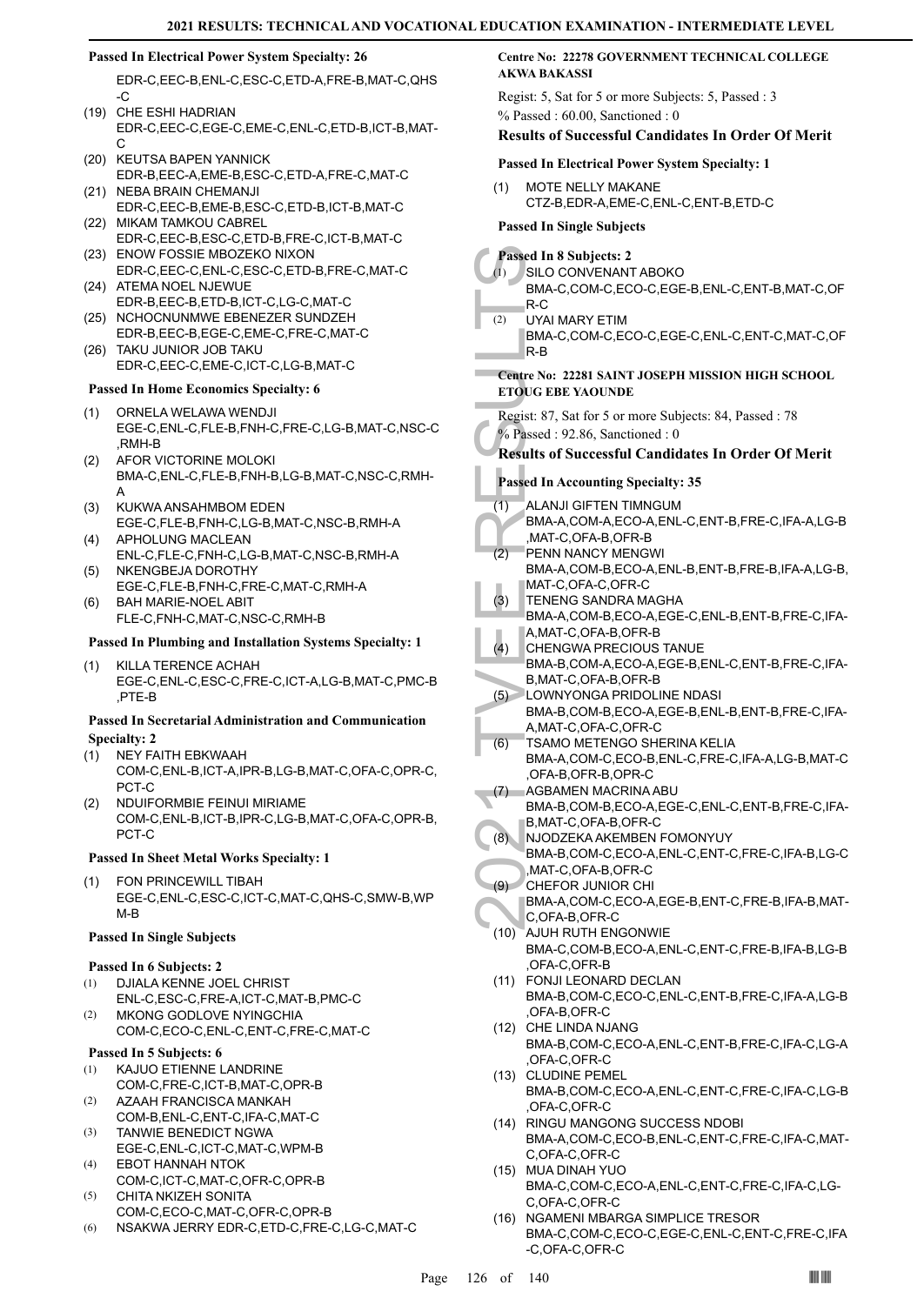## **Passed In Accounting Specialty: 35**

### (17) YESIH NADIANE SI

- BMA-A,COM-C,ECO-A,ENL-C,ENT-C,IFA-B,LG-C,OFA-A ,OFR-B
- (18) MFANE NDONGO GEORGES LIONEL BMA-C,COM-B,ECO-A,ENL-C,ENT-C,FRE-B,IFA-B,OFA-C,OFR-B
- (19) AKOYACH CORNELUIS PENTIANGAMBOH BMA-B,COM-C,ECO-A,ENT-C,FRE-B,IFA-C,MAT-C,OFA-B,OFR-C
- (20) AMAMBO OLIVIA MBOH BMA-C,COM-C,ECO-A,ENL-C,ENT-C,FRE-B,IFA-B,OFA-C,OFR-C
- (21) ALAPA NICASSO APIESEH BMA-B,COM-C,ECO-B,EGE-C,ENL-C,ENT-C,FRE-C,OF A-C,OFR-C
- (22) AZENUI MARRY-ANN BMA-C,COM-C,ECO-B,ENT-C,FRE-C,IFA-C,LG-B,OFA-C,OFR-C
- (23) NGAHANE ALEXIS VLADIMIR BMA-B,COM-C,ENT-C,FRE-C,IFA-C,LG-C,MAT-C,OFA-C ,OFR-C
- (24) NAH UBEDETOU NYISEKLY COM-C,ECO-B,ENL-C,ENT-C,FRE-C,IFA-C,LG-C,OFA-C ,OFR-C
- (25) TANKEU NZOUBOSSE ALVARO TEBARO DANORL BMA-C,ECO-B,ENT-C,FRE-C,IFA-C,MAT-C,OFA-C,OFR-C,OPR-C
- (26) KEPEH YASMINATOU NCHIMENYI BMA-B,COM-C,ECO-B,ENL-B,ENT-C,FRE-A,IFA-C,OFR-C
- (27) AYUK LOVET AKO BMA-C,COM-C,ECO-A,FRE-C,IFA-C,LG-B,OFA-B,OFR-B
- (28) ENOH SINARIE NEGET COM-C,ECO-C,ENT-C,FRE-C,IFA-B,LG-B,OFA-C,OFR-B
- (29) KONGNYUY CHRISTINA YAAH COM-C,ECO-B,ENL-C,ENT-C,FRE-C,IFA-C,LG-C,OFA-C (30) KEMA LIDOVIC NGOH
- BMA-C,COM-C,ECO-A,EGE-C,ENL-C,OFA-C,OFR-B (31) CHUYE CALEB ASONYU
- COM-C,ECO-A,ENT-C,FRE-C,LG-B,OFA-C,OFR-C TASI ESTHER MAGU (32)
- BMA-B,COM-C,ECO-C,ENT-C,FRE-C,IFA-C,OFR-C (33) LIH CHRISTABEL MANTA
- COM-C,ECO-B,ENL-C,ENT-C,FRE-C,IFA-C,OFR-C ETTA FLORANTINE AGU (34)
- COM-C,ECO-C,ENT-C,FRE-C,LG-C,OFA-C,OFR-C (35) KENGNI TCHIMENE FLORINDA
- ECO-B,ENL-C,FRE-A,IFA-B,MAT-C,OFR-C

#### **Passed In Automobile Repair Mechanics Specialty: 2**

- AKUA MBINCHO BRANDON SATORI CSC-C,EET-B,EGE-C,ENL-C,FRE-C,MTE-C,MTW-B,RE  $L-C$ (1)
- AZIBO FORSOH BANDY BRYAN EET-B,ENL-C,ESC-C,FRE-C,MDR-C,MTE-C,MTW-C (2)

#### **Passed In Civil Engineering - Building Construction Specialty: 19**

- MOMA DENIS DINGA BCD-A,CPB-B,EGE-A,ENL-B,ENT-C,ESC-C,LG-B,MAT-C,REL-C,SSM-A (1)
- AMBU LEONEL ANGABU BCD-A,CPB-A,CTZ-C,EGE-C,ENL-C,ESC-C,FRE-C,LG-B,MAT-C,SSM-C (2)
- NDUMBEGANG BONAVENTURE BCD-C,CPB-B,CTZ-C,EGE-C,ENL-C,ESC-C,FRE-C,LG-B,SSM-B (3)
- NKAIMBI GEORGE GIENOYEN BCD-C,CPB-B,EGE-C,ENL-C,ENT-C,ESC-C,FRE-C,MAT -C,SSM-B (4)
- TCHOUALA DJOU BOREL BCD-B,CPB-B,EGE-C,ENT-B,ESC-C,FRE-C,LG-C,SSM-B (5)
- (6) EMMANUEL NFORBAH NFORMULUH

BCD-B,CPB-B,CSC-C,ENT-C,FRE-C,LG-B,REL-C,SSM-B

- EDWIN BURINYUY BCD-C,CPB-B,ENL-C,ENT-C,ESC-C,FRE-C,LG-C,SSM-B (7)
- MBA ATAH VALENTINE BCD-C,CPB-C,EGE-C,ENL-C,ENT-C,FRE-C,LG-C,SSM-B (8)
- SUH COLLINS CHE BCD-C,CPB-C,CTZ-C,ENT-C,ESC-C,FRE-C,LG-B,SSM-C (9)
- (10) NGOH JUNIOR MBAFONG BCD-A,CPB-B,EGE-C,ENT-C,LG-B,MAT-C,SSM-B
- NKEMASABA JUNIOR ROFES ZOEM CPB-B,EGE-B,ENL-C,ESC-C,FRE-B,LG-B,SSM-B  $(11)$ EMMANUEL NGWA (12)
- BCD-A,CPB-B,EGE-C,ENL-C,ENT-C,FRE-C,SSM-B FUNUE BRAIN (13)
- BCD-B,CPB-B,CSC-C,ENT-C,ESC-C,FRE-C,SSM-B GABILA WILLIAM TITA (14)
- BCD-C,CPB-B,EGE-C,ESC-C,FRE-C,LG-C,SSM-C (15) DOBGIMA BRANDON KEH BUMA
- BCD-B,CPB-B,EGE-C,ESC-C,FRE-C,SSM-B MBEKAM JUDE ACHA (16)
- BCD-A,CPB-C,EGE-C,ESC-C,FRE-C,SSM-C
- (17) ATEH MOFOR KERRY
- BCD-C,CPB-C,EGE-C,ENT-C,LG-C,SSM-C (18) ASUH AUGUSTINE AYUK
	- BCD-C,CPB-C,ESC-C,LG-B,SSM-C
- TAI ANDRAW VESI (19)
	- BCD-B,CPB-C,ESC-C,FRE-C,SSM-C

#### **Passed In Electrical Power System Specialty: 10**

- (11) NKEMA<br>
CPB-B, (12) EMMAN<br>
CPB-B, (13) FUNUE<br>
BCD-A, (13) FUNUE<br>
BCD-B, (2) GABILA<br>
BCD-C, DOBGIN<br>
BCD-B, (2) MBEKA<br>
BCD-A, ATEH M<br>
BCD-A, ATEH M<br>
BCD-C, A, FRE M<br>
BCD-C, A, ATEH M<br>
BCD-C, A, ATEH M<br>
BCD-C, A, ATEH M<br> NDAM BRONIS SAMUEL CSC-C,EDR-C,EEC-A,EME-A,ENL-C,ENT-B,ESC-C,ETD -A,FRE-C,LG-C (1)
- NDIKUM DERICK NKEN (2)
- CSC-B,EDR-C,EEC-B,EGE-C,EME-C,ENL-C,ENT-C,ES C-C,ETD-A,FRE-C
- FRU BRANDON NJI CSC-C,EDR-C,EEC-B,EGE-B,EME-C,ESC-C,ETD-B,FR E-C,MAT-C,REL-C (3)
- KELLY NEBA EDR-C,EEC-A,EME-A,ENL-C,ENT-C,ESC-C,ETD-A,FRE (4)
- -C,LG-C PENN BLAISE PENN (5)
- CTZ-C,EEC-B,EME-B,ENL-B,ENT-C,ESC-C,ETD-B,FRE-C,LG-B
- AMBE GIDDEL AKWANWI  $(6)$
- CSC-C,EDR-C,EEC-B,EME-C,ENL-C,ESC-C,ETD-A,FRE  $\overline{C}$
- FONDUNGALLAH MAURICE AKIYET (7)
	- EEC-B,EME-C,ENT-C,ESC-C,ETD-A,FRE-C,LG-C MBIH BLAISE CHE (8)
- EDR-C,EEC-B,EME-B,ENL-C,ETD-A,FRE-C SAKABEB MILTON EJUH  $(9)$
- EEC-C,EME-B,ESC-C,ETD-A,FRE-C,LG-C UGWUOTA DIVINE NNAMUDI (10)
- EDR-C,EEC-B,EME-C,ENT-C,ESC-C,ETD-A

## **Passed In Marketing Specialty: 2**

- MBUMA GLORY KEHYIUY BMA-B,COM-B,DMP-A,ECO-A,ENL-B,ENT-C,FRE-B,MA T-C,PMA-A,SMC-B (1)
- EKANE JORIS NNANE COM-C,DMP-B,ECO-A,ENL-C,ENT-B,FRE-C,PMA-B,RE L-C,SMC-C (2)

#### **Passed In Secretarial Administration and Communication Specialty: 1**

NFOR ELEANOR MANKWA BMA-C,COM-C,ECO-C,ENL-C,ENT-B,FRE-B,IPR-C,OPR -C,PCT-C (1)

#### **Passed In Single Subjects**

#### **Passed In 8 Subjects: 2**

(1) NGEPAH DJIN LAURINE BOTI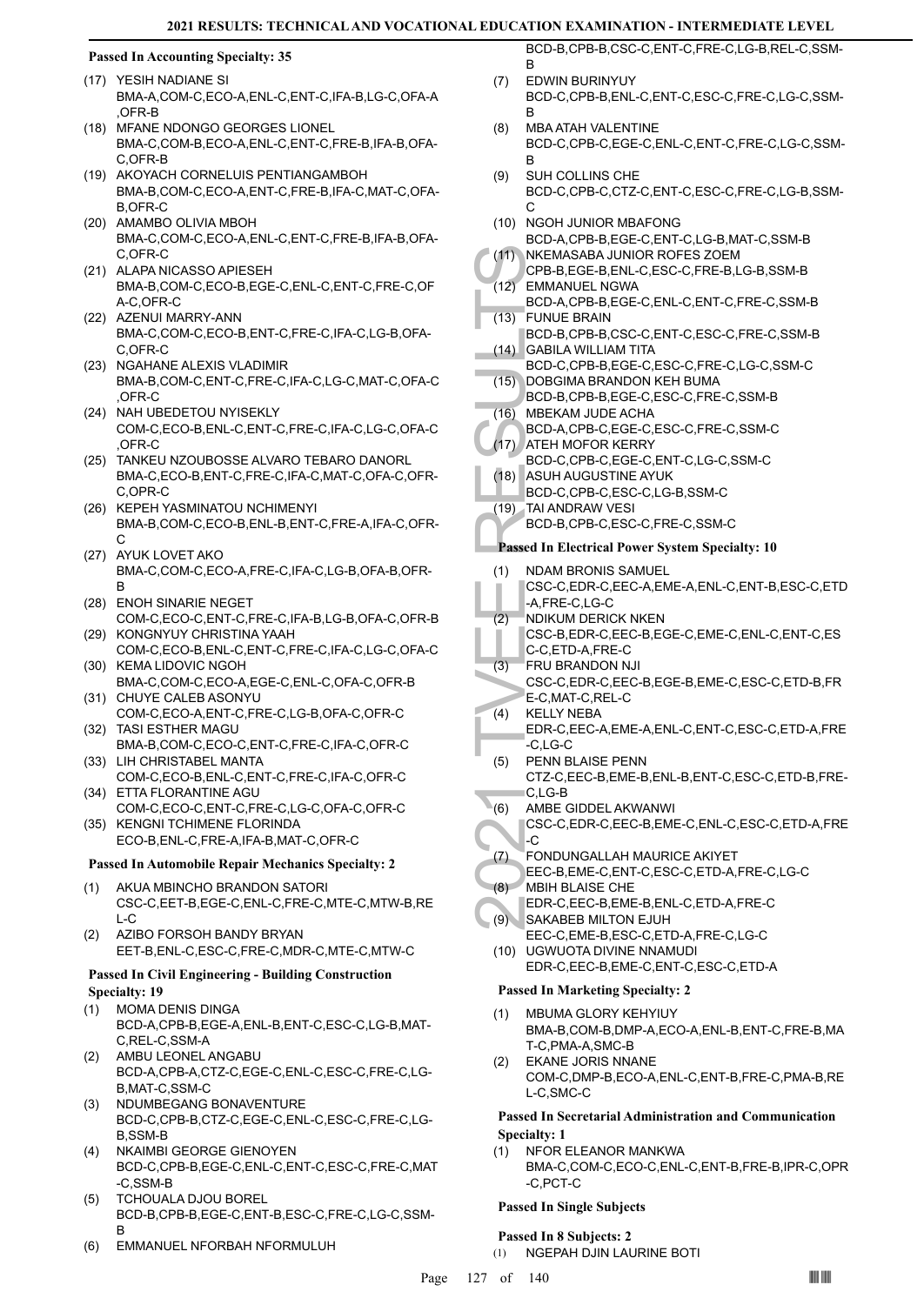#### **Passed In Single Subjects**

#### **Passed In 8 Subjects: 2**

- BMA-B,COM-C,ECO-B,ENT-B,FRE-C,LG-C,MAT-C,OFR- $\mathcal{C}$
- AWAH ZIBORA BONGFERE BMA-C,COM-C,ECO-C,ENL-C,ENT-C,FRE-C,ICT-C,OFR -C (2)

#### **Passed In 7 Subjects: 2**

- ABEN CELINE JOY MBOGMA (1)
- COM-C,ECO-A,ENL-B,ENT-B,FRE-C,LG-A,OFR-C ETENGENENG AYUK ETANG GENEVIEVE  $(2)$
- BMA-C,COM-C,ECO-B,ENT-C,FRE-C,LG-C,OFR-C

## **Passed In 6 Subjects: 3**

- ALLOMONWING NADINE NGWINGFONKENG BMA-C,COM-C,ECO-A,EGE-C,FRE-B,OFR-B (1)
- ZAOLEFACK LODRICK ZETAH CPB-C,EGE-C,ENT-C,FRE-C,LG-C,SSM-C (2)
- NFUA CHU JUNIOR CSC-C,EDR-C,EGE-C,ESC-C,FRE-C,PVS-C (3)

#### **Passed In 5 Subjects: 2**

- NYINGDOR CONRAD KIKINYUY CPB-C,ENT-C,FRE-C,LG-B,SSM-B (1)
- NGWA CHRISTEL NEH BMA-C,ECO-B,ENL-C,ENT-C,FRE-C (2)

#### **Centre No: 22282 GOVERNMENT BILINGUAL TECHNICAL HIGH SCHOOL YAOUNDE**

Regist: 47, Sat for 5 or more Subjects: 46, Passed : 35 % Passed : 76.09, Sanctioned : 0

#### **Results of Successful Candidates In Order Of Merit**

#### **Passed In Accounting Specialty: 9**

- YOUSSOUF OUSSOUMANOU BMA-A,COM-C,ECO-B,EGE-B,ENL-C,ENT-C,FRE-A,IFA-B,MAT-B,OFA-A,OFR-C (1)
- BERINYUY GEORGINA MARIUS LIMNYUY BMA-A,COM-C,CTZ-C,ECO-A,ENL-C,ENT-C,FRE-C,IFA-C,MAT-C,OFA-A,OFR-B (2)
- LEINYUY VANESSA BMA-C,COM-B,CTZ-C,ECO-A,ENL-B,ENT-B,IFA-B,MAT-C,OFA-A,OFR-B (3)
- AMBE EMMANUEL CHE BMA-C,COM-C,ECO-A,EGE-A,ENL-C,ENT-C,FRE-C,IFA -B,OFA-A,OFR-B (4)
- MIGLANCE GINYUI NDAUWE COM-B,ECO-A,EGE-B,ENL-B,ENT-B,FRE-C,IFA-C,MAT-C,OFA-B,OFR-C (5)
- KUM ESTHER YONUMU COM-B,ECO-B,ENT-B,IFA-C,LG-B,MAT-C,OFA-A,OFR-C (6) (7) IDALE LATIPHA THEOPHANIE JABIOLE
- COM-C,ENL-C,FRE-B,IFA-B,MAT-C,OFA-B,OFR-B KUM MARVINE YIBIRI (8)
- COM-B,ECO-C,EGE-B,ENL-C,OFA-A,OFR-C YOMBI A MOUGNOL JOSEPH ALPHONSE BERNARD (9)
- COM-C,ENT-C,FRE-B,OFA-C,OFR-C

#### **Passed In Bespoke Tailoring Specialty: 6**

- AGOH CHELSEA-PERSIS TAMUAN-EGO CSC-B,ENL-A,ENT-C,FFD-A,PMG-A,QHS-B,TTE-A (1)
- NYINCHUO THIERRY ADIOU CTZ-C,ENL-B,FFD-A,FRE-C,PMG-A,TTE-A (2)
- WARA ASHLY-KATE AKUMBOM ENL-A,ENT-C,FFD-A,FRE-C,PMG-A,TTE-B (3)
- NGANGPANWE SOLANGE NCHOGNTEH CSC-C,CTZ-C,ENL-C,FFD-A,PMG-A,TTE-A (4)
- ADANGA ANIVETTE AMONDAM CSC-C,ENL-C,ENT-C,FFD-B,PMG-A,TTE-B (5)
- NDEKE CHANTAL NEBEH ENL-C,FFD-A,FRE-C,PMG-A,TTE-B (6)

#### **Passed In Electrical Power System Specialty: 15**

KELLY NELSON GHA CSC-B,EDR-C,EEC-A,EME-A,ENL-C,ENT-C,ESC-B,ETD -A,FRE-C,LG-B,MAT-C (1)

- BENG BEKEJUNG FORTUNE CSC-B,EDR-C,EEC-B,EME-B,ENL-C,ESC-C,ETD-B,FRE -B,MAT-C  $(2)$
- KPUDZEYEM SONYUY DZESINYUY CSC-C,EDR-C,EEC-C,EME-B,ENL-C,ENT-C,ETD-B,FRE -C,LG-C (3)
- SADEU NOUSSI FRANCK CTZ-C,EDR-C,EEC-B,EME-B,ENL-C,ESC-C,ETD-B,FRE -A (4)
- TSAFACK GISLER NYRAN CSC-C,EEC-A,EME-B,ENL-C,ESC-C,ETD-A,FRE-A (5)
- KWENE DIABE CELES DURAND CSC-C,EEC-B,ENL-C,ESC-C,ETD-B,LG-C,QHS-B (6)  $(7)$
- CHE KELCY ANYE SUINUYUY CSC-B,EEC-B,EME-B,ESC-C,ETD-A,MAT-C
- FONJOM FRANKLIN NDEH (8)
- EDR-C,EEC-B,EME-B,ESC-C,ETD-B,FRE-A ENNOH HAGGAI AKAH (9)
- EEC-B,EME-B,ENL-C,ESC-C,ETD-A,QHS-C
- NJIYA BOLLIVIE NORRIA TANGOU CSC-C,EDR-C,EEC-C,EME-C,ESC-C,ETD-B (10)
- WENFOA SINCLARE TASIMIE (11)
- CSC-C,EEC-B,EME-B,ENL-B,ETD-A
- (12) CHIN IVO DINNYUY EEC-B,EME-B,ESC-C,ETD-A,LG-C
	- (13) KORIE UCHE FRANCK FREDERICK
- EEC-B,EME-C,ENL-C,ETD-B,FRE-C NDONGO FIDEL SUGA  $(14)$
- CSC-C,EEC-B,EME-C,ENL-C,ETD-B ABIA PEKIS ANCHIE (15)
- CSC-C,EDR-C,EEC-C,ENL-C,ETD-B

#### **Passed In Home Economics Specialty: 3**

- (7) CHE KE<br>
CSC-B, (8) FONJOI<br>
EDR-C, (8) ENNOH<br>
EDR-C, ENNOH<br>
EDR-C, ENNOH<br>
EDR-C, INJIYA B<br>
CSC-C, (11) WENFC<br>
CSC-C, (12) CHIN IV<br>
CSC-C, (13) KORIE I<br>
EEC-B, NDONG<br>
CSC-C, PASSE II H(1) TSAGUI<br>
ENL-C, F<br>
(2) NGO ES<br>
EN TSAGUE KENFACK JEMIMA KEREINE ENL-C,FLE-C,FNH-C,FRE-B,MAT-C,NSC-B,RMH-C (1)
	- NDIPNU MAALONE NTEH (2)
	- ECO-C,FLE-C,FNH-B,FRE-B,NSC-C,RMH-B
	- NGO ESSOMBA METOUGA SONIA MARSHAL ENL-C,FLE-C,FNH-C,FRE-C,NSC-C,RMH-C (3)

#### **Passed In Secretarial Administration and Communication Specialty: 2**

- BESSALA ZINGA JOSUE HUBERT  $(1)$
- EGE-C,ENL-C,FRE-B,IPR-B,OFA-C,OPR-A,PCT-C
- BRANDON CHUYE NJAH (2)
	- COM-C,EGE-B,IPR-C,OPR-B,PCT-C

#### **Centre No: 22283 COLLEGE PRIVE LAÏC DES ARTS DE LOUM**

- Regist: 108, Sat for 5 or more Subjects: 102, Passed : 40 % Passed : 39.22, Sanctioned : 0
- **Results of Successful Candidates In Order Of Merit**

## **Passed In Bespoke Tailoring Specialty: 3**

- CHAH WULLAEWUMAE CHUO (1)
- CTZ-B,EGE-C,ENL-B,FFD-B,LG-B,PMG-A,TTE-C **LEMNWI CLAUDINE** (2)
- CTZ-C,ENL-C,FFD-C,MAT-C,PMG-A,TTE-B NYUOH RITA ACHO (3)
- EGE-C,ENL-C,FFD-C,PMG-A,TTE-C

#### **Passed In Carpentry and Joinery Specialty: 5**

- CHONGSI EDWIN TEHNDZI (1)
- CAR-A,CJD-B,CTZ-B,EGE-B,ENL-B,ENT-B,JOI-C,LG-B TUFOIN EVAN CHIAYAFI (2)
- CAR-B,CJD-A,CTZ-C,EGE-B,ENL-C,ENT-C,JOI-B,LG-A ABI DESMOND LEMBEM (3)
- CAR-A,CJD-B,CTZ-B,EGE-C,ENL-C,ESC-B,JOI-B,LG-B FUAH SAMUEL (4)
- CAR-A,CJD-A,CTZ-C,EGE-A,ENL-C,JOI-B,LG-B TIMTI ZIBBELL NGWAIN (5)
- CAR-B,CJD-B,EGE-C,FRE-C,JOI-C,LG-B

#### **Passed In Civil Engineering - Building Construction Specialty: 16**

NEBA PRINSLEY CHE BCD-A,CPB-A,CTZ-C,EGE-C,ENL-C,ENT-B,ESC-C,LG-B,MAT-C,SSM-A (1)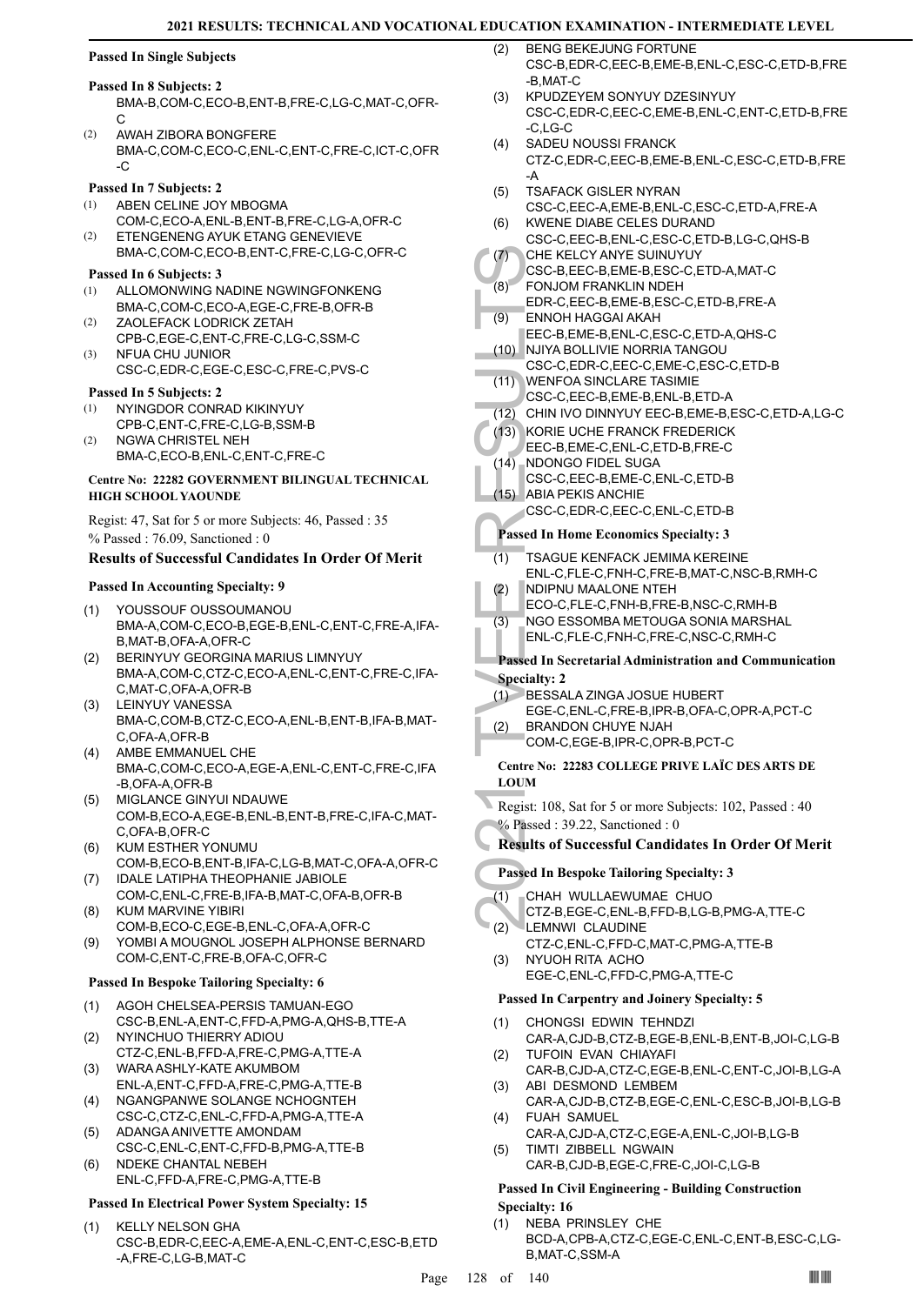#### **Passed In Civil Engineering - Building Construction Specialty: 16**

- ABDULRAHMAN USMANU BCD-A,CPB-B,CTZ-B,EGE-C,ENL-C,ESC-C,LG-B,MAT-C,SSM-B (2)
- NJUNG VITALIS NKUOH BCD-C,CPB-B,CTZ-C,ENL-B,ENT-B,FRE-C,LG-B,SSM-C (3)
- TEBIT COLINS TETUH BCD-A,CPB-A,CTZ-B,EGE-B,ESC-C,LG-A,SSM-B (4)
- MBOME NZEGGE YVE MERLIN BCD-A,CPB-A,CTZ-B,EGE-A,ENT-C,FRE-C,SSM-A  $(5)$
- BANSEKA BOURIS KASUIY BCD-B,CPB-B,EGE-C,ENL-C,ESC-C,LG-B,SSM-B (6) ATUD GETSON ATUD (7)
- BCD-B,CPB-B,ENL-C,ESC-C,LG-B,MAT-C,SSM-C MUKONG LEVI AKIAMBOM (8)
- BCD-C,CPB-C,CTZ-C,EGE-C,ENT-C,LG-C,SSM-C BAN SHADRACK (9)
- BCD-C,CPB-B,CTZ-B,EGE-B,LG-B,SSM-C (10) ALLEN MUNTEH
- BCD-C,CPB-B,CTZ-C,ENL-B,LG-C,SSM-C (11) ABEANBAN ZEBEDY AZUMANDE
- BCD-B,CPB-C,ENL-C,ESC-C,LG-B,SSM-C EBAIGUE BABAH AKANYUEI (12)
- BCD-B,CPB-B,EGE-C,ENL-C,LG-C,SSM-C (13) AYEAH HARISON
- BCD-C,CPB-C,ENL-C,FRE-C,LG-C,SSM-C (14) AWOMBZI MELCHIZEDEK KUHMBU
- BCD-C,CPB-B,ENL-C,LG-B,SSM-C (15) ACHE NKIMI ELVIS
- BCD-C,CPB-C,ESC-C,LG-B,SSM-C (16) IVO EKANE SONA
- BCD-C,CPB-C,ENL-C,FRE-C,SSM-C

#### **Passed In Electrical Power System Specialty: 15**

- ACHA HEIN ACHA CSC-B,EDR-B,EEC-A,EME-A,ENL-C,ENT-C,ESC-A,ETD -A,LG-B,MAT-B (1)
- AKAM HYSON CSC-C,CTZ-B,EDR-C,EEC-B,EME-A,ENL-C,ENT-C,ESC -C,ETD-A,MAT-C (2)
- YUH DIRAN KHING CTZ-B,EDR-C,EEC-A,EME-A,ENL-B,ESC-B,ETD-A,LG-A ,MAT-C (3)
- TEMAH ROSEE ANYUNG CTZ-C,EDR-C,EEC-A,EGE-A,EME-A,ESC-C,ETD-A,LG-B,MAT-C (4)
- SALAH HANSON FOINTAMA EDR-C,EEC-A,EME-A,ENL-C,ENT-C,ESC-C,ETD-A,LG-B (5)
- MUYAH ROBERTO NJEI EDR-C,EEC-B,EME-A,ENL-C,ENT-B,ESC-C,ETD-A,LG-B (6)
- (7) NGONG WISDOM BAINSI CTZ-C,EDR-C,EEC-B,EME-B,ENL-C,ENT-B,ETD-A,LG-B NGANGBATE VINCENT (8)
- EDR-C,EEC-A,EME-A,ENL-C,ENT-C,ETD-A MBAKU GENIS CHECK (9)
- EDR-C,EEC-B,EME-A,ESC-C,ETD-A,LG-C (10) WANO OWELL
- EDR-C,EEC-B,EME-B,ENL-C,ETD-A,FRE-C
- (11) NGEH EMMANUEL CHIA EDR-C,EEC-C,EME-A,ENL-C,ETD-B,FRE-C
- EPANTI EKANGOUO GAEL (12) EDR-C,EEC-B,EME-C,ESC-C,ETD-A
- FRUKIENG PERCY-FAITH FARINKIA FAI (13) CSC-C,EDR-C,EME-B,ENL-C,ETD-A
- (14) NGOE CARROL WASSE EEC-C,EME-B,ENL-C,ETD-B,QHS-C
- (15) NDOUNGUE IDRIS SERGEO EDR-C,EEC-C,EME-B,ENL-C,ETD-B

#### **Passed In Single Subjects**

#### **Passed In 5 Subjects: 1**

(1) SUH ROCKSON NSOM

# CAR-C,CJD-C,ENL-C,FRE-C,LG-B

#### **Centre No: 22284 RAIL BONABERI EXTERNAL**

Regist: 97, Sat for 5 or more Subjects: 92, Passed : 68 % Passed : 73.91, Sanctioned : 1

## **Results of Successful Candidates In Order Of Merit**

#### **Passed In Accounting Specialty: 20**

| (1) | <b>TABANG SHELLA KEMBONG</b>                   |
|-----|------------------------------------------------|
|     | BMA-B,COM-B,ECO-A,ENL-C,ENT-B,FRE-B,IFA-A,LG-B |
|     | MAT-C,OFA-A,OFR-B,                             |
|     | $(2)$ CHAH ROSITA TAH                          |

- BMA-B,COM-B,ECO-B,ENL-C,ENT-C,IFA-A,LG-B,MAT-C ,OFA-A,OFR-B
- ANYE PRIDE AGHA BMA-C,COM-B,CSC-C,ECO-A,ENL-C,IFA-B,MAT-C,OFA (3)
- -A,OFR-C,OPR-A AYAFOR NZI ARTHUR LEBON
- BMA-C,COM-C,CSC-B,ECO-B,ENL-C,FRE-C,IFA-B,MAT (4)
- -C,OFA-B,OFR-B VANESSIA NEH CHE (5)
- BMA-C,COM-C,ECO-A,ENL-C,ENT-C,IFA-C,LG-C,MAT-C,OFA-B,OFR-C
- NZANWI PROGRESS NGIRIM NEMLINE  $(6)$
- (2) CHAHF<br>
BMA-B,<br>
(3) ANYE P<br>
BMA-C,<br>
(3) ANYE P<br>
BMA-C,<br>
-C, OFA-A,<br>
AYAFOF<br>
BMA-C,<br>
-C, OFA-I<br>
MA-C,<br>
C, OFA-I<br>
MA-B,<br>
C, OFA-I<br>
MA-B,<br>
C, OFA-I<br>
MA-B,<br>
C, OFA-I<br>
MA-B,<br>
C, ORR-C,<br>
(6) MBANG<br>
BMA-B,<br>
C, ORR-C,<br>
C, OMBAN BMA-B,COM-B,ECO-C,ENL-C,FRE-C,IFA-B,OFA-B,OFR-C,OPR-B
- KONGNYUY ODILO CHE BMA-C,COM-C,ECO-C,EGE-C,ENT-C,IFA-C,OFA-B,OFR -C (7)
- MBANGA NDEH CLIVERT (8)
- BMA-B,COM-B,ENL-C,IFA-A,MAT-C,OFA-B,OFR-C FAI DESMOND SAHKE (9)
- COM-B,ECO-B,ENL-C,IFA-C,OFA-B,OFR-C,OPR-B (10) KONGNYUY GENESIS VERSHERINYUY
- BMA-B,COM-C,IFA-B,MAT-C,OFA-C,OFR-C,OPR-B FUNWIE SAMUEL AGHANWIE (11)
- BMA-C,COM-C,ENL-C,FRE-C,IFA-B,LG-C,OFA-B MIYANUI MODES (12)
- BMA-B,COM-C,ENT-C,IFA-C,MAT-C,OFA-C,OPR-C SAMJELA NICAISE ANDIN (13)
- COM-C,ECO-C,ENL-C,IFA-C,LG-C,OFA-B,OFR-C
- PARSHEMA ESUH SONGHWI (14)
- COM-C,IFA-B,LG-C,MAT-C,OFA-B,OFR-C (15) HADIZA MOHAMADOU AMABELE
- BMA-C,COM-C,ENL-C,IFA-C,OFR-C,OPR-C MANCHU MABEL ASAJL (16)
- BMA-A,COM-C,IFA-C,OFA-B,OFR-C
- (17) NKENG CHARLOTTE NKENG
- COM-C,ENT-C,IFA-B,OFA-C,OFR-B
- ABIA ADEQUEEN AMAH (18)
- COM-C,ENL-C,MAT-C,OFA-B,OFR-C
- LEPYEGA KELLY WAJEH (19)
- BMA-C,ENL-C,IFA-B,LG-C,OFA-C
- (20) SHINITHER NKARCHU COM-C,ECO-C,ENL-C,OFA-C,OFR-C

#### **Passed In Automobile Repair Mechanics Specialty: 9**

- MARUMBI ISABERI EET-B,ENL-C,ENT-C,ESC-B,LG-C,MAT-C,MDR-B,MTE-B,MTW-B,QHS-C (1)
- BANIN CLIFOOD FONYUY EET-B,ENL-C,ESC-C,FRE-C,MDR-B,MTE-B,MTW-B,QH S-B (2)
- NKEZAMU ADONIS (3)
- EET-A,EGE-C,ENL-C,ESC-B,MDR-B,MTE-B,MTW-A FORKLA EMMANUEL NJEMCHAMA (4)
- EET-A,ENL-B,ENT-C,ESC-C,MDR-B,MTE-B,MTW-A CHE LADIN NDE MARDAM (5)
- EET-B,ESC-B,FRE-C,MAT-C,MDR-B,MTE-B,MTW-B SIGALA BRIAN AUSTINE (6)
- EET-C,ESC-C,FRE-C,MDR-C,MTE-C,MTW-C,QHS-C AKERE HERMANN JUNIOR (7)
- EET-B,LG-B,MAT-C,MDR-C,MTE-C,MTW-C SHALOM AGNES MTAM (8)
- EET-C,ESC-B,LG-C,MDR-C,MTE-C,MTW-C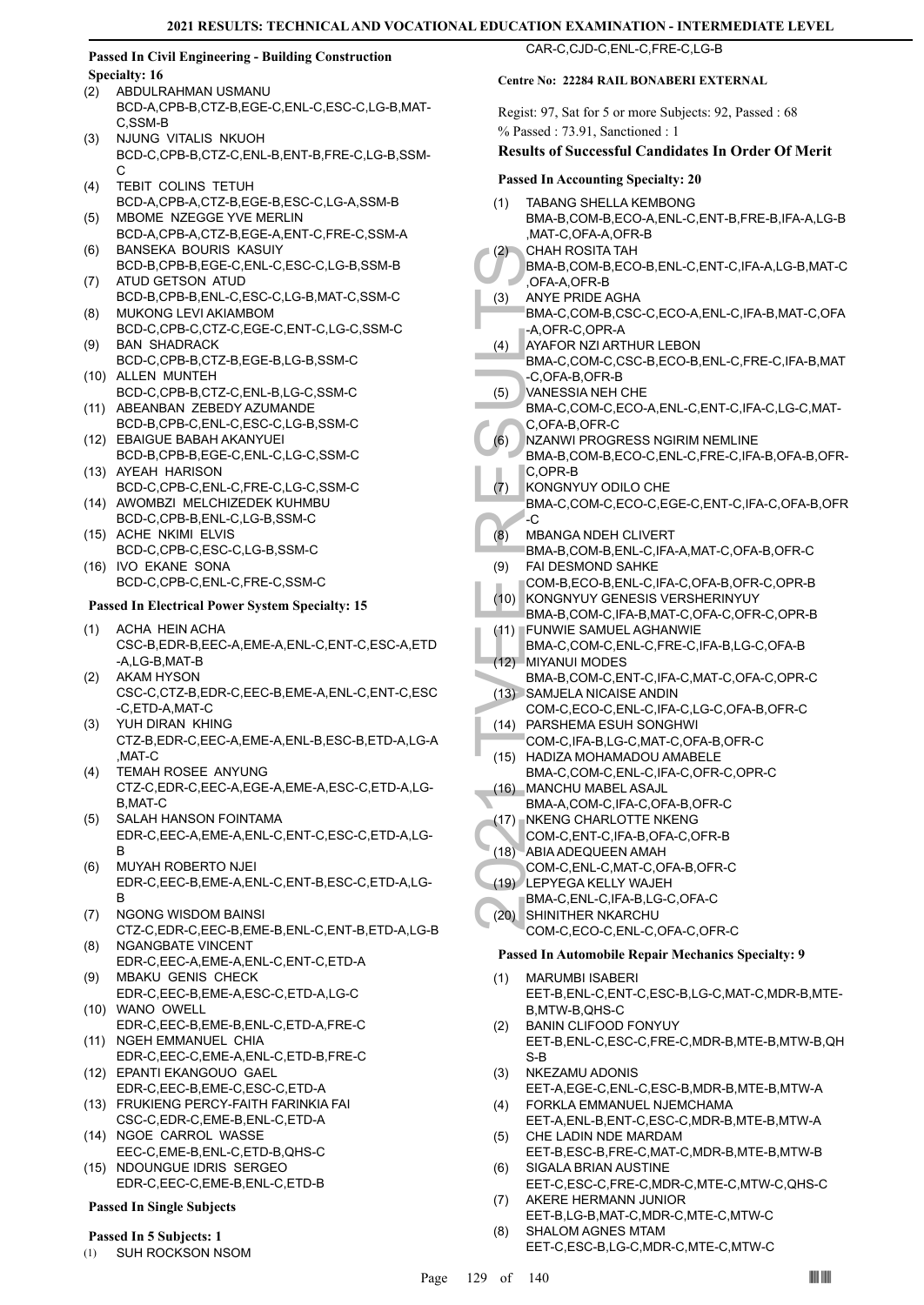#### **Passed In Automobile Repair Mechanics Specialty: 9**

MUKOM KARL FAITH MUKOM EET-C,ENT-C,ESC-C,MDR-C,MTE-C,MTW-C (9)

#### **Passed In Civil Engineering - Building Construction Specialty: 4**

- MBANWEI MBAH GLEN (1) BCD-A,CPB-A,EGE-B,ENL-B,ENT-C,ESC-B,LG-B,MAT-C ,SSM-A
- KHAN JUVANIE NDOH BCD-A,CPB-B,ESC-B,FRE-C,LG-B,MAT-C,QHS-C,SSM-A (2)
- NEBA AZINWI BCD-C,CPB-B,ENT-C,ESC-C,LG-B,QHS-B,SSM-A (3) NEBA YVETTE LUMNWI (4)
- BCD-C,CPB-C,ESC-C,LG-C,SSM-B

#### **Passed In Electrical Power System Specialty: 11**

- TANYI PRINCELEY MULUH EDR-B,EEC-A,EME-A,ENT-C,ESC-B,ETD-A,LG-B,MAT-C,QHS-C (1)
- SEZINE JUNIOR BRICE EDR-B,EEC-A,EME-A,ESC-C,ETD-A,FRE-C,LG-C,QHS- $\cap$ (2)
- NSALAH MCDONALD MUA EDR-C,EEC-B,EME-B,ESC-B,ETD-A,FRE-C,LG-C,QHS-B (3)
- OGORK ARREY STANISLAUS EDR-C,EEC-B,EME-B,ENL-C,ESC-C,ETD-A,FRE-C,LG- $\cap$ (4)
- NGUMULA SARA NGAFOR EDR-C,EEC-C,EGE-C,EME-B,ENL-C,ESC-C,ETD-A,LG- $\mathcal{C}$ (5)
- BACKOU MAMBI GEORGES EDR-B,EEC-A,EME-B,ESC-C,ETD-A,LG-C (6)
- ENOW ISAAC TAKU EDR-C,EEC-B,EME-B,ENT-C,ESC-C,ETD-A (7)
- TANGIE SAMUEL FONANIH EDR-B,EEC-B,EME-A,ESC-B,ETD-A (8)
- ANANG CALISTUS NJUH EDR-B,EEC-A,EME-B,ESC-C,ETD-A (9)
- (10) ASANJI PERCY NGONGPAH EDR-B,EEC-B,EME-B,ETD-A,LG-C
- (11) WEPKE EMMANUEL NSAME EDR-C,EEC-B,EME-B,ESC-C,ETD-A

#### **Passed In Marketing Specialty: 17**

- FORNYI ZIDANE NKWENI BMA-B,COM-B,DMP-A,ECO-A,ENL-B,ENT-B,LG-A,MAT-B,PMA-A,SMC-B (1)
- MOUSSAMBE MBANGUE YVANA BRYAN BMA-B,COM-A,DMP-A,ECO-A,ENL-C,ENT-C,FRE-B,MA T-C,PMA-B,SMC-C (2)
- MBANWEI NAOMI TEZOH (3) BMA-B,COM-C,DMP-B,ECO-B,ENL-C,ENT-C,LG-B,MAT-C,PMA-C,SMC-C
- FONYUY JUNIOR NYUYKONGADZEM (4) BMA-B,COM-B,DMP-A,ECO-A,ENL-C,ENT-B,MAT-C,PM A-A,SMC-C
- TEBOH FLORENCE COM-C,DMP-B,ECO-A,ENL-B,ENT-C,FRE-C,LG-B,PMA-B,SMC-B (5)
- ABEN ANITA ENOW BMA-C,COM-C,DMP-B,ECO-C,ENL-C,ENT-C,FRE-C,PM A-B,SMC-C (6)
- AYAGOREH ANNA ESAME COM-C,DMP-B,ECO-C,ENL-C,ENT-B,MAT-C,PMA-B,SM C-C (7)
- AKEM BERNICE FUNKUIN COM-C,DMP-B,ECO-C,ENL-C,ENT-C,LG-B,PMA-B,SMC  $-C$ (8)
- YILEH JUHAIRATU NYUYYENVEN COM-C,DMP-B,ECO-A,ENT-C,LG-B,PMA-B,SMC-C (9)
- BUME MOTALE QUEEN ESTHER (10) COM-C,DMP-A,ECO-B,FRE-C,MAT-C,PMA-B,SMC-C
- (11) EVARESTUS NYUYFONI
- COM-C,DMP-A,ECO-C,ENT-C,LG-C,PMA-A,SMC-C (12) AGBOR DONATUS NKWA
- COM-C,DMP-C,ECO-A,EGE-C,ENT-C,PMA-B,SMC-C (13) KONGNSO LUCY FOMONYUY
- BMA-A,COM-C,DMP-B,ENL-C,ENT-C,PMA-C,SMC-C BERINYUY YOZIAN SUNJO (14)
- COM-C,DMP-B,ENL-C,ENT-C,MAT-C,PMA-B,SMC-C (15) NJI BELTINE NGOH
- COM-C,DMP-C,ECO-C,ENL-B,ENT-C,PMA-C,SMC-C (16) SIRRI ESTARKATE NKWENTI
- COM-C,DMP-B,ECO-A,ENL-C,PMA-B,SMC-C (17) HARISON NYUYKI VERSHIYI
- BMA-C,COM-C,DMP-C,MAT-C,PMA-C,SMC-C

#### **Passed In Secretarial Administration and Communication Specialty: 1**

- (1) NJIKE NOELA BINWUE
	- COM-C,ENL-C,FRE-C,IPR-C,MAT-C,OPR-C

## **Passed In Sheet Metal Works Specialty: 4**

- MUKOM BRANDON FONEBI ENL-C,ENT-C,ESC-C,FRE-C,LG-B,QHS-C,SMW-B,WPM (1)
- -B MIYANWI BLESSING NGWA  $(2)$ 
	- ENL-C,ESC-C,LG-C,QHS-C,SMW-B,WPM-B
	- AKUMA JUSTICE CHE (3)
	- ENL-C,FRE-C,LG-C,MAT-C,SMW-B,WPM-B
	- (4) NUHU ZUBAIRO ESC-C,FRE-B,QHS-C,SMW-B,WPM-B

**Passed In Single Subjects**

#### **Passed In 6 Subjects: 1**

(1)

NEBA DALINTON CAR-B,ENL-C,ENT-C,ESC-C,LG-C,QHS-B

## **Passed In 5 Subjects: 1**

NDZEDU AMADINE FONYUY (1)

- COM-C,ECO-B,EGE-C,LG-C,OFR-C
- **Centre No: 22285 COLLEGE ALBERT CAMUS DSCHANG**
- Regist: 177, Sat for 5 or more Subjects: 174, Passed : 132 % Passed : 75.86, Sanctioned : 9

#### **Results of Successful Candidates In Order Of Merit**

#### **Passed In Accounting Specialty: 15**

- Passed In Section 1991<br>
2021 The Company of Passed In Sheeting Company<br>
2021 The MUKOM<br>
2022 MIYANV<br>
2022 MIYANV<br>
2022 MUHU Z<br>
2022 MUHU Z<br>
2023 AKUMA<br>
2023 The Sased In 6<br>
2022 The Sased In 5<br>
2022 Company<br>
2022 The Sased NKENGLEFAC MEDRICK BMA-A,COM-A,ECO-A,EGE-B,ENL-B,FRE-C,IFA-A,MAT-B,OFA-A,OFR-B (1)
	- EYONG BRENDA AZINANG (2)
	- BMA-A,COM-A,ECO-A,EGE-A,ENL-C,FRE-C,IFA-A,MAT-B,OFA-A,OFR-B
- CHAFAC GODWILL (3)
	- BMA-A,COM-A,ECO-A,EGE-B,ENL-B,FRE-C,IFA-A,MAT-C,OFA-A,OFR-B
- EFUETNKIA ATABONGAWUNG ANDY BMA-A,COM-A,ECO-A,EGE-B,ENL-C,IFA-A,MAT-B,OFA- $(4)$
- A,OFR-B NEBA ANGELINE MAKU BMA-B,COM-B,ECO-A,EGE-C,ENL-B,IFA-A,MAT-C,OFA-(5)
- A,OFR-B ATEMNKENG JUNIOR BMA-B,COM-A,ECO-A,EGE-C,ENL-C,IFA-A,MAT-C,OFA-A,OFR-B (6)
- NGUAFAC MELOVE NCHUBA BMA-C,COM-B,ECO-A,EGE-B,ENL-C,IFA-A,MAT-C,OFA-B,OFR-A (7)
- NKAFU DIANEL BMA-A,COM-C,ECO-A,EGE-B,ENL-C,IFA-B,MAT-C,OFA-A,OFR-B (8)
- NONGMOH EDIMOND NKEMCHA BMA-C,COM-B,ECO-B,EGE-C,ENL-C,FRE-C,IFA-B,OFA -B,OFR-C (9)
- (10) NGAWE MELVIA MAMA COM-B,ECO-A,ENL-C,FRE-C,IFA-B,LG-B,OFA-B,OFR-B
- (11) TENDONGMO DORIS BMA-C,COM-B,ECO-B,ENL-C,FRE-C,IFA-C,OFA-B,OFR -B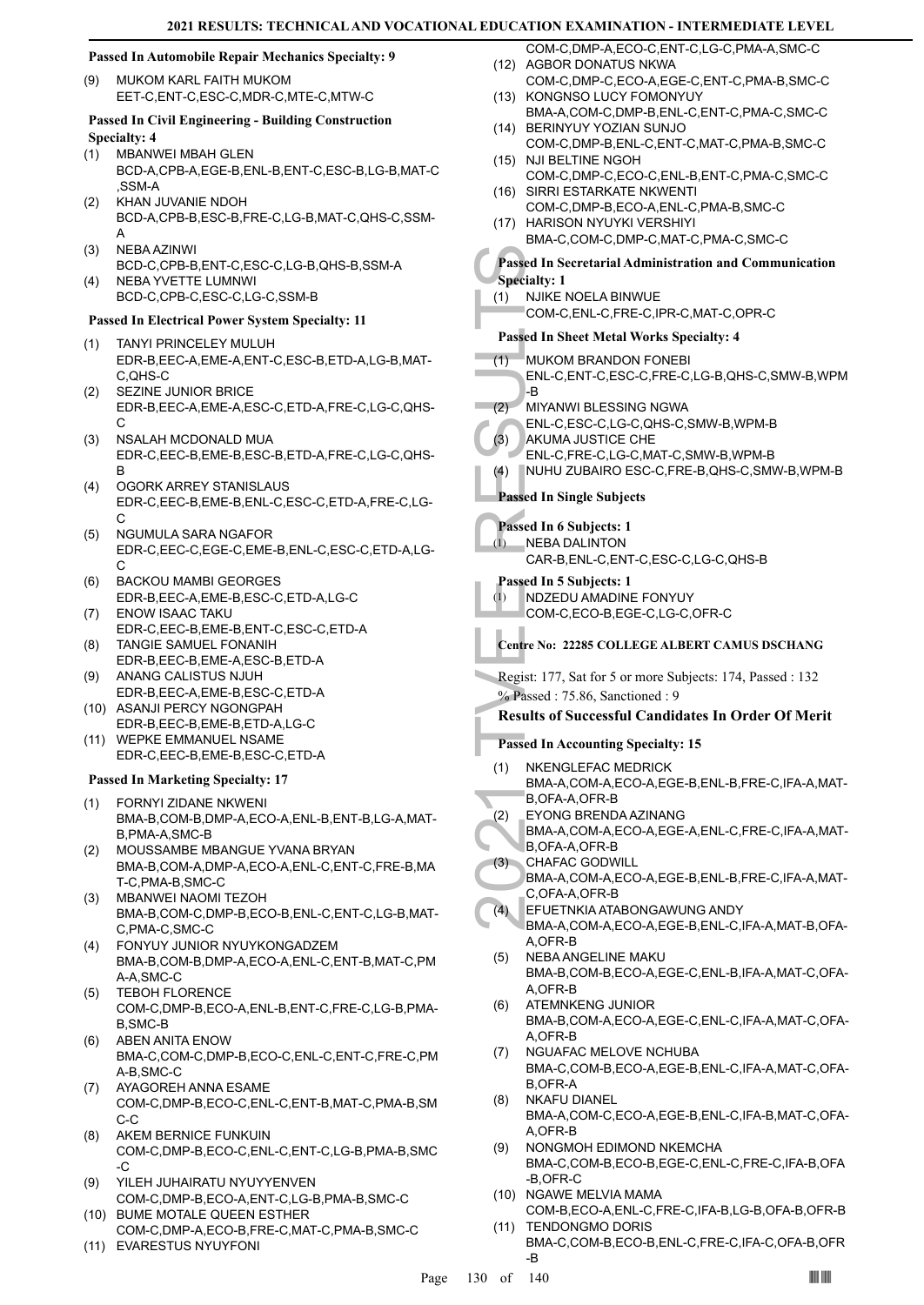#### **Passed In Accounting Specialty: 15**

- (12) CHABEJA GODWILL AZENKENG BMA-A,COM-B,ECO-B,ENL-C,IFA-A,OFA-A,OFR-B
- (13) AMEMBOH TAKU REMI BMA-C,COM-B,ECO-A,EGE-C,IFA-B,OFA-B (14) NKOEMBUOH MARC-BRAIN ACHIRI
- COM-C,ECO-C,FRE-C,IFA-C,OFA-C,OFR-C (15) AZETEH SANDRINE
- BMA-C,COM-C,IFA-C,MAT-C,OFA-B

#### **Passed In Automobile Repair Mechanics Specialty: 9**

- ENAH TERENCE BENG CSC-C,EET-B,ENL-C,ESC-C,FRE-C,MAT-B,MDR-C,MTE -A,MTW-B (1)
- ROMARICK BEUWOH CSC-C,EET-A,ESC-B,FRE-C,MAT-B,MDR-B,MTE-A,MT W-B (2)
- (3) DJOUMAZE NGUELEMO VINCENT ROLD EET-B,ENL-C,FRE-B,MAT-C,MDR-C,MTE-C,MTW-C,QH S-B
- NGWA BERTRAND NEBA CTZ-C,EET-B,ESC-C,MDR-B,MTE-B,MTW-B,QHS-B (4)
- PENN DIVINE CHEH EET-B,ESC-C,FRE-C,MAT-C,MDR-C,MTE-B,MTW-B (5) TICHA DELINE MULUH (6)
- EET-B,ENL-C,ESC-C,FRE-C,MDR-C,MTE-C,MTW-C YEMETSA DILAN NONGZE (7)
- CTZ-C,EET-B,ESC-C,FRE-C,LG-C,MTE-C,MTW-C NDAH DESMOND (8)
- EET-B,ENL-C,ESC-C,MDR-C,MTE-C,MTW-C KEUKENOKEH JUDE (9)
- EET-C,ESC-C,MDR-C,MTE-C,MTW-C

#### **Passed In Bespoke Tailoring Specialty: 7**

- KIVEN NYUYDZE SUUYRU (1) CSC-C,CTZ-C,ENL-B,ESC-C,FFD-A,MAT-C,PMG-A,QHS -B,TTE-A
- NJUASONG QUINIVA FONGE EGE-C,ENL-B,ESC-C,FFD-B,FRE-B,PMG-A,QHS-B,TTE -C (2)
- BANBOYE BETSY BERINYUY CTZ-C,ENL-C,ESC-C,FFD-B,FRE-C,PMG-A,QHS-B,TTE-B (3)
- AZAPAFAC KELLY-NIDDE NGENCHA EGE-B,ENL-C,ESC-C,FFD-B,MAT-C,PMG-A,QHS-C,TTE -C (4)
- NGEFAC EMELDA EGE-C,FFD-B,ICT-C,MAT-C,PMG-A,TTE-B (5)
- AZEMCHOP PERPETUA NKENGAFAC ENL-C,ESC-C,FFD-B,MAT-C,PMG-A,QHS-C (6)
- AROKE DESTINY EMELEKE ENL-C,ESC-C,FFD-B,LG-C,PMG-A,TTE-C (7)

#### **Passed In Carpentry and Joinery Specialty: 15**

- (1) LECOBOU NINGLA JUNIOR ALEX CAR-A,CJD-B,CSC-B,CTZ-C,ENL-B,ESC-A,FRE-C,JOI-B,MAT-A,QHS-B
- NJUKANG STEPHEN ZIFAC CAR-B,CJD-B,CTZ-C,ENL-C,ESC-C,JOI-B,LG-B,MAT-C, QHS-B (2)
- (3) AZEBAFAC FRANCISCO CAR-B,CJD-C,CTZ-C,ENL-C,ESC-C,JOI-C,LG-C,MAT-C, QHS-B
- TANGFACK IVO NKELEH CAR-B,CJD-C,ENL-C,ESC-C,FRE-C,ICT-C,JOI-C,MAT-C ,QHS-B (4)
- NJEMBONG JUNIOR NKEMAKOH CAR-B,CJD-C,EGE-B,ENL-C,ESC-C,JOI-B,QHS-B (5) FONCHA AKANA BECKLY (6)
- CAR-B,CJD-B,ENL-C,ESC-C,JOI-B,QHS-B
- FUANYI ASONGALEM RAYMOND CAR-B,CJD-B,EGE-C,ESC-C,JOI-B,MAT-B (7)
- ANUNOH CONSTANTINE AGENDIA CAR-B,CJD-C,CTZ-C,JOI-C,LG-B,QHS-B (8)
- ASAAHNKEH DESAIL KEUMOH CAR-B,CJD-B,ENL-C,ESC-C,ICT-C,JOI-B (9)

(10) NKENG BRAIN

- CAR-B,CJD-C,ENL-C,ESC-C,LG-B,MAT-B (11) ACHA FOUTERCHA STARWORD
- CAR-B,CJD-C,EGE-B,ENL-C,JOI-B,MAT-C (12) NKWETETANG BRUNO NJIEKON
- CAR-B,CJD-C,ENL-C,ESC-C,ICT-C,MAT-C (13) TENDONGAFAC STANDLY AKANA
- CAR-C,ENL-C,ESC-C,FRE-C,JOI-C,LG-C (14) NGUNJU THOMAS NJUNCHOP
- CAR-B,CJD-B,ENL-C,ICT-C,JOI-B (15) NKAFU DESMOND CAR-B,CJD-C,ENL-C,ESC-C,JOI-C

## **Passed In Civil Engineering - Building Construction**

|      | <b>Specialty: 34</b>                            |
|------|-------------------------------------------------|
| (1)  | AJONG BRYAN ACHA                                |
|      | BCD-A,CPB-B,CTZ-B,EGE-B,ENL-C,ESC-B,FRE-C,LG-B  |
|      | ,MAT-A,QHS-B,SSM-A                              |
|      | LUNGSIBUIN NELSON OBALA                         |
| (2)  |                                                 |
|      | BCD-B,CPB-B,CTZ-B,ENL-C,ESC-B,FRE-B,LG-B,MAT-C  |
|      | ,QHS-B,SSM-B                                    |
| (3)  | AZEMAFAC SHARRY CO-CO                           |
|      | BCD-B,CPB-A,CTZ-C,EGE-C,ENL-C,ESC-B,FRE-C,LG-   |
|      | B, MAT-B, SSM-A                                 |
|      |                                                 |
| (4)  | <b>MANFO DJOUSSE JORDAN</b>                     |
|      | BCD-C,CPB-B,CTZ-B,EGE-C,ENL-B,ESC-C,FRE-C,LG-   |
|      | B, MAT-C, SSM-C                                 |
| (5)  | AJAPNJE LELINU DEMOSSE                          |
|      | BCD-A,CPB-B,CTZ-C,EGE-A,ESC-C,FRE-C,MAT-C,QHS   |
|      |                                                 |
|      | -B,SSM-C                                        |
| (6)  | AWUNGAFEH NGUFOR                                |
|      | BCD-B,CPB-B,CTZ-C,EGE-B,ENL-C,ESC-C,LG-C,MAT-   |
|      | C.SSM-B                                         |
|      | <b>TANUE PRIDE NDONUE</b>                       |
| (7)  |                                                 |
|      | BCD-A,CPB-B,EGE-C,ENL-C,ESC-C,FRE-B,LG-C,MAT-   |
|      | C.SSM-C                                         |
| (8)  | ASEH GENEROUS MBAKU                             |
|      | BCD-C,CPB-C,CTZ-C,EGE-C,ENL-C,ESC-C,LG-C,MAT-   |
|      |                                                 |
|      | C.SSM-B                                         |
| (9)  | FORZEH MARINUS FOSSUNG                          |
|      | BCD-C,CPB-B,EGE-C,ENL-C,ESC-C,FRE-C,LG-C,MAT-   |
|      | C.SSM-C                                         |
|      | (10) MOHMO ROIKY TIAFACK                        |
|      |                                                 |
|      | CPB-B,CTZ-C,EGE-C,ENL-C,ESC-C,ICT-C,LG-C,MAT-C, |
|      | SSM-C                                           |
| (11) | <b>FENGO JORDAN PATRICE</b>                     |
|      | BCD-A,CPB-A,ENL-C,ESC-B,FRE-C,LG-B,MAT-A,SSM-   |
|      | в                                               |
|      | (12) FOSSONG ROSSIF ATABONG                     |
|      |                                                 |
|      |                                                 |
|      | BCD-B,CPB-B,ENL-C,ESC-C,FRE-B,MAT-C,QHS-B,SSM   |
|      | -C                                              |
|      | <b>NKEMBENG DEXTEL</b>                          |
| (13) |                                                 |
|      | BCD-B,CPB-C,CTZ-C,ENL-C,ESC-C,LG-B,QHS-B,SSM-   |
|      | С                                               |
| (14) | NGEASONG BECKLIN ASONGSEH                       |
|      | BCD-C,CPB-B,EGE-C,ENL-B,FRE-C,LG-B,MAT-C,SSM-   |
|      | С                                               |
|      |                                                 |
| (15) | NCHINDIA CYPRIAN                                |
|      | BCD-B,CPB-B,CTZ-C,EGE-C,ENL-C,ESC-C,LG-B,SSM-   |
|      | С                                               |
| (16) | NDUNGANOH JOVANI                                |
|      | BCD-B,CPB-B,EGE-C,ENL-C,ESC-C,MAT-C,QHS-C,SS    |
|      |                                                 |
|      | M-C                                             |
| (17) | <b>NGEFAC SIDOFF</b>                            |
|      | BCD-A,CPB-B,ENL-C,ESC-C,FRE-C,QHS-B,SSM-C       |
| (18) | AZAPNGU BORIS AKEBEH                            |
|      | BCD-B,CPB-B,ENL-B,LG-C,MAT-C,QHS-C,SSM-C        |
|      |                                                 |
| (19) | <b>AGENDIA DILAN</b>                            |
|      | BCD-C,CPB-C,ENL-C,FRE-B,LG-C,QHS-C,SSM-B        |
| (20) | NKENGBEZA NOEL TANGIM                           |
|      | BCD-B,CPB-A,CTZ-C,ENL-C,ESC-C,LG-C              |
| (21) | AJUA LOUIS NKEMAJUA                             |
|      |                                                 |
|      | BCD-B,CPB-B,CTZ-C,ESC-C,MAT-C,SSM-B             |
| (22) | NONG PREMUS EYONG                               |
|      | BCD-A,CPB-C,ESC-C,FRE-C,LG-C,MAT-C              |
|      | (23) ASONGMOH DESMOND CHOPNKENG                 |

(24) ASONGAFAC DERICK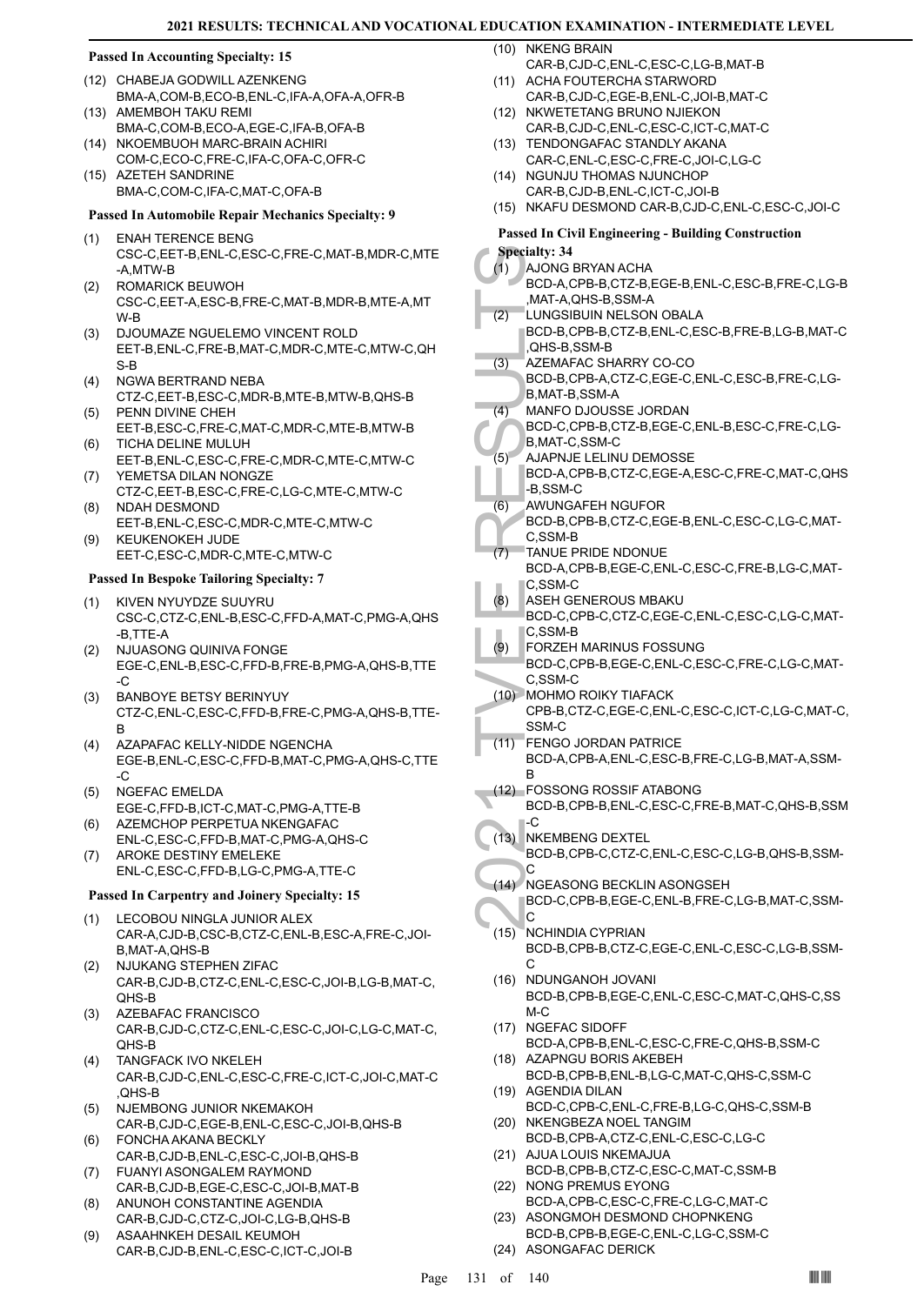#### **Passed In Civil Engineering - Building Construction Specialty: 34**

- BCD-B,CPB-C,ENL-C,FRE-C,LG-C,SSM-B (25) ZEFAC RODY
- BCD-C,CPB-B,ENL-C,ESC-C,LG-C,QHS-C (26) ETUKE STEPHANE NGANYA
- BCD-C,CPB-C,ESC-C,MAT-C,QHS-C,SSM-C
- (27) THIALEFACK ERIC BCD-B,CPB-C,ENL-B,ESC-C,SSM-C
- (28) AZAMGU JOSEPH ZIH CPB-B,EGE-C,LG-C,MAT-C,SSM-B (29) NKEMASONG ANTHONY NGWIKA
- BCD-B,CPB-B,EGE-C,ESC-C,LG-C
- YIMNAI BRANDONE MAKWANGHA (30) BCD-B,CPB-B,ESC-C,ICT-C,SSM-C
- (31) AKEBEH PREMUS ANANGACHA BCD-C,CPB-C,LG-C,QHS-C,SSM-B
- (32) ASONGAFAC NICASIUS ATANATIUS BCD-B,CPB-C, ESC-C, MAT-C, SSM-C
- (33) FRANCO ANOCKE NJUFOMBIN
- BCD-C,ESC-C,FRE-C,MAT-C,SSM-C FONGWE JOEL FONGWE (34) BCD-C,CPB-C,ENL-C,QHS-C,SSM-C

#### **Passed In Electrical Power System Specialty: 26**

- (1) NJUANKEM WINSTON CTZ-C,EDR-B,EEC-A,EME-A,ENL-B,ESC-B,ETD-A,FRE-C,ICT-B,MAT-C,QHS-B
- CHALEFAC BECKY CTZ-B,EDR-C,EEC-A,EME-A,ENL-B,ESC-B,ETD-A,FRE-C,ICT-C,MAT-C (2)
- MALAKVIA GABRIEL CTZ-C,EDR-C,EEC-A,EME-A,ENL-C,ESC-B,ETD-A,FRE -C,MAT-B,QHS-B (3)
- FORTEH DOUGLASS (4) CTZ-C,EDR-C,EEC-A,EME-A,ENL-C,ESC-B,ETD-A,ICT-C,LG-C,MAT-C
- (5) NKENGAFAC JUDE DANIEL CTZ-C,EDR-C,EEC-A,EME-A,ENL-C,ESC-C,ETD-B,ICT-C,LG-B,MAT-C
- NWILEFAC SURNITAH EDR-C,EEC-A,EME-A,ENL-C,ESC-B,ETD-A,FRE-C,ICT-C,MAT-C (6)
- NKWINAMA ABRAHAM ATOH EDR-C,EEC-A,EME-A,ENL-C,ESC-B,ETD-A,FRE-C,MAT -C,QHS-C (7)
- KONGNYUY SAMUEL MONYUY EDR-C,EEC-A,EME-B,ENL-C,ESC-C,ETD-B,ICT-C,MAT-C,QHS-C (8)
- BEZANZI EMMANUEL TAZINGU CTZ-C,EDR-C,EEC-B,EME-A,ENL-C,ESC-B,ETD-A,QHS -B (9)
- (10) GABA VISNOEL DEYEPGHA EDR-C,EEC-A,EME-B,ENL-C,ESC-C,ETD-A,MAT-C
- (11) FONOWOH TIERY EDR-C,EEC-A,EME-A,ENL-C,ESC-C,ETD-B,ICT-C (12) TCHINGI NATHAN TUANSHU
- EDR-C,EEC-A,EME-B,ENL-C,ESC-C,ETD-A,FRE-C (13) LEKELEFAC MACVIL
- EDR-C,EEC-B,EME-B,ESC-C,ETD-B,MAT-C,QHS-B (14) NDAHNDEM NELSON ZELIO
- EEC-A,EME-B,ENL-C,ESC-C,ETD-B,FRE-C,MAT-C (15) NKEMAMING MOSCO AMINDONG
- EDR-C,EEC-A,EME-B,ESC-C,ETD-B,ICT-C,LG-C (16) NGALA DILLON TATAH
- EDR-C,EEC-A,EME-B,ENL-B,ESC-C,ETD-A (17) NKENGAFAC JOHN NKEMZICHA
- EEC-B,EME-B,ENL-C,ETD-B,ICT-C,LG-B MBAH JONES DAH (18)
- EDR-C,EEC-B,EME-B,ESC-C,ETD-A,MAT-C (19) NGOLEFAC TELSLY AKAMIN
- EDR-C,EEC-A,EME-B,ESC-C,ETD-B,QHS-C (20) NFOR REGOBEL MUSUIKAH
- EEC-A,EME-B,ESC-C,ETD-A,MAT-C (21) NGIMNDOH JUNIOR NZEBELAI
- EEC-A,EME-B,ETD-B,MAT-C,QHS-C
- (22) BEMBONGWOH LENIN BOMBOH
- EEC-B,EME-B,ENL-C,ESC-C,ETD-A (23) NDOUNGTSOP JULIUS NWENDA
- EEC-B,EME-B,ENL-C,ETD-B,QHS-B
- (24) NKEMCHA CHRISLIN EDR-C,EEC-B,EME-C,ESC-C,ETD-B
- (25) TACHAM PRUDENCE DIEUNEDORT EEC-B,EME-C,ESC-C,ETD-B,FRE-C
- (26) NZOGOA NKENGANJI
- EEC-B,EME-C,ESC-C,ETD-B,FRE-C

| <b>Passed In Home Economics Specialty: 8</b> |                                                                                                      |
|----------------------------------------------|------------------------------------------------------------------------------------------------------|
| (1)                                          | FOLEBIENGUNG THERESIA ANYIALEM<br>BMA-B,CTZ-C,EGE-C,ENL-B,FLE-B,FNH-C,MAT-C,NSC-<br>A, QHS-B, RMH-C  |
| (2)                                          | NJIMOH GRACE AJONG<br>BMA-B,EGE-C,FLE-C,FNH-C,MAT-C,NSC-A,QHS-B,RM<br>H-C                            |
| (3)                                          | ANAGIM OLIVIA AMINGOH<br>FLE-B,FNH-C,ICT-C,LG-C,NSC-A,QHS-C,RMH-C                                    |
| (4)                                          | FOTABONG DANIEL AKWANG<br>EGE-B, ENL-C, FLE-B, FNH-C, NSC-B, QHS-C, RMH-C                            |
| (5)                                          | <b>AKEYA PAULINE MANTAH</b><br>EGE-C,ENL-C,FLE-B,FNH-C,NSC-A,QHS-C,RMH-C                             |
| (6)                                          | ATABONGANKENG JUSLET<br>EGE-C, ENL-C, FLE-C, FNH-C, MAT-C, NSC-C, RMH-C<br><b>ACHAFAC RENA FONGE</b> |
| (7)<br>(8)                                   | EGE-B,FLE-B,FNH-C,NSC-A,RMH-C<br>TAYIM CLINTINE FORKU                                                |
|                                              | FLE-C,FNH-C,FRE-C,NSC-C,RMH-C                                                                        |
|                                              | <b>Passed In Marketing Specialty: 8</b>                                                              |
| (1)                                          | NKENGANYI ROSLINE<br>BMA-A,COM-A,DMP-A,ECO-A,ENL-B,ENT-B,FRE-C,MA<br>T-B.PMA-A.SMC-B                 |
| (2)                                          | FORJUNDA MARIE CLAIRE-EFUETNWOH<br>BMA-A,COM-B,DMP-B,ECO-B,EGE-C,ENL-C,ENT-B,MA<br>T-C.PMA-A.SMC-B   |
| (3)                                          | AYANKENG CONSTANCE<br>BMA-C,COM-C,DMP-B,ECO-C,ENL-C,ENT-C,FRE-C,MA<br>T-C, PMA-B, SMC-C              |
| (4)                                          | NJIFACK MIRANDA NKEMATABONG<br>BMA-C,COM-B,DMP-C,ECO-A,ENT-C,MAT-C,PMA-B,SM<br>C-C                   |
| (5)                                          | SINGHEYEH MARTHA MBONG<br>COM-C,DMP-B,ECO-C,ENL-C,ENT-C,FRE-A,PMA-B,SM<br>C-C                        |
| (6)                                          | <b>NGEFAC SONITA</b><br>BMA-C,COM-C,DMP-B,EGE-B,ENL-C,ENT-C,PMA-B,SM<br>C-C                          |
| (7)                                          | NKEANYI CARINE TATIAH<br>BMA-B,COM-B,DMP-C,ECO-C,EGE-C,ENL-C,PMA-C,S<br>MC-C                         |
| (8)                                          | AJEAFAC PAVEL COM-C, DMP-C, ENL-C, MAT-C, PMA-C                                                      |
|                                              | Passed In Plumbing and Installation Systems Specialty: 2                                             |
| (1)                                          | NYOCHEMBENG DESMOND<br>ESC-C,FRE-C,ICT-C,PMC-C,PTE-C                                                 |
| (2)                                          | NKEMAJUA MBUAKU ALLARI<br>ENL-C, MAT-C, PMC-C, PND-C, PTE-C                                          |
|                                              | <b>Passed In Single Subjects</b>                                                                     |

#### **Passed In 7 Subjects: 2**

- NGAPGO NGOTI FRANK DERICK BCD-C,CPB-B,CTZ-C,ENL-C,FRE-C,LG-B,QHS-B (1)
- DAIUS TANGANG SALAH BCD-C,CPB-B,CTZ-C,ENL-C,ICT-C,LG-B,QHS-B (2)

#### **Passed In 6 Subjects: 2**

- NKENGAFAC VALERY ATEMNKENG (1)
- CAR-B,CJD-B,ENL-C,FRE-C,LG-C,QHS-B CHENWI KINGSLEY AMBE BCD-C,ENL-C,ESC-C,LG-C,MAT-C,QHS-B (2)

#### **Passed In 5 Subjects: 4**

- TATAW EMILLIAN AWUNGAFAC (1)
- COM-C,ECO-C,ENL-C,MAT-C,OFA-B NGUNI MICHEAL MOHMOH (2)
	- BCD-C,CPB-B,ENL-C,LG-C,QHS-C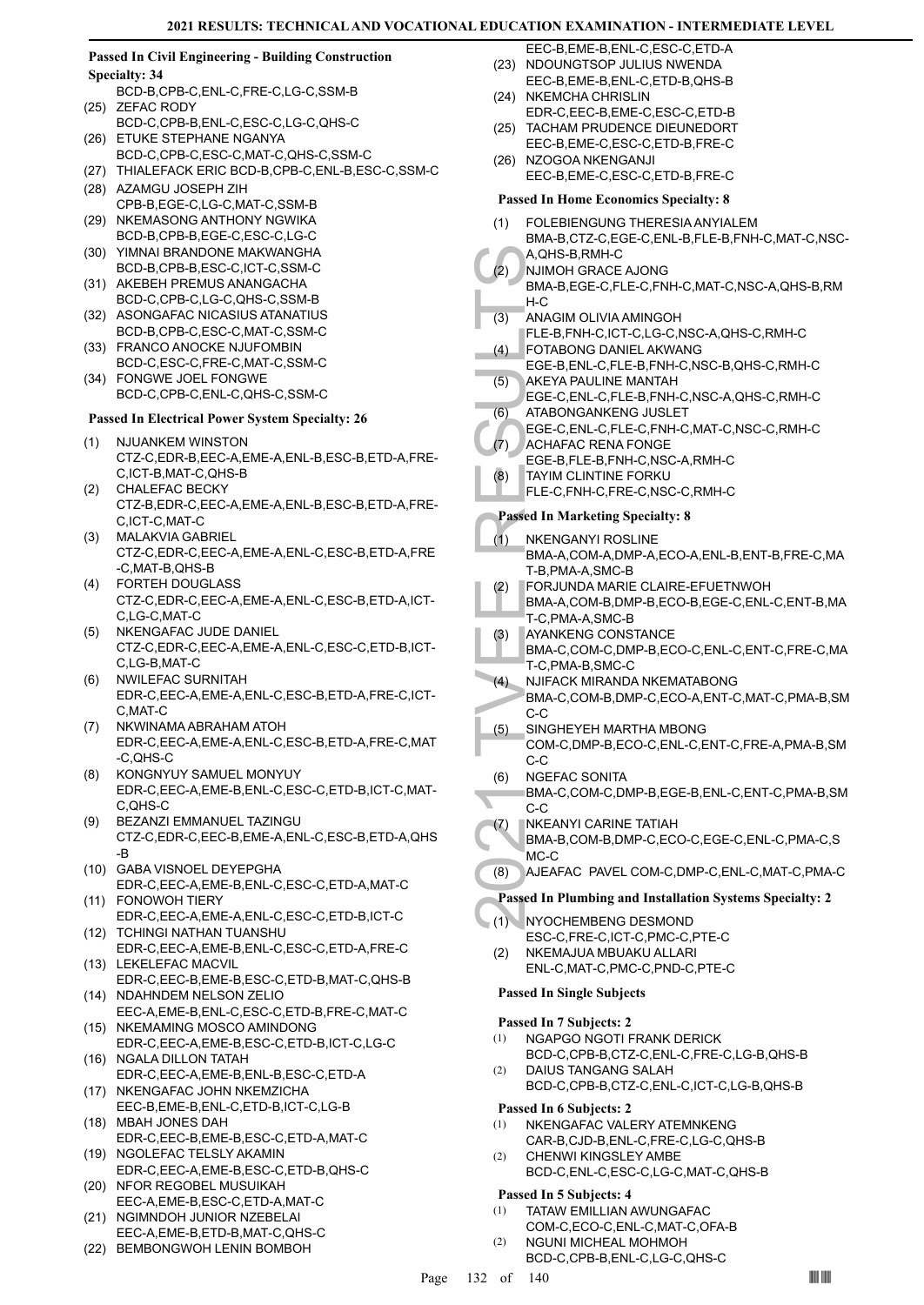#### **Passed In Single Subjects**

#### **Passed In 5 Subjects: 4**

- MBIKALA BRAIN MBEANANG CAR-B,CJD-C,CTZ-C,EGE-C,LG-C (3)
- NDIKETUNG AMABEI APIANYUI COM-C,ECO-C,ENL-C,MAT-C,OFA-C  $(4)$

#### **Centre No: 22286 ENRICHETTA COMPREHENSIVE SECONDARY SCHOOL MOKUNDA-LIMBE**

Regist: 6, Sat for 5 or more Subjects: 6, Passed : 6 % Passed : 100.00, Sanctioned : 0

#### **Results of Successful Candidates In Order Of Merit**

#### **Passed In Accounting Specialty: 6**

- YENDJE STEFANI BAGNACK BMA-B,COM-B,ECO-B,ENL-C,IFA-A,MAT-C,OFA-A,OFR-A,REL-C (1)
- NGANJE NDIVE DELIAN BMA-B,COM-C,ECO-B,ENL-C,IFA-B,MAT-C,OFA-B,OFR-B,REL-C (2)
- ALEMNGE PAMELA MBOWU COM-B,ECO-C,ENL-C,IFA-B,MAT-C,OFA-B,OFR-B,REL-C (3)
- DAISY AFANYU BUP NDIFOR COM-A,ECO-B,ENL-B,IFA-C,OFA-B,OFR-B,REL-C (4)
- OTANG BLESSING DIARA COM-A,ECO-B,ENL-C,IFA-C,OFA-C,OFR-C,REL-C  $(5)$ NGO BOUT BEYONCE NOUMA (6)
- COM-C,ENL-B,FRE-B,IFA-C,OFR-C,REL-C

#### **Centre No: 22288 SUCCESS COMPREHENSIVE HIGH SCHOOL , ETOUG-EBE YAOUNDE**

Regist: 12, Sat for 5 or more Subjects: 11, Passed : 10 % Passed : 90.91, Sanctioned : 2

#### **Results of Successful Candidates In Order Of Merit**

#### **Passed In Accounting Specialty: 9**

- NYINGCHUO PRECIOUS NAYAH BMA-A,COM-B,ECO-B,EGE-C,ENL-B,ENT-C,FRE-C,IFA-A,MAT-C,OFA-A,OFR-B (1)
- KUNDE PRISCA BMA-A,COM-C,ECO-A,ENL-C,FRE-C,IFA-A,MAT-C,OFA-B,OFR-B  $(2)$
- NDU PENYA VANISSA BMA-B,COM-C,CSC-C,ECO-B,ENL-C,IFA-B,MAT-C,OFA -B,OFR-C (3)
- SHU BUWESI SANDRA (4) BMA-C,COM-C,ENL-C,FRE-C,IFA-B,OFA-C,OFR-C
- BATE ARREY KESTINE MANYI (5) COM-C,ECO-A,ENL-B,ENT-B,IFA-C,OFR-C
- NGOUNJOH CLEMENTINE LEGVUGHU BMA-B,ECO-B,ENL-C,ENT-C,IFA-C,OFR-C (6)
- (7) NTIRIPANG IBRAHIM BMA-B,ENL-C,FRE-C,IFA-C,OFA-C,OFR-C NDOH MARCEL AWAH
- BMA-B,ECO-C,IFA-C,OFA-C,OFR-C (8) LABAH LORATER AFANYU (9)
- ECO-C,ENL-C,FRE-C,IFA-C,OFR-C

#### **Passed In Single Subjects**

#### **Passed In 6 Subjects: 1**

AKUCHU HOSEA MENANG BMA-B,COM-C,ECO-C,FRE-C,LG-B,OFR-B (1)

#### **Centre No: 22289 UNITY BILINGUAL INSTITUTE, MELONG**

Regist: 41, Sat for 5 or more Subjects: 41, Passed : 12 % Passed : 29.27, Sanctioned : 0

#### **Results of Successful Candidates In Order Of Merit**

#### **Passed In Accounting Specialty: 9**

MBAMA LETRICIA MAJOIE BMA-B,COM-B,ECO-A,ENL-B,FRE-C,IFA-C,LG-A,MAT-C (1)

,OFA-A,OFR-B,OPR-B MUKOM HOLINESS FOMBONG

- BMA-A,COM-B,ECO-B,FRE-C,IFA-C,LG-C,MAT-C,OFA-A ,OFR-B,OPR-B (2)
- DUIBE VALERY FONYUY BMA-B,COM-B,ECO-B,ENL-C,IFA-C,LG-C,MAT-C,OFA-A ,OFR-B,OPR-C (3)
- NYOH AFUKEZE BIH BMA-C,COM-B,ECO-A,ENL-C,IFA-C,MAT-C,OFA-B,OFR -B,OPR-B (4)
- MBAPEH SYNTHIA CHEMBONUI BMA-C,COM-C,ECO-B,ENL-C,MAT-C,OFA-B,OFR-C,OP R-C (5)
- SAMA PASMA KEHMIA  $(6)$ 
	- COM-C,ECO-B,ENL-C,MAT-C,OFA-B,OFR-C,OPR-B BOLLA SYLVANIE (7)
	- BMA-C,COM-C,ECO-C,OFA-B,OFR-B,OPR-B NUNDOP HALIFARTU (8)
- COM-C,ECO-B,ENL-C,OFA-B,OFR-C,OPR-C ADIEMEH SIDONY NGAMBE (9)
	- COM-C,ECO-C,LG-C,OFA-C,OFR-C,OPR-C

#### **Passed In Electrical Power System Specialty: 1**

(6) SAMA F<br>
COM-C,<br>
BOLLA : BMA-C,<br>
BOLLA : BMA-C,<br>
(8) NUNDO<br>
COM-C,<br>
ADIEME COM-C,<br>
ADIEME COM-C,<br>
ADIEME COM-C,<br>
Passed In Si<br>
Passed In Si<br>
Passed In Si<br>
Passed In Si<br>
Passed In Si<br>
Passed In Si<br>
CPB-C,<br>
COM-C,<br>
Centre PINJINAKEH KITHNILE METOMBOMBI EDR-B,EEC-B,EME-B,ENL-C,ESC-C,ETD-A,MAT-C (1) **Passed In Single Subjects**

#### **Passed In 5 Subjects: 2**

- KANG ETUMBO JOSHUA (1)
- EDR-C,ENT-C,ESC-C,ETD-B,LG-C
- FONDE DILANE NEMBO (2)
	- CPB-C,ENT-C,ESC-C,FRE-C,LG-C

#### **Centre No: 22290 MARY BILINGUAL COMPREHENSIVE HIGH SCHOOL, LOUM**

Regist: 61, Sat for 5 or more Subjects: 60, Passed : 25 % Passed : 41.67, Sanctioned : 0

#### **Results of Successful Candidates In Order Of Merit**

#### **Passed In Accounting Specialty: 6**

- NJONG PAUL EWANG  $(1)$
- BMA-A,COM-A,ECO-A,ENL-A,ENT-B,FRE-C,IFA-A,LG-A ,MAT-A,OFA-A,OFR-A
- JAM HONELLA ANDENSA BMA-A,COM-A,ECO-A,ENL-B,ENT-B,IFA-A,LG-A,MAT-C ,OFA-A,OFR-B (2)
- SHU TRACY SIRRI COM-B,EGE-C,ENL-C,FRE-C,IFA-C,LG-C,OFA-B,OFR-B  $-(3)$
- ATEH FAITH AMBE (4)
	- COM-C,ECO-A,EGE-C,ENL-B,IFA-C,OFA-B,OFR-C
	- AZIAFAC RAISSA NKEMNGE COM-C,ECO-A,ENL-C,IFA-C,LG-C,OFA-B,OFR-C (5)
- CHIA ELEANO NIAN COM-C,ECO-C,IFA-C,OFA-C,OPR-B (6)

## **Passed In Bespoke Tailoring Specialty: 1**

MUNANG TELMA SIH ENL-C,ENT-C,FFD-C,LG-C,MAT-C,PMG-C,TTE-C (1)

#### **Passed In Electrical Power System Specialty: 3**

- CHE MAXWELL CHEGHE CTZ-B,EDR-B,EEC-A,EME-A,ENL-C,ESC-B,ETD-A,FRE-C,MAT-B (1)
- NJOU VINCENT PAUL NDIFON EEC-B,EME-C,ENL-C,ESC-C,ETD-B,FRE-C (2)
- KEJONG LAGCHU BROWN JUNIOR EDR-C,EEC-C,ENL-C,ESC-C,ETD-B,FRE-C (3)

#### **Passed In Home Economics Specialty: 3**

- NYAMNSAI BLESSING DJIN (1)
- ENL-C,FLE-C,FNH-C,NSC-C,RMH-B KEHBOH MARY GAM (2)
- ENL-C,FLE-C,FNH-C,NSC-C,RMH-C KAH BETRAND PFEANGEAH (3)
- FLE-C,FRE-C,MAT-C,NSC-C,RMH-C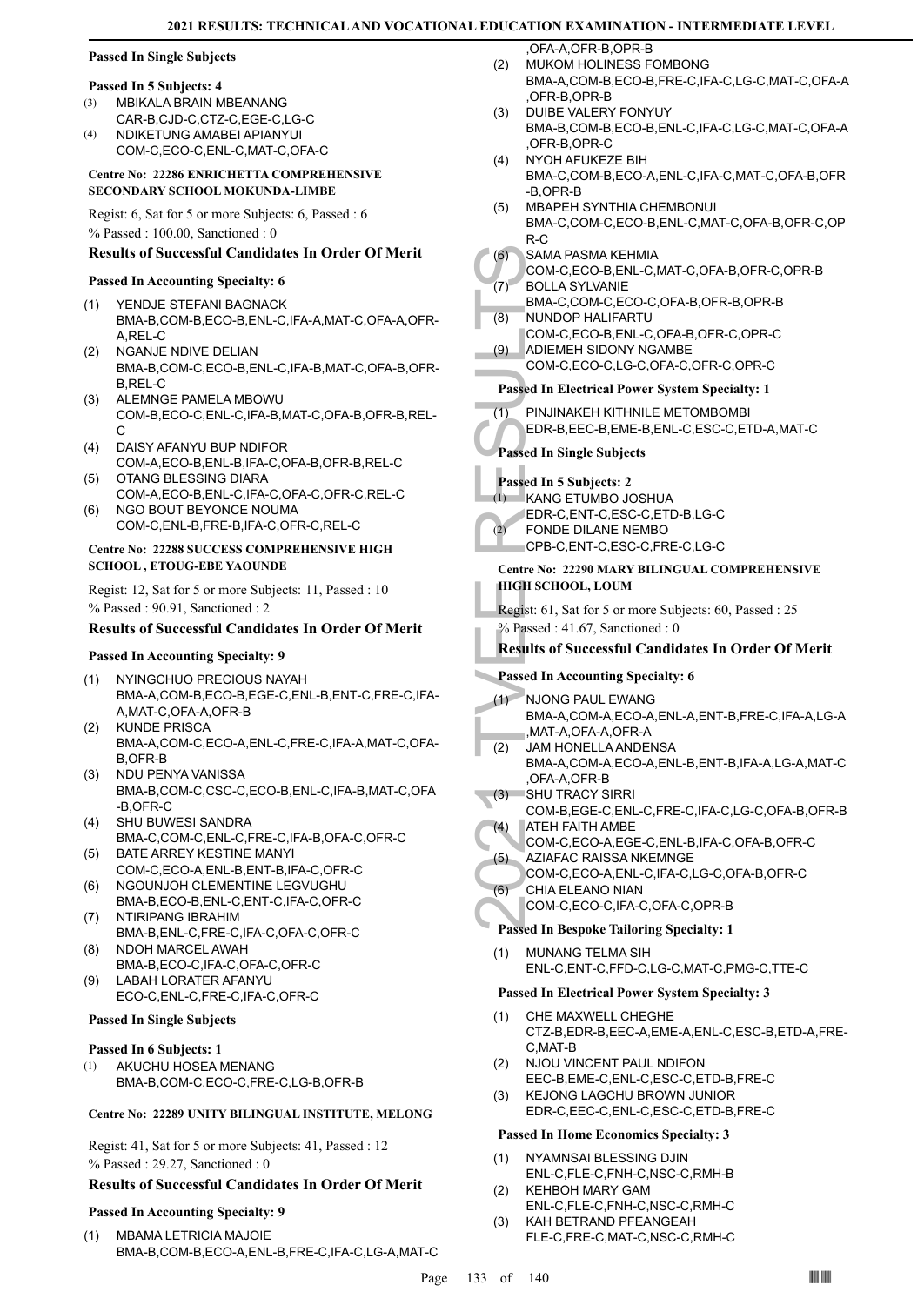#### **Passed In Marketing Specialty: 9**

- EYOUNG LANGMI FREDY (1) COM-C,DMP-B,ECO-B,ENL-C,ENT-B,FRE-C,LG-C,MAT-C,PMA-C,SMC-C
- ANGUH CLIFFORD NGONG COM-A,DMP-B,ENL-B,ENT-B,LG-B,PMA-B,SMC-B (2)
- KENYUYFOON ROSITA BERI COM-B,DMP-B,ENL-C,ENT-B,FRE-C,PMA-C,SMC-C (3)
- MIRANDA ADJIE ETAH COM-C,DMP-C,ECO-C,ENL-C,ENT-C,PMA-B,SMC-C (4) EPULI HENRY EBUE
- COM-C,DMP-C,ECO-C,ENL-C,ENT-C,PMA-C,SMC-C (5) TAKU BRICE TABE (6)
- COM-C,DMP-B,ECO-A,ENT-C,PMA-C,SMC-C ANAGHE HORACE ACHA (7)
- COM-C,DMP-C,ECO-B,ENT-C,PMA-C,SMC-C NDI MODESTINE NGA (8)
- COM-C,DMP-C,ECO-C,ENT-C,FRE-C,PMA-C NDI BLESSING NYAH (9)
- COM-C,DMP-C,ECO-C,ENL-C,PMA-C,SMC-C

#### **Passed In Secretarial Administration and Communication Specialty: 3**

- TATA DIVINE TATA (1)
- BMA-A,COM-C,ENL-C,IPR-C,MAT-C,OFA-A,OPR-A,PCT -B
- FORSAH ERICA SAH COM-C,ENL-C,IPR-C,LG-C,OFA-C,OPR-A,PCT-B (2) TANYI VICKY NDEM (3)
- COM-C,IPR-B,OFA-C,OPR-C,PCT-C

#### **Centre No: 22291 MEMORY BILINGUAL COMPREHENSIVE SECONDARY SCHOOL, DOUALA**

Regist: 9, Sat for 5 or more Subjects: 9, Passed : 5 % Passed : 55.56, Sanctioned : 0

#### **Results of Successful Candidates In Order Of Merit**

#### **Passed In Accounting Specialty: 3**

- LUCIANO SALVADOR OBIANG EKOM AYITO BMA-C,COM-C,FRE-C,IFA-B,MAT-C,OFA-B,OFR-C (1)
- (2) JITI SIWE KARINE COM-C,FRE-B,MAT-B,OFA-C,OFR-C LENYIN SYLVIE BILLA (3)

COM-C,ECO-B,MAT-C,OFA-C,OFR-C

## **Passed In Automobile Repair Mechanics Specialty: 1**

MAC DONALD SAMUEL BOBBO KANGUE EET-B,ENL-C,ESC-C,FRE-C,MAT-C,MDR-C,MTE-C,MT W-C (1)

#### **Passed In Sheet Metal Works Specialty: 1**

WISDOM KUMAR BUNG ENL-C,ESC-C,FRE-C,MAT-C,SMD-C,WPM-B (1)

#### **Centre No: 22293 NGOA-EKELE EXTERNAL**

Regist: 29, Sat for 5 or more Subjects: 27, Passed : 18 % Passed : 66.67, Sanctioned : 0

#### **Results of Successful Candidates In Order Of Merit**

#### **Passed In Accounting Specialty: 12**

- TIM CHANTAL NEWUH BMA-B,COM-C,ECO-A,ENL-C,ENT-B,FRE-B,IFA-A,LG-B ,MAT-B,OFA-B,OFR-B (1)
- VUSHENG MEGANE WOJUNGBWEN BMA-B,COM-B,ECO-B,ENL-A,ENT-C,FRE-B,IFA-A,LG-C ,MAT-C,OFA-B,OFR-B (2)
- CHIMBOM FREDERICK BMA-C,COM-A,ECO-A,EGE-B,ENL-C,ENT-C,IFA-B,MAT-C,OFA-B,OFR-C (3)
- NZALI KOUAKAM GRACY DAVILA YOLANDE BMA-C,COM-C,ECO-A,ENL-B,ENT-C,FRE-B,IFA-B,MAT-C,OFA-B,OFR-C (4)
- EZEOKE OLUCHI FAVOUR BMA-C,COM-C,ECO-C,ENL-A,ENT-C,FRE-B,IFA-C,MAT-C,OFA-C,OFR-C (5)
- MBONYAM BESONG ETAMANYO COM-C,ECO-A,EGE-B,ENL-B,ENT-C,IFA-B,MAT-C,OFA-B,OFR-C  $(6)$
- NKWAIN CHRSTELLE MBONG BMA-B,COM-C,ECO-C,ENL-B,ENT-C,FRE-B,IFA-A,MAT-C,OFA-B (7)
- NJONJO ELISE KIMBONG BMA-C,COM-A,ECO-A,EGE-B,ENT-C,IFA-A,OFA-B,OFR -B (8)
- NDZENGUE KOLO MICHAEL JAMES COM-C,ECO-C,ENL-B,ENT-B,FRE-A,IFA-B,OFA-C,OFR-C (9)
- (10) SAMA RENE NTAKA COM-C,ECO-B,EGE-B,ENT-C,FRE-C,MAT-C,OFA-C,OF
- R-C SAMA TRECINE MBOH  $(11)$
- COM-C,EGE-C,ENL-C,IFA-B,OFA-B,OFR-B
- NGANYU BETILA MBURLI  $(12)$ 
	- COM-C,ECO-C,EGE-C,ENT-C,IFA-C,OFA-B

#### **Passed In Electrical Power System Specialty: 4**

- NDONWIE NELLY TANWIE (1)
- CSC-B,EDR-C,EEC-A,EME-B,ENL-C,ENT-C,ESC-C,ETD -A,MAT-C
- CHEFON CEDRICK KONGYUY (2)
- COM-C,<br>
(11) SAMAT<br>
COM-C,<br>
(12) NGANY<br>
COM-C,<br>
Passed In El<br>
(1) NDONW<br>
CSC-B,<br>
-A,MAT-<br>
(2) CHEFO<br>
CSC-C,<br>
-A,MAT-<br>
(2) CAMAT-<br>
(3) MONGC<br>
CSC-B,<br>
-A,MAT-<br>
(2) COM-C,<br>
Passed In Si<br>
(1) Passed In Si<br>
(1) ADIJA F<br>
COM-C,<br> CSC-C,EDR-C,EEC-A,EME-B,ENL-C,ENT-C,ESC-C,ETD -A,MAT-C
	- MONGOH SHAMA AWA (3)
		- CSC-B,EEC-B,EME-B,ENL-C,ESC-C,ETD-A,MAT-C
	- NJIOKOM GLORY SIY (4)
		- EDR-C,EEC-C,EME-C,ENT-B,ETD-B

**Passed In Single Subjects**

#### **Passed In 6 Subjects: 1**

| INDZENGUE MEMBOU MARIANNE JULIE     |
|-------------------------------------|
| COM-C.ECO-C.ENL-B.ENT-C.FRE-A.OFA-C |

#### **Passed In 5 Subjects: 1**

(1)

ADIJA RAPHEALA BONGELINYUY COM-C,ECO-C,ENL-C,ENT-C,IFA-B (1)

#### **Centre No: 22295 EFFICIENT BILINGUAL ARAB COMPREHENSIVE HIGH SCHOOL MBANGA**

Regist: 46, Sat for 5 or more Subjects: 46, Passed : 26 % Passed : 56.52, Sanctioned : 0

## **Results of Successful Candidates In Order Of Merit**

- **Passed In Accounting Specialty: 14**
- VITIN GEHMU KEMENG (1)
- BMA-B,COM-C,ECO-A,ENL-C,FRE-C,ICT-C,IFA-A,LG-A, MAT-B,OFA-A,OFR-A
- NTUNGWE MICHELINE ENGWARI (2)
- COM-C,ECO-C,EGE-B,ENL-C,FRE-C,IFA-B,LG-B,MAT-C ,OFA-B,OFR-C
- BURIYA LESLY SABI BMA-A,COM-A,ECO-A,ENL-B,IFA-A,LG-A,MAT-A,OFA-A, OFR-B (3)
- INKIA FALON NGEY BMA-B,COM-C,ECO-B,ENL-C,IFA-B,LG-C,MAT-C,OFA-B ,OFR-B (4)
- ADANQWI NDIFOR MARVELOUS BMA-A,COM-C,ECO-C,ENL-C,ENT-C,IFA-B,MAT-C,OFA-A,OFR-C (5)
- ETHERE LINDA EFUBAI BMA-B,COM-C,ECO-C,ENL-C,ENT-C,IFA-B,LG-C,OFA-C ,OFR-B (6)
- DOH HERETTER LUM COM-C,ECO-B,ENL-C,ENT-C,IFA-C,LG-B,OFA-B,OFR-B (7)
- ANCHANG SAMUEL NIBAH COM-C,ECO-A,ENT-C,IFA-C,LG-B,OFA-B (8) KANYIMI MECLINE BEHINDU (9)
- COM-C,ECO-B,ENL-C,IFA-B,OFA-C,OFR-B MUSIMA GERALD OKIA (10)
- COM-C,ECO-C,ENT-C,IFA-B,OFA-A,OFR-C (11) NJI COSTMASS MUA
- BMA-C,ECO-C,ENL-C,IFA-C,OFA-B,OFR-B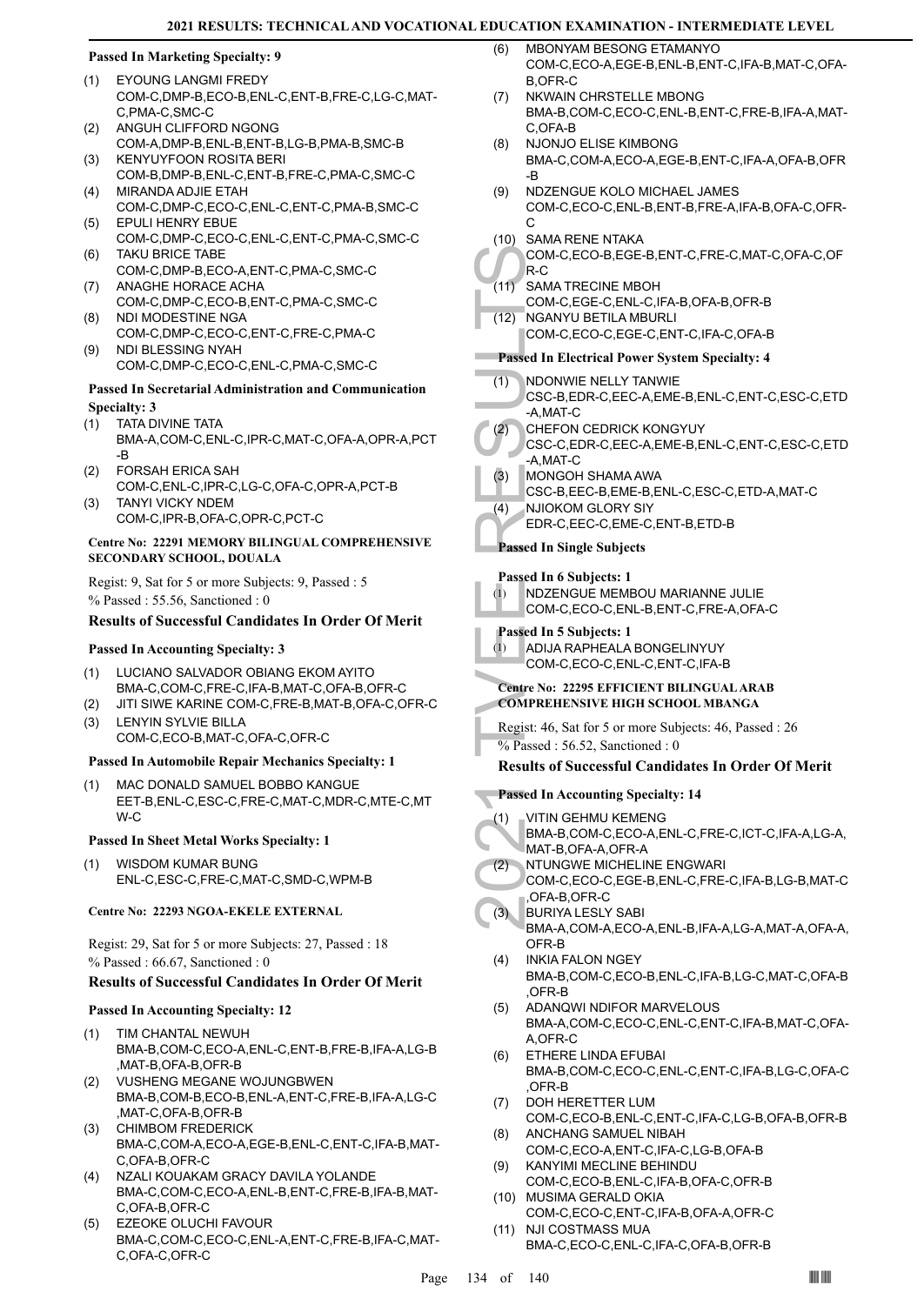#### **Passed In Accounting Specialty: 14**

- (12) ADUMA EDELQUEEN ISONGO BMA-C,ECO-C,ENT-C,IFA-C,OFA-B,OFR-C
- (13) ANITA FRI COM-C,ECO-C,ENL-C,IFA-B,OFA-C,OFR-C
- (14) NJI SALIGLEN ENIH COM-C,ECO-C,ENL-C,IFA-C,OFA-C

#### **Passed In Automobile Repair Mechanics Specialty: 1**

INKIA BROWNSLY TSE EET-B,ENL-C,ESC-C,MDR-C,MTE-C,MTW-C (1)

#### **Passed In Civil Engineering - Building Construction Specialty: 6**

- FORKUM MAURICE TICHA (1)
- BCD-B,CPB-B,EGE-C,ENL-C,QHS-C,SSM-B ABIA GERALD ANYALABA (2)
- BCD-B,CPB-C,EGE-C,ENL-B,ESC-C,SSM-C
- (3) AGWE AURELIEN BCD-A,CPB-A,ENT-C,ESC-C,SSM-B
- ONGUN EMMANUEL UKU BCD-A,CPB-C,EGE-C,ENT-C,SSM-C (4)
- BENGYELA ELISHAMA KOBE (5)
- BCD-B,CPB-C,FRE-C,MAT-C,SSM-C AWUME MOUAKEU RODULF (6)
- BCD-C,CPB-C,EGE-C,ESC-C,SSM-C

# **Passed In Electrical Power System Specialty: 1**

MUDIMI SILAS ANDONGMO NJOME EDR-C,EEC-B,EME-C,ENL-C,ESC-C,ETD-B,MAT-C (1)

#### **Passed In Marketing Specialty: 4**

- NANGE DIACY NJEI BMA-C,COM-B,DMP-B,ENL-B,ENT-C,PMA-B,SMC-C (1)
- NZEGGE PIERETTE MEJANG COM-C,DMP-C,ECO-C,ENL-C,ENT-C,PMA-B,SMC-C (2)
- FONBAH SHANIMEH COM-B,DMP-B,ENL-C,ENT-C,PMA-B,SMC-C (3)
- NKWELLE BRENDA AHONE DMP-C,EGE-C,ENL-C,ENT-C,PMA-C,SMC-C (4)

#### **Centre No: 22296 GOVERNMENT BILINGUAL TECHNICAL HIGH SCHOOL BONABERI**

Regist: 25, Sat for 5 or more Subjects: 25, Passed : 14 % Passed : 56.00, Sanctioned : 0

#### **Results of Successful Candidates In Order Of Merit**

#### **Passed In Accounting Specialty: 3**

- NDIFON ZIFA EBUAN BMA-C,COM-B,ECO-A,ENL-C,ENT-C,FRE-C,IFA-A,LG-B ,MAT-C,OFA-A,OFR-B (1)
- SHIMINYE NOURIATU NDZEMBOMINYI COM-C,ENL-C,IFA-B,OFA-B,OFR-B (2)
- KUM ROSEVELT LENG BMA-B,COM-C,ENL-C,OFA-C,OFR-C (3)

#### **Passed In Automobile Repair Mechanics Specialty: 4**

- (1) MONGI FONGOLE CANILAR EET-A,ENL-C,ENT-C,ESC-C,LG-B,MAT-C,MDR-B,MTE-A,MTW-A
- KACHU BORIS BONYUI CTZ-C,EET-A,ESC-C,MDR-B,MTE-B,MTW-B (2)
- (3) ZEH STEPHINE EET-C,FRE-B,MDR-C,MTE-B,MTW-C
- YOUSSIP SALLAOU OUMAROU EET-C,ENL-C,FRE-C,MTE-C,MTW-C (4)

#### **Passed In Electrical Power System Specialty: 5**

- CHENWI LESLIE FUNWI EDR-C,EEC-B,EME-B,ENL-C,ENT-C,ESC-C,ETD-A,LG-B (1)
- MUNDAMA NTSEH OJONG JUNIOR EEC-B,EME-B,ENL-C,ENT-C,ETD-A,FRE-C,LG-C (2)
- NGWANG WALKER DEAN WIFA EEC-B,EME-C,ENL-C,ESC-C,ETD-A,LG-B,MAT-C (3)
- KIYOH HANS CHAT EEC-B,EME-B,ENL-C,ESC-C,ETD-A,LG-C (4)
- (5) ANDUNGAKENG LAWRENCE AWUNG

## **Passed In Single Subjects**

- **Passed In 5 Subjects: 2** CHE ATOH AFANWI (1)
- ENL-C,FRE-C,LG-C,SMW-B,WPM-B
- ALEBUEN JULIUS PRAISE AKEMBUOM BCD-C,CPB-B,ENT-C,FRE-C,LG-B  $(2)$

EEC-B,EME-B,ENL-C,ETD-A,LG-B

#### **Centre No: 22298 GOVERNMENT BILINGUAL TECHNICAL COLLEGE NEWOULOU YAOUNDE**

Regist: 214, Sat for 5 or more Subjects: 213, Passed : 133 % Passed : 62.44, Sanctioned : 1

#### **Results of Successful Candidates In Order Of Merit**

#### **Passed In Accounting Specialty: 18**

- e Passed : 6.<br>
Results of S<br>
Results of S<br>
Passed In Ac<br>
(1) CHIFU F BMA-A, MAT-B, MAT-B, MAT-B, MAT-B, MAT-B, MAT-C, FUL VE<br>
BMA-A, MAT-C, FUL VE BMA-A, MAT-C, FUL VE BMA-A, MAT-B, MAT-B, MAT-C, MUH EL, MAT-C, MUH EL, MAT CHIFU RIDEL NGINGEH BMA-A,COM-A,ECO-A,ENL-B,ENT-A,FRE-B,IFA-A,LG-B, MAT-B,OFA-A,OFR-A (1) NGI GRECIOUS MBURLI BMA-A,COM-A,ECO-A,ENL-C,ENT-A,FRE-C,IFA-A,LG-B ,MAT-C,OFA-A,OFR-A (2) FUL VERA SAH BMA-A,COM-A,ECO-A,ENL-B,ENT-B,FRE-C,IFA-A,LG-B ,MAT-B,OFA-A,OFR-B (3) NKENGAKE SHAKIRA NKENGAFAC BMA-B,COM-A,ECO-A,ENL-C,ENT-B,FRE-B,IFA-A,LG-B  $(4)$
- ,MAT-C,OFA-A,OFR-A MUH ELIZABETH NDU (5)
- BMA-B,COM-A,ECO-A,ENL-B,ENT-B,FRE-C,IFA-A,LG-B ,MAT-C,OFA-B,OFR-A
- MUKONG ASHLEY MEFORMBEH BMA-C,COM-A,ECO-B,ENL-B,ENT-C,FRE-C,IFA-C,LG-C ,MAT-C,OFA-B,OFR-C (6)
- ABI-MEH ERICA MBONG  $(7)$
- BMA-B,COM-A,ECO-A,ENL-C,ENT-B,FRE-C,IFA-A,MAT-C,OFA-A,OFR-B
- NFOR BLESSING TUME BMA-B,COM-A,ECO-A,EGE-B,ENL-B,ENT-B,IFA-C,MAT-C, OFA-B, OFR-B (8)
- MUMAH MAEVA NEH COM-A,ECO-A,ENL-B,ENT-B,FRE-B,IFA-C,LG-B,MAT-C, OFA-B,OFR-C  $(9)$
- GHATEM LUCIEN ASHUEMBOM COM-B,ECO-B,EGE-C,ENL-B,ENT-B,FRE-B,IFA-C,MAT-C,OFA-B,OFR-B (10)
- (11) MUKONG LIZETTE DZELAMUNYUY
- BMA-A,COM-A,ECO-A,ENL-C,ENT-B,IFA-A,MAT-C,OFA-A,OFR-A
- (12) NDIMANCHO PAUL DYLAN BMA-B,COM-B,ECO-C,ENL-C,ENT-C,IFA-B,MAT-C,OFA-A,OFR-B
- CHO RITA WENDYG BMA-C,COM-B,ECO-B,ENL-C,ENT-B,IFA-B,MAT-C,OFA-B,OFR-B (13)
- FON SERAPHINE TIGOOH (14) COM-C,ECO-C,ENL-C,ENT-C,FRE-C,IFA-C,LG-C,OFA-B ,OFR-B
- (15) AZANGER ASTRID NJUKANG COM-C,EGE-C,ENL-C,ENT-C,FRE-C,IFA-C,OFA-B,OFR-B
- (16) AKEPU PRIMUS NKEMAFOR COM-B,ENL-C,ENT-C,FRE-C,IFA-C,MAT-C,OFA-B,OFR-C
- (17) CHENWU DIANE KOH
- COM-B,ECO-A,EGE-C,ENT-C,IFA-C,OFA-C,OFR-B (18) AWACHWI SYNDY JOY FORSAH
- COM-C,ENT-C,MAT-C,OFA-B,OFR-C

#### **Passed In Bespoke Tailoring Specialty: 6**

- NGWASHI MANGE AKWA BLESSING CTZ-C,ENL-C,ENT-C,FFD-B,FRE-C,LG-A,PMG-B,TTE-C (1)
- NDZEDZENYUY MACRINA NYUYDZEWOA ENL-C,ENT-C,FFD-A,LG-C,PMG-B,TTE-B (2)
- NKWEYA CHIMI KERENNE SHELLA CTZ-C,ENT-C,FFD-C,FRE-B,PMG-B,TTE-C (3)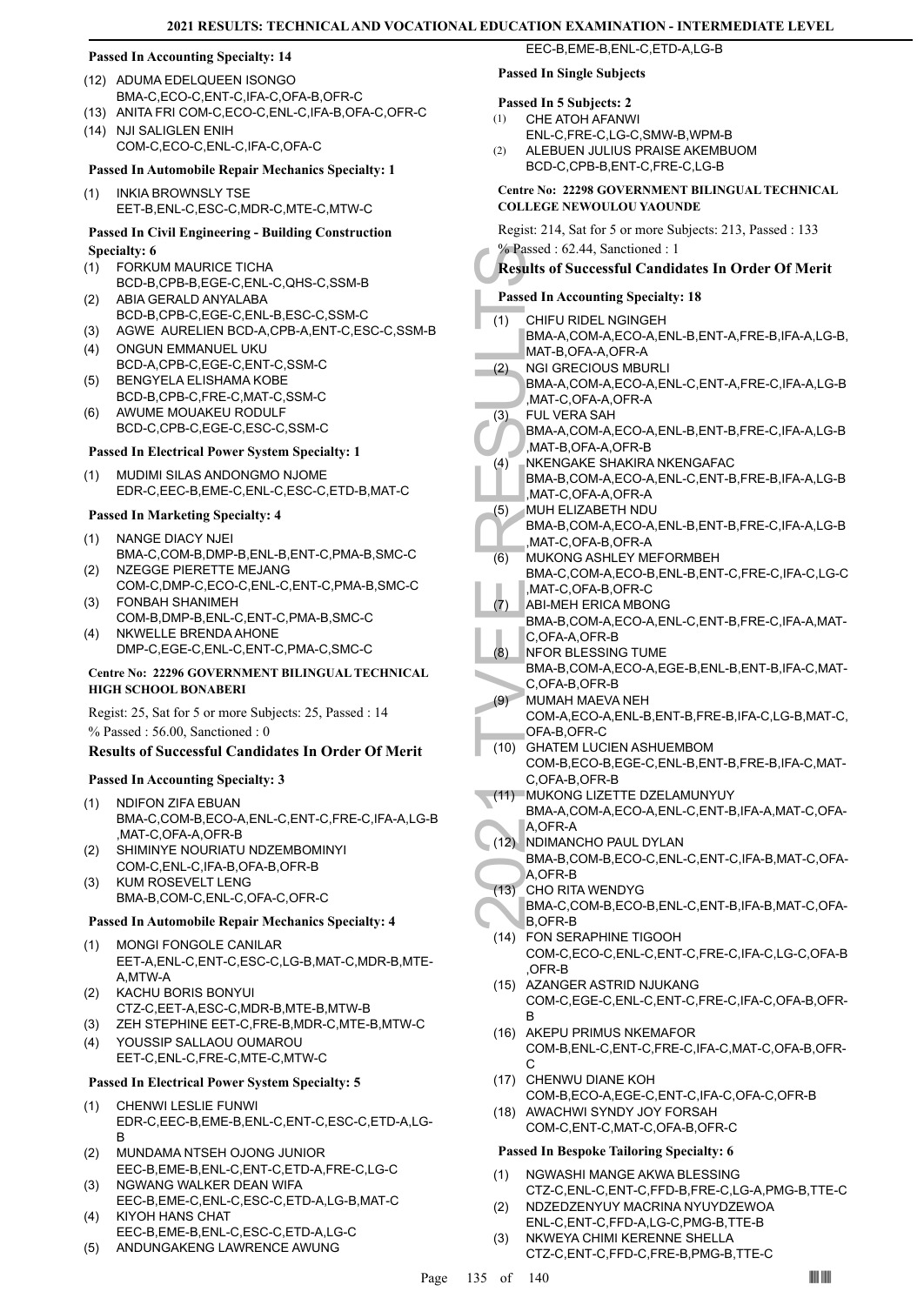#### **Passed In Bespoke Tailoring Specialty: 6**

- MESAPE MAGNEIL MBOLLE ENL-C,ENT-C,FFD-A,PMG-B,TTE-B (4)
- KACHA RITA DZEMNWI ENL-C,FFD-A,MAT-C,PMG-B,TTE-C  $(5)$
- ASUNGWI KELLY NGUM ENL-C,FFD-B,FRE-B,PMG-B,TTE-C (6)

#### **Passed In Civil Engineering - Building Construction Specialty: 62**

- (1) ASSONFACK DJI-AUREL-VANECK BCD-A,CPB-A,EGE-A,ENL-A,ENT-C,ESC-B,FRE-A,ICT-A,MAT-C,QHS-B,SSM-B
- NJODZEVEN SIMOBEN NYUYFONI BCD-A,CPB-B,EGE-A,ENL-C,ENT-B,ESC-B,FRE-B,ICT-A,MAT-B,QHS-B,SSM-A (2)
- AKWANUI CHELSIE KUBE BCD-A,CPB-A,EGE-C,ENL-A,ENT-C,ESC-C,FRE-C,ICT-C,MAT-B,QHS-B,SSM-A (3)
- GALLIO NGONG BCD-C,CPB-A,CTZ-C,EGE-A,ENL-B,ENT-B,ESC-C,FRE-C,MAT-A,QHS-B,SSM-B (4)
- AMBE PRIMUS SUH BCD-A,CPB-A,EGE-C,ENL-C,ENT-C,ESC-C,FRE-C,ICT-B,LG-A,MAT-B,SSM-A (5)
- DILAN AMUNGWA ANYE BCD-A,CPB-A,CTZ-C,EGE-B,ENL-B,ENT-C,ESC-C,FRE-C,ICT-C,MAT-B,SSM-A (6)
- AFUMBOM GILDAS CHAH BCD-A,CPB-B,EGE-B,ENL-B,ENT-C,ESC-C,FRE-C,ICT-B,LG-B,MAT-C,SSM-B (7)
- LOUIS TIFU BCD-B,CPB-A,CTZ-C,EGE-C,ENL-C,ENT-B,ESC-C,FRE -C,MAT-C,QHS-B,SSM-B (8)
- (9) NANSOU NCHIMIE CHARLY JUNIOR BCD-A,CPB-B,EGE-C,ENL-C,ENT-C,ESC-B,FRE-B,ICT-C,LG-C,MAT-C,SSM-C
- (10) NJUKANG DESMOND AKANA BCD-A,CPB-B,EGE-C,ENL-C,ENT-C,ESC-C,FRE-C,ICT-C,LG-C,MAT-C,SSM-A
- (11) MBOH CLANCY ATUD BCD-B,CPB-B,EGE-C,ENL-B,ENT-C,ESC-C,FRE-C,LG-C,MAT-C,QHS-B,SSM-C
- (12) LENGMEH DILAND KEIFEH BCD-C,CPB-C,EGE-C,ENL-C,ENT-C,ESC-C,FRE-C,LG-B,MAT-C,QHS-C,SSM-B
- (13) MENJI EMMANUEL KETUNG BCD-A,CPB-A,CTZ-C,EGE-B,ENL-C,ENT-B,ESC-C,LG-A ,MAT-B,SSM-A
- (14) BAH RENE ABANG BCD-A,CPB-A,EGE-B,ENL-C,ENT-C,ESC-B,ICT-C,LG-B, MAT-R SSM-A
- (15) TANIKURU ASANJI KINGSLEY BCD-C,CPB-A,EGE-B,ENL-C,ESC-C,FRE-B,LG-B,MAT-B,QHS-C,SSM-A
- (16) NJI JUDE MISEH BCD-A,CPB-B,EGE-C,ENL-C,ENT-C,ESC-C,FRE-B,ICT-B,QHS-B,SSM-B
- FUH PRINCEWILL KUM (17) BCD-B,CPB-A,EGE-B,ENT-B,ESC-C,FRE-C,LG-B,MAT-C,QHS-B,SSM-C
- (18) NDZEYONLEMA RAMADAN NDASHI BCD-A,CPB-A,ENL-C,ENT-C,ESC-C,FRE-C,ICT-C,LG-B, MAT-C,SSM-B
- (19) KIGHE ELVIS YUVEN BCD-B,CPB-B,EGE-C,ENL-B,ENT-C,FRE-C,ICT-C,LG-B, MAT-C,SSM-C
- (20) AMBE KIZITO AWESOME FONDEH BCD-C,CPB-B,EGE-C,ENL-C,ENT-C,ESC-C,FRE-C,ICT-C,LG-B,SSM-C
- (21) MAFUWOH CEDRICK POKWANLEGH BCD-A,CPB-B,CTZ-B,ENL-C,ENT-C,FRE-C,LG-B,MAT-C ,SSM-A
- (22) KFUTWA SHEANA NOH BCD-B,CPB-B,CTZ-C,EGE-C,ENL-B,ENT-B,ESC-C,LG-B ,SSM-B
- (23) NJEI KEDDY JOSHUA BCD-A,CPB-B,ENL-C,ENT-C,FRE-C,ICT-C,MAT-C,QHS-B,SSM-B
- (24) CHENWI BRANDON NGWA BCD-C,CPB-A,EGE-B,ENL-C,ENT-B,LG-B,MAT-C,QHS-C,SSM-C
- (25) AWANKEM DAVID FUNDOH BCD-B,CPB-B,CTZ-C,ENL-C,ESC-C,FRE-C,MAT-C,QHS -B,SSM-B
- (26) SUH GOD'SWILL CHEO BCD-C,CPB-B,EGE-C,ENL-A,ENT-C,FRE-B,LG-C,MAT-C,SSM-C
- (27) NKEMAJA ALBERT EFEZE
- BCD-C,CPB-B,EGE-B,ENL-C,ENT-C,FRE-C,LG-B,MAT-C,SSM-B
- CHO JULIUS NGIEH (28)
- BCD-C,CPB-B,ENL-C,ENT-C,FRE-C,ICT-C,MAT-C,QHS-B,SSM-B
- (29) NGWANWU JAPHET NEBA BCD-B,CPB-B,ENL-C,ESC-C,ICT-C,LG-C,MAT-C,QHS-C ,SSM-B
- BCD-C,<br>
C.S.SM-BCD-C,<br>
B.S.SM-BCD-C,<br>
B.S.SM-BCD-B,<br>
S.SM-BCD-B,<br>
S.SM-BCD-B,<br>
C.S.SM-BCD-C,<br>
C.S.SM-BCD-C,<br>
C.S.SM-BCD-C,<br>
C.S.SM-BCD-C,<br>
C.S.SM-BCD-C,<br>
C.S.SM-BCD-C,<br>
C.S.SM-BCD-C,<br>
B.S.SM-BCD-C,<br>
B.S.SM-BCD-C,<br>
B.S.SM-B ENOW KINGSLEY TAKIE (30) BCD-B,CPB-B,EGE-C,ENL-C,ENT-C,ESC-C,MAT-C,QHS -C,SSM-C (31) SHIZUH FATEL
	- BCD-C,CPB-C,EGE-B,ENL-C,ENT-C,FRE-C,LG-B,MAT-C,SSM-C
	- NKWENTI HENSLY MOMONTOH BCD-C,CPB-C,EGE-C,ENL-C,ENT-C,FRE-C,LG-C,QHS-B,SSM-B (32)
- YAM OBED SONG (33)
	- CPB-B,CTZ-C,EGE-C,ENL-C,ENT-B,ESC-C,ICT-C,MAT-C,SSM-C
	- (34) NJUAFAC BLESS NKWENDEM BCD-C,CPB-C,EGE-C,ENL-C,ENT-C,FRE-C,LG-C,QHS-B,SSM-C TUME DANIEL KONGNYU (35)
	- BCD-B,CPB-A,EGE-B,ENL-C,ENT-B,ICT-B,QHS-B,SSM-A
- KHAN ELIJAH AGHANGU (36)
- BCD-B,CPB-A,ENL-C,ENT-C,LG-B,MAT-C,QHS-B,SSM-B
- DAMU DESMOND NGWATU BCD-A,CPB-A,CTZ-C,EGE-B,ENL-C,ENT-C,MAT-C,SSM -B (37)
- (38) ASSIME REMIAH FON BCD-B,CPB-B,EGE-C,ENL-C,ENT-C,ICT-B,LG-B,SSM-B (39) NCHAM FABRICE CHIA
- BCD-B,CPB-B,EGE-C,ENL-C,ENT-C,ICT-C,LG-B,SSM-B (40) KHAN OLIVER CHO
- BCD-B,CPB-B,ENL-C,ENT-C,FRE-C,LG-C,QHS-B,SSM- $\cap$
- SAMOUA JOEL LEINYUY BCD-B,CPB-B,EGE-C,ENL-C,ESC-C,LG-C,MAT-C,SSM-C  $(41)$
- TOHMUNTAIN DESMOND WULNIKONG BCD-C,CPB-B,EGE-C,ENL-C,ENT-C,FRE-C,LG-B,SSM-C  $(42)$
- (43) CHINDO HERBERT YAHM BCD-C,CPB-C,EGE-C,ENT-C,FRE-C,LG-C,MAT-C,SSM-C
- (44) MUMEH CLOVIS FORSUH BCD-A,CPB-B,ENL-C,ENT-B,LG-B,MAT-C,SSM-B
- (45) CHEDEKWA MELVIN TIM BCD-B,CPB-B,EGE-B,ENL-B,ENT-C,LG-B,SSM-C (46) ATUD BORIS MBAH
- BCD-C,CPB-A,EGE-B,ESC-C,ICT-C,MAT-C,SSM-B (47) AKOFOR FAITH AYAFOR
- BCD-B,CPB-C,ENL-B,ESC-C,FRE-C,MAT-C,SSM-B (48) MOM BORIS TUH
- BCD-B,CPB-C,CTZ-C,EGE-C,ENL-C,LG-B,SSM-C (49) NGWA GILBERT SHU
- BCD-B,CPB-C,EGE-C,ENT-C,LG-B,QHS-C,SSM-C YIOMESE BLESSING YAFE (50)
- BCD-C,CPB-C,EGE-C,ENT-C,ESC-C,QHS-C,SSM-B ZANG-AKEUNOM PRINCEWILL DEH (51)
- BCD-A,CPB-B,EGE-C,ENL-B,LG-B,SSM-B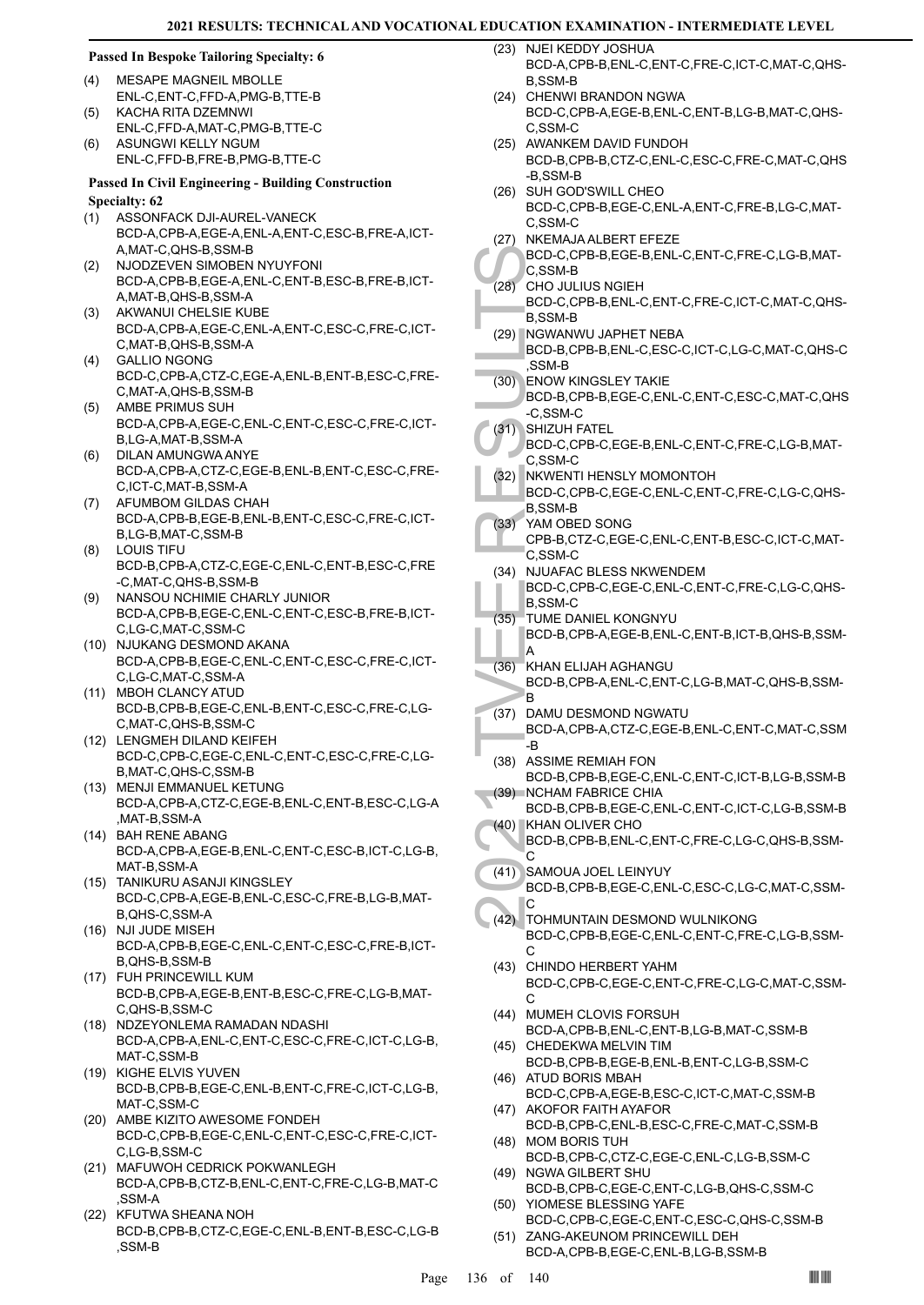#### **Passed In Civil Engineering - Building Construction Specialty: 62**

- (52) KUM BRENDA ABEMEKEZE NJUAH BCD-B,CPB-B,ENT-C,FRE-C,LG-C,SSM-B
- CHONGWAIN MC KNIGHT NGONG BCD-B,CPB-B,EGE-C,FRE-C,LG-C,SSM-B (53)
- (54) KIA CLINTON MBEYN BCD-B,CPB-B,ENL-C,ENT-C,LG-C,SSM-C
- (55) ANYOHARBER NIGER BCD-B,CPB-B,EGE-C,ENL-C,QHS-C,SSM-C
- (56) NONO JOVANI KWANANG BCD-C,CPB-C,ENT-C,FRE-B,ICT-C,SSM-C
- (57) MBAH RHANDY MBAH BCD-C,CPB-B,ENL-C,FRE-C,ICT-C,SSM-C
- (58) SHEY NOEL BAWE BCD-C,CPB-C,EGE-C,ENL-C,LG-C,SSM-C
- (59) AMUTI NATHANCEL OTENGONG BCD-B,CPB-B,ENL-C,LG-C,SSM-C
- (60) CEDRICK BANYE BCD-C,CPB-B,ENL-C,LG-C,SSM-C
- (61) EKEP SAMUEL AYUM BCD-B,CPB-C,ENL-C,FRE-C,SSM-C
- TABI VALENTINE BESONG (62) BCD-C,CPB-C,EGE-C,FRE-C,SSM-C

#### **Passed In Electrical Power System Specialty: 17**

- (1) NJI AKO LAUVETTE EDR-B,EEC-A,EME-A,ENL-A,ENT-B,ESC-A,ETD-A,FRE-C,ICT-A,MAT-A,QHS-B
- BALEMBA MUKETE SAMUEL EDR-C,EEC-A,EME-A,ENL-B,ENT-C,ESC-B,ETD-A,FRE -B,ICT-C,MAT-B,QHS-B (2)
- NKWETEH FERGUS CTZ-B,EDR-B,EEC-A,EME-B,ENL-B,ENT-B,ESC-B,ETD-B,FRE-B,ICT-C,MAT-B (3)
- BARRIN CHITA EDR-B,EEC-B,EME-A,ENL-B,ENT-C,ESC-C,ETD-B,FRE -C,ICT-C,MAT-C,QHS-B (4)
- BELTON WUBENYI BITIE EDR-C,EEC-B,EGE-C,EME-B,ENL-C,ENT-B,ESC-C,ETD -A,FRE-C,LG-A (5)
- WEPNJE PRECIOUS MANGOH CTZ-C,EDR-C,EEC-B,EGE-B,EME-A,ENL-C,ENT-B,ETD -A,FRE-C,MAT-C (6)
- (7) NGWA DENISON NEBA EDR-C,EEC-B,EGE-B,EME-C,ENL-C,ENT-C,ESC-C,ETD -B,FRE-C,LG-B
- SUNDAY CORANTINE AZISEH CTZ-C,EDR-C,EEC-A,EGE-B,EME-B,ENL-A,ENT-C,ESC -C,ETD-B (8)
- (9) SAM CLEMENTINA MBONG EDR-C,EEC-B,EGE-C,EME-B,ENL-C,ENT-B,ESC-C,ETD -B,MAT-C
- (10) NGALLA LEONARD NGEK CTZ-C,EDR-C,EEC-B,EGE-A,EME-C,ENL-C,ENT-C,ESC -C,ETD-B
- (11) NJILEFAC PATRICK EFUELAKA EDR-C,EEC-B,EGE-C,ENL-C,ENT-C,ETD-B,FRE-C,LG-B
- FONGWA GODLOVE MUJEM (12) EEC-A,EME-B,ENL-B,ESC-B,ETD-B,MAT-C,QHS-B
- (13) NWUNASUNGAZIH GODLOVE TIH CTZ-C,EDR-C,EEC-C,EGE-C,EME-C,ENL-B,ETD-B
- (14) BARRY KEH EEC-C,EME-B,ENL-C,ENT-C,ESC-C,ETD-B,MAT-C
- (15) NJIKE YOBOU BRENDA MERVEILLES EEC-A,EME-C,ENT-C,ETD-B,FRE-C (16) JAMES KUKANGLE
- EEC-B,EGE-C,EME-C,ENT-C,ETD-A (17) FUH LOVET KPWE EDR-C,EEC-C,EME-C,ETD-A,LG-C

## **Passed In Home Economics Specialty: 13**

- MBONGEH CHRISTABELL EGE-B,ENL-B,ENT-B,FLE-A,FNH-A,FRE-C,LG-B,MAT-C, NSC-A,RMH-A (1)
- TONGA EBANGA JOELIDA VICTOIRE EGE-C,ENL-C,ENT-C,FLE-B,FNH-B,FRE-C,ICT-C,NSC- (2)

C,RMH-B AKOM ROSYNE NASAH (3)

- ENL-C,ENT-C,FLE-B,FNH-B,FRE-B,LG-C,NSC-B,RMH-B NEHWA LOVELINE (4)
- BMA-B,ENT-B,FLE-A,FNH-A,MAT-C,NSC-A,RMH-A NITCHEU DJIALEU GISELE (5)
- EGE-C,ENT-C,FLE-A,FNH-B,FRE-A,NSC-C,RMH-A NANCY NAHYIGA TUTUWAN (6)
- EGE-C,ENL-C,FLE-B,FNH-A,LG-C,NSC-B,RMH-A NJINE BLESSING MESEH (7)
- EGE-C,ENL-C,FLE-B,FNH-B,LG-C,NSC-B,RMH-A MULOM VICTORY NAGVA (8)
- EGE-C,ENL-B,ENT-C,FLE-B,FNH-B,NSC-B,RMH-B NSAMOU NOUNGWA EVE AIMEE  $(9)$
- ENL-C,ENT-C,FLE-B,FNH-B,FRE-C,NSC-C,RMH-B ANOBOSE NGEFOR RHODA  $(10)$
- ENL-C,FLE-B,FNH-C,FRE-C,NSC-C,RMH-B
- (9) NSAMO<br>
ENL-C, (10) ANOBO<br>
ENL-C, (11) SHAKIN<br>
FLE-B, DENGH<br>
(12) ENT-C, (13) YIEBUE<br>
ENT-C, (13) YIEBUE<br>
ENT-C, Passed In 8 is<br>
Passed In 8 is<br>
(1) NGUBI<br>
CPB-B, A<br>
(1) NUMFO<br>
CPB-A, Passed In 6 is<br>
(1) MUMFO<br>
CPB-A, P SHAKIN MAHNGAN NJODZEVEN FLE-B,FNH-B,LG-C,NSC-B,RMH-C (11)
	- DENGHA ENDURANCE TIMNGUM (12)
	- ENT-C,FLE-B,FNH-B,NSC-C,RMH-B
	- YIEBUEKAH VERA METINGEM ENL-C,FLE-B,FNH-C,NSC-C,RMH-C (13)

#### **Passed In Single Subjects**

#### **Passed In 8 Subjects: 1**

- NGUBI MARK EDEN MBELO (1)
- CPB-B,EGE-C,ENL-B,ENT-C,FRE-C,ICT-C,QHS-B,SSM-A
- **Passed In 7 Subjects: 1**
- NUMFOR COLLINS NEBA-NGWA (1)
	- CPB-A,EGE-A,ENL-C,ENT-B,LG-B,QHS-C,SSM-C

#### **Passed In 6 Subjects: 4**

- MANGI ABDEL MALLICK (1)
- CPB-B,EGE-C,ENL-B,LG-C,QHS-B,SSM-B
- KUMA BLAISE WAINKEM (2)
- BCD-B,ENL-C,ENT-C,FRE-C,QHS-B,SSM-B
- DJIMELIE FOUOGUE ISMAEL (3)
- BCD-B,CPB-B,EGE-C,ENL-C,FRE-C,LG-C FUNGIEH BRIAN NTANGJU  $(4)$
- BCD-C,CPB-C,ENL-C,ENT-C,FRE-C,QHS-C

#### **Passed In 5 Subjects: 11**

- TANJOH RUDRIC SHUTANG (1)
	- EEC-B,ENL-B,ETD-B,FRE-C,LG-C
- TENENG RONALDO NJI EGE-C,EME-B,ETD-B,FRE-C,LG-C (2)
- (3) FUESOH ZUNKI BCD-B,CPB-B,ENT-C,LG-C,QHS-C
- (4) SHU NIXON SHU CPB-B,EGE-C,ENL-C,LG-C,SSM-C
- TETUH ZIDANE ATUD (5)
	- CPB-C,CTZ-C,EGE-C,FRE-C,LG-B
- KAHBALLE SUBE EPIE (6)
- CPB-C,EGE-C,ENL-C,LG-B,SSM-C CHIAFE NEDVED FIESTO (7)
- BCD-C,CPB-B,FRE-C,ICT-C,LG-C
- NSOH IGNATIUS CHE CPB-B,ENL-C,ENT-C,FRE-C,LG-C (8)
- NJENDOH FORTOH JUNIOR EDR-C,EGE-C,ESC-C,ETD-C,FRE-C (9)
- NTONGWE ELIME LEPEZ GUILLARD (10)
- CPB-C,ENL-C,ENT-C,LG-C,SSM-C (11) NKEMKANG JULIUS GEAJOU EDR-C,ENL-C,ENT-C,ETD-C,FRE-C

#### **Centre No: 22299 BIG MANKON EXTERNAL**

Regist: 43, Sat for 5 or more Subjects: 37, Passed : 28 % Passed : 75.68, Sanctioned : 2

#### **Results of Successful Candidates In Order Of Merit**

#### **Passed In Accounting Specialty: 3**

- CHI CHE JUNIOR COM-C,ECO-C,ENL-B,ENT-C,FRE-C,ICT-C,IFA-C,OFA-B (1)
- (2) ANDZEGER JENIFER NAUH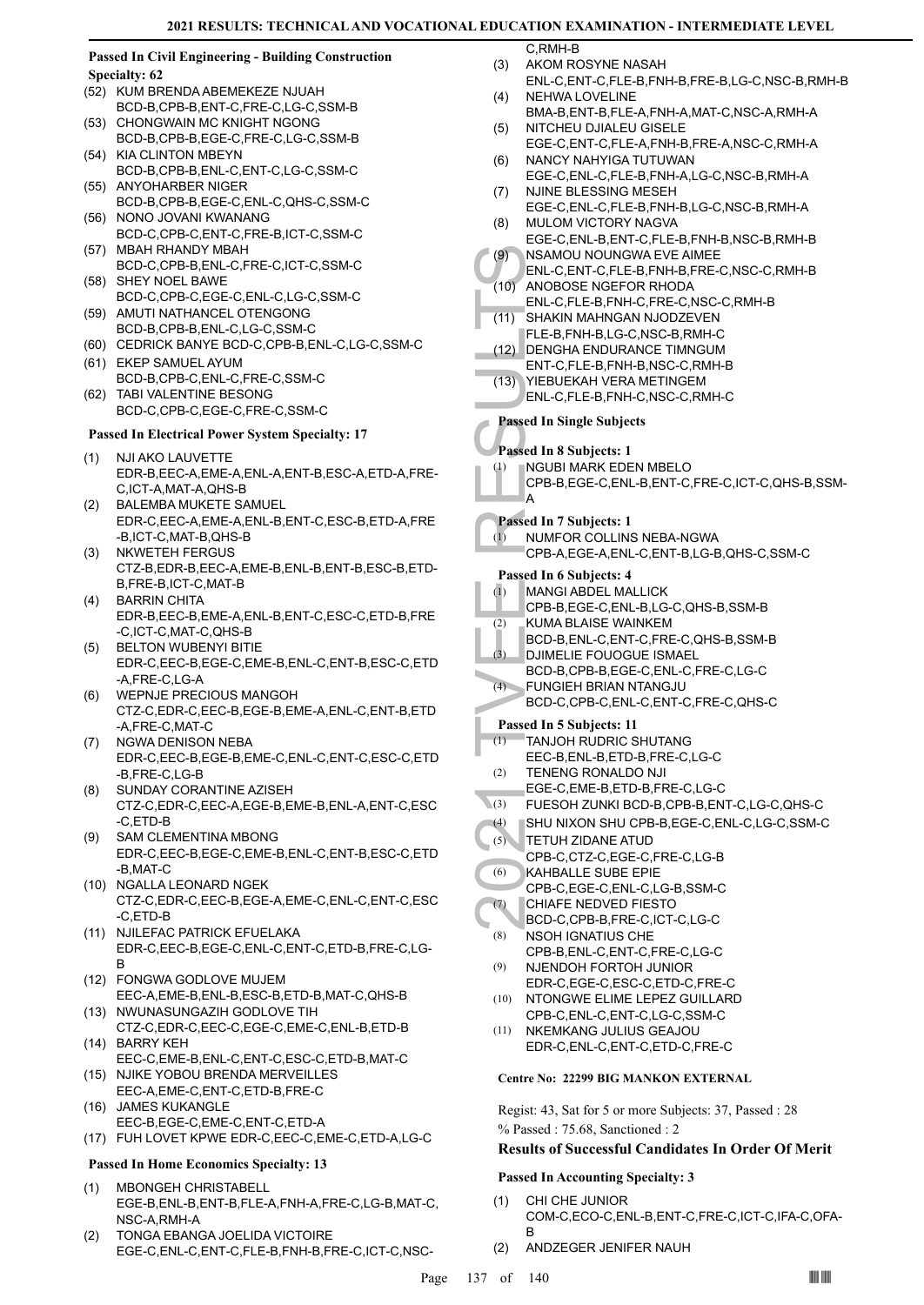#### **Passed In Accounting Specialty: 3**

COM-B,ECO-C,ENL-C,ENT-C,IFA-C,LG-C,OFA-C,OFR-C

NDAHJO DESLIE LENDOH COM-C,ECO-B,ENL-C,IFA-C,LG-C,OFA-B,OFR-B (3)

#### **Passed In Marketing Specialty: 24**

- CHU ZIDANE YONGTA COM-C,DMP-B,ENL-C,ENT-B,FRE-B,MAT-C,PMA-C,SM C-C (1)
- VANESA NGWENUI COM-C,DMP-B,ENL-C,ENT-C,FRE-C,LG-B,PMA-C,SMC -C  $(2)$
- AYANG TEKWE ONEL COM-C,DMP-B,ENL-C,ENT-C,FRE-C,LG-C,PMA-C,SMC  $\overline{C}$ (3)
- WANKA DAMARICA NGWEMETOH COM-C,DMP-C,ENL-C,ENT-C,FRE-C,LG-B,PMA-C,SMC  $-C$ (4)
- NCHE PASCAL FRU (5)
- COM-B,DMP-A,ECO-C,ENT-B,LG-C,PMA-C,SMC-B CHIA MARTHA FIEN (6)
- COM-C,DMP-B,EGE-C,ENL-C,ENT-C,PMA-B,SMC-B CYNTHIA BESINGHE (7)
- COM-C,DMP-B,ENL-C,ENT-C,LG-C,PMA-B,SMC-B ABIMNUI MANUELLA TABASANG (8)
- COM-C,DMP-C,ENL-A,ENT-C,FRE-C,PMA-C,SMC-C EGWAI BLAISE WANGYIA (9)
- COM-B,DMP-B,ECO-C,EGE-C,ENT-C,PMA-C,SMC-C (10) TIFU SHARINE
- COM-C,DMP-C,ENL-B,ENT-C,LG-C,PMA-C,SMC-C BUINJO CLARIS WATUM (11)
- COM-C,DMP-C,ENL-C,ENT-C,FRE-C,PMA-C,SMC-C (12) TAIRINTENG LIOUS NSADZEYUF
- COM-C,DMP-C,ECO-C,ENL-C,ENT-C,PMA-C,SMC-C WAMEGMI ELVIRA SIBELA (13)
- COM-C,DMP-C,EGE-C,ENL-C,ENT-C,FRE-C,SMC-C (14) MBO BLANDINE AZABESHING
- COM-C,DMP-C,ENT-C,LG-C,PMA-C,SMC-B BIH LARISSA NEBA (15)
- DMP-C,ECO-C,ENL-C,ENT-C,PMA-C,SMC-C (16) NWELAH CORINE METOH
- COM-C,DMP-C,ENT-C,LG-C,PMA-C,SMC-C SIRRI SONITA SUH (17)
- DMP-C,EGE-C,ENL-C,LG-C,PMA-C,SMC-C (18) AMUNGWA BLESS FONKEY
- COM-C,DMP-C,ENT-C,LG-C,PMA-C,SMC-C
- (19) NJI ASHLEY LUM COM-C,DMP-B,ECO-C,PMA-C,SMC-B
- (20) SIRRI BLESSING FUH COM-C,DMP-B,ECO-C,EGE-C,SMC-C
- FONDZENYUY LANDRY (21) COM-C,DMP-B,ENL-C,ENT-C,SMC-C MAH SMILE AZAH (22)
- DMP-C,ECO-C,ENL-C,PMA-C,SMC-C (23) SIRRI BECHERETTE
- DMP-C,ENT-C,LG-C,PMA-C,SMC-C (24) ETUCKI YANIC NICHOFA COM-C,DMP-C,ENL-C,FRE-C,SMC-C

#### **Passed In Single Subjects**

#### **Passed In 6 Subjects: 1**

FON CHRISTPINUS TAYIM BMA-C,COM-B,ECO-C,EGE-B,FRE-C,LG-C (1)

#### **Centre No: 22302 MABANDA EXTERNAL**

Regist: 15, Sat for 5 or more Subjects: 14, Passed : 5 % Passed : 35.71, Sanctioned : 0

#### **Results of Successful Candidates In Order Of Merit**

#### **Passed In Accounting Specialty: 3**

- CHE FRITZ BMA-B,COM-B,ECO-A,EGE-A,ENL-C,FRE-C,IFA-B,LG-B ,MAT-C,OFA-A,OFR-B (1)
- MUUH SYDONNIE MBONG

COM-C,ECO-C,ENL-C,IFA-B,MAT-C,OFA-B,OFR-C LOBE AGNES BELOLE BMA-C,ECO-B,ENL-C,IFA-C,OFA-B,OFR-C (3)

#### **Passed In Electrical Power System Specialty: 1**

NDZEFEN ALVINE BERINYUY EEC-B,EME-C,ENL-C,ETD-B,FRE-B (1)

#### **Passed In Marketing Specialty: 1**

TANA SAMCIATOU COM-C,DMP-B,ECO-C,ENL-C,ENT-C,FRE-C,ICT-C,PMA -A,SMC-C (1)

#### **Centre No: 22303 LOGBESSOU EXTERNAL**

- Regist: 5, Sat for 5 or more Subjects: 5, Passed : 5
- % Passed : 100.00, Sanctioned : 1
- **Results of Successful Candidates In Order Of Merit**

#### **Passed In Electrical Power System Specialty: 5**

|                                 | Centre No: 22303 LOGBESSOU EXTERNAL                                                                                                                                                                                                                                                                                                                                                                     |
|---------------------------------|---------------------------------------------------------------------------------------------------------------------------------------------------------------------------------------------------------------------------------------------------------------------------------------------------------------------------------------------------------------------------------------------------------|
|                                 | Regist: 5, Sat for 5 or more Subjects: 5, Passed: 5                                                                                                                                                                                                                                                                                                                                                     |
|                                 | $%$ Passed: 100.00, Sanctioned: 1                                                                                                                                                                                                                                                                                                                                                                       |
|                                 | <b>Results of Successful Candidates In Order Of Merit</b>                                                                                                                                                                                                                                                                                                                                               |
|                                 | <b>Passed In Electrical Power System Specialty: 5</b>                                                                                                                                                                                                                                                                                                                                                   |
| (1)<br>(2)<br>(3)<br>(4)<br>(5) | OUMBE FOFOU MICKEL DIKENS<br>CTZ-C,EDR-C,EEC-B,EME-B,ESC-C,ETD-A,FRE-B,ICT-<br>C,MAT-C<br>ATISBOM NDASSI DILANE BAHBILA<br>CTZ-C,EDR-C,EEC-B,EME-B,ENL-B,ESC-C,ETD-A<br>AWOUNFACK FOFACK HANS<br>EDR-C, EEC-B, EME-B, ESC-C, ETD-A, FRE-C, MAT-C<br><b>GEH MAIH GLISLANE KUM</b><br>EDR-C, EEC-B, EME-B, ENL-C, ESC-C, ETD-B, FRE-C<br>BIKO RENE WILFRIED VALENTIN<br>EDR-C, EEC-B, EME-B, ETD-B, FRE-C |
|                                 | <b>Centre No: 22304 SISIA NKWEN EXTERNAL</b>                                                                                                                                                                                                                                                                                                                                                            |
|                                 | Regist: 27, Sat for 5 or more Subjects: 14, Passed: 7                                                                                                                                                                                                                                                                                                                                                   |
|                                 | % Passed: 50.00, Sanctioned: 0                                                                                                                                                                                                                                                                                                                                                                          |
|                                 | <b>Results of Successful Candidates In Order Of Merit</b>                                                                                                                                                                                                                                                                                                                                               |
|                                 | <b>Passed In Accounting Specialty: 3</b>                                                                                                                                                                                                                                                                                                                                                                |
| (1)                             | <b>ADRIAN NDICHIA</b><br>BMA-A,COM-B,ECO-A,ENL-B,FRE-C,MAT-B,OFA-A,OF<br>R-A                                                                                                                                                                                                                                                                                                                            |
| (2)                             | <b>MINANG MARTIN MINANG</b><br>COM-C, ENL-B, ICT-C, IFA-C, OFA-B, OFR-B                                                                                                                                                                                                                                                                                                                                 |
| (3)                             | MUPBAH ASSURANCE BONGFEN<br>BMA-C,COM-C,ENL-B,IFA-C,MAT-C,OFA-C                                                                                                                                                                                                                                                                                                                                         |
|                                 | <b>Passed In Marketing Specialty: 4</b>                                                                                                                                                                                                                                                                                                                                                                 |
| (1)                             | OBEN MARIEMED OBEN<br>BMA-C,COM-C,DMP-B,ENL-C,ENT-B,FRE-C,PMA-B,SM<br>C-A                                                                                                                                                                                                                                                                                                                               |
| (2)                             | SOFA MEJI AAGIEBEU NOEL                                                                                                                                                                                                                                                                                                                                                                                 |
| (3)                             | COM-C,DMP-B,ENL-C,ENT-C,PMA-B,SMC-C<br><b>VUSHETE NATHALIA</b><br>COM-C.DMP-C.ECO-B.ENL-C.PMA-C.SMC-C                                                                                                                                                                                                                                                                                                   |

#### **Passed In Accounting Specialty: 3**

- ADRIAN NDICHIA (1) BMA-A,COM-B,ECO-A,ENL-B,FRE-C,MAT-B,OFA-A,OF R-A
- MINANG MARTIN MINANG COM-C,ENL-B,ICT-C,IFA-C,OFA-B,OFR-B (2) MUPBAH ASSURANCE BONGFEN (3)
- BMA-C,COM-C,ENL-B,IFA-C,MAT-C,OFA-C

#### **Passed In Marketing Specialty: 4**

- OBEN MARIEMED OBEN (1)
- BMA-C,COM-C,DMP-B,ENL-C,ENT-B,FRE-C,PMA-B,SM C-A
- SOFA MEJI AAGIEBEU NOEL (2)
- COM-C,DMP-B,ENL-C,ENT-C,PMA-B,SMC-C VUSHETE NATHALIA (3)
- COM-C,DMP-C,ECO-B,ENL-C,PMA-C,SMC-C NTOKUNGWIA VIVIAN WOGHOMBONG COM-C,EGE-C,ENL-C,PMA-C,SMC-C (4)

#### **Centre No: 22305 MBONGEH TOMBEL EXTERNAL**

Regist: 21, Sat for 5 or more Subjects: 21, Passed : 19 % Passed : 90.48, Sanctioned : 0

#### **Results of Successful Candidates In Order Of Merit**

#### **Passed In Accounting Specialty: 6**

- NYUYUVER JOY COM-B,ECO-B,ENL-C,FRE-C,IFA-B,OFA-B,OFR-C (1)
- AKUSAH FLORINDA LINGUOR BMA-C,COM-C,ECO-A,ENL-C,FRE-C,IFA-C,OFA-B (2) ELOH-EWANE RANDY ENONGENE (3)
- COM-A,ECO-A,EGE-A,ENL-C,IFA-B,OFA-B NGUM MORINE NOVEL ABANGHA (4)
- COM-B,ECO-B,IFA-B,OFA-C,OFR-C,OPR-C MBULLE NGULLE HILDET (5)
	- BMA-C,COM-C,ECO-B,IFA-C,OFA-B,OPR-C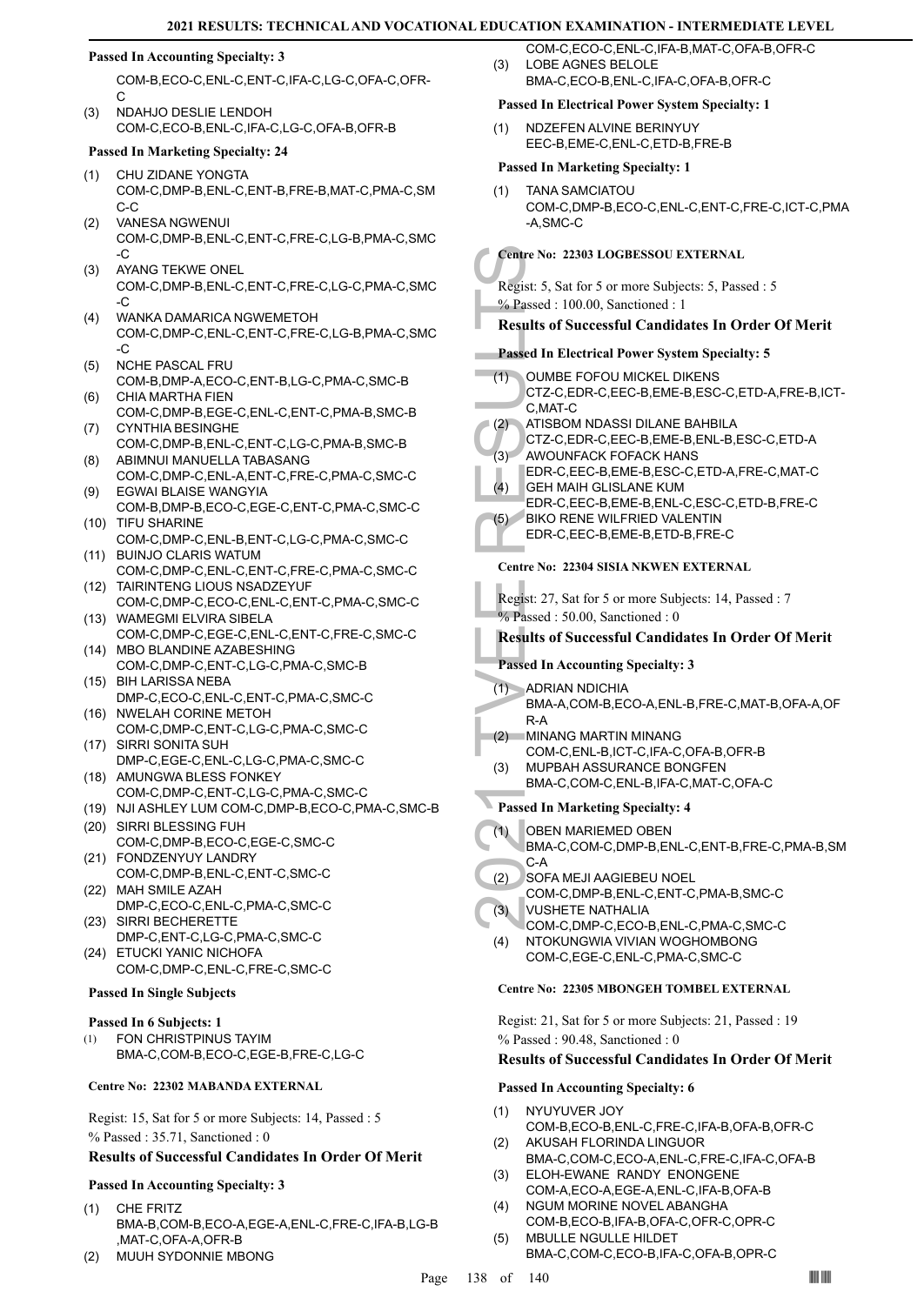#### **Passed In Accounting Specialty: 6**

ACHUNJI HYPOLITE EMMANGIKUG ECO-C,ENL-C,ENT-C,IFA-B,OFA-B (6)

#### **Passed In Marketing Specialty: 12**

- NDUNGAFAC FEDRICK ASONGU BMA-B,COM-A,DMP-B,ECO-A,EGE-A,ENL-B,ENT-C,MA T-C,PMA-B,SMC-B (1)
- MESUMBE MELVIN ASUMPTO BMA-B,COM-C,DMP-B,ECO-A,EGE-C,ENL-C,PMA-B,SM  $C$ -B (2)
- DIBE THERESE MBOLLE COM-C,DMP-C,ECO-A,ENL-C,PMA-C,SMC-C (3)
- SANJEH MERSHACK MBUH COM-C,DMP-C,ECO-C,OPR-C,PMA-B,SMC-C (4)
- (5) ENUME CYNTHIA MESODE BMA-C,COM-C,DMP-C,ECO-B,PMA-C,SMC-C
- EKOLLE KELVIN EBWE COM-C,DMP-C,ECO-B,ENL-C,PMA-C,SMC-C (6)
- ENUGE BRENDA AHONE COM-C,DMP-C,ECO-B,ENL-C,PMA-C,SMC-C (7) NJUME BRANDON ELONG
- COM-C,DMP-C,ECO-A,PMA-C,SMC-C (8)
- EBUDE ETAPE SHAMELLA DMP-C,ECO-B,ENL-C,PMA-C,SMC-C (9)
- (10) ENONGWESE ENONGENE JUNIOR COM-C,DMP-C,ECO-B,PMA-C,SMC-C
- (11) NTUBE JENIFA COM-C,DMP-B,ECO-C,OPR-C,PMA-C
- (12) AJANG NGWESSE COLLINS COM-C,DMP-C,ECO-C,PMA-C,SMC-C

#### **Passed In Single Subjects**

#### **Passed In 5 Subjects: 1**

NOBE CLAUDINE MUKE COM-C,ECO-A,EGE-C,ENL-B,OFA-B (1)

**Centre No: 22306 GOVERNMENT TECHNICAL COLLEGE BOVA** 

Regist: 8, Sat for 5 or more Subjects: 8, Passed : 2 % Passed : 25.00, Sanctioned : 0

#### **Results of Successful Candidates In Order Of Merit**

#### **Passed In Electrical Power System Specialty: 1**

TABOH GIDEON MPONG EDR-C,EEC-C,EME-C,ENL-C,ESC-C,ETD-A  $(1)$ 

#### **Passed In Single Subjects**

#### **Passed In 5 Subjects: 1**

AKEH DYNAMIC BEZENG COM-C,ENL-B,ENT-C,ICT-C,OFA-C (1)

#### **Centre No: 22307 MARTIN LUTHER KING ACADEMY KUMBA**

Regist: 16, Sat for 5 or more Subjects: 16, Passed : 6 % Passed : 37.50, Sanctioned : 0

#### **Results of Successful Candidates In Order Of Merit**

#### **Passed In Accounting Specialty: 6**

- FON PRUDENCIA ENIH BMA-A,COM-B,ECO-A,ENL-B,IFA-A,MAT-C,OFA-A,OFR-A (1)
- MARILYN KENDRA BURNLEY BMA-B,COM-C,ECO-C,ENL-C,IFA-B,MAT-C,OFA-A,OFR -A (2)
- NGOLE PHILLS MAKIA (3) BMA-B,COM-B,ECO-B,ENL-C,IFA-C,OFA-B,OFR-B
- TAH ROZITA KAH COM-C,ECO-C,ENL-C,IFA-C,OFA-C,OFR-C,OPR-C (4) DOH MAXINE NAHBILA
- COM-C,ECO-B,ENL-B,IFA-B,OFA-C,OFR-B (5)
- (6) AJUH NOELA ABO BMA-C,COM-C,ENL-C,IFA-C,OFA-B

#### **Centre No: 22310 CAMBRIDGE STANDARD COMPREHENSIVE INSTITUTE NKWEN BAMENDA**

Regist: 32, Sat for 5 or more Subjects: 31, Passed : 17 % Passed : 54.84, Sanctioned : 0

#### **Results of Successful Candidates In Order Of Merit**

#### **Passed In Accounting Specialty: 11**

|     | Passed In Accounting Specialty: 11                                               |
|-----|----------------------------------------------------------------------------------|
| (1) | EMMANUELLA YENESEUH NGUNGOH<br>BMA-B,COM-A,ECO-A,EGE-A,ENL-A,ENT-C,FRE-B,IFA-    |
| (2) | A, MAT-C, OFA-A, OFR-A<br><b>BINWIE LOISE TALA</b>                               |
|     | BMA-C,COM-B,ECO-B,ENL-B,ENT-C,FRE-C,IFA-B,MAT-                                   |
| (3) | C, OFA-A, OFR-B, OPR-B<br>ADAMU ZUBAIDA GOH                                      |
|     | BMA-A,COM-A,ECO-B,ENL-B,ENT-C,IFA-B,MAT-C,OFA-<br>B, OFR-B, OPR-A                |
| (4) | YONEH BRIGHT VLYNZA FUNWIE<br>BMA-A,COM-B,ECO-C,ENL-C,ENT-C,IFA-B,MAT-C,OFA-     |
|     | A, OFR-B, OPR-A<br><b>LEMNWIE LARISA</b>                                         |
| (5) | BMA-C,COM-B,ECO-A,ENL-C,ENT-B,IFA-B,MAT-C,OFA-<br>B, OFR-C, OPR-B                |
| (6) | <b>IYOUN CALISTA MAUMEH</b>                                                      |
| A   | BMA-B,COM-C,ECO-B,ENL-C,IFA-B,MAT-C,OFA-B,OFR-                                   |
| (7) | WIGOUM ANGELA                                                                    |
| -C  | BMA-B,COM-C,ECO-C,ENL-C,FRE-C,IFA-B,OFA-C,OFR                                    |
| (8) | <b>BANTAR GAIUS MENJOH</b>                                                       |
| (9) | COM-C,ECO-C,ENL-B,ENT-C,IFA-B,OFA-B,OFR-A<br>SOFIE GILLIAN KENDE                 |
|     | BMA-C,COM-C,ENL-C,IFA-C,OFA-B,OFR-A                                              |
|     | (10) ARMOSARH BERINYUY<br>BMA-C, ENL-C, IFA-C, MAT-C, OFA-B, OFR-B               |
|     | (11) CHE NADINE FUEN                                                             |
|     | COM-C,ECO-C,ENL-C,ENT-C,OFA-B,OFR-C                                              |
|     | <b>Passed In Marketing Specialty: 3</b>                                          |
| (1) | KONTEH GLORY JINLA<br>BMA-C,COM-B,DMP-B,ECO-C,EGE-B,ENT-C,MAT-C,PM<br>A-B, SMC-B |
| (2) | ANGELA MUFU                                                                      |
|     | BMA-C,COM-C,DMP-C,ECO-B,ENL-C,ENT-B,MAT-C,PM<br>A-C,SMC-C                        |
| (3) | <b>SAMA BRANDON GAMUA</b><br>COM-C,ECO-C,ENL-C,ENT-C,PMA-C,SMC-C                 |
|     | <b>Passed In Single Subjects</b>                                                 |
|     | Passed In 5 Subjects: 3                                                          |
| (1) | NGONG MATUREILLE GHESINDA                                                        |
| (2) | COM-B.ECO-C.ENL-C.ENT-C.OPR-B<br><b>FORSHI HERMAN BRAINE</b>                     |
|     | COM-C,ECO-C,ENT-C,OFR-C,OPR-B                                                    |
| (3) | KWAH RITA-BRIGHT NYANGHA                                                         |

- FORSHI HERMAN BRAINE (2)
- COM-C,ECO-C,ENT-C,OFR-C,OPR-B

#### KWAH RITA-BRIGHT NYANGHA COM-C,ECO-C,ENL-B,ENT-C,OFR-C  $(3)$

#### **Centre No: 22312 GOVERNMENT TECHNICAL COLLEGE NTEMNDZEM**

Regist: 15, Sat for 5 or more Subjects: 15, Passed : 2 % Passed : 13.33, Sanctioned : 0

#### **Results of Successful Candidates In Order Of Merit**

#### **Passed In Electrical Power System Specialty: 1**

NZOHYIM QUINIVA ZEDEM CTZ-C,EDR-B,EEC-A,EME-A,ENL-C,ENT-C,ESC-C,ETD -B,LG-B,MAT-C (1)

#### **Passed In Home Economics Specialty: 1**

(1) PRODENCE NENE COM-C,CTZ-B,ECO-B,FLE-C,FNH-C,NSC-B,RMH-C